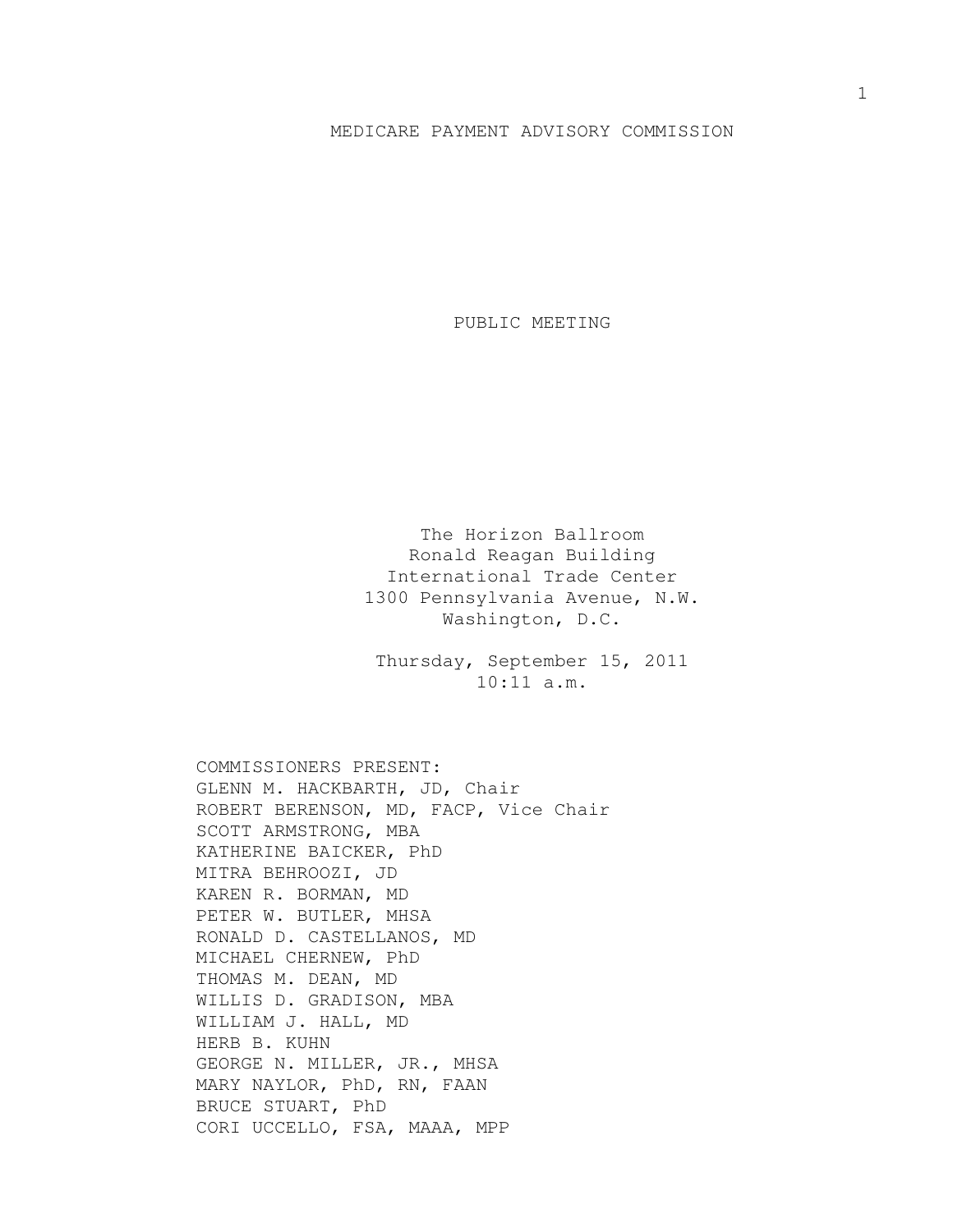|                                                                                                                   | 2    |  |
|-------------------------------------------------------------------------------------------------------------------|------|--|
| AGENDA                                                                                                            | PAGE |  |
| Moving forward from the Sustainable Growth Rate system<br>- Cristina Boccuti, Kevin Hayes, Kate Bloniarz          | 9    |  |
| Public Comment                                                                                                    | 118  |  |
| Context for Medicare payment policy<br>- Kate Bloniarz                                                            | 125  |  |
| Mandated report: Rural payment adjustments<br>- Jeff Stensland, Matlin Gilman                                     | 168  |  |
| Coordinating care for dual-eligible beneficiaries<br>through the PACE program<br>- Christine Aquiar, Kelly Miller | 240  |  |
| Public Comment                                                                                                    | 301  |  |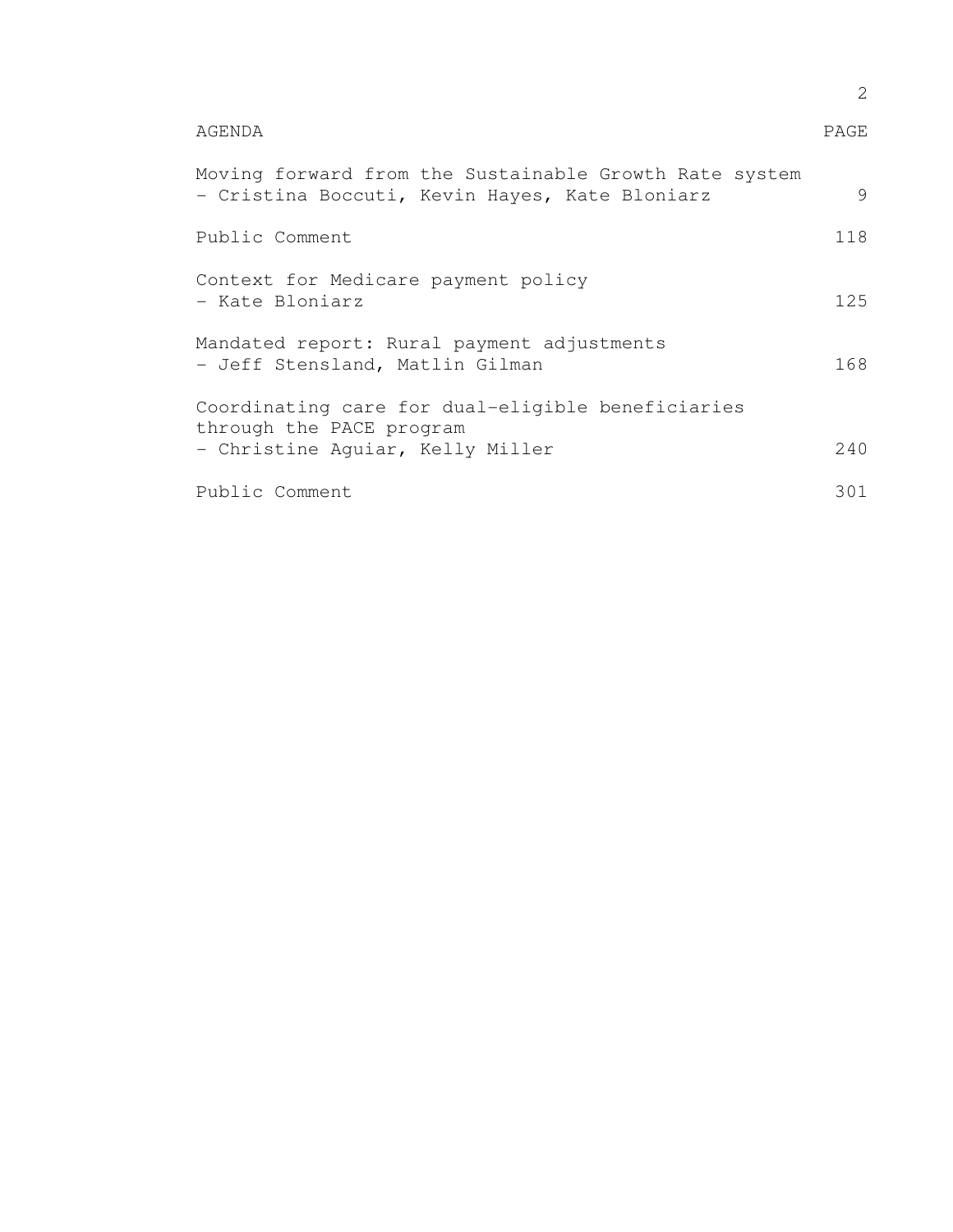| $\mathbf 1$     | PROCEEDINGS [10:11 a.m.]                                      |
|-----------------|---------------------------------------------------------------|
| $\mathbf{2}$    | MR. HACKBARTH: Okay. We're going to start up in               |
| 3               | just a minute here, if people would take their seats.         |
| $\overline{4}$  | Okay. Good morning. Welcome to everybody in the               |
| 5               | audience. We are beginning a new MedPAC annual cycle.<br>This |
| 6               | is our first meeting of the new cycle, and the first item on  |
| $7\phantom{.}$  | our agenda for today is Physician Payment and the             |
| 8               | Sustainable Growth Rate System. Before we begin the staff     |
| 9               | presentation, I want to just try to set the stage for this    |
| 10              | and say how we came to be at this point.                      |
| 11              | MedPAC first recommended repeal of the SGR system             |
| 12 <sup>°</sup> | in 2001, and we recommended repeal at that point because we   |
| 13              | thought the system would be ineffective at controlling        |
| 14              | growth and volume and intensity of service; and that it       |
| 15              | would be inequitable in that it treats all physicians the     |
| 16              | same, even though they did not all contribute equally to      |
| 17              | whatever volume and intensity problem we might have; and      |
| 18              | that it was likely that there would be unintended             |
| 19              | consequences from maintaining a formulaic link between        |
| 20              | physician fees and the growth rate in expenditures. I think   |
| 21              | we were right in 2001, and I think the subsequent record      |
| 22              | shows that our concerns were valid concerns about SGR.        |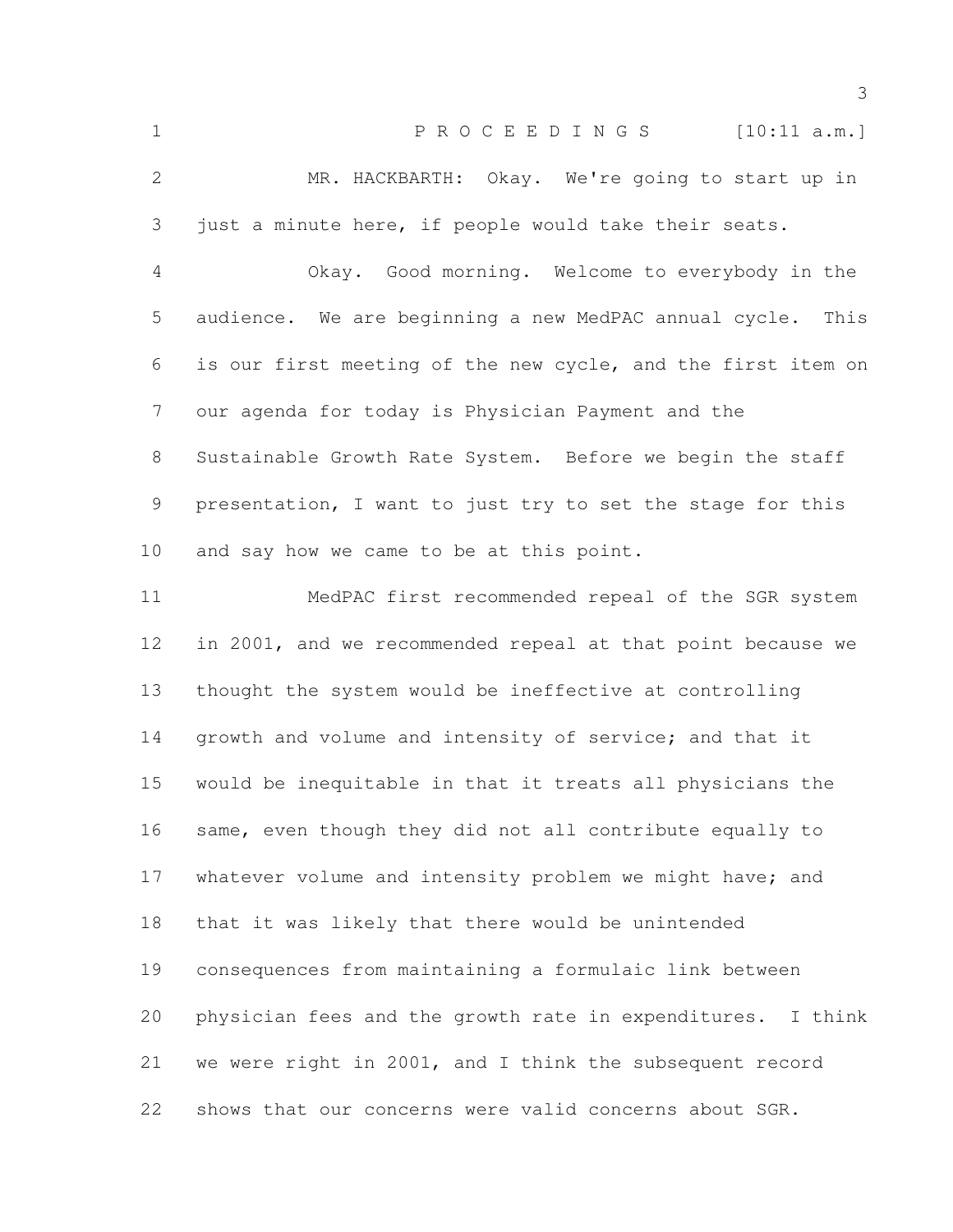Of course, Congress decided not to repeal SGR. Initially, SGR -- this is a long time ago, and many people may have forgotten, but initially SGR actually increased physician fees because target spending was below the SGR line so there were, in effect, bonuses paid out to physicians. And then, I think it was 2002 -- Cristina and 7 Kevin, correct me if I am wrong -- that there was actually the first cut under SGR, a 5.4-percent cut in fees, as I recall.

10 As the years went by, as everybody well knows, Congress elected to, when necessary, override the SGR formula to assure that there would not be substantial cuts in physician fees, in some years freezing fees, in some years offering modest updates. But as the years went by, 15 the cost, as scored by the Congressional Budget Office, of repealing SGR grew and grew and grew, until today the most recent CBO estimate that I have seen is that to repeal SGR and replace it with a 10-year freeze on physician fees has a 10-year cost of about \$300 billion. If there is more than a freeze, if fees are allowed to increase above a freeze, obviously the cost goes up approaching \$400 billion, depending on the precise policy.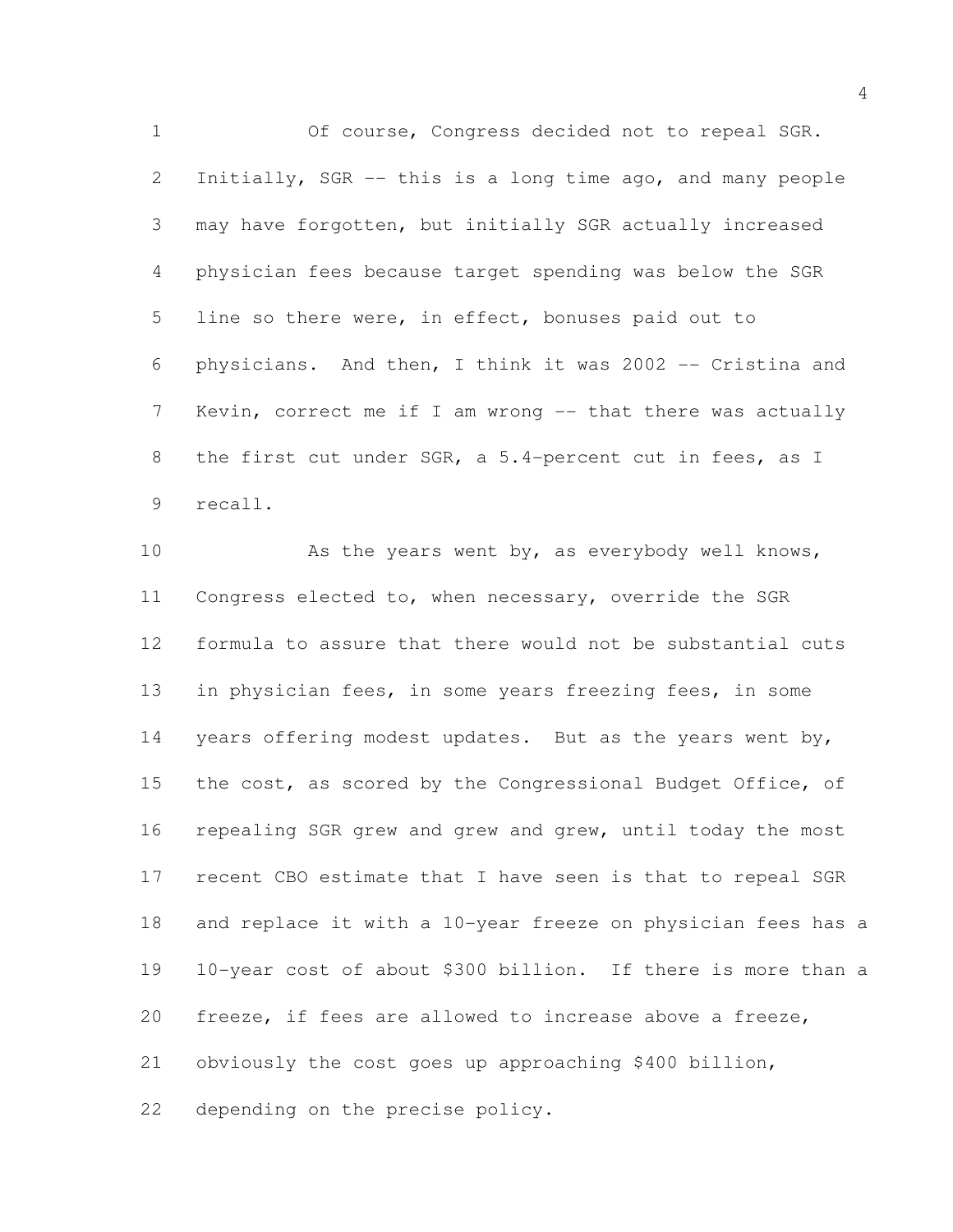In March of this year, the Commission, MedPAC, talked about repeal of SGR and agreed to embark upon the process that we are now continuing today of looking at repeal and considering alternative mechanisms for calculating physician payments.

 Personally, I have a growing sense of urgency about the need to repeal SGR. I think it is becoming an increasingly urgent matter to once and for all deal with the issue. Of course, the cost of repeal will continue to mount. That is one thing that we can be sure of. Each year that the decision is deferred, the cost of repeal grows larger.

13 Beyond that, each year the decision is made to 14 just postpone cuts, the cost of even deferrals rises inevitably and relentlessly as we go forward. In a period of growing fiscal stringency -- and I don't think we're talking about a year or two of tight budgets but really a new era of austerity -- finding even offsets for deferrals will become increasingly difficult, I fear.

 With regard to repeal, the cost is already very large. As I say, CBO estimates a 10-year cost of \$300 22 billion and up from there. That is a very big number, and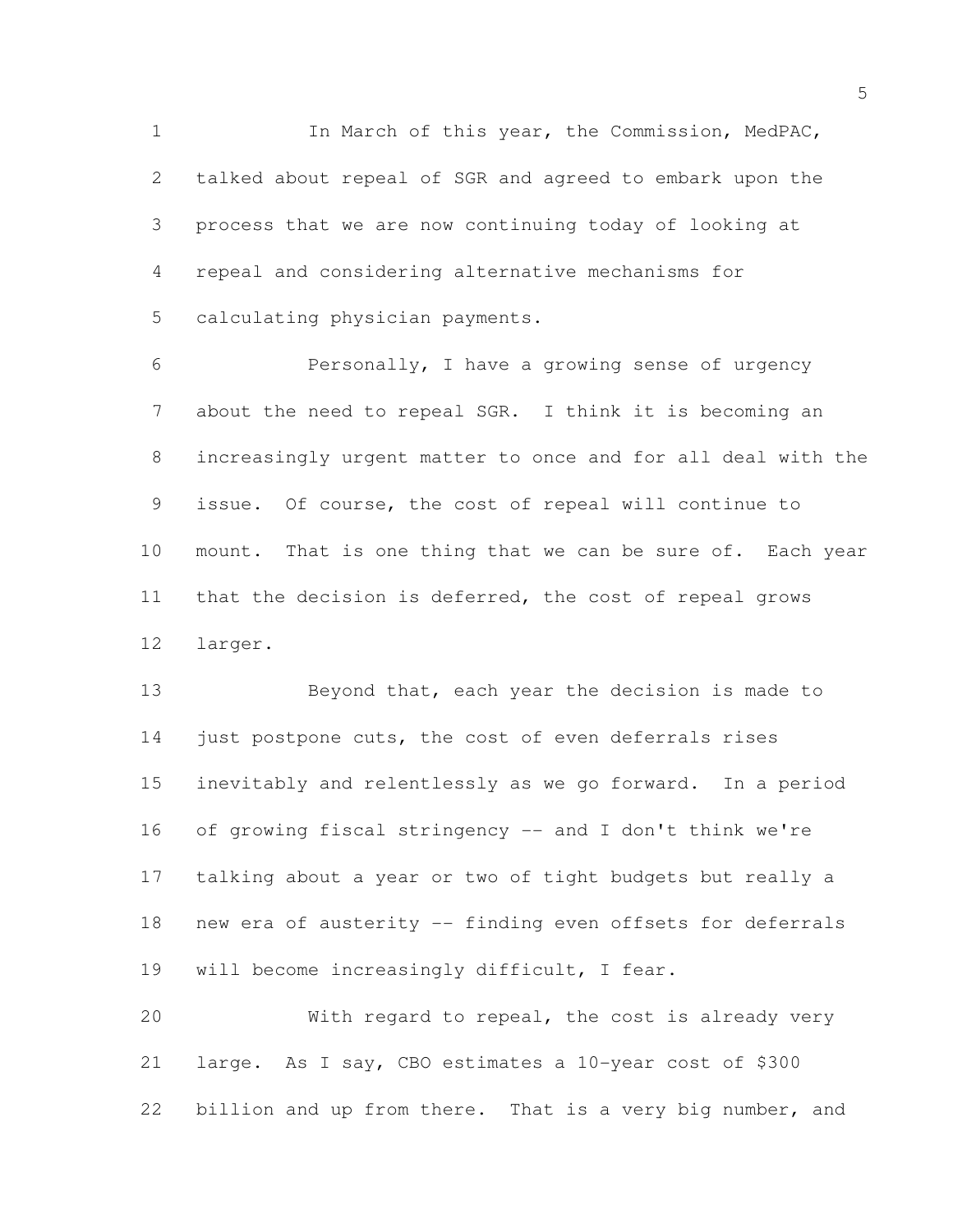in particular, it is a very big number in the current policy and fiscal context, and the opportunities for offsetting such a large cost I fear will be diminishing.

 Many changes have been made in Medicare recently with an eye towards reducing Medicare outlays. PPACA, the Patient Protection and Affordable Care Act, included large Medicare savings, some based on MedPAC recommendations. 8 That large sum of money, roughly \$500 billion over 10 years, was applied to the goal of expanding coverage for Americans without insurance. A fix for SGR was not included in the package.

 Now, myriad organizations have made proposals for reducing Medicare outlays with an eye towards reducing long- term Federal deficits. Some have taken into account SGR in their recommendations; others have not. In the Congress itself, we have the special joint committee charged with identifying a large amount of Federal budget reductions, 18 deficit reductions over the next 10 years. And, presumably, one of the places they will be looking for those savings is the Medicare program since it is not only a large portion of federal spending, it is also one of the most important drivers of long-term growth in federal spending.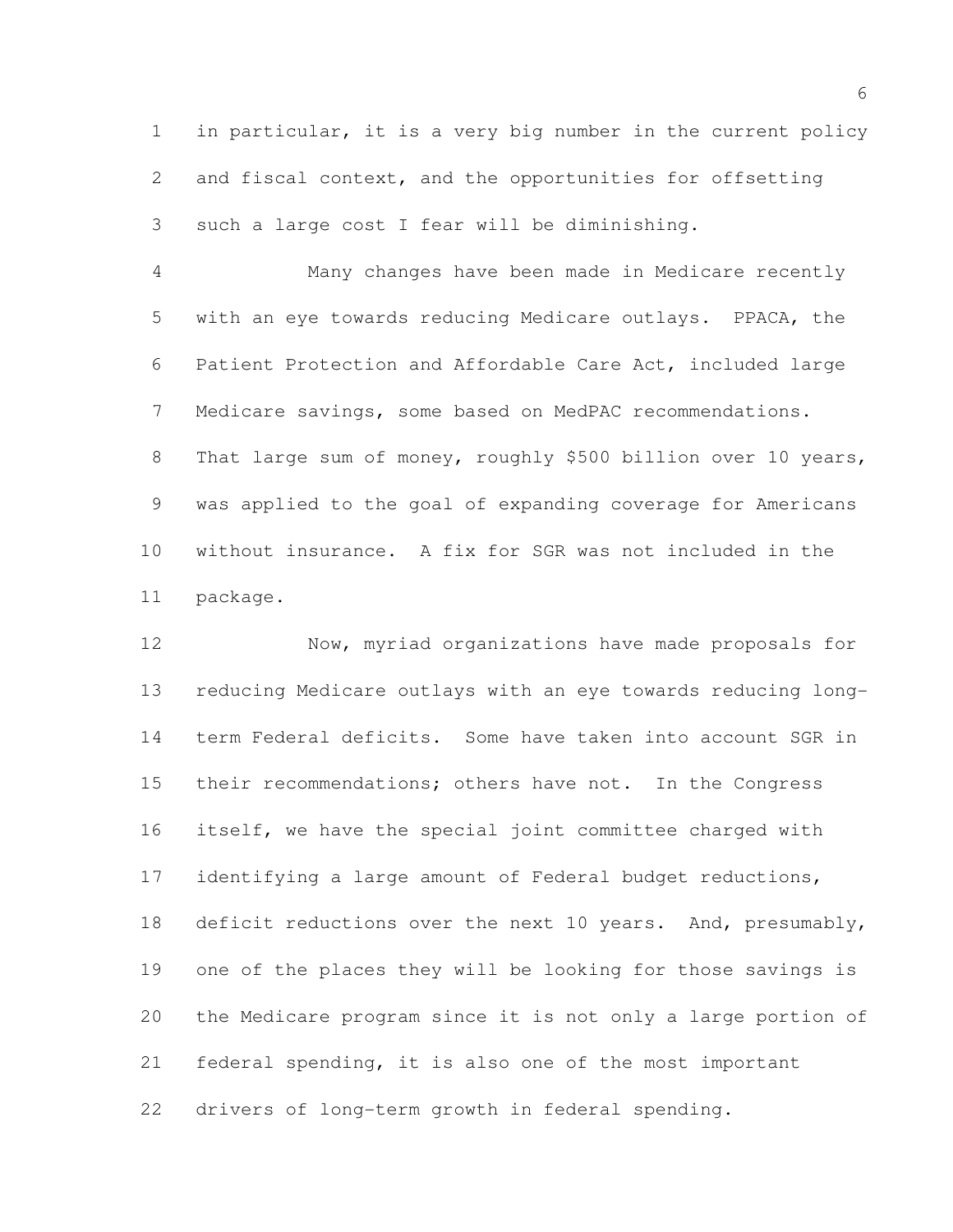My fear is this: that if large Medicare savings are used for other purposes, however worthy those purposes might be -- whether it is expansion of coverage for the uninsured or to reduce long-term deficits -- and SGR is not addressed, it is just pushed down the rate, we could end up in a situation where all of the available Medicare savings have been claimed for other purposes, and we will still have this destabilizing element at the heart of the Medicare program. And that could bode ill not just for the physicians who serve Medicare beneficiaries but also for the Medicare beneficiaries themselves.

 So the premise of this effort is that it is in the best interests of the Medicare program over the long term to deal with the SGR issue once and for all. To accomplish that will require difficult choices, not just by MedPAC but 16 much more importantly by the Congress itself.

 What I have done based on input from the members of the Commission is asked the staff to develop a proposal for repeal, which will be presented today, that follows certain guiding principles. One is to sever the formulaic link between physician fees and total expenditures and replace that with a specific schedule of physician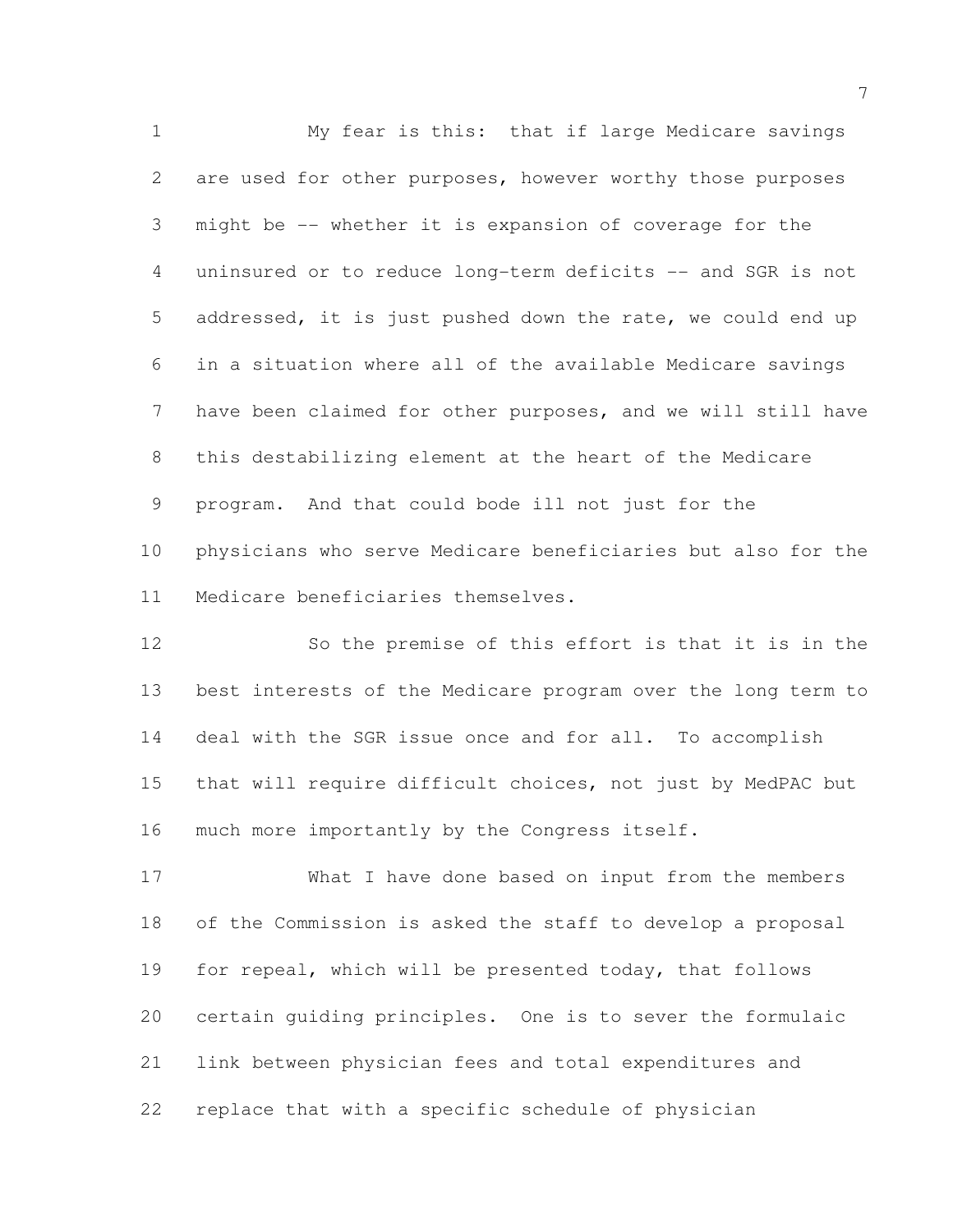conversion factors that cover the next 10 years.

 Second is to do everything that we can to protect access to care for Medicare beneficiaries in the process. Third is to use this as an opportunity to encourage participation by physicians in new payment methods. Ultimately, the path to improving the efficiency of health care delivery, including improving the quality of care, I believe, is to move away from our current structure of fee-for-service payment to new payment methods, whether it be ACOs or bundling or other mechanisms. And so this I see as an opportunity to provide a boost for that movement towards new payment systems.

 Fourth, I asked the staff to develop a proposal that would accelerate the revaluation of services within the physician fee schedule. Those who have followed our work in the past know that this has been a long-term concern of MedPAC, that the current relative values are not accurate, and as a result do not distribute the payments

appropriately.

 And then the final guiding principle was that this all be constructed so as to be budget neutral, a recognition 22 of the current fiscal challenges that the Congress faces.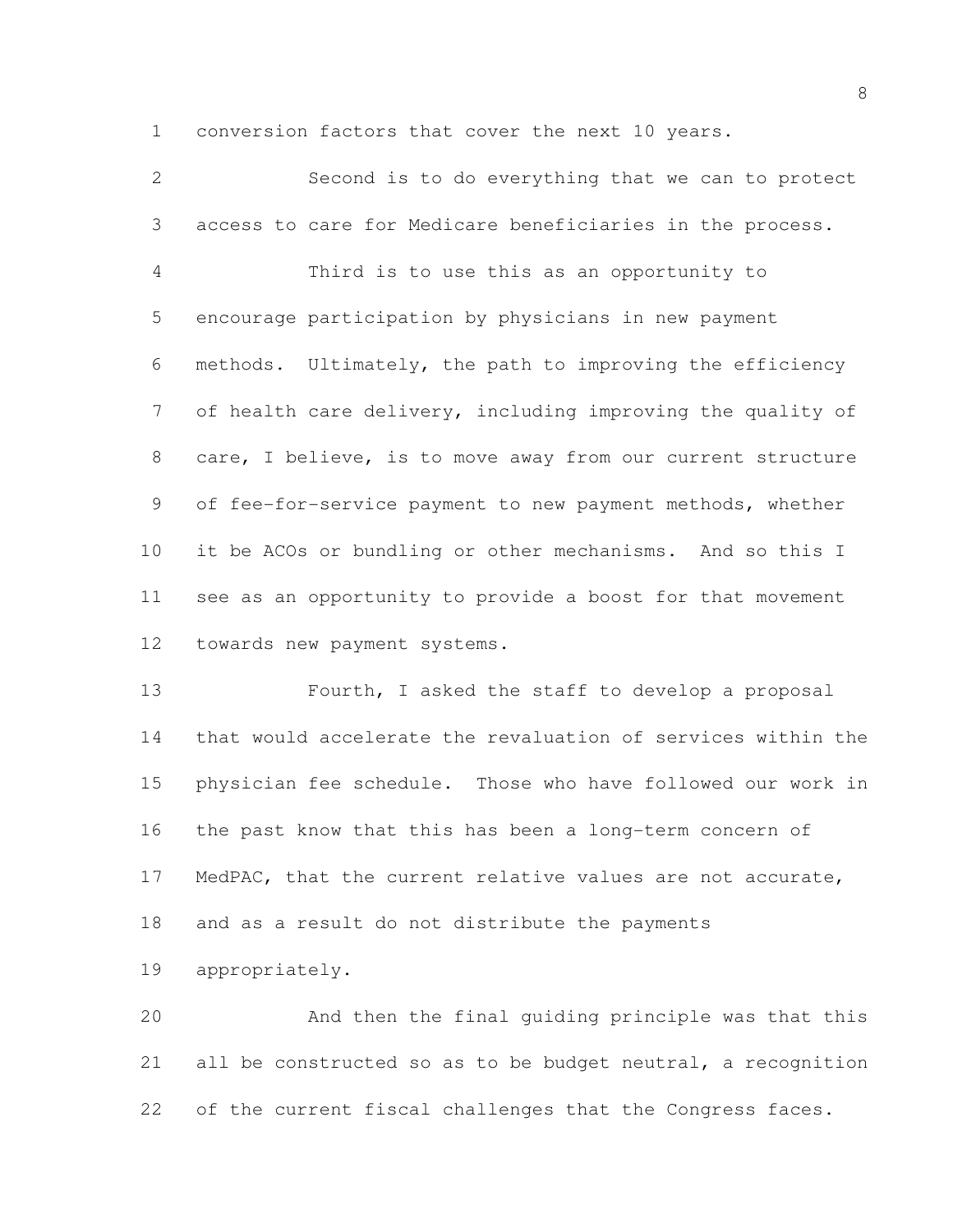So in just a minute, the staff will present that proposal.

 Our schedule in broad terms -- and I will say a little bit more in detail on this later, but our goal is to have a proposal for a final vote of the MedPAC Commissioners in October with communication of the results of that work to the Congress as quickly as possible after that October meeting, which is the week of October 3rd -- is that right, Jim? So it is the 5th and 6th of October, something like that.

 So those are my introductory comments. Cristina, are you leading the way?

 MS. BOCCUTI: Okay. So as Glenn was mentioning, the Commission has spent several meetings discussing the challenges facing policymakers regarding the sustainable 15 growth rate system, of course, as we all know it, the SGR. So today Kevin, Kate, and I are going to summarize the principles that you have discussed and present some draft recommendations for your discussion.

 We start on this slide with a very brief review of MedPAC's assessment of the SGR. Much of this is what Glenn was talking about, but for the audience and for everyone, it is here very briefly on this slide. And it was also in our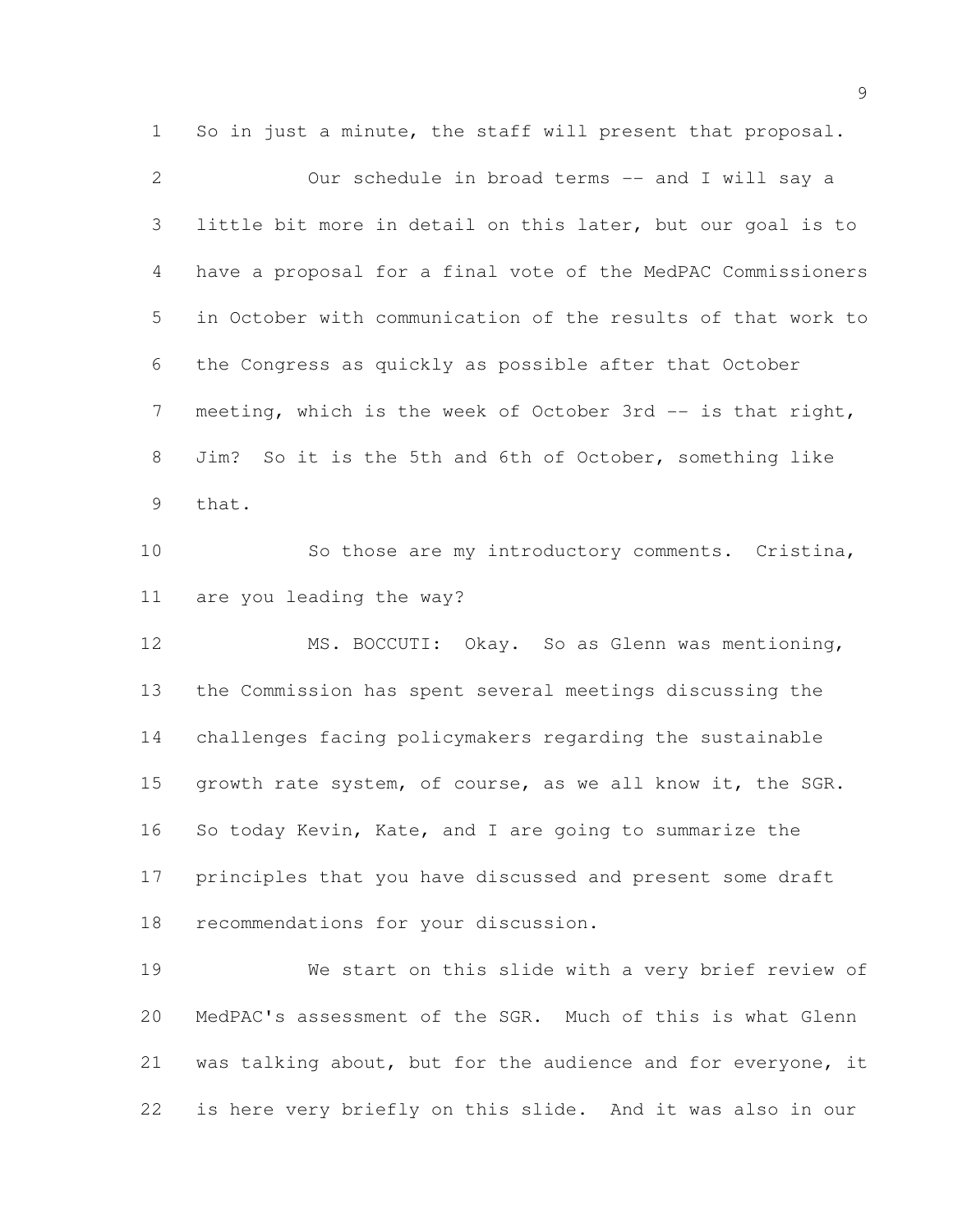last June report, much of this, too.

| $\mathbf{2}$ | So, first, a fundamental flaw is that the SGR                |
|--------------|--------------------------------------------------------------|
| 3            | creates this formulaic link between annual updates and       |
| 4            | cumulative expenditures, and this automatic tie is strictly  |
| 5            | budgetary. So it is completely void of incentives of         |
| 6            | improving quality, efficiency, or even price accuracy.       |
| 7            | The formula also doesn't differentiate by                    |
| 8            | provider, so it neither rewards providers whose clinical     |
| 9            | practice tries to reduce unnecessary services nor penalize   |
| 10           | those physicians and health professionals who contribute     |
| 11           | most to unnecessary volume growth.                           |
| 12           | Then, of course, the SGR formula, which has been             |
| 13           | overridden by Congress many times, currently calls for a 30- |
| 14           | percent cut in 2012, and that's often referred to as a       |

 "cliff." Continuing on the course of over the last decade as we have discussed of temporary overrides to avoid deeper and deeper cuts is untenable. The stop-gap "fixes" have created uncertainty, frustration, and financial problems for medical practices, and additionally, they add significant burden to CMS claims processing. So the work that they do gets held up as well.

So given these flaws, the Commission is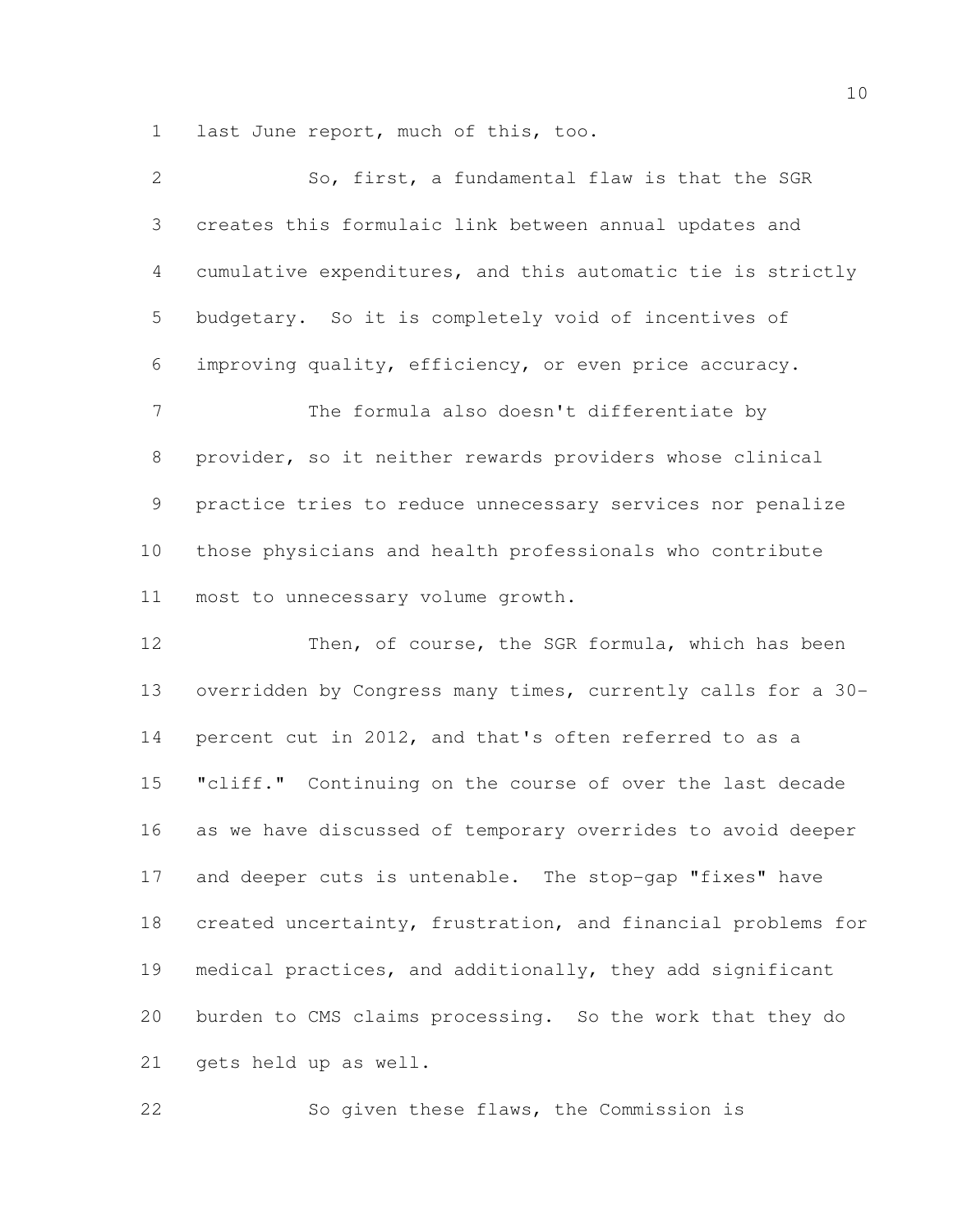considering policy options to repeal the SGR. A major issue 2 then becomes, of course, cost. Repealing the SGR and replacing it was a 10-year freeze for example, across all fee schedule services translates to a minimum budget score of about \$300 billion. Accordingly, repealing the SGR could require significant budget offsets.

7 So with that brief summary, we will introduce some of the principles that the Commission has raised for considering repeal of the SGR.

 First, it's important to sever the formulaic link between annual updates and cumulative expenditures for fee schedule services. So repealing the SGR means that there will no longer be a spending control mechanism specifically 14 attached to the fee schedule. Instead of the SGR formula, it will be useful to establish a stable, predictable, 10- year legislated fee schedule updates. This path of updates would not include the 30 percent cut in 2012.

18 In repealing the SGR, it is crucial to strike a balance between the total cost of repeal and the need to ensure beneficiary access. That is a paramount concern that the Commission has raised continually.

Kate here is going to discuss potential offset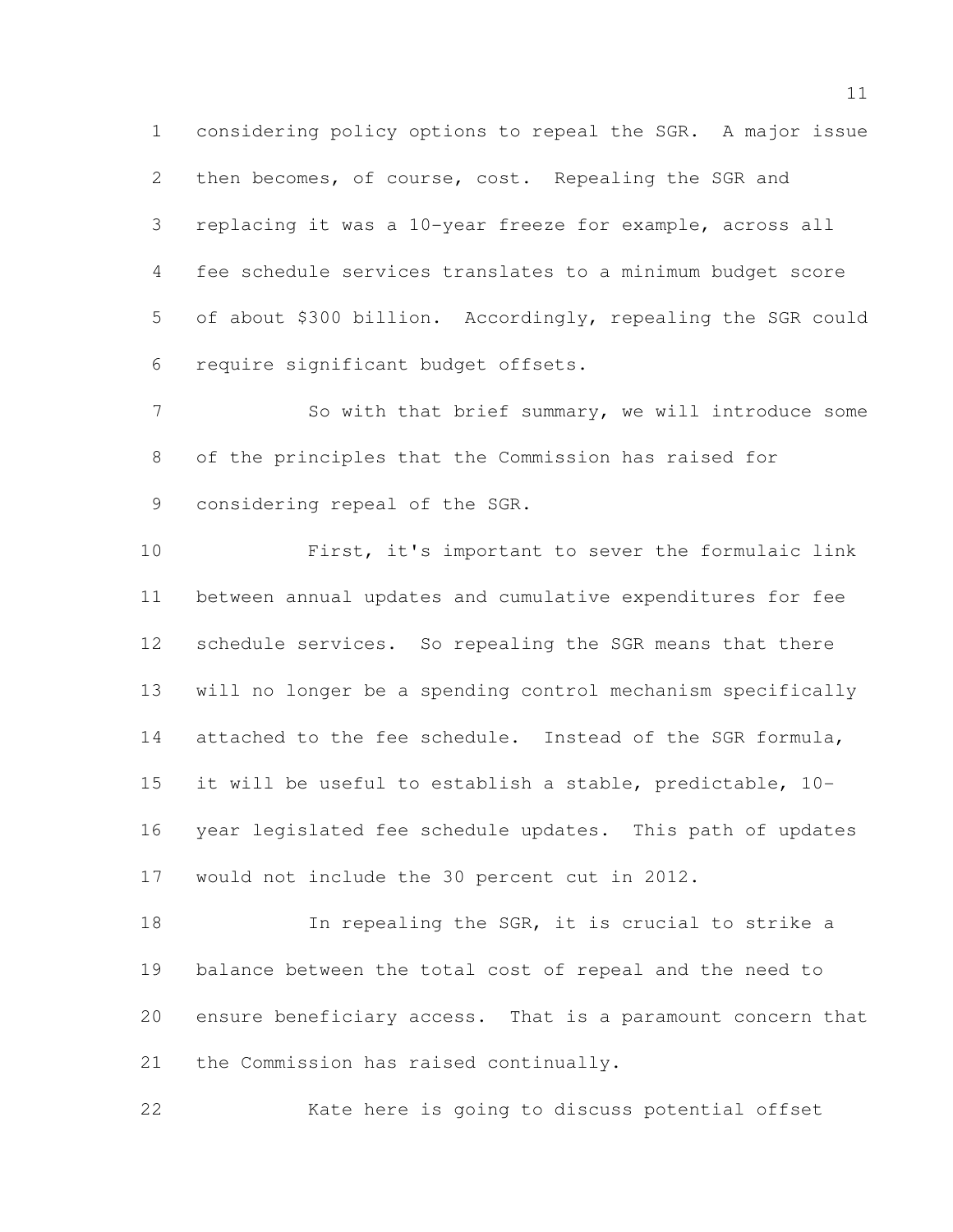opportunities in more detail later in this presentation, but the main gist here on this slide of principles is that the cost of repeal will need to be shared across physicians, other health providers, providers in other sectors, and beneficiaries. And in addressing access concerns, it is also going to be important to ensure that the legislative updates continue to result in positive growth in annual per beneficiary revenue for practices that continue to see Medicare patients.

 So a body of literature continues to show that good primary care which provides comprehensive, coordinated patient care is essential for maximizing the quality and effective of our health care delivery system. Yet given 14 current trends, the greatest threat to access over the next decade is related to primary care services.

 We see, for example, that in patient surveys, such as the one that MedPAC conducts annually, beneficiaries and privately insured individuals are more likely to report problems finding a primary care physician than a specialist. For instance, in last year's survey, 12 percent of Medicare beneficiaries reported big problems finding a primary care provider compared with 5 percent for specialists. We also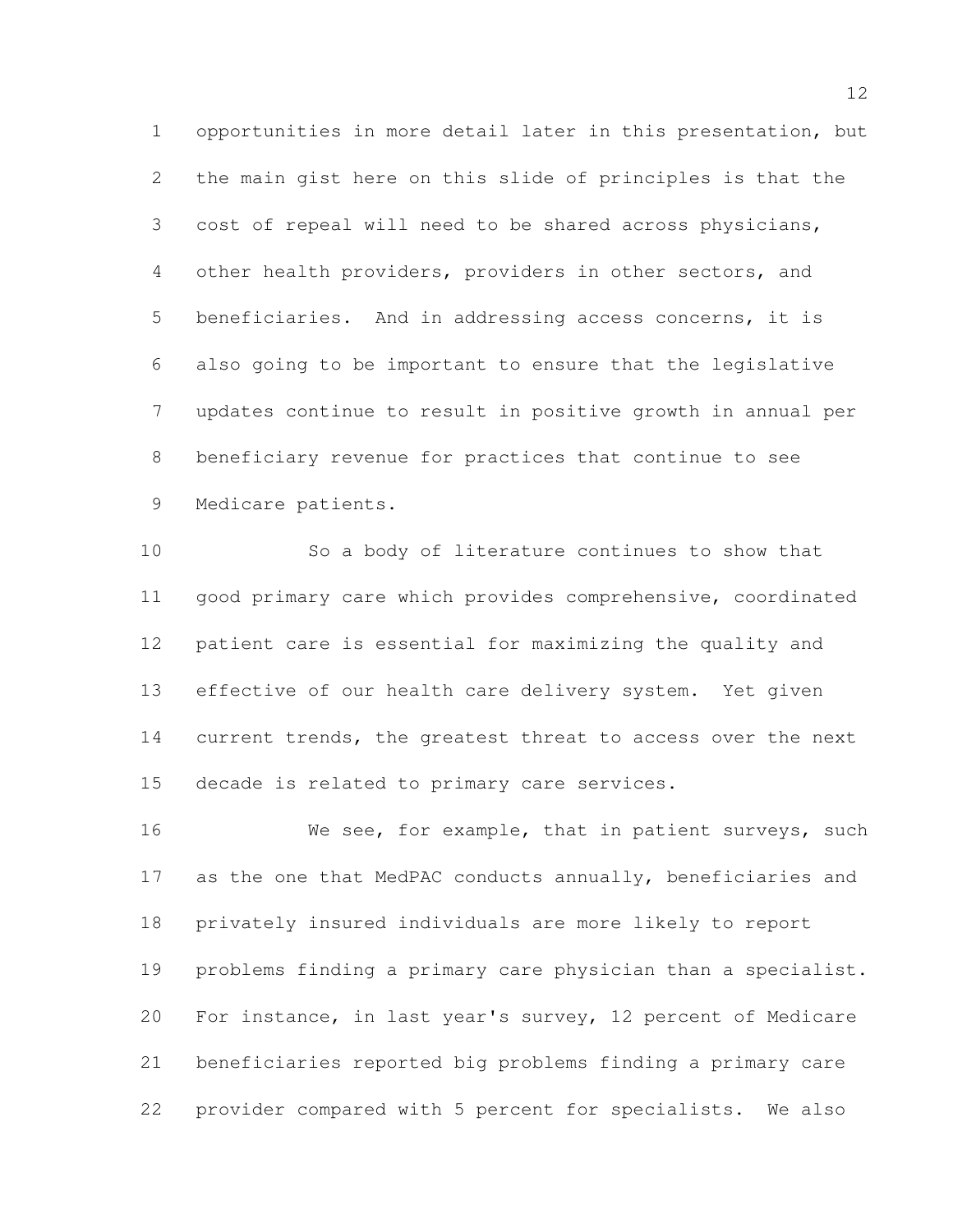see a differential for privately insured individuals.

 Compare here the 19 percent reporting big problems finding a primary care provider to the 8 percent for specialists.

 In physician surveys, primary care providers are less likely to accept new patients than specialists. Again, this holds true for Medicare and privately insured individuals, as shown in the results on the slide here, more on the bottom, and those were taken from the National Ambulatory Care Survey. These access issues highlight the importance of protecting primary care over the next decade. Now I am going to turn it over to Kevin to tell us how we can be productive.

13 DR. HAYES: So to implement the realignment Cristina described, the legislated updates would follow a path that includes:

 First, reductions and then a freeze in the physician fee schedule's conversion factor for services 18 other than primary care;

 Second, payment rates for primary care would be frozen at their current levels. Primary care could be defined as it is for one of the primary care bonus alternatives the Commission recommended in June of 2008. It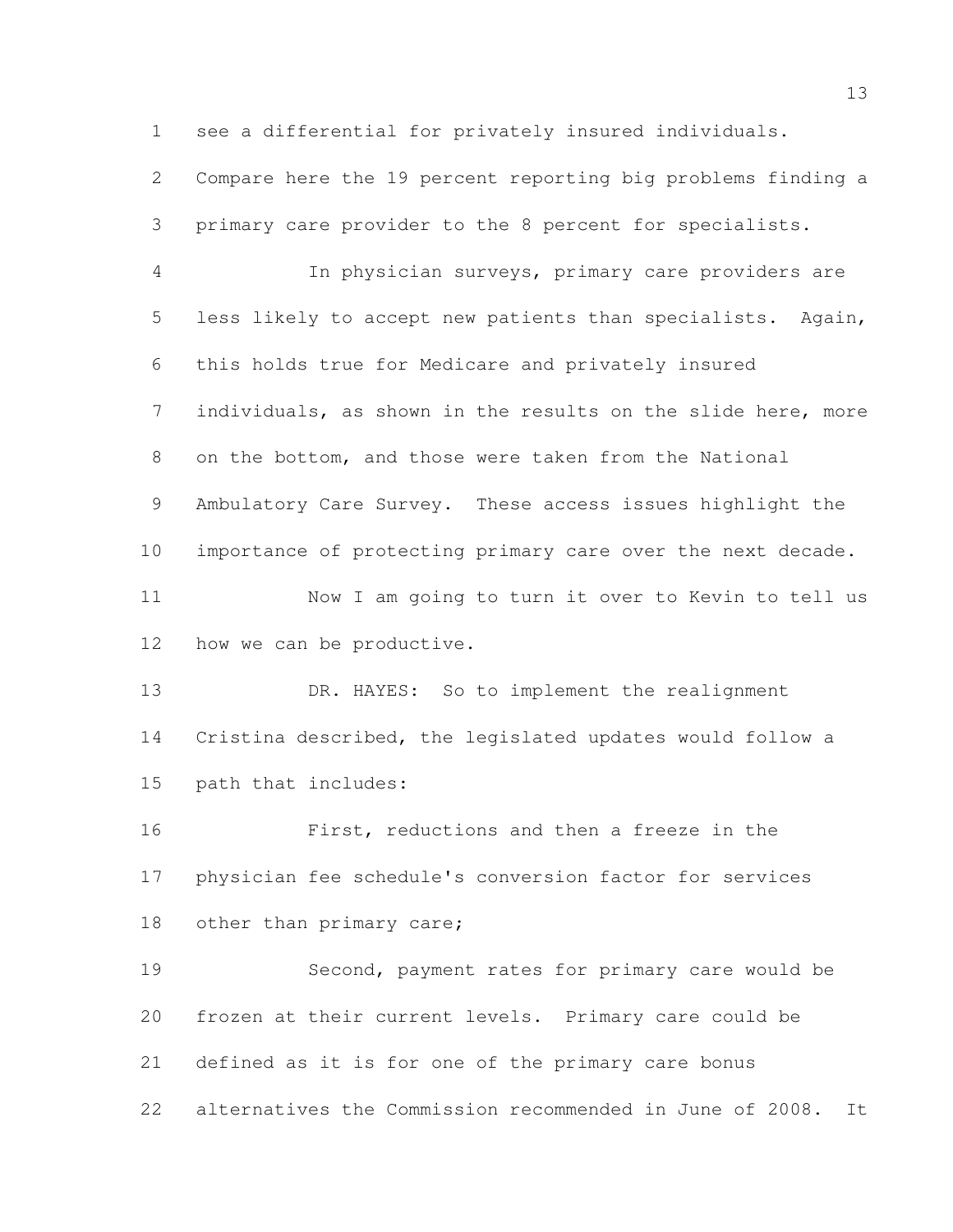is the alternative for the bonus that was enacted as part of PPACA. That is, the definition of primary care would have two parts:

 Part 1 is practitioner specialty designation. For physicians the specialties would be geriatrics, internal medicine, family medicine, and pediatrics. The list of eligible practitioners also includes nurse practitioner, clinical nurse specialist, and physician assistant.

 Part 2 of the definition of primary care for the bonus is whether the practitioner has a practice that is focused on primary care, defined as primary care services accounting for at least 60 percent of allowed charges in a previous year. Primary care services themselves are office visits, home visits, and visits to patients in nursing facilities, domiciliaries, and rest homes.

 The freeze on payment rates could be implemented with a freeze on the fee schedule's conversion factor, or the freeze could be implemented with a payment modifier or 19 payment adjustment. If the latter, the payment adjustment would reverse the conversion factor reduction for services other than primary care.

The intention here is to: one, allow continued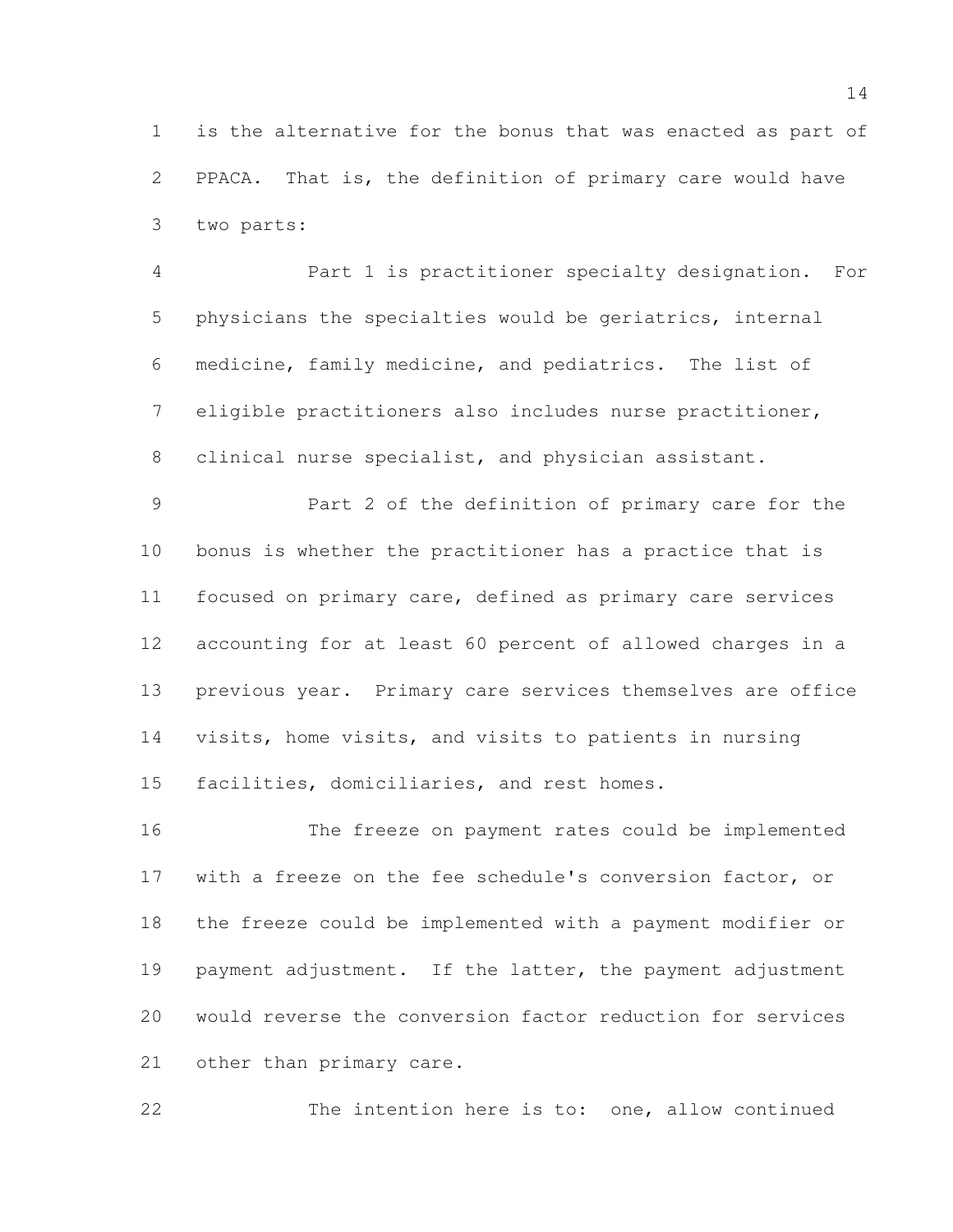increases in the revenues physicians receive from Medicare; two, ensure beneficiary access to care; and, three, control the cost of repealing the SGR. Our next slide illustrates how these implementation issues would play out.

 Aiming for a policy with a 10-year budget score of about \$200 billion and freezing primary care payment rates at their current levels, the reductions in the conversion factor for non-primary care services, shown here at the orange line, would be 5.9 percent each year for 3 years. So to illustrate, the current conversion factor is about \$34. Over a period of 3 years, it would go down to about \$28 and stay at that level for the remaining 7 years of the budget window.

 Considering now primary care, if the freeze for primary care is implemented through the conversion factor, the current conversion actor of \$34 would remain in effect for all 10 years. On the other hand, if a payment 18 adjustment is used to freeze payments for primary care, the adjustment would be set to maintain payment rates at their current levels.

 Despite the decrease in the conversion factor from non-primary care services, practitioner revenues would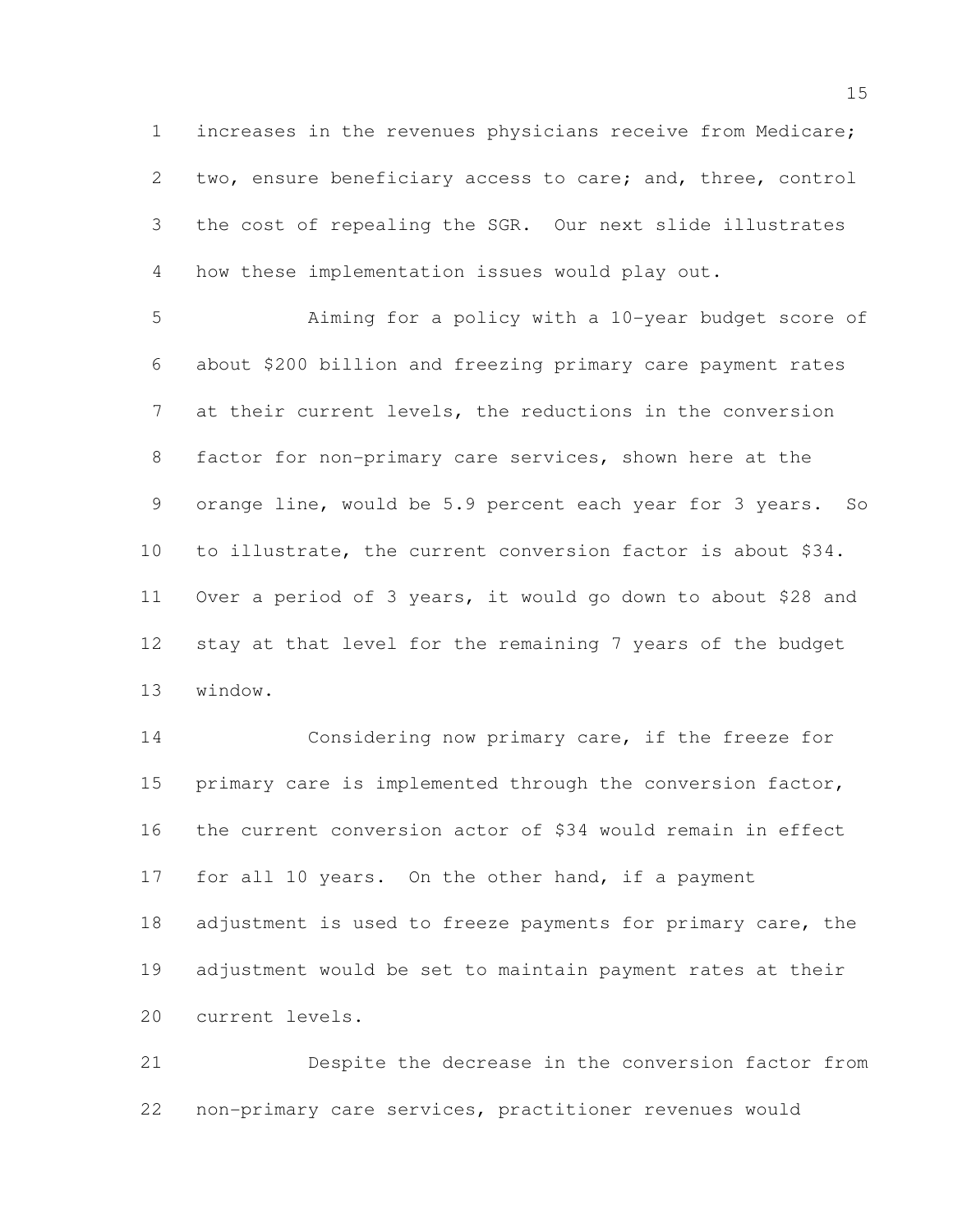continue to increase. I am referring now to the top line that you see on the slide. That line shows that taking into account the increase in the number of Medicare beneficiaries over the next 10 years, total practitioner revenues coming from Medicare would go from \$64 billion to \$121 billion. But even on a per beneficiary basis, practitioner revenues would continue to rise because of increases in the volume of services. The estimate is that the revenues per beneficiary would go up at an average rate of about 2 percent per year. Again, the balance that the policy would aim to

 achieve is to repeal the SGR in a way that is affordable and to maintain access to care.

 Next we have the Chairman's draft recommendation for you to consider on this. It reads as follows: The Congress should repeal the SGR system and replace it with a 10-year path of statutory fee schedule updates. This path is comprised of a freeze in current payment levels for primary care and for all other services annual payment 19 reductions of 5.9 percent for 3 years, followed by a freeze. The Commission is offering a list of proposals for the Congress to consider in offsetting the budgetary cost of repealing the SGR system.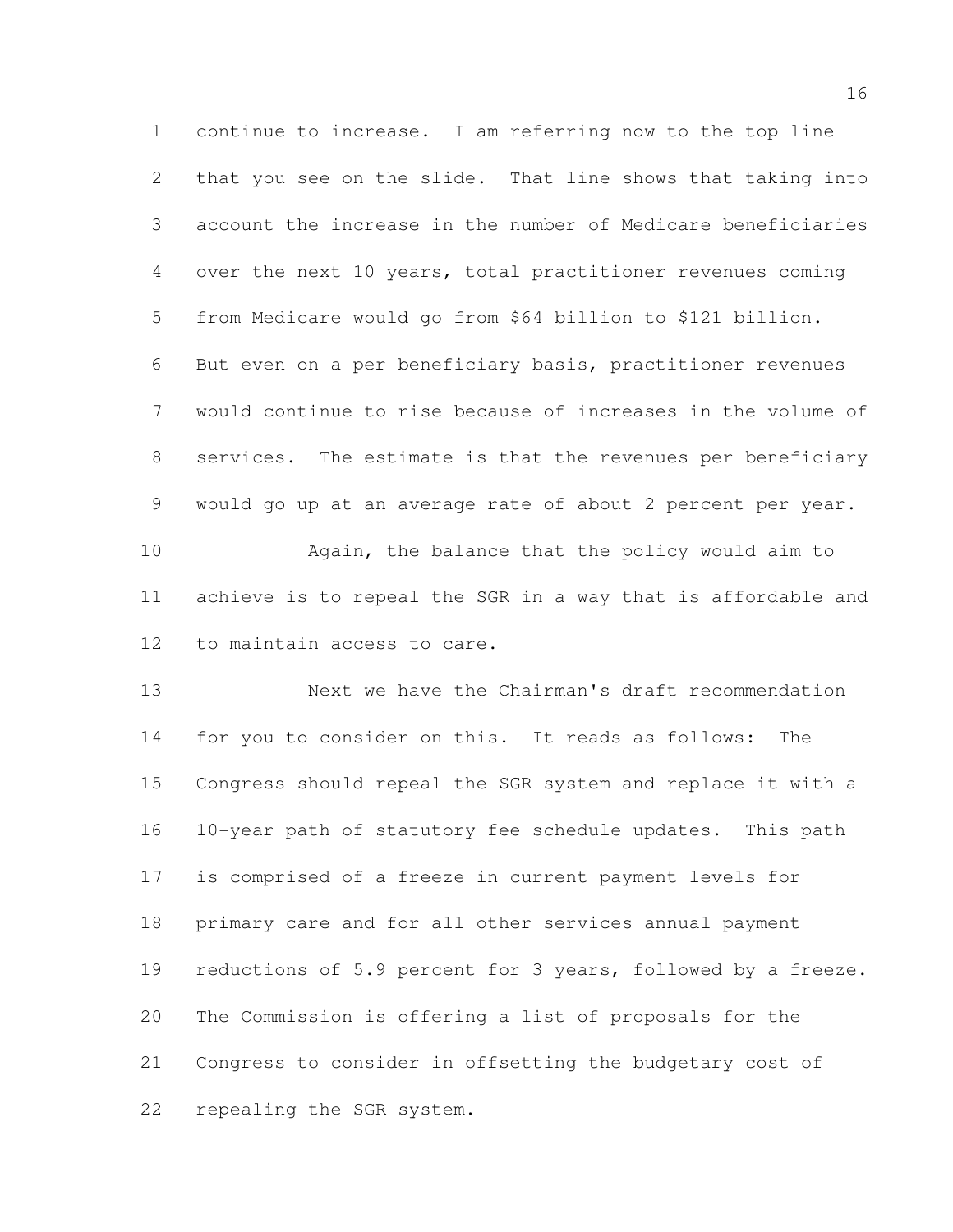On the spending impacts of this recommendation, obviously you need to discuss them. As stated with the previous slide, the path of statutory updates would increase spending over 10 years by about \$200 billion. But then the recommendation closes with the statement that the Commission is offering a list of proposals to offset the cost of repealing the SGR.

 What are the potential offsets? The Commission in its March 2011 report made a number of recommendations that could help offset the cost of repeal. Those recommendations together represent offsets of about \$50 billion. It is more difficult to anticipate the rest, but in just a moment, Kate will present a number of options for you to consider.

 Whatever the offsets chosen, each would have implications. Assessing those implications is complex, however. With the change in payments for fee schedule services, it would be a shared sacrifice. Striking a balance between payment reductions that practitioners are willing to accept while contributing to the cost of repealing the SGR, on the one hand, and achieving a level of payment that is higher than the steep cliff of a payment reduction that would occur under current law.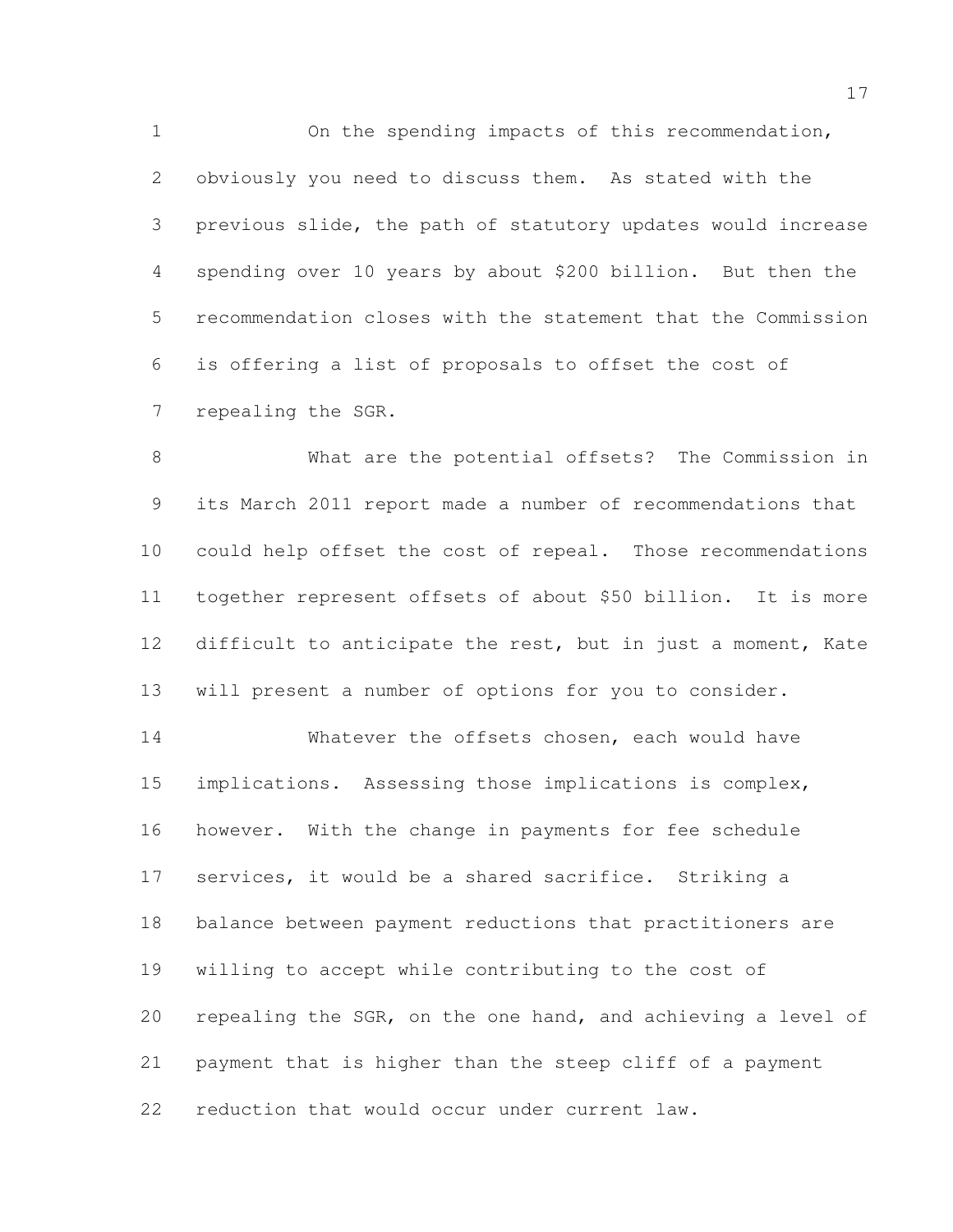Then there is a set of offsets with potential implications for beneficiaries and providers. Each offset would have direct effects that are quantifiable. However, second-order effects are possible, too, and those are more difficult to quantify. In the case of effects for beneficiaries, the direct effects would change their incentive structure through, say, changes in cost sharing. For providers, there would be direct impacts on payments depending upon whether they furnish primary care services or other services.

 This next slide addresses the issue of data needed to improve payment accuracy. The Commission addressed this issue in this year's June report. The concern is that the Secretary lacks current objective data needed to set the fee schedule's relative value units for practitioner work and 16 practice expense. Surveys might be an alternative, but they are costly and response rates are likely to be low. Time 18 and motion studies would be costly, too. In addition, they are subject to bias, the well-known Hawthorne effect. And mandatory data reporting, analogous to the cost report submitted by institutional providers, would raise concerns about administrative burden.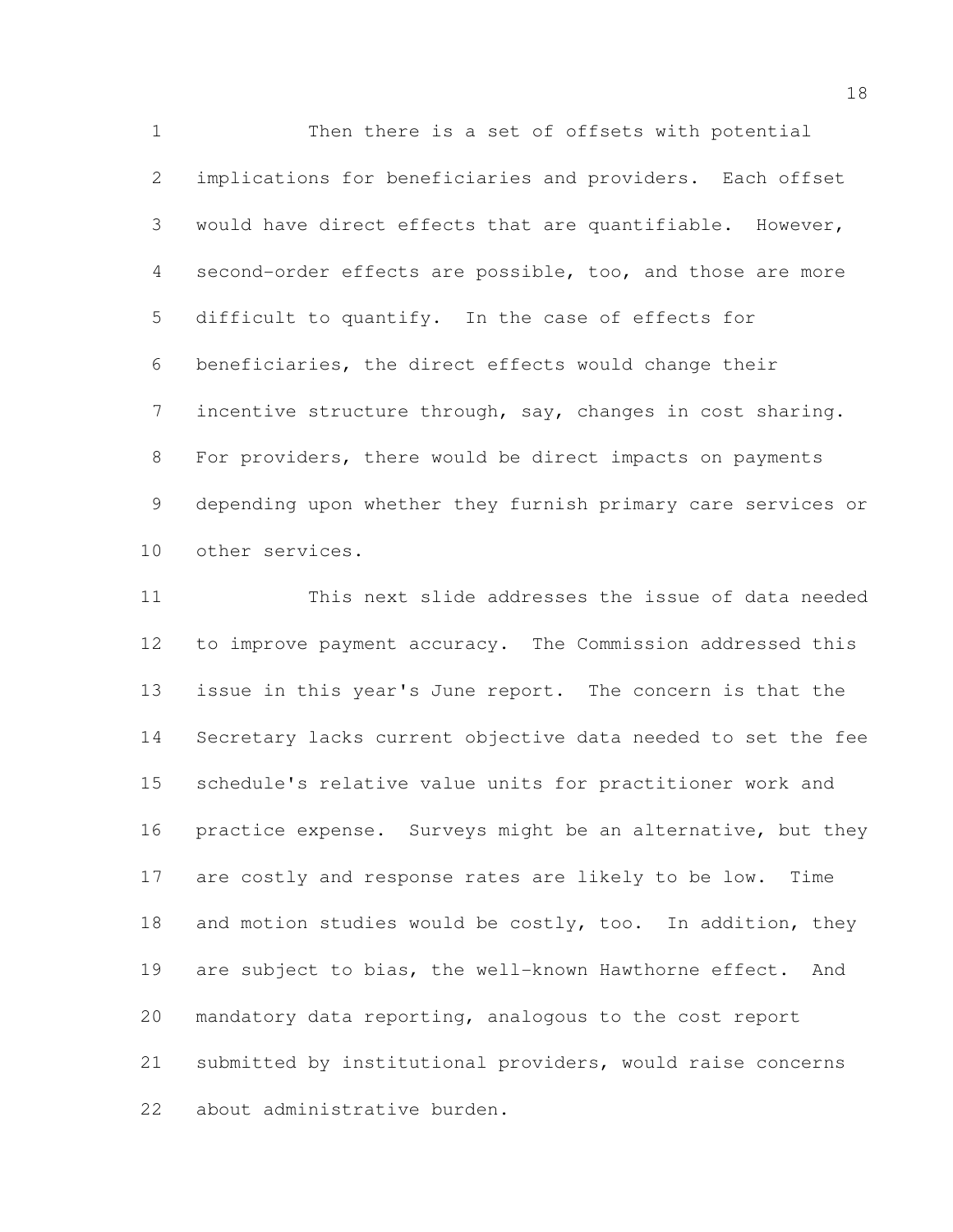Instead of these approaches, the Secretary could collect data on a recurring basis from a cohort of practitioner offices and other settings where practitioners work. Such data collection would allow her to be RVUs on services as they are furnished in efficient practices. In addition, the Secretary could use the data to validate and 7 adjust RVUs, a PPACA requirement.

8 To address implementation issues, we are working 9 with contractors, but it appears that the necessary data are available from electronic health record, patient scheduling, and billing systems. When the Secretary adjusts RVUs with 12 the data collect, the RVU changes would be budget neutral.

 Which brings us to the Chairman's draft recommendation number 2: The Congress should direct the Secretary to regularly collect data, including service volume and work time, to establish more accurate work and practice expense values. The data should be collected from efficient practices rather than a sample of all practices. The initial round of data collection should be completed within 3 years.

 The RVU changes resulting from this data collection would be budget neutral, so the recommendation,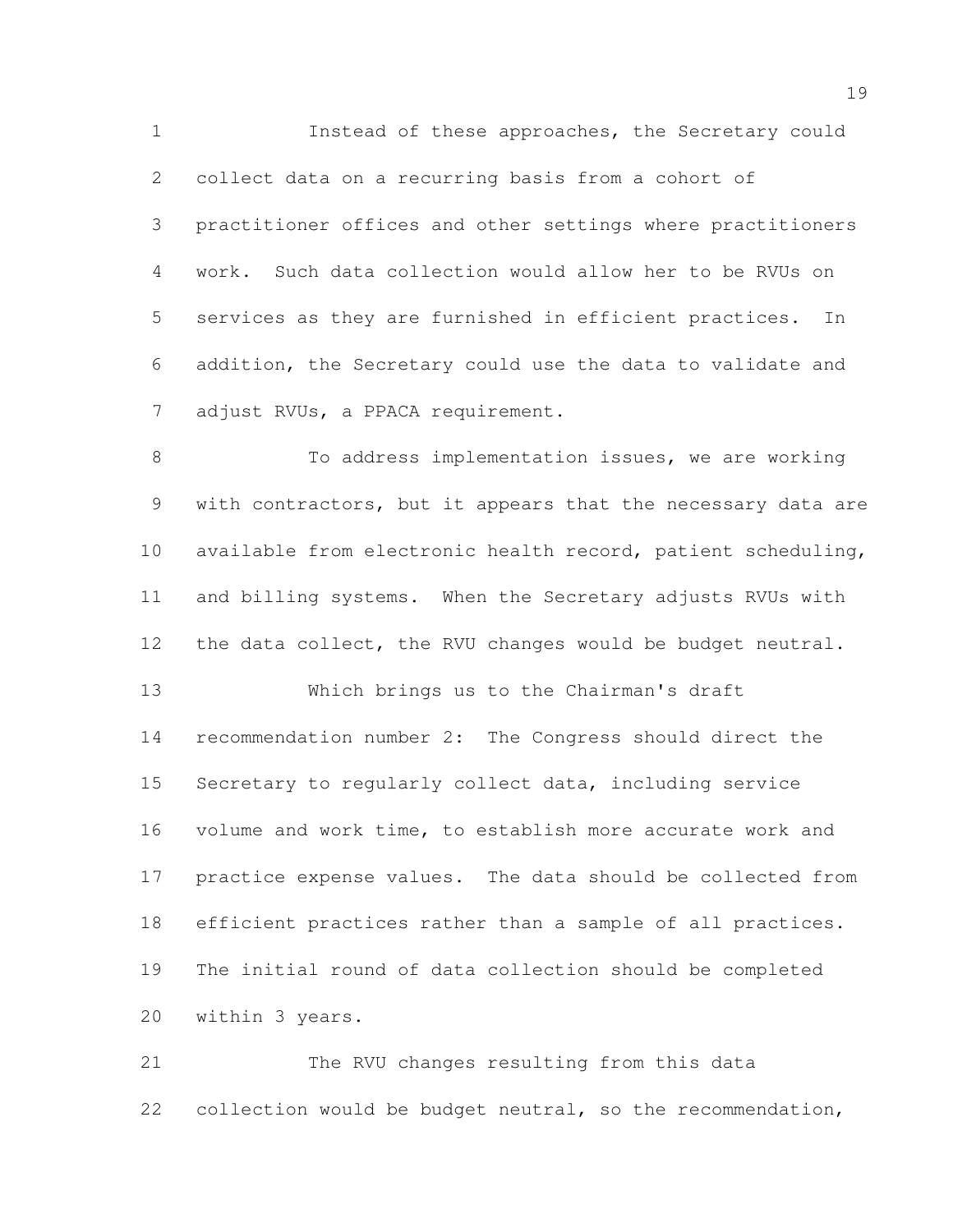just from the standpoint of the RVU changes, would have no impact on program spending. However, the budget implications of this recommendation would include the funding that Congress would have to provide for the data collection activity.

 Moving now to beneficiary and provider implications, for beneficiaries access to care could improve as data are collected and payments are distributed from overpriced services to other services, including primary care. For practitioners there would be reductions for those who furnish overpriced services but increases for others. Moving forward from the SGR could also include a change in the process for identifying overpriced services in the physician fee schedule. At previous meetings the Commission has discussed evidence that some services are overpriced. Some of that evidence has come from the

Commission's work and from research for CMS and the

Assistant Secretary for Planning and Evaluation. In

addition, Commissioners have reported on their own

 experience with overpriced services, and recommendations from the RUC in recent years have shown that a number of services are overpriced.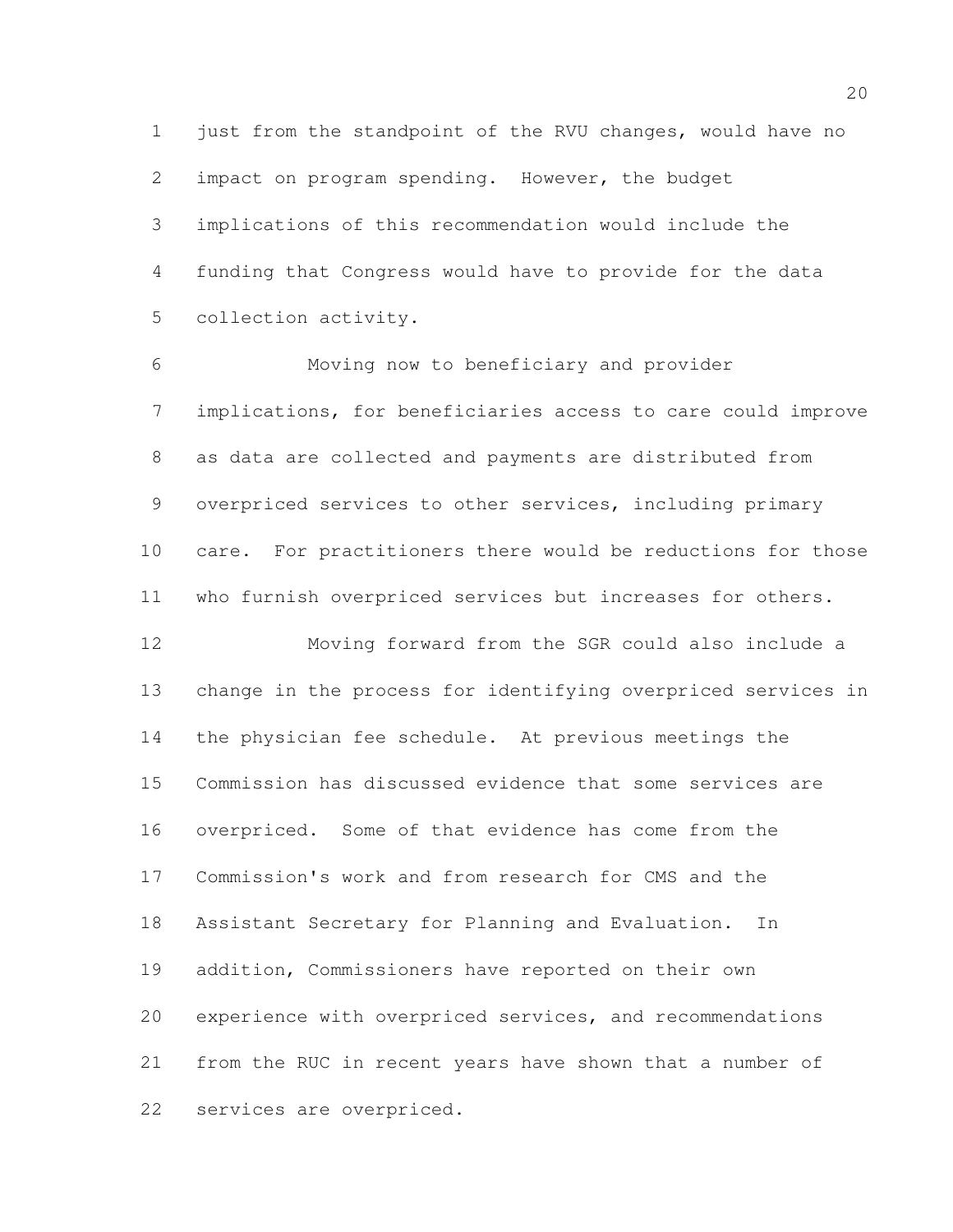There is a process in place now for review of potentially misvalued services. However, it is time- consuming and has inherent conflicts. The conflicts arise because the process relies on surveys conducted by physician specialty societies. Those societies and their members have a financial stake in the RVUs assigned to services. To 7 accelerate and better target the process, the Secretary could be directed to: one, analyze the data collected under 9 the previous recommendation; two, identify overpriced 10 services; and, three, adjust the RVUs of those services. Further, to accelerate the current review process, the Congress could direct the Secretary to achieve an annual numeric goal equivalent to, say, 1 percent of fee schedule spending. This would be a goal for reducing the RVUs of overpriced services. As is the case now, the RVU changes would be budget neutral and, therefore, would redistribute payments to underpriced services.

 For a recommendation on identifying overpriced services and reducing their RVUs, we have the Chairman's draft recommendation number 3, which reads as follow: The Congress should direct the Secretary to use data specified in the Chairman's draft recommendation number 2 to identify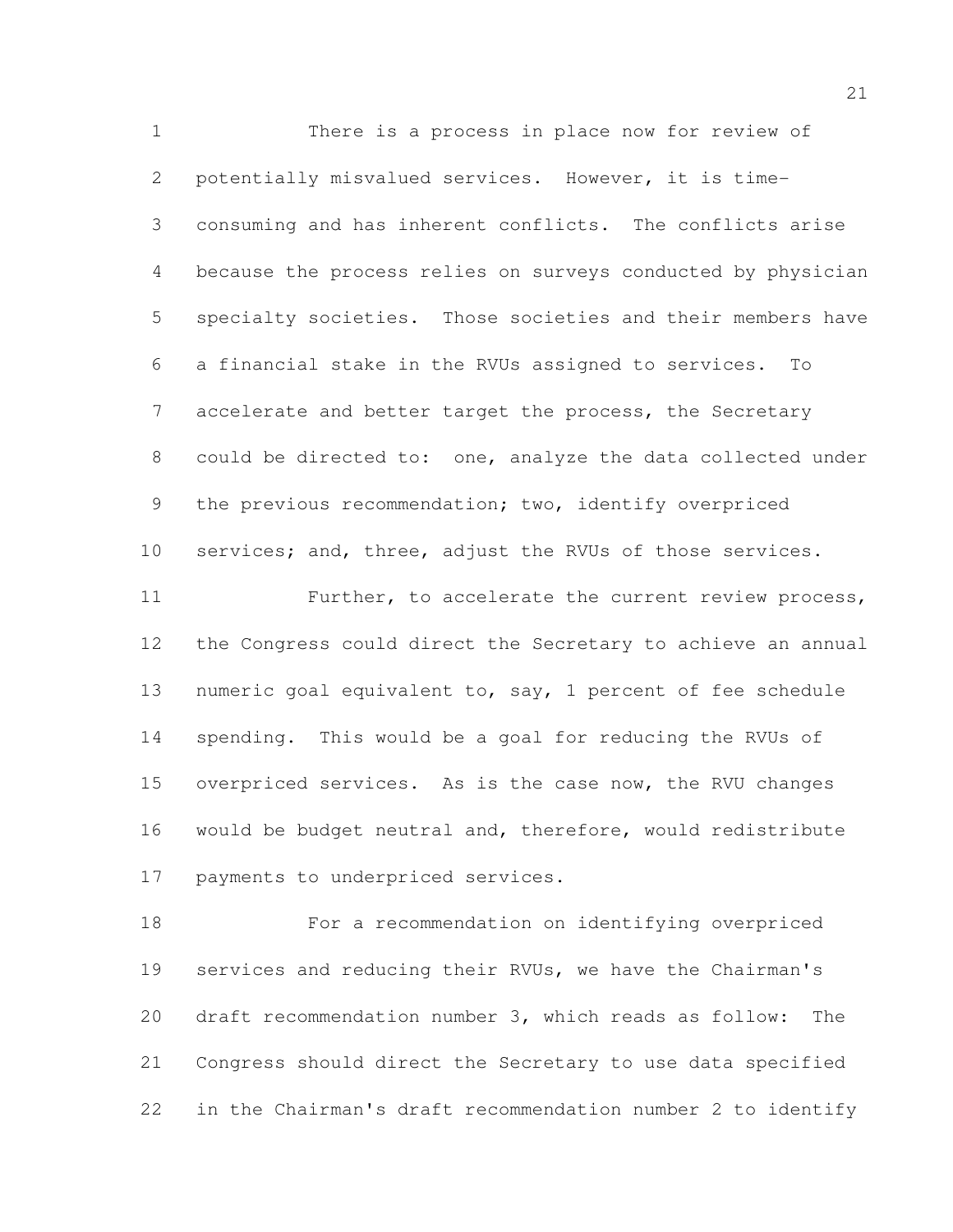overpriced fee schedule services and reduce their RVUs accordingly. These reductions should be budget neutral within the fee schedule. The Congress should specify that the RVU reductions should achieve an annual numeric goal for each of five consecutive years of at least 1 percent of fee schedule spending.

 As to the recommendation's spending implications, the RVU changes would be budget neutral, so the recommendation would have no impact on program spending. On the issues of beneficiary and provider implications, the implications of this recommendation would be the same as those for the previous recommendation: for beneficiaries improved access to care following redistribution of payments from overpriced services to other services, including primary care; and for practitioners there would be reductions for those who furnish overpriced services but increases for others.

 Now we will shift gears, and Cristina will talk about options for accelerating delivery system reform. MS. BOCCUTI: So the Commission has stated on many occasions that Medicare must implement payment policies that accelerate changes in our delivery system to improve quality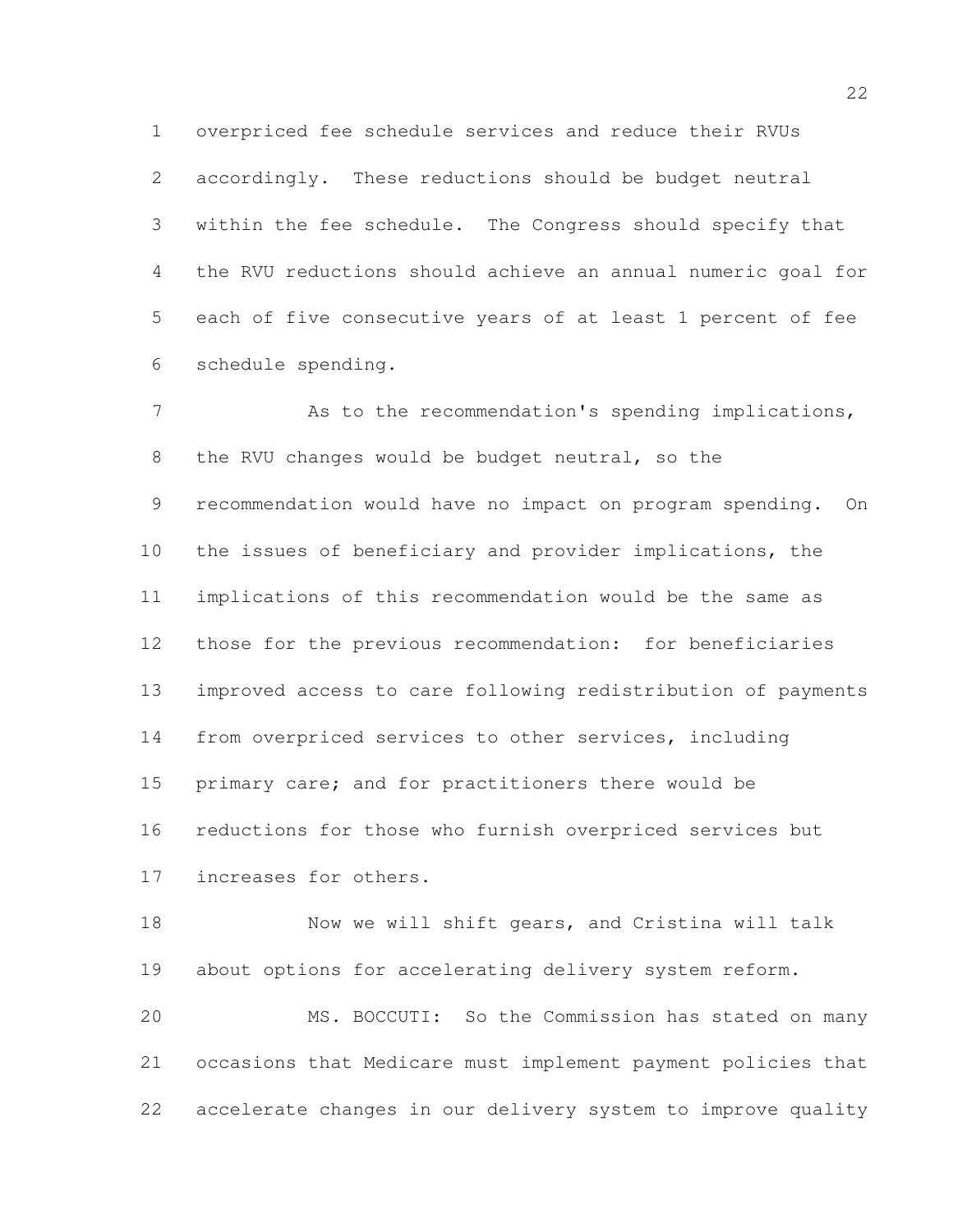and efficiency. The current fee-for-service payment method for fee schedule services is inherently flawed. It rewards volume growth, it penalizes providers who constrain unnecessary spending, and it provides no accountability for care quality.

 It is important, therefore, for delivery system reforms to shift Medicare payment policies away from fee- for-service. New payment models, such as ACOs and bundled payments, for example, can potentially improve accountability for efficient use of resources and care quality.

 Repealing the SGR may provide here an opportunity for Medicare to strongly encourage providers towards these models and make fee-for-service less attractive.

15 Additionally, to achieve widespread delivery system reform, beneficiary incentives must also be aligned with these objectives for greater accountability in our health care delivery system.

 So in thinking about policies to accelerate delivery system reform, we next consider ways to align payment policies for fee schedule services with incentives for improved efficiency and quality. Looking at the ACO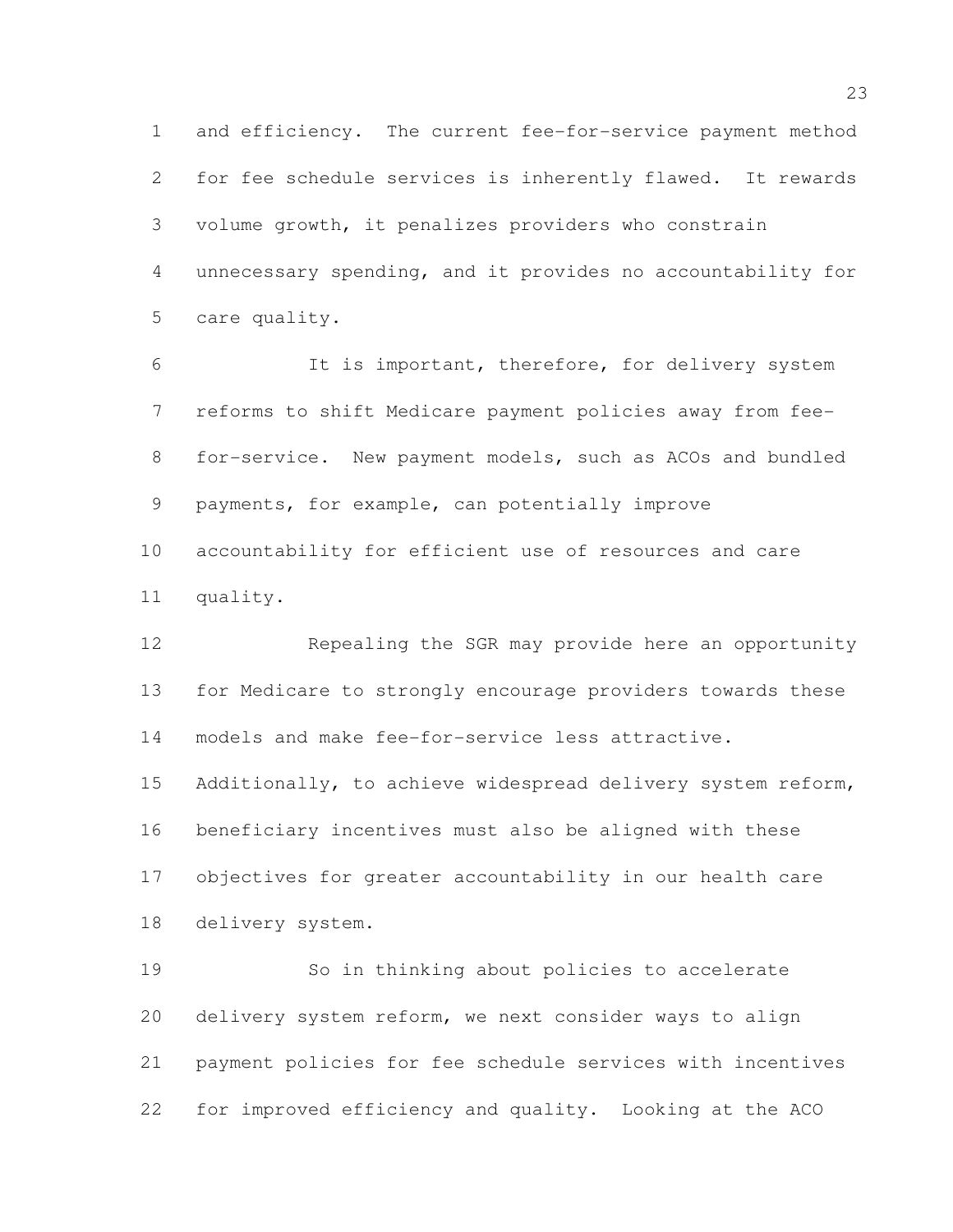program, for example, Medicare could create incentives for physicians and other health professionals to join or lead ACOs. One way would be to allow greater opportunity for shared savings to those physicians and health professionals who join or lead ACOs in two-sided risk models. The greater opportunity for shared savings would come from calculating the ACO's spending benchmark using higher overall fee 8 schedule growth rates. So under this policy, if overall fee schedule rates are reduced, two-sided risk ACOs could be measured against a freeze and would, therefore, have a better change of coming under the benchmark and, thus, 12 enjoying a greater opportunity for shared savings. Again, I stress this incentive would only apply to ACOs that are 14 subject to penalties or bonuses, of course, based on performance.

 So with that example, we have a recommendation, and here we have Chairman's draft recommendation 4: Under the tenure update path specified in Chairman's draft 19 recommendation 1, the Secretary should increase the shared savings opportunity for physicians and health professionals who join or lead ACOs with a two-sided risk model. The Secretary should compute spending benchmarks for two-sided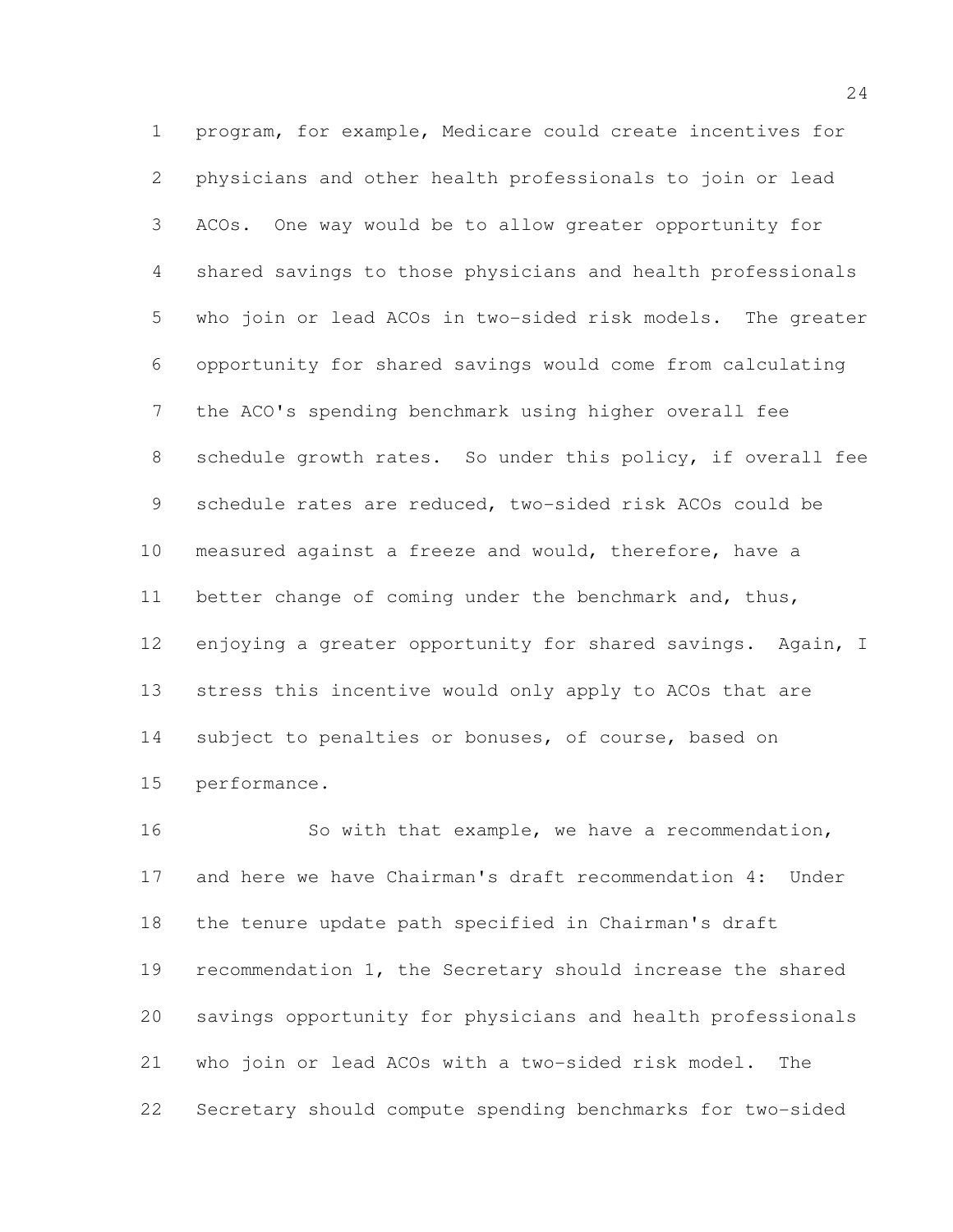risk ACOs using 2011 fee schedule rates. The spending implications here are that that policy would increase Medicare spending.

 Under the beneficiary and provider implications, first we have that it would increase willingness of physicians and other health professionals to join or lead two-sided risk ACOs. It would also increase provider accountability for health care quality and spending. And, finally, it would increase the likelihood that the beneficiaries' providers are in these ACOs.

11 So we have covered all the draft recommendations, 12 but we have two more items that we are going to talk about. First Kate is going to review some considerations for potential offsets for repealing the SGR, and then I am going to talk on one more slide about Medicare's balance billing provisions.

 MS. BLONIARZ: Repealing the SGR system carries a very high budgetary cost, and in the current fiscal environment, full offsets are essential. A package of savings proposals within the Medicare program could offset the budgetary cost of repealing the SGR system. Recall that under our policy physicians are receiving reductions and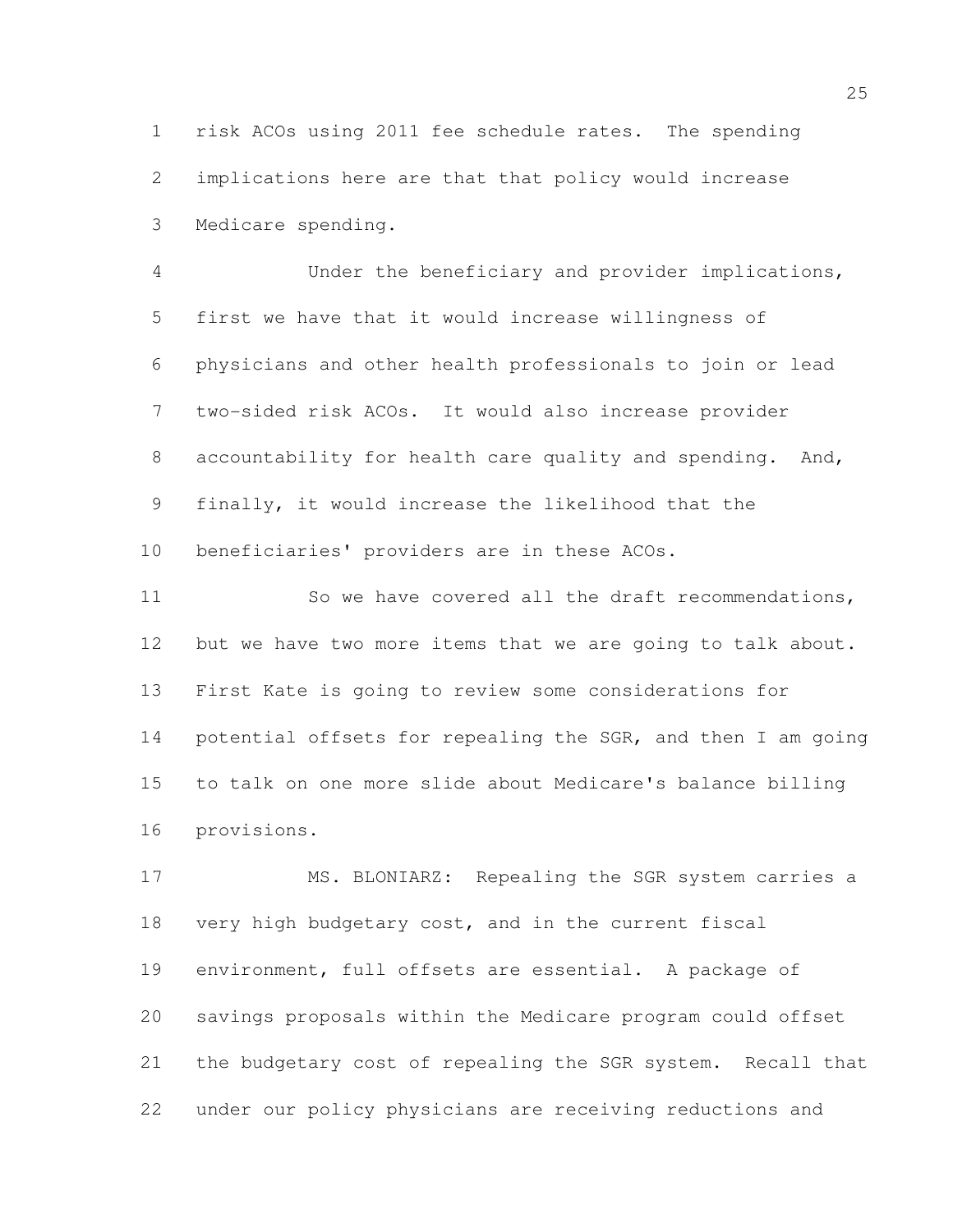freezes in their fees. This could be coupled with offset proposals to reduce current law spending across providers and other sectors as well as beneficiaries. I want to reiterate that these offsets are offered in the context of repealing the strategy system.

 The offset package totals approximately \$235 billion over 10 years. The first tier in this offset package are MedPAC recommendations, which total approximately \$50 billion over 10 years. The second tier consists of proposals informed by analysis done by CBO, OIG, and other groups, as well as the analysis done by the Commission, and it totals approximately \$180 billion over 10 years.

 I want to describe in a little more detail how the proposal comes together. The first component of the proposal is the update path for physicians and other health professionals. This path freezes the update for primary care and provides a reduction in the update for non-primary care services followed by a freeze. This update path is estimated to result in an increase of 2 percent per beneficiary per year in total physician revenue. The cost of this update proposal is approximately \$200 billion over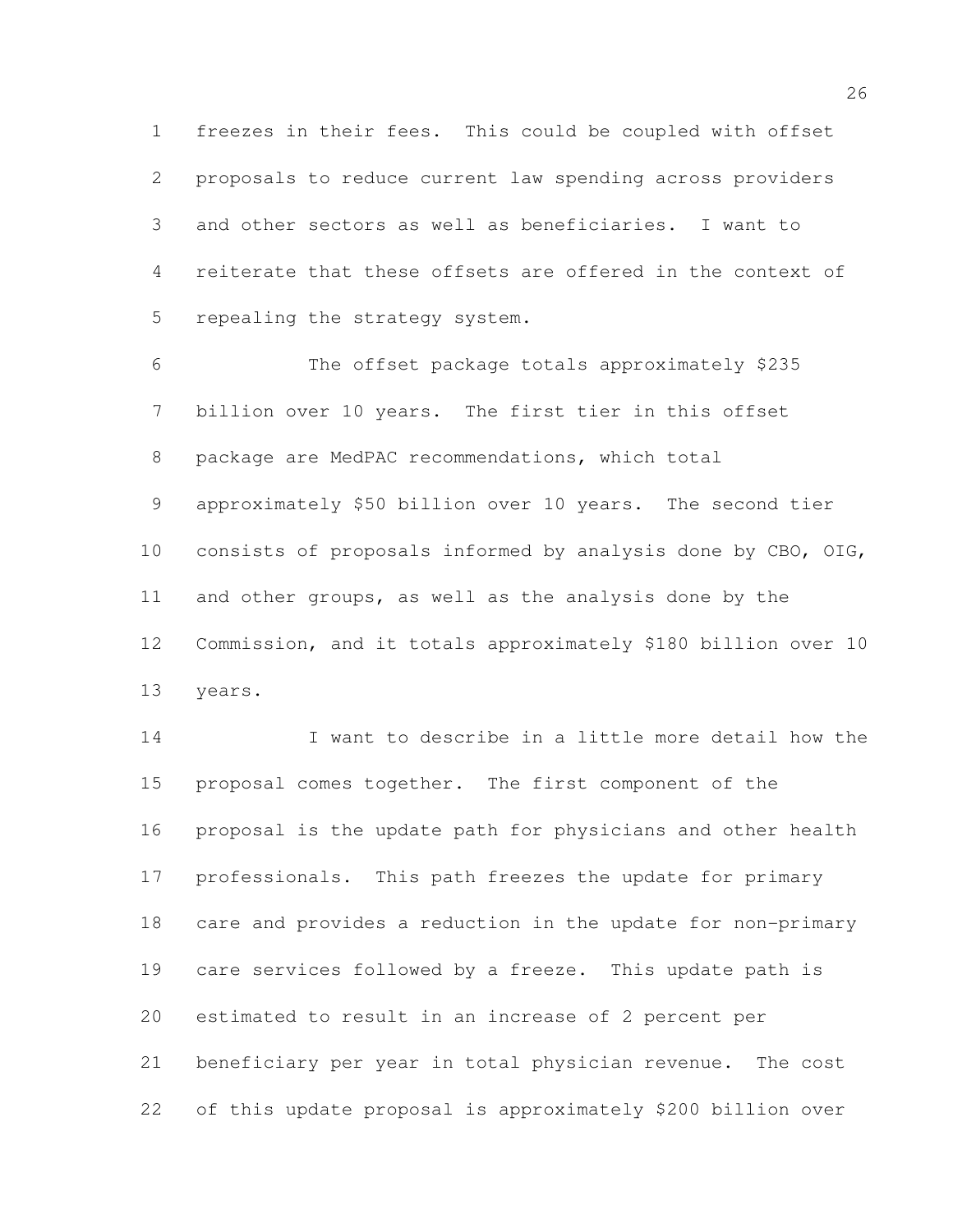10.

| $\overline{2}$ | This is the contribution the physicians make                |
|----------------|-------------------------------------------------------------|
| 3              | towards the cost of repealing the SGR system. Then the      |
| 4              | second component of the proposal is the list of offsets I   |
| 5              | mentioned on the previous slide. This includes in the first |
| 6              | tier the MedPAC recommendations and in the second tier      |
| $7\phantom{.}$ | proposals informed by outside groups as well as MedPAC      |
| $8\,$          | analysis.                                                   |
| $\mathcal{G}$  | I want to make very clear that this is a working            |
| 10             | list and it is not finalized, and you have more detail on   |
| 11             | this working list in your draft meeting materials.          |
| 12             | The pie on the right-hand side of the slide shows           |
| 13             | the effect of the proposals and the draft offset package by |
| 14             | sector or group, and going through the pie, starting at the |
| 15             | top, the beneficiary category totals about 14 percent; DME  |
| 16             | totals 6 percent; drugs total 32 product; labs, 9 percent;  |
| 17             | MA, 5 percent; post-acute care is 21 percent; and proposals |
| 18             | affecting other areas total 2 percent. There are going to   |
| 19             | be downstream and indirect effects as well, which could be  |
| 20             | substantial.                                                |
|                |                                                             |

 You can see that the cost of our proposal is estimated to be approximately \$200 billion, and the draft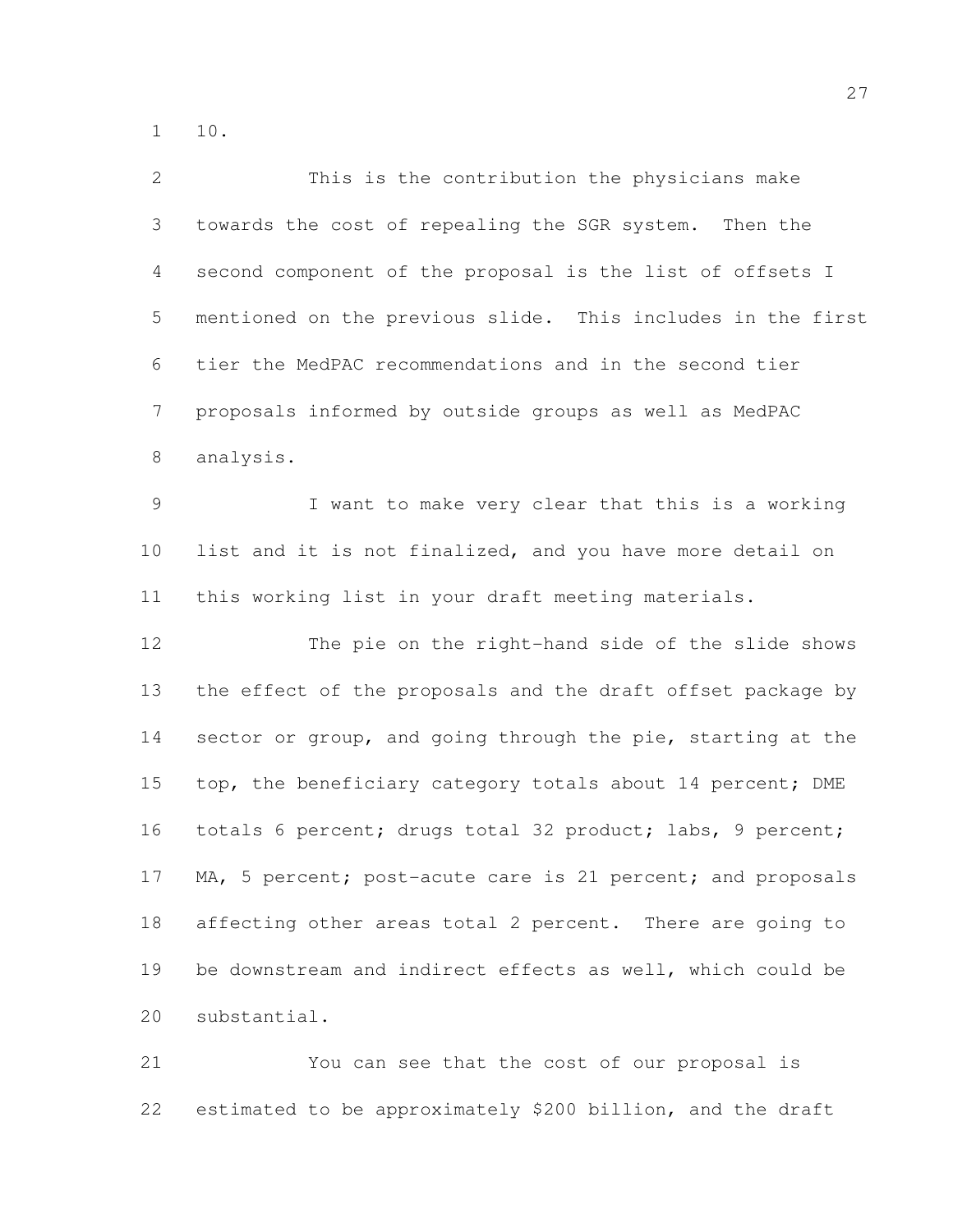savings package is approximately \$235 billion. I again want to caution that these estimates are draft preliminary and subject to change. They have not been scored by CBO, and they are not official estimates. As such, the cost of the update path could be higher and the savings could be lower. I am going to turn it back to Cristina to talk about balance billing.

 MS. BOCCUTI: Okay. So in this last slide, we're going to talk about another policy issue that has been raised with respect to fee schedule services, and it relates to provisions on Medicare's policies for balance billing.

 First I will say that the vast majority of billed Medicare-covered fee schedule services are provided on assignment, and that means that the provider accepts the listed fee schedule rate as payment in full. But for the remaining 0.5 percent physicians may charge a higher rate and what is called balance bill their patients for the remainder. However, there is a limit to how much higher the physician may charge a beneficiary for Medicare-covered services. This is what is known as the limiting charge, and it comes to about a little more than 109 percent of the standard charge. So when physicians balance bill their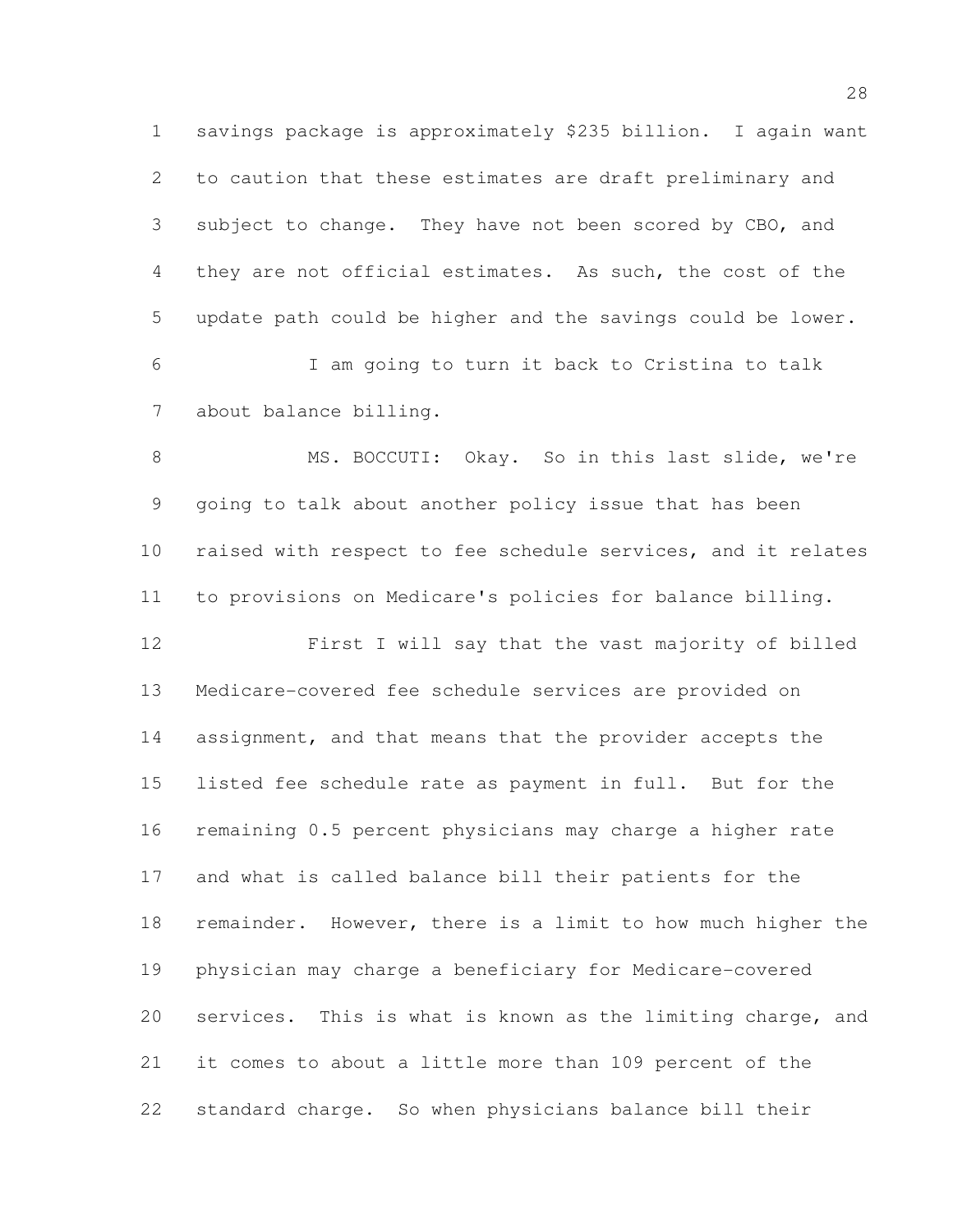patients, patients incur higher cost sharing, up to about 30 2 percent of their total charge.

 I can go into a little bit more detail on how that math is during the Q&A because it is a little contorted, but I would be happy to but I'm not going to take the time here. But I do want to mention a couple other things. A physician may not balance bill patients that have Medicaid, and Medicare only allows physicians to balance bill, so health professionals, other health professionals that are not physicians cannot balance bill. Some policy discussions have considered raising the limiting charge, so we have listed a few implications of doing that here on the last three bullets. Speaking economically, allowing physicians to charge higher Medicare cost sharing could increase access and physician willingness 16 to supply services to some beneficiaries, thus increasing beneficiary access. But this would probably be very market specific and work vary by specialty. Raising the limiting charge would also increase cost sharing, as we have described, so it could worsen access for beneficiaries with lower incomes who are ineligible for Medicaid.

And, finally, patients' ability to shop around in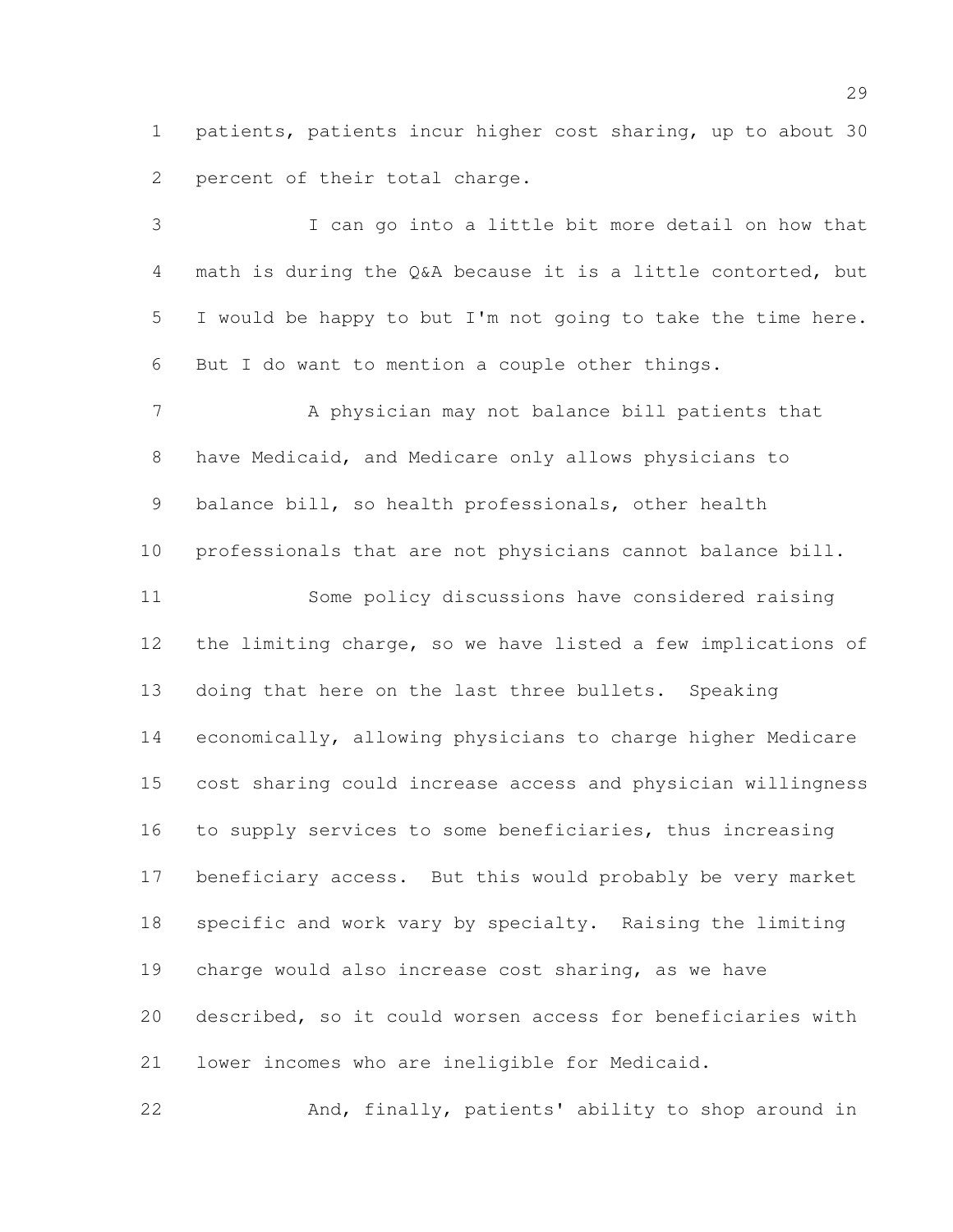emergency situations or if they are already in the hospital if they wanted to find a physician that did not balance bill is very limited. So if the proportion of physicians who balance bill grows, it may be hard in those certain circumstances. So we are concluding our presentation now. You have a lot to discuss. MR. HACKBARTH: Thank you. Nice job. Let me just make a few additional comments. First, with regard to the process that the Commission will use to consider the offsets, we have developed a draft list for consideration by the Commissioners, and we have just begun our discussion of that 14 list. We understand, of course, that there are various people outside the Commission who would be interested in the items on the list and plan to make it available next week. Our final decisions about the recommendations and on any offsets will occur at our October meeting, as I said earlier. The offsets that we are considering -- and I underline "considering" at this point -- are in two broad

categories: The first category are items that MedPAC has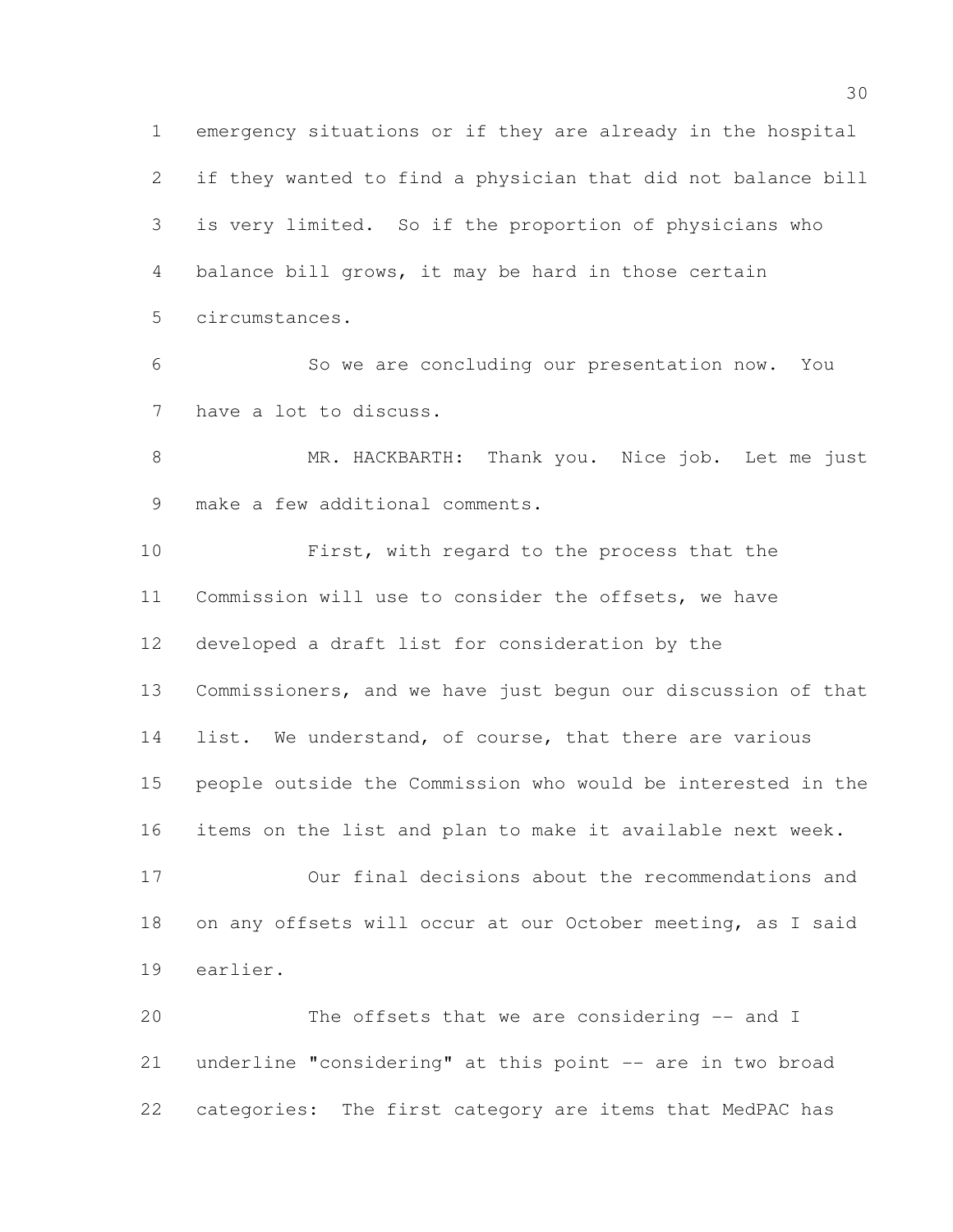already recommended in the past and made formal

 recommendations to the Congress, but those recommendations have not yet been adopted. Then the second group of offsets includes items on which we have not yet made formal recommendations to the Congress.

 I want to emphasize that the specific elements of this proposal, including the conversion factor cuts and perhaps some of the offsets that are ultimately included as well, these are not necessarily items that we would endorse independent of repeal of SGR. Let me focus as an example on the conversion factor cuts.

12 Having talked to each Commissioner about this, I think it is fair to say that there is no individual Commissioner who, outside of the context of SGR repeal, would recommend cuts in the physician conversion factor of the magnitude that were presented a few minutes ago. That is not considered to be an ideal policy. It is something that we think is worth considering in the context of achieving the very important goal of repealing the SGR system.

 Likewise with some of the offsets, Commissioners may have more or less enthusiasm for some particular items,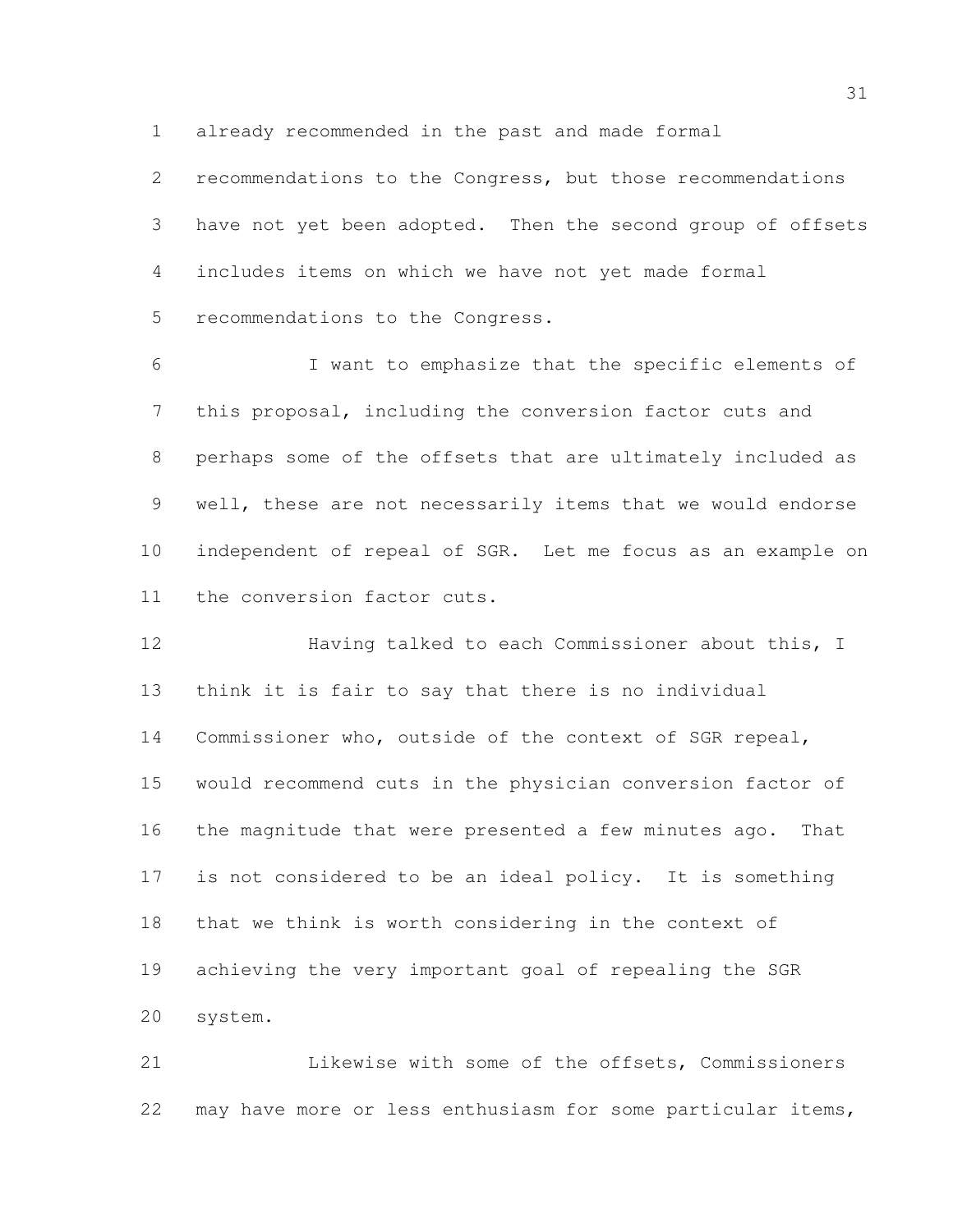but in the context of achieving the goal of SGR repeal, we are more inclined -- we are inclined to reach -- take that as an indicator of how important we think the objective is of repealing the SGR and creating a more stable system of payment for physicians serving Medicare beneficiaries.

 I want to emphasize that our recommendations would establish a new baseline for physician payment over the next 10 years. So what exactly does that mean, a new baseline? What it means from a MedPAC perspective is that that would be current law in the absence of new legislation, the schedule of conversion factors that we recommend would go into effect, assuming Congress embraces our recommendation. However, we would continue our annual process of reviewing payment adequacy for physician services just as we do for all other services. If at any point in that 10-year

period we saw evidence that the level of payment was

inadequate and impairing access to care for Medicare

 beneficiaries, we could recommend a change in the schedule 19 of conversion actors. In fact, we would recommend a change. I would go so far as to say that.

 The consequence, though, of recommending a change in the legislated schedule of conversion factors is that it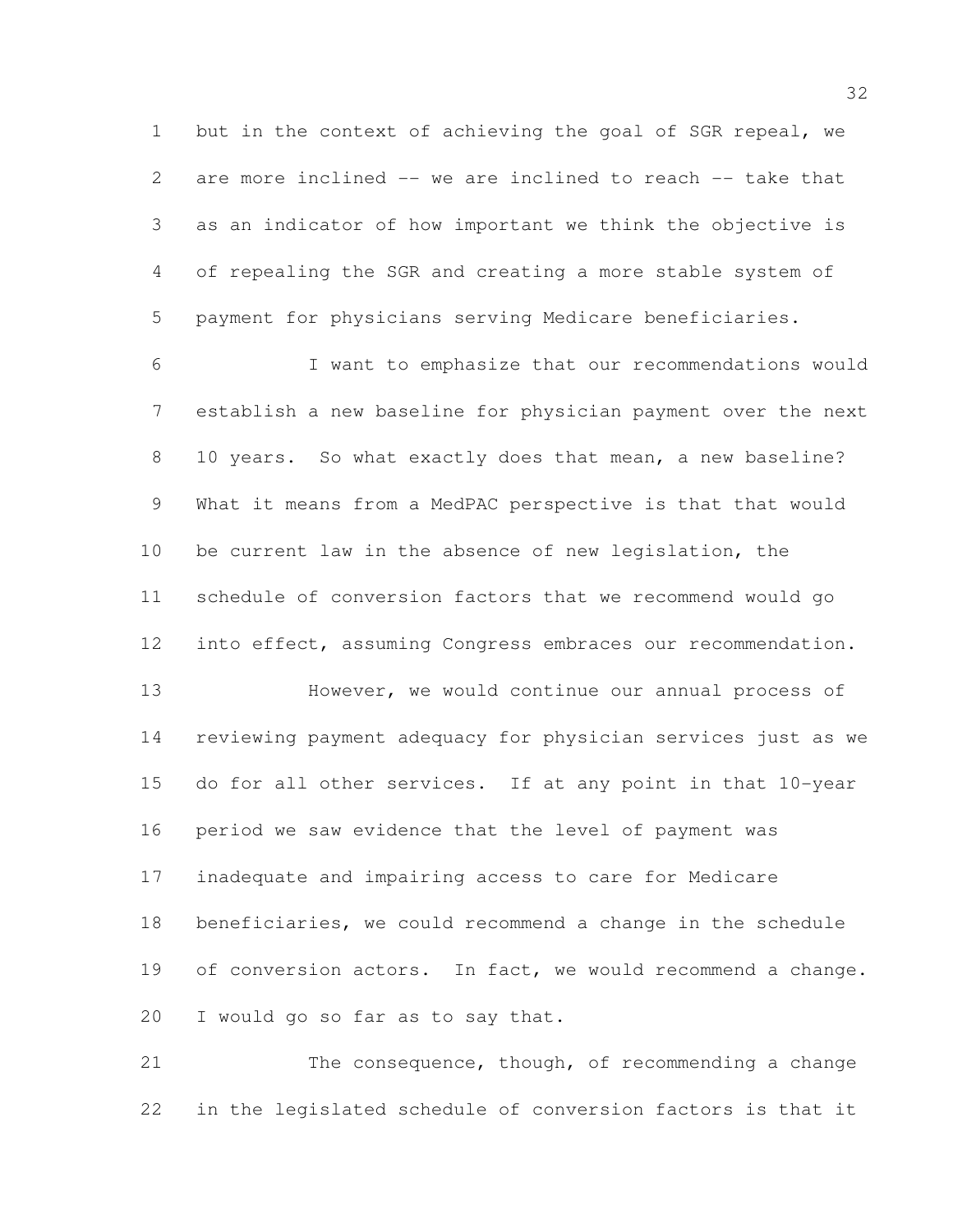would be scored as an increase in Medicare expenditures by the Congressional Budget Office, and Congress would have to enact new legislation to effect the increase. So the key point here is that we would not be forswearing any annual effort to consider the adequacy of Medicare payments to physicians. However, agreeing to this recommendation does have material consequences both in terms of the legislative process and the budget scoring process.

 So let me stop there and let's begin the Commissioner questions. We will, as usual, have two rounds, the first round being clarifying questions, and I urge people to be really disciplined in terms of asking just clarifying questions while reserving more complex questions and comments for round two.

 DR. BORMAN: I wonder if you could tell us what the percentage change in the conversion factor would be if it were inflation adjusted. You have given us a minus 5.9 percent for other than primary care. Do you have the number for that inflation adjusted?

 DR. HAYES: So, in other words, inflation -- what would happen to the conversion factor if there was an MEI increase?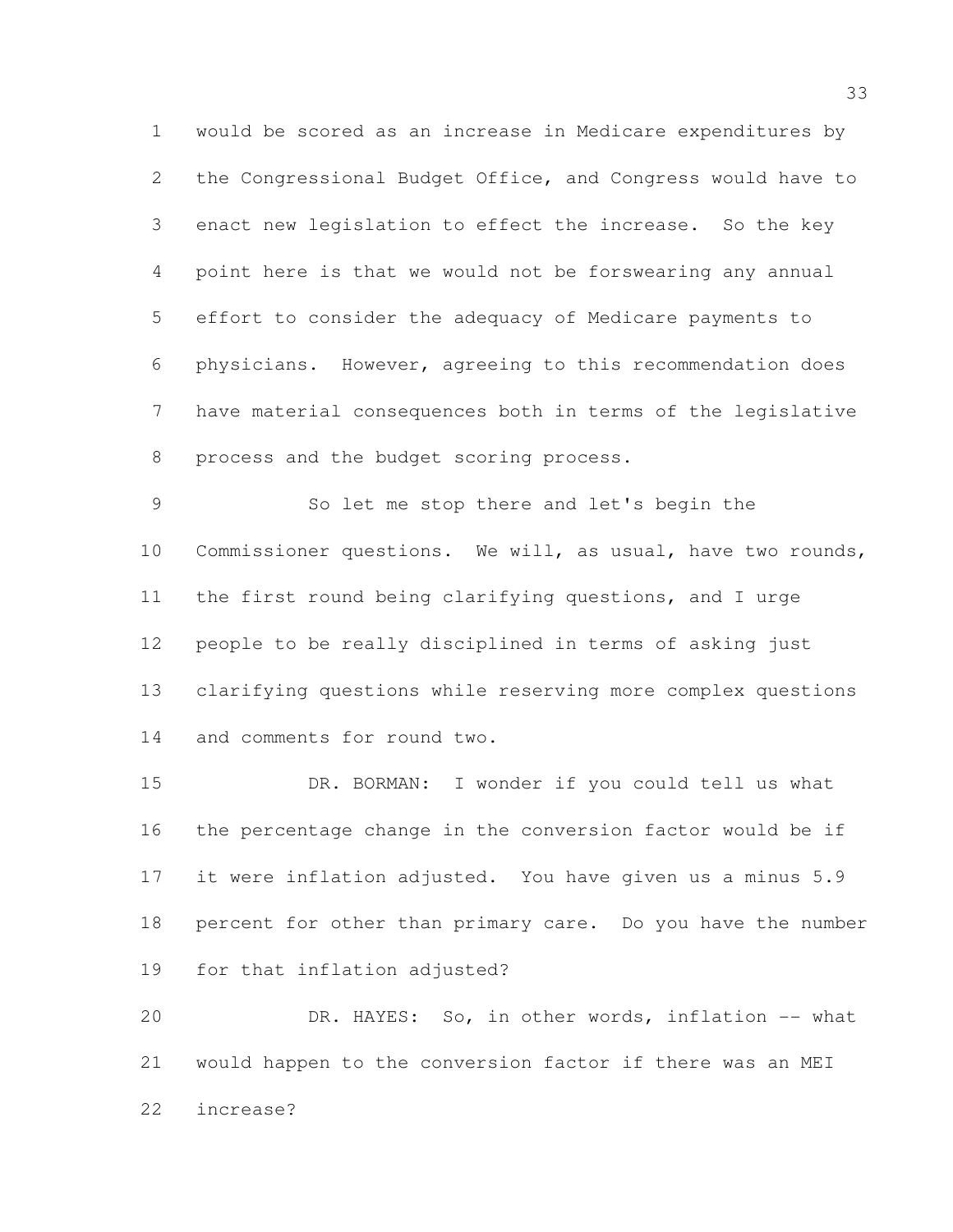DR. BORMAN: I mean, clearly, if I am correct, this minus 5.9 does not have any inflation adjustment embedded within it.

DR. HAYES: Right.

 DR. BORMAN: Okay. So at some point I think we need to know what that number would be, not necessarily 7 today. Then --

 DR. HAYES: I can just comment. I will give you some kind of preview of what the answer would be. If we 10 look at, say, the Trustees Report, it has a forecast of what the MEI would be out 10 years or so. And so in the early years, they're projecting continued low inflation in the economy in general and including inflation in physician 14 practice costs. And so the increases are all very low, like less than 1 percent, you know, for the initial 2, 3 years, somewhere in there. And then it just goes on up from there 17 to be some level in the area of 1, 2, percent.

18 MR. HACKBARTH: And, Karen, I think your question is an important one and a valid one. I can ask for help from some of the economists here, but I think it is true to say that  $-$ 

DR. BORMAN: He answered--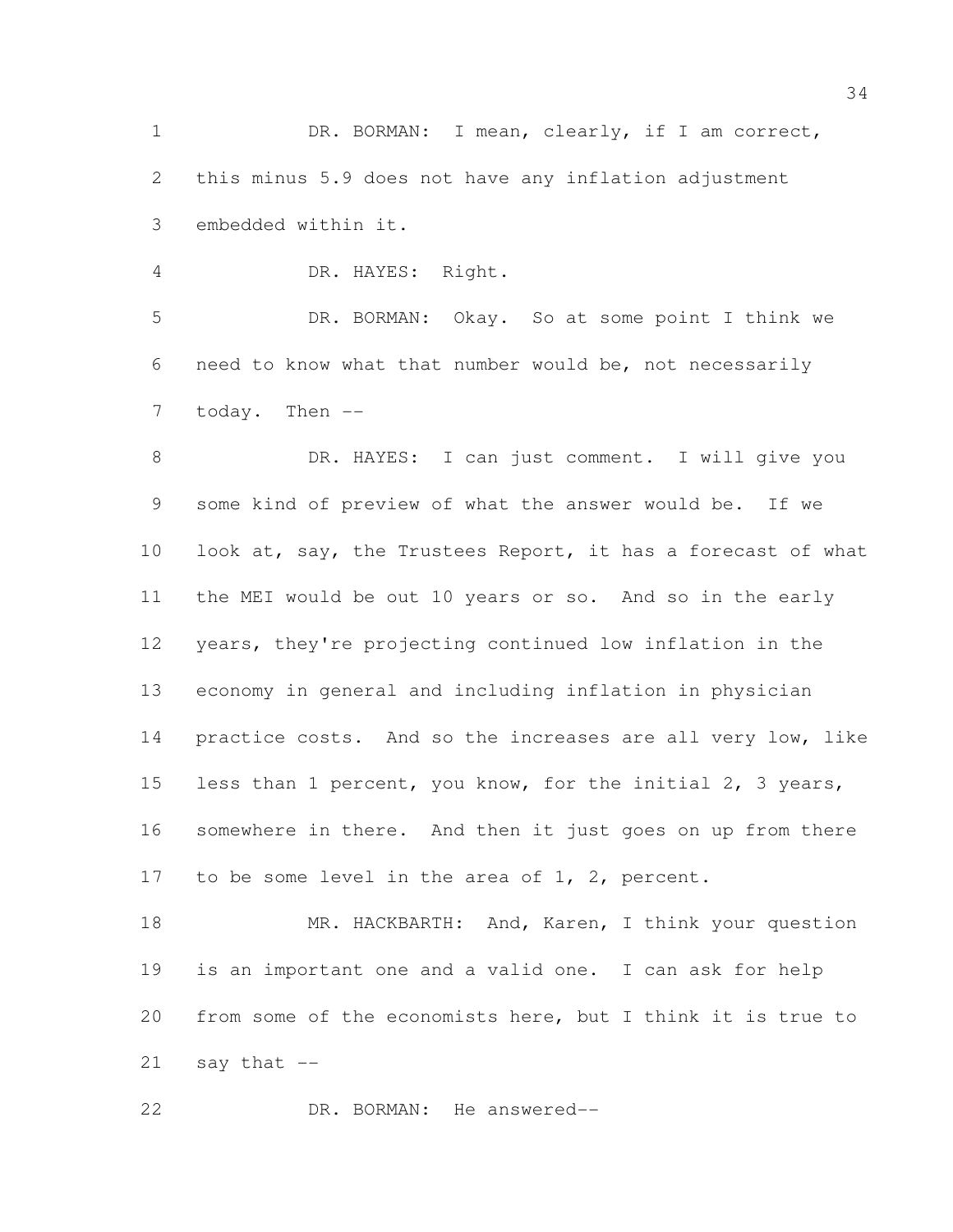1 MR. HACKBARTH: -- inflation projections beyond the next couple years, there is just a huge amount of uncertainty about what is going to happen in the general economy as you go further and further out in the 10-year window. DR. BORMAN: Right. MR. HACKBARTH: So long-term projections are usually just sort of extrapolations of recent experience, and you don't know -- 10 DR. BORMAN: Right, but for the 3 years that these cuts are in place, I think we should have that number. 12 MR. HACKBARTH: That's closer, yes. 13 DR. BORMAN: The second piece, my other question would be: If we think about this as a principle of shared 15 sacrifice, do you happen to have the number that if the cuts were distributed across all Part B providers, what that number would be as opposed to zero versus minus 5.9? 18 DR. HAYES: So, in other words, if we were continuing with a goal of a policy that would have a budget cost of about \$200 billion -- DR. BORMAN: Right, changing no other assumptions.

DR. HAYES: Right. Then the change in the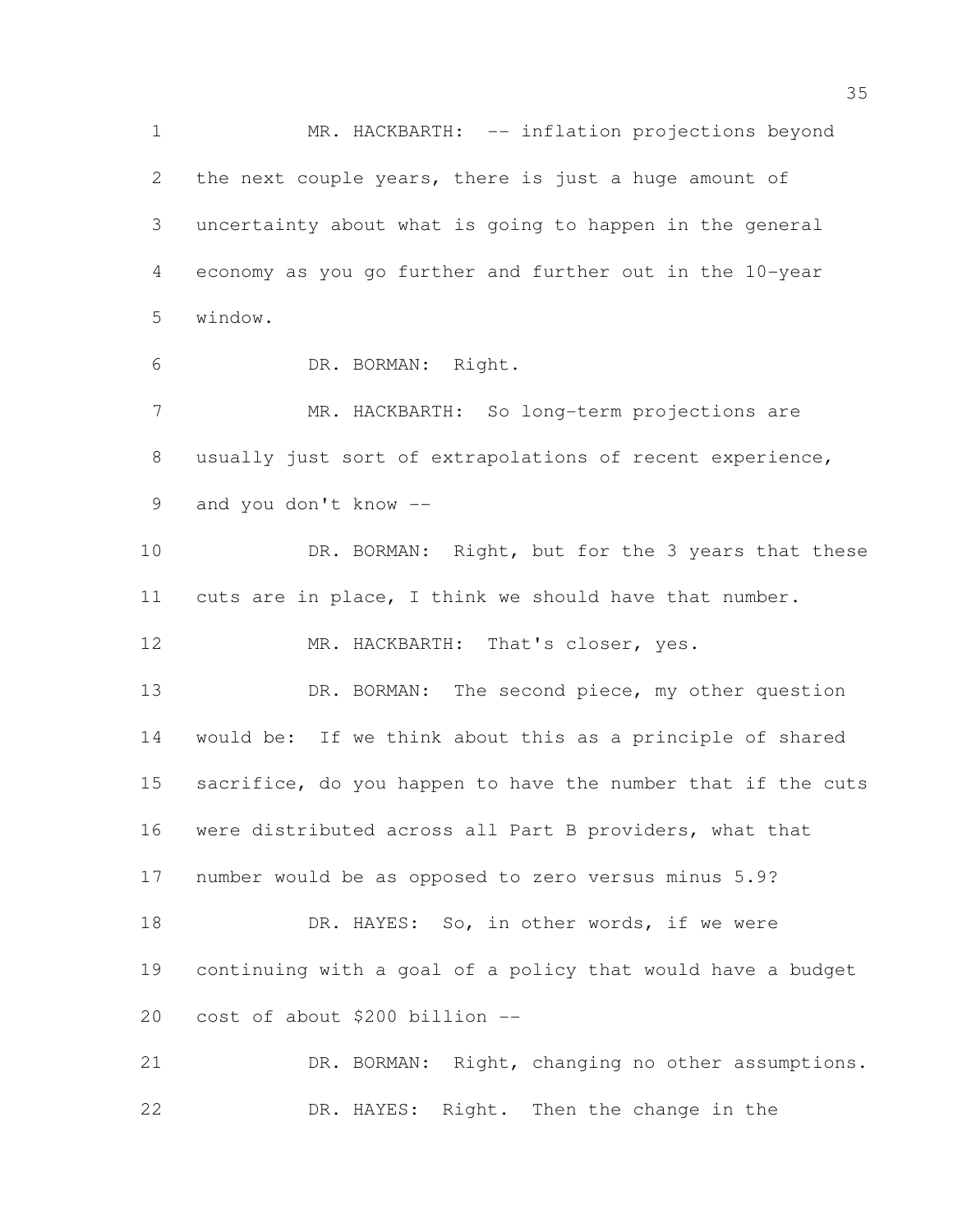conversion factor, the reduction in the conversion factor would apply to everybody, to all services, and that would be, our estimate is, about 5.4 percent.

 DR. BORMAN: Okay. So that would somewhat suggest that a lot of the underpinning of the fee schedule is resting on volume and intensity of primary care services. 7 Anyway, asking for a conclusion may be too --

8 MR. HACKBARTH: Karen, maybe this helps. Kevin, I think the estimate of the total payments that fit the primary care definition that we're using is about 8 percent of total payments, so 92 percent of payments are subject to the conversion factor, but 8 percent of payments would be 13 protected from the conversion factor cut.

14 DR. BORMAN: Okay. And then I have just two more. Help me to understand where, other than the attempt to save roughly X million dollars, what are the data to support the relativity that this induces? If I do the calculation -- because this is a separate relative value scale. If I do the calculation of this, it is roughly saying there's somewhere between a 25- to 30-percent premium you're placing on primary care services, ballpark, in terms of the relativity of the two conversion factors. So what leads us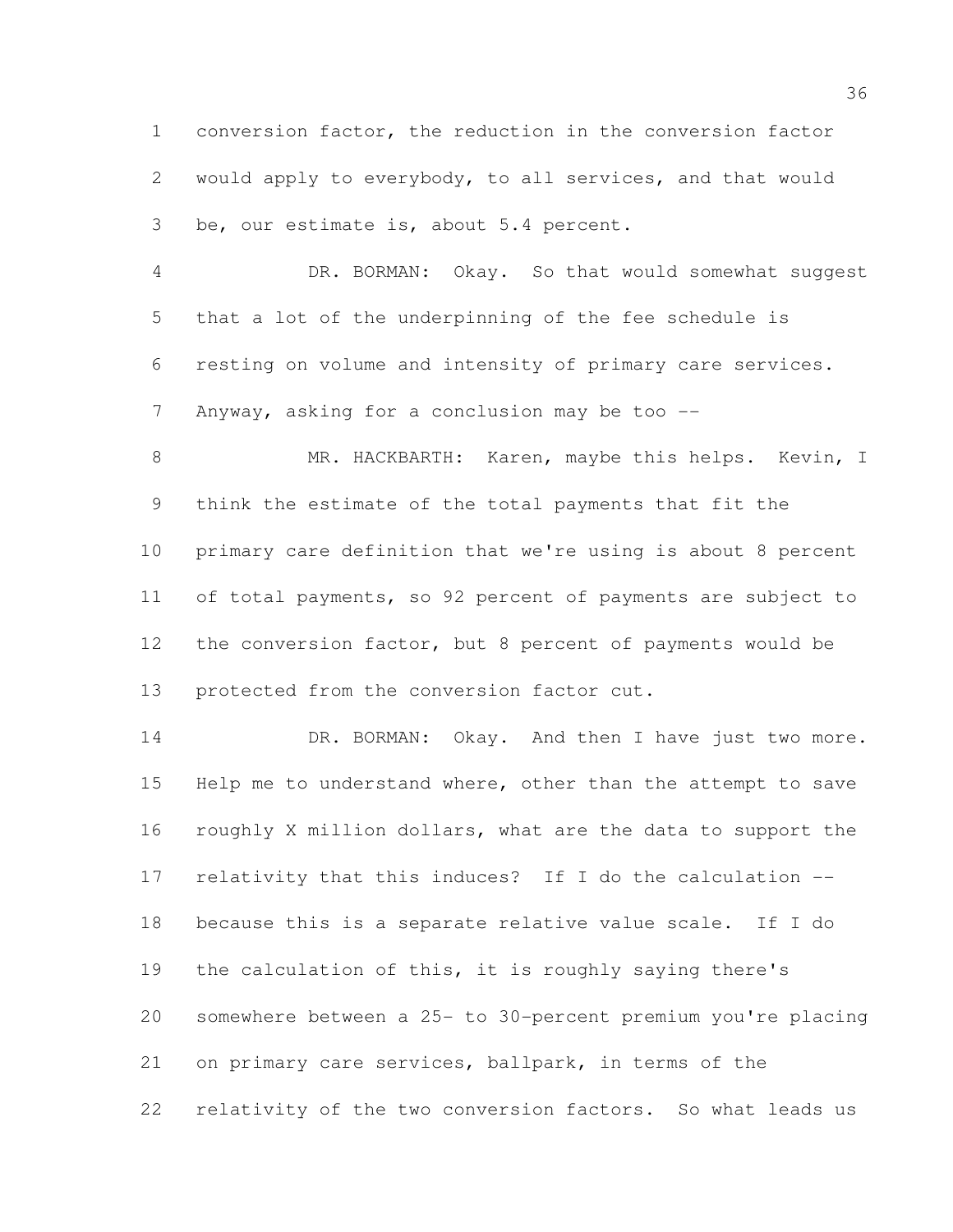to that being a number -- what are the data that support that number? Are there any metrics or things we're using? Or is it simply a budget savings calculation?

 MR. HACKBARTH: Let me answer and then Kevin can fill in behind me.

 At year 10, after the completion of this schedule conversion factor -- the schedule of conversion factors, the primary care conversion factor will be about 20 percent 9 higher than the all other services, so that's the differential at the end of the window. That difference wasn't a normative judgment that, oh, we ought to hit 20 percent. Instead, it is the result of our saying that our 13 greatest fear for access is primary care; therefore, we want to protect primary care using a narrow definition of what's 15 protected, and then the other numbers flow from that policy judgment.

17 DR. BORMAN: But the 20-percent number as opposed to, say, a 10-percent number is primarily a backwards budget calculation to get to that.

 MR. HACKBARTH: In the same sense that the conversion factor cut is driven by having a package that we can finance. As opposed to a normative judgment, oh, we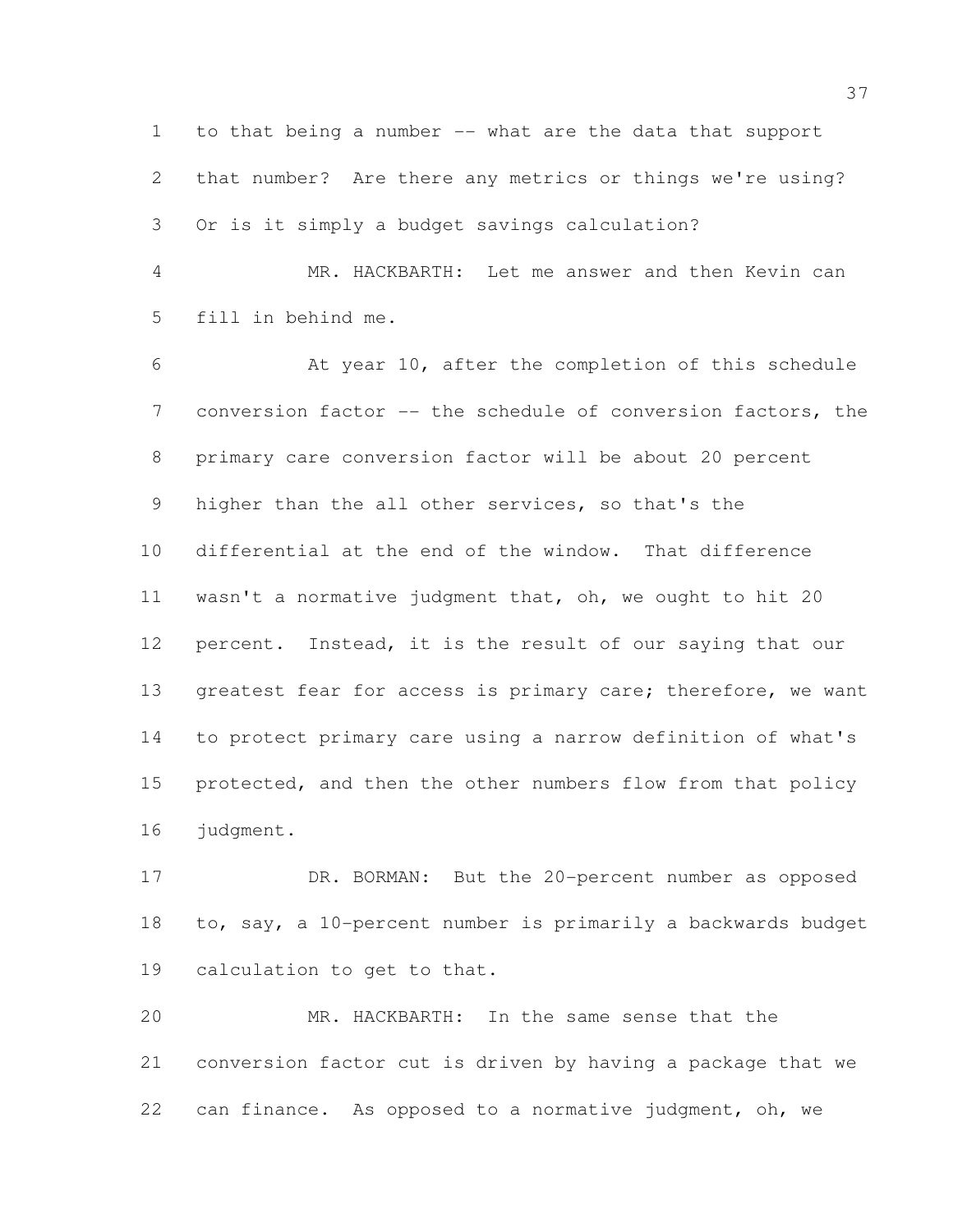want to cut specialty services by 5.9 percent, it is driven by the fact if we want repeal of SGR, we want a credible proposal, we need to figure out how to finance, and this is what we think we can finance, we want to protect access in an area that we think is most vulnerable, primary care, so we protect them and then you do the arithmetic from there. 7 DR. BORMAN: Okay. And then my final question would be -- and maybe I just miss it, and we mean to imply it in the text or whatever. This particular recommendation does not introduce any volume or intensity constraints similar to the SGR's effect on the fee-for-service system. MR. HACKBARTH: Kate, help me out here. I assume that in doing a final estimate, the CBO would do a volume 14 offset assessment, as is their norm, when they do physician fee schedule calculations. Is that correct? DR. MARK MILLER: Right, but just to Karen's point, there's no link in the policy, which I think is what you were driving at, right? 19 MS. BLONIARZ: [Nodding affirmatively.] DR. MARK MILLER: Okay. And I know you know that. MR. GRADISON: What would be the budget neutral cut if it were made evenly over the 10-year period instead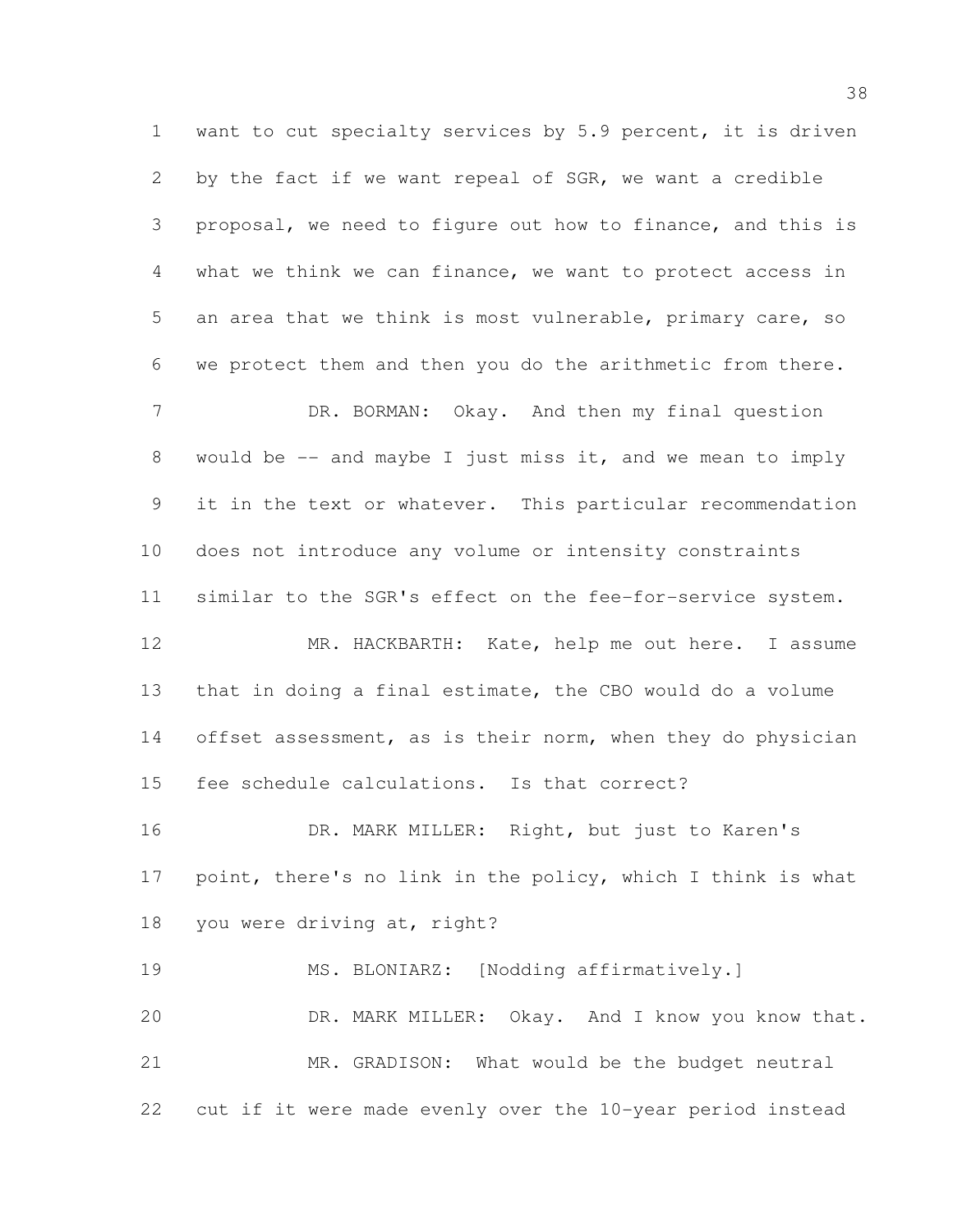of 3 years at 5.9 percent?

| $\mathbf{2}$   | DR. HAYES: I will have to get back to you on                 |
|----------------|--------------------------------------------------------------|
| 3              | that. It is knowable, but I just don't have the number with  |
| 4              | me.                                                          |
| 5              | MR. HACKBARTH: Sort of a rough magnitude would be            |
| 6              | -- in an earlier iteration -- it is not exactly the same but |
| $\overline{7}$ | similar -- we were talking about 3 percent for each of 10    |
| $8\,$          | years.                                                       |
| $\mathcal{G}$  | DR. HAYES: Yes.                                              |
| 10             | MR. GRADISON: Thank you.                                     |
| 11             | MR. HACKBARTH: Or am I missing --                            |
| 12             | DR. HAYES: No, that's in the right ballpark. I               |
| 13             | just don't have a precise number.                            |
| 14             | DR. MARK MILLER: And, again, that assumes that's             |
| 15             | the only change, you are about --                            |
| 16             | DR. HAYES: Right.                                            |
| 17             | DR. CASTELLANOS: Could I have Slide 6, please?               |
| 18             | Try to help me understand these curves a little bit.         |
| 19             | Now, the increase goes from \$60 to \$120 billion,           |
| 20             | or about \$60 billion over a 10-year period, and that's      |
| 21             | pretty well based on increased -- new people coming into     |
| 22             | Medicare. Is that correct?                                   |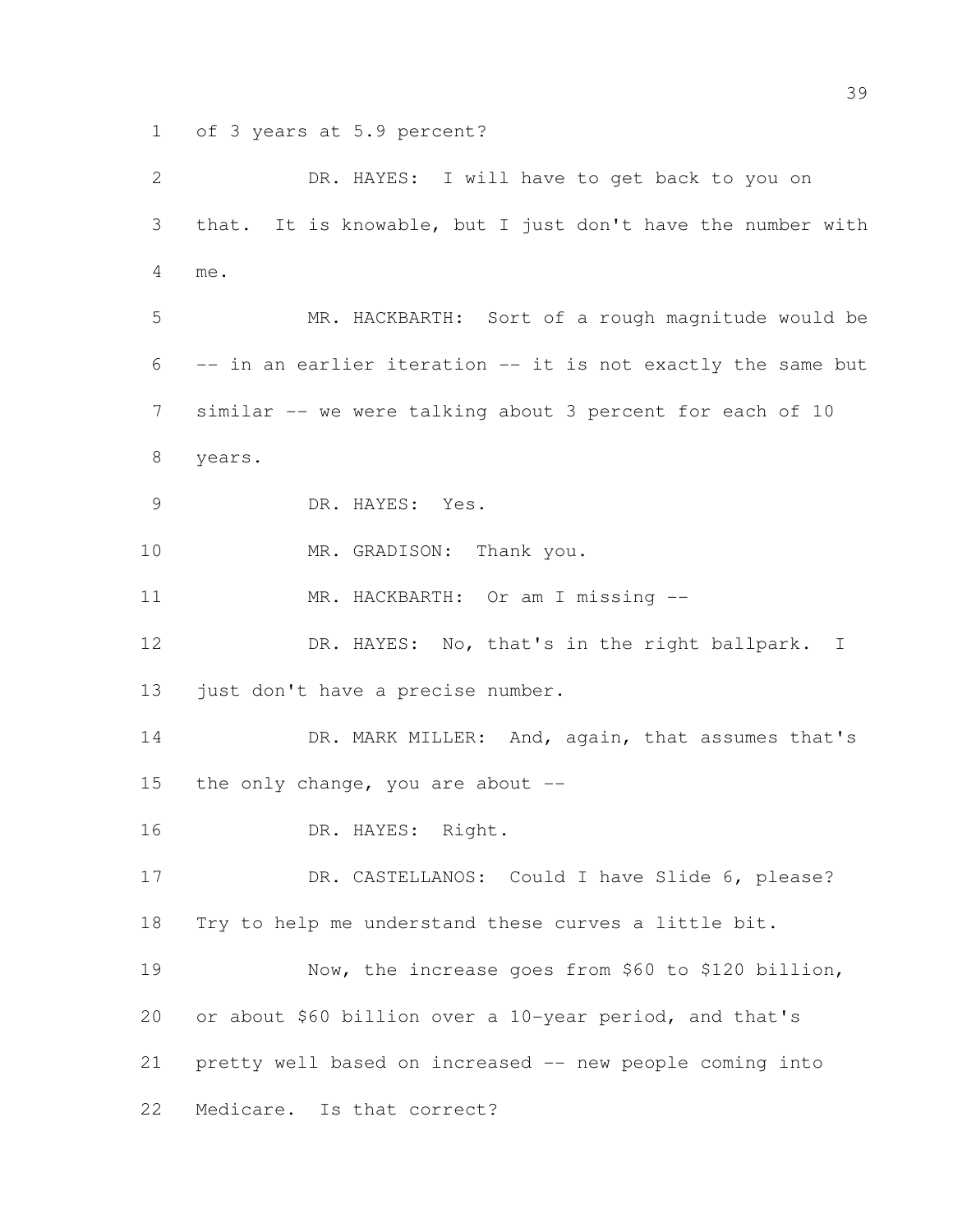DR. HAYES: It's a mix of new people coming in and an increase in the volume of services.

 DR. CASTELLANOS: And volume of services, okay. Now, we all recognize revenue doesn't mean income, so on the physician side, you have to subtract costs. Now, there's no way we can estimate cost, but we can look at it retrospectively based on MGMA or CMS costs that have gone up about anywhere from 20 to 40 percent over the past 10 years. What is that going to do to physician income? Not revenue but income. DR. HAYES: It's really hard to say. I mean, it could be a combination of factors. Once again, I mean, it 13 depends upon how much -- what happens on the private side. It depends upon what happens with respect to increases in the volume of services. As was indicated a moment ago, we anticipate that there could be a volume response to reductions in enrollees. It depends upon how much inflation

 there is. It depends upon all the dynamics that are at work in the health care system.

 As we have argued in the case of misvalued services, there are productivity gains that are underway with respect to physician services due to factors such as,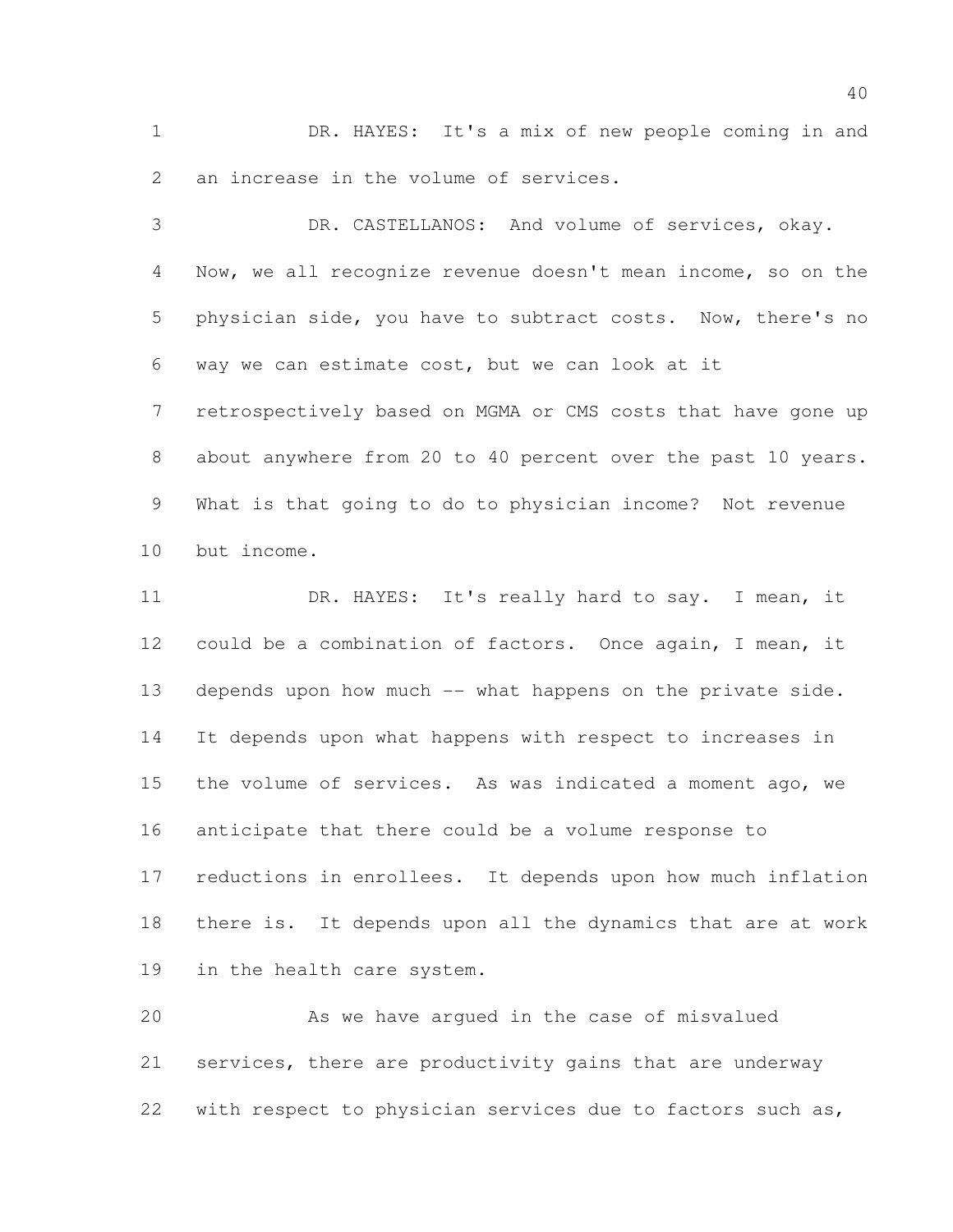you know, learning by doing, improving work processes within 2 a practice, substitution of personnel -- a whole range of possibilities here. DR. CASTELLANOS: A whole range of possibilities. DR. HAYES: So it's really hard to say what the impact would be, and the thought would be that there would be that  $-$ 8 DR. CASTELLANOS: Not only that, but several mandates for new procedures --

10 DR. HAYES: What's going to be the impact of IT, you know, maybe in the short term it's going to cause an increase, but --

13 DR. CASTELLANOS: So really --

14 DR. HAYES: -- over time it's going to improve efficiency.

 DR. CASTELLANOS: When we talk about revenue going up, it does not mean income going up.

18 DR. HAYES: Not necessarily, no.

19 DR. CASTELLANOS: Maybe you could help me -- and I apologize. I should be better prepared. Slide 4, please. 21 If I remember right, we saw the MedPAC data in the age group 55 to 64. Just refresh my memory, and I should have done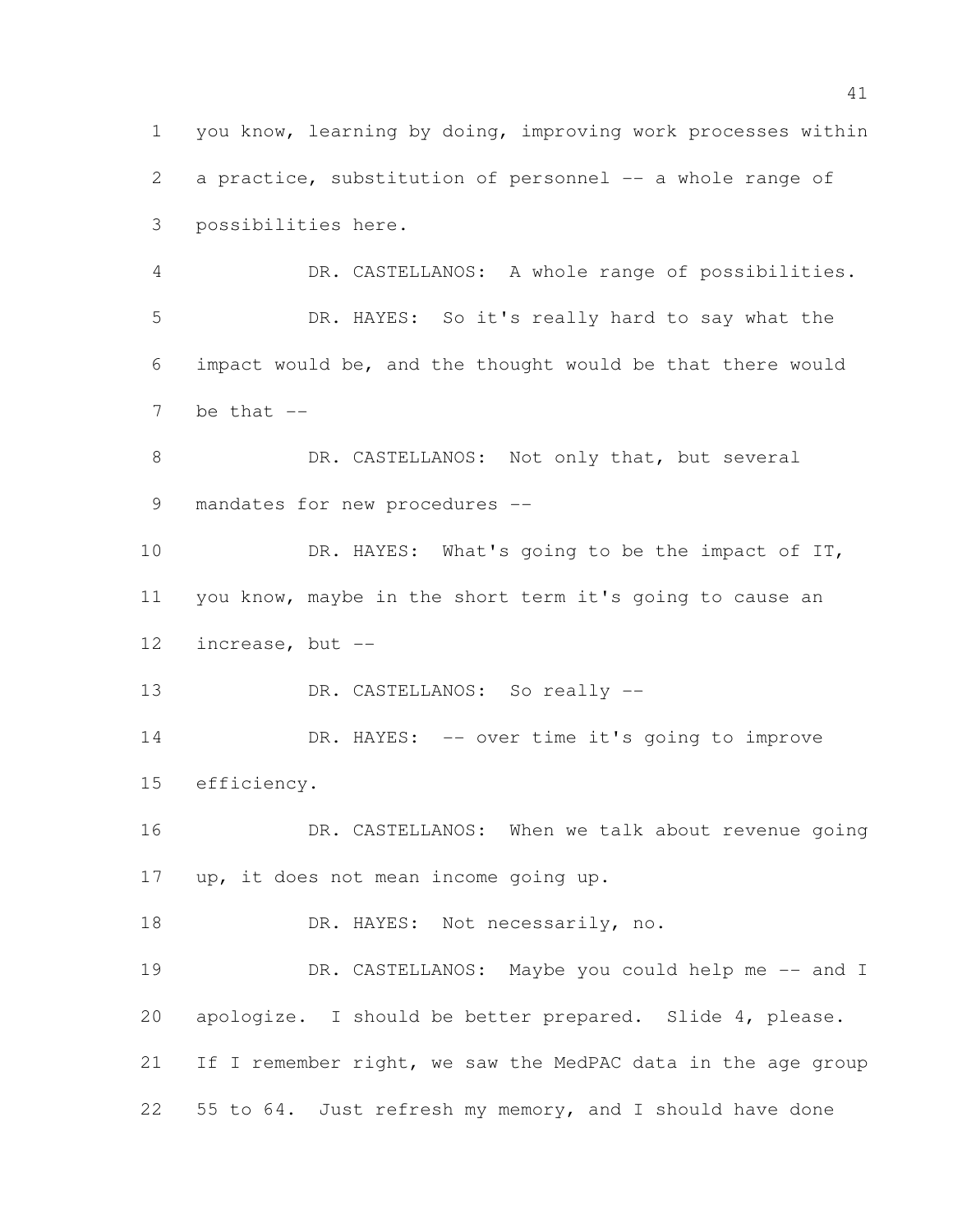the homework on this, but I didn't. In the 55 to 64 group, wasn't there a crack in the wall showing that the specialists in that age group had harder access to care than primary care? I know we're focusing on primary care and access, but I'm saying it may also apply in the specialists. And if I remember that data, it didn't show that. MS. BOCCUTI: Well, first to clarify, you're right that the MedPAC survey looked only at Medicare beneficiaries that are 65 and older. And for the privately insured, it looked at people age 50 to 64 to as close as possible approximate a Medicare population or at least get closer to a higher age. 13 Now, I'm not sure about the crack that you're referring to. Maybe you could -- I have some of the 2010 survey results here, but I'm not sure I understand what -- 16 DR. CASTELLANOS: Maybe I could look at that with you and go over it.

18 MS. BOCCUTI: Sure. We can do that after. 19 DR. CASTELLANOS: Thank you. MR. HACKBARTH: Ron, for sure what it showed was that, in general, access for people in the 50 to 64 age group was less than for Medicare beneficiaries.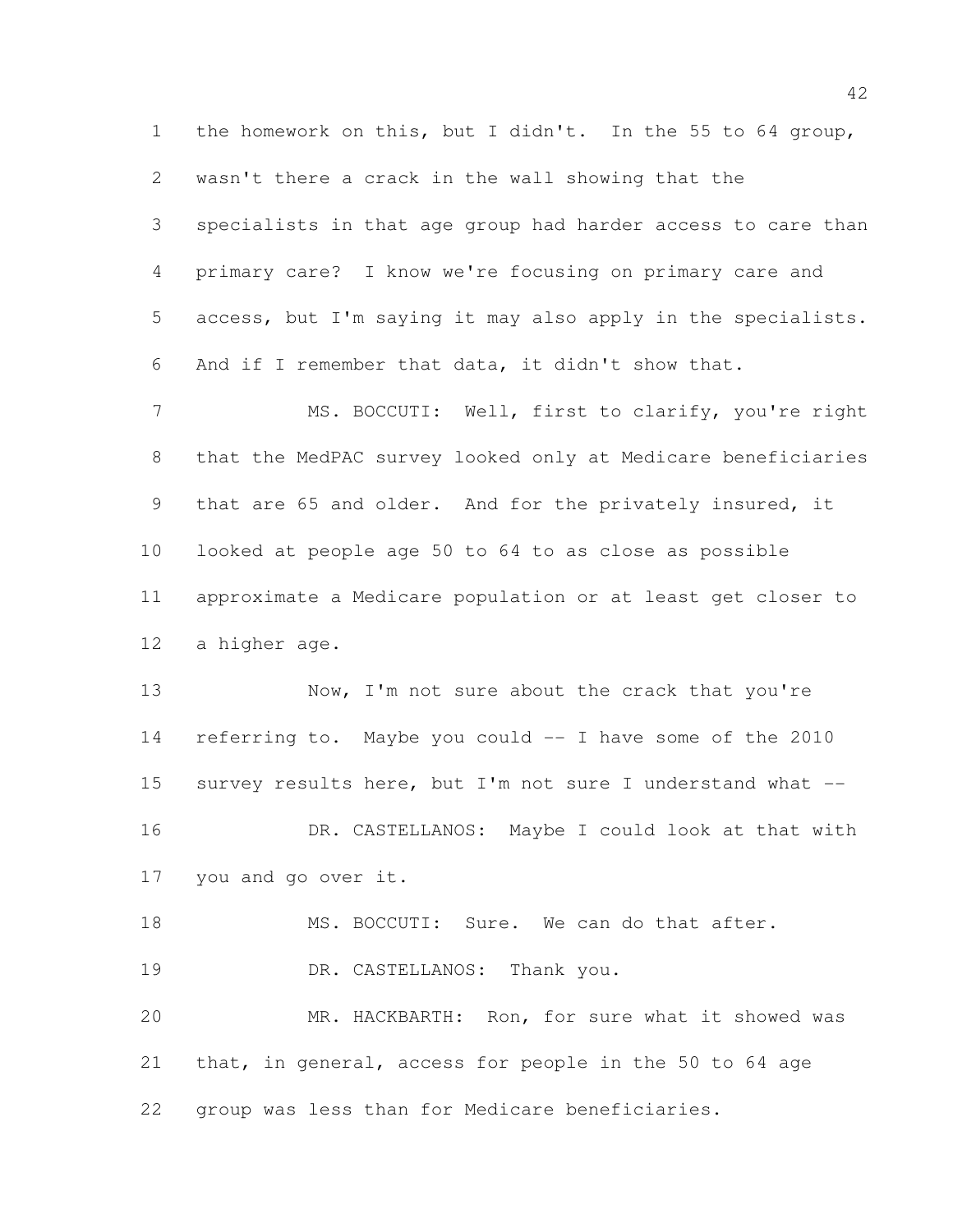1 MS. BOCCUTI: Worse. MR. HACKBARTH: Patient-reported access was lower for the non-Medicare population than for the Medicare. What I don't remember -- and we can check is -- DR. CASTELLANOS: [off microphone] MR. HACKBARTH: -- the specialty differential. 7 MS. BOCCUTI: Right, it's for both. MR. HACKBARTH: Well, it is for both, but I think what Ron is saying, the pattern for the non-Medicare is different than for the Medicare. 11 DR. CASTELLANOS: Yes [off microphone]. MR. HACKBARTH: And for the non-Medicare, it shows more problems in specialty access. 14 DR. CASTELLANOS: Slightly [off microphone]. MR. HACKBARTH: And so we'll check that. 16 MS. BOCCUTI: Maybe that's why I don't understand. Is it not what's on the slide for -- 18 DR. CASTELLANOS: I apologize. I have to go back. I should have done the homework. I didn't realize we were going to be discussing this. But maybe we can look at it together and not -- MS. BOCCUTI: But here it says for privately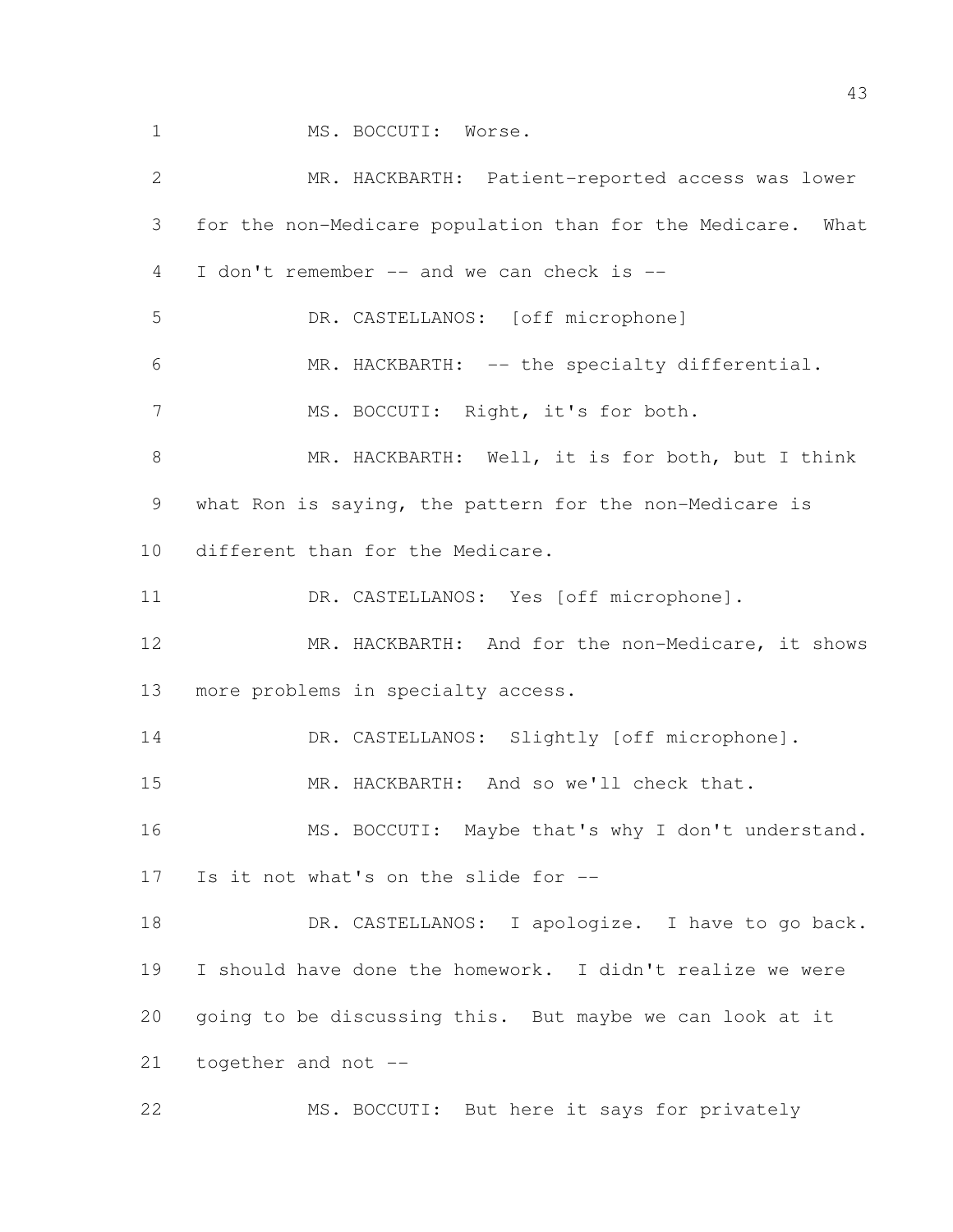insured.

 DR. MARK MILLER: We can take it offline [off microphone].

 DR. NAYLOR: Thank you for your report. Just one clarifying question. On Slide 7, when you talk about the impact on providers of the proposed freeze, for example, we do know from a growing body of evidence that access to primary care for Medicare beneficiaries will rely increasingly on non-physician health professionals -- nurse practitioners, physician assistants, and others. And the current model, when there is direct payment to those providers, it is 85 percent of physician fee schedule for E&M services. Does the proposed payment freeze in the way it was calculated build on that existing payment method? DR. HAYES: Yes. MR. GEORGE MILLER: A quick question on Slide 17,

17 and I apologize for not knowing this, but are there criteria for physicians that may charge a higher rate and balance bill? How do they get into this 0.5 percent category? MS. BOCCUTI: They are not what's called a participating provider, so they do not be considered, so they are called non-participating providers, and non-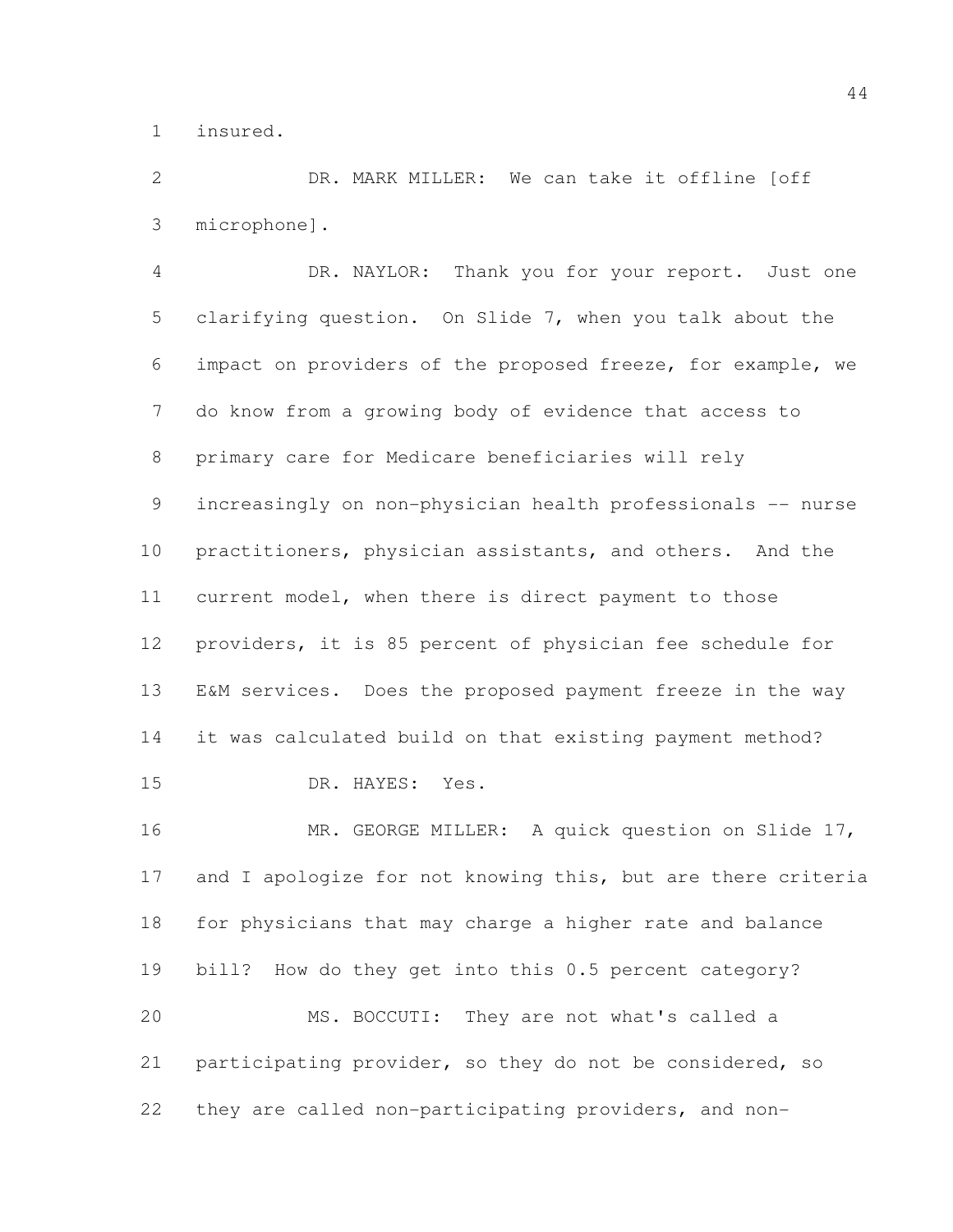participating providers may balance bill on a patient-by-

patient basis -- service-by-service basis, really.

 MR. HACKBARTH: And choosing to be a non- participating provider has consequences, so you have to do your own billing of the patient. It doesn't happen -- so you're familiar with that.

MR. GEORGE MILLER: Yeah.

8 DR. STUART: If we could go back one slide, and help me out here. The offset package on the right-hand side does not include any offset from changing physician reimbursement, and the reimbursement implications for physicians are on the left-hand side. And would I read it as follows: that if the estimated cost of the freeze plus the reduction for specialty services would save \$100 billion over a freeze that applied for all services? In other words, is the net cost of this over a freeze \$100 billion?

17 DR. MARK MILLER: I think the way -- and, you 18 know, Kate, help me out here. I mean, part of the reason that we parse this here is on the left-hand side, that is a cost. You can view it as a lower cost than a freeze. A freeze would cost \$300 billion. This policy has a lower cost of \$200 billion. You are sort of characterizing that -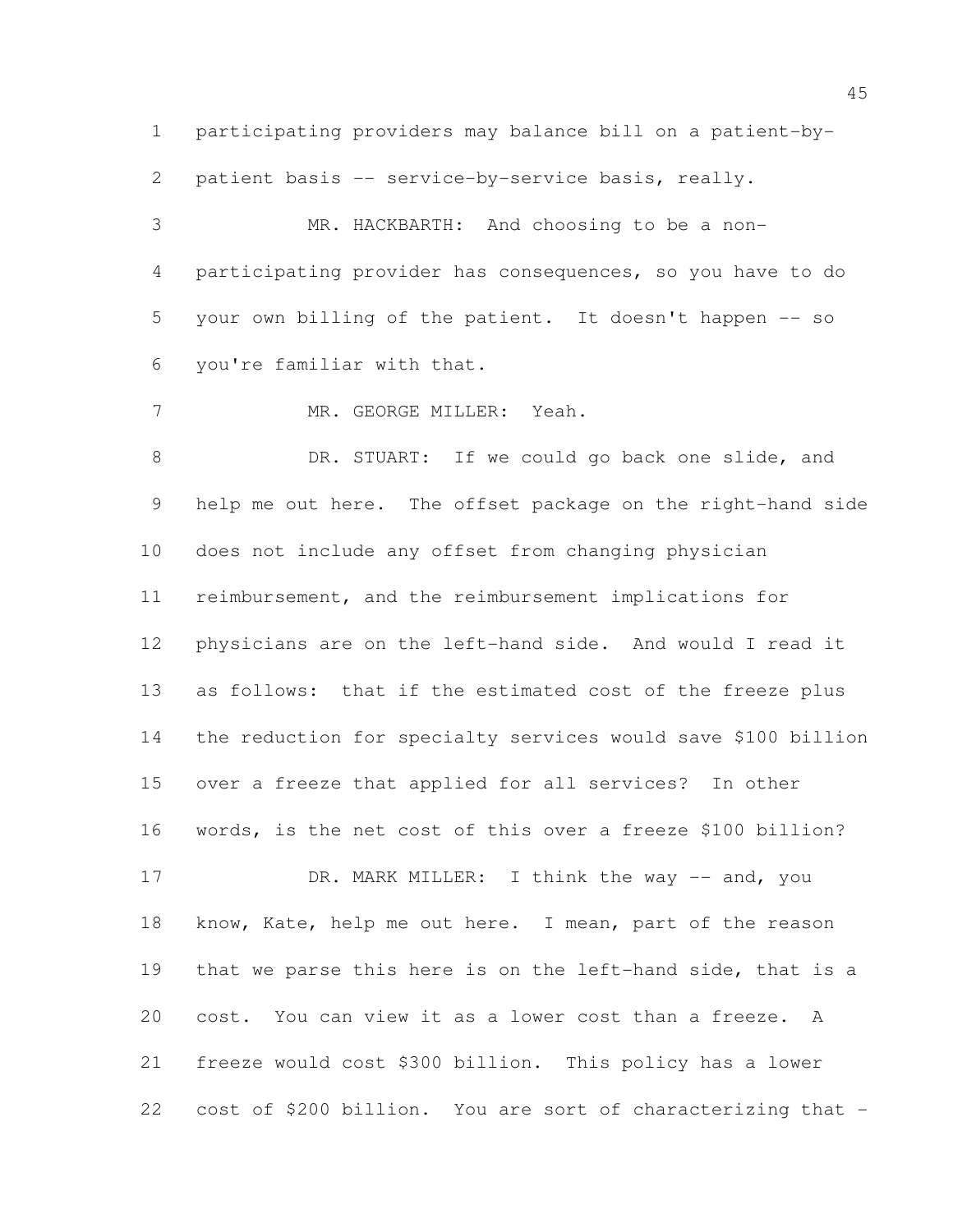- I think you said the word "savings." From a scoring point 2 of view, everything on the left is going up. It's just whether it's going up 300 or 200.

 DR. STUART: Well, you see where I'm going here. If you look at the right, it looks like you've got these percentages based upon all non-physician revenue, and the physicians, from my perspective, if they're contributing \$100 million on a base of --

9 DR. MARK MILLER: Billion.

 DR. STUART: -- a CBO estimate of \$300 billion, it would help me to understand this if I knew what physicians were contributing to this overall package compared to everybody else, in which cases 100 of that 335 billion would be physician contribution.

 DR. MARK MILLER: Yeah, and if you want to characterize it a relative to a freeze, then I think your statement is correct. But the denominator between the two sides of the slide -- right?

 DR. STUART: My only point here is that this fuzzes it in terms of what physicians are contributing because the physician contribution here is huge.

MR. HACKBARTH: There certainly is no intent to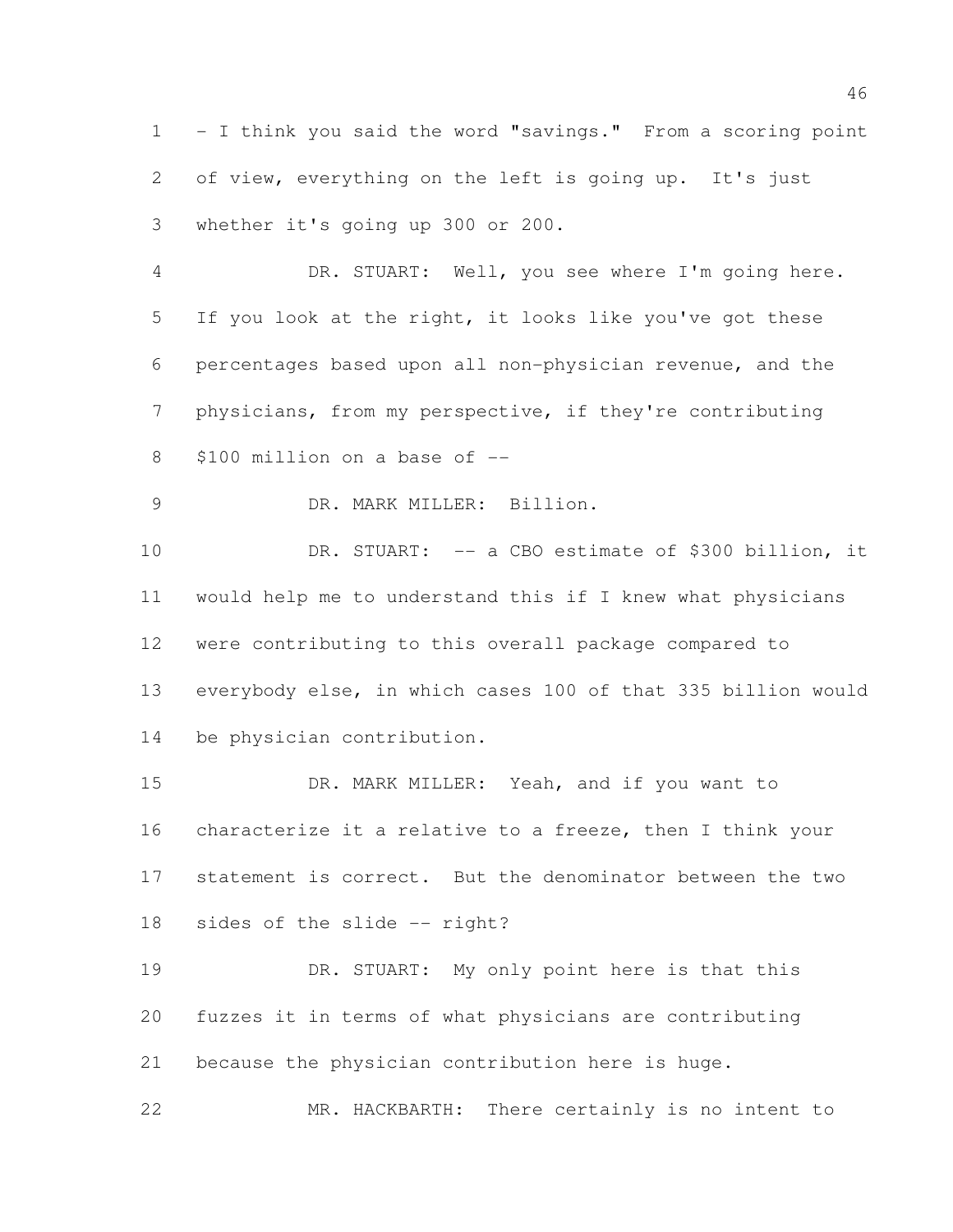fuzz it. In fact, in talking about how to think about this package with Commissioners, I've adopted often the approach that you describe, which is, you know, one way to think about this is if a freeze would cost \$300 billion over 10 years, we're developing a package that lowers that from 300 to 200. In effect, physicians are being asked to bear \$100 billion worth of this package. So all of that, I understand your logic. But keep in mind what Mark says. You know, strictly from an accounting standpoint, we would be mixing things that should not be mixed. What is on the left from a budgetary standpoint is still a cost. This is increased spending above the baseline; whereas, what's on the right are savings relative to the baseline.

 And so mixing them in one graph -- I actually asked the staff to mix them in one graph, and you're mixing apples and oranges when you do that.

 DR. STUART: Okay. I guess the only point I would make here is that if it does not get all in one graph, at least there should be some narrative that explains this from the perspective of the CBO baseline.

 DR. HALL: Could we go to Slide 5 again, please? On the second major bullet, the two-part definition of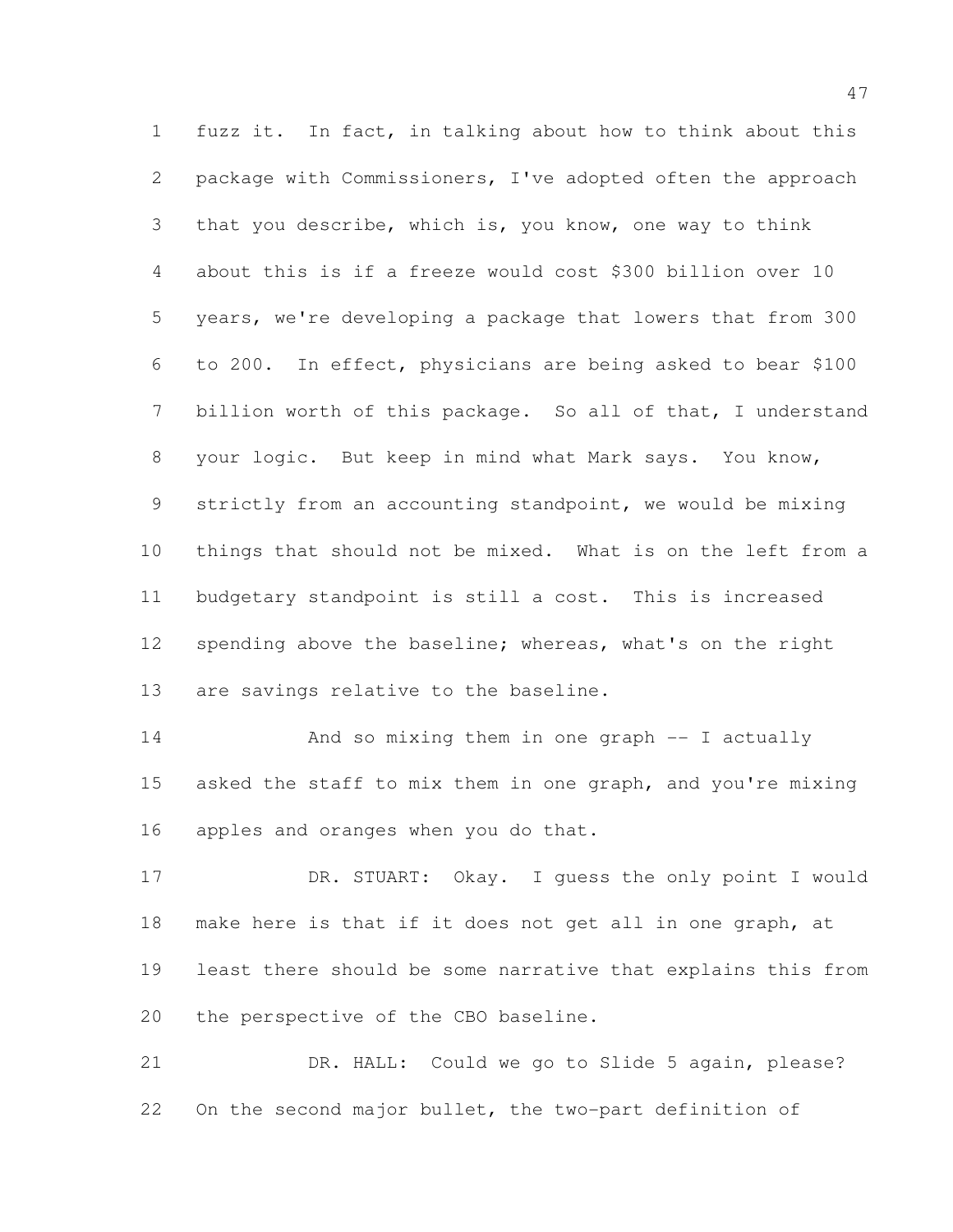"primary care," I think the abbreviation in the slide may have us looking at different definitions of primary care. Let me make sure I understand it.

 When we say specialty, it would be that there are certain specialties that are associated with board certification, like family medicine, internal medicine, pediatrics, geriatrics, possibly OB. Is that what we mean by specialty? Or is it pattern of actual performance in the field?

10 DR. HAYES: No, it's pretty much the self-declared specialty of a physician. Whenever they enroll to bill 12 Medicare, they identify on the enrollment form, okay, this is my specialty.

 DR. HALL: Well, that would mean that half of the people who self-designate as cardiologists are not board- certified cardiologists, for example. I think we really need to understand this because I think this is a point that is going to be debated among people who perceive that there is some inequity in some of the recommendations we are making. So it is specialty determined by some kind of governing body? Is it the actual pattern of care and billing over a period of time.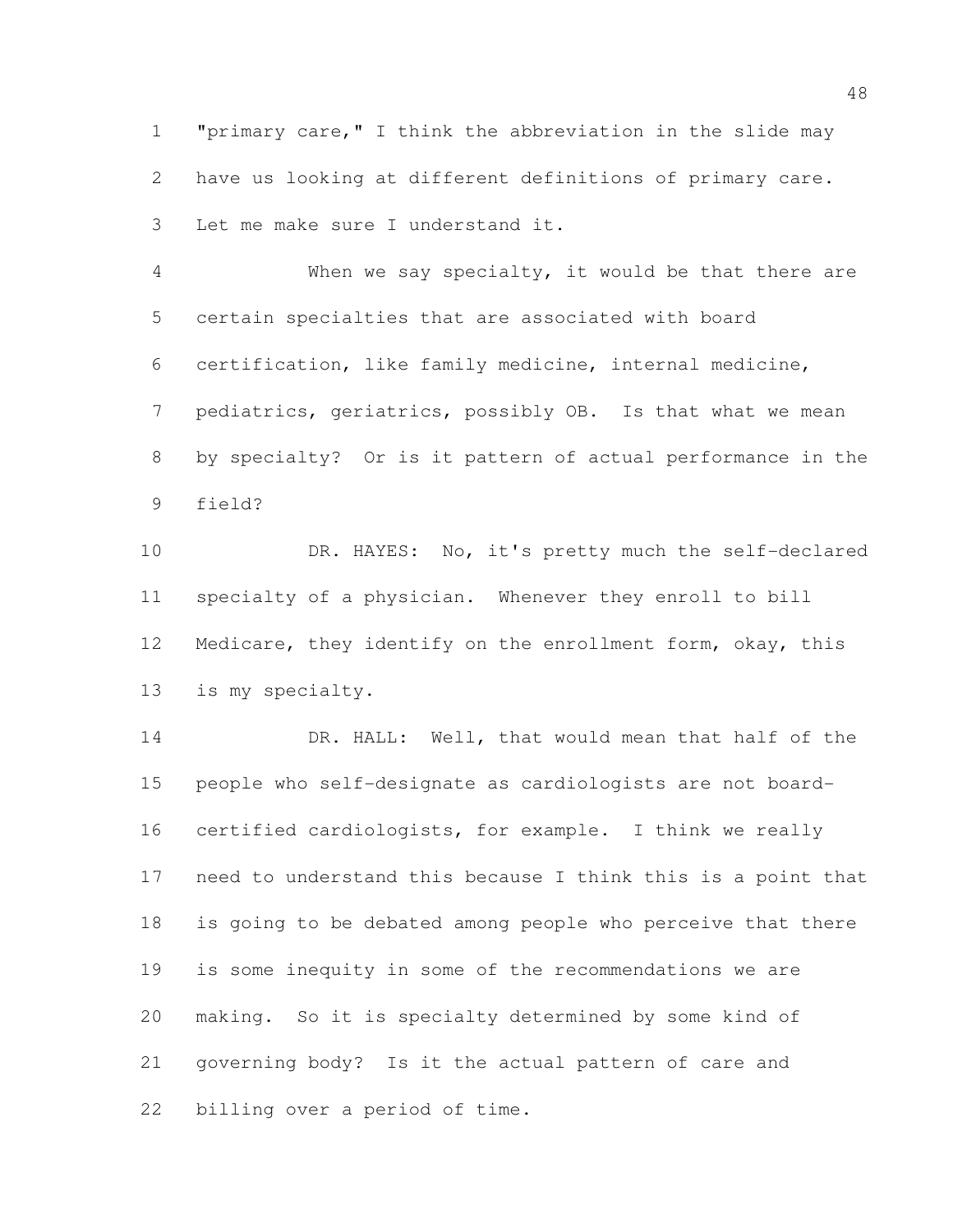1 DR. MARK MILLER: It's also that, and [off microphone] so there is a two-part field to the definition. It is the declaration of the specialties, which you were talking about with Kevin, and we do understand that there's play in that, that a person could self-designate. DR. HALL: Self designate. 7 DR. MARK MILLER: But then -- and I will get the percentage wrong, Kevin -- 60 percent of the services for this person has to be from a selected set of E&M services 10 which are designated as primary care -- home, nursing facility, and one other place I've forgotten. 12 DR. HALL: Okay. 13 MR. HACKBARTH: So the points you're raising, Bill, are good points, and these are things that we wrestled with 2 of 3 years ago when we recommended the primary care bonus that ultimately was incorporated in PPACA, and there are issues I know Congress wrestled with when it was trying to configure that. It is an imperfect definition for the reasons that you mention. This is self-designation. It's not board certification. And, you know, that raises some potential issues. But we try to confirm, if you will, the self-designation with the pattern of care as well, so some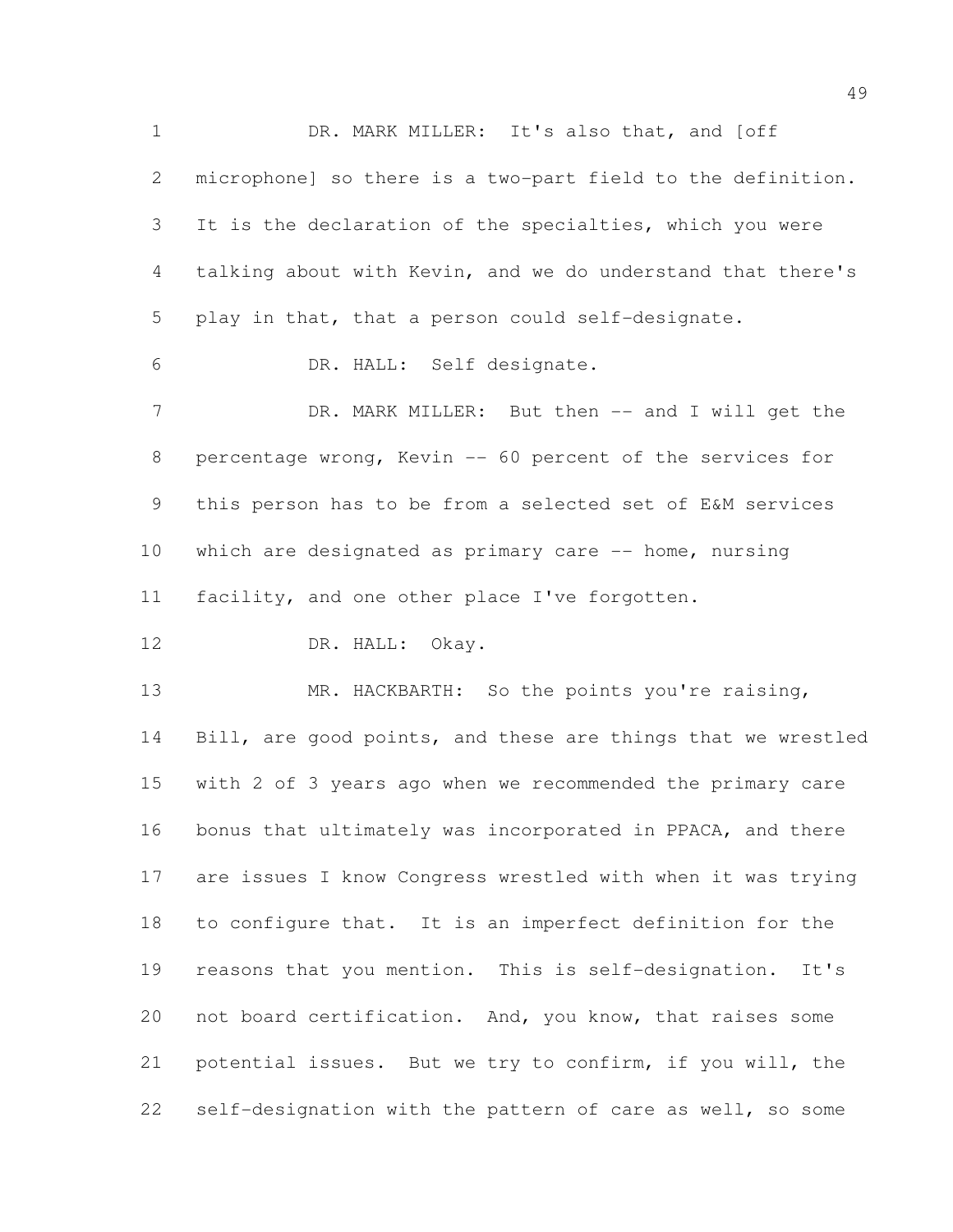protection.

 DR. HALL: I think that's the best way to make sure that people who have to look at this understand that pattern of care is going to have an important determinant. Thank you.

 MR. KUHN: Christina, a quick question. Since we don't have cost reports for physicians and so adequacy of payments, you know, I guess the one tool that we use is this survey, this Medicare beneficiary survey to look at access of care. So I'm just curious.

 On the timeliness of the data that we get on the survey, so say this proposal went into place, we went onto that glide path to take us down that 5.9 percent for those 14 subsequent years, what would be the tool that we would have or could -- or would there be an enhanced tool to kind of really monitor what was going on in the field as a result of these changes?

18 MS. BOCCUTI: I've two things to say with that. First, we do -- this survey that we use is part of a broad look at access. We look at other surveys. But this survey that we do is absolutely the most current, and that gets to your point. In fact, we'll have more results in a couple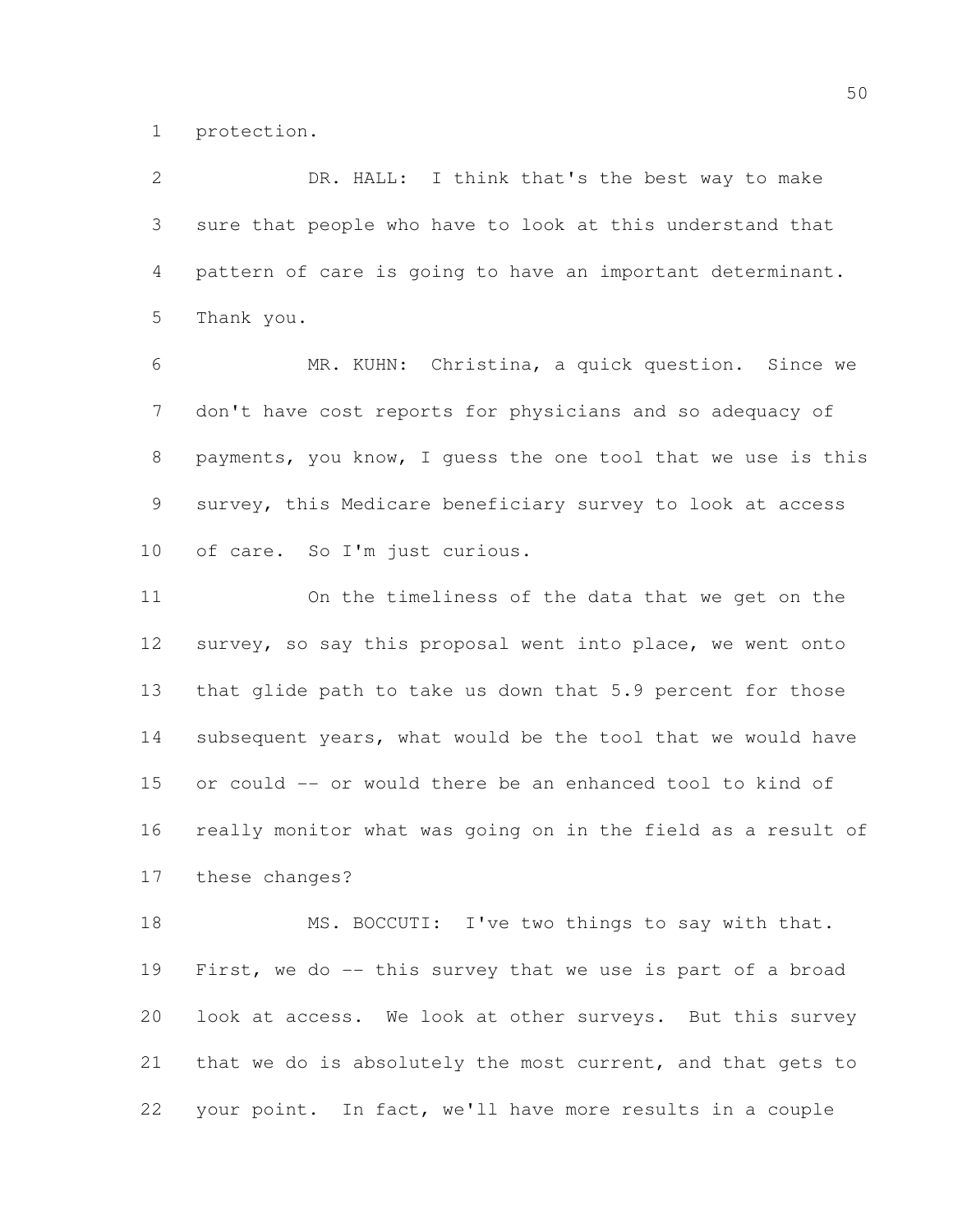months I'll be able to bring you from a survey that's in the field as we speak.

 And so, we do this in order to get the most and current data in order to inform the payment adequacy analysis. And so, I think that goes to what Glenn was saying about how we will continue to do that and then, if the Commission, sees some issues that come up in the future, we would re-examine what our payment recommendations are going forward. But you'll be seeing 2011 data in the near future.

 MR. KUHN: Great. That's what I was curious about and thank you. And the other question I had is just on the balance building notion. I know we had this conversation 12 months ago or something about the issue of concierge care. How would that be impacted by balanced billing? Can you 16 just do a quick refresh how that would factor into this, if that was a new opportunity that physicians might want to pursue more aggressively?

 MS. BOCCUTI: I can see the relationship there, but a physician that has a concierge practice, and then for just a quick summary, this is where they may change an annual or monthly fee to patients and they usually have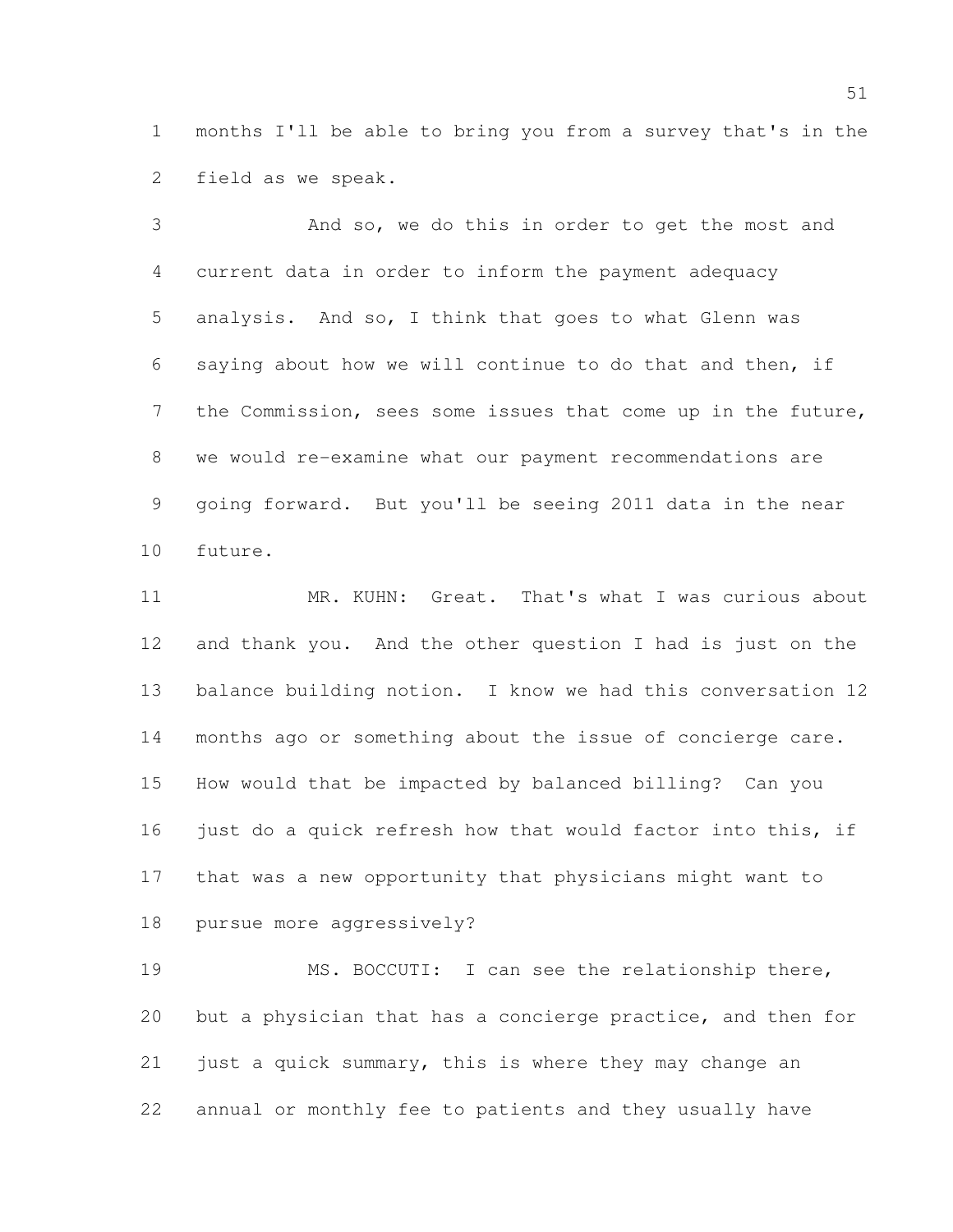smaller caseloads.

| $\overline{2}$ | That physician doesn't necessarily have to become           |
|----------------|-------------------------------------------------------------|
| 3              | a non-participating physician. So if you are participating, |
| $\overline{4}$ | balanced billing is not possible. It is likely that         |
| 5              | concierge physicians are more likely to be non-             |
| 6              | participating. So there is an association, but I wouldn't   |
| $7\phantom{.}$ | say that there's an impact. Did you want to say something,  |
| 8              | Mark?                                                       |
| $\mathcal{G}$  | DR. MARK MILLER: [Off microphone.]                          |
| 10             | MS. BOCCUTI: Forgive me. I thought --                       |
| 11             | DR. MARK MILLER: [Off microphone.]                          |
| 12             | DR. BERENSON: Cristina, my questions are also --            |
| 13             | I have two quick questions about the balanced billing slide |
| 14             | 17. 99.5 percent unassignment is pretty high and higher     |
| 15             | than what I've been carrying around in my head, which was   |
| 16             | around 90 percent. Has there been a trend towards           |
| 17             | increasing?                                                 |
| 18             | MS. BOCCUTI: No. I think that that comes from               |
| 19             | the -- I am quessing that the number you're carrying around |
| 20             | is the share of docs that are participating, and that's in  |
| 21             | the 90s, the lower 90s.                                     |
| 22             | DR. BERENSON: And so if --                                  |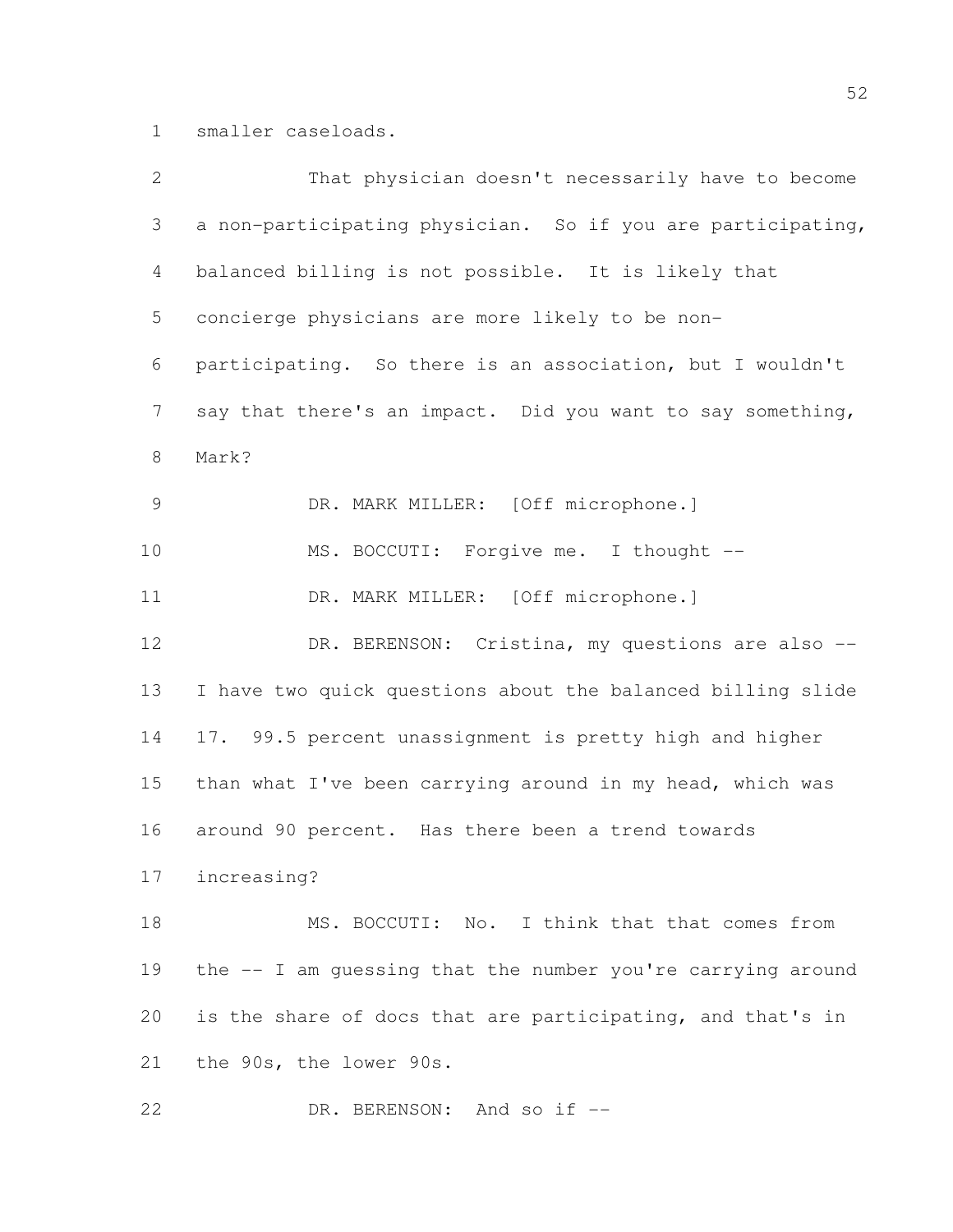MS. BOCCUTI: If you recognize that non- participating physicians don't always balance bill, then you realize that those two numbers can't be the same. So what's happening is that even though only -- that the participating physicians are in the 90 percent, the actual charges -- so these are dollars -- that are paid on assignment is higher. 7 DR. BERENSON: Okay. But that makes sense. My second question is, what is happening with the number of opt-out physicians? Do you know that? The number of docs who simply opt out of the whole system? MS. BOCCUTI: We're going to be tracking that, and I think we'll bring that issue up when we look at the

13 updates for now. It's a hard number to get a hold of. They need to submit these affidavits and we'll talk with COMPANIES about that.

 MR. HACKBARTH: Could you, Cristina, just quickly clarify for those who aren't familiar with the difference between non-participating and opt-out physicians?

 MS. BOCCUTI: Sure. So you have those sort of three levels. Right? We have the participating physician, and when they get paid, Medicare pays them directly the 80 percent of the fee schedule rate.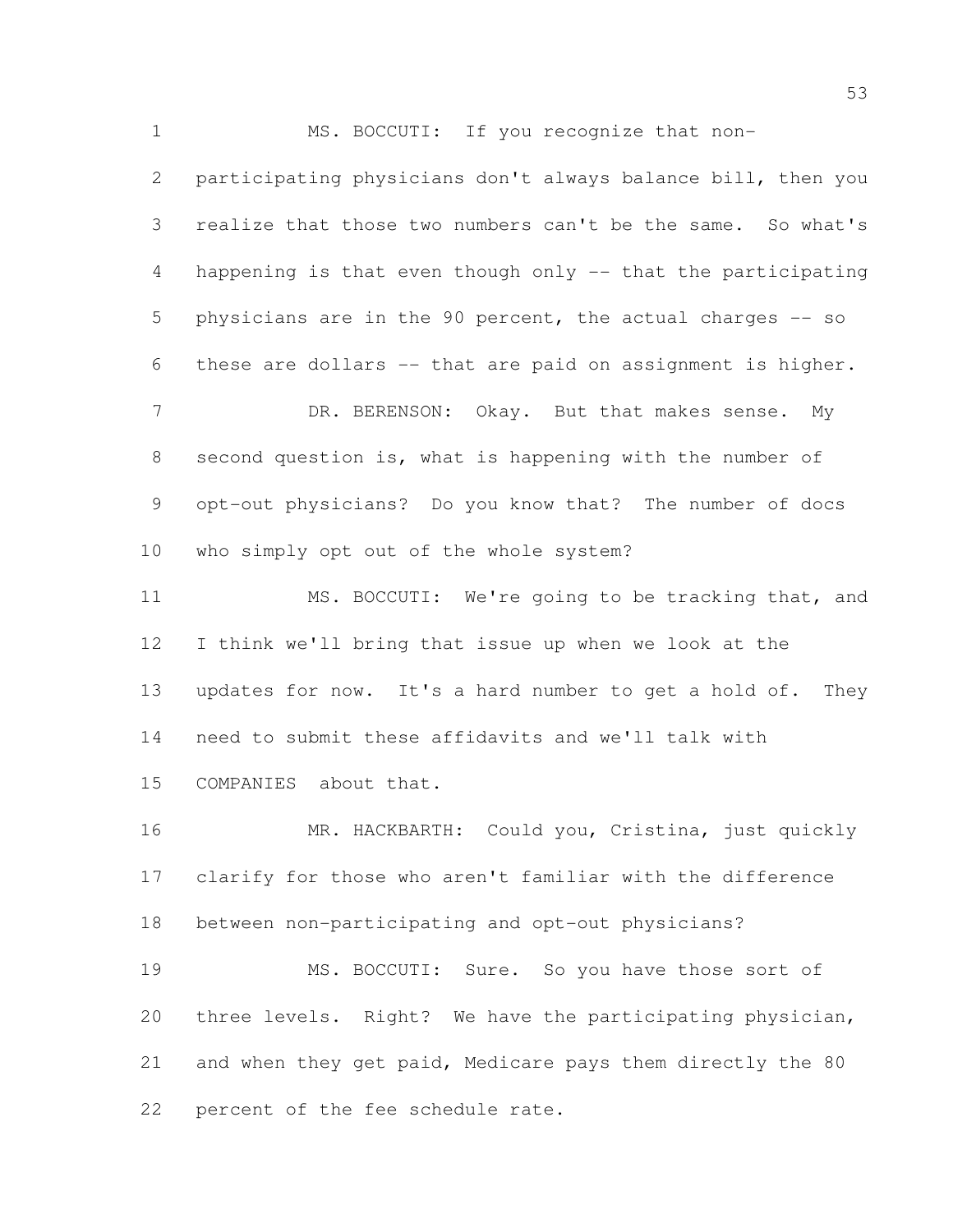DR. MARK MILLER: Can I say, the distinguishing feature there is they have a signed agreement to accept Medicare payment as payment in full. MS. BOCCUTI: Right. DR. MARK MILLER: Right? Okay. MS. BOCCUTI: And then there's the non- participating physician who then can balance bill, as we've discussed. Yes, Mark? DR. MARK MILLER: One more time. Taking Medicare patients, they just haven't signed this agreement. And so they are free to charge differently because they have not 12 signed this agreement. But they're still -- because to the public, non-participating may sound like they're not in Medicare. They're still in Medicare. They just don't have this signed agreement, which brings you to your third category. 17 MS. BOCCUTI: Right. So then the third option is what's called opting out, and this is where physicians will 19 say, and other health professionals can do this as well, I'm

 Medicare patient I see I will not get paid by Medicare and Medicare will not reimburse that patient for my services.

opting out of the Medicare program. That means that any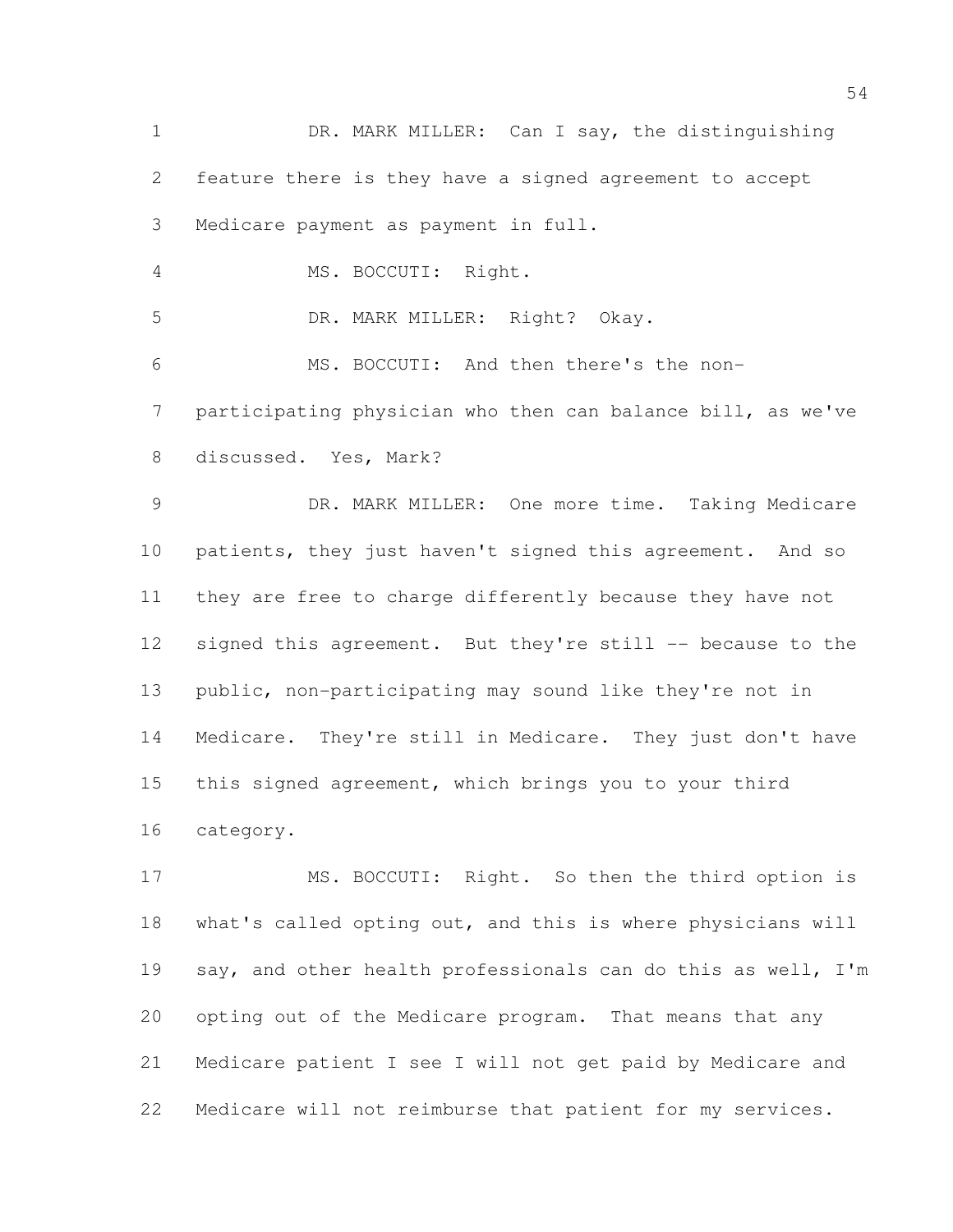They're entering into a private contract with the patient and can charge whatever they have determined. But Medicare will no longer reimburse services provided by an opt-out physician. So there's no agreement that the physician has with Medicare, and they sign an affidavit to this effect.

7 MR. ARMSTRONG: Just briefly, among a lot of the policy ideas in this proposal that I like is the reference 9 to changing the structure of payment for ACOs, certain ACOs, and I'm just interested to know, have we done a lot of analysis to understand how much real impact on the formation of ACOs this particular idea would have? Or is this still just another in a series of incremental policy adjustments to try to promote the idea?

 MR. HACKBARTH: The latter. In fact, as I think Kate -- somebody mentioned earlier, or Cristina maybe, the ACO provision would initially have a cost attached to it because you're saying, Well, if you go into a different arrangement, you're not subject to the fee schedule cuts. It's not quite that, but let me state it simply that way. So in theory, that would increase outlays. It's

hugely difficult to try to estimate the impact of that when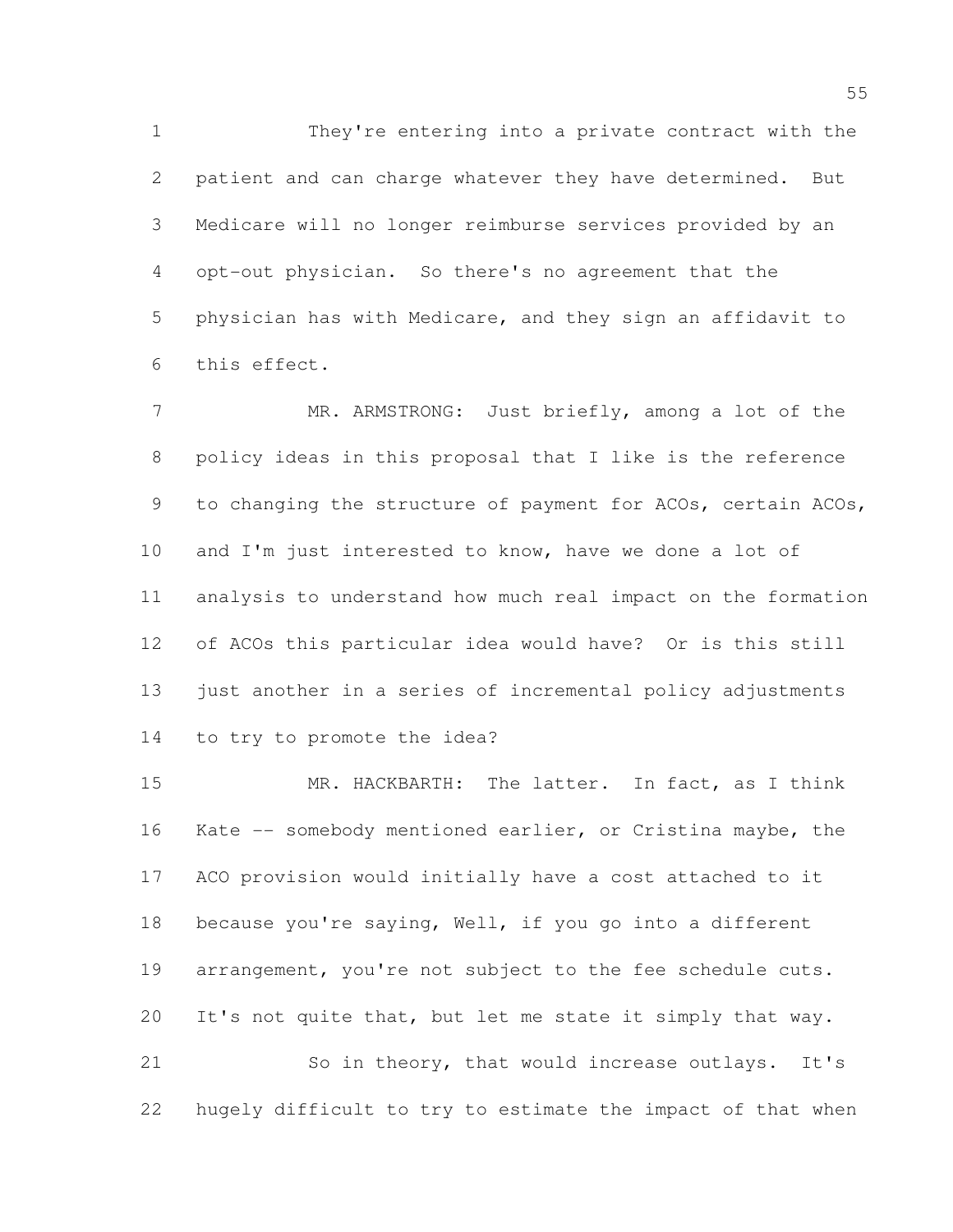there's so much uncertainty about ACOs in general, the regs are still pending, what the level of participation will be in ACOs in general, let alone risk-based ACOs in particular. So I would definitely characterize it as what you said, the second, which is this is not a finely calibrated policy, but something that directionally would reinforce a direction that we think makes sense. Cori? Tom? DR. DEAN: Kevin, just a quick question. If a physician qualifies as primary care under the definitions that we've set up, does that mean that all the payments to that physician would be frozen, or just the ones that fall under the primary care codes? 13 DR. HAYES: Yes, it would be just the latter. 14 DR. DEAN: So it really is code-based in a way? DR. HAYES: Well, it's code-based, but it's code- based for those practitioners who have focused their 17 practices on those codes, you know. So there's a complementary there. I mean, it's going to be those practitioners for whom those primary care services, the visits and the, you know, total up to at least 60 percent of their allowed charges.

And the view of the Commission, you know, a couple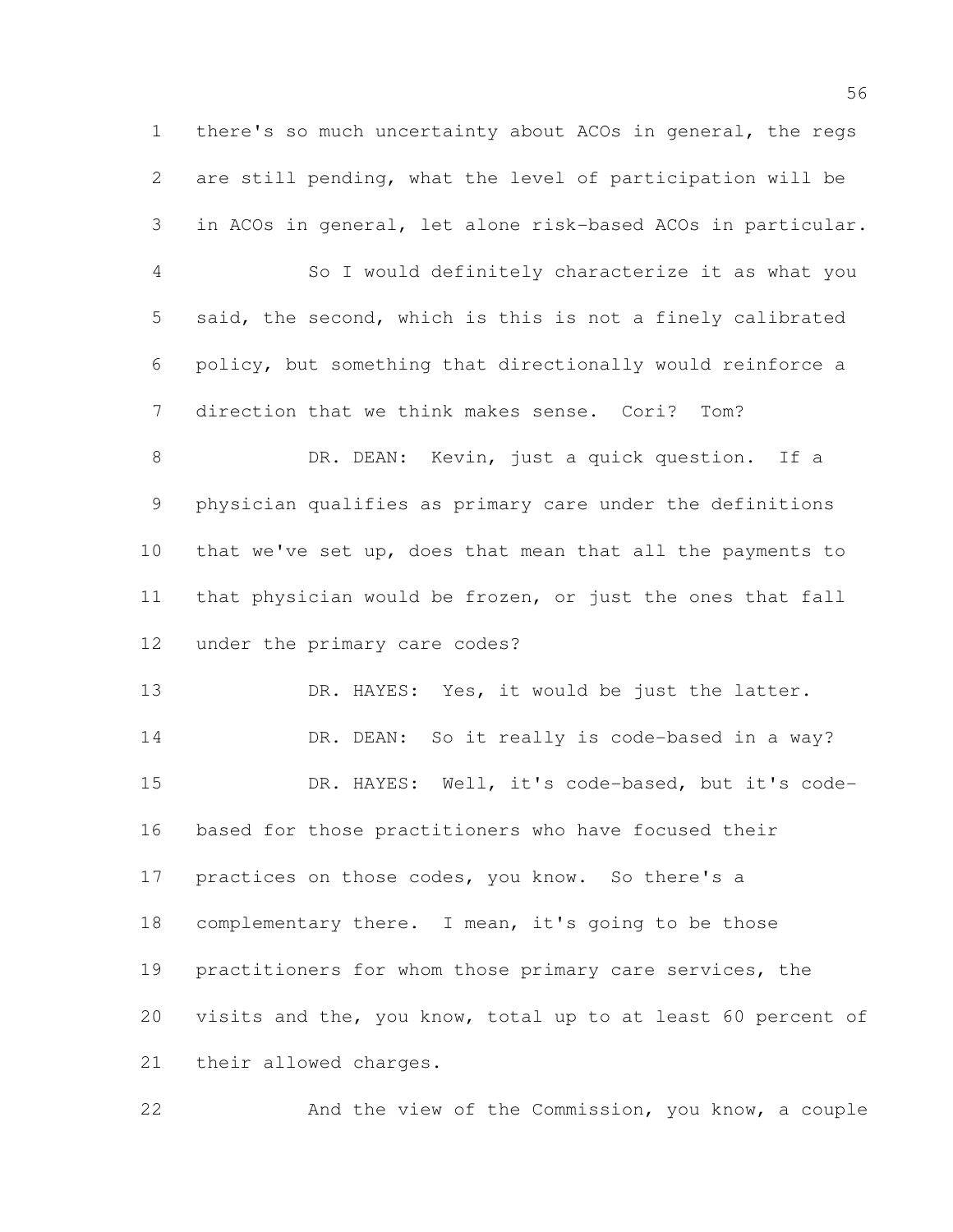of years ago when considering this was, that that

 constituted someone who has indeed focused their practice on primary care. And then it's a question, Okay, you meet that threshold. Then which services qualify for -- DR. DEAN: That was the question. DR. HAYES: Yes. MR. HACKBARTH: It's not code-based in the sense that two physicians providing the same code could get different payment based on the one qualifies for the primary care designation and the other does not. You know, a cardiologist providing an E&M service with the same code would be paid at a different level if they don't meet the primary care test. 14 DR. DEAN: Right, okay. Thanks. MR. HACKBARTH: Mitra? MS. BEHROOZI: This is probably around zero question or dumb question, or whatever, but that last page on balanced billing which relates to half a percent of Medicare-covered services, I'm not sure of the connection to the sort of big issues that we're discussing. Can you clarify that for me? That's -- 22 [Overlapping speakers.]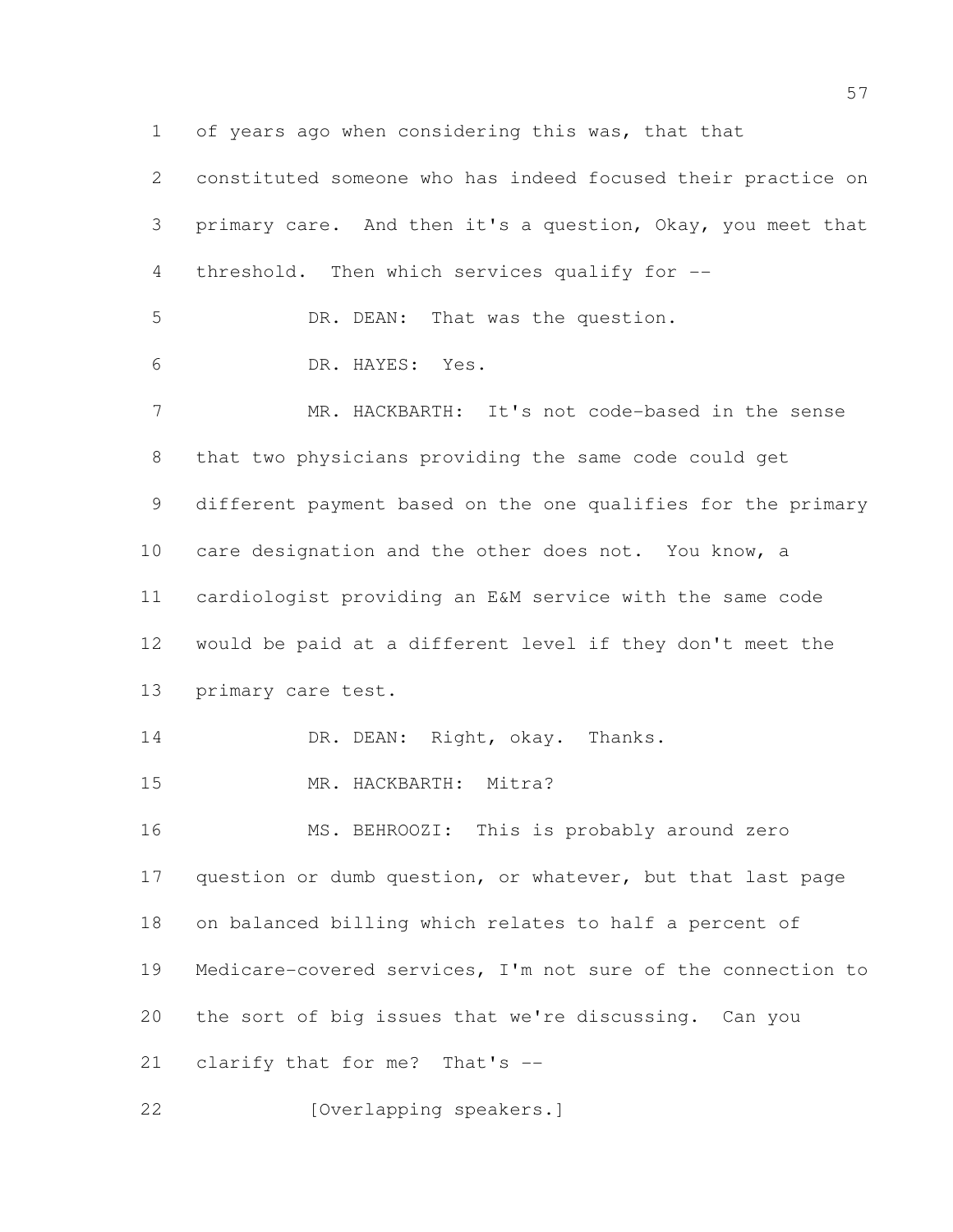MR. HACKBARTH: Well, you're asking just the right person for that. It's there for two reasons, because it was raised by some Commissioners, and the gentleman to your immediate leap -- immediately to your left was one of those. And it's a natural issue to raise.

 When you're thinking about increasingly tighter constraints on fees, I'm not an economist, but you might worry about whether that's going to result in access problems and an opportunity to balance bill could be seen as a safety valve that might help ameliorate any problems with access. So whether you agree with that or not, that's the 12 conversation that it's meant to trigger.

 The other reason is that I know that this is an issue for some people in the Congress, and if I am asked to testify about this, I'm 100 percent positive I will be asked 16 about balanced billing and I want to know what to say. I want to know what the Commission's view is. So that's why it's there.

 MS. BEHROOZI: Okay. So I'll save my view for the second round.

MR. HACKBARTH: Yeah.

MS. BEHROOZI: But the other question is on the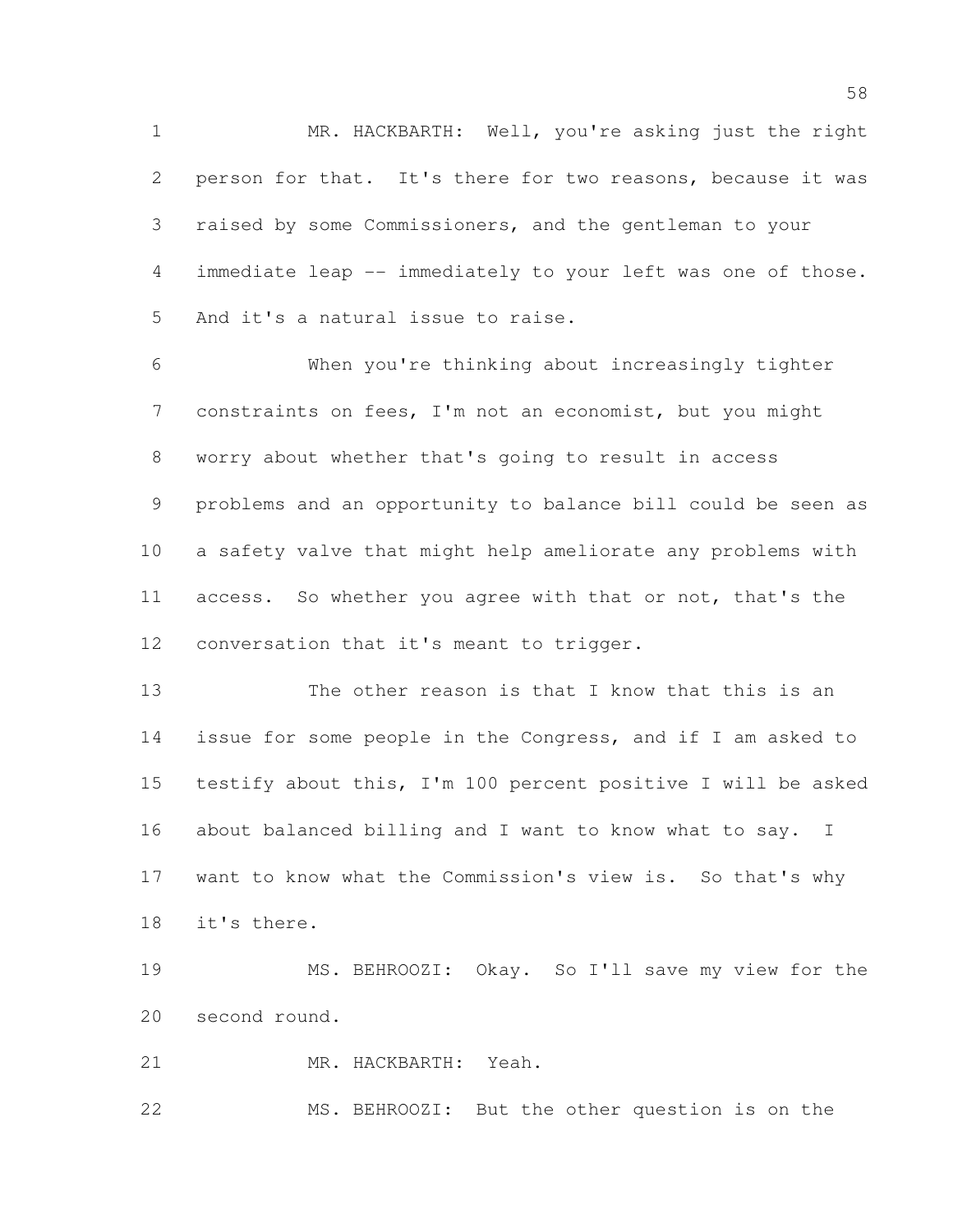Page 4 where you contrast problems finding a PCP or PCPs accepting new patients versus specialists. You know, as was noted earlier in the questions, Medicare still seems to be doing better than private pay in terms of perceived access problems or whatever, or doctors, I guess, reporting that they're accepting new Medicare patients.

7 And I know we've talked about this when we've done the physician update analysis in the past. Have you seen a deterioration? Is that 83 percent of PCP still accepting new Medicare patients worse over time than it has been in the past? Or the other indicators, have they been getting worse?

13 MS. BOCCUTI: Our chart has it over several years. We saw bigger differentials in 2010. So I'll share with you a review of the chart that has it over several years because I don't want to misspeak on which year was up, which year was down and that kind of thing.

18 MR. HACKBARTH: Are you asking about the patient survey or the physician survey or both?

 MS. BEHROOZI: Both. Because while you're showing that Medicare looks like it's doing better than private insurance, but you're saying that we fear a problem looming.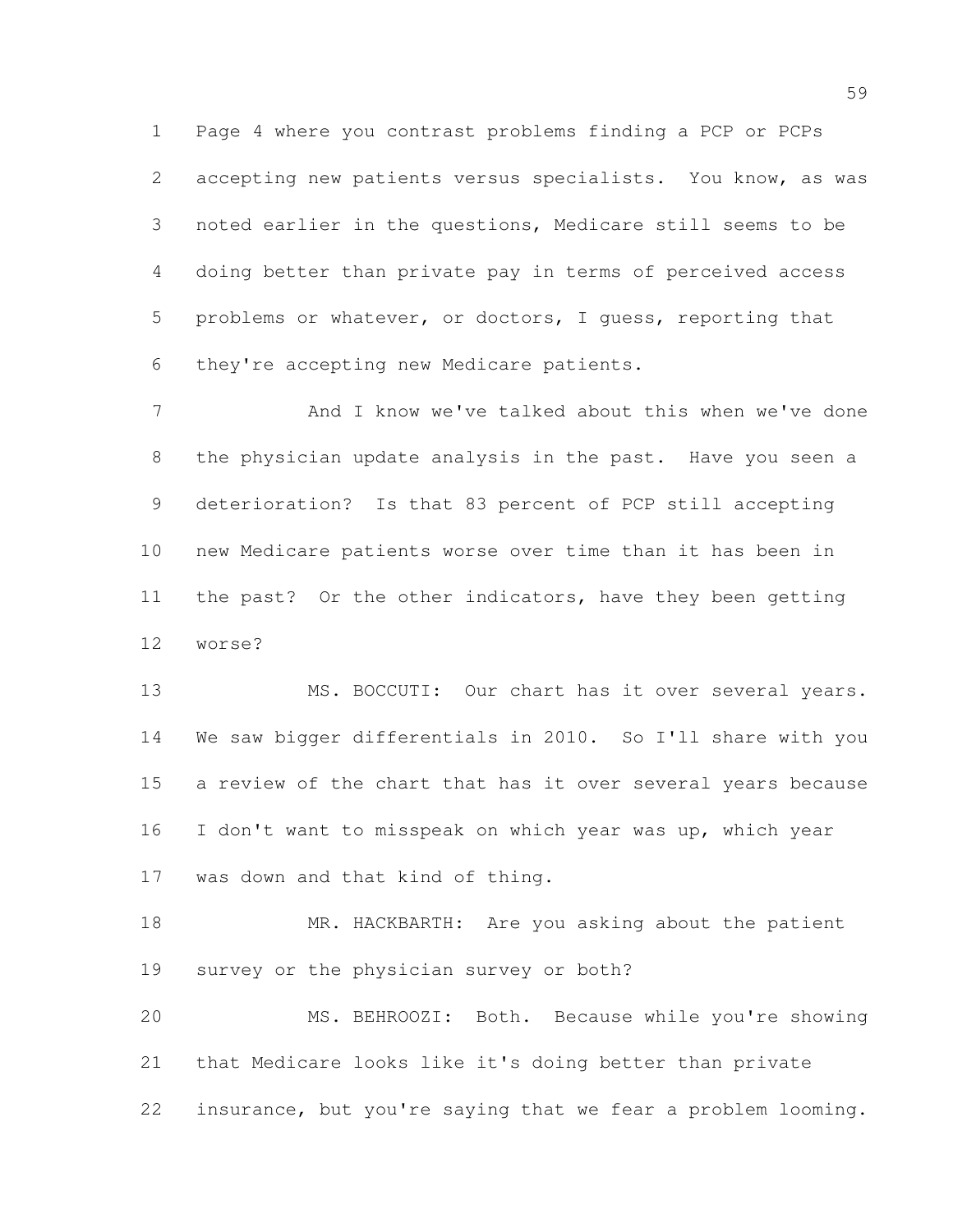I think we need to, you know, also put the evidence in that it's getting worse.

 MR. HACKBARTH: Yeah. Well, we can, as Cristina says, we can for next for sure have the actual series of data. My recollection is on the patient survey, the numbers have bounced around a little bit. There is no clear trend towards it getting better or worse.

 It's been looked at over the last four or five years relatively stable. Again, some years it goes up a little bit, some years it goes down a little bit. But there's no a discernible trend.

12 MS. BOCCUTI: But what is stable is that it's -- we always find that the rate of reported problems is higher for primary care than for specialists.

MR. HACKBARTH: Correct.

 MS. BOCCUTI: Both in Medicare and in private insurance.

18 MR. HACKBARTH: Correct. Good. Mike? DR. CHERNEW: I have a question about Slide 16. It builds on Bruce's question. The denominator here is the percentage of the overall savings. It's actually the percentage of the 235. It would be useful to know the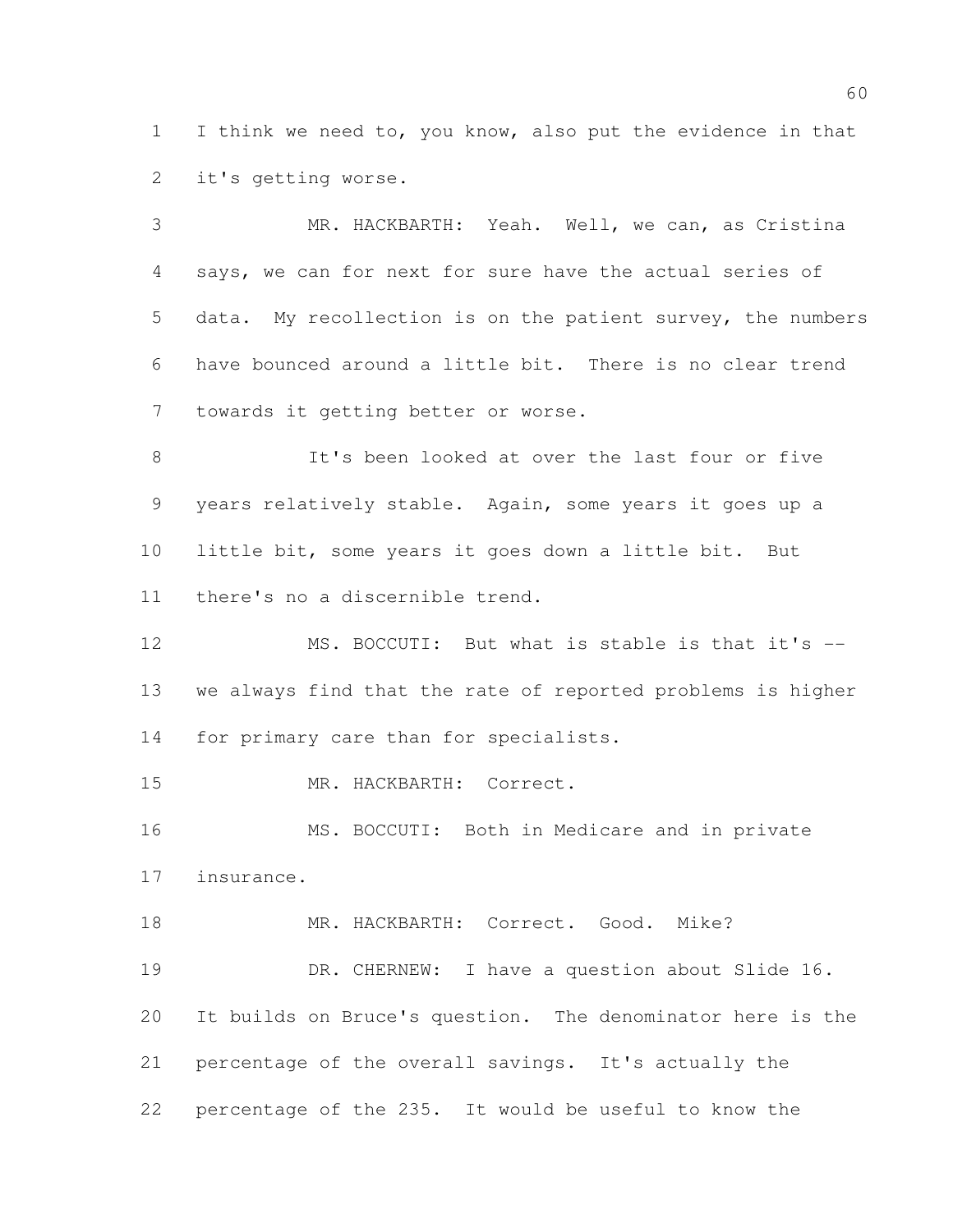percentage relative to the total spending in the sector. So drugs has 32 percent there, but drugs aren't -- MS. BLONIARZ: We could get that to you. MR. HACKBARTH: Yeah. Pete? MR. BUTLER: Slide 5 or 6. Sometimes there's a good one and you have axises and sometimes it creates confusion. But just to clarify, I'm talking about the top line. So if you look at the right-hand side, this says the total spending that goes through Medicare Part B subjected to conversion factor would go from about double, \$60 billion to \$120 billion over ten years. 12 DR. HAYES: Yes. 13 MR. BUTLER: And that that would, in that calculation, include the 5.9 percent reduction for the first three years. So all of the growth there is related to the number of beneficiaries plus the volume of services used by the beneficiaries? It is total practitioner revenue, right? It doesn't mean per practitioner revenue, but that's the total revenue that would go out? DR. MARK MILLER: But your paper also has the per beneficiary growth in it as well.

MR. BUTLER: Right. Beneficiaries, unit pricing,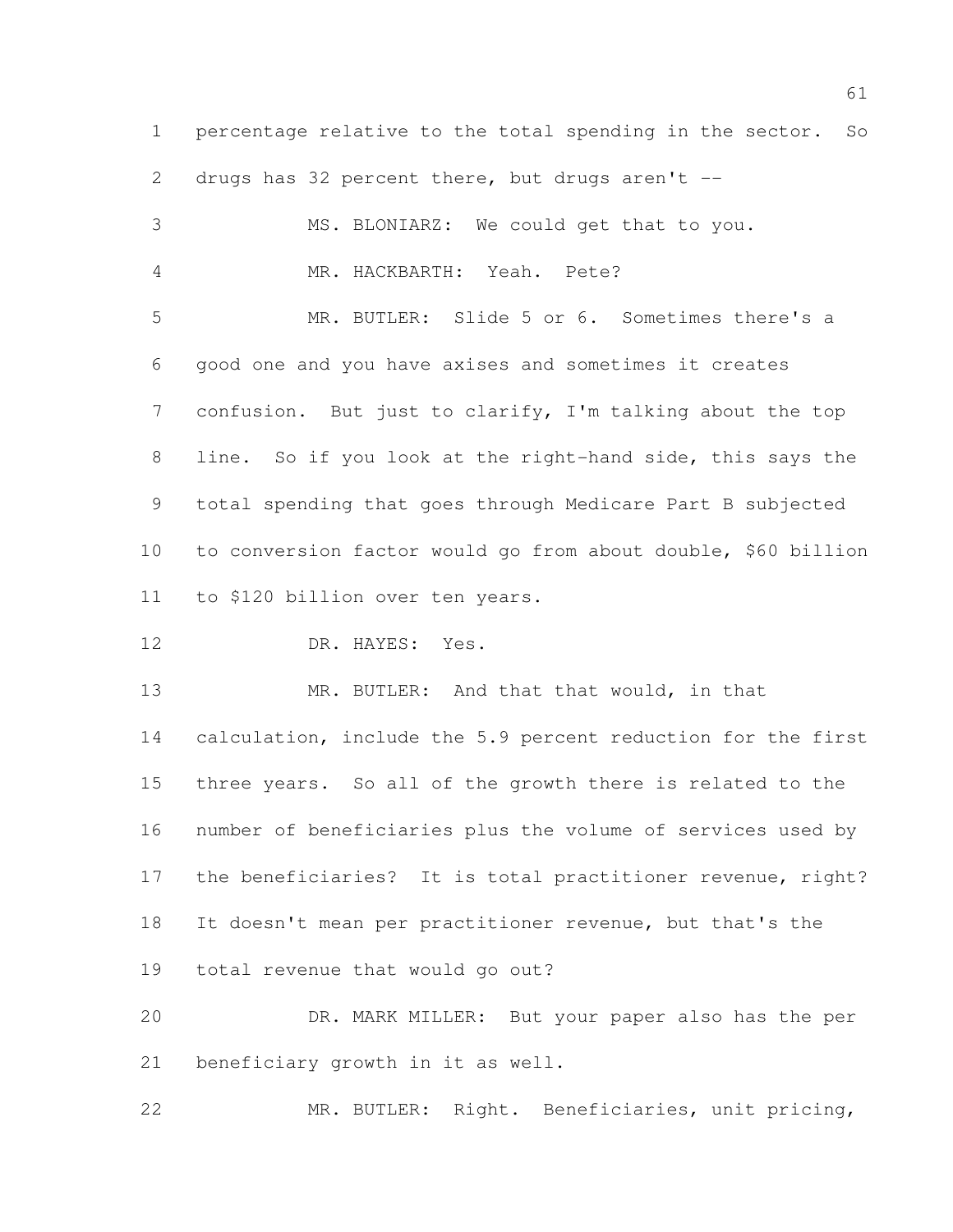volume are all the factors in that, and these numbers are in the base -- these MedPAC estimates, are these are what are in the baseline estimates by CBO or somebody else in terms of the volume and the -- where does the line come from, the data that supports it?

 DR. HAYES: These are, you know, MedPAC analysis, you know, subject to review and updating and whatever you call it by CBO and others who do this for a living.

 MR. HACKBARTH: So the major elements are three, 10 the conversion factor, the growth in beneficiaries, and the growth and volume and intensity. The growth in beneficiaries is a pretty predictable number. I would

assume that's drawn from CBO reports.

 The volume and intensity increase is the recent trend, but not a CBO number, but just our number based on recent trend. And then the conversion factor is what our proposal is.

18 DR. MARK MILLER: And in constructing this, he's looked at things like CBO reports, looked at things like the Trustee's reports, and looked at underlying elements, and 21 then tried to construct a line based on that.

MR. HACKBARTH: Okay, Round 2. Karen?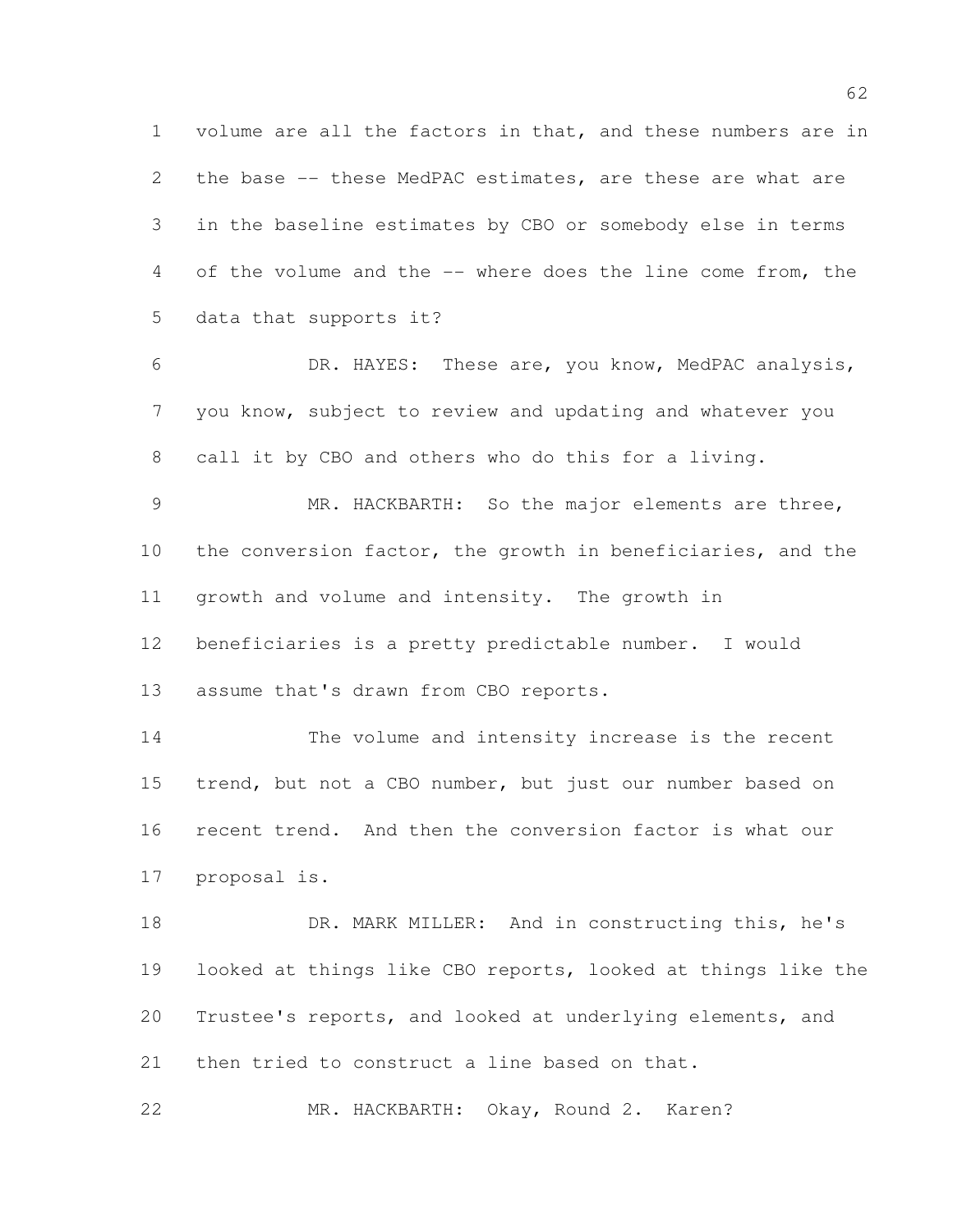DR. BORMAN: I think first, it would be appropriate to compliment the leadership of the Commission and the staff on all the work that has gone into bringing forward this conversation. It's typical of the good work that staff does, and the thoughtfulness at the head table. DR. MARK MILLER: [Off microphone.] 7 [Laughter.] 8 DR. BORMAN: Having said that, I think it's reasonably apparent that I have great difficulty in supporting -- yeah. So I want to make that point and absolutely so. 12 I think philosophically, I'm somewhat bothered here that we're asking for a fairly substantial contribution from physicians that is primarily a budget-backed calculation. I understand the practicality of the world, but I think that the Commission has typically brought things forward that have been subject to a lot of analytical rigor and incredible level of thought. And we've given advice that has not always been popular, and Mark and Glenn in particular have been punished for that, not me, in times of testimony and so forth. But

we have, in fact, taken those positions.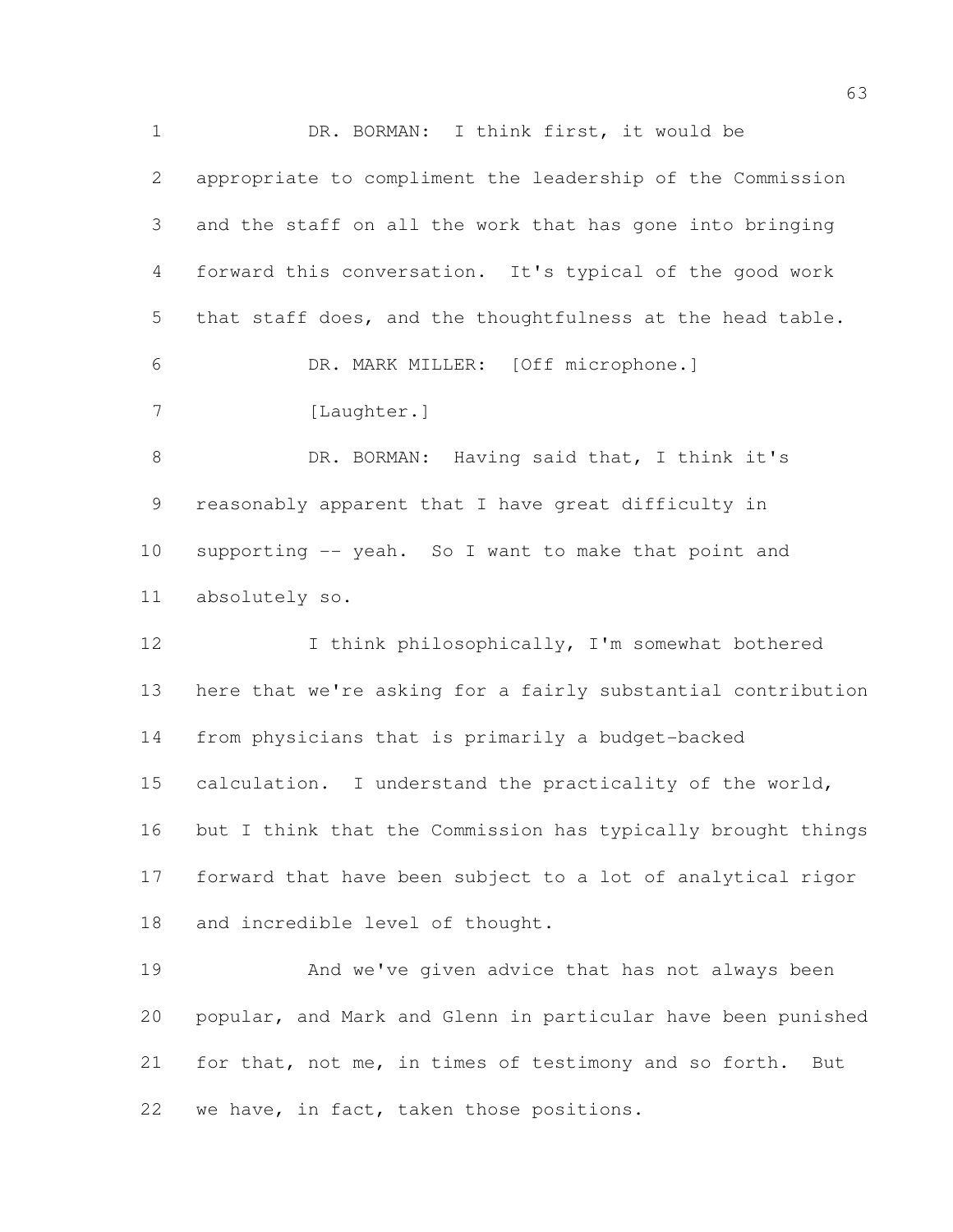I fear that we are undertaking something that we're starting to violate those principles. If we could go to Slide 12, we talk about -- in the first bullet, we talked about that the current system is inherently flawed by rewarding volume growth and penalizing providers who constrain unnecessary spending and provides no accountability.

 I don't see where this addresses those questions at all. So, in fact, sort of perpetuates that, and I understand there's a separate recommendation that follows this, but the reality is that just simply manipulating the fee schedule doesn't particularly do that and it, in fact, creates an incentive for a certain -- even more of an

14 incentive for a particular subcategory of providers.

 And I think that we become open in this to many of the criticisms that we ourselves have made about relative value scales in the SGR. I think we're dual eligible facto introducing a second relative value scale for which we have no data that really speak to the percentage adjustment that that should be.

 I'm not here to say there shouldn't be a percentage adjustment. I need to see the data that are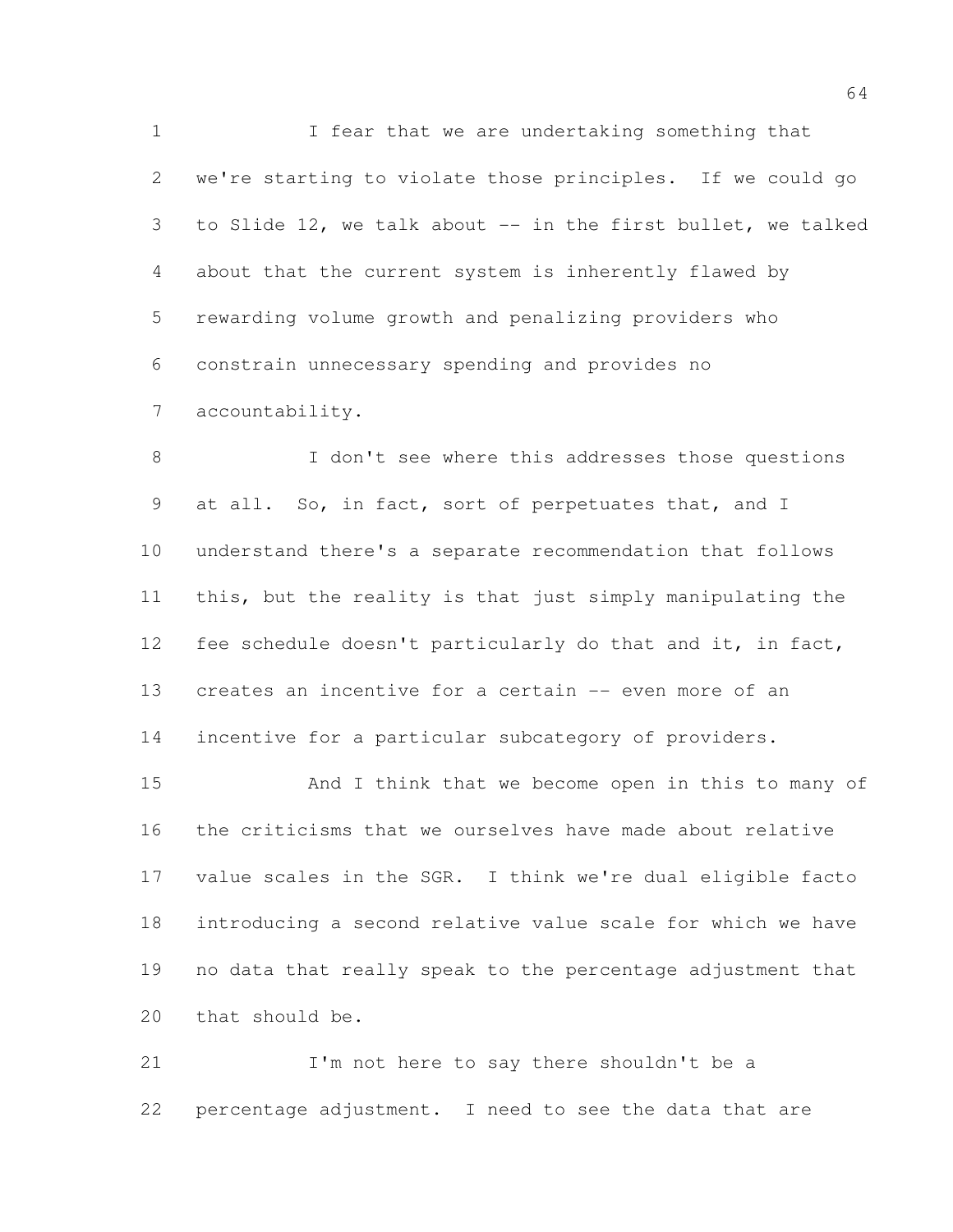driving it and I'm not seeing that. If you would go to the access log, which I think is your one on Page 4, I'd just like to remind everyone of some potential issues with this.

 Number one, most specialists seldom, if ever, have a closed panel and fail to accept new patients because other than primary care specialists, I want to say we have just -- primary care physicians are specialists. They are other than. We're talking about the other than primary care specialists, and we owe that respect.

10 Other than primary care specialists, typically we'll have some turn-over in their patients. You treat them for something and you discharge them, and that enables you to continue to deliver care. In ideal worlds, a primary care practitioner maintains a very long-term relationship with that practitioner [sic].

 So I think it is some -- you would expect that 17 special, other than primary care specialists will, in fact, be able to take on new patients longer and more often than will primary care specialists, just by virtue of the turn-over factors are different.

 I think the other thing, and I've had discussions 22 before with some of the staff, is that the survey really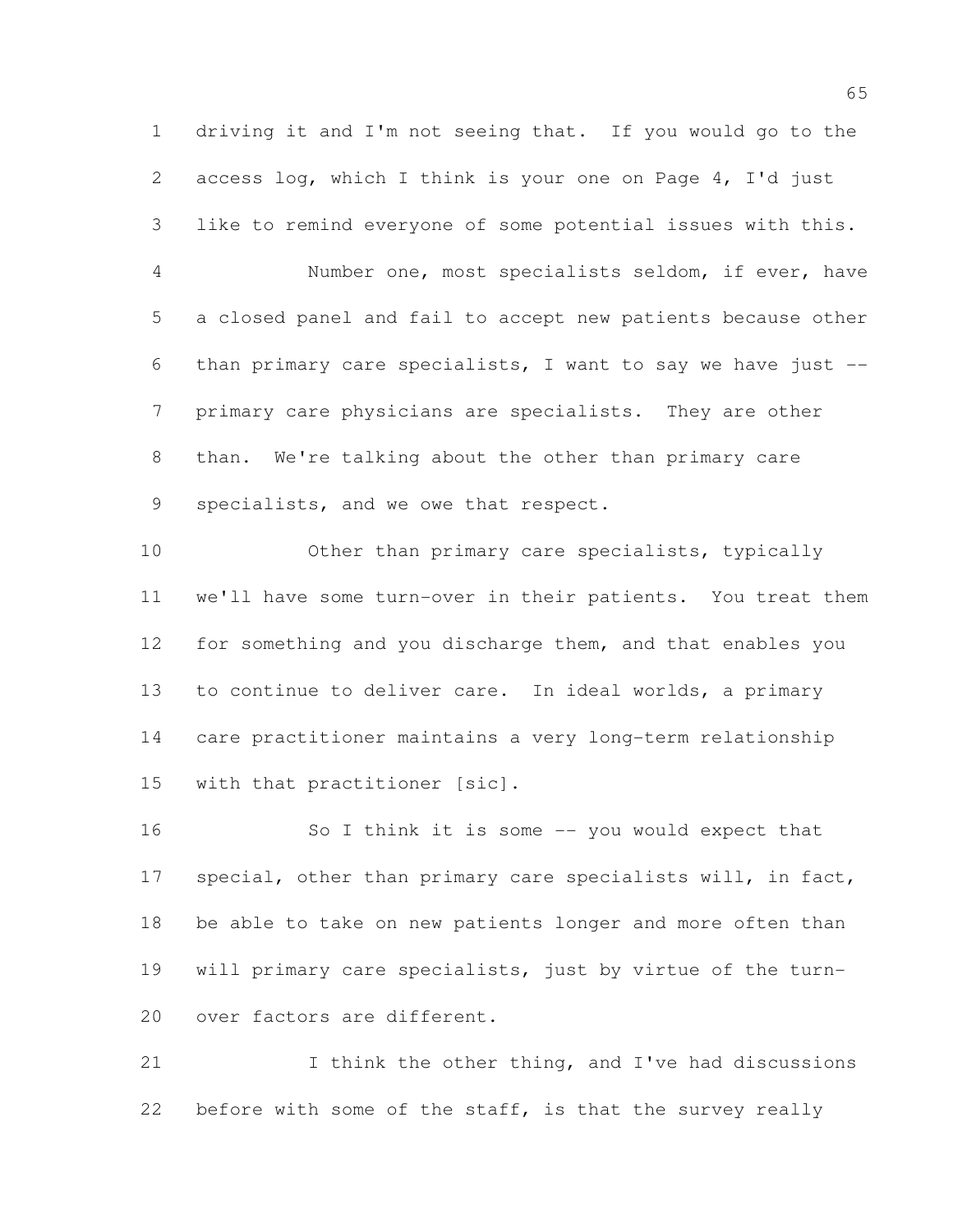doesn't have a way to measure access to acute care, and in fact, a number of the interventions that we're talking about that will take substantial hits are, in fact, acute needs in terms of acute interventions or myocardial infarctions, stroke, acute surgical interventions.

 And a patient is protected from seeing the trouble that the emergency department doc has in finding a specialist to respond. But there are other forms of data in terms of the surveys of emergency department physicians that 10 speak to that, the response times.

11 I mean, we have patients in EDs waiting for 24 hours plus in order to access service. And so, this touches 13 a piece of the puzzle, but does not measure the acute care 14 service piece. And so, if this is the primary date piece on which we're saying that this 20 percent differential is appropriate, then I would ask you to maybe think about a little bit of the proprietary of that.

 So I think that there's lot of laudable goals here in the recommendations. This approach I'm personally having great difficulty with.

 MR. HACKBARTH: Karen, is there an alternative approach that you would like us to consider? Actually, let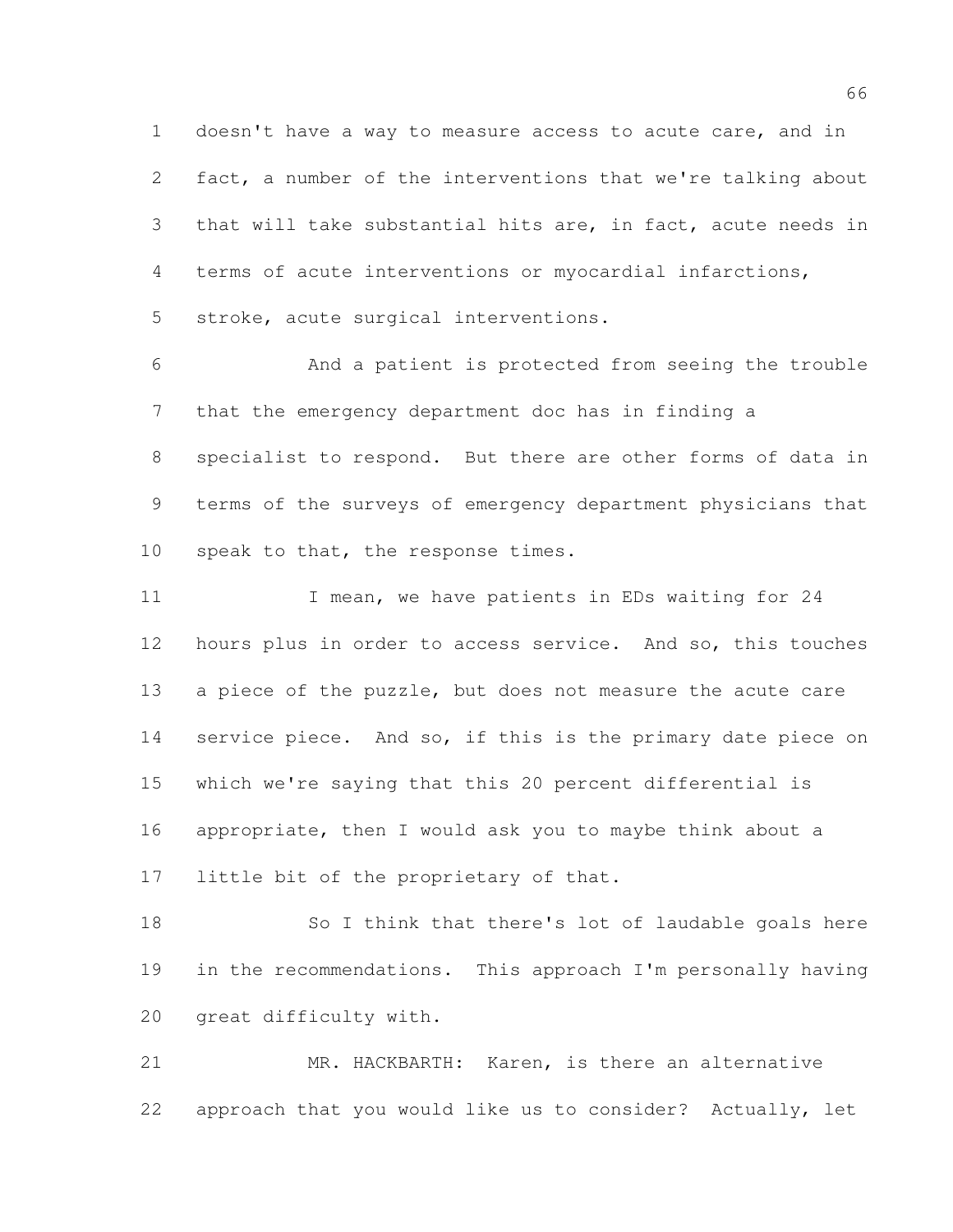me be explicit about a premise of my question and make sure I've got it right. And I think based on past conversations, you agree with the objective of repealing SGR. So if I'm correct in that, what alternative approach would you like us to consider?

 DR. BORMAN: I think that there are, in fact, cuts in other things and savings that can be realized potentially outside the Medicare program as well as things inside the Medicare program that may not be historically viewed as the purview of this Commission to comment on that could lead to the savings to make up this difference.

 MR. HACKBARTH: Yeah. I hope this doesn't feel like I'm interrogating. I'm really just trying to 14 understand as clearly as I can what you're saying. So your inclination would be to try to expand the pull of assets in a way that would allow lower conversion factor cuts or eliminate them, if possible.

18 And you would prefer that there not be any differential treatment for a primary care versus other services. Whatever conversion factor policy is adopted, it applies evenly. Is that correct?

DR. BORMAN: Absent data to support what the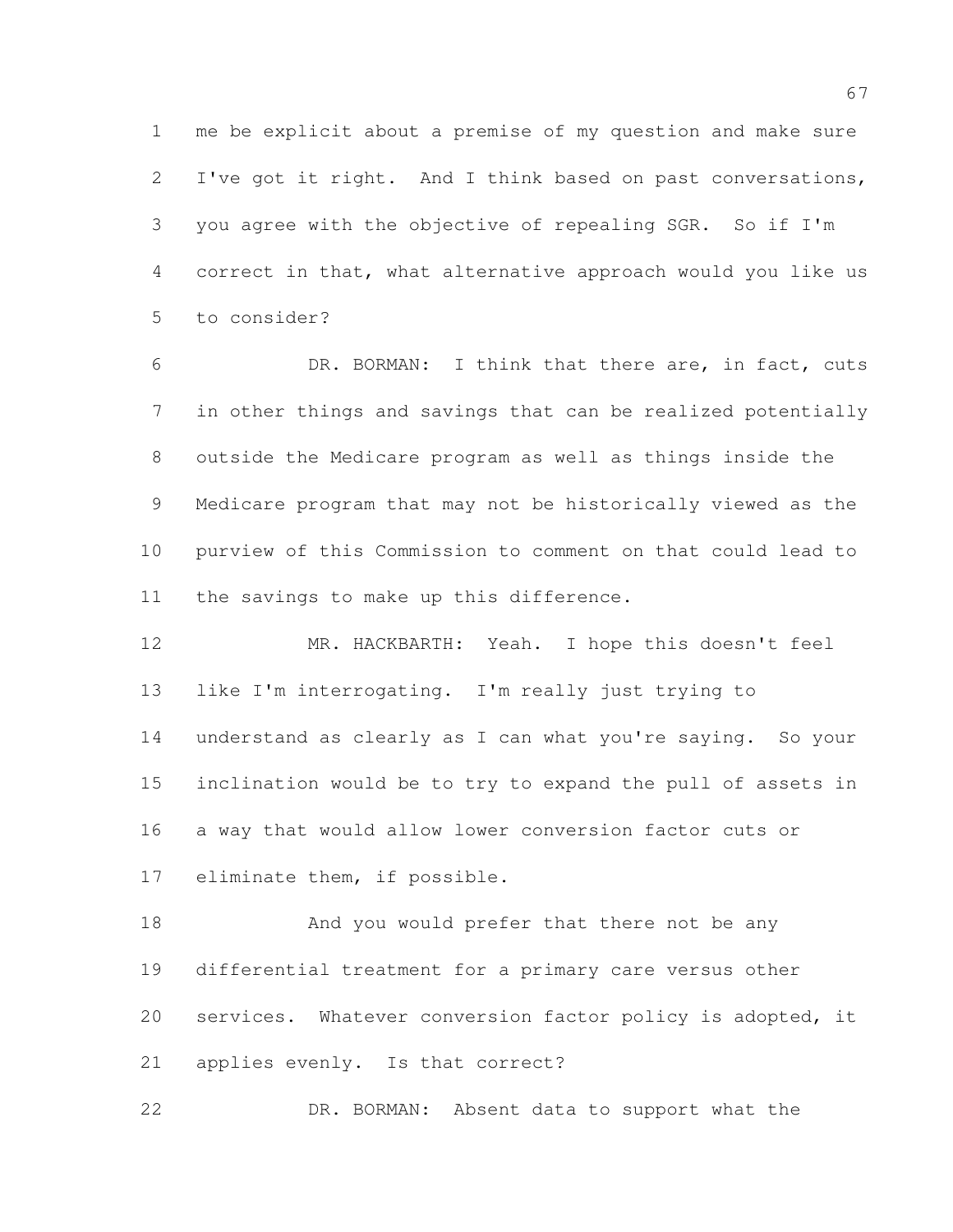differential should be, then I would propose that there should not be a differential purely for primary care services as they're defined in this particular thing.

 MR. HACKBARTH: Now, on the I think it's a non- started for MedPAC to say, Well, the offsets ought to be somewhere outside of Medicare. I don't think that we ought to cut defense or, you know, increase taxes on high income people. I don't think, in fact, I know that would not be received well in the Congress.

 So the constraint that I'm operating within, I ask you to operate within, is we're talking about Medicare offsets. And I just want to pick up on the language, precise language that you used, that there might be other Medicare cuts that could offset the need for a conversion factor cut that may be outside of MedPAC's purview.

 I'm interpreting that and I just want to check with you, that you're talking about things like changing the age of eligibility. Is that --

 DR. BORMAN: That could be one that would be among an example of a cut I think it might fall into.

 MR. HACKBARTH: Are there others? Are there other examples that --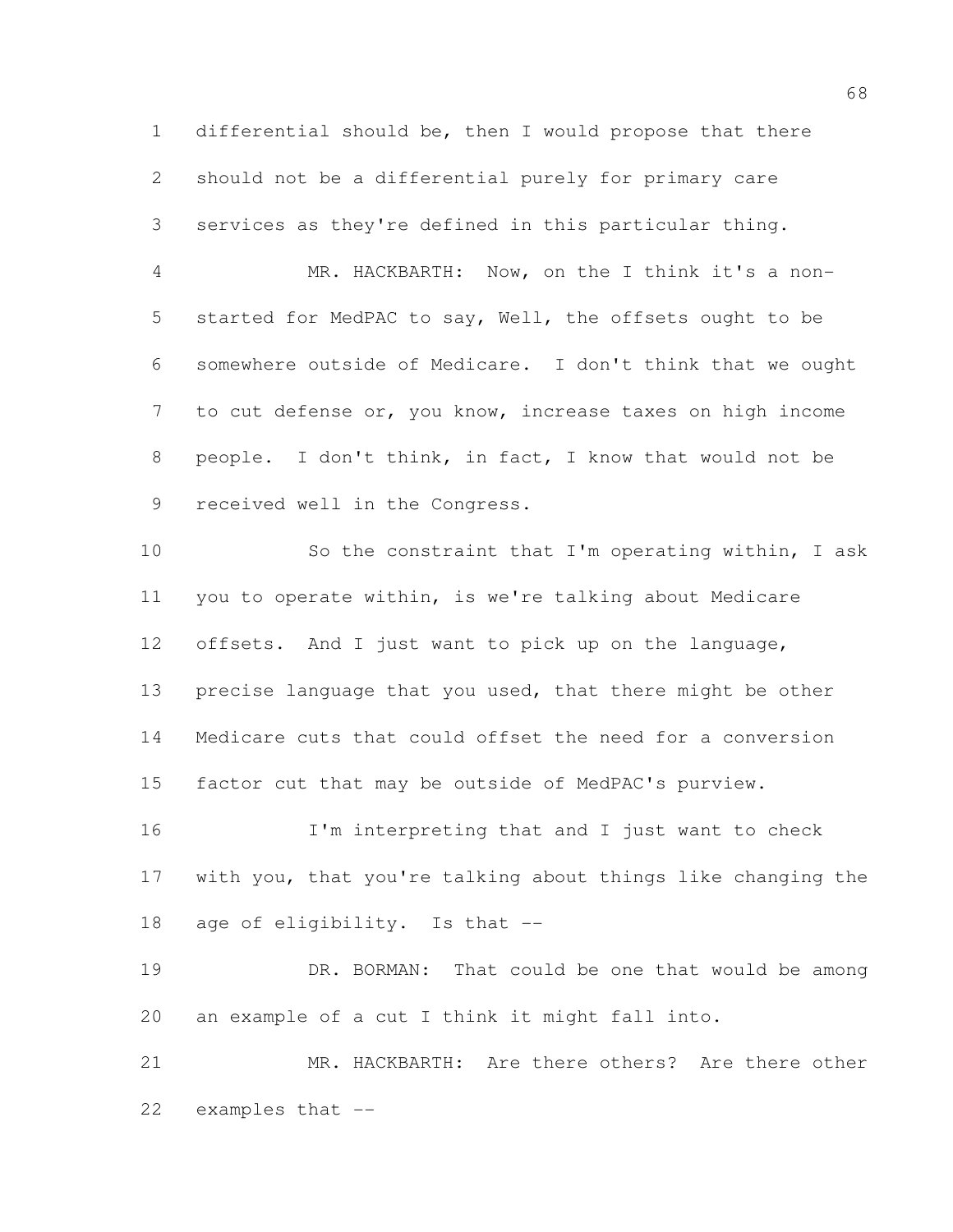DR. BORMAN: There's already existing some level of tiering of premiums and that possibly -- MR. HACKBARTH: So income-relating benefits further? DR. BORMAN: Right. Under the category of benefit redesign, I think there are a number of things that could be addressed. 8 MR. HACKBARTH: Okay, thanks. Bill? MR. GRADISON: I really don't have a question, just a really short comment. The overall budgetary situation and the focus on it these days creates an opportunity to do something about an issue which has been crying out for action for about ten years. 14 I'm not sure the window of opportunity is really open. It's hard to say. Somebody could easily take our suggestions for offsets and if they like them could use it for something else. But I think that this is one of those situations which really, I think, basically in my experience happened quite often in the Medicare program and that is, it's necessary to make decisions without all the data we would like to have. I think that's sort of what the trade-

off is.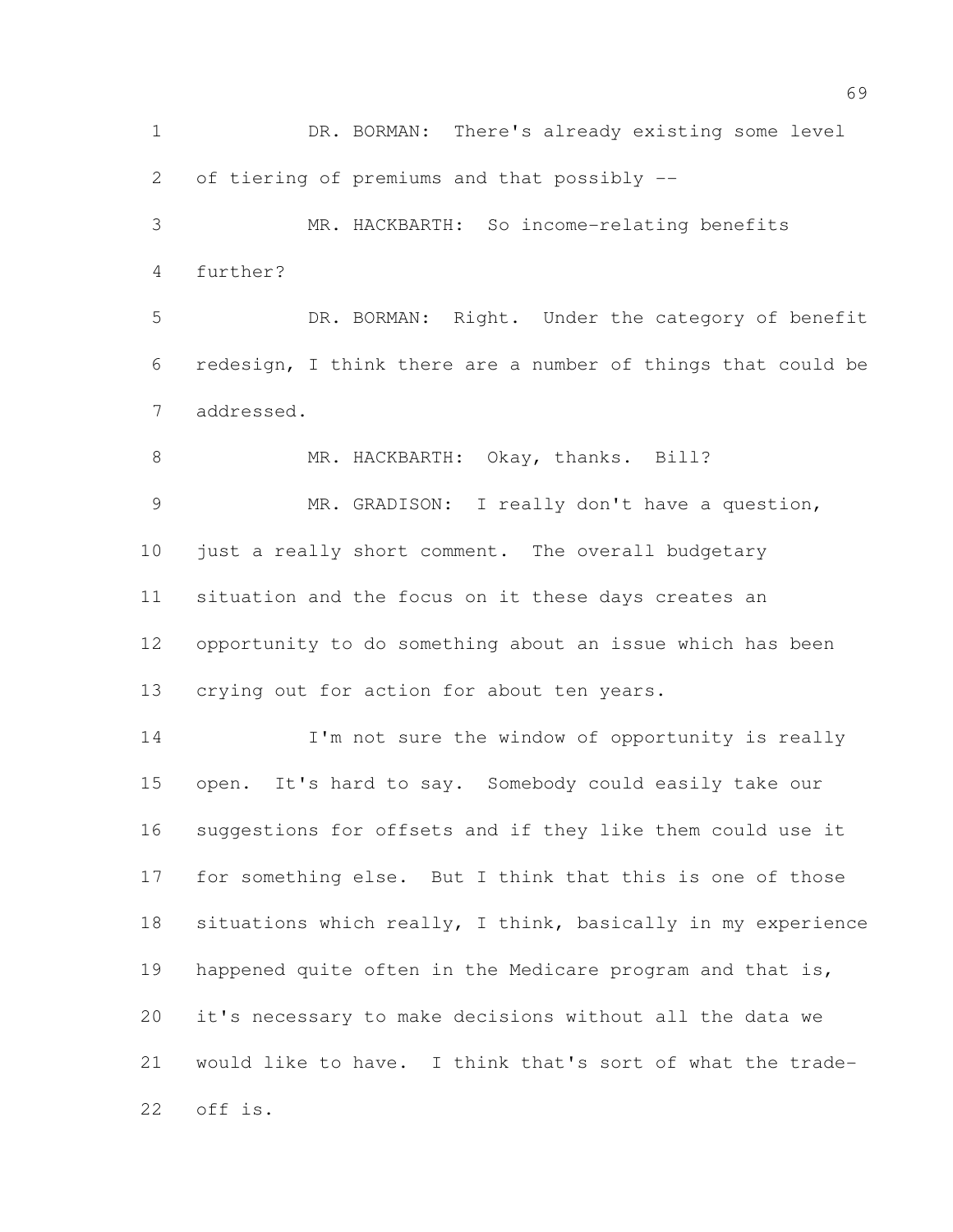DR. CASTELLANOS: Thank you. And again, the 2 platitudes to the staff and to you, Glenn, for putting up with my nonsense on my telephone calls.

 You know, I think the SGR is just part of the total deficit problem that we're all looking at, and I think we all agree to that. You could have blame games, but we don't get anywhere with the blame games. I think society has a responsibility to deal with the debt, as Bill mentioned. It's probably been kicked down the road too many years.

11 I really believe that everybody is responsible for 12 that, and that includes Glenn, you, Bob, everyone, not just certain segments of the population. I'm very concerned, like Karen is, with this cut, the reason being is it is going to divide the medical community at a time that we really all need to come together and work together as a team, rather than in separate silos like we've had. 18 Now, as you all know, I'm very supportive of

 primary care. I don't see how this is really -- this is not fixing the reimbursement for primary care. And certainly they need that fixed. 30 to 40 percent of what primary care does is unreimbursed. We're giving them some temporary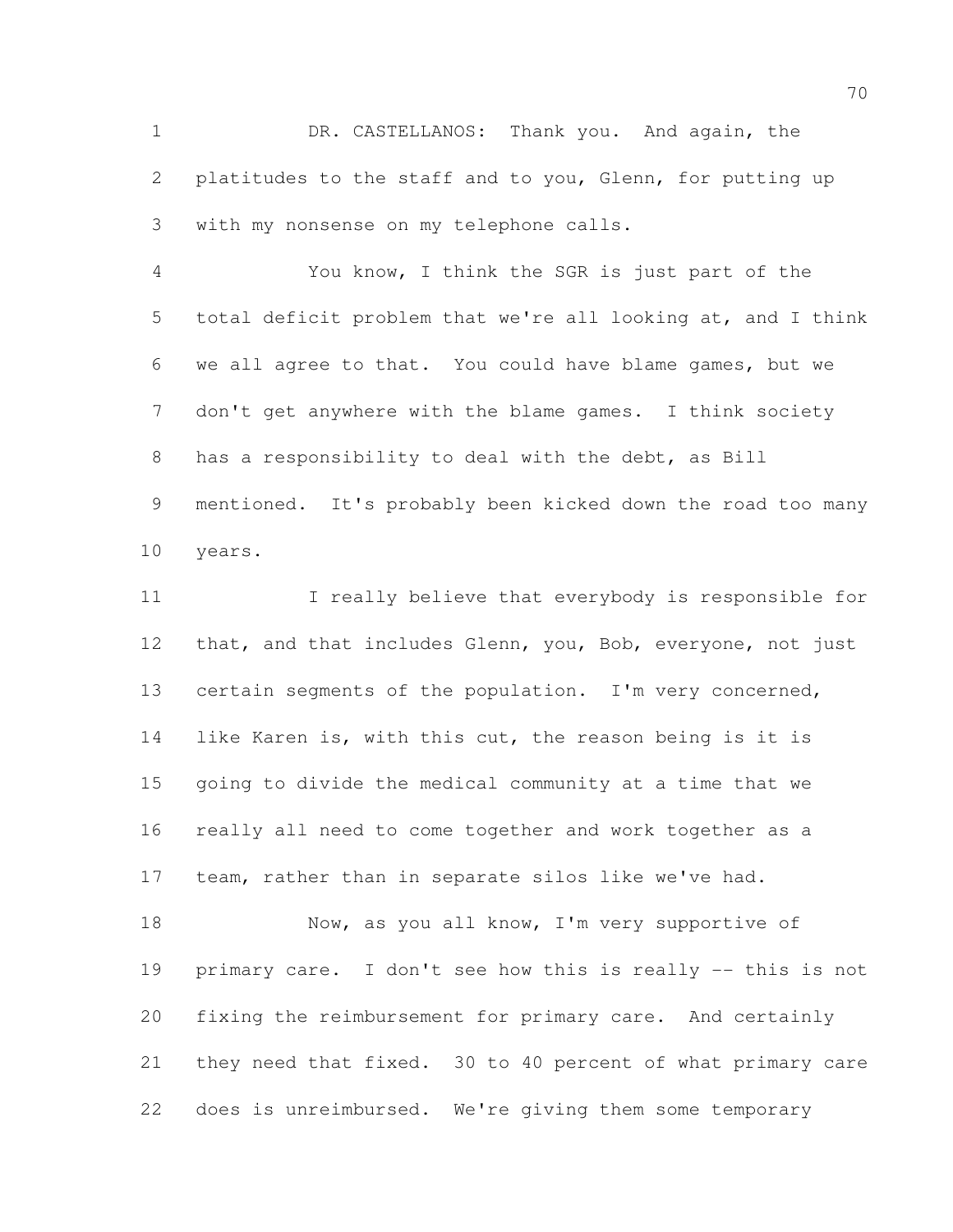relief, but I don't see this as an answer to fixing the primary care problem.

 As Bill mentioned earlier, and Karen briefly, the definition of primary care, and I mentioned this to Glenn and I mentioned this last year at a meeting. I think this is going to cause some unintended consequences, and again I'll bring up psychiatry as a perfect example. They don't qualify for primary care. And yet, they're the largest group of doctors dropping out of Medicare and they're dealing with a most vulnerable population.

 So I don't know if we're really understanding all what we call the unintended consequences. I hope that we could all come together and recognize that we need to deal with getting rid of the SGR, but how we do it in a fair model is what -- I'm in the medical community. I'm somewhat concerned.

 I would just briefly like to talk a little bit 18 about the ACOs as you talked about. You know, nine months 19 ago, ten months ago, there was tremendous excitement and enthusiasm for ACOs, but subsequently with all the onerous regulations which are still pending, the cost of implementation and that, I don't think ACOs are really going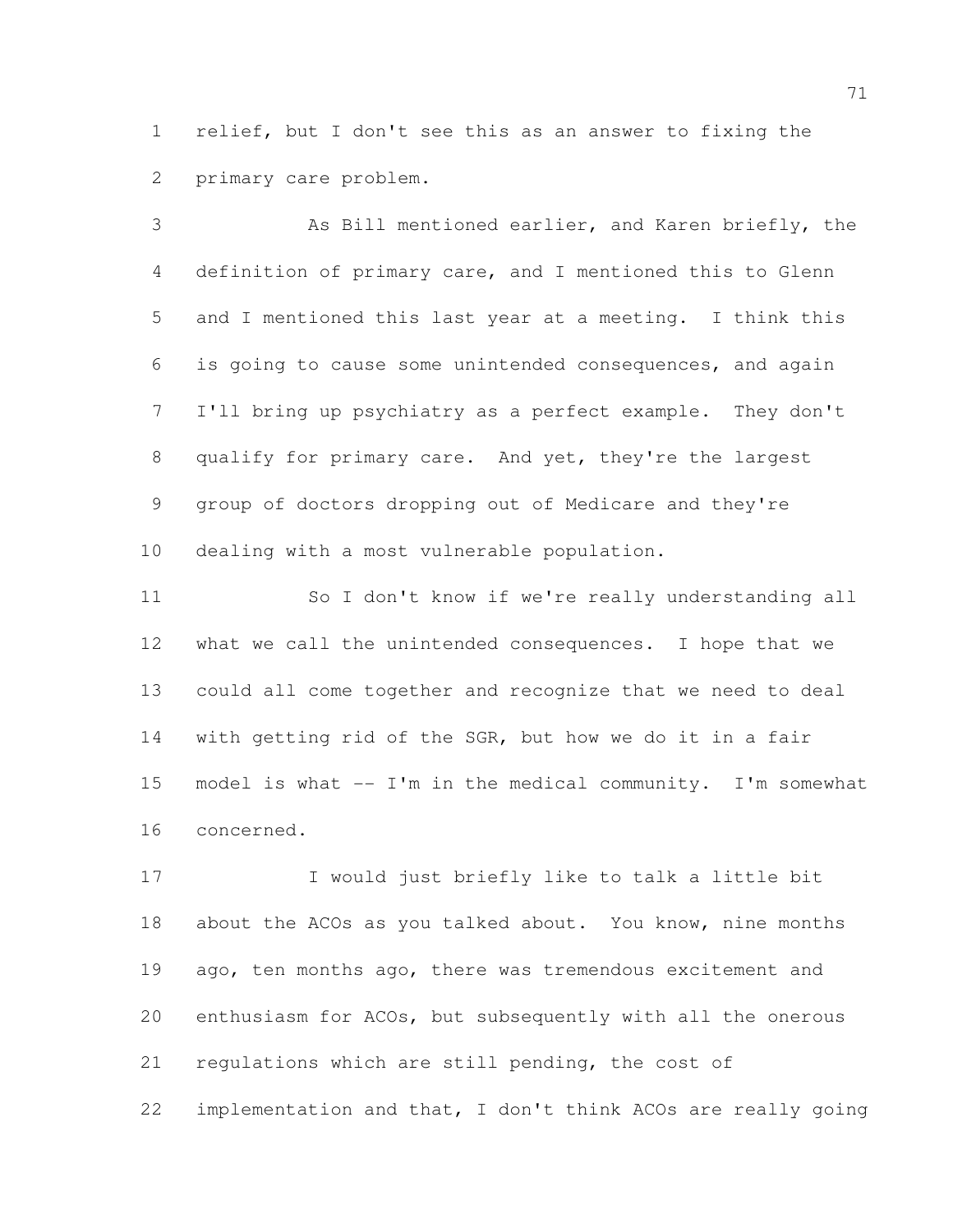to be a good answer for a long, long time. And I'm concerned about that.

 I'm also concerned about how these cuts that we're proposing works on the conversion factor. I think there's been examples in the cardiology community when COMPANIES stopped paying for some of the procedures that were done in the office. What happened?

 Well, being a businessman, and I run a practice. I'm a small businessman and you've heard that comment so many times that I have to look at other avenues of increasing my business. And I look at a different business model. And what do the cardiologists do? They went into the hospital. And what happened there? Increase of costs 14 of providing that care to the patient.

 Yes, we're going to make some changes and hopefully a recommendation, but I think working on the 17 conversion factor, we may have some unintended consequences. Balanced billing. I agree with Mitra. I didn't know where that came from, but you're right. There's a lot of people in the medical community that have looked at that as a possibility. I'm concerned about it because of the significant workforce problem that we're going to be faced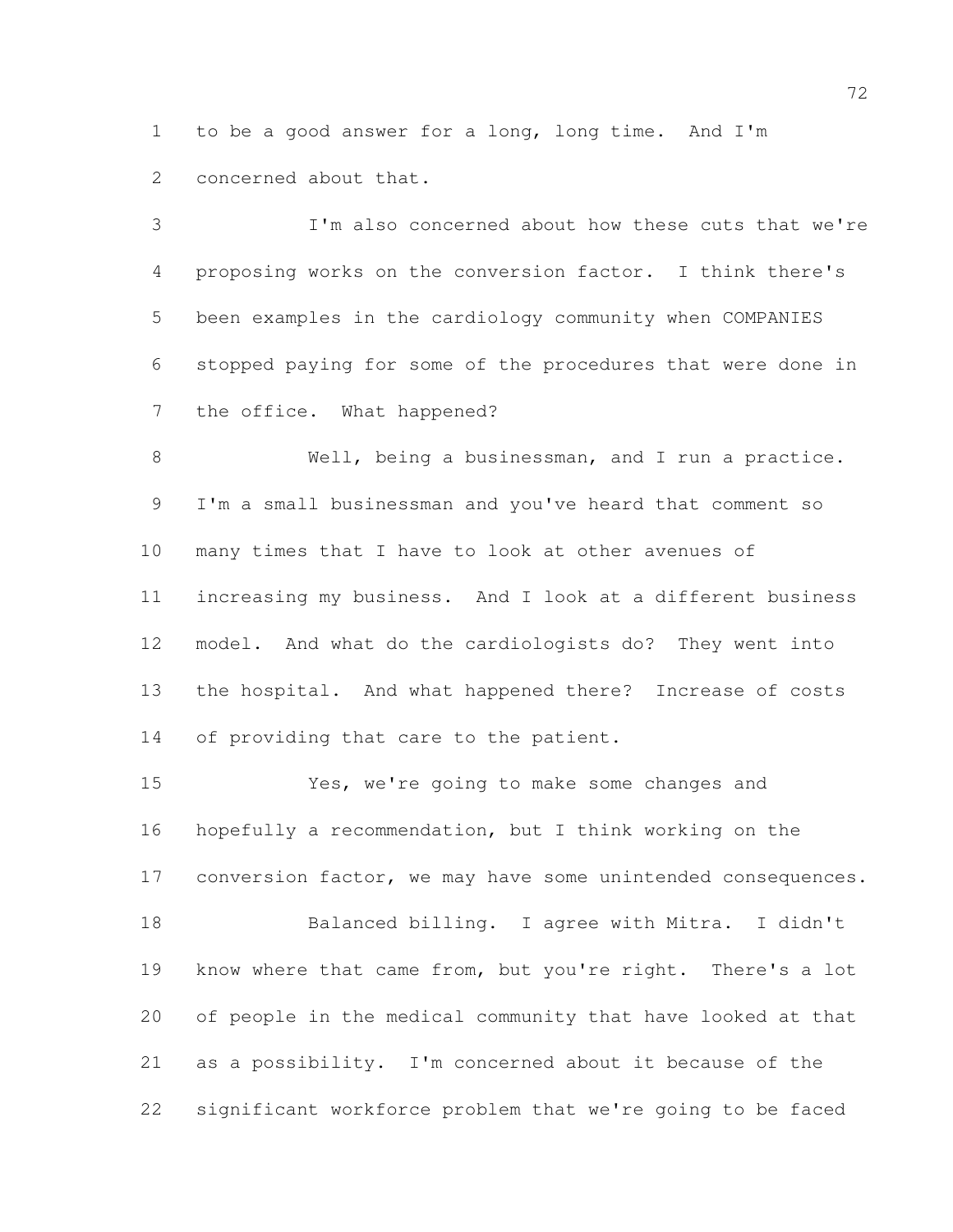with, with increased population changes and having people go into balanced billing causing more of an access to care.

 So I would like to see -- Karen used the words shared sacrifice earlier. I would like to look at it with these cuts or potential more of a shared responsibility. I think we all have a responsibility. And certainly the physician community has a responsibility with the SGR and I would like it to be more of a shared responsibility.

 MR. HACKBARTH: So, Ron, I have the same questions for you that I had for Karen. I just want to be as clear as I can about what you would like to see changed. No differential on the conversion factor is one thing that I'm 13 hearing. Is the same conversion factor --

 DR. CASTELLANOS: Perhaps no or maybe a blended thing, but I think every doctor has a responsibility and I think every doctor should help anticipate --

17 MR. HACKBARTH: So what do you mean by blended? 18 DR. MARK MILLER: Blended, yeah.

19 DR. CASTELLANOS: Well, you're 5.9 for the specialists and zero for the primary care. I don't have a figure and I can't do it, but I think the primary care also has a responsibility, a social responsibility. It's a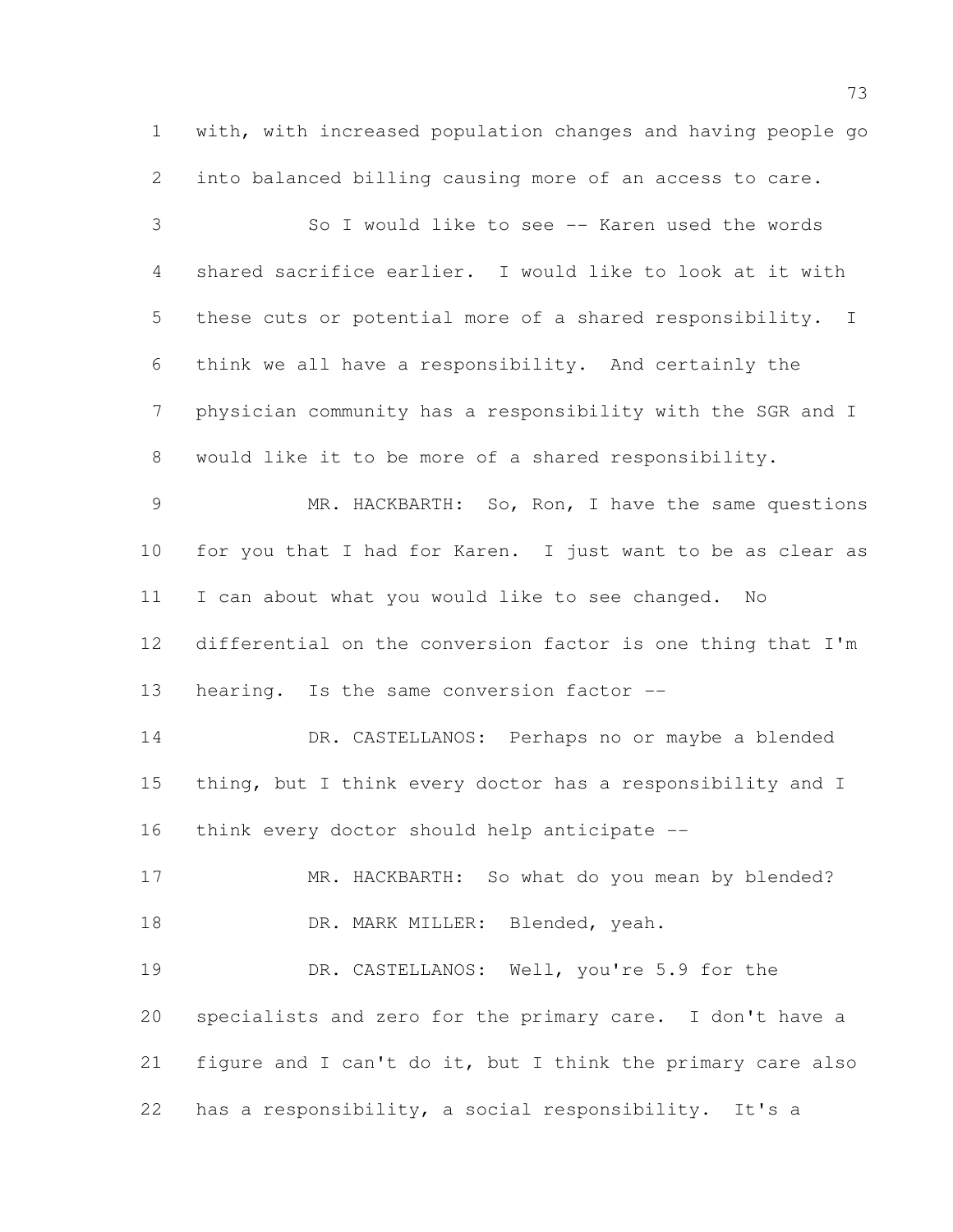societal responsibility. And to some degree, they should participate in solving this problem.

 MR. HACKBARTH: So not necessarily the same conversion factor, but some reduction for -- DR. CASTELLANOS: I think we can look at that from a lot of different angles. MR. HACKBARTH: Yeah. Other specific proposals that you have? DR. CASTELLANOS: Well, a lot of them are what Karen had said. Karen and, quite honestly, myself had talked about this ahead of time. And some of the things that she mentioned that were on the table and perhaps should not be brought up at this meeting. But certainly there are other ways of looking at solving more income coming in. MR. HACKBARTH: I'm not following. Could you be more specific? DR. CASTELLANOS: Well, Karen mentioned a couple of things. 19 THE COURT REPORTER: Your microphone? DR. CASTELLANOS: Okay. Age of participation, looking at some of the other buckets that you have talked

about, the third bucket specifically, things that we've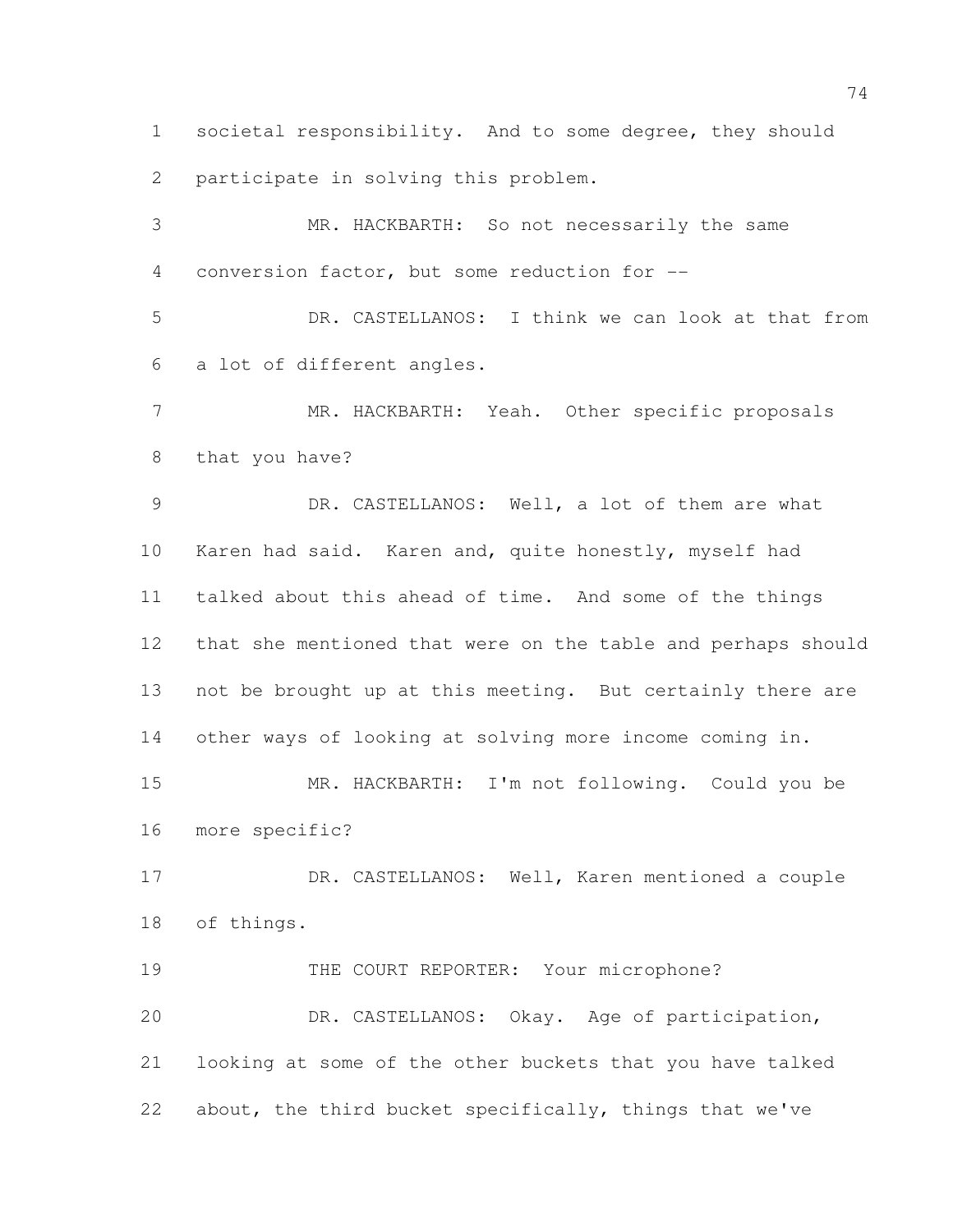talked about but have not really discussed or made any significant recommendations.

MR. HACKBARTH: Okay. Mary?

 DR. NAYLOR: So first I want to say that I think what I've learned in the last two years is that the sustainable growth rate is an unsustainable path to getting to the care system that Medicare beneficiaries in this country deserve. And so, I really do support the Chairman's 9 recommendation for repeal and to achieve this, obviously, in a budget-neutral fashion is critical.

 I'm coming at looking at how, in the path to do that, from the lens of someone who's worked with older Americans, Medicare beneficiaries, coping and living with multiple chronic conditions for the last 30 years, and our team has been really attempting to think about how is it that you get to a care system that is so much more aligned with the changing needs of this population.

 And it is from that perspective that I think 19 placing attention on primary care, which both from an access and quality perspective, is going to be critically important. Primary care in this context, not thinking about it as office visits or service delivery, but really about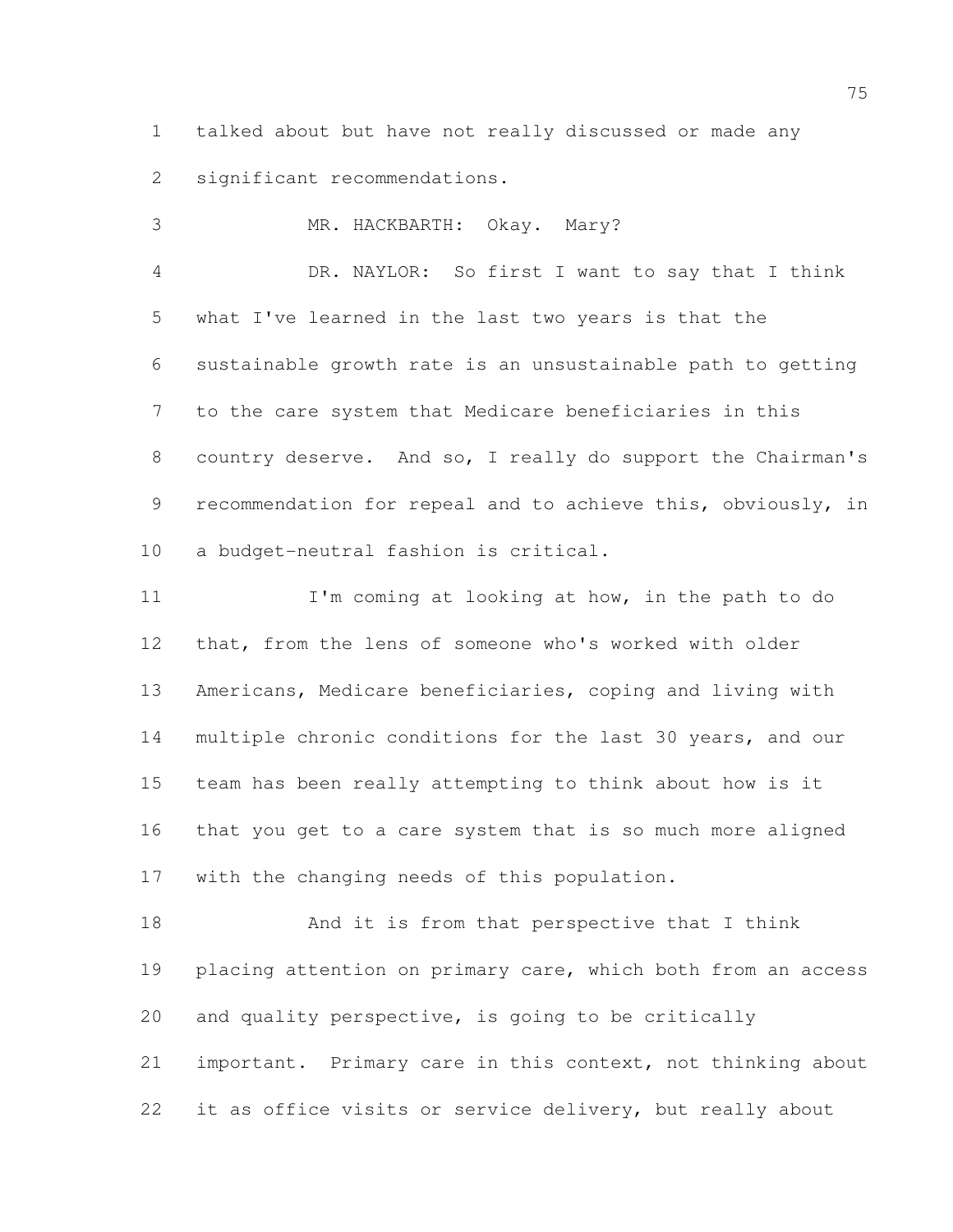continuity, care coordination, integration of services,

 making sure that we're on top of the people as they move from, you know, whatever it is, they're in their trajectory, into the acute care sector, post-acute, and back.

 So all of those are the opportunities here, and for that reason, I think not creating an emphasis on the primary care role re-emphasis, re-igniting it is critically important in addressing the SGR problem.

 And I think the evidence really backs it up, and certainly the evidence about primary care, especially of chronically ill Medicare beneficiaries, really speaks to the opportunity to get to better quality. So I don't think, you know, if you look at it from the Medicare beneficiaries' perspective, I think this represents both an opportunity to fix a fatal flaw, a destabilizing flaw, for them and for the people that serve them, as well as to get to a better care system.

 And as you think about it in the context of your other recommendations, I'm thinking about, you know, how to address over-pricing and getting to better date collection to figure out how to measure value. And also to think about systems that really recognize the contributions of all the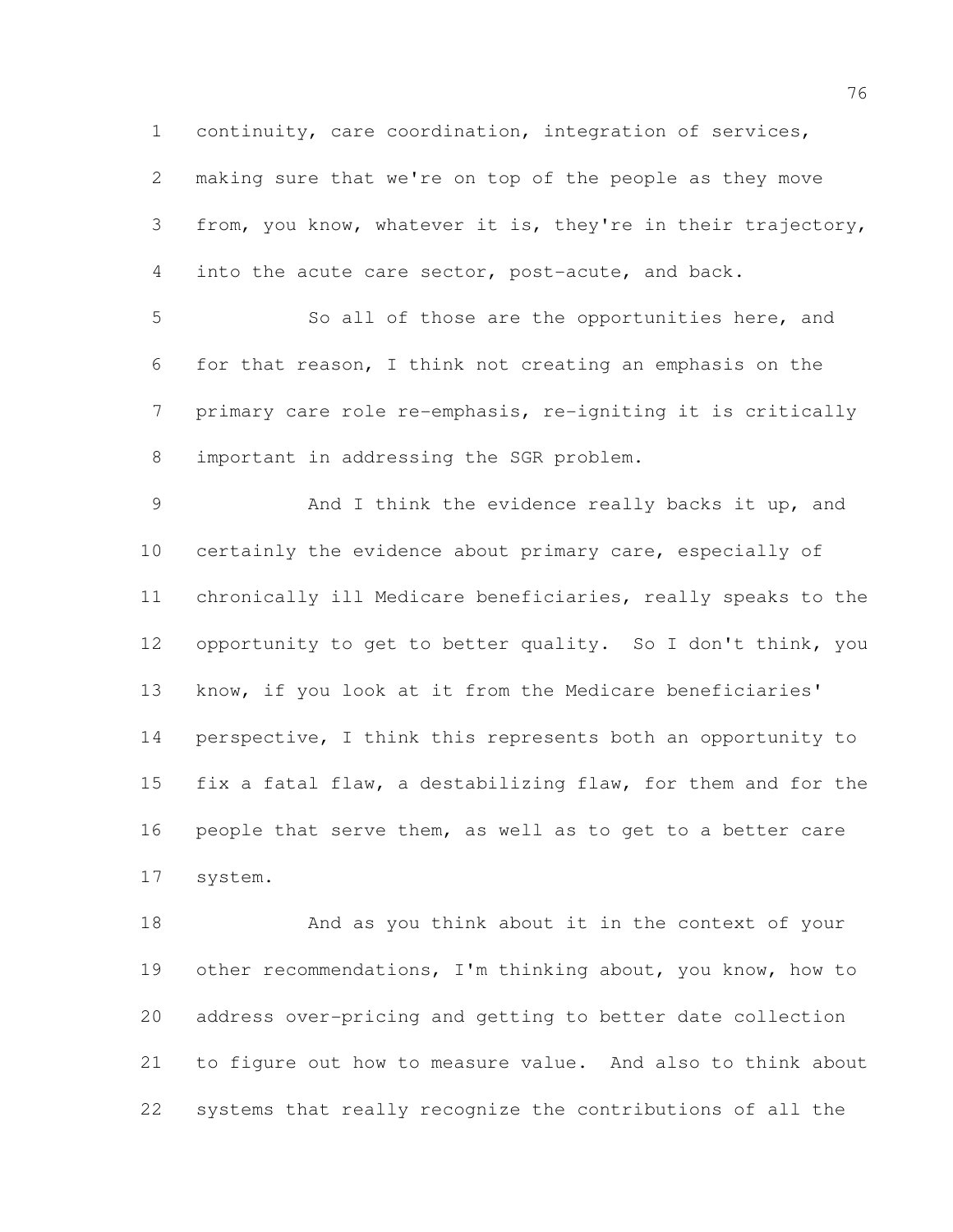players in achieving higher value are, I think, important as well.

 MR. GEORGE MILLER: Thank you. I want to echo some of the comments Mary made about primary care and support them. I also support the Chairman's recommendation along the lines of addressing the issue about SGR. If you put Slide 16 up, I'm going to try to make my comments succinct.

 As I look at that chart, this comment is just really part of observation versus a question, but I do want clarity on this. On that chart, you've got the hospital 11 12 percent of that, and many hospitals employ, as has been said before, physicians. So thinking about my colleagues, very few, if any, sane CEOs are going to cut the physicians' salaries.

 But the hospitals are then going to take the brunt of that and then have to find ways to make that up somewhere 18 else. So it seems to me that if you look at this chart, of all those folks who will help solve this problem, is the hospital is going to take a double whammy. They're going to be looking at costs -- excuse me -- they'll be looking for other cuts in the Medicare program. I've heard estimates of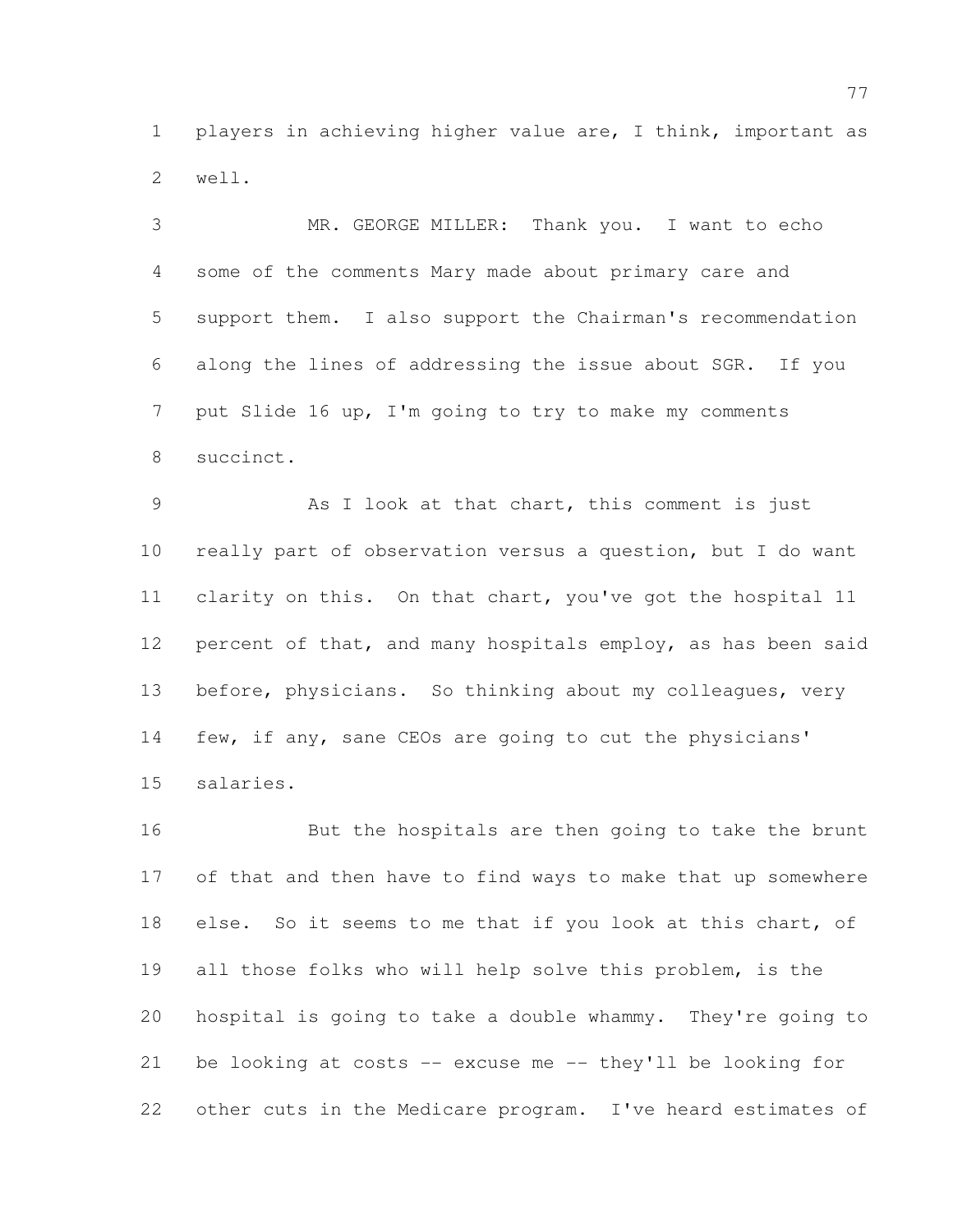\$155 billion. And then you add this on top of that.

 So while others talk about shared burden, it seems that at least that one sector is going to take a double whammy and take the hit twice because they employ a lot of physicians. Again, I don't think many CEOs are going to cut the physicians' salary directly.

7 So it is a shared sacrifice with it all. So that's more of a comment than an observation.

 DR. STUART: If we could go to Slide 14, please? And I guess part of the question is, why is this slide here? There are two questions really. First of all, I thought that ACOs were supposed to save money rather than to increase spending. So that would be, you know, what is the thinking here in terms of increasing. And if it does increase spending, what is it doing in SGR reform?

16 And then the third question is, if this increases 17 spending within the context of SGR, doesn't that mean that the offsets would have to be even greater?

 MR. HACKBARTH: Let me take them in reverse order and then I'll invite Kate and Mark to chime in. As the bullet in the middle says, Logically, this would increase spending. At this point, estimating the magnitude of that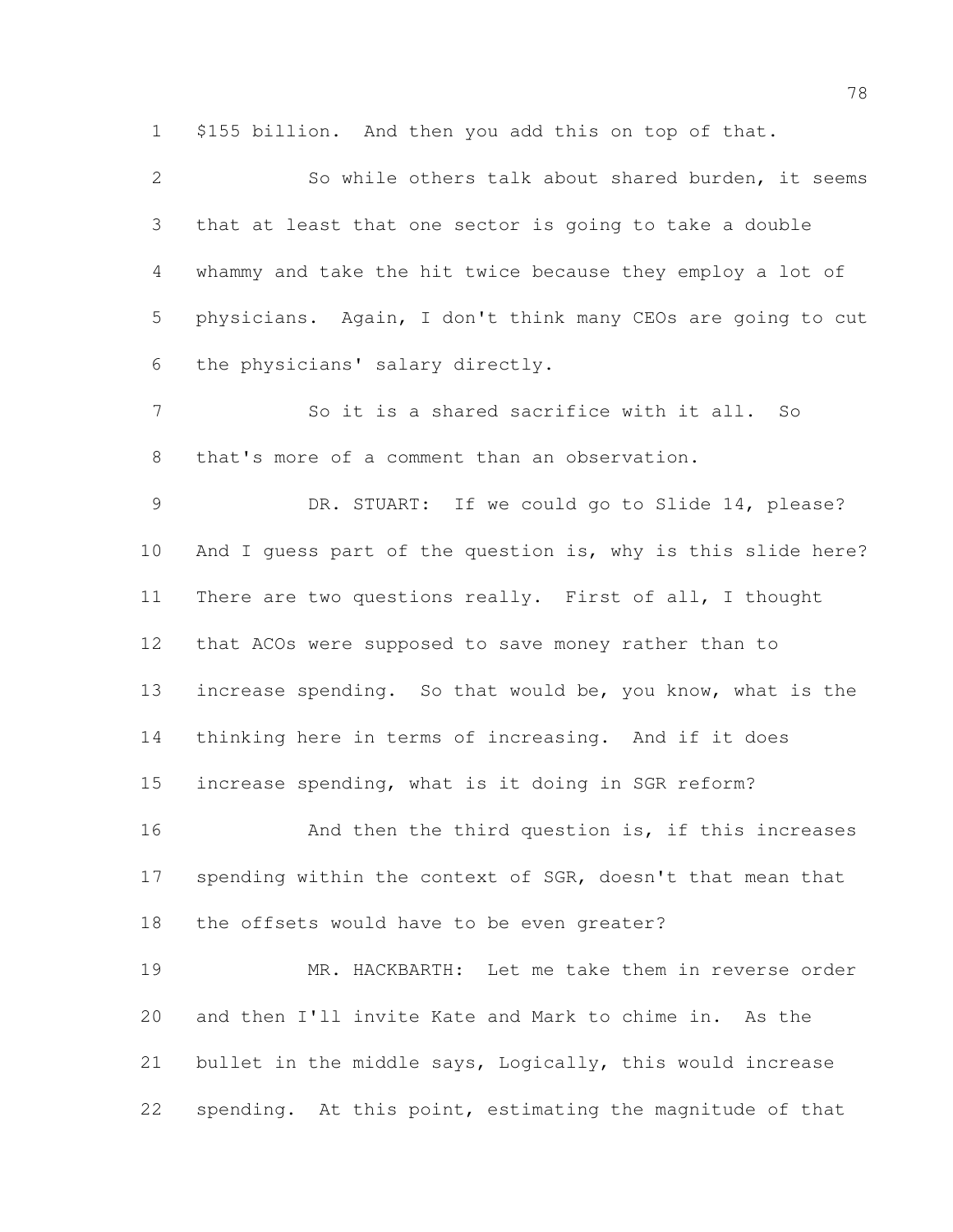increase is difficult because of all of the uncertainty around the ACO rules and how many ACOs there will be in which physicians can participate, how many of those ACOs will be risk-based? These are all imponderables that I, for one, wouldn't know how to estimate.

 I suspect that if we ever got far enough in the legislative process, CBO would have to attach a number here. How they would do it I don't know. I don't think the staff can predict that either. And so, there is an uncertainty there, just as there's uncertainty in the ACO program.

11 The more fundamental question you raised is, Well, why is this here if it increases spending? My reason for including it is my belief that in the long-run, the way we address not just the growth and the volume and intensity of 15 service, but also encourage the sort of things that Mary was talking about in the reconfiguration of practice to better meet the needs of Medicare beneficiaries.

 The only path there is not through fee-for-service payment, but through new payment mechanisms, of which ACOs are one, and in particular risk-based ACOs are one.

 And so, it seems to me appropriate -- and you may disagree, others may disagree -- that when we're talking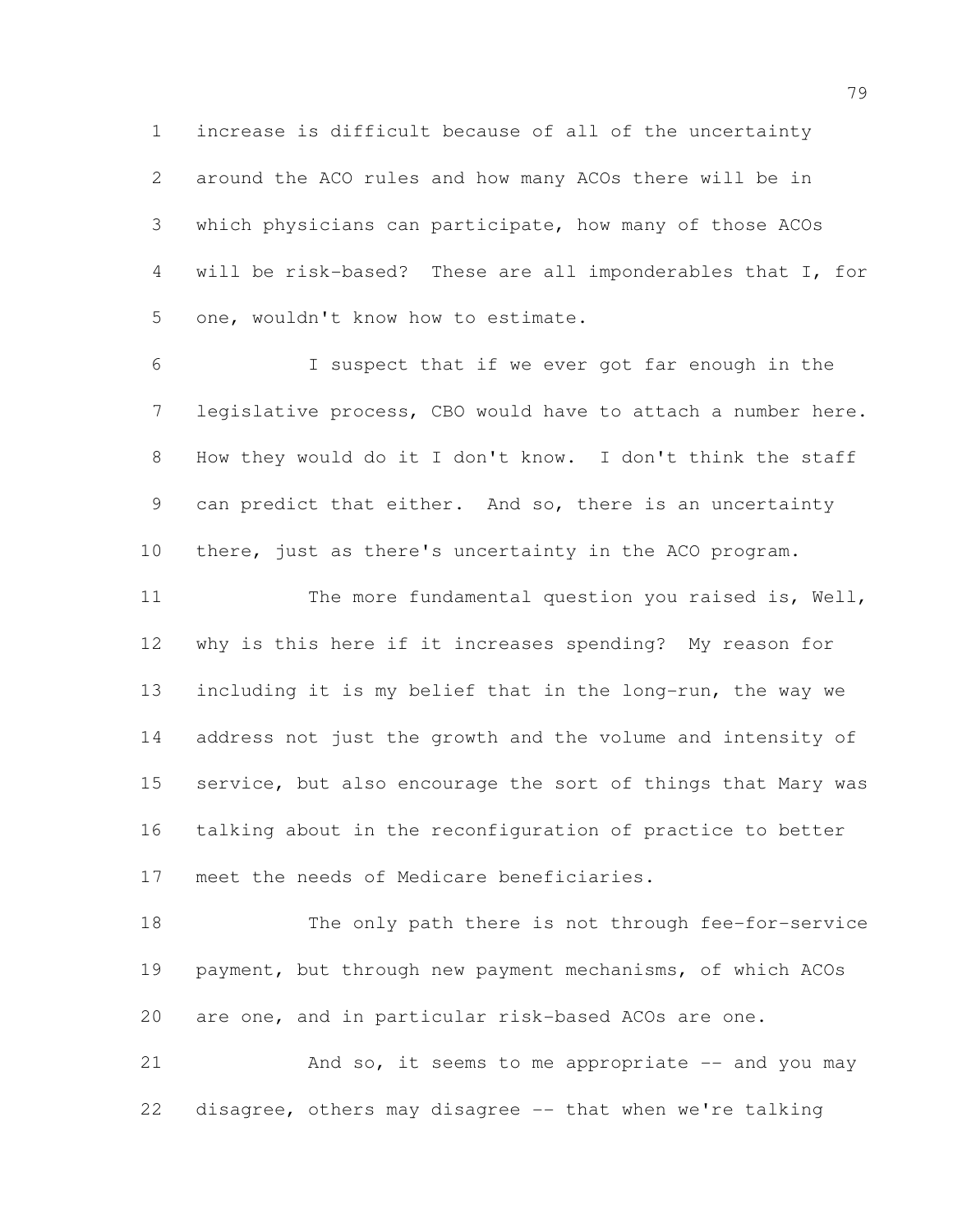about a mechanism, SGR was initially put in because of concern about unconstrained growth and volume and intensity, that we ought to try to do some things to point the way out. And it seemed to me that this was a link. That's my answer. DR. STUART: I share those views and I think what you're really saying is that you believe that over a ten- year horizon, if this was to be scored, that it would be cost-saving. MR. HACKBARTH: Right. 10 DR. STUART: And so, if that's the case, then I guess I would say, Let's have the spending implication that in the long-term, we anticipate this would be cost-saving. 13 MR. HACKBARTH: And maybe we can elaborate on that bullet in a way that addresses your issue. DR. MARK MILLER: And just the -- and we will and we're trying to be cautious, you know, that if for some 17 reason CBO looked at it -- and here's the thing to put in your mind, and I'm not speaking to why or anything, just the scoring point. If CBO already assumes that there are a certain ACO savings in the baseline and they assume if, they're assuming that in calculating that, they assume, you know, fee reductions, and we come along and say, For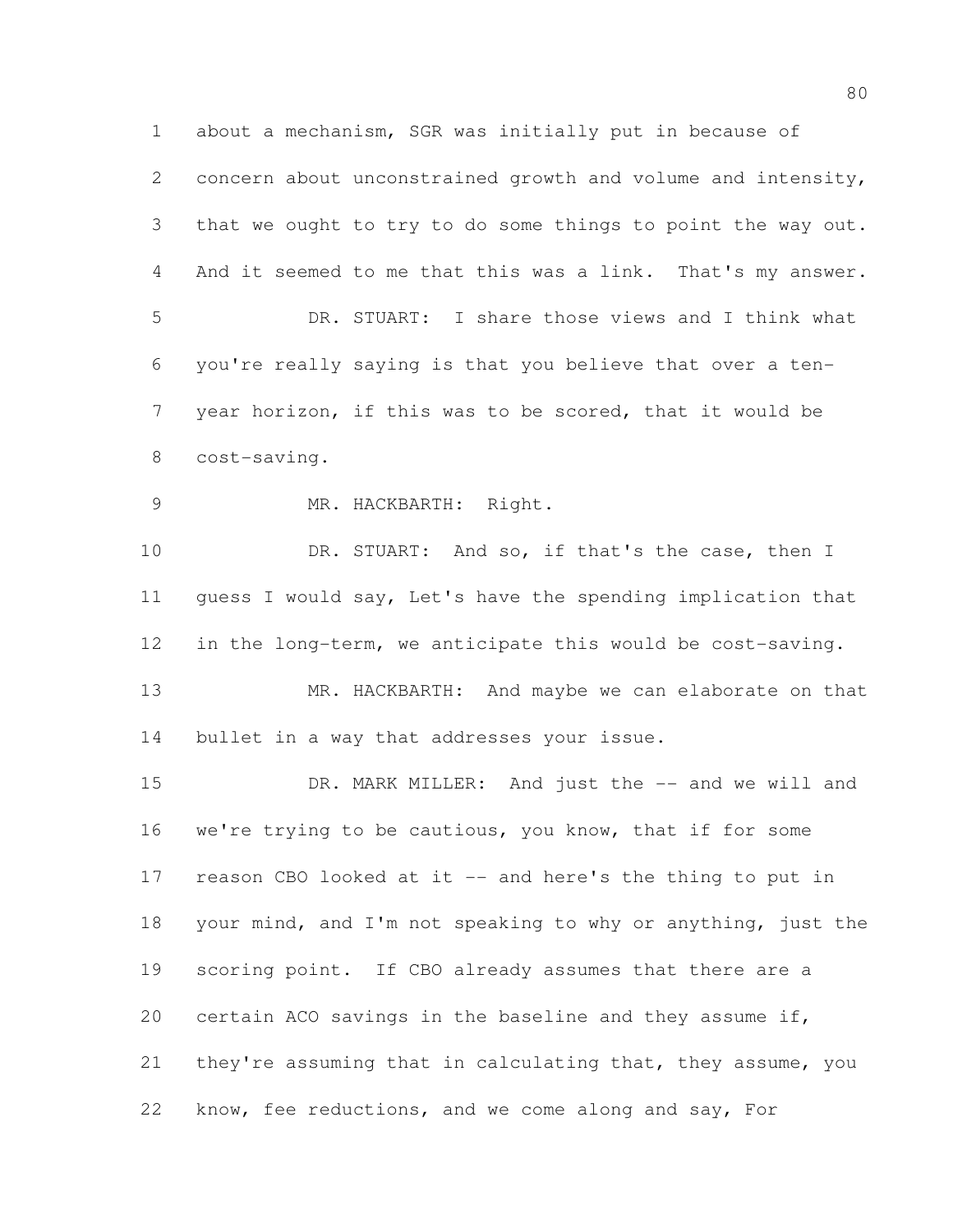purposes of the performance, assume a freeze, they might view that as a cost off of their baseline.

 And the other thing I'll say, not speaking for them, is that I wouldn't anticipate this being a huge number, but we wanted to at least accommodate that. But the larger implications of what you're saying are not lost and we can revisit the wording here.

8 DR. STUART: Just to finish up, if you had a curve 9 here that suggested, and again, I realize that CBO has to do the scoring, that had an uptake at the beginning and then coming down below the zero line, you know.

 DR. HALL: Thank you. Well, there is a lot of 13 pain here. Anytime that we have constrained resources, we realize that there is no way to -- what we really need here is a pain specialist, talking about specialists and primary care. I don't fit that category. But my thinking on this has evolved a little bit over the weeks, and anytime we're in a position, a situation where we have these constrained resources, I think we all can agree on a couple of things. One is, whatever we do, we want to achieve some

possibly even improve the quality of care that's distributed

cost containment. We would like very much to maintain or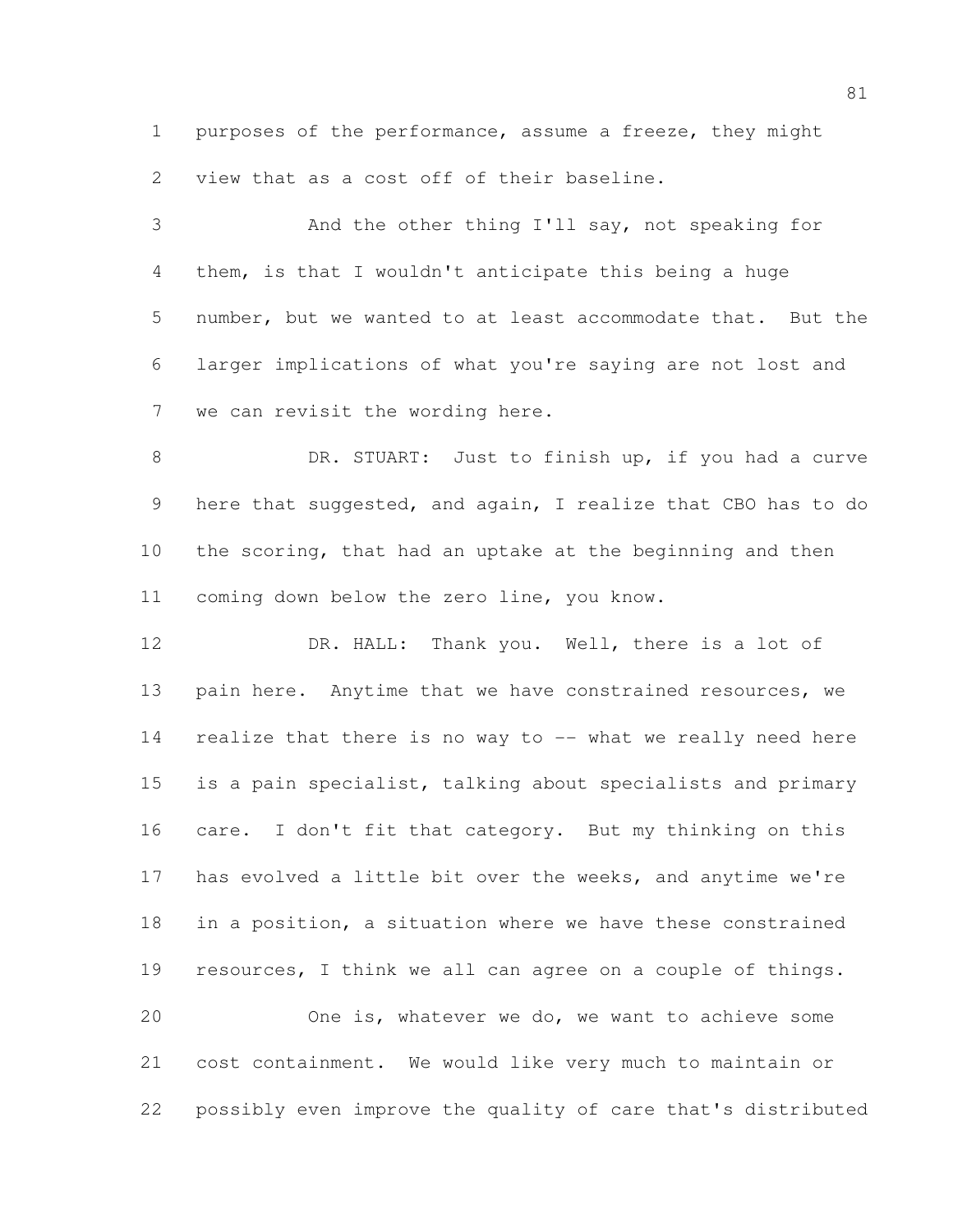to our Medicare recipients across the country. And as has been mentioned by several people, we also want to deal with issues of access and what type of a health system in the future during this burgeoning growth of an elderly population for the next 50 years, what's the best way to achieve access.

 We all agree that SGR is a very flawed payment mechanism. We have some disagreements as to how that pain 9 should now be distributed around, and there's no way around that. It's real.

 So I guess the tipping point for me has become the whole issue of which mechanism right now, given the constraints, will have the least deleterious effect on access to care for the next 30 to 50 years in this country. So a couple of things have come to my mind.

 First, there is not much question in terms of primary care that a higher percentage of primary care 18 providers, whether they're labeled as physicians or, as Mary has said, other primary care providers, that there is a direct correlation with improved health quality, and this is true for such things as infant mortality and true for mortality from cancer, from stroke, for how people deal with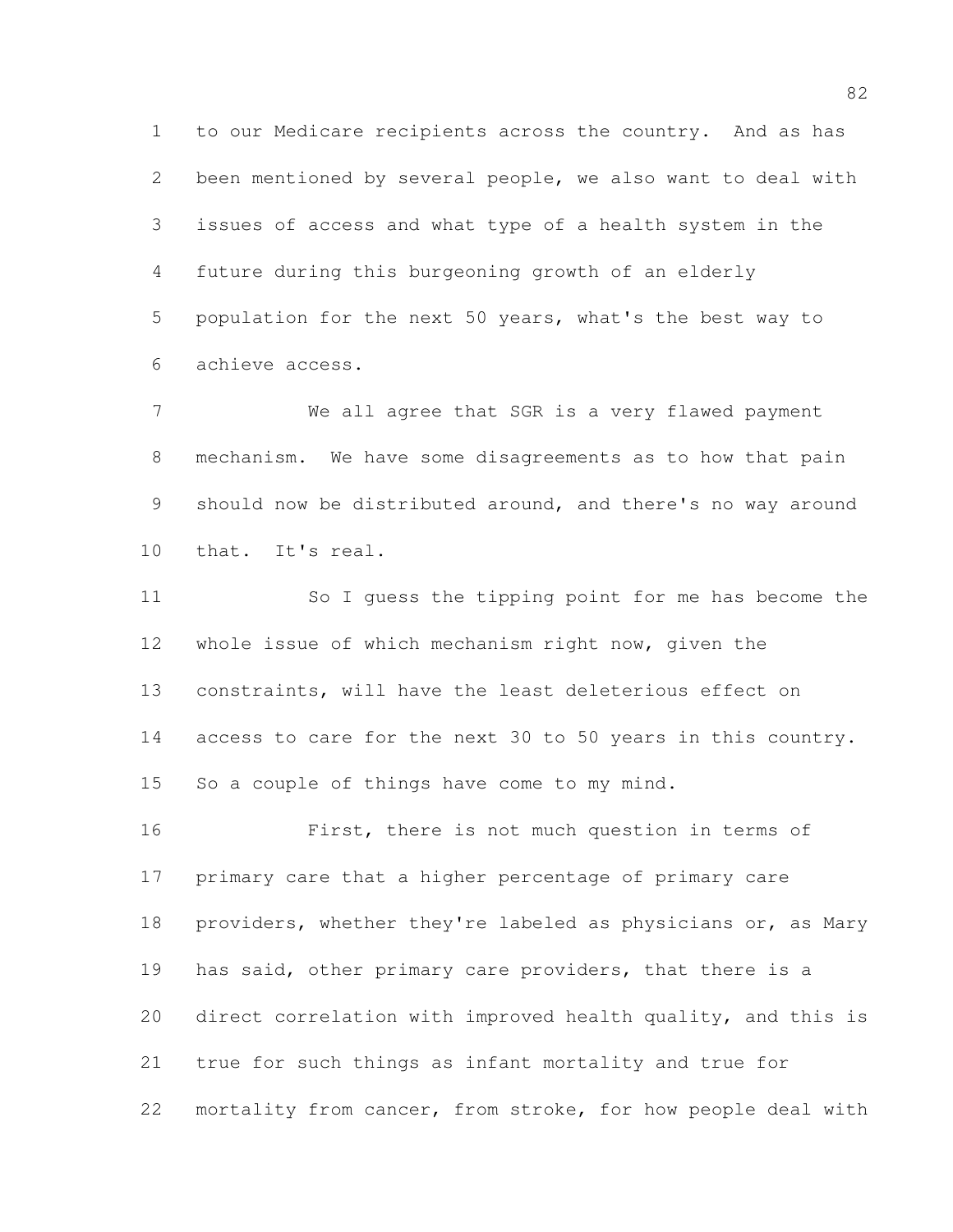complex chronic illness.

 It has been said that for every increment of one primary care provider for 10,000 people in a community, there will be a predictable 5-percent decrease in mortality from chronic disease. The reason for this is that these physicians are managing these patients in between specialists. It's not that the specialists are -- the specialists are still very necessary in the process, but it's the overall management where the whole becomes greater than the sum of the parts, and that's the future role of primary care. And these same kinds of savings cannot be correlated with the percentage of specialists within any one community. I would like it not to be that way, but I think that is the way it really is. And that's not even taking into account, again, this huge bulge of the elderly population and the expectations of this elderly population to live with chronic illness.

18 At the same time, for the last 20 years we have seen a tremendous attrition of interest in primary care as a career choice for physicians. Dramatic changes. There is an age factor in the current primary care physicians. There will be a huge dropout, attrition just from natural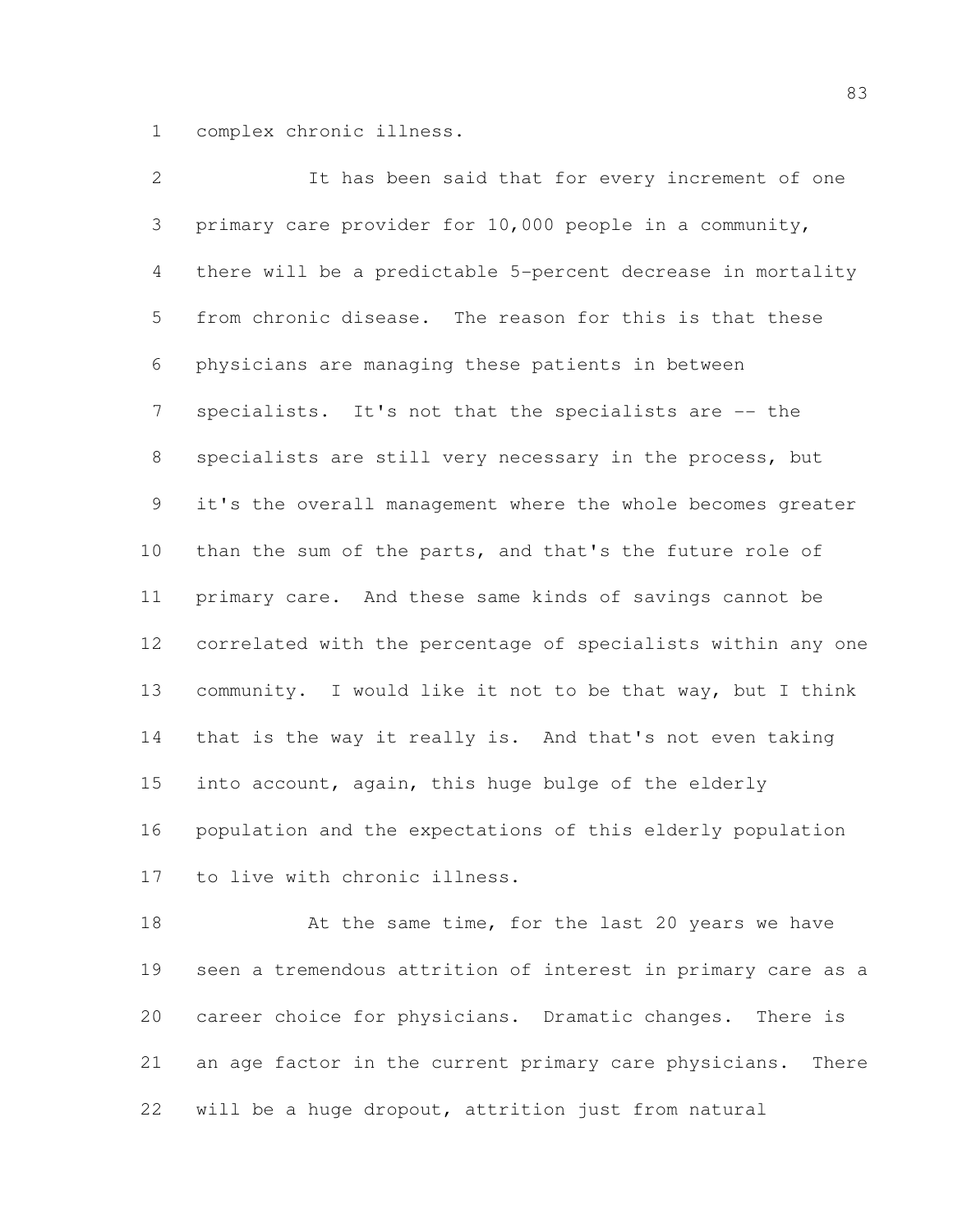retirement. And the production line is very, very slim.

 There are lots of reasons for that about lifestyle, but fundamentally it really comes down to a sense of worth, partially, I think, attributable to what society rewards me for doing.

 So to me, that becomes the tipping point that says, while this is a painful decision, in many ways it's probably the least painful in terms of permitting continuing access to care. So I guess I speak in favor of this proposal.

 MR. KUHN: My compliments also to Glenn and all the staff for all the hard work they have done. I would 13 agree with what Glenn and others have said, that this is a very urgent matter. It is very destabilizing for not only beneficiary but particularly for clinicians, physicians that 16 are out there, and it does serve to undermine the integrity of the Medicare program in the eyes of a lot of practitioners out there. And so dealing with this issue is important.

 Of all the goals we're trying to achieve here, I think one that's very critical is to make sure that we have predictability and stability in the system. Those that do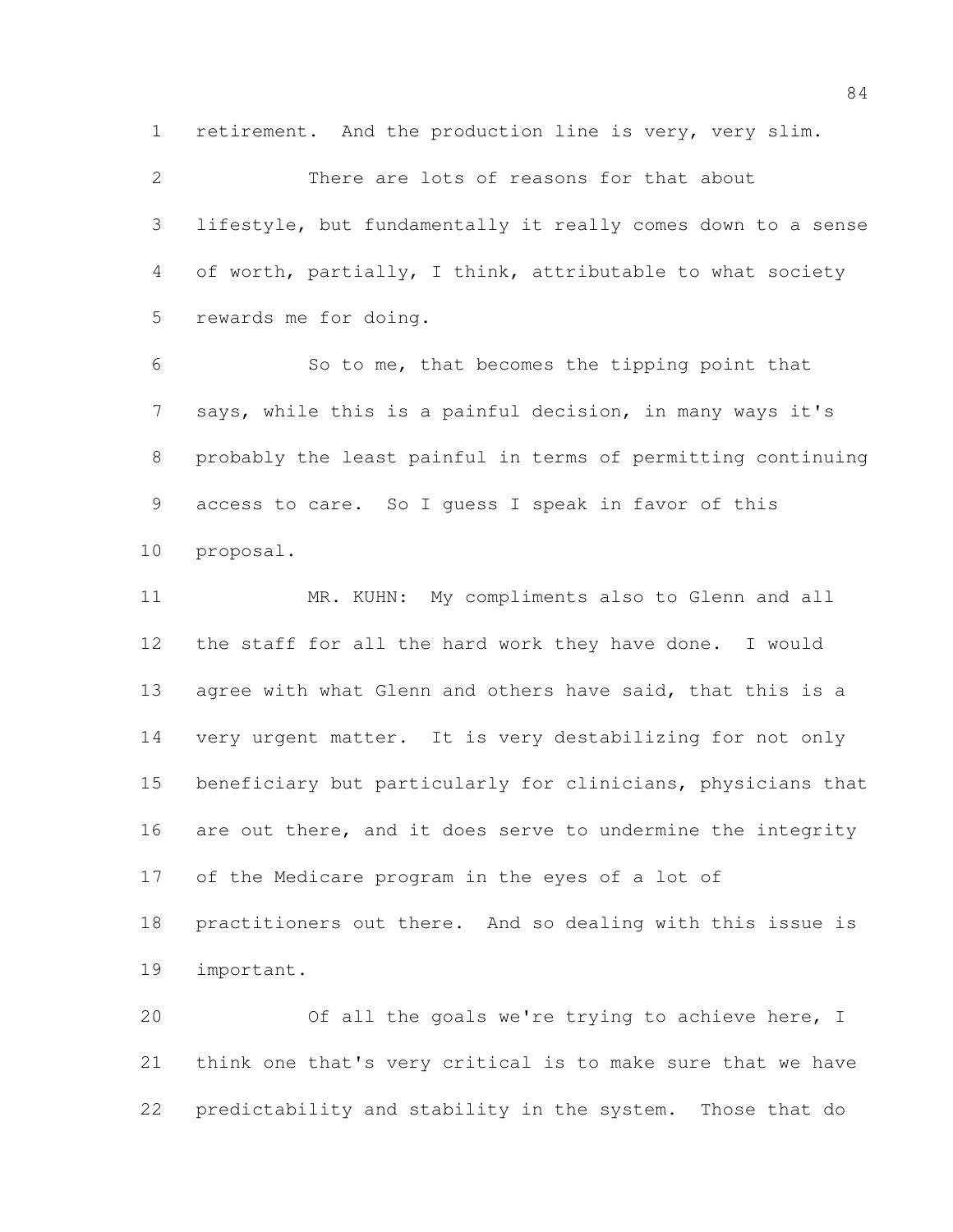business with the Federal Government to serve those that are on Medicare deserve predictability, and they also deserve a very stable program. So I think one of the goals we're trying to achieve here is definitely the predictability. The stability, I think there is some varying degree around people around this table whether the glide path we are talking about will give us that stability we're after. But I'm comforted by the answer Cristina gave to a question I asked earlier, and that is that we are going to be monitoring this ever so closely, and I think there is opportunity for course corrections along the way if we think stability is not there.

13 So in that regard, I am in support of repeal of 14 SGR, and I think it should be fully offset with the recommendations we come forward with. And I think the trajectory that we're on right now is probably the best course we can continue to pursue. So I'm still with you, Glenn, and want to continue to move in this direction. The one thing that would be helpful, however, for me as we come back to the October meeting -- and it's a little bit what George was talking somewhat about -- and

that is, as we know right now, we have high employment of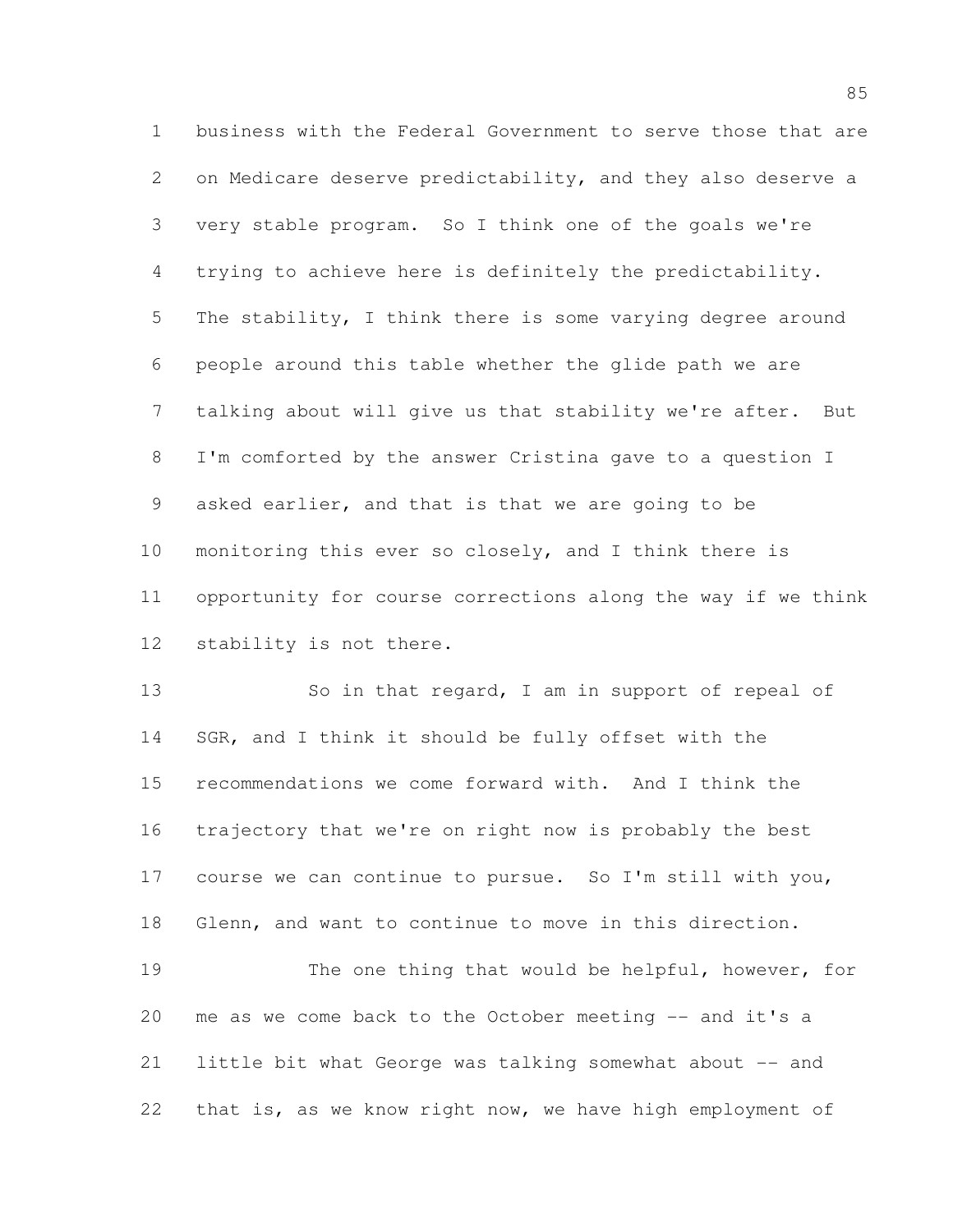physicians by hospitals across this country. In Missouri, I think in the survey information we have, it's not as defined as well as I would like it to be defined, but it's anywhere between 18 to 30 percent of the physicians in our state are currently employed by hospitals. If you take the term "functional employment" -- that is, the payment for on-call services, et cetera -- it goes well up over 50 percent. And so maybe if we come back and look at this more, I would just be interested in some baseline information that we could gather in terms of physician employment right now. And I know it's probably hard to predict what this policy would mean, but, you know, would this hasten employment in the future? Is there any way we could kind of project that or think about it?

 The reason I ask that is we know there are some people that are concerned about the market concentration aspects, and would this then lead to other unintended consequences down the road? And this is something that we ought to at least be aware of as we move forward. DR. BERENSON: Yeah, I strongly support the package that has been proposed. I only have time to comment

on a few points, and I will.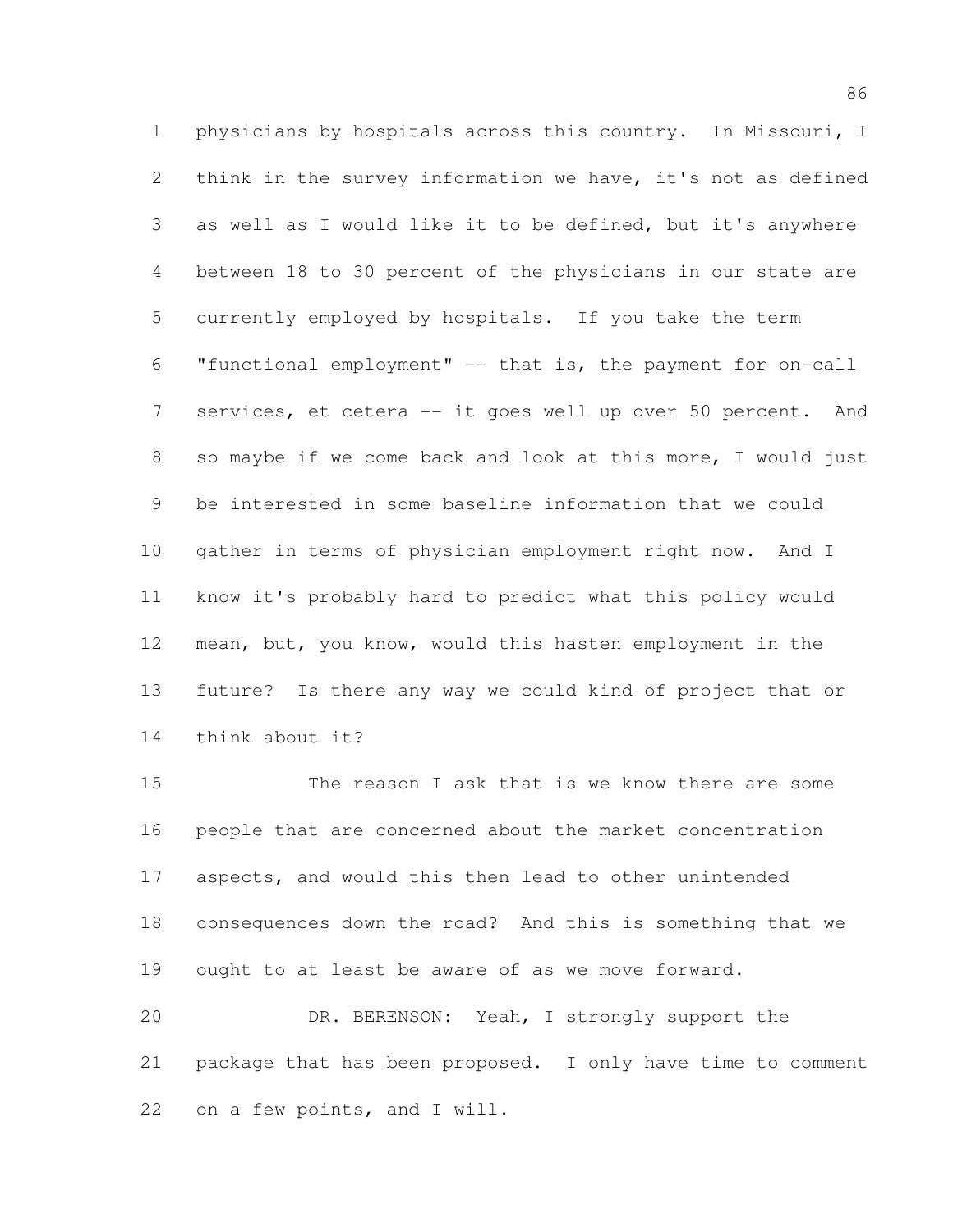1 I want to first pick up on a point that Karen raised about why specialists and primary care doctors might have different willingness to see Medicare patients. And I actually agree with her point but come to a different conclusion.

 It is clear that a number of specialists don't have much of a practice if they're not seeing Medicare patients. Prostates enlarge over time, and typically older people have prostate problems, older people have heart problems or macular degeneration. And so some specialists simply can't really have a business if they're not seeing Medicare patients. And the other practical reality is that specialists have a much harder time telling their referral physicians, "I just want your well-paying patients. I don't 15 want to see your Medicare patients," et cetera. Specialists are not in the same position as currently primary care physicians are in and are showing they are less dependent on Medicare patients. There's a shortage of primary care physicians in general, and other clinicians, and we are seeing in the data, I think, an imminent threat which will get much worse as my generation of primary care physicians retires. And so I'm not persuaded by arguments of fairness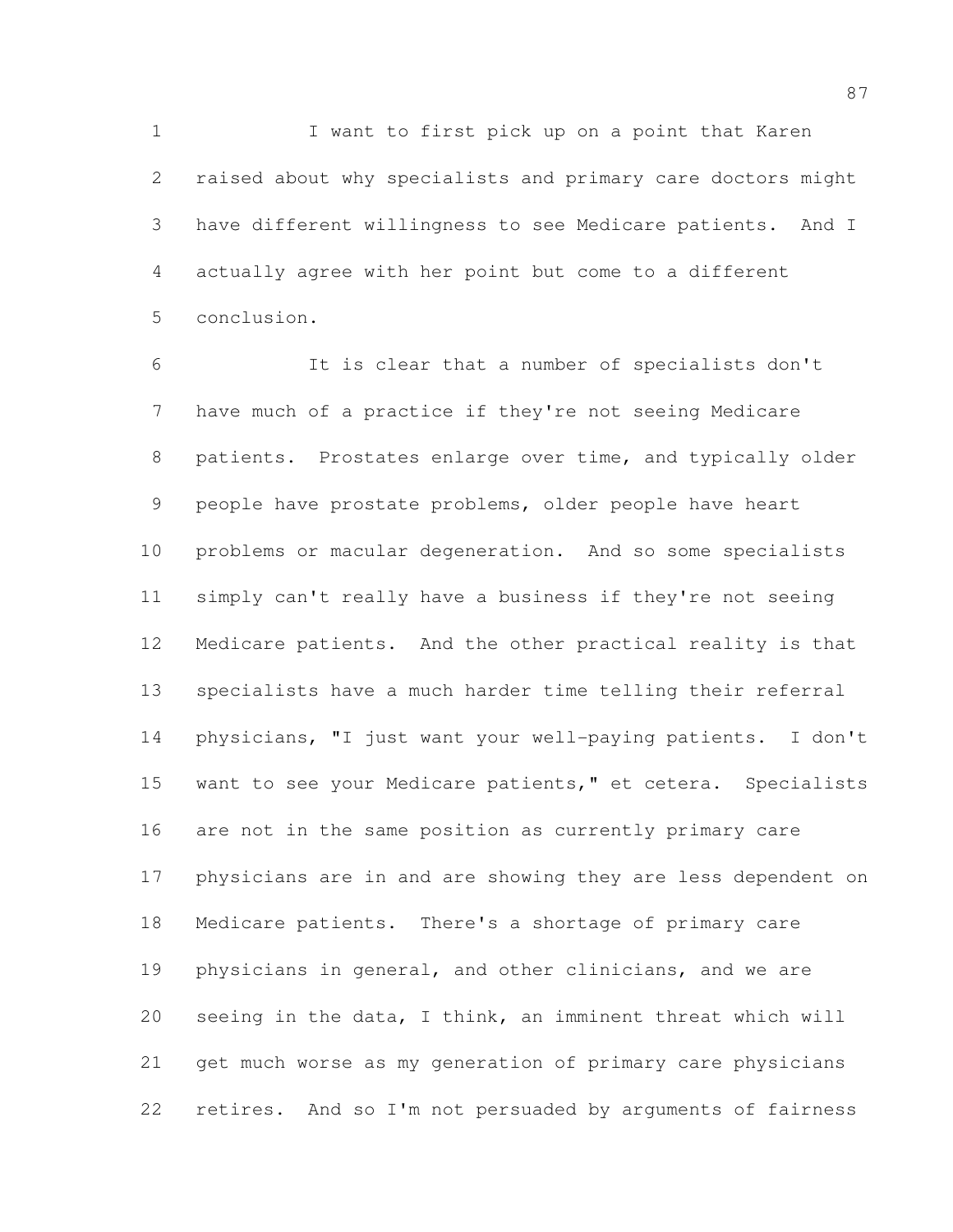or equity or something like that. I think it is this differential that we're recommending or the protection for primary care is to deal with the access problem and the potential threat to access.

 I do agree with Bill that the data pretty much shows you need a strong primary care base, but I just think we also simply are going to not have doctors willing to see -- primary care physicians willing to see Medicare patients. 9 In fact, the primary care docs are out there sort of thinking they're going to -- they want a significant increase in their payments, and we're recommending a flat line essentially and a differential.

13 And I would observe that where we're starting from based on the Urban Institute study to MedPAC a couple of years ago where we simulated what physicians' incomes would be, their compensation would be if Medicare's fee schedule 17 was used by everybody, shows that a number of specialists are earning two to two and a half times more than primary care, would have that times more compensation. Interestingly, the surgeons generally are not at that higher

 level, but cardiology, radiology, some of those specialties actually have those kinds of differentials.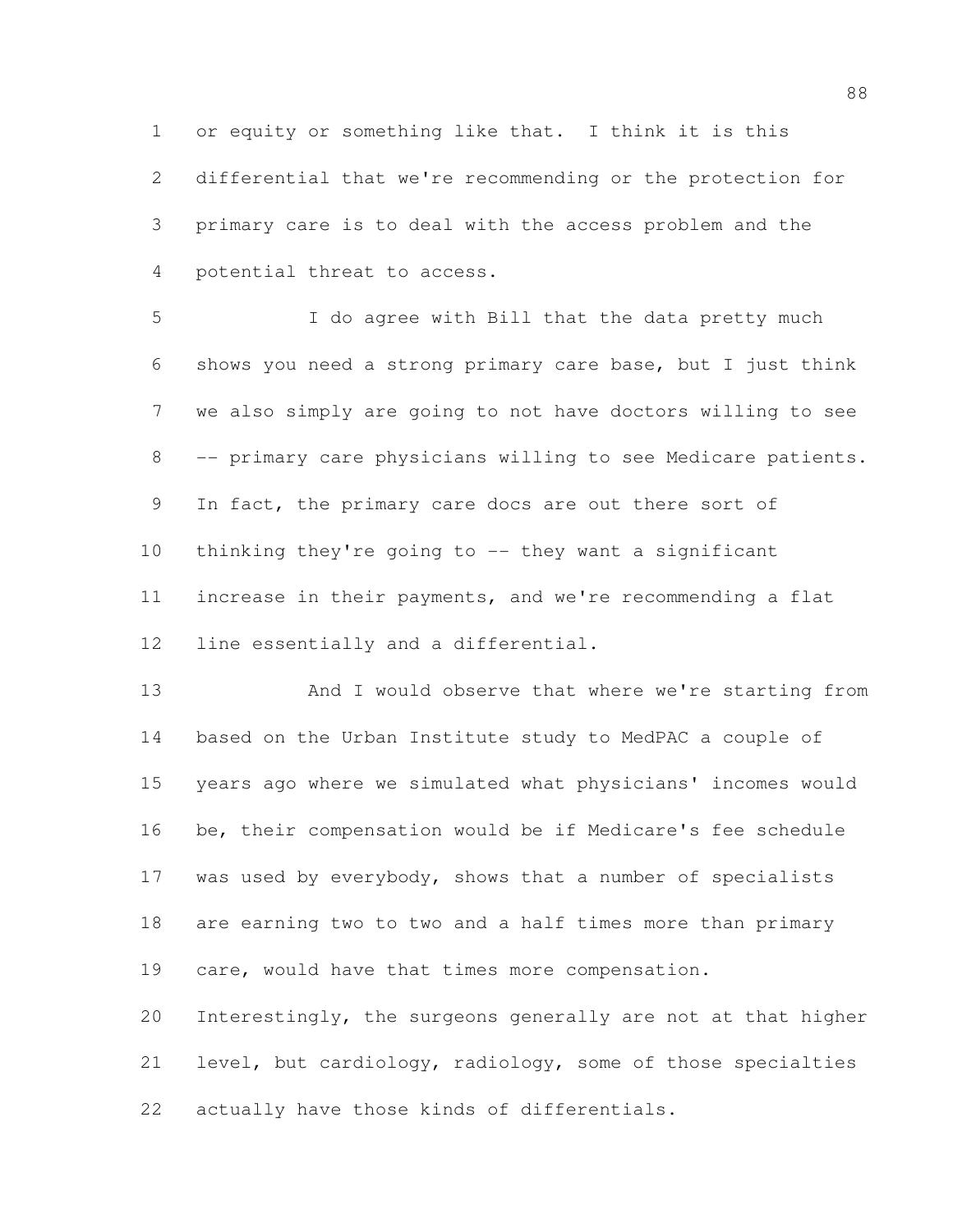So I don't have a hard analytic basis for justifying what we're basically saying, 5.9 percent for 3 years for everybody except primary care, but where we're starting from is a major differential in the other direction.

 The second point I would want to make goes to the issue that Bruce raised and others have commented on as sort of the physicians' proportionate share of the cutting in this package. And I guess I would simply say that, one, SGR is a physician policy, so it would -- there's some logic to having physicians as part, as a significant part of the solution. But more importantly, I think, the fee-for- service fee schedules generate volume. We all want to replace volume generating payment systems with something else, but over the last decade, until moderation is shown to last about 2 years or so, there was substantial volume increase and substantial revenue increases that went to physicians serving Medicare patients.

 One of the things I like about this policy is that the revenue per enrollee continues to go up. So, yes, we are taking what will be seen as a substantial hit on the conversion factor, but, in fact, revenues continue to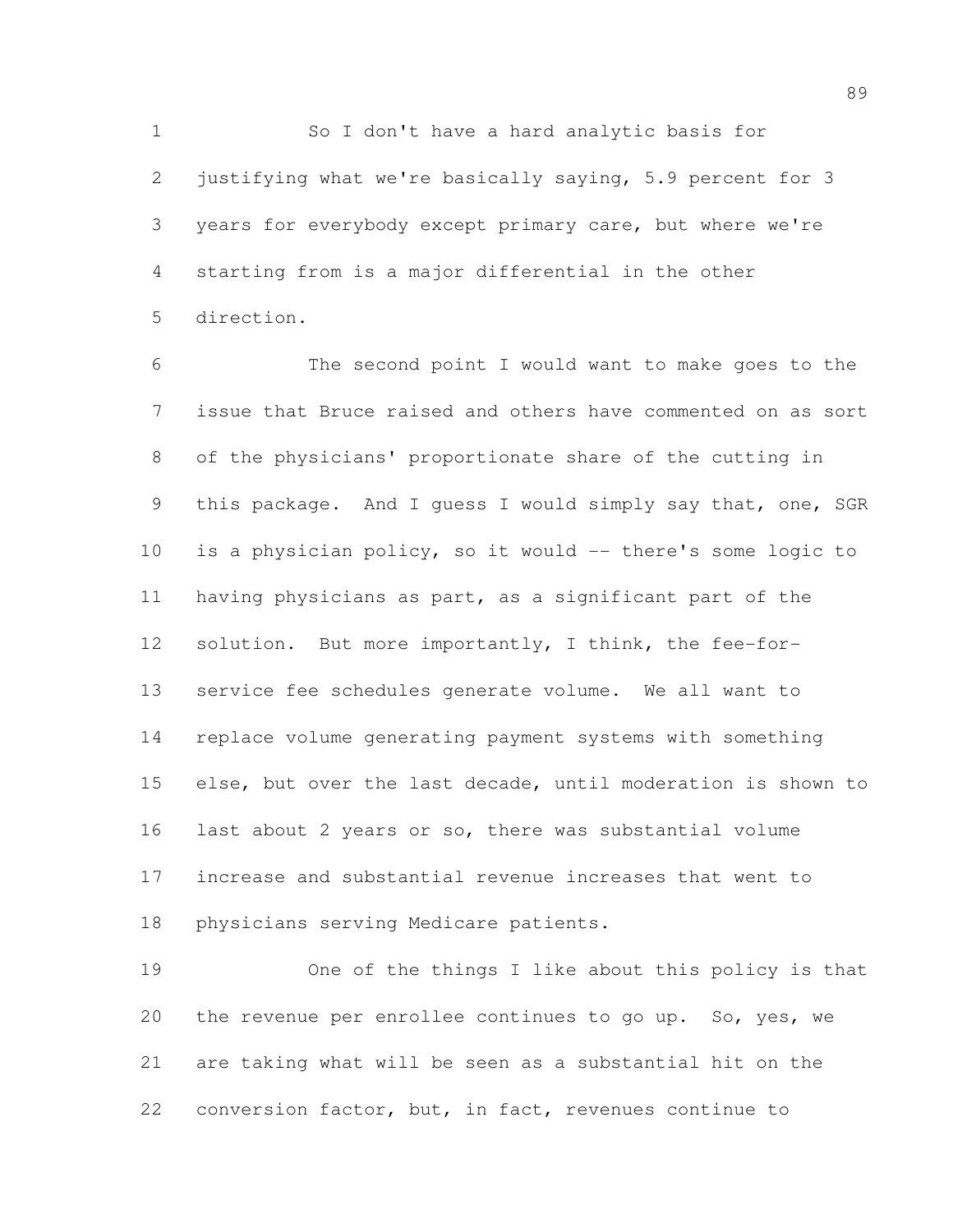increase, not just absolutely but per enrollee or per beneficiary. That, unfortunately, penalizes the prudent docs who aren't generating unnecessary services, but we can't solve that in a fee-for-service system. What we can do is accept the fact that this it -- I think this is sort of a moderate middle ground between completely unacceptable 30-percent cuts from the SGR and continuing sort of a zero or 1-percent increase, which would be dead on arrival if we really thought we were going to have any impact on what Congress was going to do. So I think perhaps not analytically justified but politically it works, and I think we can go to the physician community and say that your total revenues are going to continue to go up. 14 The third point I want to make nobody has 15 commented on, and so I wanted to get it on the record, is recommendation 3 with the recommendation that we achieve 1-

percent spending reductions for overpriced services.

 Clearly, this has been a topic that I have been at the center of. I am absolutely confident that we could achieve that and that we need to have such thresholds stated to actually get the work done, because the tendency is to identify undervalued services and not overpriced services.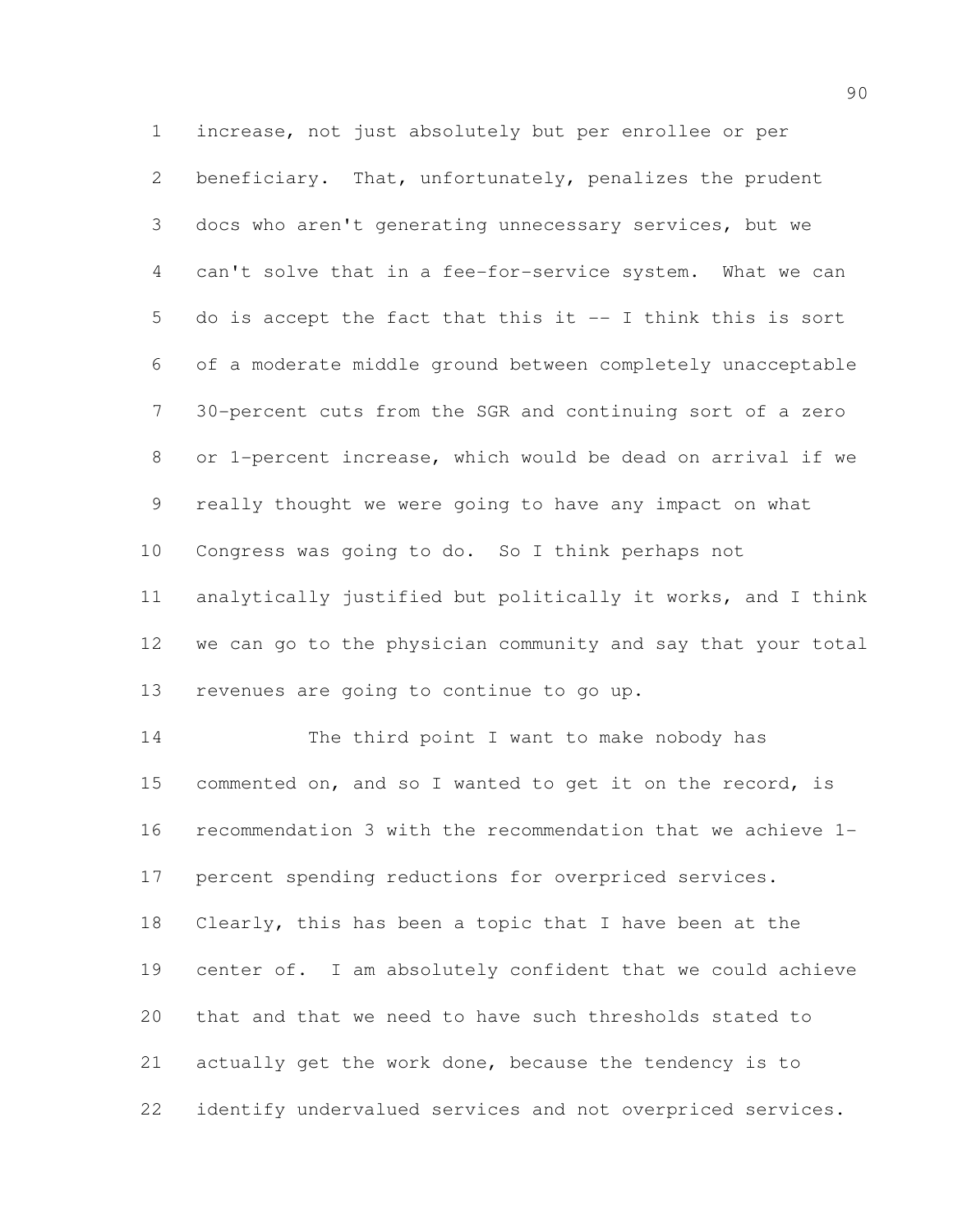The RUC and CMS have both now taken this on. But what they have not yet done is go to -- I mean, they're looking at particular categories of services such as fast-growing services, services that have changed their primary place of service, et cetera. But there are a whole bunch of very high cost services that have not been reviewed recently, and I'll tell you the one that I would expect would be at the top of the -- should be at the top of the line, and it's a primary care service. It's interpretation of EKGs. Right now the estimate of time that it takes in the RUC database for an internist to interpret an EKG is 5 minutes or 7 minutes, depending on whether the office also runs the EKG. With automation, that is now perhaps 5 seconds, the time it takes to review the automated report. For those who don't have automation, it still can't take more than a minute. It represents half of 1 percent of fee schedule spending. I think it's a perfect service. The work component should be packaged in with the office visit. It's really not a distinct service as far as a primary care physician is. That should be reduced. And there's a whole bunch of other ones that I think are there, and so I like the idea that we are setting, I think, a very achievable threshold of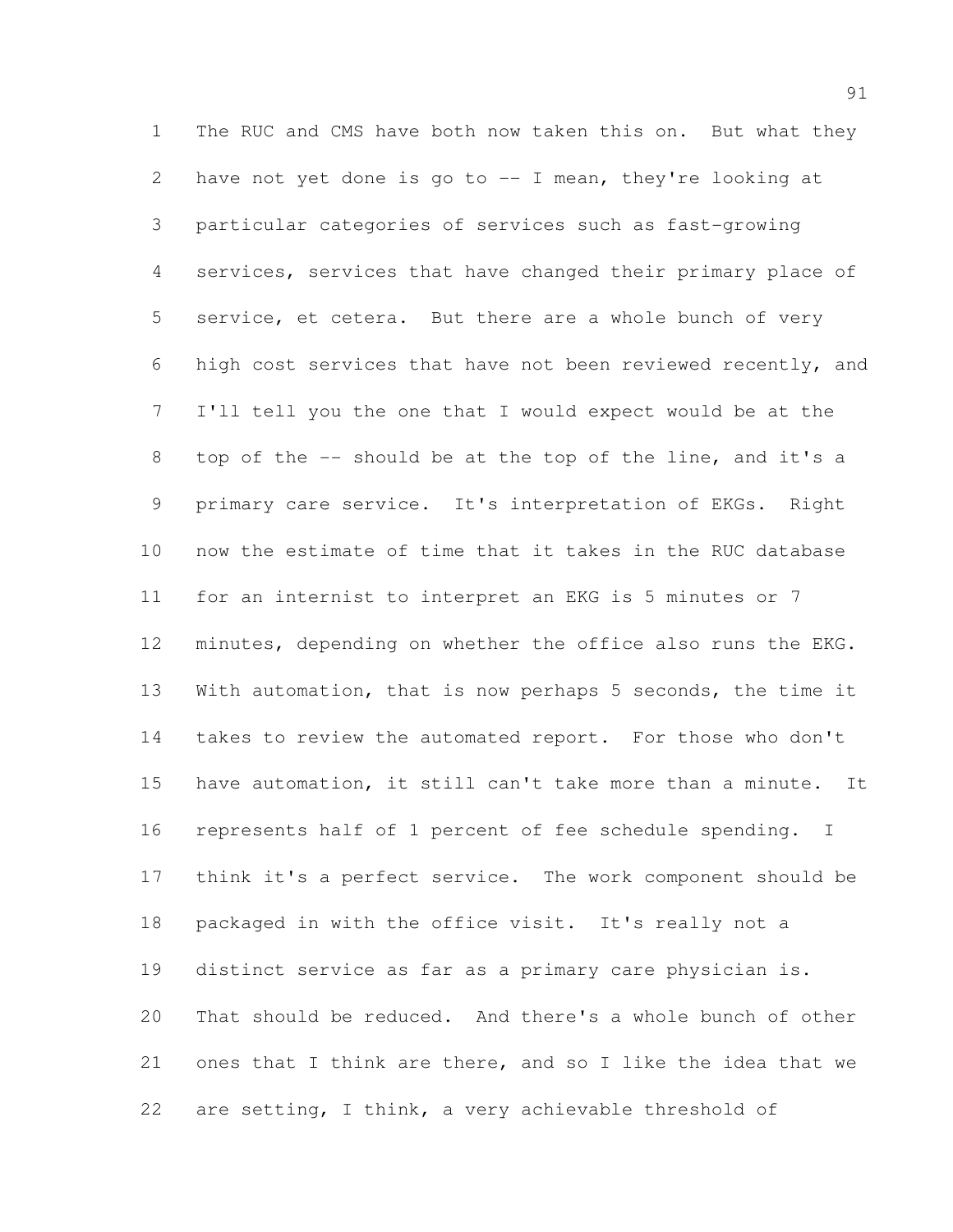accomplishment for CMS, ideally with the RUC working with 2 them. So I endorse that as well.

 DR. BAICKER: I'm strongly supportive of the idea of fixing in a long-run way the SGR for all the reasons people have outlined, and also the notion that we have to come up with some offsets for this to be a viable policy proposal. So I would just think broadly about 8 characteristics that I would like those offsets to have, and one of the themes that we've hit on again and again in past recommendations is using payment levers to move towards higher-value care, and that means reducing payment for overpriced services and increasing payments for undervalued services. And we have a very hard time doing that in the absence of good information, and a lot of the proposals we're talking about endorsing going forward try to draw on new ways like ACOs or other mechanisms to get the prices 17 right, because we have a very hard time just writing them down.

 So I'm very supportive of the flavor of offsets that moves us towards higher-value care by drawing on all the tools available to us to draw in outside signals of the value of the care and line up our payment accordingly. And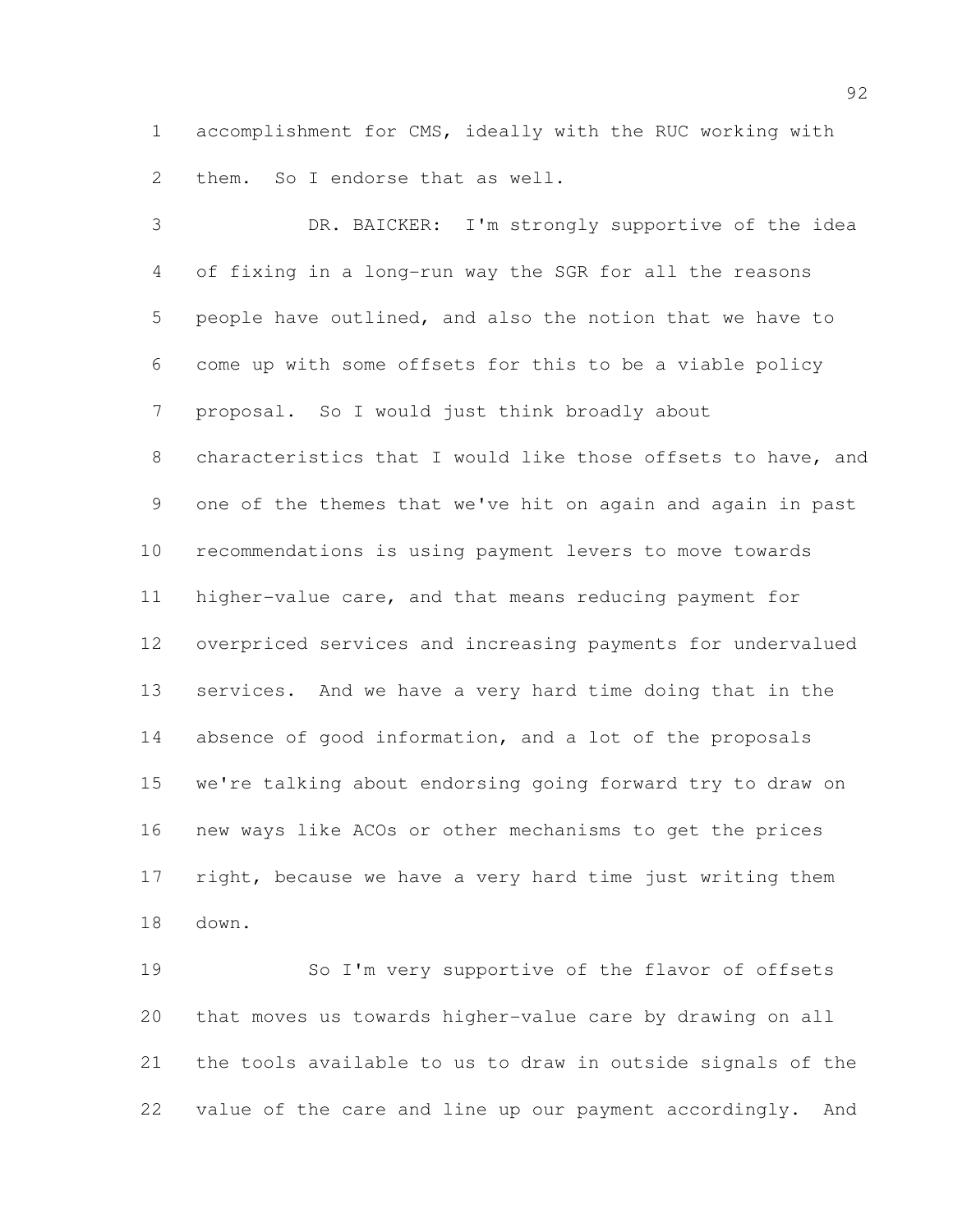I'm more nervous about a flavor of proposals that would push Medicare prices out into the world in a way that's less supported by lining up with higher-value care. And that's important for getting high-value services for our beneficiaries within a limited budget, but I think it's also important for the well-being of the health care system that Medicare is such a large player in the way that care is delivered throughout the health care system that we have to be cognizant of the effect of our policies on our beneficiaries' non-Medicare costs and on other people's health care costs and the value of care delivered throughout the system. In the same way that policies that affect private markets have spillover effects to Medicare, I'd love to focus on promoting high-value care within our system in a way that also promotes high-value care for everybody else consuming health care.

 MR. HACKBARTH: Please feel invited to offer specific proposals that fit the specifications.

 MR. ARMSTRONG: Thanks, Glenn. At this point much of what I'd want to say feels a little redundant, but there are a few points I do want to quickly make.

First, I think this proposal is a package that is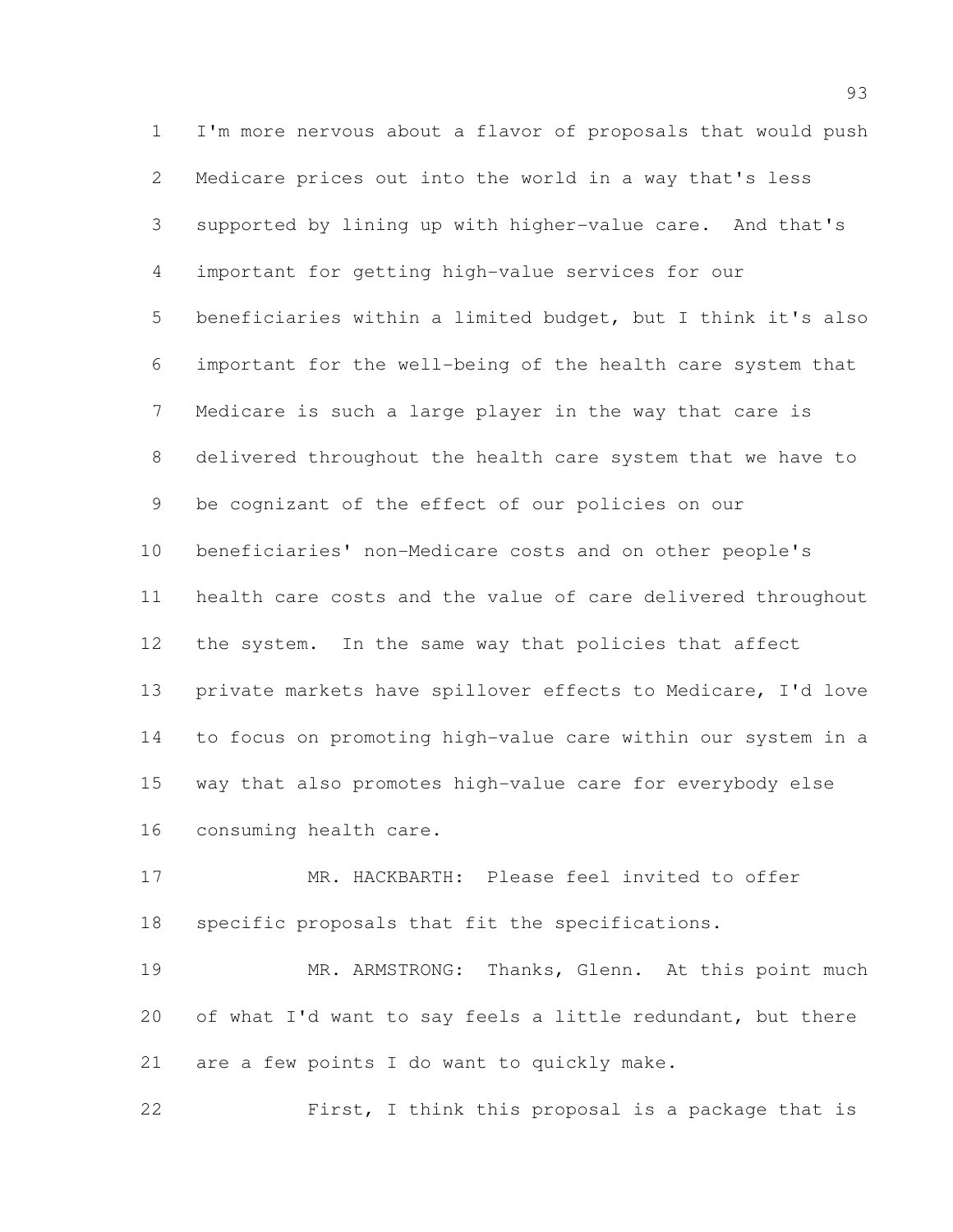smart, that it represents this Commission taking

 responsibility that it should be taking, and I think it takes huge steps overall to strengthen the Medicare program and the likelihood that our Medicare program will be around for decades to serve people that it's supposed to serve. And, frankly, in this environment, as we've said, we don't have all the answers, and I'm concerned about a process that moves proposals forward that haven't been vetted the way that many of ours have in the past. But if we don't do this, someone else will, and I trust us far more than the others who would be making those decisions.

12 Let's not understate the value of addressing this legacy issue that's been hanging on this program of SGR. It is an enormous step forward. I also feel that we have to be careful about describing the offsets that we're moving forward and other aspects of this proposal as bitter pills to swallow or painful measures. In fact, what this is doing is allowing us to accelerate and to advance policies that we have already said we believe are the right policies and/or to accelerate the pace of moving forward with policies that we think would be good policies.

And so I think that we talk a lot about the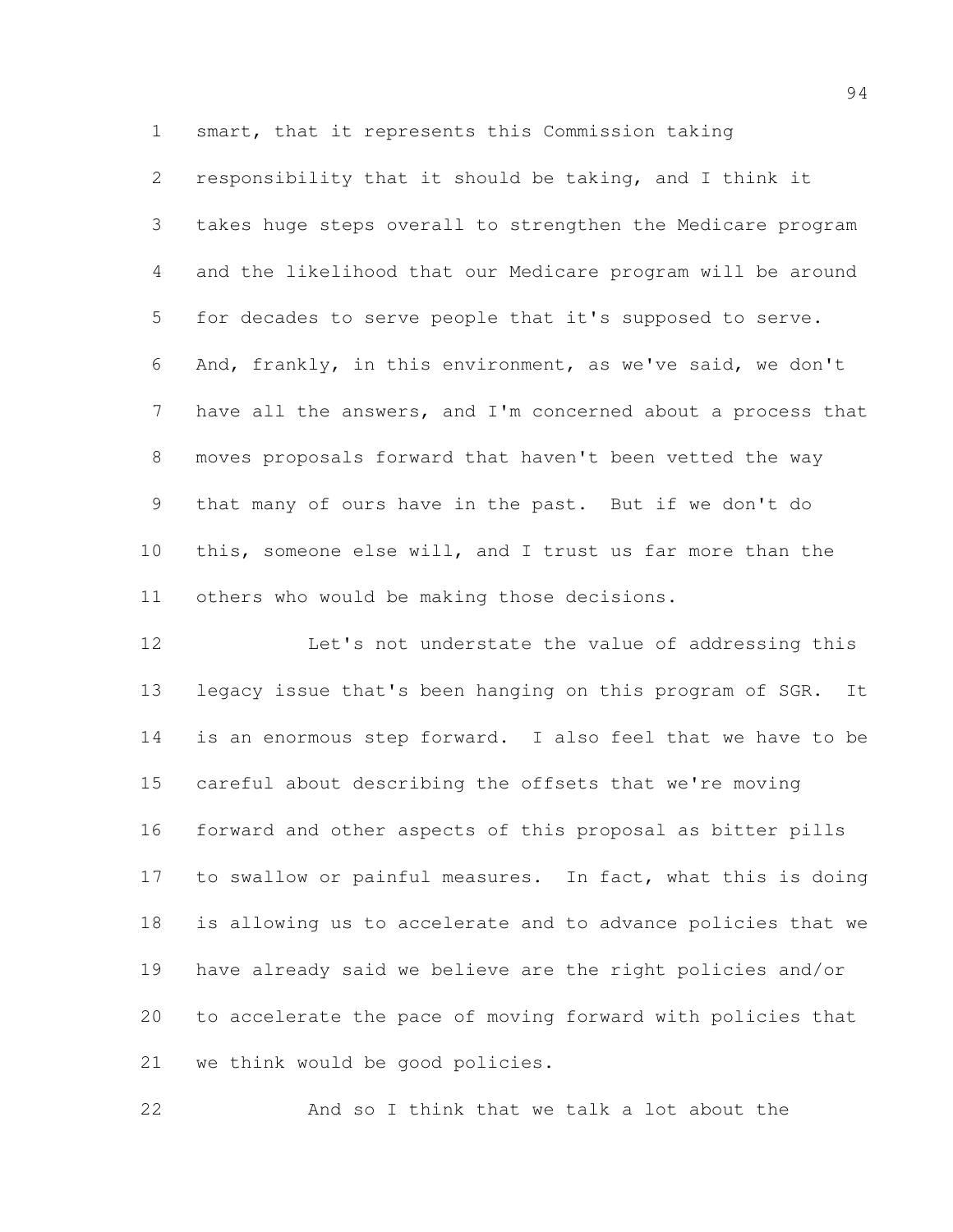unintended consequences and the concerns. I think we understate the potential unintended value that could come from, for example, investing in a payment schedule for primary care, as this is proposing. I run a medical group of 1,200 doctors, and we spend a lot of time wrestling with the relative compensation for hundreds of specialists and hundreds of primary care doctors. And I tell you, that equation is influenced by the fact that investing in our primary care providers and their practices reduces the overall expenditure rates and improves the quality and health of our population. And we haven't talked about that. I also think we should remind ourselves that we

 are concerned about equity and disparities. There are inequities and disparities in our current system, and what 15 we are doing is, in my mind, reconciling some of those, and at the same time giving a kind of predictability and stability to a payment structure that today does not offer that to our specialists.

 My last point would be -- I think Bruce mentioned this -- that I do wish there were ways that we could get more clear about investments in different mechanisms by which we get out of the perversities of a fee-for-service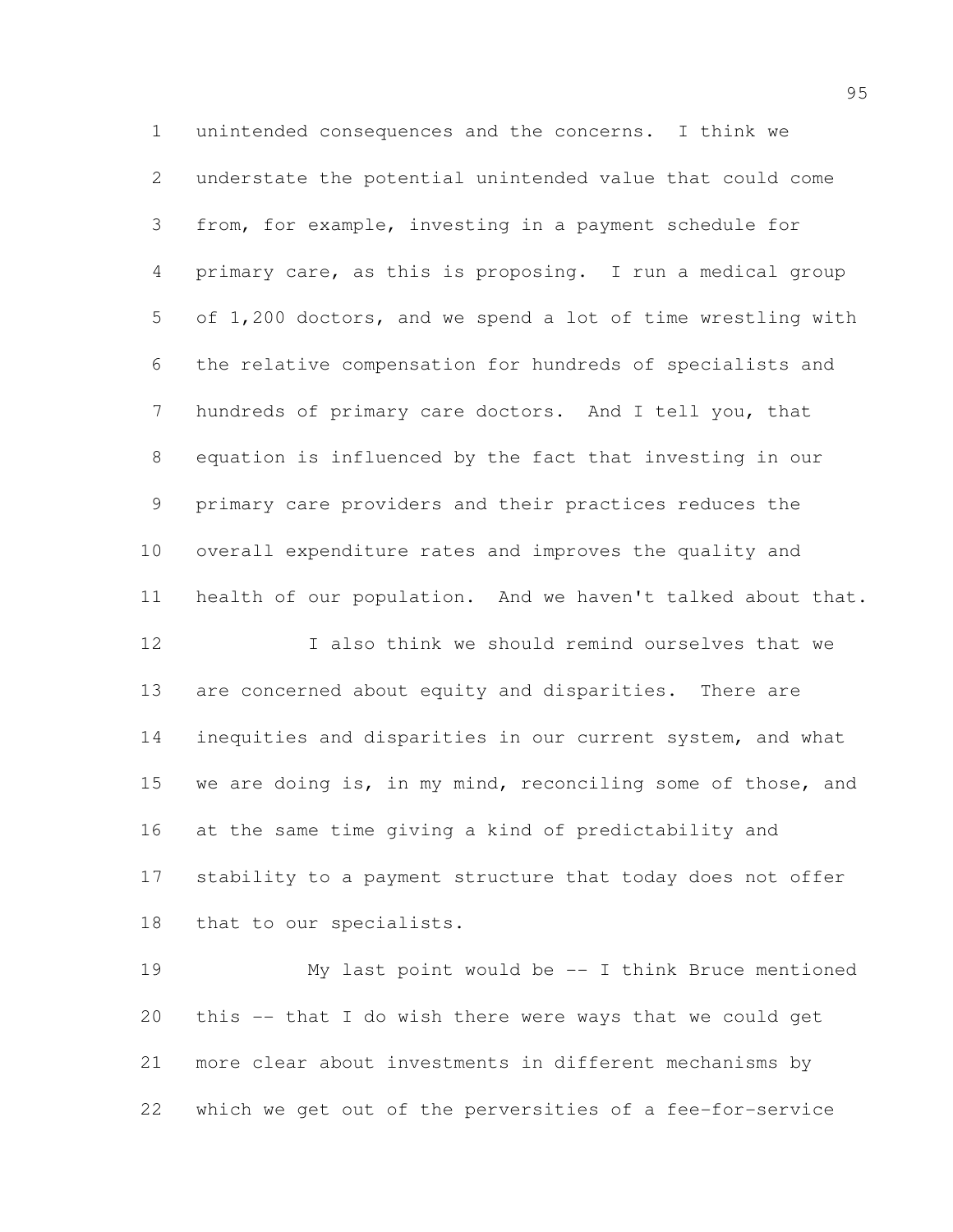payment structure. That's just the reality of what we're in. I think our nod to ACOs is kind of light in this, but I'm not convinced that this is the best place for us to get that much traction on it, and it's hard to do that anyway. But I just think let's be honest about that. This is just kind of a nod to something that I think we underestimate what the potential upside really will be.

8 MS. UCCELLO: Like Scott, I think a lot of what I would say has been said, and much better than I can say it. But I'm still going to kind of reiterate just the high-level view. Kate has said it several times, and others have as well, but we really need to get rid of the SGR and we really need to pay for it.

14 I strongly support the way these recommendations 15 are going, and as Scott said, I agree that we need to not 16 sell ourselves short about these, hoping to move the system in the right direction.

18 Kate has alluded to this and Mike said it earlier, too, and as part of my day job, I'm kind of a broken record on this, that we have to think about things as not just shifting costs but reducing costs in the overall picture. And so implementing things that help move us down that path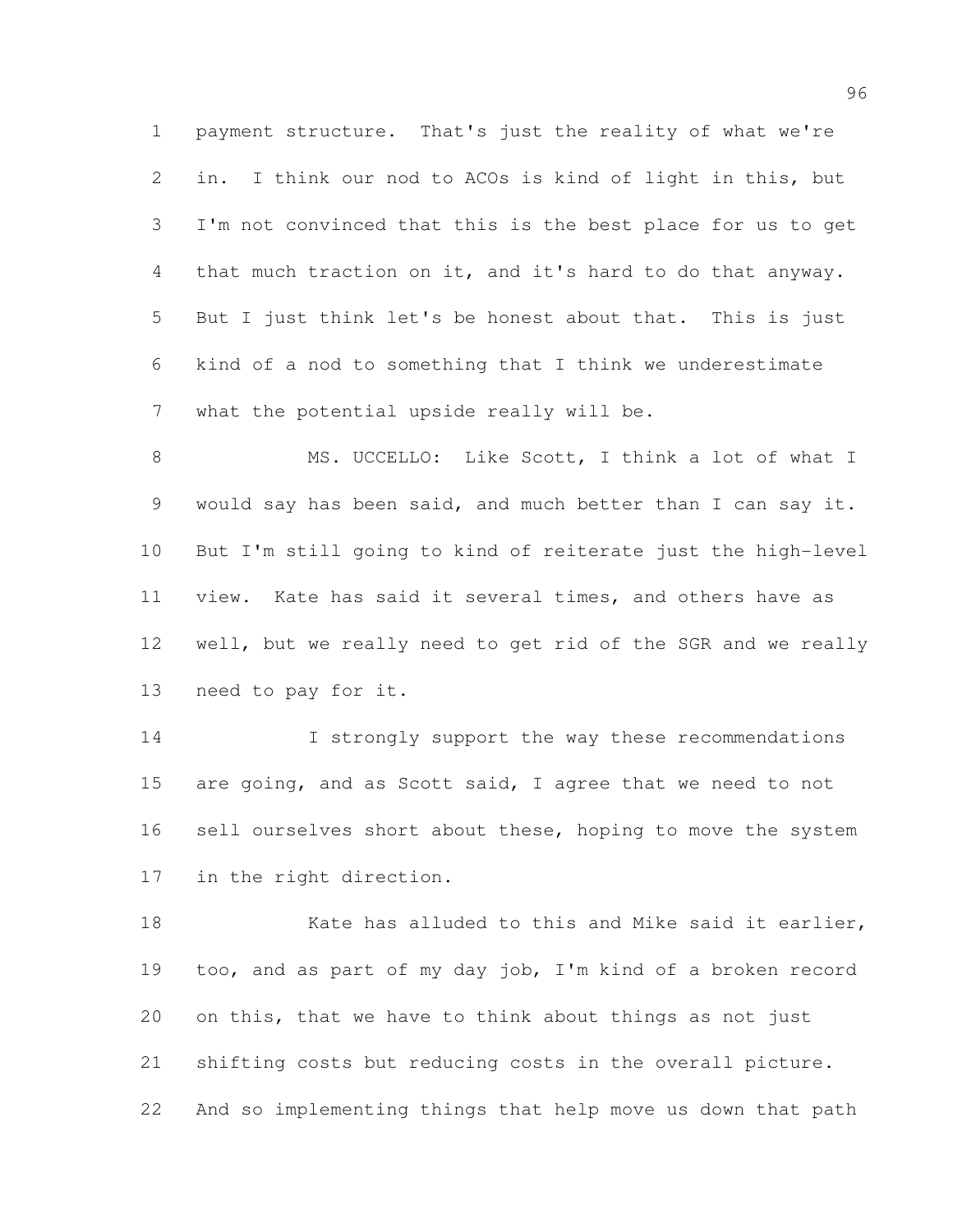are the way to go. So the more we can stack the deck of these recommendations toward a system, that just makes more sense overall. Paying for value is a better care coordinated kind of system is the right way to go. DR. DEAN: Well, I would just echo what most of the folks have said, that I really do appreciate, Glenn,

 your identifying this as an urgent issue. I think it absolutely is an urgent issue, and it is a destabilizing factor already, and it's only going to get worse if we don't deal with it. So I wholeheartedly support and appreciate it.

12 I support the recommendations. I think that, you know, the issue -- there's just no way to fix this without paying. Bill's comments about pain specialists is apropos. And I certainly support the concept that there needs to be shared sacrifice. I guess I would make the point that I believe the primary care specialties have already sacrificed and have made their sacrifice. I mean, they've stayed in here when they were being reimbursed at substantially lower rates and are not being paid for a lot of what they do. So at first, I struggled with that a little bit, but the more I thought about it, I believe that they really -- there has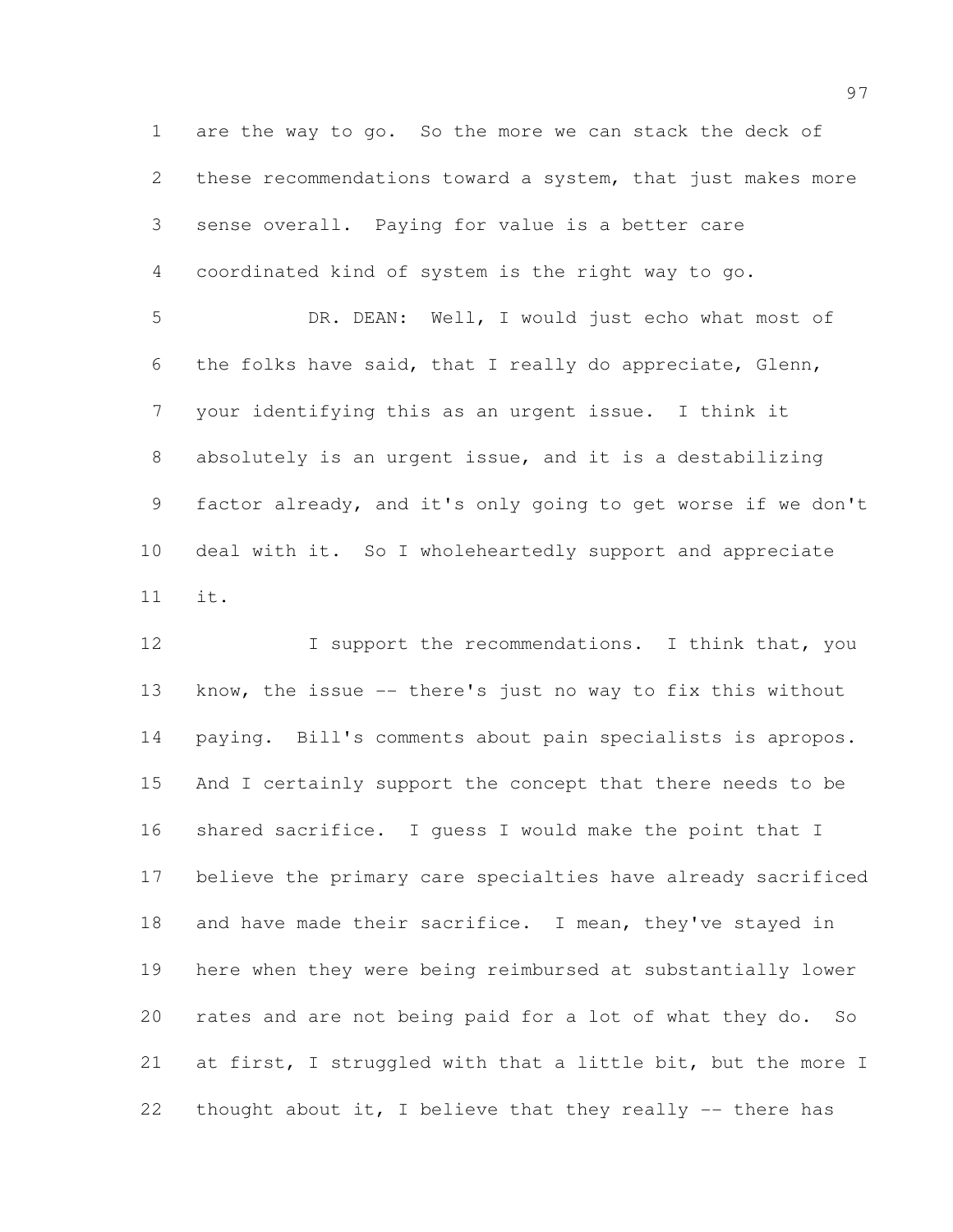already been a lot of sacrifice made. And so there's no easy way out of this. It's a mess. It's a very destructive kind of situation that we're in now, and we need to get out of it. But I support the approach.

 I completely agree, though, with what Ron said about it's not a fix for the primary care problem. It doesn't even come close. It basically just keeps things from getting worse. And so I think that we don't want to mischaracterize this that this solves the primary care problem. The fee-for-service structure is just not an appropriate structure to reimburse primary care, and until we can move to models that use other structures and really 13 recognize the value that primary care brings to the process, 14 which the fee-for-service system does not, we're not going 15 to solve that problem. So we have to, I think, realize that and recognize it. I think Scott alluded to that, and I think your system probably demonstrates that as well as anything.

 Having said all that, there's certainly my concern -- well, I have one other thing. We really have to deal with some of the distortions that exist. We looked at when physicians are billed through hospital outpatients that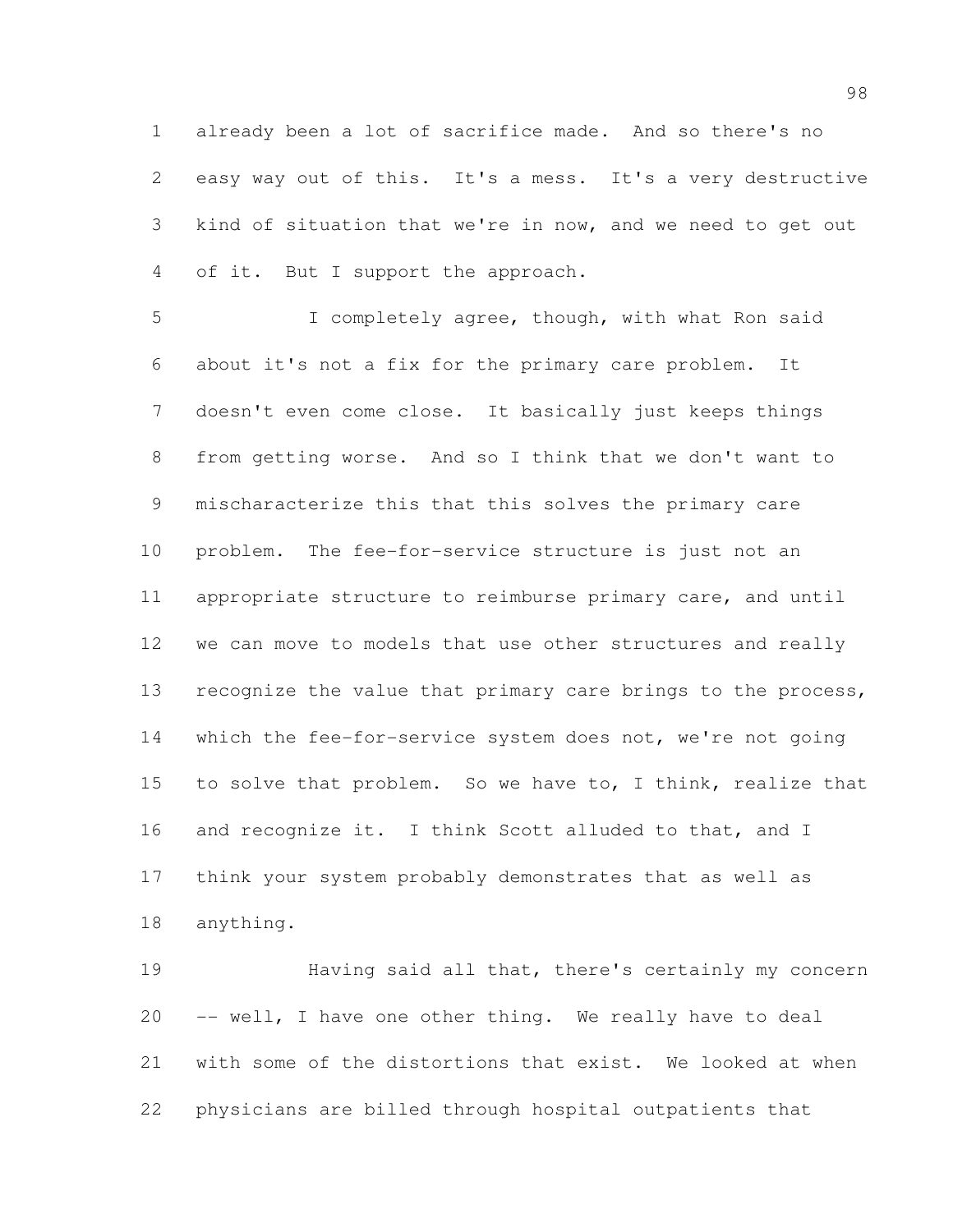reimbursement is completely out of line. Those things have to be dealt with so that we keep some balance in the system between hospital-employed physicians and physicians in more conventional care. I certainly support the movement. I like the ACO idea, but it's obviously got a lot of struggles before it really becomes ready for prime time.

 So overall I really support the direction of these. My concern is I wish it could be better focused, and I'm afraid that doing it by specialty doesn't necessarily achieve all that I would like to see it do. Now, maybe it's the best we can do at this stage in time, because, for instance, I'm afraid there are going to be some unintended consequences. You know, when we looked at where has the cost growth been, E&M services and major procedures have not 15 risen above the rates of inflation, and yet one of those groups will be protected and one group is not. Ron mentioned psychiatry, which is a real concern.

 So I think that as important as it is for us to move, maybe this is the best we can do. I guess I would feel that it's a less than perfect response, and we just don't want to lose sight of the fact that there are services that are going to be penalized or hurt by these movements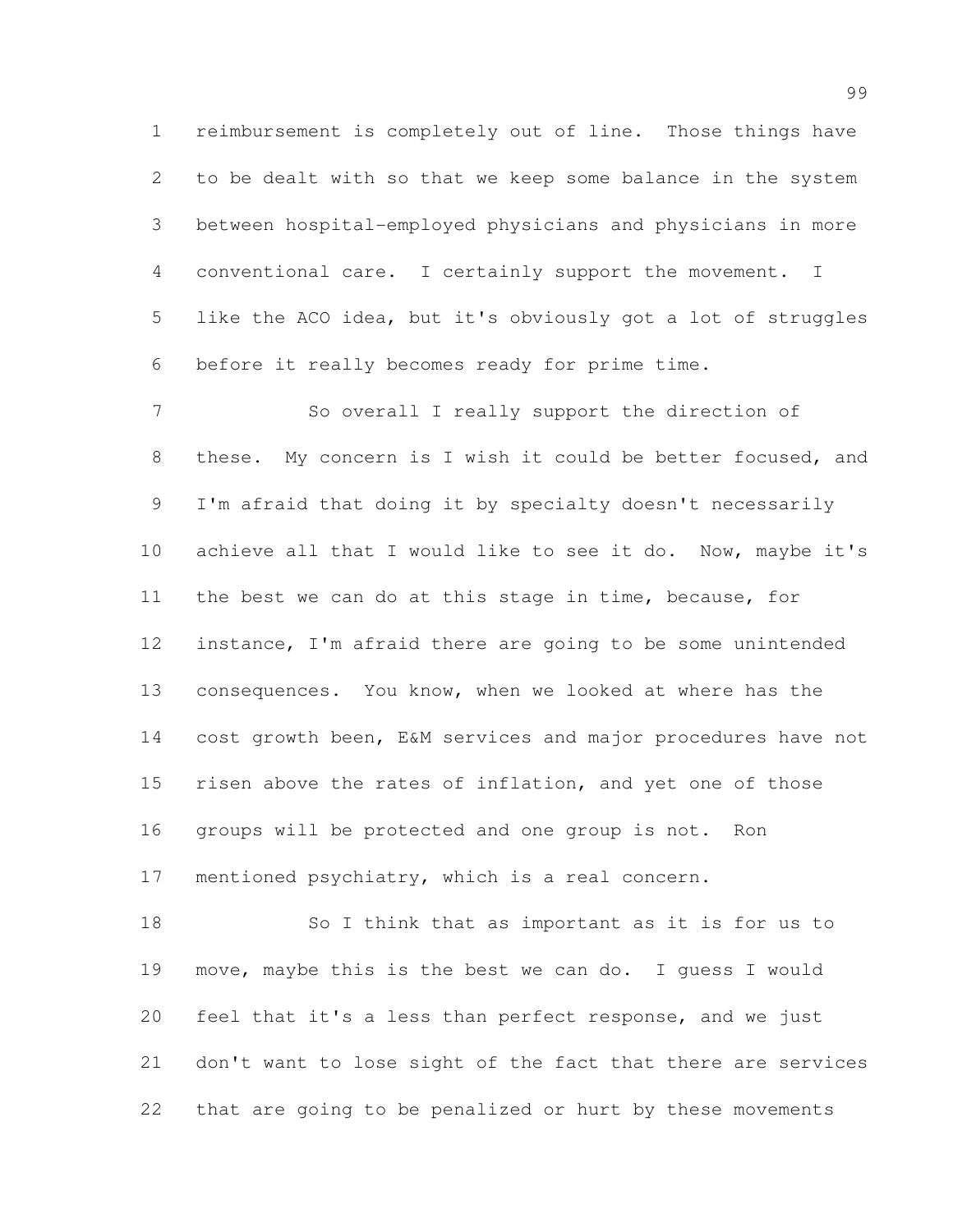that don't really deserve that. They have not been the source of the problem.

 So I don't have an answer, but like I say, I wish ideally it could be a little better focused.

 MR. HACKBARTH: It is, of course, imperfect. Part of the challenge is arithmetic. The broader you define any protected category, the deeper the cuts need to be in the other services. We actually did some work looking at other 9 configurations. You know, if, for example, you protect all of E&M and major procedures, you're talking about a large proportion of total Medicare spending being in the protected category. What that means is the cuts for the other 13 services to come up with a budget-neutral package are much, much deeper than what we're talking about here. And so it is imperfect, but arithmetic constrains our choices. MS. BEHROOZI: Before addressing recommendation 1, I just want to make a comment about -- I guess it applies

 really to recommendations 2 and 3 and kind of runs throughout. You have under beneficiary and provider implications that this is all about enhancing or maintaining access for beneficiaries. But the extent to which we rebalance payments to providers also draws with it cost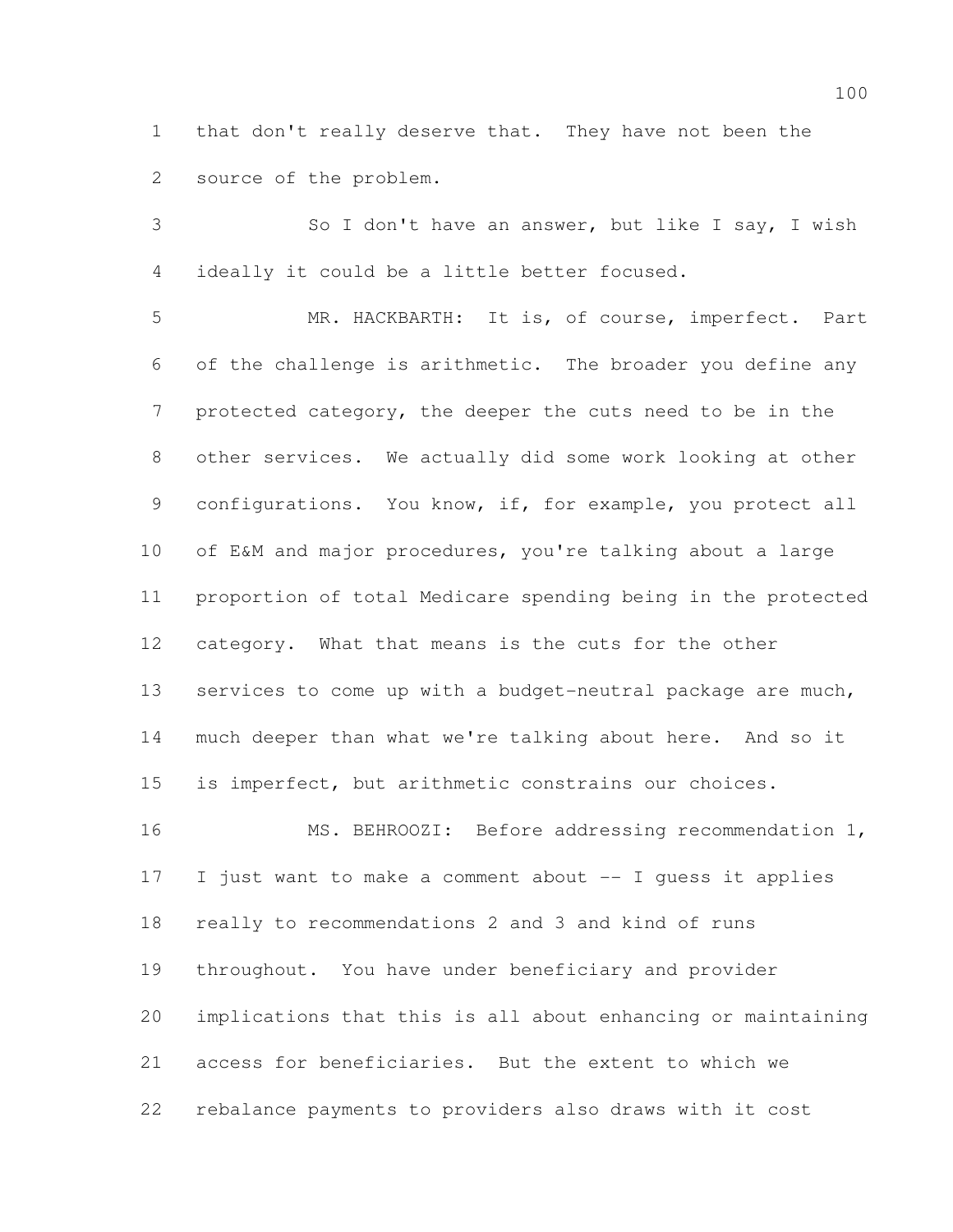implications for beneficiaries. So whether it's by adjustment of the RVUs or the conversion factor recommendation, we're going to be making primary care relatively more expensive than it is now with respect to specialties. And so I think we need to keep that in mind when we are looking at benefit design issues because we wouldn't want to end up, you know, deterring a few more people from getting primary care that they need. As Scott says, it's the best investment to get people to maintain primary care. So that's just on the general point.

 You know, from the beneficiaries' point of view -- we haven't been talking about that too much -- access is two things. It's having a doctor available who will accept you 14 and being able to afford it. So the lifting of the cap on balance billing, I get that Congress is interested in it and they probably don't care too much what I think, but for me 17 it's a non-starter because I don't think that -- as far as an access issues, I don't think that's going to enhance access for anybody. And, you know, to break out of our silos a little bit, Kate is sitting here, so that bridge is over to her presentation to come. In her paper she talks a lot about the changing economic face, the changing financial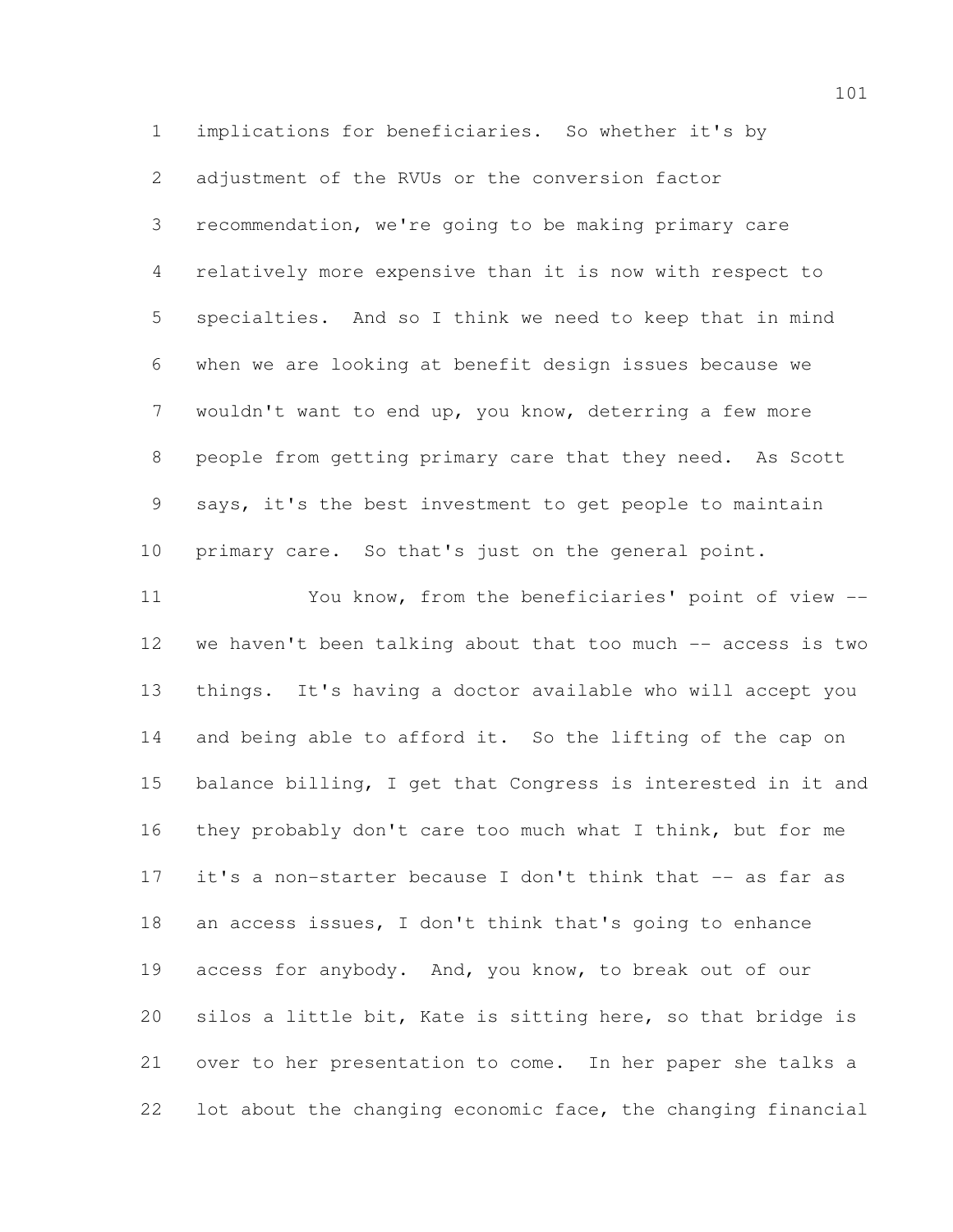picture for beneficiaries whose incomes have stagnated for a decade, whose retirement assets were wiped out, whose defined benefit pension plans are disappearing. They're not going to be able to afford more. So this notion of them sharing the sacrifice in some proportionate measure just means they won't go to the doctor. Their access will be cut off if we aren't careful with, like I say, what we do on the other side with benefit design.

 So I'm not saying that's not a reason to do this, but I really think we need to list among the implications the relative shift in cost burden to beneficiaries. Okay, I recognize only 10 percent of people don't have other coverage, but it also will make Medigap policies more expensive and whatever.

Did you want to say something?

 MR. HACKBARTH: Just to make sure I have grasped 17 your point, you're pointing out that if you have any policy that increases the relative payment for primary care compared to specialty services and you combine that with a benefit structure that uses co-insurance as a mechanism for determining the patient responsibility, you have a perhaps unintended effect of increasing the out-of-pocket costs for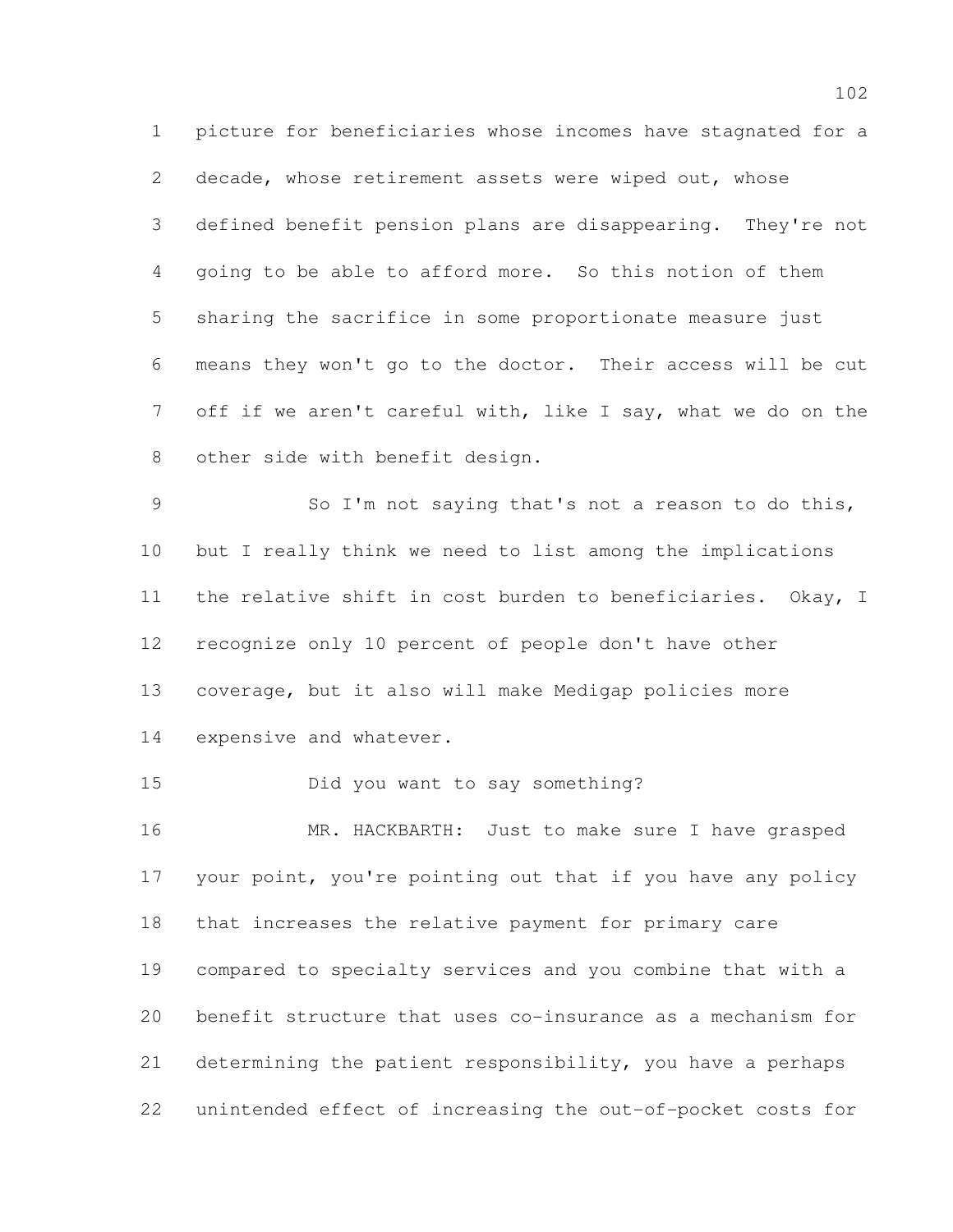primary care services relative to specialty services.

 MS. BEHROOZI: [off microphone] Right. MR. HACKBARTH: And so the next step I think that you're leading to -- and this is what I wanted to check on - - was that in thinking about redesigning the Medicare benefit package, we may want to depart from a co-insurance- based cost-sharing structure to defined co-payments, dollar co-payments, for example. MS. BEHROOZI: Or a waiver of co-payments, as in PPACA, for preventive services for driving people to high- value care. DR. CHERNEW: Yeah. MS. BEHROOZI: Yeah. And Mr. VVID over here is whispering. I didn't want to give it too much of a, you know, jargony kind of title, but, you know, value, we do talk about value. 17 Then with respect to recommendation 1, leading into it -- where is the statement? What does it say? It says that the -- wow, that's weird, but I can't find it now. Oh, yeah, full offsets are necessary in the context of the current deficit picture.

MR. HACKBARTH: Which one are you looking at [off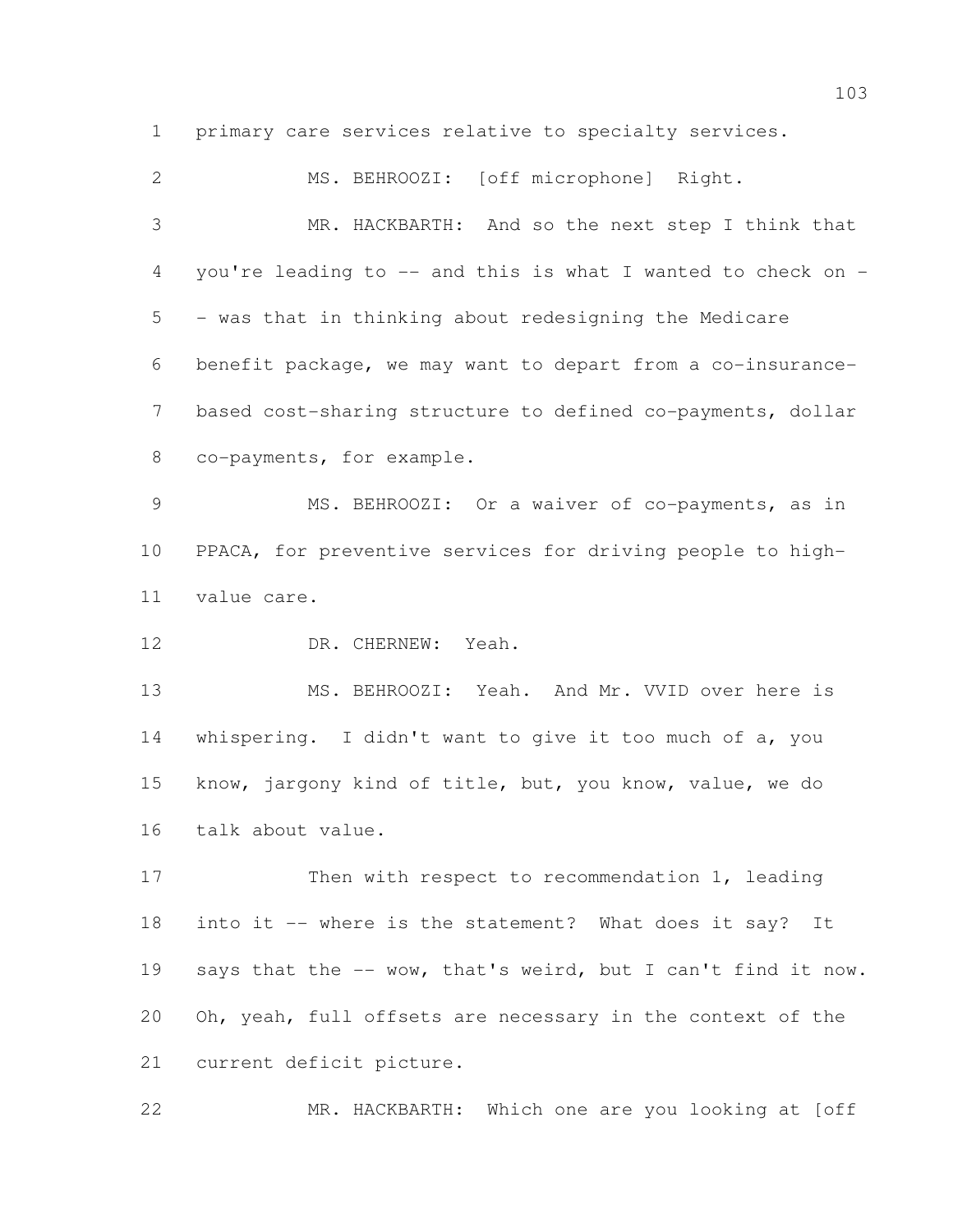microphone]?

 MS. BEHROOZI: I'm sorry. This is Slide 15, I guess it is, page 15. So it's the second bullet, first indented bullet. Necessary in the context of the current deficit picture. I would not agree that that's a correct formulation. I think they are necessary in the context of 7 the current -- I don't know, picture a different word, like practical picture, and the practical picture is comprised of the deficit. But it's also comprised of the current political environment, the things that are within MedPAC's jurisdiction versus outside of our jurisdiction. There are a number of factors. And I would not agree that the deficit picture drives us to offer offsets. I think there are, you 14 know, other things that people have -- that you have articulated on. So that was one thing that I wanted to make clear.

17 And then with respect to the offsets, the proposals that we're going to be sharing, I agree with a lot of what Scott said, that there's a lot of good stuff that we've been talking about and haven't explored fully, and we could look at this as an opportunity to kind of push things out there that are of high value, but we have not gone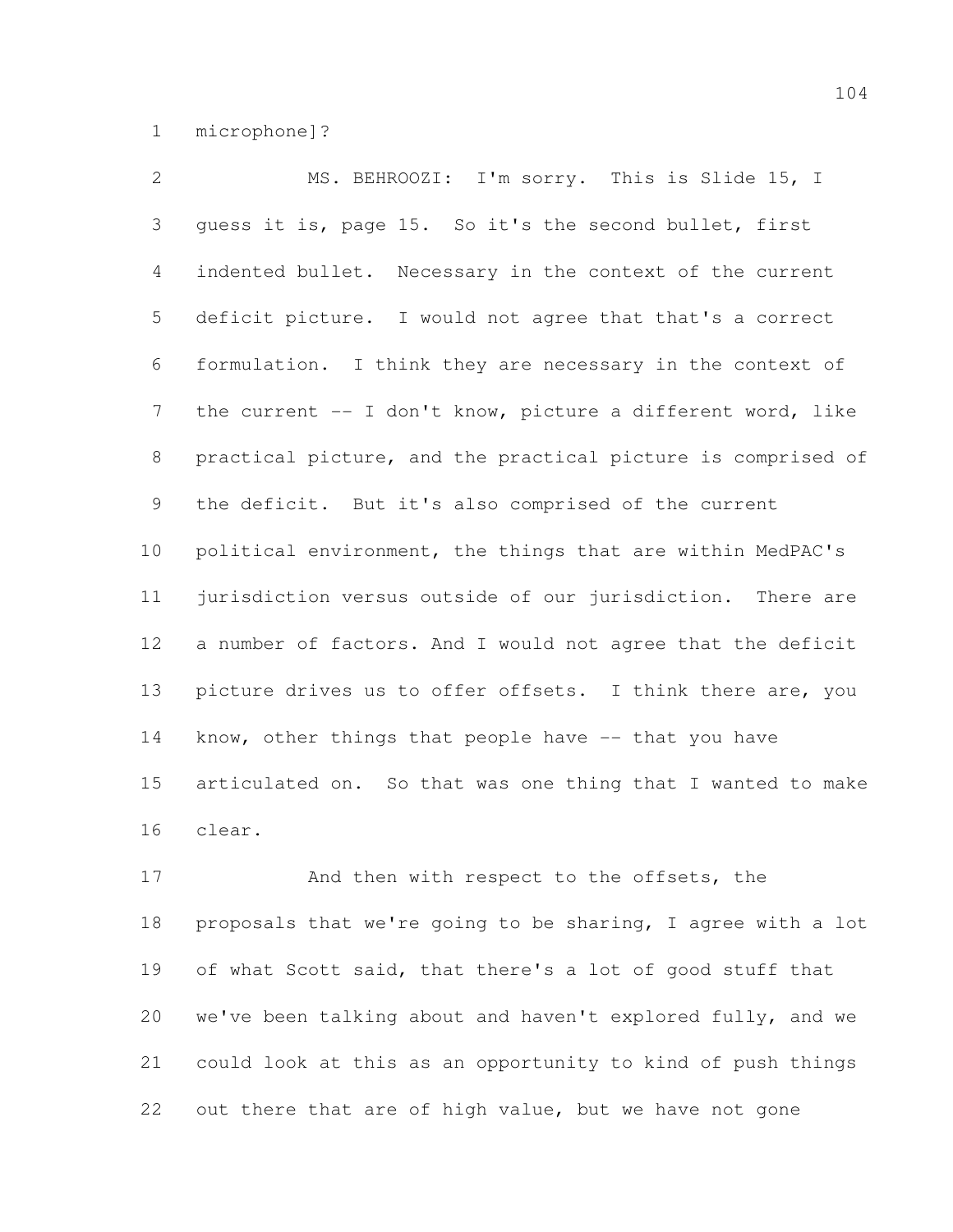through the fully process. I don't know that we necessarily need to spend years on each of these things. But, frankly, I don't even know what some of them really means, you know, how they would play out or, you know, exactly what's referred to in some of them. So I caution that the language of recommendation 1 -- I don't know if you want to put it back up there -- where the last sentence of the bold-faced recommendation states that the Commission is offering this list of proposals, I fear that that could be interpreted as turning those proposals into recommendations. And I think we need to be clearer that we are only doing this because of this extraordinary confluence of practical circumstances, and it's only -- and I understand the intent was to link it 14 to the repeal of SGR, but as I said, I really fear that then the conversation is over about those proposals because we have already recommended them, and it doesn't matter what else we might say or think or what else the analysis might show.

 So I am not sure that I would vote for the recommendation with that sentence in it as such as opposed to perhaps under spending implications.

MR. HACKBARTH: You have a good sense of the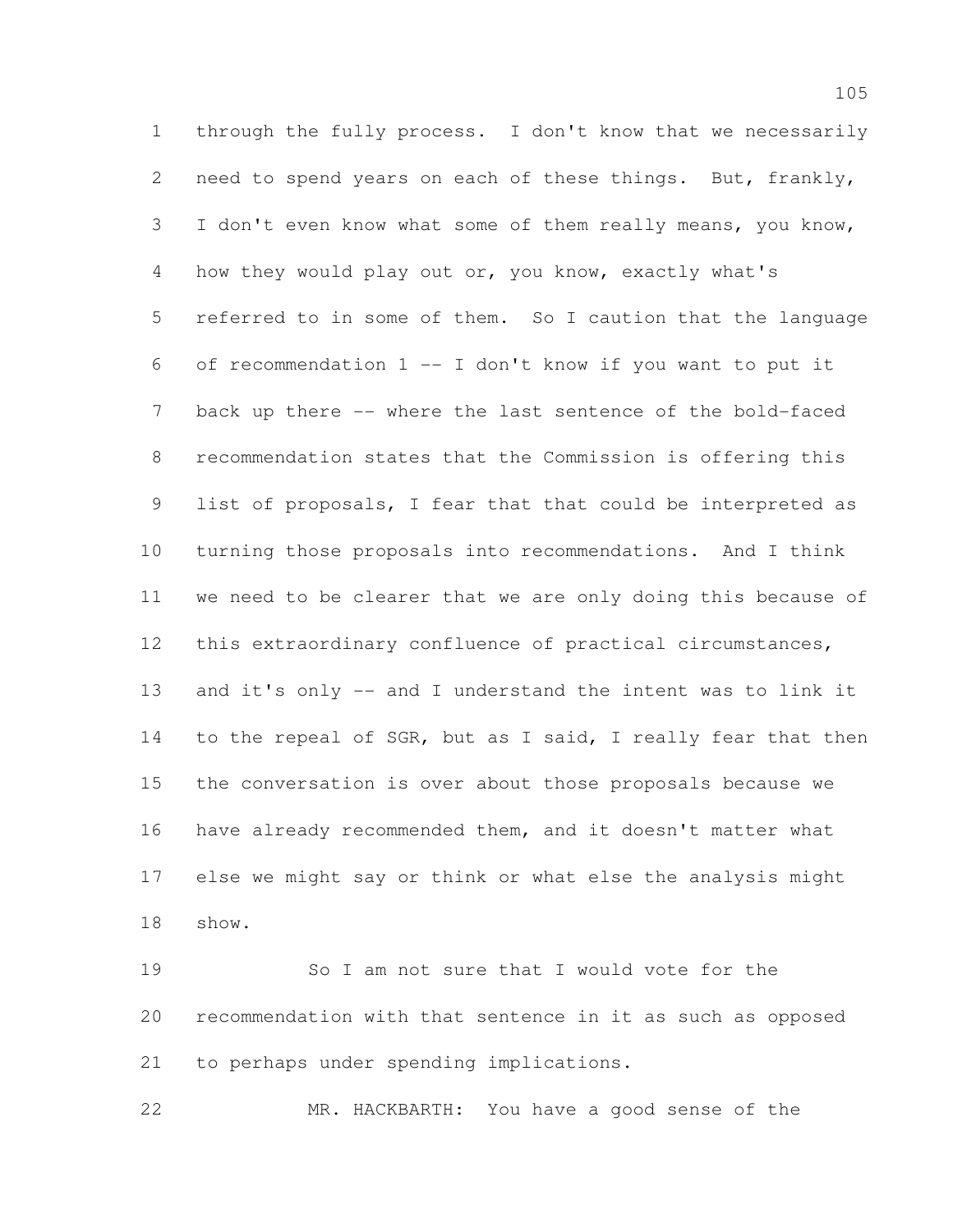nuance in the writing, so I would invite you to think about the specific words that you think would better capture what we're trying to do. That would be appreciated.

 DR. CHERNEW: So it's interesting because there's a tremendous consensus here about fixing the SGR and then a lot of concern, hand-wringing around everything else. So I think the bottom line is that the fiscal pressure we're generally under creates a potential for some really bad policy, and our goal is to try and find the best in a bad set of choices. And so I think every group that gets touched could have a completely legitimate argument as to 12 why bad things might happen about their being cut, and my 13 general view is while I agree with many of those arguments, you know, the world's just not a pretty place when you're operating under some of the constraints that we're operating under. So a few things.

 The first one is I agree most strongly with the 18 basic point, besides fixing the SGR, that we have to get to better payment alternatives. And so I very much like the ACO stuff. I believe very strongly that you could design an ACO set of policies that would not cost money, in part because there's nuances about how you update the ACO payment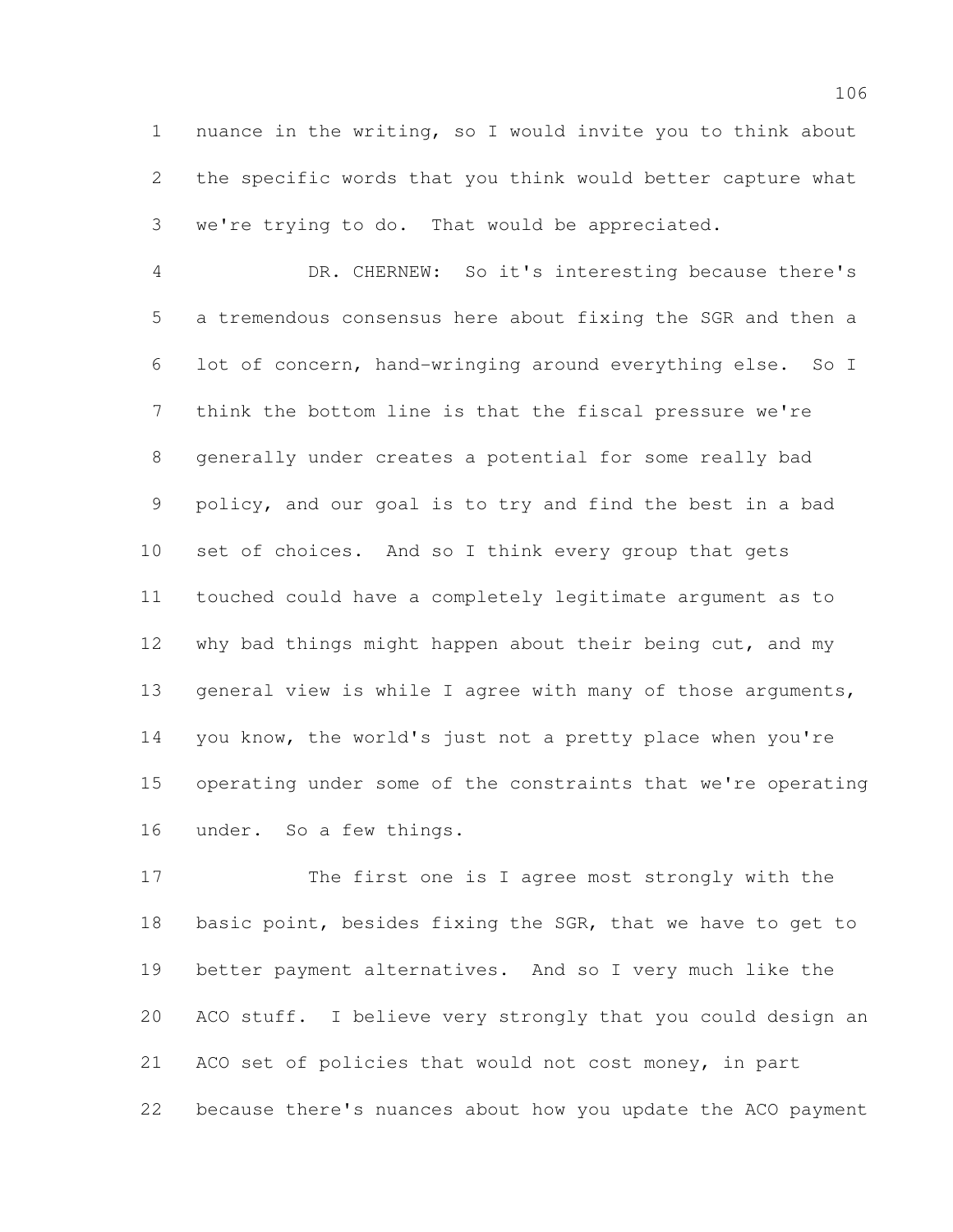over time, what volumes you use when you apply the fee to it. So I really do believe we could define an ACO policy that would be better, and, frankly, I think that will be crucial because it gives the medical community control in an ACO world about how to apportion these cuts. And so all the complaints that you hear could be done with much more flexibility in different systems in an ACO world -- not ACOs as regulated but more, you know, as conceptualized. And I think getting there is important, and I think we can encourage that without costing a lot more money. 11 11 I have some basic concerns about the recommendation per se in part because it does two things: 13 it does something that we all, I think, basically support, which is fixing the SGR, and then most of the text in the recommendation is actually devoted towards specifying the burden across the different sectors, physicians and non- physicians and -- 18 MR. HACKBARTH: You're talking about [off microphone] -- DR. CHERNEW: Recommendation 1, right. And I just want to say now -- and I think we can deal with this in the text, but the second part was not really done in the way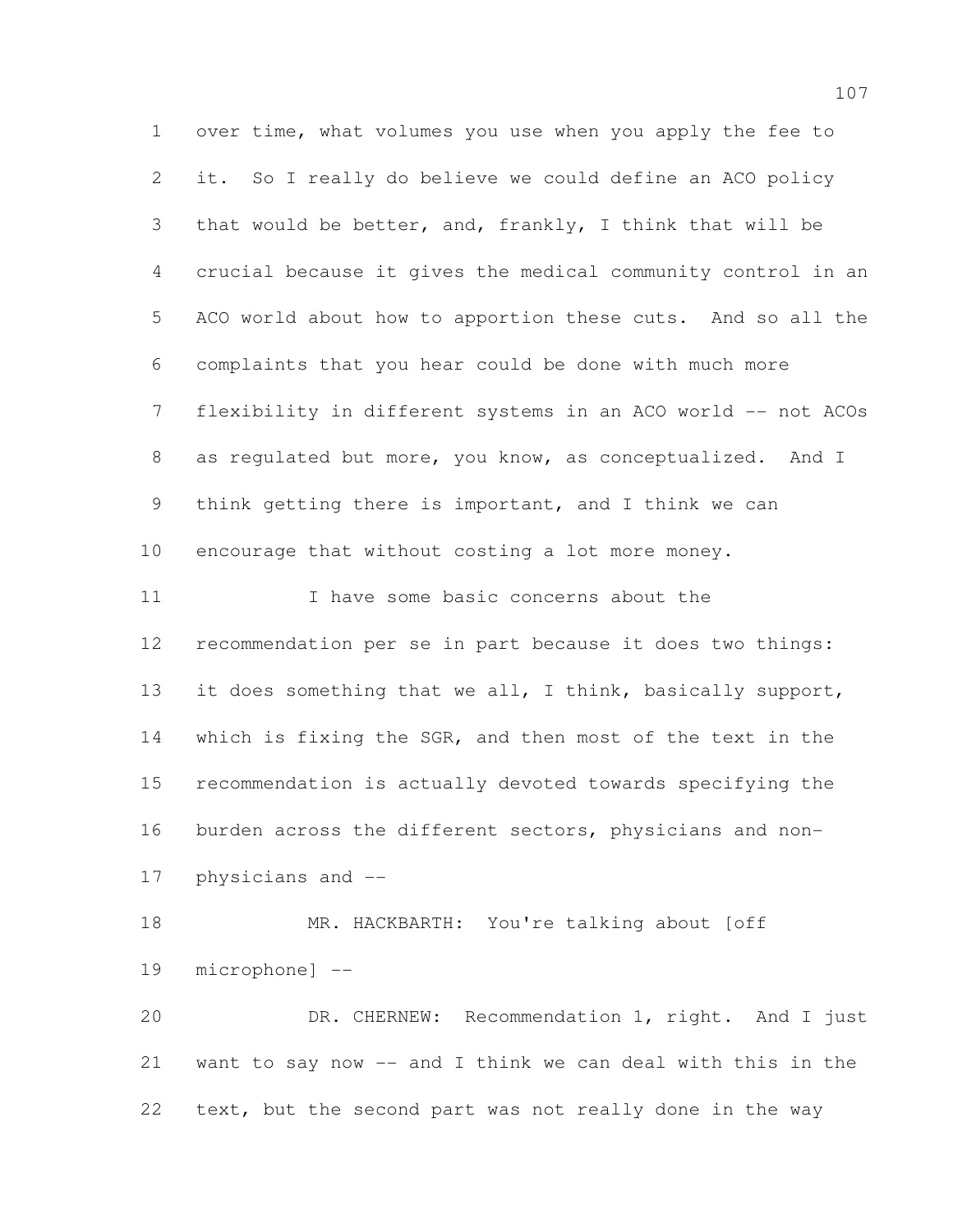that we normally do things. In other words, we didn't figure out the appropriate cut for physicians. You alluded to this in your intro. Instead, we sort of used other criteria. Specifically, we imposed this budget neutrality, which I agree is a reasonable thing for MedPAC to do, but I am completely supportive of Mitra's comment, which was that might not be the right thing to do for policy, it's just outside of our purview. So we're operating in this world or environment or whatever words Mitra used to say we're now going to do an exercise of fixing the SGR, which must happen, and talk about how we could do that in a way that takes all of the money necessary to do that out of Medicare as opposed to anything else. And what we did, if I understand correctly, is our other criteria was largely we looked at all the offsets we should loosely come up with, and some of them I think we would support even without this 17 SGR pressure. As Scott noted, we've talked about a lot of them. But others actually I think probably would be a lot more controversial if we went through them, and some more painful than others and some of which with an unknown amount of pain.

I'm supportive of that general strategy that we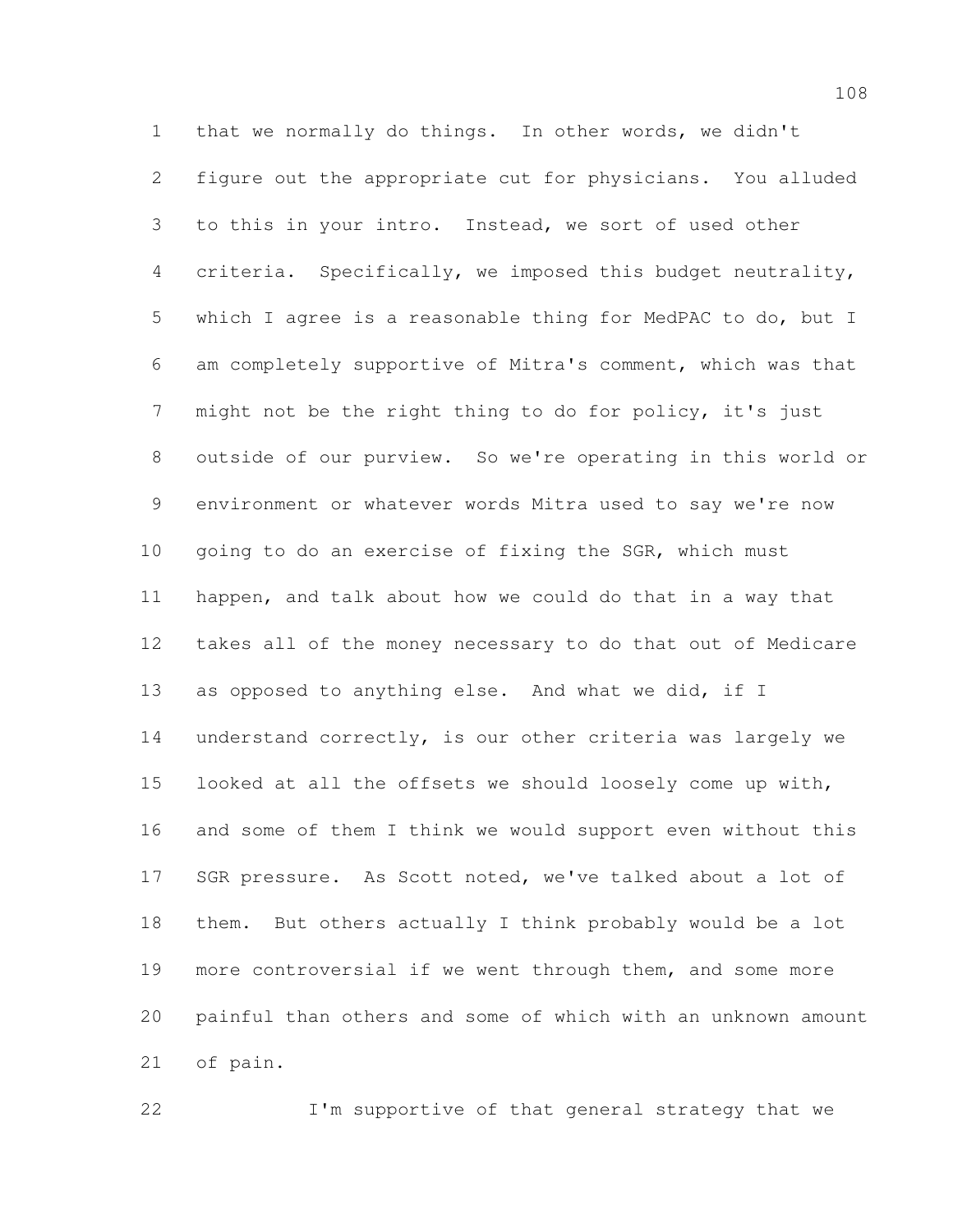used. I will say I think this criteria of no decrease in physician revenue or physician revenue per beneficiary isn't that useful because I think Ron was correct, it's really income. So if you get the same revenue but you have to see 50 percent more people to do it or something, you know, physicians would view that differently.

 So I think the basic idea of finding reasonable offsets and then basically what we did is take the rest of it out, you know, what was left is what came out of physicians, yielded this 5.9-percent cut, and I don't -- I personally don't believe and I don't know if anyone believes that that's the best cut or that if we would have asked ourselves in another direction what's the reasonable amount 14 of cut and then tried to build up the offsets after that, that we would have come with 5.9 percent. We did it in a certain analytic way. We were left with that number. It's possible -- and I think many people could make a reasonable case -- that there would be some deleterious consequences for all the various reasons. So my general point is that while I'm supportive of the general activity and basically in support of the recommendation, you know, this notion of continued monitoring is going to be crucial, thinking how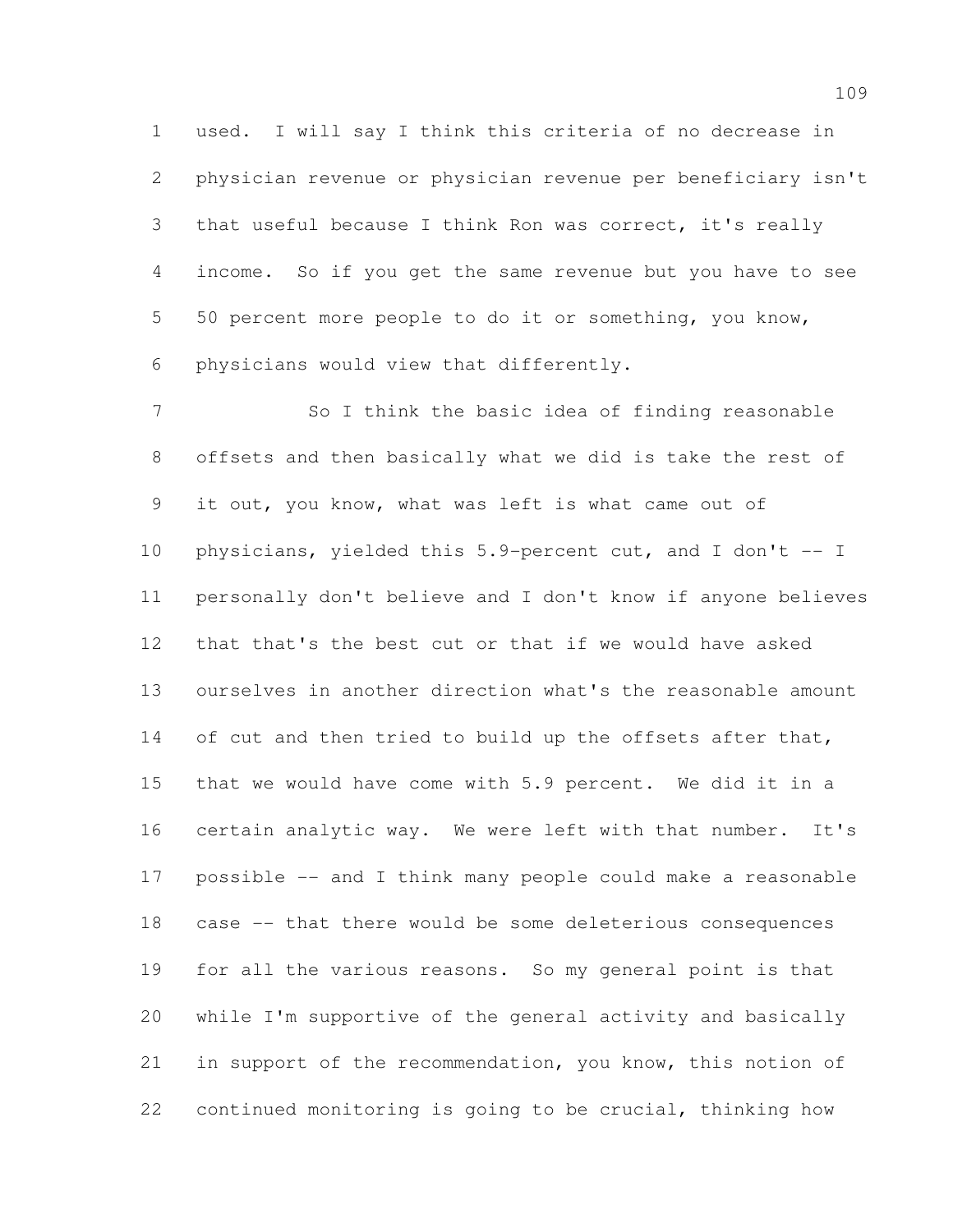this is all going to be scored by CBO because they might have other behavioral offsets in this I think will be crucial. And I guess that's where it leaves us.

 The last point I will make, which is related to a very early point about inflation, I think we could word this in a way that's relative to inflation in a particular sense. So this may be a little nuanced, but there are some people that believe inflation might soar under certain policies that may or may not happen over the next 10 years. And our recommendations are all done in an absolute value kind of way, and you could conceive of wording these recommendations in a way that yields the exact same trajectory but would have an out that if inflation went from the currently forecast, whatever it is, 2 or 3 percent up to some much higher number, there would still be the same gap but physicians wouldn't be hurt as much, because there's a potential with rapid inflation for these to look a lot worse than they're being projected.

 MR. HACKBARTH: To be clear -- and I know you understand this, Mike -- there is an out, to use your phrase, and that's the annual review of payment adequacy. 22 DR. CHERNEW: Exactly. Under current law [off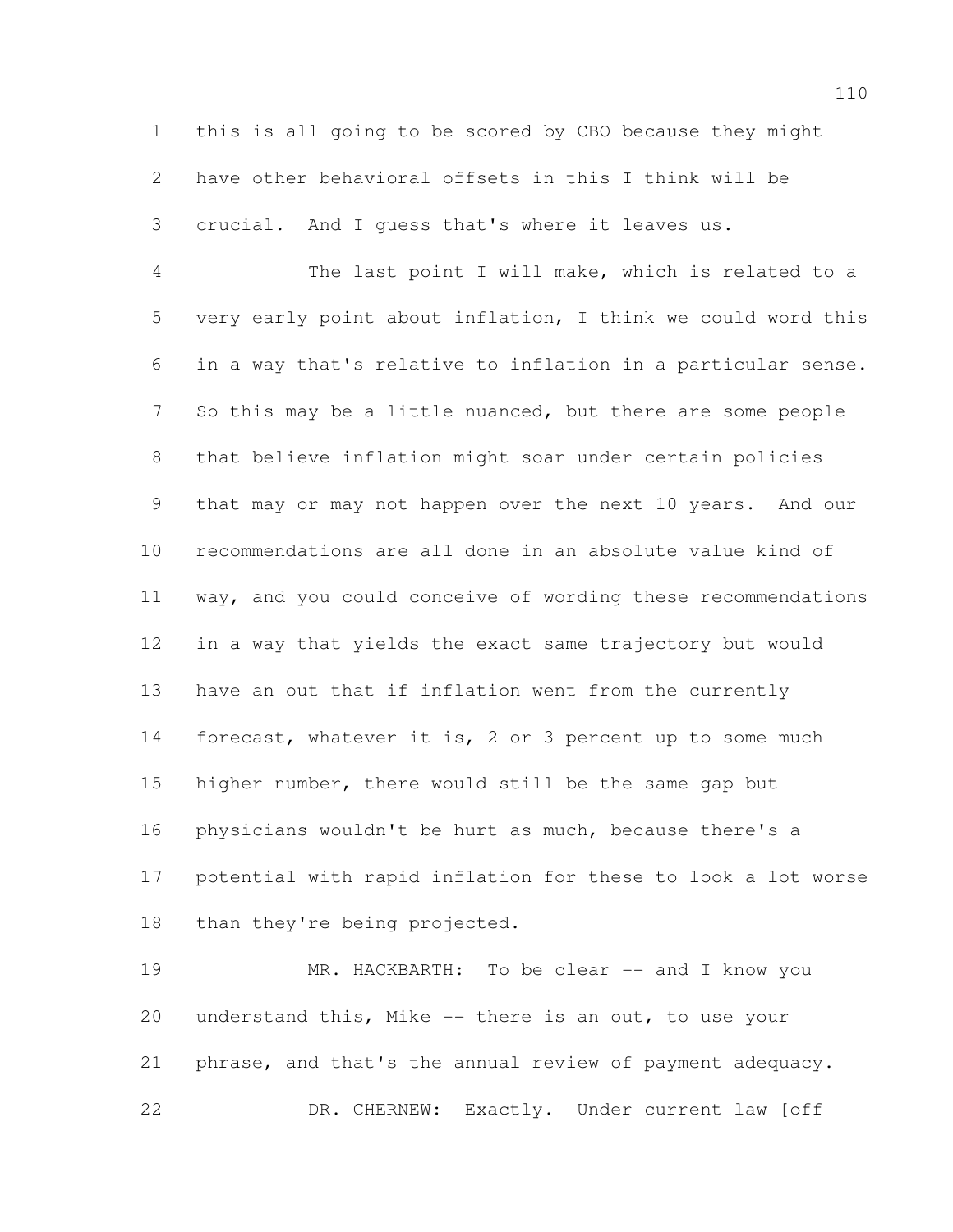microphone] -- I understand. Go on.

 MR. HACKBARTH: There are lots of things that we may not be able to anticipate, inflation being but one of them. And rather than fall into the SGR trap of let's write a formula that, you know, captures exactly what the rate of increase could be, should be, I think a more prudent thing is to accept this for what it is, a new baseline, and that means two things: that this is what's going to happen unless there's new legislation, and if you want to go above this baseline, it's going to cost money. But you're not locked in.

 DR. CHERNEW: No, I understand, but there's a default as to whether the default is you have to do legislation or not. So certain things -- like the IPAB used GDP plus 1, which gives some other flexibility. And going out 10 years, it's just a question of who you're putting the risk on.

MR. HACKBARTH: Yeah.

 DR. CHERNEW: So I think it's worth over the next several weeks to discuss some of the nuances of the recommendation and how we portray it, but the general sense that I have is we are going to have to do something like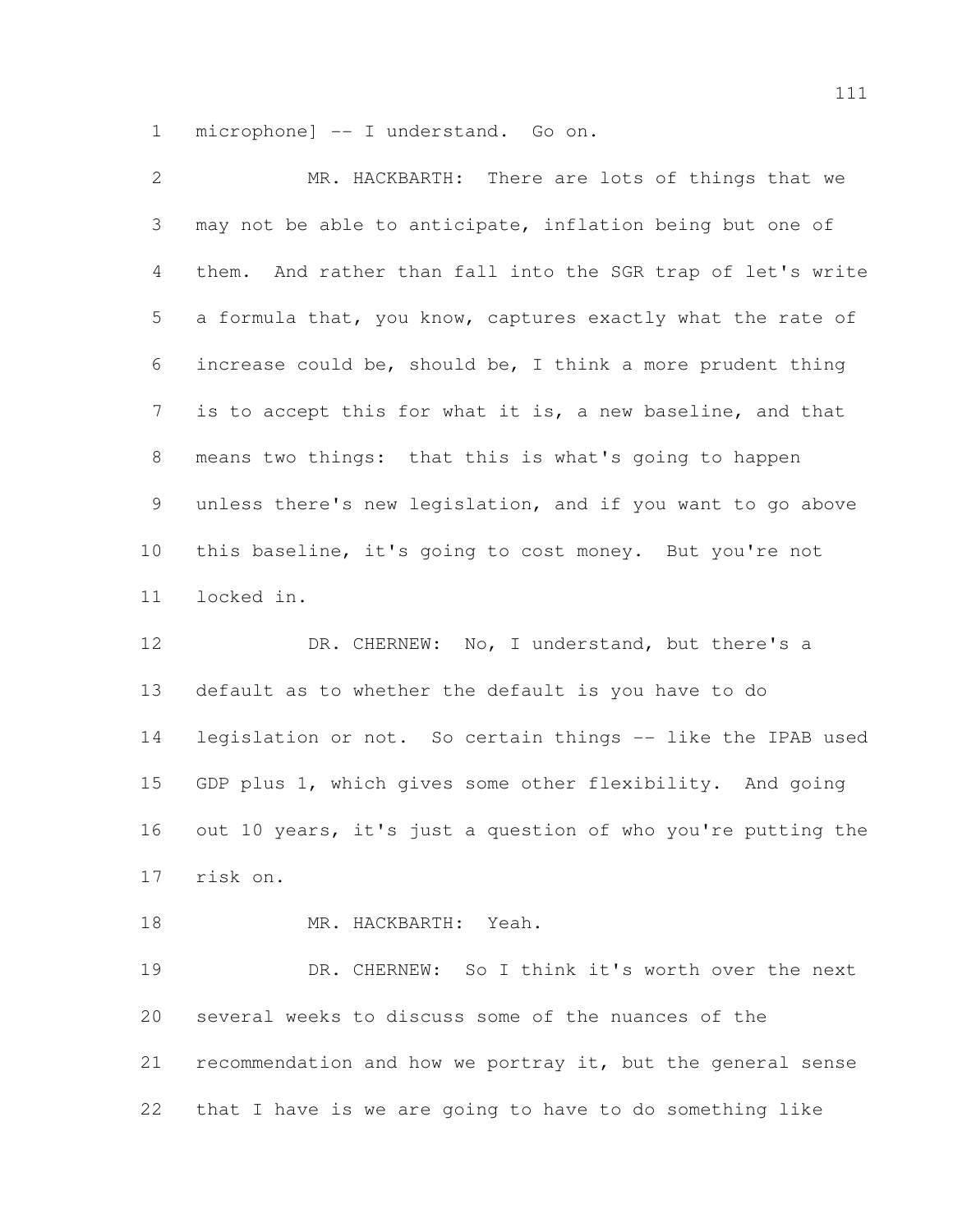this because the overall biggest priority is fixing the SGR so we can have a sensible policy going forward.

 The second priority -- I think I agree with Kate - - is getting us towards a system that's better.

 And I think the third priority is to, frankly, illustrate to individuals that when we work in the environment that Mitra outlined, how difficult these cuts really are, because you end up having beneficiaries paying a lot more or you have to get money from taxes or you have physicians take really big cuts potentially in real terms for long periods of time. And I think illustrating that clearly and describing why it's important would be my third priority, and I think you've done a pretty good job of getting there.

 MR. BUTLER: Okay. As an academic medical center that employs hundreds of specialists, this is a tough thing to kind of separate myself from, but I will. I think our customers are Congress and beneficiaries, and as I try to practically look at this, if Congress does nothing this fall, you know, my understanding is we would have a 2- percent across-the-board Medicare cut of about \$135 billion, and then come January 1, we'd have a \$300 billion cut in the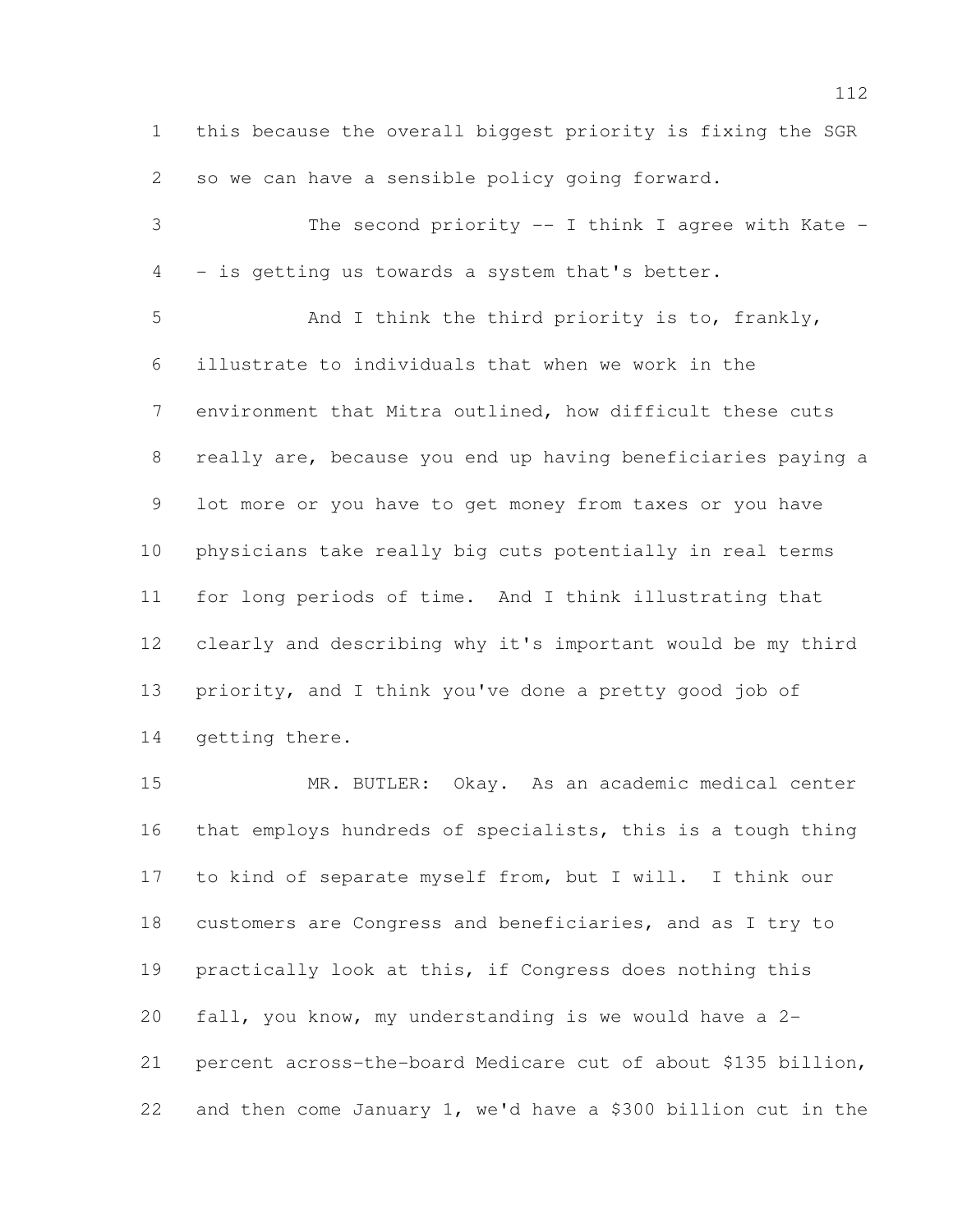physician fee side of things if they do nothing. So I look 2 at this as at least a \$335 billion issue in some ways, not just, obviously, SGR by itself. And I do feel that we should be quite responsible in terms of providing some thought specifically around SGR, but also the offsets as well. You wanted to say something?

7 Now, I can support the recommendations, if not as they are, close to them. Something tells me that the 3 percent over 10 years is less toxic and achieves the same savings as the 5.9 over 3 years. I don't think we should weigh in with politics in terms of we'll give them a higher number and then they're whittle it down or something. I think we should offer up what we think is a reasonable thing.

15 Having said that, I understand when we do our own long-term financial plans, we go out 10 years, and we kind of ignore the last 7 years because we really say when we get to that, we may have adjustments. So I do understand the value of taking the savings when you can immediately achieve them. So I'm on the fence of what is the right way to go on that one.

I think with respect to specialty and primary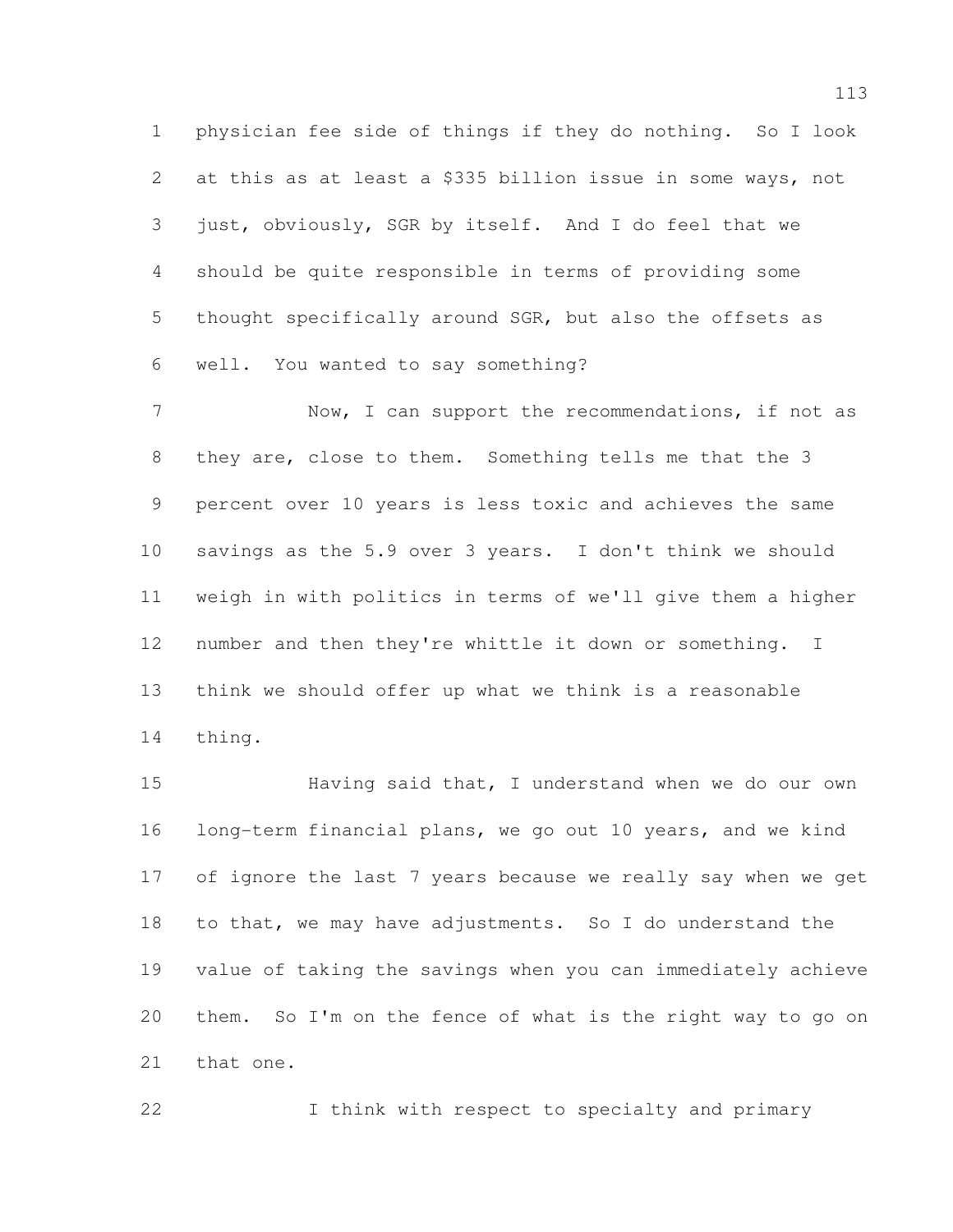care, I think there's fine-tuning of what really -- along 2 the lines that Ron says, you know, there are specialists and -- it's not as black and white as it appears, and it needs to be sensitive whether it's to psychiatry or other areas. But, in general, believe me, the primary care, not only do they have it tougher now, in our system where we have a lot of pay-for-performance contracts, where we've gone to electronic health record, they're disproportionately impacting the time and effort of primary care over the specialists. And it shouldn't go unnoticed. The workload that is associated with coordinating care through these things is going to even fall more on primary care, and we're going to need them to be paid well to -- or better to make 14 sure we have the supply necessary.

 As for the spreading of the offsets, I think if we just look at what we put on the table and say it's disproportionately on physicians, I really don't feel that. You have to take the longer view, and Part B spending in the 19 aggregate, because there have been governors, for example, that have worked in the hospital side. Imagine if we didn't have DRG payments what the volumes would be in inpatient, or if we didn't have readmission rates in the queue. There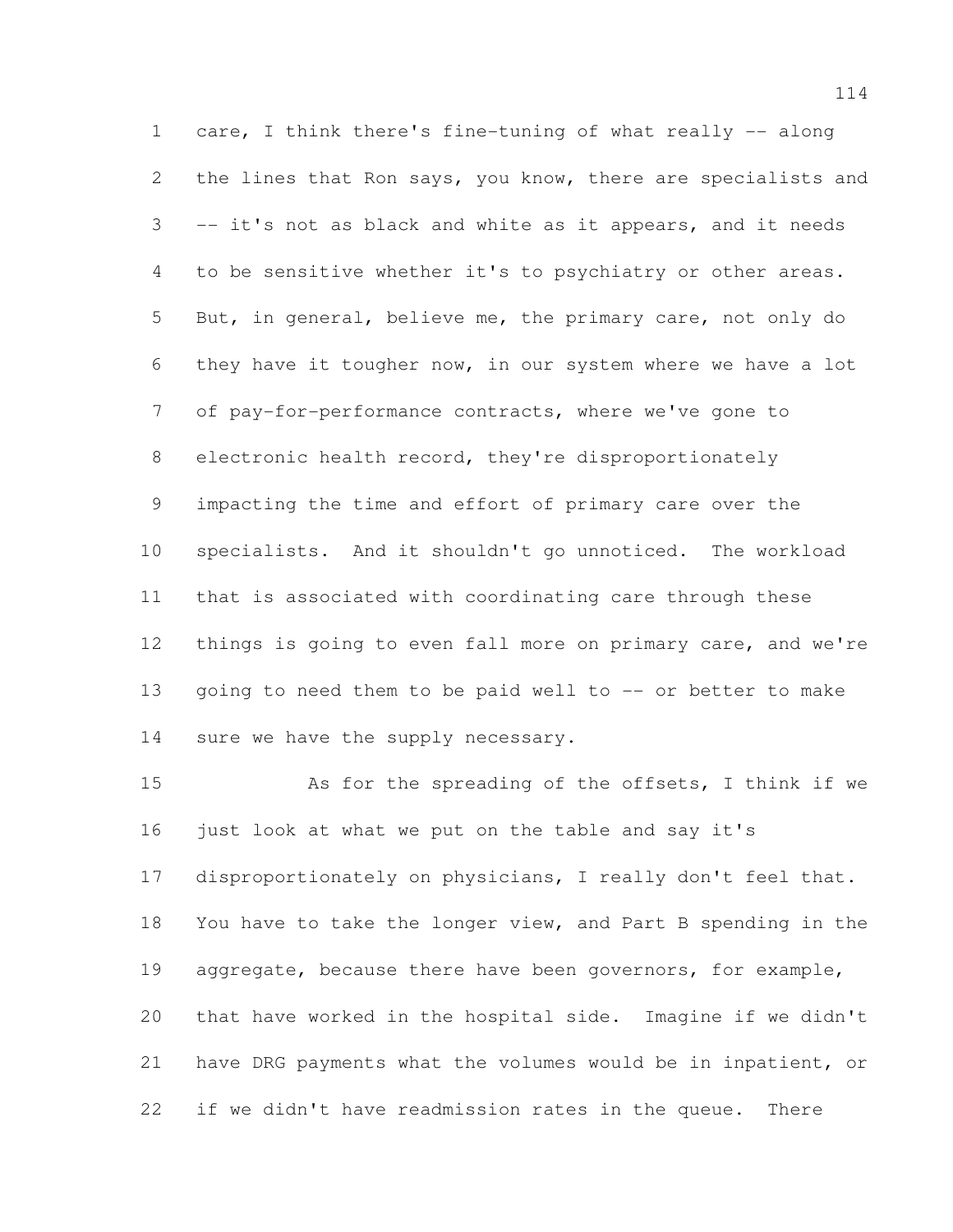still is no governor on a lot of the Part B spending. And it should be difficult, it should be painful, because we're trying to move a system -- if it's easy to remain in a very independent small practice, say, that is dependent on the fee-for-service system, it's going to continue. And it should be hard to make that happen. And I don't think in general, coming back to the second customers, the beneficiaries, I don't think we're going to get that many people dropping out of Medicare that are those kinds of practices. What you're going to have is more employment, maybe, and more going into bigger groups. But I think that that's a positive thing. I think that's a positive consequence, and there will be less emphasis on the RVU generation of an individual doctor and more emphasis on such systems of care that are going to be required to improve health overall.

 So with all that in mind, I think that this is a good job, and we've gone some fine-tuning, but I am 19 supportive of the direction we're headed.

MR. HACKBARTH: Thanks, Peter.

 Let me just pick up on the point Peter raised about there being alternative approaches to any conversion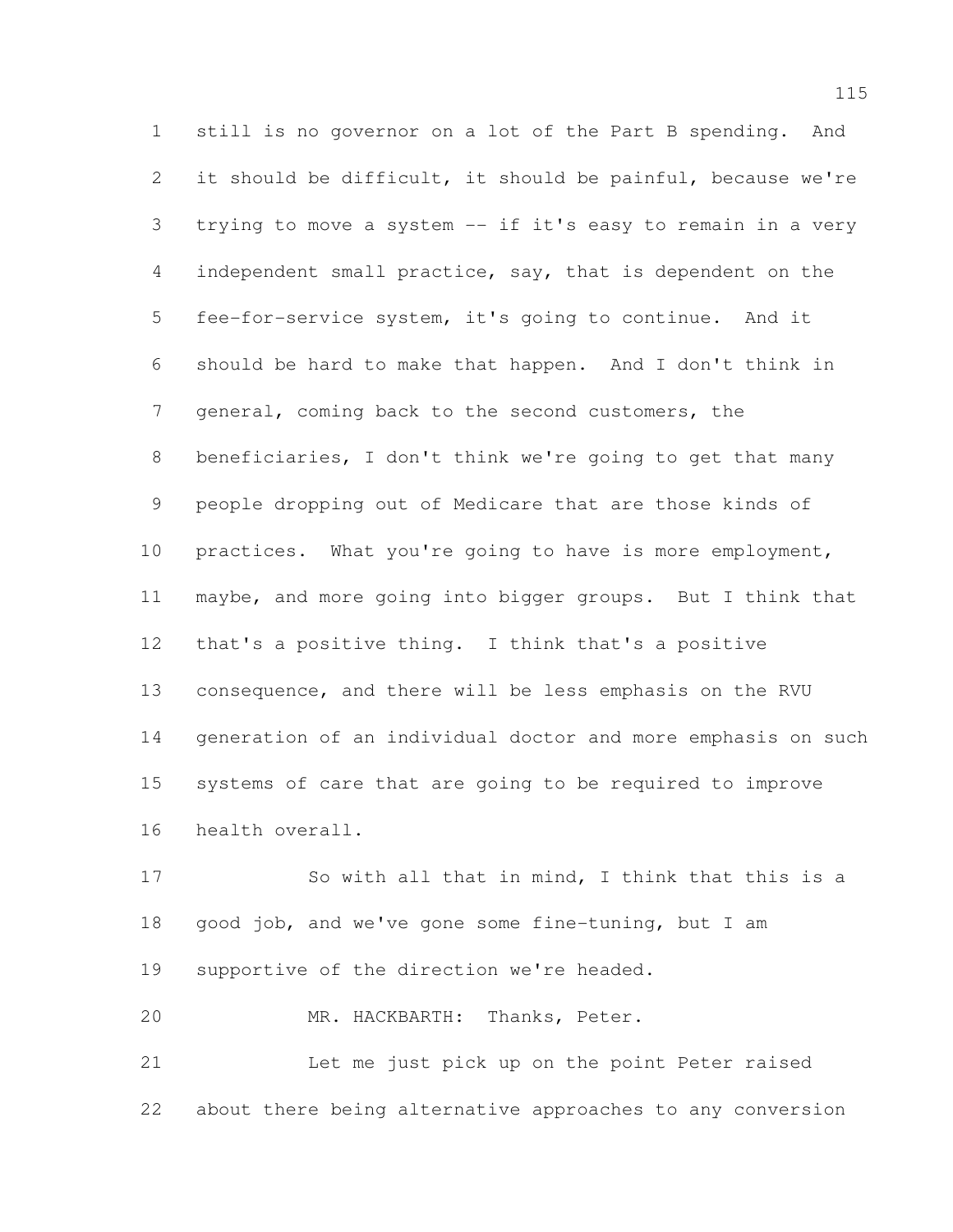factor cut. The one that we've offered here is a relatively steep cut the first 3 years and then freeze at that level for the remaining 7 years of the budget window. An alternative approach, which I discussed with each of you, was to have a smaller cut in each of the 10 years.

 When I talked to Commissioners about those two alternatives, it was remarkable the division -- the first time I talked to you all back in sort of early/mid August was almost exactly right down the middle, although generally people did not have strong feelings one way or the other, but their initial impulses were sort of half on one side, half on the other side.

 The reason that I came to recommend the steeper 14 approach for 3 years, the steeper cut for 3 years and then leveling is I looked at the conversion factors that result from the two different approaches, and the price you pay for less steep cuts spread over 10 years is that the ending conversion factor is quite a bit lower. So if you look at it year 7, 8, 9, 10, the gap between the primary care conversion factor and the specialty services factor gets really large. I'm not sure if this is -- we've done several iterations since, but one of the early iterations was that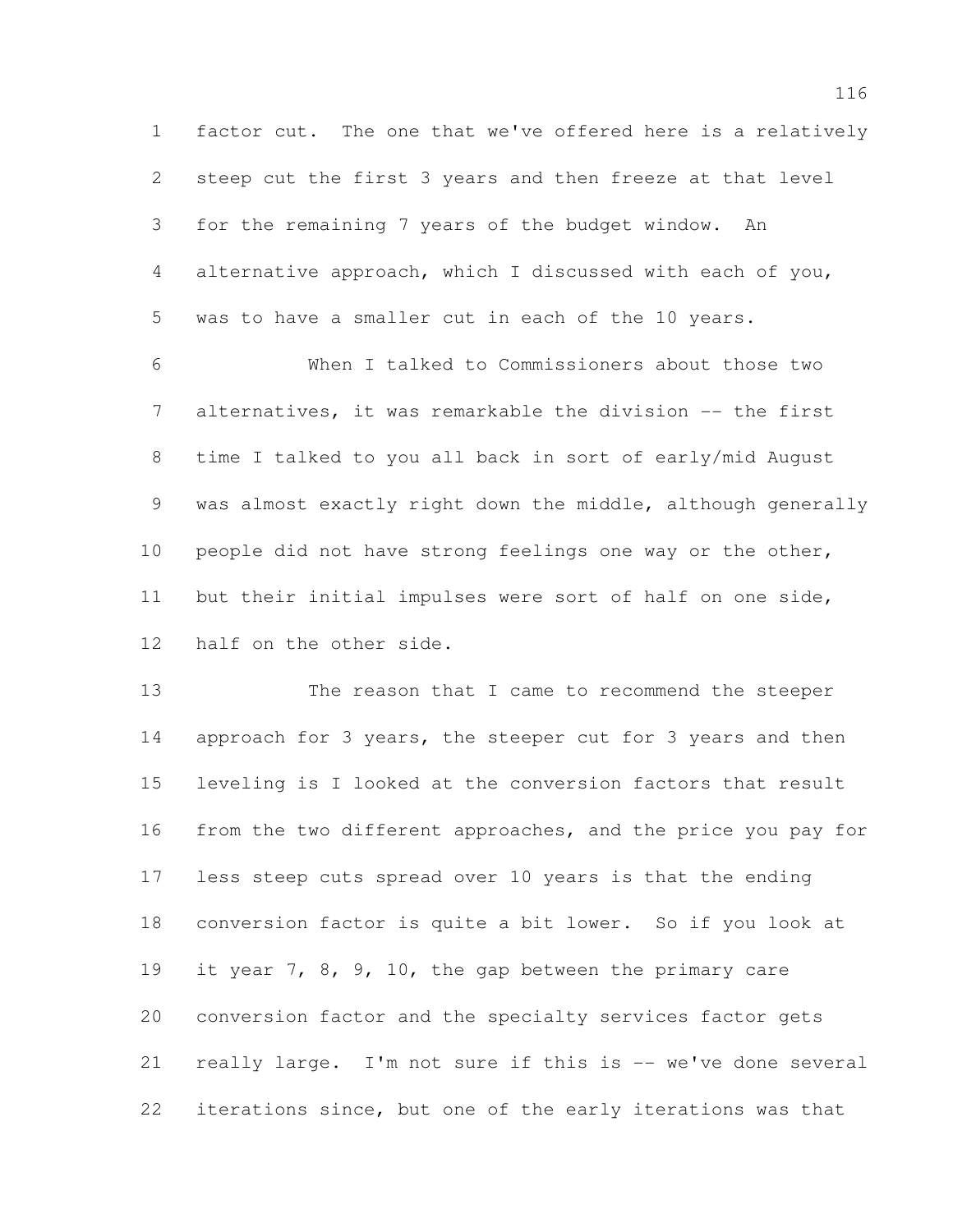if you had a 6.6-percent cut in 3 years versus 3.1 percent over 10 years, at year 10 the primary care conversion factor was 37 percent higher than the specialty services conversion factor. And I was worried that that gap was getting too big out of control. And so more front-loading of the cuts than leveling was a method of looking down the road and making sure that gap did not get too big.

8 So, you know, people -- we don't have time right now, but people can think about that and react to it when we talk some more about it. But that was how I came down on this side, Peter.

 Okay. We are well behind schedule, not surprisingly, I guess, almost 50 minutes behind schedule. We will have a 15-minute public comment period before we break for lunch.

 Could I see the hands of people who want to make comments? Just so I have a sense of where we stand on time. 18 I'm just seeing two hands -- three. Why don't you stand up 19 so I can see you better. I just want to be able to -- so we've got three people.

21 The ground rules for this is I'll give you, say, 3 22 or 4 minutes each for three commenters, since we only have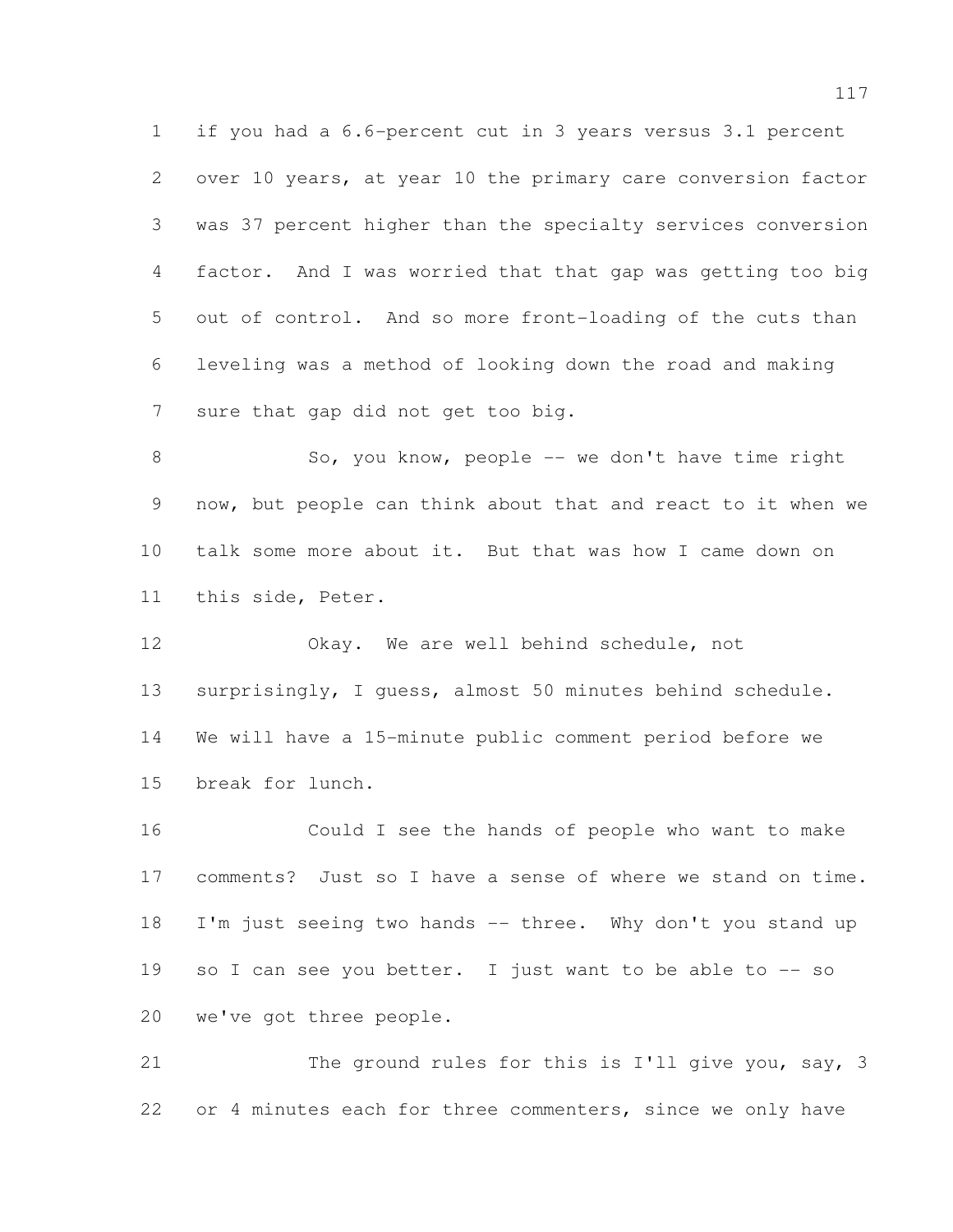three. Please begin by identifying yourself and your organization, and then when this light comes back on, that will be the end of your time.

 MS. McILRATH: Sharon McIlrath, AMA. I'm not going to spend a lot of time telling you why we don't like this and why we think a lot of physicians will think that a 15-percent cut is not a whole lot better than a 30-percent cut, that access problems are likely to develop. But what I would like to say is that I think it is important that if you're going to go down this route, that you increase your ability to monitor and that you also increase your ability to be looking at very recent data.

13 If you are looking at specialty, the problems within the non-primary care groups, I think you need to be able to look at individual specialties, not just the group as a whole.

17 17 If you look at the retirement data -- it was cited several times here today about the retirement data for the primary care physicians -- it's actually worse for a number 20 of the other specialties. It is particularly bad, more than -- about 54 percent of psychiatrists are over 55. The number is also very high for pathologists. It's also very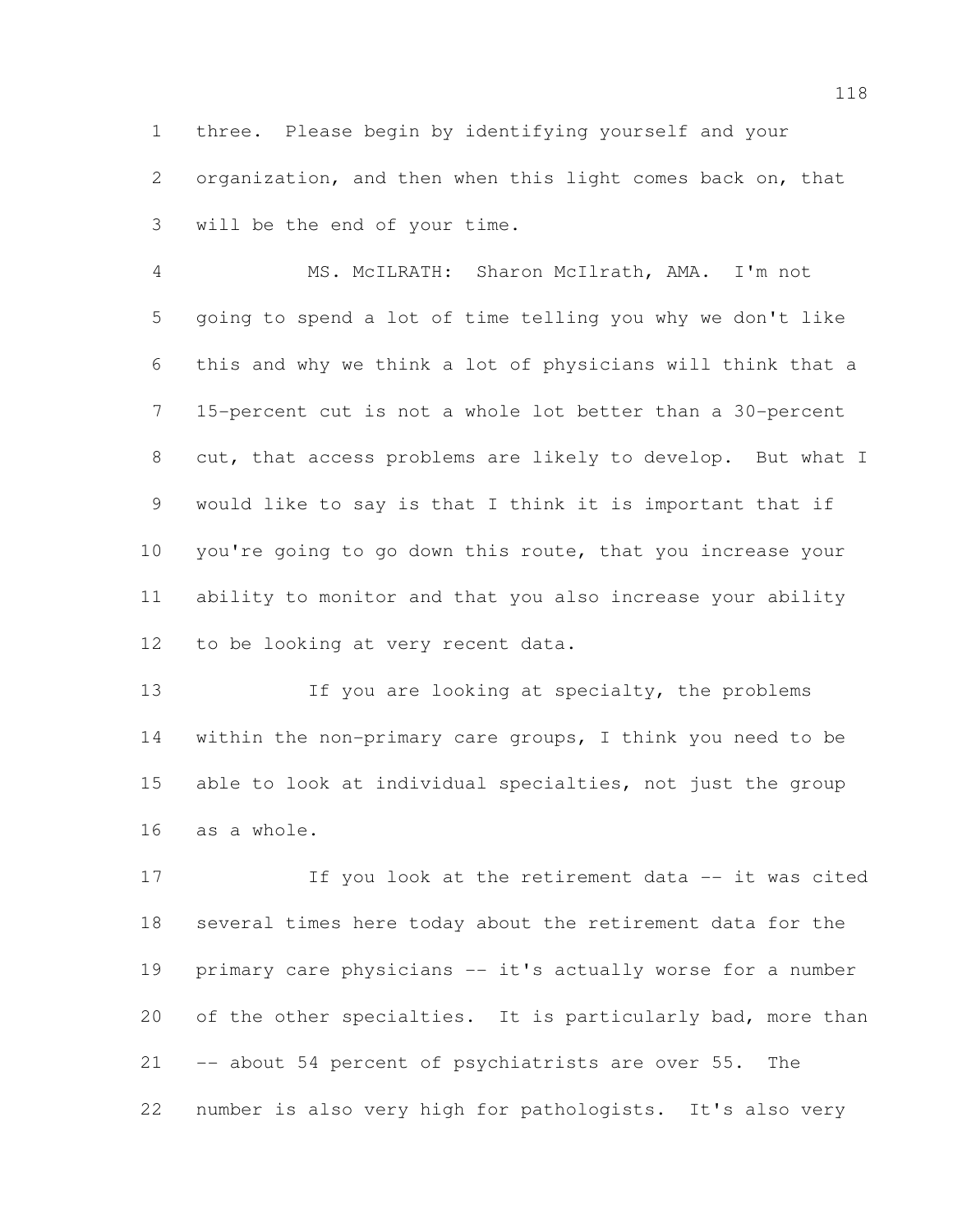high for urologists. There are many, many of the surgical specialties and some of the other specialties that have a bigger retirement problem than primary care. So I think you would need to be able to look at those individually.

 The other thing is that you need to be able to look at the combined impact of what you are proposing with a number of other things that are on the table. This would include potentially the sequester cut, which could be 2 percent or higher. It would also include a number of 10 penalties that are coming down the pike. I mean the PQRS, the ERX, all of these things that have been incentives and pluses for a while that are suddenly going to turn negative. And many of them are being implemented essentially at least 14 a year earlier than what the law said because of CMS' contention that they can't -- that that's what their data 16 requires them to do. So you have starting this year, based on this year's performance, a 1-percent reduction that's attributable to if you didn't do the electronic prescribing. That eventually gets up to 9 percent within the window that you're talking about, and that does not include the value- based modified that's also coming down the pike. And there are number of geographical changes that are coming along as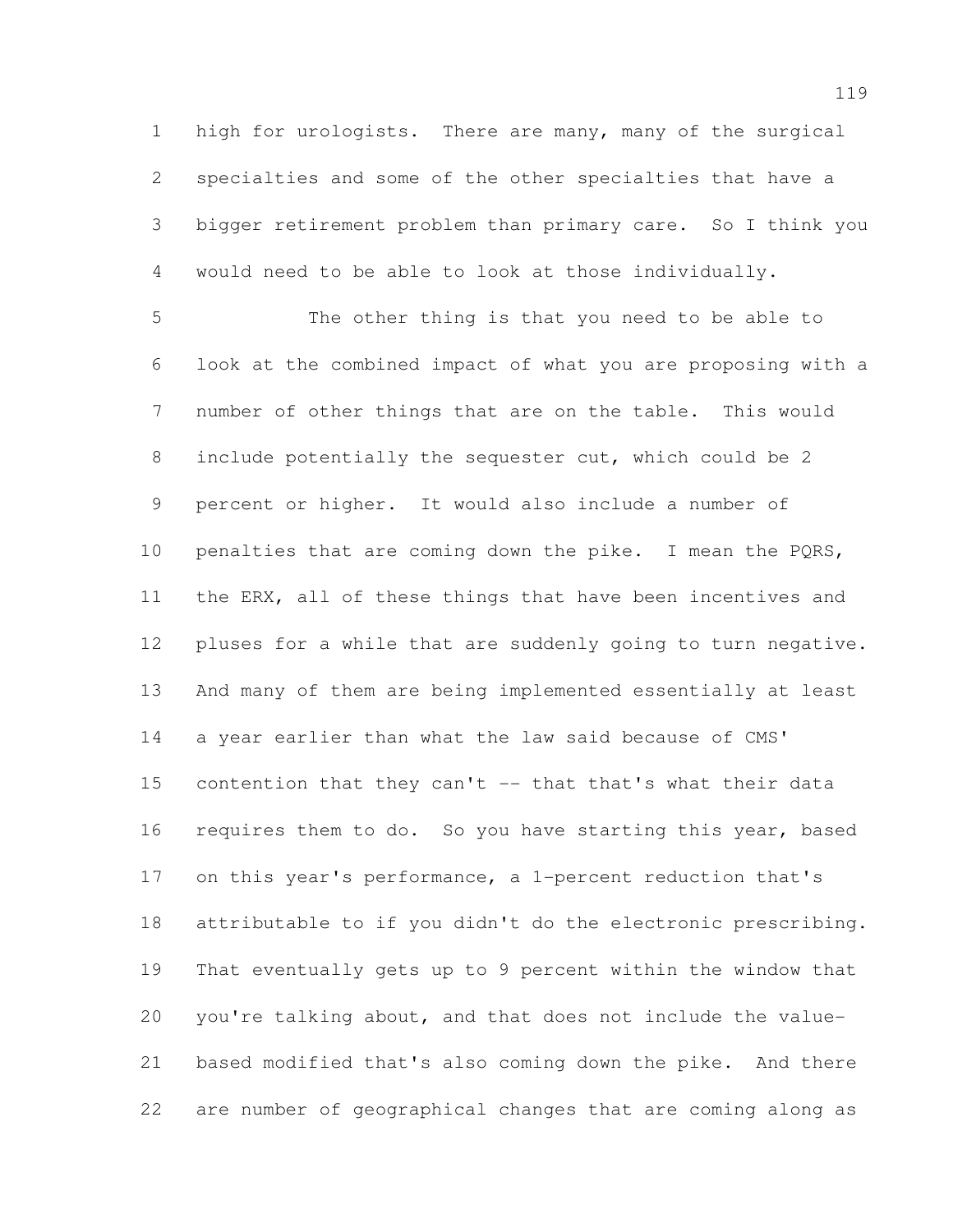well: the practice expense, GPCIs that were changed and potentially other changes in the GPCIs. So you need to be able to look at even geographically, and you need to have 4 the most recent data on what the prices are, what people are paying today. Because one of the things that -- I think the Commission has frequently landed on imaging as a place where they want to cut, and there continues to be this discussion about rapid growth where it actually decreased last year. It was a negative growth. So I think you need to be able to 10 look at that and, you know, get more recent data from CMS. I also think that you need to be able to be looking at what has happened most recently to the prices, because since 2006, which some of the discussion is based on, there have been a lot of cuts in a lot of the imaging procedures, and there have been increases in primary care. So your ratio doesn't look at the same, and you need to be able to look at the most recent ratios when you're making those decisions.

 MS. CARLSON: Hi, my name is Eileen Carlson, and I'm from the American Nurses Association. We also support repeal of the SGR. To me there is an inherent unfairness in balancing costs of Medicare on the backs of physicians and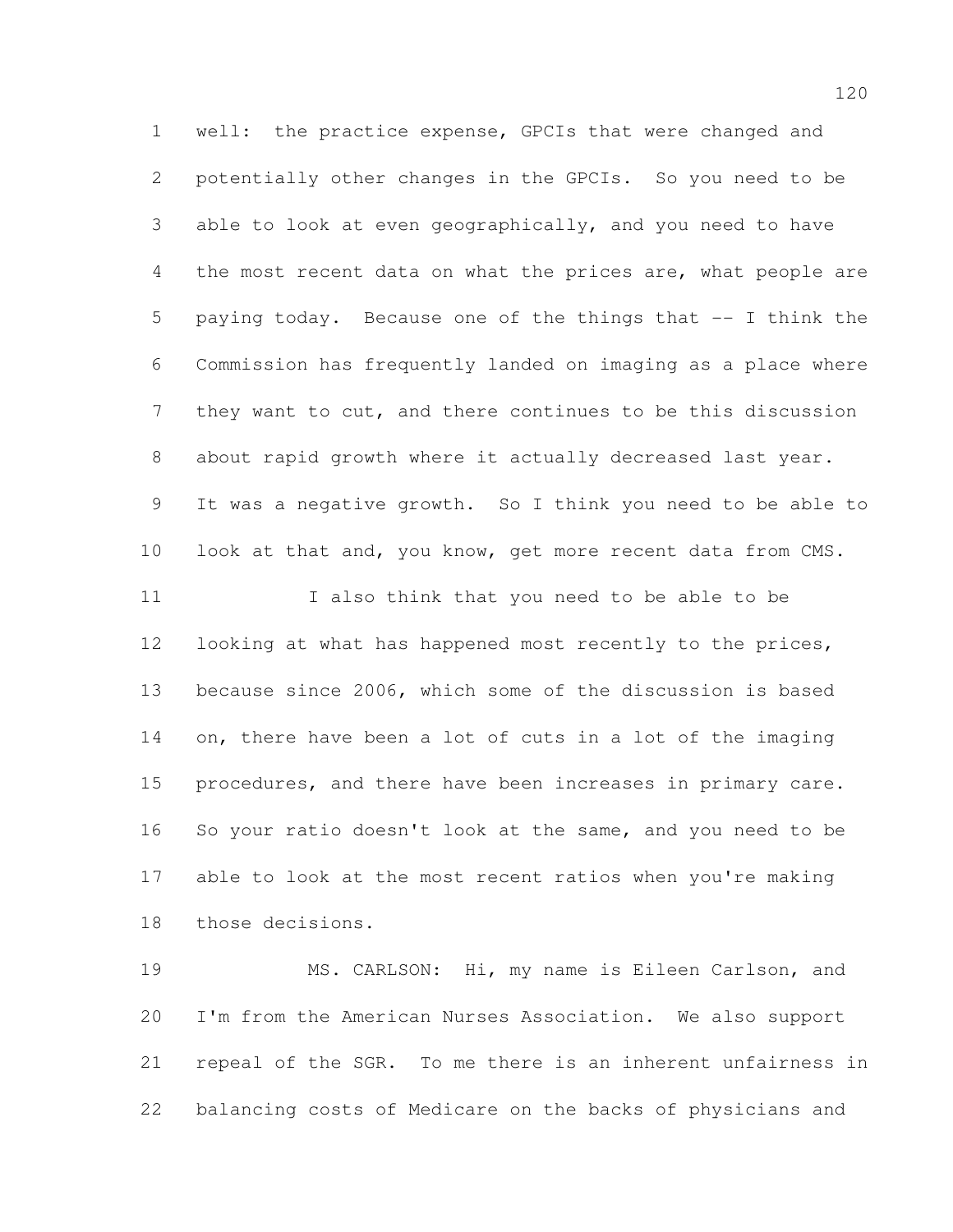other non-physician practitioners. There's no SGR for hospitals. There's no SGR for DME. There's no SGR for other facilities. So one of the things I'd like to see consideration of is not perpetuating the siloing of costs for SGR within the physician and non-physician practitioner community.

 Another thing, I wanted to just echo Commissioner Naylor's comments about the importance of care coordination. There's a little bit of concern that there needs to be an emphasis on valuing and increasing value and rewarding care coordination and primary care that actually does help lower costs, and if there's an assumption that it all is going to that may not be correct.

 The other thing I'd like to talk about which has been mentioned before, too, is that we'd like to see you consider some flexibility in the definition of primary care. Several Commissioners have mentioned psychiatry, for example, as an example of an area where Medicare physicians and physicians in particular are decreasing at a higher rate than primary care. I think a lot of psychiatrists would be very happy to get what primary care providers are being paid right now, and the most prevalent mental health provider is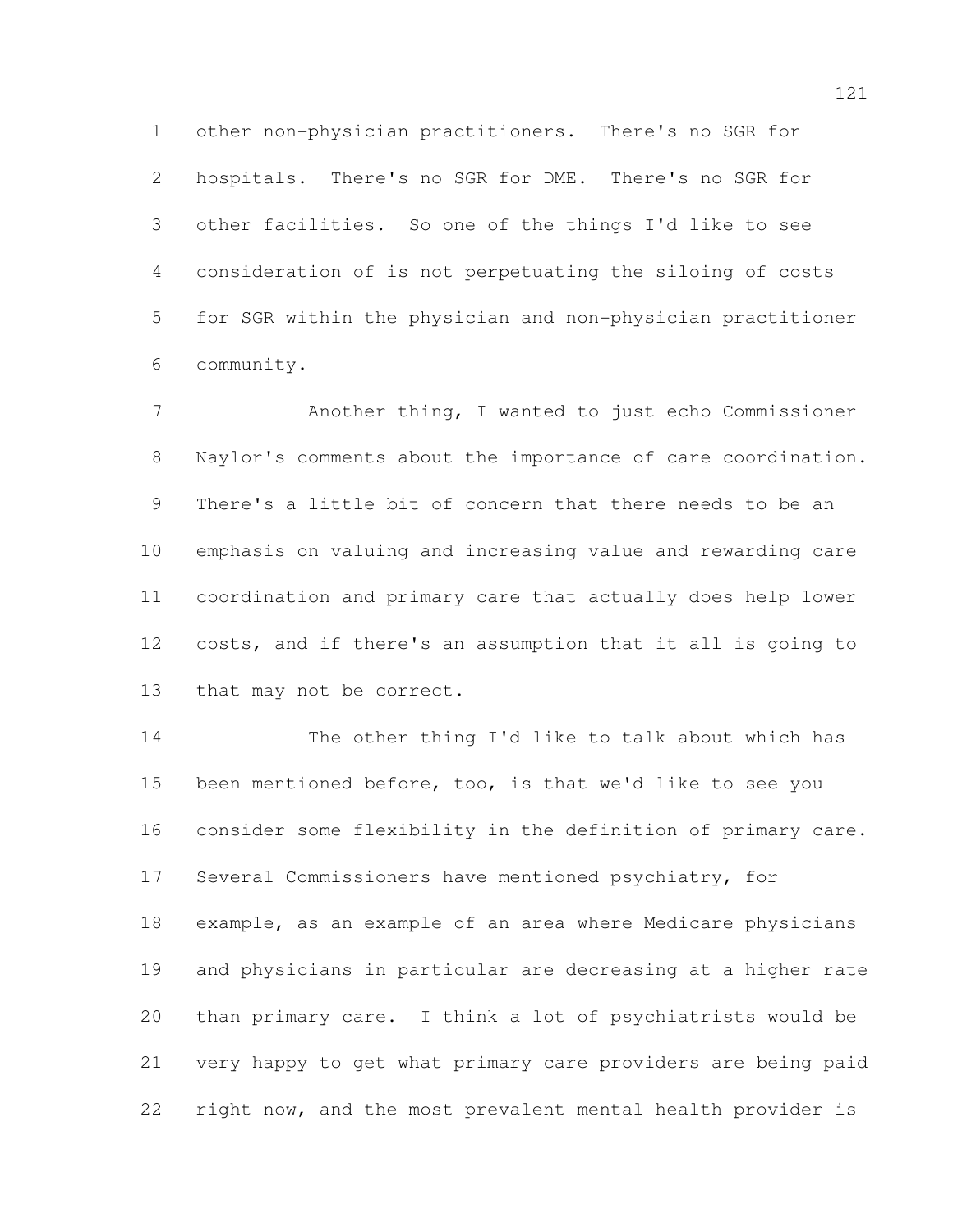social workers, and I think there's a report that recently showed they're paid less than people who work at McDonald's. And there is a recognized crisis in mental health.

 Also, for dual eligibles, Medicaid/Medicare patients, their primary care provider might actually be an orthopedic surgeon.

7 MR. CONNOLLY: Greetings. I'm Jerry Connolly with the American Academy of Family Physicians, and I'll just make three points.

 One, one of the Commissioners made the point earlier today that you were kind of struggling with what your charter is as an advisory body to Congress, and should you just give Congress the advice that it wants to receive in the context of the current political discussion or deficit reduction, or should you give Congress advice that is based on your best evidence and your best determinations? I would think the latter would be more appropriate.

 Secondly, there is an abundance of literature, as a number of Commissioners have stated, on the value of primary care but not specifically in terms of what differential would get the achieved goals -- that is, of the workforce and of the access that you've struggled with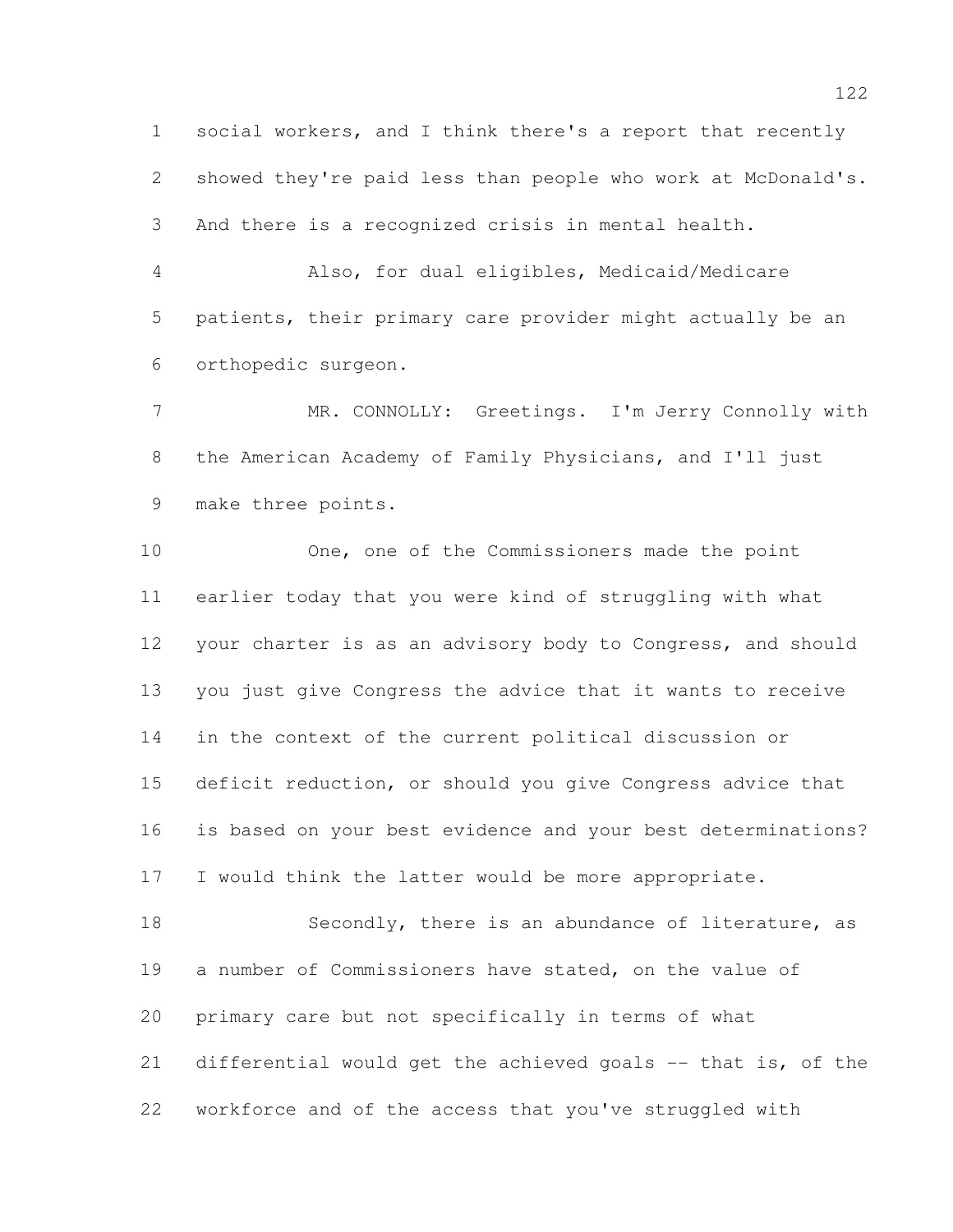today. I can't tell you standing here that, in fact, the differential that would result by these proposed recommendations over the course of 10 years would be enough to achieve the goals. I can tell you that we've had some modeling done by the Robert Graham Center for Studies of Primary Care and Family Medicine, and we will take this back to them and have them do some modeling on these as well. And that will try to give us some information that we'll share with the staff on whether or not this will achieve the goals or have some unintended consequences. But like all physicians who do not want to look a 30-percent cut in the 12 face January 1, whether you're specialists or primary care, 13 there's not only an expectation that that cut does not come, 14 but there should be some reasonable, modest improvement in the Medicare reimbursement because they have given at the office for so many years with the dysfunctional and flawed formula.

 Lastly, I would just encourage you to look further and examine the possibility of trying to encourage, direct patients and direct beneficiaries toward high-value services, regardless of what those services are, by using co-pay, co-insurance, and other kinds of things to glide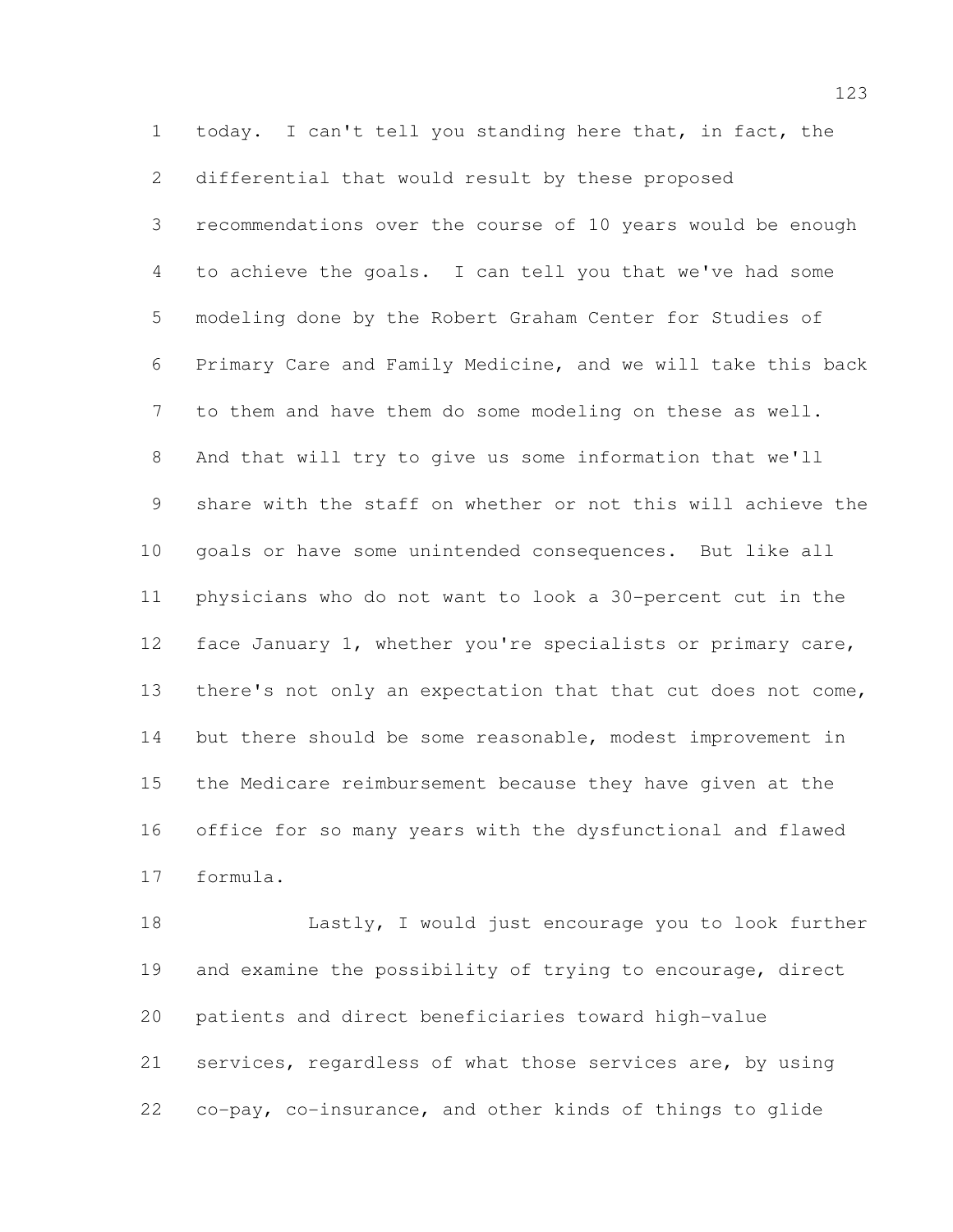| $\mathbf 1$    | them in that direction because that's where we get the best |
|----------------|-------------------------------------------------------------|
| $\mathbf{2}$   | bang for the buck.                                          |
| 3              | Thank you.                                                  |
| $\overline{4}$ | MR. HACKBARTH: Okay. We are adjourned for lunch,            |
| 5              | and we will reconvene at 1:45.                              |
| $\sqrt{6}$     | [Whereupon, at 12:59 p.m., the meeting was                  |
| $\overline{7}$ | recessed, to reconvene at 1:45 p.m. this same day.]         |
| $\,8\,$        |                                                             |
| $\mathcal{G}$  |                                                             |
| 10             |                                                             |
| 11             |                                                             |
| 12             |                                                             |
| 13             |                                                             |
| 14             |                                                             |
| 15             |                                                             |
| 16             |                                                             |
| 17             |                                                             |
| $1\,8$         |                                                             |
| 19             |                                                             |
| 20             |                                                             |
| 21             |                                                             |
| 22             |                                                             |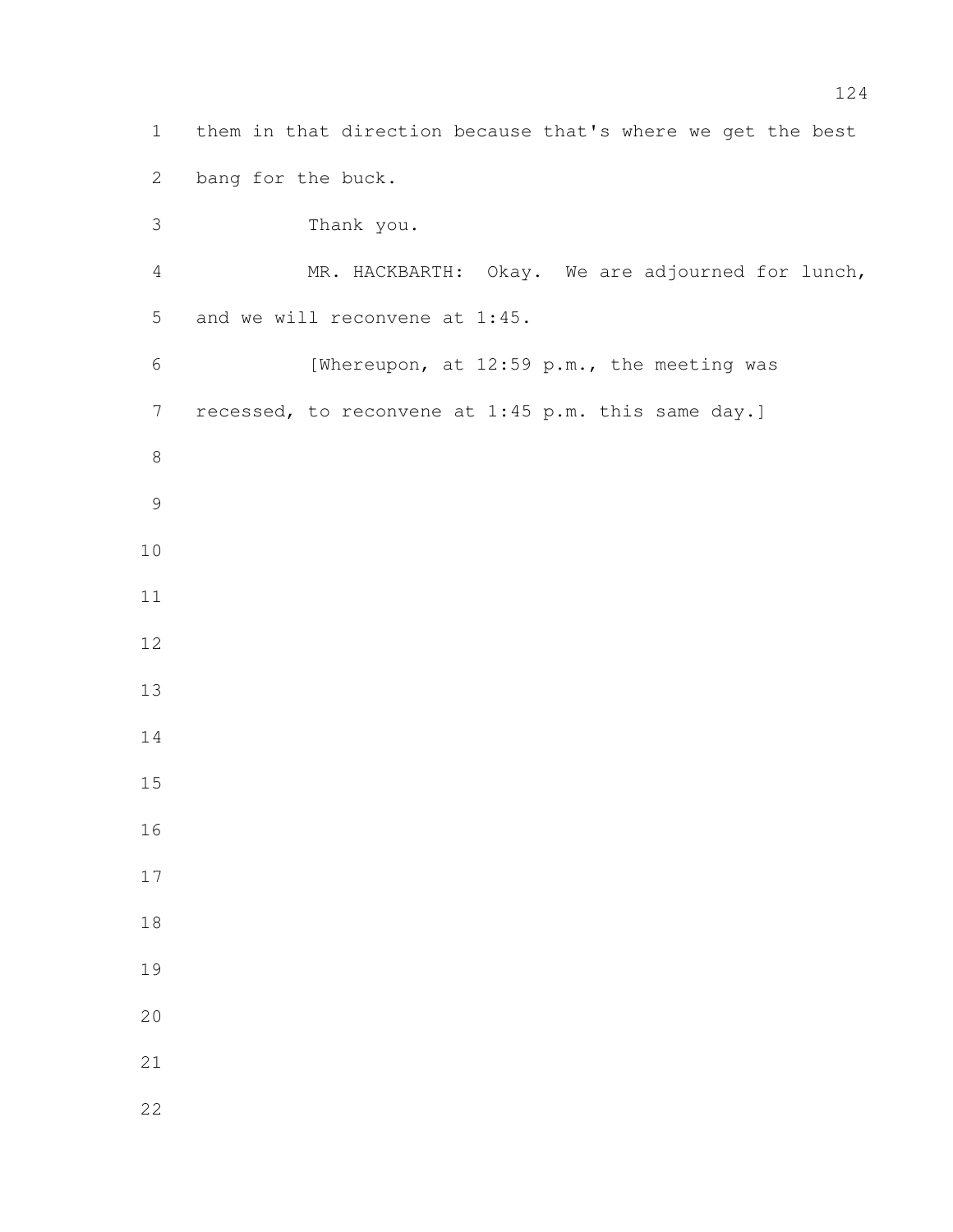1 AFTERNOON SESSION [1:53 p.m.] MR. HACKBARTH: Okay. It is time to begin our afternoon session. Our first presentation by Kate is on the chapter that begins our March report each year on the context for Medicare policy. Kate. MS. BLONIARZ: So I would like to thank David Glass and Zach Gaumer for their help in this presentation. The first chapter in the March report to Congress discusses the context for the Commission's deliberations on Medicare payment policy. There are a couple of reasons that we do this chapter. First, the Commission's mandate requires that we consider Medicare in the context of the health care delivery system and the implications of changes in the health care delivery system on the Medicare program. 16 And, second, the mandate also asks us to consider our recommendations within the context of the overall budgetary environment. To these ends, this presentation will take the following shape. First, I will cover trends in health care spending and the reasons for growth, discuss the overall budgetary environment, move to a description of Medicare's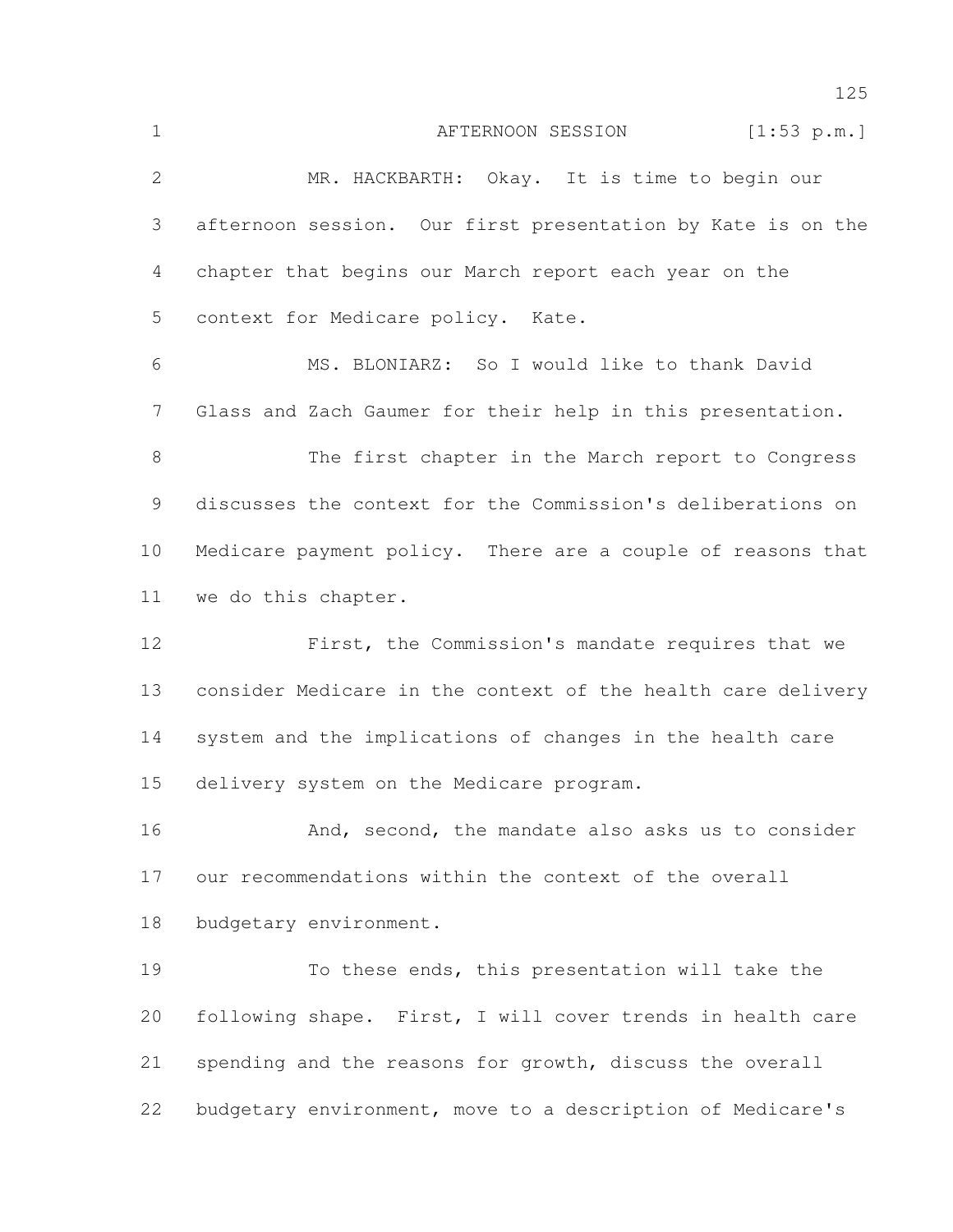financial picture, and the changes in Medicare beneficiaries 2 that we expect over the next few years.

 The next section discusses features in the health care marketplace that are germane for Medicare payment policy. This is in response to requests from some Commissioners that we perform an environmental scan of the health care delivery system. So we are particularly interested in your thoughts on that chapter.

 And I will conclude by bringing up some features of the current system which may imply that a share of health care spending is misspent, by which we mean it does not improve ultimate outcomes.

13 As I go through, some items that I only briefly mention are described more in detail in your mailing materials and I can provide more information on question.

 On the next two slides, I will move quickly through the trends in national health spending. As you can 18 see from the chart, the share of economic activity devoted to health care is projected to grow from about six percent in 1965 to nearly 20 percent in 2019. In 2011, the Medicare program accounted for around 3.6 percent of GDP. Since the government began tracking the national health expenditure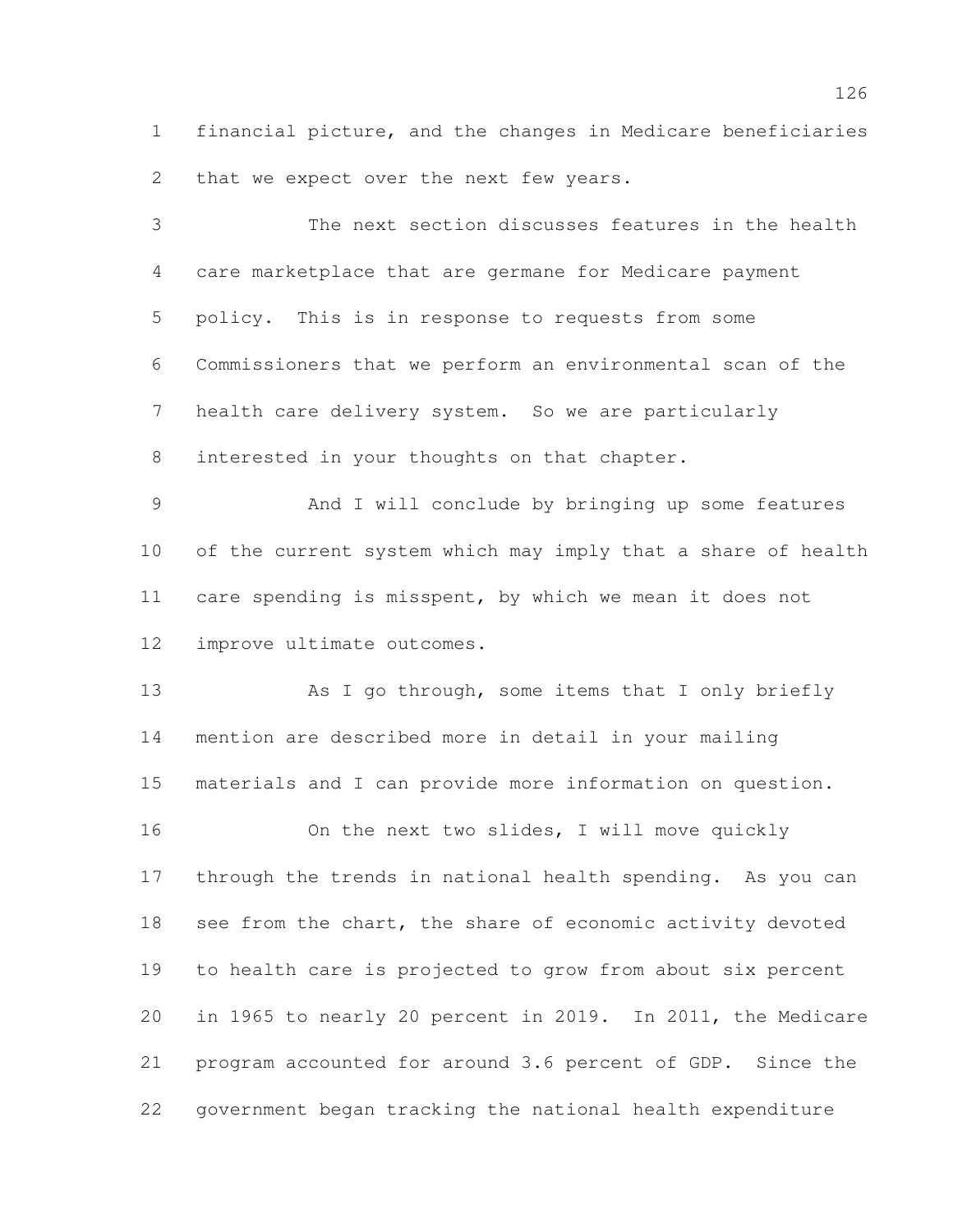accounts in 1965, the average annual growth rate for per capita health care spending has been approximately 8.5 percent, or 2.6 percentage points higher than GDP per capita, and these rates do not differ substantially across different payers.

 This year, growth in the national health expenditures slowed significantly, largely due to the 8 recession. Total health care growth was 3.9 percent, the lowest rate since they started tracking the national health expenditures in 1965. And GDP growth was nearly the same in growth in national health expenditures.

 Medicare spending growth was 4.5 percent from 2009 to 2010, as you can see on the slide. This is substantially 14 lower than in the recent past. Over the previous ten years, Medicare spending grew around 8.7 percent annually, or about 7.4 percent per year per beneficiary. Health care spending growth in 2010 was significantly less than recent trends for most payers except for Medicaid.

19 And, finally, these figures will be shortly updated when the final estimates of the 2010 health expenditures are released.

As I previously noted, per capita or per enrollee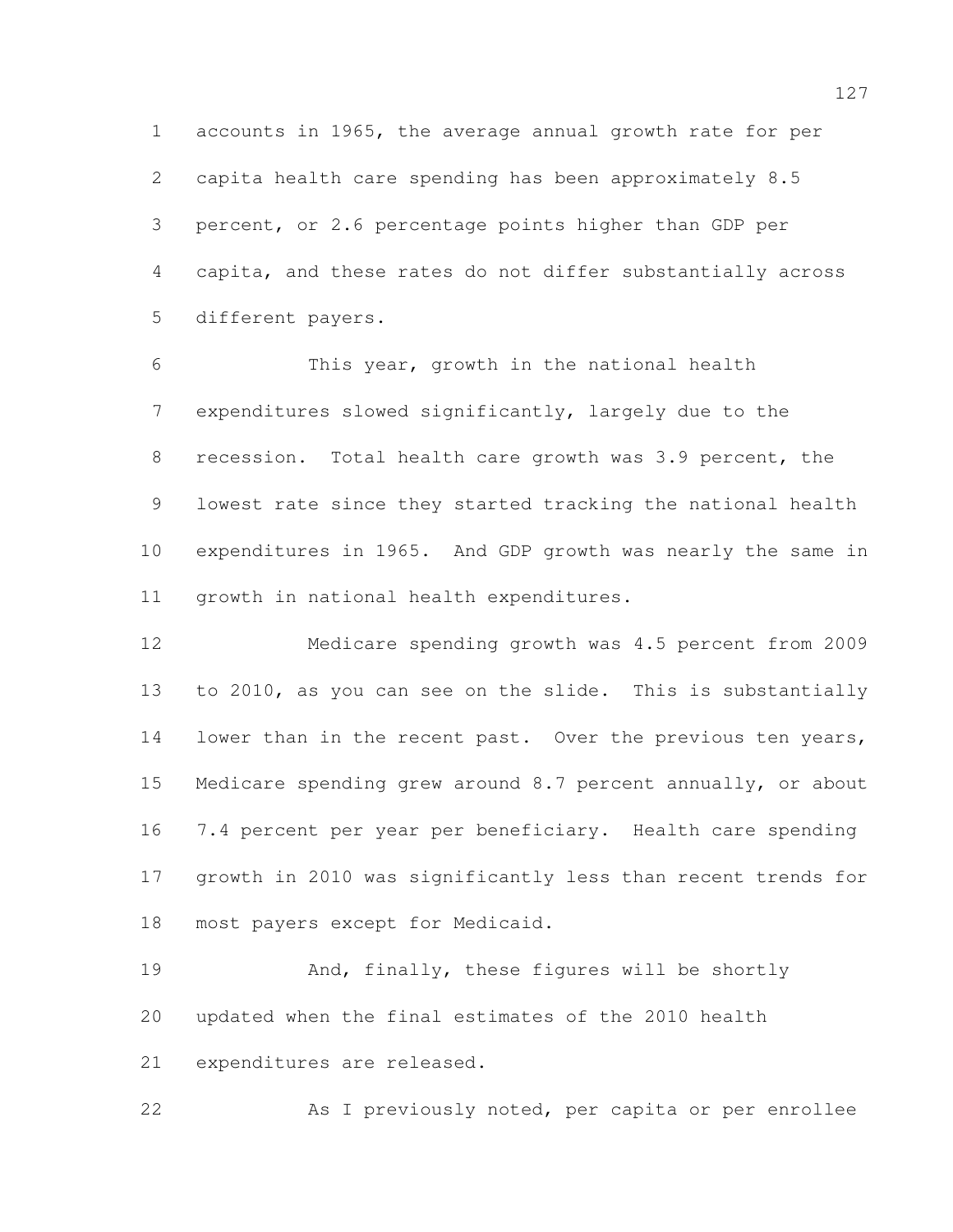health care spending is at least two percentage points faster than economic growth for most time periods. Understanding the reason for the growth in health care spending is critical to successfully designing an intervention to slow it. Most analysts believe that technology is the largest single contributor to health care spending. Technology in this framework casts a very wide net. Another way of thinking of it is all changes to the practice of medicine, the development targeting expansion and diffusion of a medical intervention.

 The share of health care spending growth attributed to the other factors listed here is debated and the interaction effects are likely notable, but most analysts agree that price, competition or consolidation, regulation, health insurance, income, and other demographic factors have an effect on health care spending growth.

 As you saw on Slide 3, government spending accounts for approximately 45 percent of all health care spending, and so their fiscal picture is tied very closely to health care spending growth.

 First, State and local governments face short-term imbalances caused by economic conditions that increase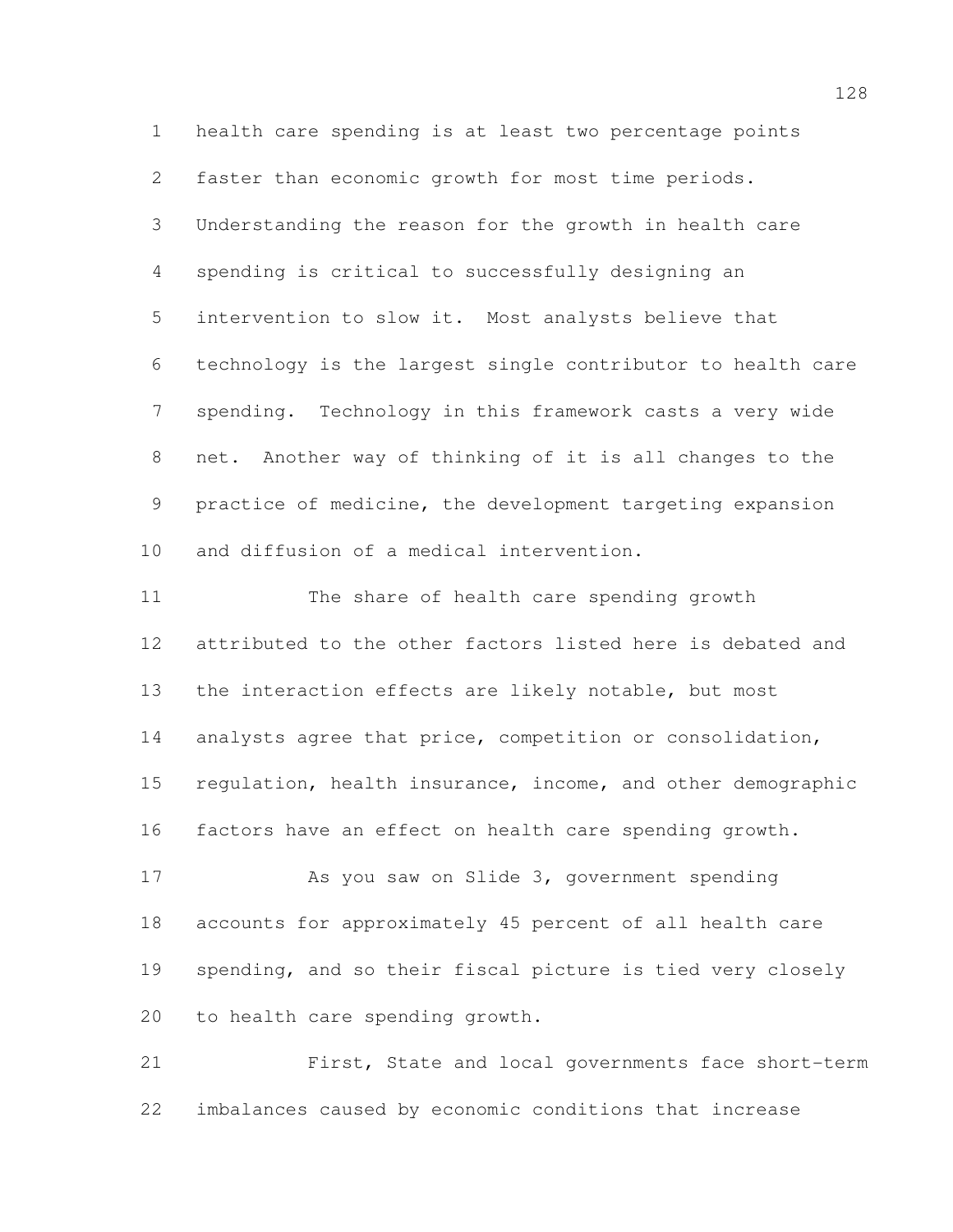spending on income assistance programs at the same time that revenues fall. Over the long term, States face similar challenges to the Federal Government, an aging population and per capita health care spending growth, even though States receive Federal matching for their Medicaid programs.

 Turning to the Federal Government, the fiscal picture shows the effects of the short-term recession in concert with a long-term structural deficit caused by the aging of the population and health care spending growth. 10 And just to clarify, while over the next 30 years the population aging will have a roughly equal effect on spending for Medicare and Medicaid as per beneficiary health care spending growth, over the long term, the growth in health care spending per beneficiary is dominant, accounting for 70 percent of the rise in spending for those programs under CBO's baseline.

 To focus on the Federal fiscal picture, as you can see in the chart, Medicare and Medicaid together make up 23 percent in total Federal spending, and this will grow to 28 percent by 2021. CBO projects the current deficit picture to improve somewhat as the economy recovers. However, there remains a long-term structural mismatch between revenues and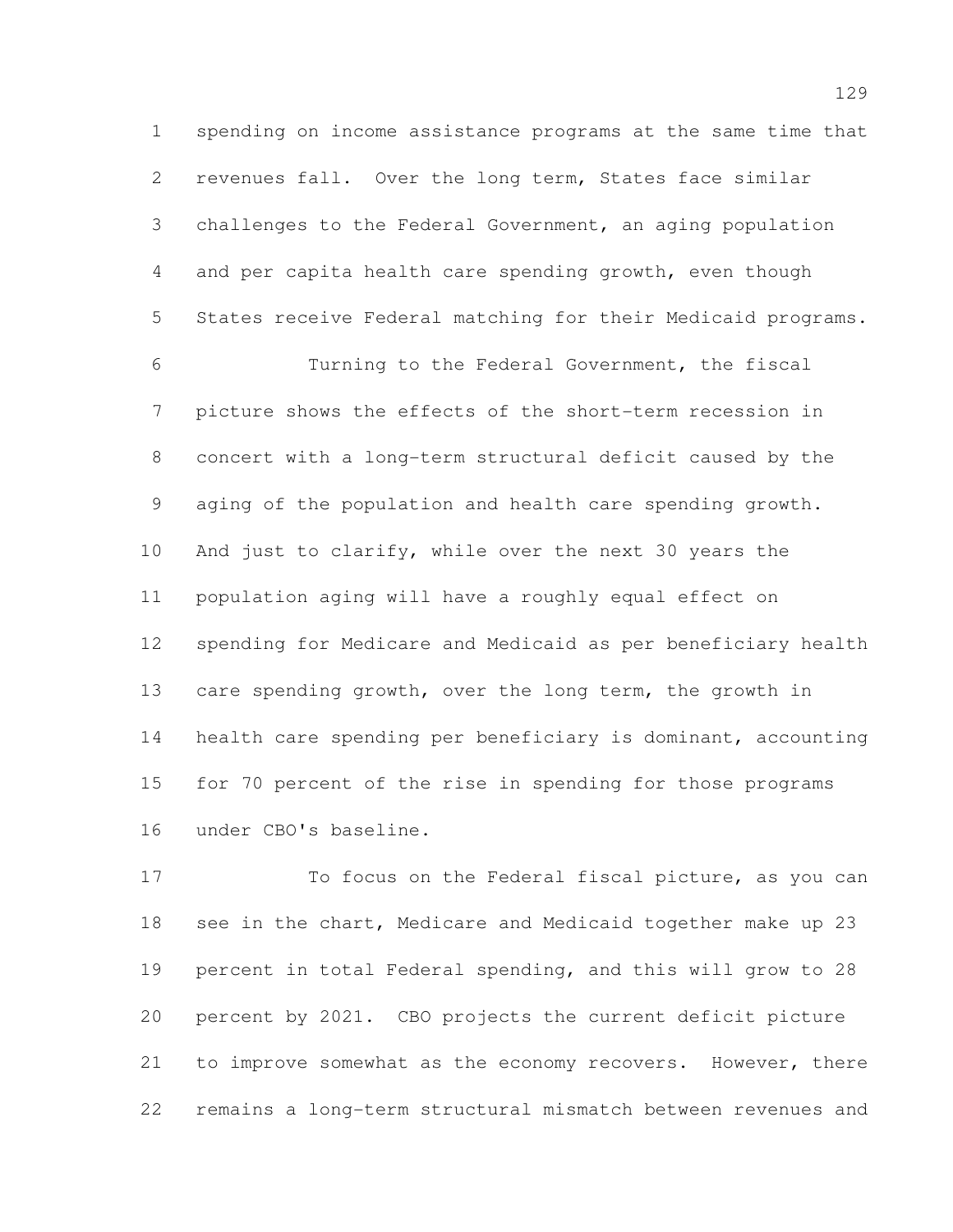spending. I would also note that this picture reflects in some ways a best case scenario, since it reflects the current law assumption that revenues will increase, for example, that the 2001 and 2003 tax cuts expire and there is no AMT relief, and that spending will not increase above baseline, for example, that the physician payment cut under 7 the SGR goes into effect. If those assumptions are not met, the revenue line would be lower, the total spending line would be higher, and the yearly deficits would be larger.

 There are some reasons to expect that Medicare's growth could differ from private health insurance. First, the mix of services is different. Medicare's benefit design and payments to providers differ from commonly available 14 plans in the private market. And third, the health status and demographics of the Medicare population differ from the population with private insurance.

 However, as you can see here, the growth rates for Medicare and private insurance are quite similar, indicating that competition as it exists for the market for private health insurance and administered pricing through Medicare has resulted in similar growth rates.

I would also draw your attention to the blue line,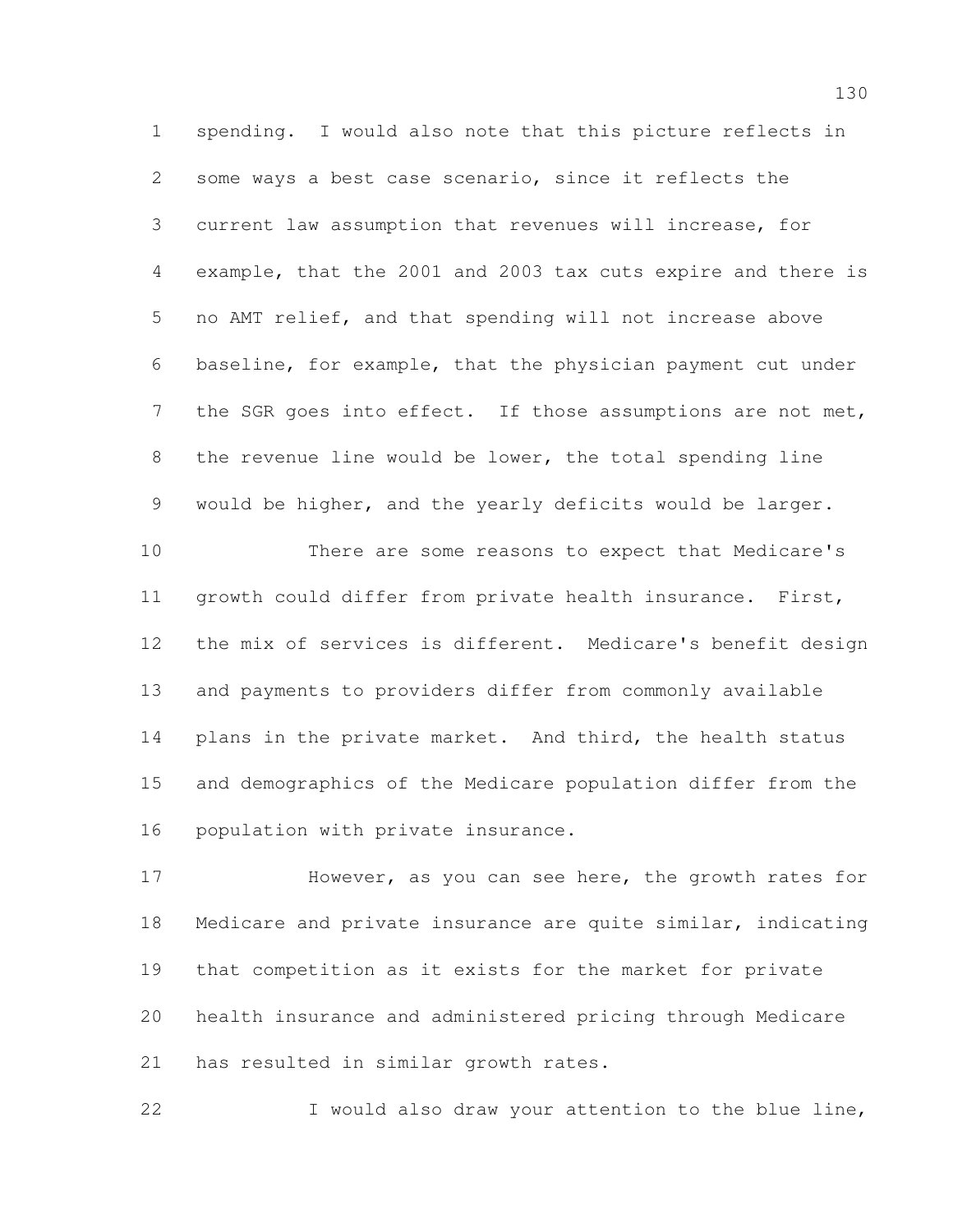which shows GDP per capita, which has trended about two percentage points lower than Medicare or private health insurance growth. And the theoretical outcome from health care spending growth at two percentage points above GDP growth is an entire economy devoted to health care. So most models assume that health care spending growth must slow to closer to GDP plus one percentage point or below.

 Turning now to Medicare's projections, over the next ten years, Medicare is projected to grow much slower than any period of recent history, growing 5.9 percent each year. This is composed of 2.7 percentage point growth in the number of beneficiaries and three percent growth in per beneficiary spending. In contrast, over the prior decade, total Medicare spending growth was 8.7 percent a year. The number of beneficiaries grew by 1.3 percent and per 16 beneficiary spending was 7.4 percent.

 One other notable feature on this slide is the difference in growth rates for each part of the program. Part A, which is largely subject to the recent update reductions in PPACA, has relatively low projected per beneficiary growth when compared with recent history. The Part B estimate is driven mainly by the 30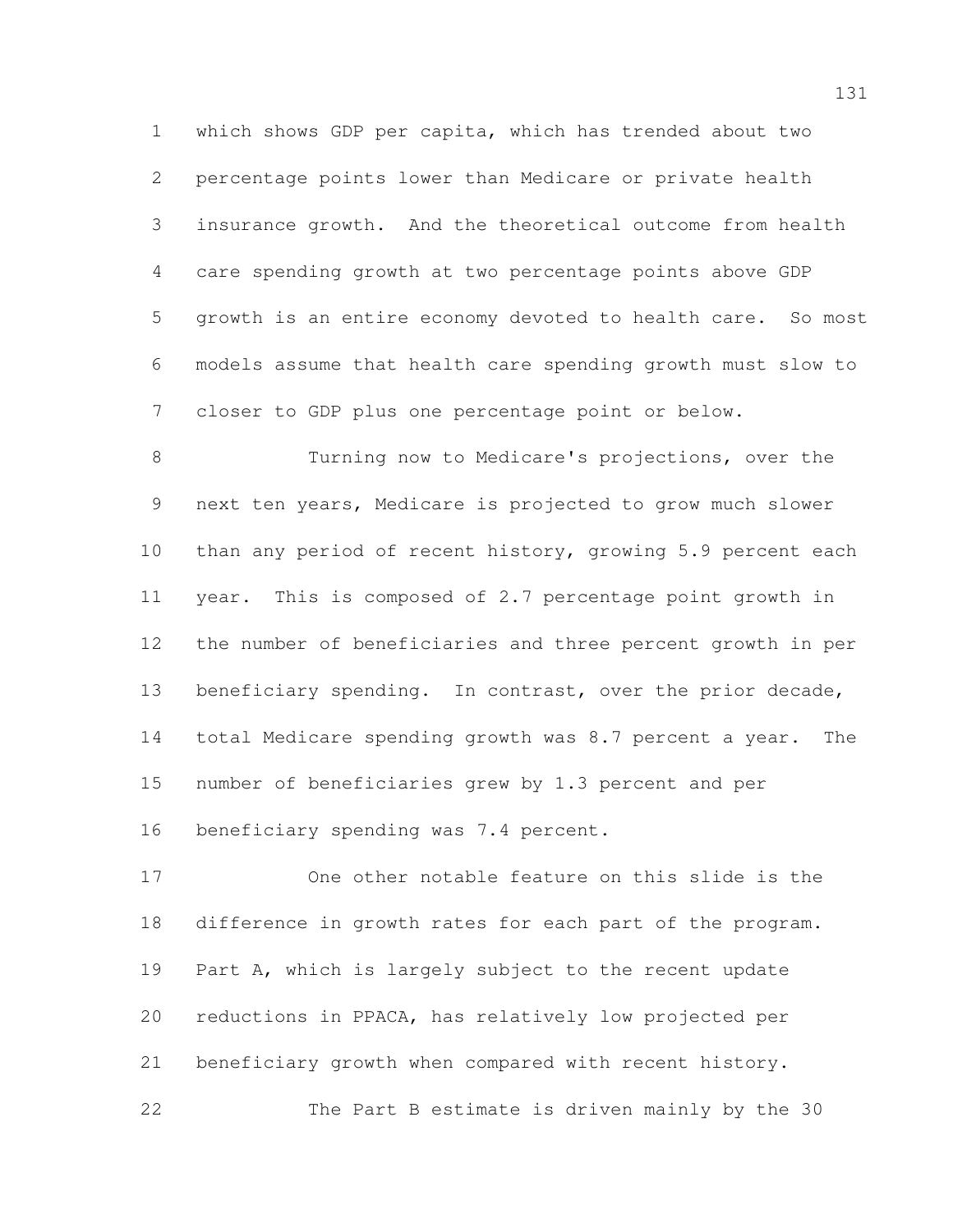percent payment cut in physician fees in 2012. If physician fees were updated by the MEI, the overall annual growth rate for Part B would be 8.1 percent a year over the next ten years versus 5.8 percent.

 And Part D is projected to grow more quickly than it has in the last five years, which implies use of more prescription drugs or of more expensive prescription drugs.

 Despite this slower projected growth, Medicare is still estimated to reach six percent of GDP by 2040, and the Hospital Insurance Trust Fund will be unable to pay full benefits after 2024. Over the long term, the Trustees assume that Medicare spending per beneficiary will grow by GDP minus 0.1 percentage points for Parts A and B, or about four percent a year. Part D is projected to grow at about 15 GDP plus one percentage point, or about 5.1 percent a year. 16 And these growth rates, again, are much slower than historical averages.

 One important effect of this growth is its impact 19 on beneficiaries, which happens in three ways. First, there is no catastrophic maximum for cost sharing in Medicare so that out-of-pocket exposure is theoretically unlimited. Second, the parameters for cost sharing and premiums are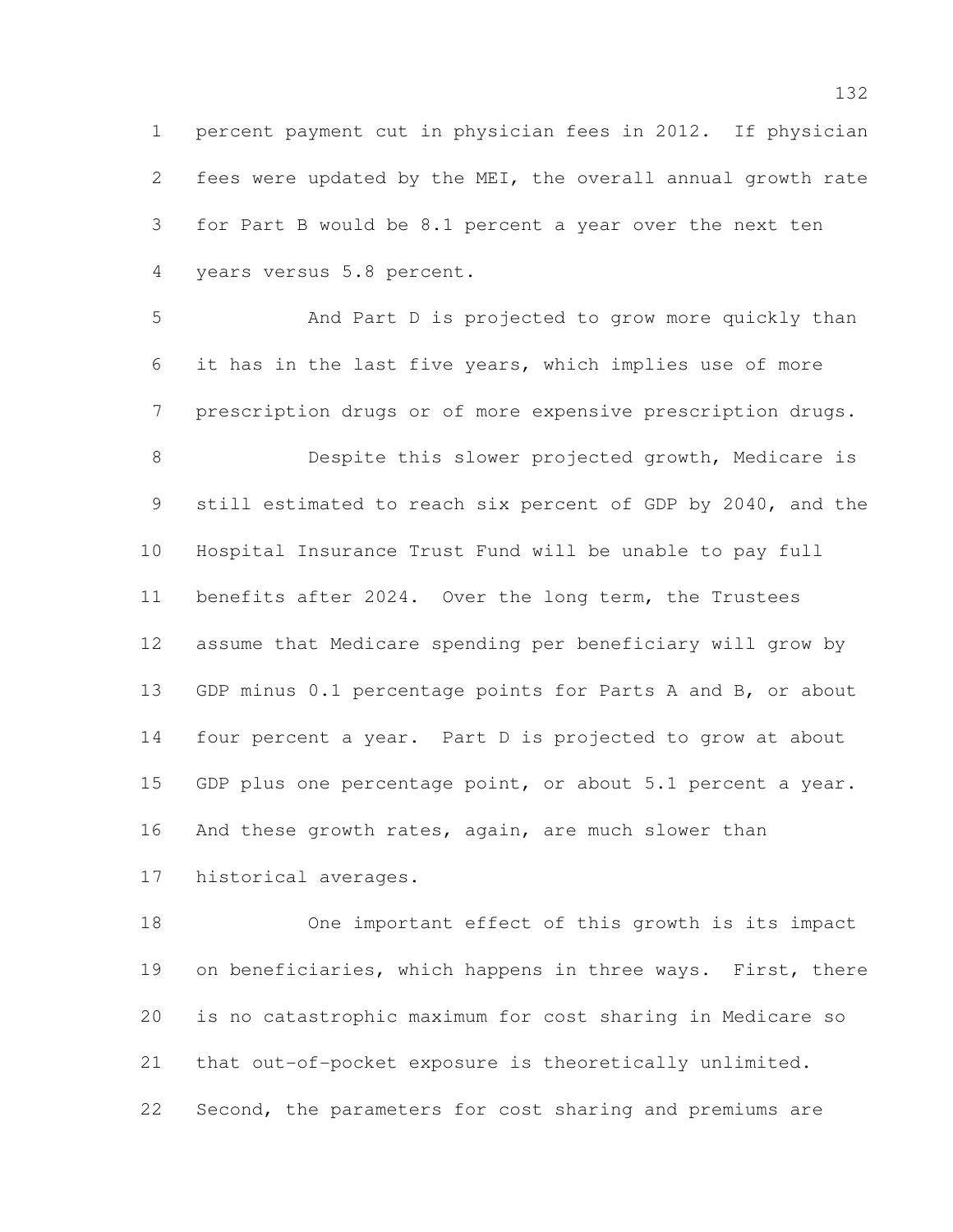generally indexed to Medicare spending growth. And third, there are some health expenditures that Medicare does not cover.

 Medicare's spending growth means that a beneficiary's average out-of-pocket costs will increase faster than Social Security benefits, which generally grow with wages. And Social Security makes up about 40 percent of the average Medicare beneficiary's income in retirement. As the number of Medicare beneficiaries will increase by a third over the next decade, there are some changes that we could expect in the makeup of these beneficiaries. First, the Medicare population will get younger over the next ten years as the baby boomers age into entitlement.

 Second, the racial and ethnic makeup of the Medicare population will change. By 2050, over 15 percent of the Medicare population will be Hispanic or Latino, up from six percent today.

 Third, some beneficiaries attaining Medicare eligibility in the next ten years may have experienced a decline in retirement asset balances, and as median income has remained relatively flat over the past decade, they may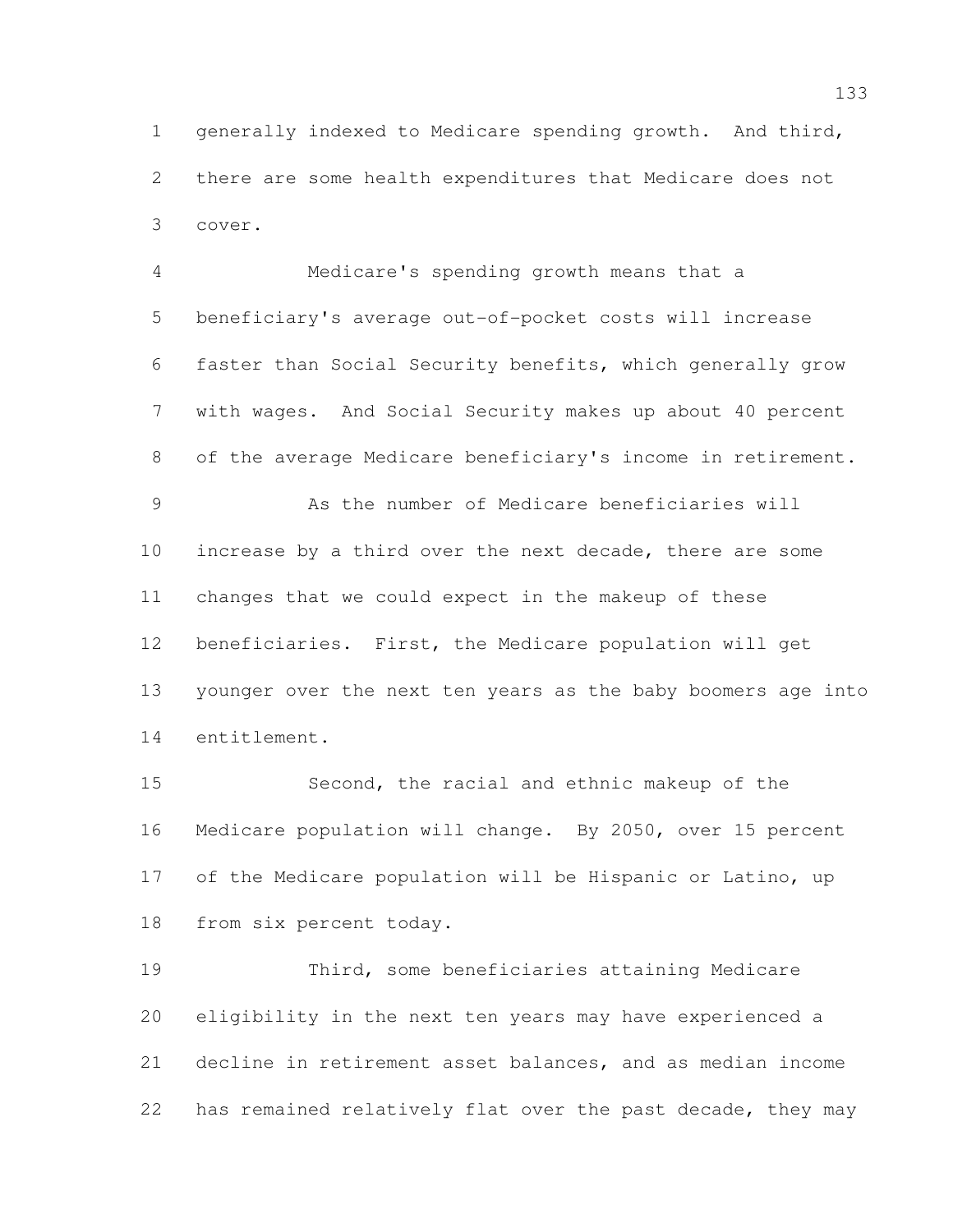be slightly poorer, on average. And the rate of Medicare beneficiaries who remain in the workforce after age 65 has increased over time.

 Finally, beneficiaries attaining entitlement may be slightly less likely to have employer-sponsored coverage, but after the PPACA coverage expansions take effect, they may be more likely to have continuous health insurance coverage.

 Features of the health care delivery system have implications for Medicare's ability to drive payment reform. We have added this section in response to requests from a couple of Commissioners who asked that we cover the health 13 care delivery system environment.

 First, the presence of for- and not-for-profit providers varies significantly across sectors with the share of providers that are for-profit ranging from over 90 percent for ASCs to 30 percent for hospitals, and some areas are changing rapidly. There are also differences in financial performance between for- and not-for-profit providers that could be a result of efficiencies or it could be a result of strategic business decisions to enter high profit product lines. There is also horizontal integration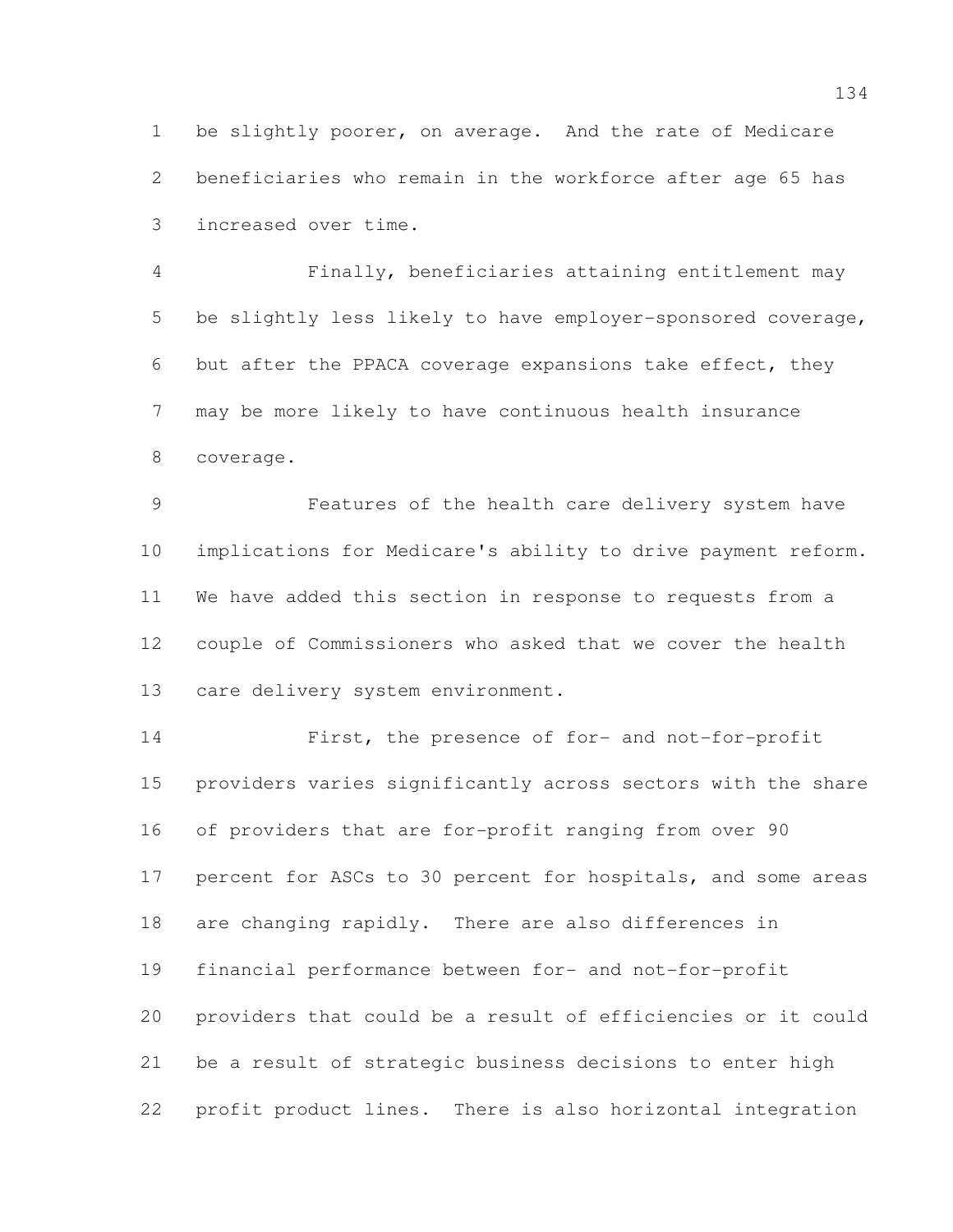among providers, with some sectors, such as dialysis and long-term care hospitals, being dominated by two chains. Second, the health care sector has grown during the recent economic recession while other sectors have either not grown or have contracted. This calls into question the ability of a contracting non-health sector to absorb cost increases from an expanding health sector. 8 And third, regulatory changes, many a result of PPACA, are coming up in the next few years and could substantially change the market for health care and the

market for health insurance.

12 As we are trying to be responsive to your request for some of this information, we would welcome any suggestions.

 Despite the high level and rapid growth in health 16 care spending, there is some evidence to suggest that some spending is inefficient and does not improve population 18 health or ultimate outcomes. First, while many researchers believe that the aggregate increase in total health spending has purchased reasonable value, it appears that the value of the marginal dollar spent on health care is declining over time.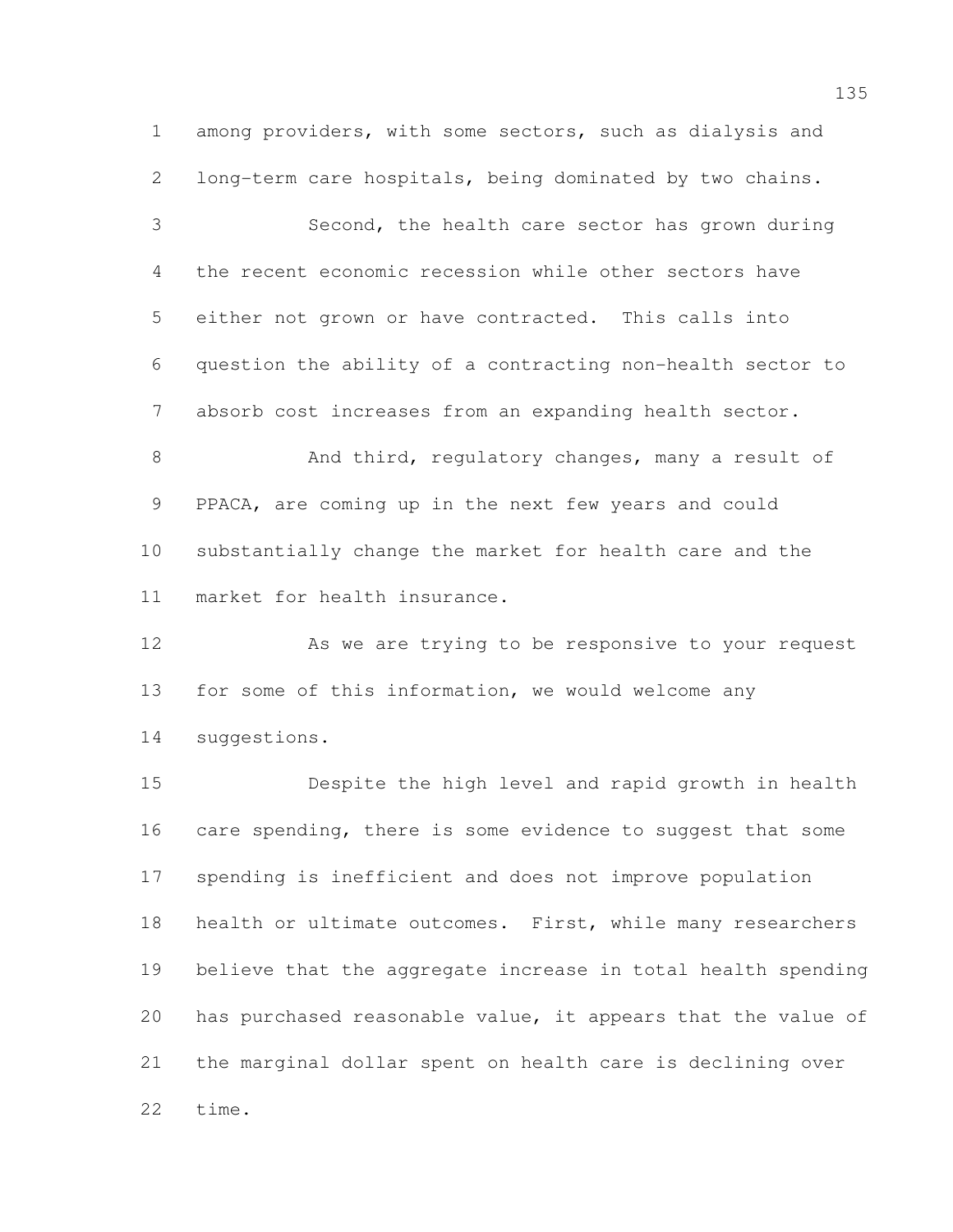The second piece of evidence that there may be some inefficient health care spending is variation across geographic regions that do not correspond to better outcomes or increased severity of illness.

 And third, despite years of attention to health disparities, outcomes are still worse for individuals who are racial or ethnic minorities and those who are low- income. Furthermore, there is compelling evidence aggregated in the Commission's June 2011 chapter on quality improvement that low-income individuals and racial and ethnic minorities often receive care from poorer-quality providers.

 And finally, many observers feel that the evidence 14 that the U.S. spends more on health care than other countries yet does not have consistently better outcomes 16 indicate that some health care spending in the U.S. is inefficient.

 In conclusion, I would ask for your comments and questions and will take suggestions on directions for the chapter. I would particularly welcome comments on the direction of the environmental scan piece of the chapter. Thanks.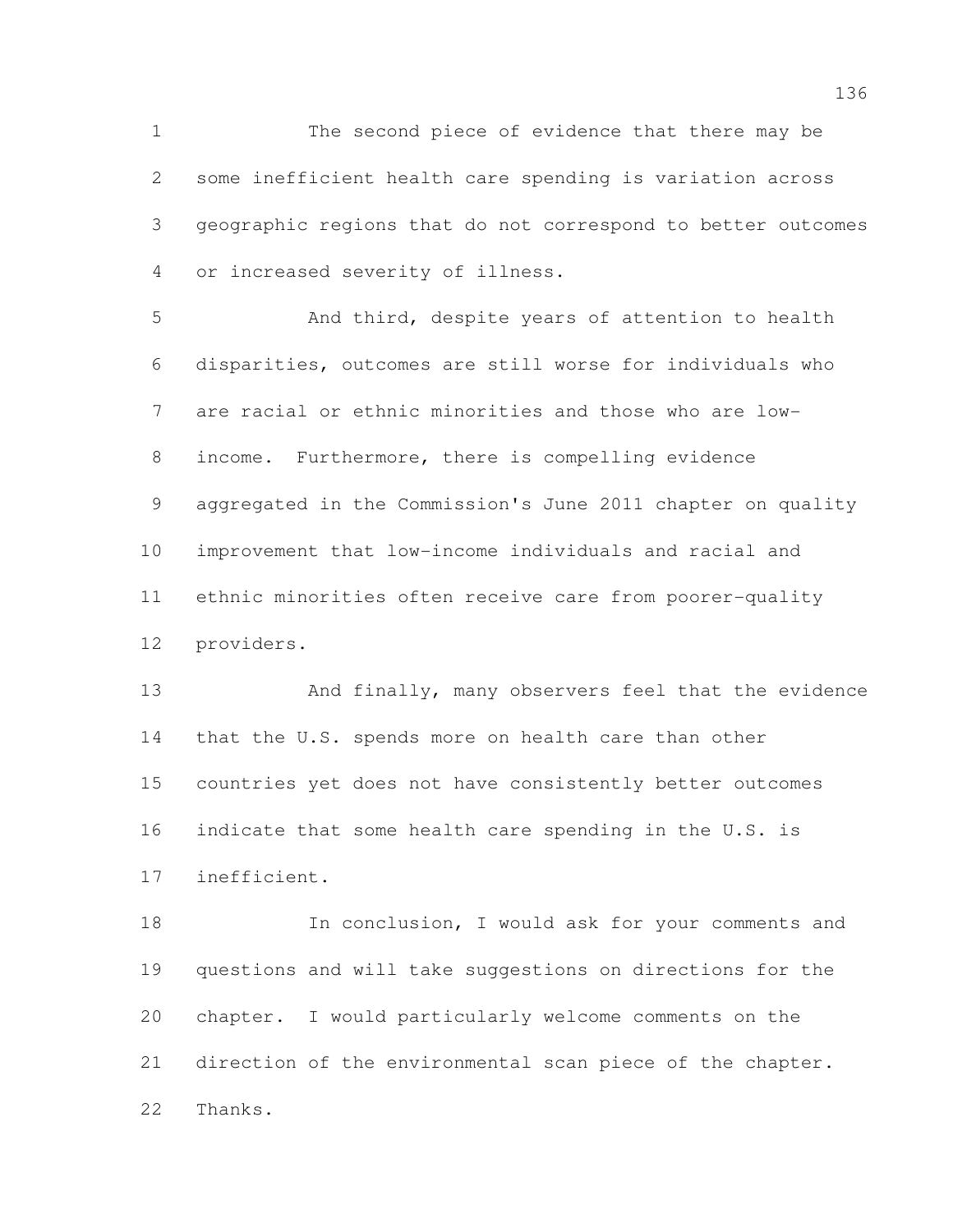MR. HACKBARTH: Thank you, Kate. Nice job. So let us begin with clarifying questions. Peter. Mike. Mitra. MS. BEHROOZI: No. MR. HACKBARTH: No? Tom. Cori. Scott. MR. ARMSTRONG: Sorry about this, but I just -- remind me again what the purpose of this chapter is. MR. HACKBARTH: Kate, do you want to do that and 9 then I will supplement your answer. MS. BLONIARZ: So the Commission's mandate requires that the proposals -- the Medicare payment proposals are placed in the context of Medicare payment policy, and so this is one part of kind of completing that - - fulfilling that mandate. I think there is also -- in the Commission's mandate, there is a request that we consider 16 the budgetary proposals, the budgetary impacts, and that is also part of it, so -- MR. HACKBARTH: Around about 2003 or so, the Congress made some amendments in MedPAC's charge, the intent of which were to make sure that we took into account the fiscal implications of our decisions, and so this was one

thing that we did. The second was to begin accompanying all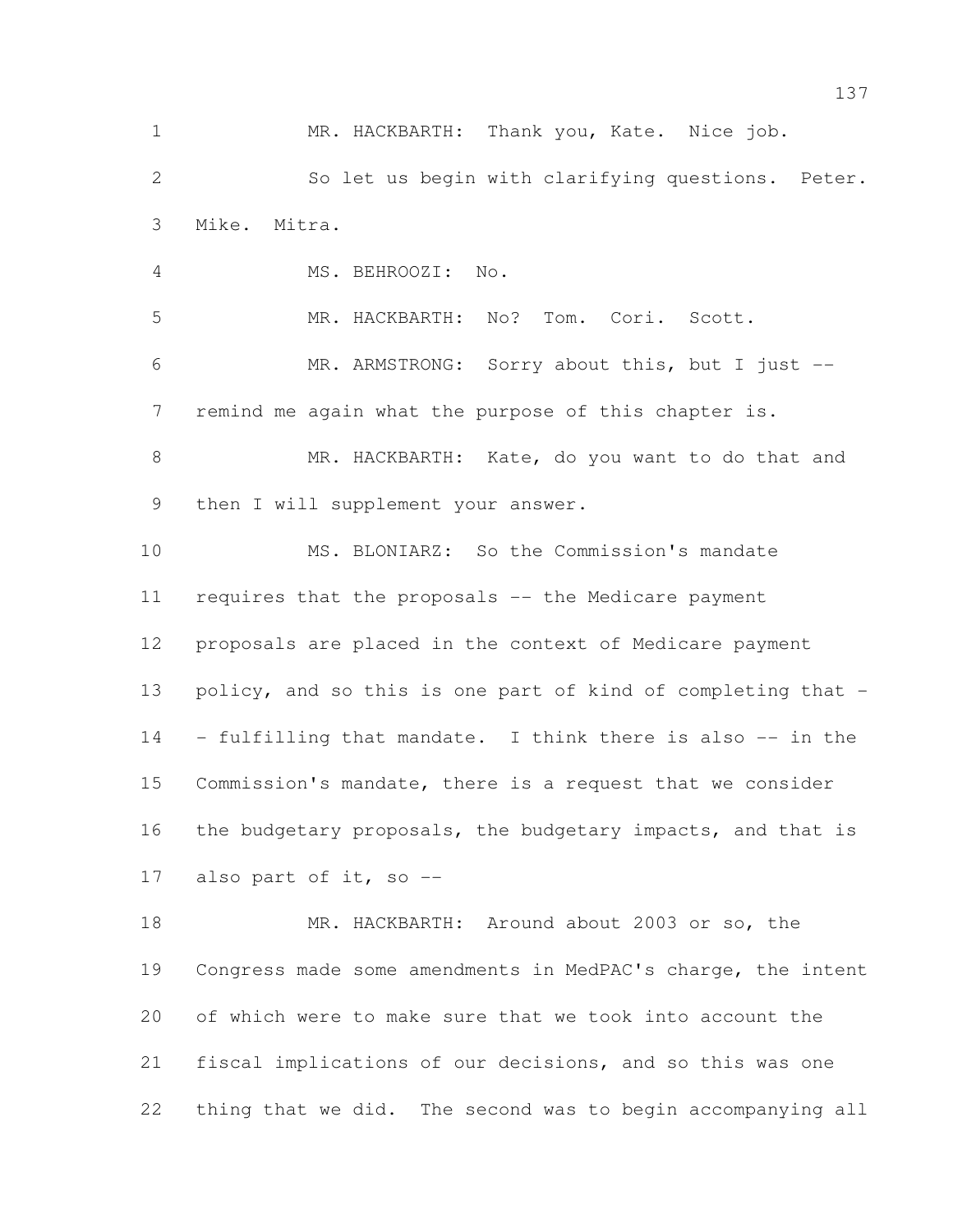of our recommendations with estimates of their fiscal impact. And at the same time, we were also required to begin recorded votes. This was a period where at least some important members of Congress were worried that MedPAC was making recommendations that were not sufficiently sensitive to the budget situation. So this was one of a series of changes.

8 In terms of the audience for this chapter, one 9 audience that I know exists is that there are people, including some people on the Hill, staff people, who use this chapter as an annual resource. It updates numbers on spending trends and issues, and so it is a handy reference for them to have on some of the basic statistics that they need to inform their work. So that is where it comes from. 15 MR. ARMSTRONG: So I just was -- a reaction to this is there seemed to be big issues that we talk about a lot, like care coordination or managing the cost of chronically ill populations, things like that, that really are not addressed in this. Is that the kind of thing you are looking for from me, or does that not matter? MR. HACKBARTH: Trying to shape this chapter has

been an ongoing effort, and we have tried various approaches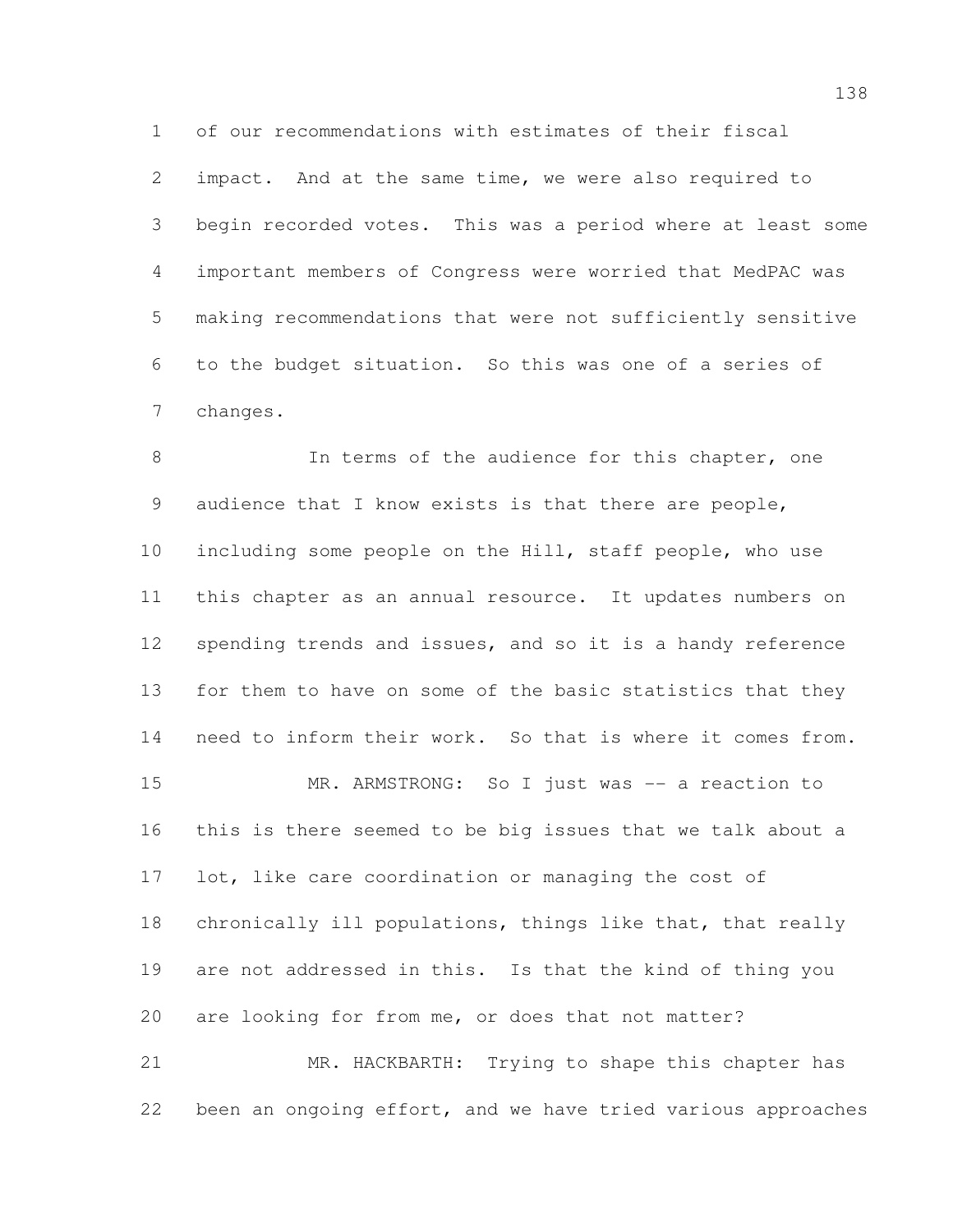to it, and I think it is fair to say that, right now, the pendulum is swinging back towards a more basic chapter, a more descriptive chapter, one that, frankly, is simpler to write and for Commissioners to review.

 At some points in the past, we have tried to delve into big issues and it just sort of kept growing and growing and growing and really became unwieldy in terms of its length and in terms of the work required to do it. So we are consciously trying to skinny it down again and have it serve the basic function of here is an update on some big trends and issues. Okay?

Kate. Bob.

 DR. BERENSON: Yes. I have two points of clarification. First, on Slide 4, the Medicare 8.7 percent in the second column, do we know how much of that is from the MMA's creation of a new benefit and the increased

spending for Part C?

18 MS. BLONIARZ: Yes. That is a good point. We can 19 get you numbers that take that out.

 DR. BERENSON: You do not have a ballpark right now?

MS. BLONIARZ: I am not sure I could speak to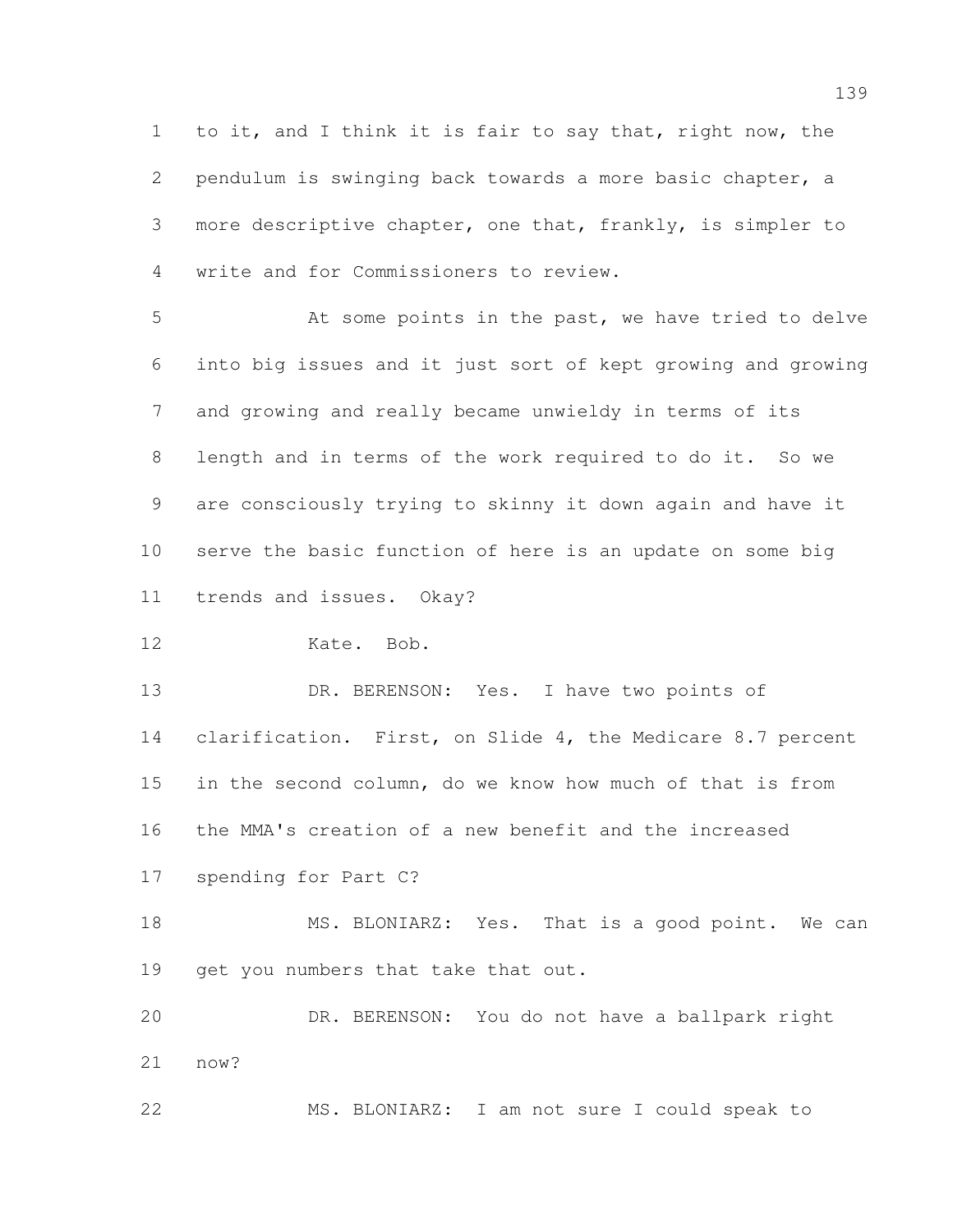that.

 DR. BERENSON: Okay. So I would like to see that. And then the second would be on Slide 9. It has to do with the estimates of the change in beneficiaries for Medicare Advantage. Is this a CBO estimate that you are 6 using, or  $-$ 

7 MS. BLONIARZ: So these are -- the source for this is the Trustees' Report.

 DR. BERENSON: Oh, the Trustees' Report. I guess what I would be interested in in maybe part of the market surveillance is whether there is any information about the new generation -- the next generation of Medicare beneficiaries. My hunch is they are much more comfortable with PPO/HMO-type products, restricted networks, tiered pricing, and I am interested in whether, first, the actuaries in any way factored in sort of receptivity of new beneficiaries to those kinds of products, and I think in looking at the demography of the population -- you have mentioned Hispanics, et cetera -- I think that would be an interesting area.

 My own hunch is that enrollment will stay up higher because new beneficiaries will be more comfortable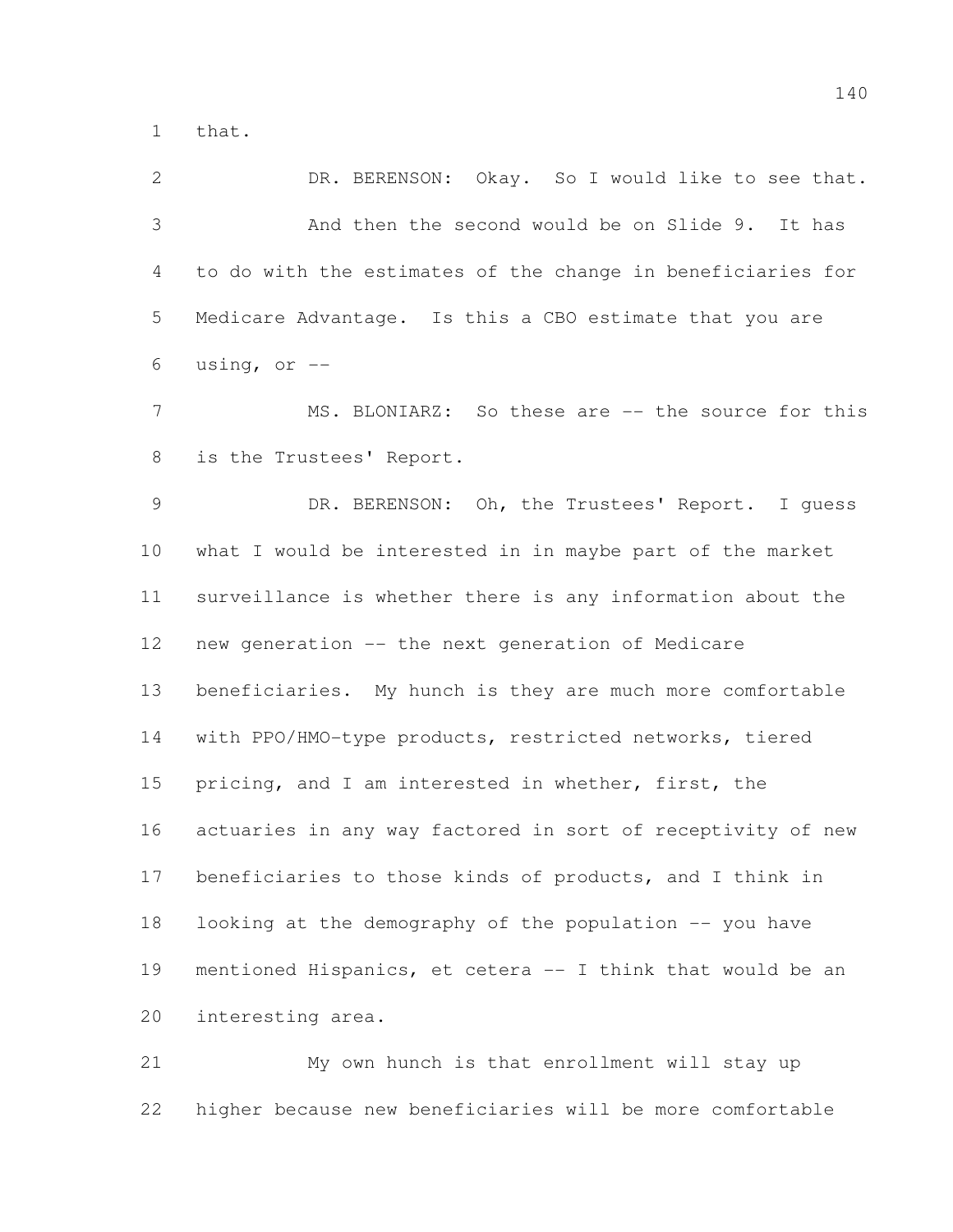and may, in fact, be aging in from group health and may not need to be -- so in any case, I am interested in that area.

 MS. BLONIARZ: I would say two things on that. One is that I am guessing that the Trustees do not build in an explicit assumption, but maybe someone on the technical panel would like to correct me on that.

 The second part is that we did have a little bit in the historical trend of employer-sponsored coverage over time in the past ten years, seeing a shift from classic HMOs and indemnity plans to more PPOs. And so if that has an implication for new beneficiaries' willingness to accept management, yes, that could play into it, as well.

13 DR. MARK MILLER: If I could just make one commercial, as you know, Joan runs a process of touching base with beneficiaries and providers and focus groups on a 16 range of issues that evolve a little bit from year to year, and when we talk about benefit design in the next couple of meetings, one element will be or may be what she has heard on this very point.

 MS. UCCELLO: Mike and I both serve on the Medicare Technical Panel and we have been looking into MA enrollment projections, and Mike can correct me if I am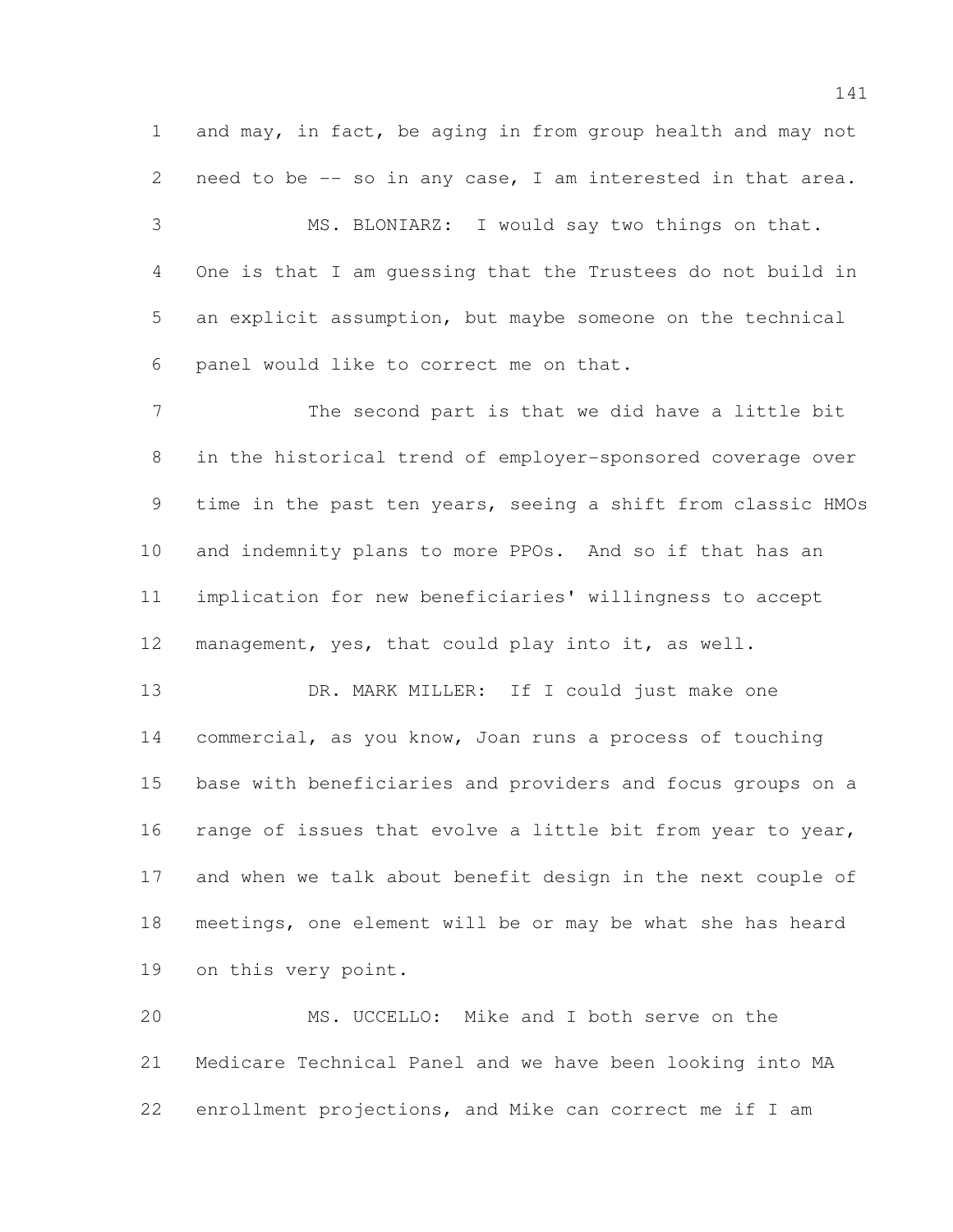wrong, but currently, the way they project enrollment in MA is really based off of the extra benefits that MA plans can provide. We, however, are considering alternate methods of MA projections, but that is still in process right now.

 DR. CHERNEW: Bob, Cori is right, but they have looked at this issue, exactly the ones you have raised, and do not find as much support in the data as you would expect they would find, and I think as part of our little group, we have looked at some of that data. You could look at it in different ways, but they are certainly aware of the issue and it remains to be seen how you interpret these data. But it is not some overwhelming obvious flaw.

 MR. KUHN: On Slide 12, on the final dot point you 14 have there, it talks about people being continuously insured. I guess the reason I am curious about that is I remember seeing some data, I think from a study from RAND at one time, where it looked at people who were previously uninsured and went into Medicare and the high utilizations they had for the first four or five years, particularly in cardiac and orthopedic.

 If we have this new cohort of people that are 22 going to be coming in that have been continuously insured,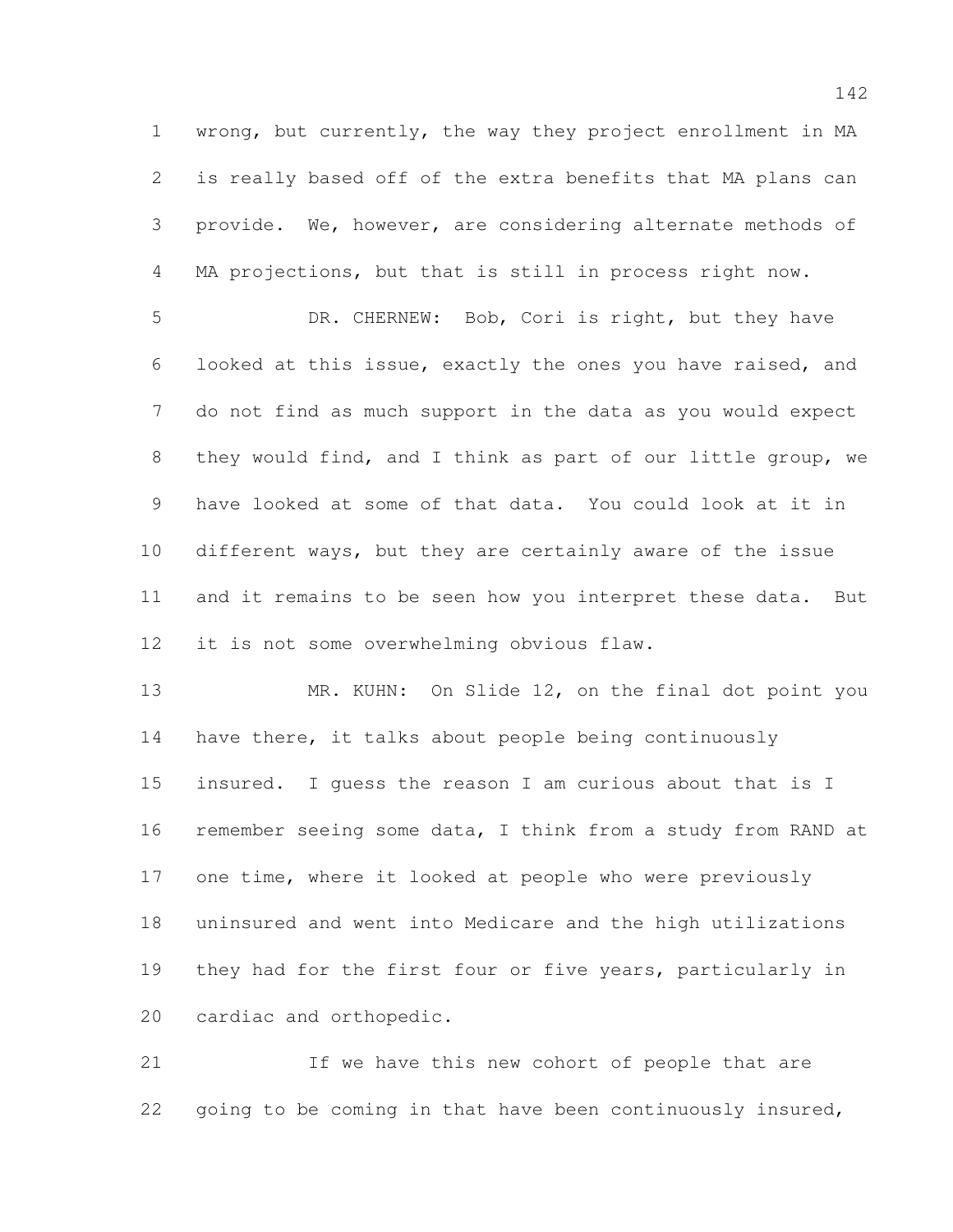what does that mean in terms of future Medicare utilization? Is that captured in the new numbers? And do we think that then programs that manage them, like maybe Medicare Advantage plans, are going to be more effective of dealing with some of these folks with chronic conditions on a go-forward basis?

 MS. BLONIARZ: I think to the question of whether, like, the Trustees or CBO assume different utilization in 9 the first few years, I would quess that they don't. I am not sure, but we could find that out for you. But I think that was -- it was along those lines that we were kind of bringing the point up that if you have a group of people 13 attaining eligibility who have been continuously covered, they may have less pent-up demand for health insurance. MR. GEORGE MILLER: Yes, just real quick, same slide. You mentioned the first bullet point about the population increase. Have we been able to quantify and talk about the impact of if that population becomes larger Hispanic, what impact the disparities may have on the total

 number and will solutions like Scott mentioned about care coordination, would that help reduce overall spending, or do you have a feel for that at all?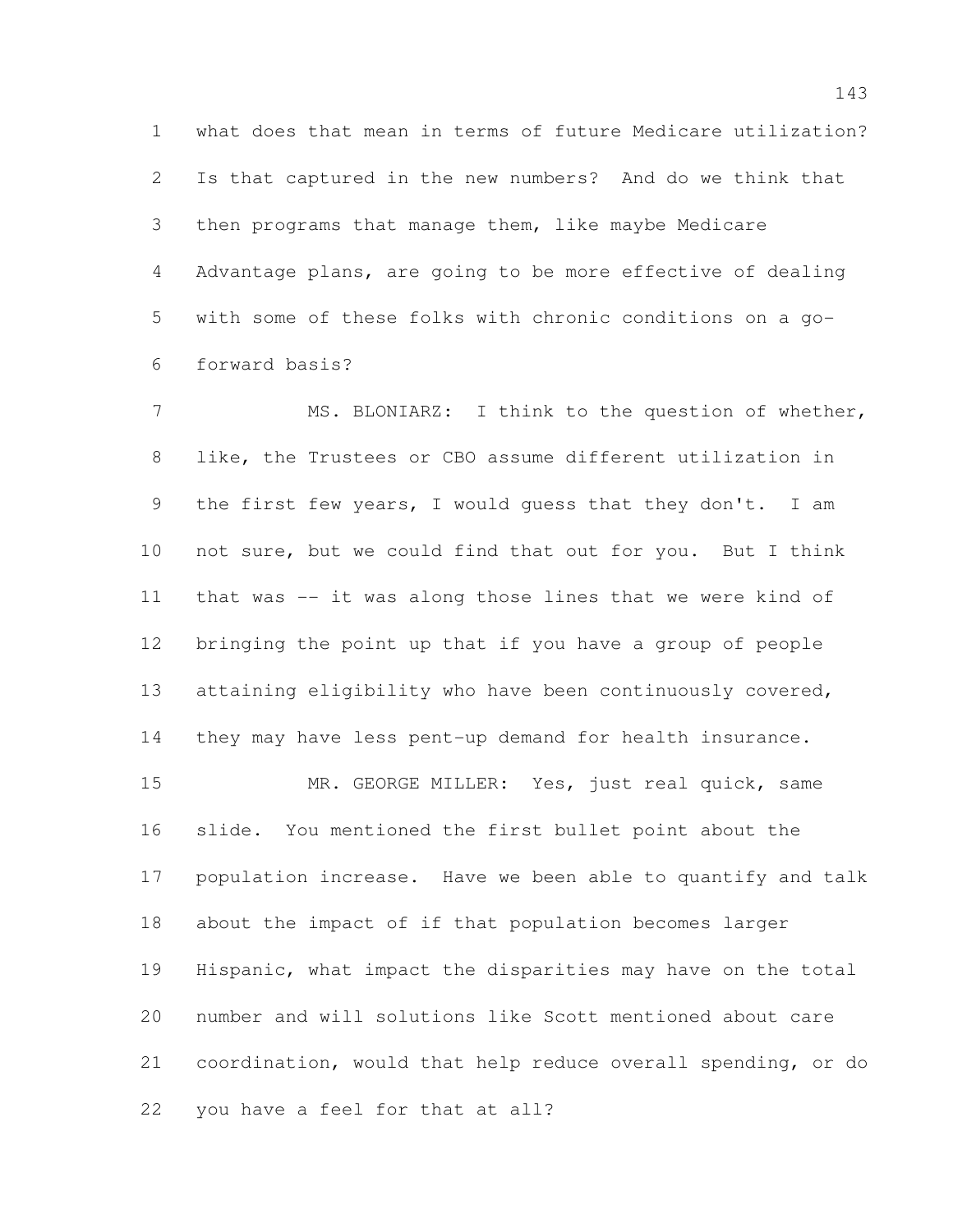MS. BLONIARZ: This is kind of a descriptive statement about what we expect the population will look like.

MR. GEORGE MILLER: Okay.

 MS. BLONIARZ: I think that is a really interesting question, what you would expect the downstream effects on the care delivery system to be, but I cannot speak about that.

 MR. GEORGE MILLER: Just curious. Okay. 10 MR. HACKBARTH: Mary.

 DR. NAYLOR: Thank you for this. I am trying to get a sense of poverty and the new data on poverty and a way that it might be woven in here even to help us understand. For example, looking at the rates of growth in Medicaid in a context in which States are really, really trying to -- so is it due to the growth of dual eligible in States? I mean, is there a way we can make it more explicit? Also, the historic slowdown. You talk about that in terms of reducing -- people's out-of-pocket costs being reduced, private spending being reduced. Does that mean people are delaying getting services that they need?

MS. BLONIARZ: One thing I would like to spend a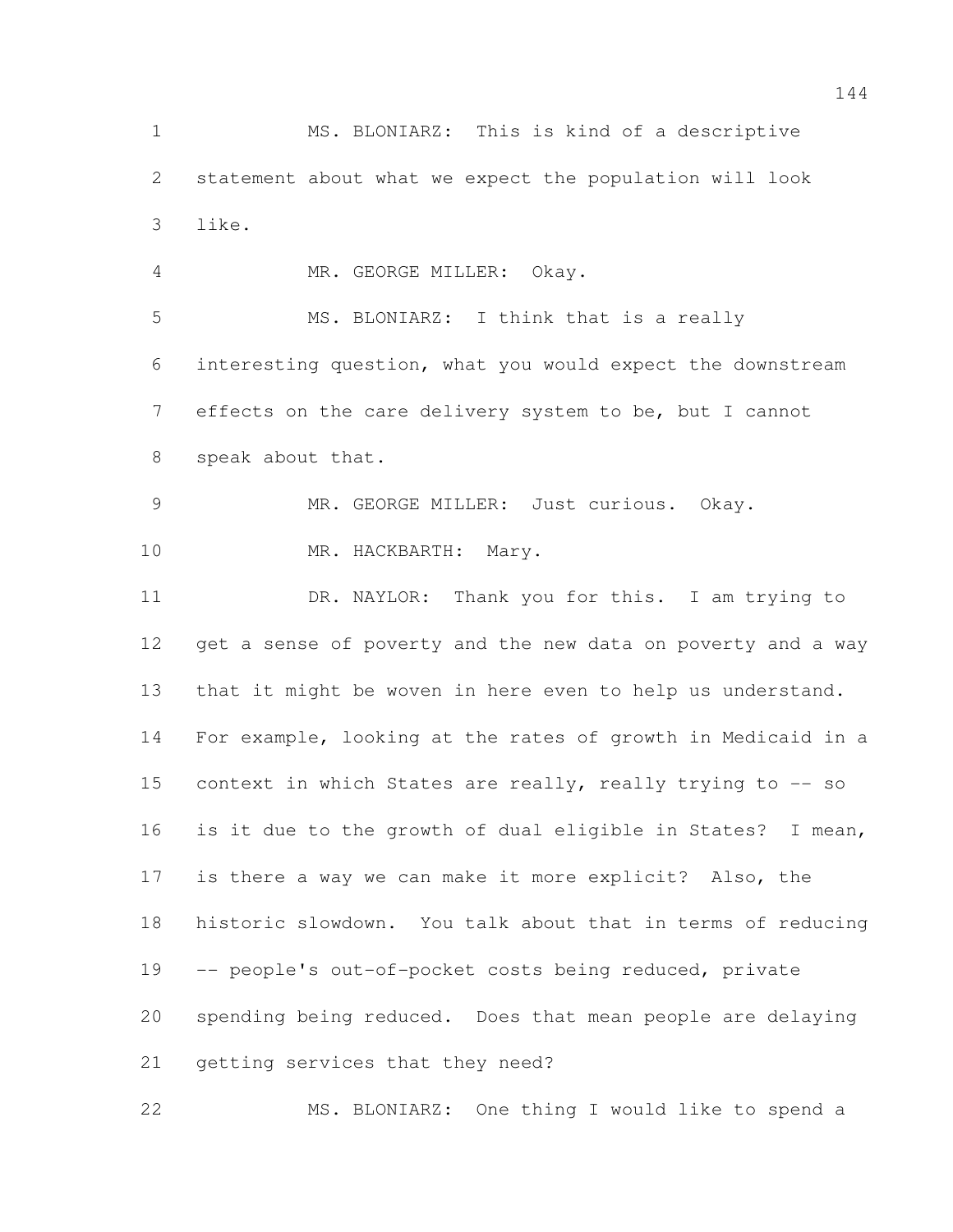little bit more time on is showing the changes in Medicaid population over time, a little bit in this kind of context, because I think there is -- both there is the new income and poverty data, but States are also under constraints on changing their Medicaid eligibility up until 2014 when the Medicaid expansion goes into effect. So some of the, like, typical levers that they have are not there, and I think there is going to be some interesting dynamics going on. There was also a Federal match, an increase in the Federal match that expired last year. So that is another -- the beginning of this year. That is another factor in what the Medicaid enrollment looks like and what States are doing, so 

14 DR. CASTELLANOS: It always bothers me when I see comparison with other countries because they always look at the OECD data. I just recently read some articles showing 17 that in the United States, we have actually some better data 18 showing that our emerging care, our critical care, et 19 cetera, is so much better than other countries. Do you have anything on that that you could share with us? MS. BLONIARZ: I can bring more information to

this point, but on the specific -- the specific information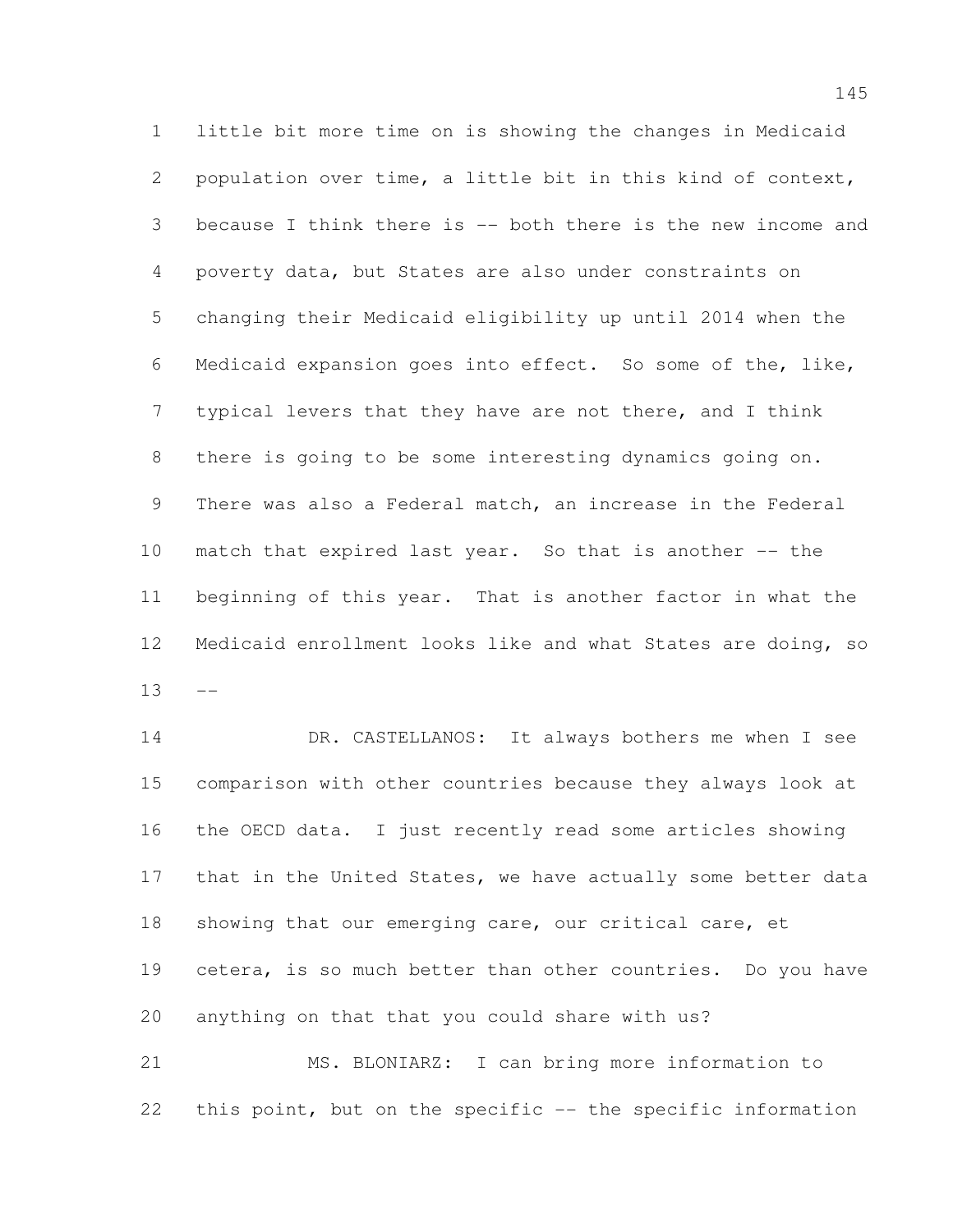we are citing here is OECD data, trying to link it to ultimate outcomes, so survival, life expectancy, you know, live births, things that are kind of persistent and can be compared across countries. There is always an issue about comparisons across countries because the systems are so different. It is very hard to kind of adjust for all those factors. But we can talk about different types of care and, you know, if there is information on quality differences across countries for different types of care. 10 DR. CASTELLANOS: Especially the emergent care, the critical care, access to care, and stuff like that. DR. BERENSON: Yes. Glenn wanted me to comment. I coauthored a piece about two years ago looking at available literature on where the U.S. stacks up and there is a paucity of data on what we called rescue care, the

16 areas of critical care, emergency care, with some suspicion that we do pretty well or are at the top and there is not a lot of support for that.

 On the other data -- and there is also, in some cancer areas, we do very well. Some of the other areas, we do not well. So I think there is -- I would be interested in what you have seen that is new since I am going to try to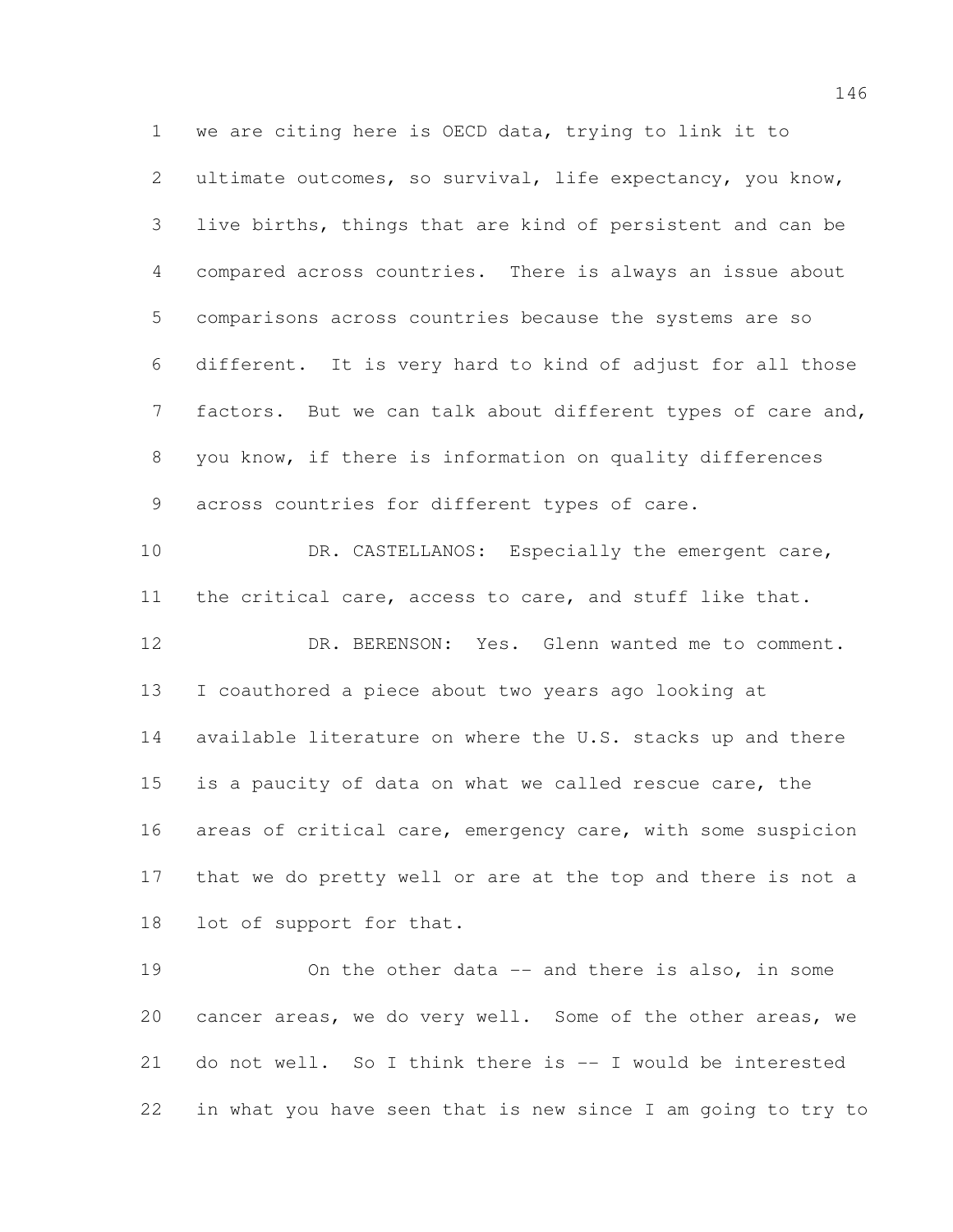stay current, but we could not find very much in that area.

 MR. GRADISON: Two quick things. First, at some point, will there be any way to get a read on what the slowdown in health expenditures over the last year or so has meant to health?

 MS. BLONIARZ: Yes. I think we -- it would be interesting to see what kind of correlates there are with 8 ultimate health. I think one thing is that -- yes. We are kind of interested to see what next year looks like and the year after to see, you know, is this a sustained trend of lower health spending, and if so, what would be the impact on a whole bunch of downstream things, like population health. But, yes, we can look into that and see what we find.

 MR. GRADISON: Thank you. And one other quick thing with regard to international comparisons. I must admit, it has bothered me at times when data was supplied with regard to life expectancy at birth, which is fine, but not with regard to life expectancy at age 65, which I think is especially relevant to what we do around here. That is our population, by and large. So I just caution you on 22 that, because my recollection from the data I have seen, and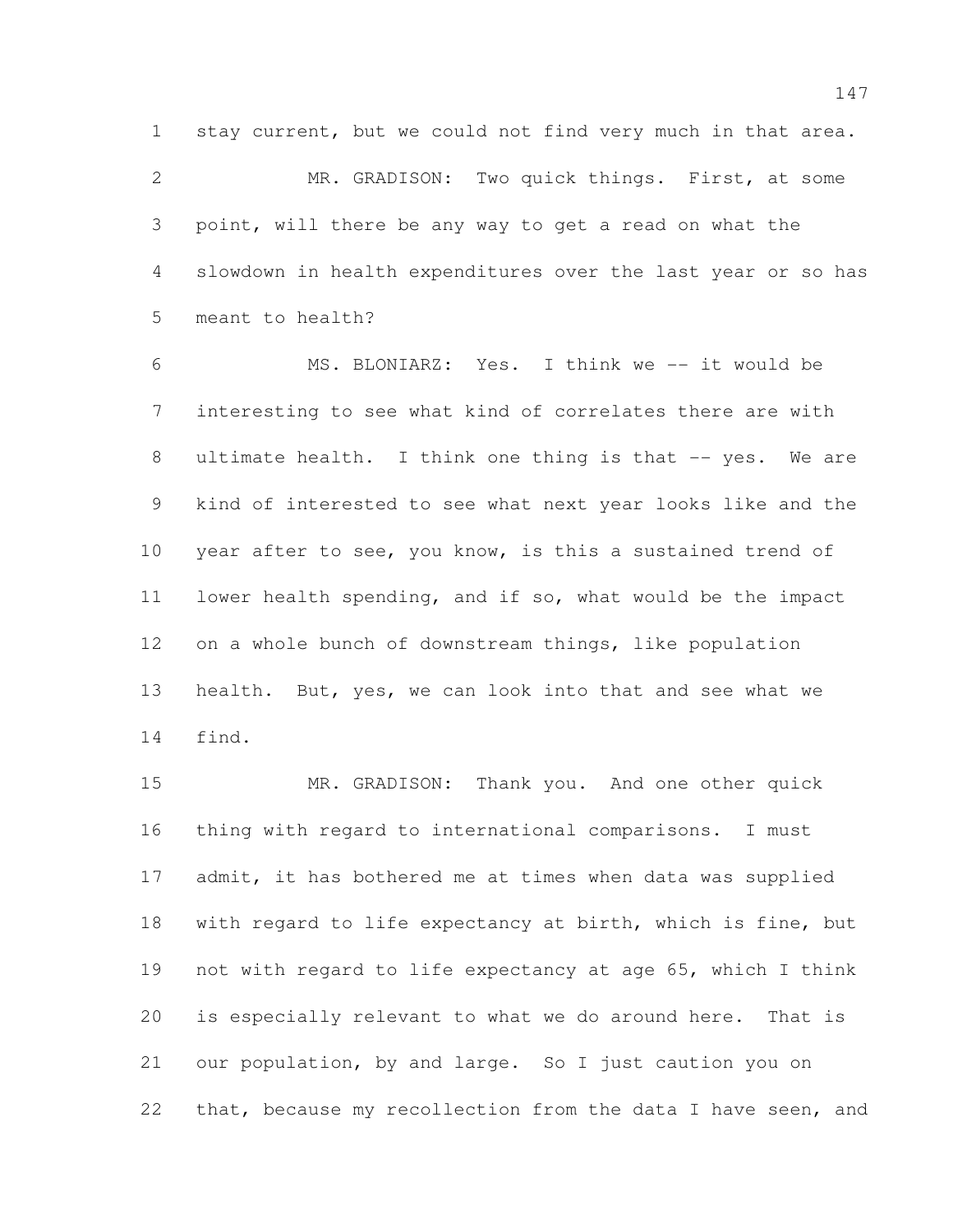Bob, you may have looked at this much more carefully than I, is if you look at the life expectancy at age 65, we look pretty darn good, ranked near the top.

 DR. BERENSON: I do not think that is right. That is a comparison that we had. We are in the mix, but we are not at the top. But I am doing this from memory. We do have a section in that paper on that. That is now a common metric that people are using. I think it is age 60, is the 9 one that they are -- has become somewhat standardized in OECD terms, but I would have to go double-check.

11 MR. HALL: Glenn, just a comment on that. I had occasion to review some of this, including Bob's paper on using life expectancy after age 65. So the current data from OECD, I think, is that males are 12th of the countries that are listed and women 18th. But if you look at the 16 actual mean life expectancy differences, they are often measured in months. It is not that there is five years. And the whole question is, in that period of 18 months that has been gained, what are the implications in terms of the quality of life during that period of time? That makes it very difficult to draw major conclusions.

MR. GRADISON: Thank you.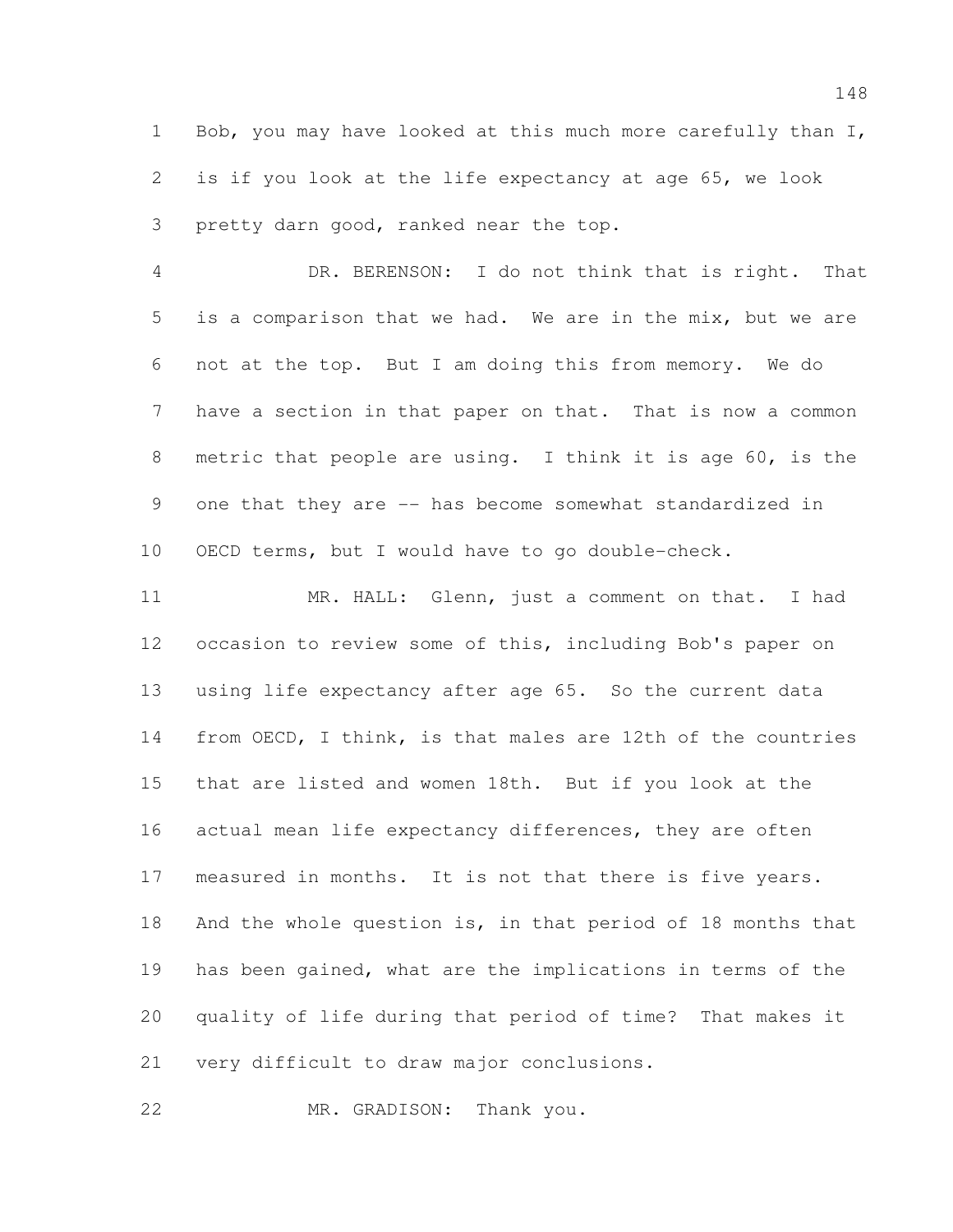DR. BORMAN: Yes, I would just ask, Bob, I do not know if you were able to look at appendicitis deaths. That is my recollection, for example. One of the places, it was, like, acute MI, appendicitis, whatever, that there were some data supporting that our rates were among the lowest if not the lowest. So I understand that we are trying to cut some broad brush strokes here and that level of detail may not be appropriate. But I think maybe some balancing comment to say that we do have certain areas in which we excel and that that is worthwhile to kind of give it a little counterbalance here. In the main, I found most of the balance pretty reasonable. 13 MR. HACKBARTH: [Off microphone.] Okay. Any Round Two comments? Peter. MR. BUTLER: So you asked for comments on the environmental scan. I kind of had mixed feelings about this, and you, probably, too, or you would not have asked the question. We are tipping our toe into kind of a little different -- and it felt a little random in terms of those environmental things that you decided to report on. I think highlighting the trend towards more for-

profit ownership is a good one, although I would suggest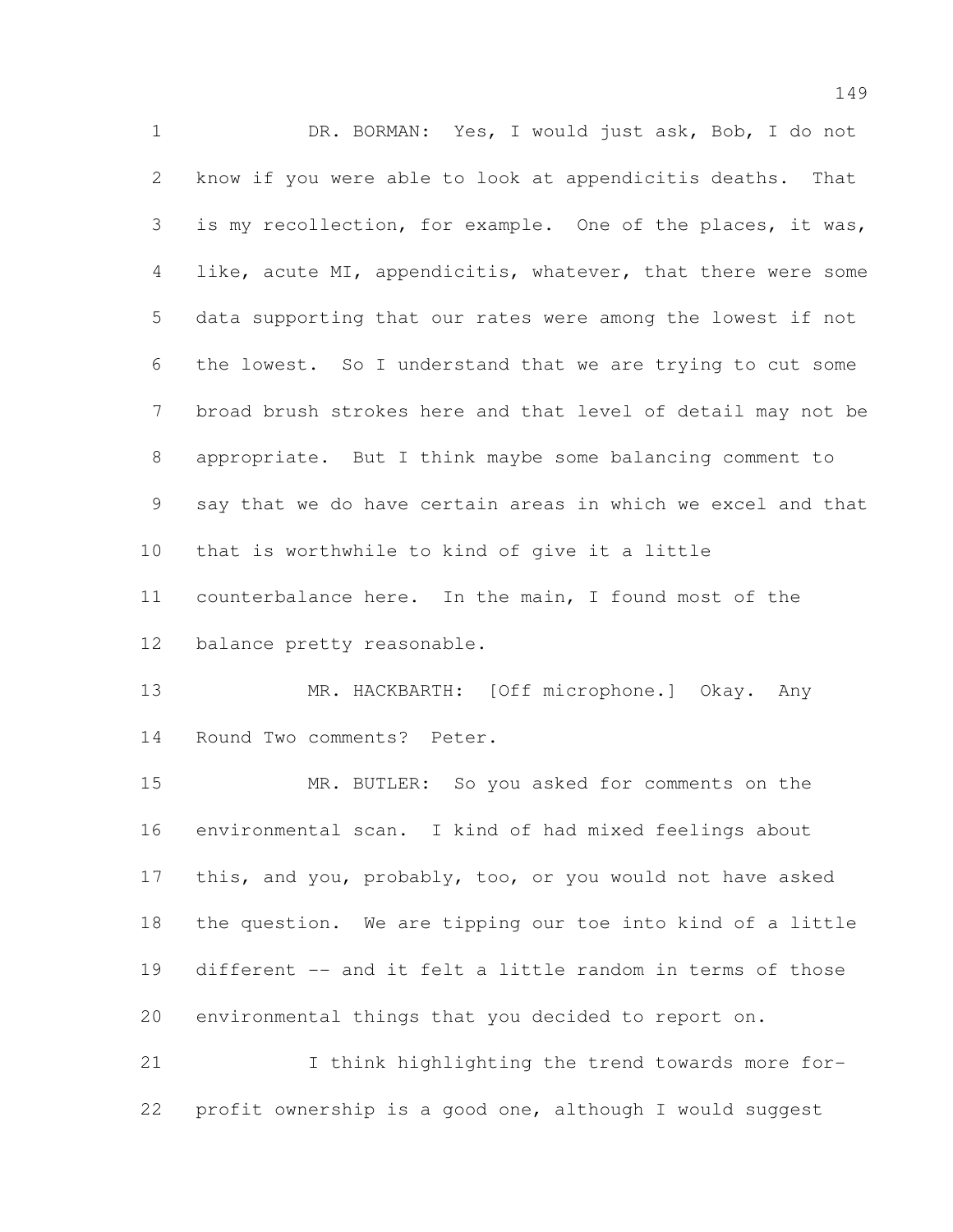that the hospital ownership says it is 25 percent. It is 25 percent of hospitals, but it is probably far less than that in terms of dollars because they tend to be smaller hospitals. That is not a plus or a minus I am making the statement around. It is just a clarification.

 The industry consolidation, of course, is a theme that we have tried to capture and will likely have a chapter on. If you read this over, though, it is kind of all 9 negative. It sets -- the paragraphs start with concerns, concerns, concerns, and yet, as we have all talked about, ACOs require this kind of integration. We would not hold Geisinger out as a concern. We would hold it out as a model. So there is a little bit better balance there, I think, in the wording.

 And then at the end of that section, you only have two sentences on insured domination. It says there are some issues of market dominance by insurers in some markets. In some States, one or two insurers dominate their market and can force providers to accept lower payment rates. There is no reference or anything that that is, in fact, the case. It is like a statement. And the concern should be not that they have purchasing power, but, in fact, that the premiums,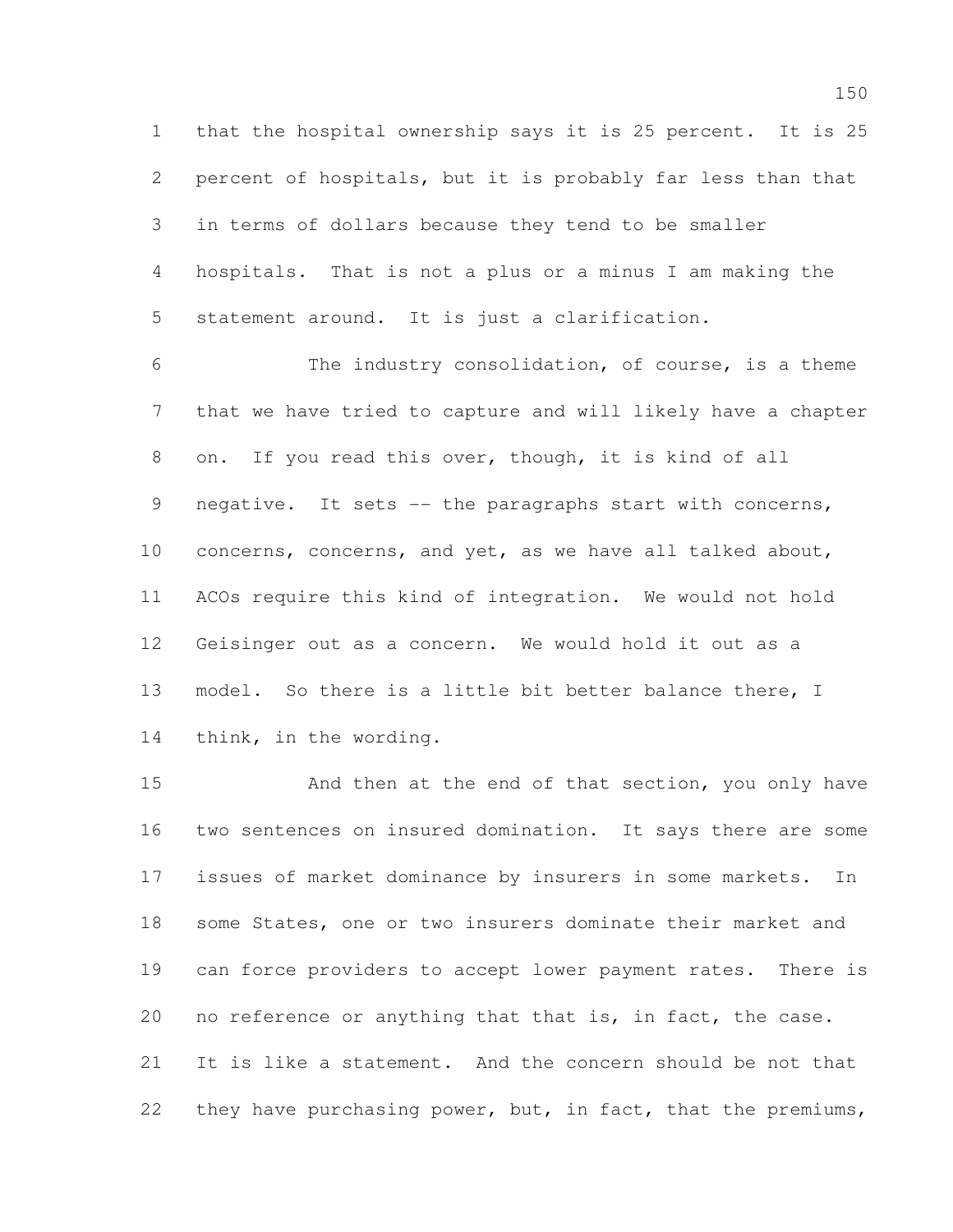there is no demonstrated cost savings. In fact, that may be good that they can extract lower rates and have purchasing power. The real issue is the overall premium is perhaps higher because of the market dominance. So it is a little light on addressing the insured dominance and what the issues might be, if we are going to choose to put it in this section.

8 MR. HACKBARTH: There very recently, Kate, was a paper published on this issue and the effect of concentration on prices, and concentration on both sides, purchaser and I think it focused on hospitals, didn't it. 12 So, actually, I can't remember that passage well, but there is some new research that has been published on that. 14 And on Peter's last point, what it shows is that the prices paid by the insurers are lower when the insurer 16 market is concentrated, but that does not necessarily translate into lower premiums because there is not much competition to hold the premiums down.

19 MR. BUTLER: Exactly. So that -- MR. HACKBARTH: That is a truer bottom line. MR. BUTLER: That should be the real issue, not how much necessarily they are paying the providers. It is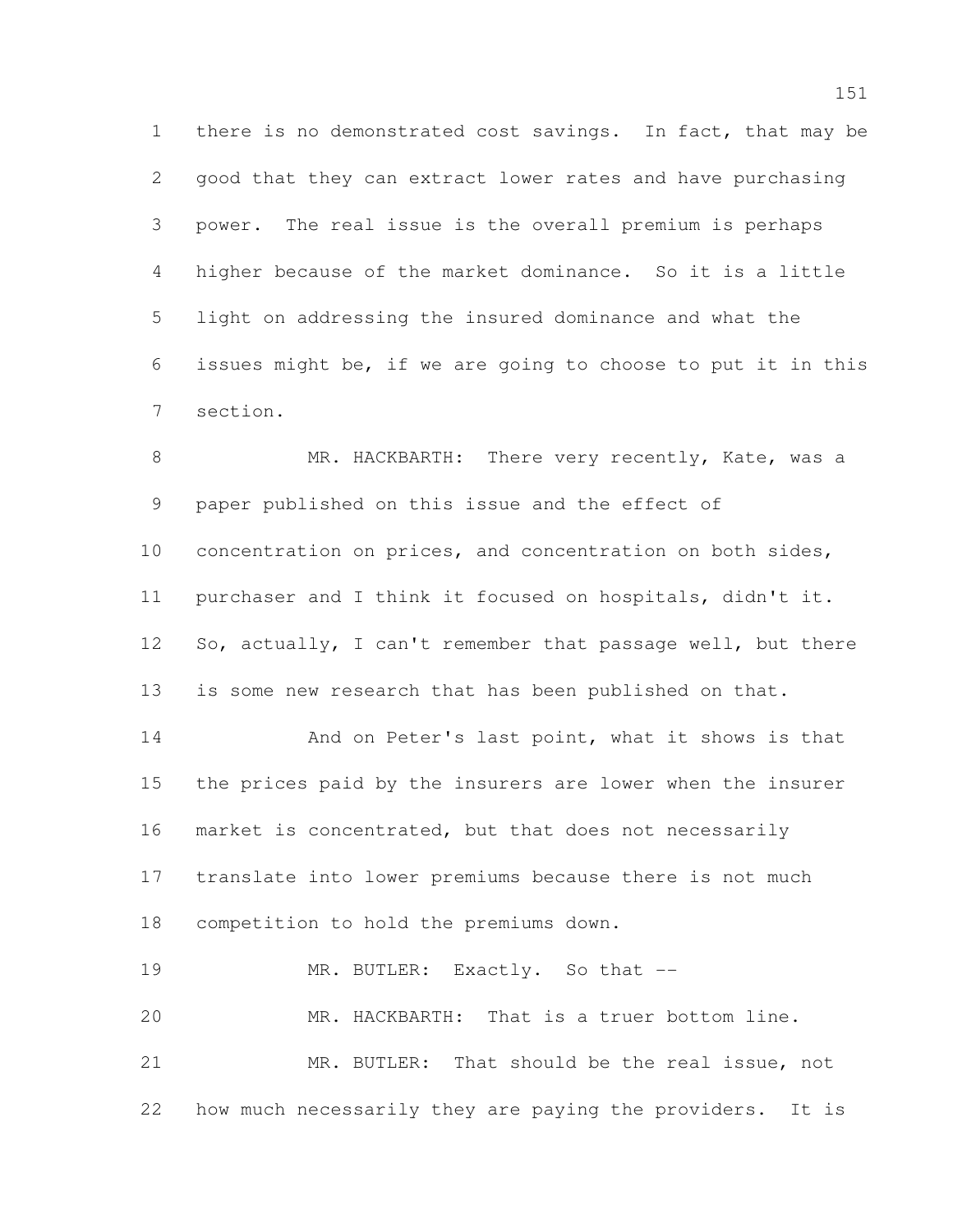the cost of the system.

MR. HACKBARTH: Right.

 MR. BUTLER: And then my last point is that while you articulate the upcoming Federal policies and repeat back and so forth, for those of us on the delivery side, because this is an environmental scan of delivery, probably the overwhelming thing in some States is Medicaid and the 8 States' fiscal health and the -- you know, I will not detail you with what is going on in Illinois, but boy, is that changing the landscape and just creaming potentially the delivery system in unintended, or maybe intended, but very disruptive ways. So it is in terms of the weighting of what is going on in the environment, the fiscal health of all government budgets at every level, but particularly the State, is having dramatic impacts that we ought to be watching.

 MR. HACKBARTH: Under PPACA, of course, with the huge increase in Medicaid enrollment as one of the primary vehicles for expanding coverage, those effects would be amplified.

Mike.

22 DR. CHERNEW: I thought that the chapter was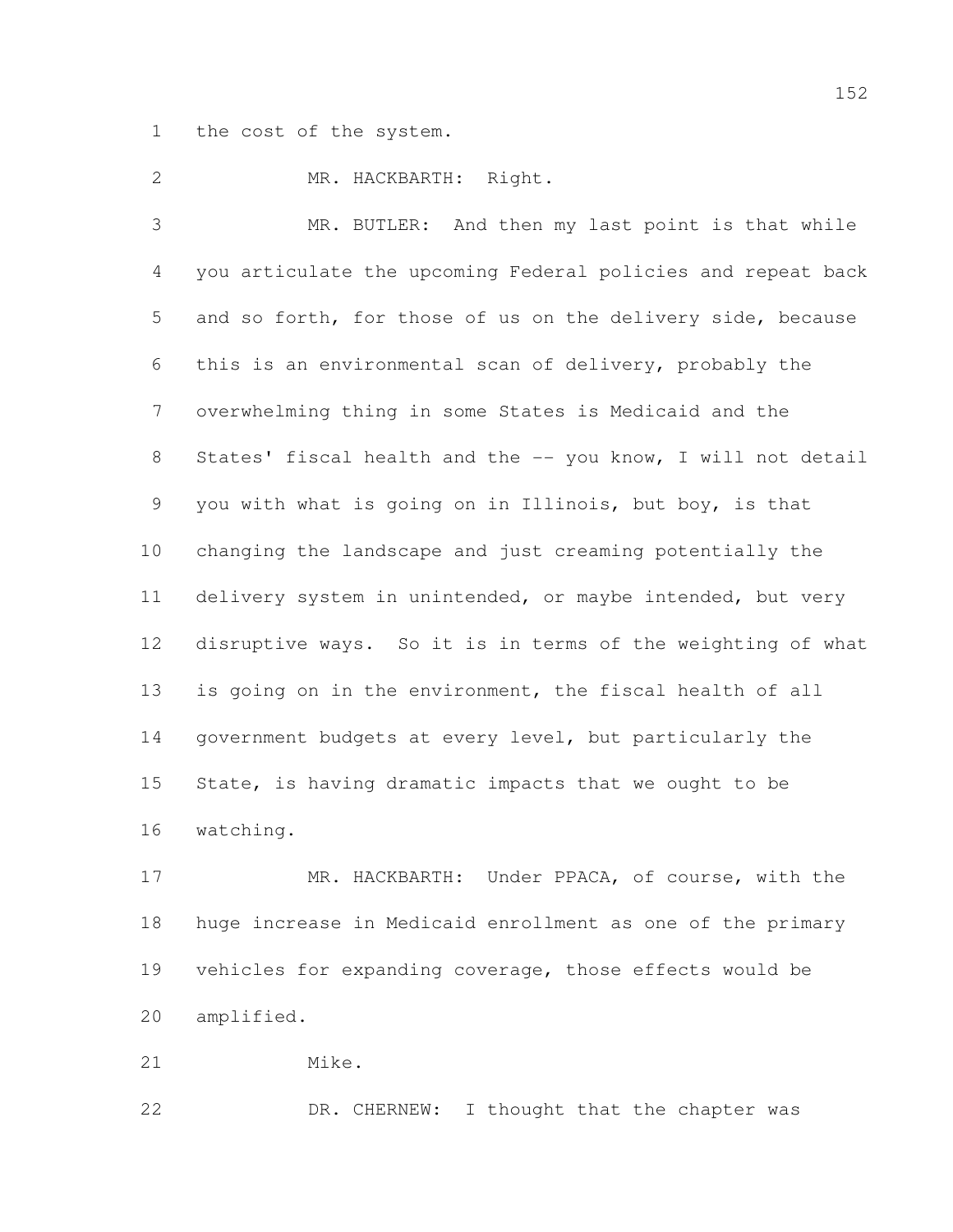wonderful and some of the things I particularly liked,

 including there is a lot of attention on the fact that there has been a change in the drivers of spending growth away from spending per beneficiary toward the number of beneficiaries, and the chapter has a full table on that. I think that is terrific.

 The only two comments I would make is the first one is, although you do this a lot, in some of the earlier places, you talk about the forecasts as if they are really predictions of what is going to happen as opposed to these sort of current law things. And you are clear in some places, very explicit that these assume the SGR cuts. But 13 other places, it is not always clear, and particularly early 14 on, I think it is important to be clear that they are not really forecasts of what is going to happen. They are kind of these current law sort of things.

17 And the second thing that I think is just really challenging, and so I do not know exactly what to do, you have the whole section in the environmental scan on the ACA and it is kind of, you know, you have got, like, a page about what the ACA did in health care. But the only thing that I thought that really wasn't in there that I might have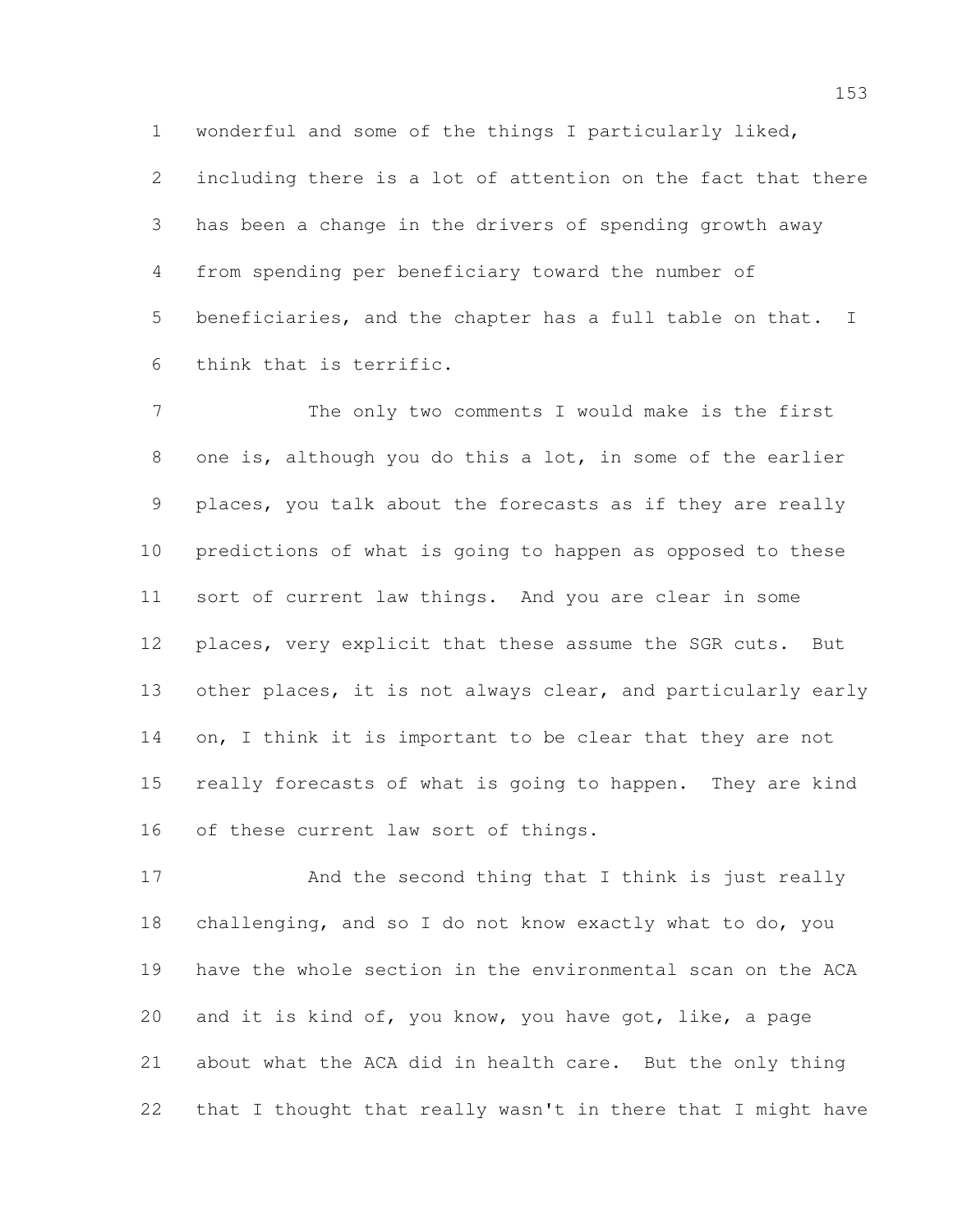thought would have been important is the stuff that talks about all the payment change potential, the Center for Innovation, the move towards doing all of those other types of things, and essentially, and I say this perhaps because it's on everyone's mind, including from our discussion earlier, this trend in both the private and the public payers to get away from the way we have paid in the past and those discussions.

 It is hard to do, quite frankly, in a non- normative way, and I think you have tried very hard in this chapter, and I agree, to do this in sort of a "here's what happened," but, you know, just the fact that we're spending an extra \$900-and-some-billion on the under-65 population took a lot out of Medicare. Those things, I think, are basically facts and it could be highlighted perhaps a little more. But it requires some care to do it in a "just the facts" kind of way.

 MS. BEHROOZI: I also appreciated the breadth and 19 depth, I think, in ways that we might not have seen before in some of the areas.

 One of my areas of interest is the picture of the beneficiary and what I mentioned earlier about their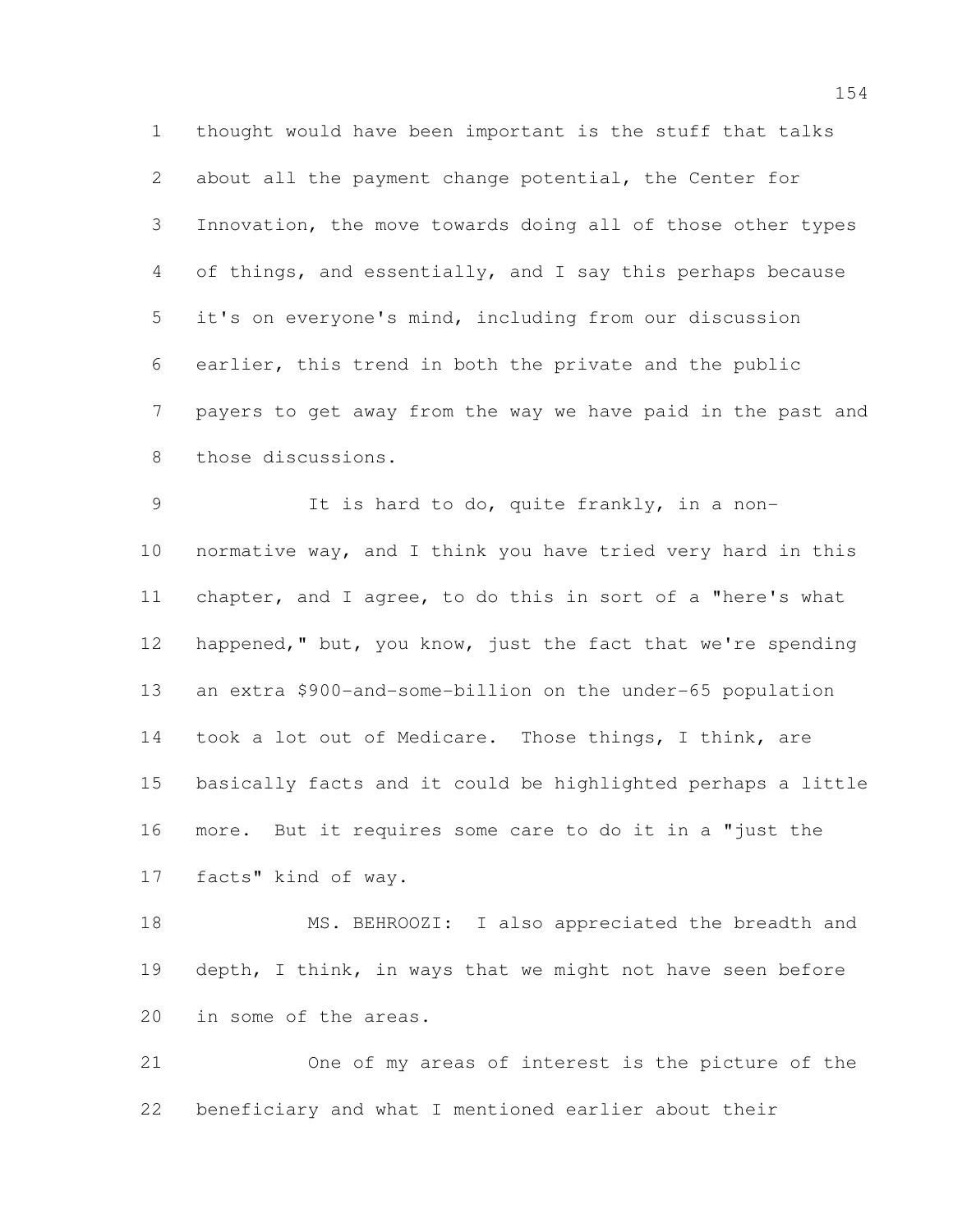declining economic fortunes, so I think that is really important stuff that you have brought out, and I think that that's probably going to be more important. I think it's put out in the paper and in your presentation that the fact that people will have so-called continuous coverage is an important factor, but they are also possibly going to be poor. They are poorer. We just had a report about the poverty level being the highest it has been in a couple of decades.

10 The continuously covered, I am not so sure is a real factor. The timeline is to 2020, is that right, that you are really talking about here?

 MS. BLONIARZ: [Nodding head affirmatively.] MS. BEHROOZI: So PPACA doesn't pick in until 2014. The penalty for not purchasing is only 750. The policies for the non-Medicaid eligible are going to cost a 17 lot more than 750 and they are not going to cover that much, so it is going to take a little while for people to actually really roll into that coverage.

 So I am not sure that that should be kind of up there as a factor to the same extent that people's economic decline, the general population's economic decline, should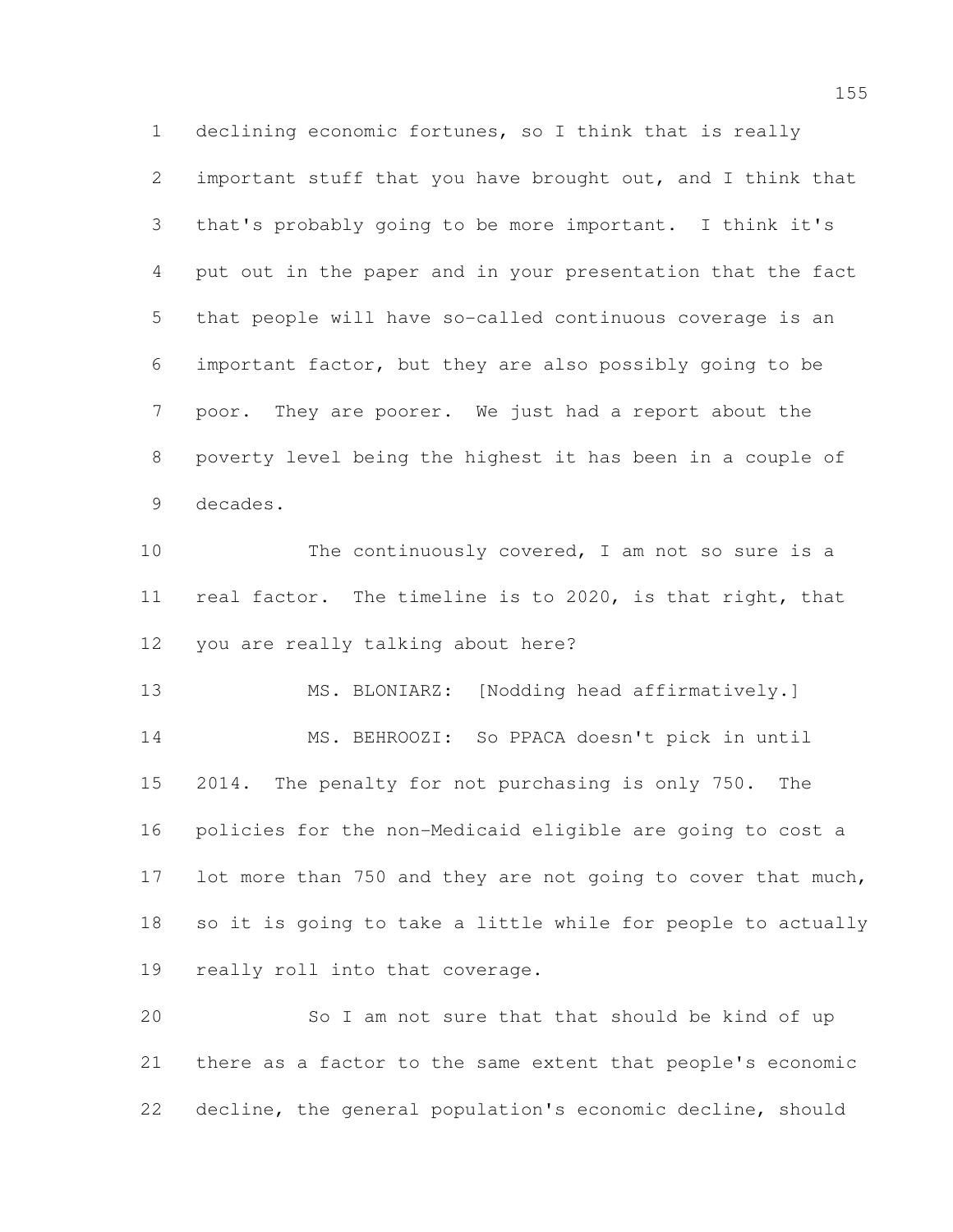be, particularly in light of what you have on Slide 4 about the fact that out-of-pocket costs have risen at an average annual rate of 4.3 percent over a decade that, you say in the paper, incomes have remained flat. So that is a lot more for people to be paying with no additional income to cover it.

7 So I think also, then, some of the things that you point out about insurance coverage, and not only the nature of it changing but the take-up rate falling because it is becoming more expensive because of cost shifting.

11 Then to talk about the, quote, "generosity" of insurance coverage being a driver of higher utilization, and 13 I am not sure about the studies that are cited. They seem kind of old. You know, maybe it seems a little less relevant given all these other contextual factors that you point out.

 And then the last thing that I would just want to note, and this is maybe a little parochial, health care employment. You note how it has risen, and that is clear. That is documented. But then it seems like it is a bad thing because it is an imbalance in the economy. Well, you know, there have been times in history when some industries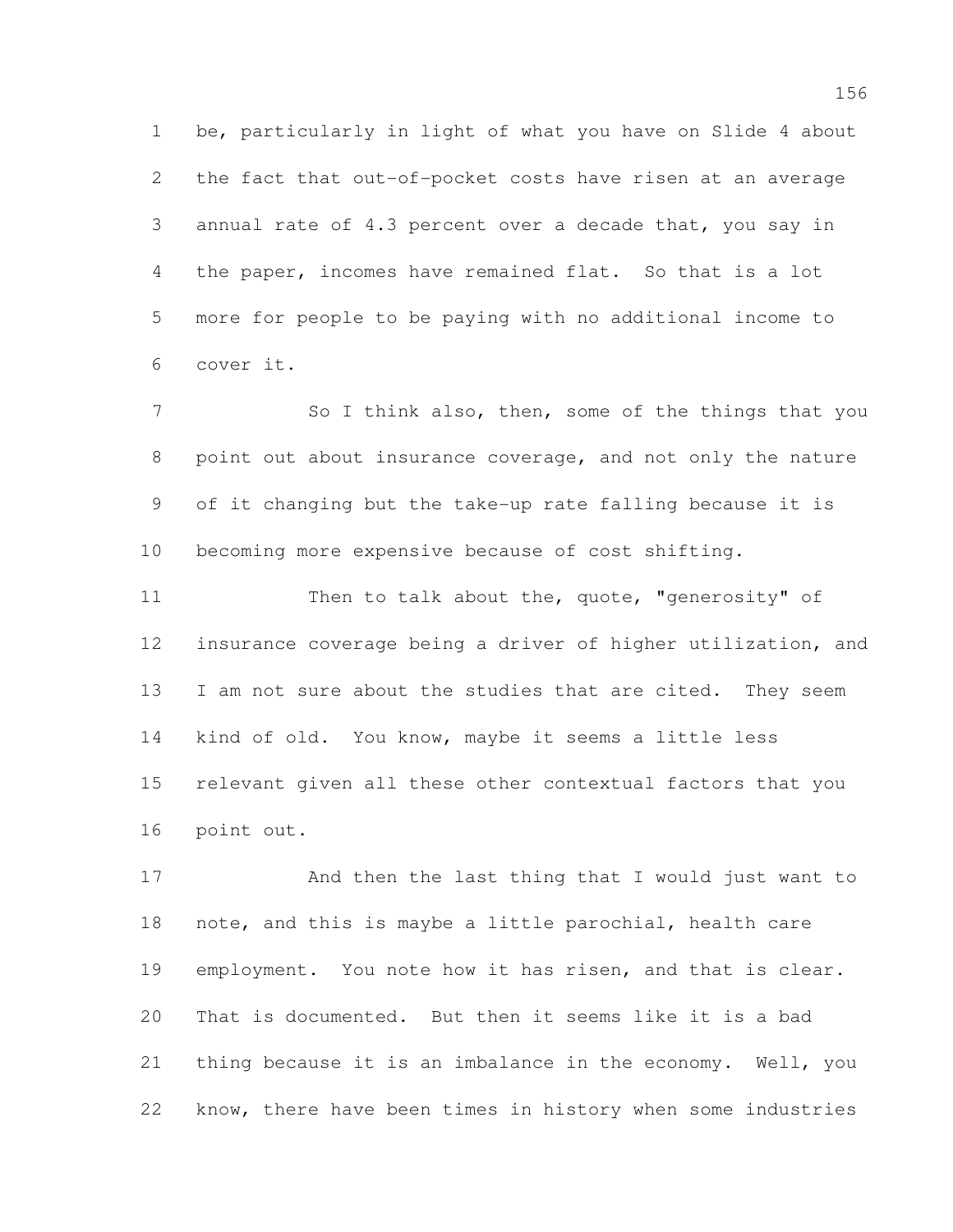1 have grown, others have shrunk, and the balance changes. I am not going to make an argument that this is all fine and it is not of concern or whatever, but it is not all bad. That is for sure. And I think it probably would be worthwhile to note that the Medicare and the insured population is going to be growing and so there may be a need for more health care workers. Maybe we already have enough, so maybe all that prior growth was what we needed to get to the right point. Maybe we need some more growth. But I thought that that was kind of a missing element, to talk about the expansion of people who can hopefully be able to access medical care because of coverage expansion.

 MR. HACKBARTH: On this issue of rising health care expenditures at a time when incomes are flat, not growing, there was a piece of -- I think it was in Health Affairs, published very recently. Did you pick that up? 17 Some of those numbers are striking, what rising health care costs and rising premiums mean for families when incomes have stagnated. So they might be interesting data to include.

Tom. Cori.

MS. UCCELLO: Just building on something that Mike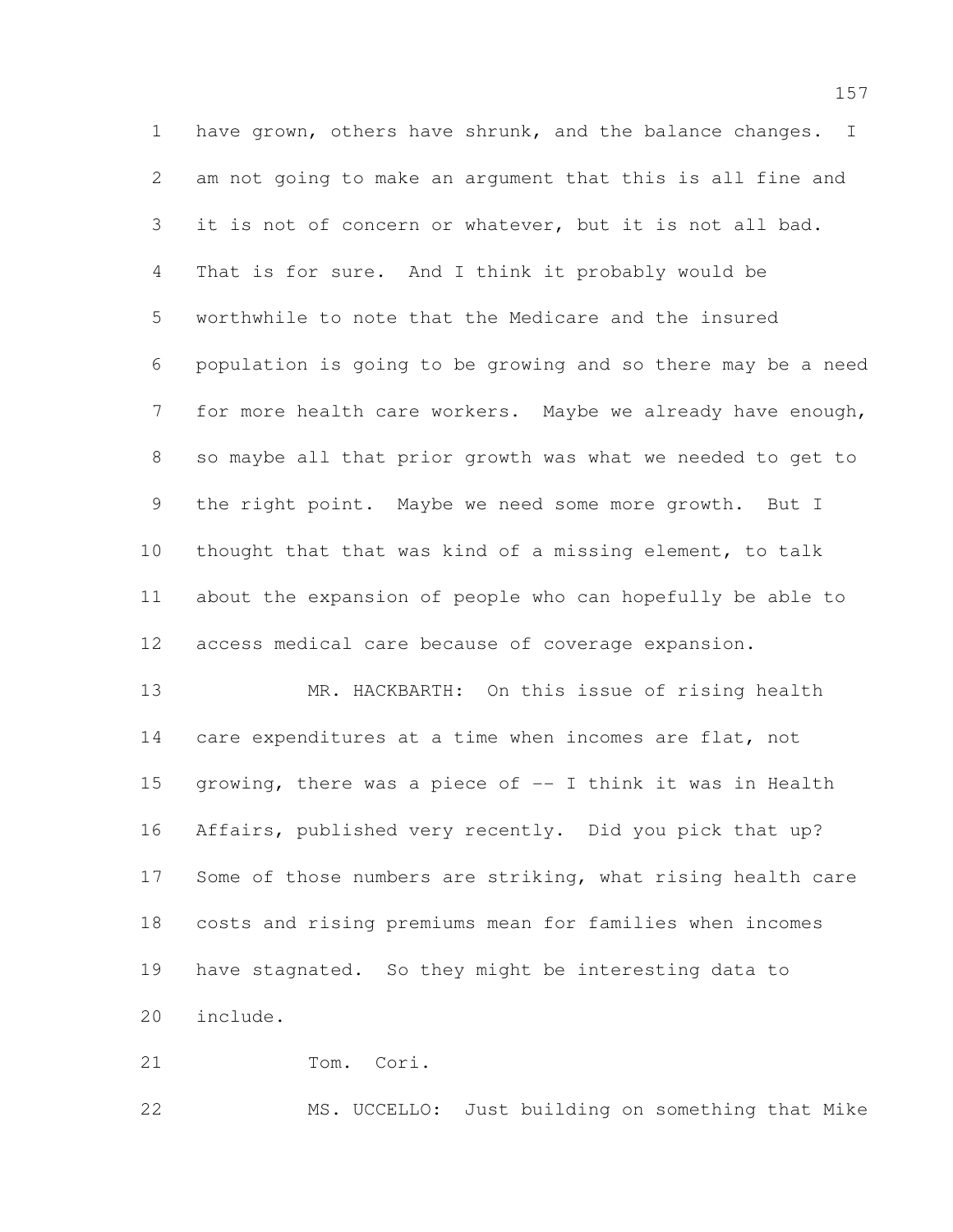1 said about -- it is not, I think, only making clear current law versus what we actually expect is going to happen, but also, there are differences in the long-term assumptions that CBO uses versus the Trustees' Reports use. So tables, graphs, whatever that are shown that use the different ones are not necessarily going to be comparable to each other.

7 And then added onto that, the Medicare Technical Panel may be proposing changes in those assumptions, but 9 those may or may not -- if there are changes suggested, they may or may not even be ready by the time this report has to be done, so that may not be relevant.

 In terms of the characteristics of the Medicare beneficiaries, and this kind of links to something that Scott said, but I don't recall seeing anything in here -- there is talk about the trends in age, maybe some changes in assets and those kinds of things, but maybe just even a, not a trend, but more on this is what this population looks like in terms of their chronic care needs, how many conditions 19 they have, what their health status is, something like that. MR. ARMSTRONG: So just a couple of additional points, and I am still not sure if this is relevant or not

for the report, but a few of them have been said. I don't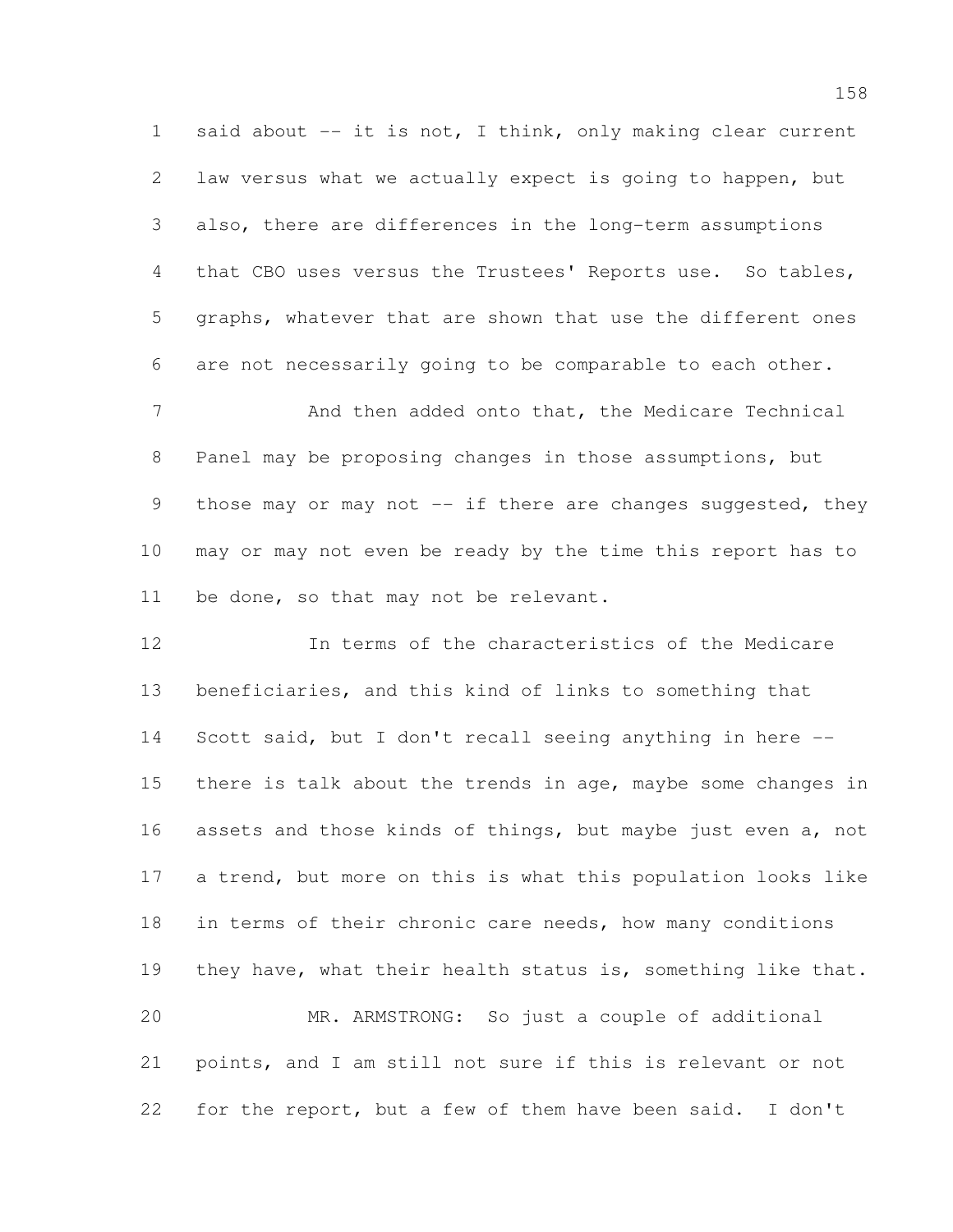think we can over-emphasize, though, the allusion you have made here to the interaction between Federal payment policy and what is going to be happening in the States, not just exchanges but the economic condition of our States. This is a huge issue for us.

 I would just say that it just seems to me that, as Cori said, we profile what we think future beneficiaries are going to look like. More and more of them are going to be living longer and longer with chronic illness and our system today is not designed to handle that. I just don't know how we cannot talk about that. So many of the policy agendas we are driving, whether it is ACOs or bundled payments or other things, underlying all of that is helping a system deal with the requirements of that kind of a population. So that just seems relevant to me.

 The final point I would make is that one part of modernizing Medicare is the boomers, and I think it's related to this recognition that there may be more and more people more accustomed to more narrow networks or managed care. But the discussion we started around changing the benefit structure, where there are different incentives actually for the beneficiary themselves, I think is also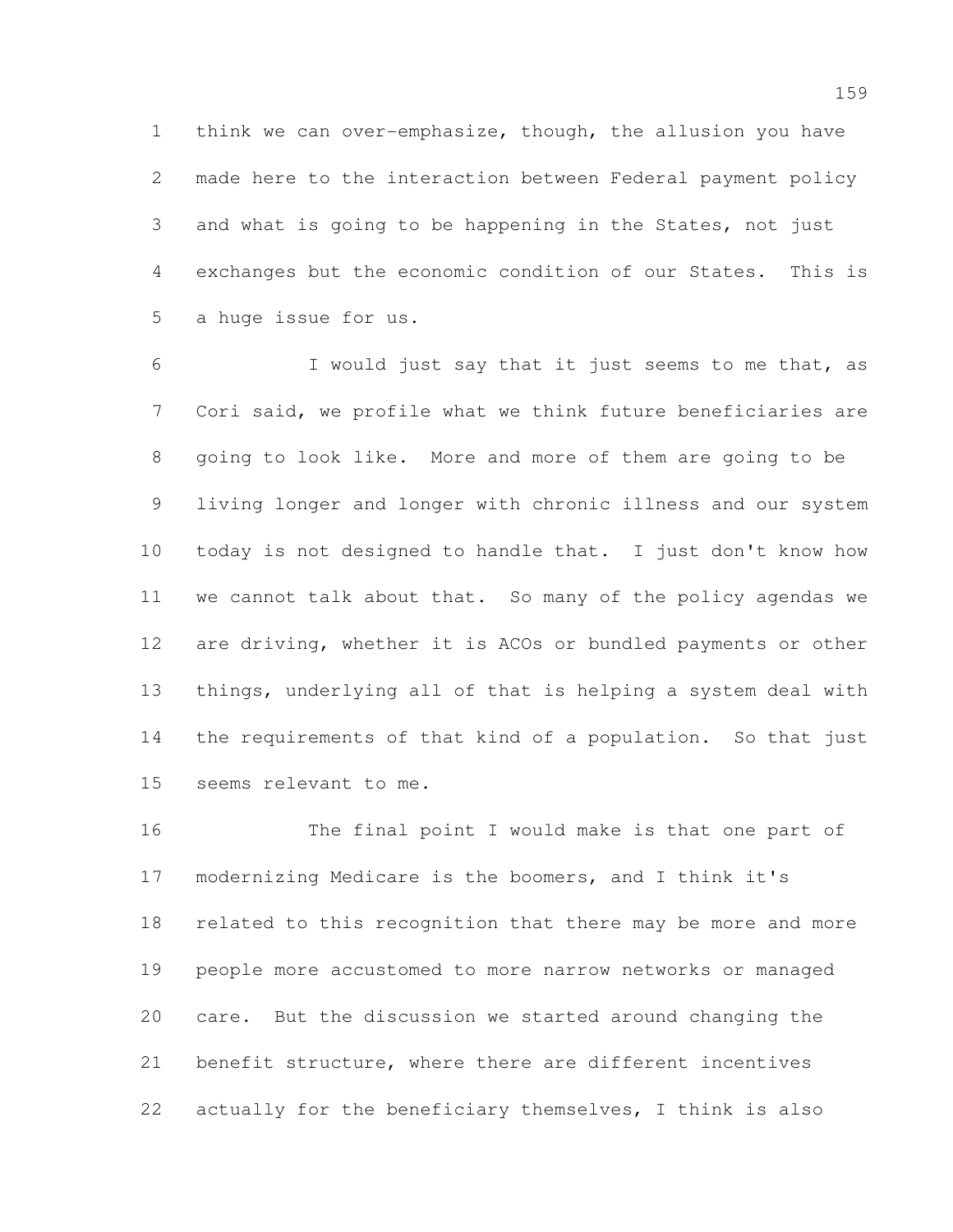going to be an important part of that evolution, and that creates some context not just for the work we have already teed up, but then potentially belongs in this chapter. DR. BAICKER: I thought the environmental context was really interesting and I had some thoughts on how you might focus the scan, but you've largely done that. I think it is great. It is focused on the factors that are likely to affect the results of the other policy levers we are looking at, the degree of industry consolidation.

 I would add some measures of the penetration of integrated systems, thinking about how Medicaid is innovating in terms of managing care. All of those things are going to affect the efficacy of our payment policy levers, so that kind of context, especially what is going to happen to prices and what is going to happen to complementary management in other systems, would be helpful. 17 I am not a huge fan of looking at health care

 employment at all because I think it is often misinterpreted as a target for policy, like we should put more resources into health care because it is the only place where we have growth in employment. That kind of argument creeps in a lot in a way that I think undermines the goals of good health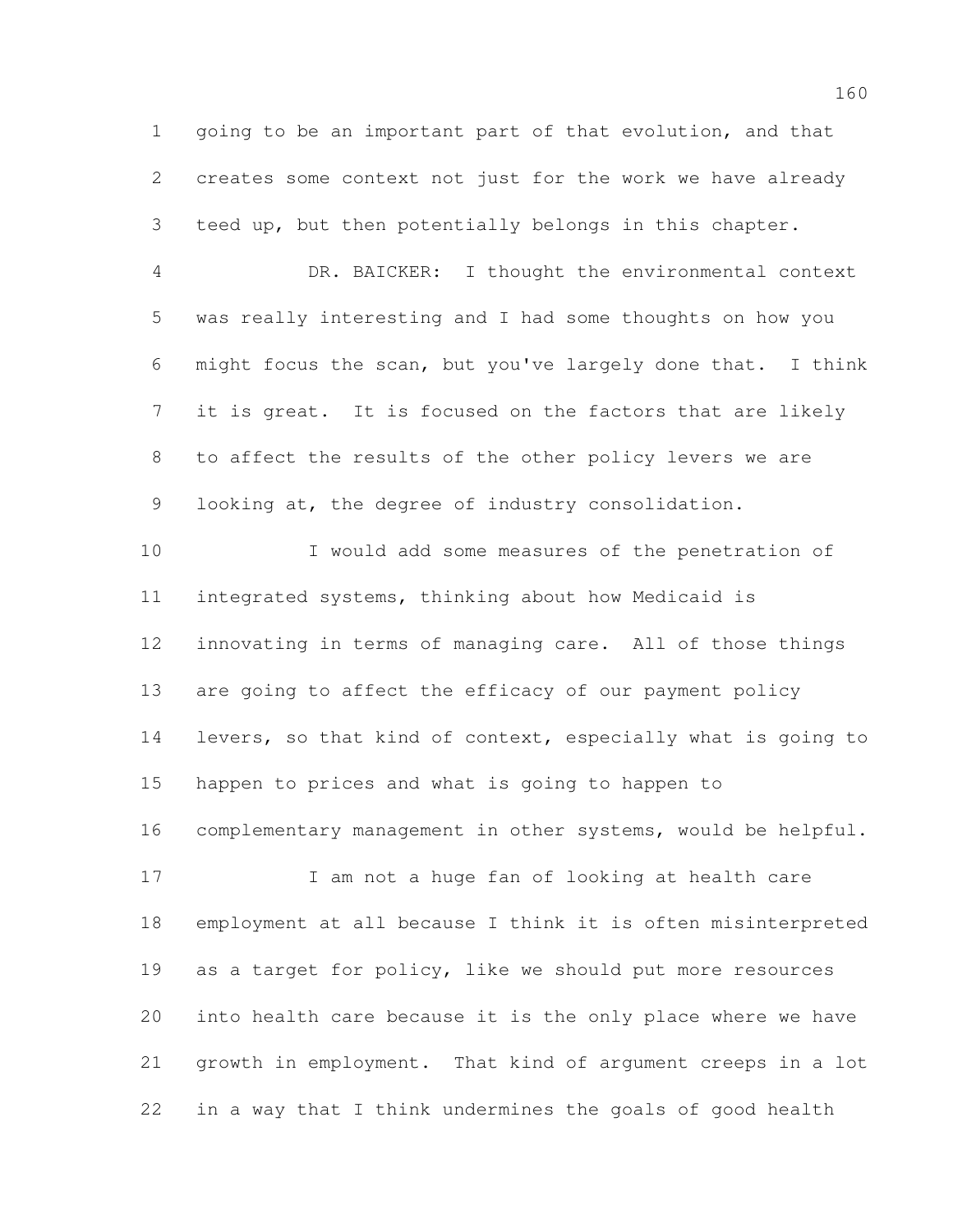policy and I am not sure -- if I want to make more room for some of those other environmental factors, I might take out the page or so on employment because it's a red herring in a way. If we are devoting resources effectively, then the right number of people will be employed. We don't really worry about how many people are employed in the auto industry. We worry about good policy, or maybe we do worry about that. I take that example back. MR. HACKBARTH: [Off microphone.] DR. BAICKER: Never mind. No, no, no, no, no. 11 [Laughter.] 12 DR. BAICKER: But the point is, we don't want to live in a world where we're targeting health care employment per se, and so I'd like to take a step away from that world. Forget the cars. DR. BERENSON: Yes. I just would pick up on Peter 17 and Scott's comments about what's happening at the States, the pressure on Medicaid. But in particular, where you've got a nice page and a half on sort of the implications of the ACA on insurance products and coverage expansion, I think having a little section on the potential implications for providers with those changes, a shift of case mix into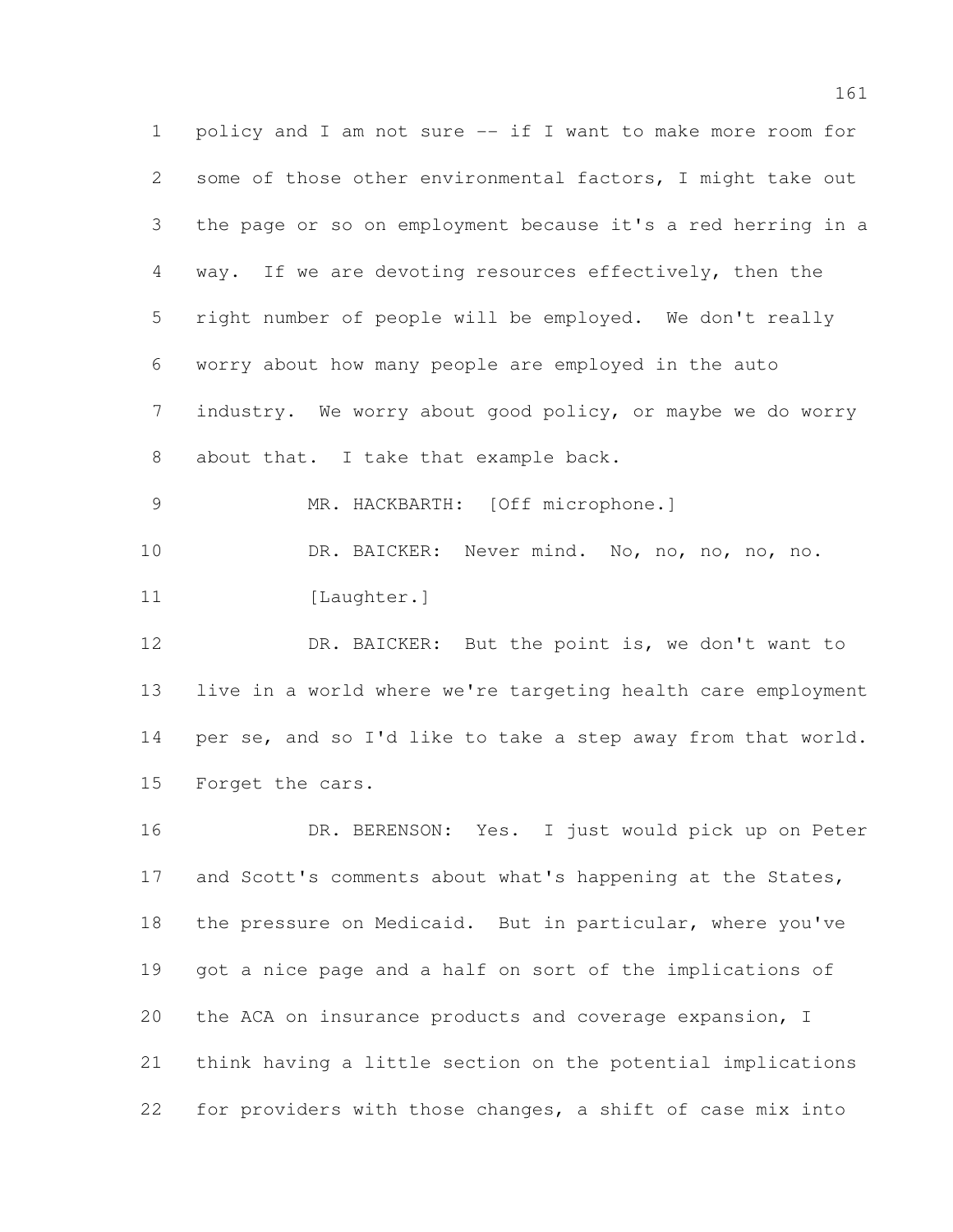Medicaid and into exchange health plans. At least on the one hand there are more people covered and that should generate increased revenue, will reduce bad debt. On the other hand, reimbursement levels may come down significantly.

 And I don't think there's anything settled in this area. I know there's been a big argument over the likelihood of employers giving up insurance and moving people into -- I don't think you can get into any of that complexity, but sort of laying out some alternative paths that might result, I think would be helpful.

 MR. HALL: I learned a lot from this. I thought it was very good. Just sort of a -- one environmental question. You mentioned that there is the age distribution and the projected age distribution of the recipients. We don't say much about this curious population of people over age 85 and even centenarians who are perhaps not large in total numbers, but are writ very large in terms of health care expenditures. Somebody has got to get a grip on this at some point because it could really throw off a lot of our projections, particularly in terms of hospital use.

The other is just a question on health literacy.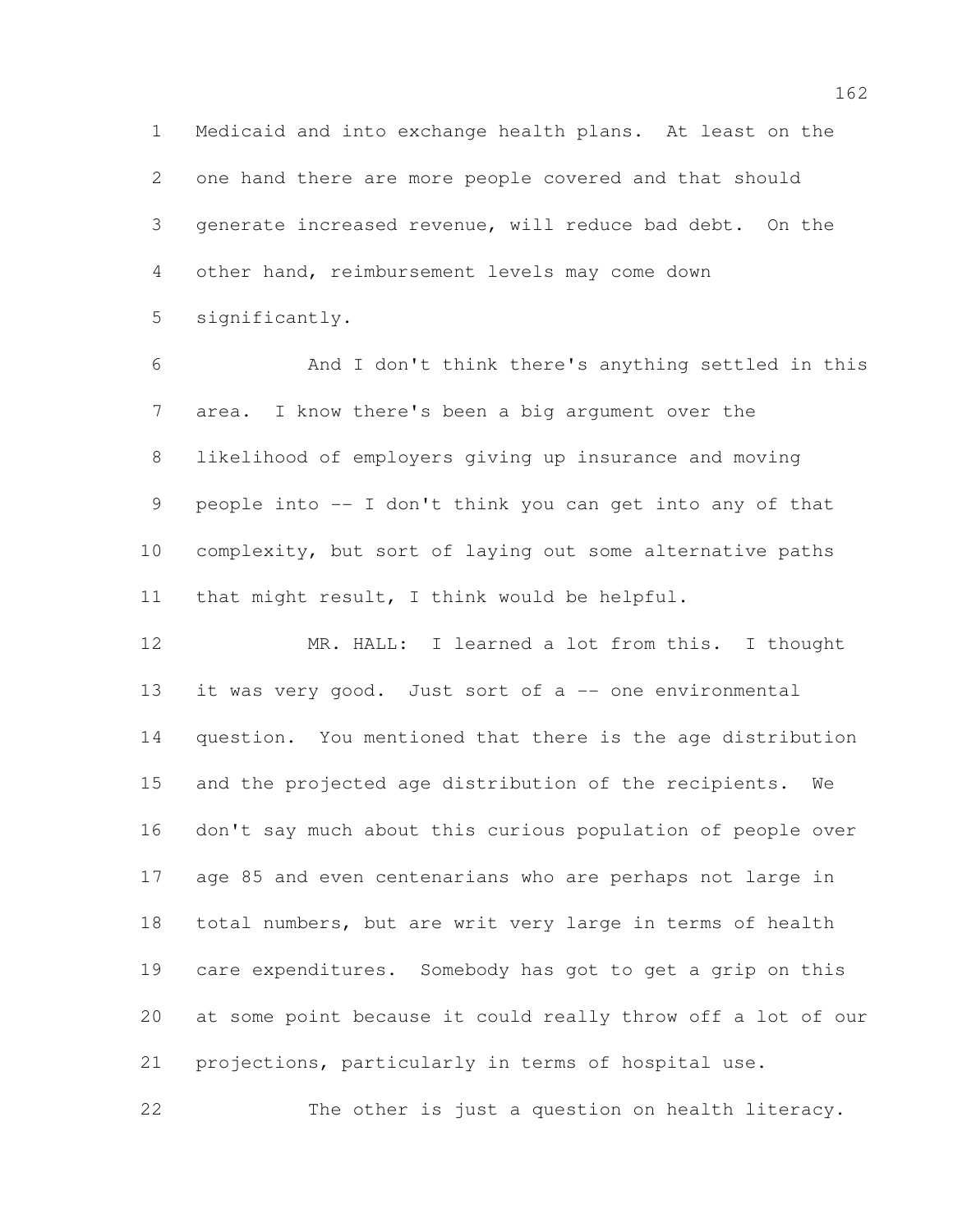You probably have in mind the audience for this chapter, the same audience that reads other MedPAC pieces of information, and it probably is quite broad, I would think. So I think some of us, for instance, would not have needed to be told what Medicare A, B, and C and D represent. But on the other hand, maybe some of us would also not know what some of the unexplained abbreviations were, like MEI and a few things like that. So maybe for consistency's sake, anything that is put in capital letters and it cannot be pronounced should not even appear in a lexicon.

11 [Laughter.]

12 MR. HALL: That is all. That is a piffy one. I am sorry.

 MR. GEORGE MILLER: Yes, and again, like Bill said, this was a very well-written chapter and helped focus my mind on a couple of things.

 One quick thing, I want to pick up on something that Bob said about the Medicare program and you mentioned in the PACE chapter, and that is none of the recommendations seem to deal with the difference in regulations between Medicaid and Medicare and how difficult it is for providers to walk through the minefield of deciding what is required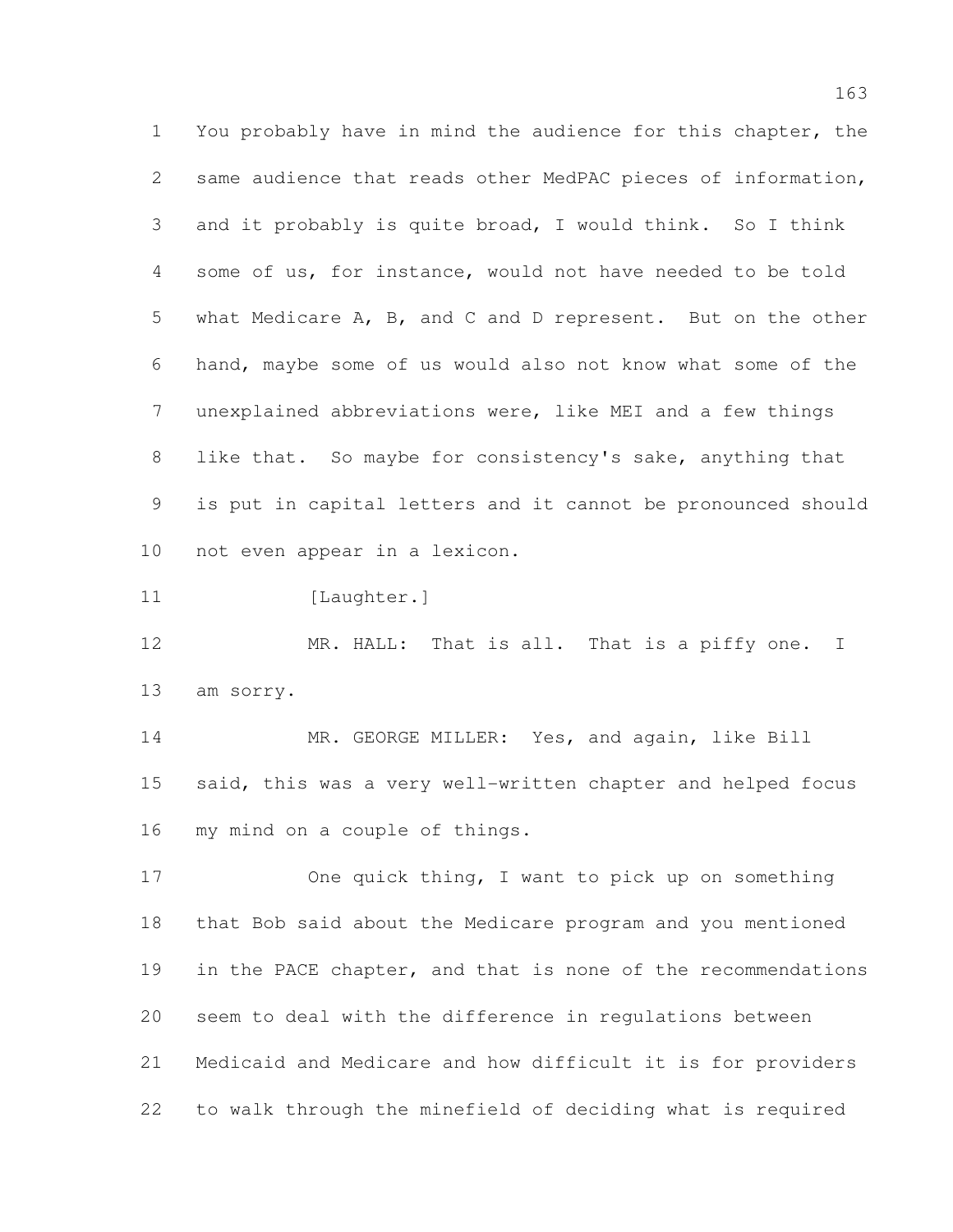for a Medicare patient versus a Medicaid patient. And if making the regulations smoother, transition better, one, it would make it easier for providers, but could there be some dollar savings by dealing with that issue, as well. And I don't know if you've thought about that, but that just struck me as potentially more people are unemployed, may go on Medicaid, and to make that transition smoother, if there is less of a bureaucratic burden in working between those two programs and if you could better meld them together, if coordination of care was better.

 DR. NAYLOR: So this is where 17 Commissioners can yield 17 perspectives. I think this might be the toughest chapter imaginable to write. So I guess if I were to lend any additional counseling beyond that which was already 15 articulated, is maybe let the facts speak for themselves.

 I think this notion of using this as a great opportunity to inform a wide range of people on the Hill and others about what this population looks like, and so you have heard that both in terms of socio-demographics, the diversity, growing diversity of the population and how its needs change over time. So 65 is not the same as 85 or 100, et cetera. So that, I think, could be really helpful.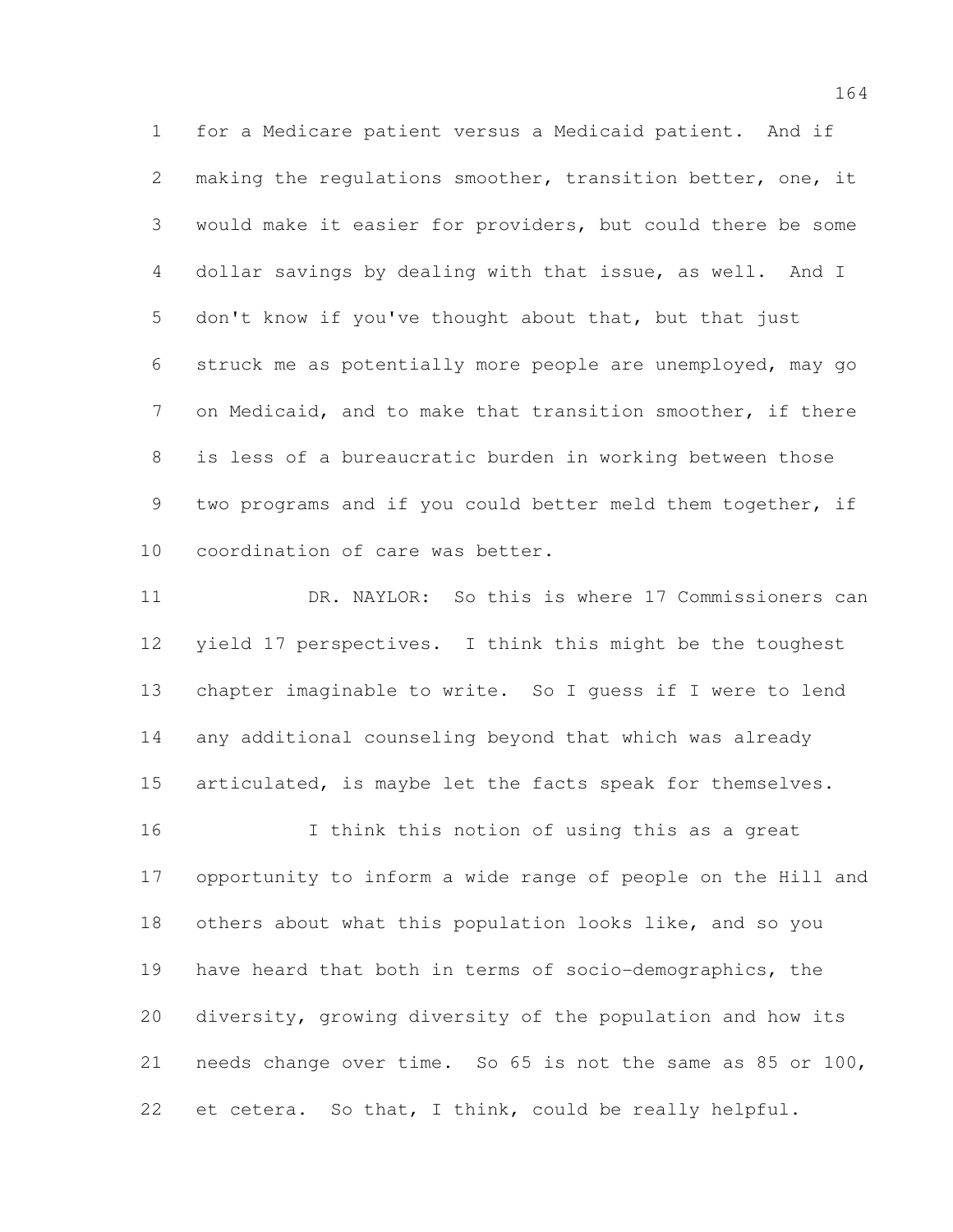I've already spoken about poverty and just the facts about what is happening to this population in the context of changes at State policies.

 And maybe where I would step back is in areas such as trying to highlight issues in this chapter, because, you know, care coordination means a ton of different things. So if you were going to tackle what might be the three or four or five key areas, I would start with defining them because it is not connecting the dots between docs that is care coordination. So if it represents an opportunity, maybe it represents an opportunity to say, think about this issue in the context in which the people that are receiving services do.

 So, I mean, it is a great chapter. I would just maybe just let the facts speak for themselves.

 DR. CASTELLANOS: First of all, I really like the chapter. I thought it was very informative.

18 This is really probably a level one, round one question. You know, I really like the questions about consolidation and ownership. I think there can be a lot of savings showed by looking into that, and I am really asking, are we going to, later on in the year, are we going to be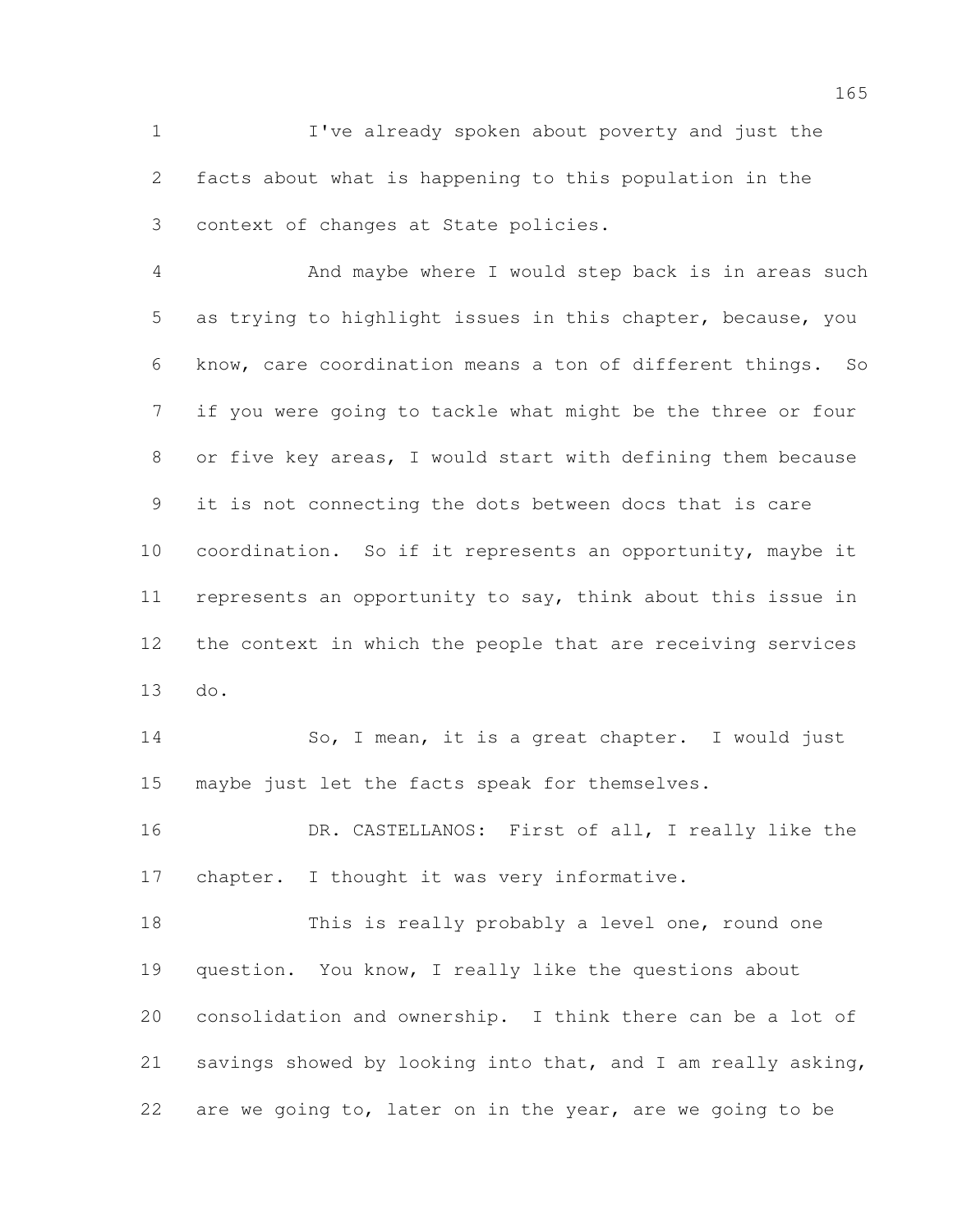looking at consolidation, both -- okay. Great.

| $\mathbf{2}$   | DR. MARK MILLER: [Off microphone.] Yes, we are.              |
|----------------|--------------------------------------------------------------|
| 3              | I just want, as always, to try and manage expectations a     |
| $\overline{4}$ | little bit. There is work that we have done. It ended up     |
| 5              | in the June chapter -- I need a nod, there we go -- in the   |
| 6              | June chapter, where we were looking at the variation in      |
| $\overline{7}$ | pricing. Remember, we had that discussion --                 |
| $8\,$          | DR. CASTELLANOS: Right.                                      |
| $\mathcal{G}$  | DR. MARK MILLER: -- kind of hospital and                     |
| 10             | physician. This is all on the private side. And then we      |
| 11             | started to say, you know, what do we know about these        |
| 12             | markets and could consolidation be playing into this? We     |
| 13             | are trying to come back to that and get a more rigorous look |
| 14             | at consolidation and see if we can bring definitions back    |
| 15             | into that. But it is very challenging.                       |
| 16             | DR. CASTELLANOS: Are we going to be able to use              |
| 17             | that for potential savings to the Medicare program,          |
| 18             | recommendations?                                             |
| 19             | DR. MARK MILLER: I am not sure what savings you              |
| 20             | would be looking for there.                                  |
| 21             | DR. CASTELLANOS: Well, I look for over-                      |
| 22             | utilization specifically. I am talking about the physician   |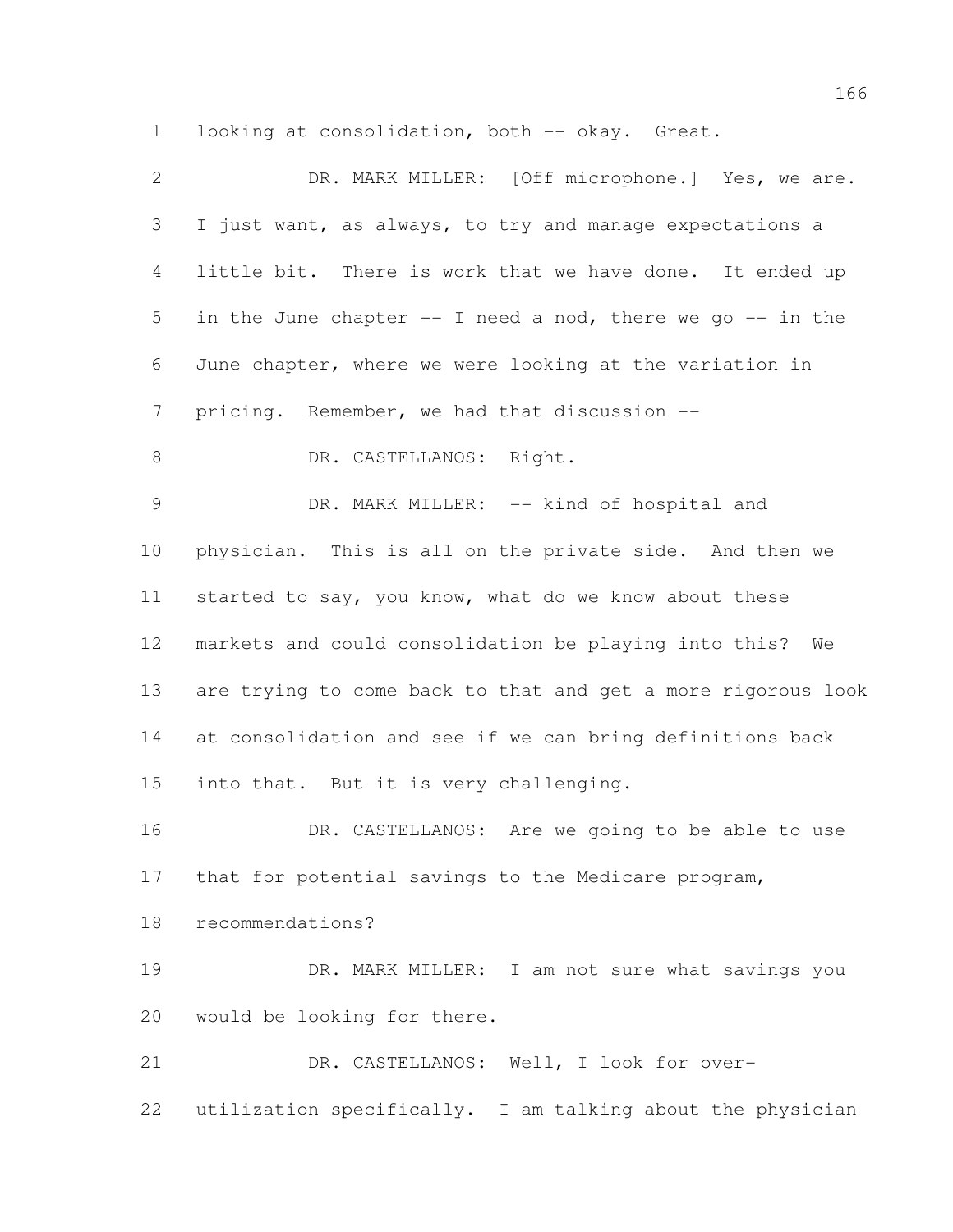community, and I know I am a target, but three or four 2 doctors getting together to make a team of ten doctors, they can own an MRI, they can own a CAT scan, they can own a radiation center. I think it demonstrates ownership with increased utilization.

 MR. HACKBARTH: I agree, Ron, that ultimately, our interest in this is because we think that there might be some important policy implications and policy levers to pull. That is a step down the road further than we are right now, but that is the destination that we would like to get to. But we have got to do some filling in of other factual foundation before we get to the policy part. 13 Bill. Karen. Okay. Thank you very much, Kate. Well done. Our next session is on a mandated report to Congress due next June, right, Mark? 17 DR. MARK MILLER: Yes.

18 MR. HACKBARTH: It's June?

DR. MARK MILLER: June 12th.

MR. HACKBARTH: June 12th of 2012.

21 DR. MARK MILLER: Yes, June 2012.

MR. HACKBARTH: Oh, June of 2012. I see.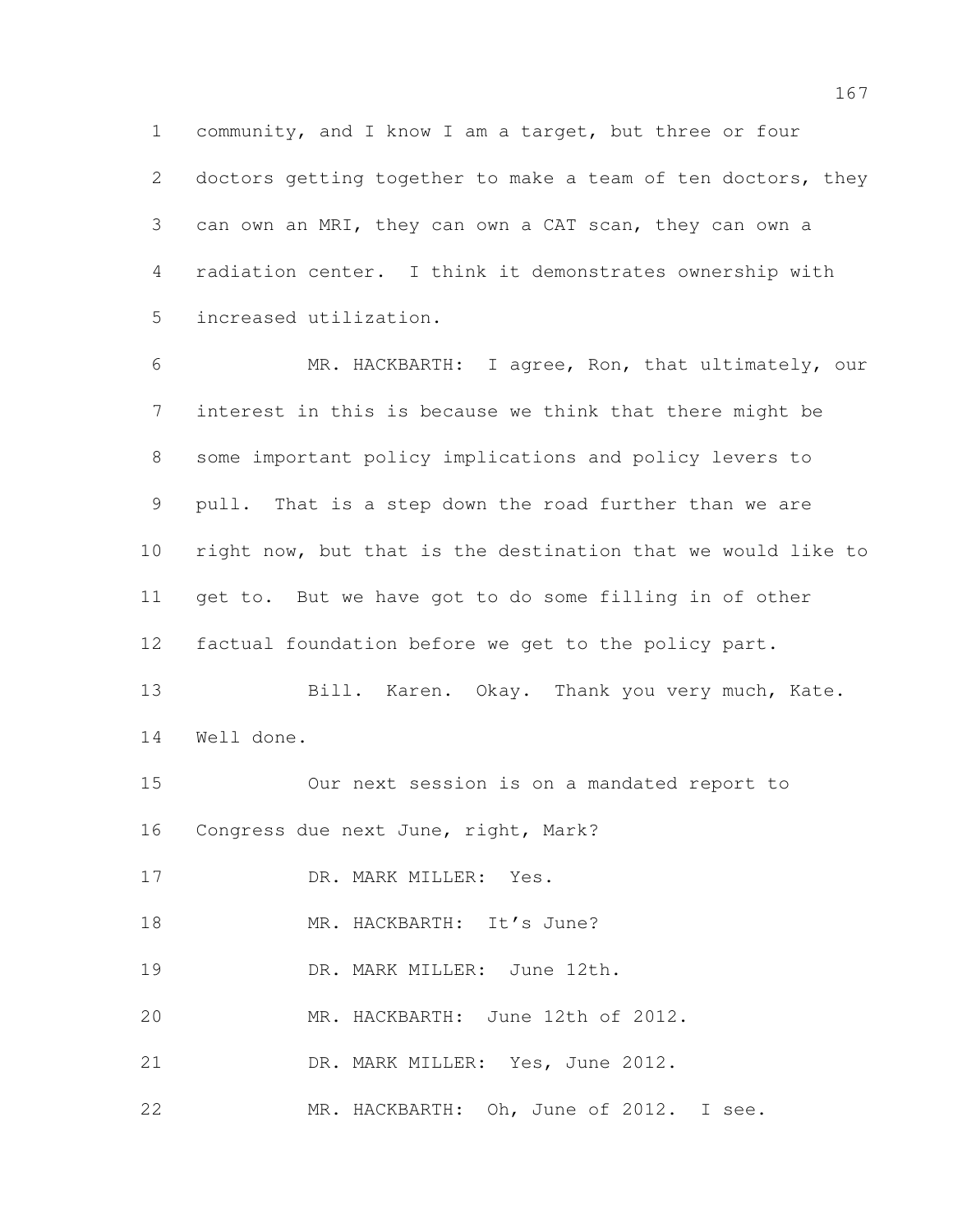And this is on rural health care for the Medicare population.

 And Jeff, are you going to begin? Whenever you're ready.

 DR. STENSLAND: All right. Good afternoon. Today, we're going to talk about rural payment adjustments to Medicare rates. This study is mandated by the Patient Protection and Affordable Care Act. It requires that we examine four issues. The first is access to care, which we discussed last February. The second is special adjustments to rural payment rates, which we will discuss today. And we'll discuss rural quality and payment adequacy in future public meetings.

 Congress has asked us to report on special adjustments that rural providers receive to their payment rates. We'll examine the positive aspects of these adjustments and discuss aspects of the adjustments that could be improved.

 MedPAC has recommended special adjusters in the past, including a low-volume adjuster for hospitals. In some cases, these payment adjusters may be needed to preserve access. However, there are many rural adjusters,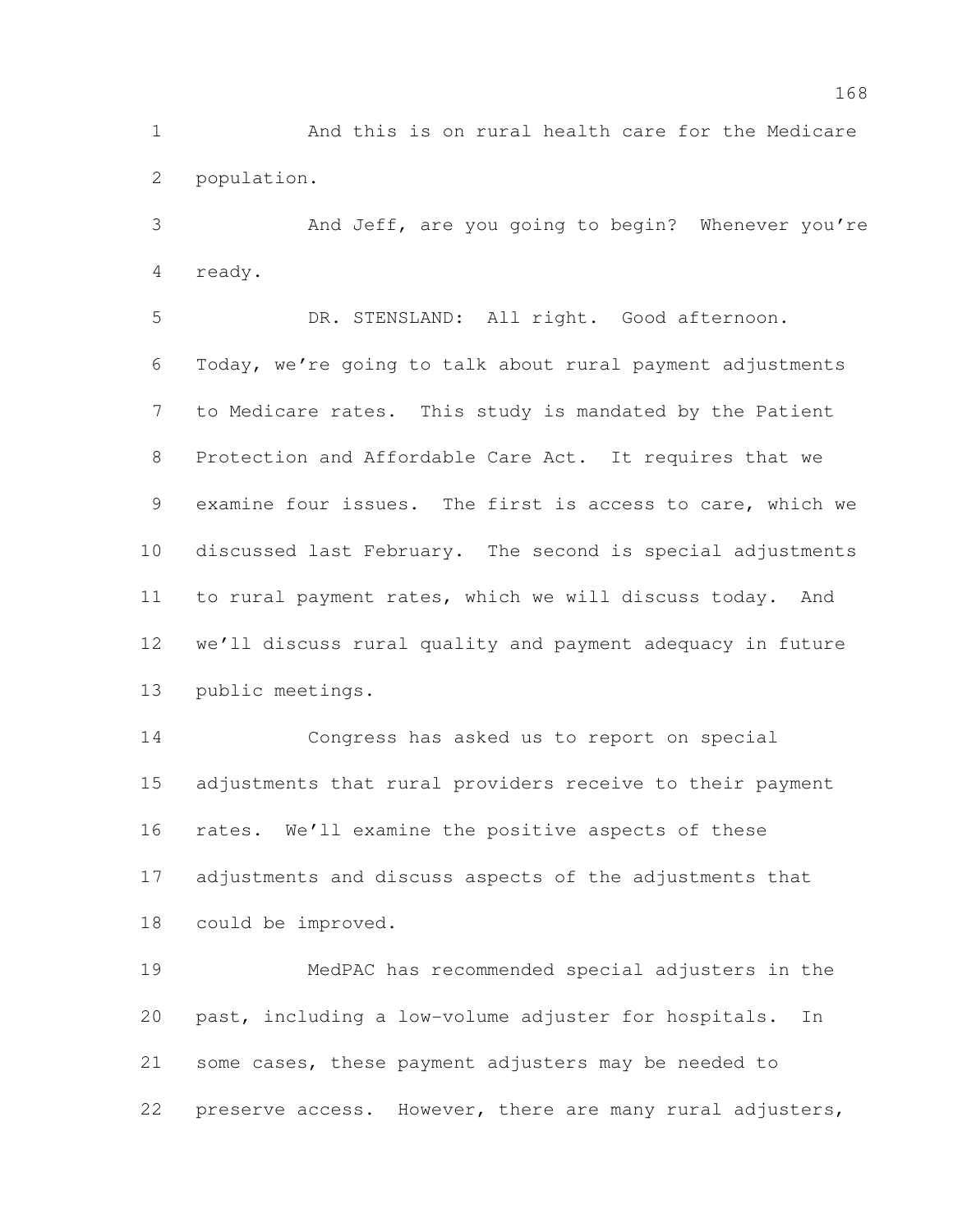and they are often enacted one at a time. The result is there's no clear evident plan on how this set of adjusters is supposed to work together to efficiently improve access to care in rural areas.

 In addition, the adjusters are not always targeted to the areas in the most need of assistance. Some adjusters apply to all rural providers, and this ignores the great 8 diversity across rural areas.

 This, in part, stems from the broad definition of rural which is used by CMS. CMS defines rural as all providers outside of MSAs. The result is if a payment adjuster is available to all rural providers that adjuster will be available to both providers that are the sole source of care in an area as well as to some providers that may be providing duplicative services in a community with excess supply.

 The point is that the adjusters may not be appropriately refined to take into account the differences among different rural areas.

 If we try to improve upon the current set of adjusters, what kind of common principles could guide us? The first question is what providers should be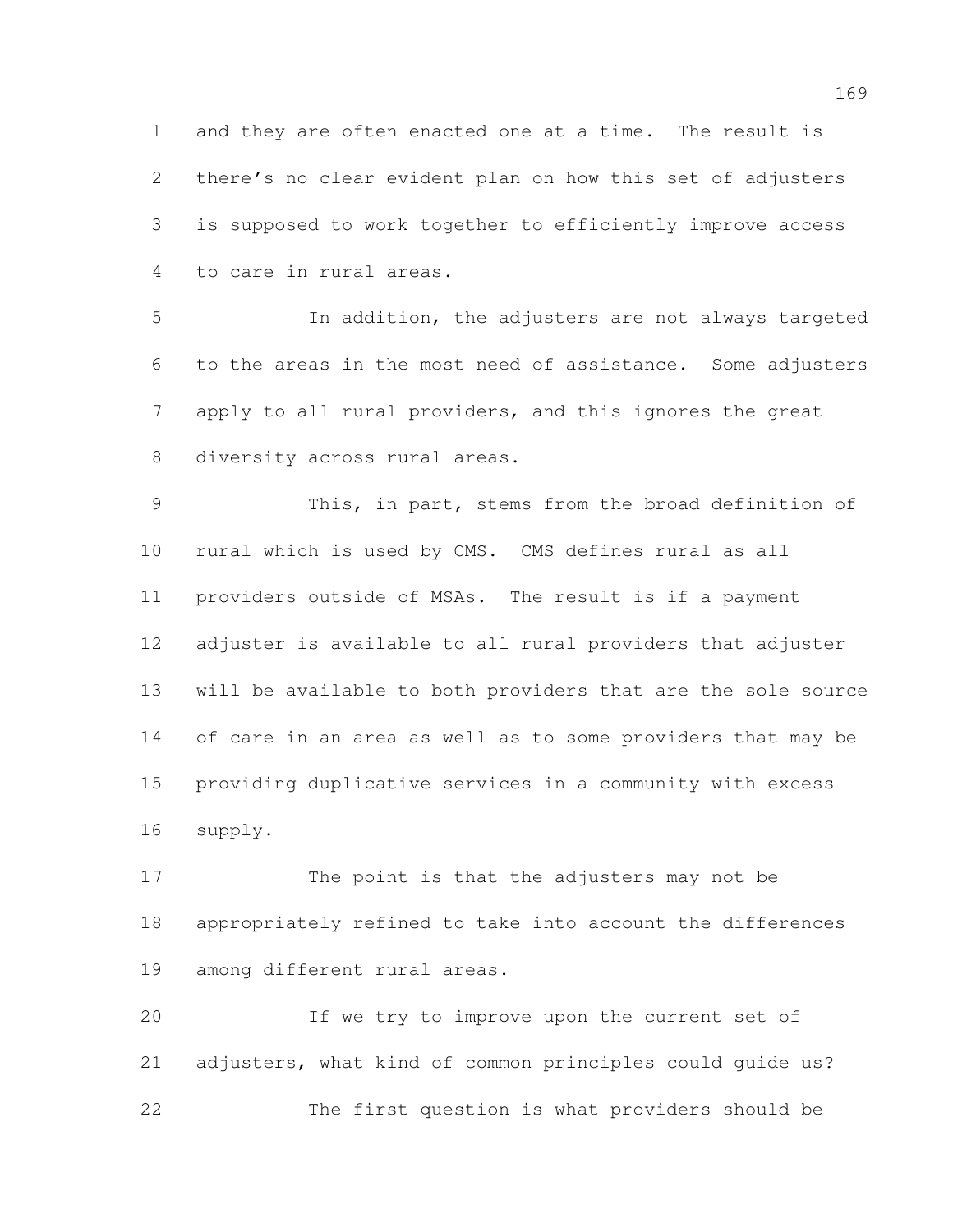eligible for the adjustments. This principle could be to focus these adjustments on providers that are essential to access. These would be providers that are more than a certain distance from similar providers. Currently, some policies use low volume as an eligibility criteria. However, it's important to note that there are two types of low-volume providers.

 One has low volume due to being an isolated provider in a low population density area. The low volume is inevitable because there is not a sufficient population in the market to generate high patient volumes. Under the first targeting principle, these providers should be helped. The second type of low-volume provider is one that has low volume due to losing patients to nearby competitors. Here, low volumes are not inevitable. Under the targeting principle, these providers would not be eligible for special payments.

 After we identify who is eligible for the additional payments, the question is how much should they get. The third principle is to set the additional payment proportionate to the special costs they incur due to being low-volume, isolated providers.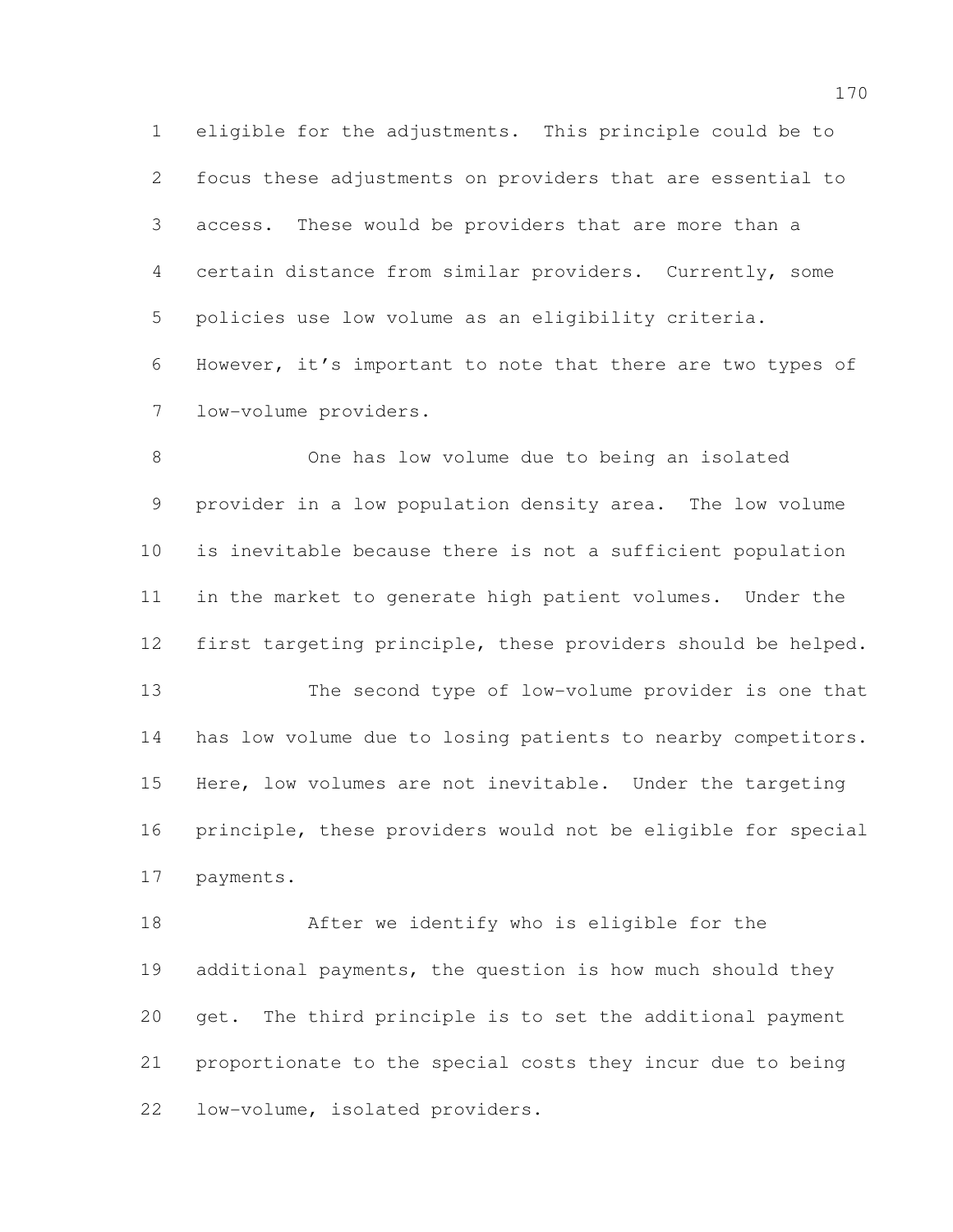Finally, after we know who will get the money and how much they'll get, it is important to think about how we pay the money. Different ways of payment carry different incentives. All else equal, prospective adjustments have stronger incentives for cost control than cost-based adjustments.

 Now we've talked about principles, and we can discuss the different adjusters and how they may or may not fit these principles.

 This slide shows a list of recently enacted payment adjusters for rural hospitals. We don't have time to talk about all the adjusters. I just have two takeaway points from this slide. The first one is that there are 14 lots of adjustments. Second, the second point is that some 15 of these adjustments are necessary for access and fairness, and are the result of MedPAC recommendations.

 These are adjusters in other sectors. My point 18 here is to point out that the IRF, the psychiatric hospital and home health adjustments apply to all rural providers, and this gets at the issue that some adjusters are not being targeted to unique situations of particular rural areas. So there is a large number of adjusters, and we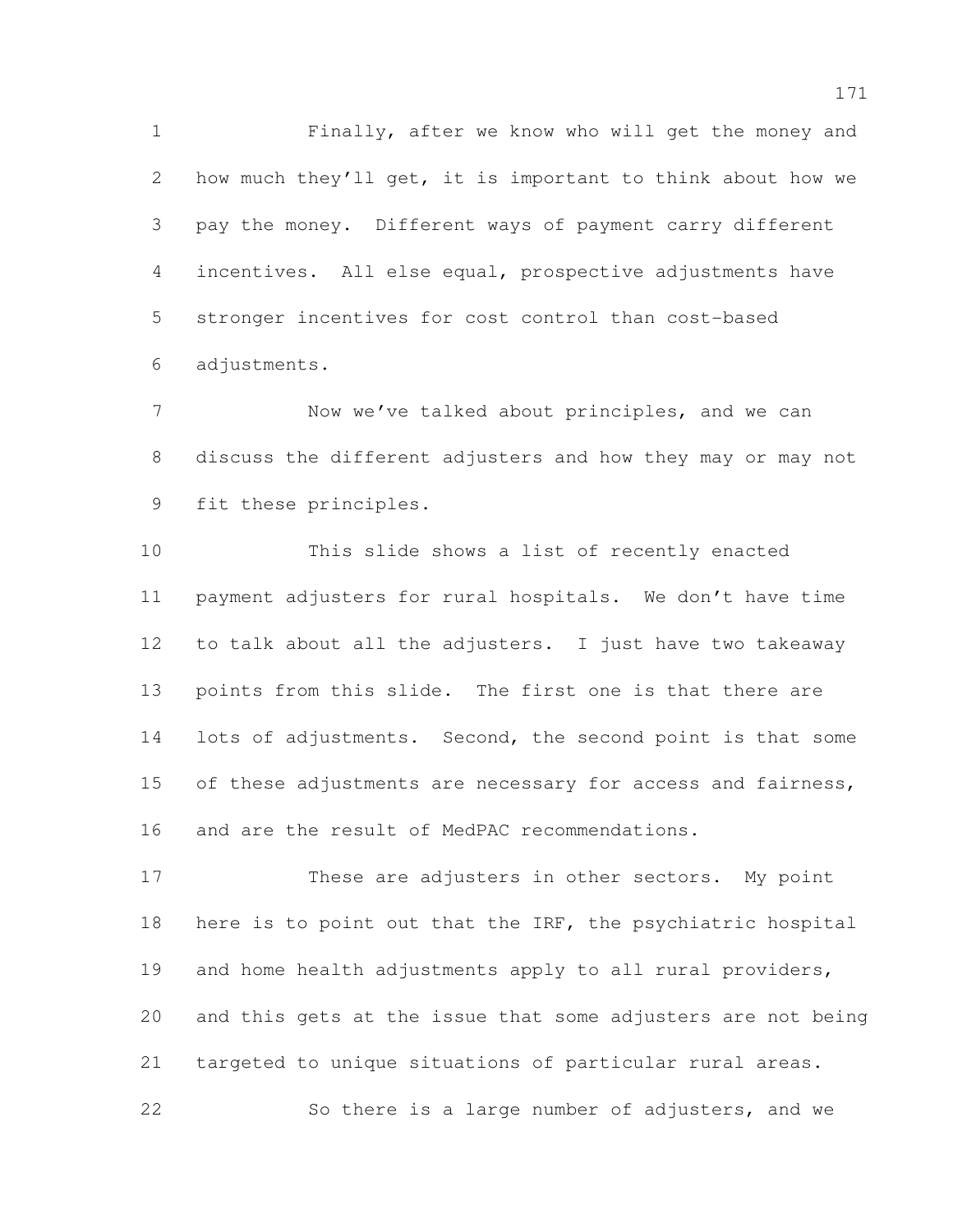can't possibly address all of them in this meeting. So we selected just three adjusters to talk about in order to illustrate three points related to the principles.

 First, we talk about critical access hospitals. We show how the program was not targeted to isolated hospitals for a period of time, resulting in dramatic growth, which is a point that is often missed in the literature. We will also use the critical access hospital example to show how the increases in provider payments can end up resulting in higher beneficiary cost sharing.

 Second, we'll talk about low-volume adjustments. There are lessons for targeting here, but we mainly use this example to show how Medicare may need to recalibrate the amount of special payment to bring it in line with empirical estimates.

 Third, we talk about teleheath. There is some promise with certain new forms of telehealth, but we'll show how despite modest additional payments, telehealth has not resulted in a substitution of video conferencing for face-to-face care.

 The CAH program is an extension of the medical assistance facility program started in Montana in 1988. The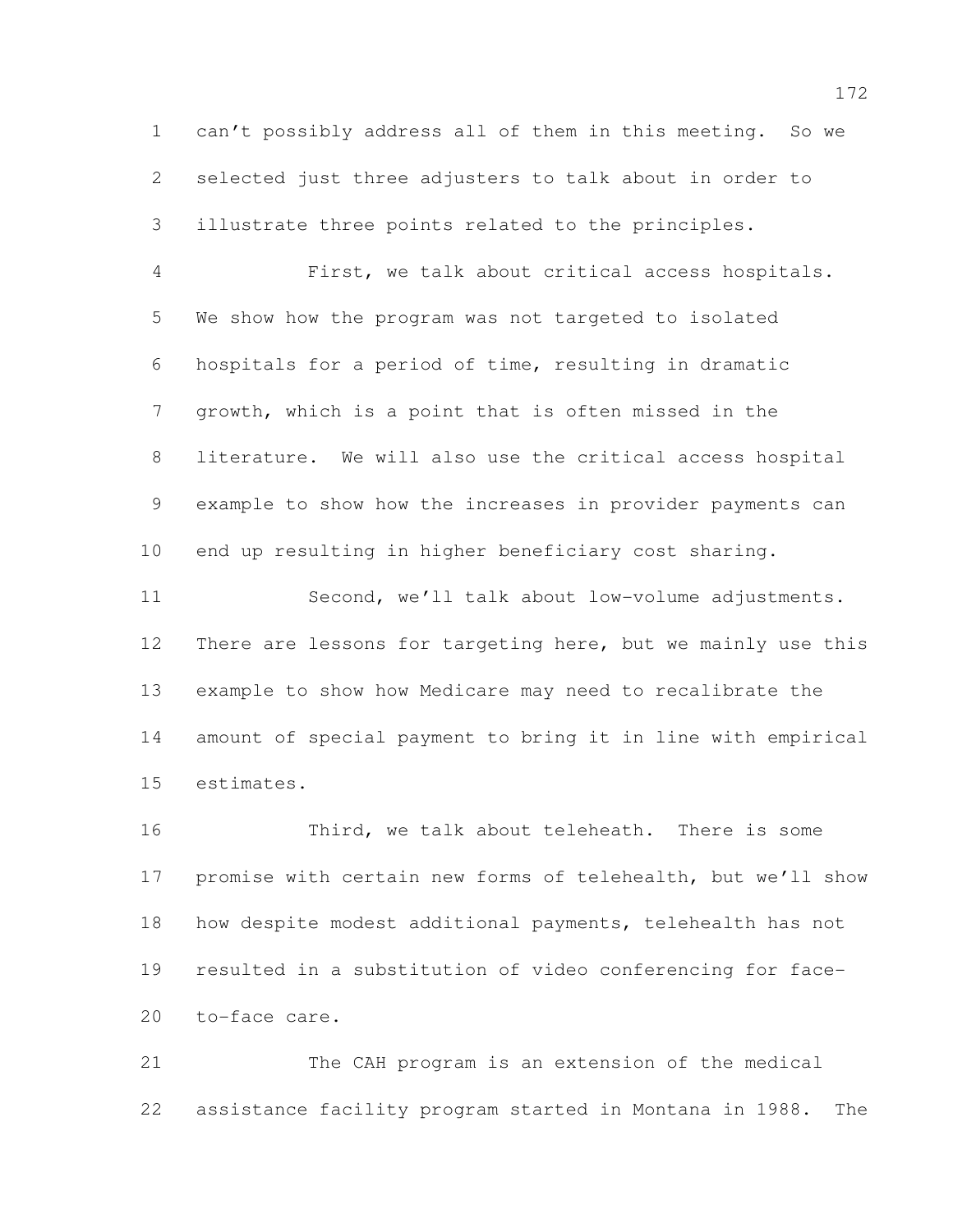Montana program originally had small hospitals that were all 35 or more miles away from one another.

 When this program evolved into the national CAH program in 1997, the rules were changed to allow states to waive the 35-mile requirement. The states, in large part, waived the distance requirement, and the program grew from 41 hospitals to over 1,300 hospitals.

 Then in 2006, the rules were changed back to require new CAHs to be isolated. But by the time the rules were changed, there were over 1,300 CAHs that were grandfathered into the program.

 The net result is that the program helps more than just isolated hospitals. On the positive side, the program keeps small isolated hospitals open. This preserves access to care in remote areas. So in this sense, the program is a success.

 However, the CAH keeps not only isolated hospitals open but preserves almost all small rural hospitals even when there's duplicative capacity in an area. There are 16 percent of CAHs that are less than 15 miles from another provider.

The lesson is that it's easy for a rural payment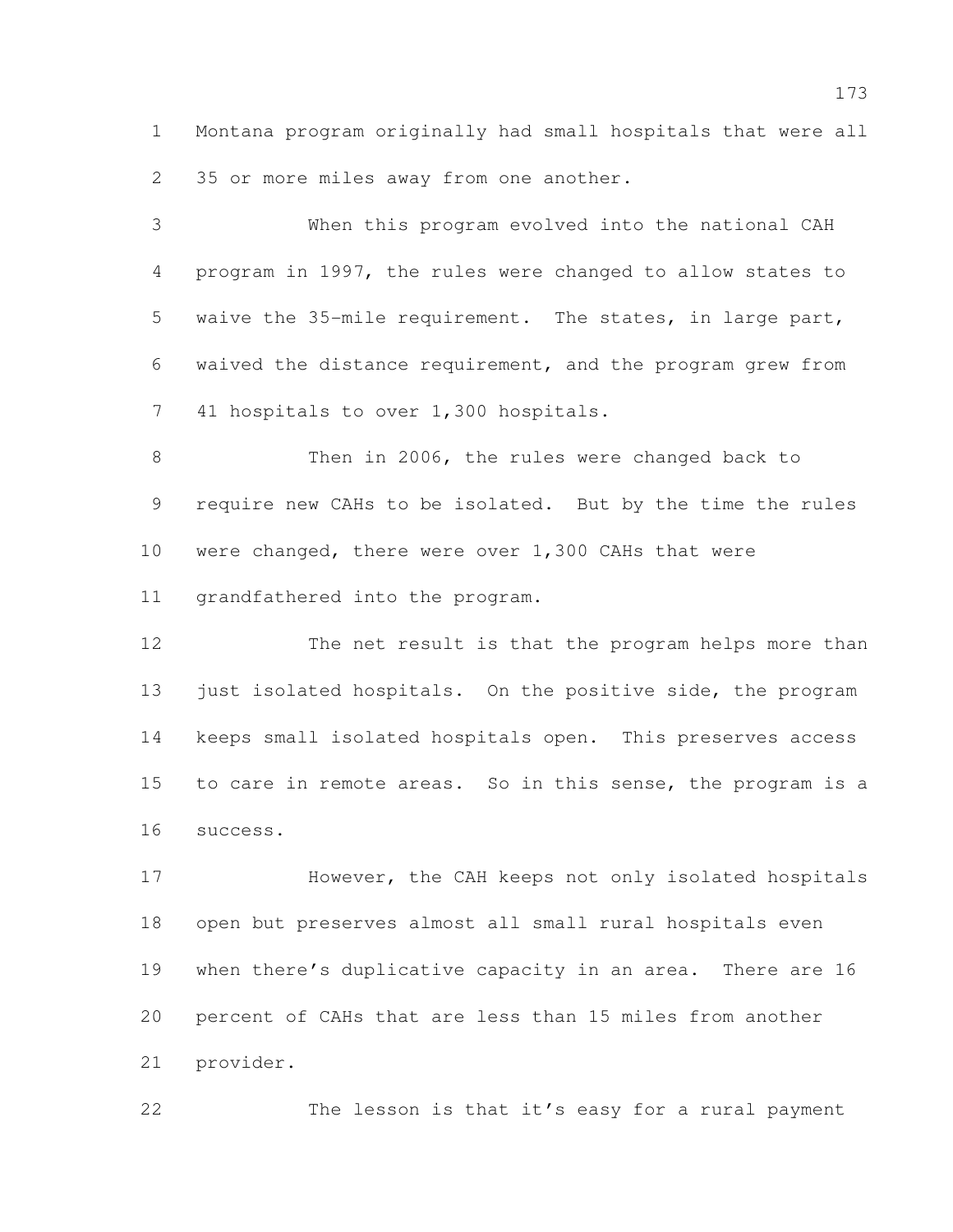adjustment to expand its mission to the point where it's no longer used just to preserve isolated providers that are necessary for access.

 We've seen the good that the CAH program can accomplish for providers and for access. It has improved profit margins and all but eliminated closures. The next question is what are the financial effects of the program not only on providers but on patients.

 CAH has received about \$8 billion in Medicare payments. This is about \$2 billion more than they would have received if they were PPS hospitals. Almost half of the increase is due to higher payments for post-acute care that patients receive in CAH swing beds. Medicare, on average, pays CAHs over three times the rate paid to SNFs and PPS hospitals for post-acute care.

 Most of the rest of the increase is due to higher outpatient payments. Cost-based payments are significantly higher than PPS rates for low-volume critical access hospitals. However, most of the additional outpatient payments are paid for with higher cost sharing that is paid either by a beneficiary's supplemental insurer, out of pocket by beneficiaries without supplemental insurance or by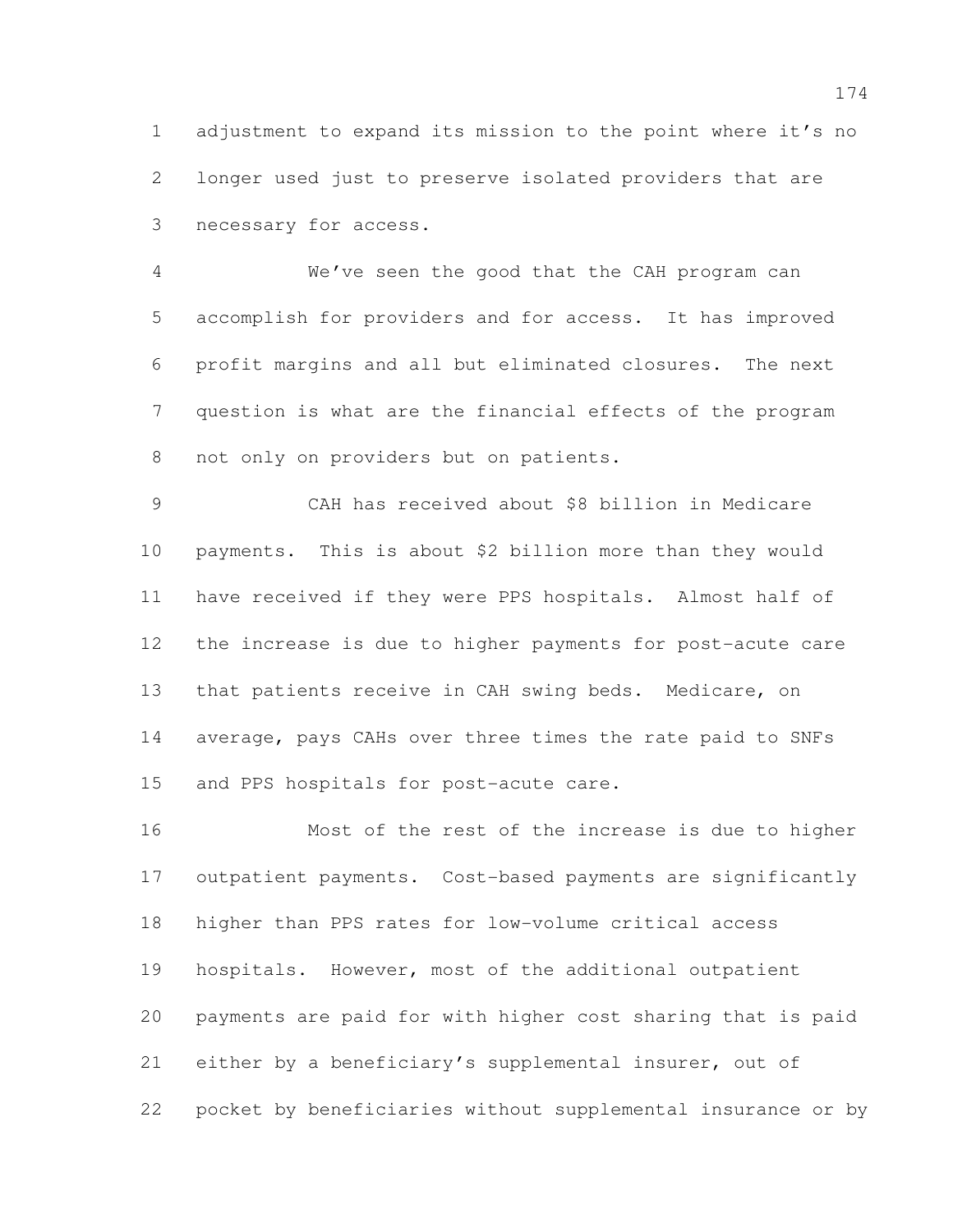the Medicare program as bad debt for those who do not pay their cost sharing.

 So the question is why is cost sharing so much higher. The main reason is that cost sharing for CAHs is equal to 20 percent of charges. Because charges are over twice payments on average, this is equivalent to roughly 45 7 percent of the payments on average.

 Now we shift to explaining the variability of co- insurance at CAHs and showing how the cost sharing can depend greatly, depending on an individual beneficiary's CAH in their area. There's a wide variation in cost sharing across providers, and this simply stems because CAHs are free to set their own charges and they have wildly different charges.

 The first bar in this graph shows the number of hospitals, about 500, that have decided to set their charges 17 at 150 percent of costs, or less. When charges are 150 percent of costs, that means co-insurance is roughly 30 percent of payments. Therefore, for the 500 CAHs in the first column, co-insurance will be less 30 percent of payments and this is only modestly more than PPS cost sharing.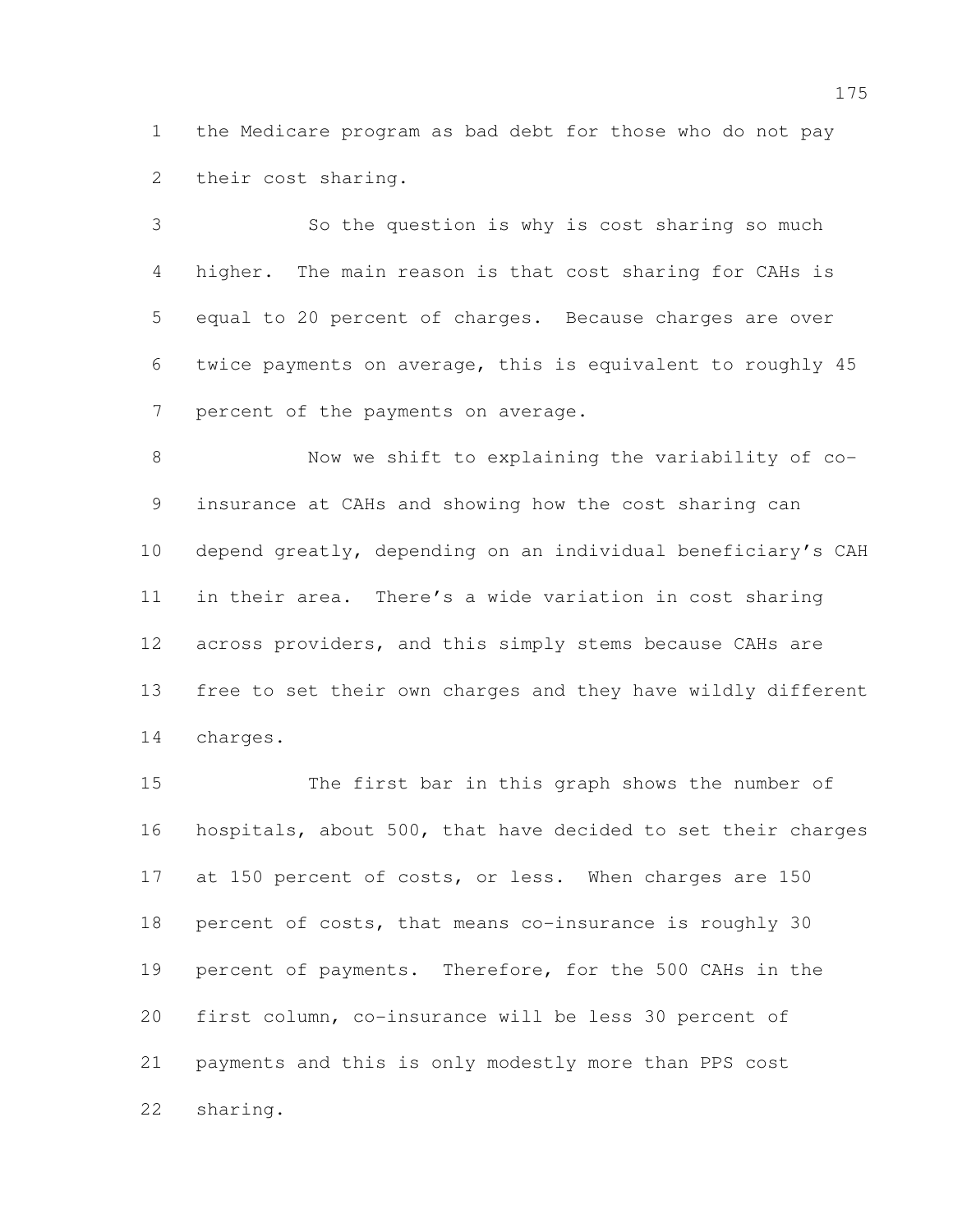In contrast, look to the right of the graph. If a CAH chose to set their outpatient charges at 300 percent of costs, and some do, then their co-insurance would be equal to 60 percent of the costs.

 The point of the graphic is to show how the payment adjustments to CAHs affect the beneficiary and, more to the point, to show how the effect on the beneficiary varies widely from CAH to CAH, depending on how the CAH chooses to set its charges.

 To summarize the points from the CAH example, first, the CAH program keeps hospitals open, but it's not focused just on isolated providers and Medicare could 13 address this targeting issue. Second, additional payments to CAHs result in higher co-insurance from the beneficiaries and their supplemental insurers.

 If we kept cost-based payments for the providers and tried to reduce the patients' cost sharing down toward PPS levels, the result would be significantly more spending for the Medicare program.

 This raises the question: If we want to cap, or reduce cost sharing at CAHs and bring it down toward the level of PPS hospitals, how could that be paid for?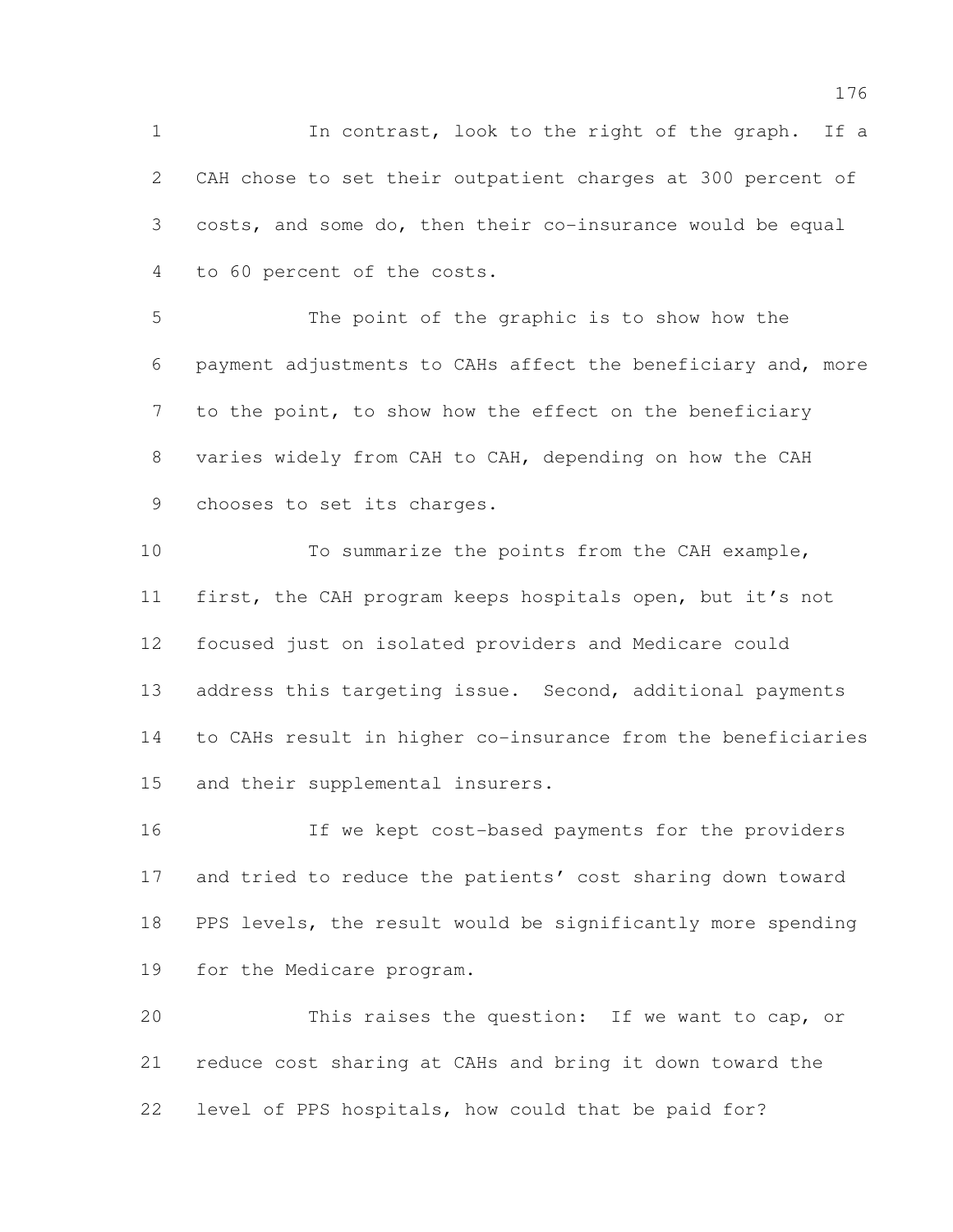One option is to use savings from focusing the program. Just to illustrate one way this could work is all CAHs could be required to be some minimum distance from other hospitals. Maybe CAHs that are a medium distance could get fixed dollar add-on, and possibly the most isolated hospitals, those that are 30 or 35 miles away from another provider, could continue to get their reimbursement based on their full costs. 9 A second option is just to wait until there's a broader reform of the Medicare benefit and cost sharing in general. The second special adjustment to talk about today is the hospital low-volume adjustment. MedPAC recommended a low-volume adjustment following MedPAC's 2001 report on Medicare in rural areas. A key feature was the adjustment was empirically justified. We saw that hospitals with very low volumes of total discharges had higher costs. So we proposed a proportional increase in payments per case to cover those costs for the

isolated hospitals.

 However, in 2010, a more generous low-volume adjustment was enacted. It deviates from past MedPAC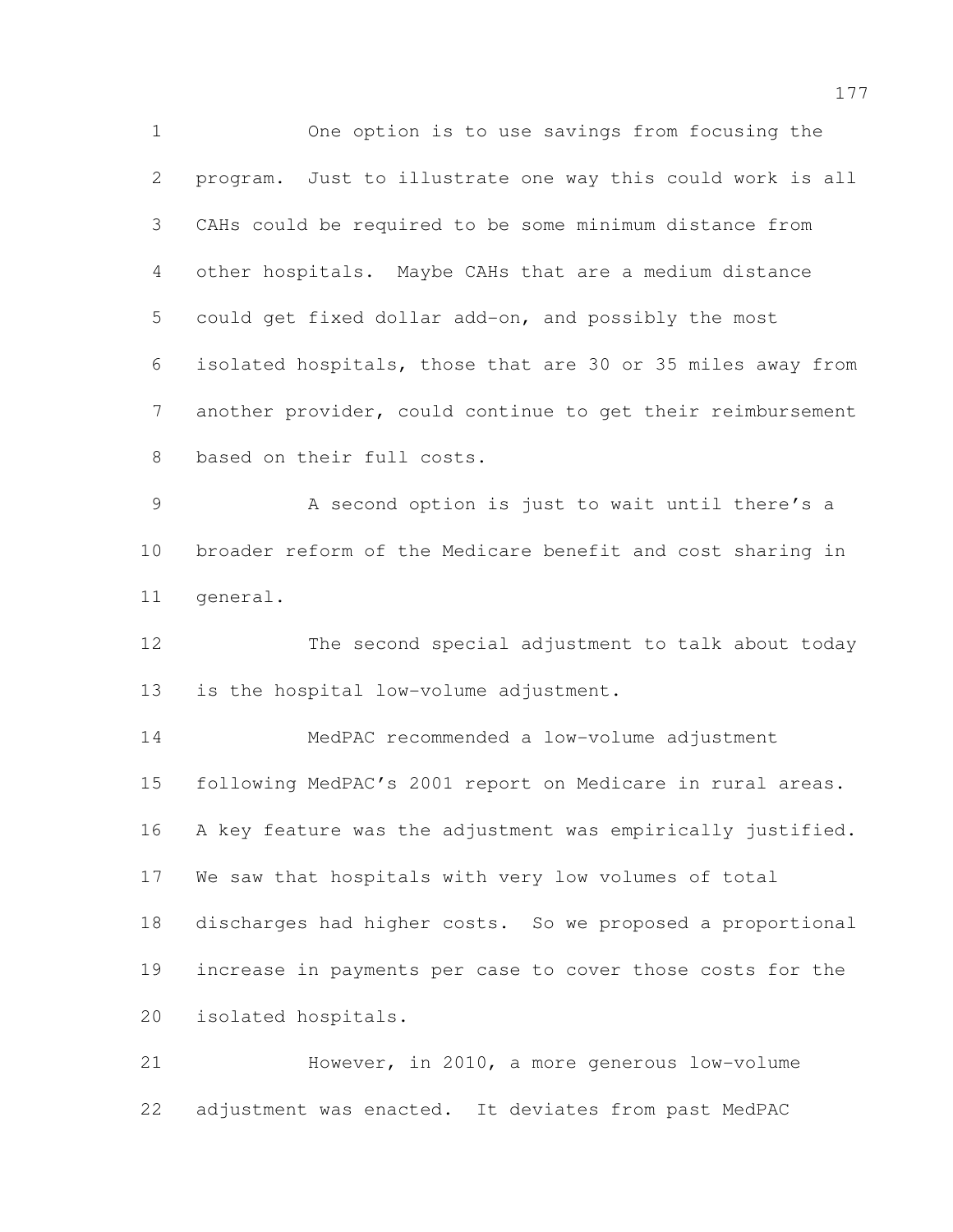recommendations in three ways:

 First, it's not focused on isolated providers. Second, it's duplicative with the sole community hospital adjustment. A sole community hospital adjustment increases inpatient payments based on the hospital's historical costs. So if a low-volume hospital historically had higher costs per discharge, their payments would be 8 brought up to reflect these higher costs. However, they are also eligible for the low-volume discount adjustment. This is an example of how these programs, created one at a time, can result in duplicative payments for a single problem. Third, the low-volume adjustment is based on Medicare discharges only, which is an issue, as we'll show on the next slide. This is an example to show the problem with basing an adjustment on a hospital's Medicare share of discharges rather than total discharges. The first row represents a

high Medicare share hospital. The hospital has 1,550

Medicare discharges and 2,200 total discharges. Because its

Medicare volume is close to 1,600 Medicare discharges --

that's the limit for the low-volume adjustment -- it only

receives a 1 percent increase in its inpatient payments.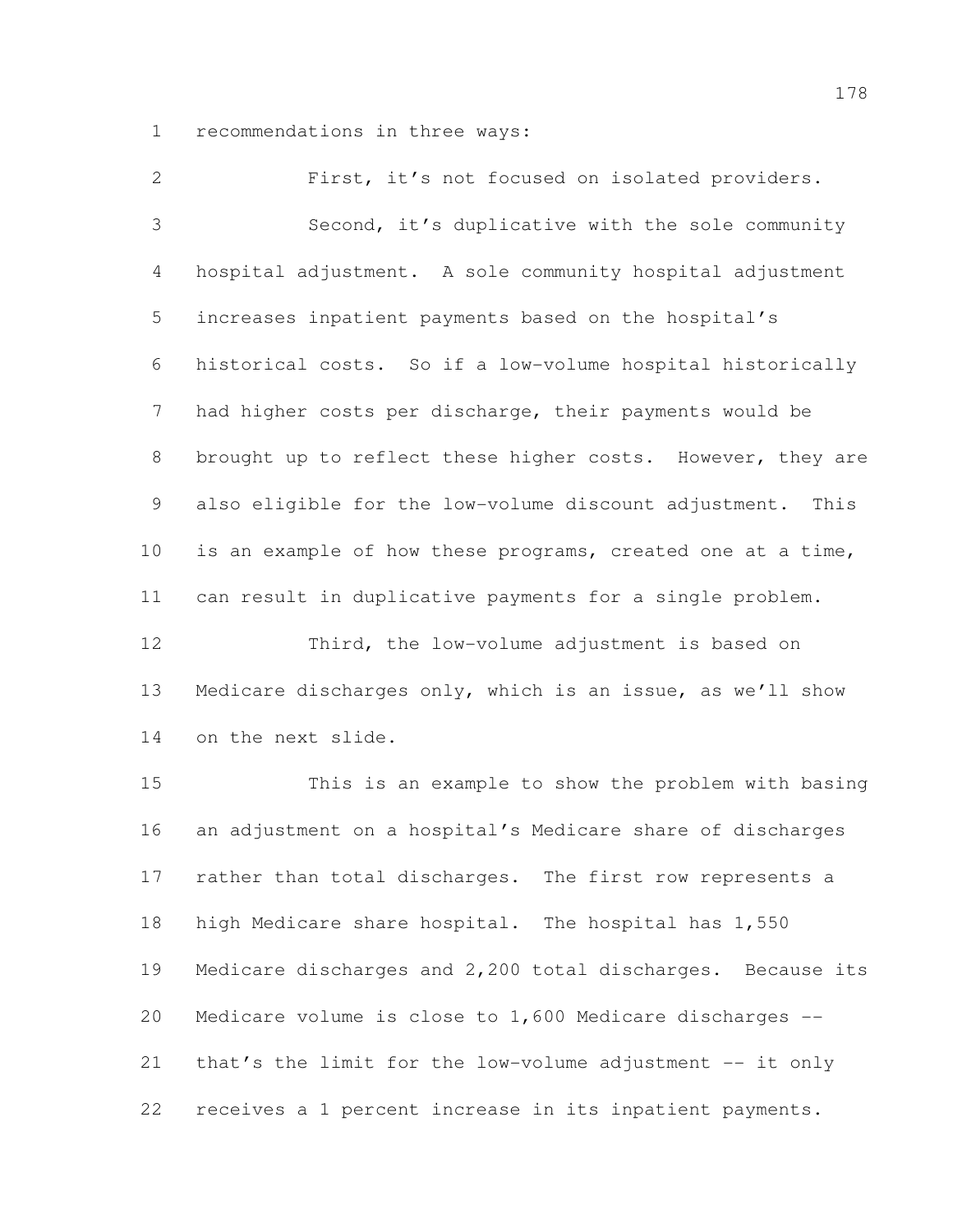But now look at the second row. This hospital has 600 Medicare discharges. So it receives an 18 percent increase in its payments, but it has the same number of total discharges as the hospital in the first row. So its economics of scale problem is exactly the same as the first hospital. In other words, the magnitude of the adjustment is not connected to the magnitude of the economies of scale problem at the two hospitals. So in summary, past MedPAC recommendations on low- volume differ from the current temporary policy in the following aspects: First, the MedPAC proposal is based on total admissions. It was based on an empirical estimate of the low- volume on costs. And third, hospitals would get either the low- volume adjustment or another adjustment that increases inpatient payments, such as the SCH payment, but not both. In general, these examples show how the payment adjustments can be messy and there may be a need for them to be refined over time to bring them to the empirically justified level.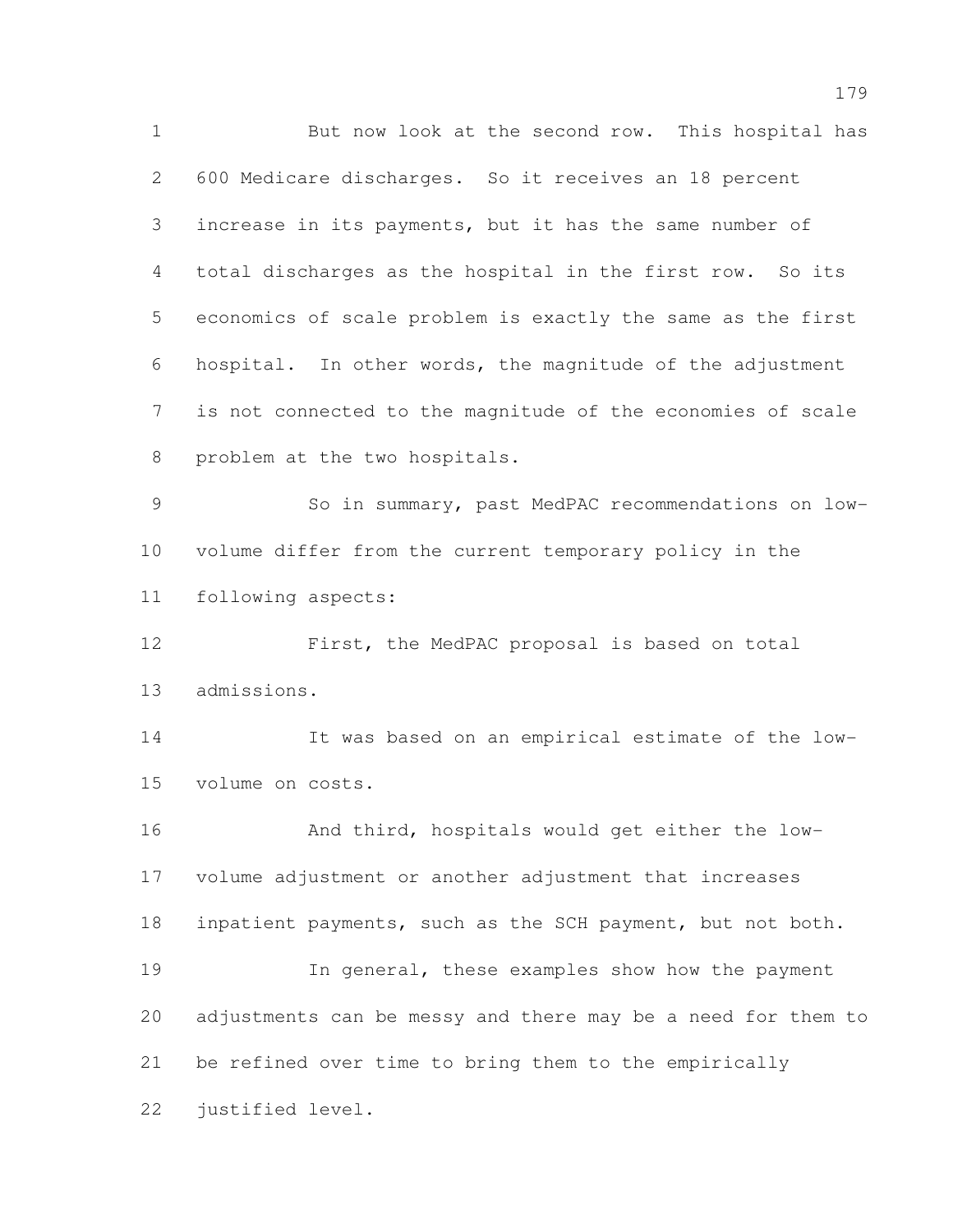And now, I'll turn it over to Matlin to talk about telemedicine.

 MR. GILMAN: As background for our discussion of telehealth, 7 percent of rural beneficiaries report usually traveling an hour or more to receive health care. A longstanding goal of telehealth is to enable isolated patients to access specialty consultations via teleconference rather than travel long distances for care. As a Medicare benefit, telehealth involves services provided through live, interactive video conferencing between a beneficiary and a practitioner. Covered services include psychiatry and other office visits. Telehealth services are provided by distant practitioners such as physicians and nurse practitioners. Beneficiaries receive telehealth services at eligible originating sites such as their local rural hospital.

 In 1999, Medicare first began paying for telehealth services. As show in the left column, one payment was split between two practitioners -- the distant practitioner providing the service and the originating practitioner required to be with the beneficiary. In 2001, policy changes to expand the benefit were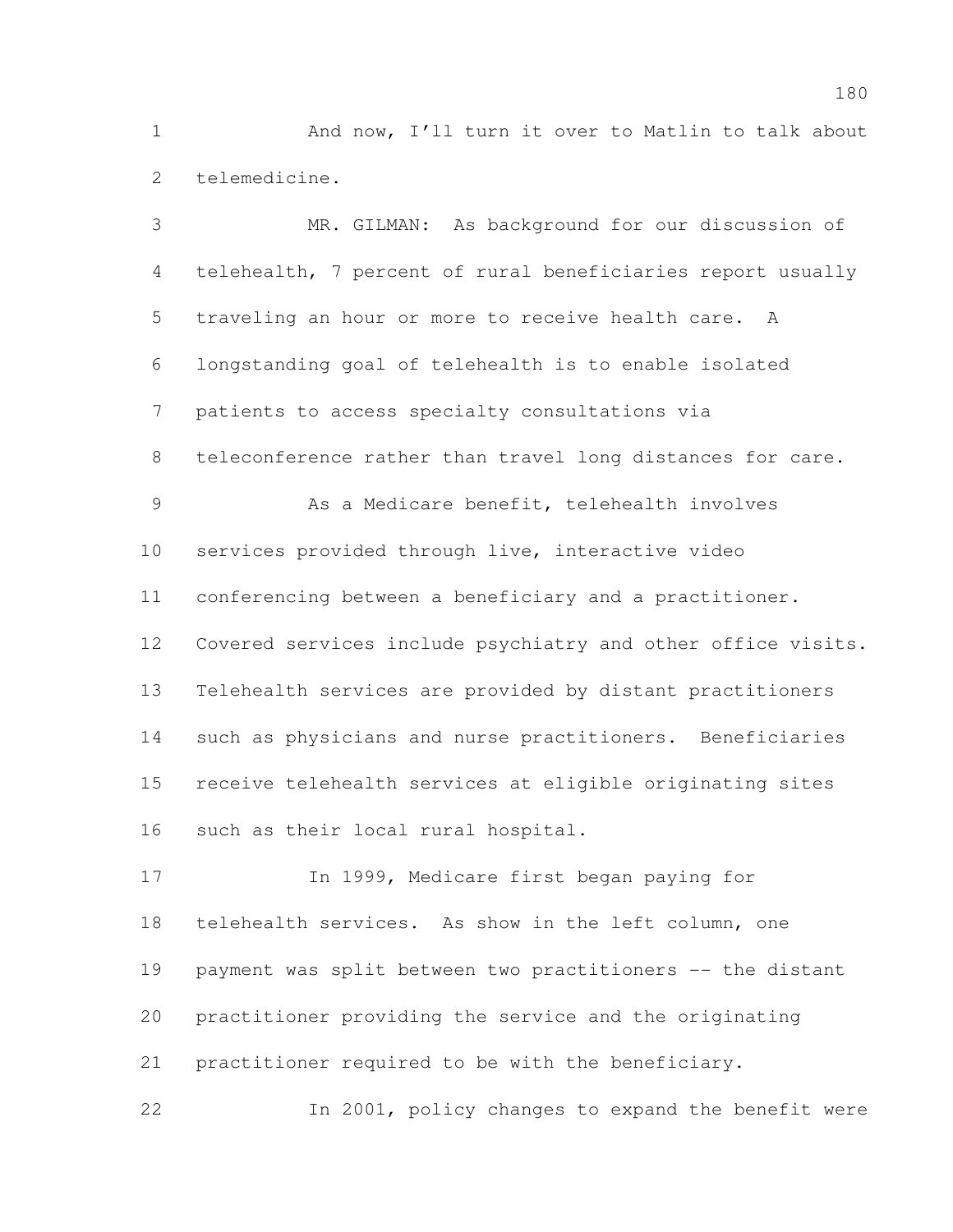made, and these are still in effect today. As shown in the right column, distant practitioners now receive the full fee schedule rate while originating sites now receive a separate payment even if no originating practitioner is present as this requirement was removed.

 Medicare's payment to originating sites is currently \$24. This \$24 is the difference between the payment for a telehealth service and the payment for the same service provided in person.

 Additional efforts were made to encourage telehealth, which I am happy to discuss on question.

 Despite these changes to encourage telehealth, practitioners rarely provide telehealth services to beneficiaries. From our examination of claims data for 2009, we find that fewer than 14,000 beneficiaries had 1 or more telehealth visits and that fewer than 400 practitioners provided 10 or more of these services. Our findings match what we have heard on our site visits to rural communities over the years, where providers often have telehealth capability but rarely use it.

 Of the relatively small number of telehealth services provided to beneficiaries, most are mental health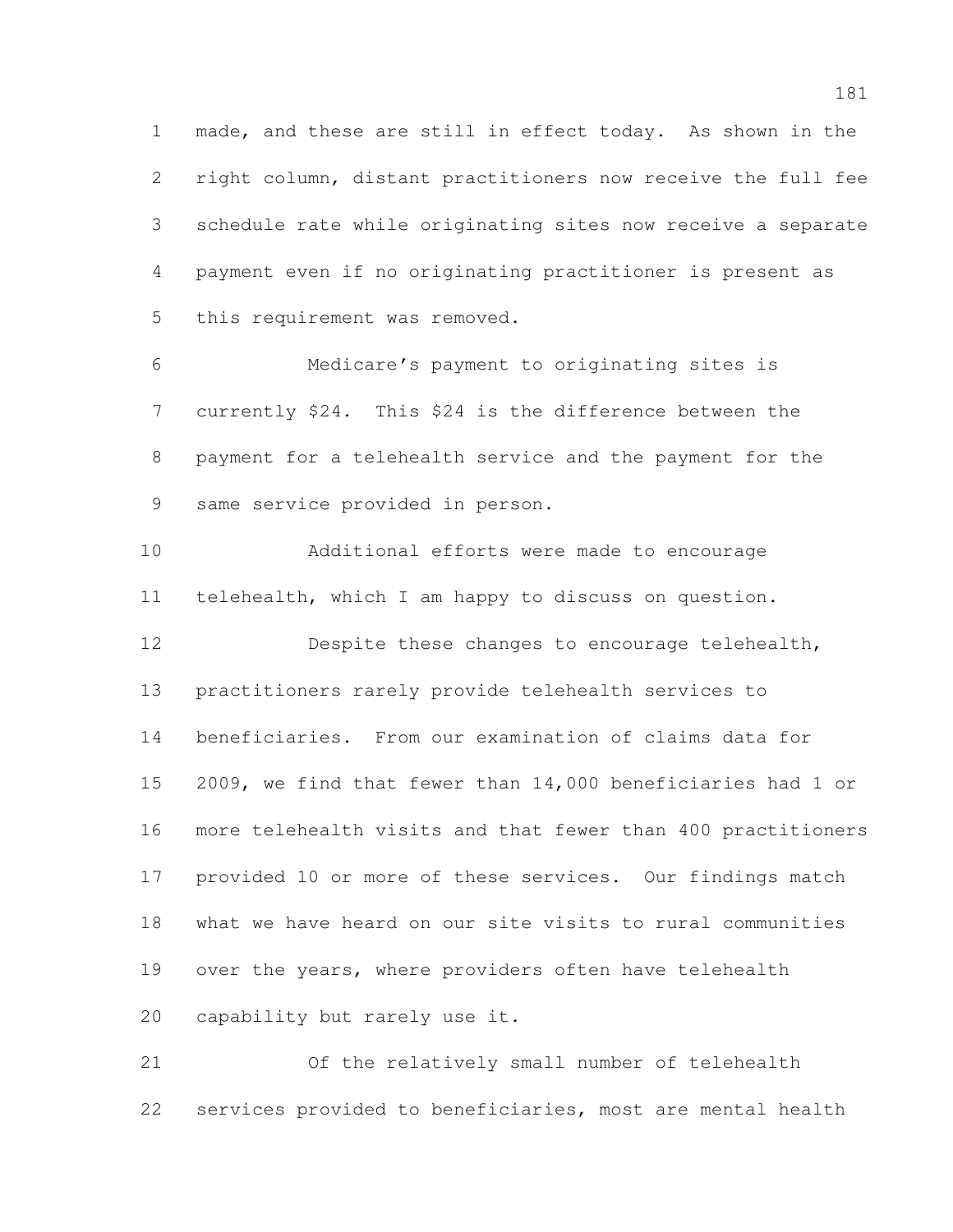services including pharmacological management. This may be appropriate given that the literature on the efficacy of telehealth for mental health care is positive.

 With regard to reasons for low levels of adoption, we believe that two explanations found in the literature stand out above the rest. First, telehealth requires additional time of the specialist in some cases, and reimbursement is not commensurate with the added time. Second, specialists already have sufficient face-to-face patient populations.

 We now turn to two emerging types of telehealth that may prove valuable for rural beneficiaries -- tele-pharmacy and tele-emergency care.

 North Dakota has about 10 years of instructive experience with tele-pharmacy. Its large tele-pharmacy project features live, interactive video conferencing that connects distant pharmacists at central sites with pharmacy technicians at remote sites. Through video conferencing, distant pharmacists supervise pharmacy technicians, provide patient counseling and order, verify and approve prescriptions.

Currently, in North Dakota, over 50 retail sites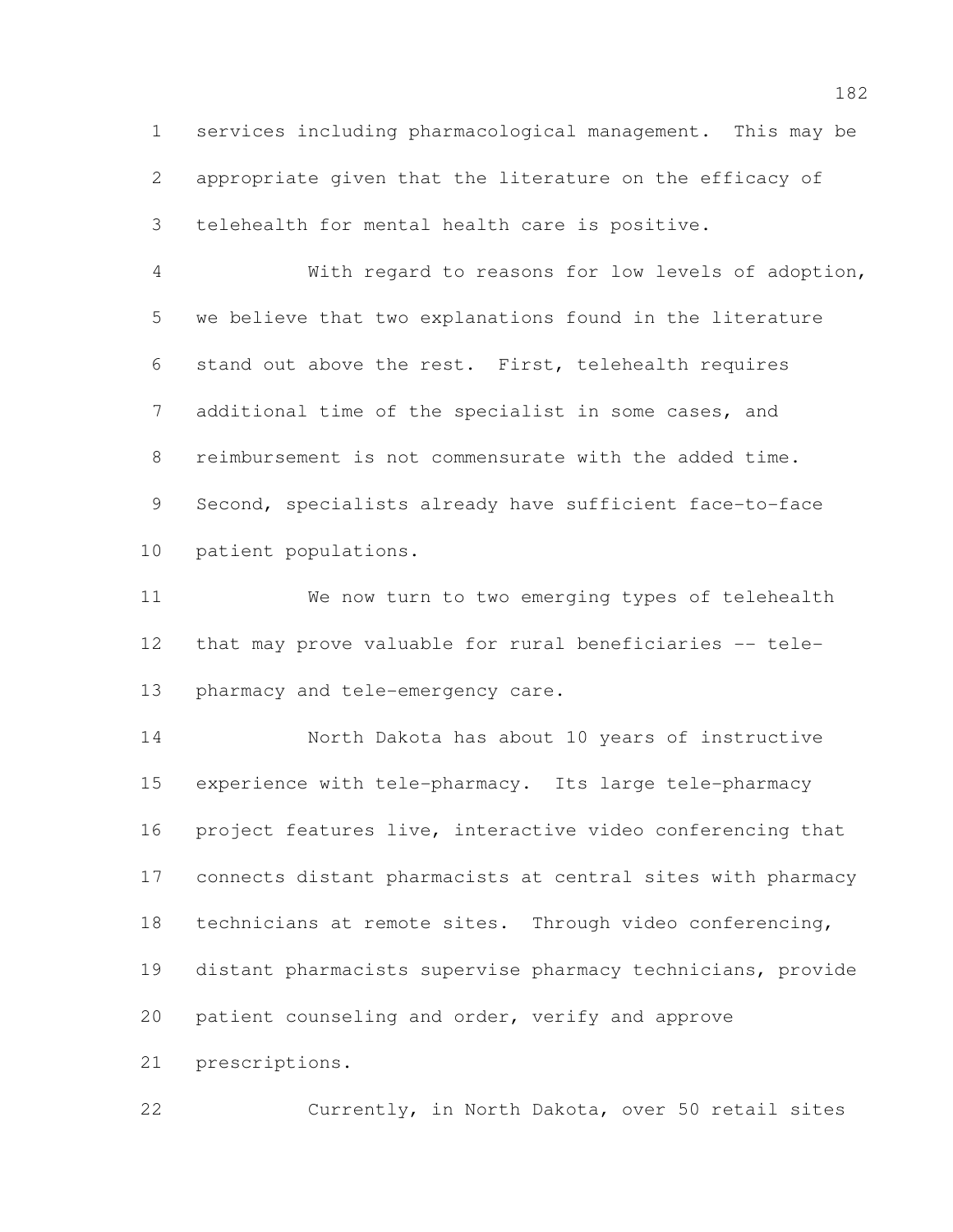and 25 critical access hospital sites receives pharmacists' support via teleconferencing. In the case of the retail sites, the remote sites generate enough additional revenue through pharmaceutical sales to fund their costs and the cost of the supervising pharmacist. To date, all remote pharmacy sites became self-sustaining after their first year of operation, and since the project's inception in 2002 none of the remote sites have closed. The positive results from the project suggest that this may be a promising way to give residents of small towns access to pharmacy expertise. Now with regard to tele-emergency care, some rural emergency departments use video conferencing for rapid consultation with emergency care specialists at distant sites. Findings from studies on this topic are positive and suggest that the use of telehealth in emergency departments may improve appropriateness of care by improving access to trauma center expertise and may save money through avoiding transports. However, independent studies are lacking. Now Jeff will conclude with the discussion slide. DR. STENSLAND: So we have covered a lot of ground today regarding principles that could be applied to rural payment adjustments. One potential avenue of discussion is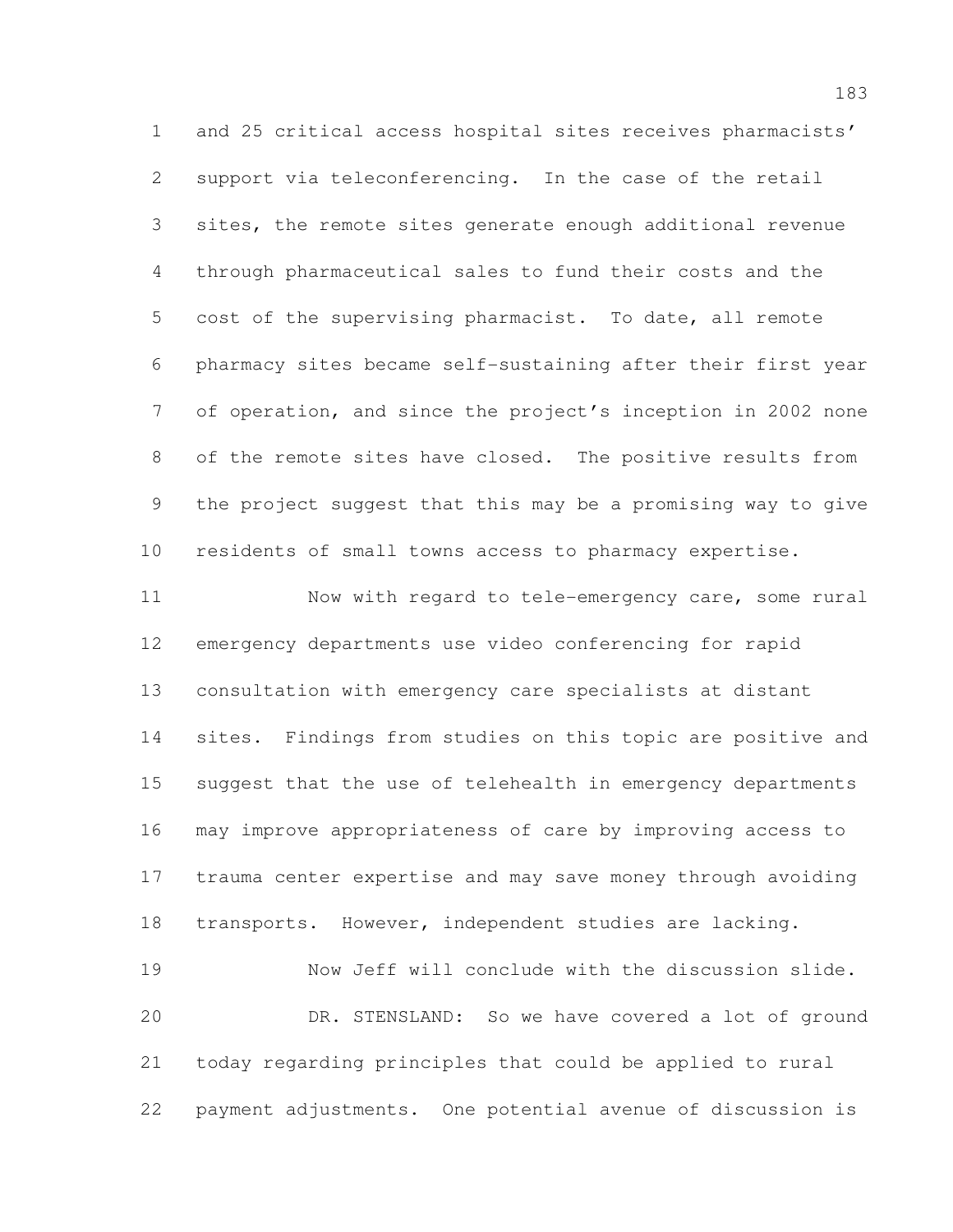to discuss some of these principles, for example: How should payments be targeted? Is rural a sufficient target, or is low volume a sufficient level of targeting? Another question could be: Should the Secretary periodically recalibrate the adjustments so they're empirically justified? And also, do you have any further issues that you would like to bring up, either regarding critical access hospital cost sharing or telehealth? And that will open it up for discussion. MR. HACKBARTH: Well done. Matlin, good job for your first time out. 14 MR. GILMAN: Thank you. 15 DR. MARK MILLER: He has to buy drinks though. 16 MR. HACKBARTH: Right, you do know that you have to buy drinks for commissioners after your first -- 18 [Laughter.] 19 DR. MARK MILLER: No, no, it's the whole public. MR. HACKBARTH: Oh, it's -- just kidding. Just kidding. DR. STENSLAND: [Off microphone.]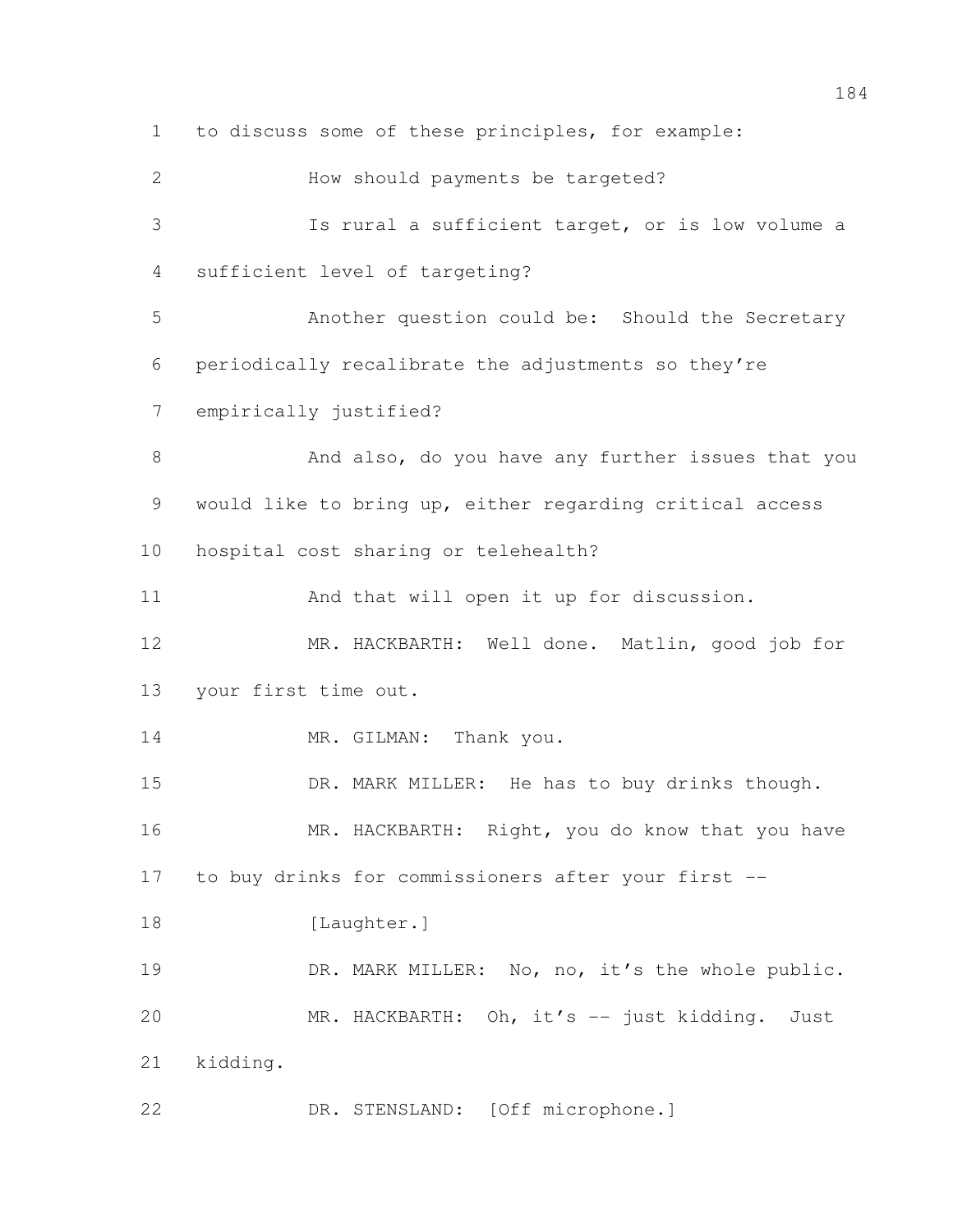1 MR. HACKBARTH: Right, right, right.

 Okay, clarifying questions for Matlin and Jeff. Karen? No.

Bill.

 MR. GRADISON: I admit this question is not very 6 well thought through, but is there some  $-$ - conceptually, would it be possible to retain all the present programs but have some overriding limitation not to exceed 101 percent of costs or something like that?

10 DR. STENSLAND: It's possible.

 MR. GRADISON: Yes? Because I appreciate each of these programs has its own history, constituency. That's 13 how they ended up on the books. It's just that this may be one of the first comprehensive examinations before it all is added up together.

Thank you.

17 MR. GEORGE MILLER: Yes, on slide 4, please, the 18 statement, the last bullet point on the top part said that providers may have low volumes due to losing patients to nearby competitors. Do we know what the makeup of those nearby competitors?

And this is my hypothetical question, and that is: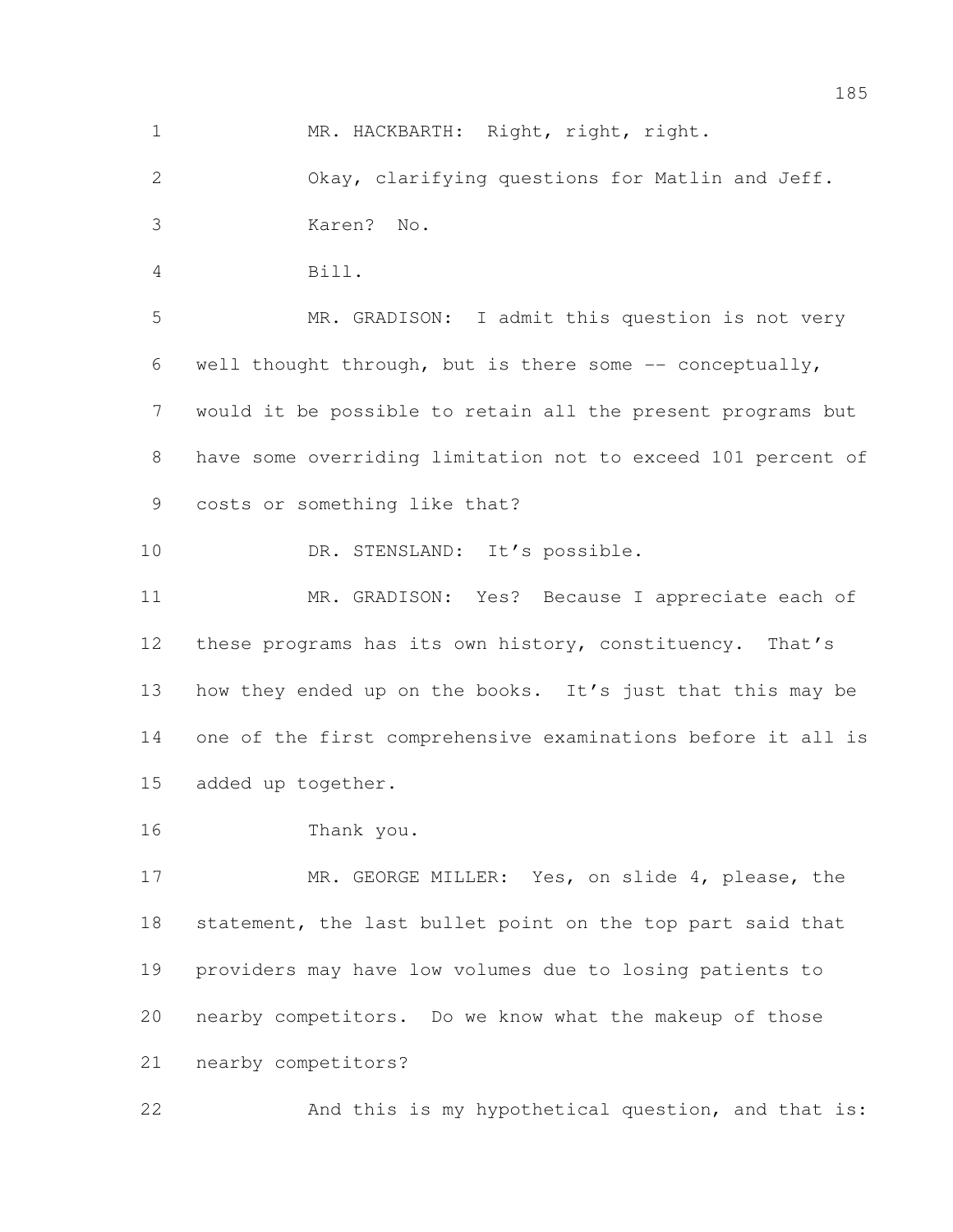Is it a group of for-profit physicians coming in and taking only a certain part of the population, or is it another critical access hospital; there's just too many in that market?

 Do we know what makes up those competitors, why they're losing volume?

7 DR. STENSLAND: Well, I think there's probably a couple different cases. In a few cases, they might have a 9 for-profit competitor. And you can have a for-profit CAH; it's possible.

11 But I think more often the case is you have a market with 2 hospitals that are 10, 12, 15 miles apart from each other, and they're splitting the volume in that market. And they both maybe have communities where the farms are shrinking in size, so the number of people per acre is being 16 reduced and the population is shrinking. But yet, they're trying to maintain these two practices which maybe really don't have the volume of people that they once did.

19 MR. GEORGE MILLER: So as a policy, we would say - - and these are my words -- the two hospitals in that community, you either to merge or we're not going to pay either one of you?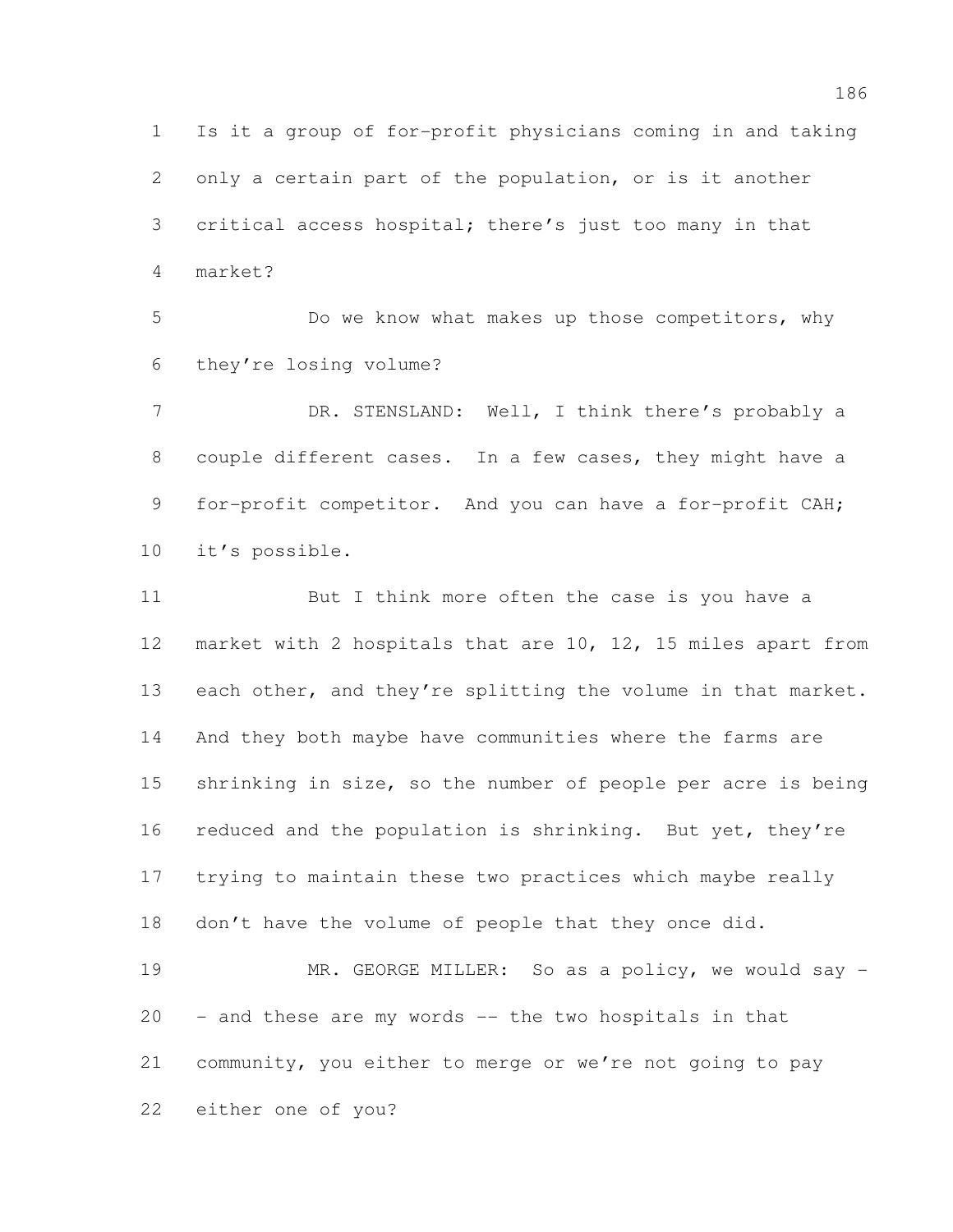1 DR. STENSLAND: That would be -- one option would be to say you're not going to both get these extra payments. MR. GEORGE MILLER: Okay. DR. STENSLAND: You've got to kind of come together before you start getting these extra payments. We just don't think it's the best thing for the patient. That's one way of doing it. 8 DR. MARK MILLER: Actually, it would be more 9 indirect. It would say this is how the payments flow, and so the obvious choice for the hospital would be if I want to get this, then maybe I ought to talk to my competitor -- 12 MR. GEORGE MILLER: Okay. 13 DR. MARK MILLER: -- as opposed to ordering two hospitals. MR. GEORGE MILLER: Well, the second part of my question, I still it's around one because I need to understand how you define close proximity because you know 10 miles in North Dakota, South Dakota is different than 10 miles in Washington, D.C., both weather-wise, mountains, rivers, that type of thing. So do we know where all of these locations are?

And by your number, 16 percent, you're talking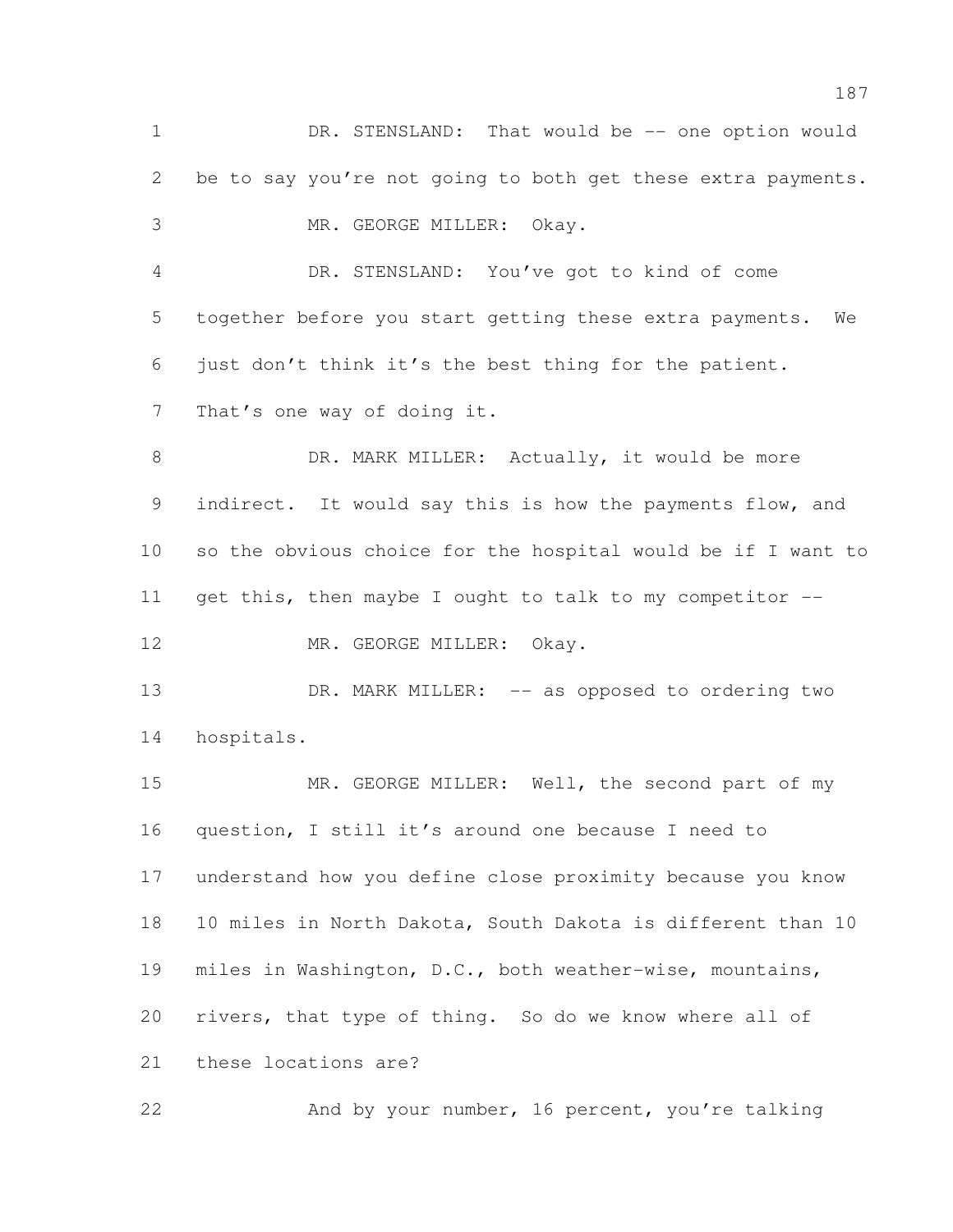about 195 hospitals out of 1,300.

| 2               | DR. STENSLAND: That is something that I've heard             |
|-----------------|--------------------------------------------------------------|
| 3               | for a long time. And what we did back when we did the        |
| 4               | critical access hospital report in 2005 is I did look at the |
| 5               | CAHs that were within 5 miles of another hospital, and I     |
| 6               | thought well, maybe the story here is it's a river or it's a |
| $7\phantom{.0}$ | mountain or there's some other reason why you can't get from |
| $8\,$           | one to the other.                                            |
| $\mathcal{G}$   | And so, I personally called all these places, and            |
| 10              | I didn't talk to the administrator because they're sometimes |
| 11              | cued in as to what to say. I talked to the ambulance --      |
| 12              | MR. GEORGE MILLER: Shame, shame.                             |
| 13              | DR. MARK MILLER: So I talked to the people that              |
| 14              | drove the ambulances, and I would simply ask the ambulance   |
| 15              | drivers how long does it take you to do a transport from     |
| 16              | Hospital A to Hospital B, and it was always like 5 or 6      |
| 17              | minutes. Is there any reason why you might not be able to    |
| 18              | do it, and no, there really wasn't a reason.                 |
| 19              | So at least for those really close ones we went              |
| 20              | through the process of saying really, is it mountains,       |
| 21              | rivers, snowdrifts or whatever, and it didn't really appear  |
| 22              | to be that case.                                             |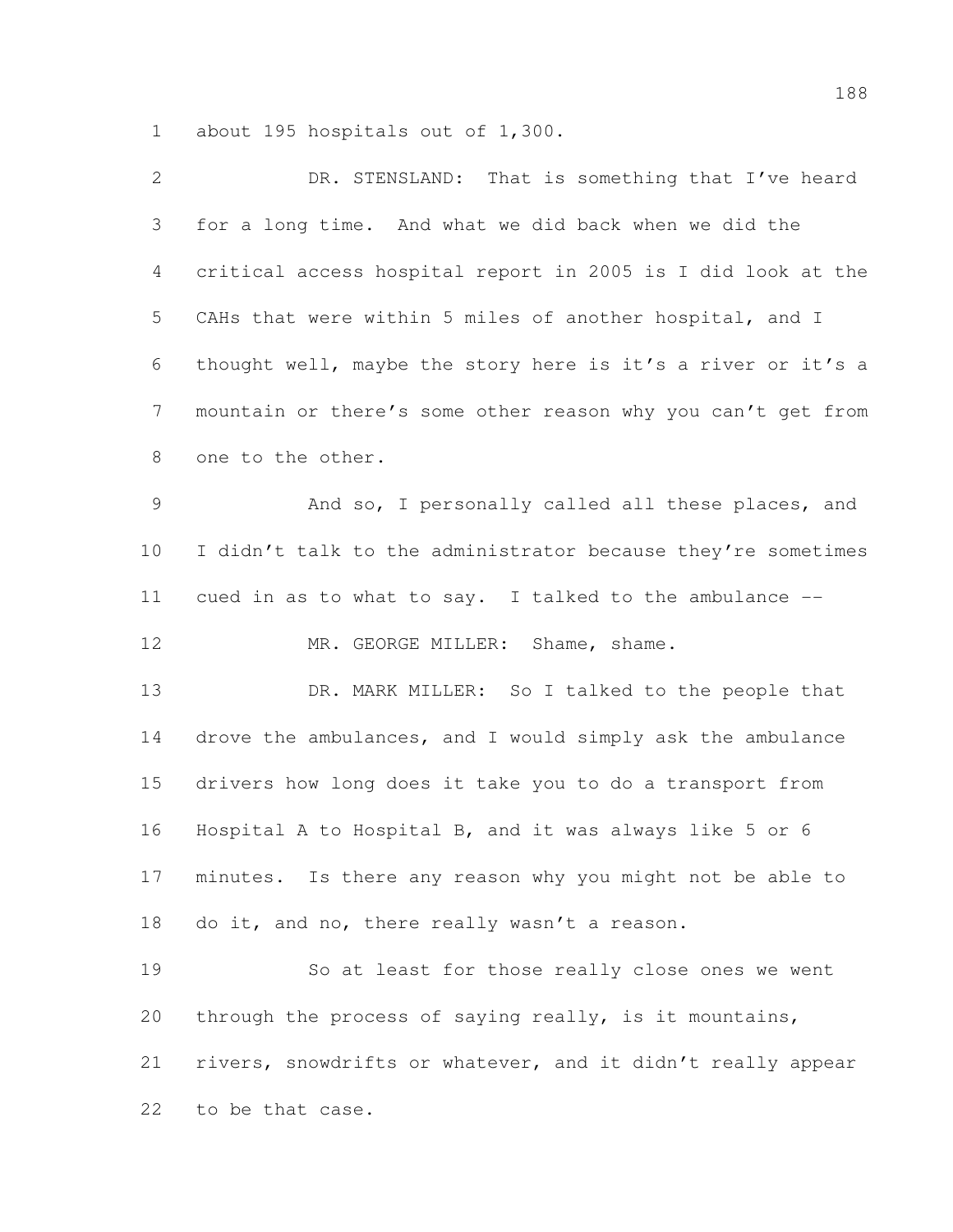1 MR. GEORGE MILLER: The bridge was up.

2 [Laughter.]

 DR. MARK MILLER: First, how Jeff spends his time, different issue, but I remember having this conversation with him too, and he is quite thorough, as he is in everything.

7 I think the question -- and this is starting to evolve into the second part of the conversation and you can 9 come back to it -- would be well, first of all, the mileages that Jeff uses and talks about this are those definitions which I can never pull right up, but this is secondary roads and all of that.

 And a question implicitly for the commissioners would be well, would you set a distance and say okay, given the conditions of the roads are hospitals within this range basically close, and I think that's implicit in what's up on the board here. You know in terms of if you're going to target, would the Commission start to say --

19 MR. HACKBARTH: So what I hear you saying, Mark, let me just make sure.

MR. GEORGE MILLER: Go ahead.

MR. HACKBARTH: So set a mileage, and there can be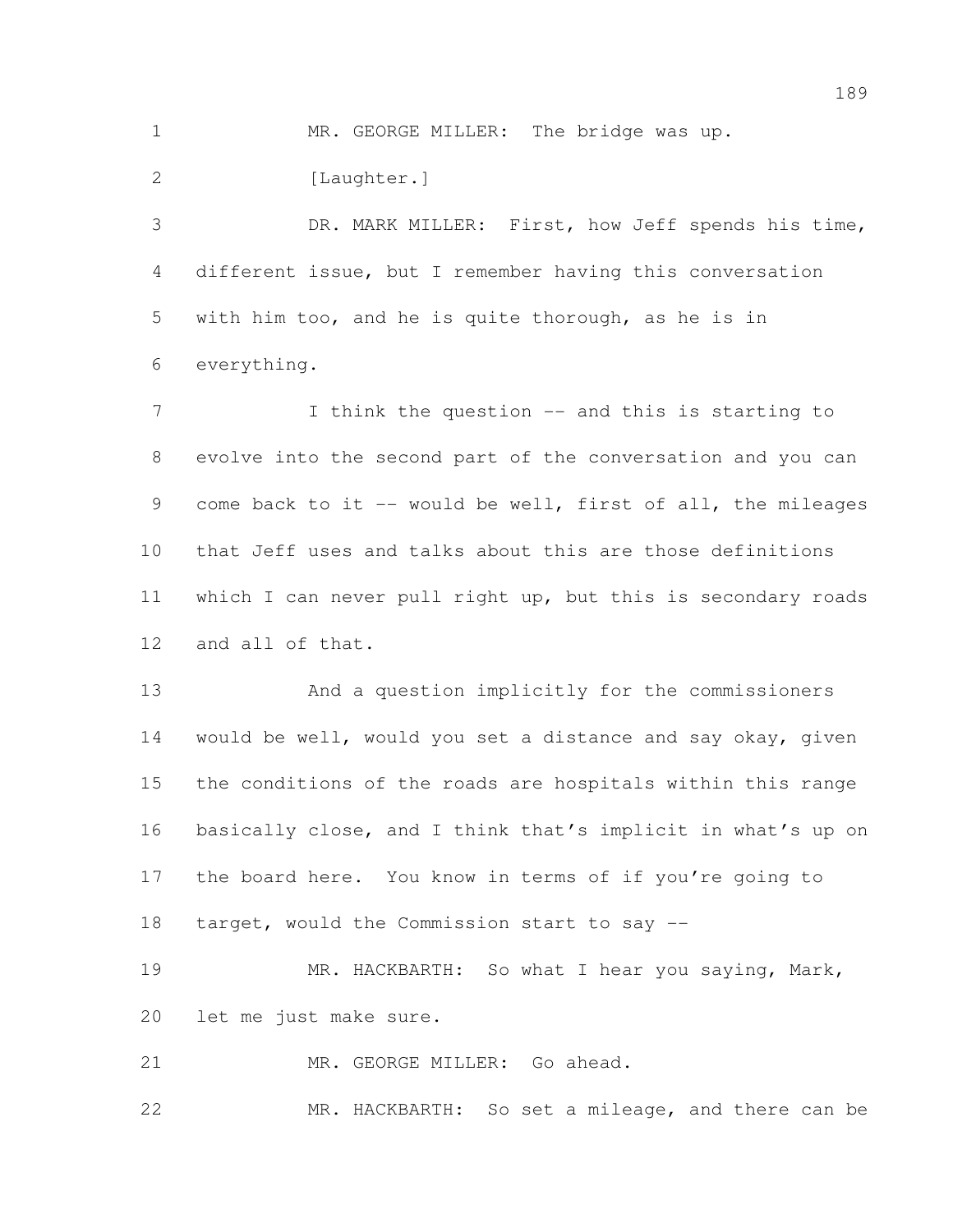exceptions, but you've got to come up with a compelling rationale as opposed to the current framework which allows very readily hospitals to be close together.

 DR. MARK MILLER: And the other point I was making is that the mileage would be determined on the basis of the secondary road criteria, which is often used in rural areas 7 to take into account the point that you're driving at --8 what about the conditions of these, what about the weather, that type of thing. It wouldn't be on a paved highway.

10 MR. GEORGE MILLER: Right, right, right. No, I agree with that.

12 12 If I could, on slide 8 again, 16 percent are less than 15 miles apart. So that's about 195 hospitals. So would this apply only to those on mileage, or are you talking about all 1,300 CAHs?

16 DR. MARK MILLER: That's the question.

 MR. HACKBARTH: So we'd have to choose a mileage and where to draw, and that would determine how many are the affected.

 MR. GEORGE MILLER: Okay. All right. DR. STUART: And now we know how to do that, right? We just talk to the ambulance drivers.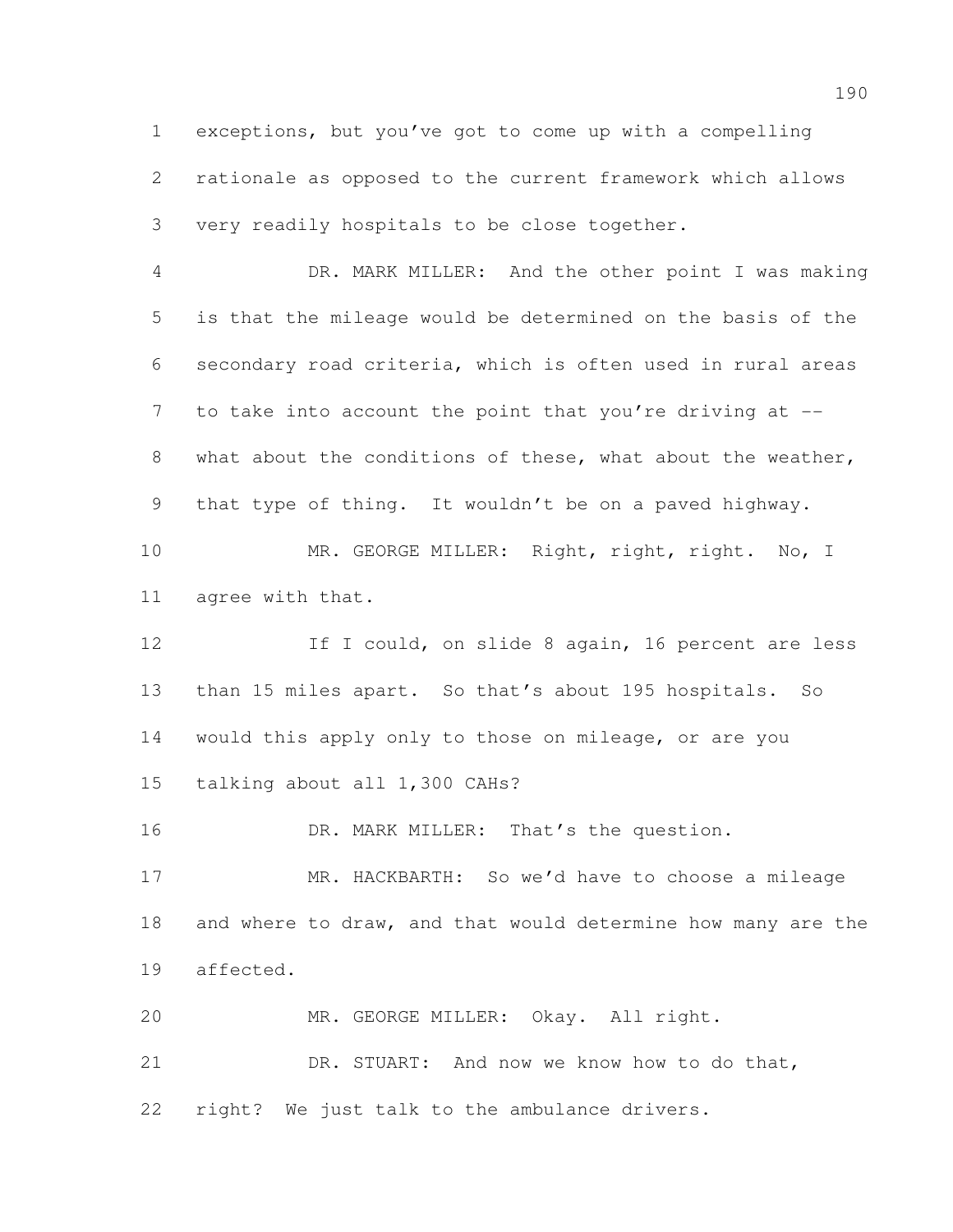1 [Laughter.] MR. GEORGE MILLER: Some of them are not going to be employed after this. [Laughter.] DR. STUART: This may duplicate something that Bill said, and if it does, I apologize. But is this going to some kind of a matrix of different kinds of overlaps and ways that we can generate savings from reduced overlap without any reduction in needed subsides? In other words, what kind of decision matrix are you aiming for here? 12 DR. STENSLAND: I think that's part of the discussion. You can go that way. You could easily see the simplest thing would be to say for every problem you only get to pick one of the solutions, and if you have a low-volume problem, you can pick your SCH payment or maybe your low-volume. You don't get duplicate solutions for a single problem. 19 DR. STUART: What's your preference? DR. STENSLAND: Something that's empirically justified would be my preference, but I think there is a lot of room for judgment calls on things like as you were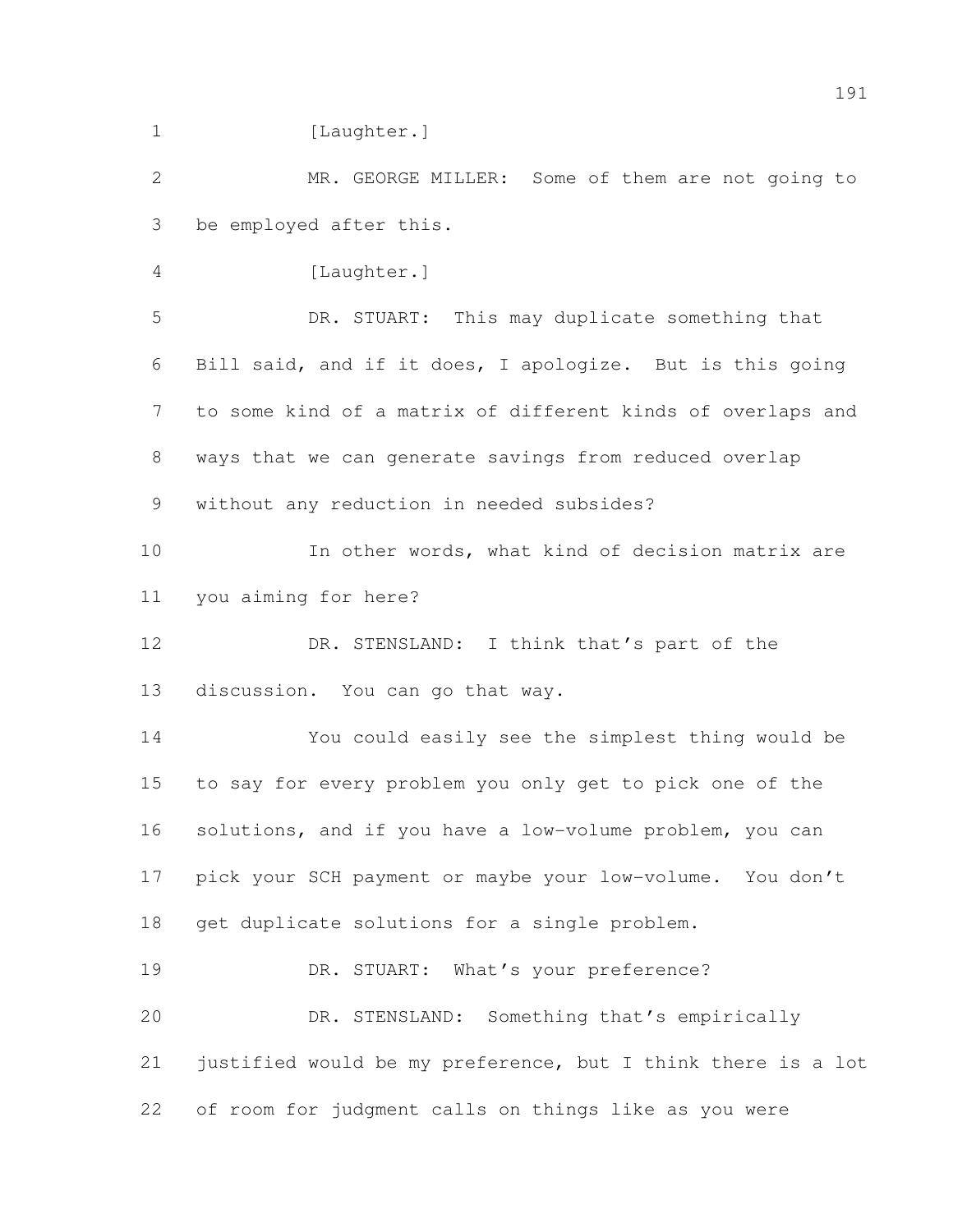talking about -- the distance. I think that's not something that's empirically clear -- oh, it's clearly 18 miles is the right distance, or 12 is the right distance. I think it's going to be a judgment call.

5 MR. HACKBARTH: Bruce, did you -- was this just idle curiosity or do you have an approach in your head? 7 DR. STUART: No, I don't have an approach in mind, 8 and actually that was the reason that I raised this -- because the complexity of this, the interactions of these 10 things. When you read the chapter, you realize that it's possible to do a two-by-two table, but it's more like a rubric cube here than a two-by-two. And so, it really was an open-ended question in terms of what's the best approach here.

15 MR. KUHN: I'll save for round two my comments about mileage because I do have some thoughts on that, but a couple technical questions, one on page 9, if you can help me, Jeff, understand a little bit about this issue of the cost sharing.

 And as I recall, and maybe Bob can help me reflect on this, and Mark and others, but we had the same scenario for prospective payment in the outpatient. And I remember,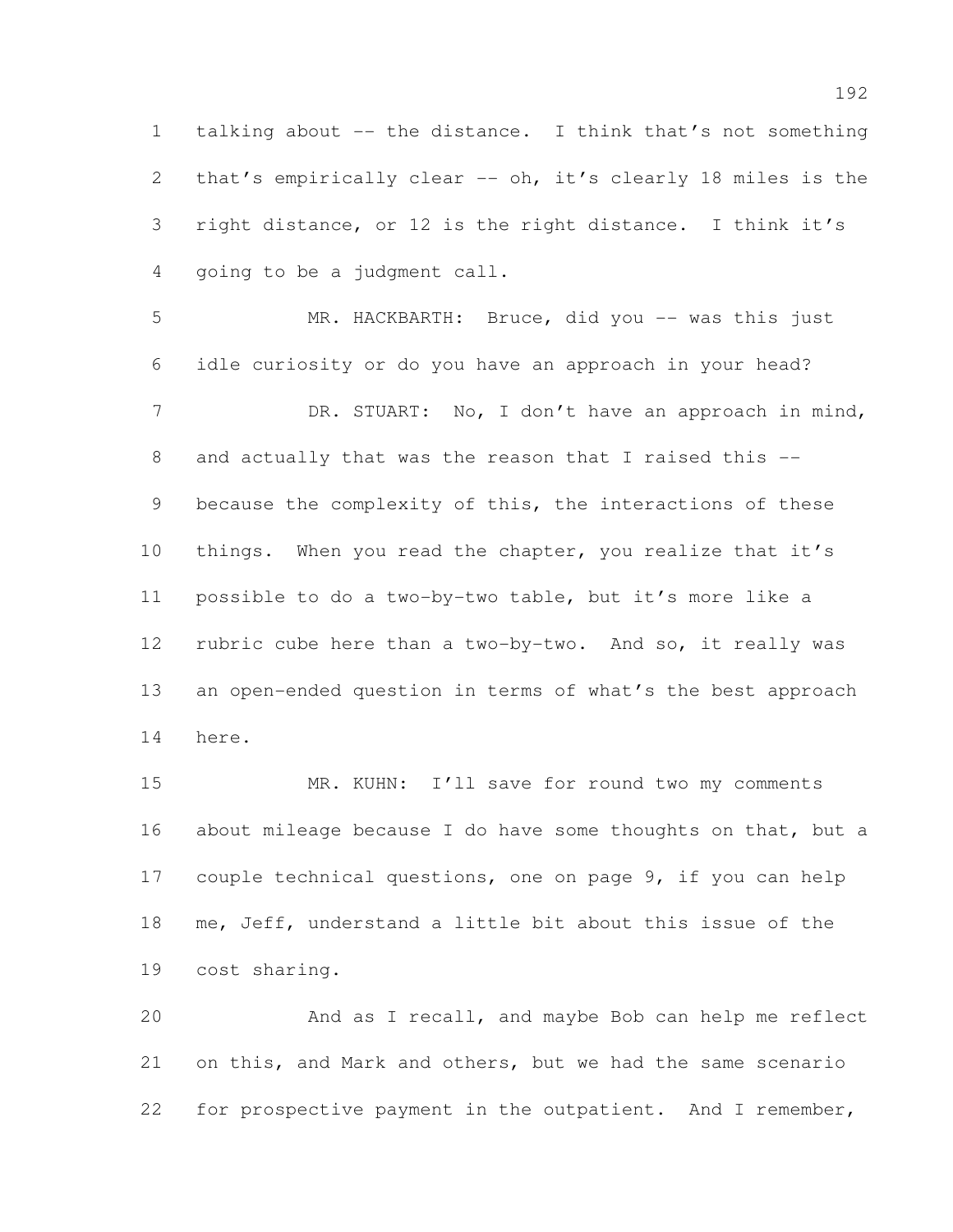Bill, for you, another crazy acronym. It was called, if I remember right, FDO, formula-driven overpayment.

| 3  | And so, we had it in the outpatient side --                  |
|----|--------------------------------------------------------------|
| 4  | MR. HACKBARTH: See, we can pronounce that.                   |
| 5  | MR. KUHN: Yes, we can pronounce them. Wait until             |
| 6  | we get to RHQDAPU for quality. That's a fun one.             |
| 7  | So we had that, and there was a 10-year glide                |
| 8  | path, and we still might be in that glide path now, buying   |
| 9  | that down as we go forward.                                  |
| 10 | So one, this is not a new issue in the Medicare              |
| 11 | program, but it was fixed on one side. We still have the     |
| 12 | issue on the critical access.                                |
| 13 | So on the issue of critical access, what I'm                 |
| 14 | curious about -- so any background you can have that, but on |
| 15 | the critical access, the fact that Medicare beneficiaries    |
| 16 | are paying up to 40 percent. The fact is that the critical   |
| 17 | access hospitals are only still getting their 101 percent of |
| 18 | costs. What's going on here, if I understand, is the         |
| 19 | Medicare program is getting the bargain out of the deal      |
| 20 | because Medicare beneficiaries are paying more of what       |
| 21 | Medicare ought to be paying as part of the process.          |

And so, it's not a characterization that the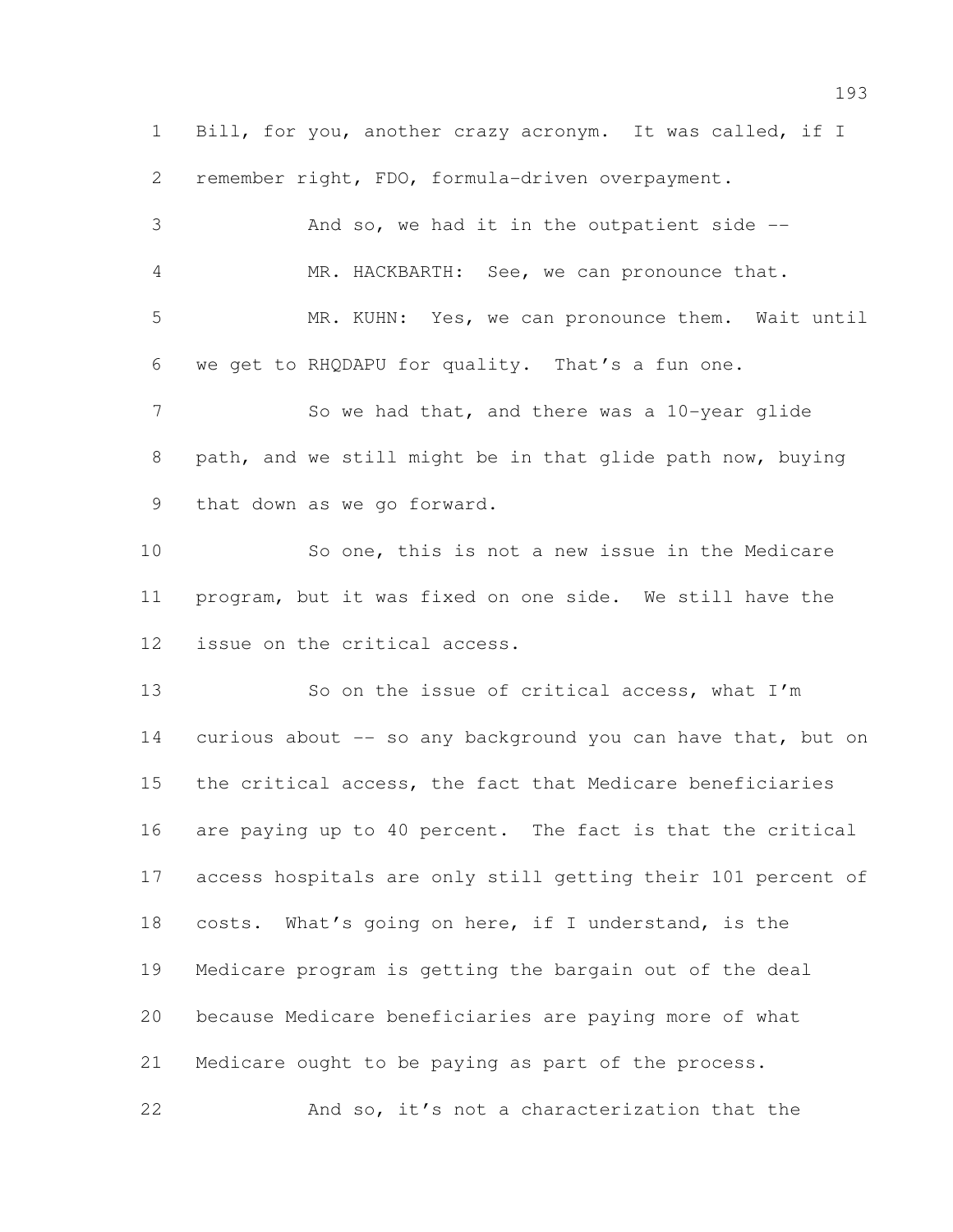critical access hospitals are doing anything wrong. It's actually the Medicare program is actually getting a deal here as they did on the FDO issue, where beneficiaries are 4 covering a larger cost of the Medicare program than -- well, they're not getting their full entitlement of the program. So I don't know. Am I understanding that correctly?

8 DR. MARK MILLER: You've got the arrangement correct. And I don't want to get into right and wrong, you know, the ambulance drivers or anybody, for that matter, George. But I think part of this outcome for the beneficiary is what the hospital chooses to charge and how much above costs they choose to charge.

 You're absolutely correct that the benefactor in this instance as the passive benefactor is the program. But the active, you know, the actor who's causing this to happen is what the hospital chooses to do on its charge, which then in turn falls differentially on the beneficiary, which you 19 were trying to show also can vary from hospital to hospital. Also, keep in mind that there may be insensitivity here on the part of the beneficiary to the extent that they have Medigap, to the extent that they have ESI, which is not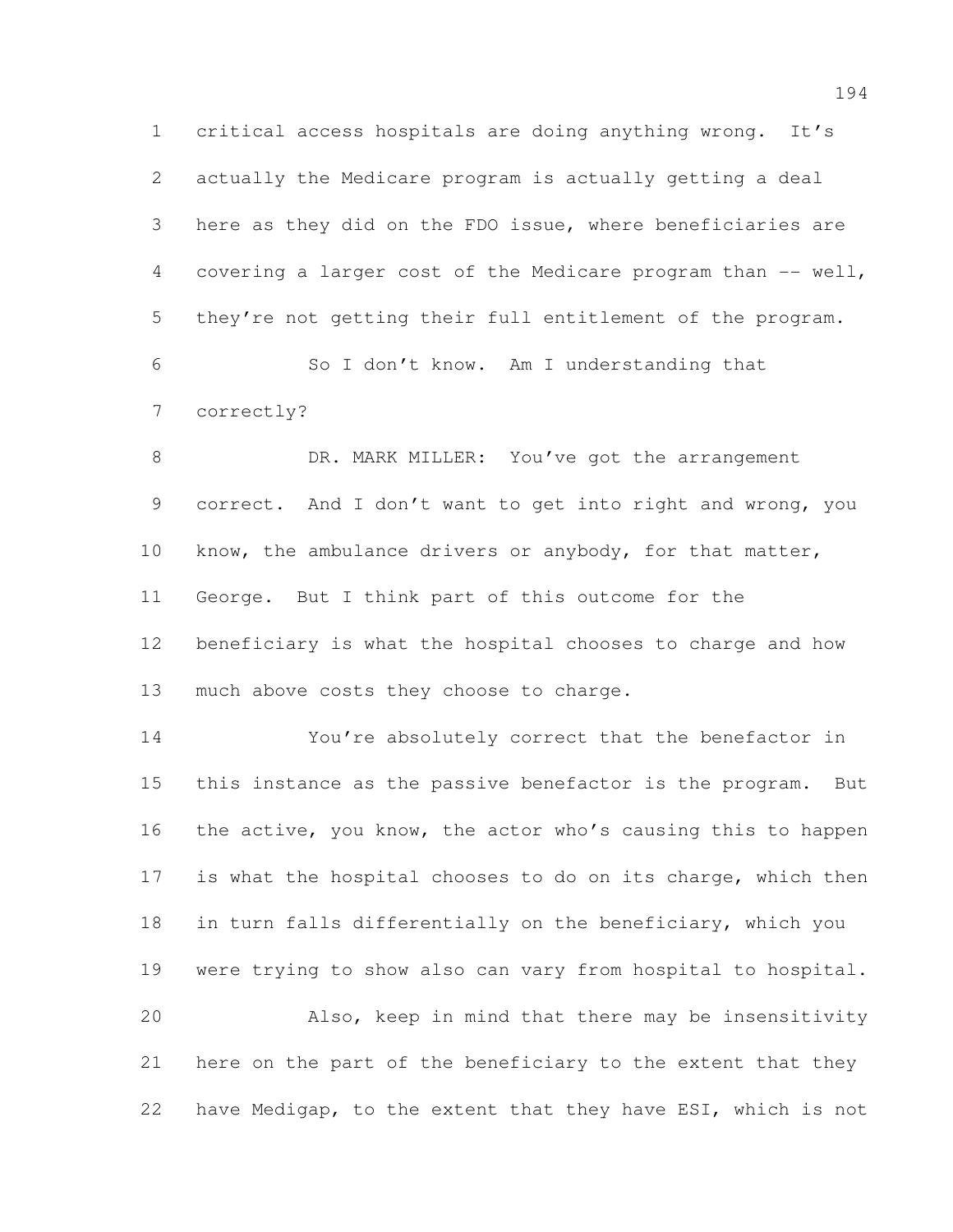always the case.

| $\overline{2}$ | And then, I think Jeff said this; if, for example,          |
|----------------|-------------------------------------------------------------|
| 3              | the beneficiary is handed a bill that they can't deal with, |
| 4              | then it can also default to --                              |
| 5              | MR. KUHN: Bad debt.                                         |
| 6              | DR. MARK MILLER: To bad debt.                               |
| 7              | So I think you're right about your                          |
| 8              | characterization, but there's also a couple of moving parts |
| 9              | that drive the outcome.                                     |
| 10             | Jeff, I'm sorry.                                            |
| 11             | MR. KUHN: And on those moving parts, I get that             |
| 12             | and I understand about the movement of the charge masters   |
| 13             | that can go on within hospitals. But at the end of the day, |
| 14             | the total amount that's being remunerated, with the         |
| 15             | beneficiary co-payment, what Medicare ultimately pays the   |
| 16             | hospital, still does not exceed 101 percent of costs.<br>Is |
| 17             | that correct?                                               |
| 18             | DR. MARK MILLER: That's correct.                            |
| 19             | MR. KUHN: So there is a cap there.                          |
| 20             | But I do think this is something that we ought to           |
| 21             | look at and hopefully, in the report or somewhere down the  |
| 22             | line, opine on this because it's taken care of for other    |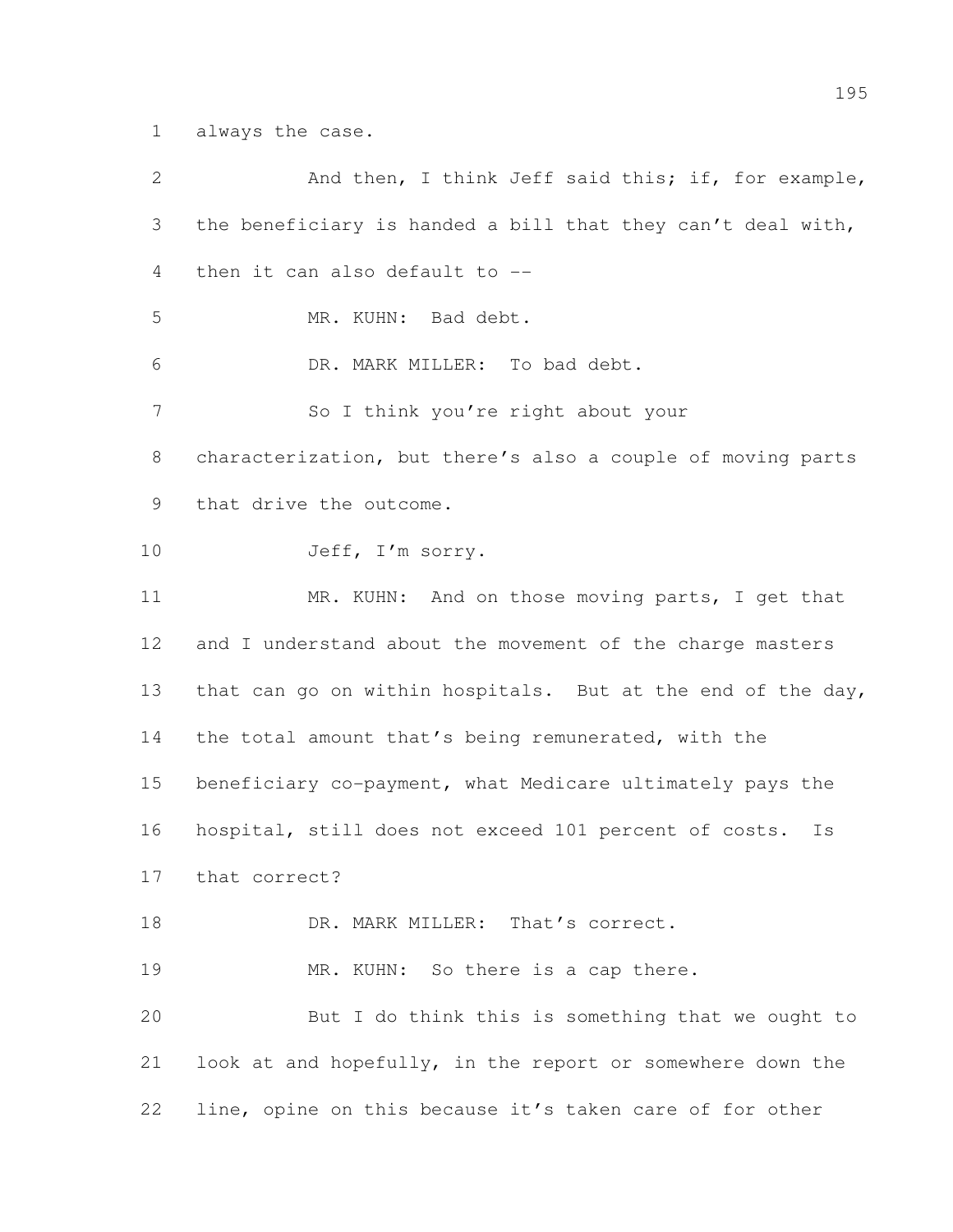Medicare beneficiaries; it's not fair to them. And as we go forward.

 The second clarifying question I have is on telemedicine, on page 18, and I'm just curious about the tele-emergency care. And I'm just curious if you can -- a lot of states have trauma systems that they've put in place. A lot of them are in the process now or have updated their stroke and stemi systems to the point where a lot of these smaller, critical access hospitals are being bypassed as a result of the protocols that are in the state.

 So I'm curious about how, you know, the utilization of telemedicine in the emergency area and how that kind of syncs up with some of the -- if you got into 14 that, when you were looking at that, in terms of kind of what the trauma systems are in the states and the protocols that they exist right now.

17 DR. STENSLAND: I don't think we have anything that actually ties into the trauma systems in the states, but certainly what they do tell us in some of the literature -- and this is often literature that's written by people who are involved in this themselves, so it's often not an external source doing this -- is that because they have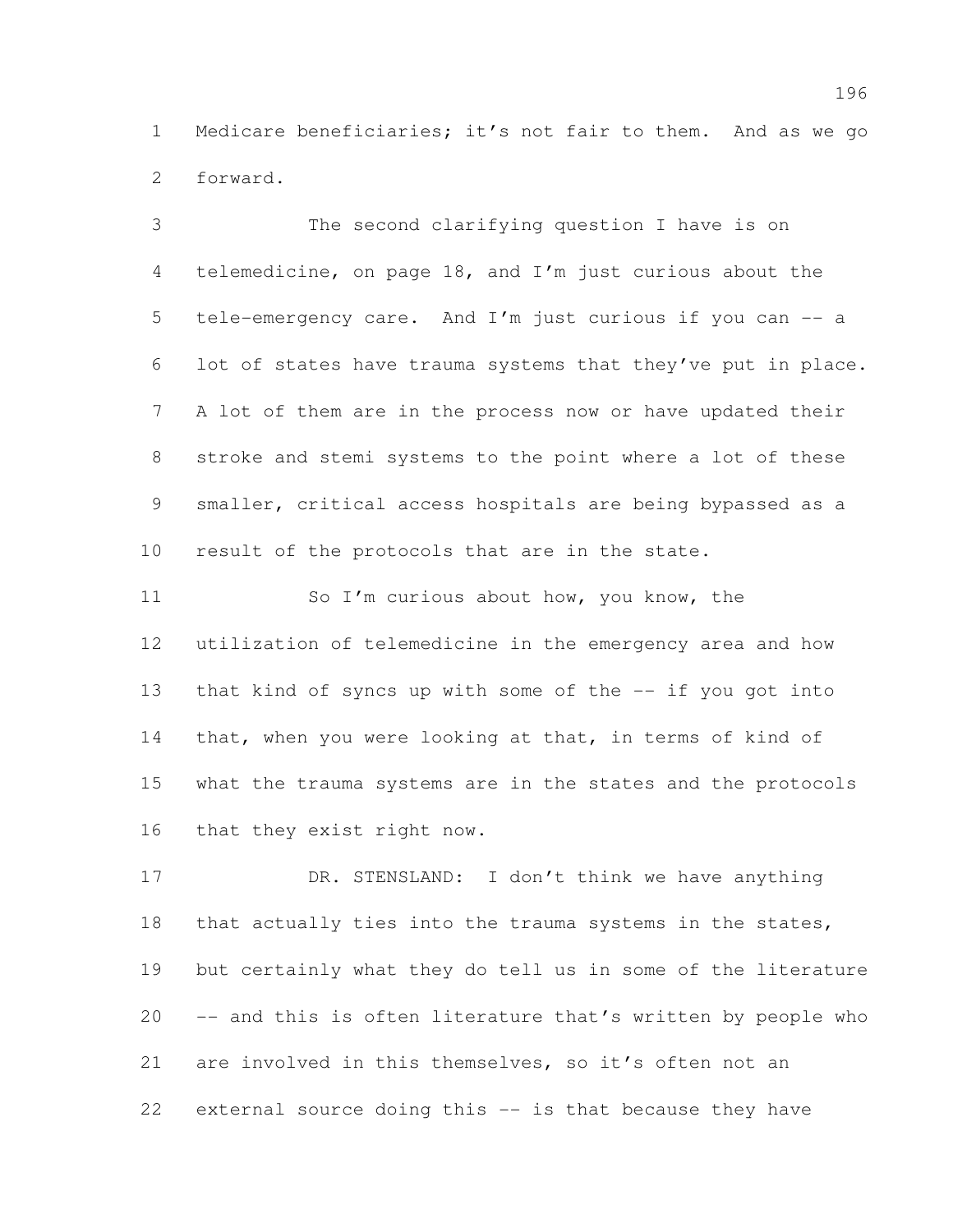somebody that's an expert, say your neurologist is on the other end of the line, or the ER doctor is on the other end of the line when you have the person come into the ER. And not only do they assist you in providing the care, one of the things they might do is maybe say that transferring the person isn't necessary, and there's a hope that sometimes we're reducing the number of transfers because they can rule out that you don't need to transfer them. Tom can probably address this better than I since he's been on the other end of the telemedicine situation, actually dealing with this first hand. I can do that now? 13 DR. DEAN: I can describe -- do you want me to do that now? MR. HACKBARTH: Just briefly. 16 DR. DEAN: We have a system. We are truly isolated. Our hospital is 45 miles from the next nearest hospital, which is another CAH. And about a year ago we installed a system; that was the system that manages the hospital put this in a number of small hospitals, and it really has been a tremendous advantage. What it is is we have a button on the wall of our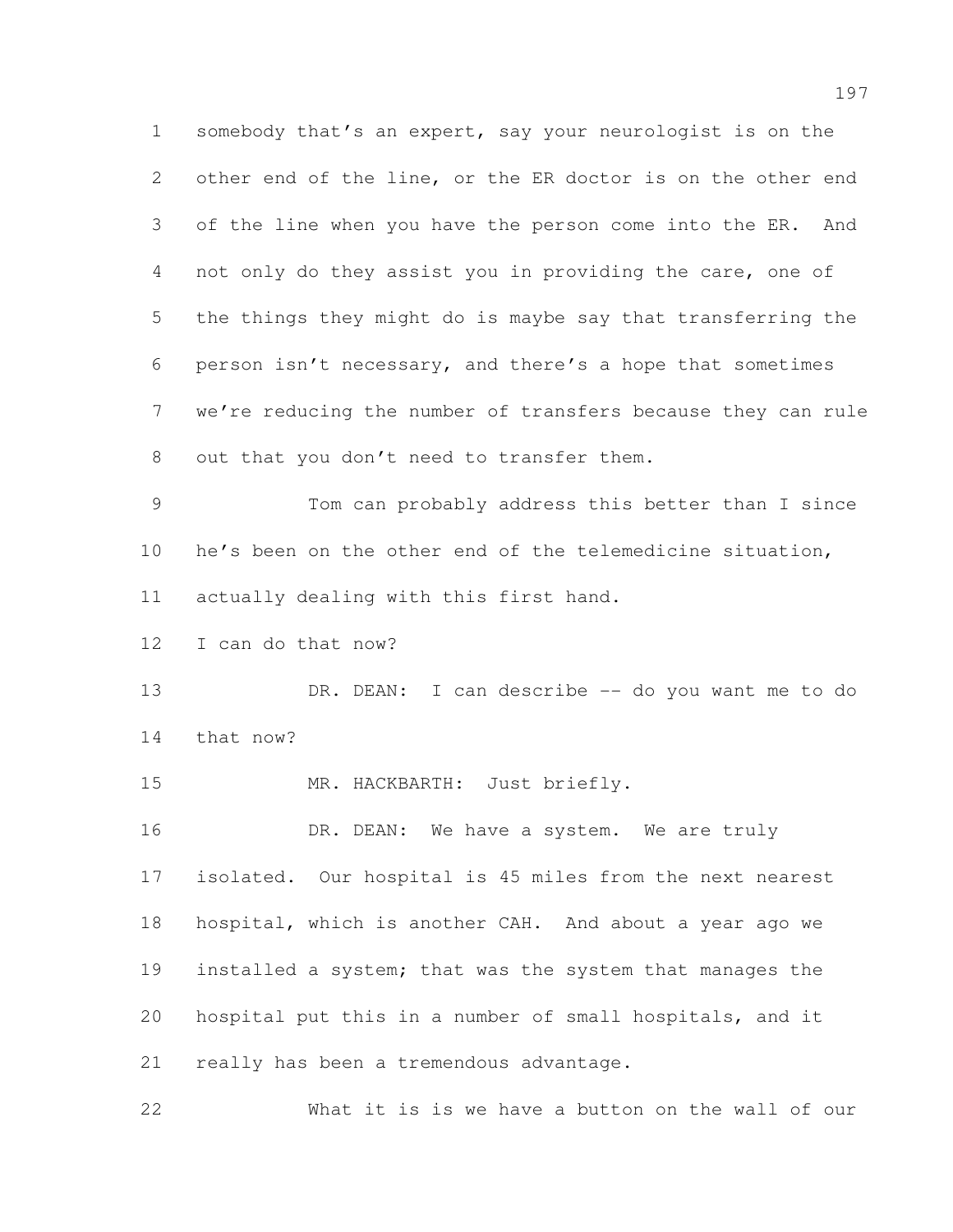emergency room, we hit that button and we have an instant video linkup with the main emergency room in the sort of base hospital in Sioux Falls. There's an ER nurse and almost immediate access to an ER doc there, and the nurses in our case oftentimes use that even before we as the on-call physicians get there.

7 And the thing that was really neat about is that, first of all, it's a great reassurance for young practitioners who are practicing in very isolated areas and it's a very frightening position to be in. They don't know what they're going to need because we get mostly relatively straightforward things, but we get some big trauma every so often. And when you only deal with big trauma occasionally, 14 that makes it even much harder to deal with, and so it's reassuring from that point of view.

 But the thing that was really -- the folks that 17 put this together -- and I wasn't involved with that -- really understood the needs. The office in Sioux Falls has a book with all our support staff in it, and they will actually call our lab people and our x-ray people who aren't there at the time because if somebody comes in with a real urgent problem in the middle of the night the only people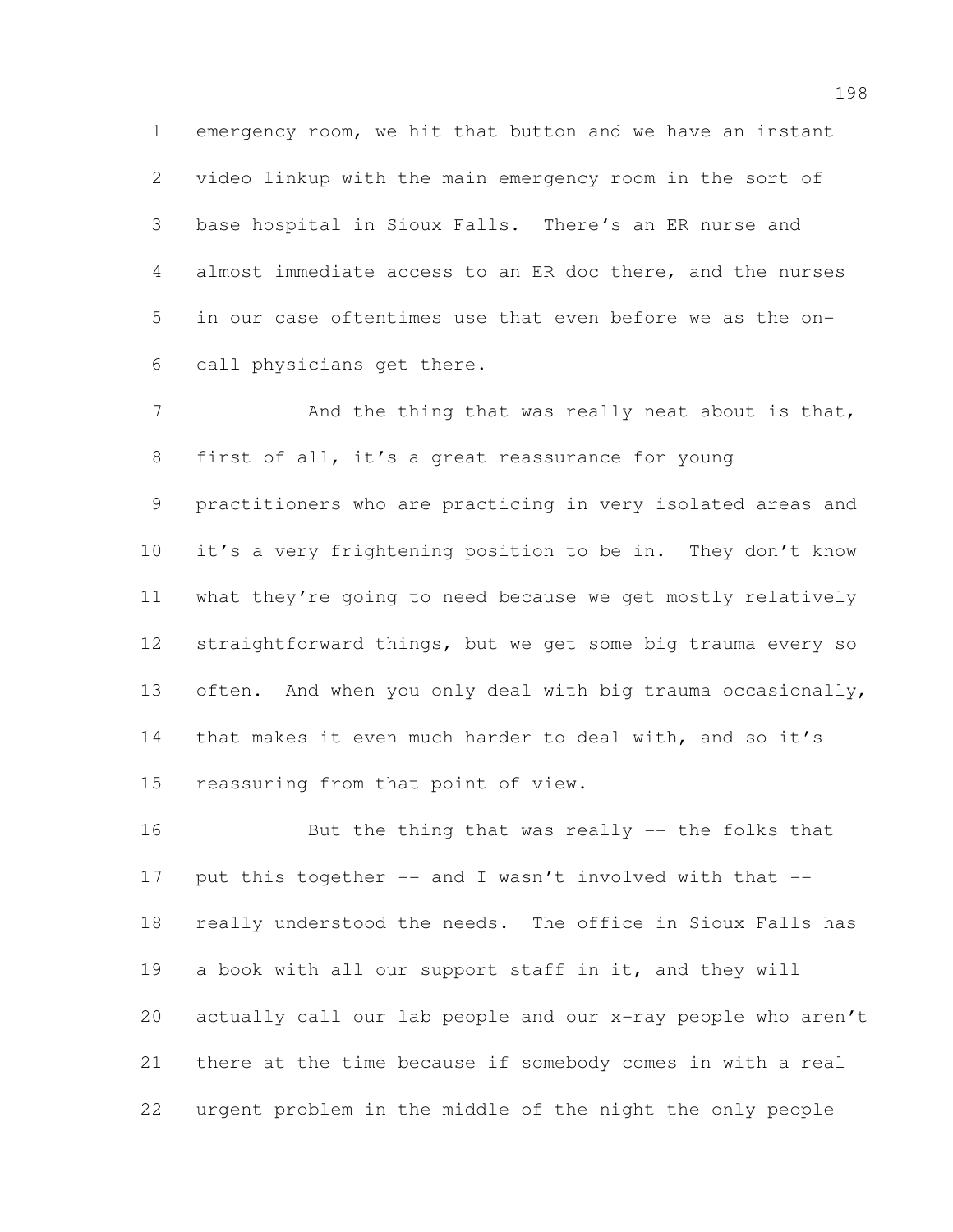that are there are two nurses, and they have their hands full doing the immediate stuff of getting the vital signs and the getting the IV and getting the monitor hooked up, and all that.

 The fellow that organized this was a military doc, and he said, you know, your people need to be with the patient. We can do the phone calls.

 Interestingly enough, sometimes when someone comes in where there's an urgent problem, I will get a call from Sioux Falls telling me I need to go to the hospital across town.

12 And it's because -- and it really is a tremendous addition.

 The other thing they do is that the ER nurse looking at this over the video screen keeps a lot of the written records. They keep the flow sheets. They keep the stuff that our own nurses are really too busy doing the actual patient care, that a lot of times the record-keeping gets shoved aside and ends up not being as good as it could be. But somebody watching it on a video screen, it's pretty easy for them to write down the stuff that goes on.

So it really has between a huge addition, both in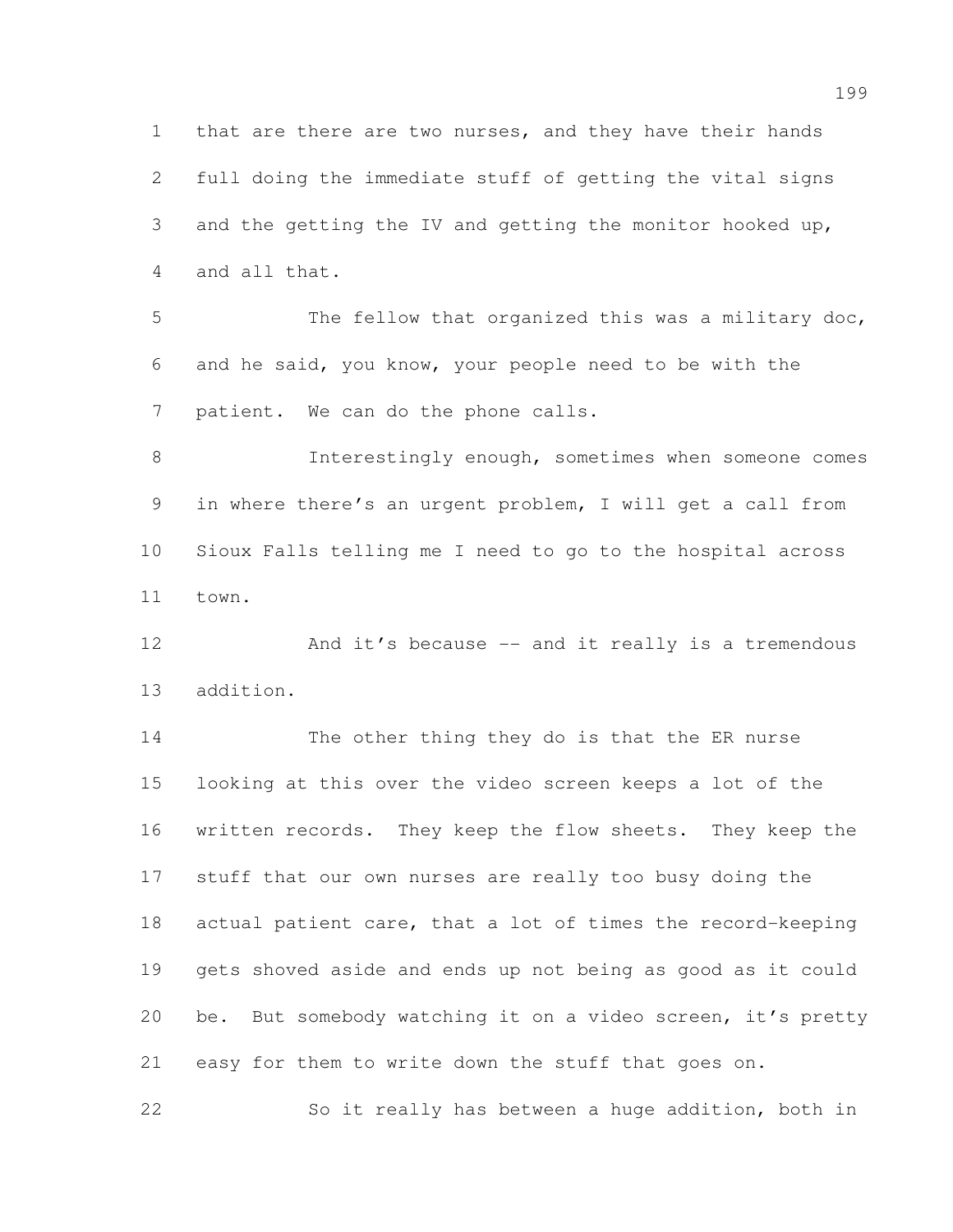terms of, I think, the quality of what we do as well as the reassurance for our own staff that we have quick backup.

 And the docs come in, and the ER doc that also put this together said, if we get somebody into the emergency in one of the big hospitals we almost always have two physicians there. We've got one guy at the bedside doing the exam, trying to get the immediate, gather the data, and we've got somebody else standing in the back kind of 9 thinking this over -- what do we need to do next, you know, organizing what the plan of care.

11 He says, we can do that from a long ways away. We 12 just watch you, and we can help advise.

So it has been a very valuable addition.

14 I'm carrying on here, but obviously, I'm enthusiastic about this. I've watched all the promotion about telemedicine for probably almost 30 years, and it's 17 been the solution to rural health care for 30 years, and it just has never evolved into that. This is one of the elements, I think, that really meets a need in a very realistic way.

 MR. HACKBARTH: Thanks, Tom. That's very helpful. Let me just piggyback on Tom's example to ask my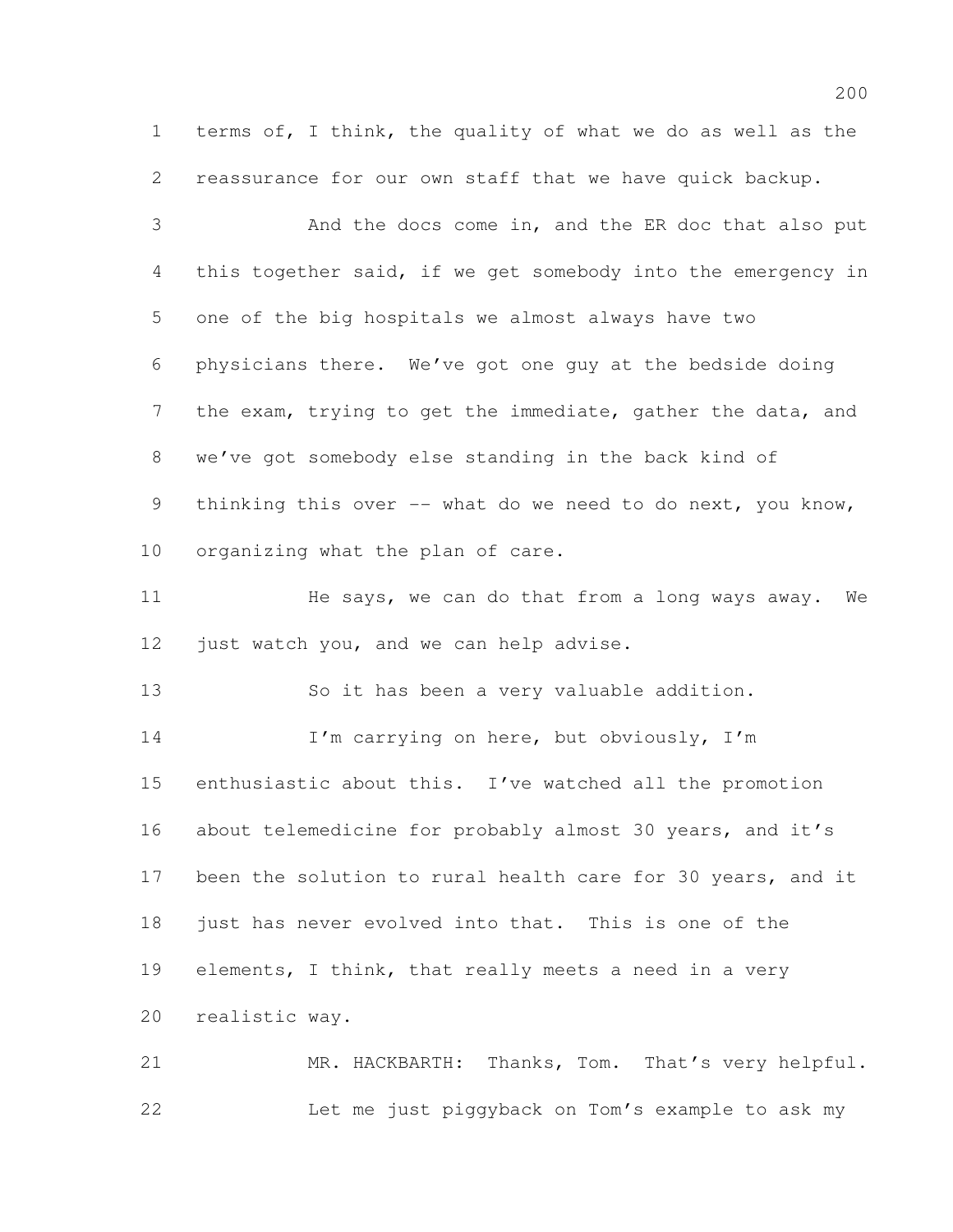clarifying question. So I assume that that kind of a system that Tom just described is paid for under the telehealth provisions here. Is that correct?

DR. STENSLAND: Yes.

 MR. HACKBARTH: So as I understand the policy since 2001, the distant practitioner in Tom's example of a Sioux Falls ER doc would be paid 100 percent of the fee schedule. The originating organization, which would be the critical access hospital in which Tom practices, would get the \$24 payment.

 Now in Tom's example, there are actually two physicians engaged, at least two physicians, one on each end. So my clarifying question is what happens to the payment at the originating end for the physician who's talking, maybe Tom talking, to Sioux Falls. How does he get paid?

17 DR. DEAN: You know, ours is still a demonstration, and so any of that applies.

MR. HACKBARTH: Okay.

 DR. DEAN: But you know, in theory, you're right. But I think right now it's being run through some grant money.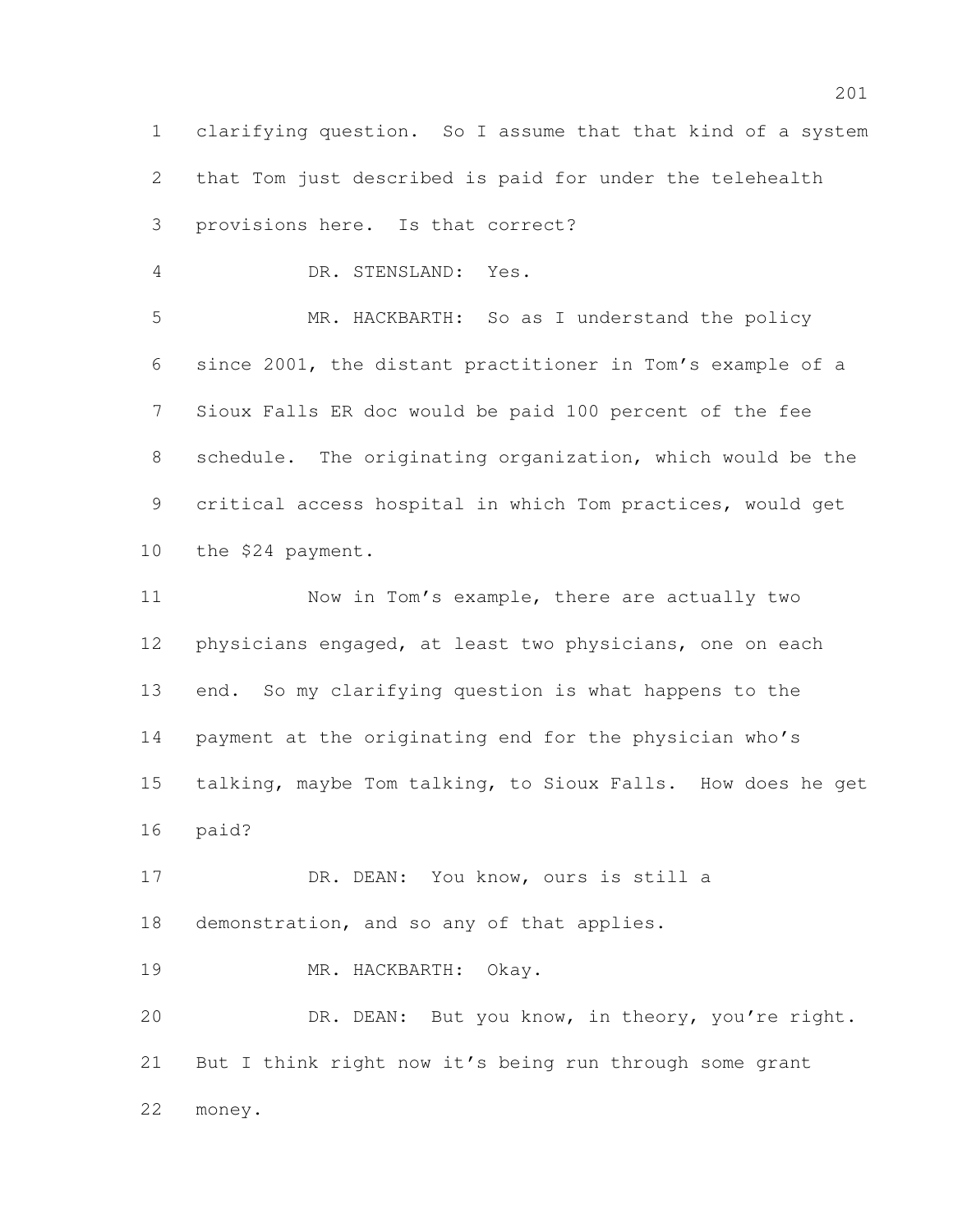But it's popular enough that most of the hospitals feel it's important. It's offered as a subscription to the hospital. Individual patients are not charged.

 MR. HACKBARTH: Okay. So I'm trying to understand whether this, in fact, either the 1999 policy or 2001 policy, pays adequately for the physician time involved. My fear is that it does not, but I'm happy to be relieved of that fear.

 DR. STENSLAND: I think you could probably bill for both the ER service and the consult. I'm not sure. We can check into that for sure.

 You would also have some sort of cost if you're a critical access hospital for your equipment and even on-call 14 payments you might give to the doctor, and that's all reimbursable under your cost-based reimbursement.

MR. HACKBARTH: Yes, yes. Okay.

Bob.

18 DR. BERENSON: I have a follow-up of that because I was going to suggest looking into the tele-ICU model which -- the VisiCUE product which the last I knew, basically, it's hooking up patients who are critical care with a monitor and physiological monitoring to a central, to a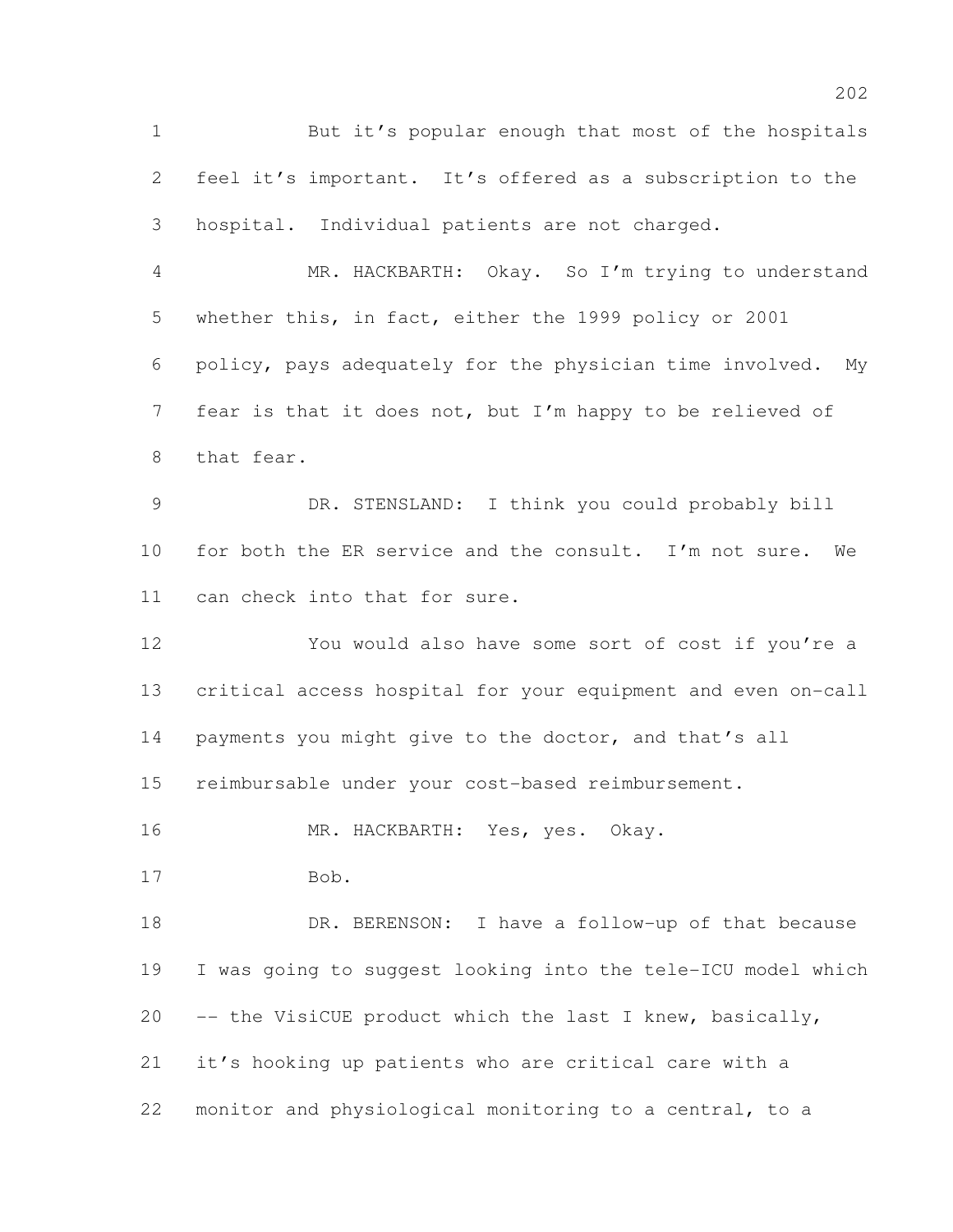separate bunker they call it, and you've got nurses and doctors overseeing the care. I believe they've had applicability to do ER care as well, and there's an emerging literature on its application in rural areas. I don't believe CMS pays the professional fees of the clinicians in the bunker, in that separate location. George is shaking his head yes. 8 MR. GEORGE MILLER: No, they don't. When I was at Provena, in Illinois, we put it in our seven hospitals around the area, and it was an investment. We improved quality and had better outcomes, 12 and patients were managed better. We used the same thing that Tom talked about, where we hit a button when a patient may have crashed or if the -- you call it a bunker. We call it air traffic controller. If the physician observes changes in the 17 patient's temperature or blood pressure or respiration, then he would activate the camera and then he would call us to tell us to go in, or my nurses to go in, and do something. But there was no additional reimbursement. 21 DR. BERENSON: I know they've gone to CMS and have

not gotten reimbursement. Now that was in the context of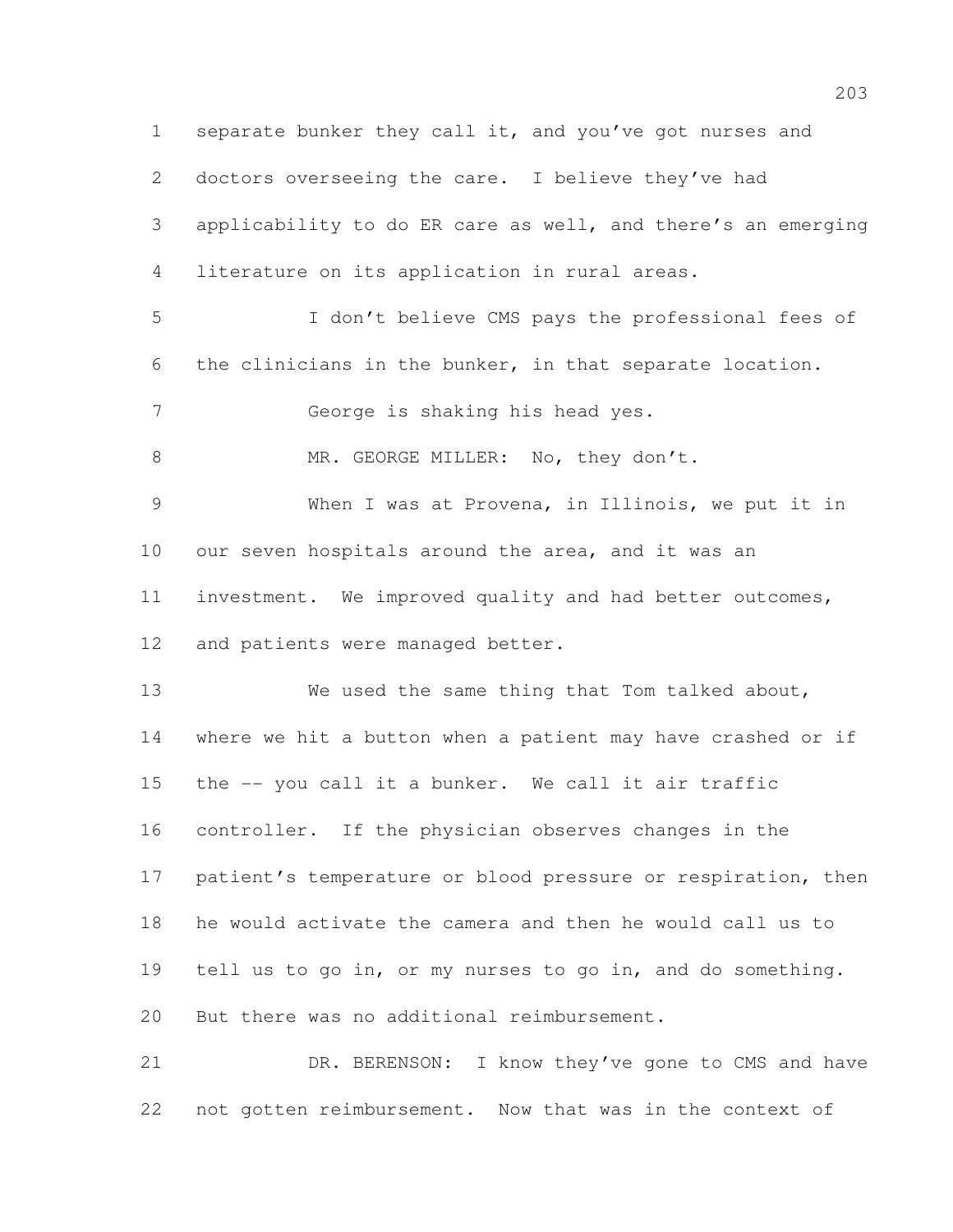sort of urban oversight, where you actually had ICU doctors getting paid.

 So I think it's worth looking into this whole thing. This is a model that now monitors 10 percent of U.S. hospital ICU beds, and I think there probably are some lessons here for not only critical care in rural areas but maybe emergency care.

 I wanted to ask a different question on slide 9 again about critical access hospitals. I had forgotten, Herb, the term, FDO, but you've reminded me.

 But I dredged up from my past that when I was at 12 CMS and critical access hospitals first were created, there 13 was a limited length of stay of, I believe, 72 hours. Patients couldn't stay more than 72 hours. That got changed a couple years ago to an average of 72 hours. Or, is it 96 now?

17 DR. STENSLAND: Four days, yes.

18 DR. BERENSON: And then, looking at slide 9, it looks like the excess spending is not associated with long inpatient stays. It looks like it's somewhere else.

 So has that issue -- I mean what was the rationale in the first place? It sounds like the goal was to keep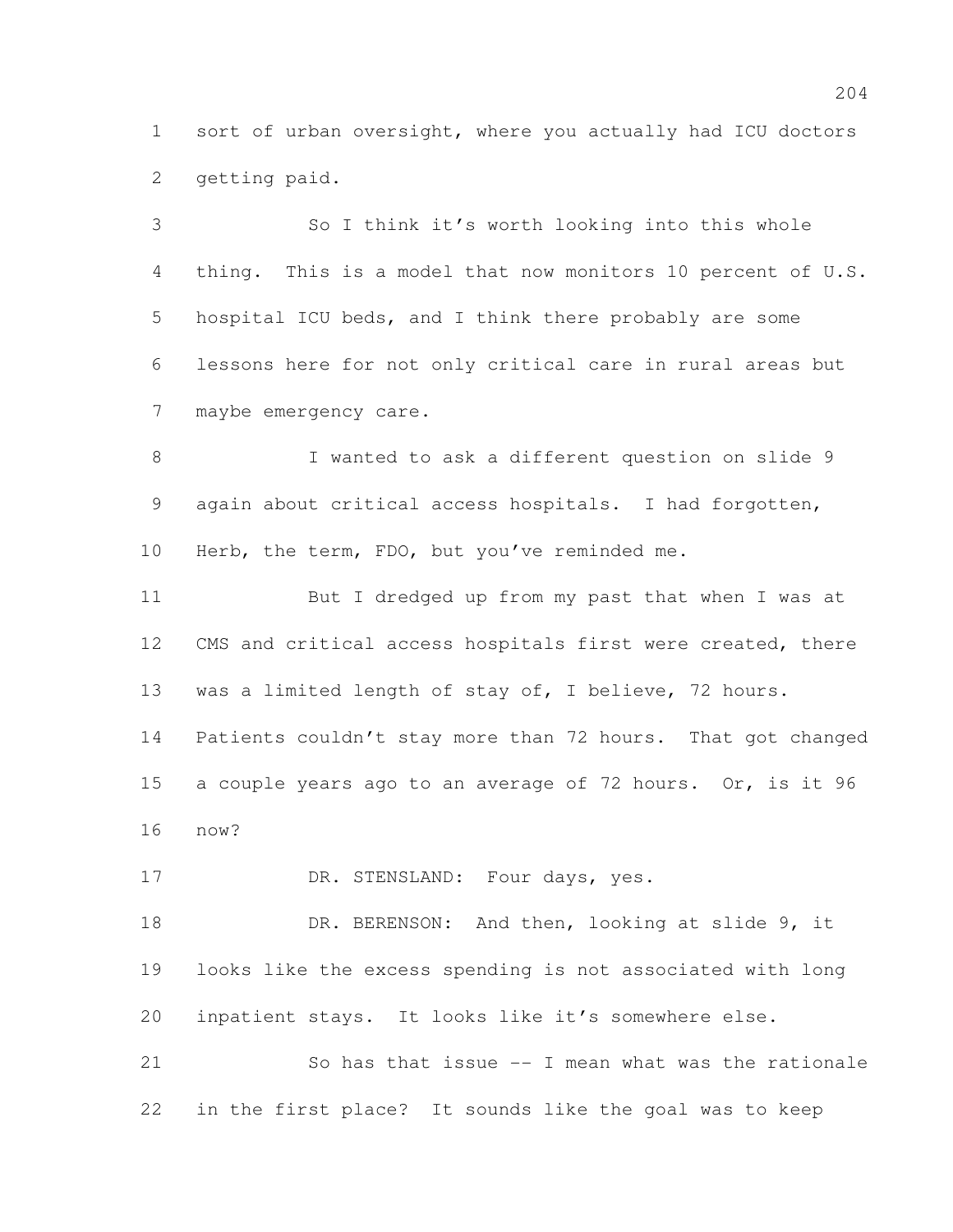hospitals going, who were mostly to screen and stabilize and transfer, and that has evolved into something, you know, sort of long-stay patients.

 But is there a quality problem, I guess is my question around critical access hospitals. What was trying to be achieved? Has that just died, sort of died on the vine?

8 DR. STENSLAND: I don't know what was trying to be achieved, but my guess is what they were trying to prevent was people saying, oh, we're going to get cost-based reimbursement. Let's just keep them in there a really long time because we'll be able to absorb more and more and more of our fixed costs.

14 And basically, when it started, four days was the average. So they just said well, let's not let them go above the average. I don't think there was a lot of complex analysis into it.

18 And then later on, they changed it from a maximum 19 of four days to an average of four days. It's almost never a binding constraint.

 The other thing to remember is that observation 22 care doesn't care toward this, and some of about 15 percent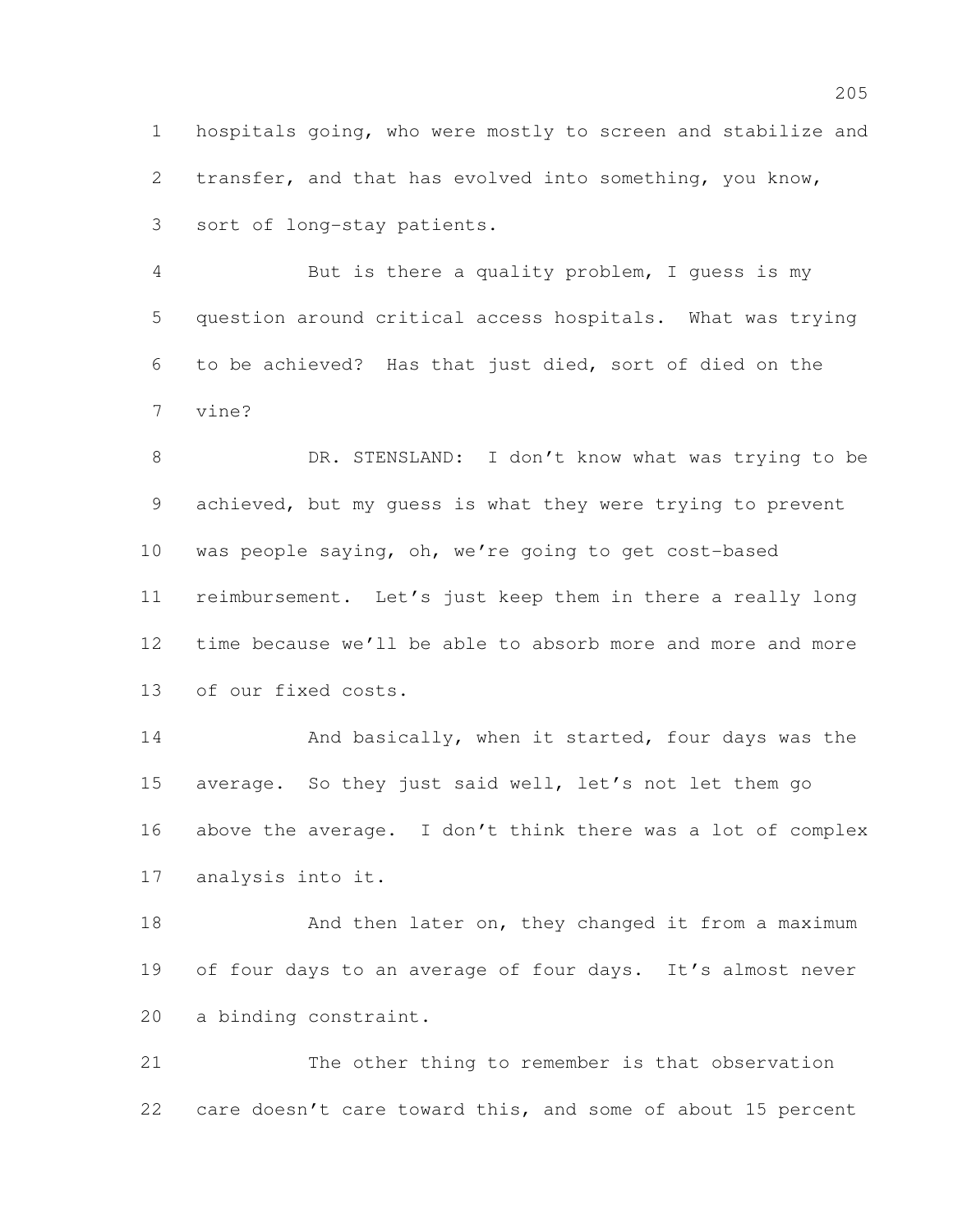of the CAH patients start out in observation care. They get a separate outpatient payment for that, unlike PPS hospitals, and then they move into inpatient care. DR. BERENSON: That's helpful. So there wasn't any primary concern about wanting to triage patients out of the rural hospital to an urban hospital. Your point about putting a limit on the cost-based reimbursement seems to have been the motivation. DR. STENSLAND: Yes, I think so. 10 DR. BERENSON: That's plausible. That's plausible. DR. BAICKER: Two quick clarifying questions, one about the telemedicine, I got the impression at first that there was limited success of this in the Medicare population in rural areas, but then it sounds like there is wider adoption in other places. 17 But I'm not sure whether those anecdotes are representative of a wider adoption, or whether really nobody is using telemedicine anywhere and it's not about our 20 payment policy -- it's just never taken off -- or whether

our target population is not taking as much advantage of it

as some other target populations which might suggest that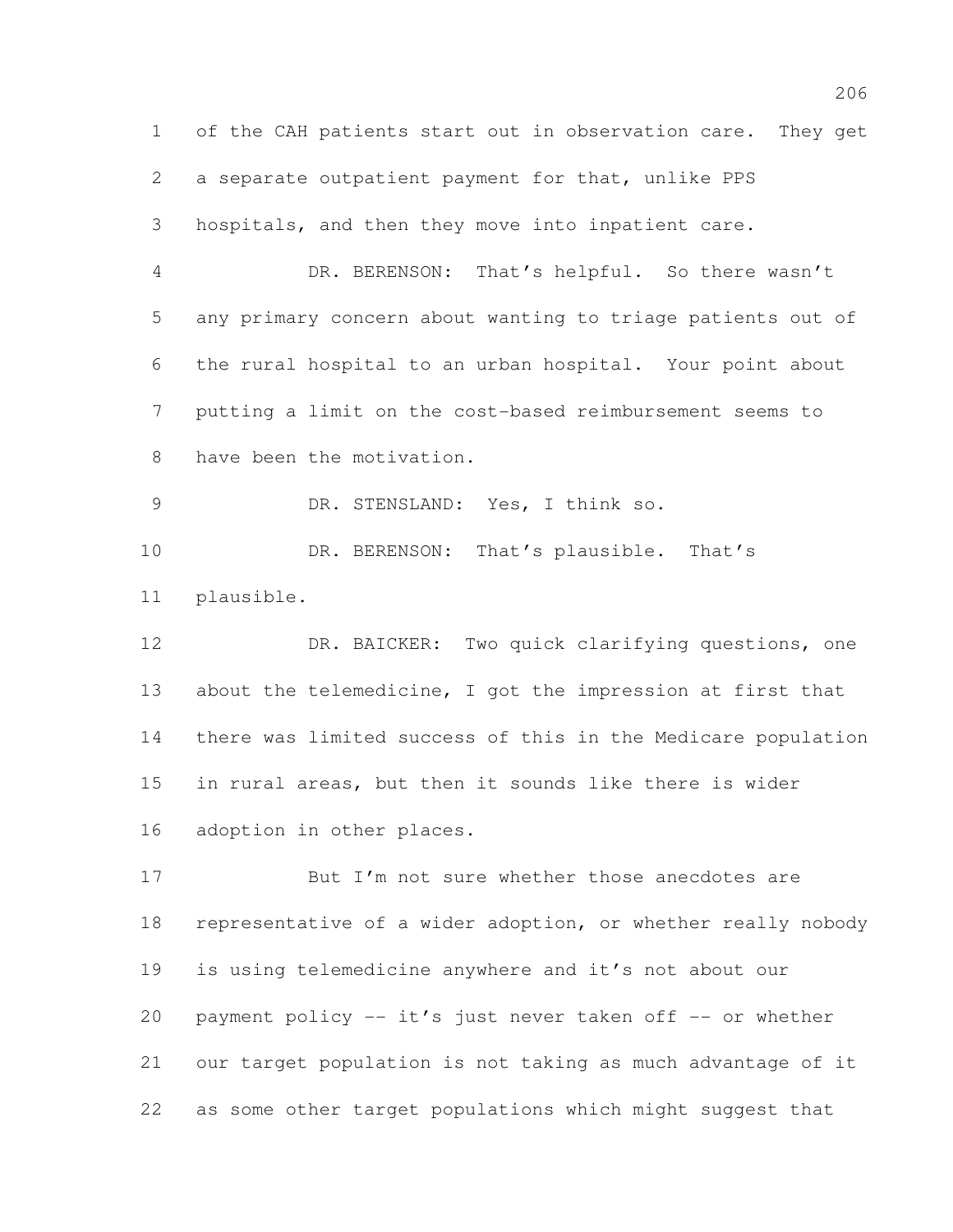it's more about our payment policy.

| 2               | MR. GILMAN: We just looked at volume within the              |
|-----------------|--------------------------------------------------------------|
| 3               | Medicare population. So I don't have any numbers for you     |
| 4               | outside of Medicare population.                              |
| 5               | I know that there was a report in 2007 that says             |
| 6               | that as of 2005 there were about half of states had some     |
| 7               | private telehealth coverage and about 35 states received     |
| 8               | reimbursed for telehealth services from Medicaid, but that's |
| 9               | the extent of what I know about telehealth outside of the    |
| 10 <sub>o</sub> | Medicare population.                                         |
| 11              | DR. BAICKER: Thanks.                                         |
| 12              | DR. MARK MILLER: And Jeff, I didn't know if you              |
| 13              | wanted to get into this, and this might not quite be an      |
| 14              | answer to your question.                                     |
| 15              | But the other thing -- and it sounded a lot like             |
| 16              | what Tom was saying $--$ is we and other people went out to  |
| 17              | rural areas as we were getting cranked up on this report a   |
| 18              | year or more ago and talked to them and asked this question  |
| 19              | as we went. And it sounded a lot like what Tom said is that  |
| 20              | a lot of people thought this was something that would sweep  |
| 21              | the nation or the rural areas, and it didn't so much, and    |
| 22              | there was a lot of difficulty for providers to take it up,   |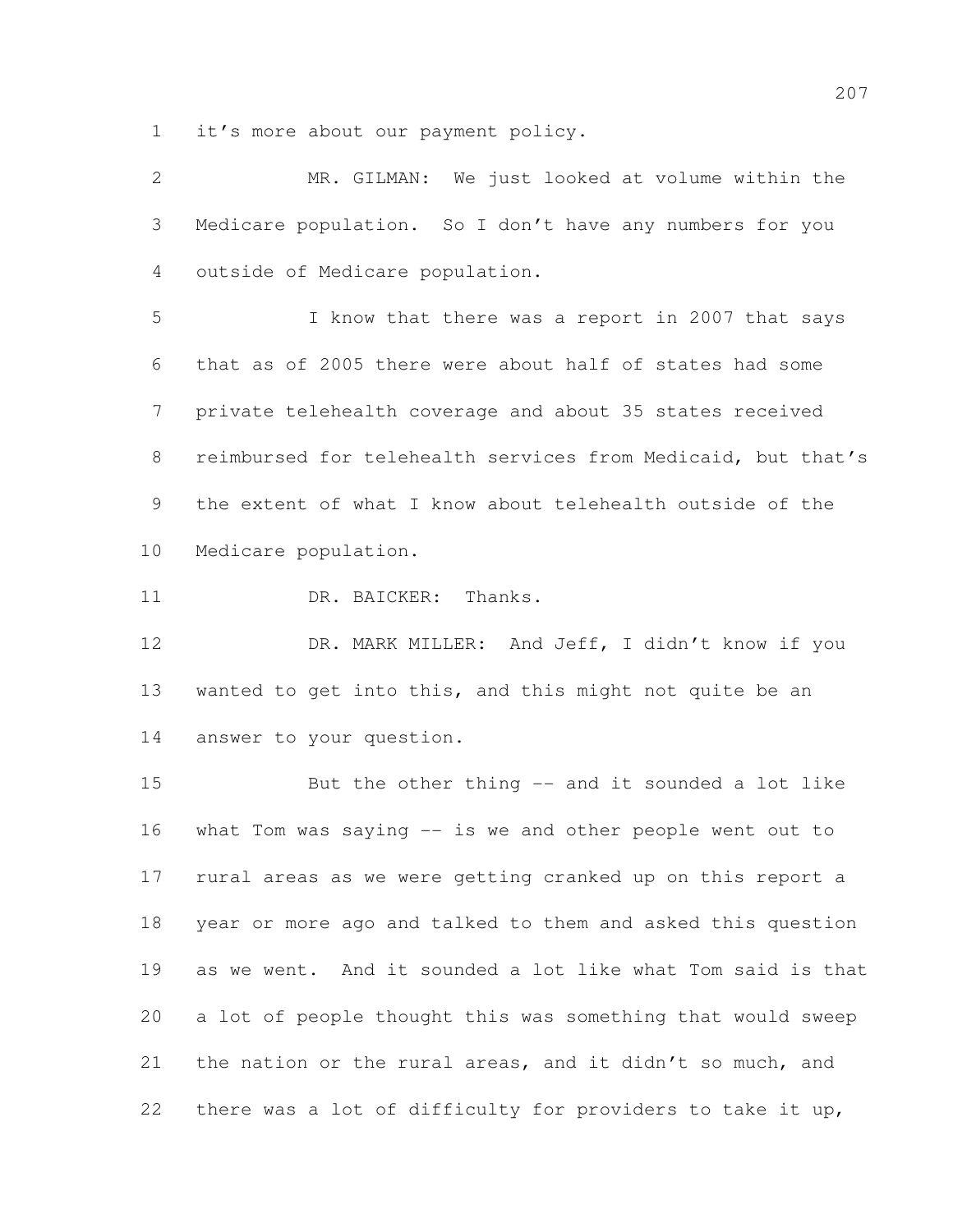breaking their flow of their practice of medicine the need to touch the patient.

 But then, what you see is these little things crop up. We reported to you a while back -- and I'm sure it's just in the flood of information -- mental health evaluations are one of the thing where it is used at least with some frequency. You don't have to touch the patient. It's all communication. And then, these examples -- the 9 pharmacy management -- so it's not broad-based. It's sort of almost service-driven.

11 But you may have views on that.

 DR. BAICKER: And one other unrelated clarifying question, I was very surprised to read about the variability in charges at these hospitals and how that affected co- payments. And especially with the Medicare backstop for bad 16 debt, I began to wonder well, why isn't everyone charging more.

 And I wonder if you have any information about the source of the variability in charges. Is it correlated with changes in volume? I could imagine it driving patients away, or I could imagine it being correlated with initial volume levels.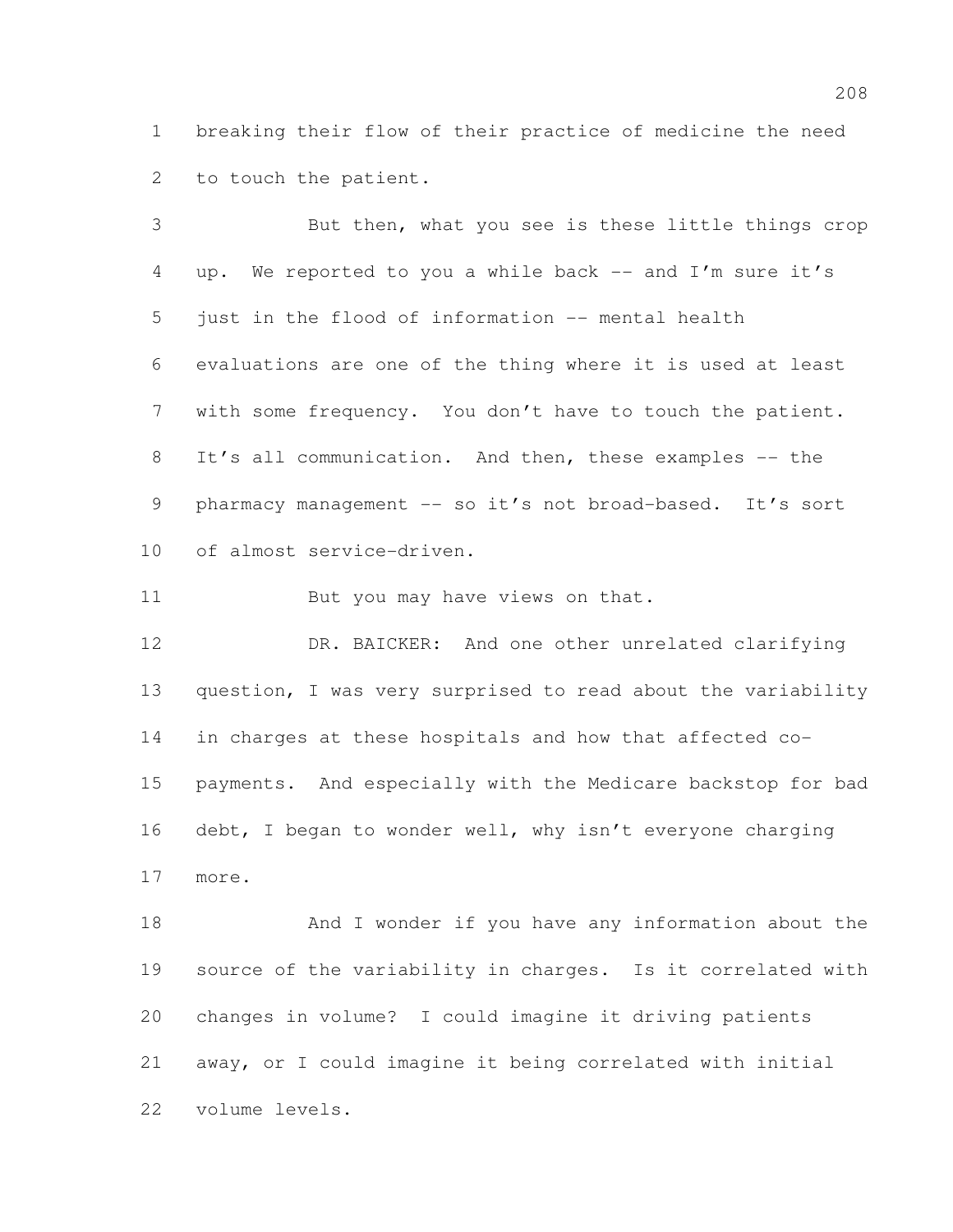Is it correlated with you know, any kind of hospital characteristics that would explain why there's such a huge disparity?

 DR. STENSLAND: This is a lot of just the individual decision of the board of the hospital and the administration of the hospital -- how high are we going to set our charges and are we really worried about the people without insurance around here, or maybe we're not quite so worried about that and we're getting paid discounts to charges from the private insurers, so it's kind of tempting just to keep on raising our charges.

 And there's also a regional element here, like if you look at people up in the Upper Midwest, they tend to be more in the 150 column. When you're out in California, it tends to be much higher.

 The bigger PPS hospitals are going to be more in the 300 range here. You know, if you looked at the big PPS hospitals they're all going to be over at the right-hand side.

 So there are some regional differences and some characteristic differences, but really it's kind of a hospital-by-hospital case.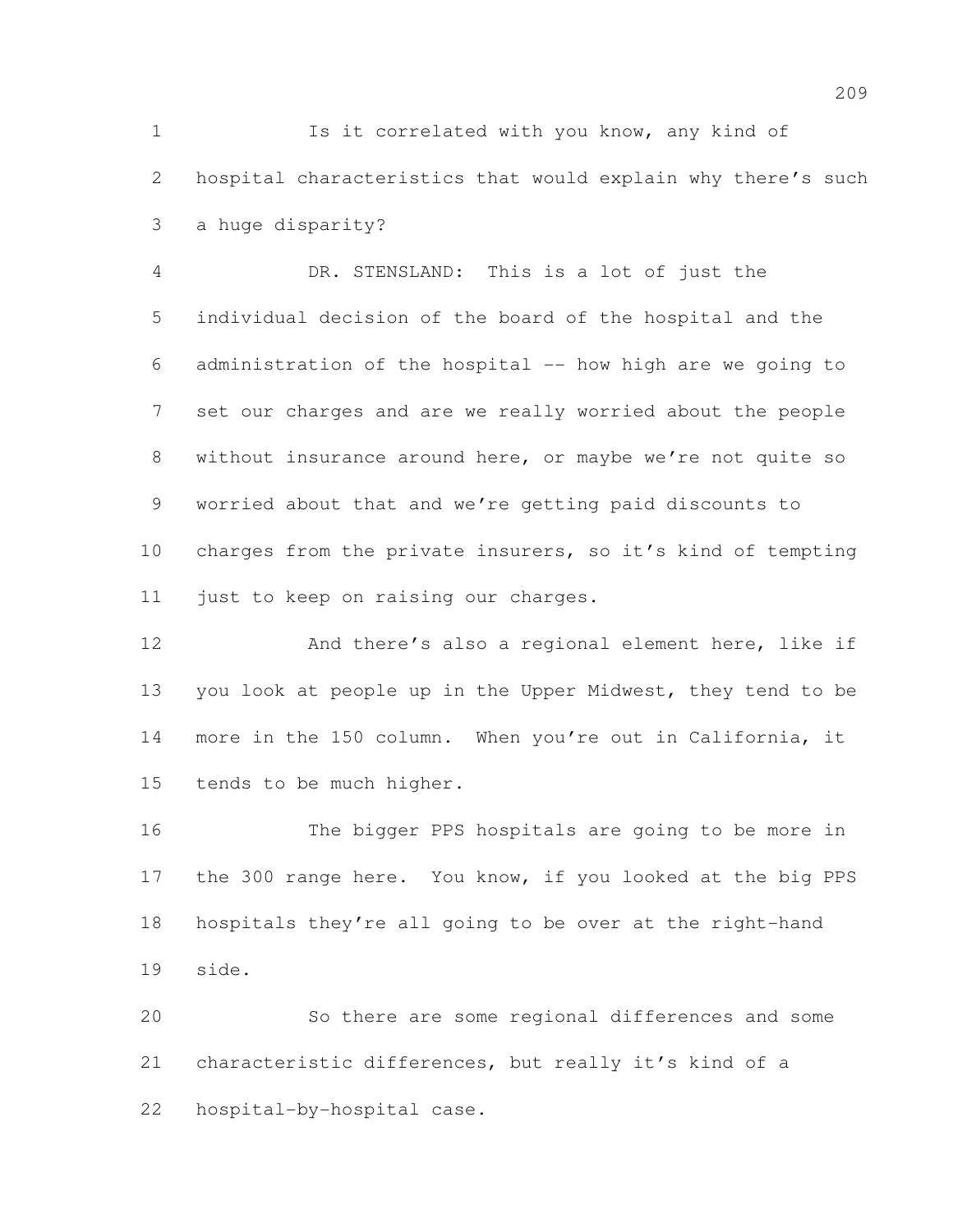MR. BUTLER: Matlin, I wouldn't want this hazing opportunity to end quite yet.

3 [Laughter.] MR. BUTLER: So telemedicine – I am curious, generally curious, on the mental health a little bit more because it surprised me it's 62 percent. So Mark referenced evaluations. Are these crisis situations where you're getting an initial diagnosis? Are they more often maybe refilling prescriptions in a convenient way?

 Do you have any kind of sense of what the typical visit looks like in the mental health?

 MR. GILMAN: Yes. So 42 percent of all of the telehealth services that were provided to beneficiaries in 2009 were pharmacological management. So this is medication management involving evaluation of how a medication is 17 affecting the patient, determining the proper dosage level, prescribing medication and notifying of any drug interactions or adverse drug effects. And less than 10 percent was individual

psychotherapy, and another about 7 percent was

psychiatrists' diagnostic interview examinations.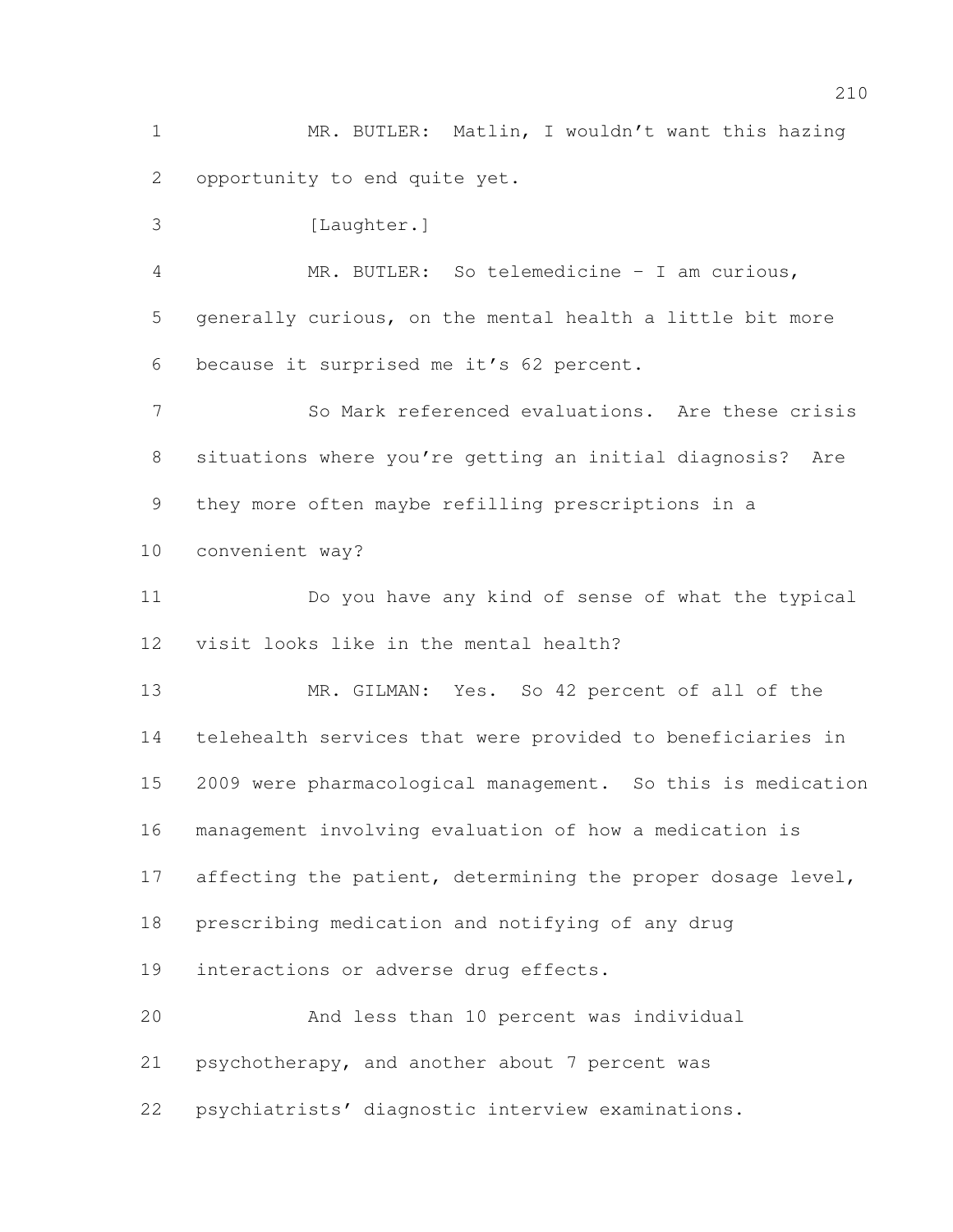So these were the three mental health services provided. MR. BUTLER: Good answer.

DR. CASTELLANOS: Good job.

MR. GILMAN: Thank you.

 MR. HACKBARTH: So let me kick off round two with 7 a question about CAHs, so slide 8.

 Help me out, Jeff. It seems to me that one of our previous discussions of the CAH issues, one of the aspects of this that we looked at is what is the impact of the rapid 11 growth of the number of CAHs under different payment rules, what's the impact of them on PPS hospitals that may be relatively nearby.

 So you have hospitals being paid on two different 15 payment systems, close proximity, competing for patients. Do you remember the conversation about that and could you just refresh my collection? Is that an important issue or not?

 DR. STENSLAND: I think it's probably not a huge issue. We do hear anecdotal stuff from people that run PPS hospitals, and they say I can't compete with my neighbor because they're getting much more than I am per discharge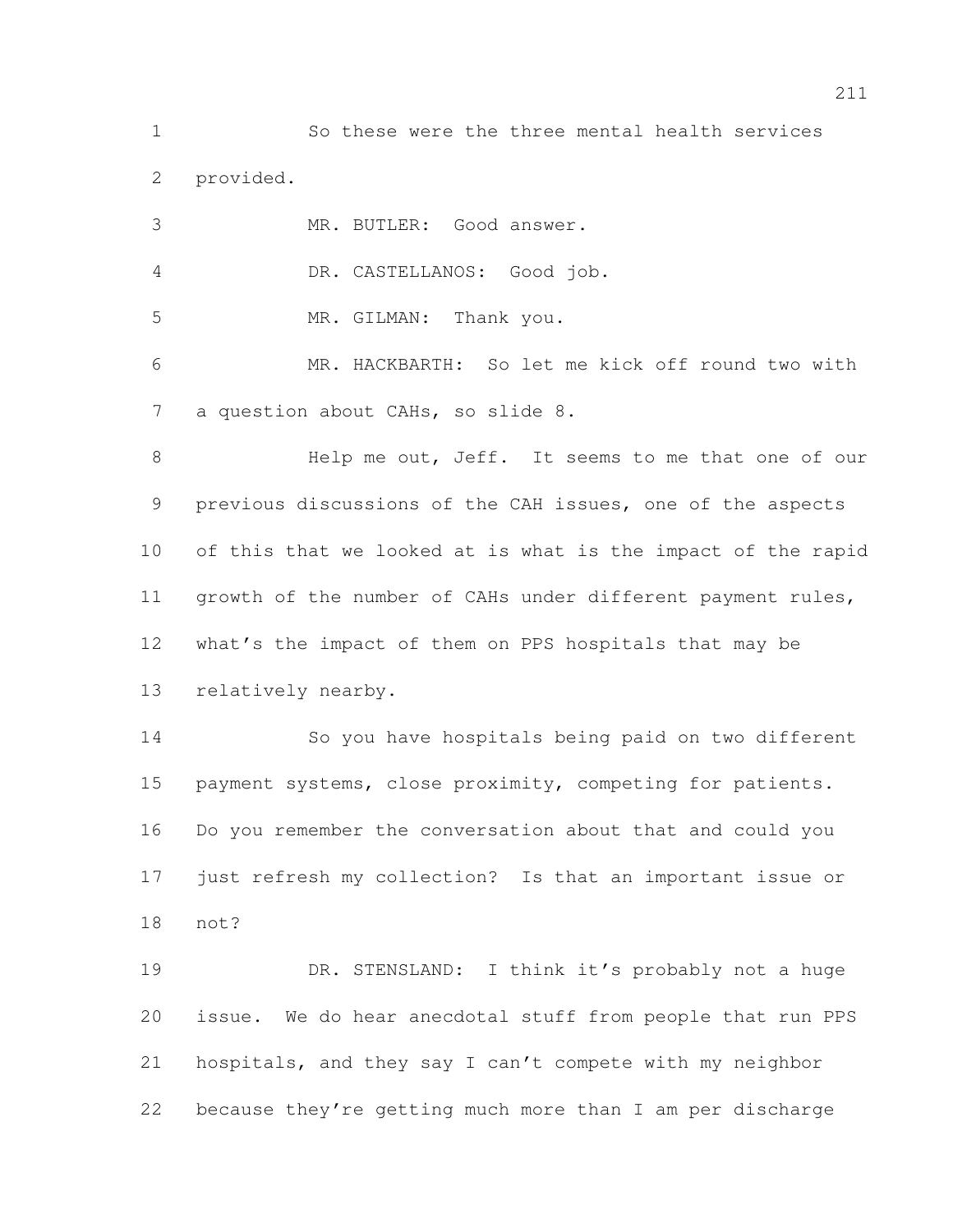and I'm not a PPS hospital and I have to compete for the same workers because we're 20 miles apart.

 And so, there is that anecdotal stuff. We don't have hard data.

 MR. HACKBARTH: Okay, continuing with round two. Karen.

7 DR. BORMAN: I particularly liked your table that compared sort of what the different designations did in the agenda materials. I think to me the thing that's most important about this is figuring out where the overlaps are and assessing what of those are appropriate or

inappropriate.

 I'm somewhat reminded of the conversations we had surrounding the overlap between IME and DSH, and the tremendous -- there was a spectrum of overlap of hospitals who get one or the other or both, and we attempted to parse through it. And I think to me that's something that would 18 be very helpful here as we see that, where are the overlaps and if there are some that essentially appear to be duplicate payment essentially for the same reason, then helpful to parse that out.

Otherwise, I like the way that you organized it by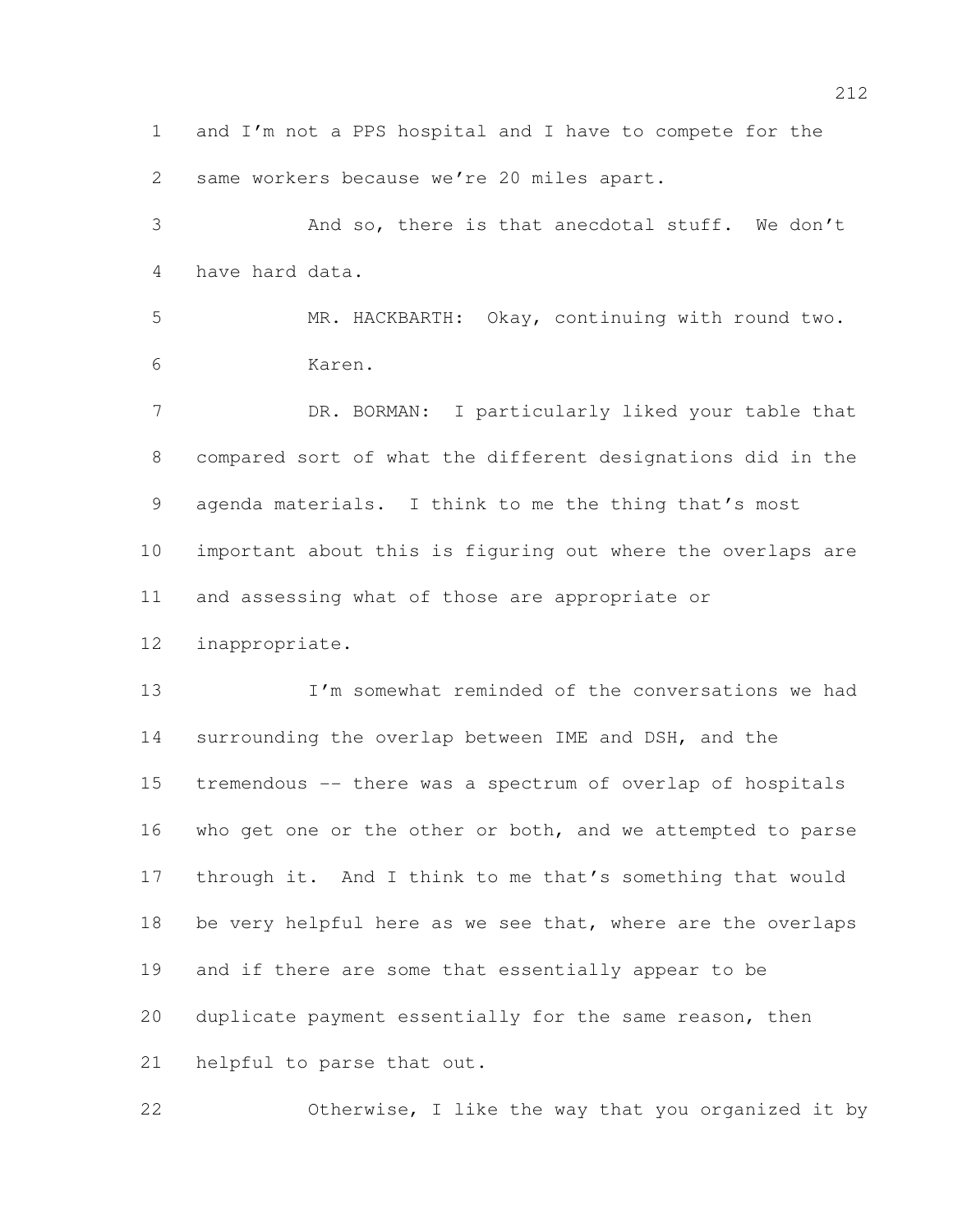the criteria that we could potentially use, but that sort of overlap picture, I think, would be helpful in trying to do some space validity here also, not just the side-by-side parsing.

 DR. CASTELLANOS: Two questions. One, again, one of the biggest concerns we have in an urban hospital is psychiatric care. We don't have psychiatrists that take call at hospitals anymore because they don't want to be running to the emergency room every day, every hour. These are not critical access hospitals. These aren't rural hospitals. Is that telemed available to non-rural hospitals?

 MR. GILMAN: Under conditions of payment for telehealth services provided to Medicare beneficiaries, the originating site where the patient is has to be located in a rural area.

17 DR. CASTELLANOS: And you're defining the rural area?

19 MR. GILMAN: Outside of an MSA area.

 DR. CASTELLANOS: Okay. Well, that answers that question.

Can you put on slide 10 because this is very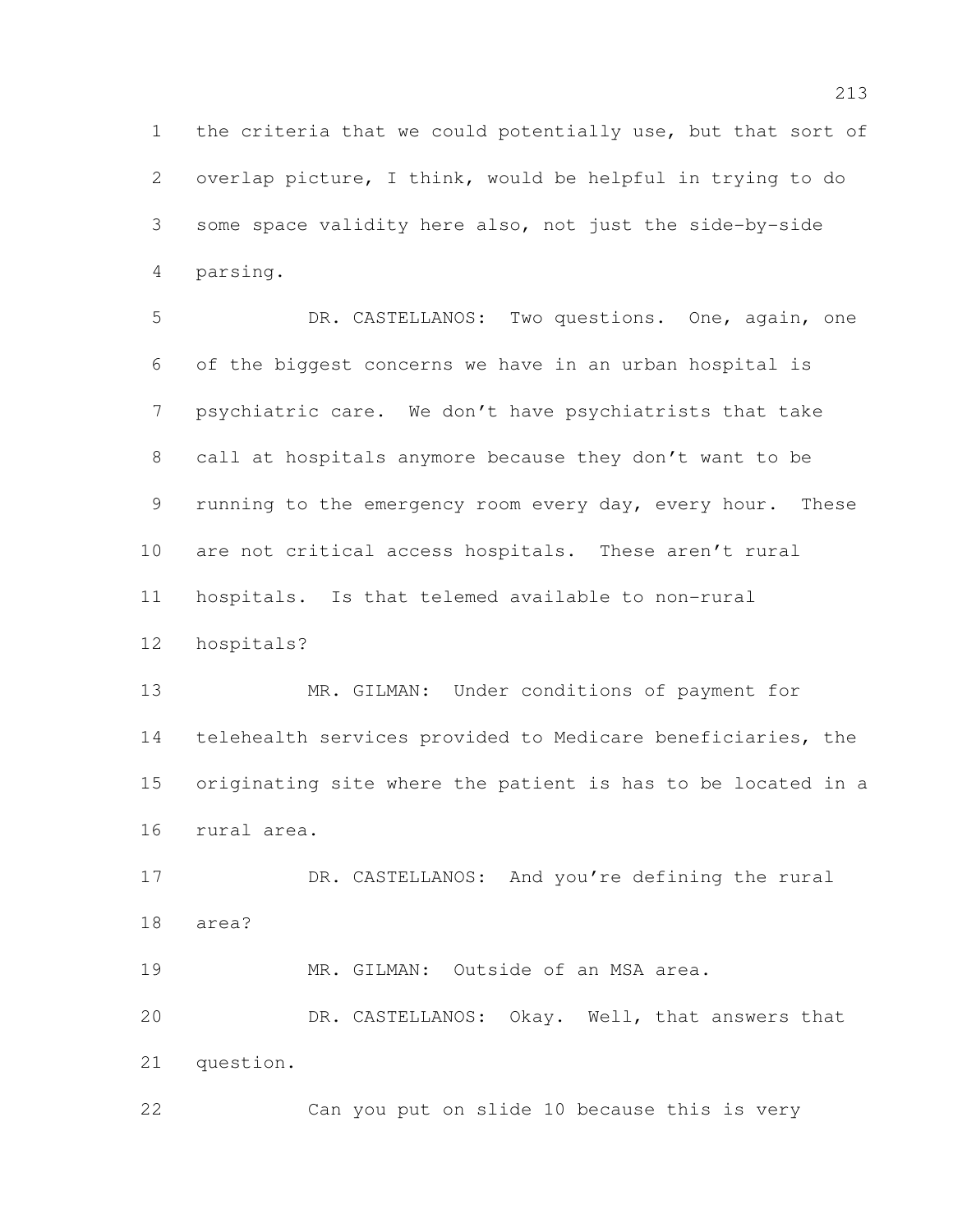concerning to me about co-insurance for the Medicare beneficiary?

 What's the difference between the charges for a same, identical procedure being done at one critical access hospital to another? To me, it would be a very similar charge.

7 DR. STENSLAND: Every hospital can set their own charges. So it may easily vary by 100 percent. I think there are some examples in there. They might decide to charge you \$700 for that CT scan. They might decide to charge you \$1,400 for that CT scan. And it does vary from hospital to hospital. There's no regulation on the charges. 13 DR. CASTELLANOS: There's no regulation. Is there any concern about that and are there any issues that perhaps we in MedPAC can make recommendations because that's totally unfair? I mean it really is. And I'm talking about the Medicare beneficiary. 18 MR. HACKBARTH: That's the issue here --

19 DR. CASTELLANOS: Right.

 MR. HACKBARTH: -- is we do we want to impose some rules that assure that the Medicare beneficiaries are properly treated.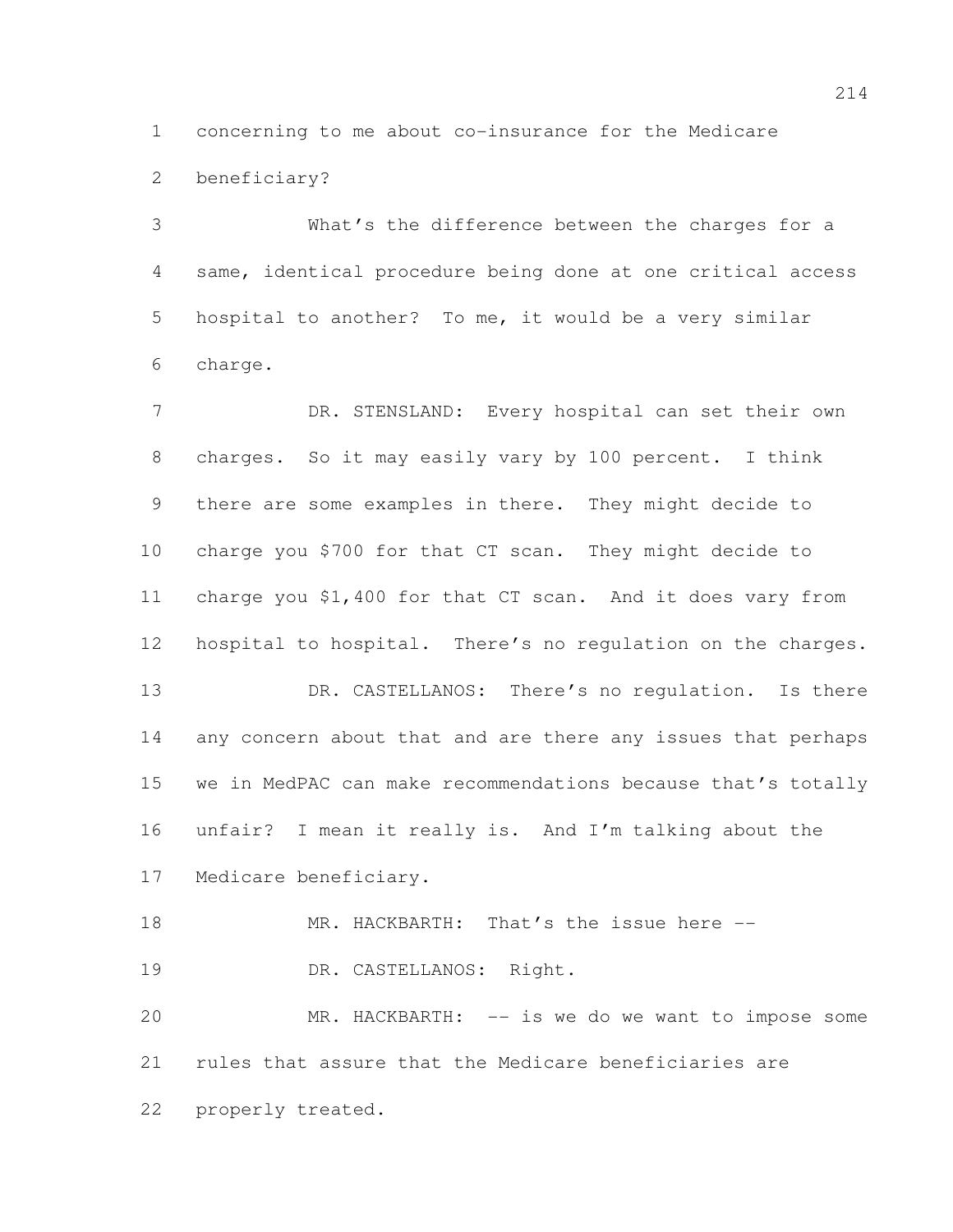DR. MARK MILLER: And just to be clear, the charging practices, even though we're discussing them in the context of CAHs, hospital charges vary across-country, hospital to hospital -- DR. CASTELLANOS: I understand that. DR. MARK MILLER: Okay. Right, just so it's not, for anyone listening, this phenomenon of charges. The reason it matters here is this drives what the beneficiary pays. 10 And I think in response to Herb's point, one thing I was trying to get us to think about is if you want to choose to solve this problem you might have to also, at the same time, think about whether there is some kind of a limitation on variation in charging because otherwise it kind of gets to Kate's point, which is if I can just run the 16 charge up and it runs through bad debt, or for some reason the beneficiary. So it might be in this instance we have to think about that. DR. CASTELLANOS: Yes. Well, that's the question I'm asking. DR. MARK MILLER: In other words, I'm seeing your

point, yes. Right.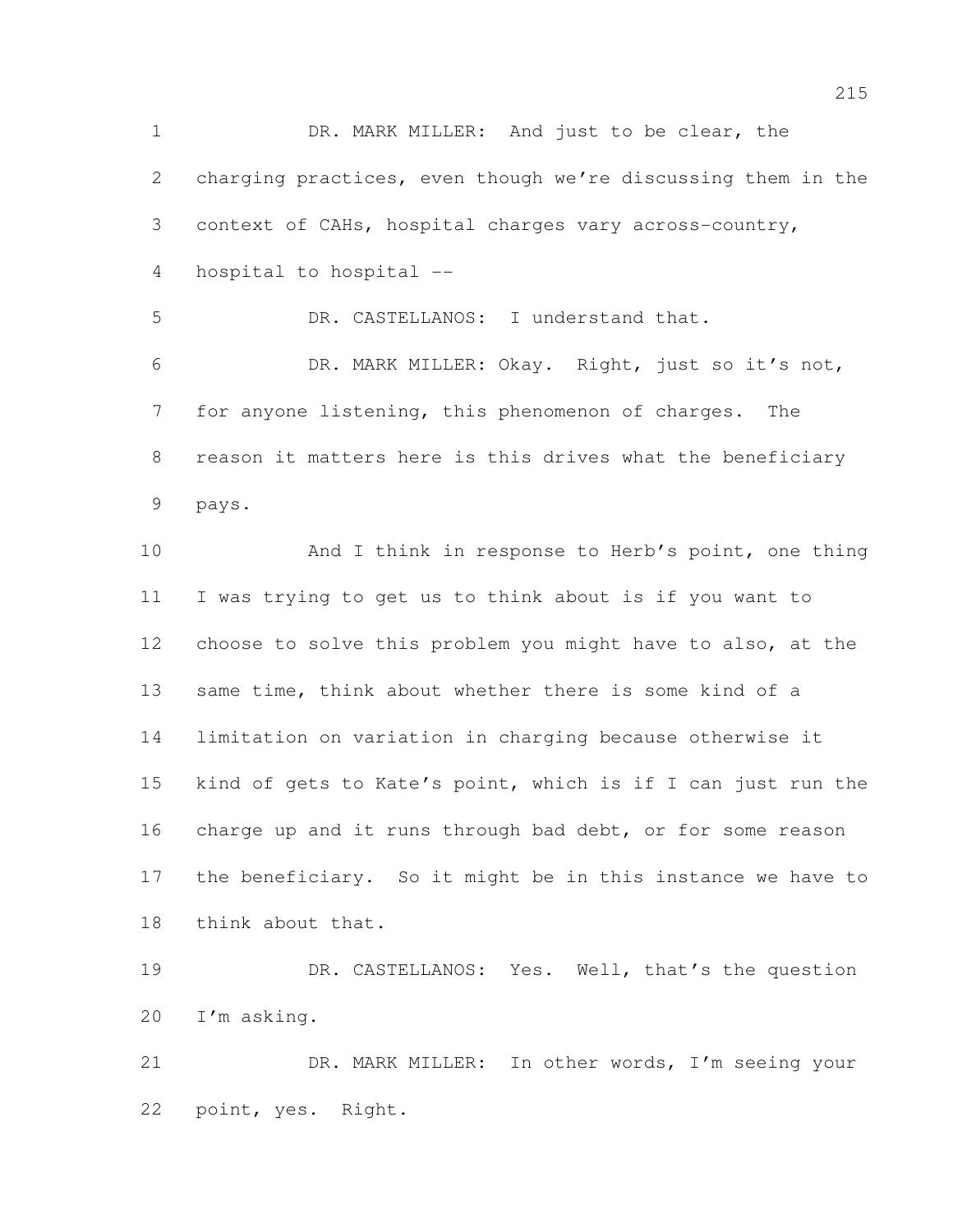1 DR. CASTELLANOS: That's the question I'm asking. And do we have the authority to look into that and maybe we should?

MR. HACKBARTH: Yes.

 DR. NAYLOR: Honestly, it just seems to me that this slide gives us at least one path, and I don't what is the best, but thinking about taking a look at those critical access hospitals that are charging over 150 percent. But it also seems to me that the decision matrix should link with quality and access findings as well.

11 So I know that these are in future presentations, and I'm just wondering if at least one path is to say not that we shouldn't be concerned about access for the 14 hospitals that are charging less than 150 percent, but whether or not that becomes a way to look at this -- what 16 are we seeing in terms of access outcomes, quality outcomes relative to use of co-insurance, differentials in co-insurance.

MR. HACKBARTH: Round two.

George.

 MR. GEORGE MILLER: Yes. Notwithstanding all that has been said about this issue and this slide, just overall,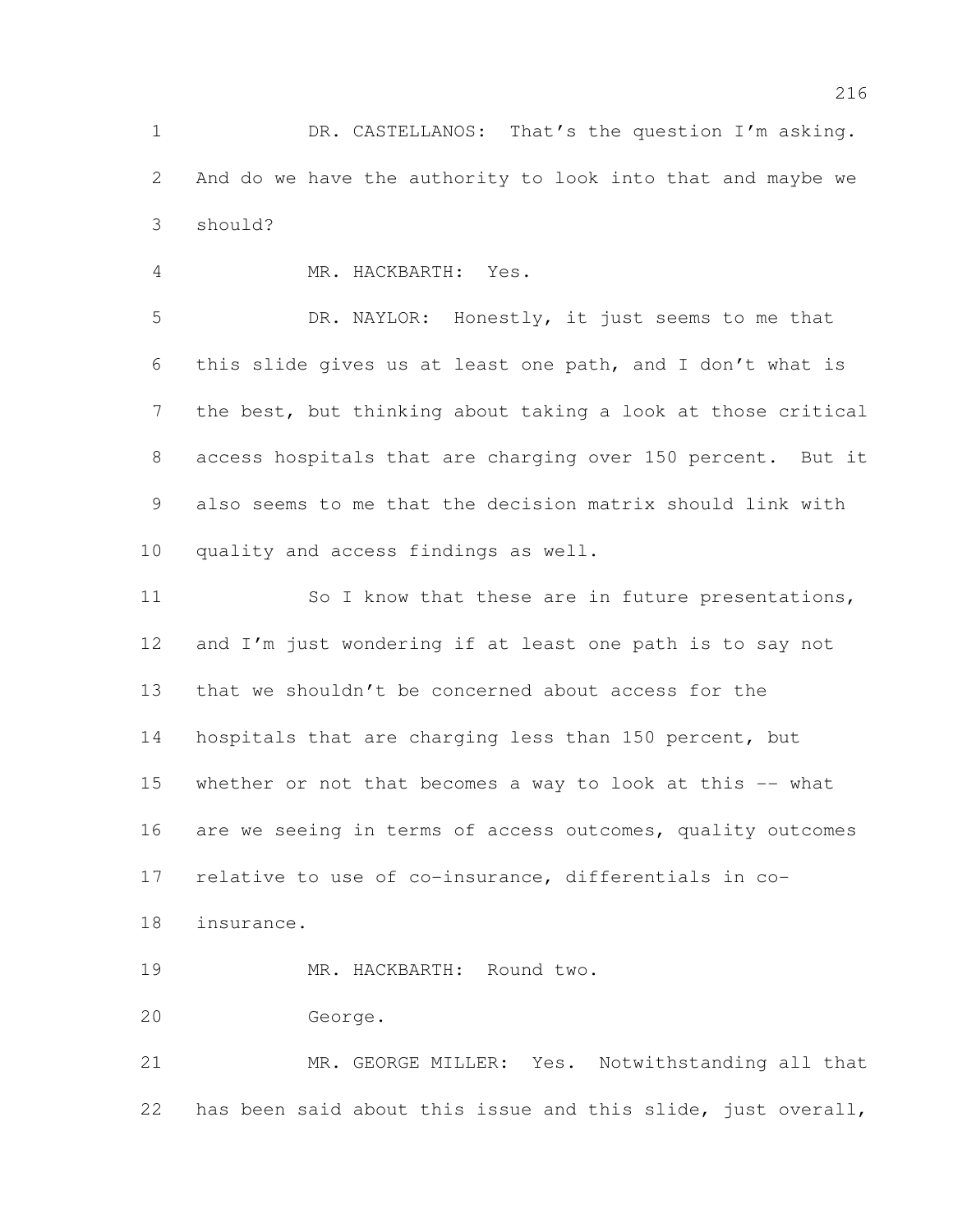getting it right is important, and I think that's why this discussion is appropriate.

 But I would like to point out though, even with this information, the concerns that we're having, we still have some inequities with access to care, physicians locating in rural communities and their age, and distribution of surgeons and other physicians in the communities.

 And again, I want to be very clear. I'm not at all justifying what has happened in the current payment stream, but as we change that to make it fair and equitable 12 and correct, we may have some effects on those issues -- access and getting physicians to come to rural areas. Particularly, I think I read earlier about surgeons. I think it was in the chapter. So I want to caution us on that point, but to do this fair and equitable.

17 And to Ron's point, any hospital in America can charge whatever they want. So it's not just restricted to critical access hospitals. But from a policy standpoint, we certainly should address that issue so that someone is not paying more out of their pocket from that perspective. DR. STUART: I'd like to add a couple of thoughts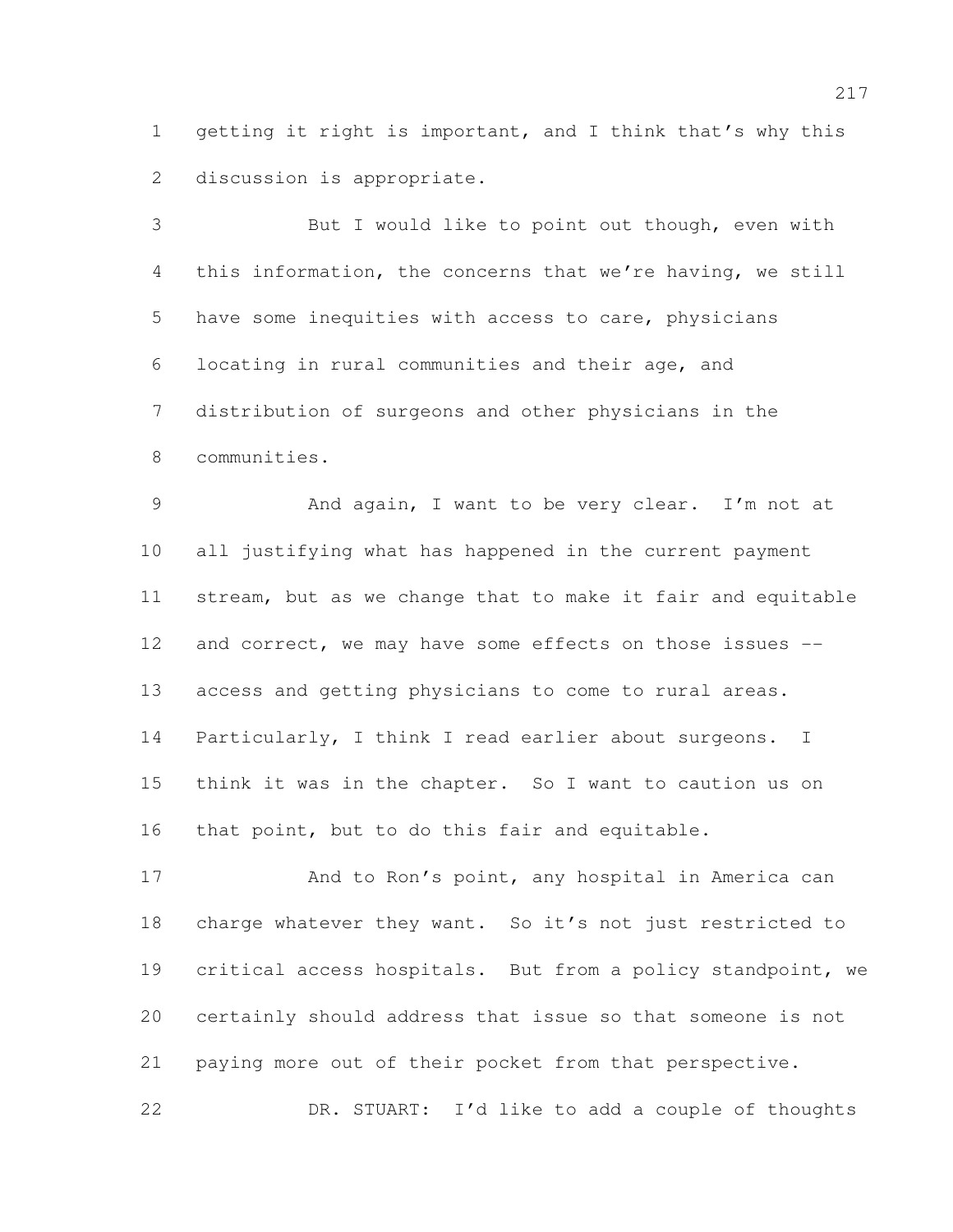about tele-pharmacy. So I'm going to pick on Matlin as well.

 One is that the term isn't used, but all Part D plans are required to do something called medication therapy management, and most of the plans use telephonic communication, and in a very real way that really is a tele-pharmacy.

8 Now I'm not sure how that helps you in this chapter, although one question might be does medication therapy management offered through Part D provide some access to pharmaceutical knowledge that rural residents might have trouble getting to if distance to a pharmacy is a 13 problem. So that might be something that you could  $-- I'm$  not sure that you're going to find information on it, but you might just put it away as something that would be useful to look at over the coming months.

 The second thing -- and this goes well beyond rural providers. Most states require that if a pharmacy is open there has to be a pharmacist on the premises. Increasingly, pharmacies are open 18 hours a day, even 24 hours a day. Obviously during the evening hours, the volume is really low and probably doesn't even, in some cases,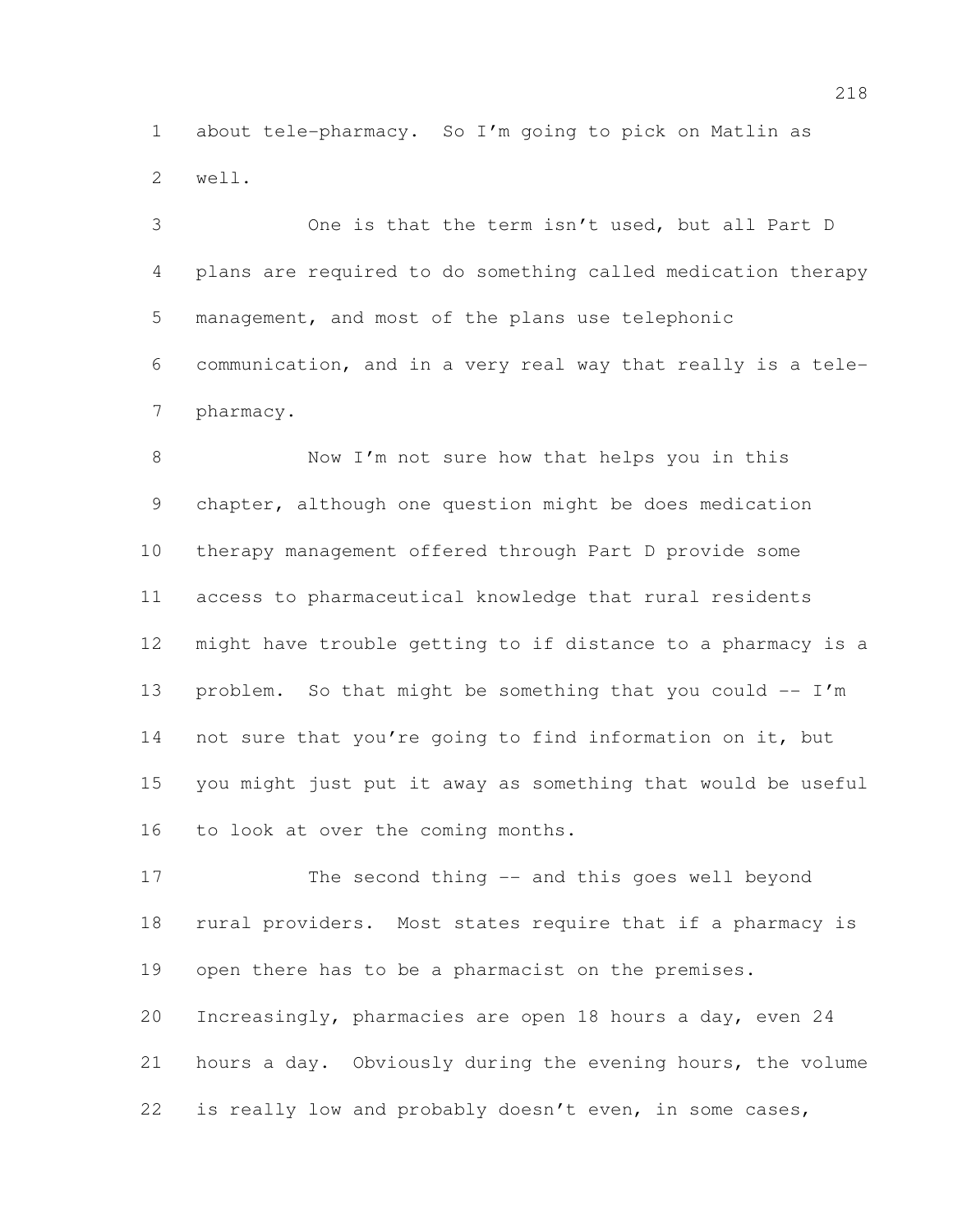But tele-pharmacy strikes me as being something in which there could be some real savings in terms of economies of scale, having somebody offsite that would be available and communicating with the technicians who are at the sites.

doesn't even warrant having a pharmacist on the premises.

 I don't know whether this is even possible under current state law or whether this is something that you come up with, but again, it's one of those things that we might be, in our larger role, interested in looking at beyond just the rural application.

 MR. HACKBARTH: So Bruce, just help me think through this. So the first example of the medication therapy management that the Part D plans are required to do, 14 there's no separate payment for that. It's a cost that's rolled into the bid that they make for the business that 16 ultimately influences the premiums that they collect, correct?

18 DR. STUART: That's correct.

 MR. HACKBARTH: In the case of 24-hour coverage in the pharmacy mandated by state law, I assume that when a Part D plan negotiates with pharmacies about the amount that will be paid for filling prescriptions that's one of the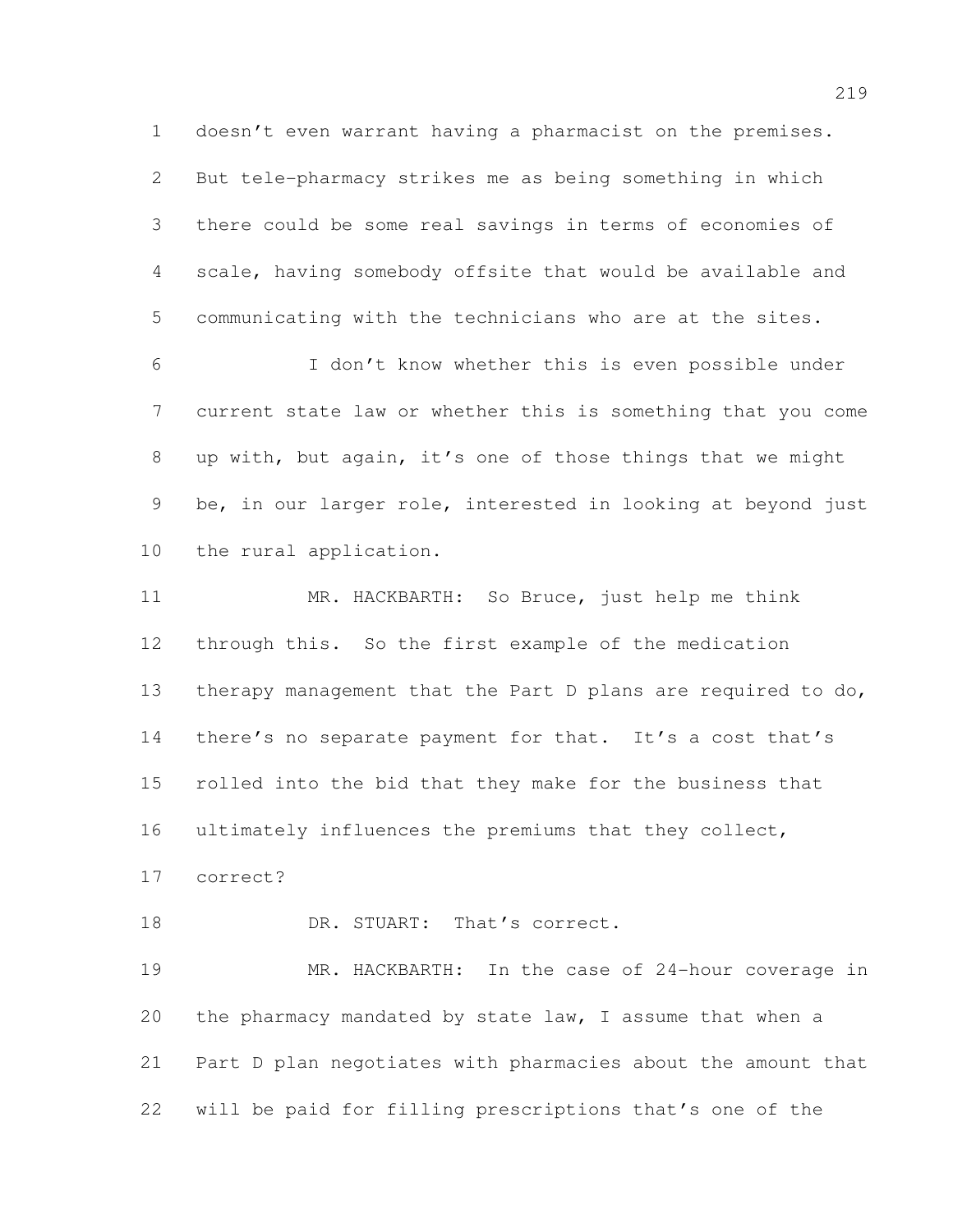costs that pharmacies build into their cost structure and negotiate with plans. Is that correct?

 DR. STUART: Well, it typically would not be part of the negotiation. I mean it would be the negotiations typically go -- well, if it's with an independent pharmacy, I suppose it would.

7 But for the chains, the chains have other reasons for being open because they're obviously selling much more than just pharmaceuticals.

MR. HACKBARTH: Yes.

 DR. STUART: But having the pharmacy open is a way to get somebody into the store.

MR. HACKBARTH: Yes. Right.

14 DR. STUART: But you could still get somebody into the store and get the prescription filled if the pharmacist wasn't there.

17 So I think it's not a Part D issue here --

18 MR. HACKBARTH: Yes.

19 DR. STUART: -- in terms of the negotiation with the plans. It would be something -- is there a way actually to make the provision of pharmaceutical services less costly?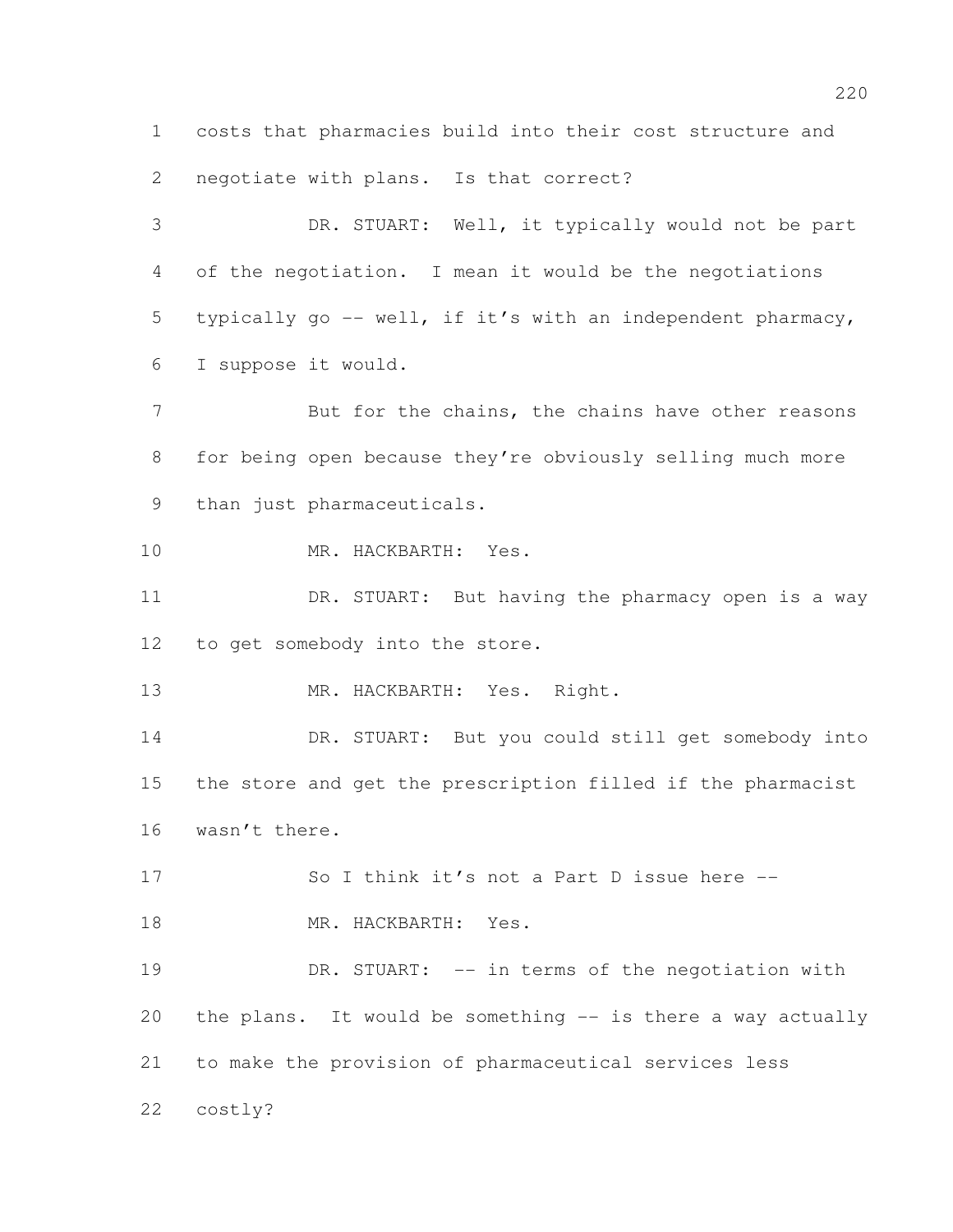MR. HACKBARTH: Okay. So the way I was thinking about it is why should Medicare be paying any more money. The way we pay, provide coverage, drug coverage for Medicare beneficiaries is through the Part D structure. DR. STUART: That's a good question. MR. HACKBARTH: Bill. DR. HALL: Matlin, in you review of the literature, did you find any specific what might be called geriatric-specific uses of telemedicine? I'm particularly thinking of nursing homes or of older people living alone in the community. 12 I mean I understand the issue of emergency medicine and tele-pharmacy and possibly trauma, but anything that you came up with highly specific to this sort of somewhat compromised and frail population? 16 MR. GILMAN: I didn't see anything on that. I didn't look for it because nursing homes are not qualified to be originating sites. DR. HALL: I know. Right. Okay. So that wouldn't even enter into it. See, I think an extension of this is there's a lot of interest in what might be called more electronic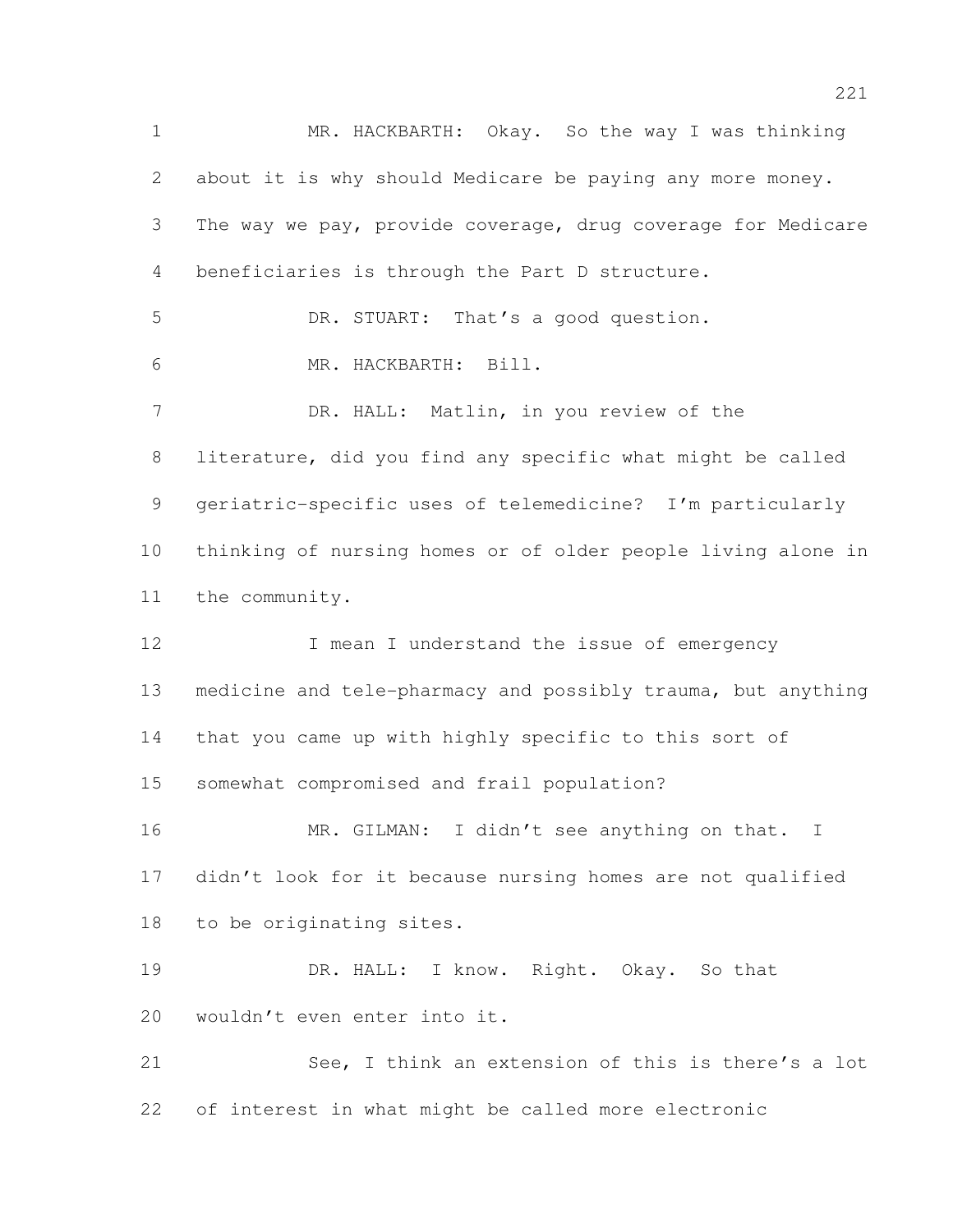monitoring of frail individuals rather than hauling them into the emergency room every time someone thinks they may be dizzy or have a fall, and there may be some very unique and useful applications. So it probably would be worthwhile for us looking for some kind of medical home runs here somewhere down the line which might develop a highly specific use that could very much substitute for a much 8 higher, or highly priced, interventions. MR. HACKBARTH: Just to make sure I understand, Medicare does not pay for any remote monitoring of the sort that Bill is talking about, is that correct? DR. STENSLAND: It doesn't pay separately, but you could be getting a home health benefit and maybe getting this episode payment and the home health company might decide, well, what we are going to do is have somebody come every fourth day and on every day we will have somebody get on the telemedicine with you. 18 MR. HACKBARTH: Right. Right. DR. STENSLAND: And that could be paid -- bundled part of the payment. MR. HACKBARTH: But if they are not being served

under home health, they are at home and just interacting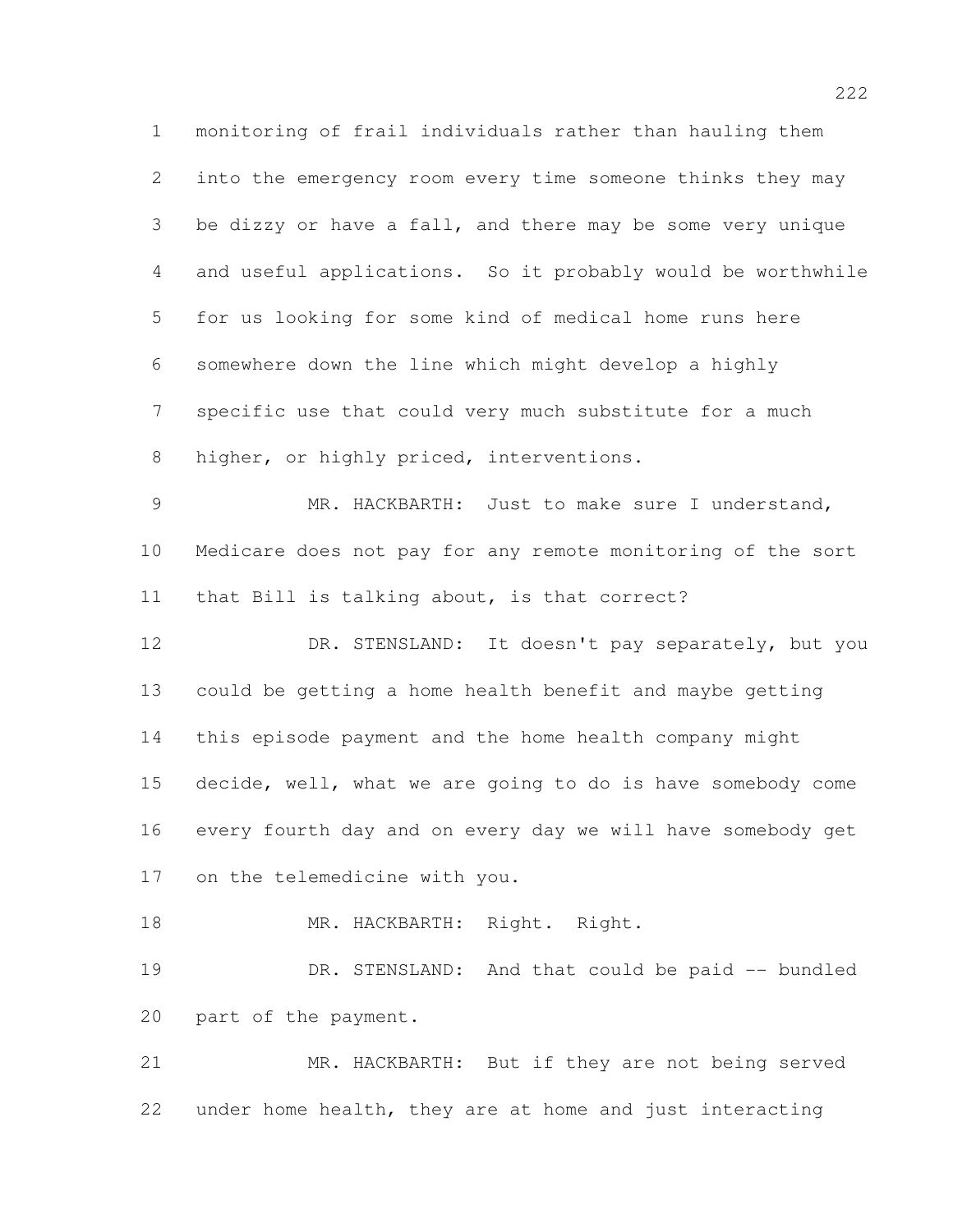with their physician, there is no separate payment.

 Herb. MR. KUHN: Thanks again for the good work on this paper. Everything that we are doing on this chapter has been top-notch so far. This issue now is near and dear to my heart. 7 After spending 30 years here in the D.C. area, I am now living in a rural area, so I pay very close attention to these issues. This past year, I got a lot of windshield time. I think I drove more than 35,000 miles this last year. Many of those miles were visiting rural hospitals and many, many Critical Access Hospitals. So what I would say is that a mile is not necessarily at a mile, and I think to 14 kind of think about these terms of mileage distance, I think we have just got to be very careful about absolutes. Again, this is based on a lot of time looking through a windshield on a lot of highways and a lot of double-yellow lines between those hospitals.

 Because, you know, you get into these -- you come up with all kinds of scenarios, and I think, Jeff, you have come up with some, but if you have got Hospital A and Hospital B here and they may be 15, 20 miles apart from one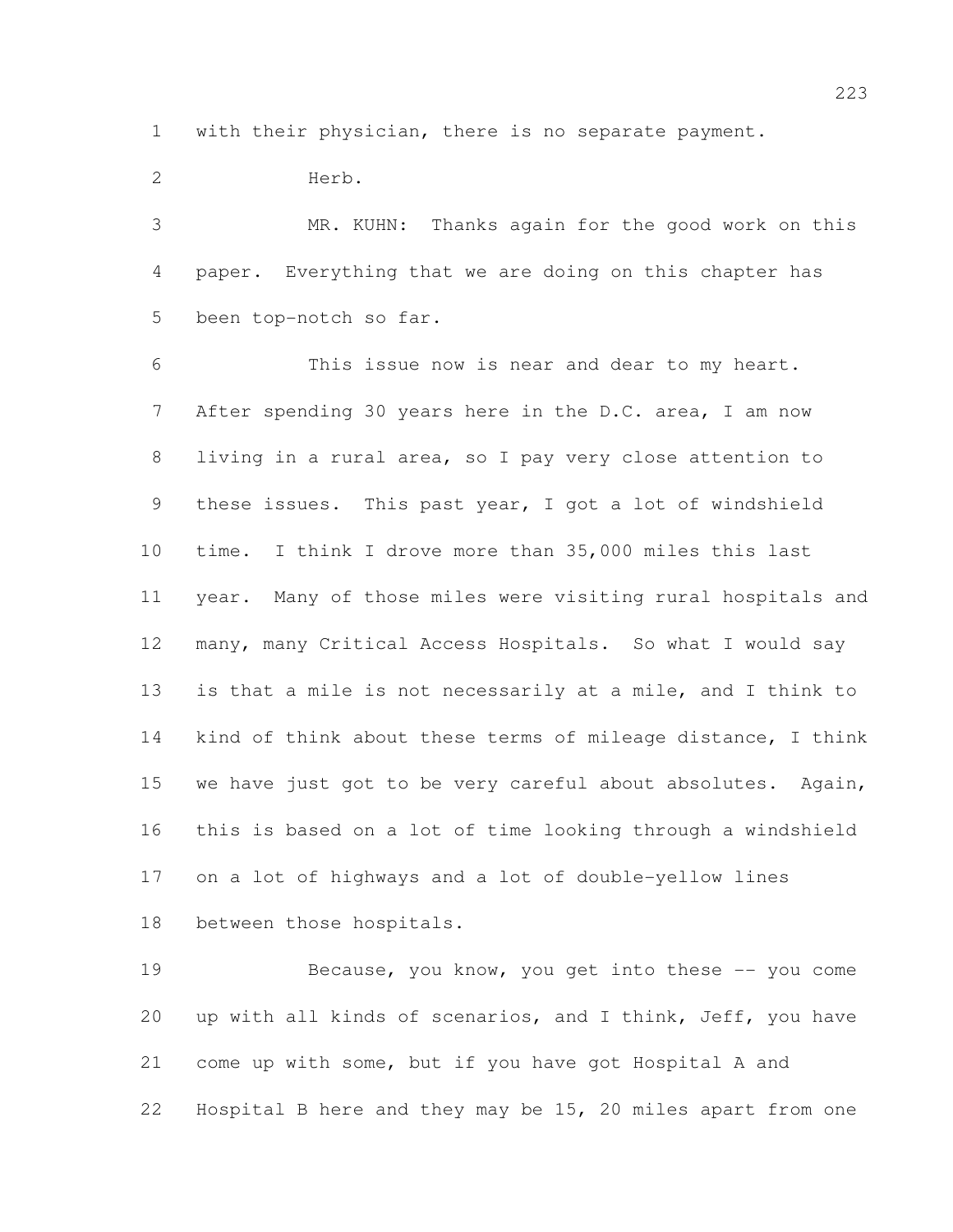another, but then you have got Hospital C, and if B is gone, what is the distance now between A and C? So, again, it is hard to look at a national map. It is hard to deal with absolutes. It is really community by community out there. So I would just make that observation about mileage.

 We talked about the issue of the cost on the outpatient issue and I think that's one that we absolutely have to address.

 The other thing I was interested in was in the 10 reading and on page nine and this chart that we have, and I thought it was really good about the selected rural payment adjustors. One of the things that probably was not on the chart is we spent a lot of time earlier this year and had a chapter in the June report on FQHCs. That activity probably ought to be listed on here, as well, and I think would help kind of fill that out some.

 The other area that I noticed in the reading that was very interesting to me was the swing bed issues and the dollars attached to that. But as I read that, and then went clear to the back at the end on page 31 and read the footnotes, then it became clear to me kind of what was going on and it really is kind of a cost allocation issue. It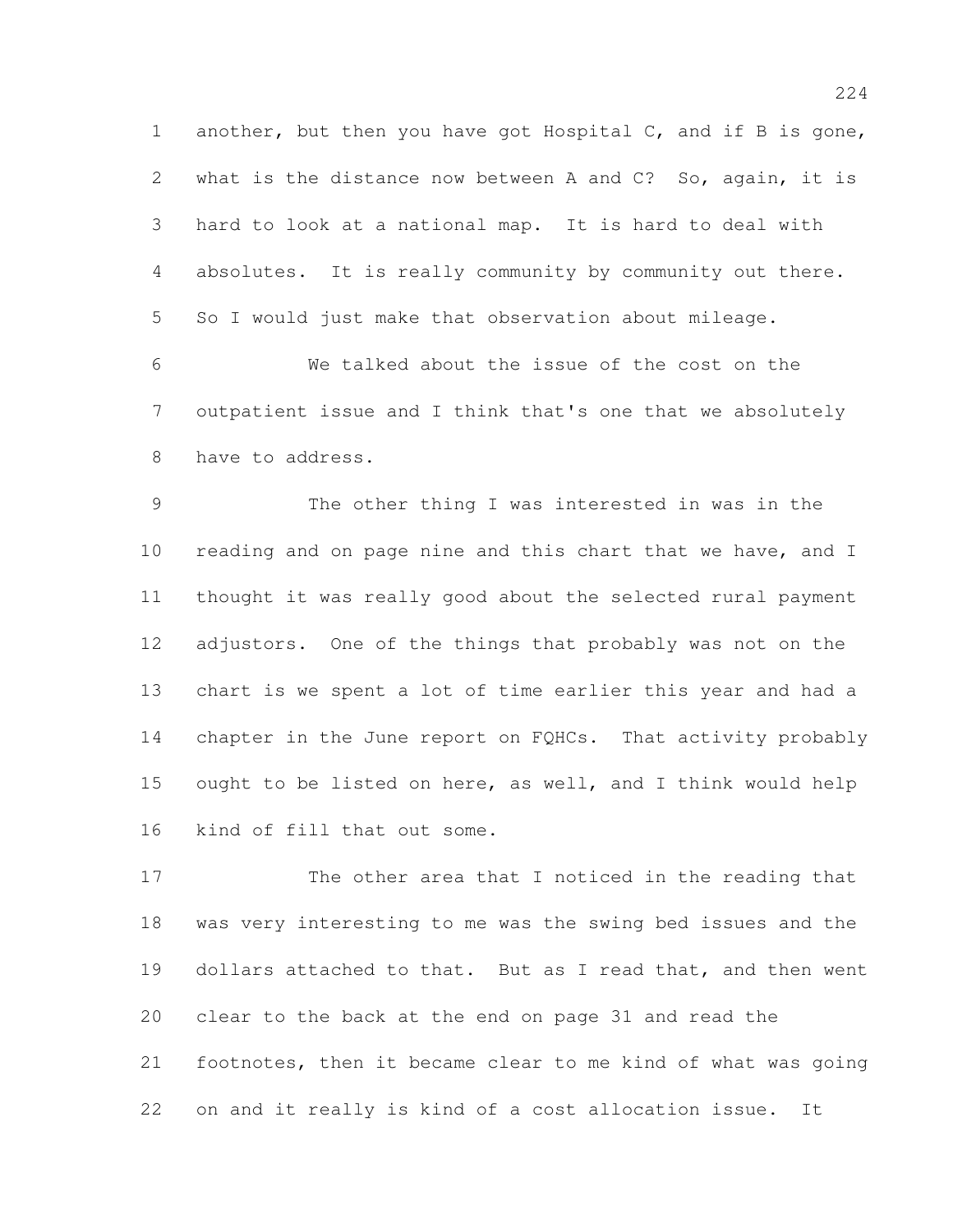seems to me that we are allocating room and board to swing beds and to acute care episodes. It is the ancillaries that really kind of bring up the rates in so many different areas. And so it appears, and Jeff, you can correct me if I am wrong, why swing bed rates are so high is because, really, the acute care side is staying low or not growing much, and if we had maybe a more factual cost allocation, we might have a more realistic cost in terms of what the acute care side is and get something more what it should be on the swing bed.

 Am I characterizing that correctly? Is it really just kind of a cost allocation issue? That is just the quirkiness of what is going on on the swing bed side? 14 DR. STENSLAND: There are two things going on. One is the cost allocation, just as you said. The other is hospitals just are generally more expensive than SNFs on a per day basis, room and board.

18 MR. KUHN: Okay. But I think that is one that it would be interesting to look at a little bit more.

 And then finally, on the issue of duplicative payments, if I understand right, whether it is a critical access, a sole community provider, all of these, they are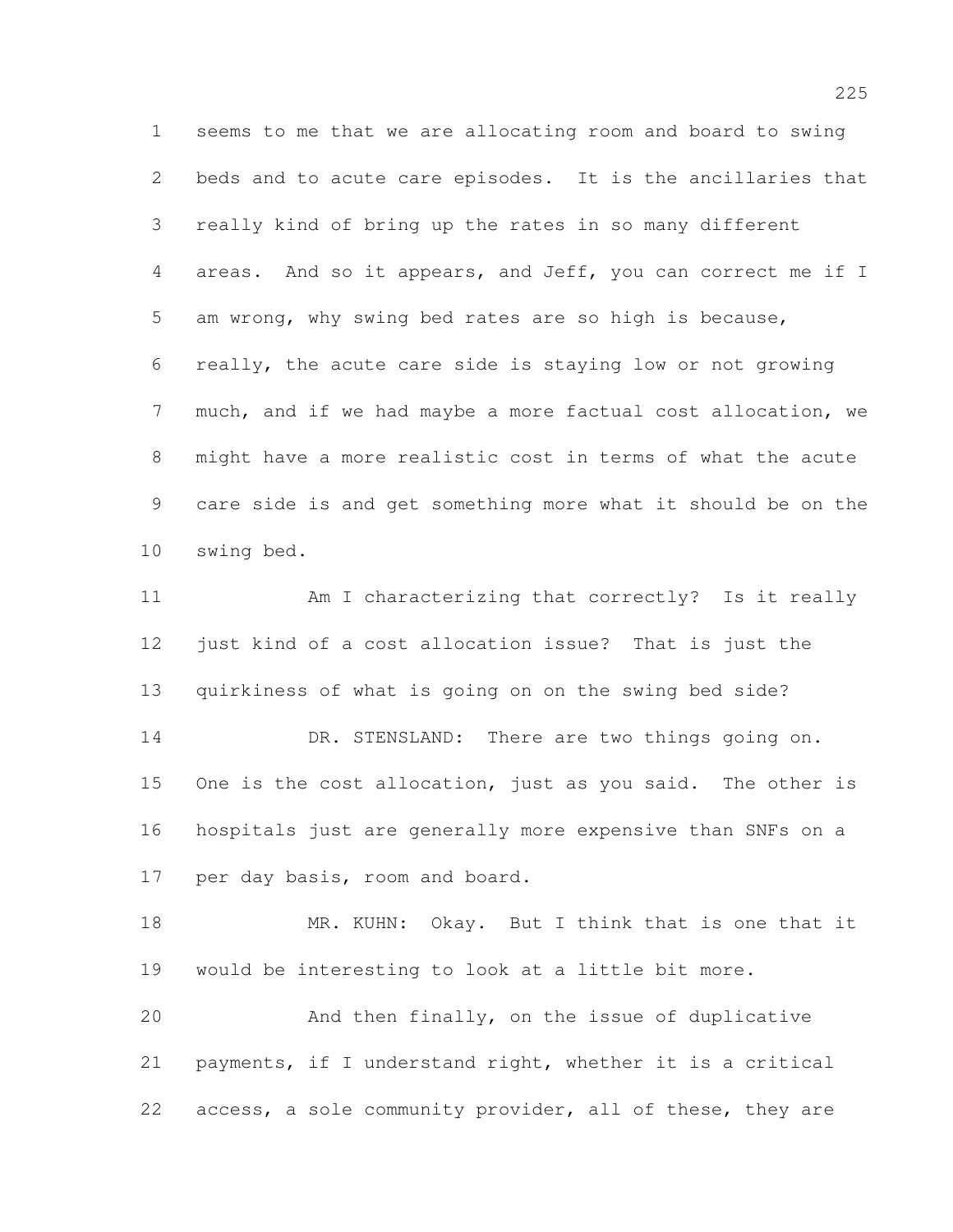pretty much exclusive. The only really duplicative payment is this issue of the low-volume adjustor that expires at the end of next year. So everything else pretty much stands alone. That is kind of the overlay in terms of duplication right now, is that correct?

 DR. STENSLAND: That I can think of right now, yes.

8 MR. KUHN: Okay. Thank you.

 DR. BERENSON: Yes. Could you remind me of the circumstances of this recent Massachusetts brouhaha with the two Cape Code hospitals getting redesignated and raising 12 wage rates, and is this something we need to -- we should be addressing in these designations?

 DR. STENSLAND: So we discussed that in the comment letter, and it is not really a rural issue so much, because what they say is it involves the rural floor. So the assumption is that the wage costs in urban areas must always be bigger than in rural areas. That is kind of the assumption behind it. So then they say, urban areas, you will always get a wage index at least as high as the rural areas.

And what happened is you really didn't have any --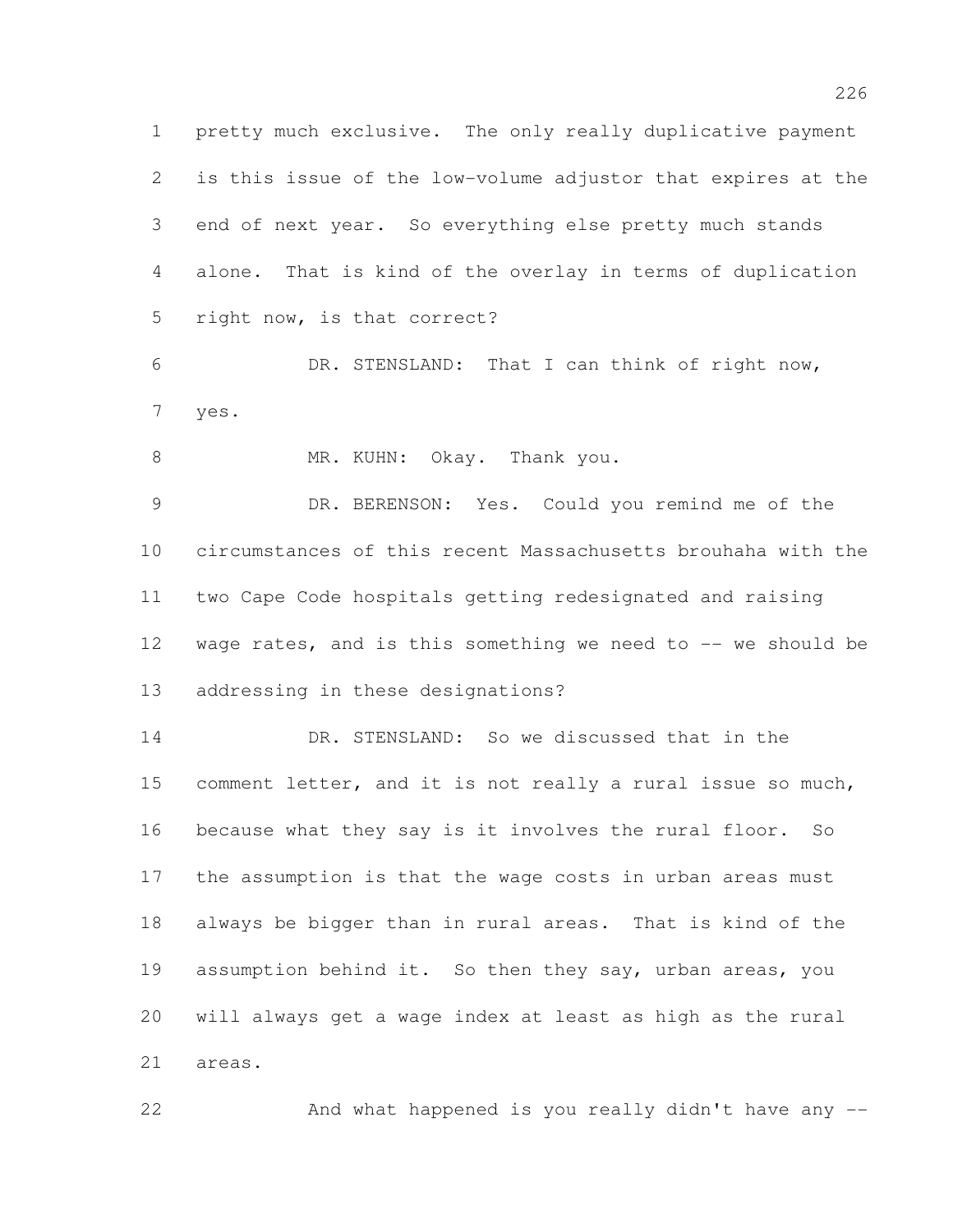and it only counts for PPS hospitals, what your wage index is. You didn't have any PPS hospitals in Massachusetts that were rural, but you did have a couple of CAHs, and one of them being on Nantucket, and Nantucket is an expensive place to live and they, you know, fly people in to do work. And so their wage rates are actually quite high.

7 The way it worked is, well, if Nantucket went from being a CAH to being a PPS hospital, all of a sudden, they are the floor. Then everybody in Boston has to get paid at least as much as people in Nantucket and in other urban areas of Massachusetts, at least as much as the people in Nantucket according to the rural floor. So they became a PPS hospital. Then that set the floor for the State. Boston and everybody else, the wage index went way up. Hundreds of millions of dollars into Massachusetts and hundreds of millions of dollars out from everybody else. So, like, a two-tenths of a percent cut on everybody else across the country to pay for the increase in Massachusetts. MR. HACKBARTH: And the Boston hospitals paid Nantucket to make sure that they were not left -- DR. STENSLAND: Well, they are part of the same

system, but I don't know exactly what they were doing with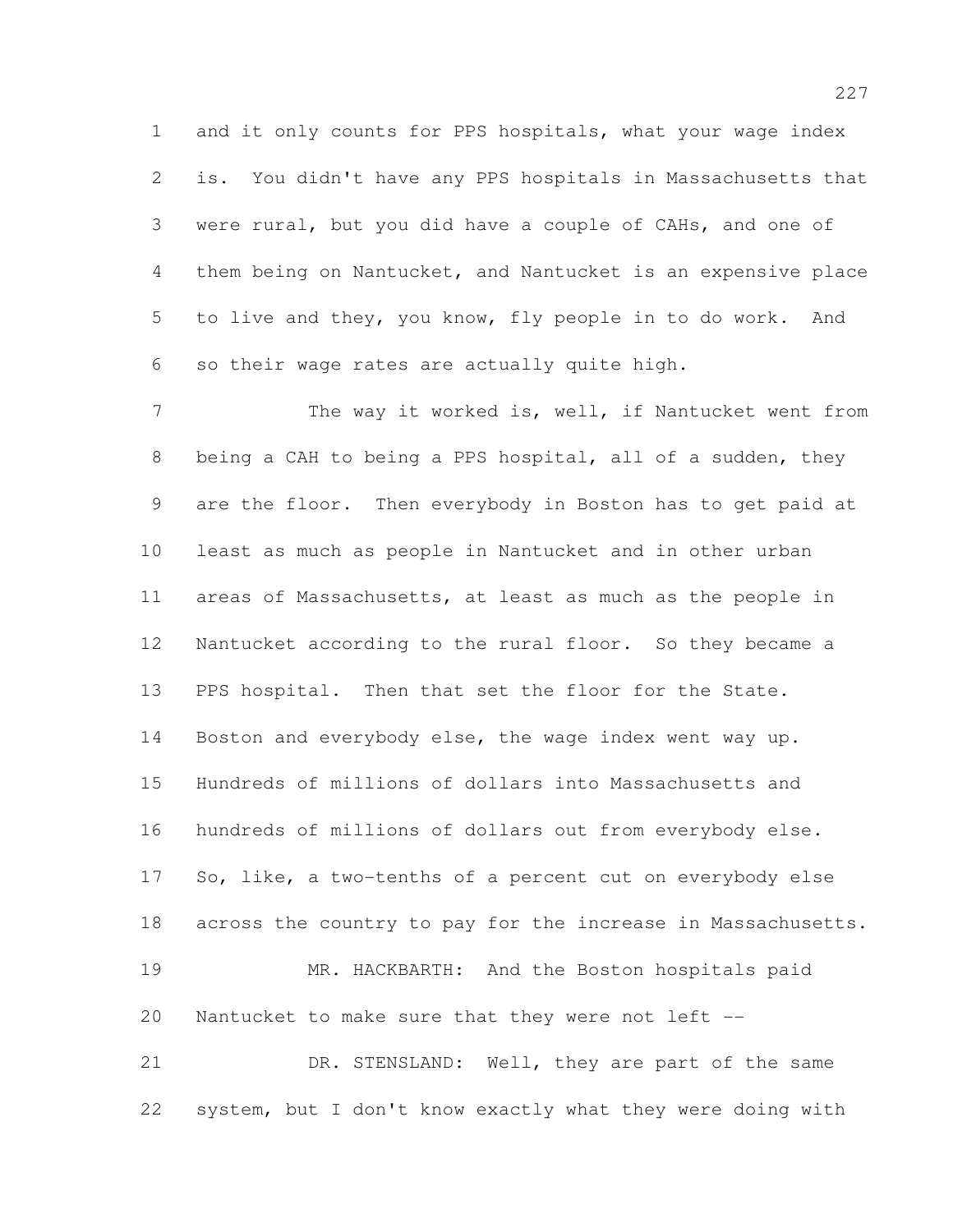each other.

| 2              | [Laughter.]                                                  |
|----------------|--------------------------------------------------------------|
| 3              | MR. KUHN: I think if you just -- if you go to the            |
| $\overline{4}$ | hospital's website, it is pretty clear they are being        |
| 5              | indemnified for that. But I will compliment MedPAC staff in  |
| 6              | terms of both their inpatient comment letter and their       |
| $\overline{7}$ | outpatient comment letter that addressed this issue. You     |
| 8              | know, when we talk about mispricing, I think this is a       |
| 9              | classic example of mispricing in the Medicare program.       |
| 10             | MR. HACKBARTH: Yes. So Bob raised it in the                  |
| 11             | context of this report, potentially, whether it is something |
| 12             | we need to address here. My understanding is that our        |
| 13             | hospital wage index proposal would have addressed this       |
| 14             | issue, so I don't think we need to -                         |
| 15             | DR. BERENSON: That is what I wanted to know.<br>It           |
| 16             | seems like we have got another vehicle for dealing with it.  |
| 17             | MS. UCCELLO: Building off of kind of what Karen              |
| 18             | was saying about the overlap, I mean, if we are thinking     |
| 19             | about some of the particulars, well, what do we do if        |
| 20             | hospitals who qualify for two or more of these payments and  |
| 21             | how do we decide, well, do we give them the greater of one   |
| 22             | or -- I think I'm just looking for some more kind of         |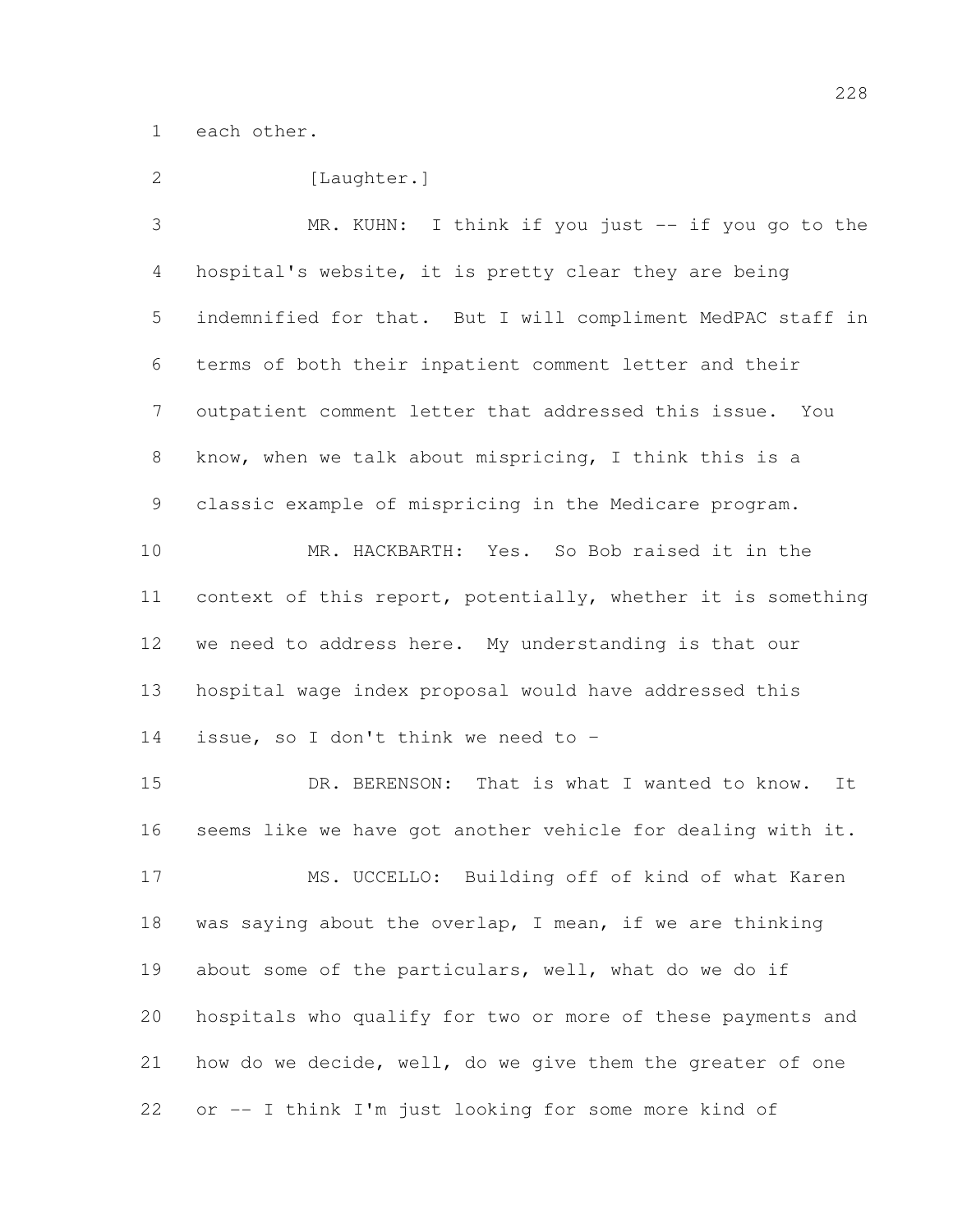information that can inform that process, even if we defined low-volume in a better way to be total rather than just Medicare and then looked at that in combination with being a 4 Critical Access Hospital. Do two of them together -- are there any reasons for providing them a little more than just the greater of one or the other, or those kinds of issues to help us think through that.

8 And in terms of the mileage, I mean, I appreciate what other people have said about a mile is not a mile, but when George was talking about ten miles in a rural area versus ten miles in a city area, I was actually thinking the exact opposite of where he was going. You know, living in the Washington area, driving ten miles can take me forever, and so I might not go.

15 [Laughter.]

 MS. UCCELLO: So I think those kinds of things are also important to think about when we are thinking about equity.

 MR. HACKBARTH: [Off microphone.] Any comments about the first issue?

 DR. STENSLAND: Yes, I think we can go and do that. Usually, for most cases, as Herb said, is it is you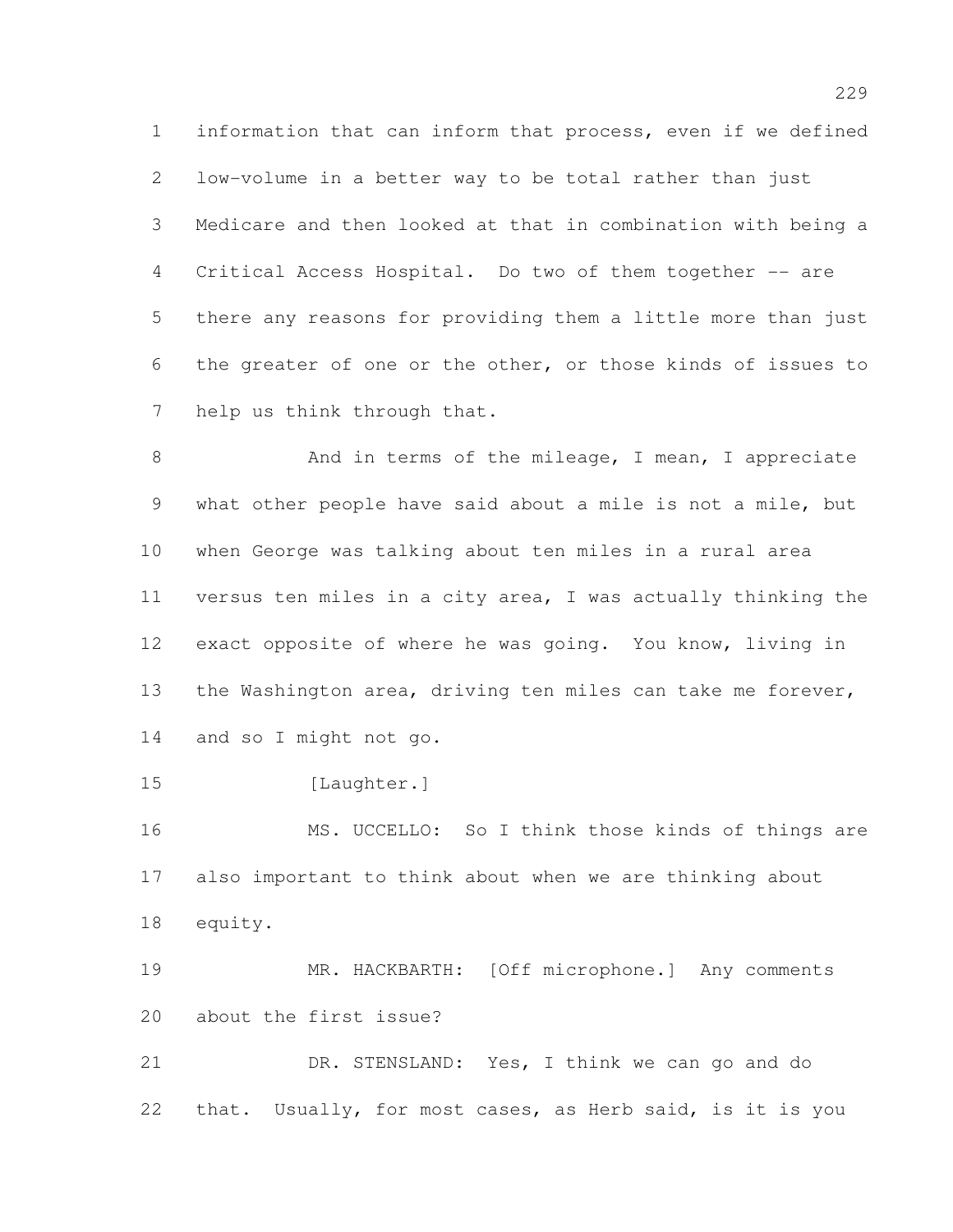might qualify for several of them and you pick which one gives you the most money. Then there is this low volume, which you can get both.

 So I think the general principle is if you have just a single problem, then you only get that solved once. If you have two problems, then maybe you still get two payments, like you can be a sole community hospital and you will get an increased inpatient payment, you will get an increased outpatient payment, and if you have an issue with 10 your volume that causes both of those problems, maybe that is appropriate, but it might not be appropriate for you to get an extra inpatient payment and then another extra inpatient payment.

14 DR. DEAN: I would -- I wanted to reinforce and say I totally agree with some of the initial problems about the problem that the rural definition causes and the fact that within that category -- we have talked about this before and it has been a problem ever since I have had anything to do with rural health policy because there are huge differences between the adjacent areas to MSAs compared to places like where I live. There are just dramatic 22 differences. And so you tend to lump -- we really need more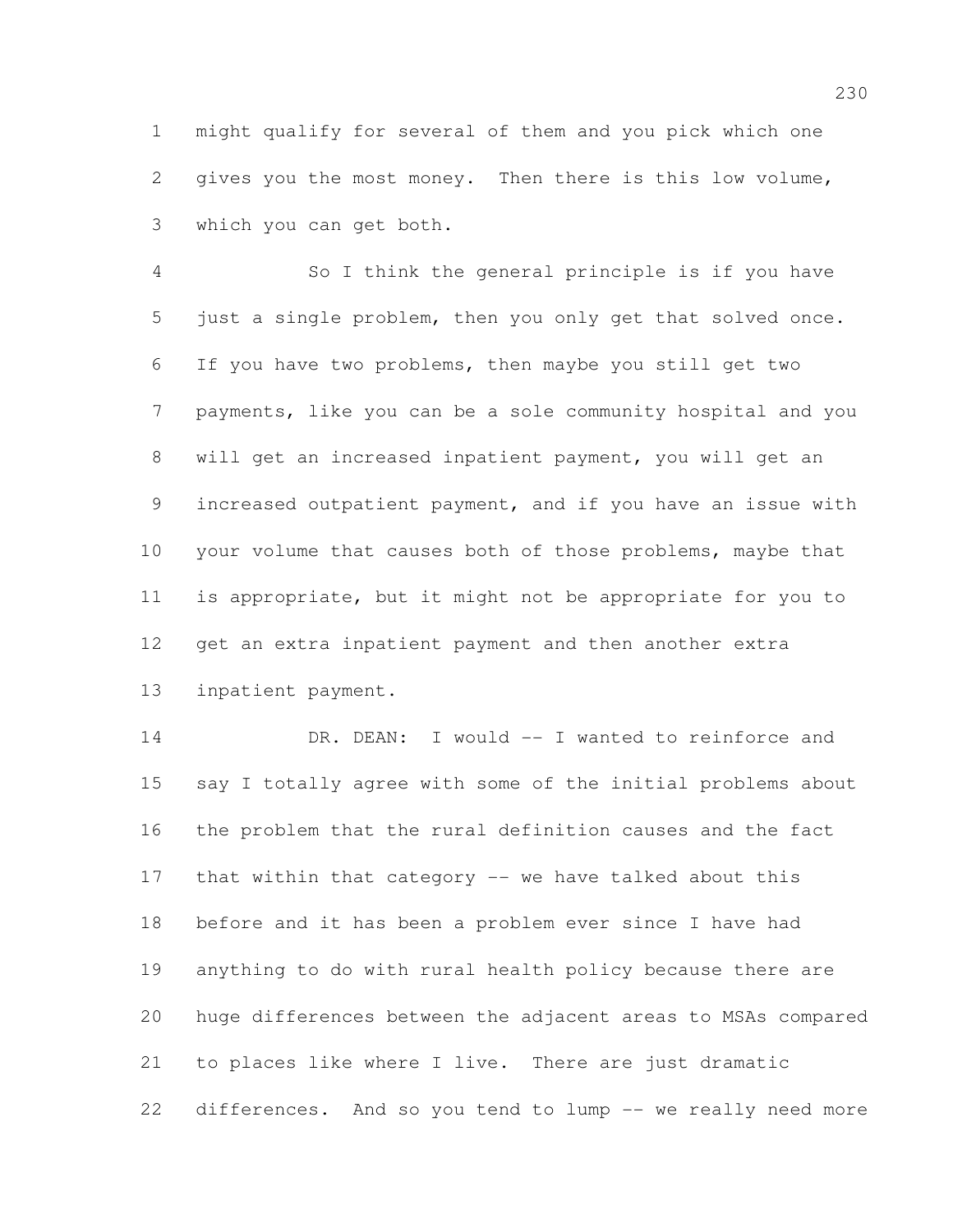sensitive measures.

 I wasn't quite sure it was fair to say what these facilities cost compared to PPS facilities. The implication is that they're inefficient or they're not using resources properly or whatever. I mean, if PPS worked, which it does not work in these isolated rural facilities, it would be 7 there, and the only reason these other programs are there is because PPS doesn't work. And so I guess maybe I'm over- sensitive, I don't know, but I think those kind of comments tend to, I think, give the wrong implications. Now, maybe they're useful for -- I mean, it is more expensive. I certainly agree with that. But, anyway, so much for that. The telehealth thing is a problem and it has great 14 potential and it just has been very slow to realize that. 15 There are a lot of barriers, and the payment is only one of the barriers. The issue of logistics, getting the consultants to make the trip to come to wherever the studio happens to be is a problem. The credentialing drives us absolutely bananas. Every time -- I talked about this emergency set-up. But every time McKennan, which is the base hospital in Sioux Falls, adds a new ER doctor, that person has to be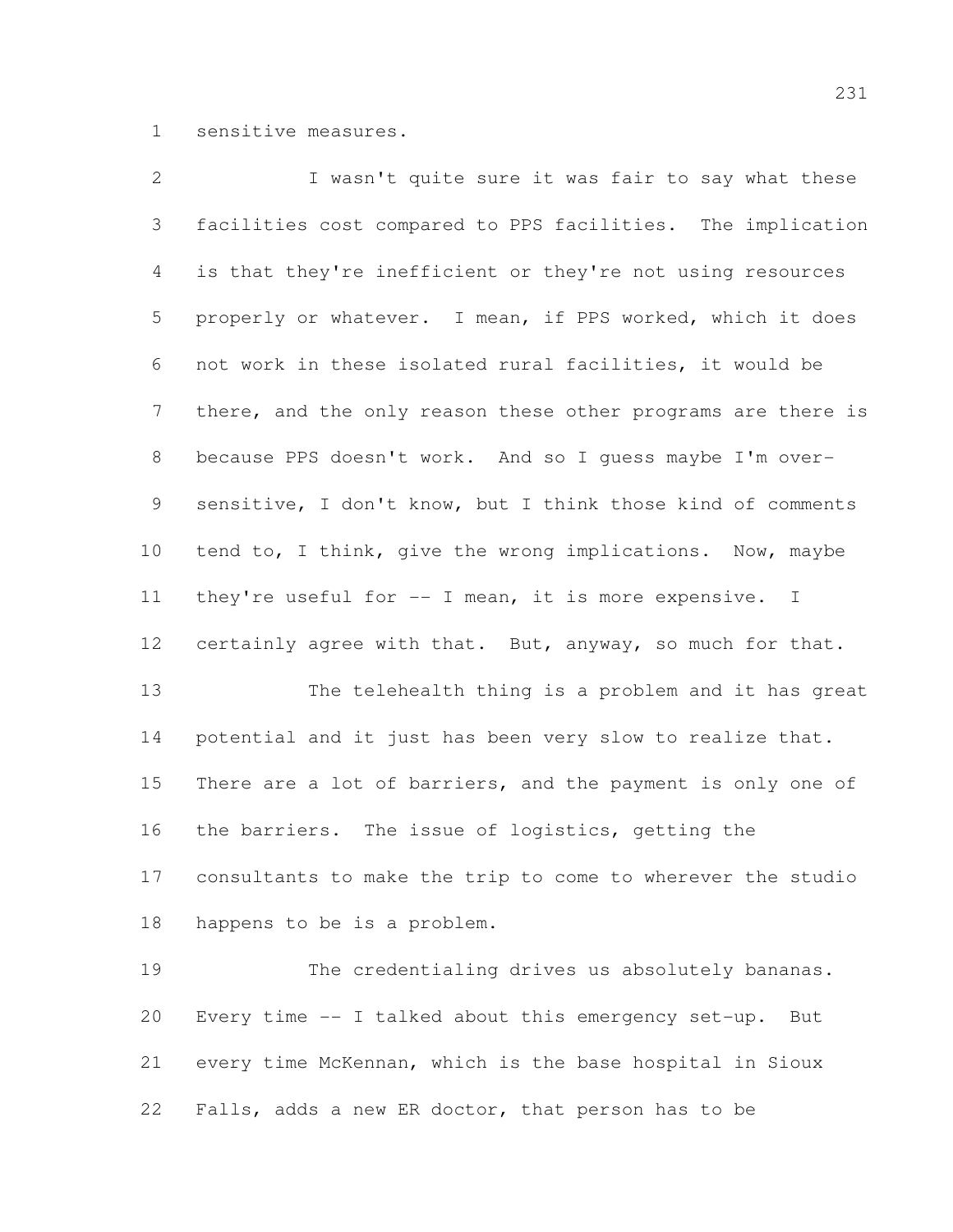credentialed in our facility. And we get these tons of 2 credentialing. It is a tremendous burden.

 The payment is an issue. I like to say there are a lot of logistical problems, and the technology has gotten better, but it is like a lot of things. It is like half the PowerPoint presentations. You go to put them on and they 7 don't work and so you pull up the thing and all of a sudden, and then you have got to fiddle with the equipment, and if you don't have the technical people there, it is just not nearly as smooth as we think it should be. But it is getting much better. We are learning more about it. We are figuring out, I think, where it really has application. So I think, you know, it should continue to be supported, but 14 it is a long way from a mature technology, even though it has been around for a long time.

 I guess, just as a final comment, the idea that a facility is reimbursed their costs does not guarantee profitability in any way, shape, or form. You know, I sit on the board of a hospital that is about 85 percent Medicare, gets the CAH reimbursement, and yet they have lost money as often as they have made money because, first of 22 all, it is 101 percent. That is a one percent margin, which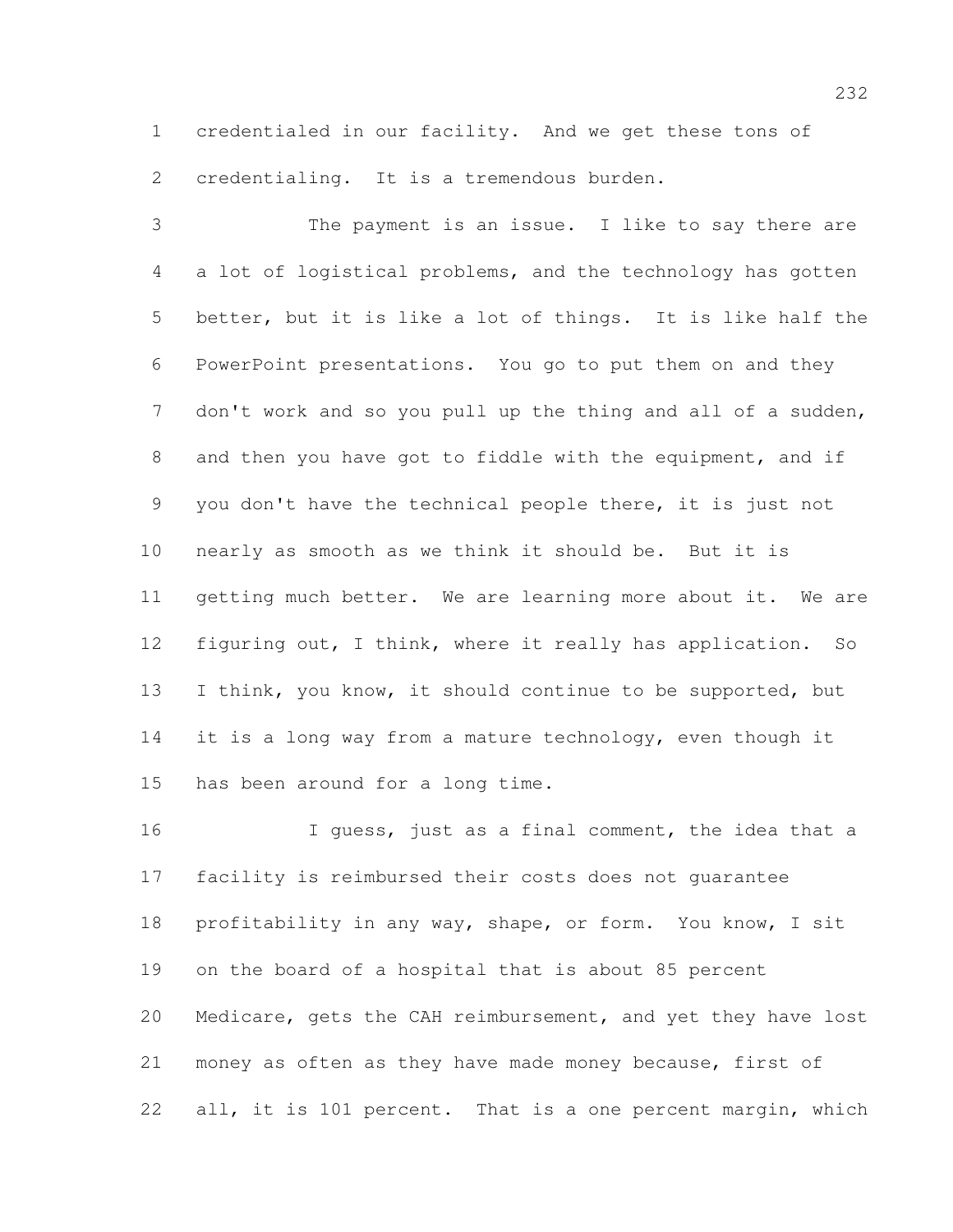is not a great margin as any administrator will tell you. Second, it is 101 percent of what Medicare considers legitimate costs, which is also very limited. Plus there are -- it does not apply to anybody that is not Medicare. So it is a tremendous help, and you have heard me say that this program has been a tremendous contribution to stabilizing rural health services. On the other hand, to sort of imply that it is a gravy train, I think, is misleading. MR. HACKBARTH: I don't think that anybody means to imply that it is necessarily a gravy train, but there is the clear implication that that method of payment has implications for how institutions behave. You know, ideally, what we would do is pay at adequate levels for efficiently provided very small hospitals in isolated areas, so if you really do it well there is a reward and you can make a profit that can be applied to maybe some of your 18 other activities. And as you say, the cost reimbursement 19 approach doesn't permit that. And so -- well, I'll leave it there. It's just inherent in cost reimbursement that there are some problems.

DR. DEAN: I understand that, and I don't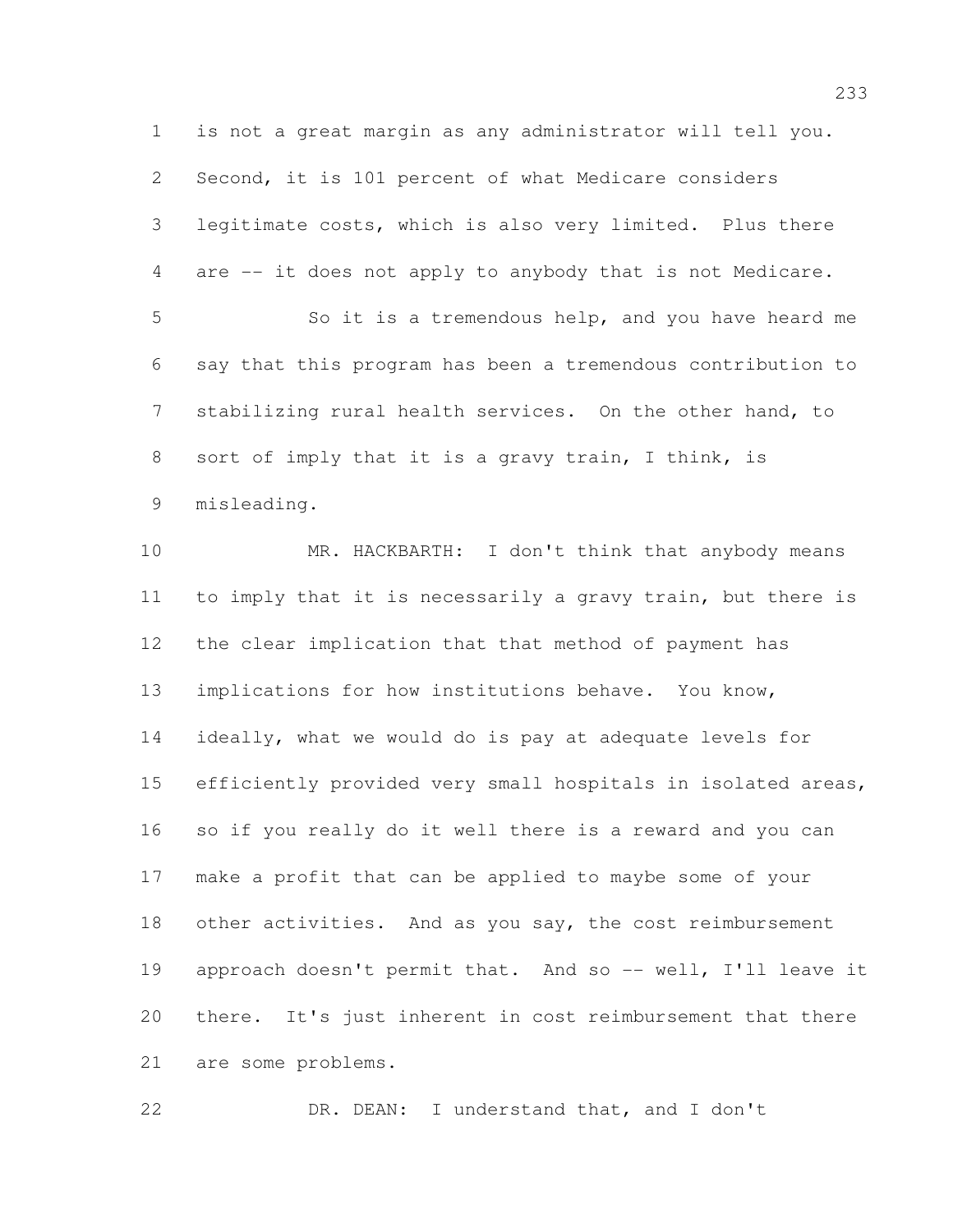disagree.

| 2              | MR. HACKBARTH: Yes.                                         |
|----------------|-------------------------------------------------------------|
| 3              | DR. DEAN: I'm just saying that knowing what goes            |
| 4              | on, at least in one facility that I'm pretty familiar with, |
| 5              | they watch their pennies very carefully, because if they    |
| 6              | don't, their bottom line turns negative in a hurry, so -    |
| 7              | MS. BEHROOZI: I'll be gentle since Tom is                   |
| $8\,$          | sandwiched between two city folk here --                    |
| $\overline{9}$ | [Laughter.]                                                 |
| 10             | MS. BEHROOZI: -- but I had also written down,               |
| 11             | Cori, Herb's quote, "a mile is not a mile," because that's  |
| 12             | my line.                                                    |
| 13             | [Laughter.]                                                 |
| 14             | MS. BEHROOZI: St. Vincent's hospital closed on --           |
| 15             | DR. DEAN: I agree with both of you.                         |
| 16             | MS. BEHROOZI: Okay. See, we're all friends.                 |
| 17             | DR. DEAN: Ten miles in my area is about eight               |
| 18             | minutes.                                                    |
| 19             | MS. BEHROOZI: Yes, eight minutes. Oh, my gosh.              |
| 20             | It takes eight minutes to hail a cab in New York.           |
| 21             | [Laughter.]                                                 |
| 22             | MS. BEHROOZI: And get an ambulance to get to you,           |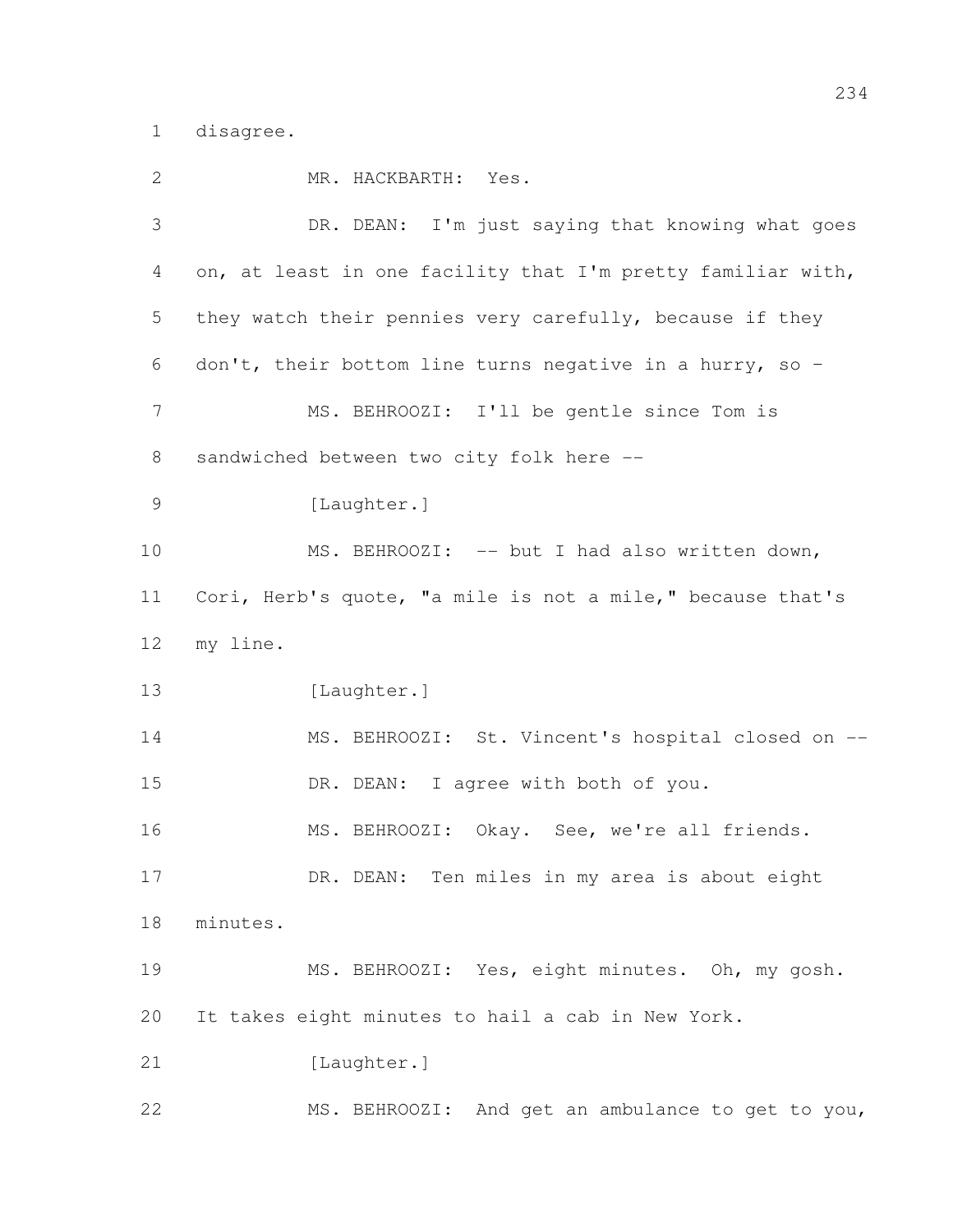much less to get you to the hospital, especially when we have had a closure of St. Vincent's in Manhattan on the Lower West Side. You know, if you look at a map and you use highway judgment, you would say, so what? Look at all these other hospitals, you know. But if you, like I said, really try to get there, forget rush hour, just normal time, it -- I can tell you this. My son goes to school on 114th Street. I am in Park Slope Brooklyn. It is 12 miles. That doesn't sound like very much. There is no way for us to get to each other on a good day in less than 45 minutes -- on a good day. Maybe if I had red lights on the top of my car it would go a little faster, but that is 12 miles.

 Anyway, so just on this issue of whether or not it's a gravy train -- I would not have selected those words 15  $at$  all, Tom  $--$ 

[Laughter.]

 MS. BEHROOZI: But it is a little striking that the program has gone from 41 hospitals to 1,300 and not a one of them has closed in 2008 and 2009, anyway, right? DR. DEAN: But a large number closed before that. DR. STENSLAND: Yes.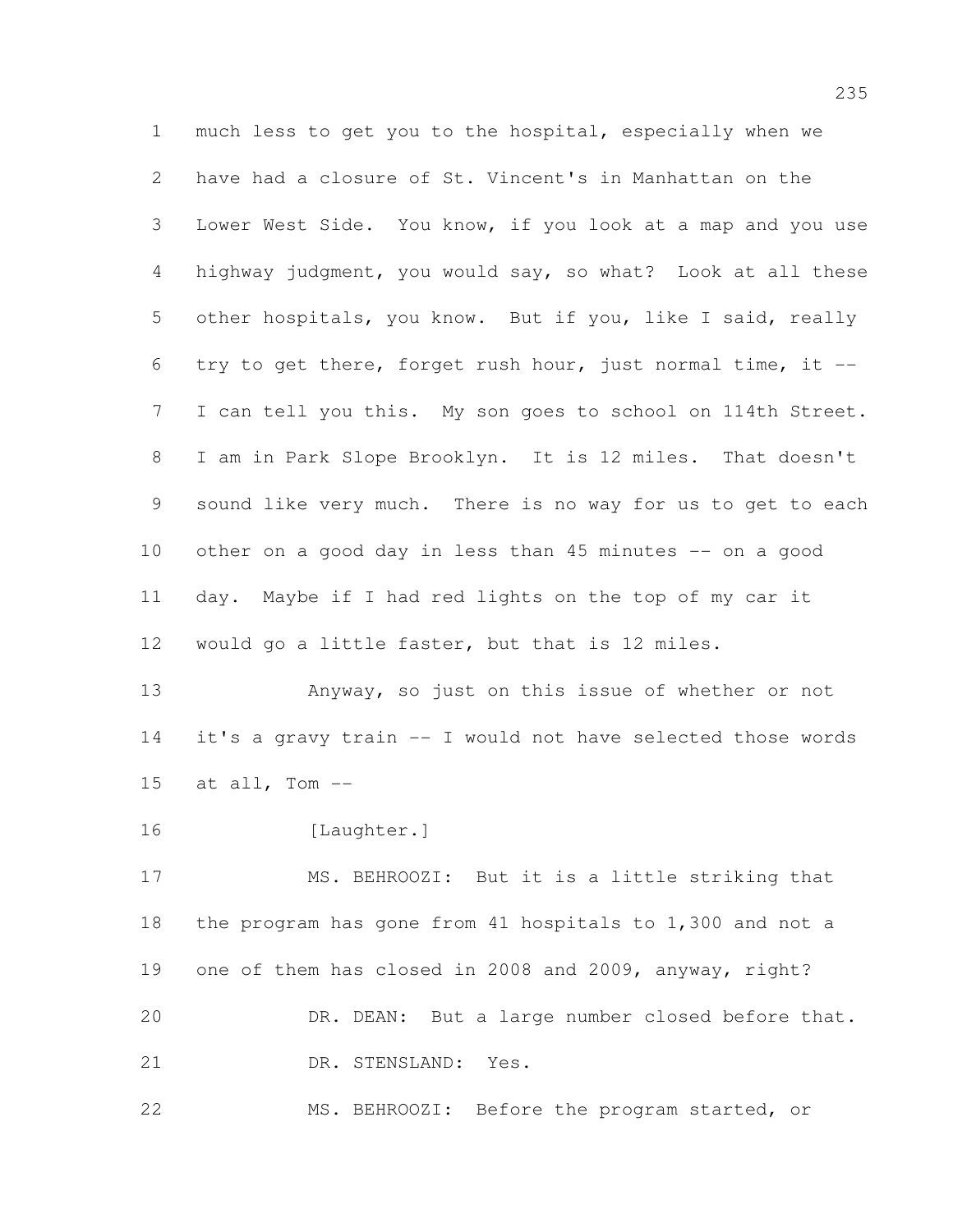before 2008?

 DR. STENSLAND: And I think there probably was a couple CAHs that even closed after it started, but not very many.

 MS. BEHROOZI: Okay. And there were more -- a higher proportion of urban hospitals, although we know urban is everything that's not rural, so that's a lot of different 8 places -- a higher proportion that were closing before this program went into effect. So I do think the fact that there has been such a low closure rate is kind of a striking fact, but we don't know whether that's because they're all needed, 12 or -- I mean, you make a reference in the paper to the -- that's the result of the increase in profitability of CAHs, and at the risk of you guys killing me because I'm asking you to do more work, the analysis that you do when we're looking at the updates for costs and margins among hospitals 17 I wonder -- I mean, you know, there's a line for rural. I wonder if it's possible to or worth the exercise

 different add-ons, particularly the ones with the combined add-ons, because obviously 101 percent means the margin is one. I get that, or the Medicare margin. But then their

to kind of drill down on the hospitals that receive these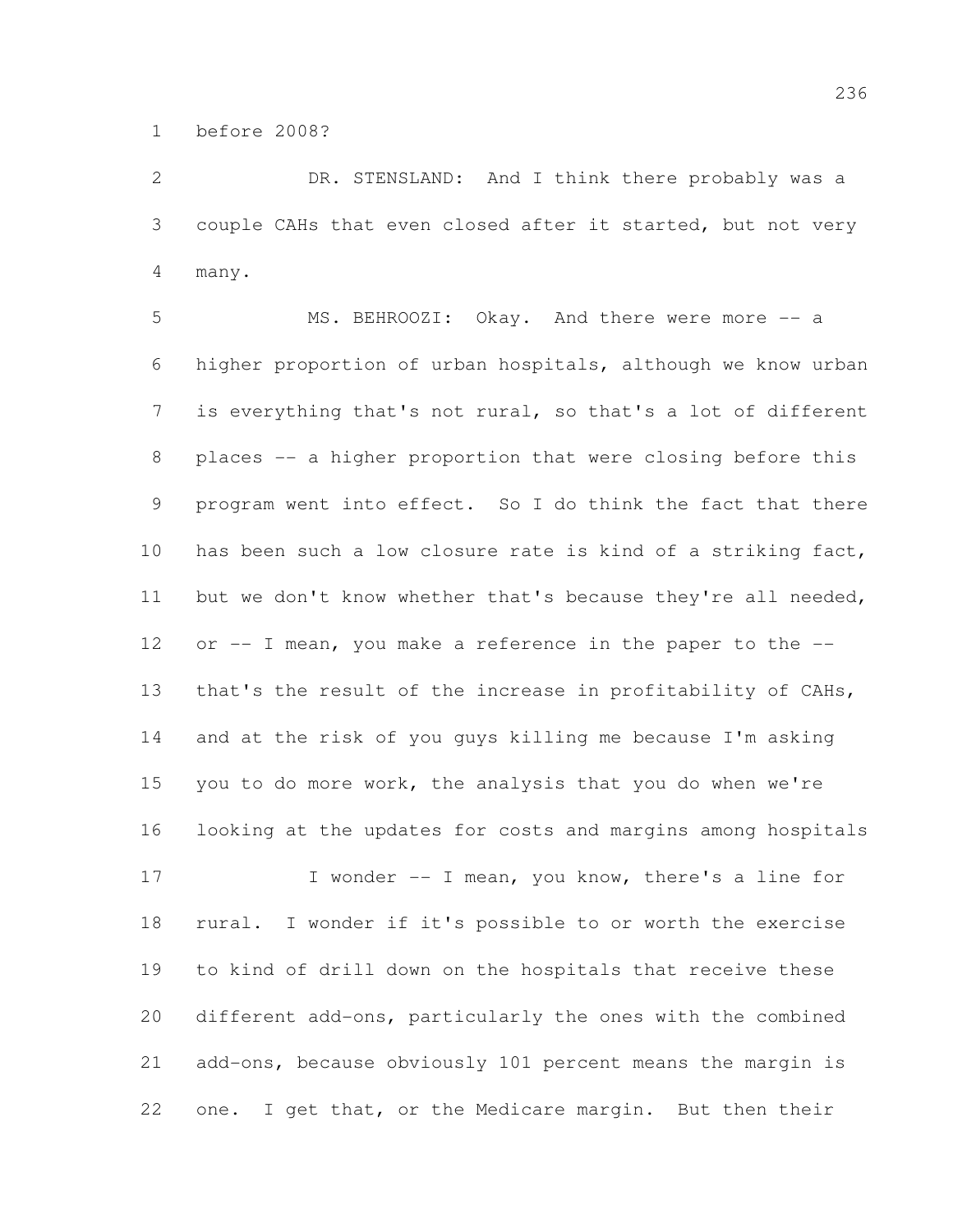costs might be very high relative to other providers or something like that. I wonder, if it's not too burdensome, to look a little bit deeper at the data to see how much is maybe related to things that are empirically justified or things that we value.

 I just actually wanted to ask a question about the 41 to 1,300, and I should have asked it in the first round. Were any of those newly opened or were they all transfers over from PPS?

 DR. STENSLAND: There's a handful of newly formed hospitals that are CAHs, but the vast majority of them used to be PPS hospitals.

 MS. BEHROOZI: One last comment. I think Jeff should give a seminar on research methods.

15 DR. CHERNEW: So my first comment, just to get it 16 out there, is I think more attention on targeting as in the discussion topics is crucial. I don't have a particularly 18 good answer for what it is, but there has to be a recommendation in there somewhere and we should make it. The second comment is I'd be interested to know if there's any thoughts or implications or interactions when we

think about this in the context of broader payment reform.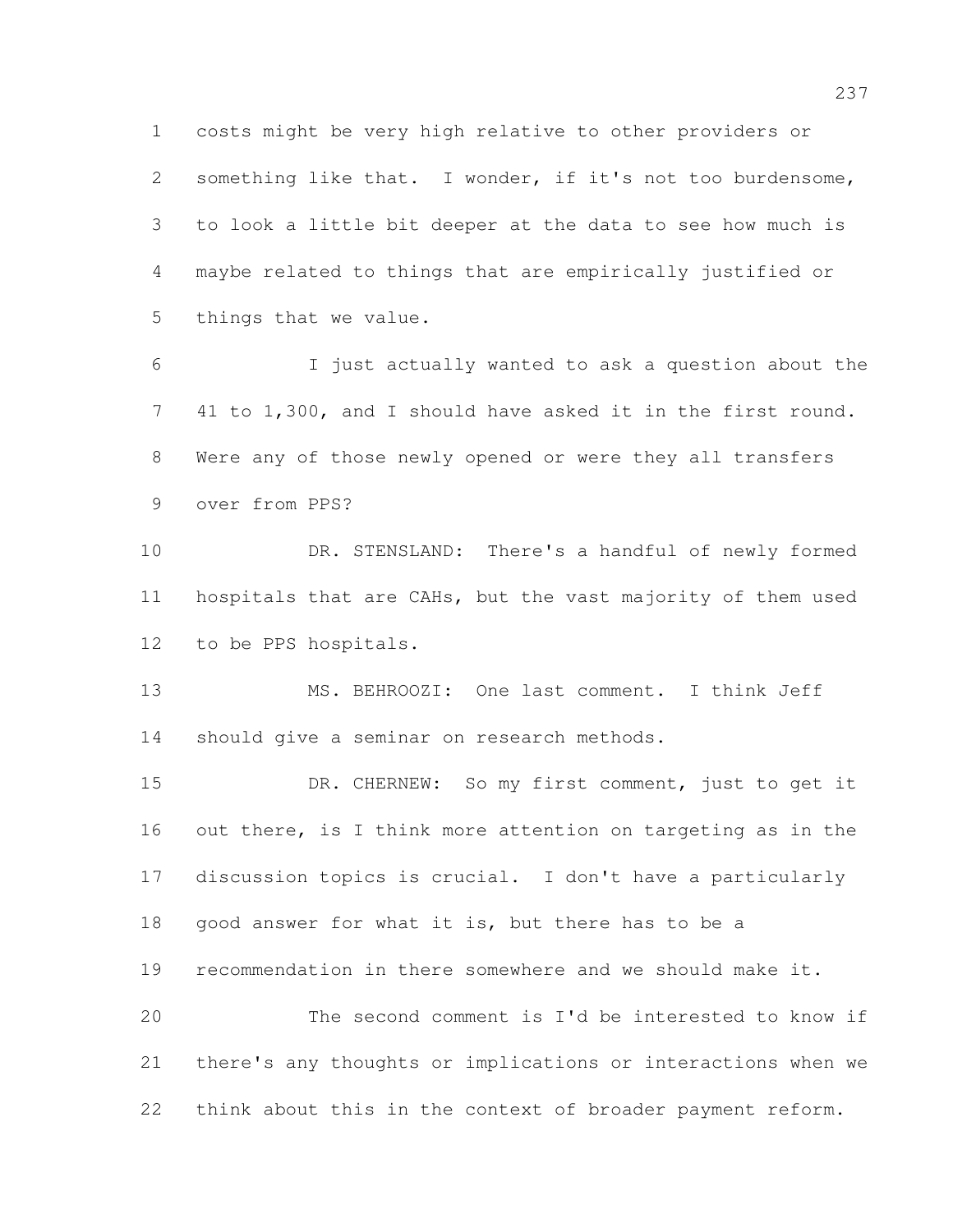So this is all in the context of what we're doing in fee- for-service, then we get out of fee-for-service and we have this. But if we move away from some of these other things, what does this mean and are we just saying one way or another that all these other things that we're doing in the Medicare system are just not relevant out in these other places? And so I think some comment about that somewhere in the rural report would be valuable.

 And, frankly, I have no idea. MA plans have a hard time operating in these areas and I have no reason to believe that ACOs would have a tremendously easier time operating in these areas, but it seems that if we're going 13 to have big discussions about payment reforms and stuff, we should at least not exclude these markets. So I don't have a good sense of that.

 And the last very minor point is your chart talks about the variation between outpatient charges relative to 18 cost in that famous why, you know, some are really high, and that's really useful and I do believe there's a huge variation in charges. I don't know if cost is always the best metric because it assumes that cost itself is some sort of fixed thing and they're marking up over cost. So I could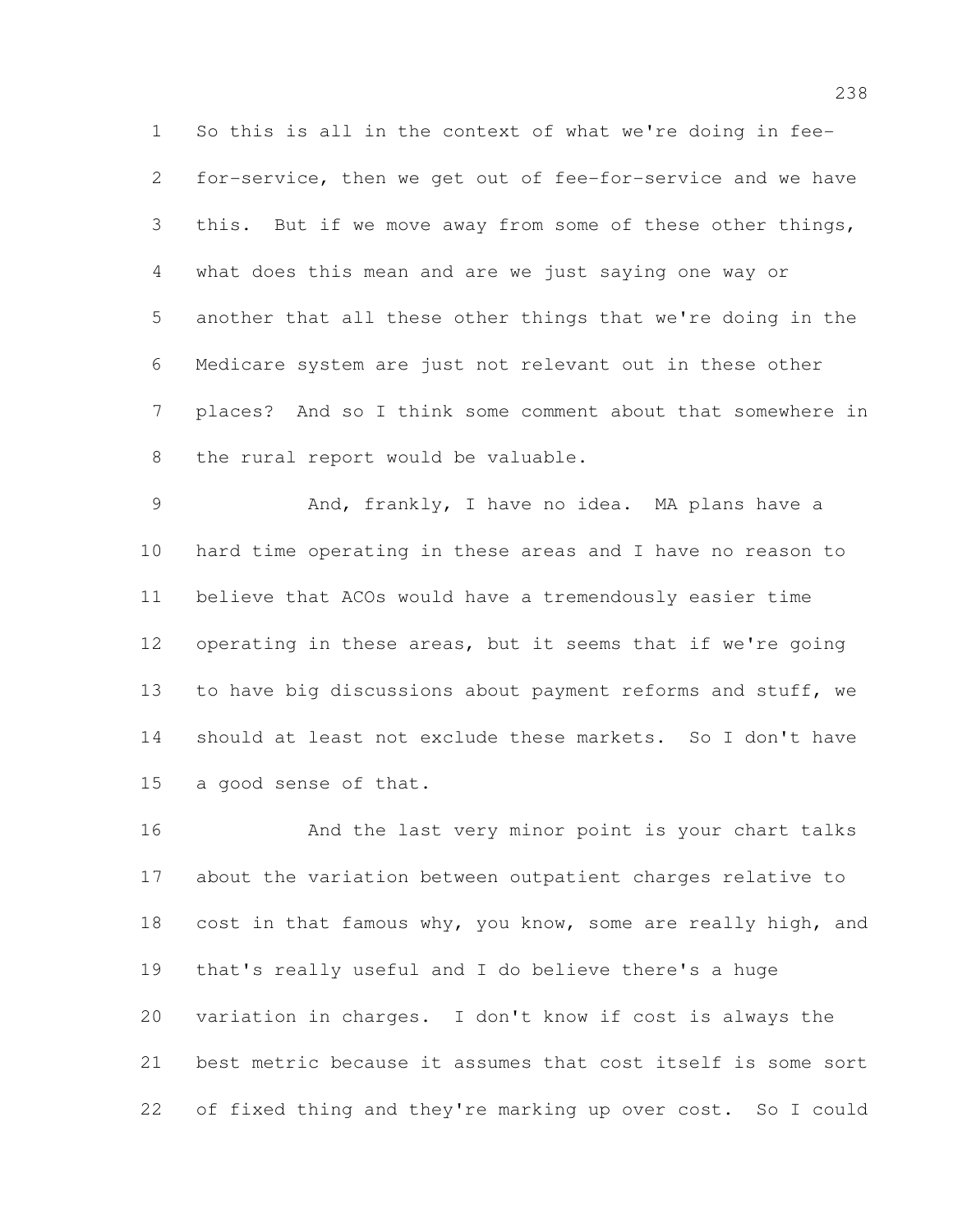envision wanting to know how much variation there is

 relative to, say, I don't know what the PPS rate would have been. How are the charges different from some other metric that I think the hospitals don't have as much potential control over one way or another.

 MR. BUTLER: Last, hopefully not least, but brief. I have, like, six points in 60 seconds. How about that.

8 In the context of where the chapter is headed, so number one is I think there is probably enough money and reasonable access, is one conclusion.

 The second is don't forget the demographics of this community is older than usual. It's disproportionately Medicare. So as our decisions go, so goes the system more than in other areas.

 Third point, these communities often are dependent 16 on, like, one good administrator and about two doctors can 17 hold the whole thing together, and you have to think about that as these things are put in place.

 Fourth point is that there's about \$2 billion, I think it says, that are -- call them add on, call them payments higher than what the fee-for-service would be on a base of \$8 billion or something like that. So a lot of this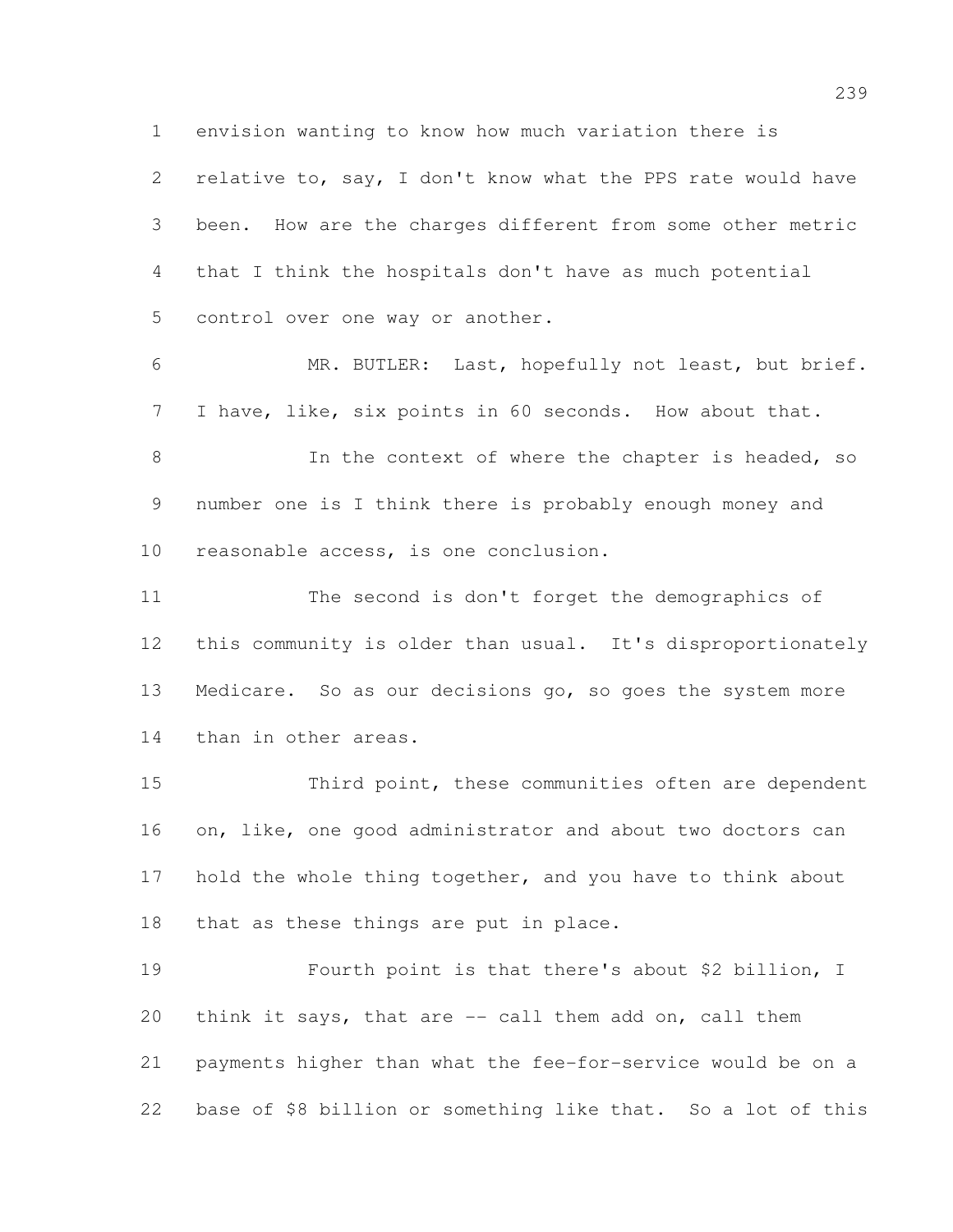is around how do you make technical adjustments to that in a more targeted way that may be less than that because it's real money. And I would say on this point, which is longer than ten seconds, but it's kind of a staff capacity issue, you know, because we're not going to, as a committee, come up with -- I think we'd all say, yes, give us a good suggestion here. We can support it.

8 But it requires some careful analytics, because my next point is, first, do no harm. Don't get too dramatic. This isn't all that messed up and it's not where all the money is.

12 And the last thing, Matlin, telemedicine is 13 important, but other things -- end on a positive that there are lessons to learn from the rural health that can be, should be transported to the rest of the system. MR. HACKBARTH: Thank you. Good work, Matlin, 17 Jeff. Obviously, more on this one to come. And our last item on today's agenda is coordinating care for dual eligibles through the PACE program.

 MS. AGUIAR: Good afternoon. During this presentation, we will discuss the results of an analysis of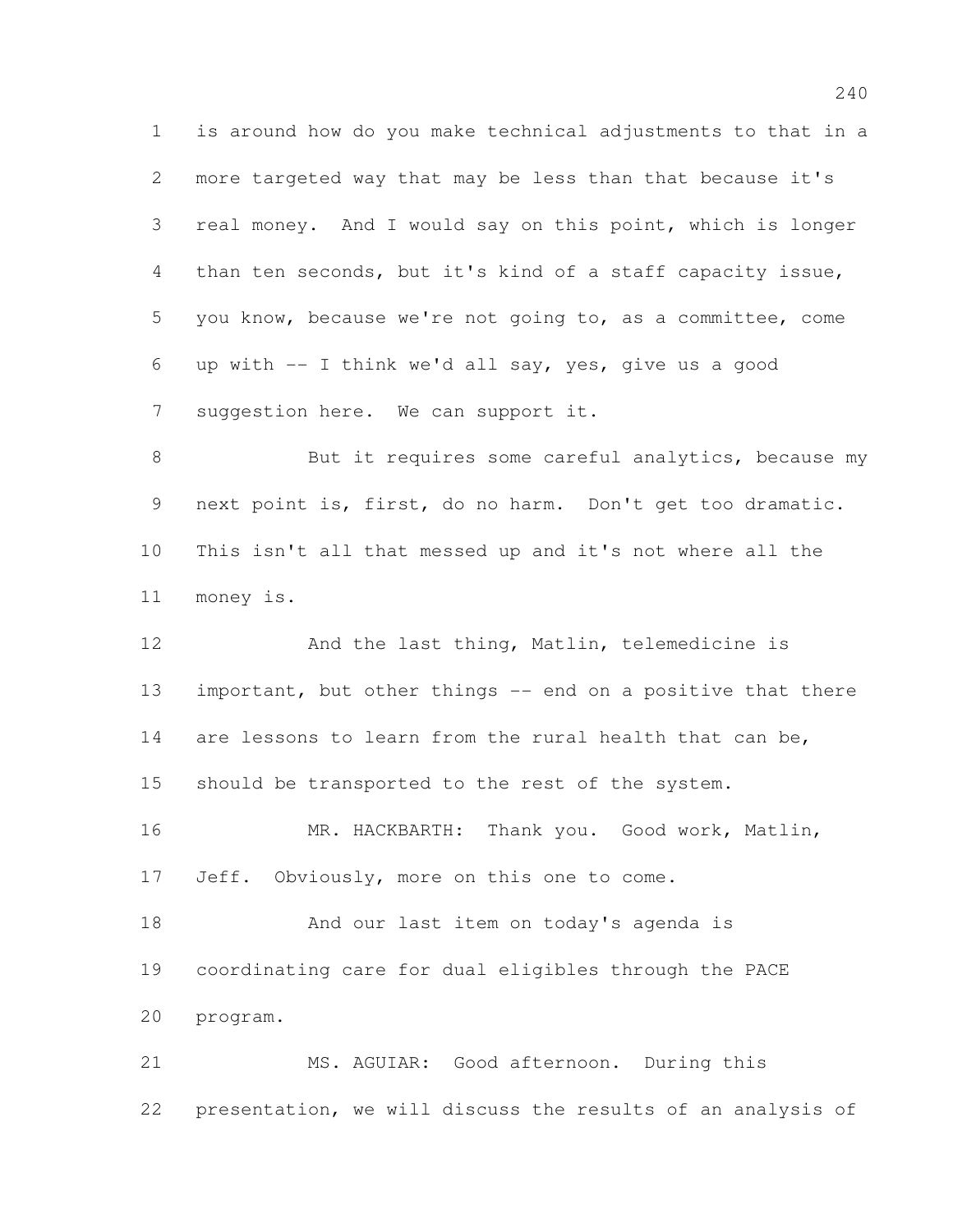the program of All-Inclusive Care for the Elderly, also known as PACE. This analysis is part of our ongoing work considering how to improve care coordination for dual eligible beneficiaries.

 The Commission has been focusing on these individuals because they qualify for both Medicare and Medicaid benefits and many are frail or disabled. I would like to thank Carol Carter and Carlos Zarabozo for their guidance on this project.

 Carlos is sitting with us today because Medicare payments to PACE are based on the Medicare Advantage payment system and he will be available to answer any questions you have on the general MA payment system.

 During today's presentation, we will discuss the background information on the PACE program and we'll present the key findings of interviews with PACE providers. After 17 that, we will discuss our analyses of the Medicare payment methodology for PACE and CMS's quality data reporting requirements. Finally, we will discuss options to improve the PACE program.

 MS. KELLY MILLER: I will now give you some background on PACE. PACE is a provider-based program that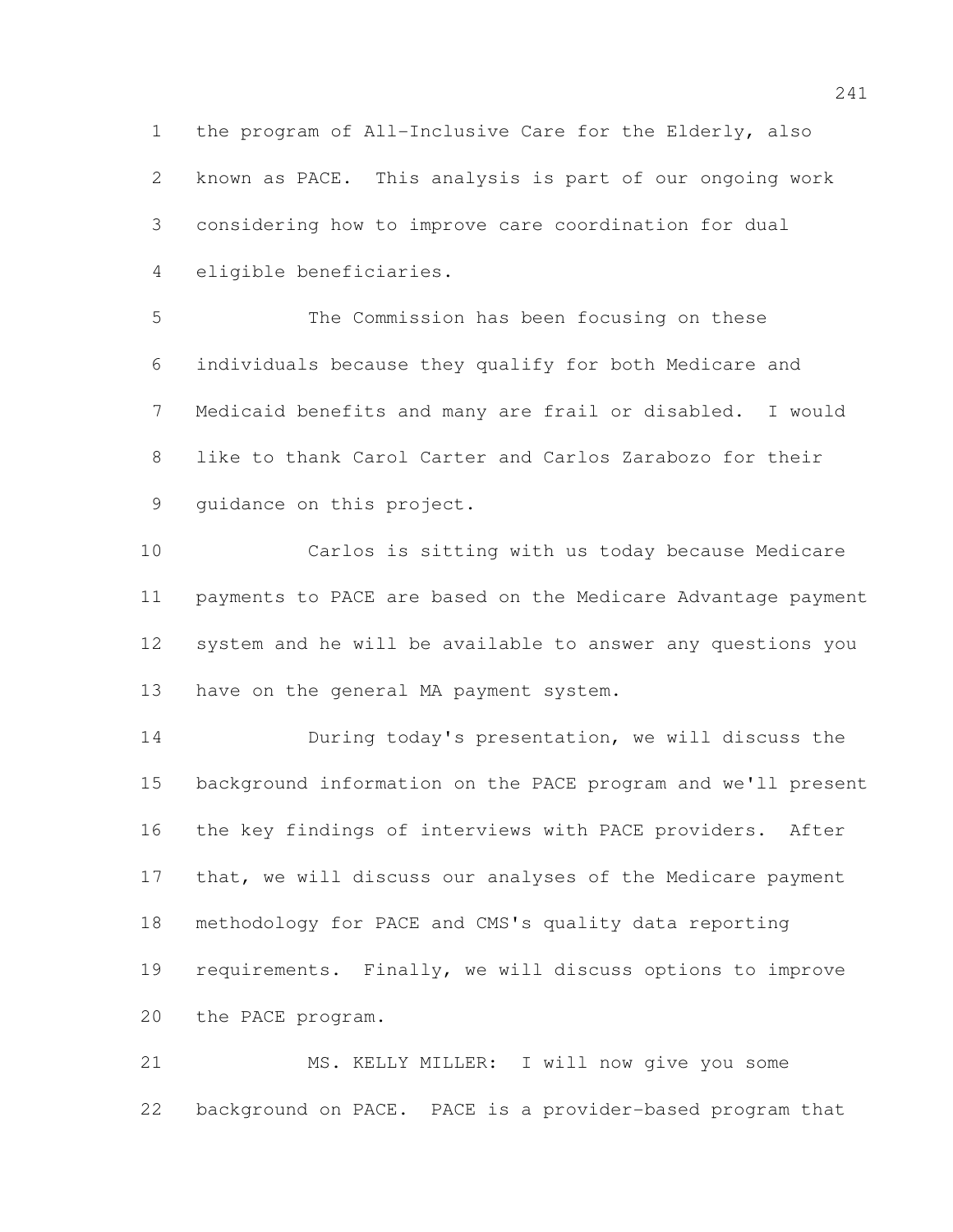enrolls nursing home certifiable beneficiaries age 55 and over with the goal of keeping them in the community. PACE enrolles must be certified by their state as eligible for a nursing home level of care.

 The PACE program centers around a day care center where enrollees go to receive therapy and medical services in a setting that promotes health and wellness. PACE providers utilize an interdisciplinary care team, or IDT, that provides intensive monitoring and care management at the day care center. The details of the staff on the IDT are in your paper.

 PACE is a small program. There are currently 77 PACE sites in 28 states serving just over 21,000 enrollees. PACE providers receive a capitated payment from both Medicare and Medicaid for dual eligible enrollees. Each state determines their own methodology for the Medicaid payment. Some pay a blend of nursing home and home and community-based services rates.

 We will review Medicare payments to the PACE program later in the presentation.

 PACE providers also have the flexibility to pay for clinical and non-clinical services authorized by the IDT and an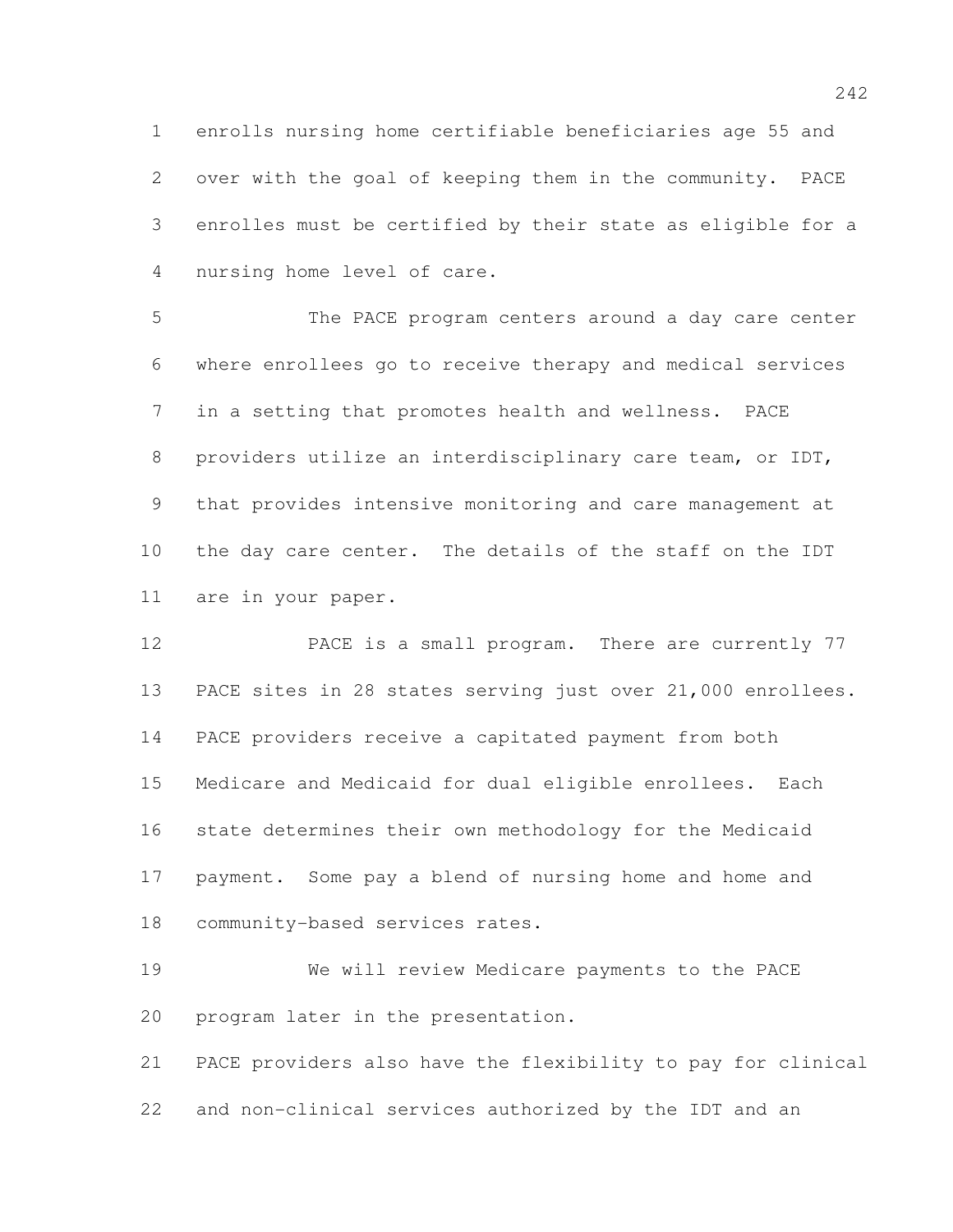enrollee's plan of care, regardless of whether those services are covered under the traditional Medicare or Medicaid benefit packages.

 One evaluation of PACE found that PACE enrollees had significantly lower rates of hospitalizations, nursing home utilization, and mortality compared to beneficiaries that were eligible for PACE but chose not to enroll.

8 MS. AGUIAR: The next four slides present the key findings from our site visits and interviews with management, IDT, and sponsor staff at seven urban and rural PACE providers. The providers were located in Colorado, Virginia, Pennsylvania, North Dakota, North Carolina, and Iowa. I'm sorry, that was in Idaho.

 First we hypothesized enrollees at the rural PACE sites would less frequently attend the day care center than enrollees at the urban sites because of the challenges associated with transporting beneficiaries across long distances or mountainous regions to get to the center. We also hypothesized that rural PACE staff would support a PACE without walls program.

 This is a conceptual model of care that includes most principles of the PACE model, but does not include the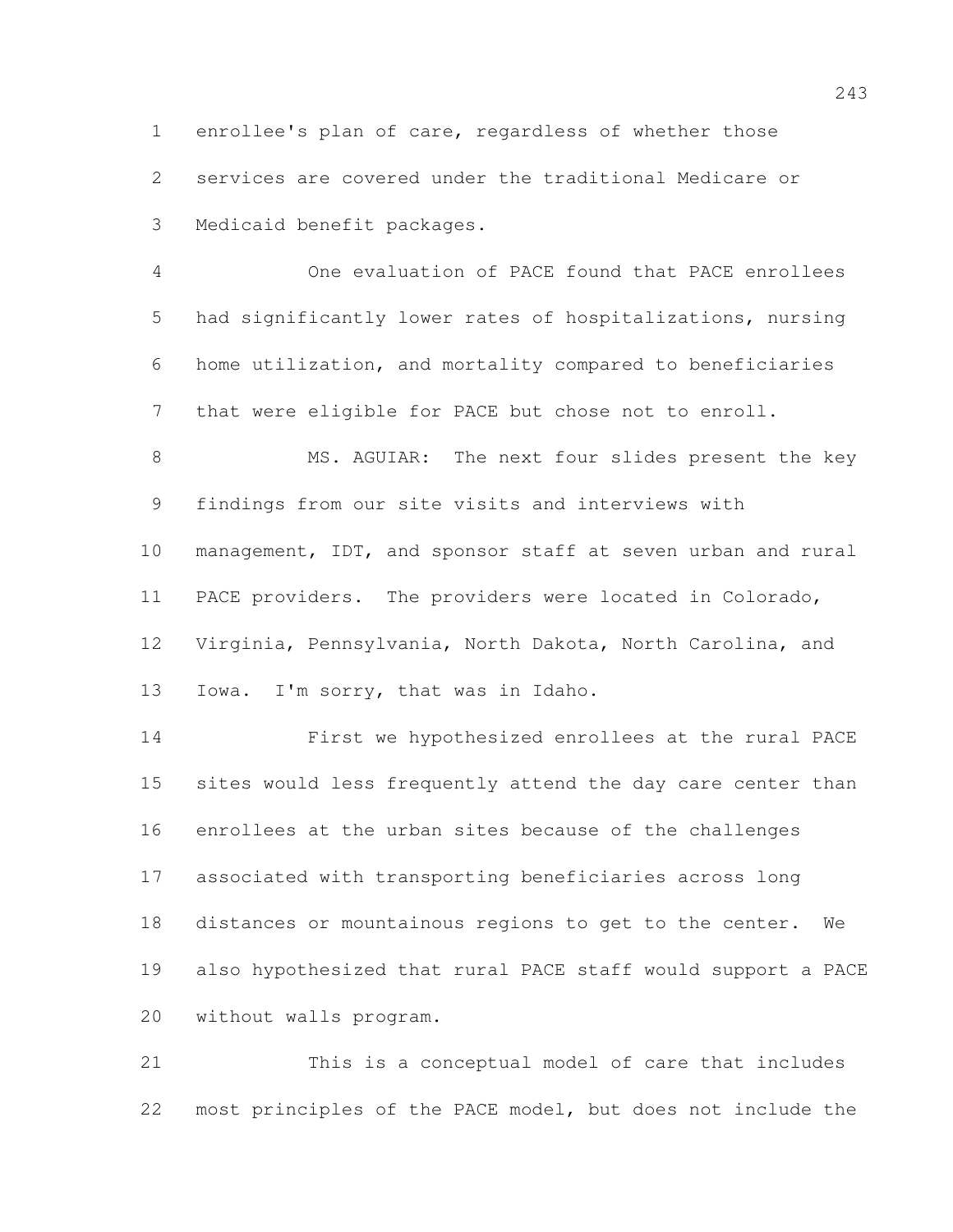day care center. Without the day care center, PACE would be less capital intensive and could serve beneficiaries that do not want to attend a day care center-focused program. We did not find that rural PACE sites relied less on the day care center or that they supported a PACE without walls program.

 On average, enrollees at the rural PACE sites 8 attend the day care center three days a week. In addition, staff at the rural sites strongly stated the importance of 10 the day care center to the PACE model, because without it, they said they would not be able to closely observe enrollees or discuss their concerns with their colleagues during the daily meetings at the center. This finding suggests that more work is needed to develop a PACE without walls model.

 Our second finding is that programs are generally small and enrollment is slow. Because sites are small, reaching enrollment targets can help them operate at or above break-even. The sites in our study enrolled between 50 and over 400 beneficiaries, and monthly enrollment typically averages two to five beneficiaries.

PACE staff identified a number of enrollment barriers. For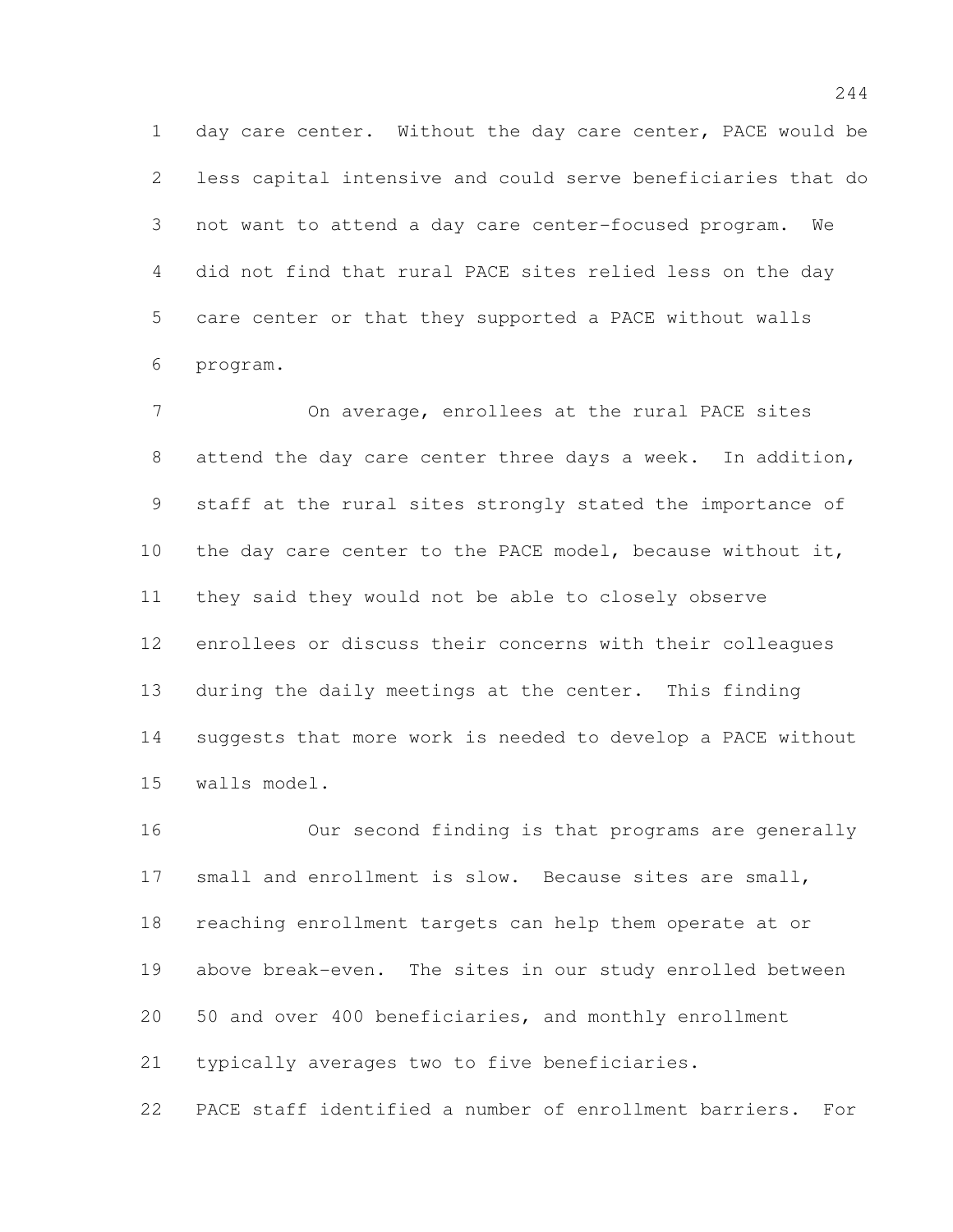one, some beneficiaries do not want to enroll because they do not want to change from their existing primary care physician or because they do not want to attend the day care center.

 Second, in some states, the local state agency that makes the certification for a nursing home level of care also operates a home and community-based program, and competes with the PACE site for the beneficiaries.

 Third, PACE providers receive a prospective capitation payment from Medicare and Medicaid at the beginning of each month and do not receive retrospective payment for beneficiaries enrolled after the first of the month. Because of this, sites have not been able to enroll some beneficiaries that are in immediate need of services.

 We were also interested to know whether the PACE model could serve nursing home certifiable Medicare beneficiaries under the age of 55. Enrolling the under-55 Medicare beneficiaries could help sites reach their enrollment targets and break even faster. It would also give access to PACE services to a population that is excluded because of their age.

Most PACE staff were supportive of enrolling the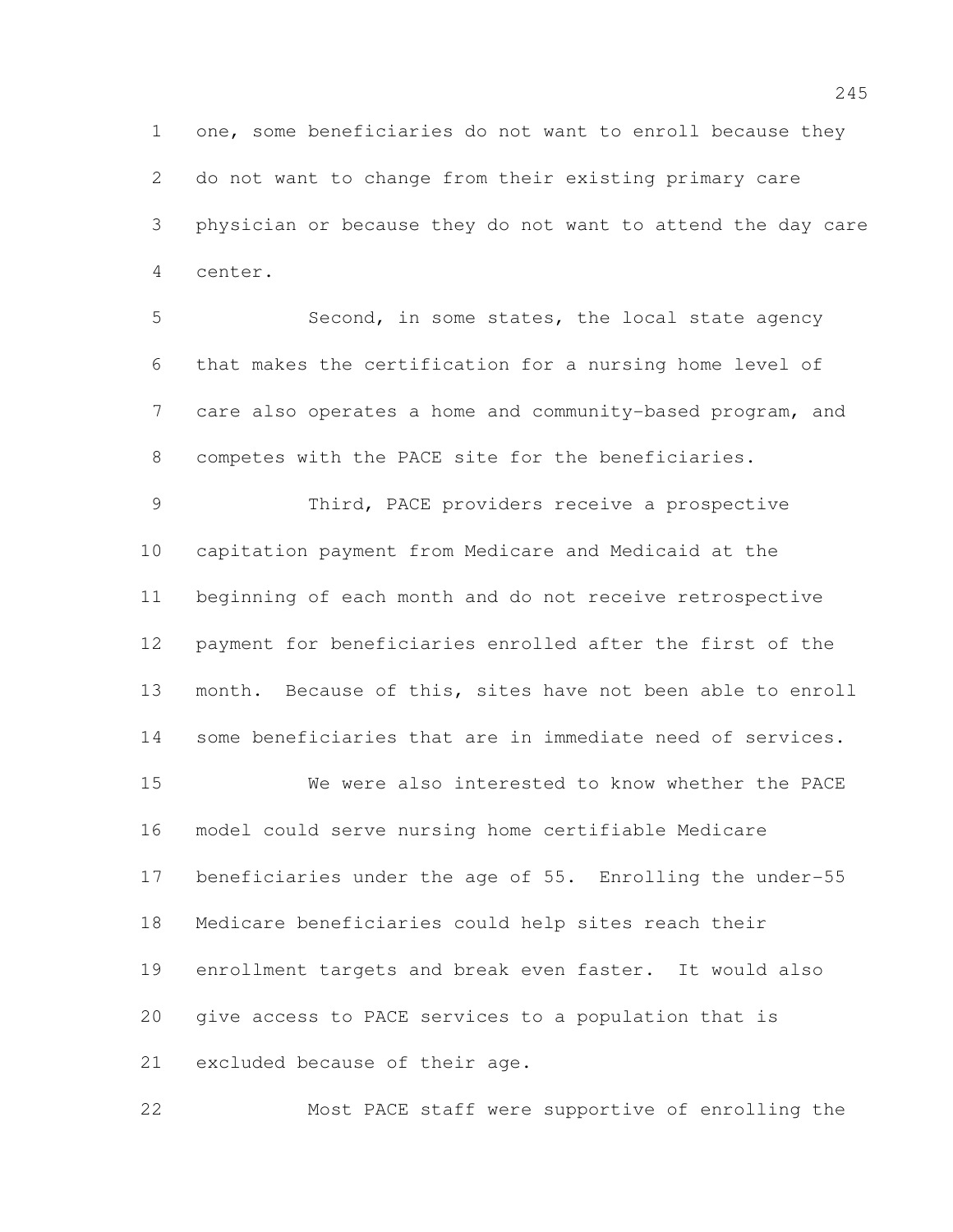under-55, stating that these beneficiaries could benefit from PACE, and they noted instances where they had to deny enrollment to a beneficiary because of their age. Staff also stated that the under-55 population may clinically differ from their current enrollees and that they might have to make some changes to the program if they enroll these beneficiaries.

8 As you can see on the slide, possible changes included scheduling days of attendance at the day care center by age groups or by enrollee conditions, adding staff with competencies appropriate for working with this population, offering separate activities for the younger 13 enrollees, and providing more individual or -- I'm sorry --or group behavioral health therapy.

 Now I am going to discuss information that we received from PACE staff about their financial performance. Staff told us that starting a PACE program typically costs between \$2 and \$3 million per site. PACE sites secured these funds from their sponsoring organizations or through grants from other institutions.

 The rural sites were eligible for a temporary outlier protection under the Rural PACE Demonstration. And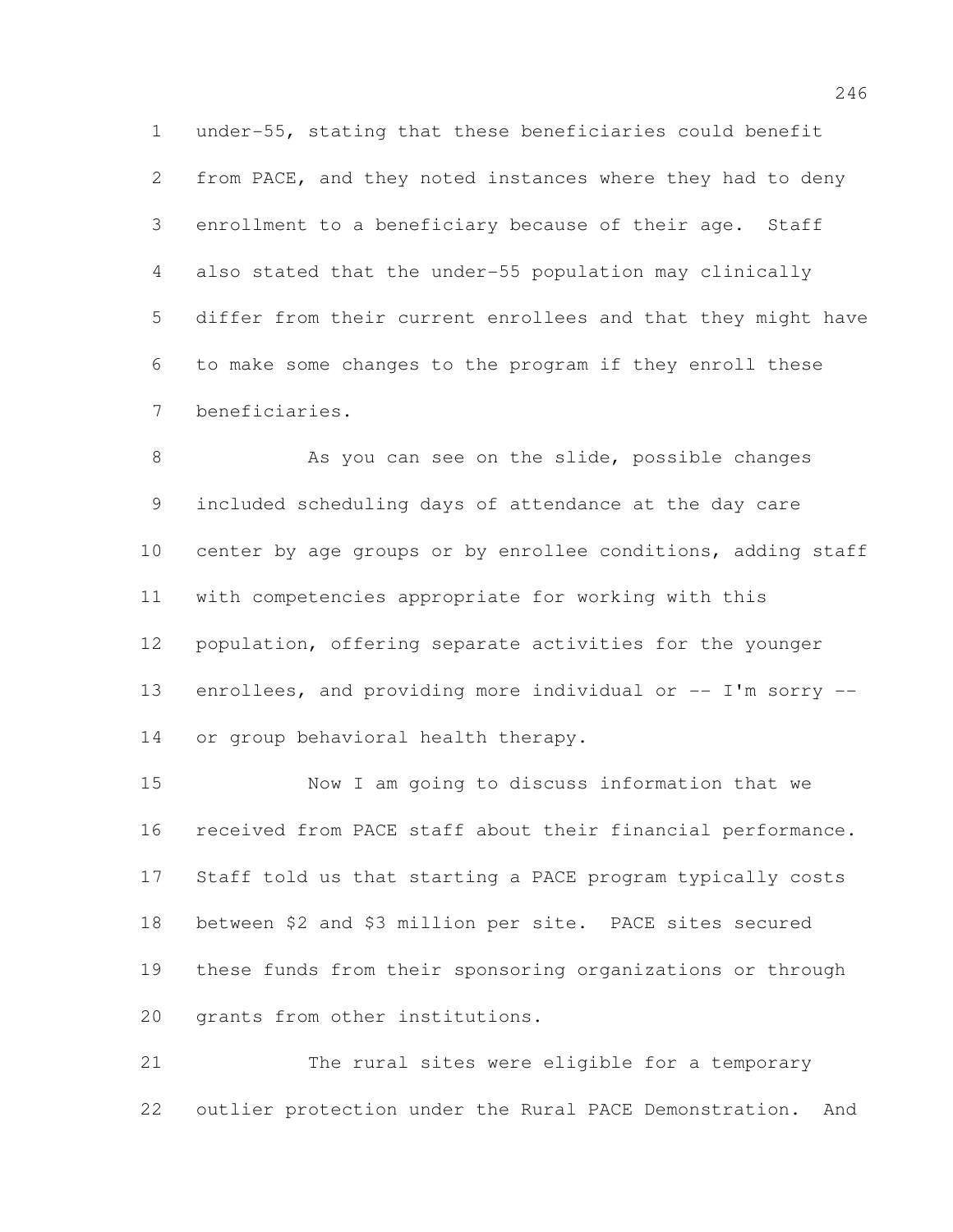although most of the sites did not use the outlier

 protection, staff stated that having it available was an incentive to their sponsoring organization to open the PACE site.

5 As you can see in the middle column, staff reported the average monthly Medicare payments ranged from \$1,700 to \$2,600 per member per month. Staff from all PACE providers stated that the flexibility they have to blend Medicare and Medicaid funds and to use Medicare funds to cover non-clinical services enabled them to intervene with any necessary services.

 Finally, as indicated in the last column, four of the seven sites we interviewed reported operating above break-even. We observed that the PACE sites were at different stages in their understanding that under a capitated payment system, they have to balance enrollees' needs with the costs of the services.

 The sites that did understand this were the ones that reported operating above break-even. The sites that reported operating close to or below break-even stated that they were beginning to realize that they had to balance needs with costs, and were introducing that concept to the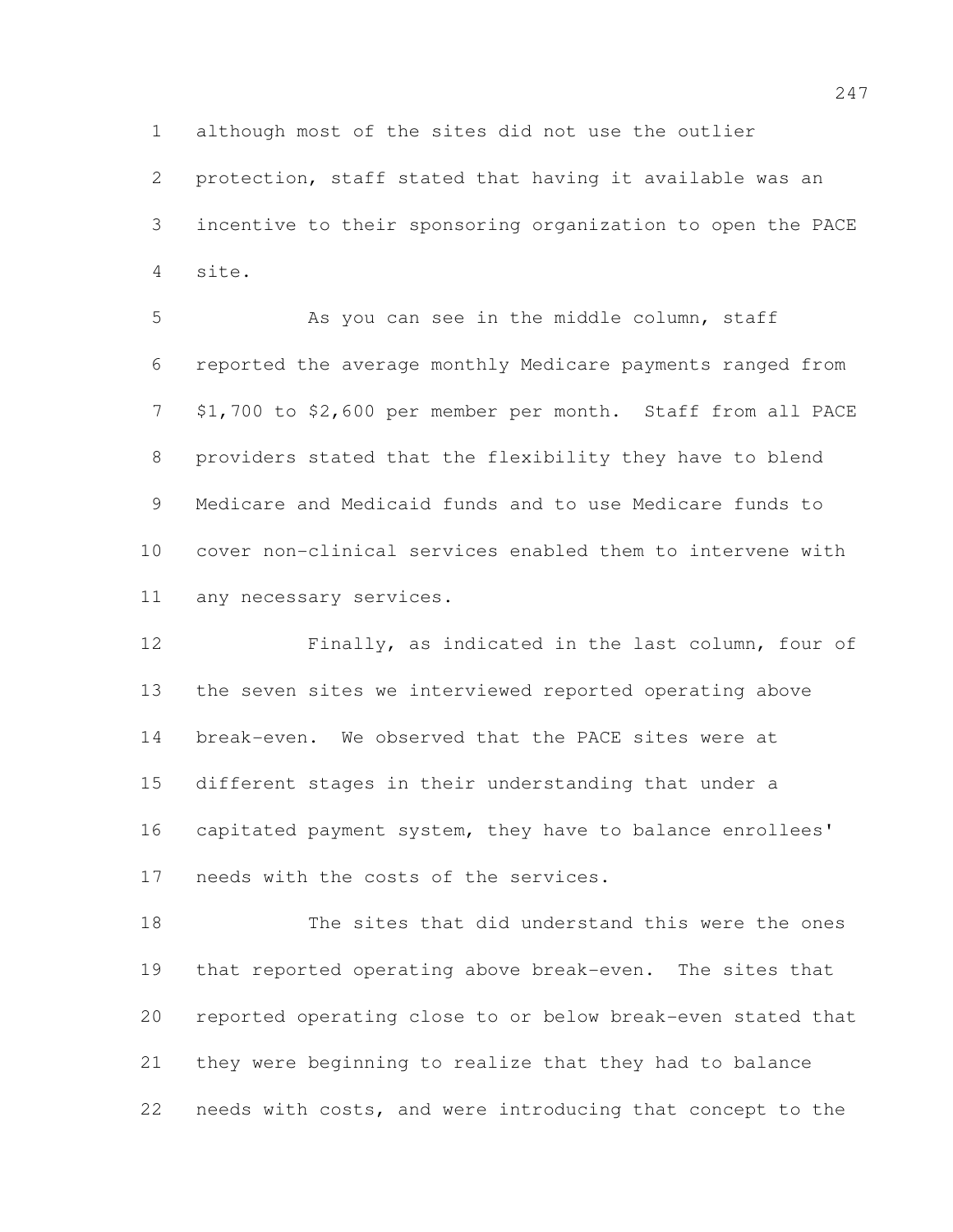IDT.

 We will now move on to the results of our analysis of the Medicare payment system for PACE. And Kelly will begin by giving an overview of the Medicare payment methodology.

 MS. KELLY MILLER: Medicare payments to PACE providers are based on the Medicare Advantage, or MA, risk 8 adjustment system. As you know, under this system, a county benchmark rate is multiplied by an individual participant risk score to determine each enrollee's risk-adjusted payment.

12 However, PACE payments differ from payments to MA plans in a number of ways. First, beginning in 2012, CMS will use the revised HCC model to risk adjust payments to PACE. This is important because the revised risk adjustment model adds dementia as a condition. This will affect payments to PACE providers as many PACE enrollees have dementia. MA plans, on the other hand, will continue to be paid based on the non-revised HCC model.

 Next, payments to PACE providers are adjusted for frailty, in addition to the HCC risk adjuster. The frailty adjuster is calculated from the Health Outcome Survey and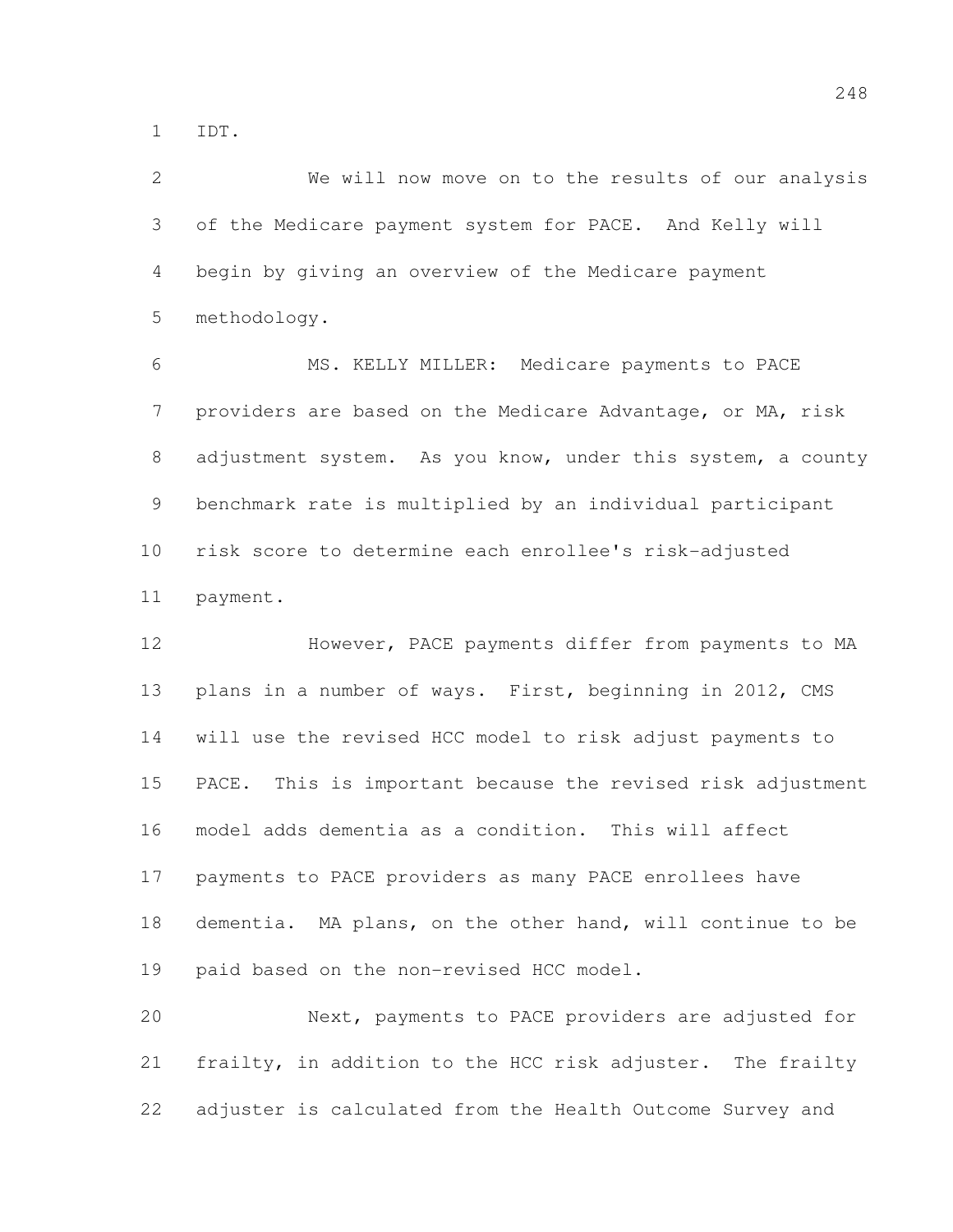payments for each enrollee are increased by the providers' frailty score. The rationale behind the frailty adjuster is that the risk adjustment system predicts Medicare expenditures based on diagnosis and demographics, but does not consider a beneficiary's frailty.

 To encourage the expansion of PACE into rural communities, Congress authorized a rural PACE provider grant program in the Deficit Reduction Act of 2005. Rural PACE sites awarded grants had access to an outlier pool for their first three years of operation to defray exceptional costs of Medicare acute care. All the rural sites in our study participated in this demonstration.

 MS. AGUIAR: Now I am going to discuss two areas for improvement to the Medicare payment methodology that we have identified. First, as you know, PPACA revised the county benchmarks for MA plans in order to better align spending on the plans with the fee-for-service spending. And even though PACE providers are paid on the MA payment 19 system, they were exempt from this change, and therefore, are paid on the pre-PPACA benchmarks. As a result, in the majority of counties PACE sites operate in, Medicare spends more on each beneficiary that enrolls in PACE than it would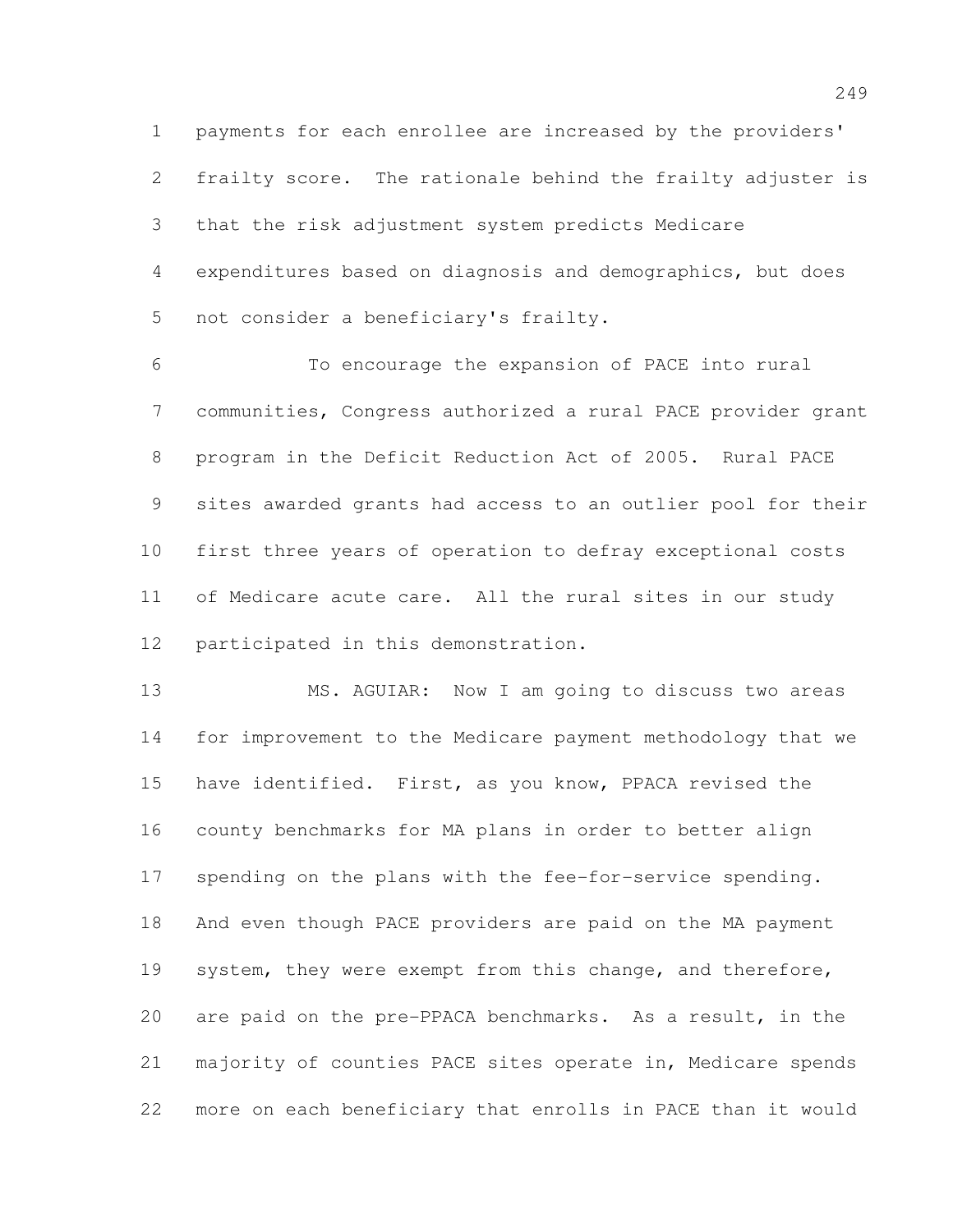if a beneficiary remained in fee-for-service.

| $\overline{2}$ | The second area for improvement is the MA risk               |
|----------------|--------------------------------------------------------------|
| 3              | adjustment system. Our preliminary analyses suggest that     |
| 4              | the current system under-predicts costs for very complex     |
| 5              | patients. This impacts PACE because PACE providers enroll    |
| 6              | very complex patients. Dan Zabinski will discuss this issue  |
| $\overline{7}$ | and other analyses of the risk adjustment system in more     |
| 8              | detail during tomorrow morning's presentation.               |
| $\mathcal{G}$  | Our last finding is based on a review of CMS                 |
| 10             | quality data reporting requirements for PACE providers. CMS  |
| 11             | monitors PACE providers' quality of care and requires them   |
| 12             | to report a number of outcome measures which are listed on   |
| 13             | the slide. However, CMS does not publicly report outcome     |
| 14             | data that it collects on PACE providers.                     |
| 15             | Based on all of our analyses, we conclude that the           |
| 16             | PACE model does provide a fully integrated model of care.    |
| 17             | Positive characteristics of the program include that the     |
| 18             | model has been shown to reduce hospitalizations and nursing  |
| 19             | home use, and includes the key components that are most      |
| 20             | likely to improve care coordination for dual eligible        |
| 21             | beneficiaries, full integration of all Medicare and Medicaid |
| 22             | benefits, including all long-term care and behavioral        |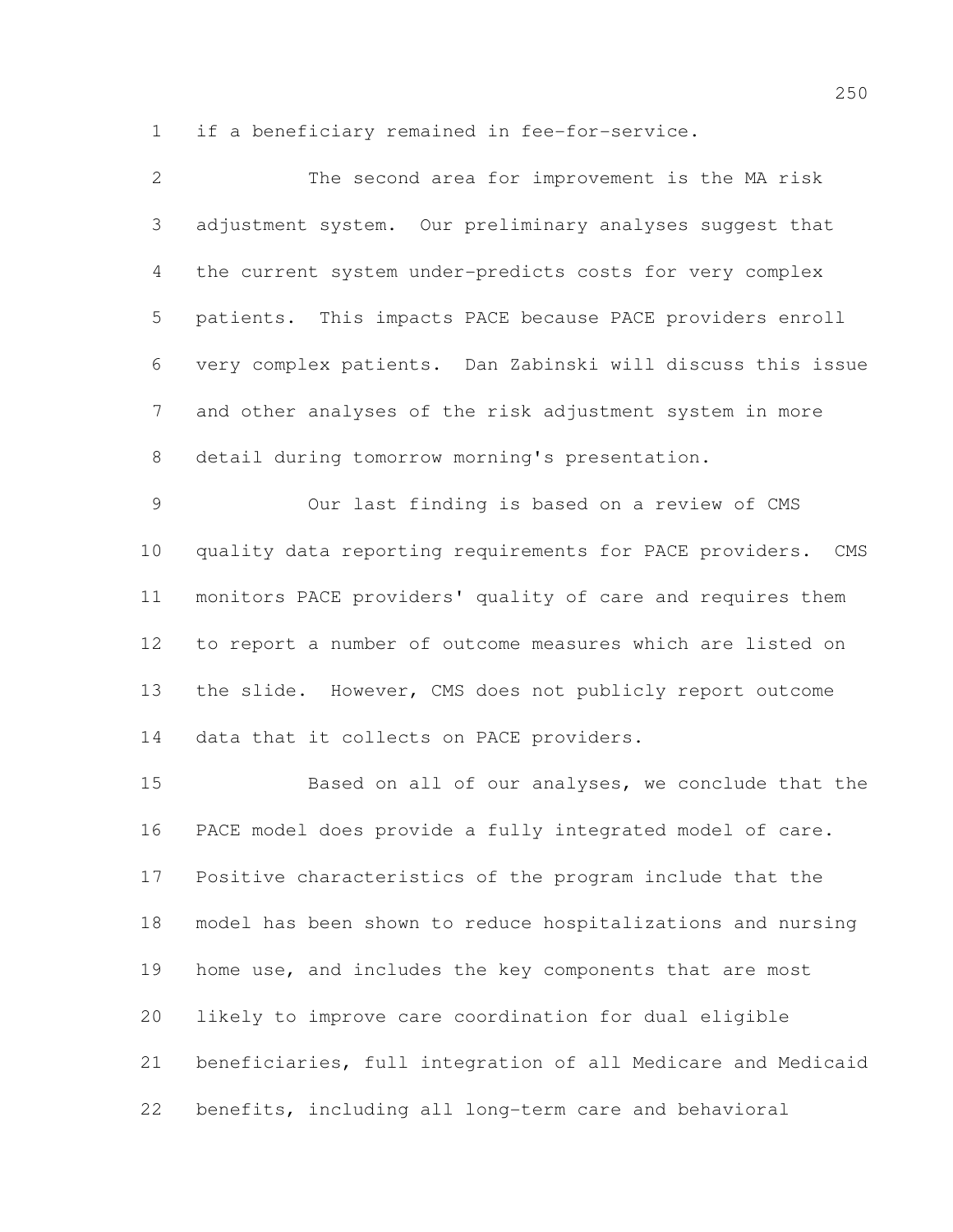health, capitated Medicare and Medicaid payments, full risk assumed by the providers, and the flexibility to blend Medicare and Medicaid funds.

 However, there are areas of the program that can be improved and I will discuss these over the next few slides.

 First, we have identified ways to expand enrollment into PACE. It should be noted, though, before we go into those options that even if steps are taken to increase enrollments, PACE is likely to remain a small program and is not likely to serve large numbers of dual eligible beneficiaries.

13 As you see in the slide, one concern is that there are nursing home certifiable Medicare beneficiaries younger than 55 who can benefit from PACE services, however, cannot enroll because the PACE statute limits eligibility to beneficiaries 55 and older.

 One option is for Congress to remove the age eligibility criteria to permit PACE providers to enroll these beneficiaries. The under-55 enrollees could differ clinically from the existing PACE population and providers might have to make some changes to their program to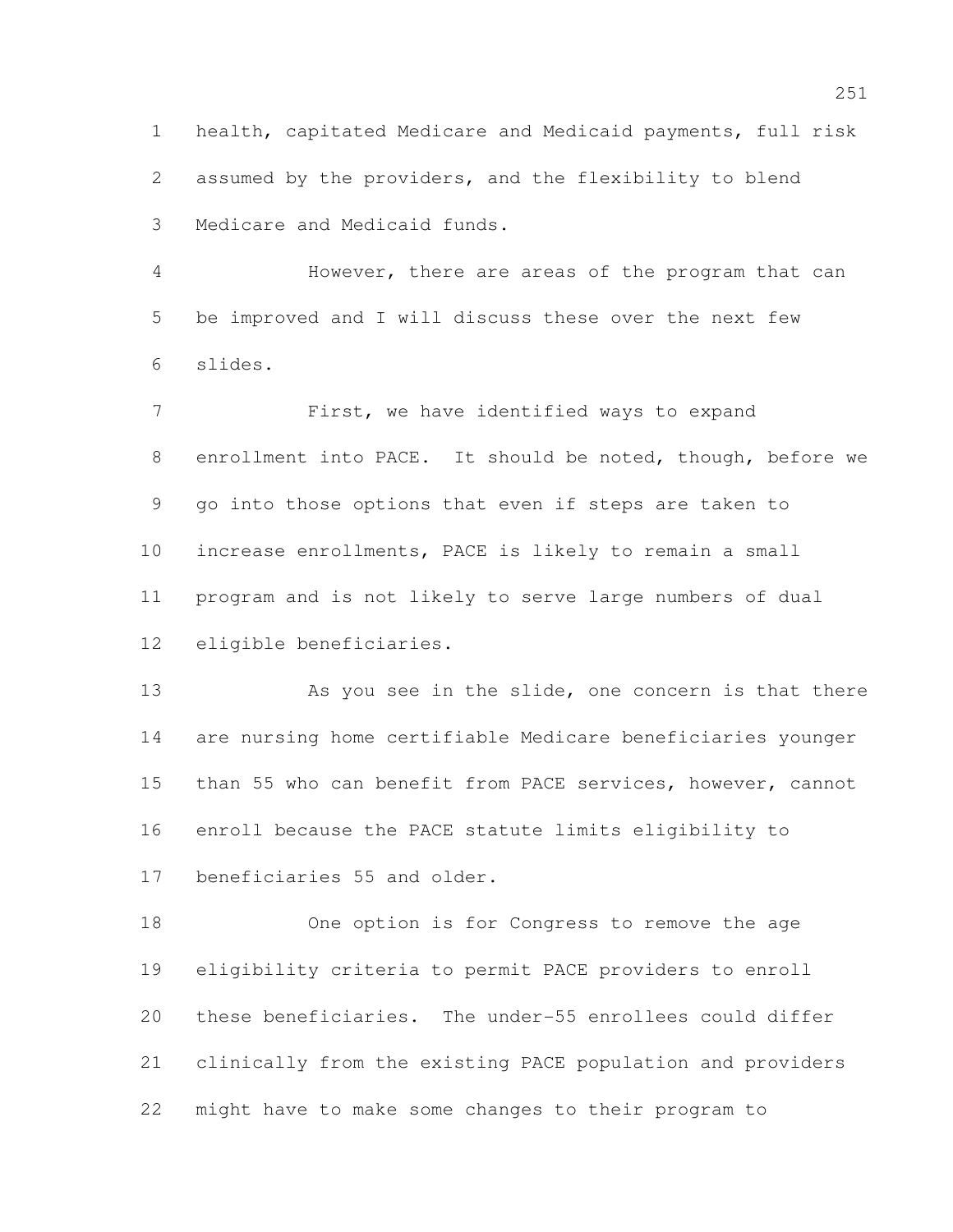accommodate these beneficiaries.

| $\overline{2}$ | Please note that while this change would allow               |
|----------------|--------------------------------------------------------------|
| 3              | PACE providers to receive Medicare payments for              |
| $\overline{4}$ | beneficiaries under the age of 55, states would still have   |
| 5              | the discretion to decide whether to contract with PACE       |
| 6              | providers to enroll these beneficiaries for their Medicaid   |
| 7              | benefits.                                                    |
| 8              | A second concern about enrollment is that as                 |
| 9              | previously discussed, PACE providers have lost some          |
| 10             | potential enrollees because they cannot receive prorated     |
| 11             | payments for beneficiaries that are enrolled after the first |

 of the month. An option to address this is for CMS to prorate Medicare capitation payments for beneficiaries enrolled for a partial month.

 However, states would need to also make this change in order for PACE providers to receive full prorated capitation payments for dual eligible beneficiaries. This slide presents an option to address the issue that Medicare spending across all PACE enrollees is high relative to fee-for-service because PACE providers are paid on the pre-PPACA county benchmarks.

One way to address this is to base Medicare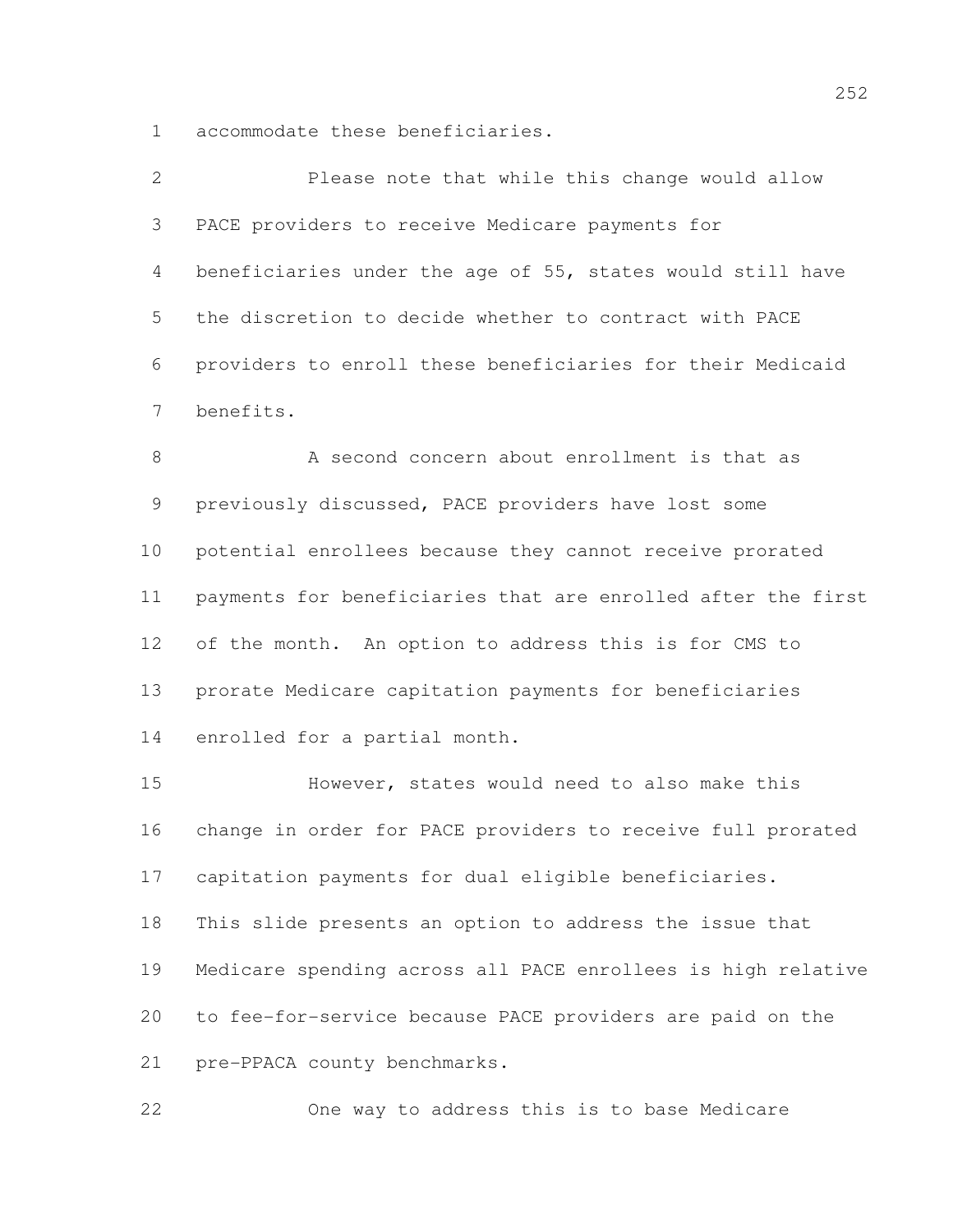payments to PACE providers on the PPACA revised benchmarks. This option would lower Medicare spending on PACE, better align it with fee-for-service spending, and make the payment methodologies for the benchmarks consistent between PACE and other integrated care programs that are paid on the MA system.

 I also discussed our concern over the MA risk adjustment system for very complex patients. We are not discussing options to improve the risk adjustment system now because we are currently assessing changes to the system. Any changes we identify would likely have the effect of redistributing payments from MA plans that take less complex patients and towards PACE and other plans that enroll highly complex patients.

 In the future, we will also assess the role of the frailty adjuster to PACE payments in light of changes we identified to the risk adjustment system.

 We are also concerned that new PACE providers will not have the benefit of an outlier protection.

 An outlier protection could have the effect of helping to persuade sponsors to open new PACE sites, as it did during the rural PACE demonstration. This could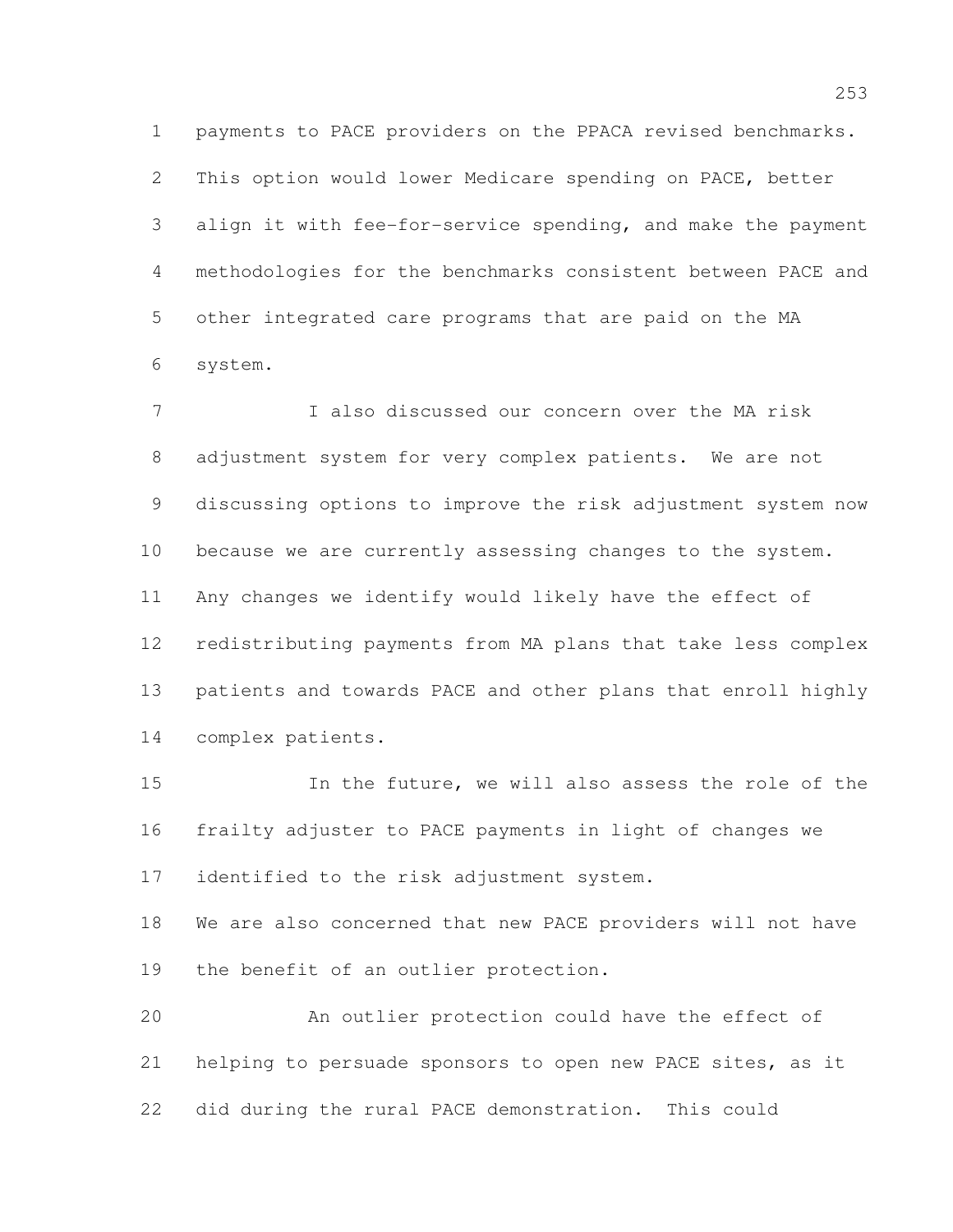particularly be necessary if sponsors are hesitant to open new sites because of any future changes to the PACE benchmarks or to the risk adjustment system that we identify.

 An option to address this is for CMS to create an outlier pool for new PACE programs during their start-up phase. The pool would only be available for a few years during the start-up phase and could only used on high acute care expenditures for Medicare beneficiaries.

10 In order to not increase total Medicare spending, CMS could finance the outlier pool through a reduction in Medicare payments across all MA plans or from the reduction in the PACE benchmarks. However, PACE is a small program 14 and the outlier pool would likely be small, and any remaining funds in the pool at the end of the calendar year could be returned to the plans.

 Our final concern is that quality data on PACE providers is not available to the public. One option is for CMS to publicly report the quality data that it collects from PACE providers. This would enable beneficiaries, their caregivers, and the policy community to evaluate and compare the quality of care among PACE providers.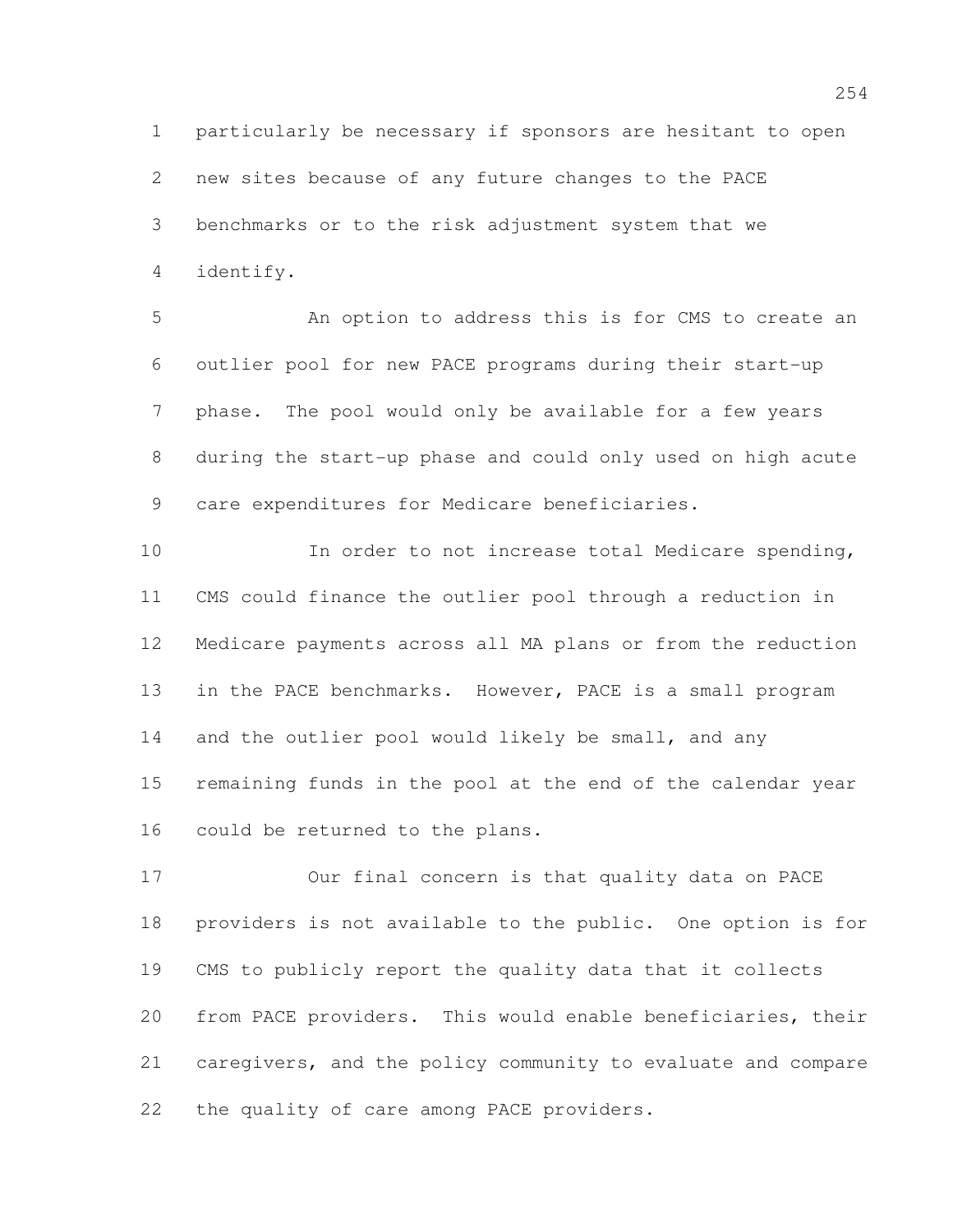We cannot report the perspective of staff on this option as we did not ask them about this during our interviews. However, before CMS were to publicly publish any quality data, the agency would need to determine how to accurately report the measures, given the small sample sizes of PACE providers. For example, CMS could combine data for multiple years to achieve a large enough sample size to report the data.

 We will end today's presentation with questions for your discussion. Is there more information you would like on any of the options? And should the Commission consider any of these options as future recommendations? Thank you.

14 MR. HACKBARTH: Okay, thank you, Christine and Kelly. Good job. Let me just try to put this in context for my own benefit, if for nobody else's. So for a period 17 of some months now, we've been wrestling with this challenge of improving care for duals. Well, hopefully, also better managing the costs.

 We've identified some core problems, including the fact when the patients are covered under two different insurers and we're, by definition, almost talking about a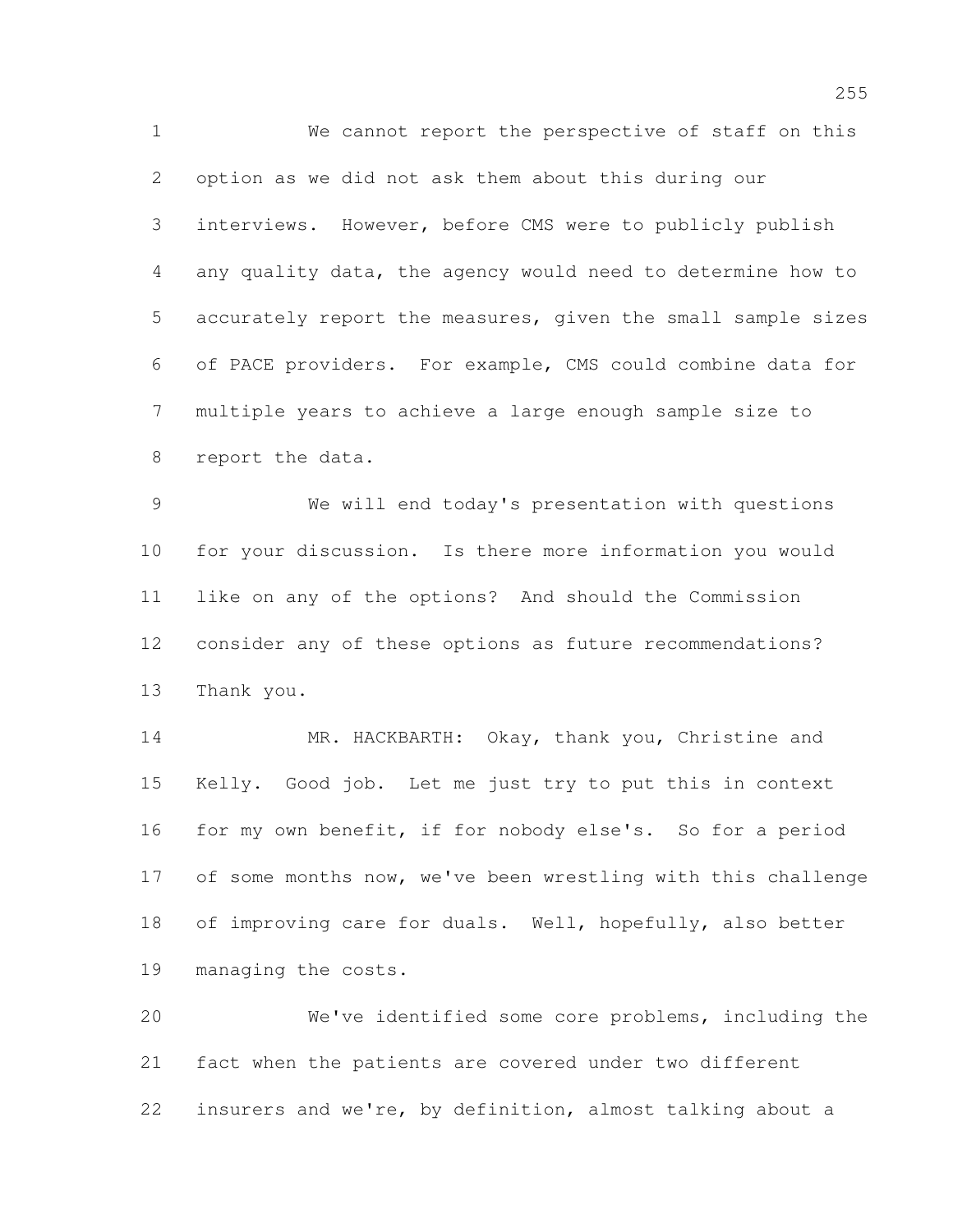particularly complex group of patients. There are all sorts of weird incentives that interfere with the proper coordination and management of care, both hurting quality and causing us to miss opportunities for potential cost savings.

 So we've started to look at different models for bringing together the different payment streams, and even more importantly, better coordinating the care and assuring that patients receive appropriate care. PACE is a model that's been around for a long time, and I think many of us have favorable impressions of the model, both from what we've read, and also from having served with Jennie Chin Hansen for six years. So I have a very good impression of the PACE model.

 What I hear today's presentation saying, Yes, it can do some good things, but in here in the model are some features that mean that it's never going to be really prevalent among the dual population. And some of those have to do with things like the day care element built into it and there are some others as well.

 So we've now been presented some options that can, at least at the margin, improve payment for PACE, and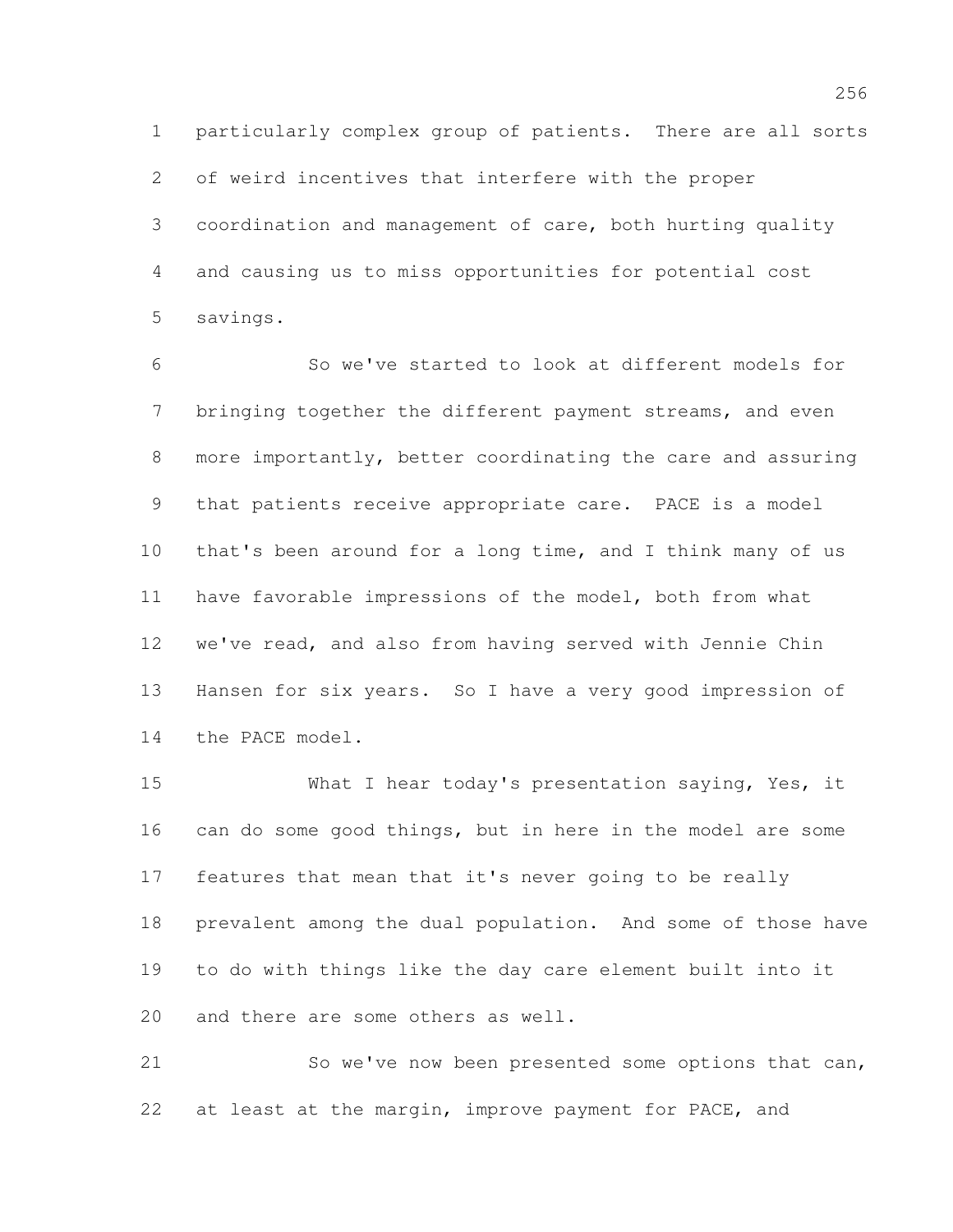perhaps at the margin broaden participation in PACE, both in terms of the number of beneficiaries participating and maybe getting more PACE organizations created.

 But again, there are inherent limits as to how far this particular model is going to spread. In and of itself, it is never going to be a solution for our challenges with dual eligibles. For that, we will have to look elsewhere to more flexible models for coordinating and integrating care 9 and combining payment streams.

10 Is that a fair summary?

 MS. AGUIAR: Exactly. And also one of the reasons we also wanted to look at the PACE model was because since it is one of the truly completely, fully integrated programs, I mean, it covers all long-term care, all behavioral health care, end of life care, you know, we wanted to see what can we learn from this program that then we could see how we could -- what best practice equivalent from this program that we could then apply to other types of integrated care programs.

 And so there's also that, and some of the specifics of that we did touch upon in the mailing materials, as you know.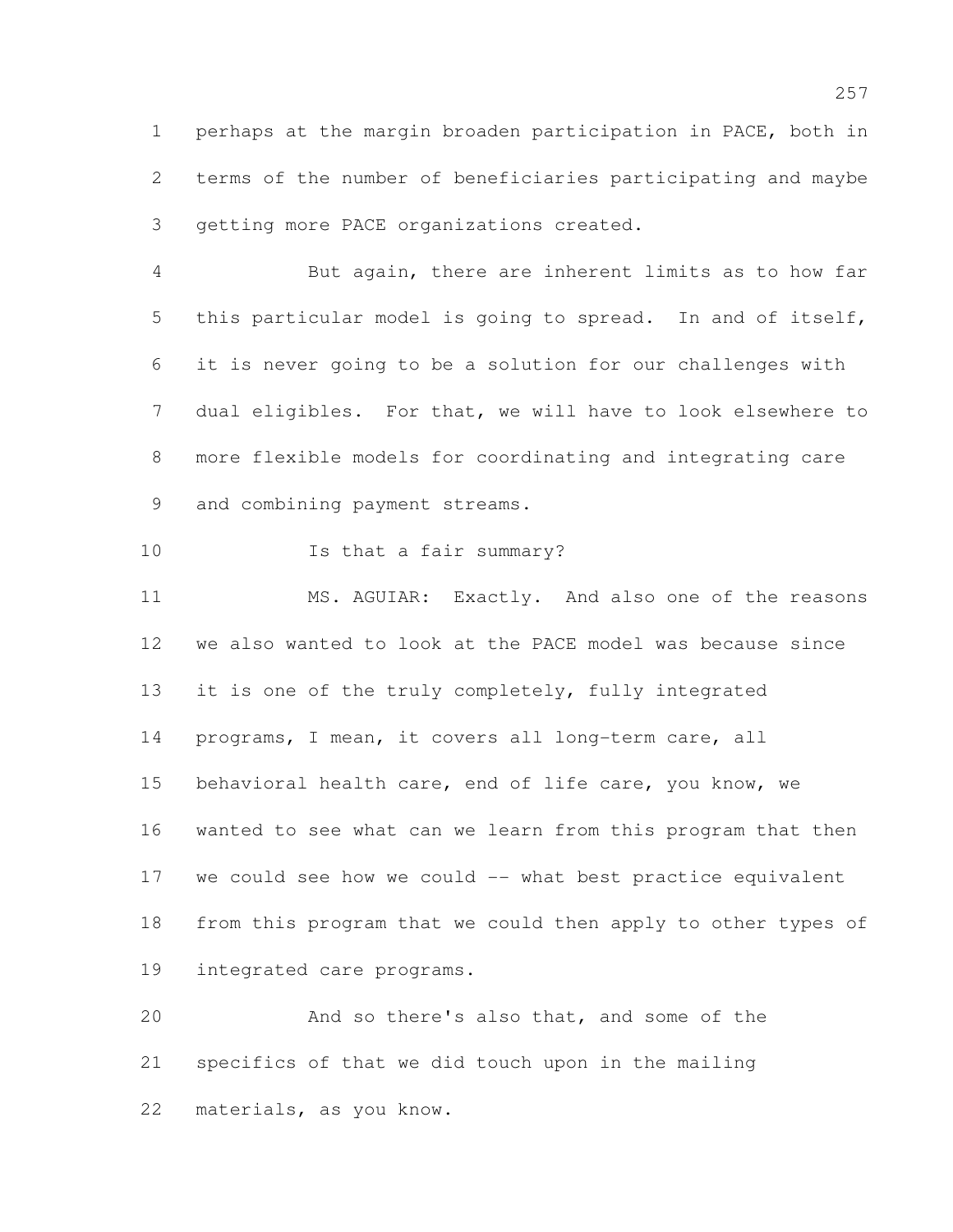1 MR. HACKBARTH: Okay.

 DR. MARK MILLER: And the only thing I would add is, yes, and so we're going to try and do some work here on PACE, and then looking ahead, the months and into the spring, we'll be talking about these other models and other issues on the broader issue of managed care -- coordinating care for dual eligibles. So this isn't the end of the discussion, but we're just trying to deal with this whole PACE piece before we move on. MR. HACKBARTH: Peter, do you want to kick off clarifying questions? MR. BUTLER: Right. I want to understand the math on the risk side a little bit better. The 21,000 enrollees nationally at 77 sites, which is about 270 per site, but you cited it ranges from like 28 up to 2,500, 2,600 per site. So when we looked at ACOs and things like that and risk and so forth, these are fully capitated people with pool sizes that is dramatically lower than what we generally would 19 recommend. Yet, they're making money on balance and they have an outlier provision that obviously must help and help a lot.

22 So tell me how that works --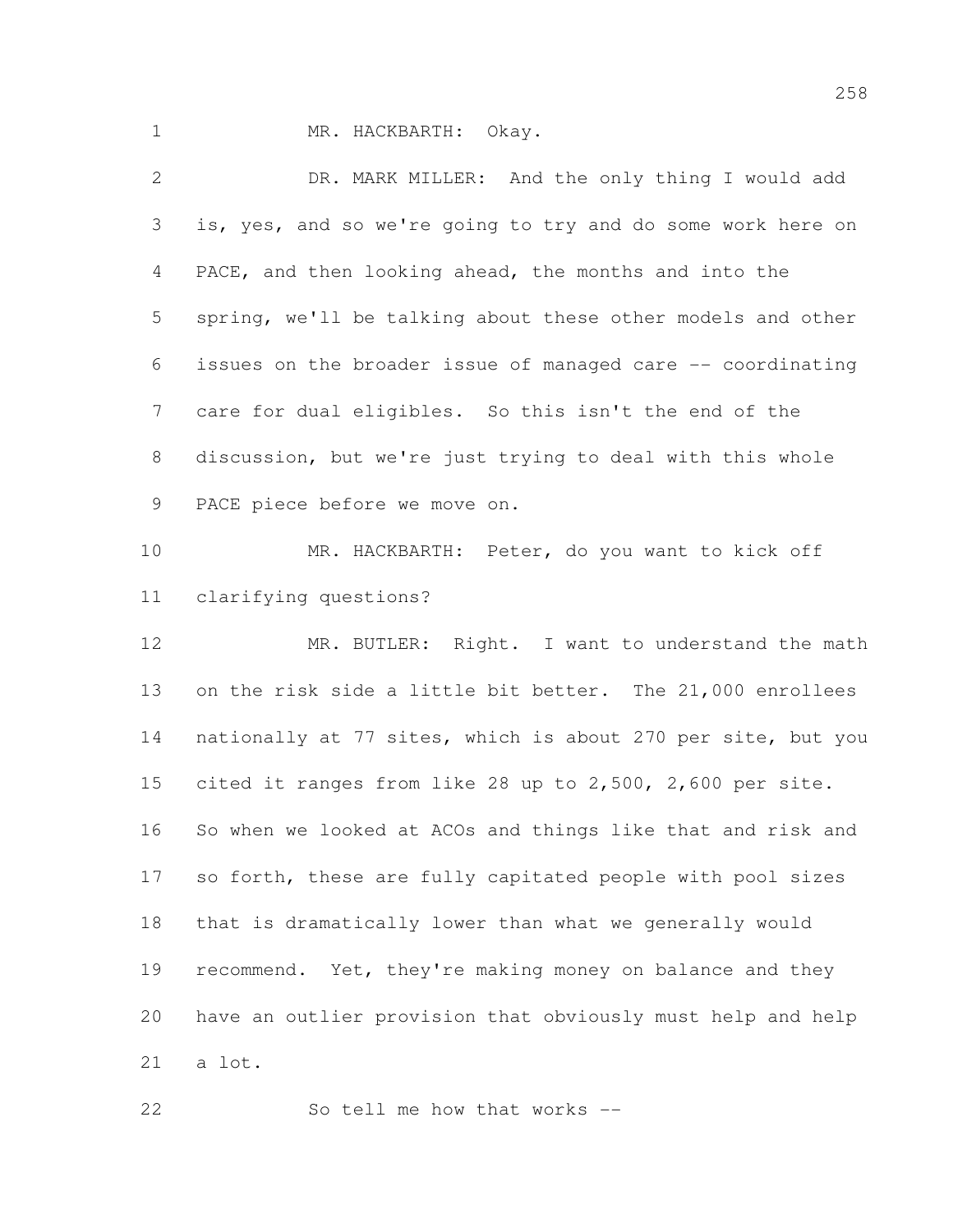1 MS. AGUIAR: Sure

 MR. BUTLER: -- and how big some of these are, because in general, these are the things that if they were taken on Medicare capitation, half of them would go belly up pretty quickly and now you really have got problems. MS. AGUIAR: Right. I would say -- so the outlier protection was only for the rural PACE sites during the demonstration, and that only lasted for a few years. The angle on that one is, what we heard, is that most of them didn't actually have to use it, but the fact that it was there was an incentive to their sponsor to start it. So that was sort of our rationale for proposing an outlier protection as an option. And, you know, I would say, I think they -- I don't want to say that it's impossible. They enroll the very sick population, so as you were saying, like a very frail, very complicated patient. I think on the -- from what we've seen -- and again, this is anecdotal evidence when they talk to us about their Medicare and Medicaid payments. We're not able to verify that. From what they say, they sort of, you know, they get their Medicare stream. The Medicaid payments did seem a

bit high in some of the states, you know, the providers that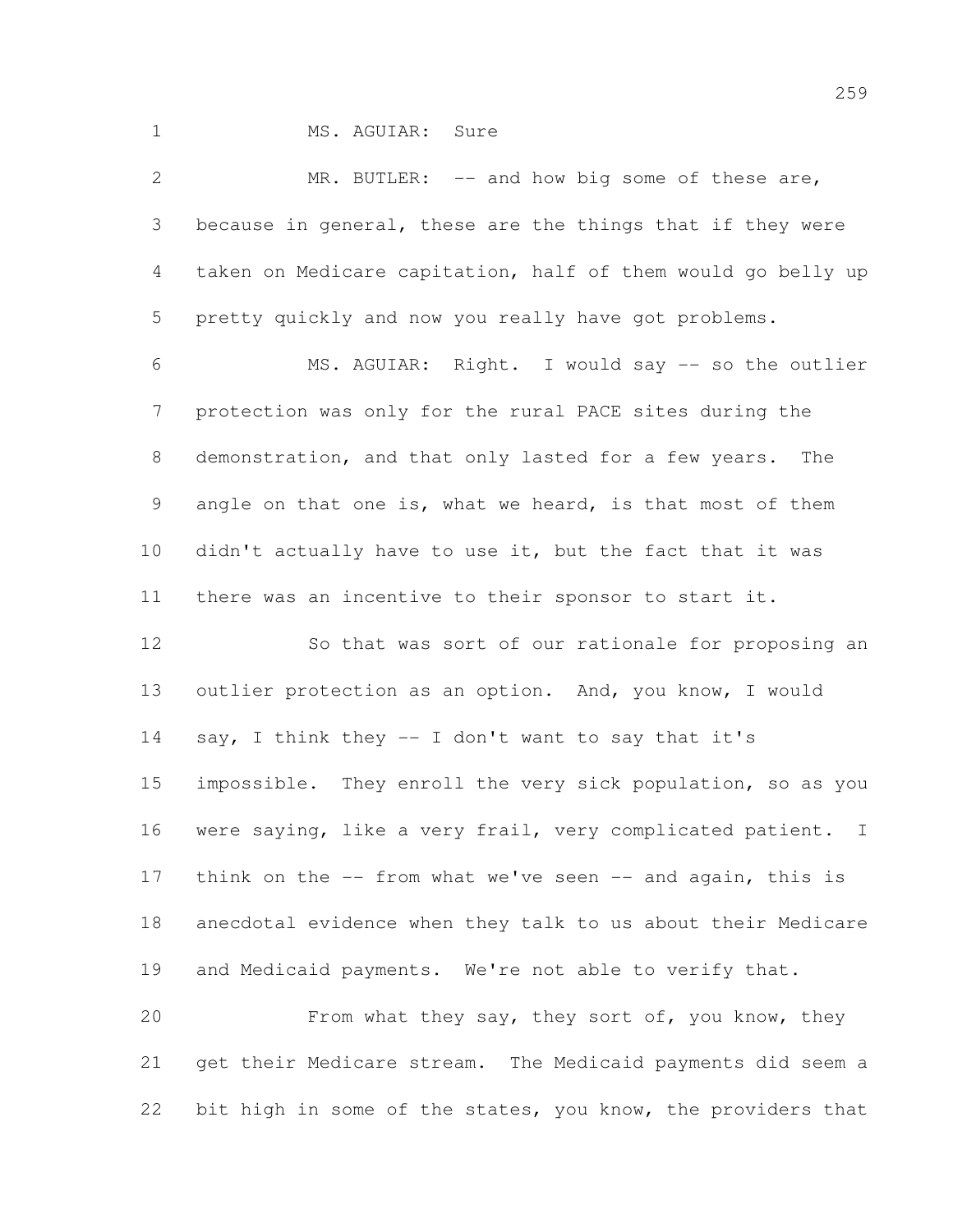we spoke with. They're able to blend that and then they really have the flexibility that a SNP doesn't have to cover clinical and non-clinical services. So they are able, because they have this day care center model, they look at them so closely they can notice very minor changes.

 We went to one where they were able to weigh them 7 every single day to see -- you know, and a slight fluctuation in weight meant something and they were able to intervene right then. And so, the fact that they're able to cover clinical/non-clinical services, blend these payments 11 together, and then have this, you know, just sort of very intense enrollment that they can intervene really early.

13 And so, now that that's said, you know, we had -- the majority of the sites that we had visited were operating at or above break-even. And so, it was a bit of a surprise when we visited the ones that weren't. And they were very forthcoming to us, that it was because they were not 18 balancing. You know, if the IDT recommended something, they were just approving it, and so they weren't really looking for less cost-effective options.

 So as under any capitated system, you still need to be able to balance needs with cost of services, but it is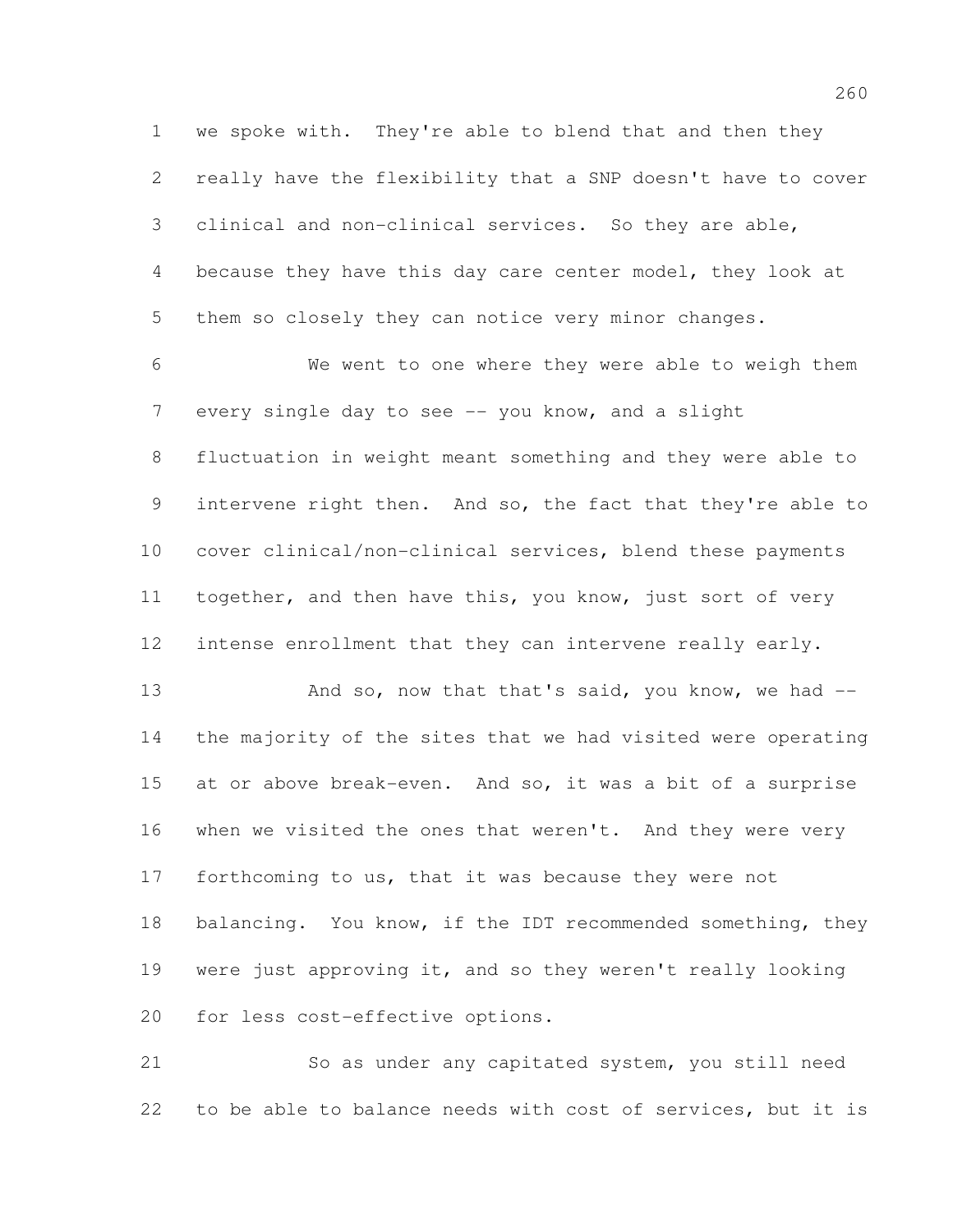a model that the -- you know, we have seen that they are able to treat these individuals until the end of life and still be successful financially.

 MR. HACKBARTH: But could I just pick up on Peter's question? What I heard in the first part of Peter's question is a question about just the statistics of this 7 MR. BUTLER: Sure.

8 MR. HACKBARTH: We have an actuary here who can help us.

 MR. BUTLER: Four or five cases can vary the whole thing.

 MR. HACKBARTH: Yeah. When you're talking about such a small population, the random variation and the cost 14 per enrollee is very large, and for these organizations, it would be very vulnerable to a couple bad seriously ill patients, putting them under. So what are we missing?

17 MS. AGUIAR: Right. I would say I think there are probably sort of two things. I mean, one is when they get 19 the patients initially, these are frail -- you know, they otherwise would be -- they have to be certified to otherwise have been in the nursing home within six months. But when they get them, they have to be able to live safely within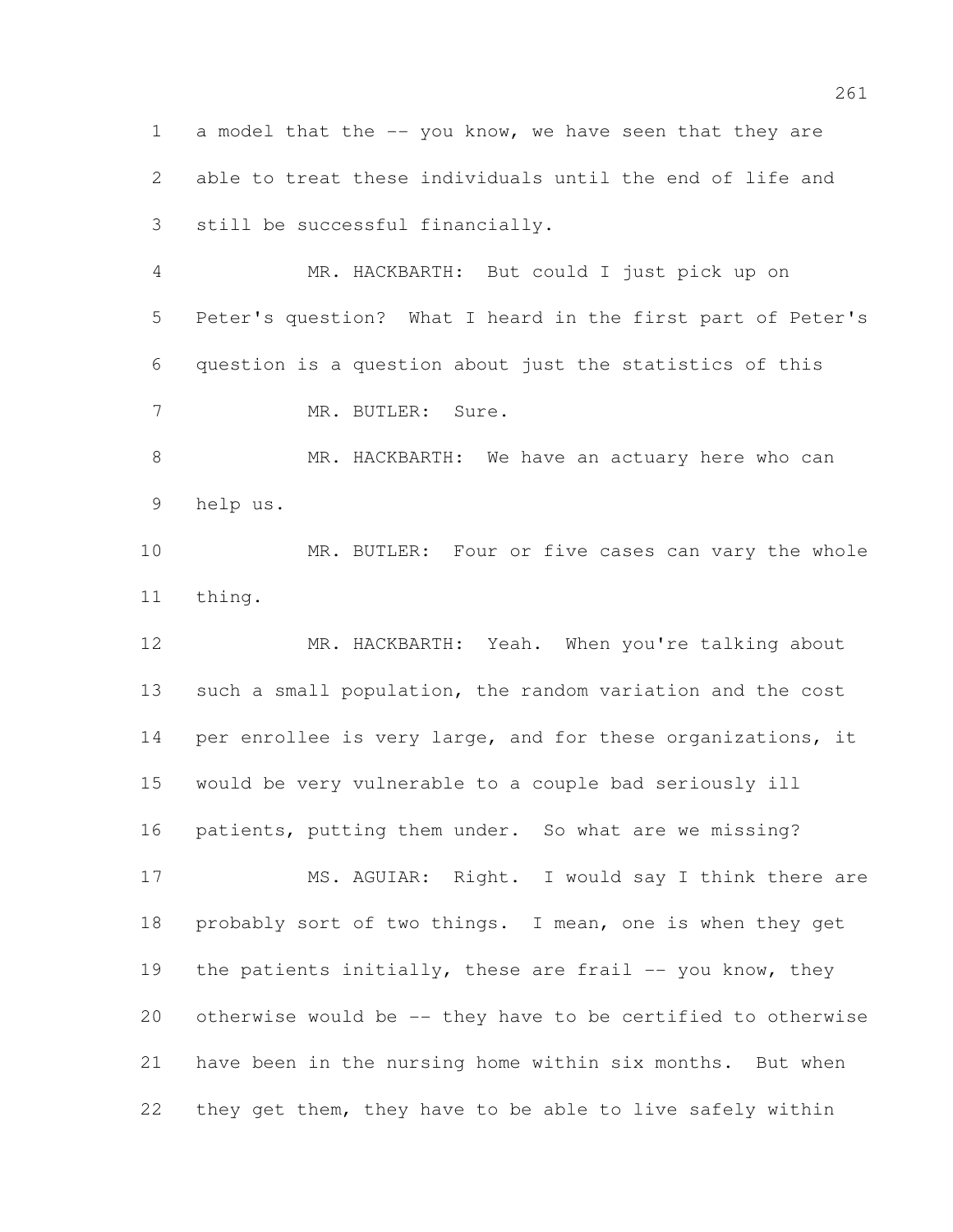the community.

| $\overline{2}$ | So even though they are sort of very high need,                |
|----------------|----------------------------------------------------------------|
| 3              | they may not necessarily be high need in terms of              |
| 4              | hospitalizations, ER -- if they're being managed. So if        |
| 5              | they come into the PACE site and they're managed well, you     |
| 6              | may not be getting the high acute care expenditures on them    |
| 7              | because the care coordination is so intense and the            |
| 8              | management is so intense, and I think that does help.          |
| 9              | They do also have reinsurance, as Carlos was                   |
| 10             | reminding me, and so again, that helps as well. You know,      |
| 11             | we did hear at one of the sites said that they were able to    |
| 12             | break even, I believe, within 11 months or 18 months, very     |
| 13             | quickly, and they attributed that to because they didn't       |
| 14             | have any high cost outliers.                                   |
| 15             | And so even though they're accepting this very                 |
| 16             | frail population, they really seem to sort of get them at a    |
| 17             | point where they could hopefully, with intensive, you know,    |
| 18             | more primary care, less expensive interventions, prevent the   |
| 19             | high cost outliers like extended hospital stays.<br>So I think |

from what we've seen, that seems to be how they're able to

do it.

MR. HACKBARTH: Mary and Bruce, did you have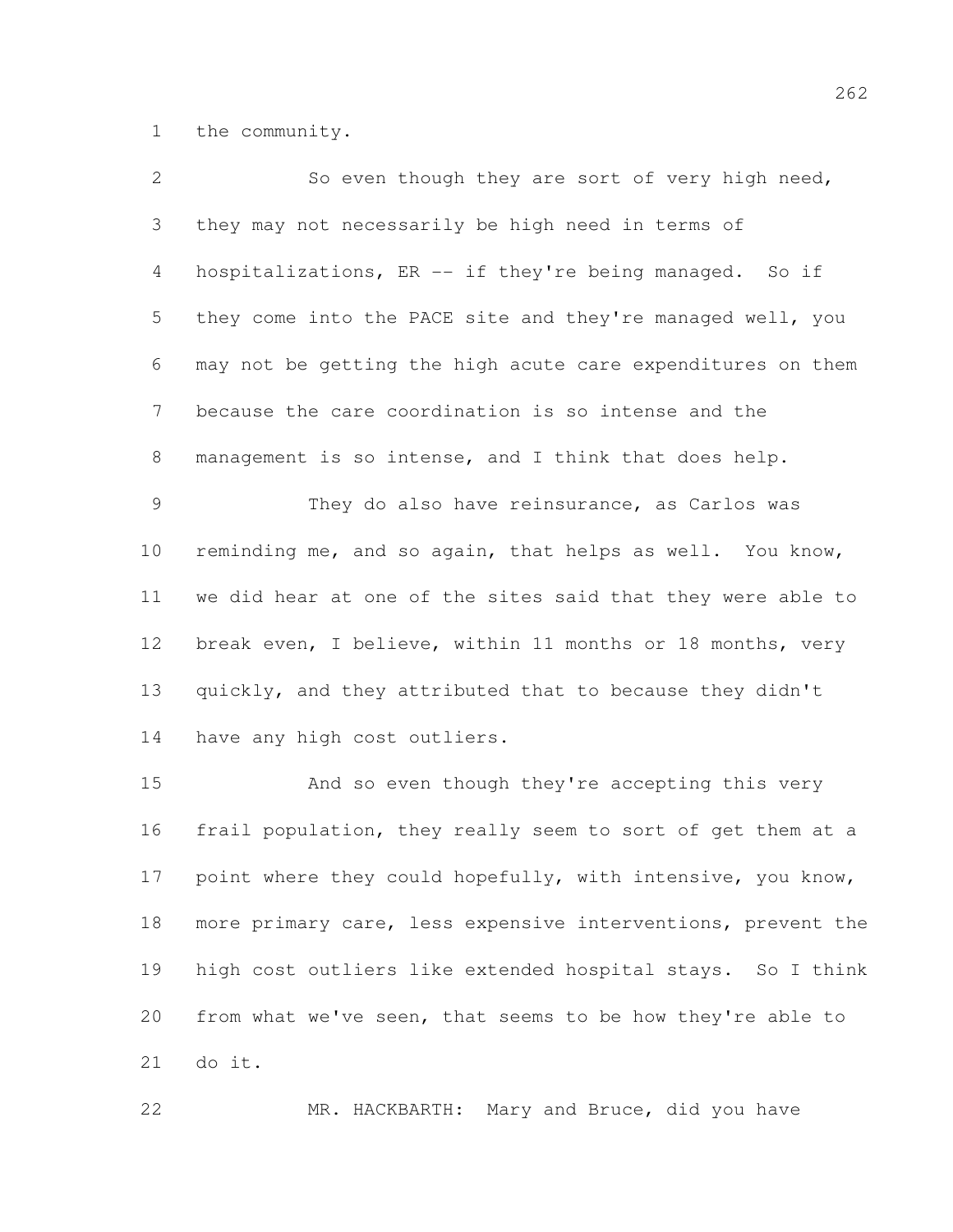something to contribute on this point?

| $\mathbf{2}$ | DR. NAYLOR: I would comment on the risk pools               |
|--------------|-------------------------------------------------------------|
| 3            | that are required for each of the sites, so either          |
| 4            | reinsurance program or these sites have to have very high   |
| 5            | risk pools available for those people.                      |
| 6            | MR. HACKBARTH: Bruce?                                       |
| 7            | DR. STUART: High spenders doesn't necessarily               |
| $8\,$        | mean high risk. In other words, if you've got a very        |
| 9            | homogeneous population, the actual risk might be reasonably |
| 10           | low, at least in respect to the average cost. And that's    |
| 11           | what it strikes me that you're doing here, is that you're   |
| 12           | really trying to get a homogeneous population that meets a  |
| 13           | particular set of standards.                                |
| 14           | And it would be really useful -- I don't know               |
| 15           | whether you could get it -- but to see individual variation |
| 16           | in cost for people in these plans, because I think that     |
| 17           | would address the question that Peter has raised. It may    |
| 18           | not be possible because they're capitated.                  |
| 19           | MR. HACKBARTH: Okay, thanks for that. Mike,                 |
| 20           | clarifying questions?                                       |
| 21           | DR. CHERNEW: First, I can't believe that these              |
| 22           | people wouldn't have a lot of variation given the way --    |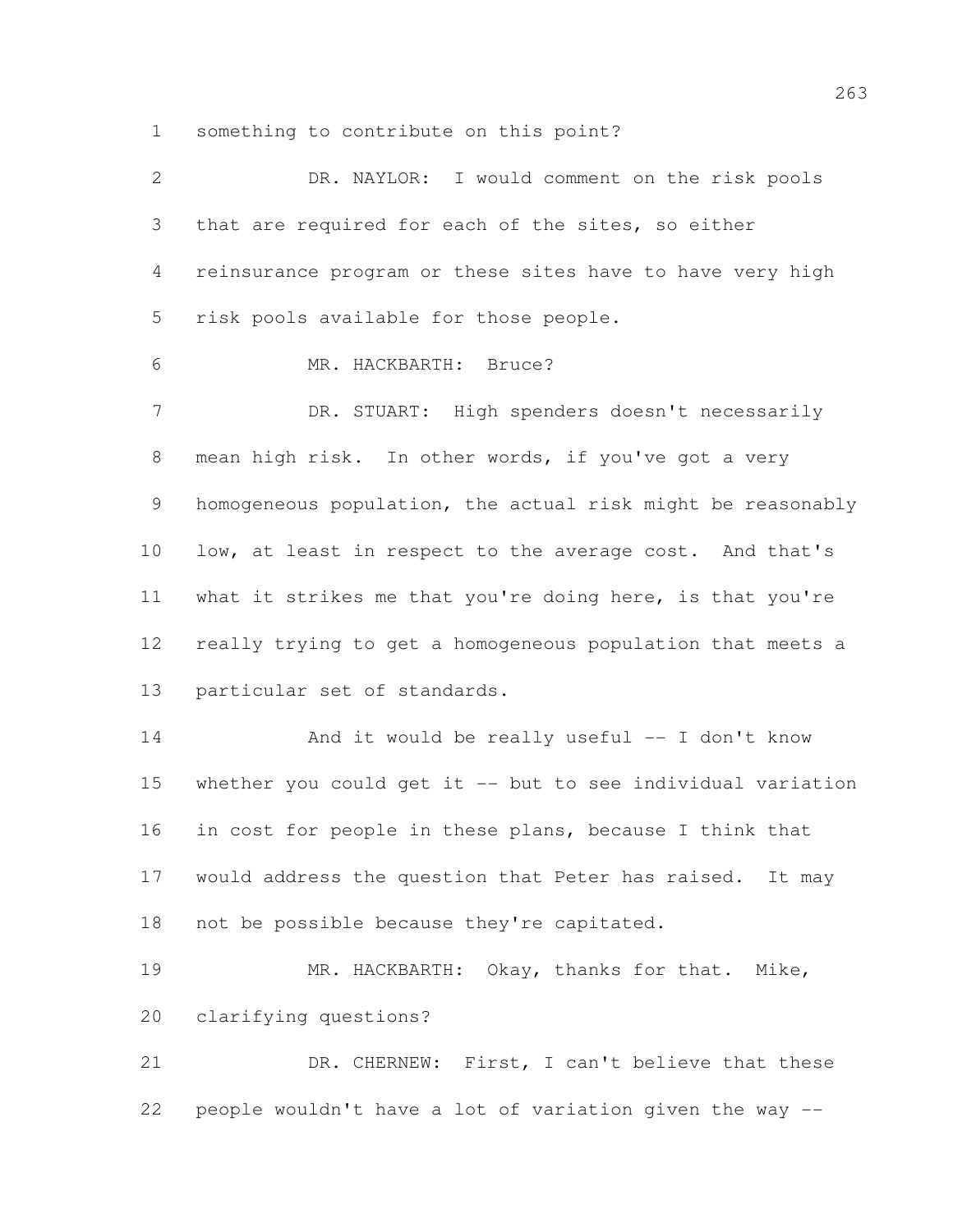even if they were incredibly homogeneous -- if they were exactly the same, I just have to believe that there's just a lot of variation in what they're spending. So I think the reinsurance has to be the key.

 But the question I had was, what's the magnitude of the hospital savings of these types of things? There's a lot -- usually a relatively modest percent change in the risk of hospitalization can be a really big deal if the baseline risk of hospitalization is really very high.

 MS. AGUIAR: Right. So I can't directly answer that question because we heard anecdotally from them, and at least one of the sites gave the examples of some of their 13 frequent flyers, that as soon as they got them in and they 14 got them managed, they were able to reduce the number of hospitalizations.

 We don't have any quality measures to be able to 17 see, which is one of our concerns, exactly how much, you know, what the hospitalization rate is. And again, that also goes back to the issue of how they're paid, because since they are paid a capitated rate -- so I'm not sure if you're asking like sort of compared to fee-for-service what the savings would be.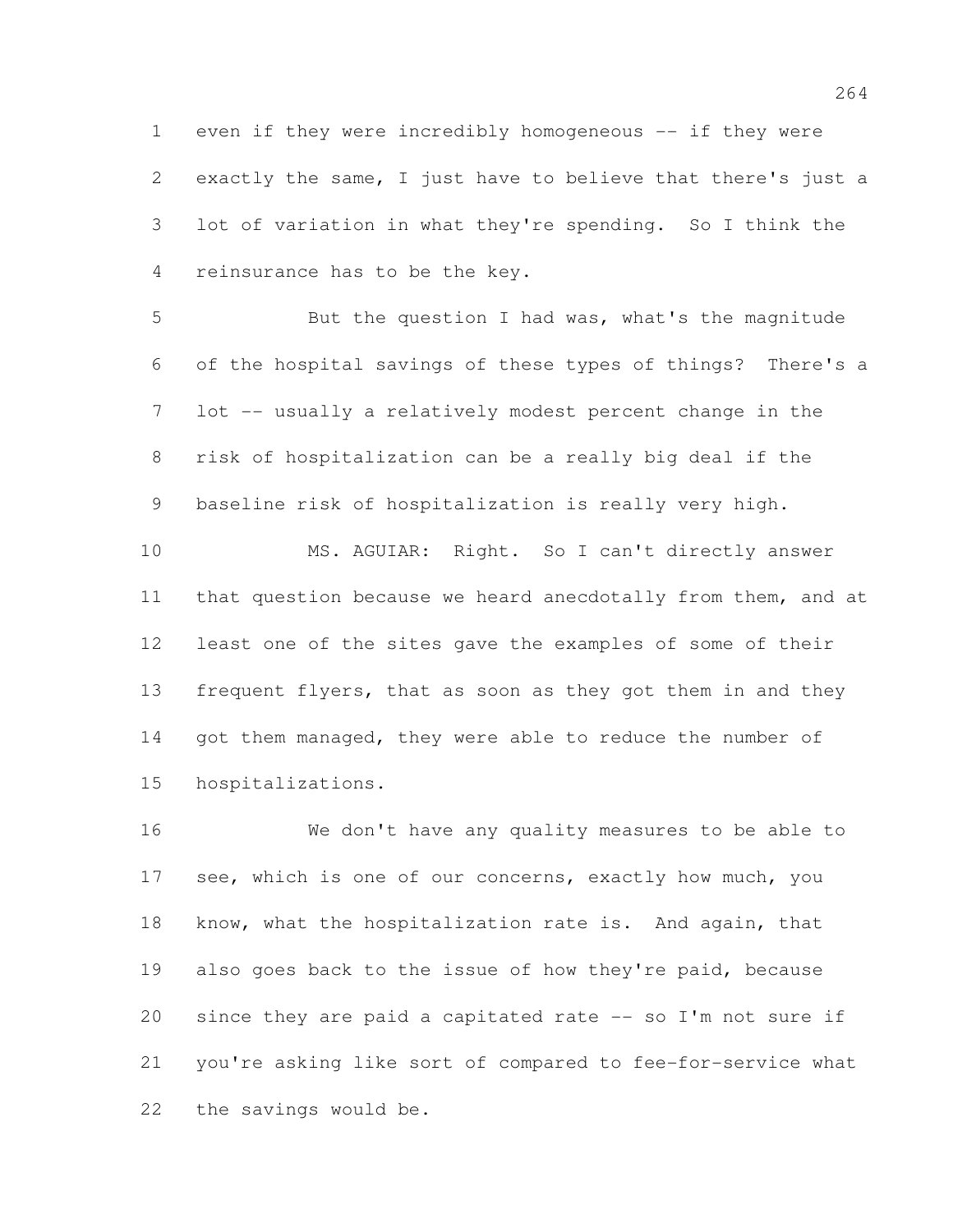DR. CHERNEW: Well, I guess the point is, the savings from hospitalizations all accrue to the PACE program, and it sounds like they basically invest those savings in these other set of services, so then they have better quality and they come close to breaking even. And so, the basic question I was trying to figure out is, if they were reducing the hospitalization rate by 10 percent, that could be a lot of money that they could -- they would either keep it or they would be able to invest in better quality. But if they were reducing hospitalizations by just, you know, a small fraction, maybe not so much.

 MS. AGUIAR: And I agree with you and we honestly really did try to get to that level of information. When we 14 spoke with the sites, we weren't able to. The most that we were able to get from them was that they track the number of hospitalizations, nursing home utilization, things like that, each month.

18 And so sometimes they gave us those numbers, but 19 we didn't have a sense of, Okay, well, what was it when they first came in or what was their hospitalization rate before they came in. So unfortunately, we don't have that data. DR. MARK MILLER: Maybe we could follow up on this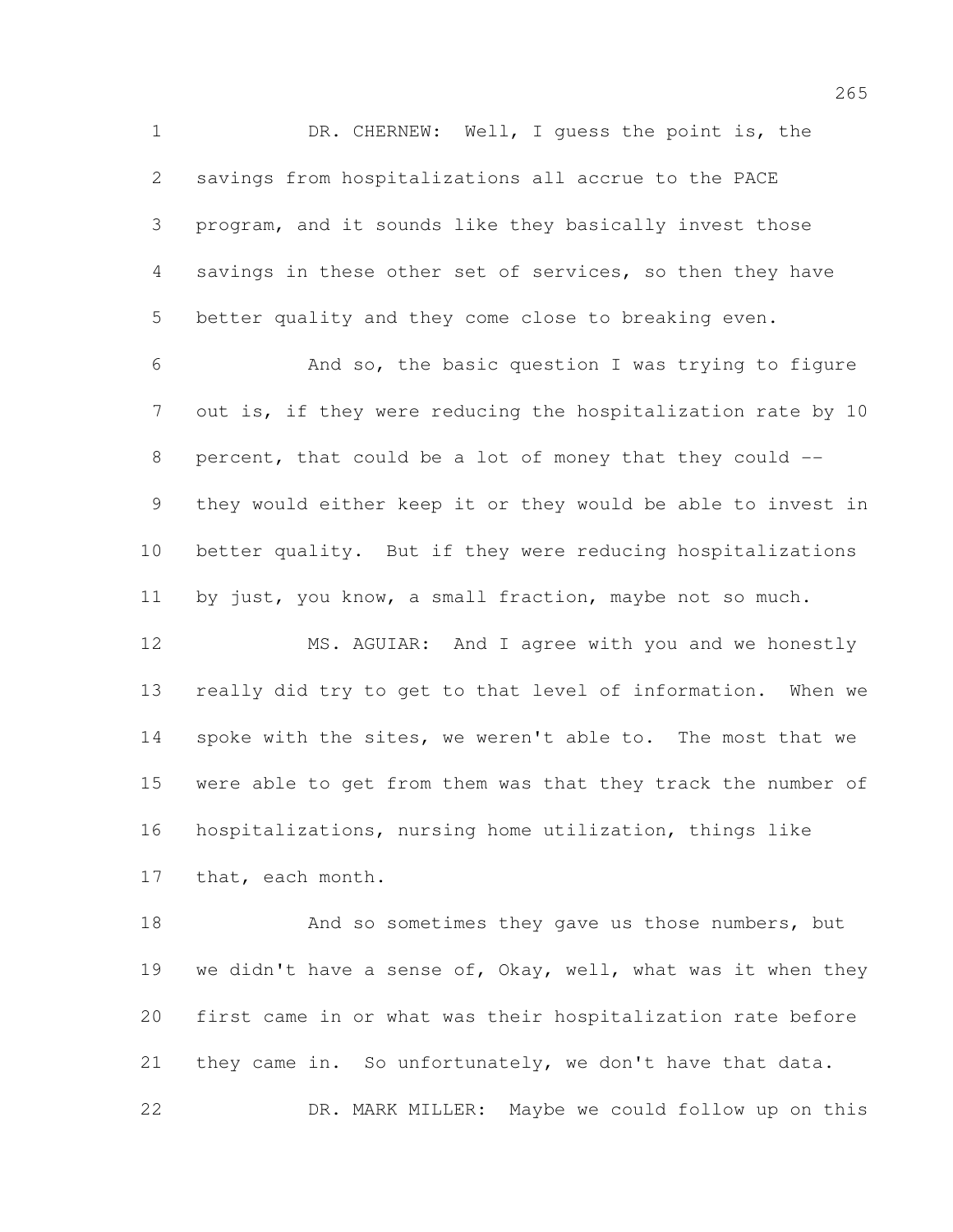question. Go back and look at the evaluation and see whether there was any breakout there that would direct us to answer his question. So that's another place we'll look. MS. BEHROOZI: Actually, I was thinking about that. If they're comparing it to a baseline group, then that's kind of like a risk adjuster kind of thing. What's the -- it sounds more like a before and after as opposed to this group versus that group.

 If there's an equivalent group, then that might serve as a basis for risk adjusting. And they're only going to be saving money if they're getting paid based on the appropriate risk level that these people would otherwise have been going to the hospital a lot. So, you know, you've already emphasized the importance of getting risk adjustment right.

 So my question was, you referred, Christine, actually in responding to Glenn, about how this is an all-in payment, right? And so, then doesn't it differ from Medicare Advantage, which doesn't include hospice, right? Is there anything else that Medicare Advantage doesn't include?

MS. AGUIAR: So I'm going to defer to Carlos if I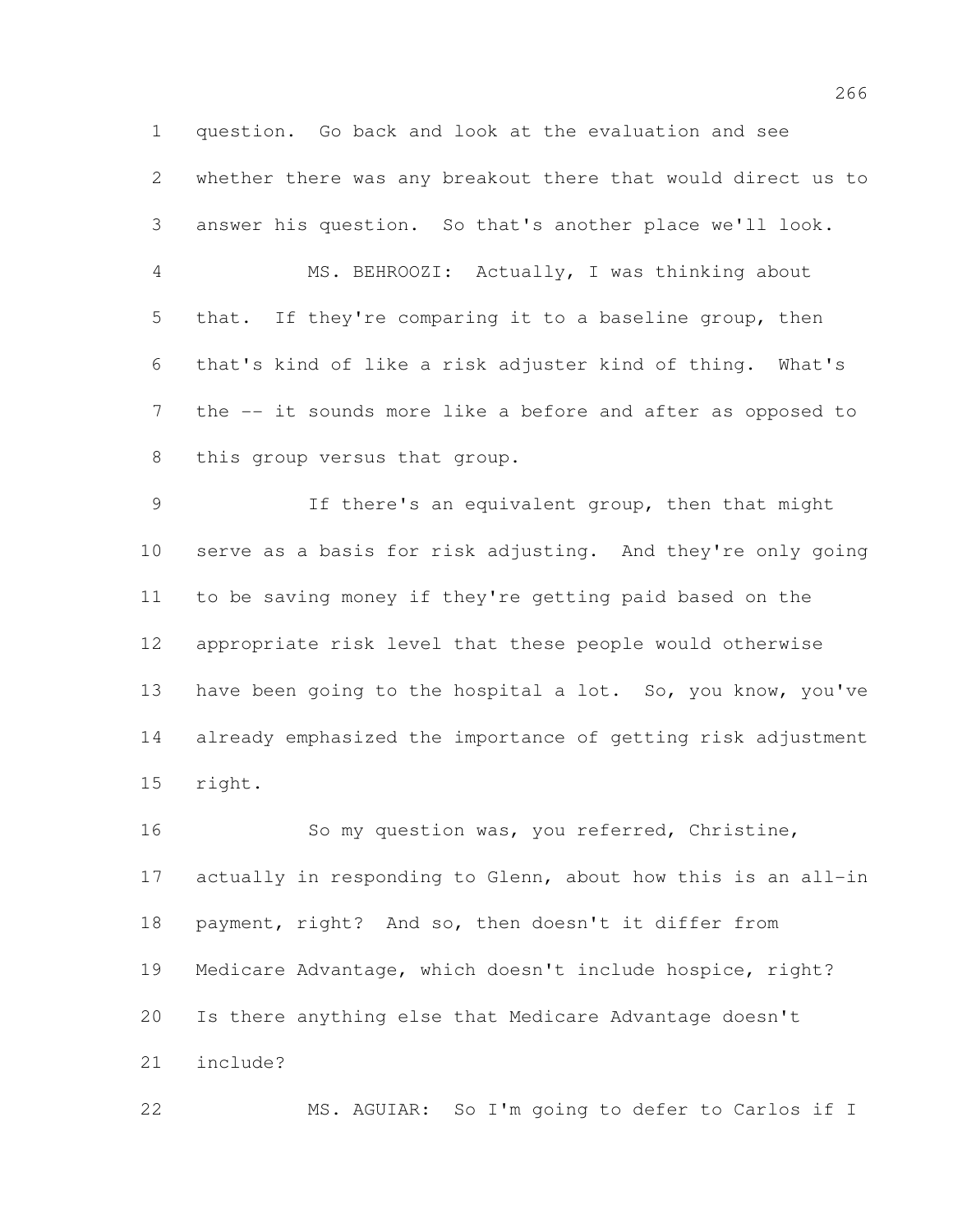get this wrong. But I believe you could be in Medicare Advantage and if you need hospice, you can go back into fee-for-service. Is that correct?

 MR. ZARABOZO: In the Medicare Advantage situation, you can elect Medicare hospice and then you maintain your enrollment in the Medicare Advantage plan. The payment to the plan is only for the rebate dollars. So you're still entitled to whatever, like dental coverage or whatever, but you are not, in a sense, no longer enrolled in that plan.

 MS. BEHROOZI: My question really goes to the payment to the entity. It's not apples to apples. If the payment to the MA plan isn't intended to cover hospice, where is -- the payment to the PACE plan is intended to cover hospice. So that if you just compare it to the benchmarks --

17 MR. ZARABOZO: No, it is the same old payment level. That is, the PACE benchmark was equal to the MA benchmark in a given county. They don't do the computation 20 of are there any rebate dollars, any difference between -- they don't do the bidding part. They get the straight benchmark. And it is only -- I mean, that is intended for A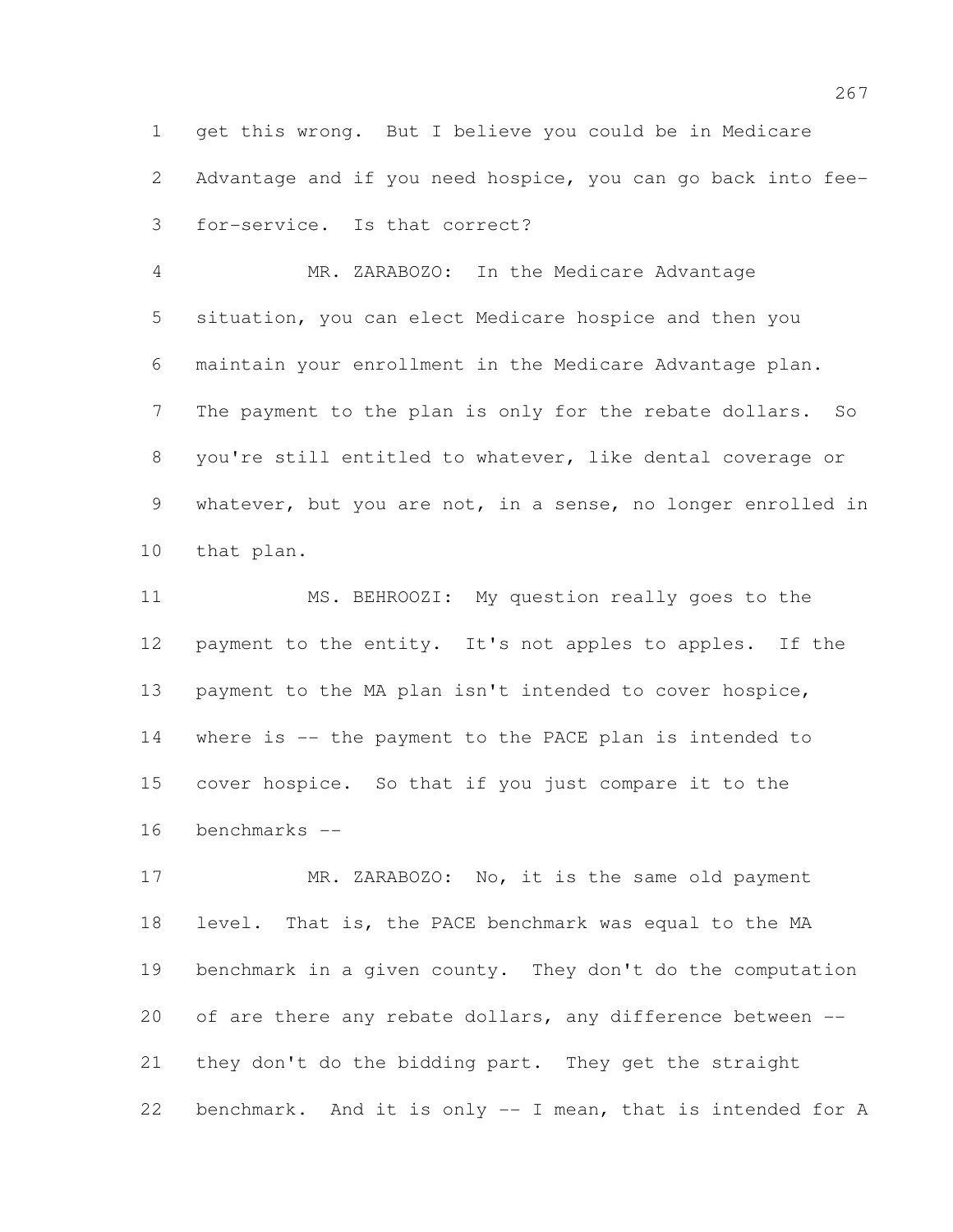and B, as you say.

 MS. BEHROOZI: Right, but what PACE is supposed to provide is a bigger basket of goods, or whatever. MS. AGUIAR: Right. MS. BEHROOZI: Okay. DR. MARK MILLER: In addition to the benchmark payment on Medicare, they get a payment from Medicaid. 8 MS. AGUIAR: Right, right. 9 MS. BEHROOZI: Right. MS. AGUIAR: And the frailty adjuster as well MS. UCCELLO: I apologize if you already talked about this, but back to the outlier payments and the reinsurance, if reinsurance is already available, then why are outlier payments needed? 15 MS. AGUIAR: When we spoke -- and again, this is 16 the perspective of the individual providers. You know, they did say to us that the cost of reinsurance was very high and that the deductible -- even if the cost wasn't high and that's sort of a per-person basis, the deductibles are very high. Sort of the reason why we put up an option to have

an outlier pool would be because in the event that it sort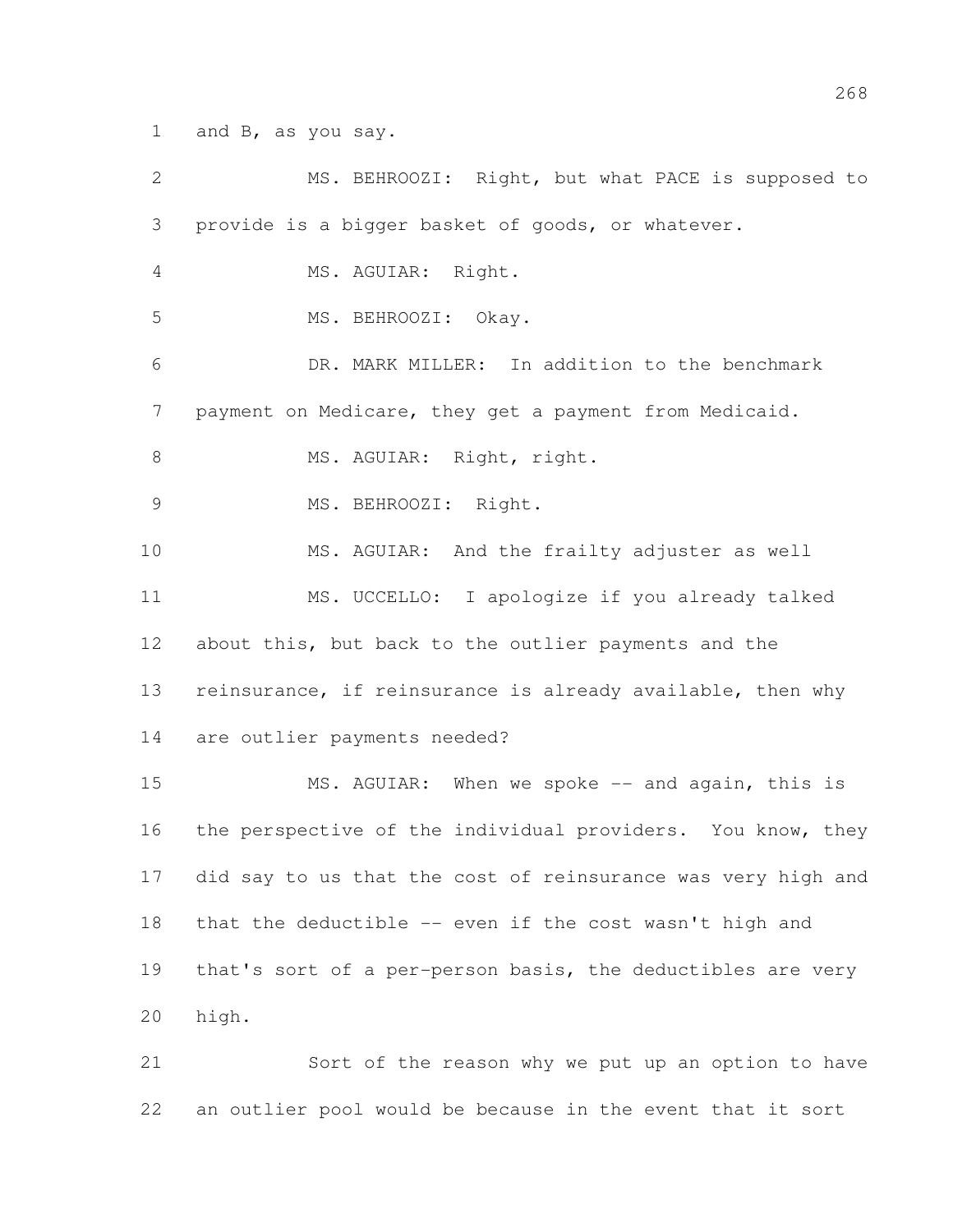of has the same impact on sponsors wanting to open new sites, that it did during the rural PACE demonstration. And then in light of any changes to the benchmarks that we end up proposing or recommendations or any future changes to the risk adjustment and frailty adjuster, we were concerned that maybe sponsors would be less reluctant, and so we thought, you know, this is sort of a way to try to spur people to get in.

 And looking at the experience of it in the rural PACE demonstration, it was hardly not used at all. It was almost -- you guys could think of it like a security blanket, the fact that it was there, and, you know, from what we heard from the sponsor sites.

14 MS. UCCELLO: One more question. The age 55 and 15 above requirement in law, is there any background for why that requirement was included?

 MS. AGUIAR: Unfortunately, we don't know the historical basis for why that was put in there. What we heard from the PACE staff themselves was that some of them felt that that was an arbitrary, sort of distinction. I mean, I'm sure there was a rationale when that was put back in, and I think, you know, where they're coming from is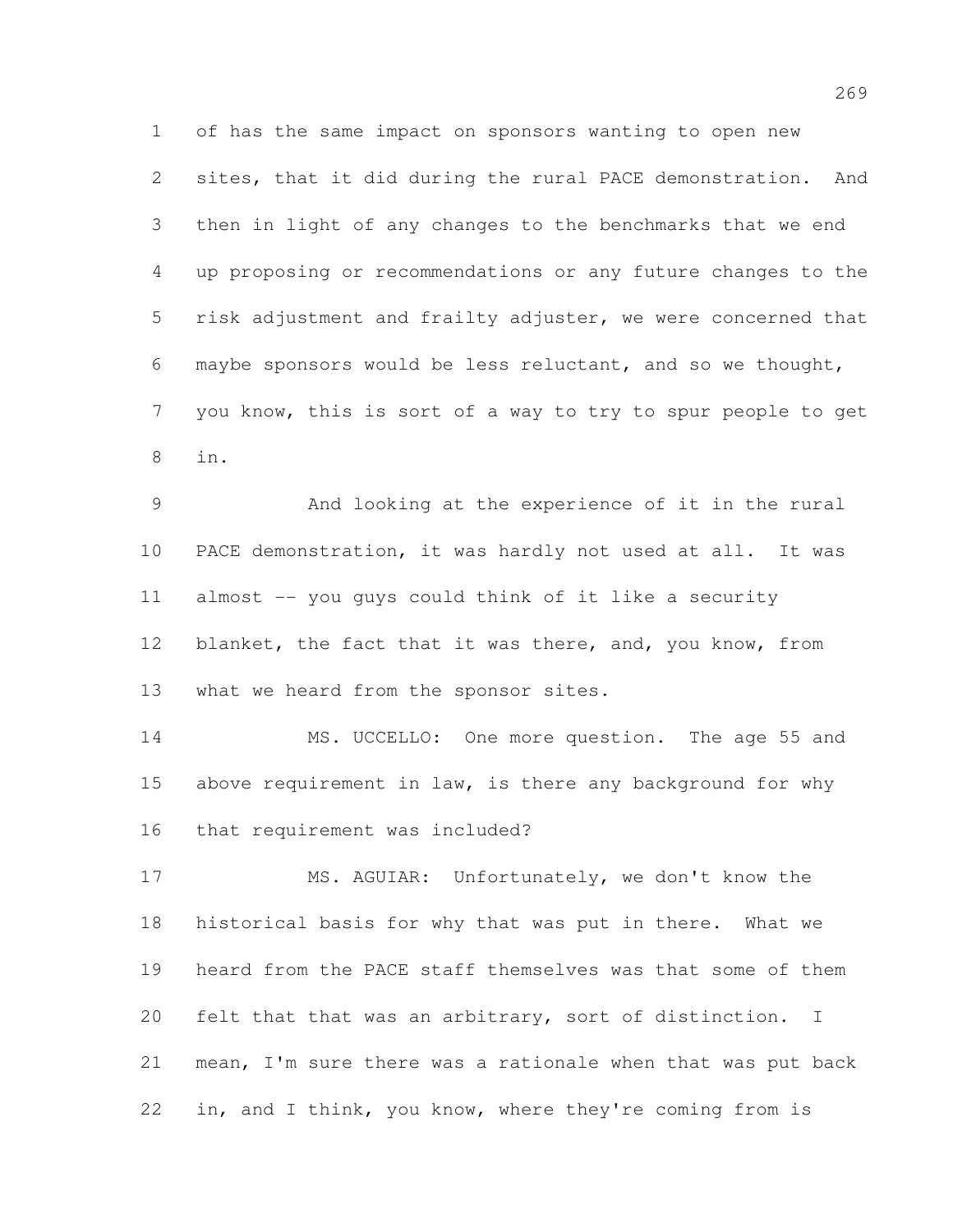they've said that they see people who are 53, 54 who completely qualify, yet they can't enroll them.

 MR. ARMSTRONG: First, just to clarify, a couple of times you said there's limited reported information about the health or other outcomes for the population of patients cared for. That's correct? So there's no way to compare with SNPs or with just fee-for-service, Medicare, how well our investment in PACE programs is achieving certain outcomes for the health of those populations? MS. AGUIAR: Exactly. And CMS does monitor this program very closely. I mean, they've got -- they have to have a quality improvement program. They've got this thing called Level 1 reporting, which is what they have to report, which is what we had in the slide. If they're sort of like an infectious disease or a fall of a certain type, then that sort of -- they have to report that and then that kicks off like a root cause analysis. So they're very closely monitored.

 The thing is, that data is not publicly reported and I think part of it, I would imagine, is because they are so small. You really have to think of how to be able to report this in a meaningful way.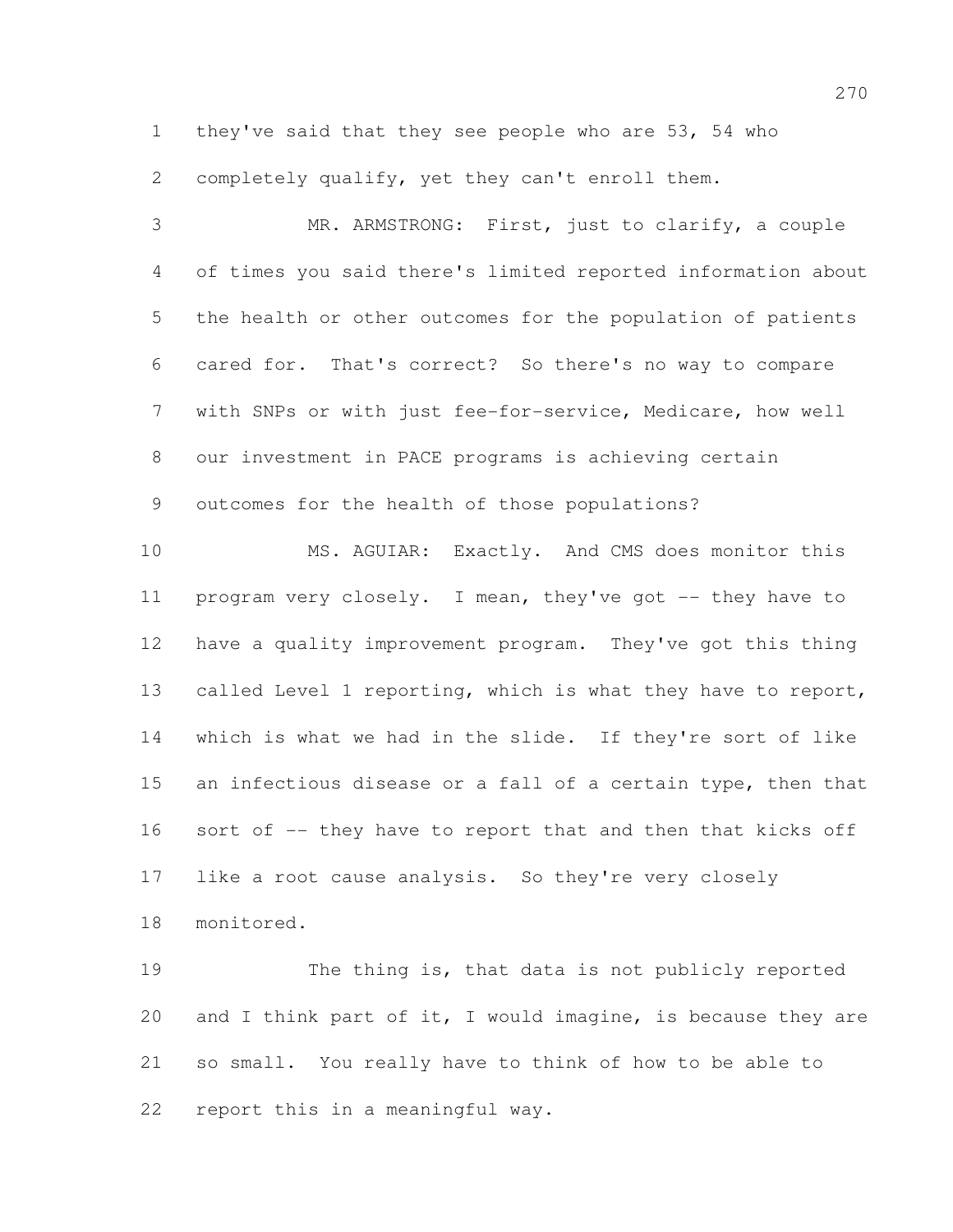1 MR. ARMSTRONG: That's a good point.

 MS. AGUIAR: And so, we were thinking, Okay, that would be step one. Now, whether or not that could be compared to SNPs or -- I mean, ideally, down the road, you would be able to compare, you know, PACE with the fully- integrated dual eligible SNPs and the DSNPs and that sort of thing. We're not there now.

8 MR. ARMSTRONG: Right. So my other question, I think, with respect to the context that you are setting, dealing with a dual eligible population is a huge issue for us overseeing the Medicare program, right?

 And so, here we are reviewing the PACE program, what we know about that, but that's just one of a variety of different programs that we support through our payment 15 policy to care for these populations of patients, the dual eligible SNPs, some kind of coordination that takes place in the fee-for-service payment structure, and for the most part, it's just totally unmanaged, right?

 So the question that I have is, are we here to look for ways of improving the PACE program? Are we here to try to learn from the PACE program what are the things that we should take to a future discussion that will help us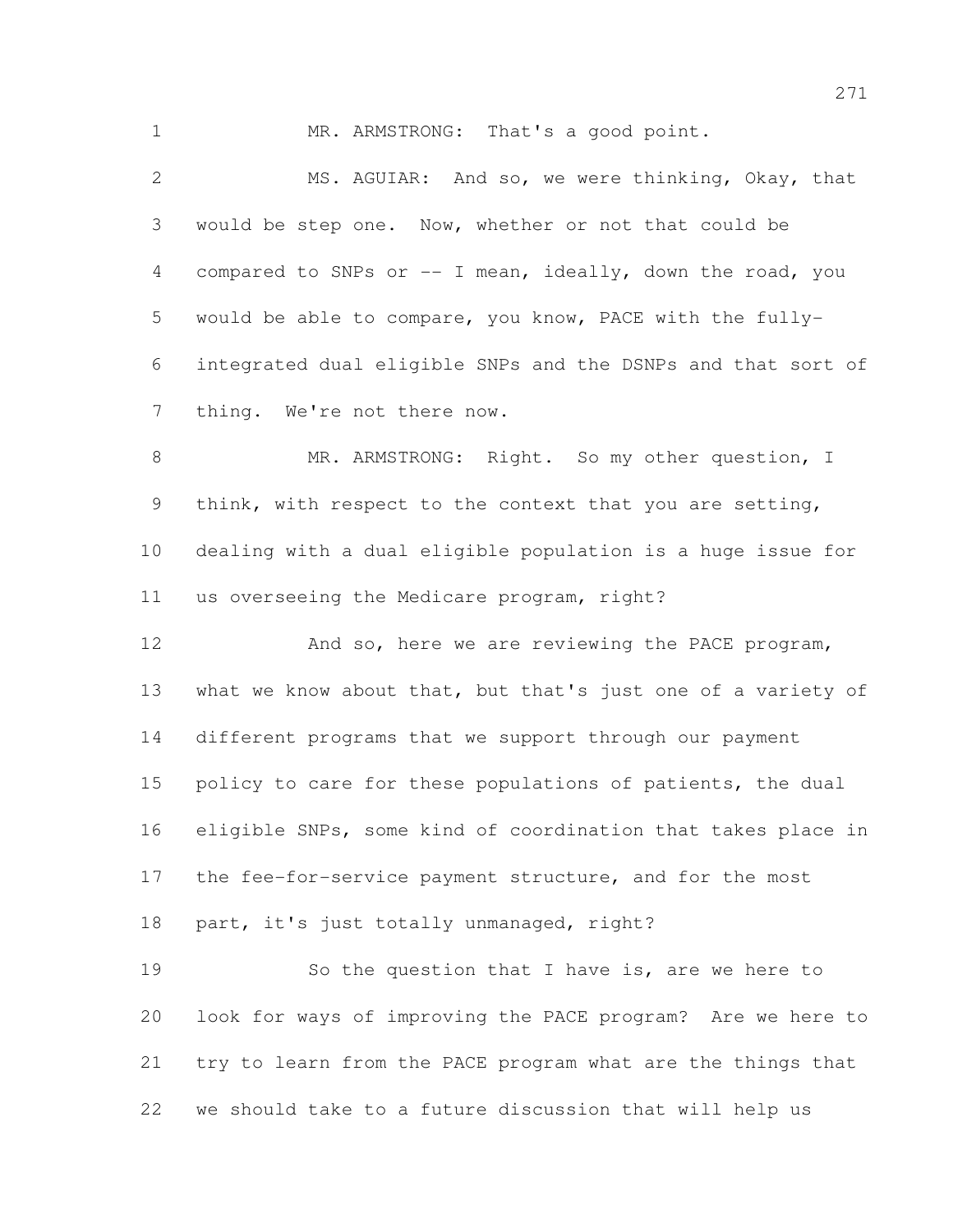figure out how in the world do we really do something for dual eligibles?

 MS. AGUIAR: And I would just say it's both. You know, for right here, we really wanted to be able to present to you, This is what we heard about PACE and since there has been evidence that this program -- you know, it has all of the components of what we would say are, you know, a true integrated care program has and we see that it works in urban and rural.

10 And, you know, there are ways, as Glenn was saying, you could expand it on the margins. You could improve the PACE. You could improve the payment system, you could maybe open access a little bit to it. So we did want to bring this to you all now in the fall for you to be able to see that, and if this is something you are interested in in moving towards recommendations.

17 At the same time, we definitely -- you know, in places of the report we're noting aspects of the PACE program, specifically the flexibility they have to cover non-clinical services, and the fact that they can blend Medicare and Medicaid payments rates, you know, at the provider level.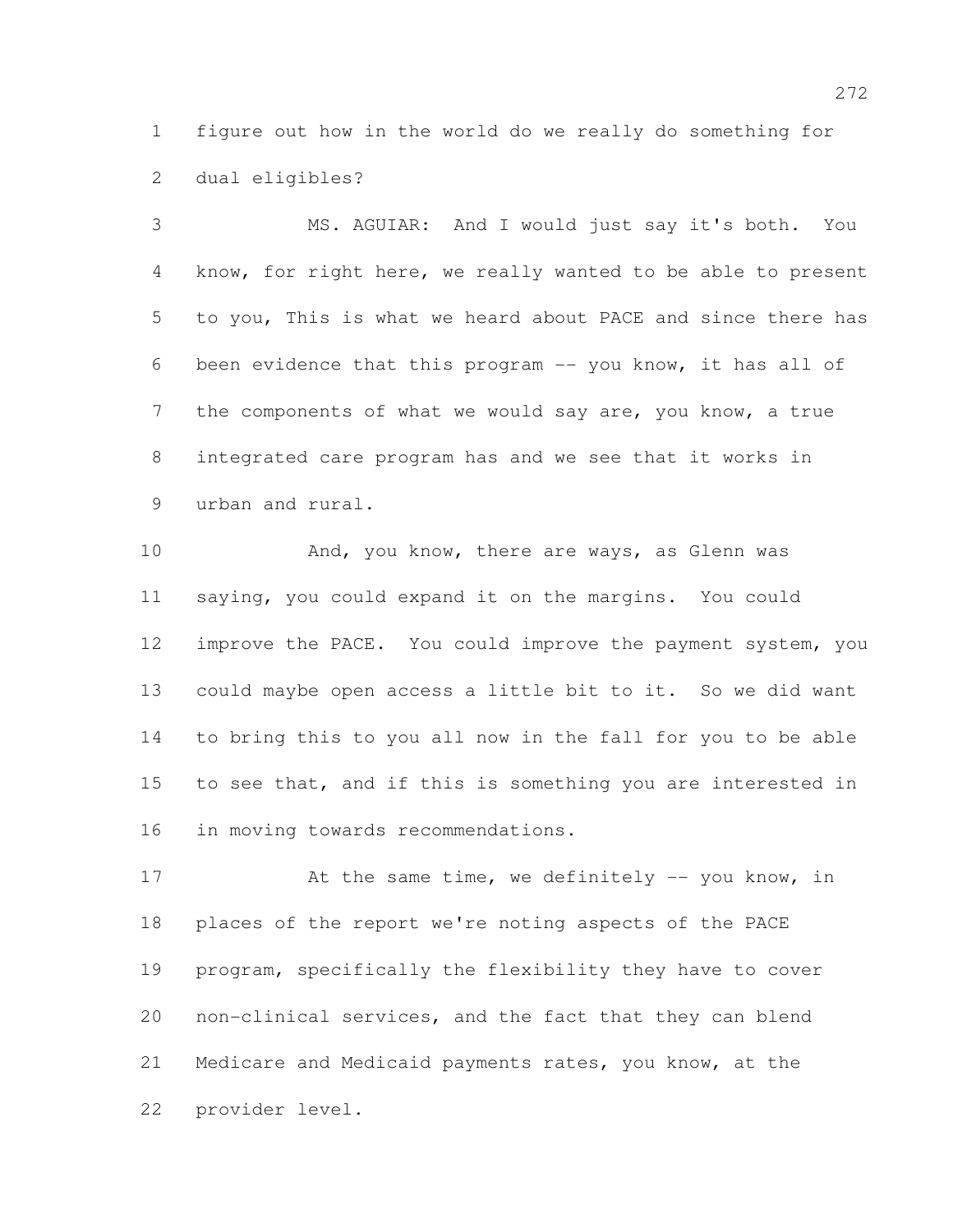These are issues that are being talked about not only in the dual SNP and the fully-integrated dual SNP worlds, but also on the CMS demonstrations that are going on now. And these would be the 15 state CMS demonstrations going on. There's also sort of two other demonstrations going on with CMS. And so, even though we're sort of looking at, Okay, we know what works in PACE, and then we intend to come back to these other integrated care programs with those components.

10 But we also wanted to sort of, you know, prep you 11 all so that you heard it about it first before, and then we brought it up again in the spring.

13 DR. BAICKER: Two quick related data questions. You talked about the limited availability of outcomes, but mentioned that there were improvements in hospitalizations and some measurable things. I would imagine that part of what is attractive about the program is that people want to stay in the community and that they're getting care that 19 matches more closely their preferences.

 And so, I wonder if there are any measures available that would capture beneficiary satisfaction or any of those less tangible things than the sort of right tail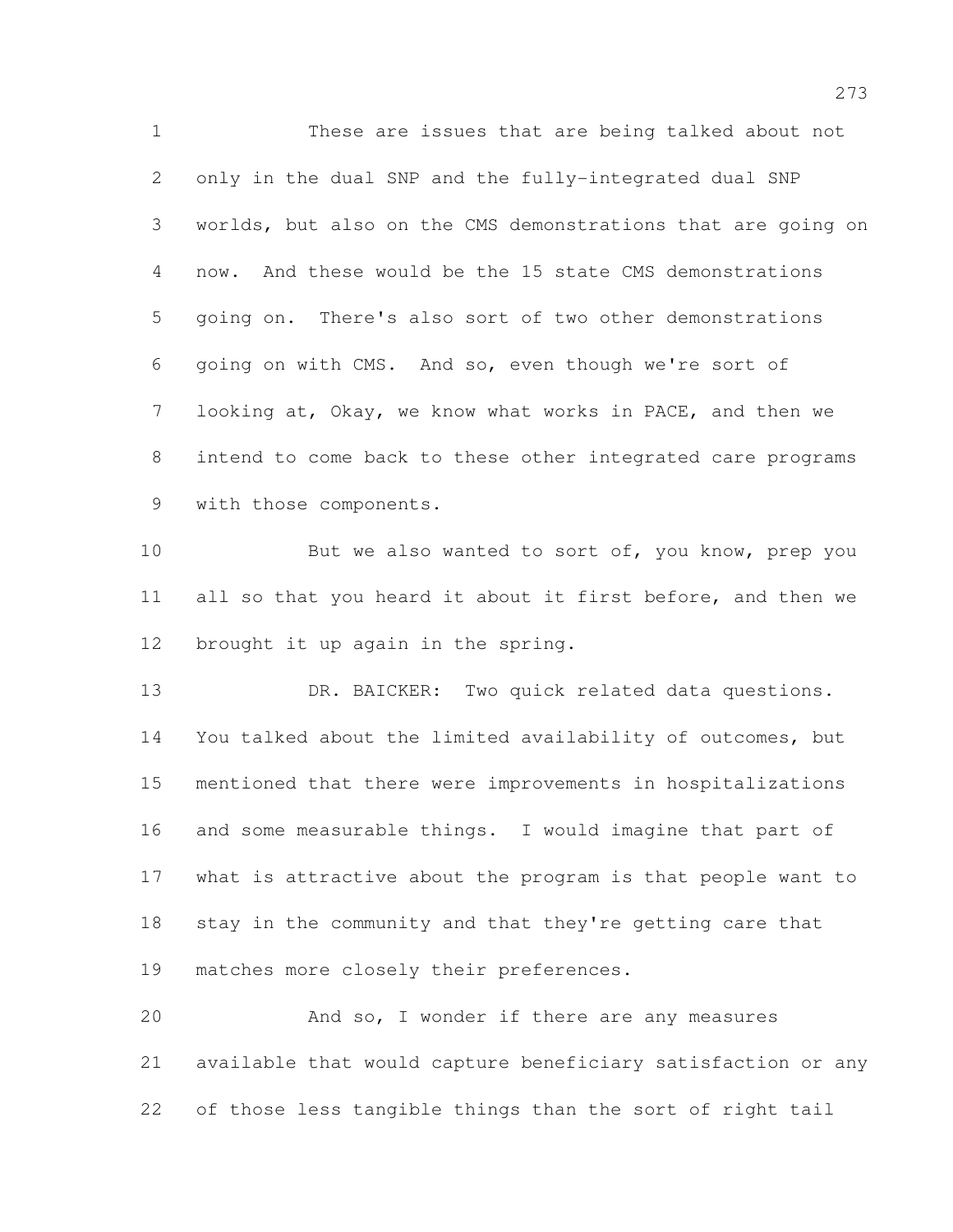events of hospitalizations, although maybe they're not so rare in this population.

 MS. AGUIAR: Some of the individual PACE providers that we spoke with do collect provider -- patient satisfaction surveys. CMS requires them to do the program's QAPI, and then I'm just blanking on what that stands for right now. 8 DR. BAICKER: Of course, QAPI. MS. AGUIAR: Yeah. 10 [Laughter.] MS. AGUIAR: And so, one of those -- I believe 12 that one of those -- and so, they have sort of like buckets 13 of things you have to collect, like utilization is one. And 14 one of them, I do believe, is some sort of patient, family, provider satisfaction model. But that, I don't believe, is as standardized across the sites since they do have leeway to kind of pick which measures than the ones that we had on 18 the slide, which they have to report.

19 So there are -- and I believe, I would say, most of the PACE sites, right, that we spoke with were collecting the patient satisfaction. But again, that's not required. I don't believe that one is required or defined in terms of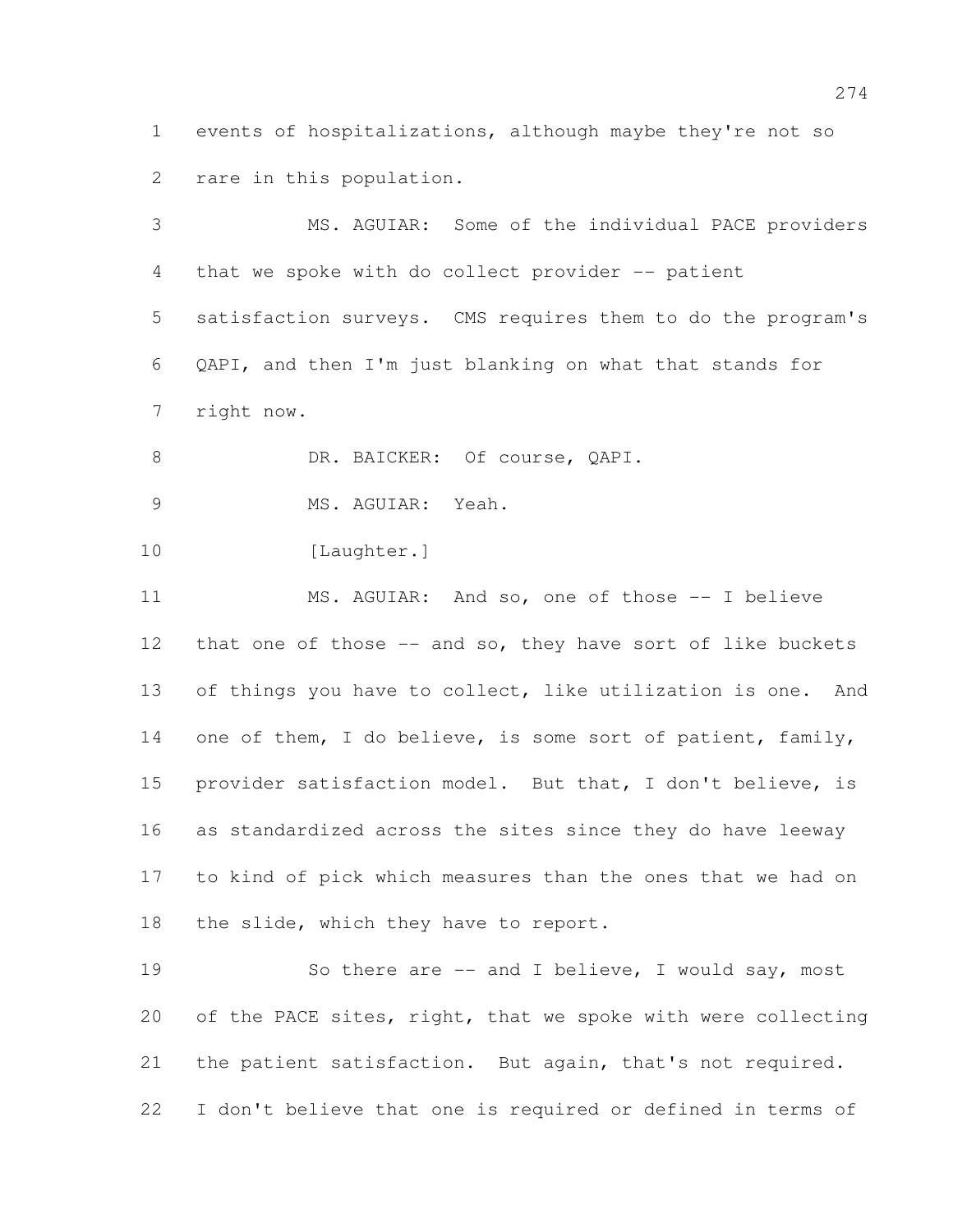how they should -- I don't know if they are all defining it the same way.

 DR. BAICKER: And, of course, you'd want not only them, but you'd want a sample of people who weren't in them so that you could see how good a job they were doing. So I wondered if there was any linkage to MCBS-type data or CAHPS data, something that would indicate beneficiary satisfaction with their plan.

 DR. MARK MILLER: Not the second connection to a group that weren't in it, but in the things that are currently being collected, I thought there was grievance and appeals, and enrollment and dis-enrollment.

 MS. AGUIAR: Yeah, I was going to say that. That's kind of the other side of it.

 DR. MARK MILLER: Which starts to move it in another direction, and I think the main issue, in case this is not crystal clear, it's not that data elements aren't being collected. It's that they're being collected and then just not made public, is kind of the question. MS. BEHROOZI: So, yeah, there are two different

 problems. Either we need to get access to those data or they could be collected if they weren't, but then a related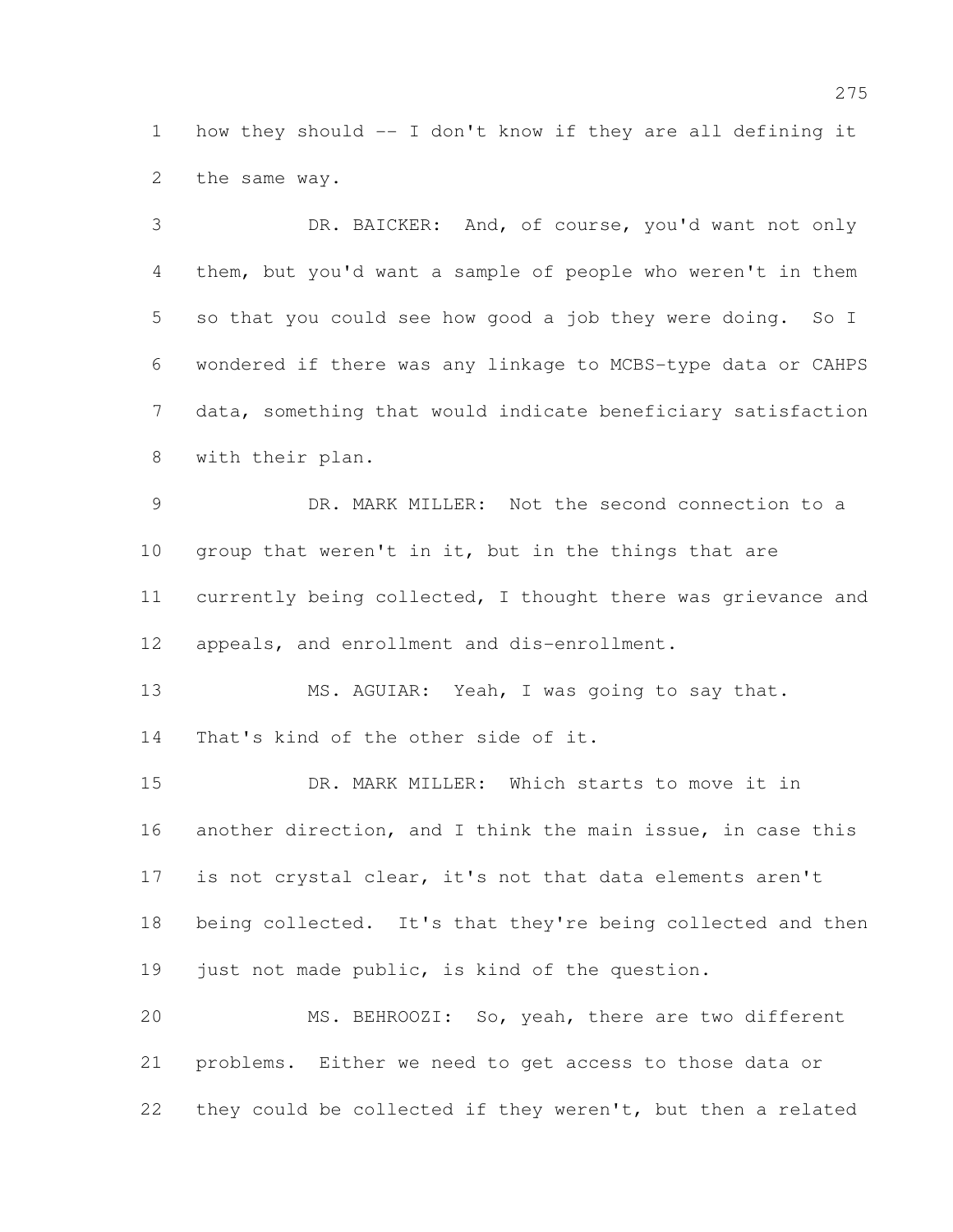data question is, the nice version of the story is that all of this coordination leads to the improved outcomes because they can really examine people regularly and coordinate non-typical services and all that.

 The other version is, it's a selection of -- you know, they're taking enrollees who look different from people who aren't enrolling in this and that it's not a treatment effect, it's a selection effect. So is there data available on the initial characteristics of people to let us know, are these plans do a better job than average or are they just getting a better tranche of patient than average? 12 MR. HACKBARTH: Bob? DR. BERENSON: Yeah. MS. BEHROOZI: Was there an answer to, is there data available on pre-existing characteristics?

16 MR. ZARABOZO: Well, yes, they're coming from fee-for-service, yes. We would have that information, yeah.

18 DR. MARK MILLER: Wait.

 MR. ZARABOZO: We would have claims information. I'm not sure whether the PACE enrollees are in CAHPS or not. That I don't know.

DR. MARK MILLER: Once again, I hate to keep going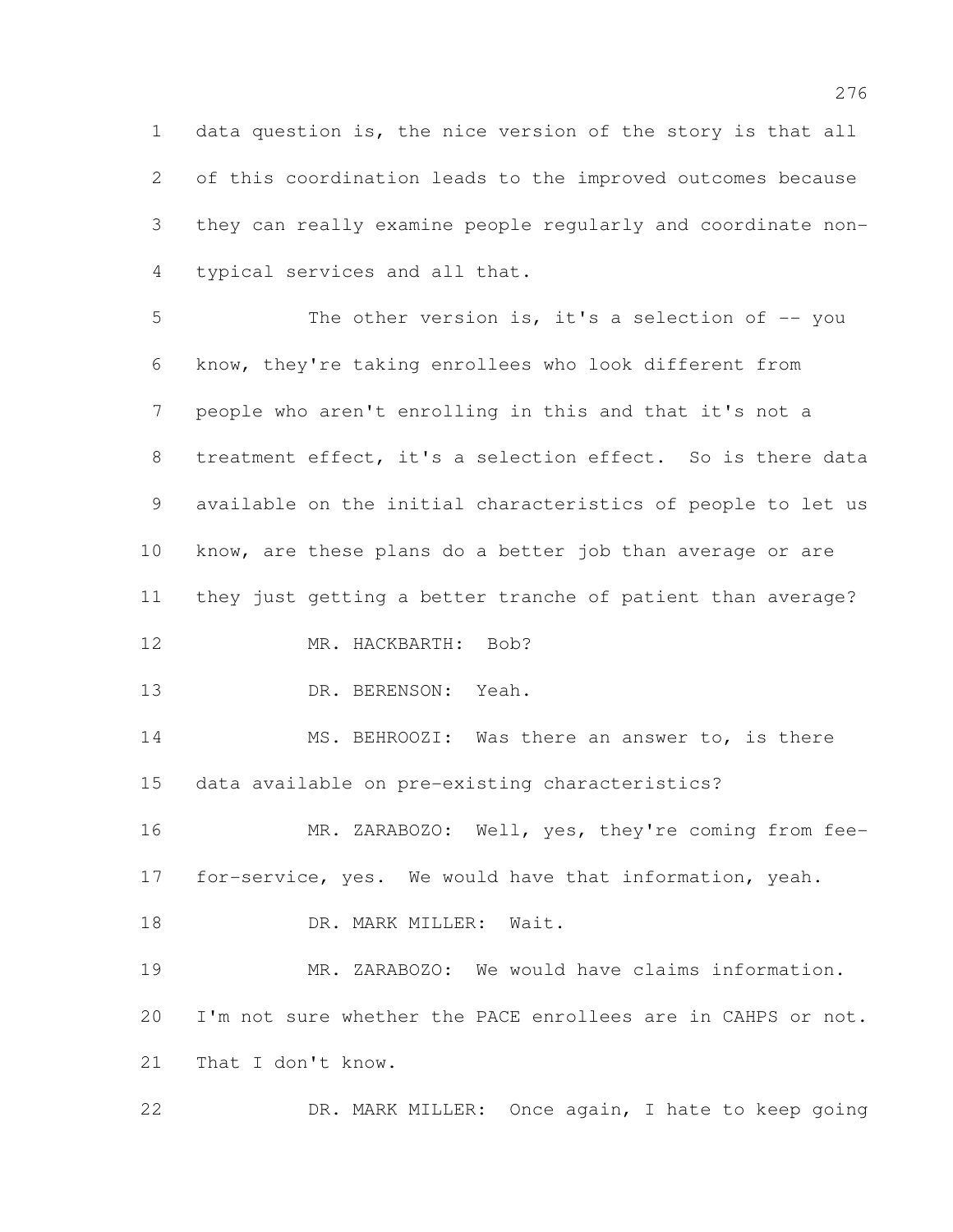back to this well, but I guess the other question I would -- a potential source for some information on her point would be -- I would imagine this question came up in the evaluation and whether there was a control group and how they dealt with the selection effect, whether they could measure a selection effect there. Maybe we could dive back in and see if there's anything we can bring to bear on this point. MR. ZARABOZO: And another possibility is the thing about prospective enrollees, they also report on who they talk to and didn't enroll. So you could compare those people to the people who actually did enroll. DR. MARK MILLER: And that is data that is currently being collected from the PACEs. Is that correct? 15 MR. ZARABOZO: You know who they are, essentially. MS. AGUIAR: Yeah. 17 DR. BERENSON: I have two questions. First, I'm trying to get my head around the concept of a provider frailty score. As a previously frail provider -- [Laughter.] 21 DR. BERENSON: -- is it basically a function of the individual ADLs and does it continually change as the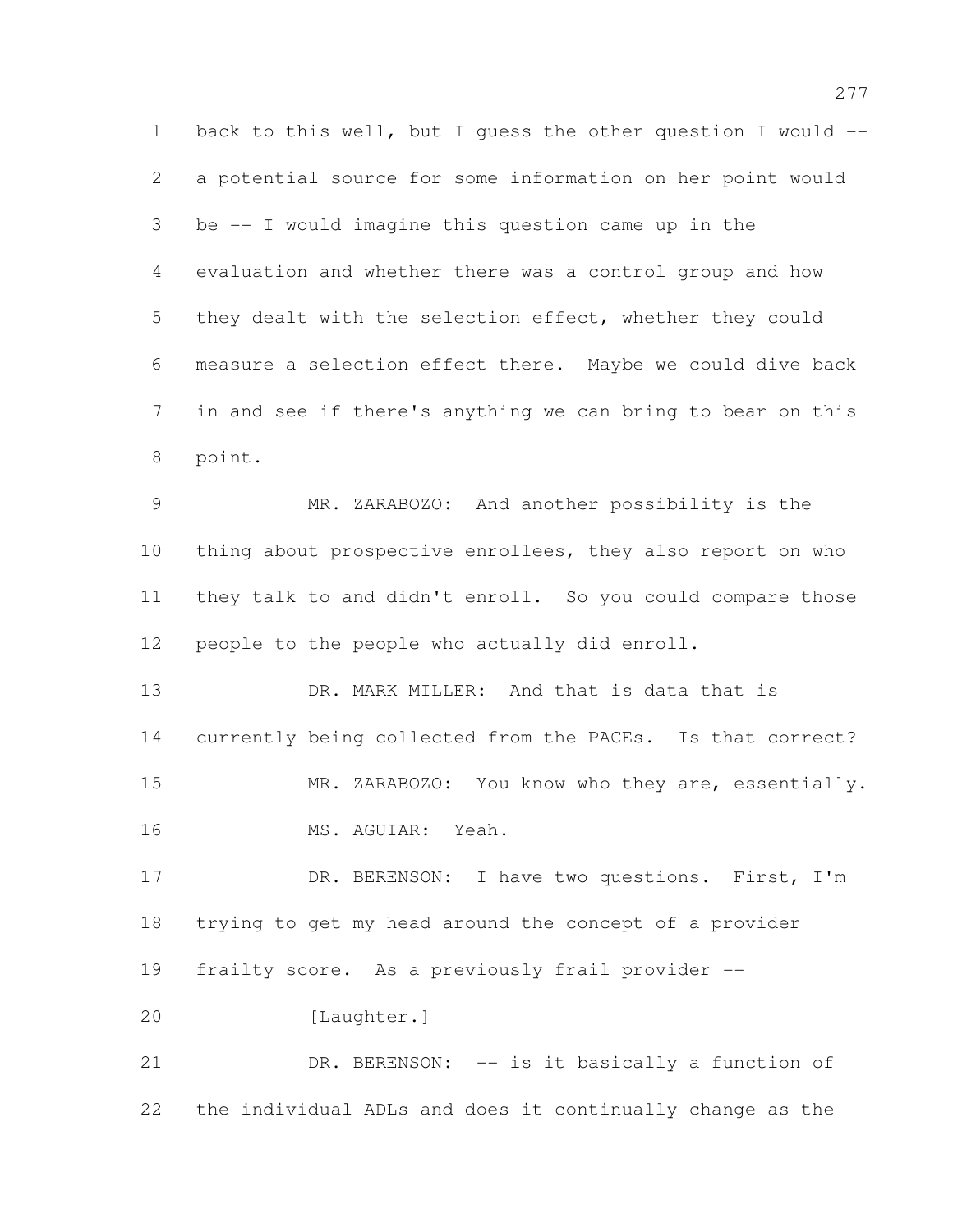enrollment changes? In other words, it's really just an average of the individual frailty adjustments?

 MS. AGUIAR: Right. That's exactly right. It's the HOSM survey, which Kelly could talk a little bit more about what's in it specifically, but I believe that's given every year. And then let's say in a given PACE provider across all of their beneficiaries they have an average of three to four ADLs. Then that's the bucket of the frailty adjuster that they get.

10 I think that frailty adjuster, I think, is like 10 percent or something. And so then each of their --

 MR. ZARABOZO: It varies depending upon the number of ADLs.

 MS. AGUIAR: Yeah, right, the number of ADLs. So again, if on average you have, let's say, three to four ADLs across your entire PACE population, there's a specific 17 frailty adjuster for that, and then that frailty adjuster is applied to the payments for each enrollee. So each enrollee payment is bumped up by that frailty adjuster.

 DR. BERENSON: But does the frailty adjuster keep changing as enrollment and dis-enrollment occurs, or is it fixed for some period of time?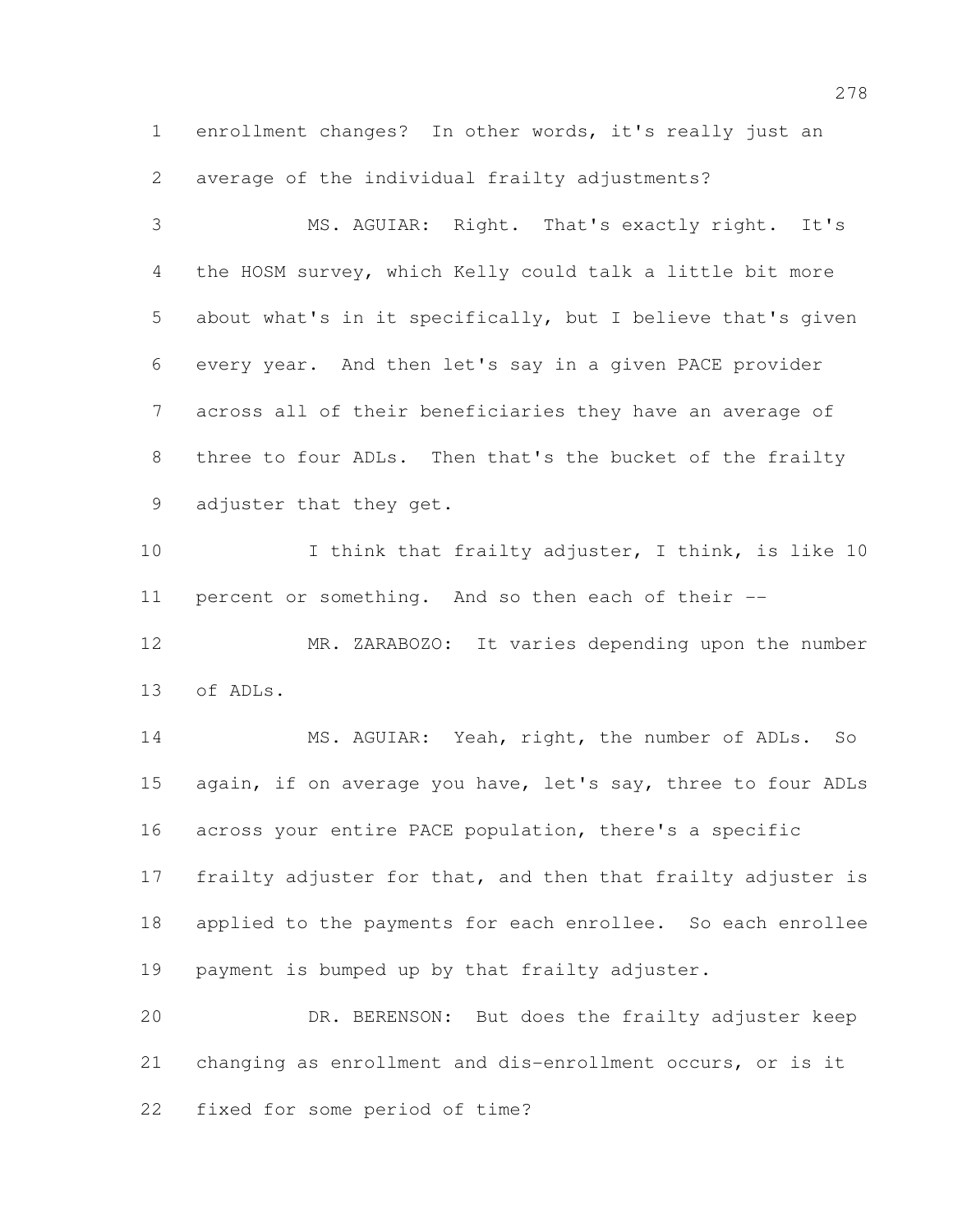1 MS. AGUIAR: For a year.

 DR. BERENSON: It's fixed for a year. I see. MS. AGUIAR: So it's based on that survey and every year when they --

 DR. BERENSON: So it is a provider frailty 6 adjuster and not just a rolling average of the  $-$ - I got it. The other one goes to the second purpose of all of this, is what can this tell us about how do we deal with the larger population of duals?

 So my question, will we be able to know whether dual eligible SNPs have looked at the PACE model and have 12 adopted forms of it, but not the -- you know, in other words, have figured out in any way how to do without the full adult day care or have figured out a way in which beneficiaries can keep their doctor, but in a certain -- in other words, how important is the PACE model to SNPs, I guess is my question?

18 MS. AGUIAR: Right. I would say so, and again, if you remember last February, I think it was, we reported on a review that we did of the -- that Carol Kelly and myself had done on the SNP models of care, and so we were sort of looking for these exact things.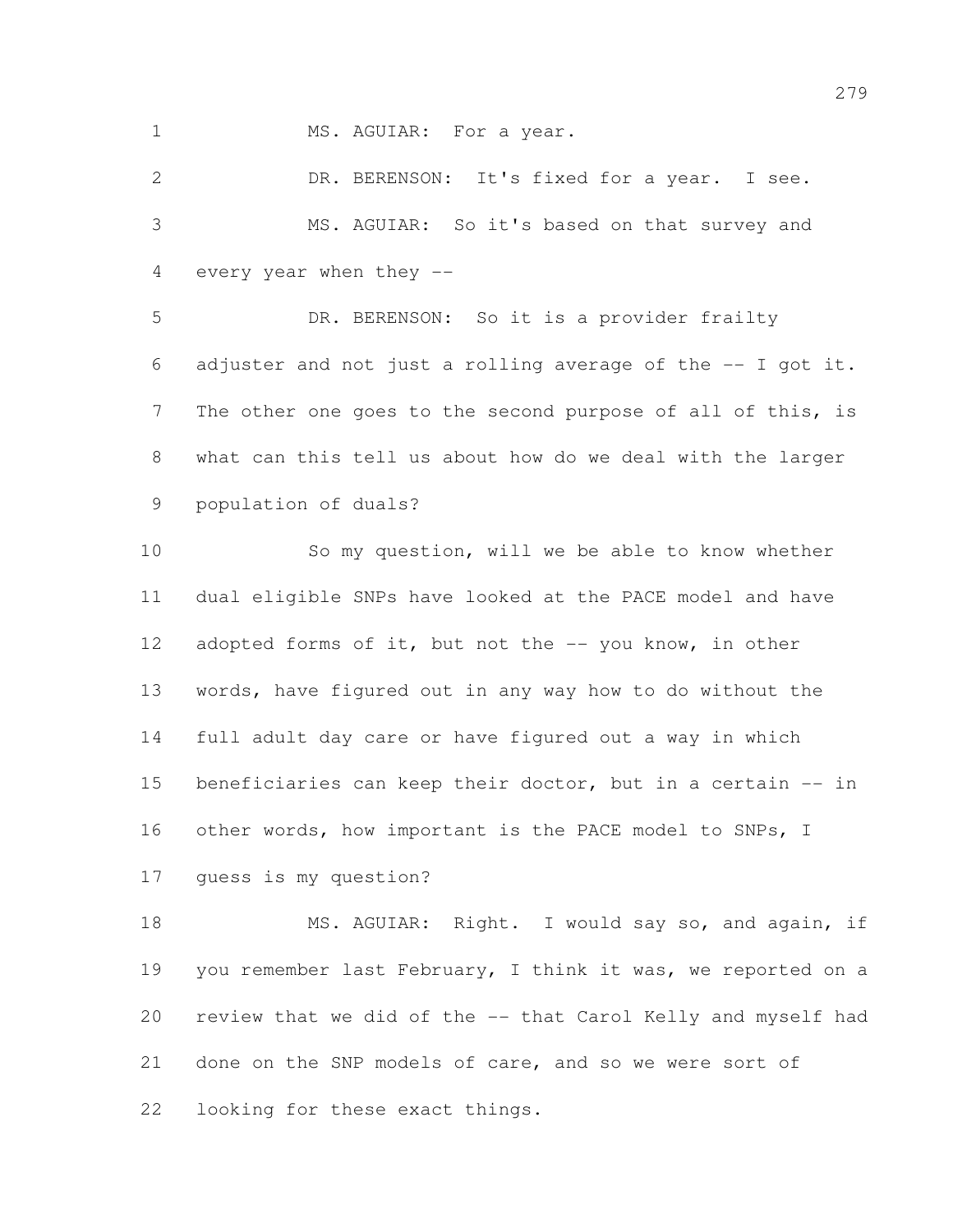And again, unfortunately a lot of the detail just wasn't there, but they were asked to talk about sort of the interdisciplinary team and that is a piece -- that is a component of the PACE model, the interdisciplinary team and sort of how the interdisciplinary team functions within the SNP.

7 And so, some of the models of care where there were detail on that, you know, they did go into how they have like case rounds or sort of team meetings. And so that appeared to be less intensive. Again, this is a very small sample where we were able to read this about. Then you have 12 in the PACE model where they meet, they have daily morning meetings, they have weekly IDT meetings. And so that's the difference between what happens when you have a day care 15 center and, you know, sort of, and you don't.

16 But, you know, we have heard -- again, we heard a 17 little bit of -- I don't want to say complaint, the word is maybe too strong, but we have heard this from some of the 19 SNPs, that they felt that the model of care requirements were pushing them to look too much like PACE and were sort of built off of PACE.

And so, again, to the extent that they are doing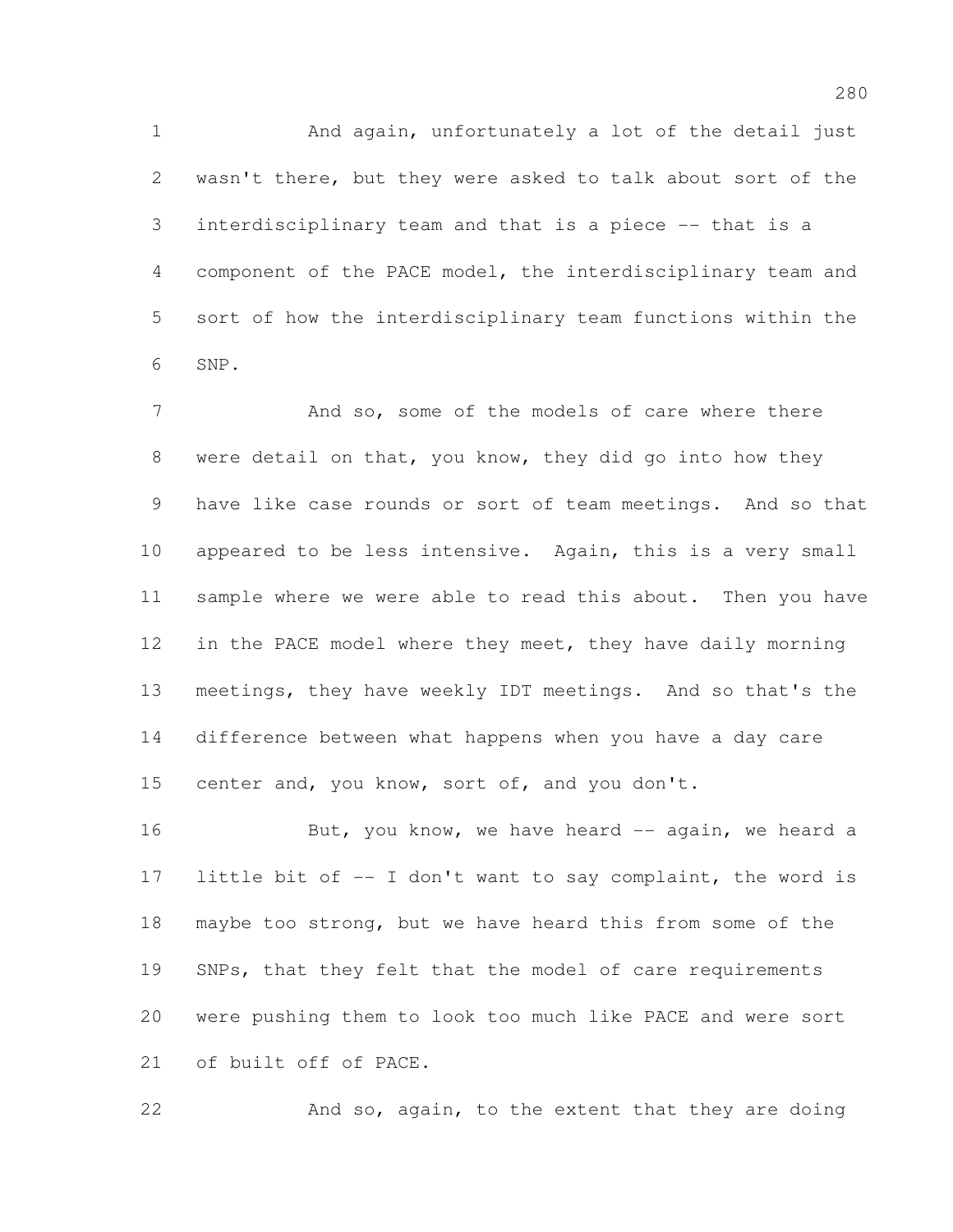some of this, I would say what we were able to see was this 2 aspect of maintaining the IDT, and they -- you know, sort of assessing the risk. But we just didn't see the evidence in the models of care that we reviewed, that they were doing sort of the more intense daily monitoring. And again, you need the day care center for that.

7 And I think, you know, this really gets to the issue of why we wanted to look at PACE without walls, because we wanted to sort of see how can you relax this model, but can you relax it but still retain what works. 11 And again, we found that there really wasn't support for that, which lends us to sort of think maybe, again, if there's interest in the Commission, that would be maybe something that we would, you know, sort of pursue later.

 And I think you could envision a PACE without walls where you have this IDT that doesn't revolve around this day care center. That could be almost like a model of care that then could be adopted by a DSNP and by Medical Home and by an ACO and that sort of thing.

 MR. KUHN: Two questions. One is, in the information that you shared with us, the PMPM for the PACEs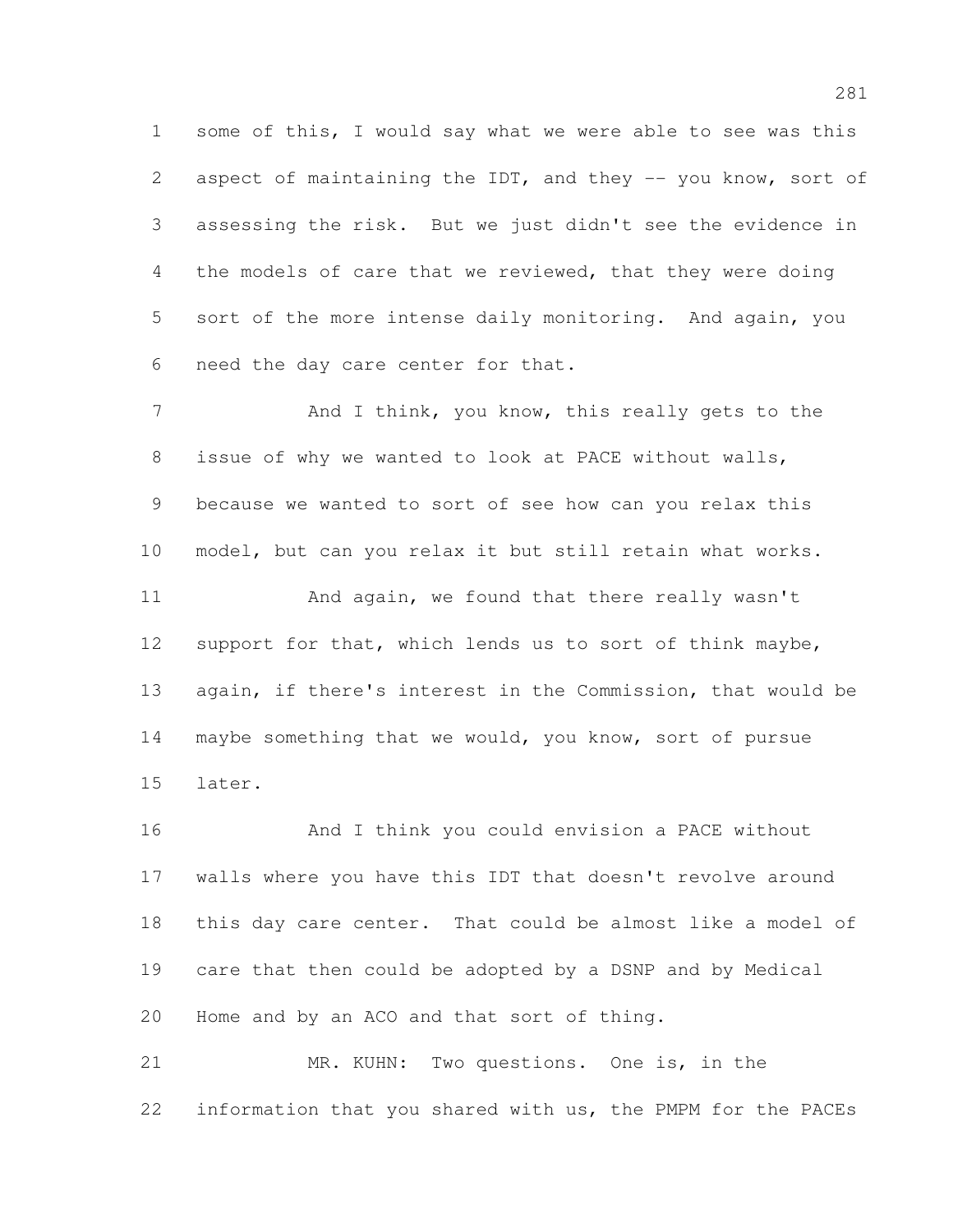is between \$1,700 and \$2,600 per month, and I know it's not an apples to apples comparison, because as you said, you get the Medicare payment, the Medicaid portion, and then the frailty and the benefit package is different, obviously. 5 But just so I get some sense of scale -- maybe, Carlos, you know this information -- what's the range of PMPMs for MA plans? Any idea? DR. HARRISON: It's going to be probably \$800 to \$900. MR. KUHN: So \$800 to \$900, I think. Okay. So I'm just looking for some scale from the difference. And the second thing I was just curious about is kind of the management of the program with CMS. My recollection -- I 14 could be off on here -- is that this program, you know, it's one of those programs probably unique anywhere that's got a footprint in both Medicare and Medicaid and CMS doesn't cross those paths too often.

18 So I think for a long time, the PACE program has run through the Center for Medicaid and state operations, but my recollection is there was going to be a movement of this over to the Center for Medicare, over to the Health Plans, because it does look more like a health plan than a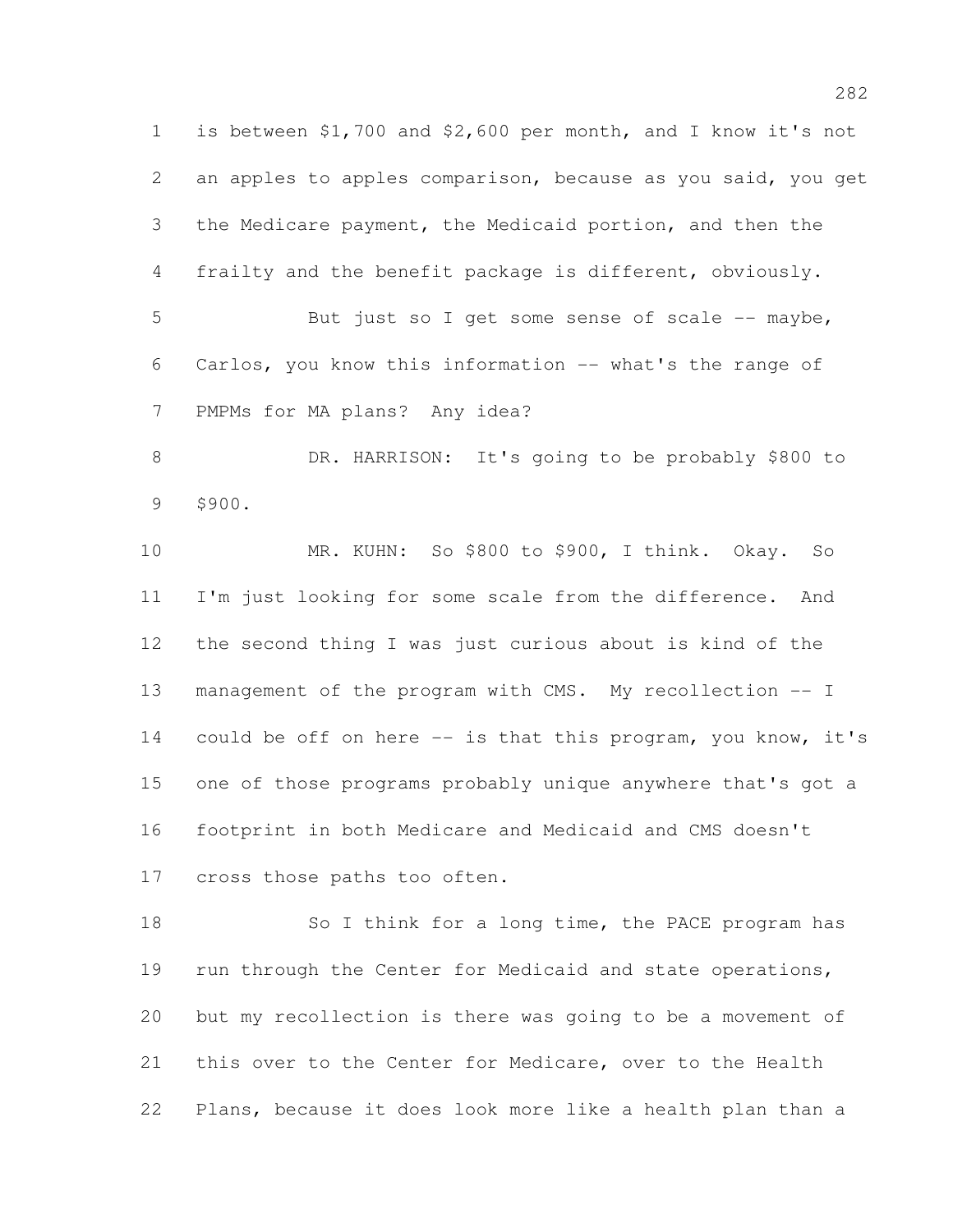Medicaid program.

| 2              | Did that transfer of responsibility ever occur?             |
|----------------|-------------------------------------------------------------|
| $\mathfrak{Z}$ | And if it did, have we seen any difference in terms of the  |
| 4              | management of this program as a result of that transfer?    |
| 5              | MS. AGUIAR: I have to tell you, we actually -- I            |
| 6              | don't know the answer to that and we'll try to follow up on |
| $\overline{7}$ | that. We did struggle a bit with trying to identify who     |
| $8\,$          | exactly in CMS is responsible for this. And so that's       |
| 9              | something that we're still tracking down.                   |
| 10             | DR. HALL: For the first round, as I understand              |
| 11             | it, your methodology looked at two urban sites and five     |
| 12             | rural sites. Is that right? Do you know the duration of     |
| 13             | those programs? Were they long-standing, fairly new?        |
| 14             | MS. AGUIAR: The rural sites were there for at               |
| 15             | least three years because they were all part of the rural   |
| 16             | PACE demonstration. The urban sites, I would have to go     |
| 17             | back to see, and I'm going to say I'm not exactly even sure |
| 18             | if we sort of asked that them. But my recollection is that  |
| 19             | they were perhaps either three years or longer. We didn't   |
| 20             | speak with anyone who had just opened.                      |
| 21             | So anyone who's been involved with the<br>DR. HALL:         |

PACE program, what you find out over time is that your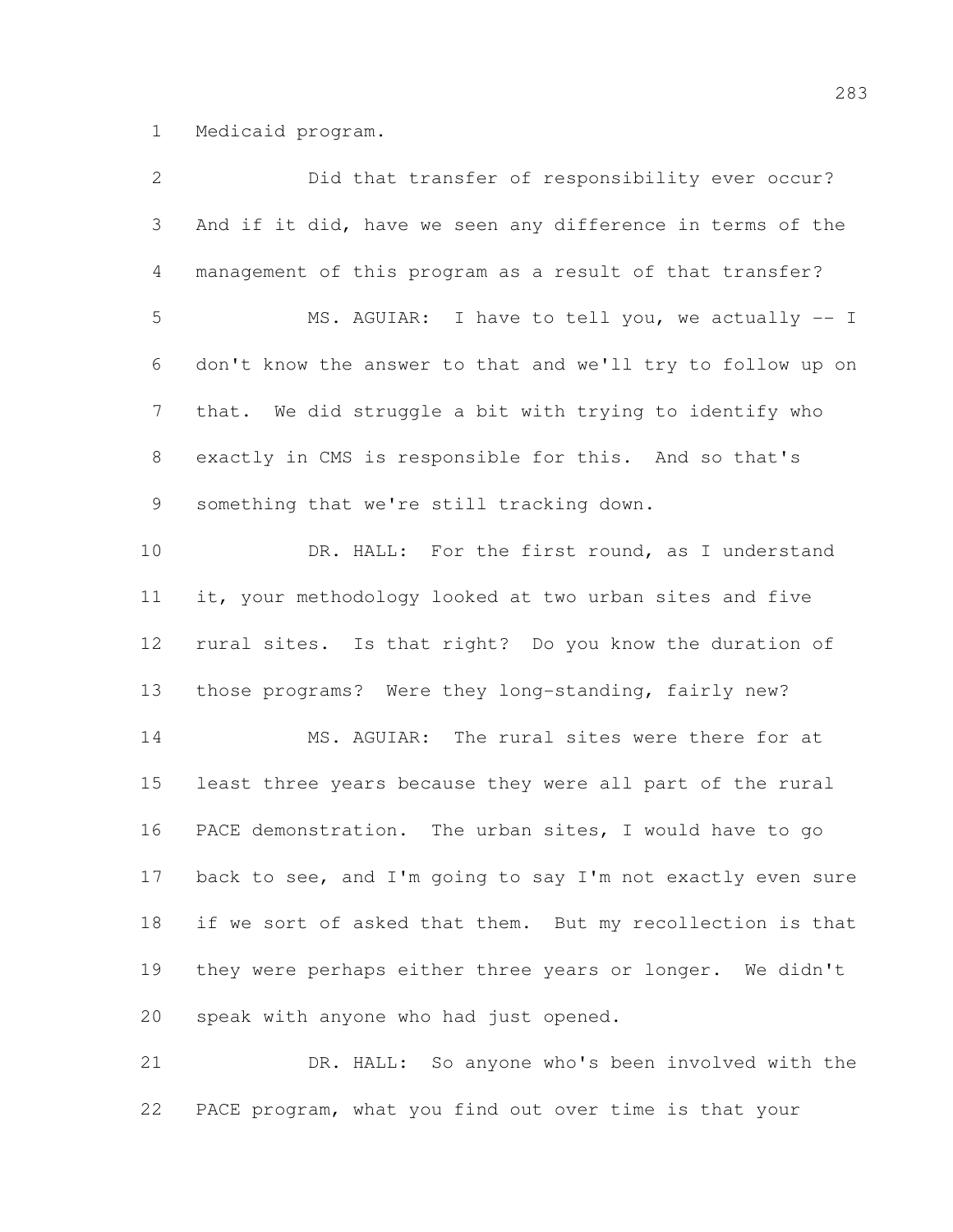patient population ages up. So at some point, if you've been very successful, people have stayed in the program, they start to have a much greater need for hospitalization, for consideration of hospice care; whereas, a new site, for the first year, they're very enthusiastic because people, even though they're labeled as frail, are sort of the early frails. So that's an important kind of distinction that might be worth looking at.

 DR. STUART: I realize you do not have the information listed up here, but I did want to ask a question about dis-enrollment. Kate was concerned about selection on enrollment, but there could also be selection on dis- enrollment, and I would assume that patients who are enrolled in PACE, at a point that they get -- they must be in a SNF and they dis-enroll from PACE, or do they stay -- MS. AGUIAR: No.

17 DR. STUART: Okay, all right.

18 MS. AGUIAR: Yeah, yeah.

 DR. STUART: Do you know anything about dis-enrollment?

 MS. AGUIAR: You know, a few years ago, we had asked this of the National PACE Association and I want to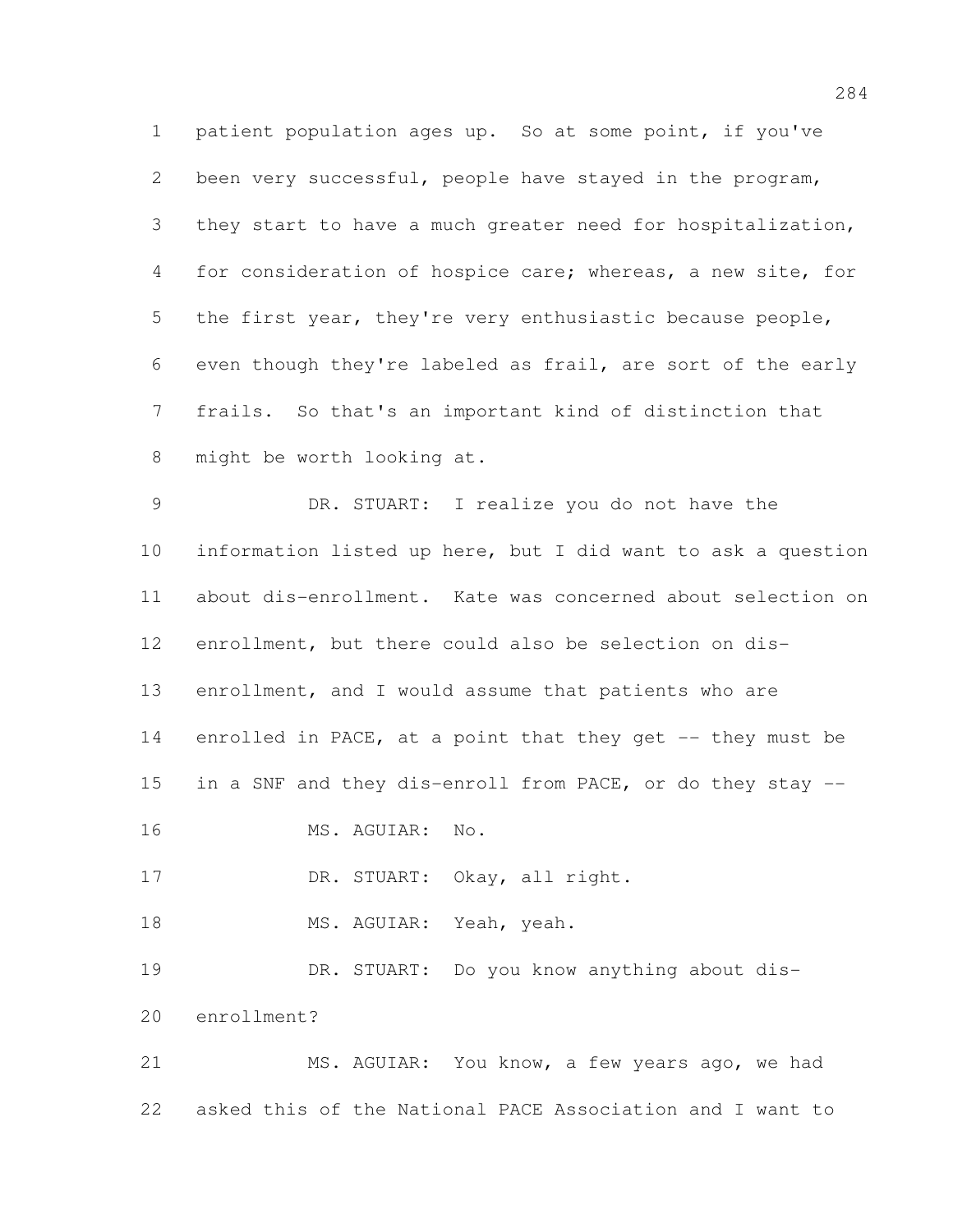say it's about 5 percent. It's fairly small. And the major reasons for dis-enrollment, I believe, are moving out of the service area. So you have to reside within the PACE service area.

 You know, we heard anecdotally again, and sense that people are dis-enrolling because they just weren't -- didn't really want to attend a day care center focus model, you know, things like that. So those were sort of the main reasons. But we do get the sense that it is very small. And again, the PACE providers have them for life. So if they are in post-acute hospital end of life, they're still within the program.

 DR. STUART: I think if it's very small, then the issue of de-selection, if you will, is not a strong one. But obviously it could be that these are the real outliers. They never get to an outlier pool because they are, you know, the patient is, I won't say coerced, but is recommended that they would do better somewhere else. MR. GEORGE MILLER: Yes. Do you have the demographics for the 21,000 members? MS. AGUIAR: No --

MR. GEORGE MILLER: Could you get that?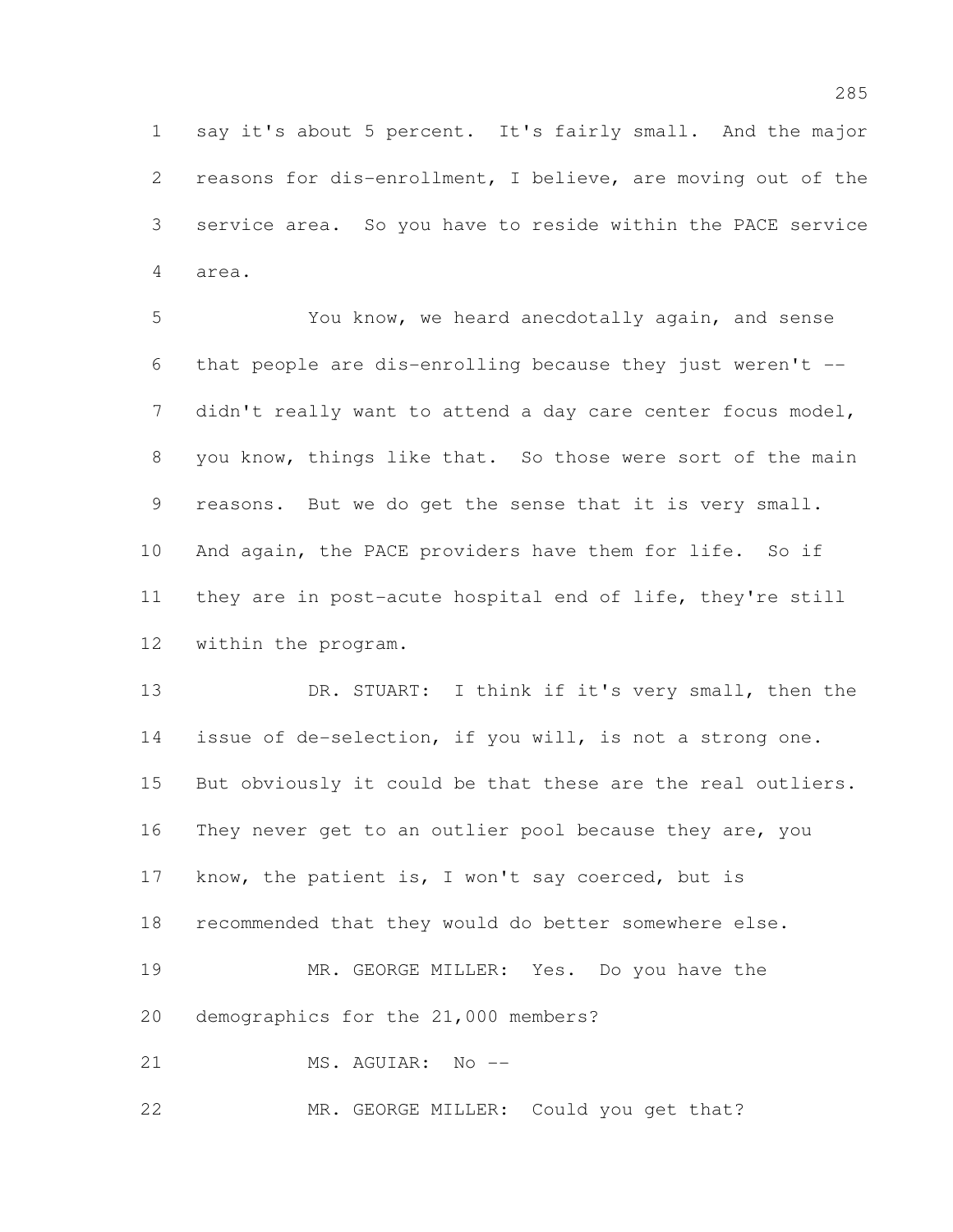MS. AGUIAR: Let me check to see if we could get that information. We did try to get that information on a, you know, per site basis.

MR. GEORGE MILLER: Yeah.

 MS. AGUIAR: I don't know if that would be representative, but we could check to see if we could get that.

8 MR. GEORGE MILLER: And then do you have a map? I think in other sectors of the market, you were able to put a map up of where the locations are of the PACE providers? That would be helpful, just to know where they are. 12 MS. AGUIAR: Oh, sure. 13 MR. GEORGE MILLER: These seven sites --

14 MS. AGUIAR: We could do that.

15 MR. GEORGE MILLER: -- what states -- you said 28 16 states, 77 sites. I'd just be curious where they are. And do you have a breakdown of how many are for-profit and not-for-profit?

MS. AGUIAR: You have to be not-for-profit.

MR. GEORGE MILLER: Have to be. Okay.

 MS. AGUIAR: Exactly. And the for-profits were in -- there was a demo, right? There was a demo that was going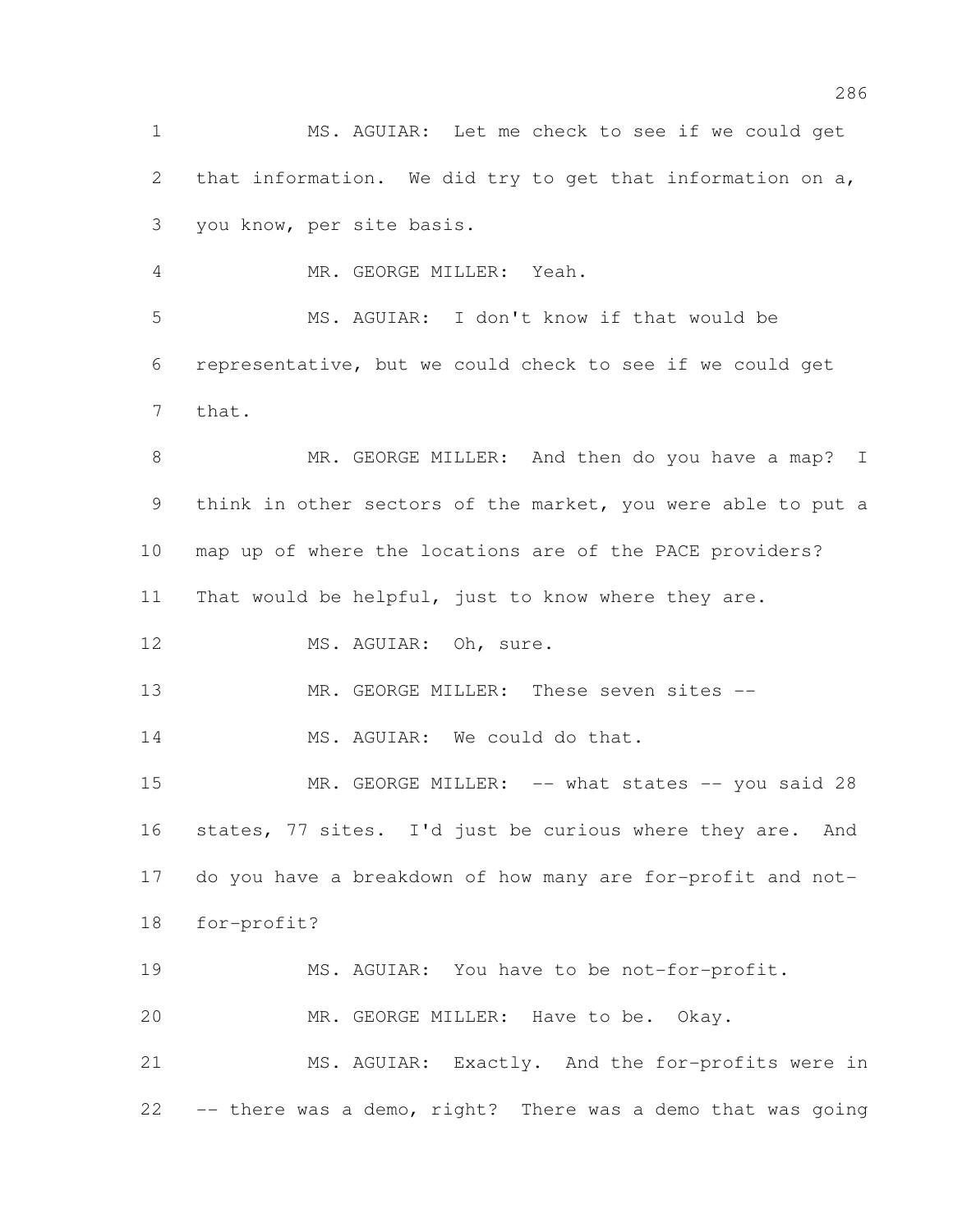to allow for-profit.

 MR. GEORGE MILLER: For-profit. I remember reading it.

 MS. AGUIAR: It didn't have any take-up. MR. GEORGE MILLER: Okay, okay. And just finally, I think Herb may have asked part of this question earlier, but do you have a concept of the total spend where they may be saving -- you know, you have coordinating care and if it keeps them from going to the hospital, what that potential could have saved? Did you do that type of analysis? MS. AGUIAR: You mean to the actual PACE program which is the Medicare program? 13 MR. GEORGE MILLER: To the Medicare program. MS. AGUIAR: Right. So again, this goes back to 15 the situation that again, because PACE does save, you know, reduces hospitalizations -- 17 MR. GEORGE MILLER: Right. 18 MS. AGUIAR: -- you know, emergency care, it should save relative to fee-for-service. MR. GEORGE MILLER: Right. MS. AGUIAR: And there was an analysis that was done when it was in its demonstration phase, when it was on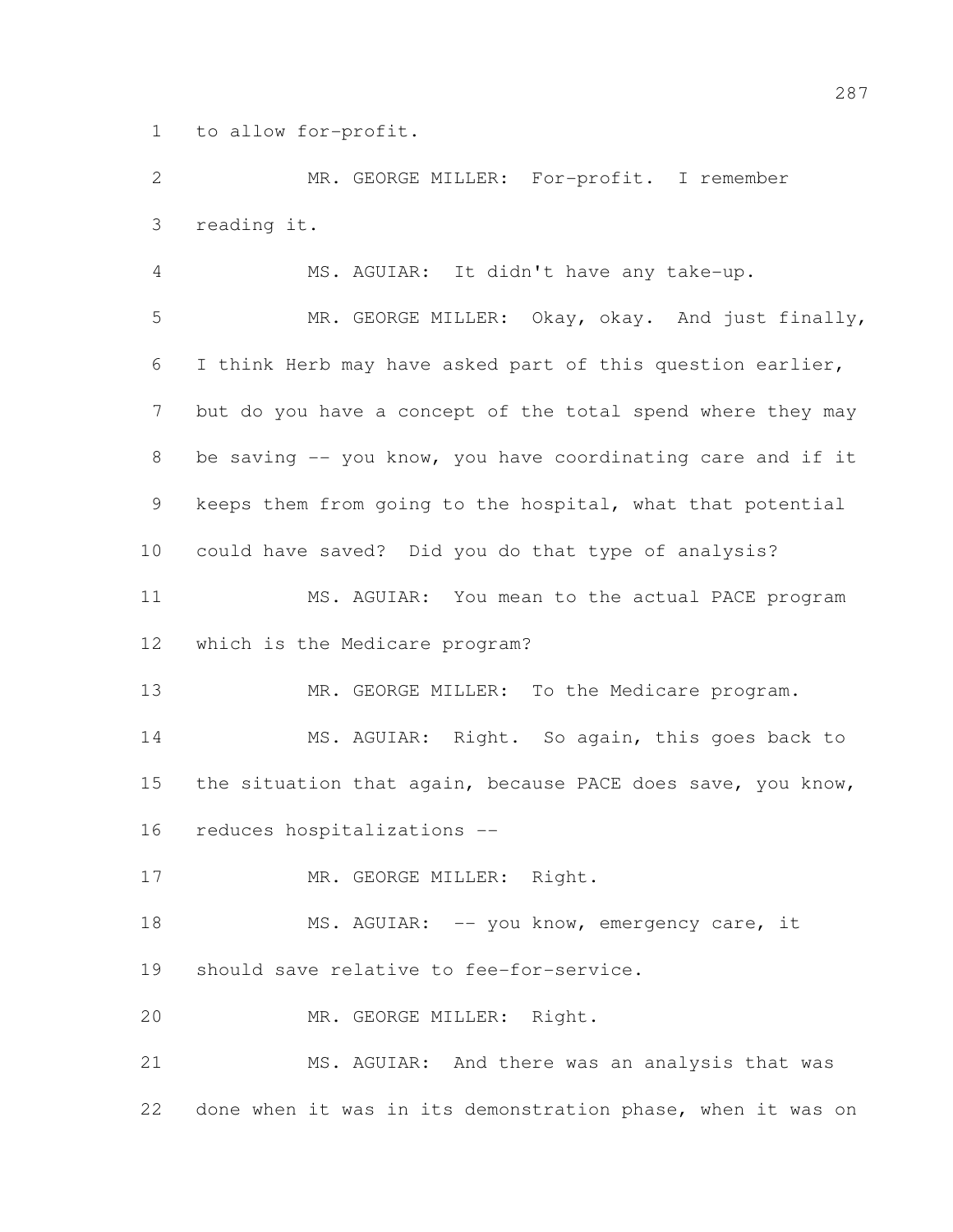a different payment system that did demonstrate and was able to quantify that.

 MR. GEORGE MILLER: Right. MS. AGUIAR: The problem is now, though, that because it's paid on the MA payment system and it's with the higher benchmarks --

7 MR. GEORGE MILLER: Got you.

8 MS. AGUIAR: -- that we're not actually capturing those savings.

10 MR. GEORGE MILLER: Right. Okay. Thank you. DR. NAYLOR: So first let me just disclose that I started the PACE program at the School of Nursing. It's about 12 years old now and we'll have a lot to say in Round 2, and I'm not just channeling Jennie, but I want to make sure we do channel her here today.

 When you constantly talk about Medicare spending 17 pre-PPACA using county benchmarks, can you just -- I'm not sure that I heard or maybe don't understand what are the 19 differences in those benchmarks, pre-PPACA and -- I mean, is that the \$800 to \$900 versus --

 MR. ZARABOZO: What PPACA did, as mentioned in the mailing materials and in this slides, it will bring, in many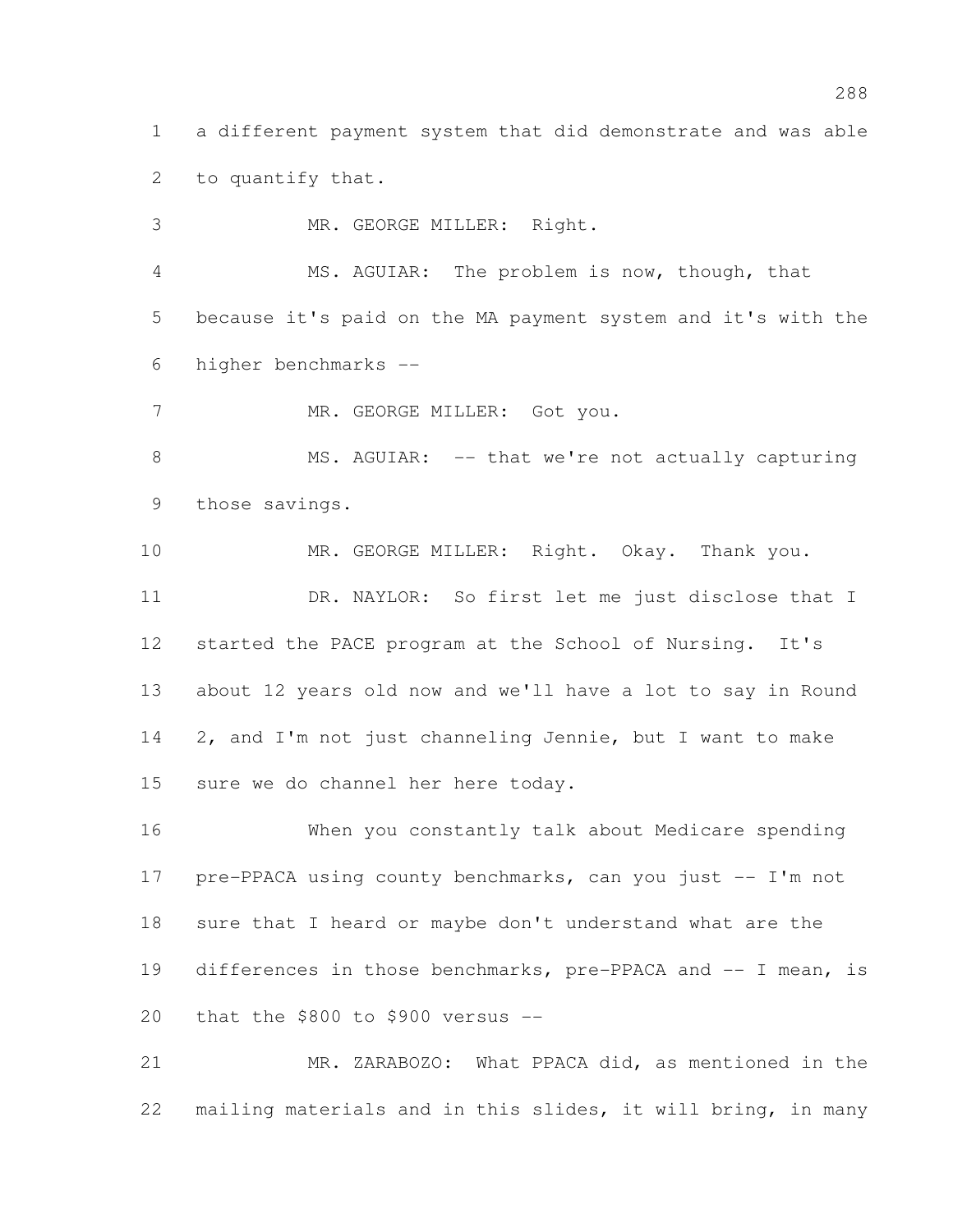cases, the payment levels closer to fee-for-service levels in a given county. But you had different levels. There's a phase-in, an up to six-year phase in, and so some counties will be at 95 percent of fee-for-service, some at 100 percent, 107.5 percent, 115 percent. So in the end, it will be very close overall to average fee-for-service as payment to MA plans, which is not 8 the case under the pre-PPACA benchmarks. 9 DR. NAYLOR: And that would be average for all --10 MR. ZARABOZO: Across the country, right. 11 DR. NAYLOR: -- fee-for-service Medicare beneficiaries, not thinking about this population. Is that right? 14 MR. ZARABOZO: This is, I think, in MA -- where does MA stand in relation to fee-for-service? It will be eventually very close to average fee-for-service. DR. NAYLOR: Do you understand the decision-making behind not including PACE? MR. ZARABOZO: I don't know that we know why. One 20 point, though, is that the PACE -- they do not participate in the Star System, which is a source of bonuses for the MA plans, so that's one minor point, in a sense. But they --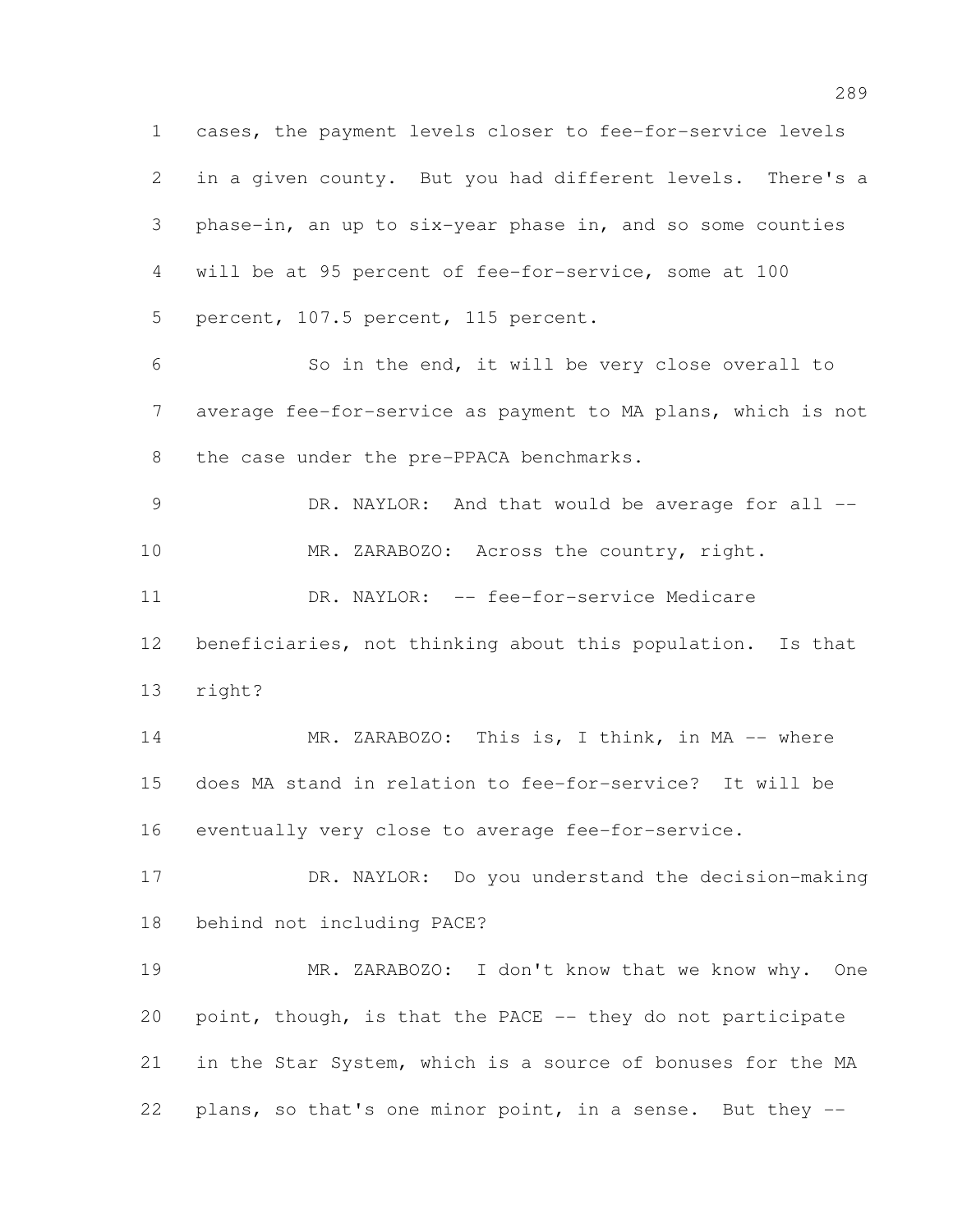you know, it's under a separate provision of the statute and we don't specifically know why they were not carried along in the reform.

 MR. HACKBARTH: In part it was to provide more favorable treatment to an important population that's relatively small. It doesn't have huge fiscal consequences, so they were exempted from the ratcheting down under PPACA. I don't know that, but I suspect that was part of the thinking. Ron, clarifying questions?

10 DR. STUART: It's a very elementary question. This program has been around for awhile. CMS has been collecting this data. Why isn't it available?

 MS. AGUIAR: So we again, and this goes along with our difficulty to be able to find exactly who within CMS would be responsible for this. We don't know exactly why they aren't publishing it. I would imagine, though, that -- you know, when we're saying we would like for them to publish it, we'd like for them to publish it, as Carl says, in a meaningful way.

 And so, in order to do that, you really have to think, Okay, well, you have providers that are really so small, you know, can you combine across multiple years? You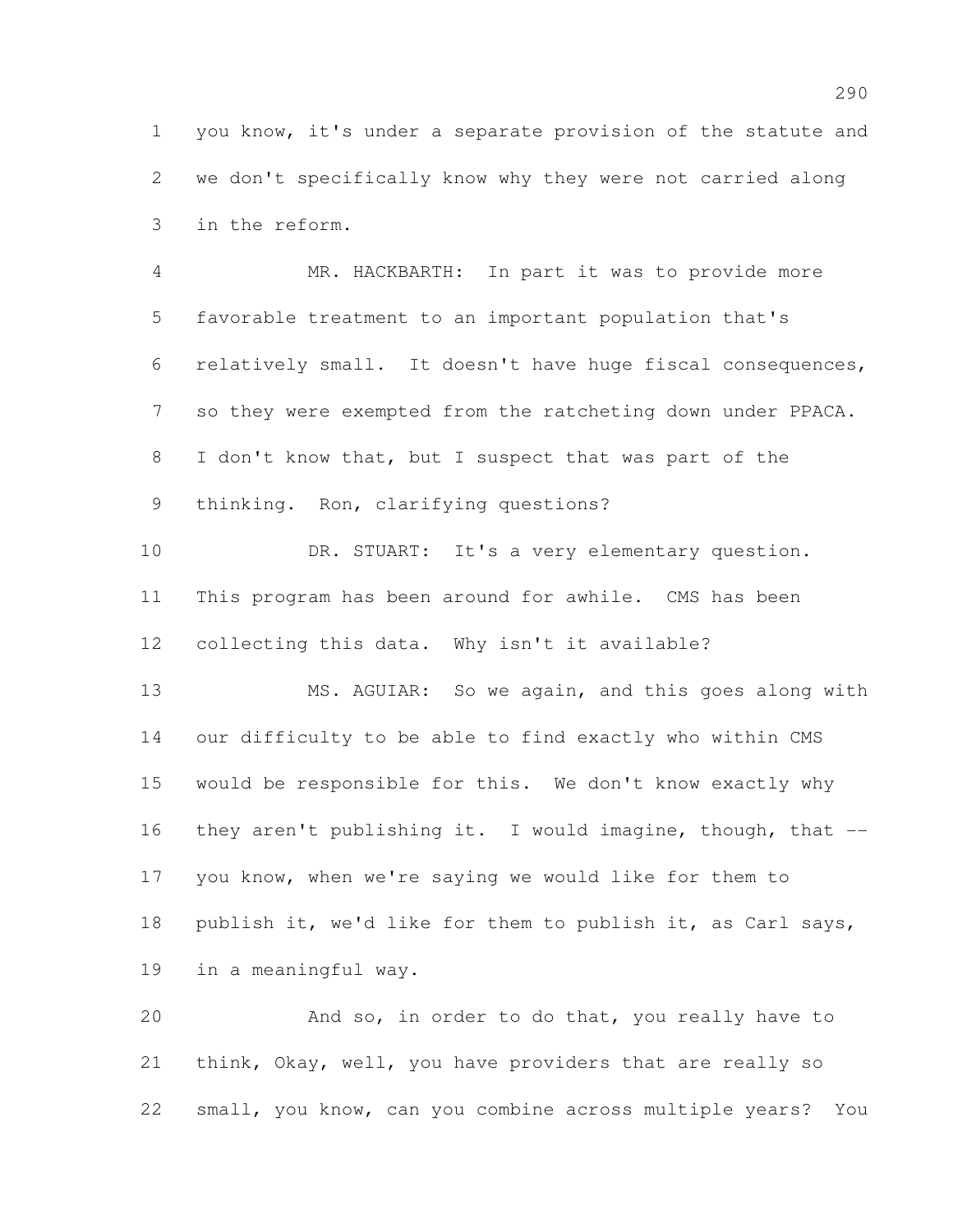know, use it for an intensive monitoring population --

 purpose, but they don't use it for sort of an access so that beneficiaries and, you know, their caregivers could use it.

 MR. ZARABOZO: And if you do publish it as is, so to speak, it's hard to interpret what this means. I mean, what is the benchmark for who's good, who's bad, if you're just comparing one PACE plan to another. Are there special characteristics that you need to take into account? Should you do this kind of fee-for-service to, you know, PACE enrollees to non-PACE enrollees?

11 In other words, what is the benchmark for evaluating quality. It's very hard to know, so it would need a lot of, I think, work before you could actually publish something meaningful about these measures as collected.

16 DR. STUART: Thank you.

17 MR. HACKBARTH: Bill, Karen?

 MS. UCCELLO: I'm just interested in thinking through more of the issues of this outlier and I'm happy to kind of talk with you more offline.

 But I think one thing to kind of keep in mind is the relationship between the risk adjusters and how they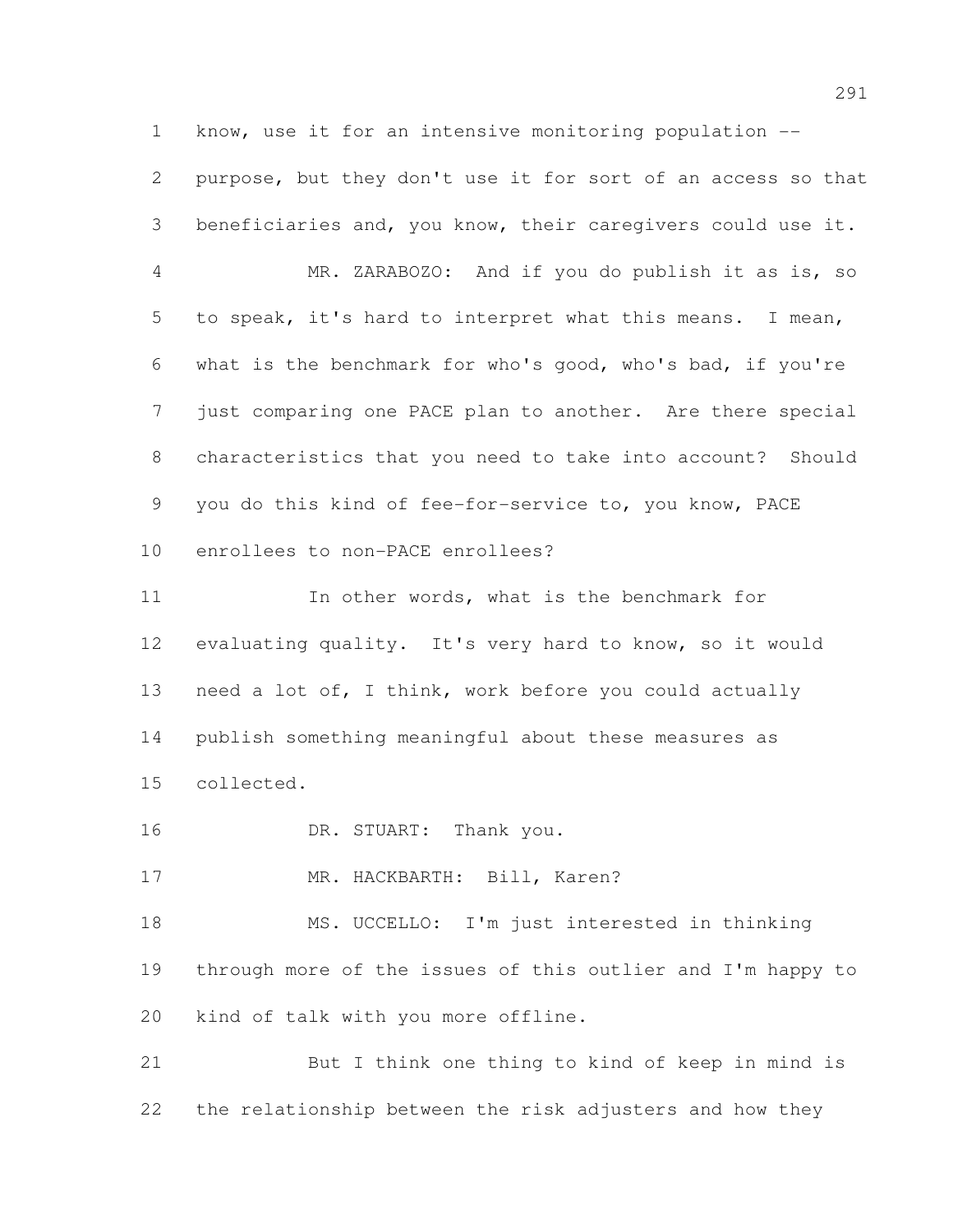especially don't necessarily do as well with this

 population, even with the dementia component and how that may argue more for an outlier versus a re-insurance type approach for funding this. So I need to think through it more, but that's where I'm thinking right now.

 MR. ARMSTRONG: I mostly got it out of my system the first round and I'm sure Mary and Bill will cover anything else I think of saying, but I did just want to confirm that as we go forward with this analysis, that we really recognize, there's a portfolio, if you will, of different programs that are alive and producing different various results through our Medicare program serving dual eligible patients.

14 And I'm assuming that what we want is some 15 assessment that tells us, Well, what are we getting and what are we not getting from each of these elements so that we can generalize about what the policy agenda will be on down the road? And so, I just -- I'm presuming that's really what we're trying to do here and I just wanted to clarify. I think that's really important work.

 DR. BERENSON: Yeah, I would just confirm what you said in response to Scott before, which I think we have two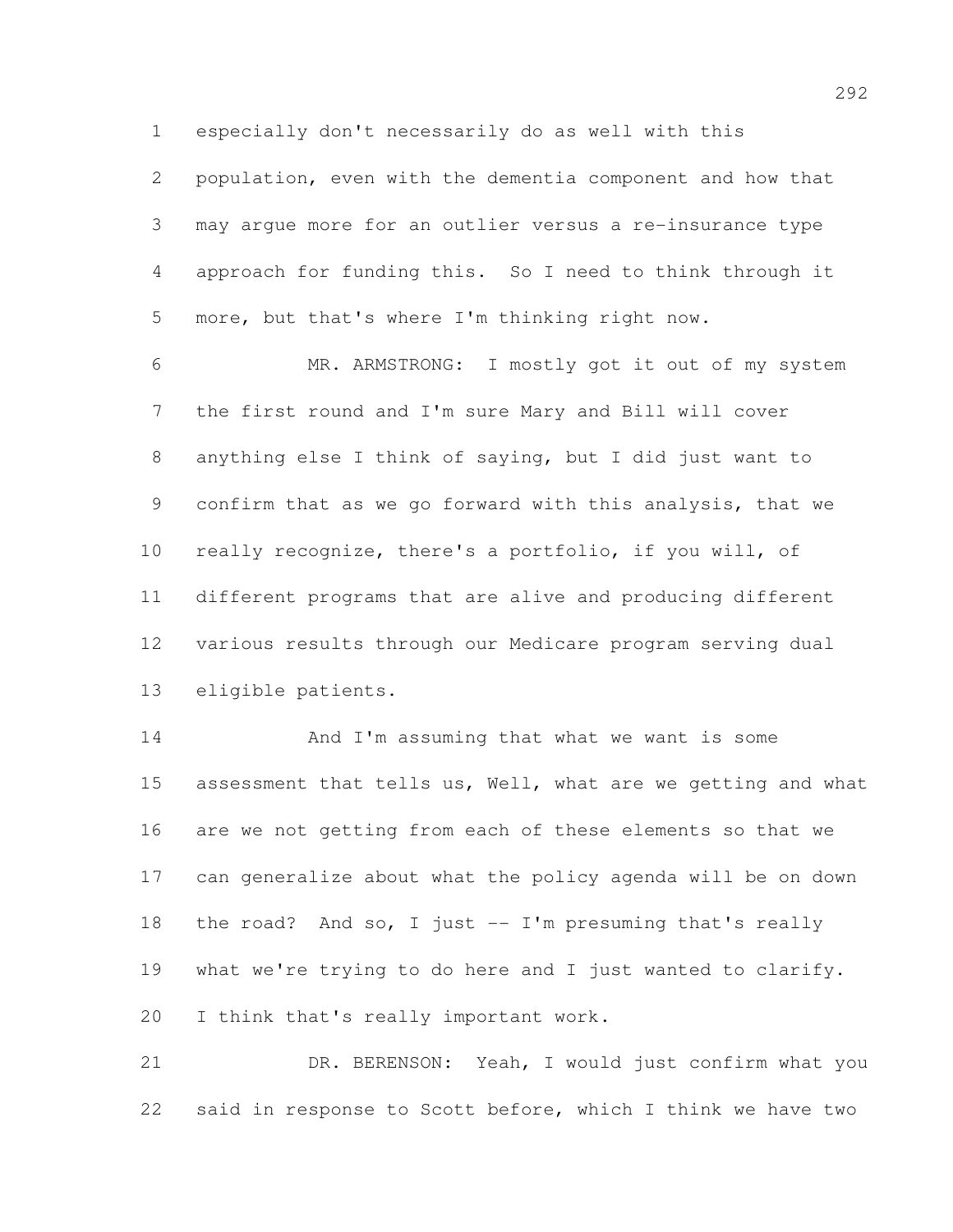purposes here. I mean, I think we are now engaged in the PACE program and can make some useful recommendations, but the ultimate, more important part of this inquiry seems to me for the much larger population and what the lessons are here.

 So I endorse the sort of two -- the two purposes of part of what you said we're doing here.

8 MR. HACKBARTH: Kate, did you have comments? Herb? Bill?

10 DR. HALL: Well, Bob, building on your comments, I think it would be very useful to carry this analysis further, not only in terms of the mechanics of successful PACE programs, but also if it isn't too much of a stretch, these are our Nation's sort of models of Medical Home and even, arguably, the Accountable Care Organizations.

16 A good PACE site has everybody working totally to 17 the very ceiling of their scope of practice. They're very open to different kinds of models of care providers. For example, in some of the PACE sites that I know, including ours in Rochester, the bus driver is perhaps one of the most key individuals in the entire team because he or she really knows what's happening with frailty.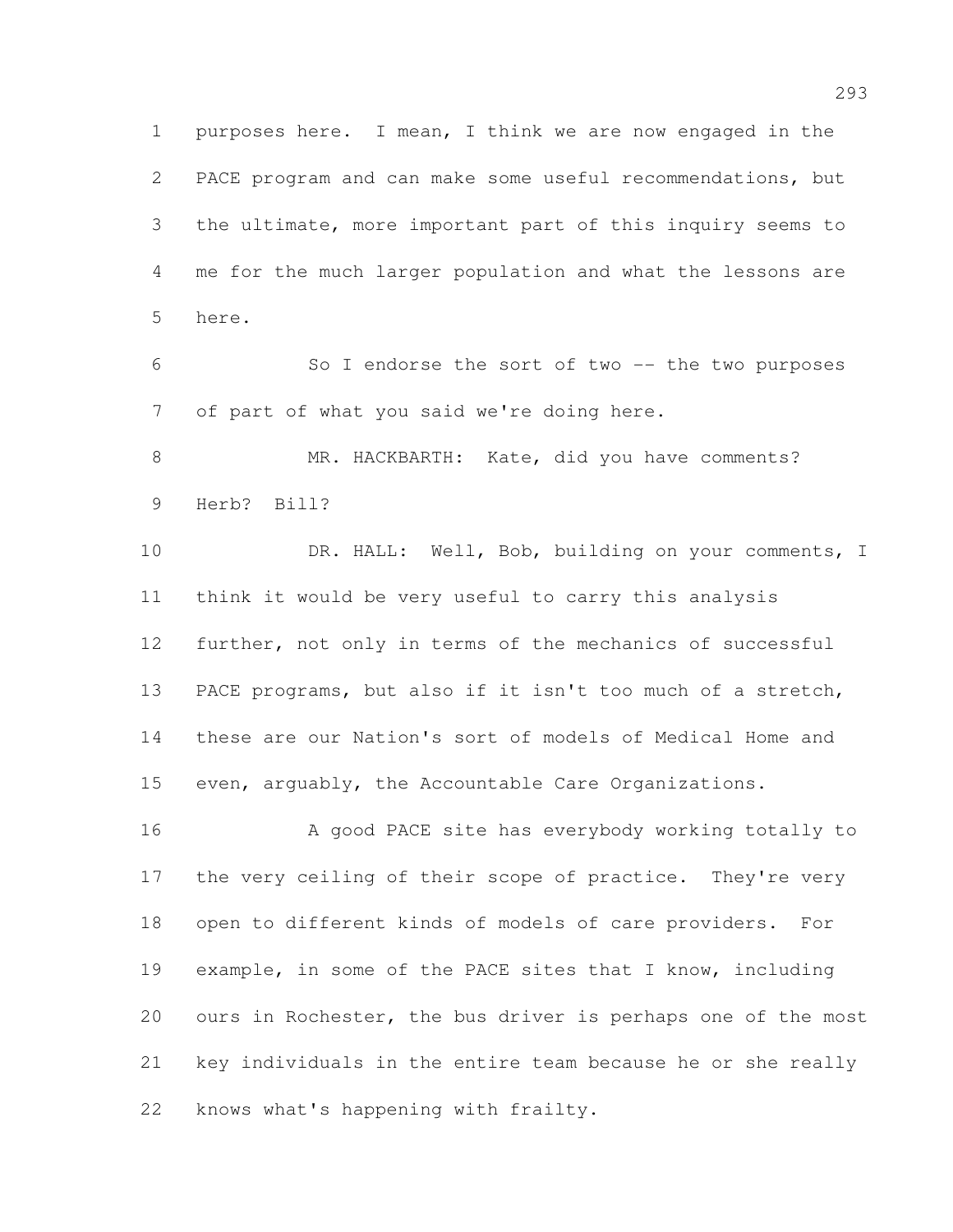And they're the ones that can sense, almost by just seeing how people are moving into the bus, whether there's a problem or not. This is something that whatever it is, it's something that I'm sure is quite translatable. On a larger plane, though, this requires a very different type of medical personnel working in these sites. High sensitivity to alternatives to hospitalization, having worked through all the ethical problems of, am I just trying to save money or am I trying to provide the highest quality of life, very, very critical and important questions. 11 And the people who stay in these sites, in my experience, just rise to the occasion. They're saints, in many ways. Now, why is that important? Because I think we 14 can probably learn, particularly from the successful sites, what have they been able to do to take providers and put them into this situation and make it work? So I hope that you can do that as you move forward. 18 DR. STUART: Well, now we know that if you put the

19 bus drivers together with the ambulance drivers, you're going to be able to solve this problem of rural health care. MS. BEHROOZI: Thank you for the plug for health care workers, yes.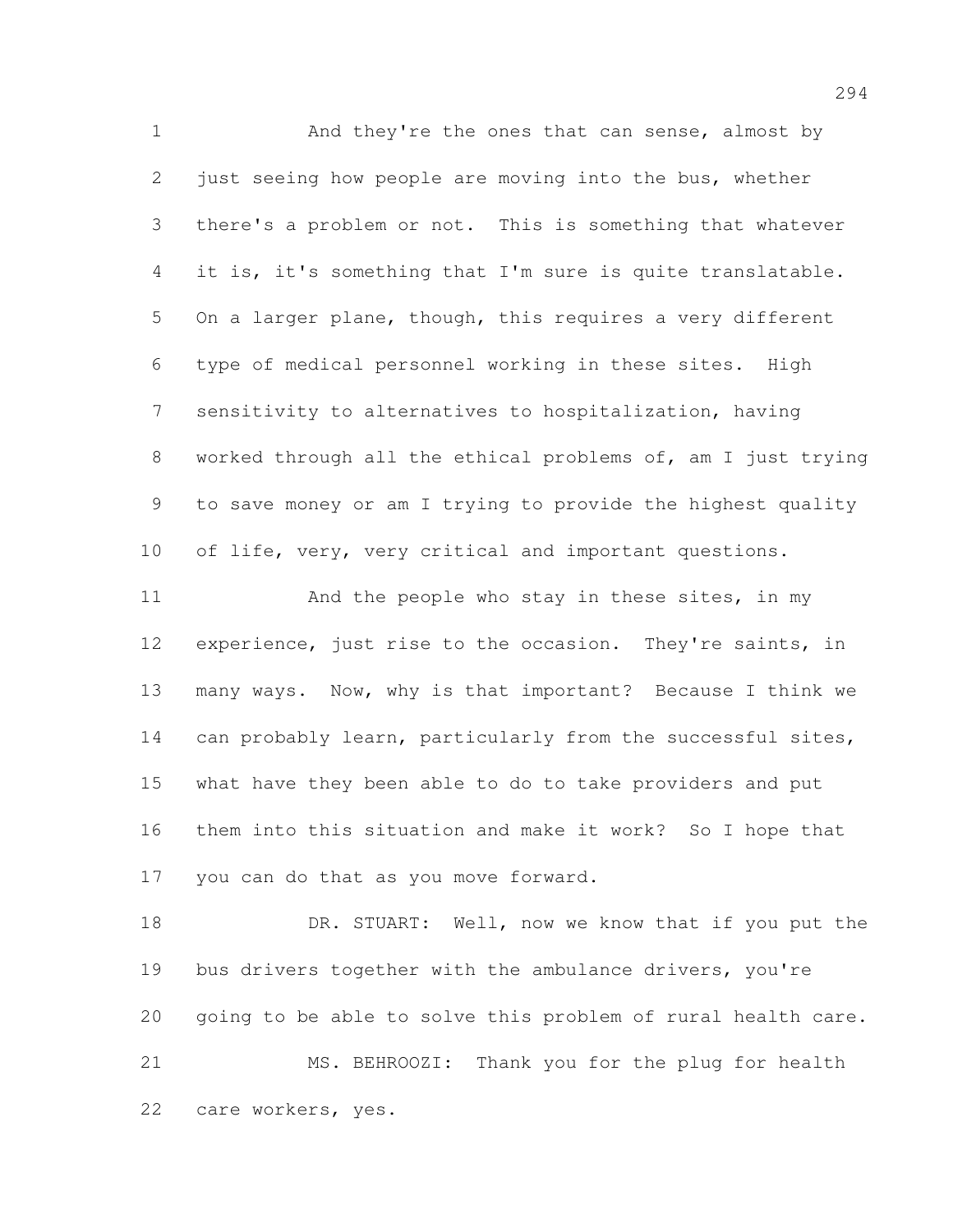DR. HALL: All we need is an acronym for that. 2 [Laughter.]

 DR. STUART: I have one, you know, observation on what Ron raised about access to these data. I can understand why CMS does not publish these on a plan-by-plan basis, but that wouldn't apply to publishing them on an aggregate basis.

8 So would it be possible to get the rates of these things over the 77,000 people that are, you know, that are receiving these services, and then you might have some errant way that you could compare this to the Medicare population at large?

13 I'm not sure how far you'd go up with that, but I think that would go some way to helping us try to understand what this population is getting.

16 MR. HACKBARTH: If only we can find the person in CMS who has the data, right?

18 [Laughter.]

19 DR. STUART: The second thing I want to raise, and this has not been talked about yet today and I don't want to suggest that this open up a whole new round of discussion, but it's obvious that this is -- we're worried about the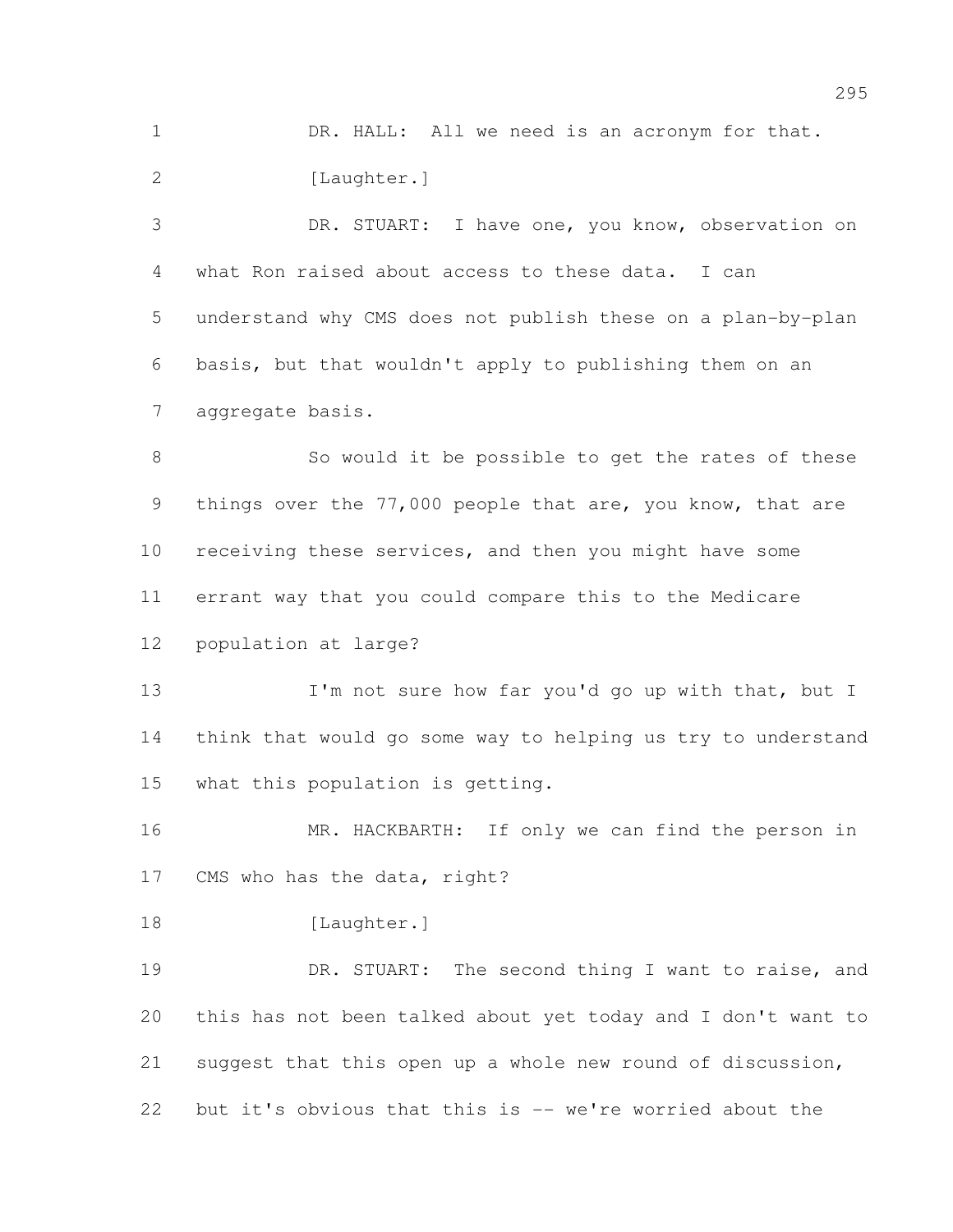Medicare side of a Medicare plus Medicaid population.

 And so the question to you would, is there something about your site visits, because they were in several states, that tells us something about the ability of these plans to prosper as a function of the state Medicaid policies?

7 MS. AGUIAR: So we were -- and again, this is from what they told us about what their rates were. We were somewhat surprised by how high the rates were. They do tend to be a blend of home and community-based services and nursing home rates. And some sites -- some of the staff at some of the sites really did acknowledge that they are fairly high because they had like high nursing home rates in 14 those states, so they were benefitting from that.

 But again, even in one of the states that I'm thinking of that really did have the high Medicaid rates, they still were not operating at or above break-even. And so, that sort of led us to this observation that we spoke about that, you know, even within both the Medicare and Medicaid capitated payments and the ability to blend and the ability to cover even non-clinical services, you really do have to -- we found that, you know, the sites that really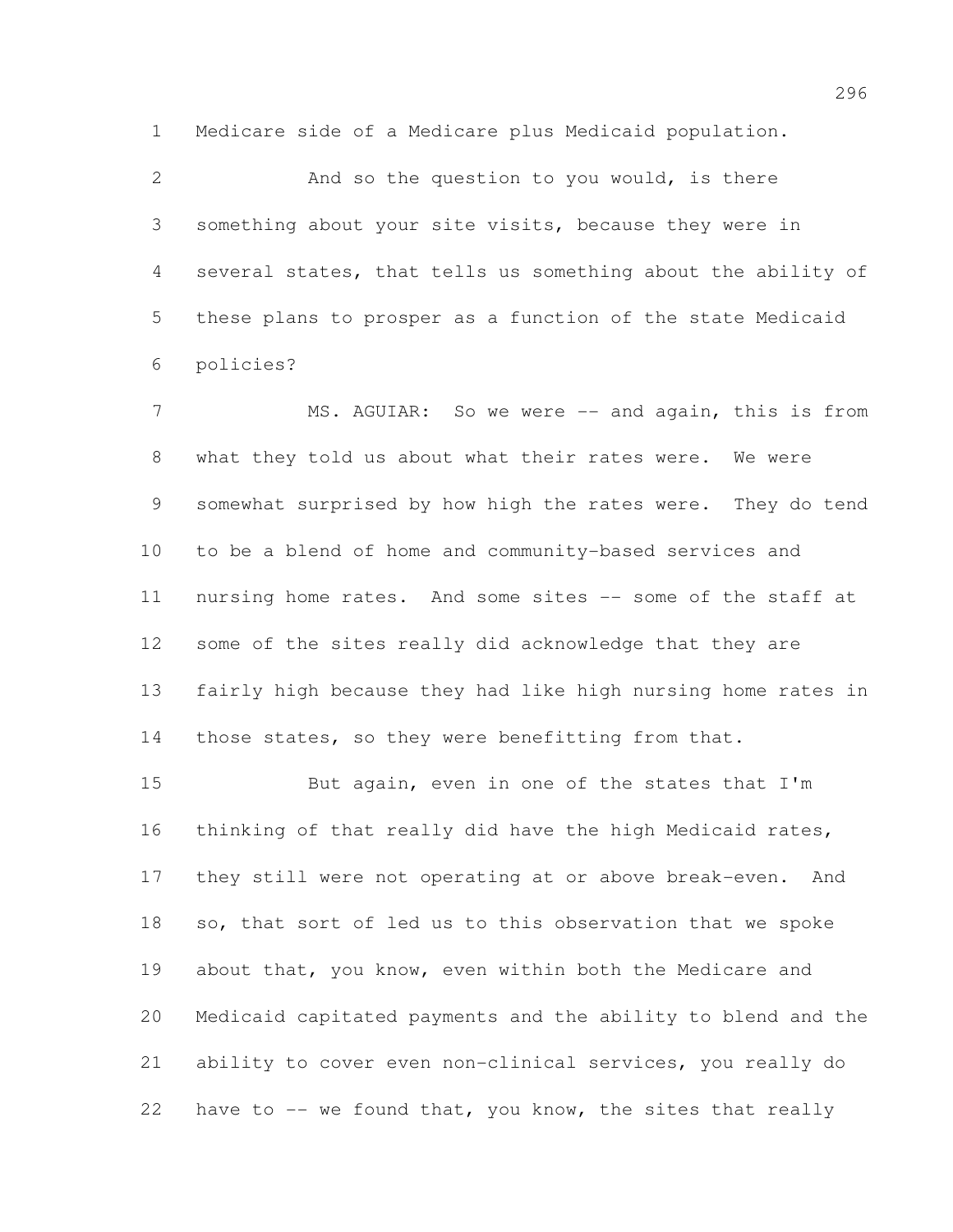understood this was a capitated system and they had to be able to look at cost-effective measures, were the ones that were able to be profitable.

 DR. NAYLOR: Now, I was going to say how long do we have? I think the PACE model, first of all, I believe everything can be improved. So let me start there. But the PACE model has had a really interesting history. It started in the 1970s as a site that then the Robert J. Wood Foundation invested in to say, Can we learn from this and 10 scale it to maybe 10 to 15 sites, rigorously evaluate it, and then the Federal Government says, This really is showing something important for a very high-risk population who would otherwise be in nursing homes and who want to stay in their community.

 And it has been rigorously evaluated since. So I think one of the things we'll want to do is just get all of the published accumulated evidence on the PACE program in which there have been comparisons between PACE and at least a comparable risk population.

 And that's where we've learned that it has, in fact -- I mean, this is full clinical integration and full payment to achieve that. So we assume -- the program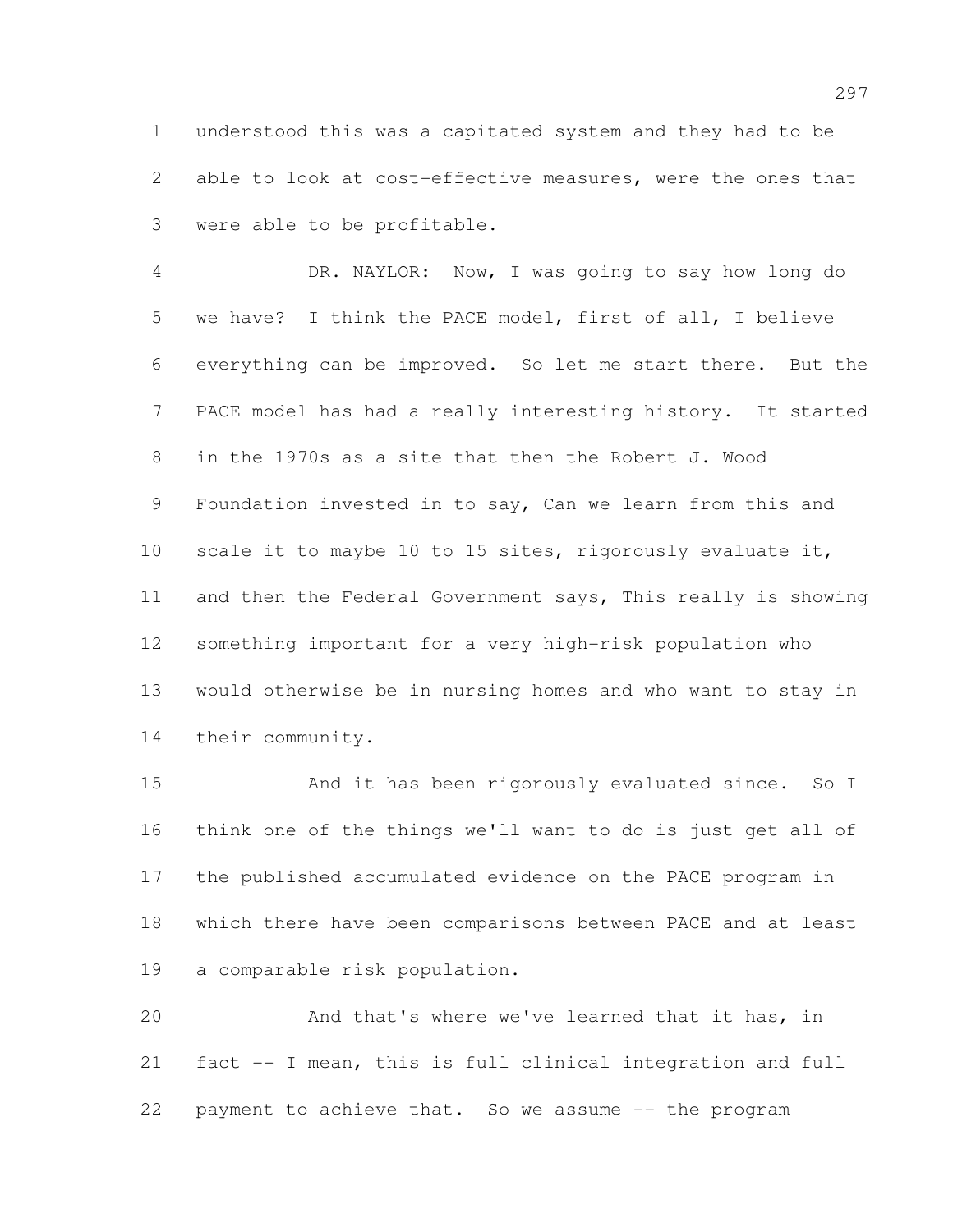assumes full responsibility for primary, chronic, acute, post-acute, hospice, all of that care, and full risk for it.

 And it has, in many ways, figured out how to be a learning health system in its own model, meaning sharing with each other things that work and don't work, et cetera. So I think in our path, as a country, from fragmentation to integration, it has a lot to tell us as a model.

8 It's not perfect, but I would hope that as we move forward, that this is where we can think about how payment 10 policy and delivery systems need to be linked to outcomes, and thinking about, we don't lose something really important in our efforts.

13 I mean, in some ways, and I would say within CMS, talk to Melanie Bella, the Federal health coordinated counsel center, whatever it is, and her team who are 16 spending every day now trying to align what PACE has done, which is, how to align benefits to match service needs and to get to better care and reduce costs. I suspect she might have the data that you're talking about, or at least tell you where it is.

 But I would also say, the PACE sites are providing excellent data, and so it is an issue of maybe the public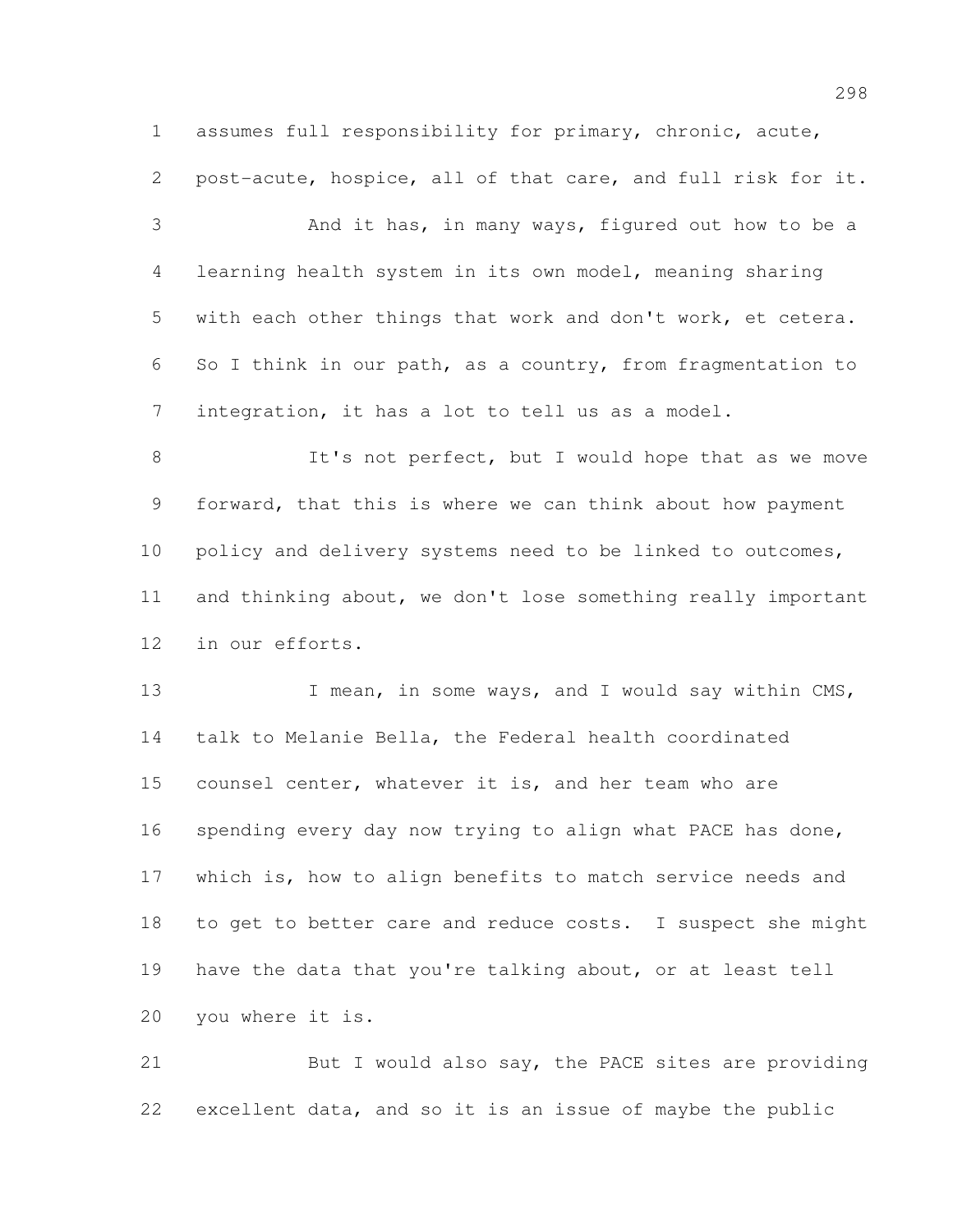disclosure in exactly the form that you're talking about.

2 So I'm just cautioning us to make sure that, you know, as we move toward improvements, we really are sensitive to also not getting us to a place where we lose what is the great value here for a population.

 Let me also say that things are changing daily with the state changes in Medicaid reimbursement it's having. So this is a great experiment in place of what's happening and what might happen that might be different, 10 even six months ago or whenever your visits were, than today.

 So the rates are quite different today, full 13 rates, than they were even a few months ago. Anyway, I think it's an opportunity especially to think about lessons learned, to bring this to the broader population of dual eligibles.

 DR. MARK MILLER: Just one real mechanical point for everybody. We do talk to Melanie Bella actually once a month. She's been briefed on this, knows where we are and what we're doing, and also on MACPAC as well. Same drill. They've been briefed on this. We talk to them at least once 22 a month, if not more frequently. So we're staying connected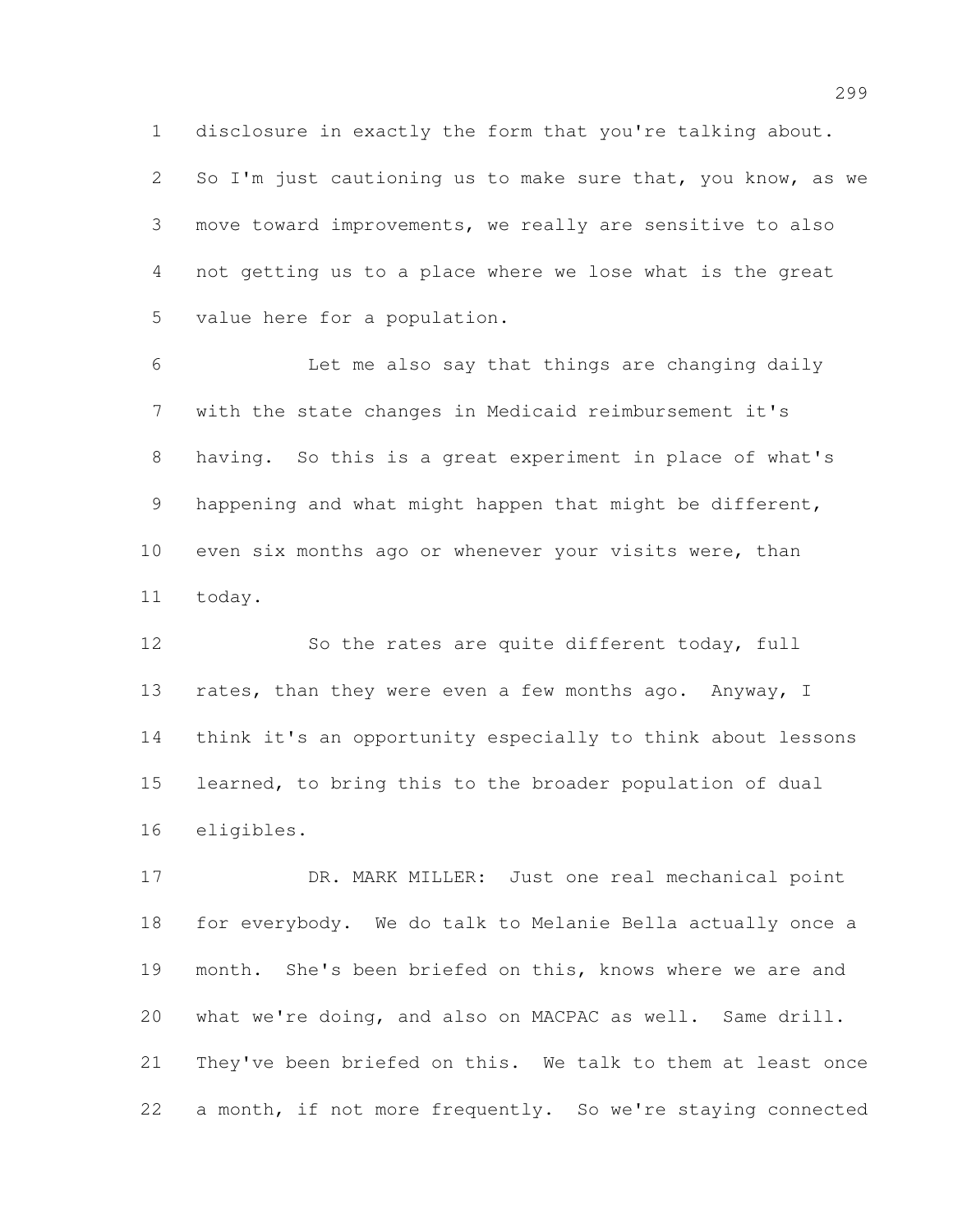to that crew.

 MR. HACKBARTH: Thanks, Mary. Ron, Round 2 comments? Bill, Karen?

 DR. BORMAN: Just one brief comment and I think that probably everyone here acknowledges all the great benefits that potentially are here. I think we all have the question of generalizability and that remains to reach some final conclusion.

 Along that line, I would just say that hopefully, as we look at data and make generalizations, I'm recollecting within this past year, I think it was presented at the American College of Cardiology, a study looking at daily contact with certain patients with heart disease in an attempt to try and reduce some of the potential morbidities.

 And somewhat to their surprise, the data did not come out strongly in favor of that. And so, I think we just need to be a little bit careful about, because it works in one setting, that it will generalize to a very large population in other settings, which I'm sure is not what anyone is advocating.

 DR. NAYLOR: And actually, I'm talking about -- DR. BORMAN: As we identify key features, we want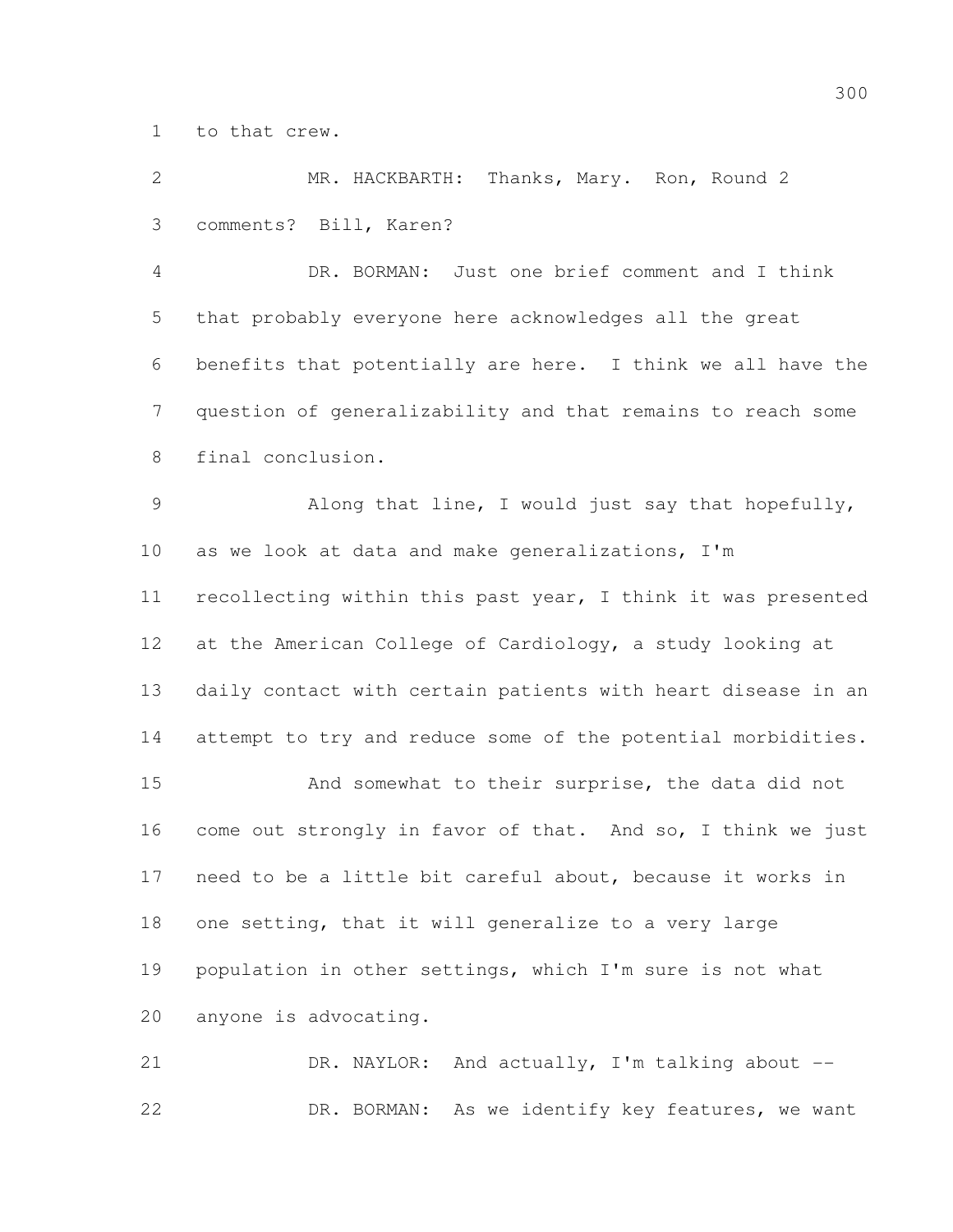to make sure that before we say we advocate this feature for other parts of the program, that we look at relevant data from other than PACE about those key features. And that's the only thing. MR. HACKBARTH: Okay, well done. Thank you all. And we'll now have our brief public comment period. And please begin by identifying yourself and your organization, and limit yourself to no more than 2 minutes. MR. BLOOM: I'll do my best. 10 MR. HACKBARTH: When this light comes back on, your time will be up. MR. BLOOM: Can I use 2 minutes when the microphone starts here? 14 MR. HACKBARTH: It's on. DR. MARK MILLER: It's on. MR. BLOOM: My name is Shawn Bloom. I'm CEO of the National PACE Association. I'd like to begin by expressing my appreciation for the work that you've done in looking at PACE. I'd like to take my short 2 minutes to actually make some observations and clarify some things I've heard today that we'll certainly follow up with.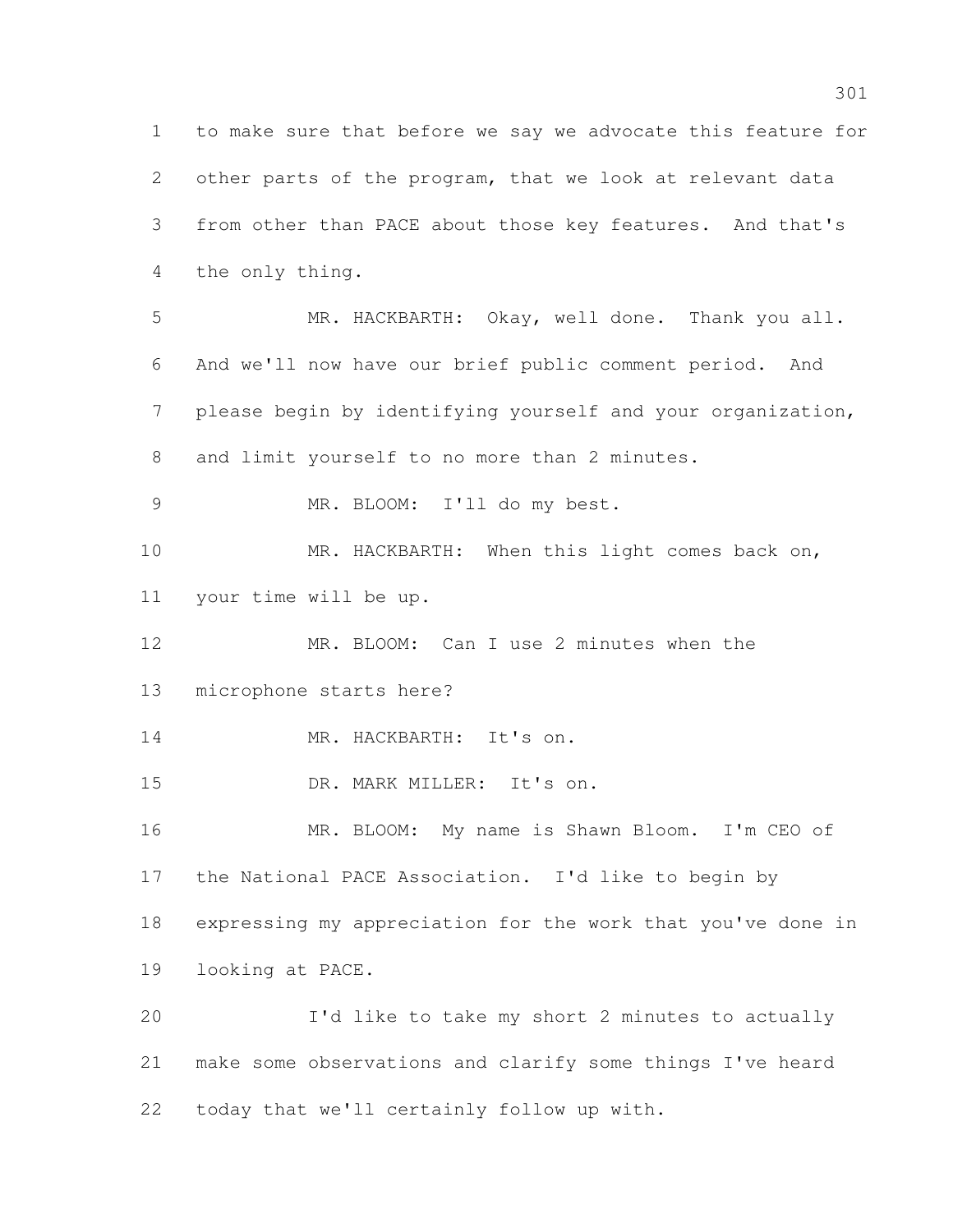First off, I think it's important to not that the duals are a very diverse audience, a very diverse population. We serve a very small segment of the duals, so I think kind of generalization about how we compare to the duals with respect to costs and models of care and approaches to care, I think we need to be really thoughtful about that.

8 Two, we are a provider of care. We're not a health plan. There's a big distinction between integrating financing at an insurance health plan level and actually integrating care, as PACE does, fully at the provider level. That's a significant distinction and one I would hope you'd look into.

14 With respect to quality data, we share your concerns. We submit mountains of data to CMS. We have with our own initiative, we're developing our own quality outcome measurement set. We have something called Data PACE 2. We collect a huge amount of diagnostic prescription drug utilization data, outcome data, and we give that back to PACE programs for performance improvement. So we ourselves would welcome the opportunity and actually have recommended to CMS that we have a PACE-specific data set. So we'd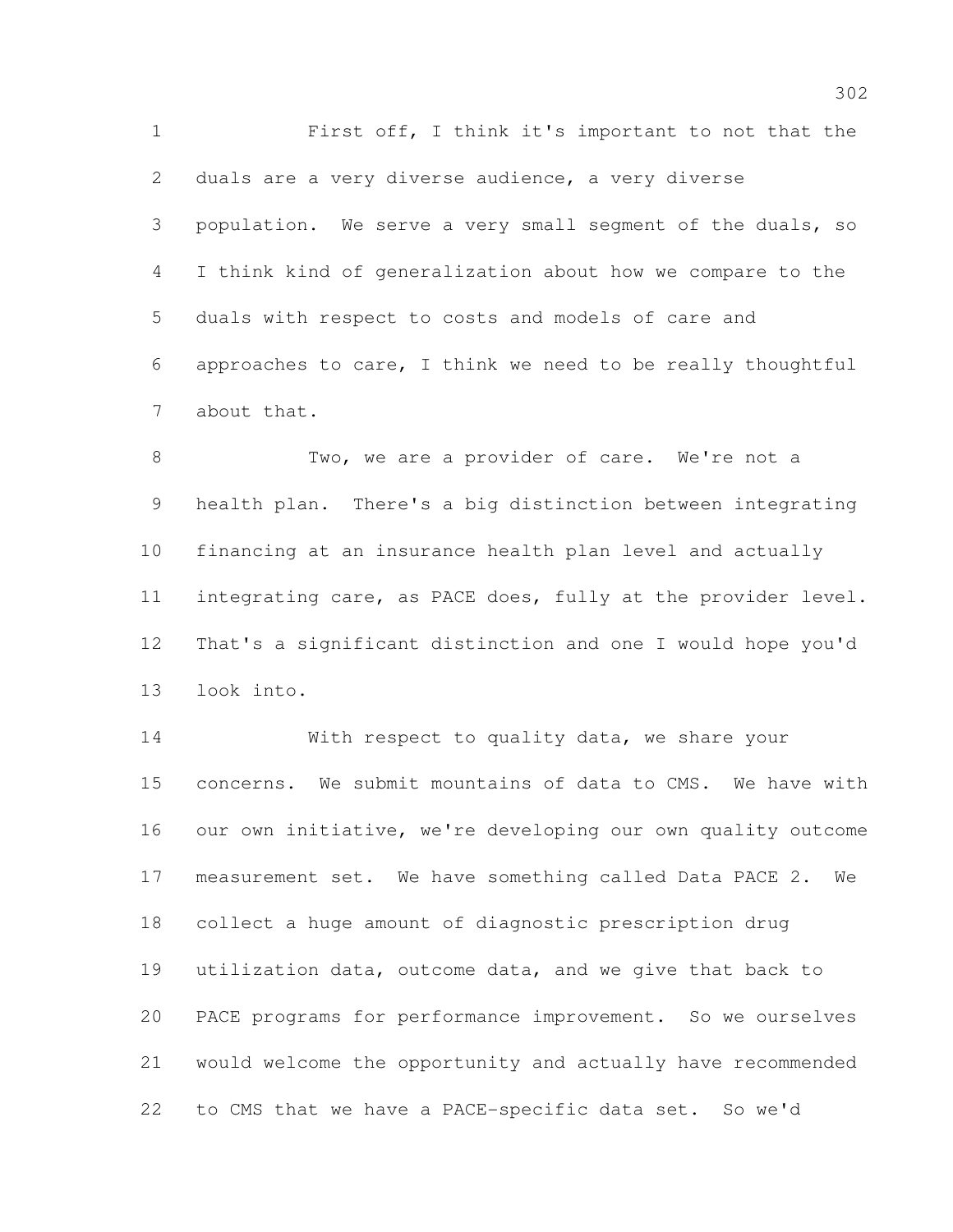welcome that.

| $\overline{2}$  | I think it's important to note with respect to              |
|-----------------|-------------------------------------------------------------|
| 3               | payment that looking at the county rates alone and making   |
| $4\overline{ }$ | judgments about whether we're overpaid or underpaid is kind |
| 5 <sup>5</sup>  | of a gross measure. I think it's important to note our      |
| 6               | payments have actually dropped 9 percent in the last 3      |
| 7 <sup>7</sup>  | years. We're expecting another 3 percent reduction in 2012; |
| 8               | whereas, I think the MA plans, if you looked at their       |
| 9               | overall rates, they've been relatively stable. So I think   |
| 10              | looking at county rates alone as a measure of our payments  |
| 11              | is -- I'd caution you on that, quite frankly.               |
|                 |                                                             |

 With respect to Congress' recognition of PACE in PPACA, having been in those discussions, I think there's enough research out there to indicate that the general HCC model, which is based on the general Medicare population, 16 grossly underpredicts at the edges; hence, a statutory requirement for CMS to come up with a frailty adjuster. We've just completed 3 years of analysis of a comparable population with Duke University and their actuaries, and we're going to be meeting with the staff at MedPAC next week to share that. And so we really hope that the Commission has a chance to kind of look at that and look at the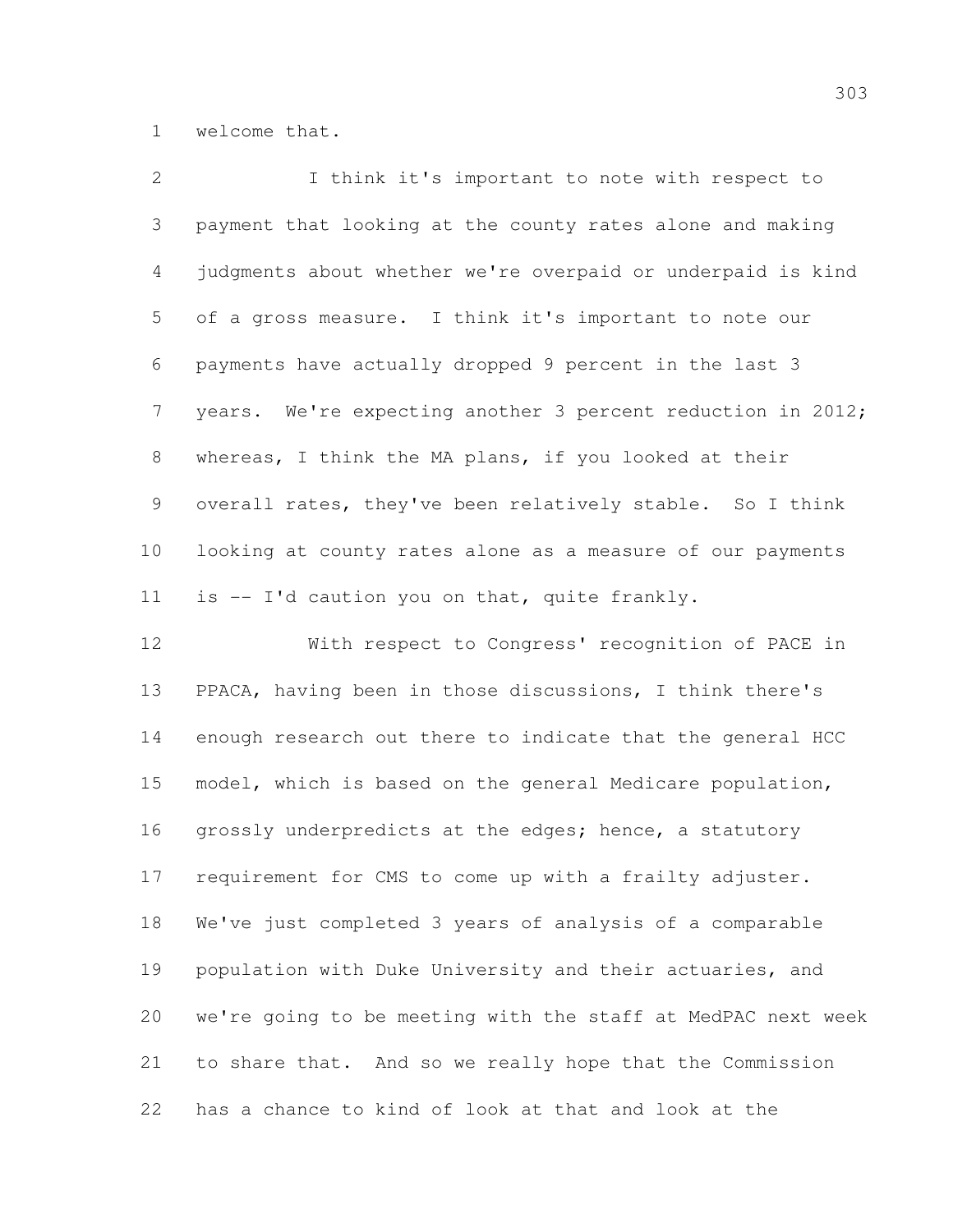performance of the HCC model, because I think comments about that PACE is always going to be higher than anybody outside of fee-for-service is a little concerning to us.

 Lastly, with respect to kind of obstacles to growth, we have been working a lot with CMS and the states to identify what those obstacles are. I would say in about a fourth of our states we have enrollment caps where we've been artificially capped in terms of our growth, as well as in most states it takes four to six weeks to get in PACE, but you can get in a nursing home in a day.

 So there are some fundamental obstacles in the system out there that are not reflective of PACE's ability to grow or desire to grow but, rather, I think inherent to 14 the enrollment systems in the state.

 I've got a lot of other points, but I'll leave it to our letter that we'll follow up in clarification. But 17 I'd be happy to answer any questions. We have mountains of data. If you'd like to see it, we'd be happy to provide it. We could answer probably half the questions that were raised today, and we'd be happy to do so moving forward.

Thank you.

MR. HACKBARTH: Okay. Thank you.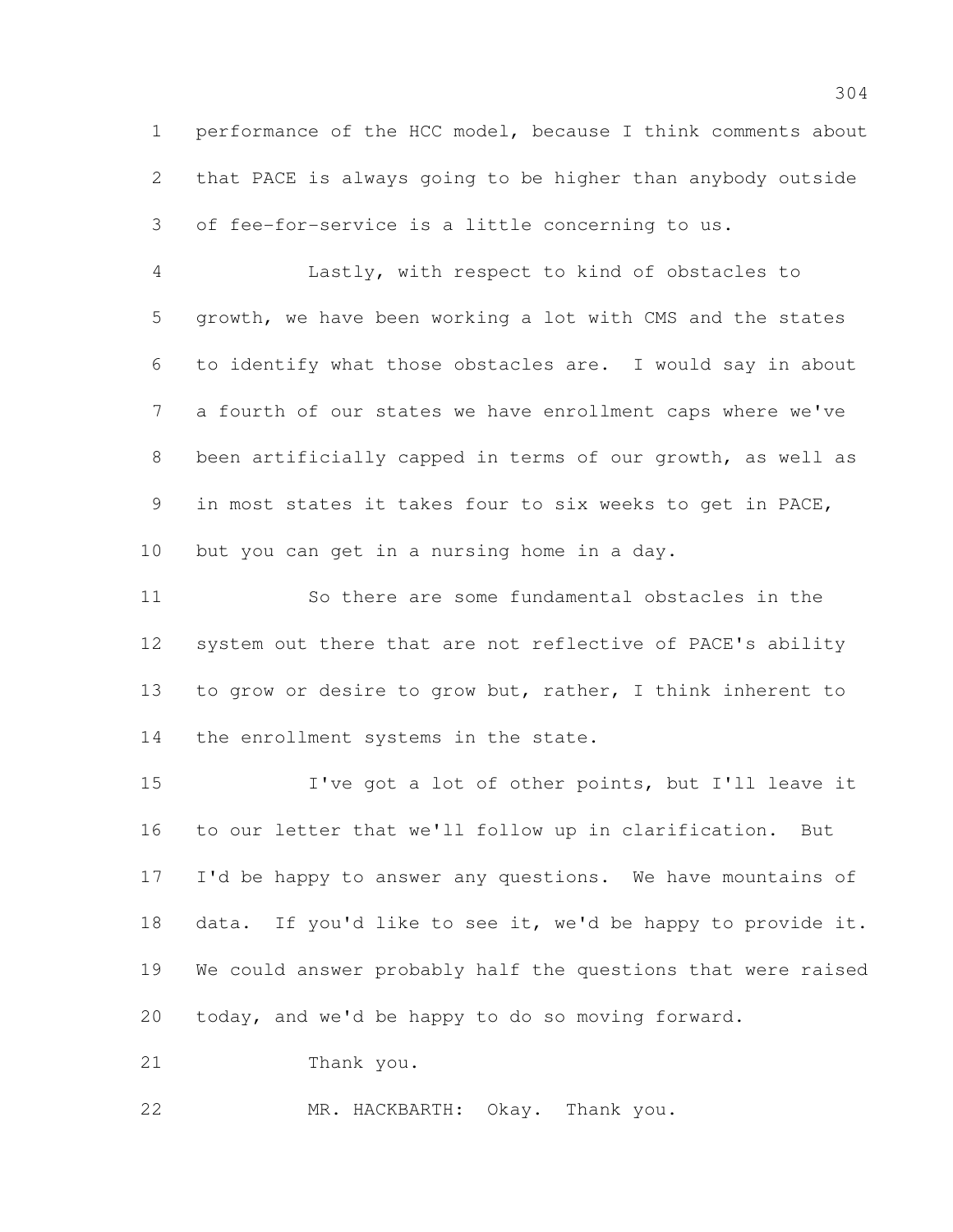| $\mathbbm{1}$  |           | We are adjourned for today and will reconvene at             |
|----------------|-----------|--------------------------------------------------------------|
| $\mathbf{2}$   |           | 8:30 a.m. tomorrow.                                          |
| 3              |           | [Whereupon, at 5:30 p.m., the meeting was                    |
| $\overline{4}$ |           | recessed, to reconvene at 8:30 a.m. on Friday, September 16, |
| 5              | $2011.$ ] |                                                              |
| $\epsilon$     |           |                                                              |
| $\sqrt{ }$     |           |                                                              |
| $\,8\,$        |           |                                                              |
| $\mathsf 9$    |           |                                                              |
| $10$           |           |                                                              |
| 11             |           |                                                              |
| $12$           |           |                                                              |
| 13             |           |                                                              |
| 14             |           |                                                              |
| $15$           |           |                                                              |
| 16             |           |                                                              |
| $17$           |           |                                                              |
| $1\,8$         |           |                                                              |
| 19             |           |                                                              |
| 20             |           |                                                              |
| $21\,$         |           |                                                              |
| 22             |           |                                                              |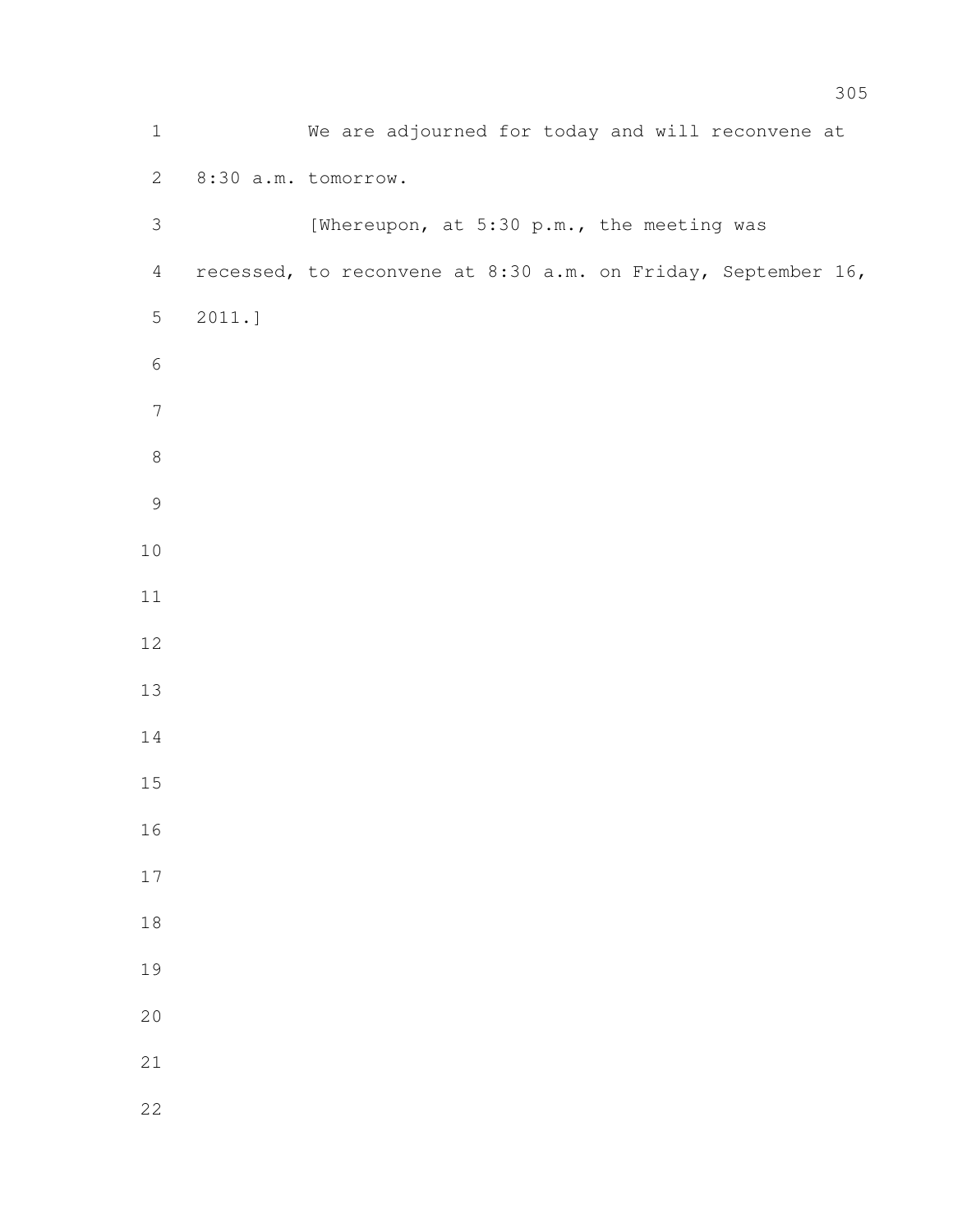## MEDICARE PAYMENT ADVISORY COMMISSION

PUBLIC MEETING

The Horizon Ballroom Ronald Reagan Building International Trade Center 1300 Pennsylvania Avenue, N.W. Washington, D.C.

Friday, September 16, 2011 8:30 a.m.

COMMISSIONERS PRESENT: GLENN M. HACKBARTH, JD, Chair ROBERT BERENSON, MD, FACP, Vice Chair SCOTT ARMSTRONG, MBA KATHERINE BAICKER, PhD MITRA BEHROOZI, JD KAREN R. BORMAN, MD PETER W. BUTLER, MHSA RONALD D. CASTELLANOS, MD MICHAEL CHERNEW, PhD THOMAS M. DEAN, MD WILLIAM J. HALL, MD HERB B. KUHN GEORGE N. MILLER, JR., MHSA MARY NAYLOR, PhD, RN, FAAN BRUCE STUART, PhD CORI UCCELLO, FSA, MAAA, MPP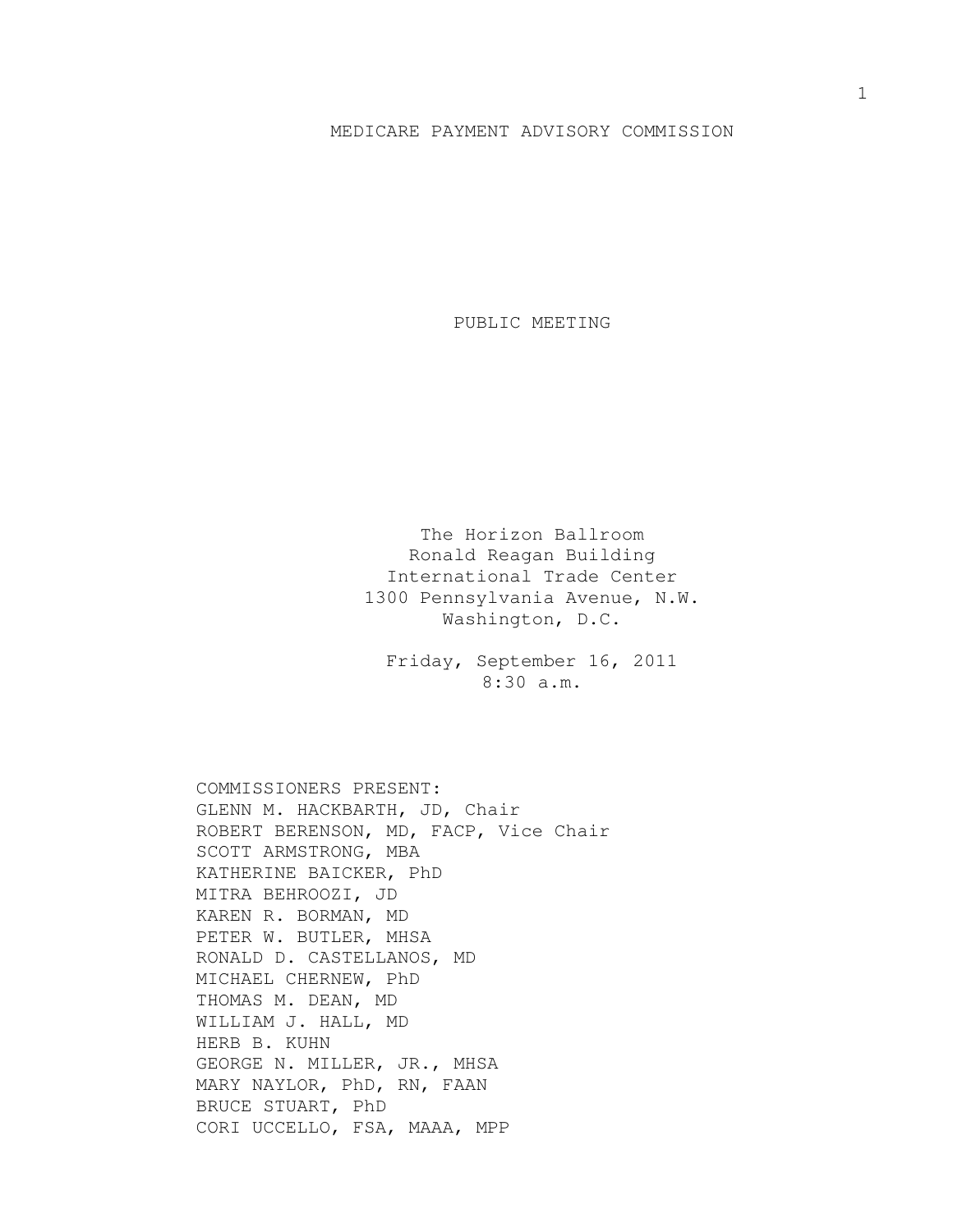|                                                                                         | 2.   |
|-----------------------------------------------------------------------------------------|------|
| AGENDA                                                                                  | PAGE |
| Risk adjustment in Medicare Advantage<br>- Dan Zabinski                                 | 3    |
| Beneficiaries with high drug spending under Part D<br>- Shinobu Suzuki, Joan Sokolovsky | 69   |
| Medicare coverage of and payment for home infusion<br>- Kim Neuman, Joan Sokolovsky     | 110  |
| Public Comment                                                                          | 135  |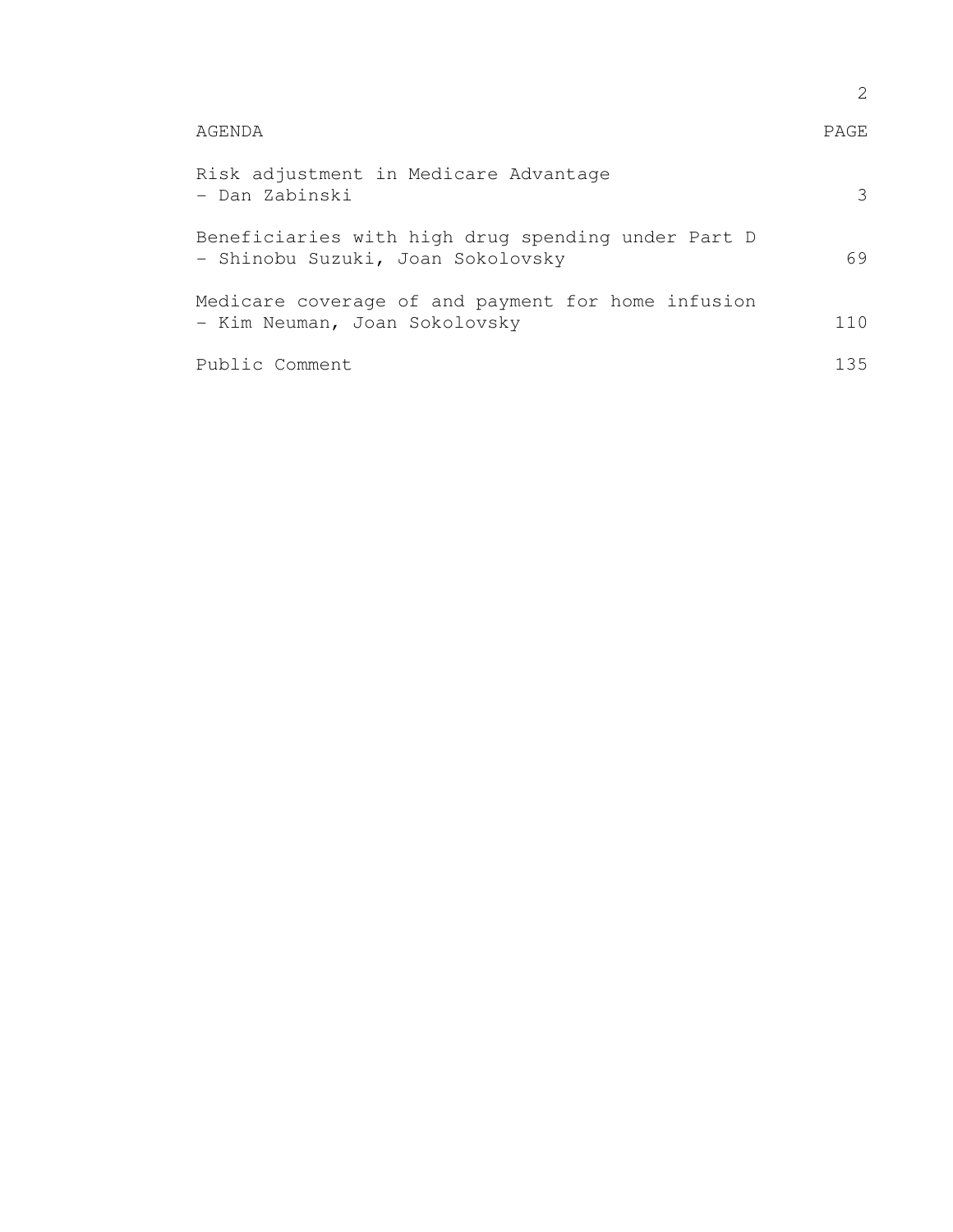1 P R O C E E D I N G S [8:30 a.m.] MR. HACKBARTH: Okay. It's time for us to get started. We have three presentations scheduled for this morning, the first being on risk adjustment in Medicare Advantage. Dan, whenever you're ready. DR. ZABINSKI: Thank you. In Medicare Advantage, plans receive monthly capitated payments for each enrollee, where each payment is the product of a local base rate and the risk score for the beneficiary. CMS derives these risk scores from the CMS hierarchical condition category (CMS- HCC) risk adjustment model, and the risk scores represent each enrollee's expected annual Medicare spending relative to the national average. The CMS-HCC uses data from each enrollee to determine the enrollee's risk scores. The enrollee's data falls into two broad categories: demographic and conditions. 18 The demographic data include the enrollee's age, sex, Medicaid status, institutional status, and whether the enrollee is aged but was originally eligible for Medicare because of a disability. The medical conditions are from conditions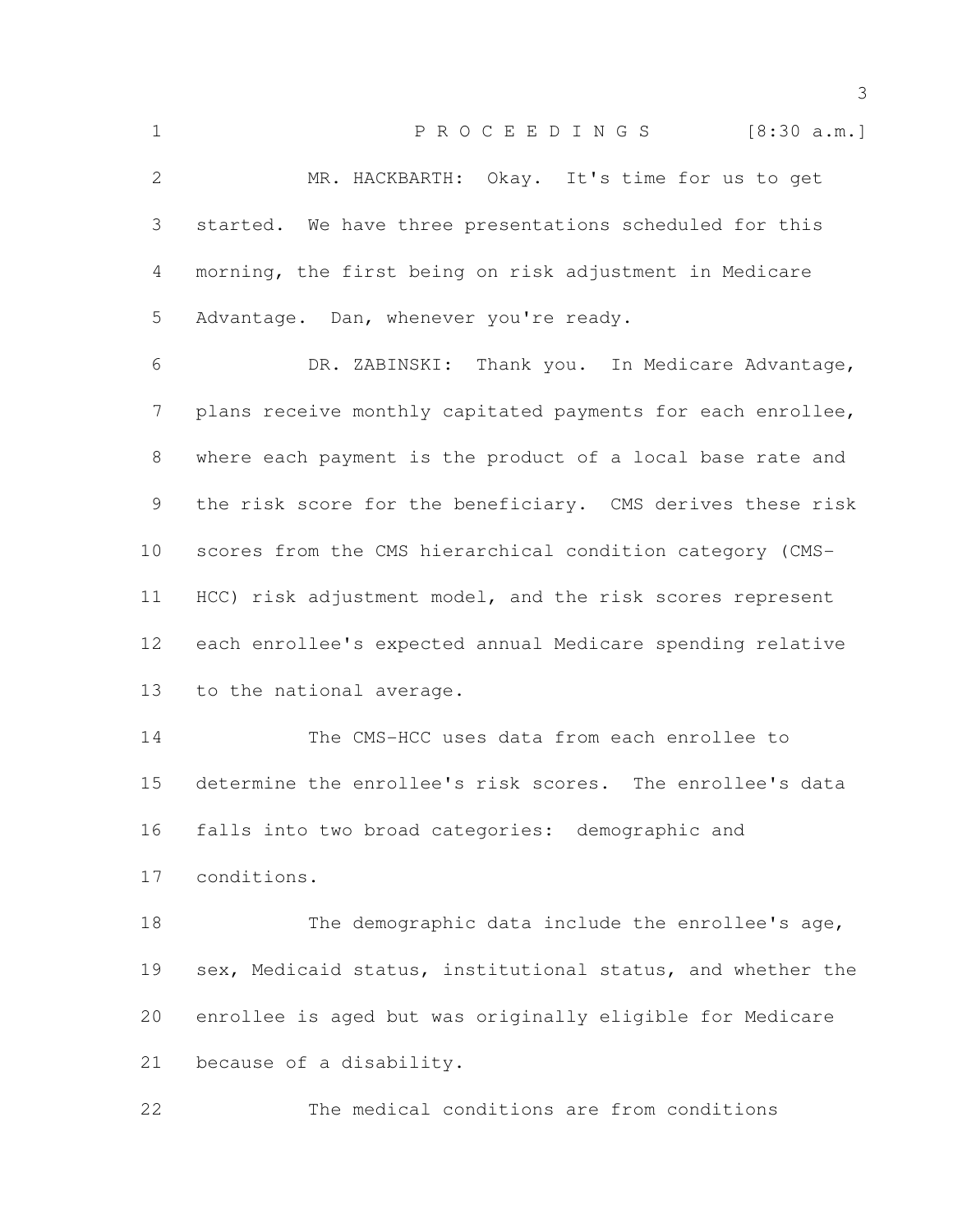diagnosed in patient encounters the previous year during hospital inpatient stays, hospital outpatient visits, and physician office visits. These diagnoses are then categorized in broader condition categories called HCCs, and there are 70 of them in the current version of the model. CMS then uses demographic data, the medical conditions, and Medicare fee-for-service spending at the beneficiary level in a regression model that produces 9 coefficients for each demographic variable and each HCC, which CMS then uses to determine risk scores. 11 As an example of how risk scores are determined, consider an example of a female, age 68, who is on Medicaid and has been diagnosed with COPD. For this beneficiary, the following coefficients from the CMS-HCC apply: for a female 15 age 65-69, 0.30; for a female on Medicaid and aged, 0.18; and for all beneficiaries with COPD, 0.40. Then to

 determine this beneficiary's risk score, you simply add the coefficients that apply: 0.30 plus 0.18 plus 0.40 equals 0.88.

 Now, despite having COPD, this person's risk score is actually below the national average, which is 1.0 each year. That result simply indicates the importance that age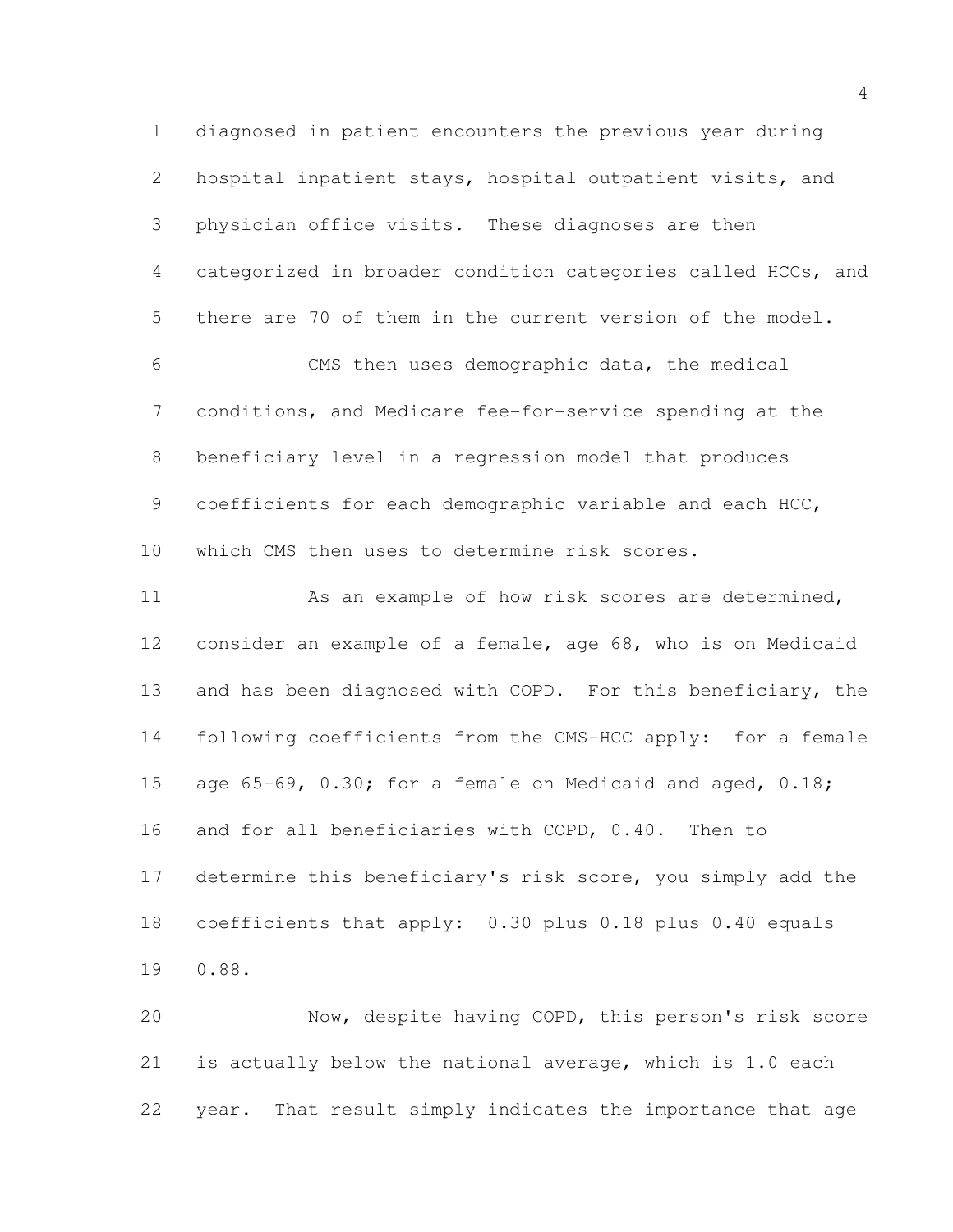can have on a beneficiary's risk score. For example, if this person was age 75 or older, her risk score would have been greater than the national average of 1.0.

 The general purpose of the CMS-HCC risk scores is to adjust the MA payments so that they accurately reflect how much each enrollee is expected to cost. Accurate payments prevent overpayments and underpayments that are systematic with respect to each enrollee's characteristics. From this perspective, the CMS-HCC is much better than the demographic model that was previously used to adjust capitated payments. However, concerns remain over the CMS-HCC.

 First, despite paying more accurately than the old demographic model, there still may be systematic overpayments or underpayments for enrollees with specific conditions or characteristics. For standard plans that enroll a wide range of beneficiaries, these overpayments and underpayments should largely offset. But plans such as SNPs and PACE plans that focus on complex patients with specific characteristics may be systematically underpaid for their specialty group.

Second, to the extent there are systematic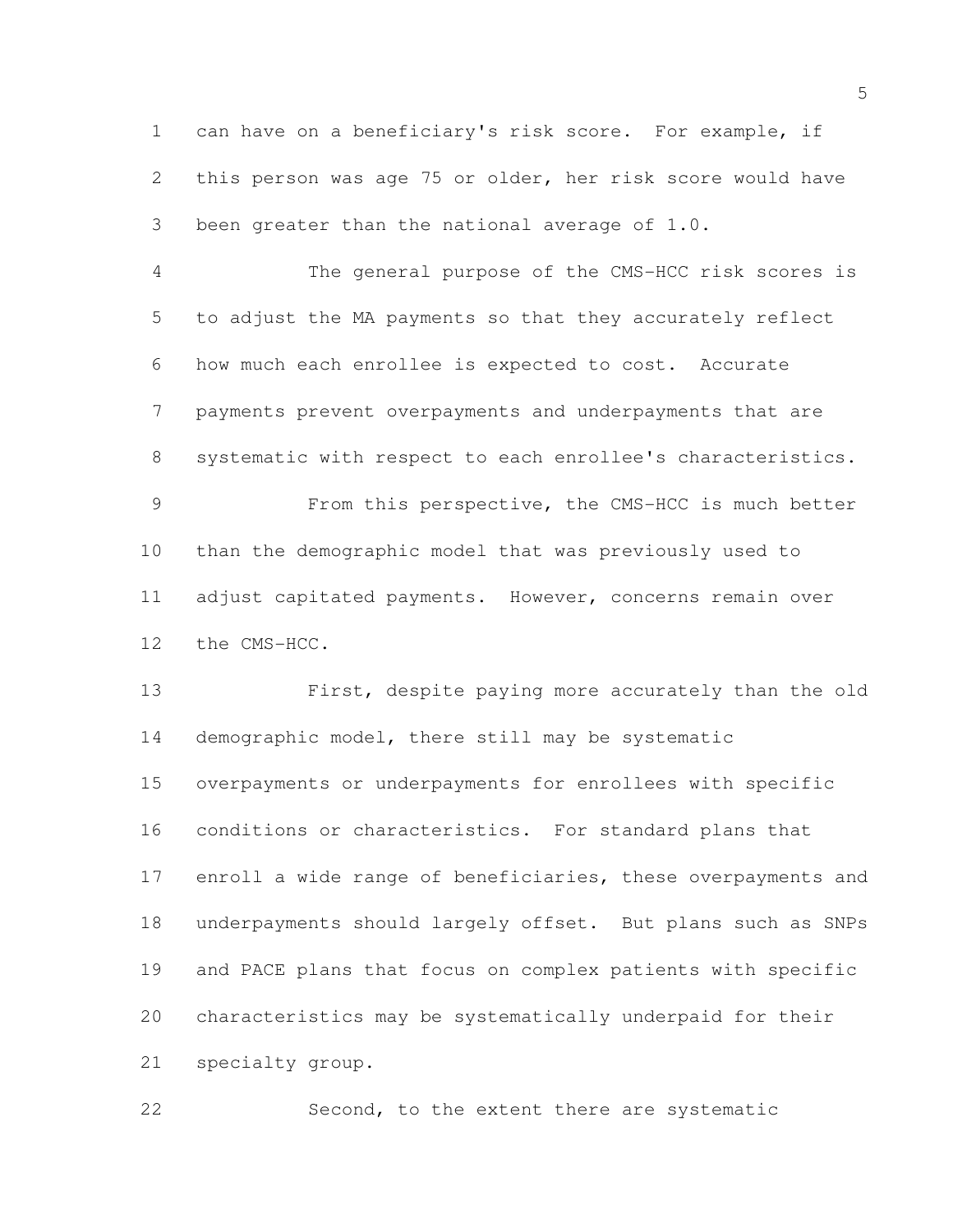overpayments for some beneficiary groups, there may be opportunities for plans to benefit from favorable selection.

 Finally, research from the Dartmouth group indicates there are regional differences in level of service use in fee-for-service Medicare that leads to regional differences in the coding of conditions. If these regional coding differences carry over into Medicare Advantage, plans that are in regions where coding is most intensive will have higher payments than plans that are in areas where coding is less intensive. Over the next few slides, we'll cover these issues in greater detail.

 An important feature of an effective risk adjustment model is that it addresses enough of the variation in beneficiaries' costliness to minimize opportunities for plans to financially benefit by enrolling 16 beneficiaries with certain risk profiles -- that is, favorable selection.

18 A concern that some may have about the CMS-HCC is that it has an R-square of 0.11, meaning that it accounts for about 11 percent of the variation in Medicare spending at the beneficiary level. This may sound very low, as it suggests that it leaves 89 percent of the variation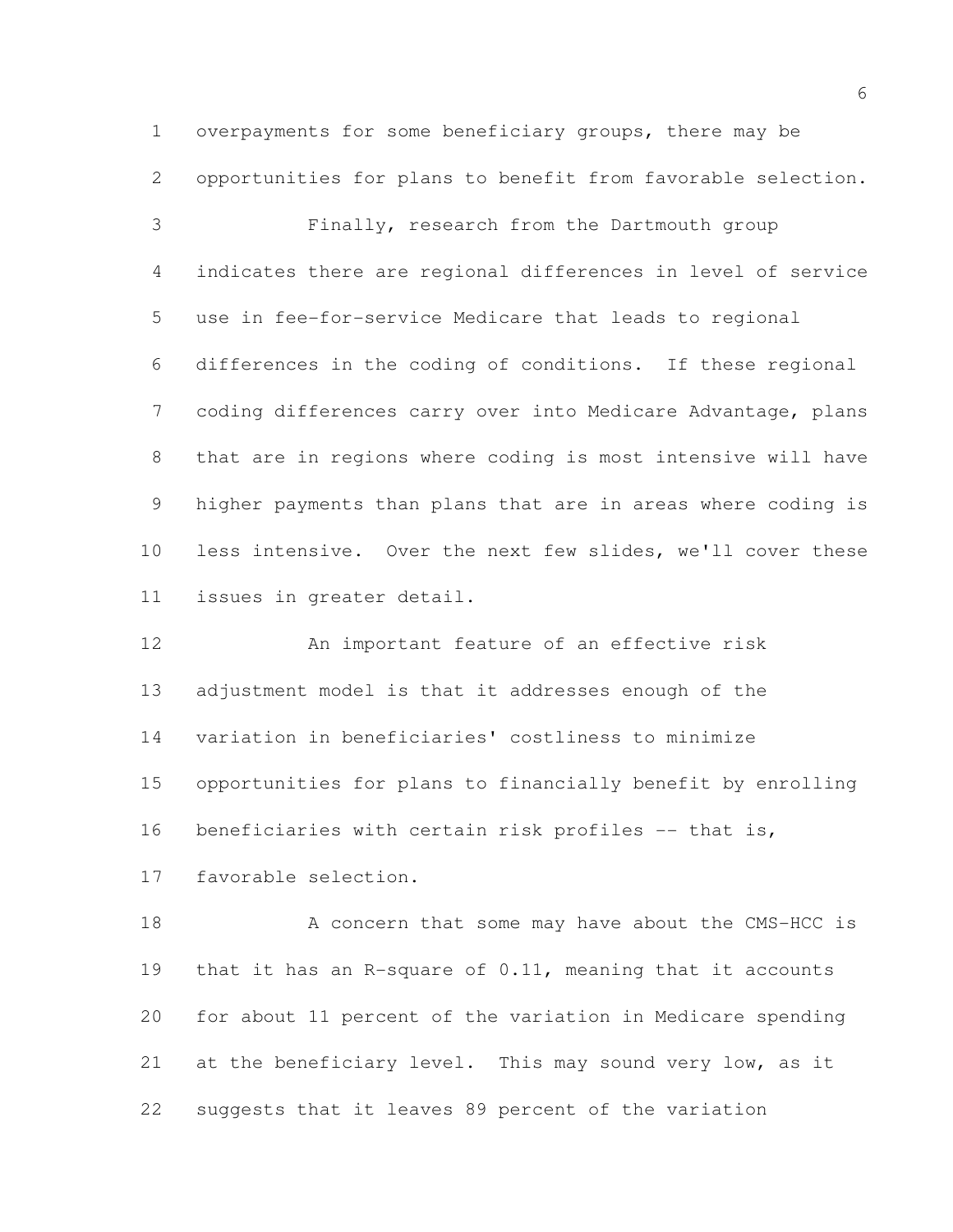unexplained. However, much of the variation in Medicare spending is strictly random and cannot be predicted by any risk adjustment model. Research by Newhouse and colleagues and by van de Ven and Ellis estimate that a lower bound on the variation that plans can predict is 20 to 25 percent, with the remainder being random and not predictable. 7 Therefore, the CMS-HCC might be explaining about

 half of the predictable variation. This is much better than the old demographic model, which explained about 1 percent of the variation in Medicare spending, but it also suggests that systematic payment inaccuracies may be occurring.

 We have identified two possible underlying reasons that systematic payment inaccuracies could occur under the CMS-HCC. First, within a given HCC or condition category, the costliness of beneficiaries varies. For example, not all beneficiaries with congestive heart failure are equally 17 costly to treat, so plans can be hurt financially by attracting the highest-cost beneficiaries in a given HCC. A second possibility is that the CMS-HCC model is calibrated with cost data from fee-for-service Medicare. Newhouse and colleagues compared the relative costs incurred

in treating conditions by a specific Medicare Advantage plan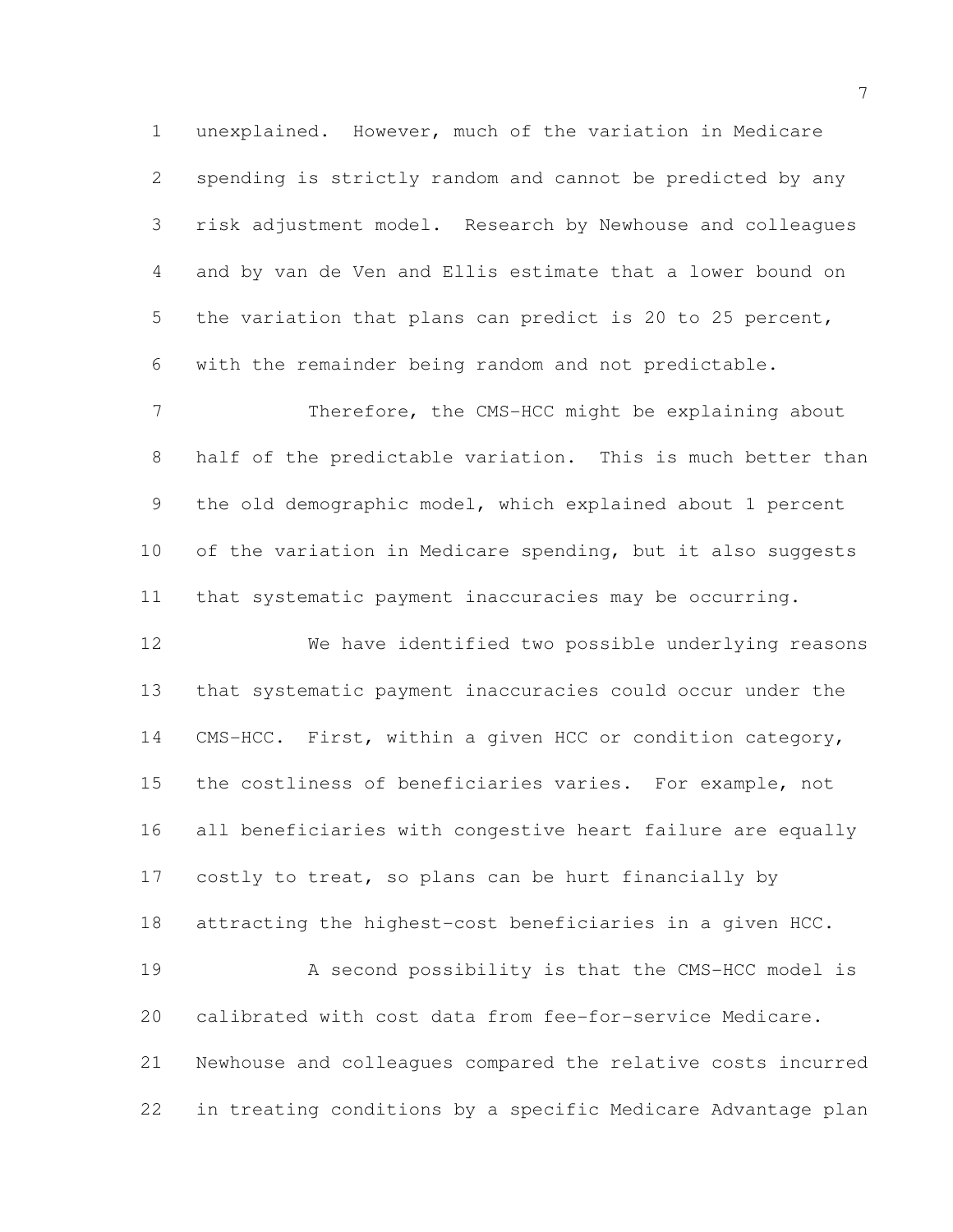to the relative cost of treating conditions in fee-for-service Medicare.

 For some conditions, the relative cost in the MA plan is lower, for others it is higher than in fee-for- service Medicare. And to the extent these differences between Medicare Advantage and fee-for-service Medicare occur, MA plans can be hurt or benefit financially depending on the conditions of the beneficiaries they attract. For example, the relative cost of treating end-

 stage liver disease is about 50 percent higher in the MA plan than in fee-for-service Medicare, while the relative cost of treating diabetes with renal manifestation is more than 60 percent higher in fee-for-service Medicare than in the MA plan.

 Now, if cost variation within HCCs is a source of systematic payment inaccuracies, adding variables to the CMS-HCC has been suggested as a way to reduce them. Possibilities include adding conditions to increase the number of HCCs; adding socioeconomic variables such as beneficiary's race and income; or adding the number of conditions that each beneficiary has.

However, analyses so far suggest that adding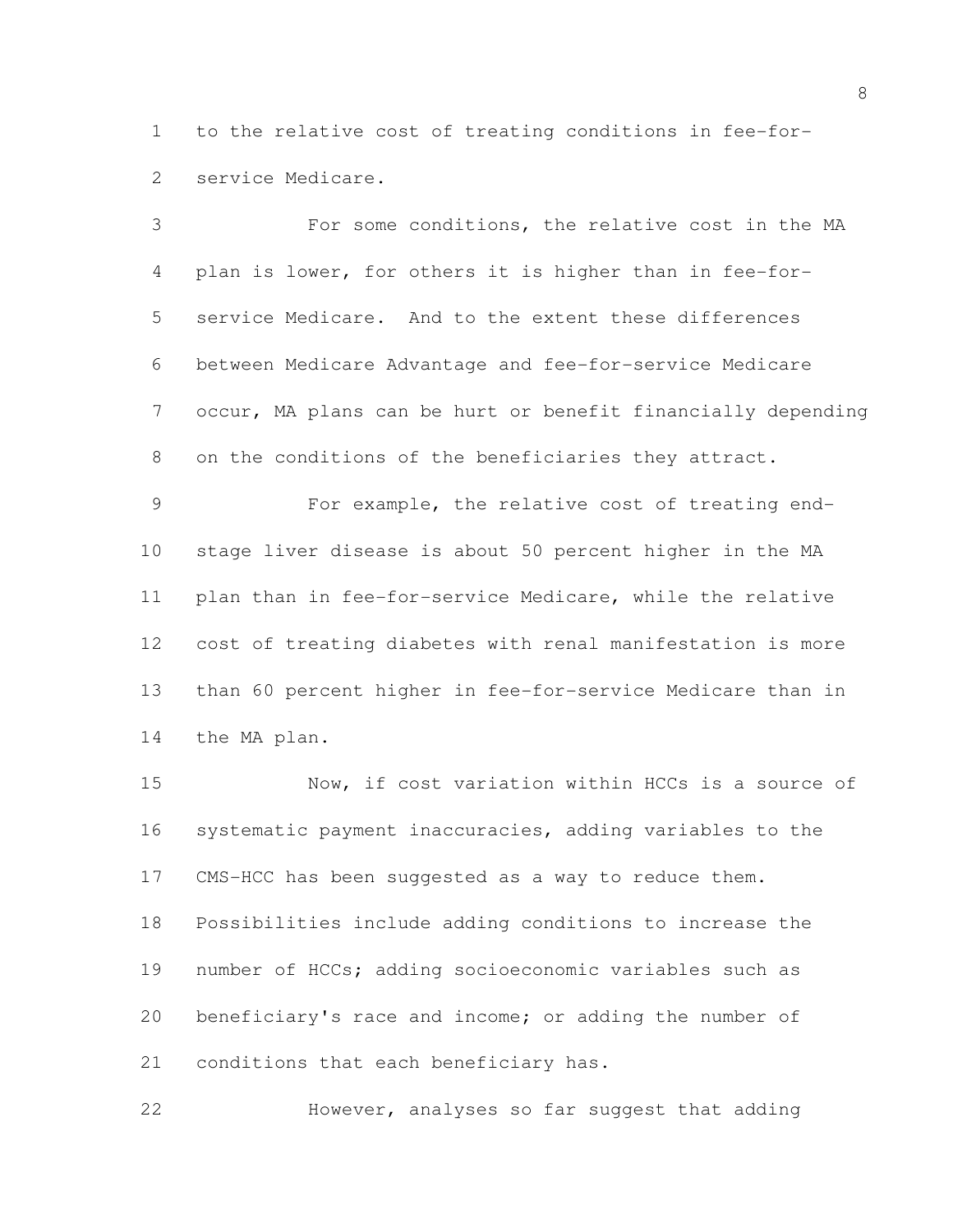conditions or socioeconomic variables may be of limited value. For example, adding conditions would improve the payment accuracy for the specific conditions added, but Pope and colleagues have found that adding more conditions to the current model would produce only slight increases in the model's R-square. So, in a general sense, the benefits are limited.

 Also, we did a cursory exploration by adding to 9 the CMS-HCC three variables for race -- black, Hispanic, and other non-white -- as well as a variable for the median income of each beneficiary's county of residence. This produced small coefficients on the race variables as well as a small increase in the model's R-square.

 We are hopeful that adding the number of conditions will be helpful, but the efficacy of such a change is largely unknown. Conceptually, it would help 17 increase payments for those who are relatively sickly and, consequently, high cost, which would help reduce the benefits of favorable selection. In the end, improving the payment accuracy would cause a redistribution from plans that are getting overpaid to those that are getting underpaid.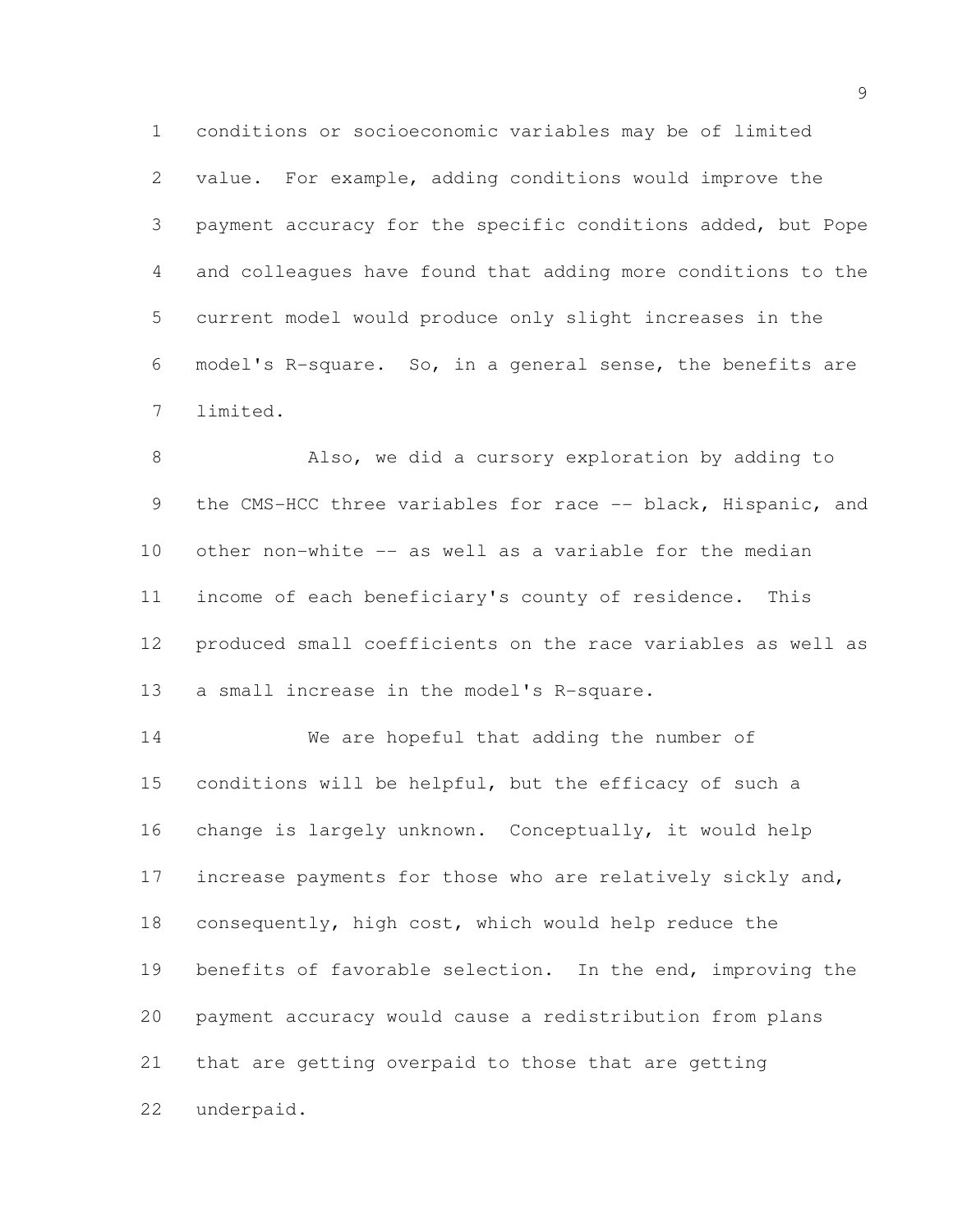Alternatively, if payment inaccuracies are driven by the cost differences between fee-for-service Medicare and Medicare Advantage, then the solution is straightforward. You can just use the cost data from MA plans to calibrate the CMS-HCC model, which is something CMS is planning to do. Next we turn to the effect that payment inaccuracies have on plans that serve patients with complex needs. Substantial research indicates that in some cases the CMS-HCC results in systematic underpayments for some groups and overpayments for others. For the typical plan that enrolls a broad range of beneficiaries, these payment inaccuracies should largely offset. But PACE and SNP plans may not be able to make these offsets because they focus on specific beneficiary groups.

 On this table we use what are called predictive ratios to indicate the extent to which the CMS-HCC overpays or underpays for beneficiaries with specific characteristics that are often the focus of plans concentrating on complex patients.

 First, the idea of a predictive ratio is that for a predicted group of beneficiaries, it is the costs predicted for that group by the CMS-HCC divided by the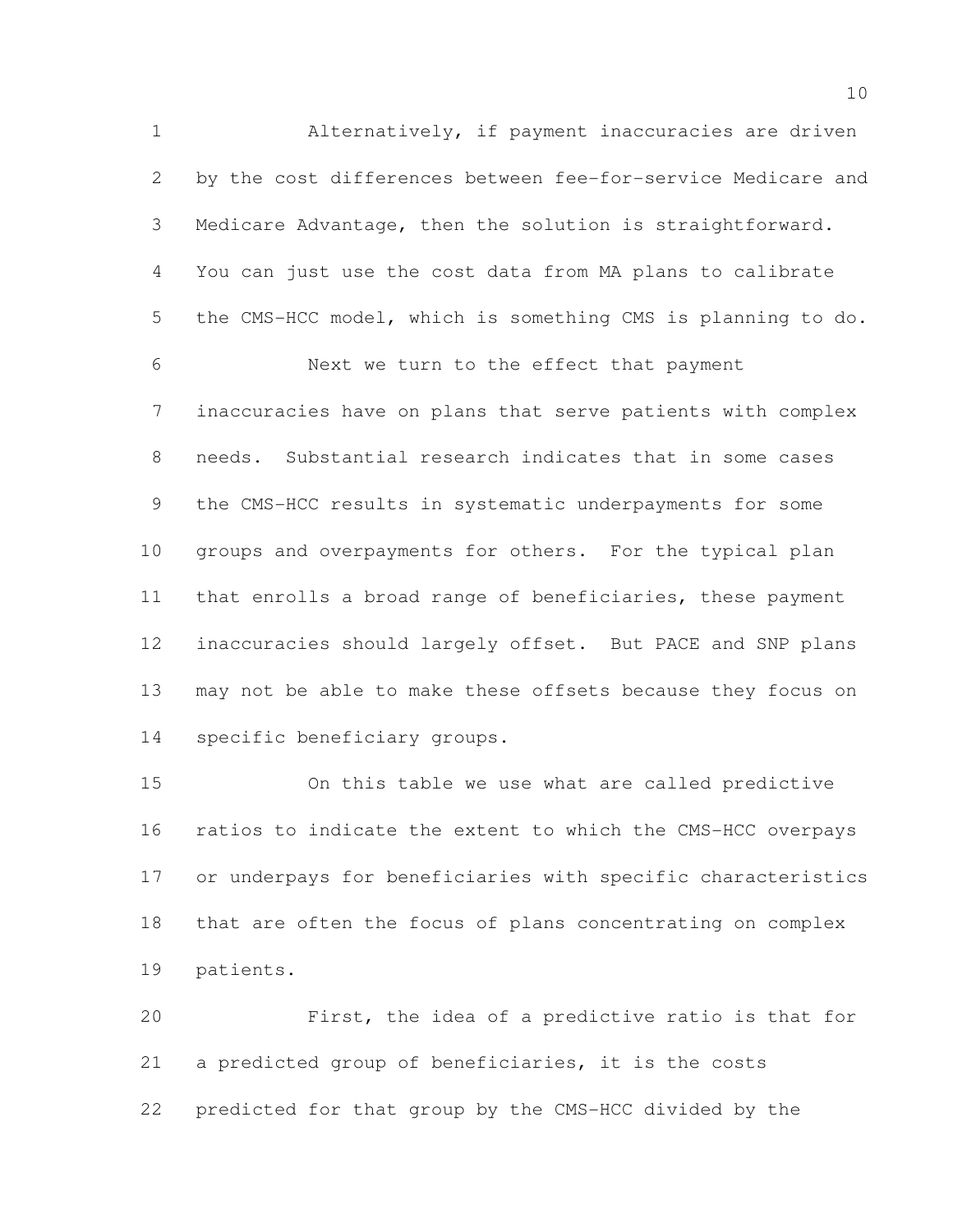actual Medicare costs for that group. So a predictive ratio less than 1.0 indicates that the CMS-HCC underpays on average for the group. A predictive ratio greater than 1.0 indicates that CMS-HCC overpays on average for that group. And a predictive ratio equal to 1.0 indicates CMS-HCC pays accurately on average for the group.

7 11 In the first column of numbers, we have predictive ratios that we derived from the version of the CMS-HCC that 9 CMS currently uses in Medicare Advantage. As you can see, the CMS-HCC underpays by about 5 percent on average for Medicaid beneficiaries, it overpays by about 3 percent for patients with diabetes and overpays for prostate cancer by about 9 percent. But perhaps of most interest to plans serving complex patients are the last two numbers indicating larger underpayments for dementia and beneficiaries who have five or more conditions.

17 17 In the second column of numbers, we have predictive ratios from a version of the CMS-HCC that CMS will use for PACE plans in 2012 and has proposed for use but has yet to implement for Medicare Advantage.

 For Medicaid, this model does a little better but it still underpays for Medicaid by about 3 percent, for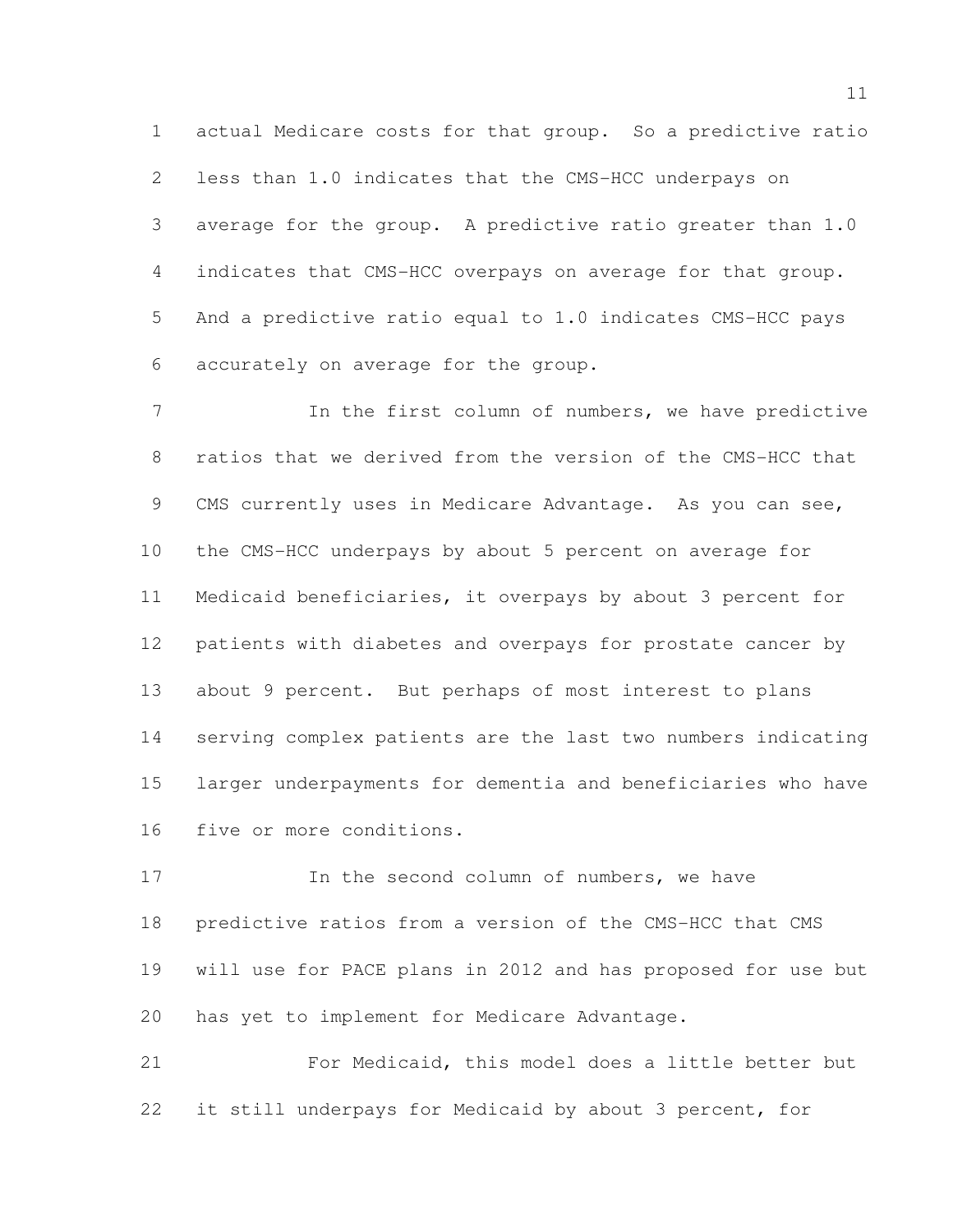diabetes it pays quite accurately, and for prostate cancer in still overpays, in this case by about 6 percent.

 It also represents a large improvement in the predictive ratio for beneficiaries who have dementia because this proposed model has an HCC for dementia while the current version of the CMS-HCC does not.

 For beneficiaries who have five or more conditions, this model still strongly underpays. These large underpayments for beneficiaries with five or more conditions is one reason why we think adding the number of conditions to the CMS-HCC may hold promise for improving the model's predictive power.

 The final point of discussion is regional differences in the coding of conditions. Song and colleagues from Dartmouth showed that in fee-for-service Medicare conditions are coded more intensively in regions 17 where service use is high, which results in higher average CMS-HCC risk scores among fee-for-service beneficiaries in those regions.

 If these regional differences in the coding of conditions also occurs in Medicare Advantage, plans that are in high-coding regions would receive higher payments for an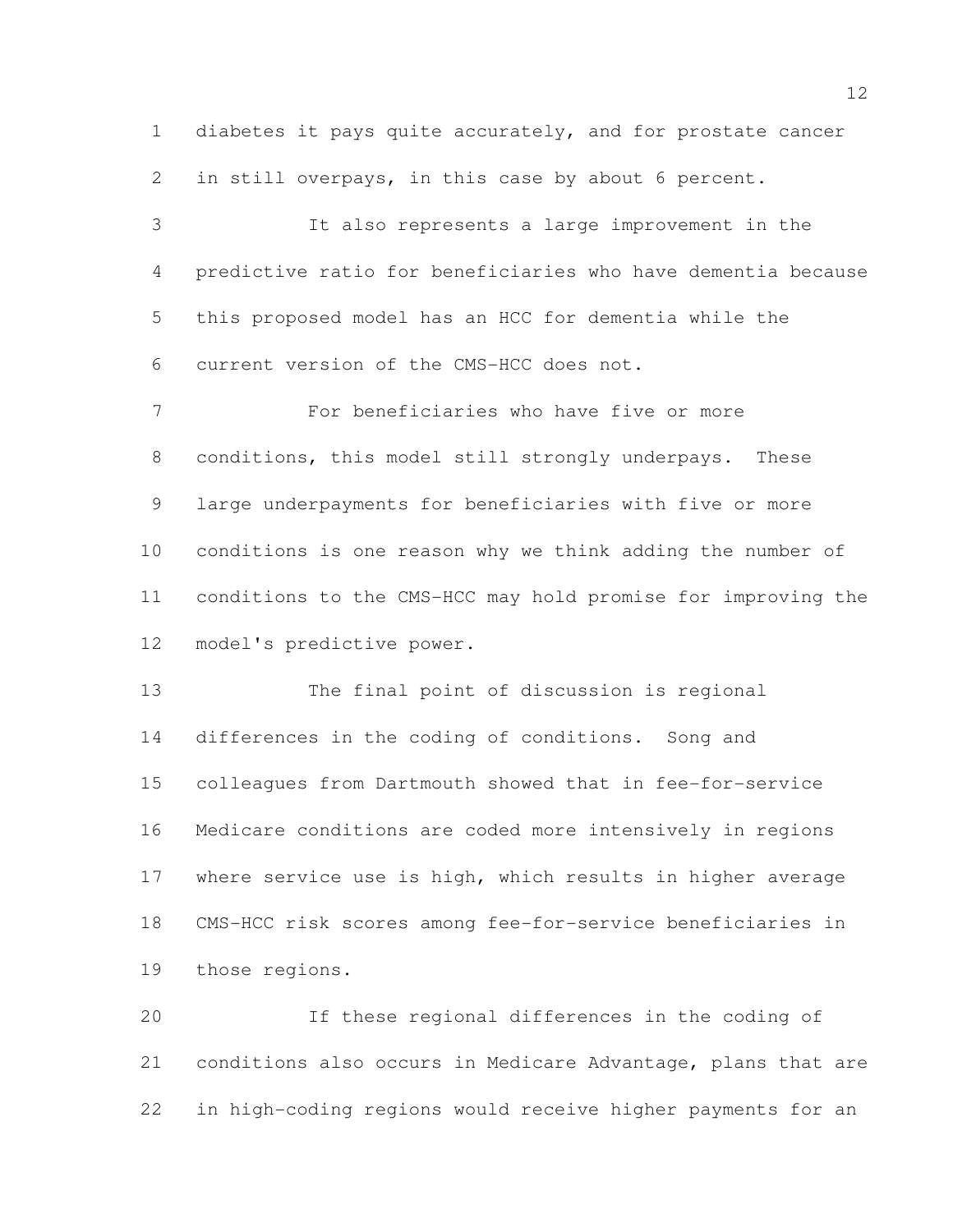otherwise identical beneficiary compared with plans that are in regions with less intensive coding.

 However, all MA plans have an incentive to code conditions as intensively as possible, irrespective of their region. Therefore, it is plausible that regional differences in coding are similar or non-existent among MA plans. Ultimately, we need to determine whether there are regional differences in coding among the MA plans. But if we do find regional differences in coding intensity among MA plans, how should this issue be addressed? One alternative is to use an approach similar to 12 Song et al. and determine if the intensity of coding among MA plans varies by region. Then you can evaluate whether any regional differences in MA coding affect the average MA risk scores in each region. Finally, you can then adjust the risk scores in each region based on how much the coding differences affect the average risk score in the region. For example, if coding intensity raises the average risk score in the region by 10 percent above the national average, you can use your results to reduce all risk scores in the region by 10 percent so that they match

the national average.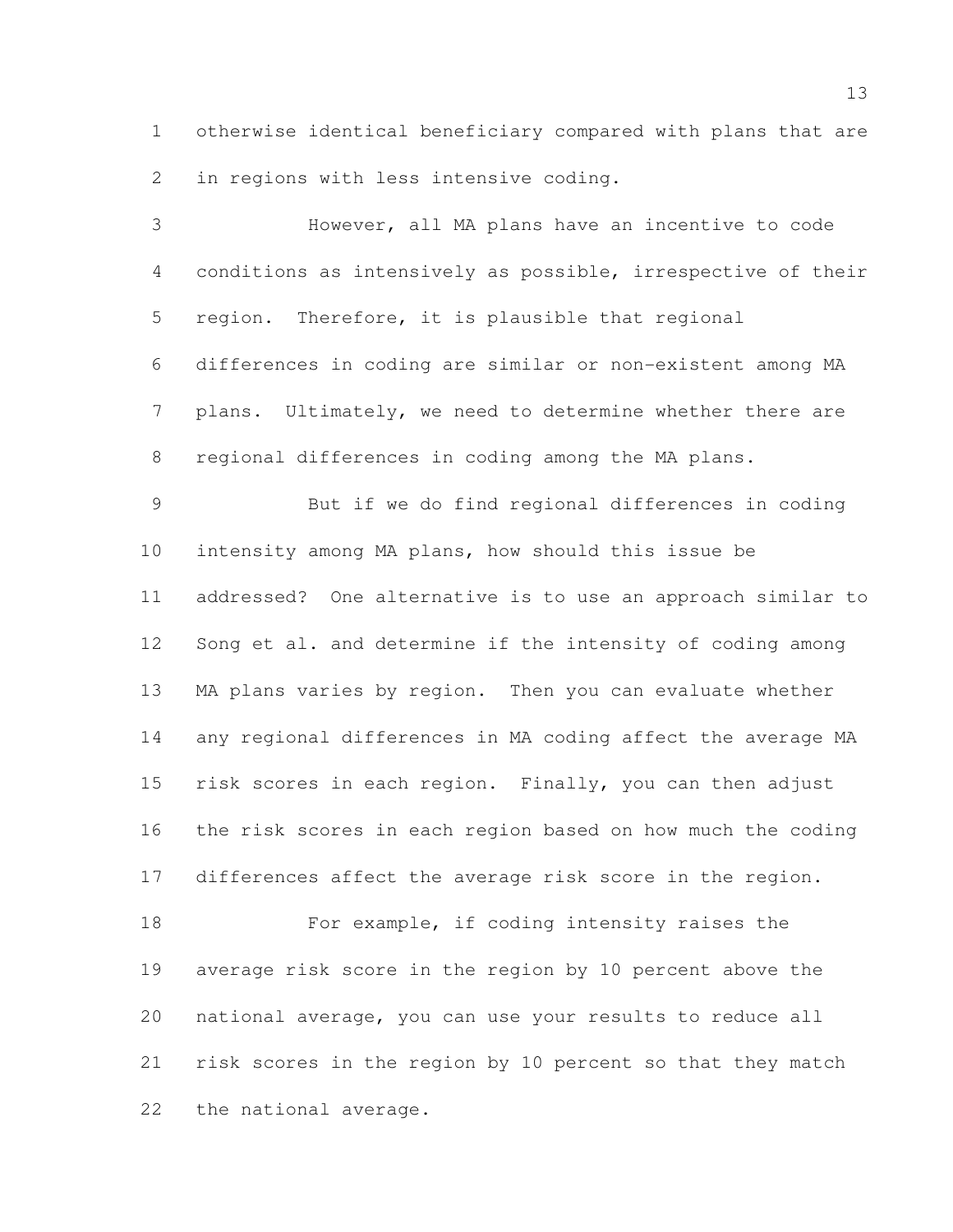The next steps we plan to undertake for the immediate future involve more intensive investigation of the issues we've discussed today. First, we'd like to determine if plans that focus on complex patients are systematically underpaid under the CMS-HCC.

 Secondly, we'd like to evaluate alternatives for improving the predictive power of the CMS-HCC to help reduce systematic underpayments and overpayments.

 Finally, we'd like to investigate the extent of geographic differences in coding among MA plans.

 Now I turn things over to the Commission for their discussion.

 DR. MARK MILLER: And I would take just one minute 14 for the Commissioners who I think have some context, but 15 certainly for the public, if they're unclear on the context. This is obviously a very technical presentation, but it links to a few things. The first thing to keep in mind is this is just kind of the standard issue that MedPAC deals with on payment accuracy. So managed care plans are serving Medicare populations, and depending on the draw of your population, you can be at greater or less risk, depending on how accurate the underlying risk adjustment.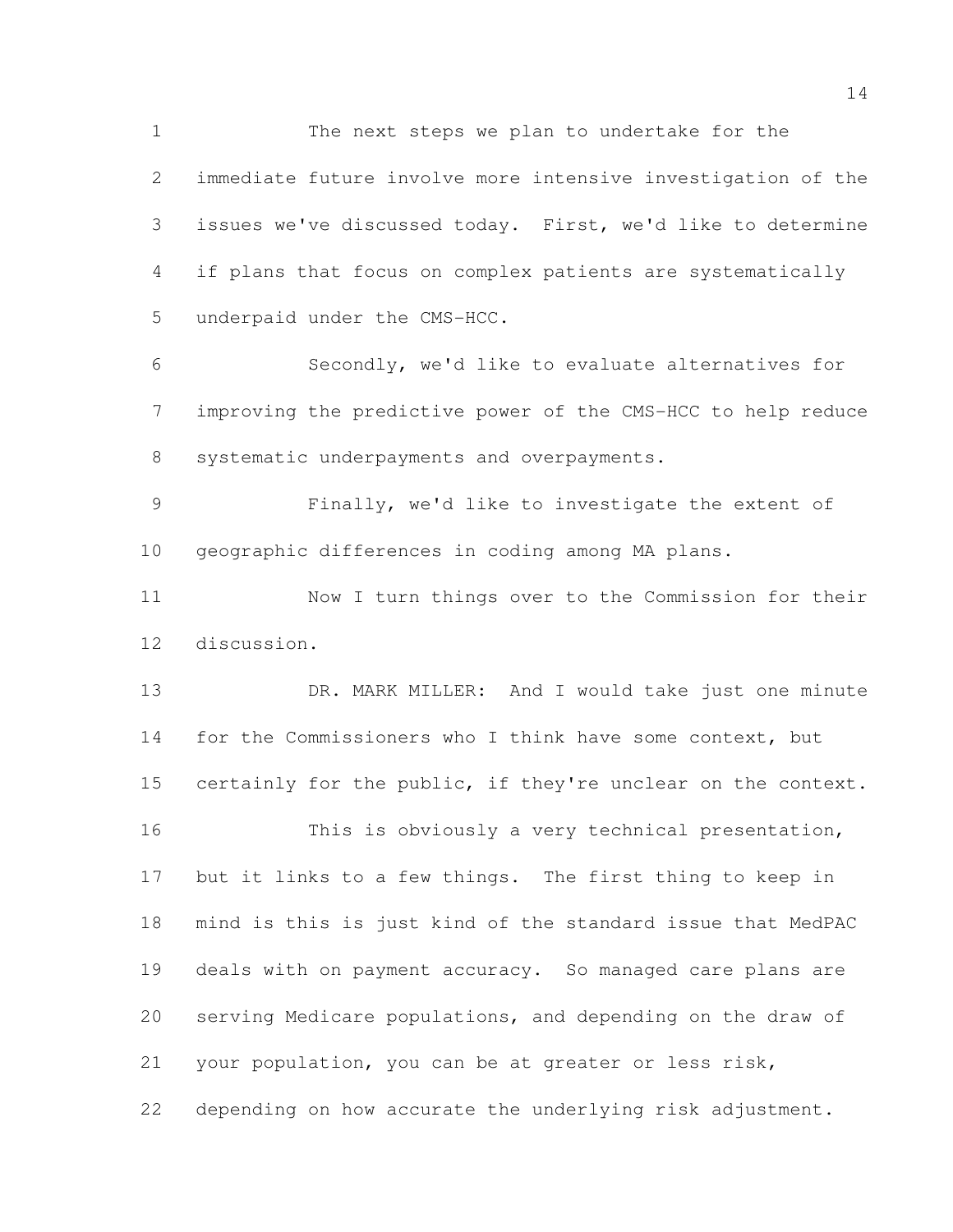So there's a constant process of trying to improve that and be more accurate. So that's one thing to attach your mind to.

 A second thing is this: As you know, in the Commission we have an ongoing conversation about managed care plans and coordinated care plans that take very complex populations -- dual eligible populations, multiple chronic conditions. This links to the PACE discussion we had yesterday, the upcoming special needs plans discussions that we're going to have. And if we want to encourage people to take very complex patients and try and coordinate their care, you also have to have this back in behind that risk. And what Dan is showing you is that CMS is improving the risk adjustment system, but it still is falling short for plans who take these kinds of populations.

16 The last comment -- and then I'll stop; I'm sorry to take the time -- is that at the moment we think one of the most encouraging directions to go in is look at these terms where you bring in measures of beneficiaries who have, say, Medicaid and five chronic conditions as a way to increase the accuracy as opposed to some other strategies that people have proposed which do improve but not at the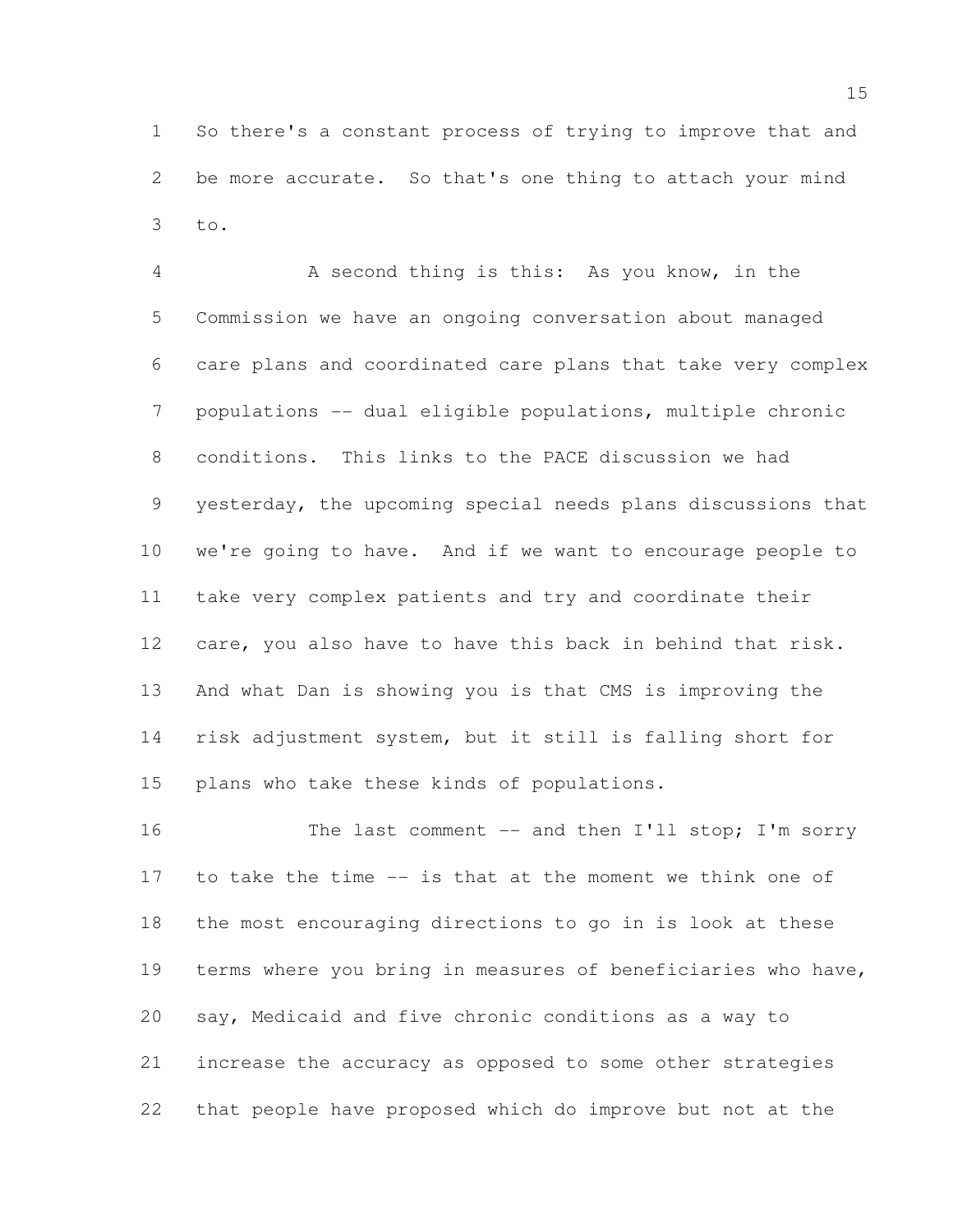level that we're finding on a preliminary basis using this other strategy.

 Then the other two stray -- not stray, but other strands are, Bruce, the encounter data, which I know this is a new thought for you. DR. STUART: [off microphone]. 7 [Laughter.] 8 DR. MARK MILLER: Right. I will explain what that is. The encounter data could be a completely different way to go at this, but how fast that comes on and building models is an issue. And then a few people, including Bob, have raised this question about, well, what about this geographic variation in coding? But the main thing, linking to the PACE discussion and the upcoming special needs and other plans discussion about plans taking complex care patients and how do we get their payments right. 17 MR. HACKBARTH: Thanks. Round one clarifying questions? 19 DR. CHERNEW: How many years of data do they use in order to figure out what conditions you have? DR. ZABINSKI: Just one. The previous year. It's

a prospective model. We want to estimate cost.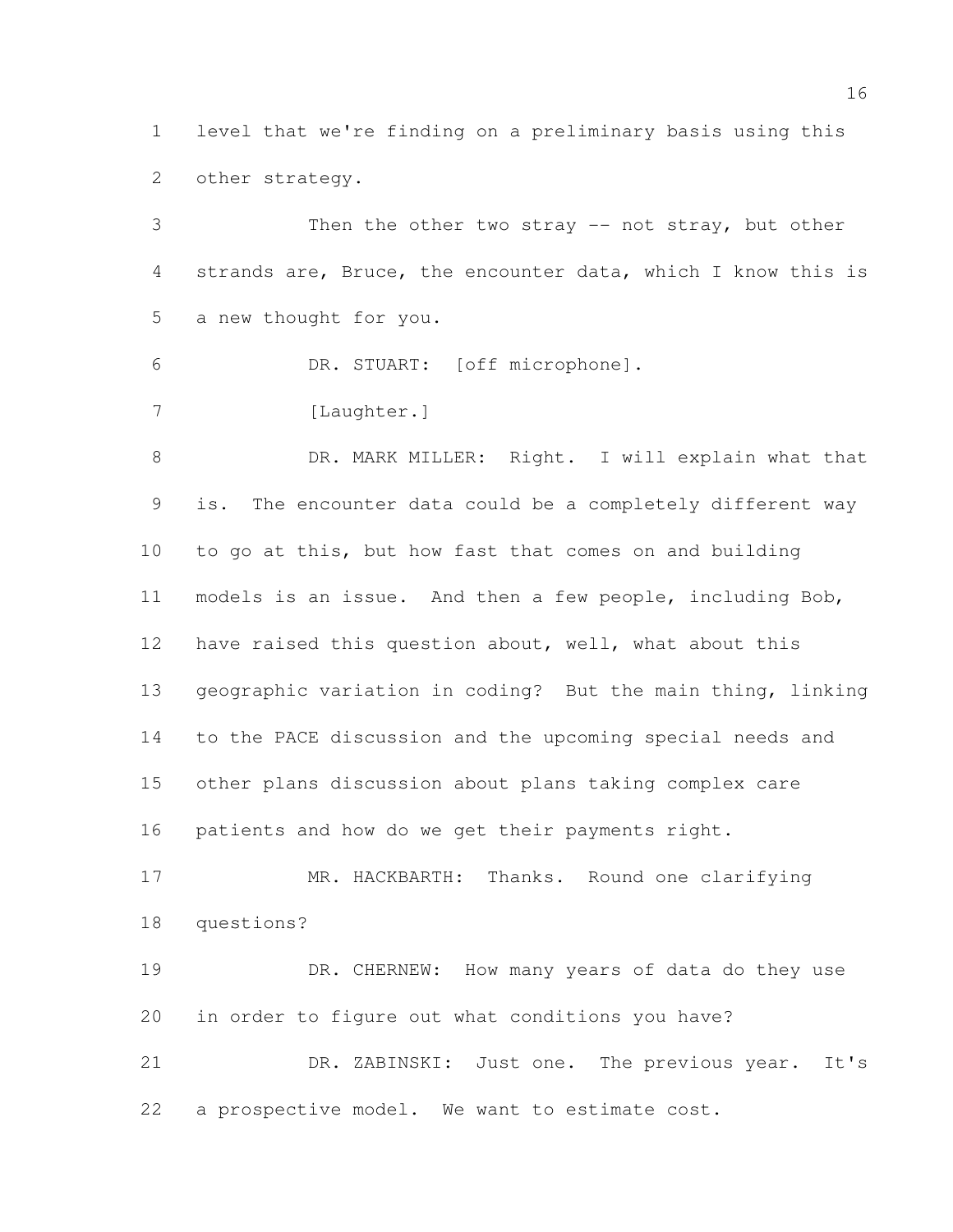1 DR. CHERNEW: And new enrollees just get age --like 65-year-olds just get --

3 DR. ZABINSKI: It's a demographic -- age, sex, Medicaid I think.

 MS. BEHROOZI: In terms of the -- on Slide 8 you say if it is due to cost differences between fee-for-service and MA. Do we know what the sources of those cost differences are? Is it because of the population? For example, with ESRD being 50 percent more expensive, is it 10 that the plans are doing something and spending more money, or is it that the more expensive patients have gravitated there? Do you know?

 DR. ZABINSKI: I'm trying to think back to the 14 paper. I don't think they really got into why the cost differences occur. You know, they're just showing that they're there and that's an issue.

17 DR. DEAN: On Slide 7, again, the issue of the differences in the cost of treating patients between MA and fee-for-service, was that study nationwide? I just wonder, are they reflecting here the situation in a given area, or really are these nationwide data?

DR. ZABINSKI: My recollection from the paper is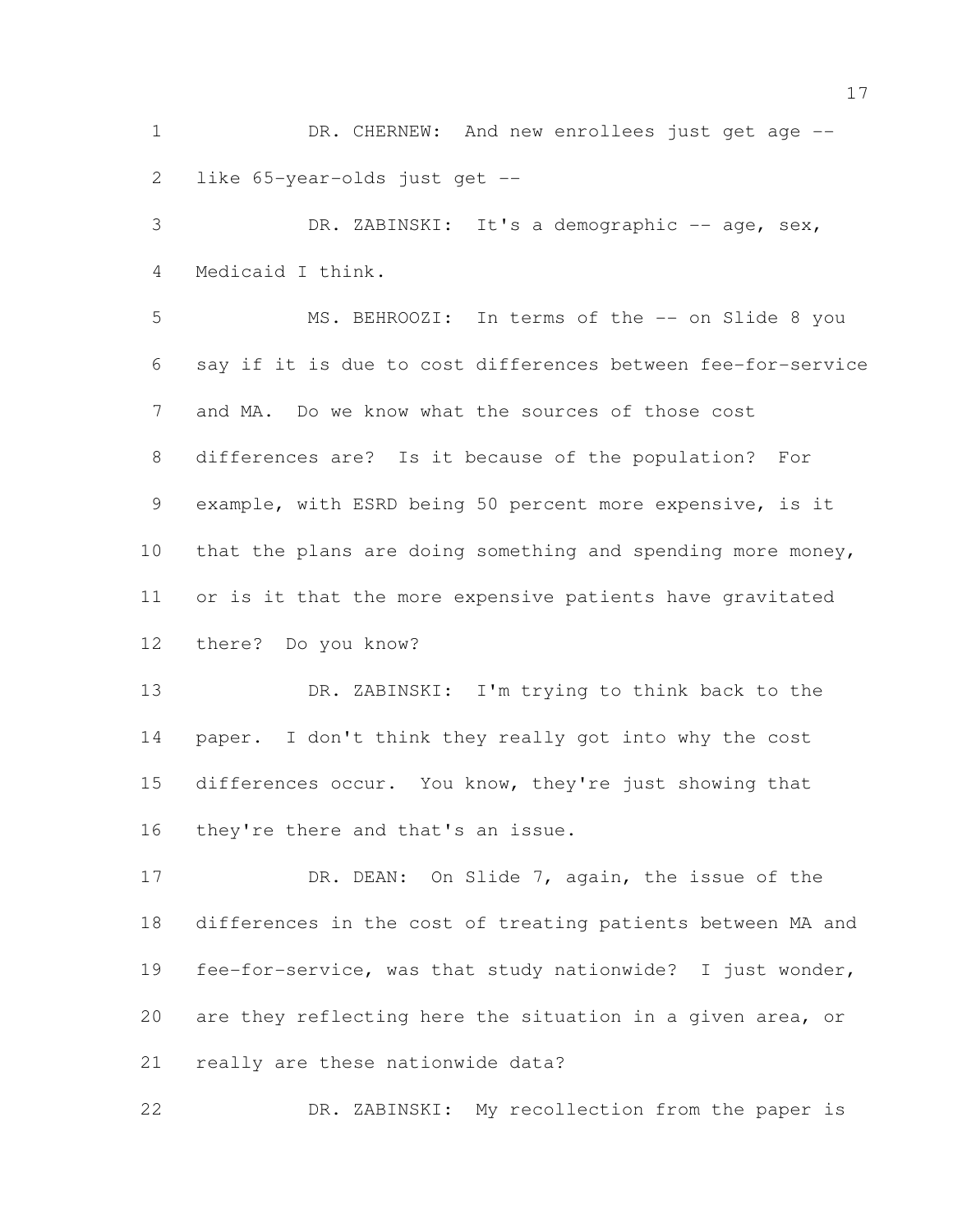that they were able to get cost data from a plan. It was a large plan, but a plan that had, you know, many -- DR. DEAN: So it was a single plan. DR. ZABINSKI: Yes. I'm not sure how nationwide it was, but it was a single -- it's something to think about, basically. 7 DR. DEAN: Yeah. Is there any data about overall the population that's enrolled in MA versus fee-for-service? If I remember, years ago in the Medicare Plus Choice plan, there really was some data that showed that lower-risk patients tended to gravitate toward the managed care plans, and those with higher risk and more problems stayed in traditional Medicare. Do you know if that's still true? DR. ZABINSKI: I think it's still true. Carlos might be able to -- is he here? Do you know if that's still true? 17 MR. HACKBARTH: Come to a microphone, Scott. 18 DR. HARRISON: The average risk score is moving towards one in the plans, so it's been moving over time. But, you know, if the risk scores are not accurate, then we don't know anything more.

DR. DEAN: Okay. Thank you.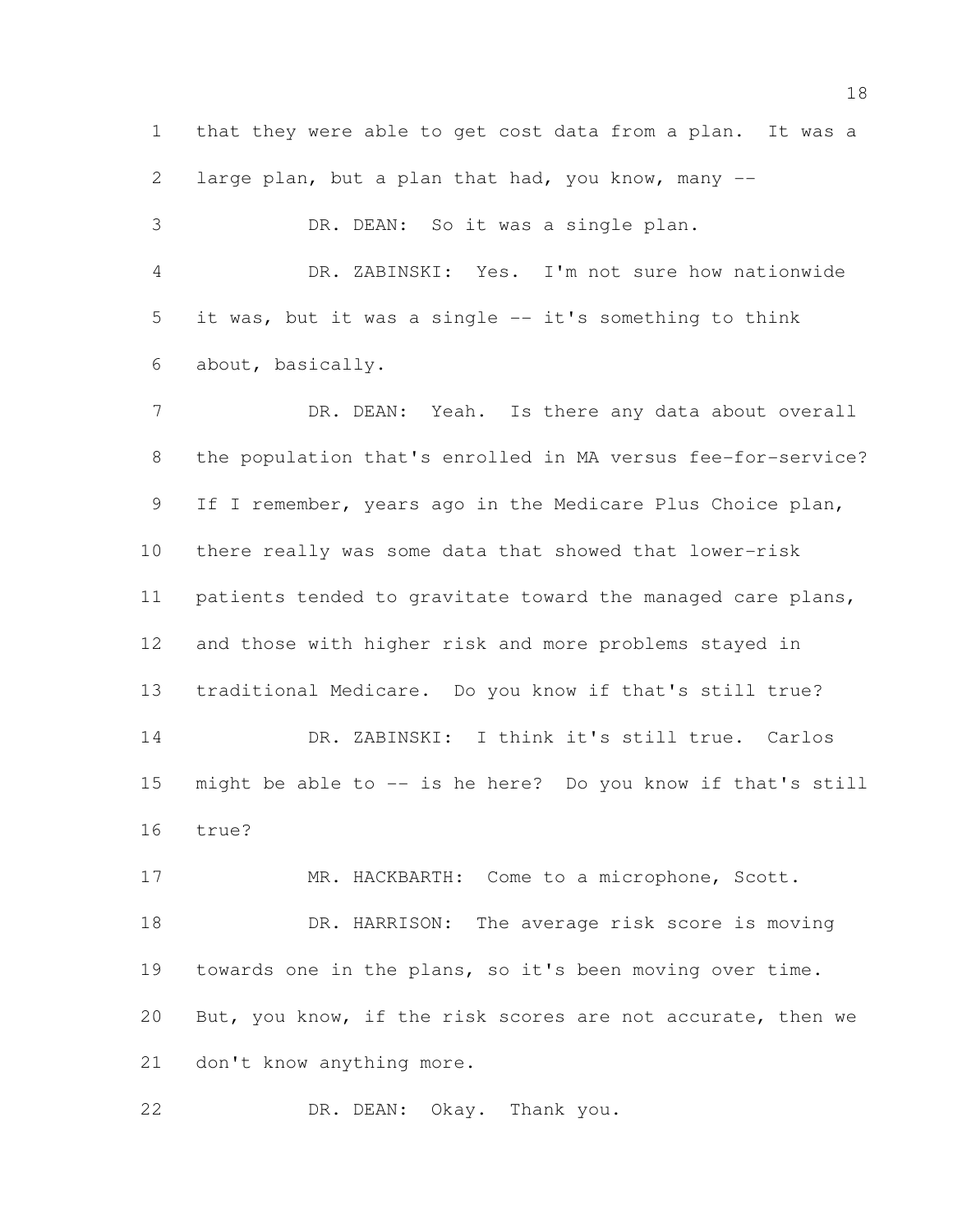1 [Laughter.]

| $\mathbf{2}$   | DR. BAICKER: You mentioned on Slide 6 that the               |
|----------------|--------------------------------------------------------------|
| 3              | risk adjusters are likely to be accounting for about half of |
| 4              | the predictable variation. How are they doing -- what was    |
| 5              | the model that generated the 20-percent predictability? And  |
| 6              | why can't we use that?                                       |
| $\overline{7}$ | DR. ZABINSKI: That wasn't a model. It was sort               |
| 8              | of looking at -- you know, it's something -- they sort of    |
| 9              | gathered information together.                               |
| 10             | DR. BAICKER: Introspection?                                  |
| 11             | DR. ZABINSKI: Largely, yeah. I think that's a                |
| 12             | good way to put it.                                          |
| 13             | MR. HACKBARTH: Dan, didn't you say that that was             |
| 14             | Joe Newhouse that --                                         |
| 15             | DR. ZABINSKI: Yeah, there's two papers on -                  |
| 16             | MR. HACKBARTH: So you could ask Joe and report               |
| 17             | back to us.                                                  |
| 18             | DR. BERENSON: Unfortunately, I have some                     |
| 19             | clarifying questions. First, on page 6, which you've got     |
| 20             | up, I just want to understand the first bullet, "meaning it  |
| 21             | explains 11 percent of variation in spending." Is that in    |
| 22             | the next 12-month period, spending with that lag? Is that    |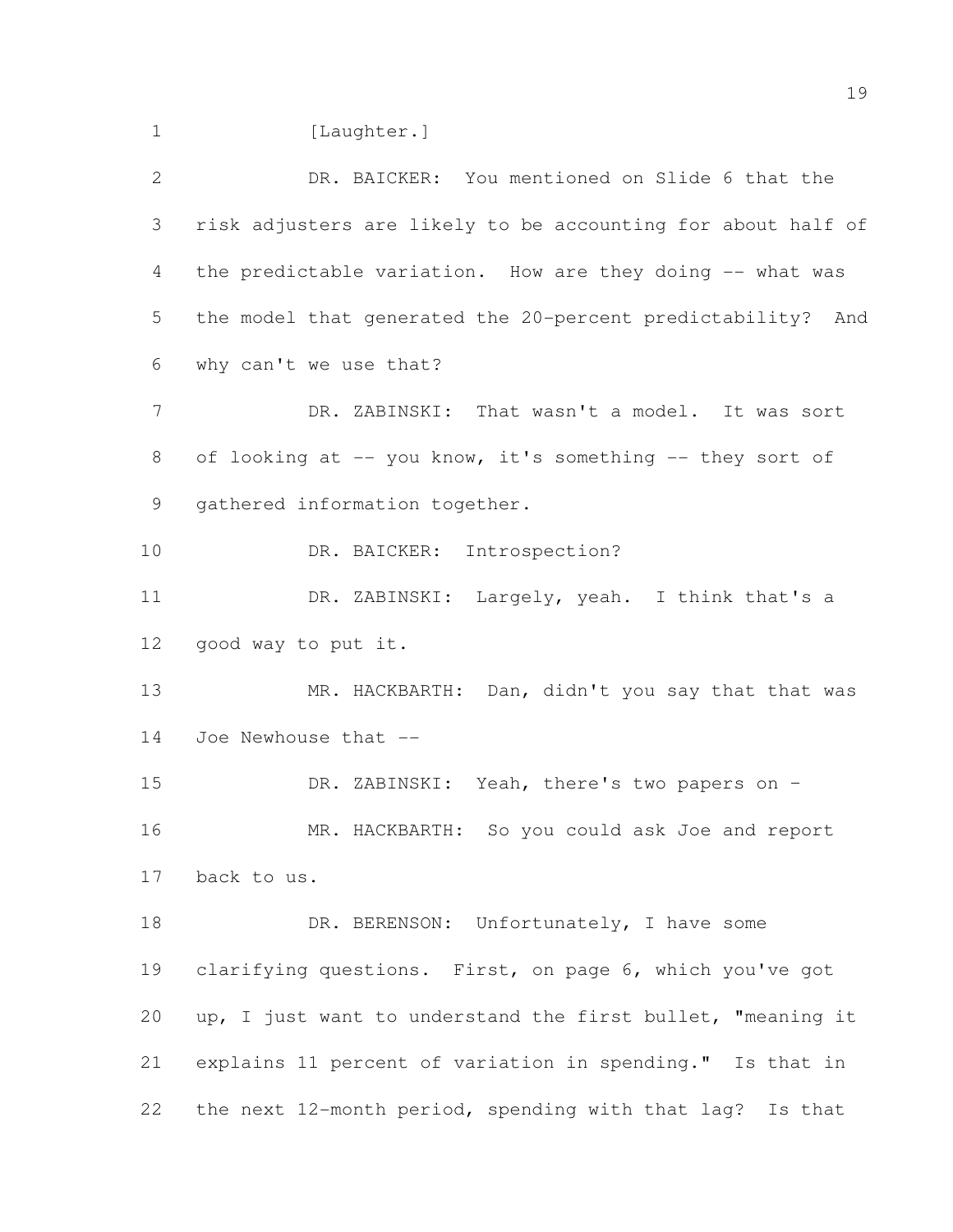what that means?

 DR. ZABINSKI: Yeah, I think... DR. BERENSON: Okay. So it predicts spending in the next year. DR. ZABINSKI: Right. DR. BERENSON: Okay. Second is when you talk on 11 about MA plans having an incentive to code, what are the rules -- I don't think MA plans can come along and put on their own codes. They have to accept claims or encounter data from providers. Could you go over what they have prerogatives to do and don't do with regard to coding? DR. ZABINSKI: Well, you know, this is just 13 largely logic. You know, plans want to get paid as much as they can, so they want to encourage their providers to code as much as they possibly can. 16 DR. BERENSON: But they can only accept the diagnoses that come in on encounter data or claims. DR. ZABINSKI: Yes. DR. BERENSON: They can't use a different database to say we happen to know this patient has diabetes, so we're going to put diabetes on it. DR. ZABINSKI: Right, yeah.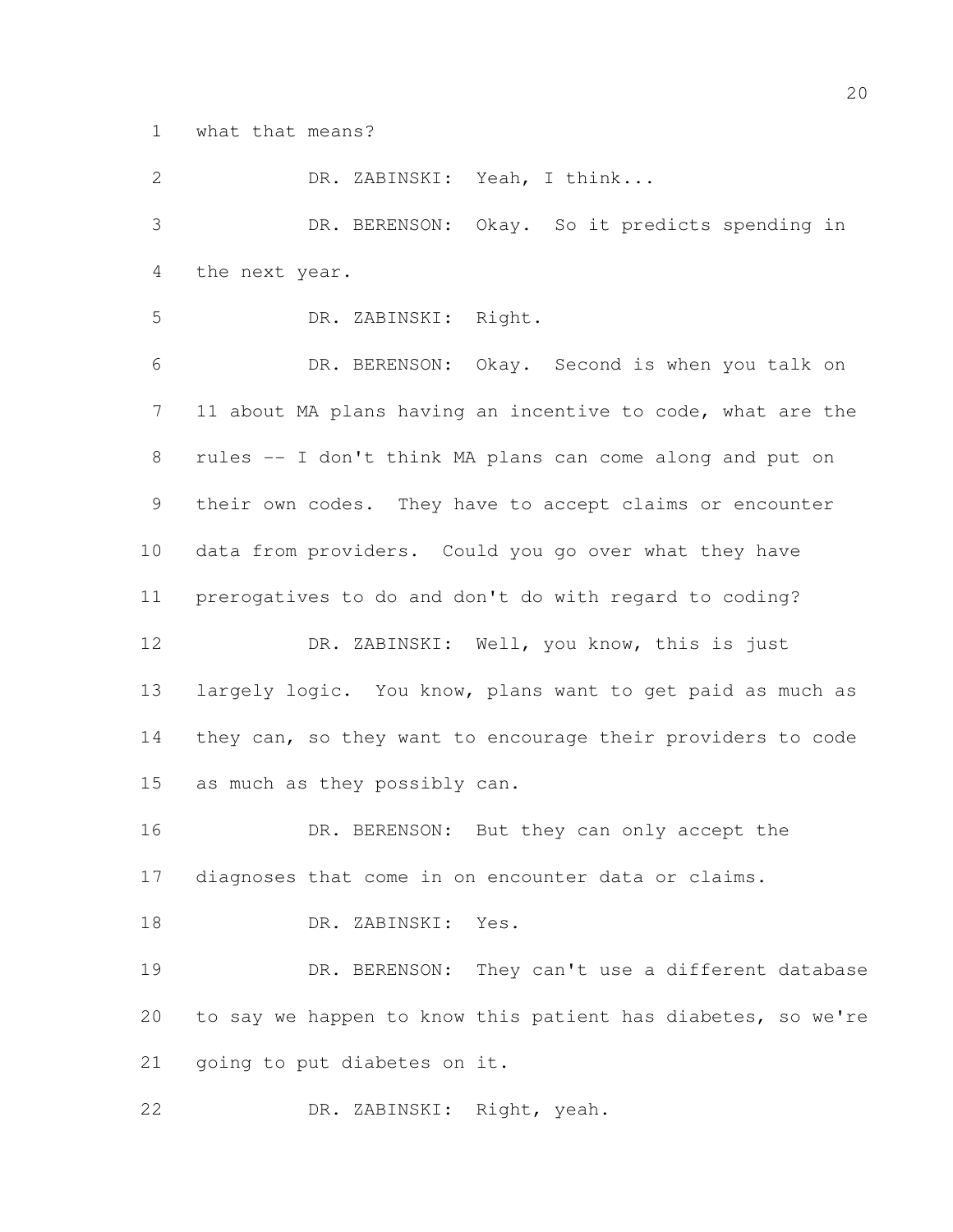DR. BERENSON: So the point I'm making is it's one step removed from the providers themselves, and so that's my third question, is physician group practice and ACOs where the providers may have a direct incentive for coding. I'm aware that in the PGP demo evaluations, in the second-year evaluation the evaluators thought that the major savings, the apparent savings that the PGP groups were producing was really around code intensity. Do you have any idea whether that finding has continued through the five years of the demonstration?

DR. ZABINSKI: No, I don't know.

 DR. BERENSON: I'd be interested in finding that 13 out. I think the extent to which we have regional variation in sort of baseline coding practices could be exacerbated when physicians may have a direct incentive, or hospitals. And I'd be looking at this more in the context of ACOs, frankly, than MA plans, which are one step removed.

 MR. HACKBARTH: So, Bob, either you or Dan, it might be helpful just to explain a little bit more the difference in coding incentives between provider and fee- for-service and an MA plan. Fee-for-service providers have every incentive to be paid more as well. Could you just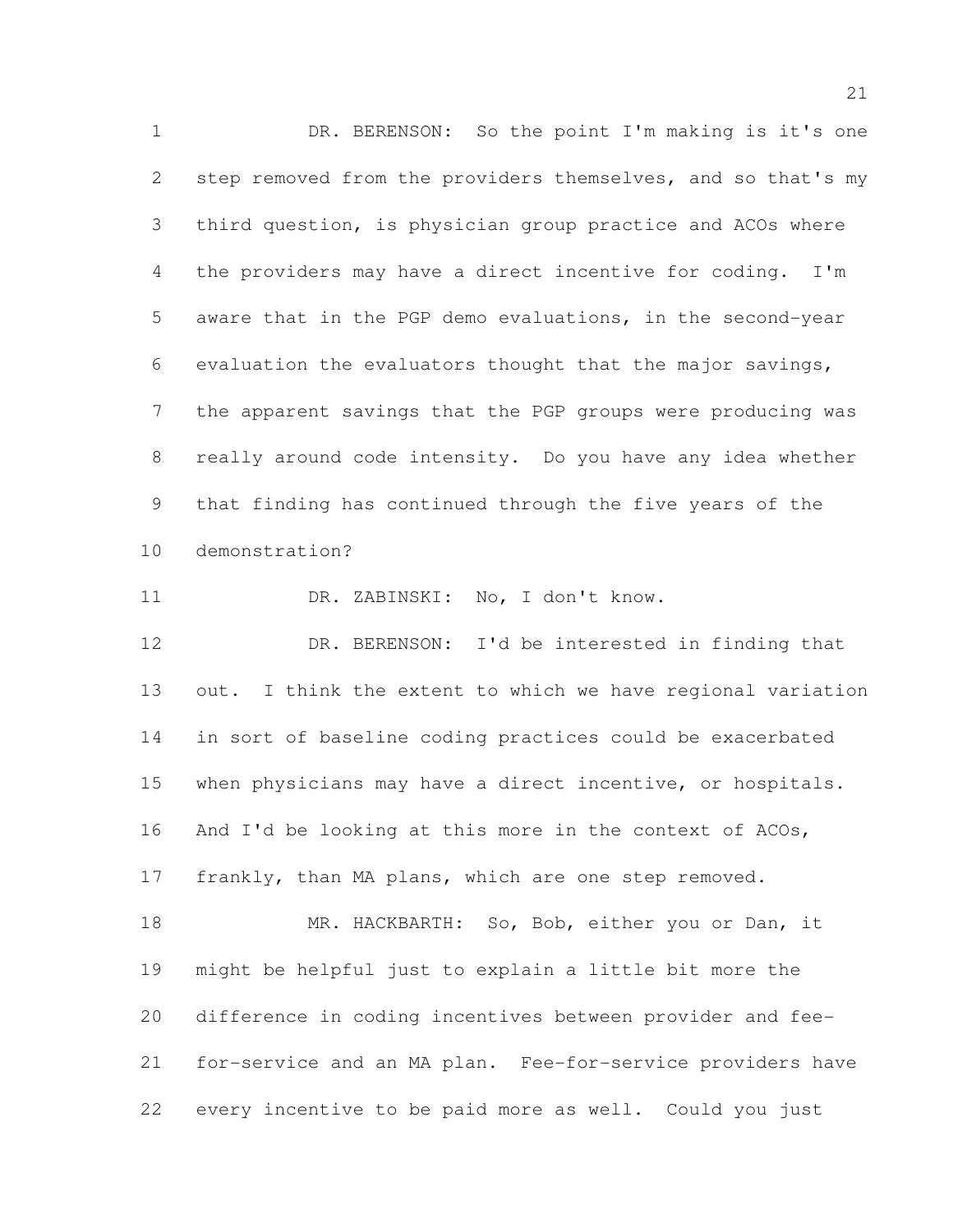explain a little bit about how it works differently? DR. ZABINSKI: Should I handle it or -- DR. BERENSON: Either one. DR. ZABINSKI: Okay. Well, in fee-for-service -- DR. MARK MILLER: I want Scott or Carlos to join you [off microphone]. 7 DR. ZABINSKI: Okay. In fee-for-service, you know, physician's office fee-for-service, and they get paid by the procedures that they do. As far as coding 10 conditions, the payment isn't really affected by that. But in Medicare Advantage, the MA risk score and, hence, the payment gets affected by the conditions that the patient has. So there may be some disconnect between fee-for- service and Medicare Advantage in terms of coding of conditions on the claims.

16 DR. MARK MILLER: This is exactly the conversation that I wanted to get into in responding to your question. On its face, just standard fee-for-service, because the diagnosis and so forth doesn't necessarily say for a given physician visit influence what the physician gets paid. You could sort of argue that there's not a lot of incentive there. And what you were saying was that there was this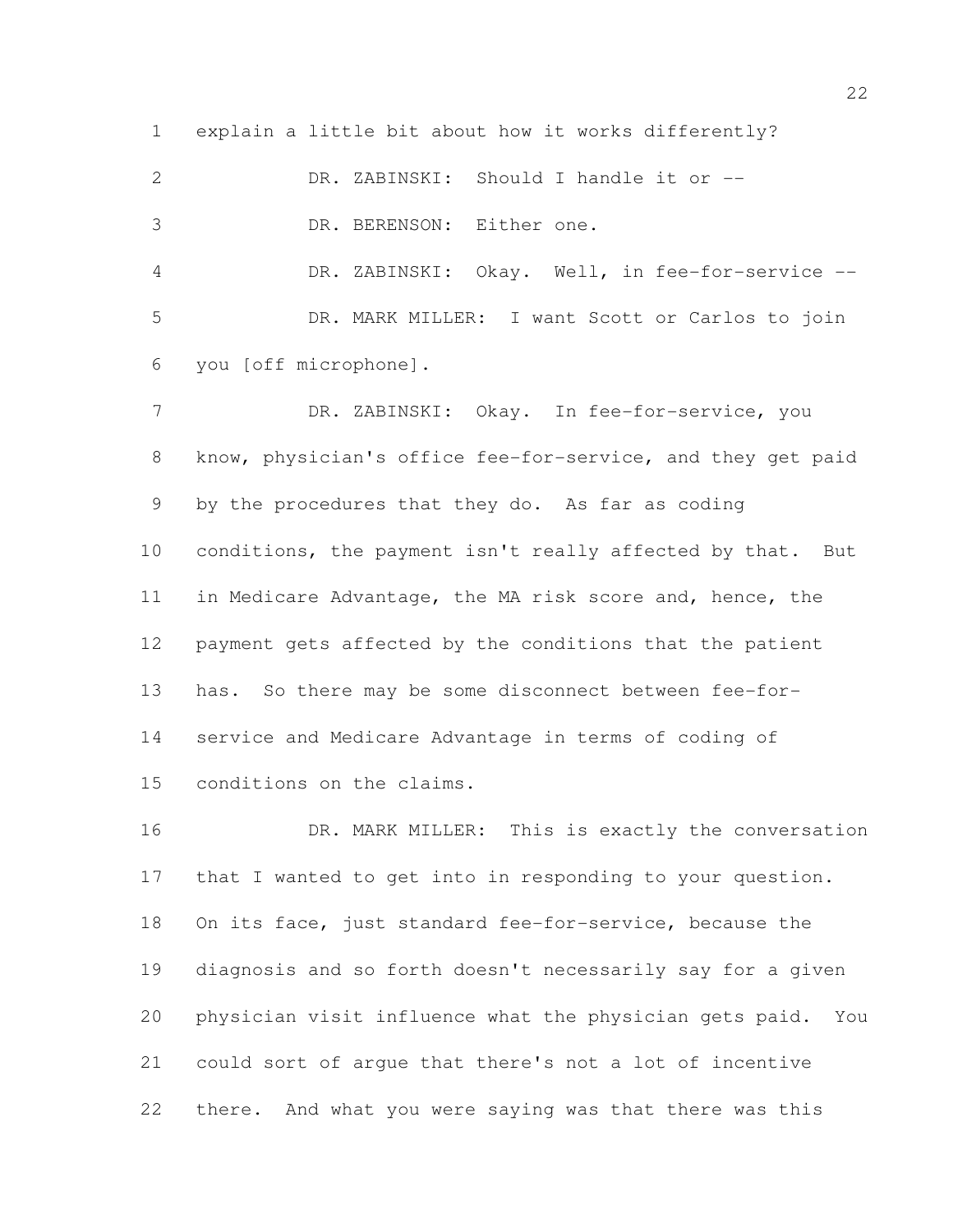distance between the MA plans and the providers. And why I wanted either Carlos or Scott up at the table, regardless of whether they wanted to be there or not, was --

[Laughter.]

 DR. MARK MILLER: And, apparently, I guess Carlos lost the draw -- is there was some -- you know, during the implementation of the change in the payment system that managed care plans were working with their provider groups to train them for the coding, which I don't want to imply is nefarious. The coding system changed, and so they had to work with their groups. But the distance between, you know, the plan and the providers is not perhaps as distant as you were --

14 DR. BERENSON: I mean, and, in fact, I have a question, which you may or may not be able to answer today. When I was sort of grappling this issue before Herb showed up, one of the issues we spotted was the fact that the instructions to physicians in filling out the HCFA 1500, if that's what it's still called, is put down the reasons for the visit. It was not put down what conditions the patient has. And you're allowed four conditions. And -- MR. KUHN: It's up to eight now [off microphone].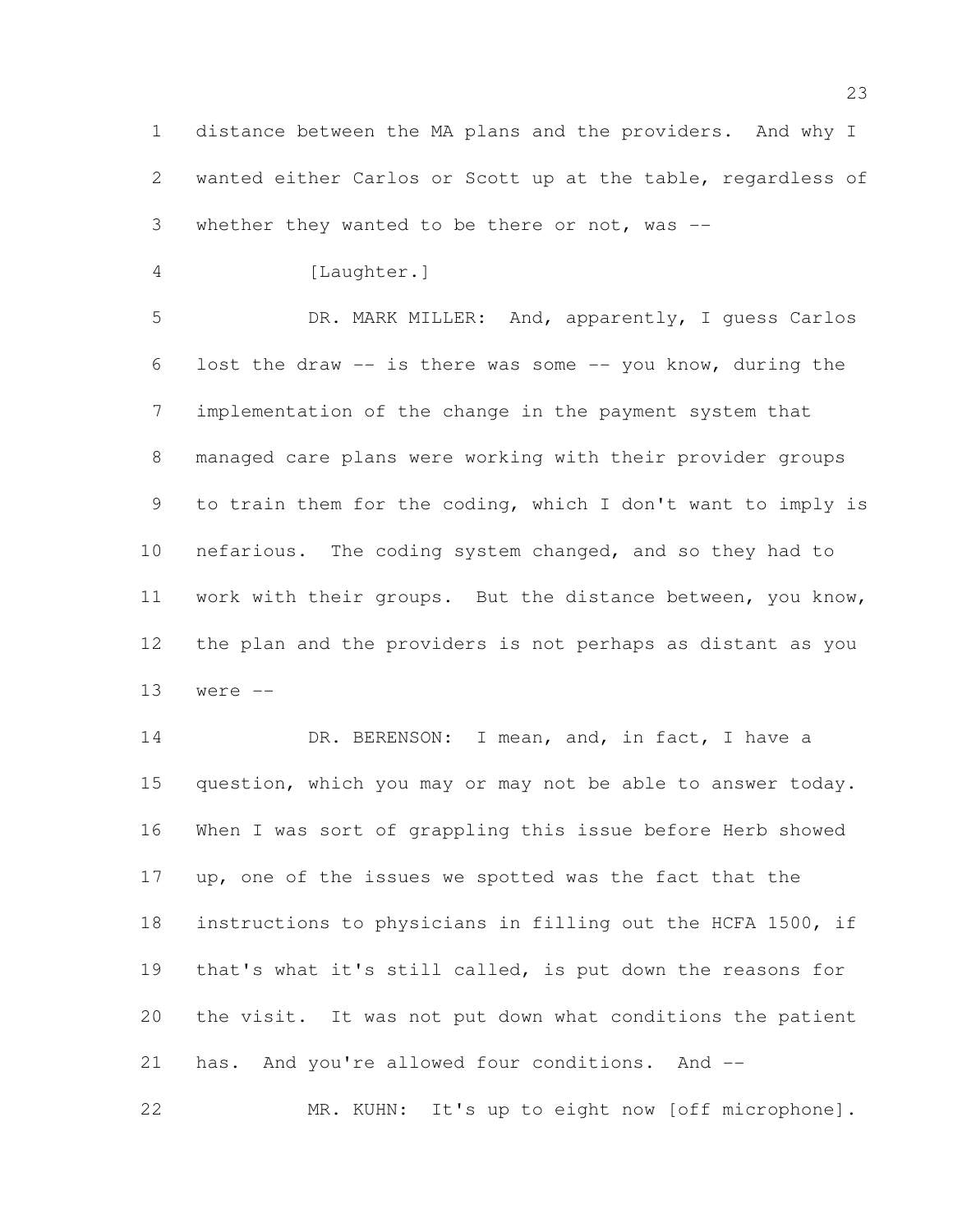DR. BERENSON: It's up to eight now? But it's still the reason for visit? In some cases what that would mean is that even though the patient may have diabetes or some underlying chronic condition, the reason for the visit may never have been recorded, and yet the plan is supposed to be recording, you know, the conditions that the patient has. So I don't know how that has worked out. Maybe Bruce does.

 DR. STUART: I think it's important to note that the conditions are taken from all Part A and Part B claims. It's not just Part B claims. In the fee-for-service sector, there is an incentive to upcode on Part A claims because 13 that will affect the DRG assignment. And so it's really, you know, the extent to which most of the codes come from inpatient codes as opposed to physician codes that would make that distinction.

17 DR. CHERNEW: Can I just say [off microphone] -- the other thing is it's not necessarily just one code. In other words, you could have diabetes coded on a visit. All of the other miscoding might be irrelevant, coded or not, because if there's, you know, at least a certain amount of codes for diabetes, there could be a lot of variation in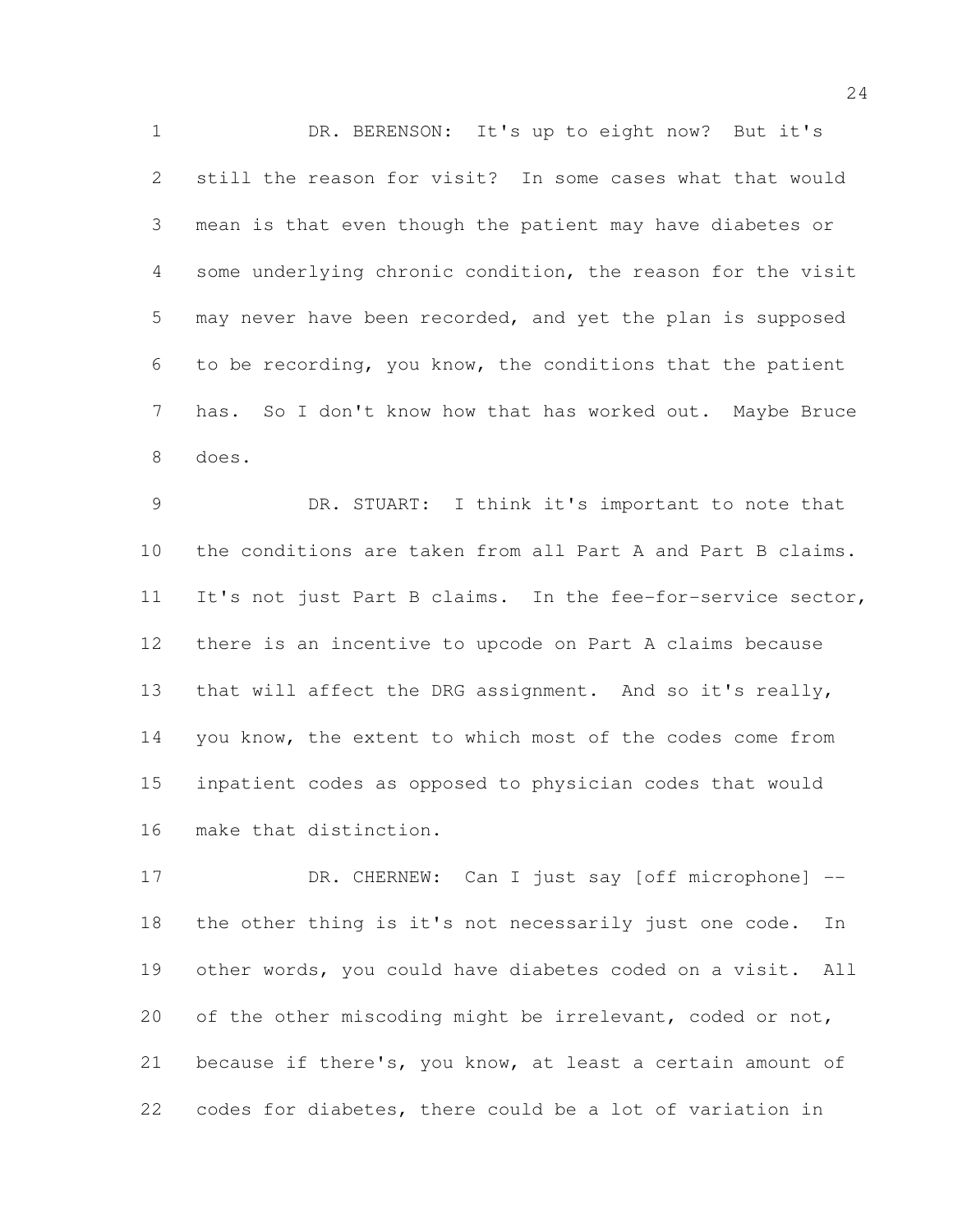coding, but they still know you have diabetes. So this is only when you're going sort of at the margin of we have no record of you of diabetes versus now you do have diabetes. I don't know if the number of codes for diabetes makes a big difference, although it depends on the -- DR. STUART: The number makes no difference, but there are five, as I understand it, HCCs for diabetes. 8 DR. CHERNEW: Right. DR. STUART: And what they do is they code the severity of the condition based upon, you know, the sequelae of the disease. MR. HACKBARTH: Okay. Clarifying questions [off microphone]? 14 MR. KUHN: Dan, just one question. We've been talking about the HCC risk adjuster for both PACE and MA. What other Medicare programs is the HCC score used for? Is it going to be used like for medical homes, ACOs, disease management, other activities? DR. ZABINSKI: It's conceivable it could be. I'm not sure if there is any distinct plan to use them anywhere else, but I guess it could be.

DR. HALL: I'm still a little stuck on Slide 11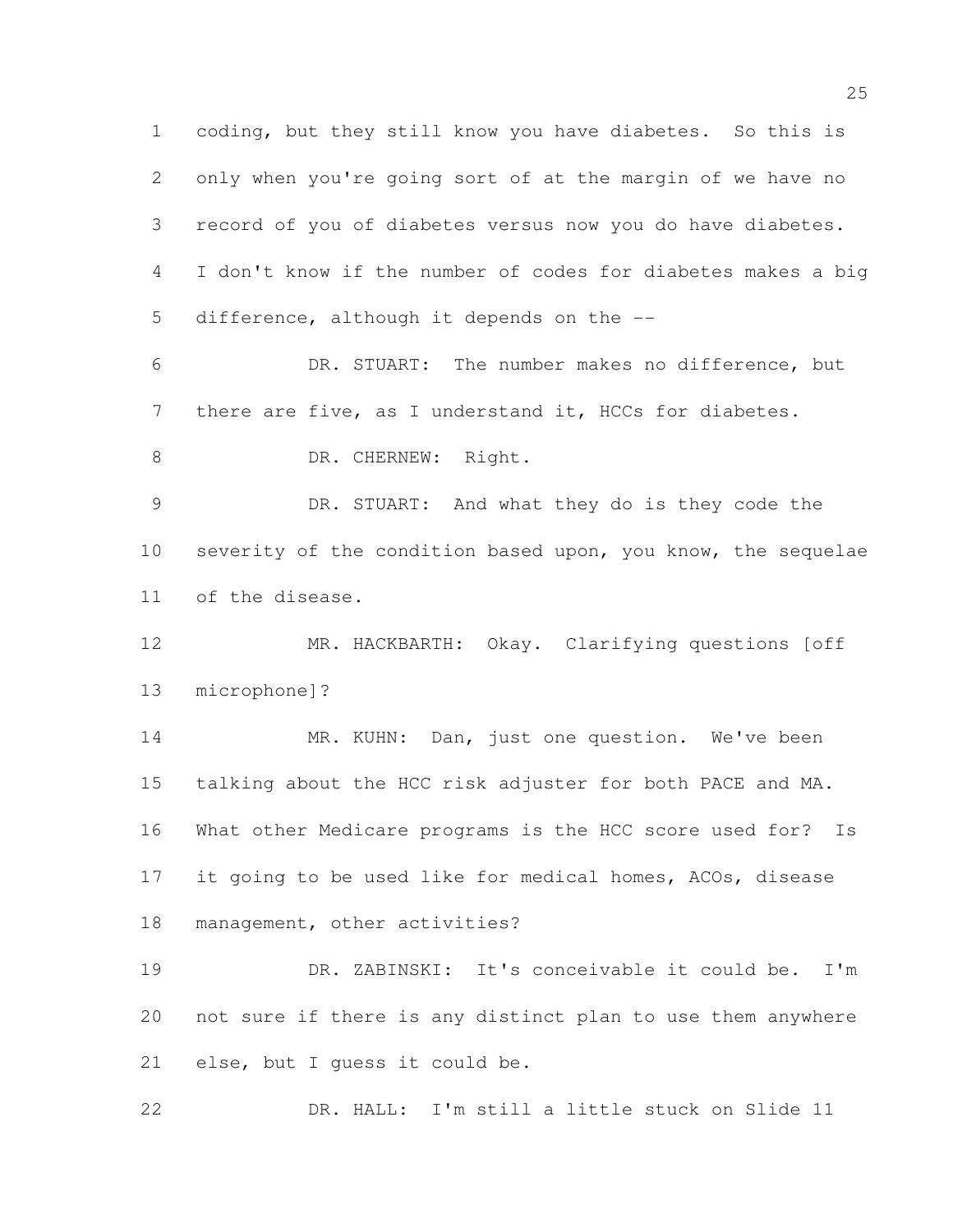and what you mean by the term "conditions are coded more intensively in high-use regions." From a clinical standpoint, that's not intuitive that most of these chronic diseases or acute exacerbations intuitively have regional differences that would be of that order magnitude. Is that what you were saying, for instance, that in Schenectady there may be a lot of diabetes, severe diabetes, but in Albany there might not be?

 DR. ZABINSKI: The whole idea here is that some regions' service use -- for whatever reason, use of medical services is higher than others. You know, the classic is Miami is very high and Minneapolis is very low. Because people are visiting doctors more frequently, having more encounters with the medical system, they will end up having more conditions coded than somebody in Minneapolis who might 16 otherwise have the same health -- are equally healthy. 17 DR. HALL: Okay, maybe higher risk scores with --DR. ZABINSKI: Right.

 DR. HALL: I'm sorry. Higher intensity scores given each diagnosis.

 So what if you compared this to the Dartmouth Atlas, for example, that shows regional variations in use of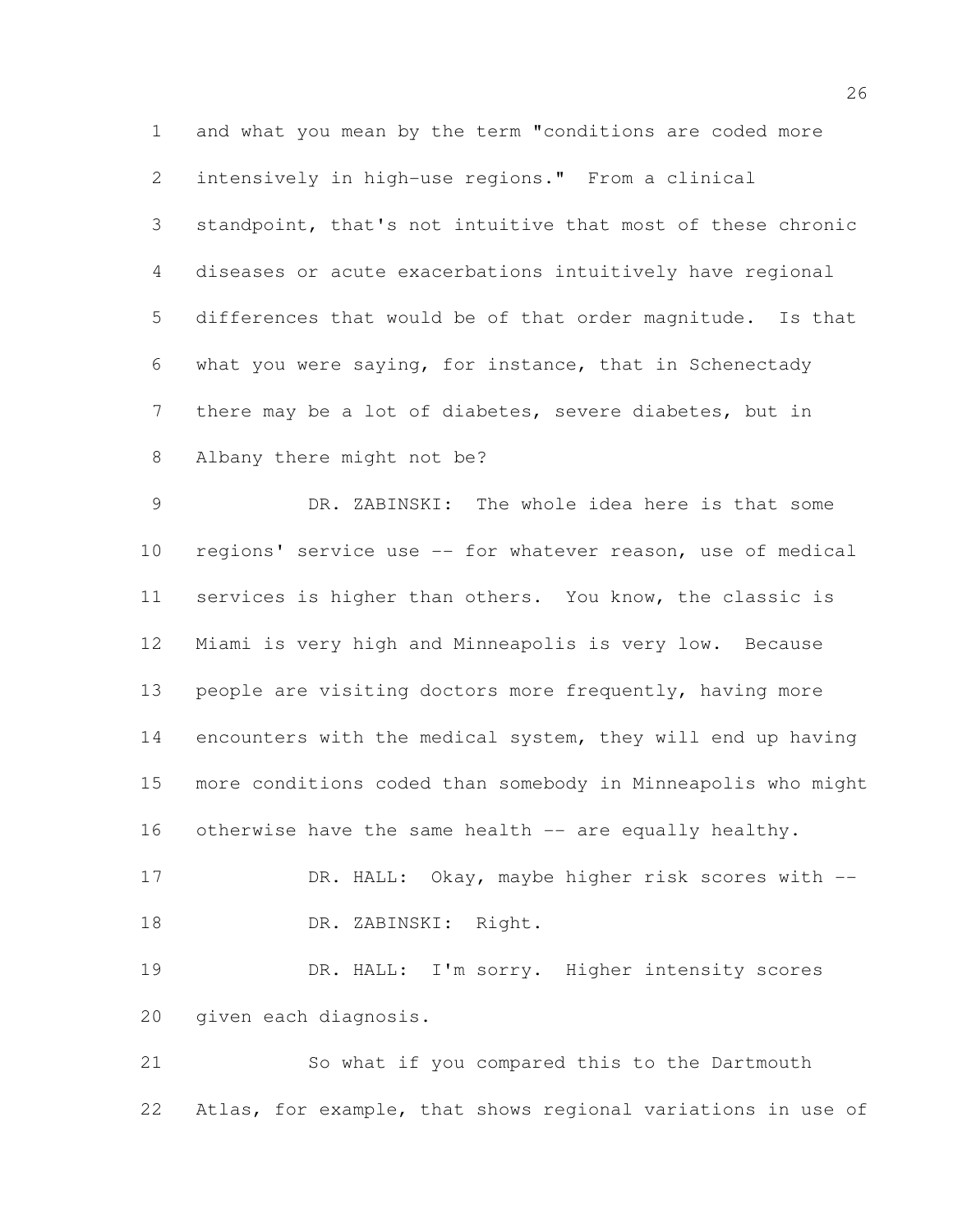various medical and surgical procedures? I guess what I'm saying is: Is this just smart coding and some places are smarter than others? Or is this really another signal that points up the tremendous regional variation that's inexplicable around the country.

 DR. ZABINSKI: I think it's the latter. 7 DR. MARK MILLER: Again, I think if, you know, the 8 Dartmouth folks were here, this is what they would say -- and we did some work on this. So you have all of this regional variation. What you don't want to do, among other things, is attribute some high level of utilization to an area and then not take into account the potential for higher risk or disease burden.

 And so we kind of go in and risk adjust the data 15 and say, okay, then look at -- we also adjust for some other stuff, but we then look at that, and that's a fair comparison. I think the Dartmouth people would say: But you have to be careful. You're overcorrecting. 19 DR. HALL: Right.

 DR. MARK MILLER: Because some areas have all these codes, and so you're attributing higher risk to that area when maybe some of that higher risk is really a product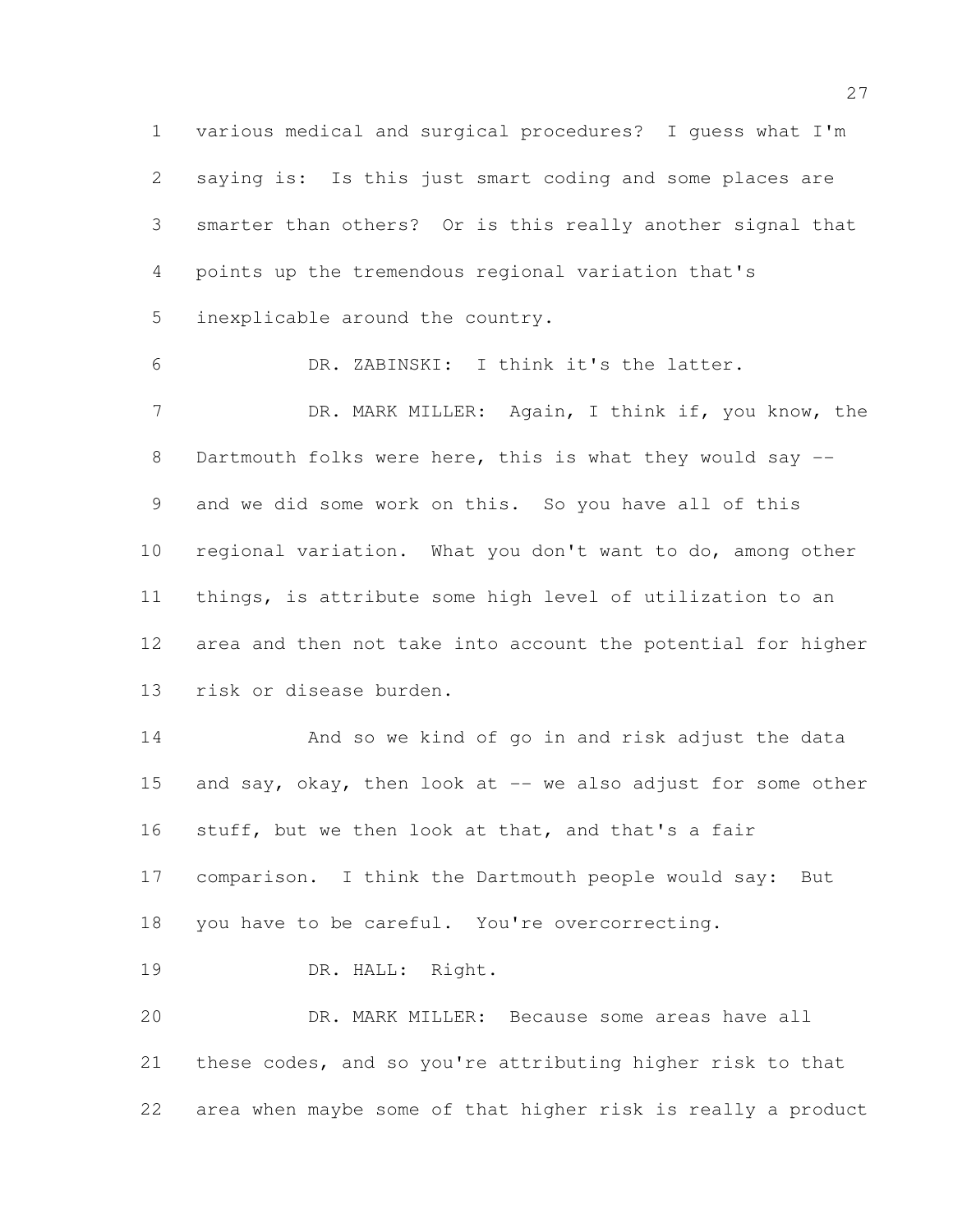of differences in coding as opposed to true underlying disease burden.

| 3               | Are you okay with that, Dan?                                 |
|-----------------|--------------------------------------------------------------|
| 4               | DR. ZABINSKI: Yep.                                           |
| 5               | DR. DEAN: I think it was probably this paper, but            |
| 6               | I remember reading that they actually looked at people that  |
| $\overline{7}$  | moved from one region to another, and all of a sudden, their |
| 8               | number of conditions went up. The same person, when they     |
| 9               | moved to a high-use area, they --                            |
| 10              | DR. HALL: They got sicker.                                   |
| 11              | DR. DEAN: -- had a significant number of more                |
| 12              | codes added. So it was kind of a shocking observation.       |
| 13              | DR. MARK MILLER: And I don't want to -- I want to            |
| 14              | say this very carefully because, you know, we talk to the    |
| 15 <sub>1</sub> | Dartmouth people all the time. And it was a well-done        |
| 16              | piece, and we think that there's something there, and        |
| 17              | there's probably a reason to look at this. But also, Dan, I  |
| 18              | recall there was this notion that people who move are more   |
| 19              | likely to be sick. And that interaction got a little         |
| 20              | complicated, too.                                            |
| 21              | DR. DEAN: Yeah [off microphone].                             |
|                 |                                                              |

DR. STUART: Or healthier. You know, the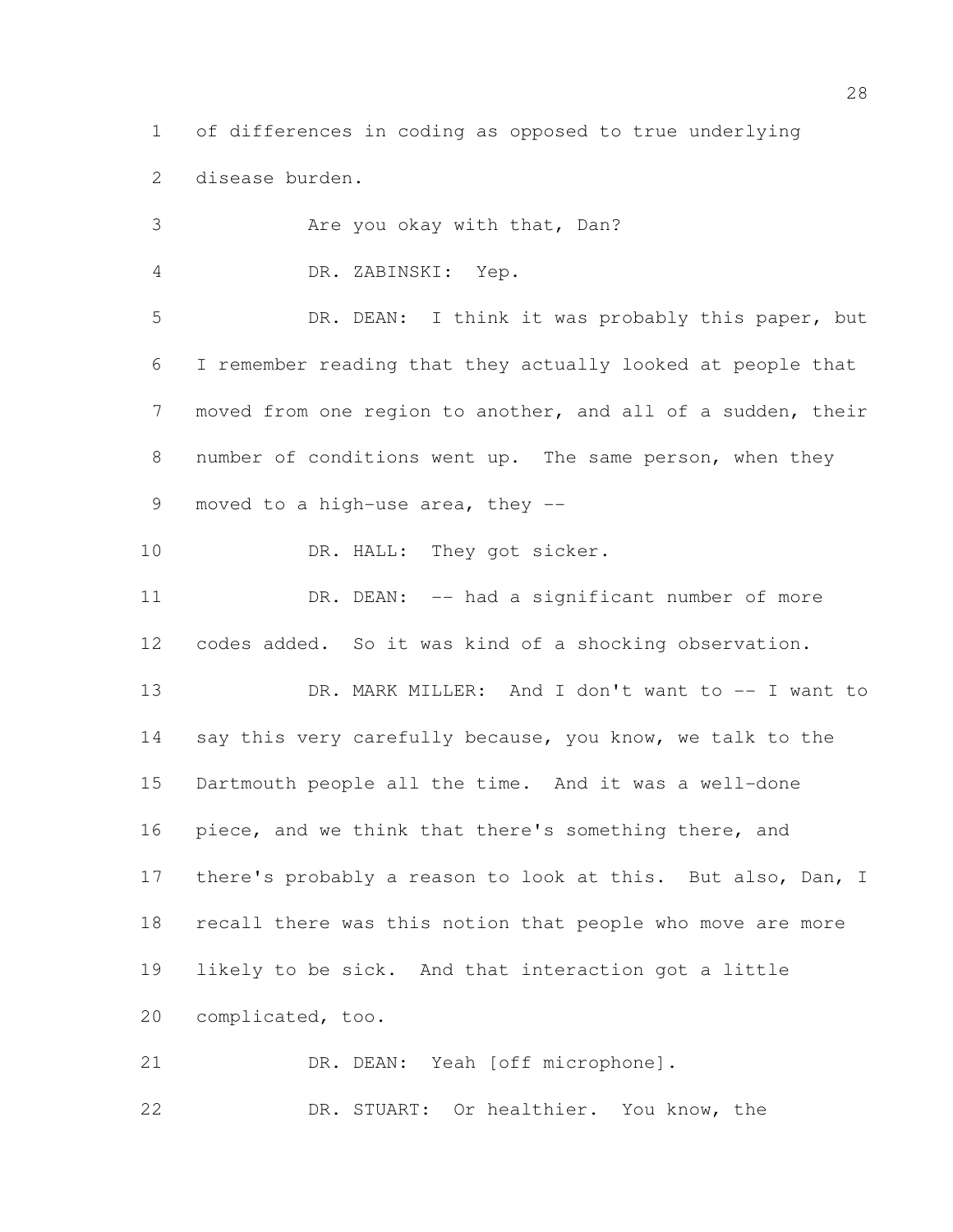snowbirds.

| $\mathbf{2}$ | MR. HACKBARTH: Okay. Clarifying questions?                   |
|--------------|--------------------------------------------------------------|
| 3            | DR. STUART: If we could look at Slide 10, please.            |
| 4            | You were talking about some talk about adding cost data for  |
| 5            | the MA plans for risk adjustment for MA plans. I'm assuming  |
| 6            | that this proposed CMS-HCC still uses fee-for-service?       |
| 7            | DR. ZABINSKI: That's right.                                  |
| $\,8\,$      | MR. GEORGE MILLER: Yes, just to follow up on                 |
| 9            | Tom's comment and Mitra's question concerning the difference |
| 10           | of treatment, Slide 7, I thought I had understood until just |
| 11           | this last conversation, so I'm going to ask this question.   |
| 12           | Is there any evidence -- and I think Tom just mentioned it - |
| 13           | - that the beneficiaries get treated differently by either   |
| 14           | plans because of those regional variations? Or is this just  |
| 15           | a technical, behind-the-scenes looking at the data for the   |
| 16           | payment of the risk adjustment? Is there any evidence that   |
| 17           | patients are getting treated differently by the different    |
| 18           | plans, the beneficiaries?                                    |
| 19           | DR. ZABINSKI: Not that I've ever heard of, but               |
| 20           | anything, Carlos, that you're aware of?                      |
| 21           | MR. ZARABOZO: [off microphone] You mean mix of --            |
| 22           | the issue would be whether the mix of services is            |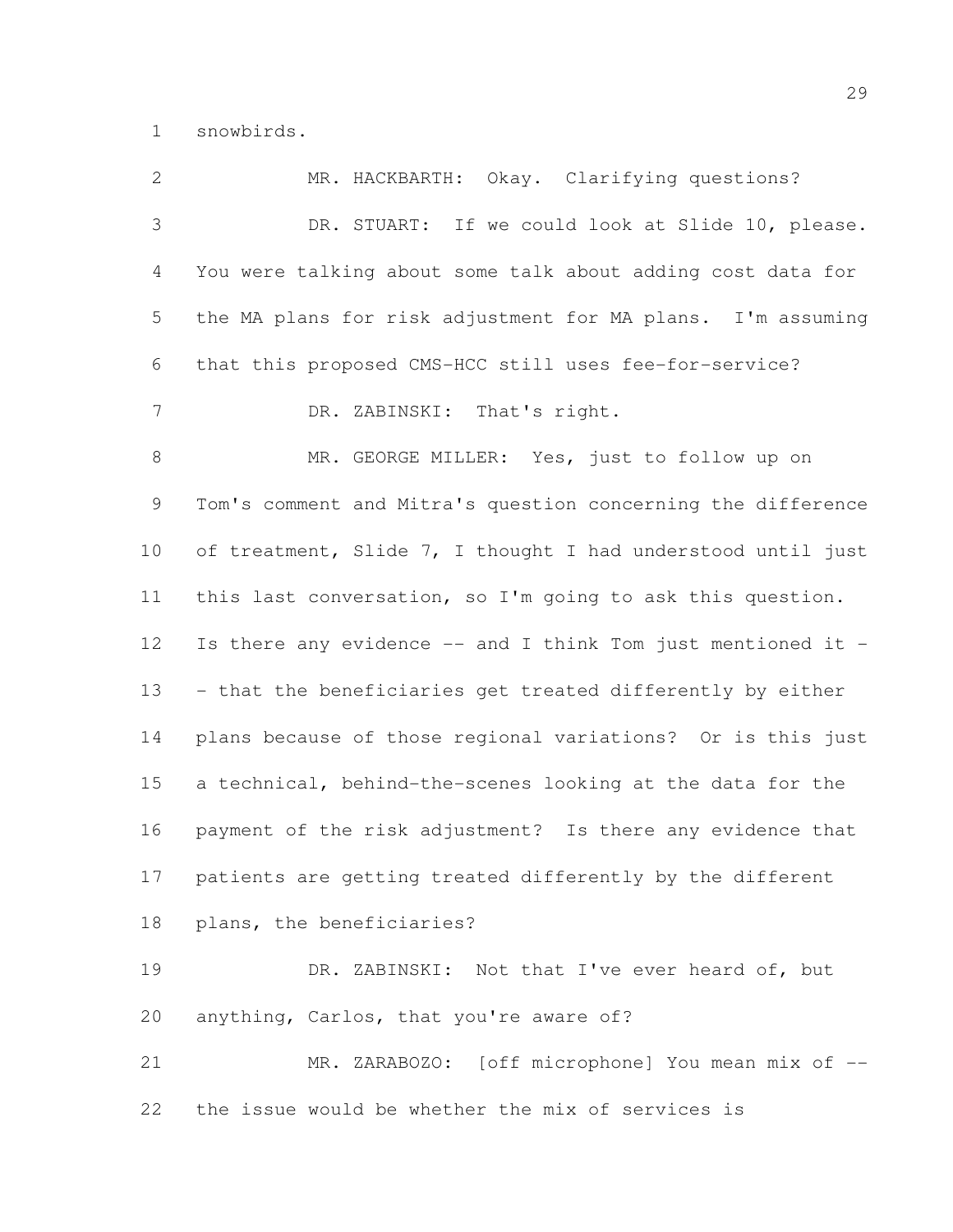[inaudible].

MR. GEORGE MILLER: Right.

 MR. ZARABOZO: The ESRD case, for example [off microphone].

 MR. GEORGE MILLER: That's a good example, end-state renal disease.

7 MR. ZARABOZO: The ESRD case, it's likely the mix 8 of services is about the same, but for non-ESRD -- I mean, for other people you would have, you know, relatively less hospitalization, for example, more ambulatory care, things like that.

 MR. HACKBARTH: The whole premise of MA is that MA will treat people differently; otherwise, there's little 14 purpose in doing it. Obviously, the question is what they're doing differently better or worse.

16 MR. GEORGE MILLER: That's the question [off microphone].

18 MR. HACKBARTH: And, you know, my own prejudice is 19 that, on average, it's better, you know, more efficient use of resources, more intensive use of outpatient services, avoiding potential hospitalizations and unnecessary readmissions and the like. But you would hope that there's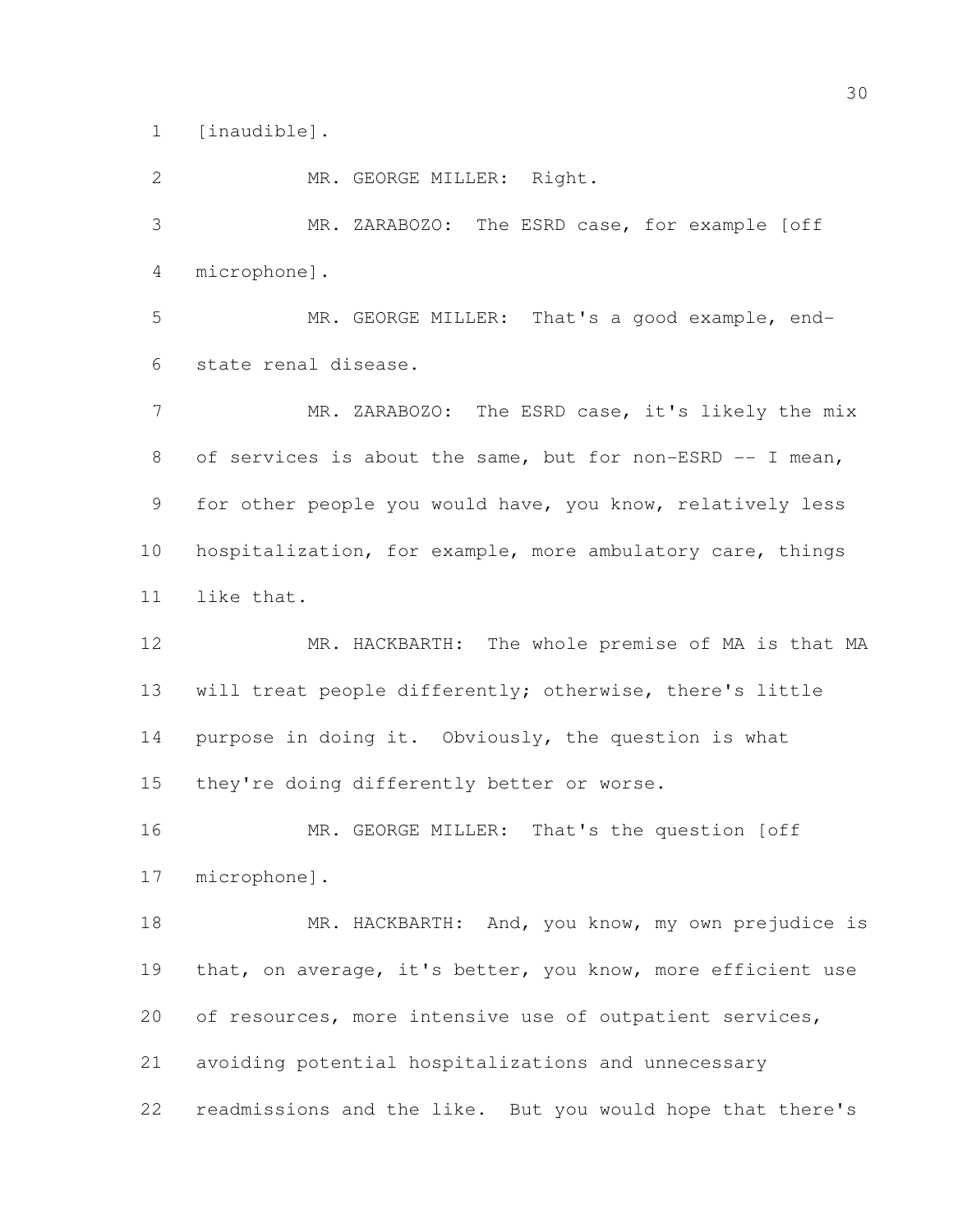a difference in the patterns of care in MA plans versus fee-for-service. So --

 MR. GEORGE MILLER: I would hope, but I guess my concern would be: Are there differences by socioeconomic groups or disparities or problems that we're not being able to differentiate in the data? If this was one homogeneous group and one group got better treatment, then I wouldn't have any problem. That's my concern. MR. HACKBARTH: Okay. I understand, and that's a completely different set of -- MR. GEORGE MILLER: I don't know if we're able to determine that from the data based on the socioeconomic group or -- and you talked about regional variations that Bob mentioned about -- those two cities in New York. 15 DR. STUART: Well, they have added race. 16 MR. GEORGE MILLER: I noticed they just added 17 race, but has that been a predictor to be able to determine if there are differences because of race or other demographic reasons? MR. ZARABOZO: Well, with the encounter data, we could look at, you know, by person essentially what the differences are within a plan. It's possible to do in the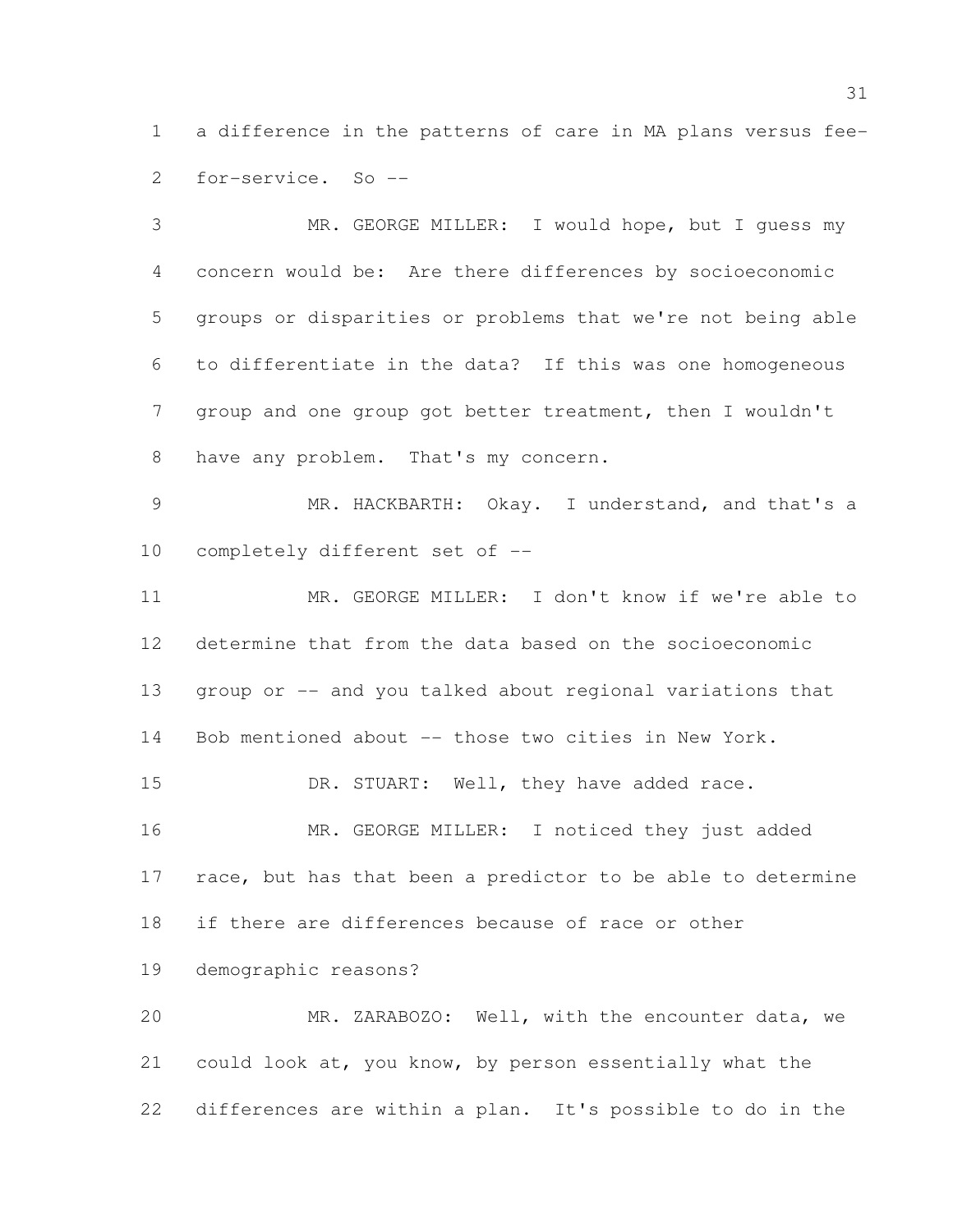future, to look at those differences.

2 MR. GEORGE MILLER: Thank you. DR. NAYLOR: I think this a twist on Mike's question, but in the slide where you showed changes in predictive value of five multiple chronic conditions before and after the changes -- yeah, 0.88 to 0.89. Is your assessment that the little change that you observed is the result of just relying on the last year's data for identifying the five or more multiple chronic conditions? DR. ZABINSKI: 0.88 to 0.89 is no great shakes. You know, it might be something due to, you know, perhaps a 12 different year of -- you know, just that the model was -- the models were calibrated with different years of data, and 14 so they're going to be slightly different, a slightly different sample, and that alone might cause a difference. But when I look at 0.88 to 0.89, I say they're doing the same. 18 DR. NAYLOR: So we need to change how we're collecting those -- I guess that's what I'm asking. Given all the data about five or more chronic conditions and relationships, it seems like it's a really important risk adjuster. We need to change how to get to reliable,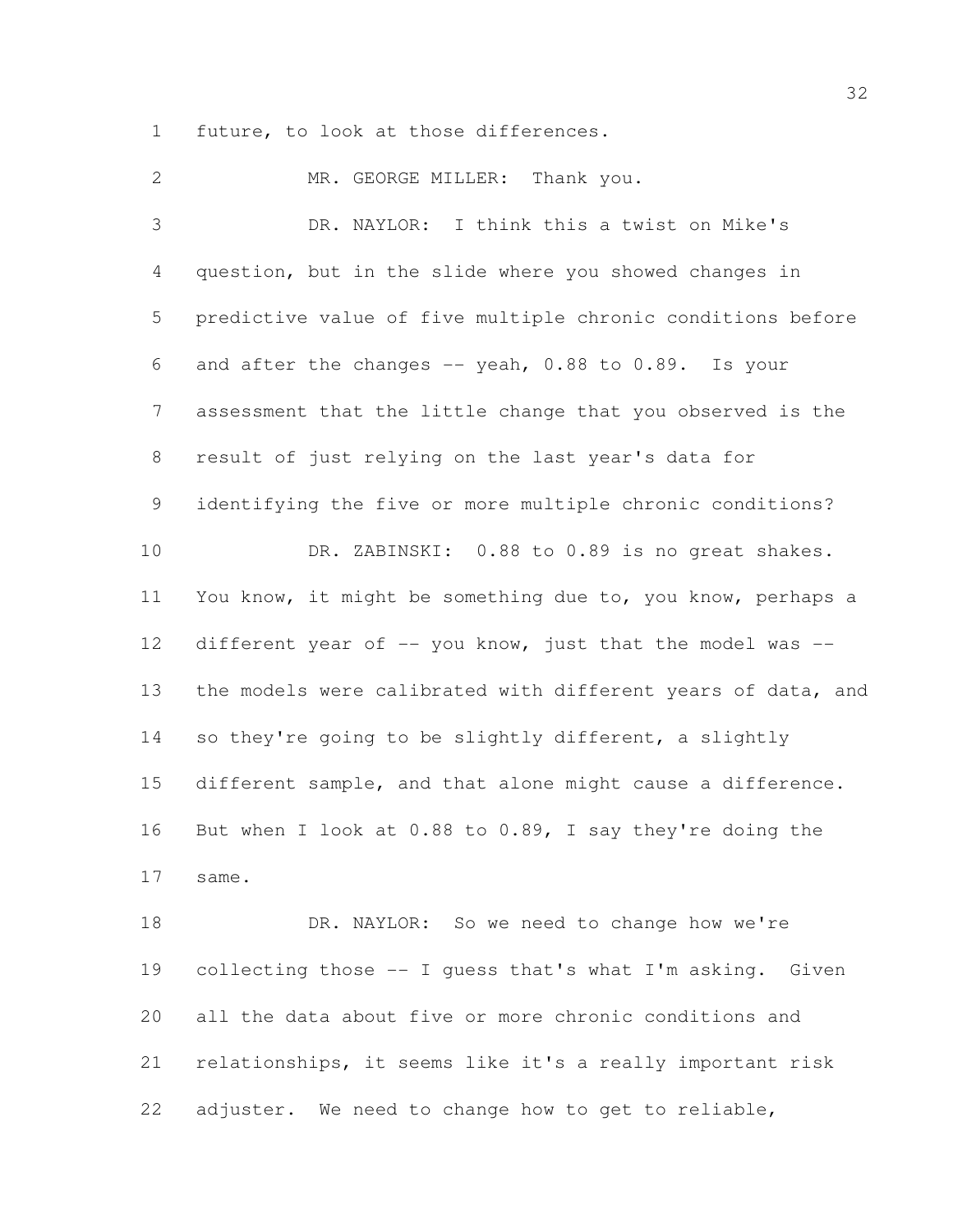predictable data.

 DR. ZABINSKI: It's an idea we'd like to look into, you know, adding the number of conditions to the models. DR. NAYLOR: Okay. And then dementia, is that diagnosis only of dementia? DR. ZABINSKI: Yeah, it has to be a condition diagnosed. DR. NAYLOR: Okay. 10 DR. BORMAN: A couple of comments and a question. The question would be: Do we know that if the data were calibrated by MA data what effect that would have on the regional variation? 14 DR. ZABINSKI: No, that's something we don't know yet. DR. BORMAN: Because if that step resolves a lot of this, then trying to parse this into a hundred other explanations would seem to be investing time and energy that maybe we could use better. So maybe that's a question to answer. Is the base -- are we just in error in the base data? So that would be just one question. 22 A couple of questions I'll save for the -- because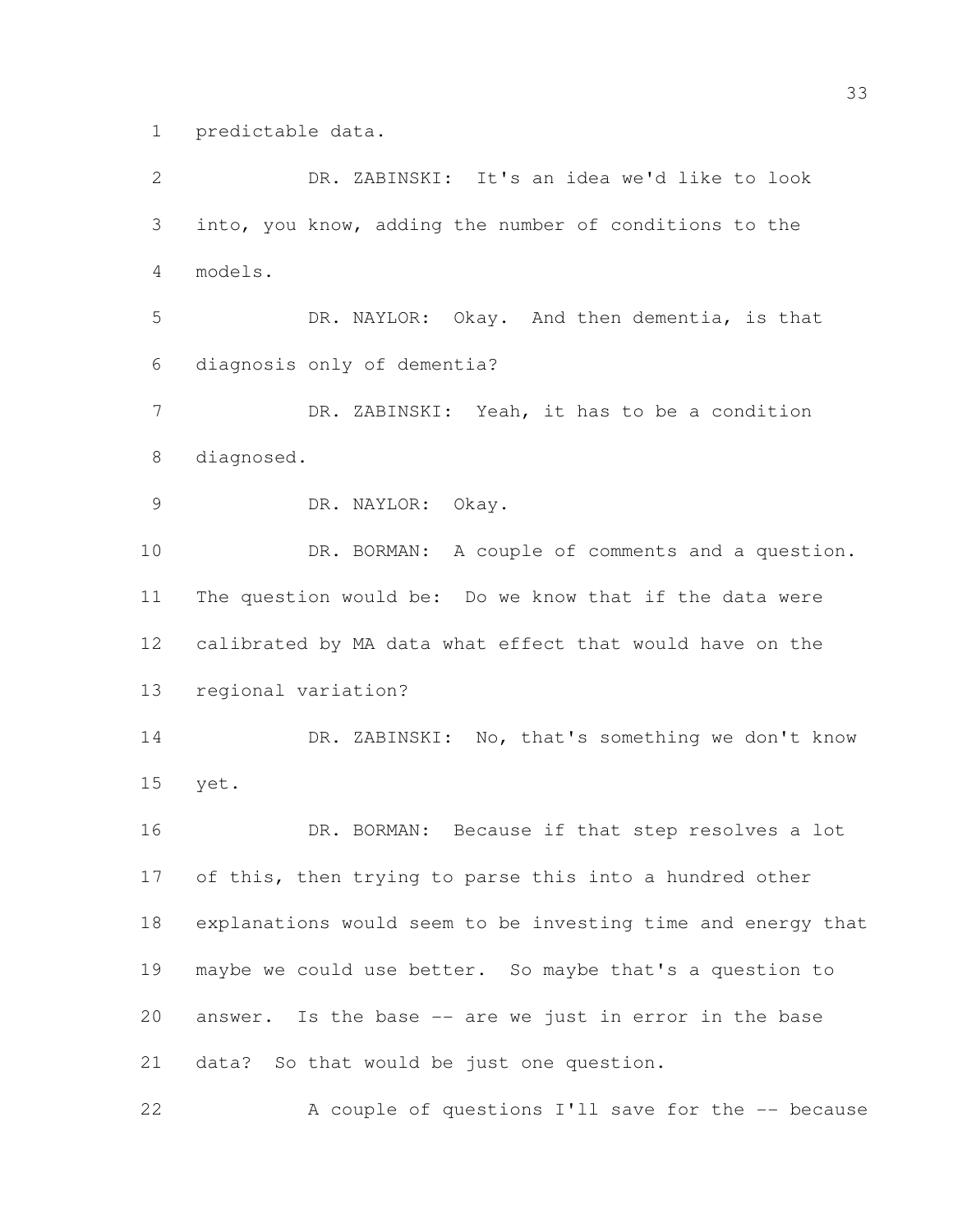they're not really about anything you've presented exactly. But I would make the comment that the risk adjuster I think is also important for the notion of public reporting of outcomes, that certainly one of the great concerns that all segments of the provider community have about public reporting of outcomes is having appropriate risk adjustment. So this whole notion of risk adjustment is a hugely important thing as we think about health care delivery and specifically about Medicare payment.

 Then I would also say that while the coding in a fee-for-service payment model doesn't impact payment in the same way as it does in an MA model, there are some sort of hard stop kinds of things in terms of coding, making you coverage eligible. And so there is some attention to coding 15 that, given a specific service provided, that there are some edits about that both in the local coverage determinations and at national levels, so that there is some attention 18 coding, and it may not be as intense perhaps as other pieces of this.

 And then the other thing would be that certainly in many physician offices and whether they're organized as groups or not, there is also often a variable of an interlay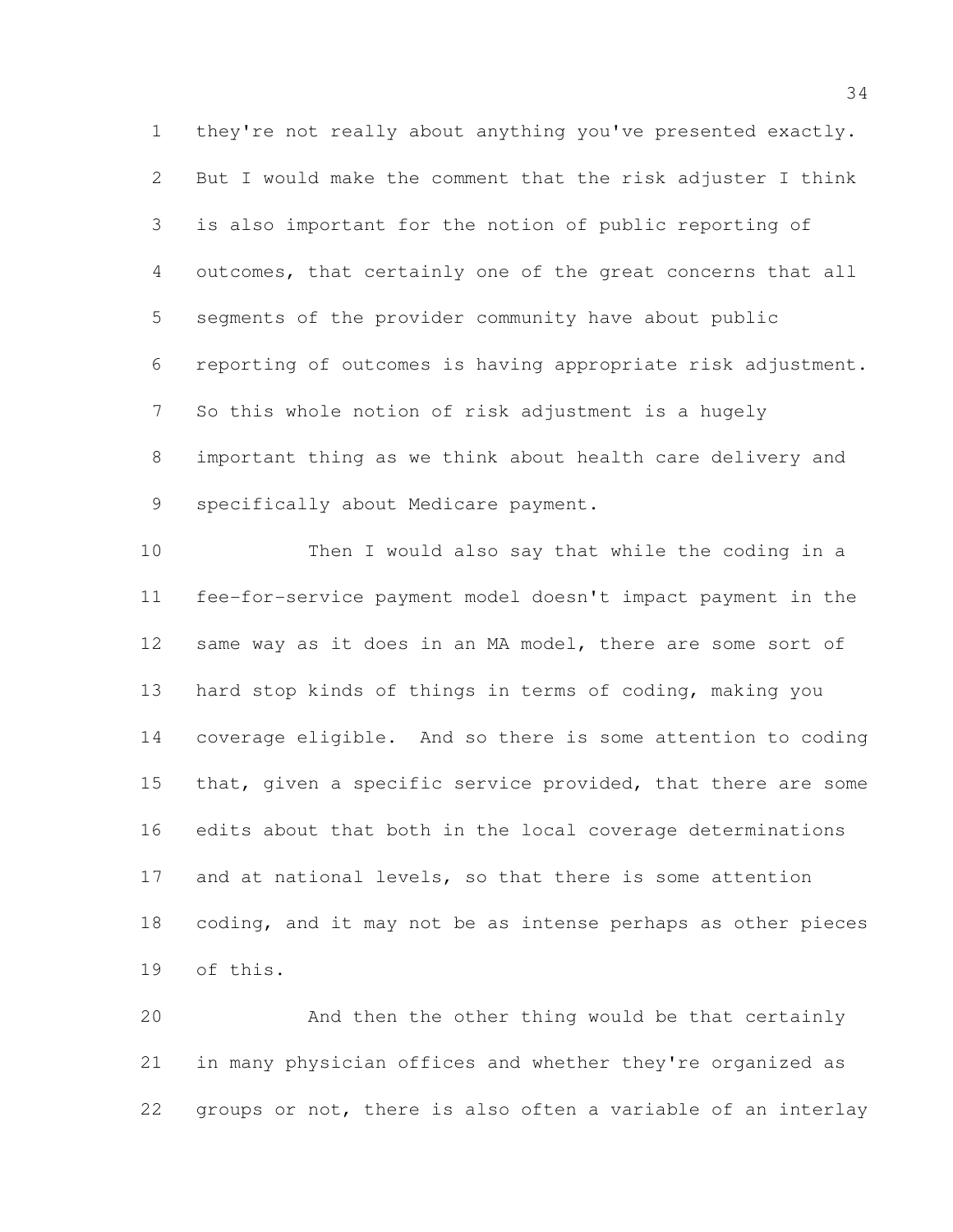of a coder in the office and abstracting. And so while the plan may be a step away, there may, in fact, be differences in how that manages an office. For example, a very small single-specialty office is probably less likely to have either that person or for that person to be perhaps as highly trained as in a large multi-specialty group where there is a busy throughput, people are actually extracting coding data out. So there's a lot behind the scenes there that could change this that I would think we would be very challenged to parse out.

11 And then just to make sure I'm correct, if you look at on Slide 6 where you say there's an R-square 0.11, 13 and then your next bullet, we're saying that there's, ballpark, at least a minimum of 75 percent of variation in spending that we just kind of don't have a handle on, is not captured, we don't know what affects that. Is that right? 17 MR. HACKBARTH: It's random [off microphone]. 18 DR. ZABINSKI: It's random. DR. BORMAN: Yeah, in variation, okay. So that our ability to impact this is a relatively small piece compared to the part that we can't get control over. Is that a fair statement? Or we think we can --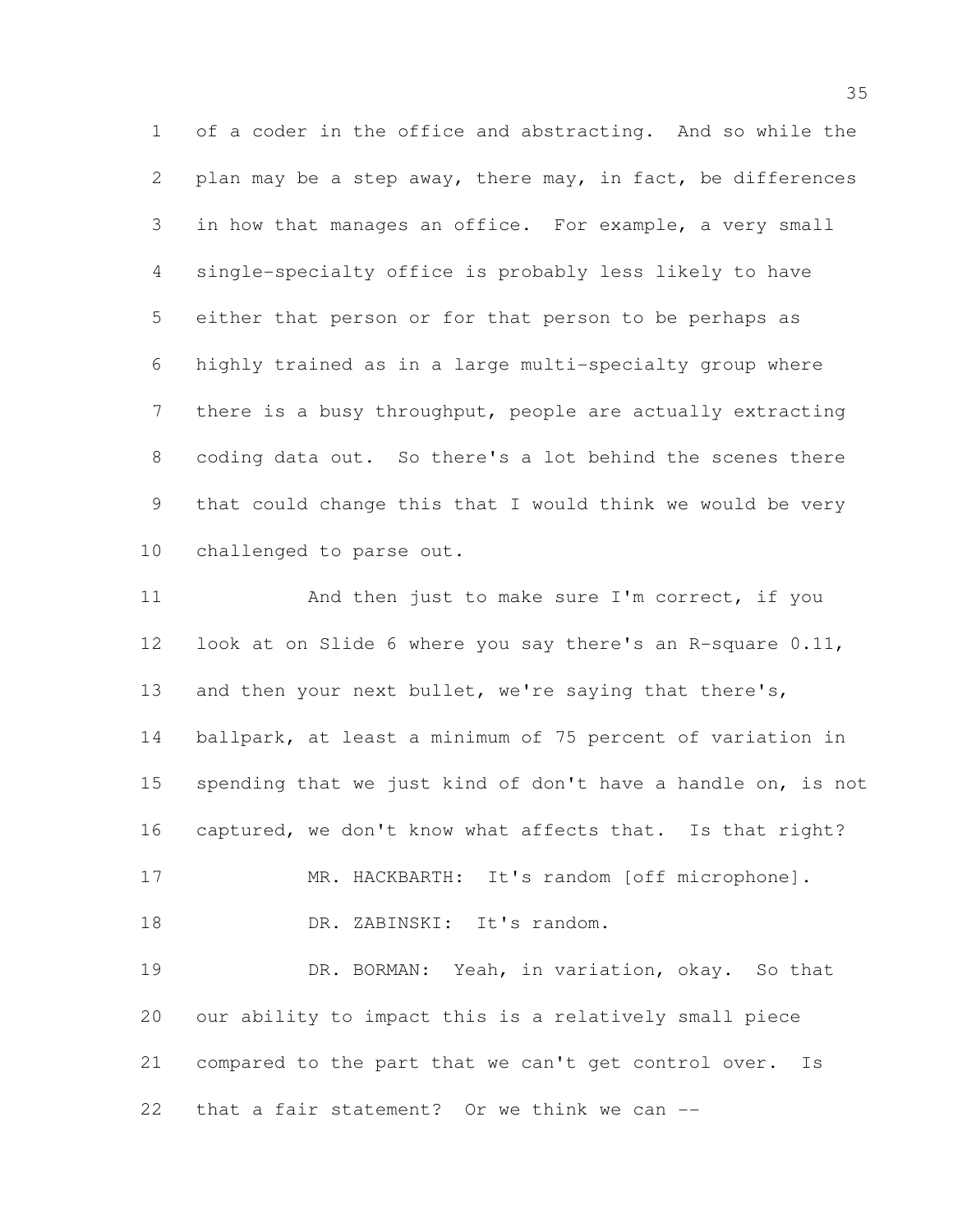DR. ZABINSKI: My understanding is it's something we just can't know.

 DR. BORMAN: Okay. MR. HACKBARTH: Put up Slide 4, please, Dan. So in the current system, the second bullet, there are the three categories: the gender, age, and the Medicaid, and then the diagnosis. In your example here, they're all equally weighted. Is that the way it works in the real model? DR. ZABINSKI: Yeah, I mean, each -- MR. HACKBARTH: And is there any empirical foundation for equal weighting of these factors? It seems to me that they might not be equal in terms of their potential impact.

15 DR. ZABINSKI: Let's see how to say -- what they try to do, they try to find out how much each characteristic that a patient has, you know, will affect their next year's costliness. And that's what they use. They say, okay, having COPD will increase spending by an average of \$1,000; being an 85-year-old woman will increase it by, you know, \$1,500 versus some baseline. And that's what they use. MR. HACKBARTH: So you're saying that there is an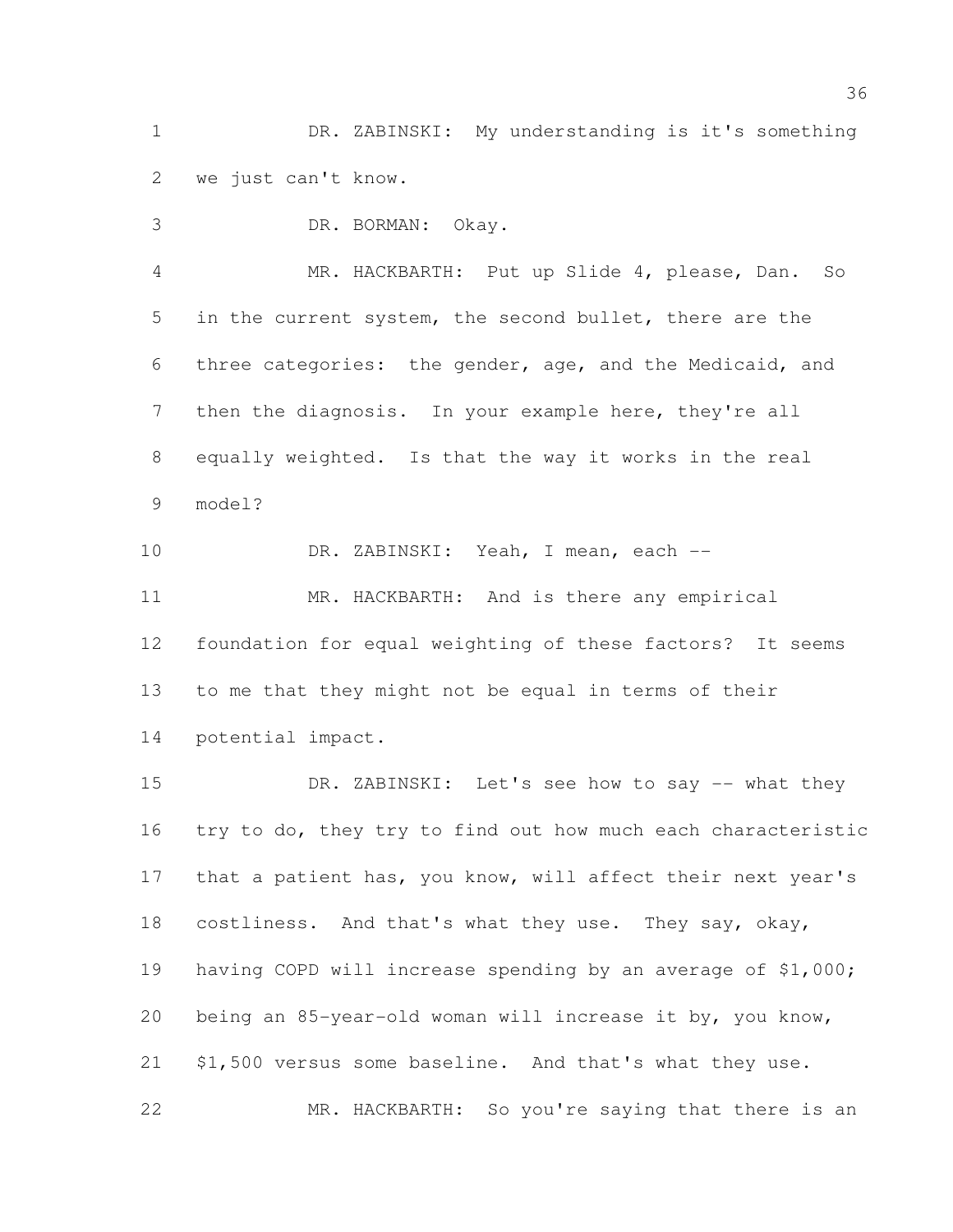empirical foundation for the equal weight of these different coefficients.

 DR. ZABINSKI: Yeah. You know, it's an impact on the expected spending that the data bear out. DR. CHERNEW: The coefficients are the weights, so don't think of it as that they're being equally weighted. The coefficients are the weights, so the coefficients tell you the weights on the condition. MR. HACKBARTH: I see. 10 [Inaudible comments off microphone.] DR. CHERNEW: Although they do have interaction [off microphone]. 13 DR. ZABINSKI: Yeah, there are. Five or six interaction terms. MR. HACKBARTH: Yeah, okay. That's helpful. Round two, questions or comments? MR. BUTLER: So this is obviously an important area and one that MedPAC staff, if not uniquely qualified, is well qualified to pursue. I have a question. Obviously, this is leading towards maybe, you know, exploring further underpayment of complex, overpayment of simple. At what point is there an ethical question that you're going to get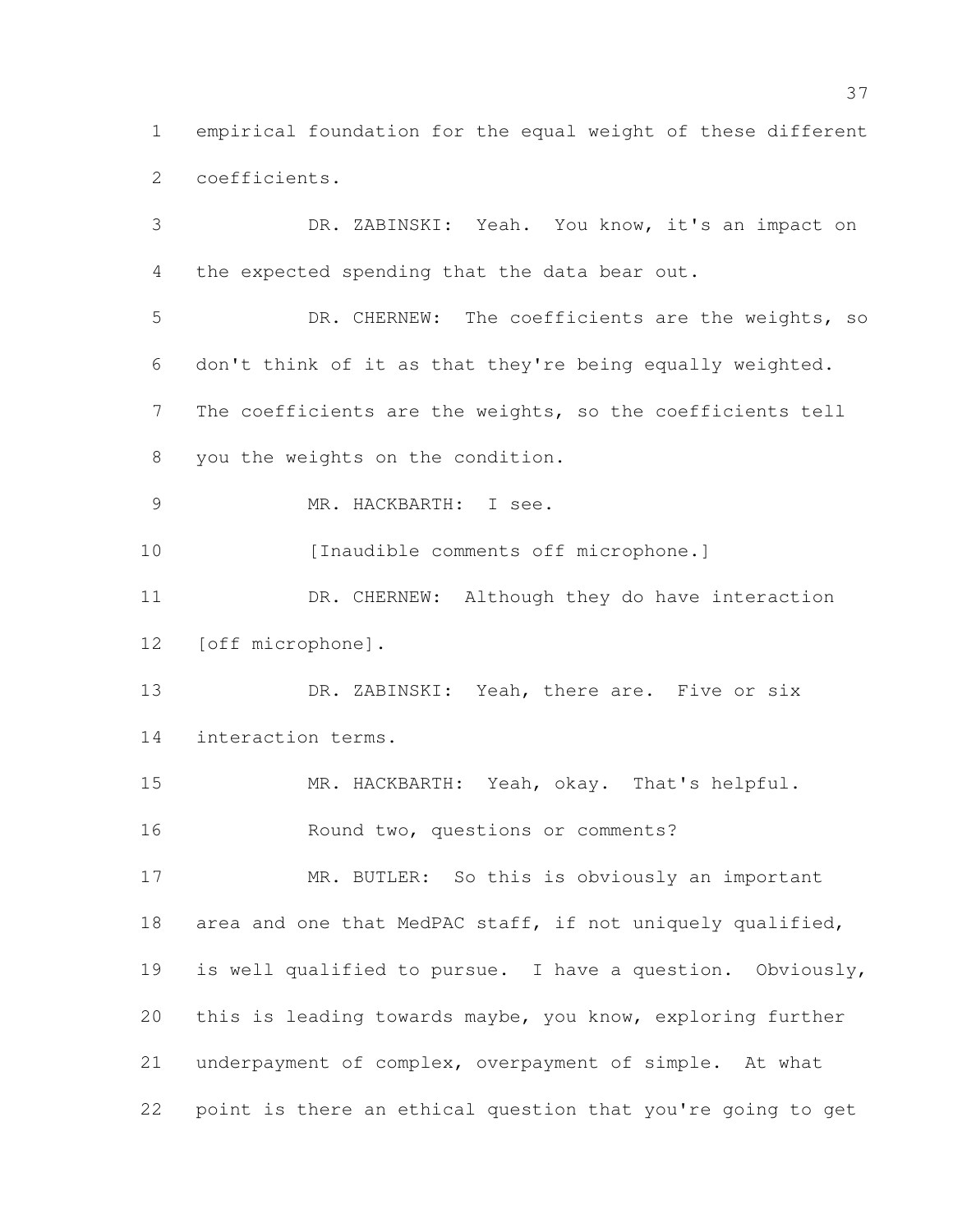end of life -- you're going to get all the money going to the complex end of life -- you know, paying the most for people that are really obviously sick at end of life and you're kind of, therefore, putting incredible amounts of resources there because you risk adjusted it. Is there a danger of -- how does that reconcile with the need to address end-of-life issues where we spend so much money? You know, ultimately if you risk adjust perfectly, it feels like you're going to spend more maybe rather than pursue other -- MR. HACKBARTH: To give Dan more time to think of an answer, I'll take a swing. 13 [Laughter.] 14 MR. HACKBARTH: Obviously, that's a really important question, but to me that's a question of medical practice, and you wouldn't want to try to address that through the risk adjustment system in Medicare Advantage. You want to go way upstream or downstream and, you know,

address the fundamental question of how we care for

patients.

 This isn't the lever to be pulling to try to address that issue. This has to reflect our judgments that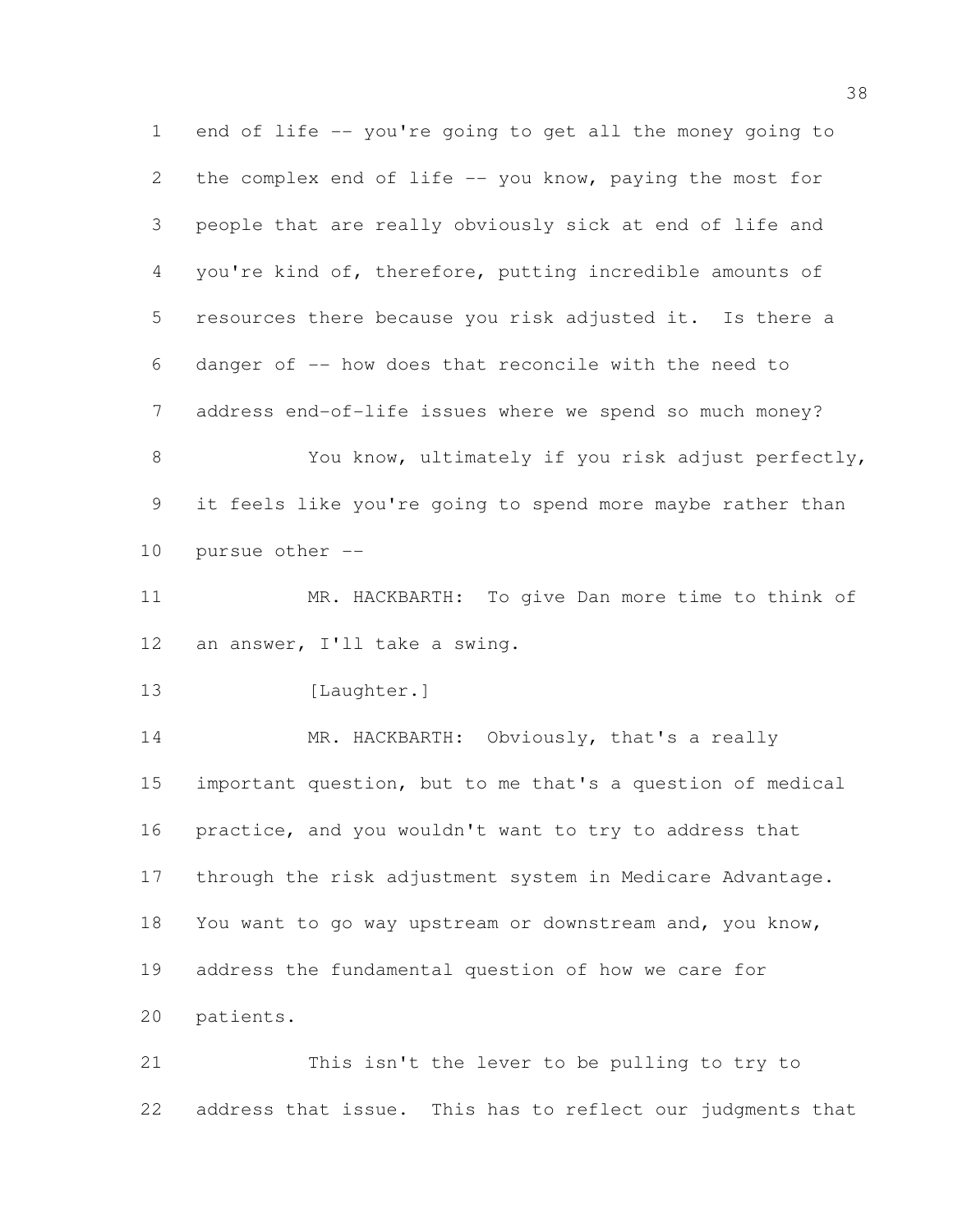we make as a society about the appropriate way to treat people.

 Okay, Dan, it's all yours. DR. ZABINSKI: All right. I really try to get away from dry statistical -- but that's my nature. I'm sorry. And I hope this answers your question. In the risk-7 adjusted model, end-of-life care, they're in the cost data. The idea is, okay, you have somebody who has a stroke this year and they want to predict their costs for next year. Now, some of those people are going to get better and they're not going to cost very much. Some are going to get worse and they're going to die and they're going to cost a lot. And the idea is to pay on average correctly for people who have a stroke.

 Does that answer your question at all? MR. HACKBARTH: Prevailing patterns of caring for people with stroke. And whether we choose to continue those patterns of caring for people with stroke is a judgment of medical practice and broader society values. It's not something to be manipulated through the risk adjustment scores in Medicare Advantage.

MR. BUTLER: But we keep talking tying payment to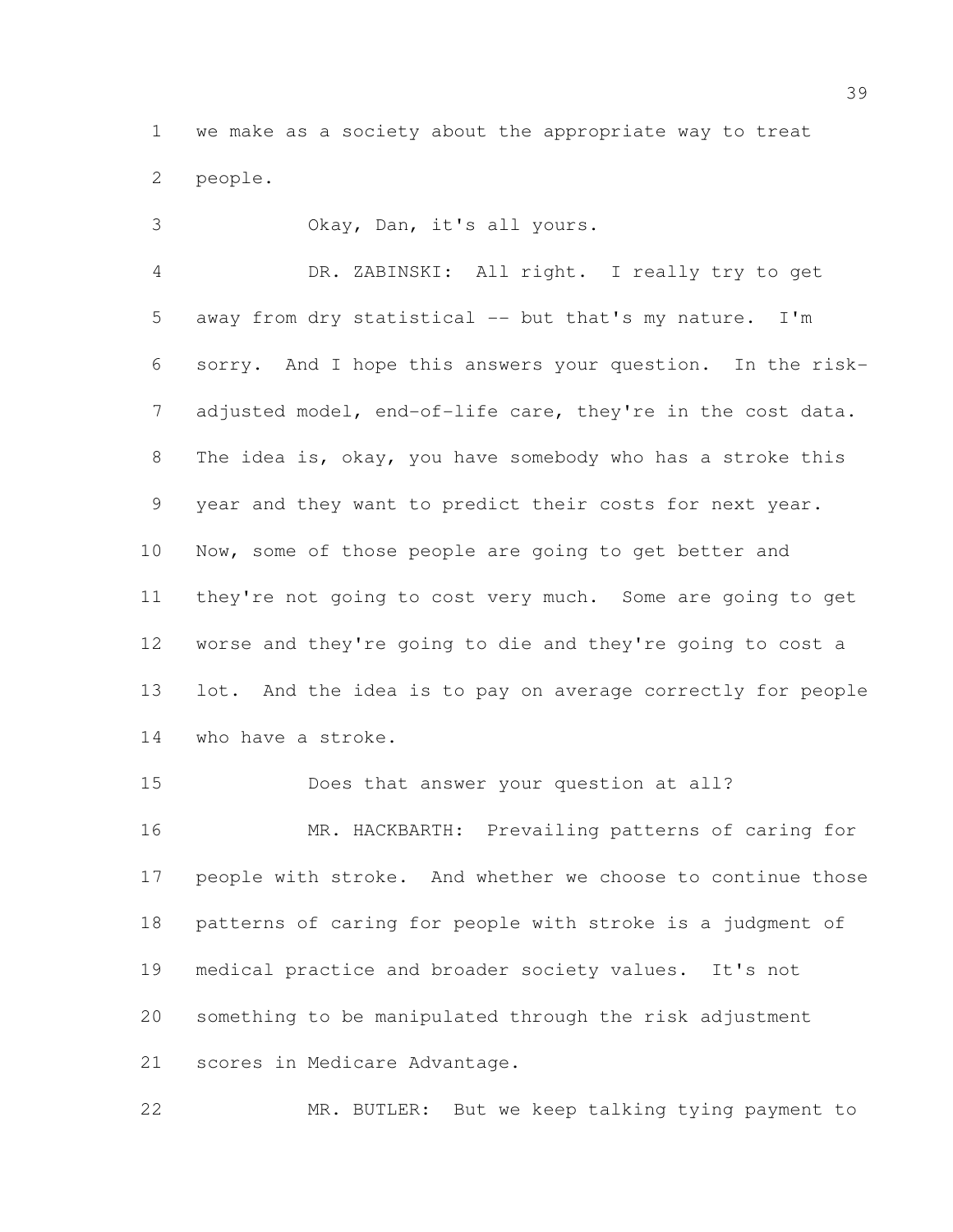cost, which is reinforcing --

DR. MARK MILLER: Let me --

 MR. BUTLER: Obviously, it's a big societal issue, but  $-$ 

 DR. MARK MILLER: I think a different way to think about it is that if the current practice and delivery of care is somehow wrong or flawed and somebody could objectively say that, the underlying risk scores will, to an 9 extent, reflect that because if I'm pouring money into, say, end of life -- let's just say objectively somebody could 11 step up and say you probably shouldn't be doing that, and 12 I'm not sure anybody's prepared to make that call, but, yes, the underlying risk scores, because they reflect what's 14 actually happening, they will also reflect that.

 Another look at this -- this is why, again, if Bruce had been focused more on encounter data for the last few years, when we get the encounter data and look at these 18 same relatives, if managed care plans are actually 19 practicing differently, then you'll see that, say, for a stroke patient fee-for-service has this much variation between a patient that looks like this and a patient that looks like this, and managed care has this much, and that it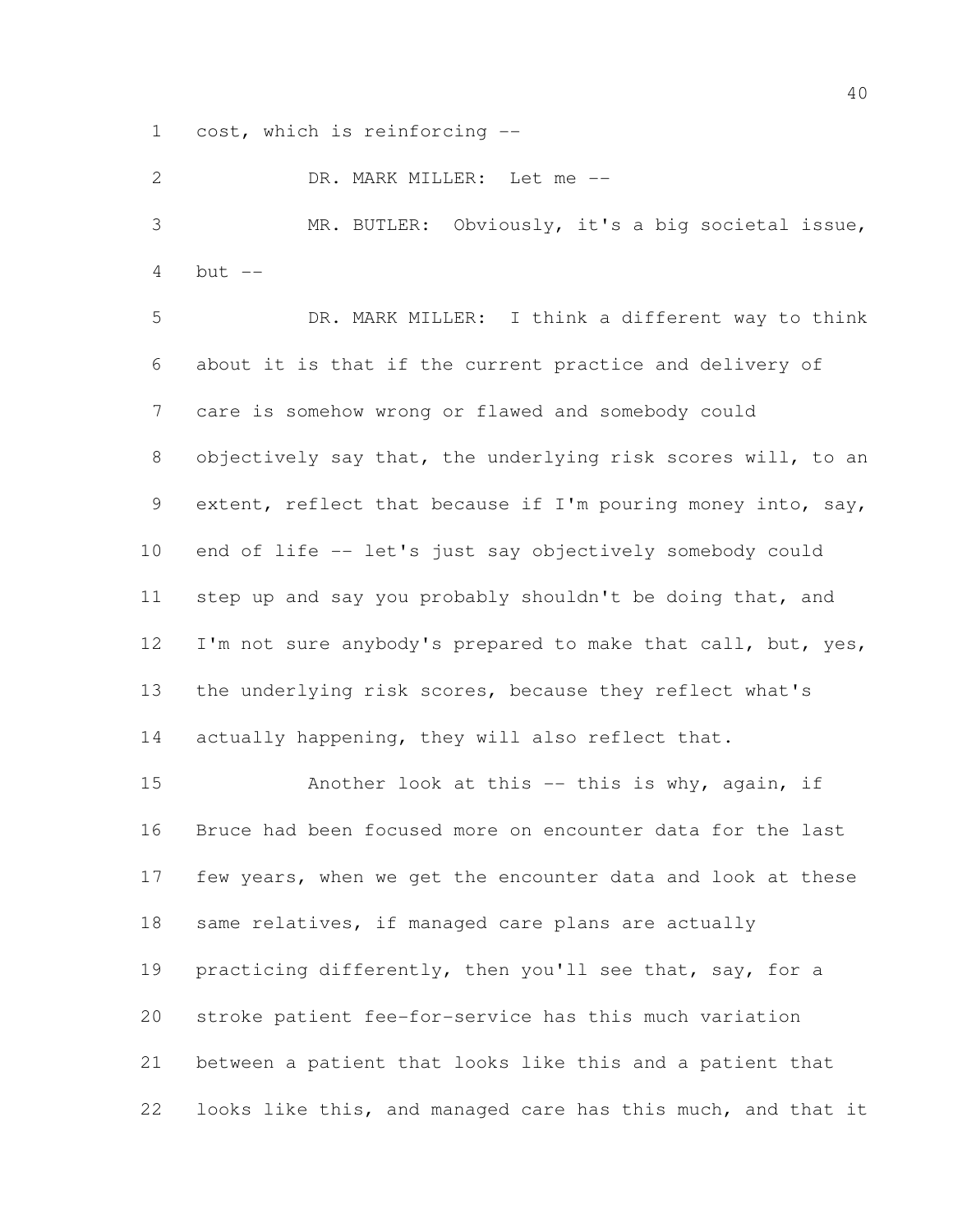may reflect the variation across different types of patients

differently if they're truly practicing medicine

 differently. And so another way to kind of get a look, you know, from a different perspective is when you get the encounter data, do you see the same spread, 0.4 for COPD or 0.18 for whatever that was, female, Medicaid. Do you see what I'm saying?

8 So the answer is it does -- it reflects underlying practices. It's hard to know what's right, but to know whether that perspective is significantly different. When the encounter data comes online, there will be a different way to look at it.

 DR. CHERNEW: I think this discussion just points out the sort of problem with the paradigm behind this whole thing, which is that there's some costliness inherent in a 16 patient, which there isn't. It reflects the practice 17 patterns of the organization that they're in, and that then raises the broad question: What are you trying to do? Right? Because if a patient moves from fee-for-service to 20 managed care, do you want to  $-$  say they're more efficient in treating a patient with diabetes. Do you want to just reduce their payment because now they're more efficient and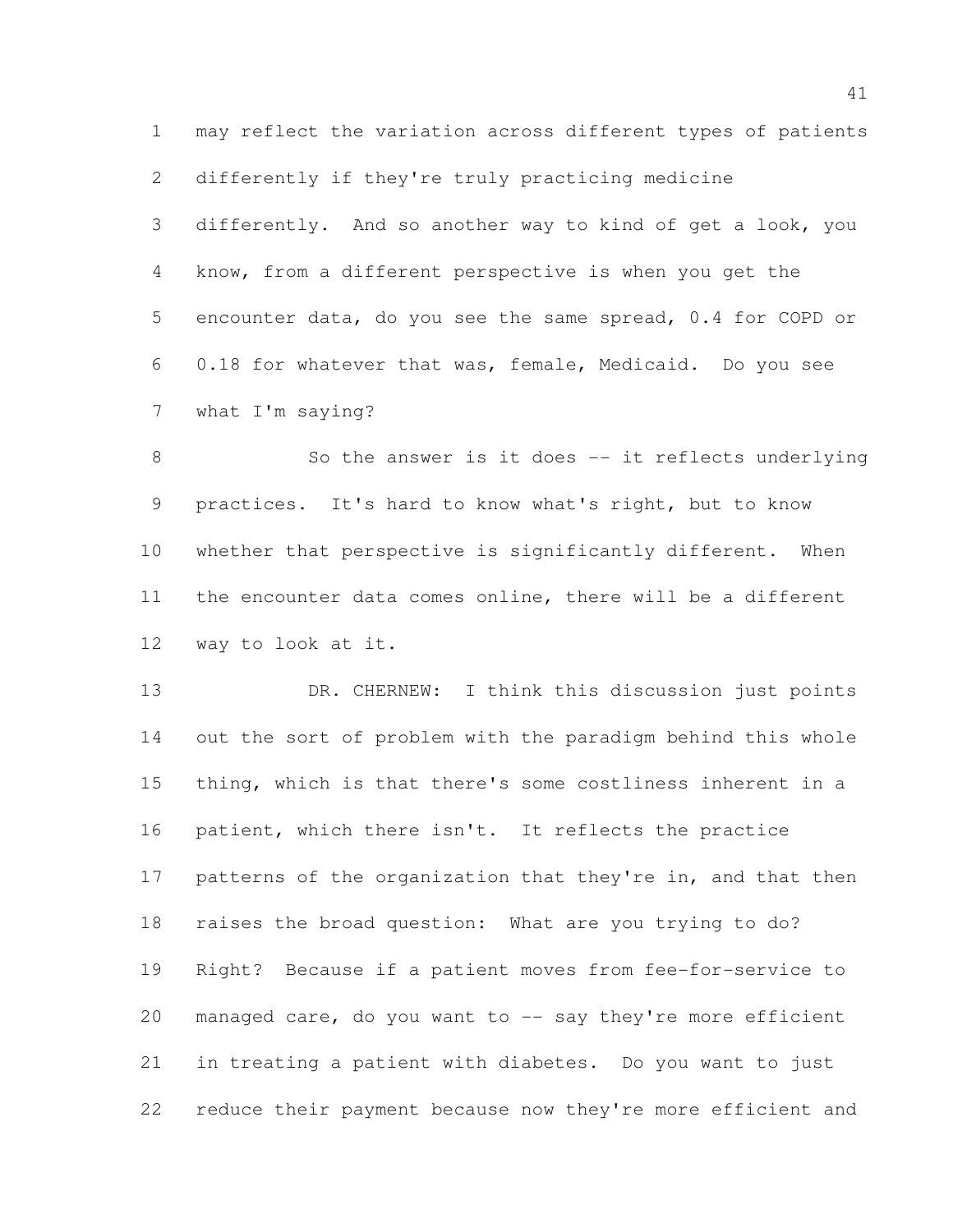they get less risk? Or do you want to say we're going to pay what it would have been in fee-for-service? And that is something that's beyond the statistical analyses for what you want to do, and it reflects a whole series of incentives of how people go in or they don't.

 MR. HACKBARTH: I think that's a really important point, Mike, and it seems like before we get the encounter data, it might be good to think through that question as opposed to, oh, let's get the encounter data and now what we ought to do is match the payments to the encounter data pattern. What are we trying to accomplish?

12 DR. CHERNEW: Right. And we shouldn't talk about it like the patient is just inherently, just magically they're cheaper. The plan is doing something to practice in 15 a different way, and the risk adjust, as Peter said, you may need to think about that and how you set it up. But I think the -- one of the ways in which these systems try and work is making the system less sensitive to general variation in coding. So it is not true that there's sort of a one-to-one relationship between things like the number of codes and what the risk score is. There is a relation between the number of conditions and the risk score, but you have to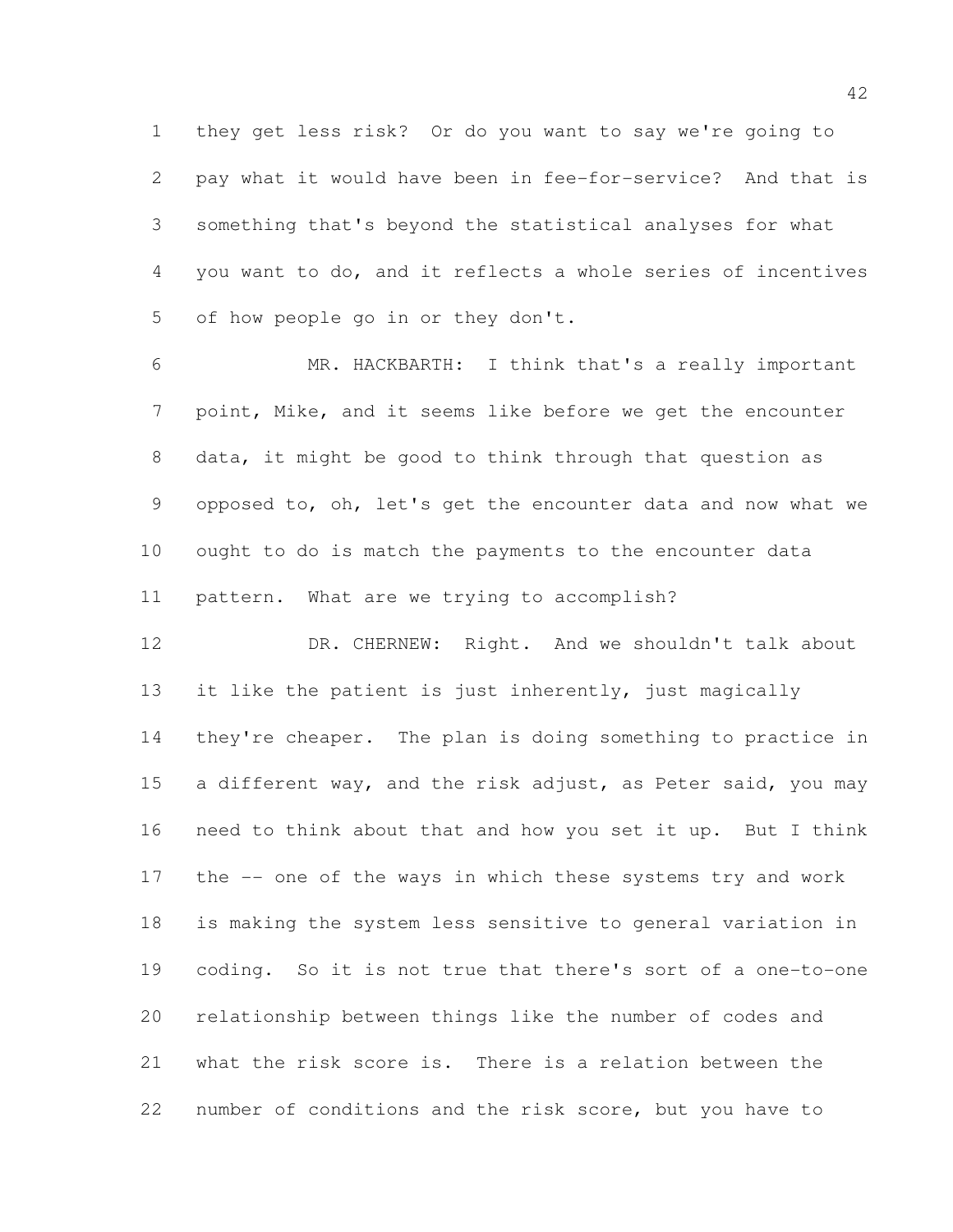worry about how manipulable the system is. Do you get paid more one way or another? So certain things, for example, having more years of data as a general point of view, can help you with certain things because then you can identify the person had dementia. The issue would be are you more likely to pick up a person with dementia if you use one year of claims or two. And if the answer is you can get them with two years of claims, having 12 claims for dementia as opposed to one may not make a difference. Depending on how much the system codes different severities of dementia and how much those codes for severity depend on the number of claims versus, say, other things that are related to the 13 claims, like where you are, procedures you had and stuff. But the nuances of the system is not just a predictive exercise. You have to think how much of that sort of manipulable and reflect -- what practice patterns you want 17 to reflect and which practice patterns you don't, because ideally you want some risk adjustment that would say this I show much more you get paid for this type of patient in sort 20 of an efficient system throughout the entire -- you know, and if you're not efficient and you pay a lot more for these types of people, that's fine, we're not risk adjusting that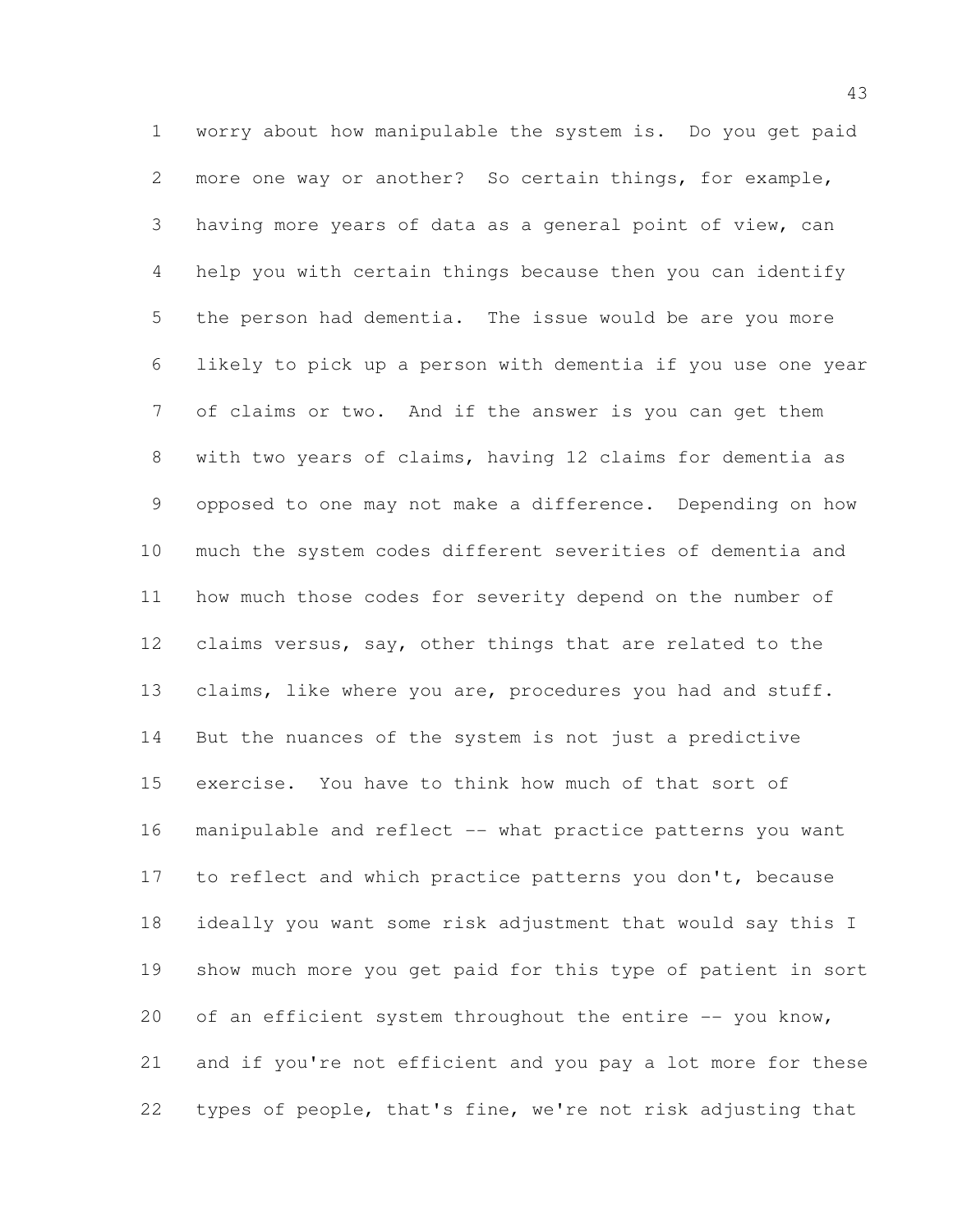out, that's on you. And the way that the nuances of the system can do that, and simple fixes like adding years of data can help you because you can be more -- you'll be more likely to capture did this person have X, Y, or Z. And you have to worry about how much nuance in the definitions to make because the more nuance you have, the more likely you're affected by, say, inefficient practice patterns makes it look like the person's more risky.

 So that's my main comment. The only other comment that I would make is I'm very hesitant to do regional adjustments like was discussed here because the regional practice patterns change, the incentives change once you do the regional adjustment patterns. Not everybody in the region is the same. And to the extent that some region isn't coding -- it's crucial that the coding be accurate, so we don't want the region that's intensive coding to be coding things that aren't there. But I think it's going to be very complicated if we try and put some after-the-fact patch in to make everybody in the Southeast get X amount of money because their doctors don't seem to code very much, and vice versa, because of the -- you know, I don't know if that really solves anything, and it does seem to make things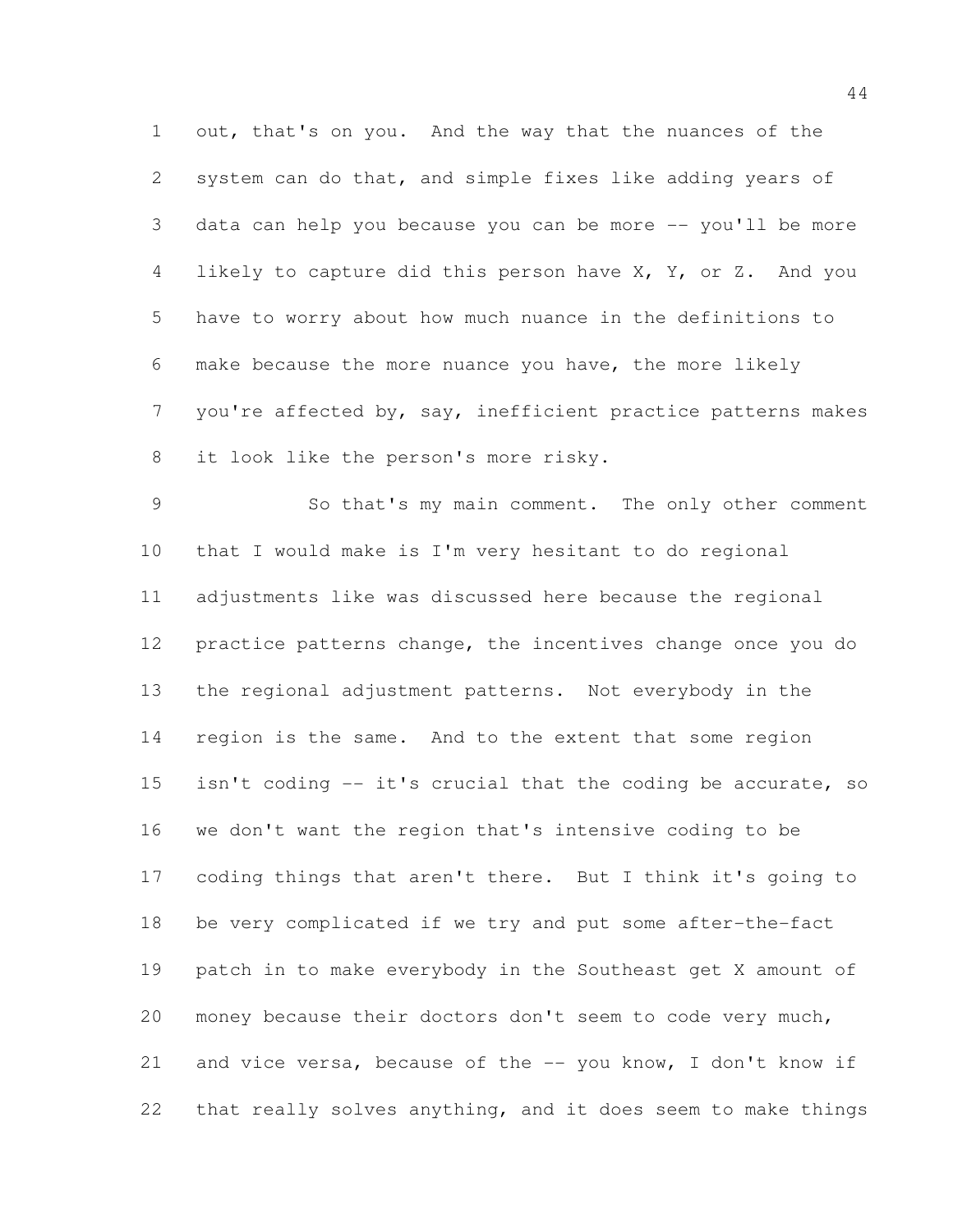a lot more complicated.

 DR. ZABINSKI: Just a quick point. We did -- this was a long time ago, like in 2000 or something like that, that we did recommend using two years of data, more of a case of trying to smooth out fluctuations that might occur from year to year for a patient.

 DR. CHERNEW: [off microphone] coding. You could have people go up and down. I'd like to see the results of 9 how much more stable two years of data is, you know, because you could calibrate the risk, you know, more conditions in two years. If you could calibrate the average down, it would be more accurate.

 DR. ZABINSKI: We have that in the works right now.

 MS. BEHROOZI: Just less sort of academically or technically, this is just reminding me of some conversations I've had with people over the last week. A study came out - - I think it was last week -- not an academic study -- it was done by a consulting firm -- about how health care workers are more costly in terms of consuming health care. And, of course, the alarms were sounding, oh, they're sicker, they work shifts, and, you know, they lift heavy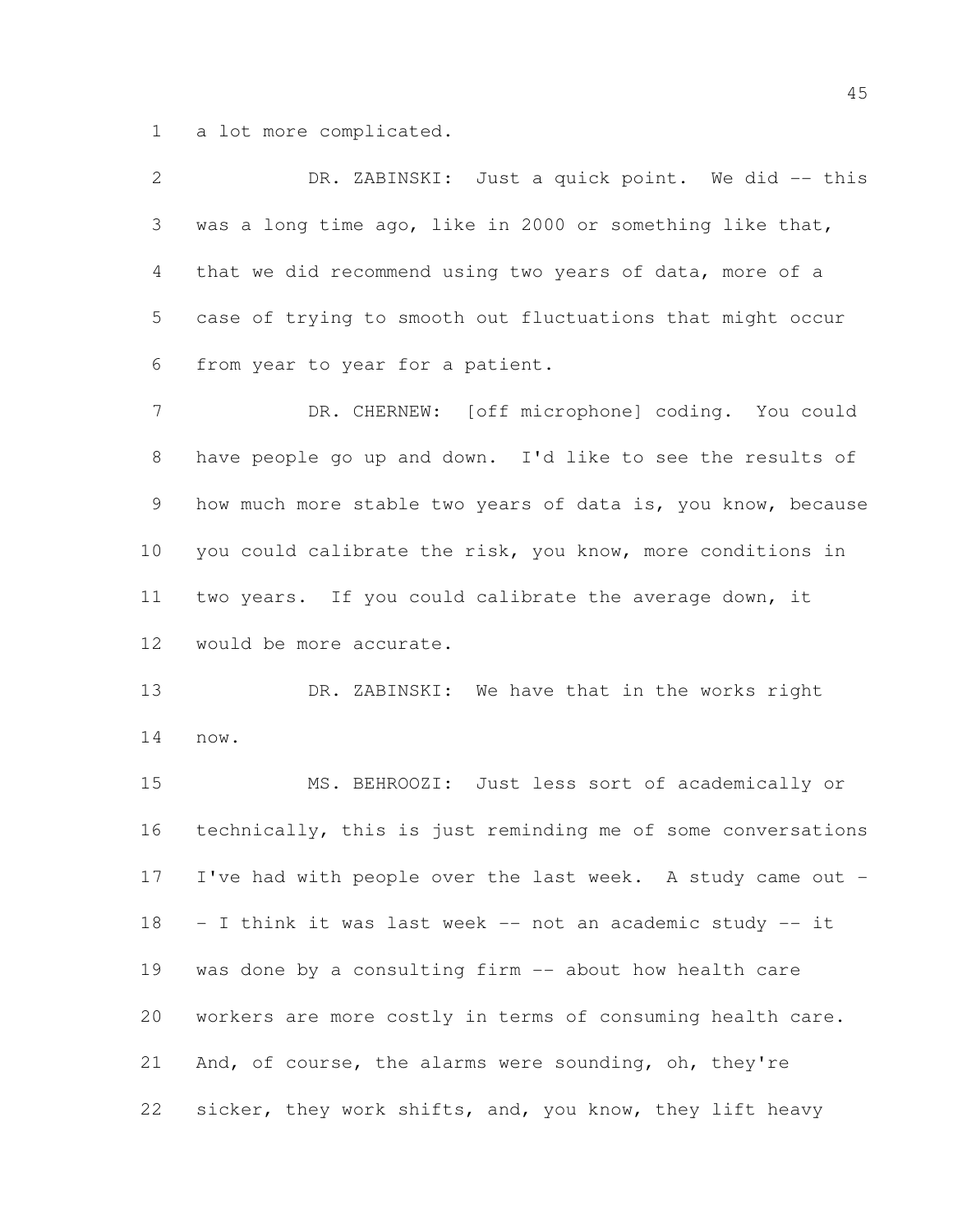patients and all of these things that, you know, absolutely can have impacts on their health, but so are people in other workplaces exposed to various things that can have impacts on their health.

5 And then there was a recognition that, well, you know, they are sort of closer to their health care providers 7 and can kind of go get a little more health care, or they're 8 more aware of the types of things that they should be -- and guess what? Maybe they're actually healthier because 10 they're getting more treatment.

 And so I've been talking a lot with people about the pitfalls of using claims data to determine health 13 status. So, anyway, I think this is -- it's not just about 14 practice patterns of the providers, which it is a lot, and it's not just about the coding. It's also about a whole lot of other societal factors that go into whether somebody is receiving treatment or what type of treatment they're receiving. And so there should be sort of caveats and limits on how we use that data.

 Having said that, I am concerned about the 21 potential or, you know, maybe the demonstrated potential for systematic underpayments for plans focusing on systematic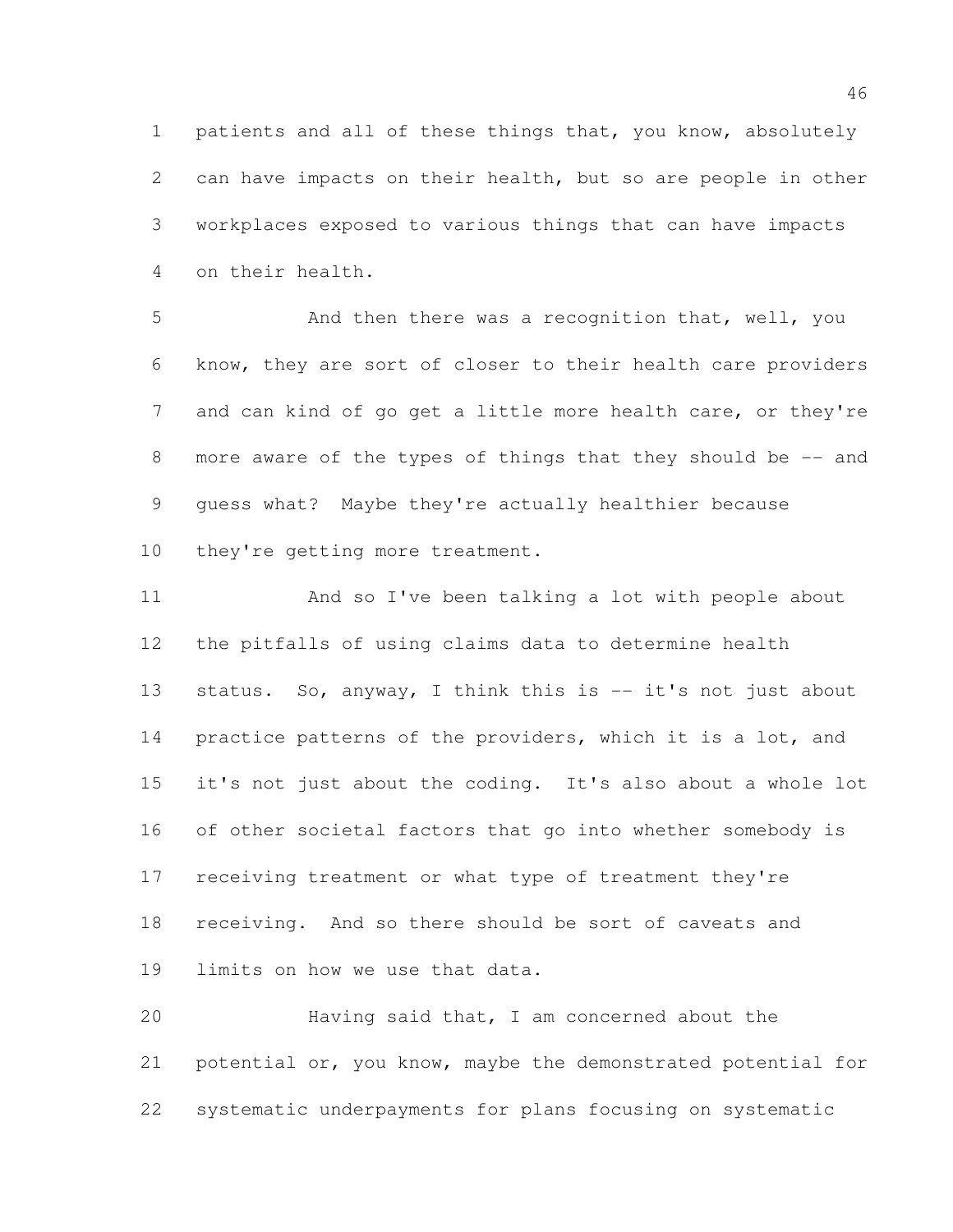groups. Now that we have it sort of stated here in this presentation, and as Karen said, it takes me back to yesterday's presentation on PACE where I actually wrote in the margin risk adjustment not only for payment but for quality reporting. So we were talking about putting that quality information out there, but I don't think we should be rushing it if we don't feel like -- if the payments we don't think are accurate, then the quality reporting is going to be unduly, you know, negative or harsh or whatever. 10 DR. DEAN: Do you have any sense of what's going to happen? We're just, as I understand it, about to move to a new coding system, to ICD-10, which people tell me is incredibly more complicated than ICD-9. It has got like ten times as many codes or something like that. The current system intimidates me. I try to find a code, and there's already like 100 codes for diabetes, and there's supposed to be ten times that or something in the ICD-10. I wonder, what is that going to do -- I mean, theoretically, if it's done properly, it should help this process. But to do it properly from a clinical point of view scares the daylights out of me. And so I'm just curious what impact -- I mean, do you have any sense? Obviously nobody knows for sure.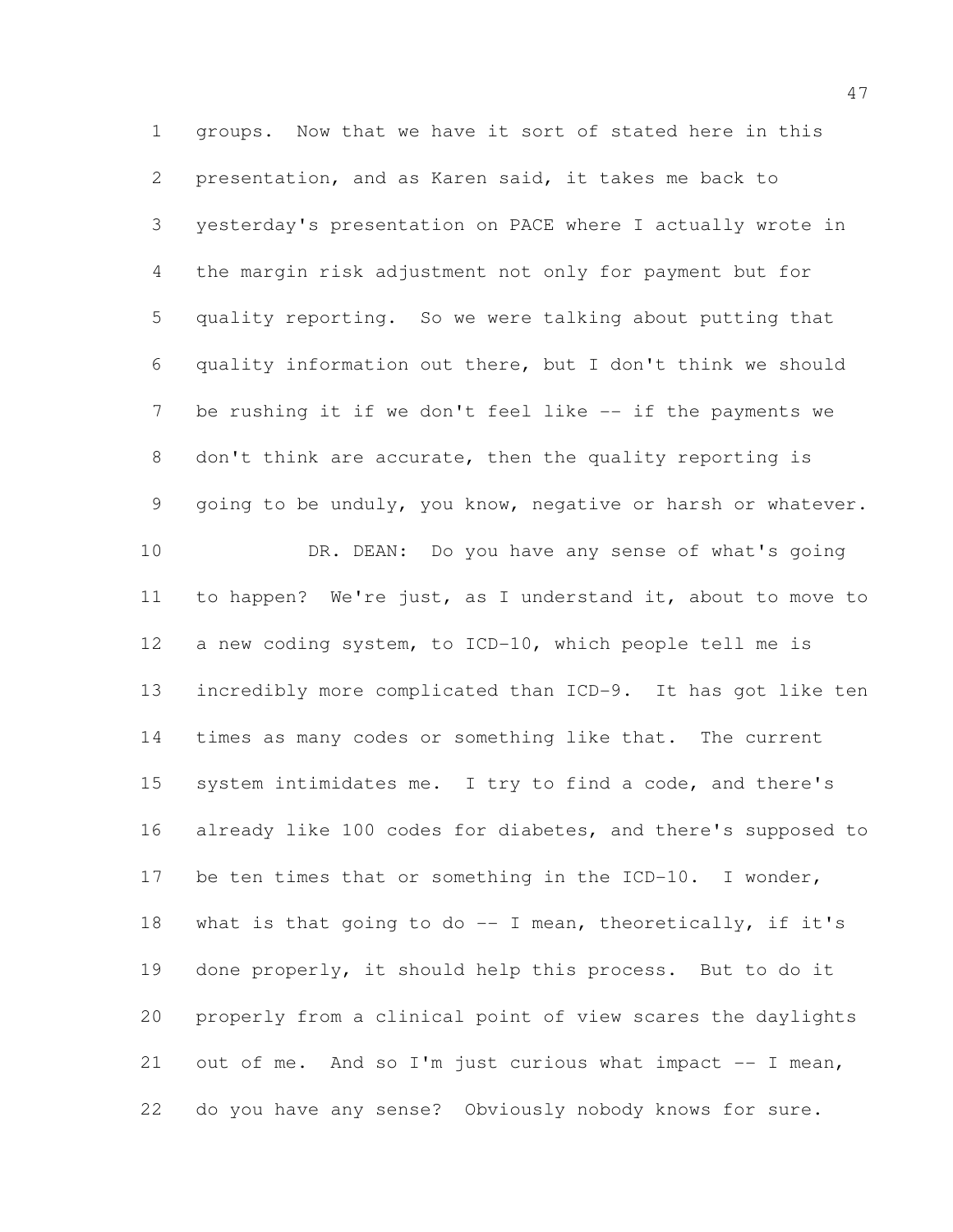DR. ZABINSKI: Just off the cuff, just thinking about it, there might be, you know, just a learning curve at first where they actually might have things inappropriately coded and just through coding errors that, you know, something gets thrown out, so that you have somebody who might have diabetes gets coded improperly and doesn't get -- so it doesn't count. A first year or two problem. 8 DR. DEAN: Theoretically, this is going to pick up all the nuances. DR. ZABINSKI: Right. DR. DEAN: Theoretically, because, I mean, I'm 12 already -- I'm sure that there are plenty of miscodings, even in the relatively basic stuff that I do. And when you add this many new codes, I don't know what impact that's going to have. DR. ZABINSKI: But I would hope after people get used to using it that such errors would iron out, and eventually, I think you should end up back to where you are. But that's just speculation. DR. DEAN: [off microphone]. MS. UCCELLO: This has been, I think, really interesting. Tell me if I'm not thinking about this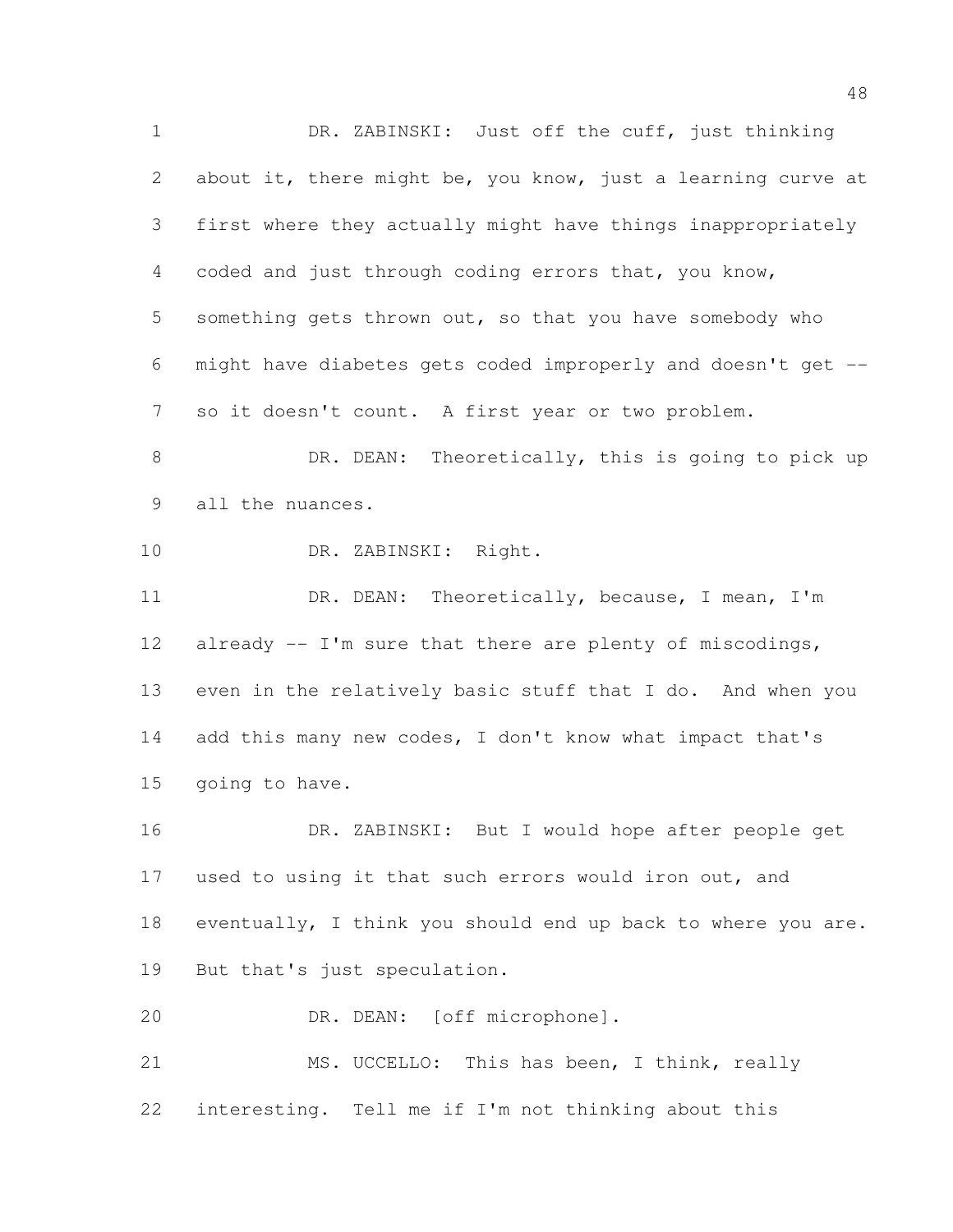correctly. In terms of Slide 8 and using the MA cost data to calibrate the risk adjustment system, does that then mean that the budget neutrality would be just across MA plans and that there would no longer be kind of this overall budget neutrality between -- in the system overall? And maybe that's okay if we really think the underlying people are the same, but to the extent that people are different between MA and fee-for-service, there may not be an overall neutrality to this. DR. ZABINSKI: Okay. Budget -- let's see. I hope 11 I'm not being obtuse here, but budget -- you lost me a little on the budget neutrality. MS. UCCELLO: So I -- DR. MARK MILLER: I think this is what she's saying. Okay? 16 [Laughter.] 17 MS. UCCELLO: Mark can translate. 18 MR. ZARABOZO: I'll translate what Mark says back to you. [Laughter.] 21 DR. MARK MILLER: And I appreciate that. You see, I knew I needed Carlos up here.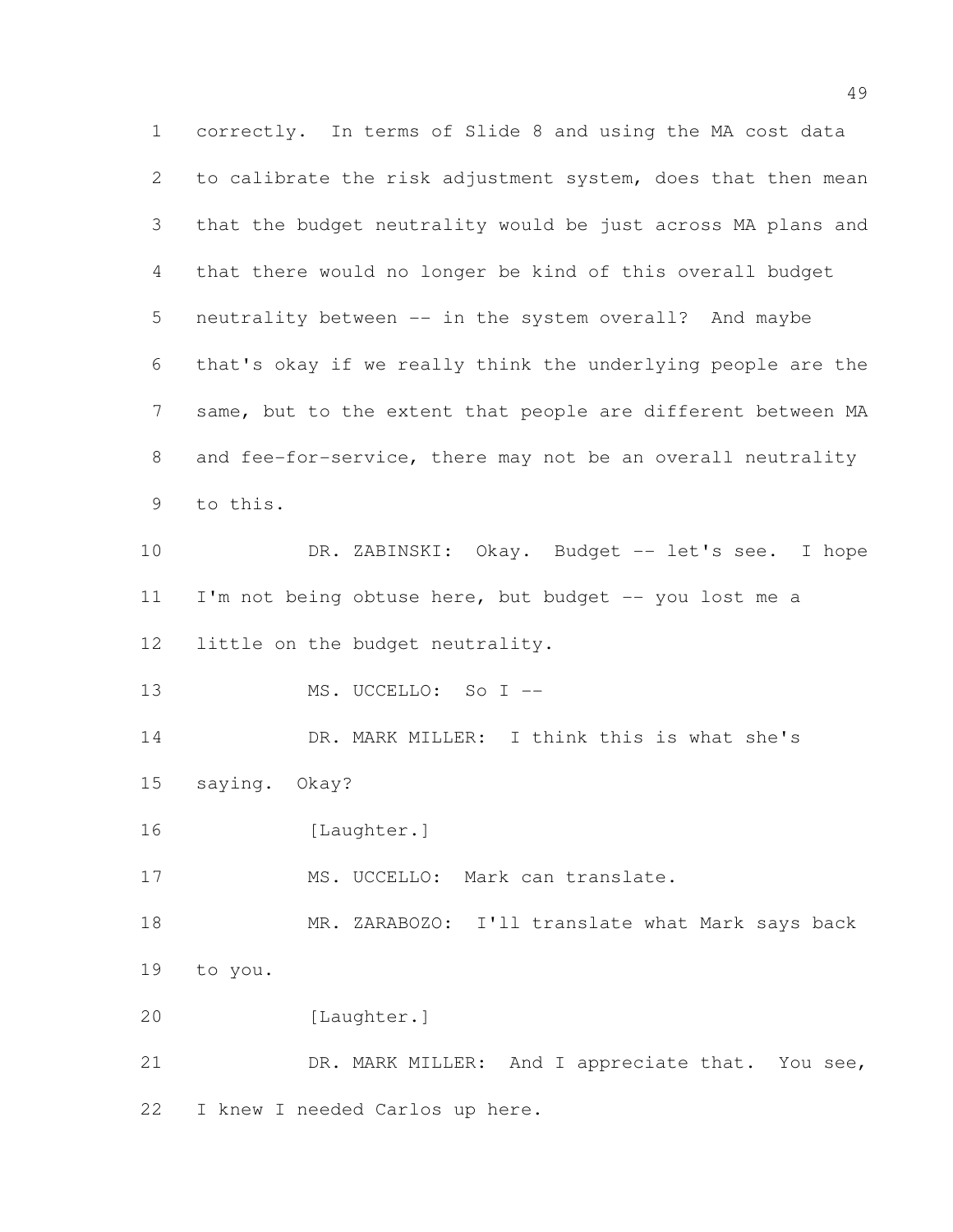1 I think what she's saving is this -- and, actually, this issue has arisen in the past, Carlos, right? Because I think what she's saying is this: If you switch the data that you worked on for MA, let's say that on net -- let's just pretend for a minute -- that that resulted in a risk -- or an average spend on net that came down for MA, so 7 let's say, you know, there's some efficiency, and so for the 8 same patient -- and that's the key thing. Do you know you're dealing with the same patient? Does the cost or expenditures come down? And do you say I'm not taking that money out of the system, I'm just going to redistribute it within MA on the new sets of weights? Or do you actually pull out some portion of the dollars if the revised risk score has somehow come down? So if you're using fee-for-service data, your average risk score was 1.02, then you ran it with MA data and it ended up being 0.99, would you take that out or would you redistribute the money through MA? Is that what you think you're saying? MS. UCCELLO: Yeah, I think so. DR. MARK MILLER: And I think that's probably a

question. I'm not sure that any of the math or the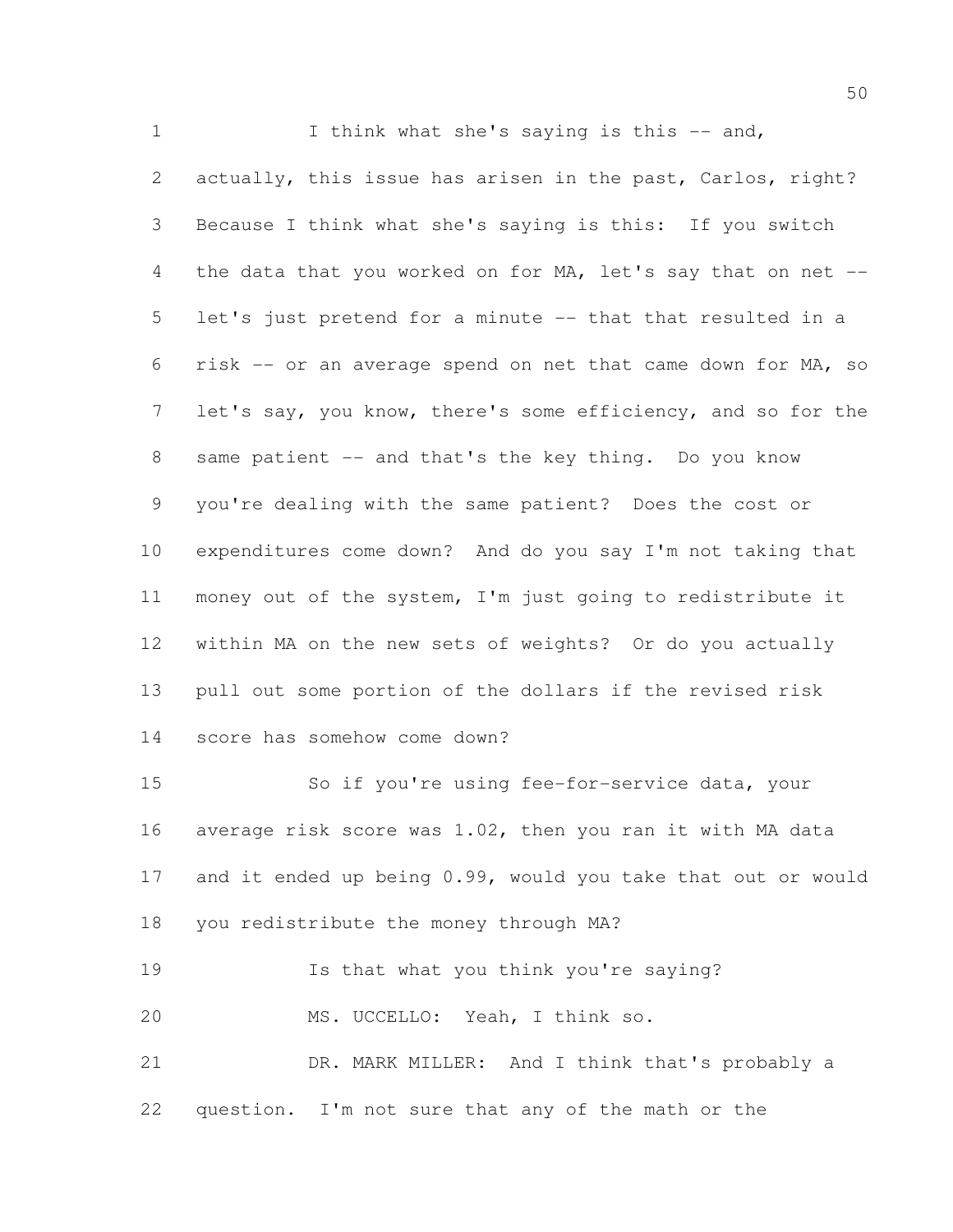underlying risk adjustment systems would tell you the answer.

 DR. ZABINSKI: Here's what I do know. In a given year, the initial -- just apply -- you know, if they take the data and find out a national average risk score, usually it's actually not equal exactly to 1.0, so they just do a cut or an increase, depending upon where it falls. You 8 know, it's a couple percentage points every year. So in that sense, if you get a slightly different average with MA versus fee-for-service data, I think they would make -- they, CMS, they would make that adjustment. They would just make a general -- 13 DR. MARK MILLER: [off microphone]. DR. ZABINSKI: Yeah. MR. HACKBARTH: I'm confused here. The math is beyond me. It seems to me that the basic objective is to pay the amount that the same person would have cost had they remained in fee-for-service. And so -- 19 MR. ZARABOZO: Well, right now -- MR. HACKBARTH: Just one more sentence, Carlos. So if the average risk score in MA is less, the amount of money should be less. Am I missing your point? You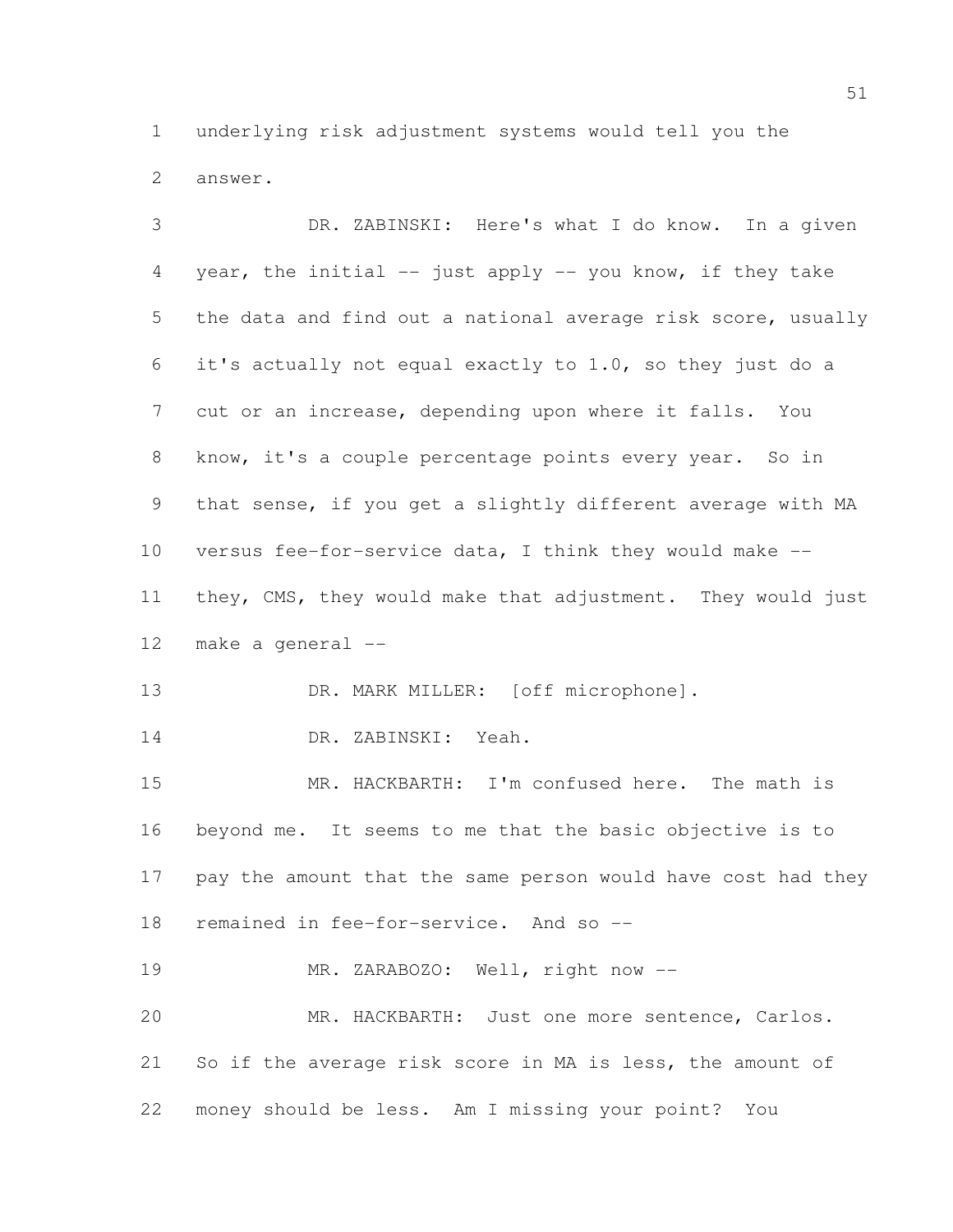wouldn't want to say, oh, we're going to make MA whole as a program. That's the purpose of the risk scores. What am I missing?

 MR. ZARABOZO: Well, let's say, for example, that the average risk scores was 1.0 in MA today. They would get -- let's say it's all set at fee-for-service, they would get fee-for-service. And that average risk score is the mix of 8 all enrollees in MA. Under the current HCC system, they come out to 1.0.

10 The question is, in the following year, when everything is moved to what are the relatives within MA, you could potentially still have a 1.0, but you're saying a diabetic in MA is far less costly than in fee-for-service, so this diabetic in relation to other members of MA is at -- used to be at, let's say, 1.1 is now 0.9 in the MA world. Other people are at higher levels or lower levels, but you still end up with a 1.0. The distribution of who falls within the different categories is now different. But you 19 could still be at -- you're still at 1.0 within that sector, MA is 1.0. So in that case they will still get fee-for-service equivalent of 1.0.

So it's just a matter of how much more costly is a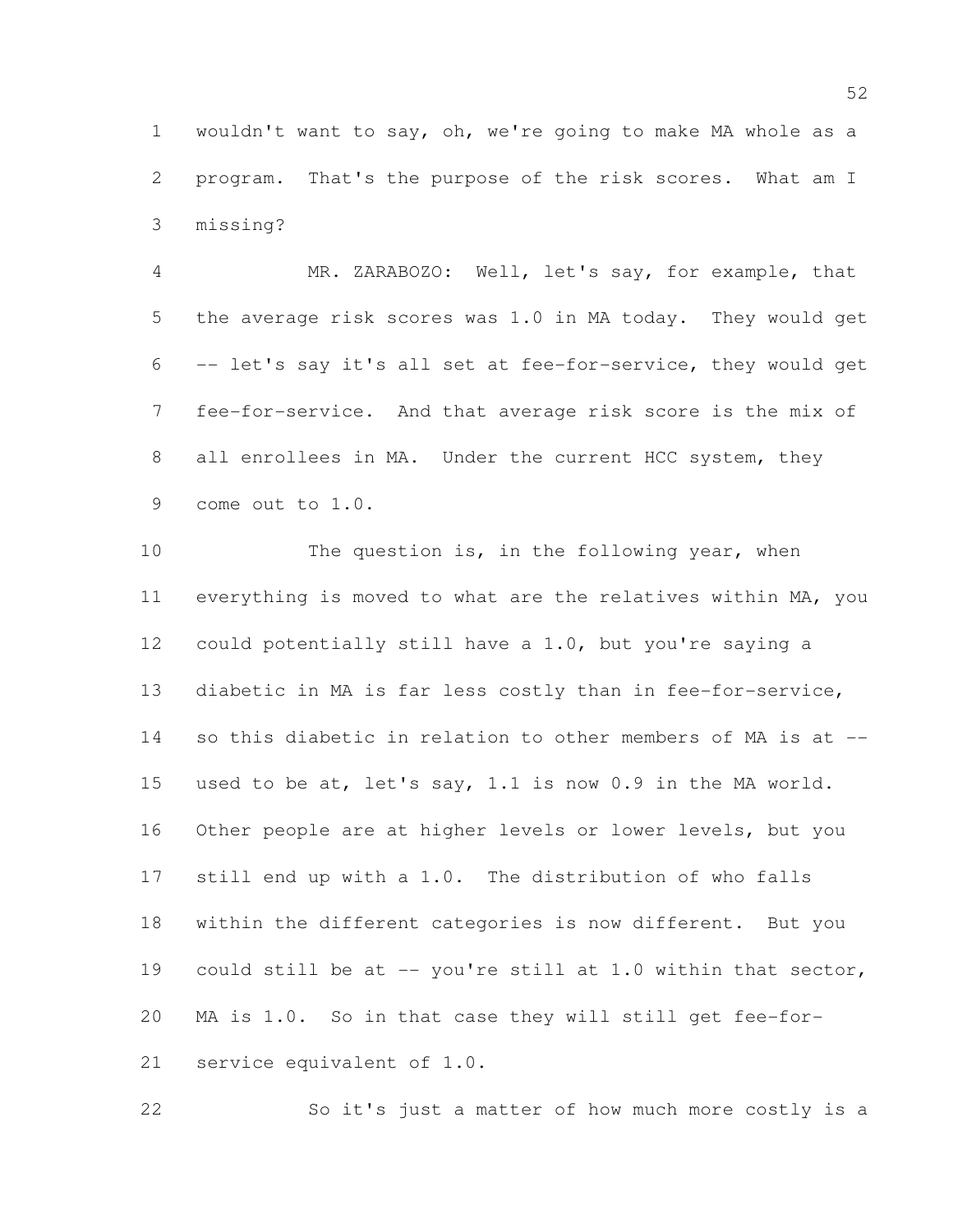given individual in relation to another, using -- now we use the fee-for-service standard. In the future it could be using the MA standard. So you're still dealing with -- MR. HACKBARTH: The question I'm raising is: Why would you shift to the MA standard? The policy is how much would these people have cost us had they remained in traditional Medicare. 8 MR. ZARABOZO: Right, yes. Exactly. MR. HACKBARTH: And if an MA plan can do it for less or shift resources among different diagnoses, fine. But the payment is based on a fee-for-service reference point. 13 MR. ZARABOZO: Yes, so that is the policy question of do you want to go in that -- DR. BERENSON: I've got a potential answer for 16 you: Because the plans, if they see some patients are very profitable, that might affect their selection activities. In other words, if, in fact, diabetics are real profit makers, then they're going to figure out how to get diabetics and not get liver cancer patients, or whatever the case may be. So you want them to not have an incentive for cherrypicking.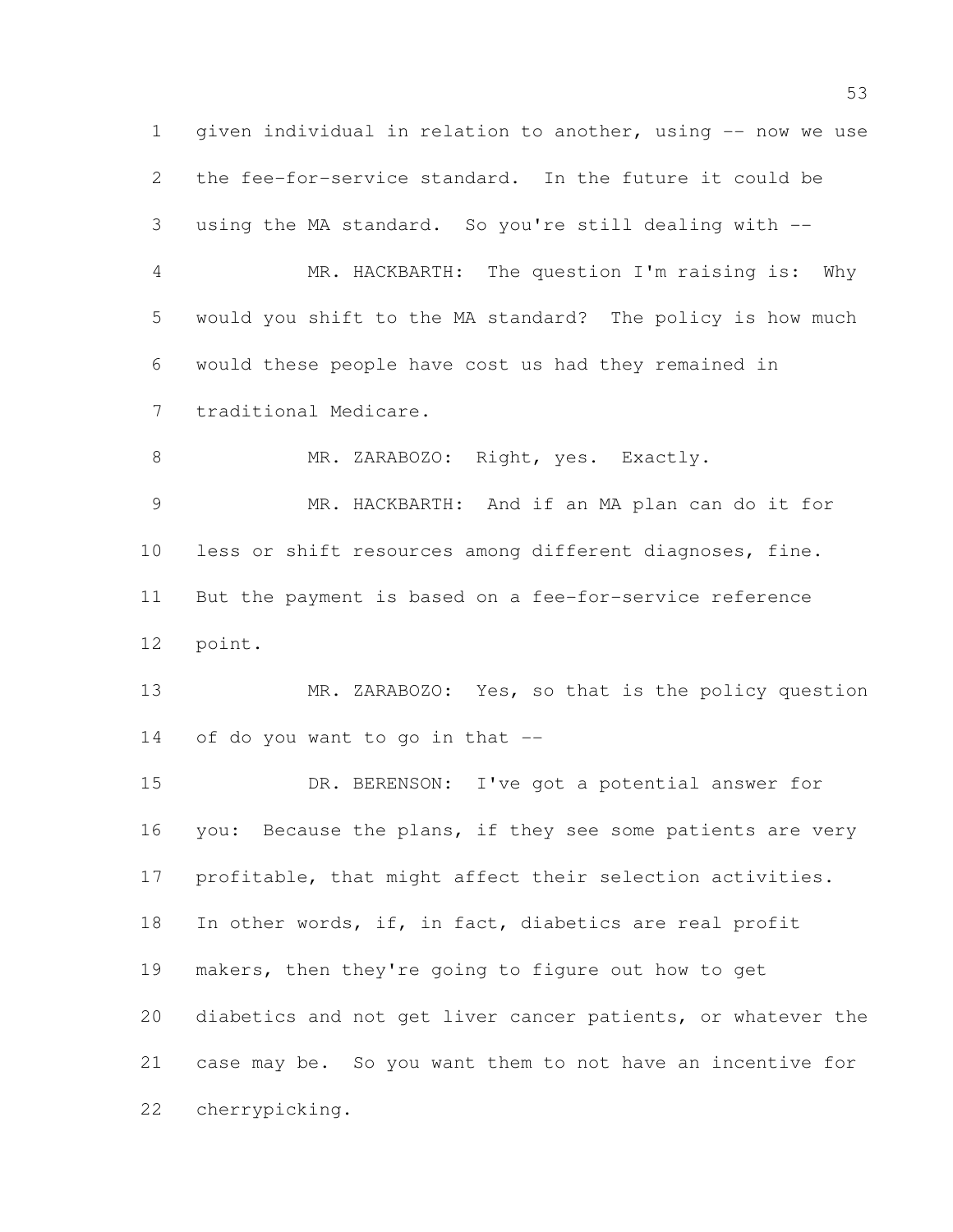DR. MARK MILLER: You could ask Cori [off microphone].

 MS. UCCELLO: I think my question was much more simple.

```
5 [Laughter.]
```
 MS. UCCELLO: I'm going to try again. Say that MA plans actually are enrolling a healthier population. Say their overall risk score is 0.95. Then kind of the flow of funds is that they're getting less -- right? -- and the system as a whole is somehow whole. But now if you're saying you're just redistributing funds among MA plans, then 12 the MA is just rejiggering their money, but they're not --13 but if they're getting paid in terms of a 1.0, they're getting more than they would have if they were in fee-for- service. And I could tell this is not being any clearer, so I'll just --

17 DR. BAICKER: I don't think they're pegging it as 18 1.0 for any reason. They want the risk scores to be better, 19 but they could still -- they're not pinned at 1.0.

 MR. PETTENGILL: It seems to me the question is really: What's the benchmark? Is it fee-for-service or is it MA?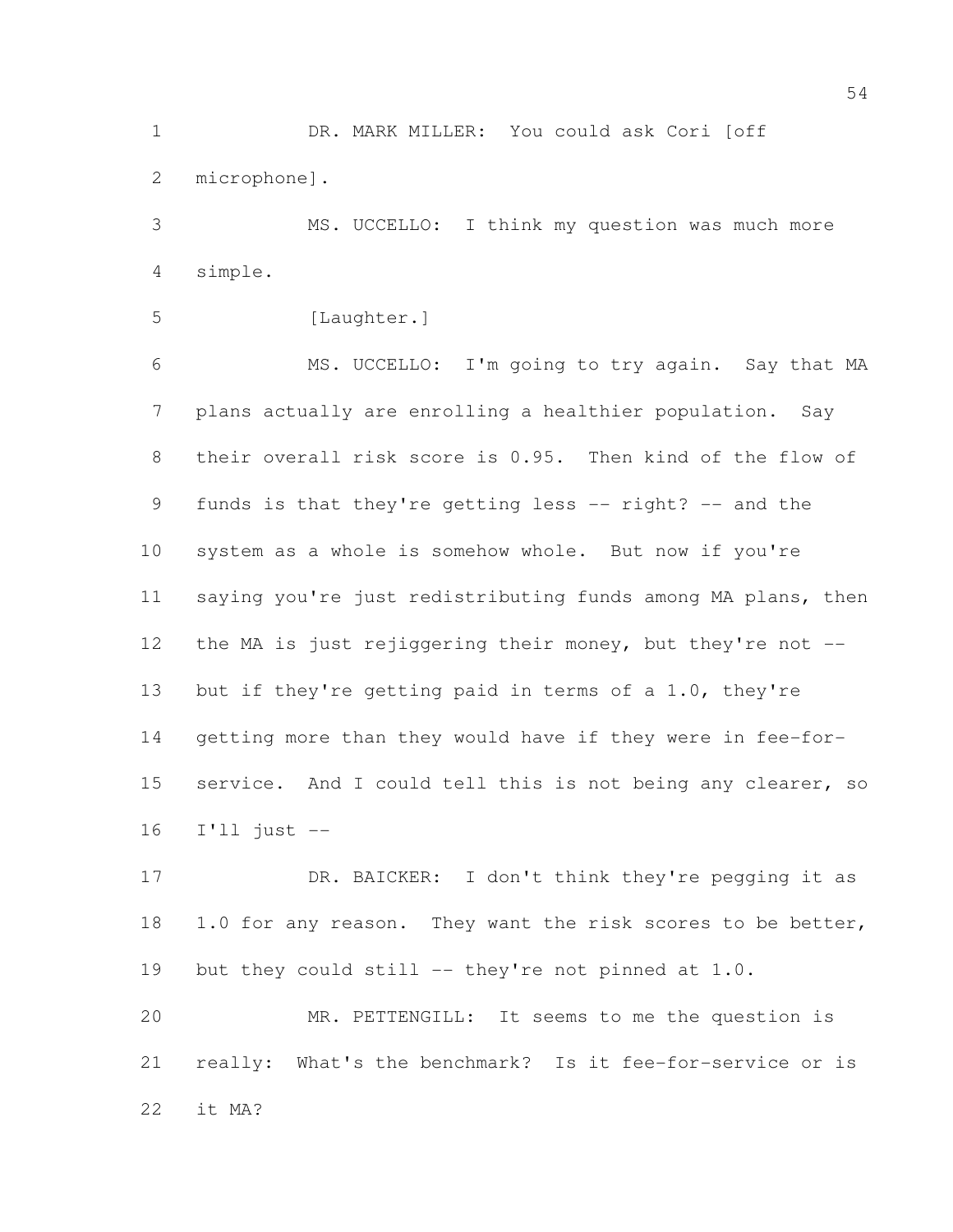DR. MARK MILLER: That's what I was thinking [off microphone].

 MR. PETTENGILL: That's the question. And if you switched, then the question is: What's the average when you start? In other words, if using fee-for-service data gave 6 you a value of  $-$  what would it be now? 1.03? MR. ZARABOZO: Sure. 8 MR. PETTENGILL: Okay. So it gave you a value of 1.03, but you switched to using the MA weights and you calibrate it to 1.0, there's that 3-percent differential. What do you do with it? Do you take it away? And even 12 then, beyond that, from year to year when you're using the MA weights, what happens to the spending? The spending is 14 governed, in effect, by the MA weights and the distribution of MA encounter data. But it has no connection anymore with fee-for-service. So now you've lost your benchmark. 17 MR. ZARABOZO: But the question there is, if they're at 1.03, they will get today 1.03, let's say. So, 19 again, if tomorrow -- and let's say there are only two

 according to the fee-for-service measure of sickness based on claims, diagnosis. If tomorrow they switch to another

enrollees, one of them is twice as sick as the other,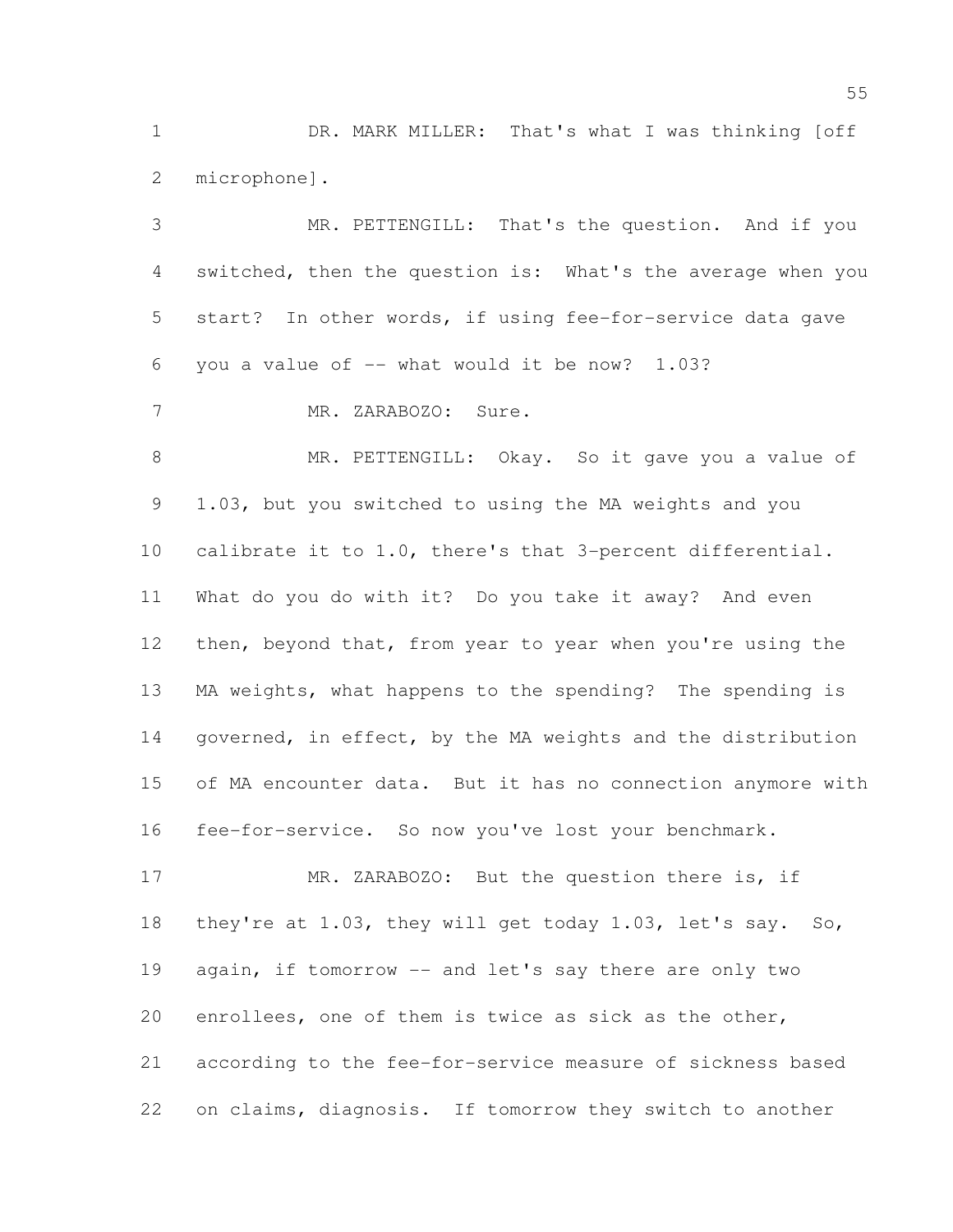system and it turns out they are equally sick, you know, as measured by the MA distribution of how much it costs to serve these people, they are equally costly, you have a different relative between the two, but you're still saying they are at 1.03 with respect to fee-for-service. That's the question. Are you going to keep them at 1.03? Or is there some reason for saying, well, these two are now equally costly because MA is so much more efficient at providing care and, yes, because of that we want to reduce their expenditures?

11 Now, MedPAC has said the benchmark should be more 12 or less at fee-for-service, so that, again, is the policy 13 question. Are you going to keep the benchmark, which is the basis of payment, which is then adjusted by the individual risk score, which today is one thing, but if there's one 16 plan enrolling these two people, today they get one amount, 17 tomorrow they will get the same amount, it's just that one person will be paid more, the other person will be paid less. Next year each person will get the same. But we'll still be 1.03 unless somebody says, no, we need to do 95 percent AAPCC kind of thing because these people save money and we want some of that savings, is the old policy.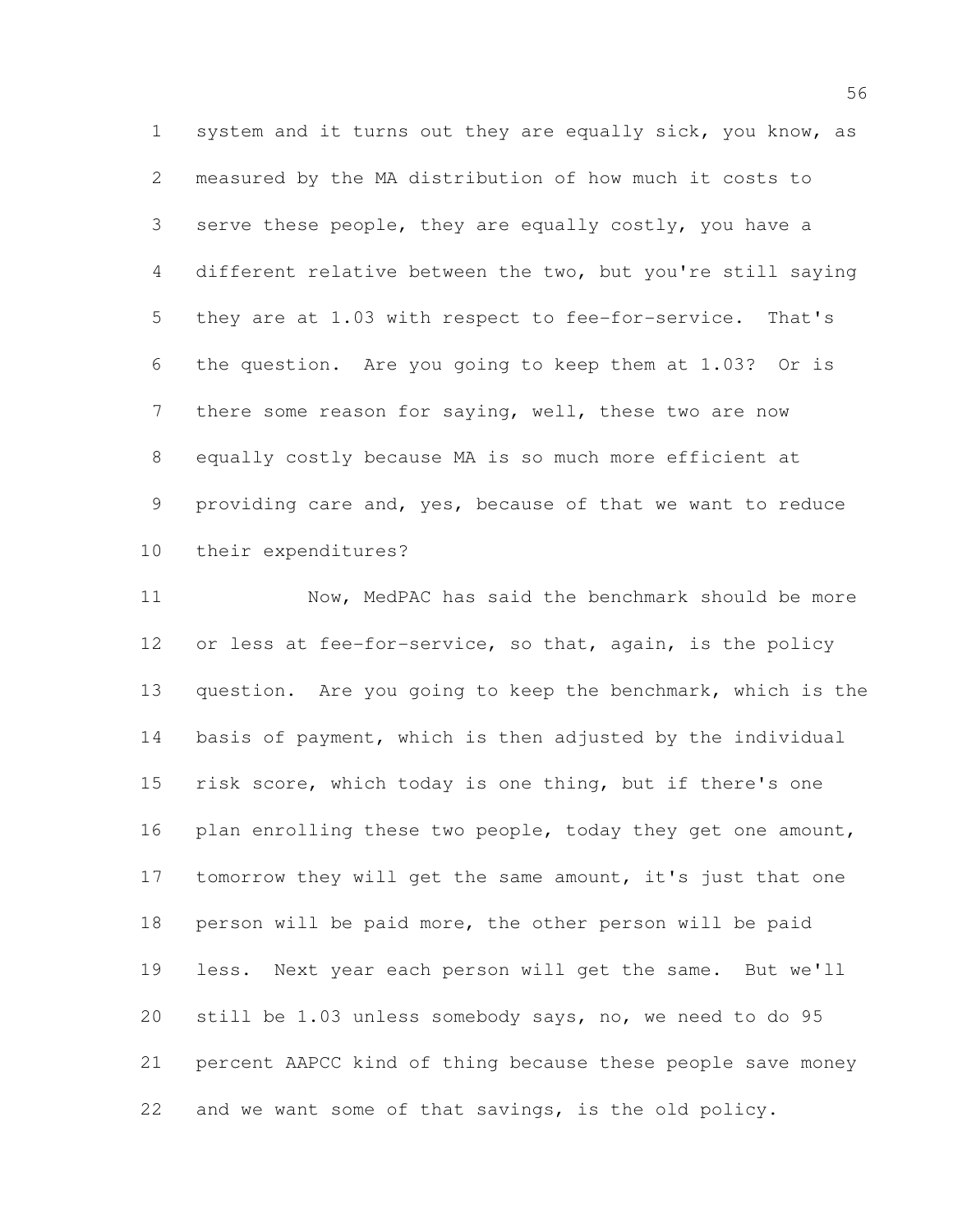MR. HACKBARTH: I have the feeling that we're talking about something important. I'm not really sure, but I think this is an important conversation. But the fact of the matter is we're not going to resolve it today, and we are already at 9:37, so we're 7 minutes over. So we need to move on. We've got a hard stop at the end of today because people have to catch airplanes and the like. So we've got to finish on time.

 So I want to get through the remainder of this 10 round, but we're going to need to pick up the pace here so we don't have to take too much from the other presentations. MR. ARMSTRONG: Thank you. My intention was to bring you back to the parallel universe that I live in and that I can relate to and acknowledge that you asked us 15 questions, are these immediate next steps, steps that we 16 endorse, and I just want to say, yes, they are.

17 In particular, you know, reflecting on our conversation yesterday about this huge issue the Medicare program has with respect to dual eligibles and sickest patients, making sure the coding is appropriate for that population of patients seems to be an important agenda for us.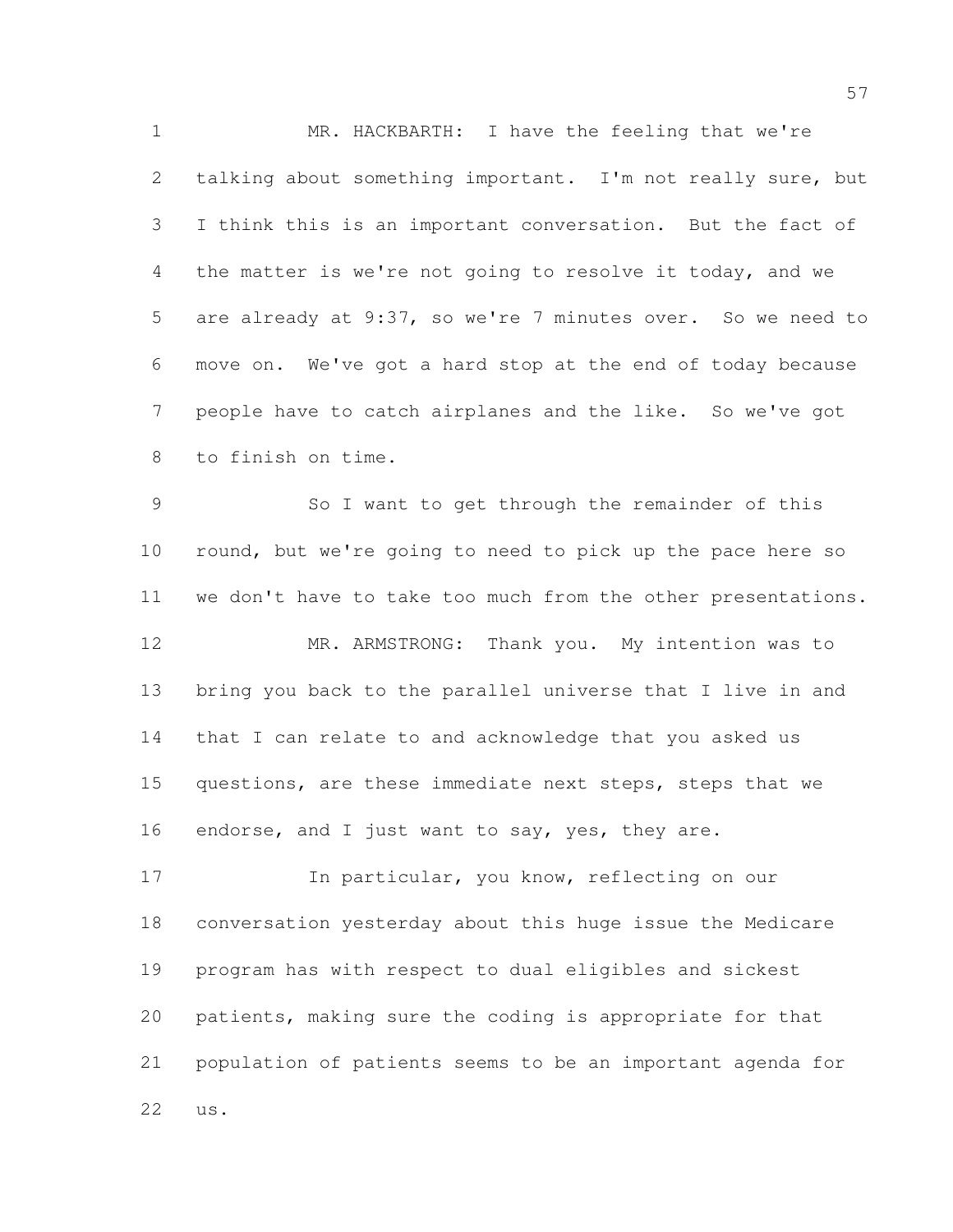1 The only other point I would make -- actually, on the geographic differences, I worried about geographic variation in practice patterns, less about coding myself, but I don't think anyone really disagrees with me on that. But one other point I wanted to make was that given that we're anticipating enormous growth in the Medicare program in the years and decades ahead, this issue around coding in your first year in the program is something that may become bigger. I don't know enough about that, but 10 I know there are some issues with that, and that just might be something that somewhere we put it back on the table and ask: Is there a better way for us to feel more confident about the accuracy of that first year of coding in the Medicare program?

 DR. BAICKER: So I think the first order point that Mike made is the one I'd want to focus on, that we want 17 plans to be selecting people they treat more efficiently. We want there to be profit in that. We want them to siphon off people that they can actually put more effective practice patterns on.

 Now, do we want to share that savings and should the payment be something in between what they would be in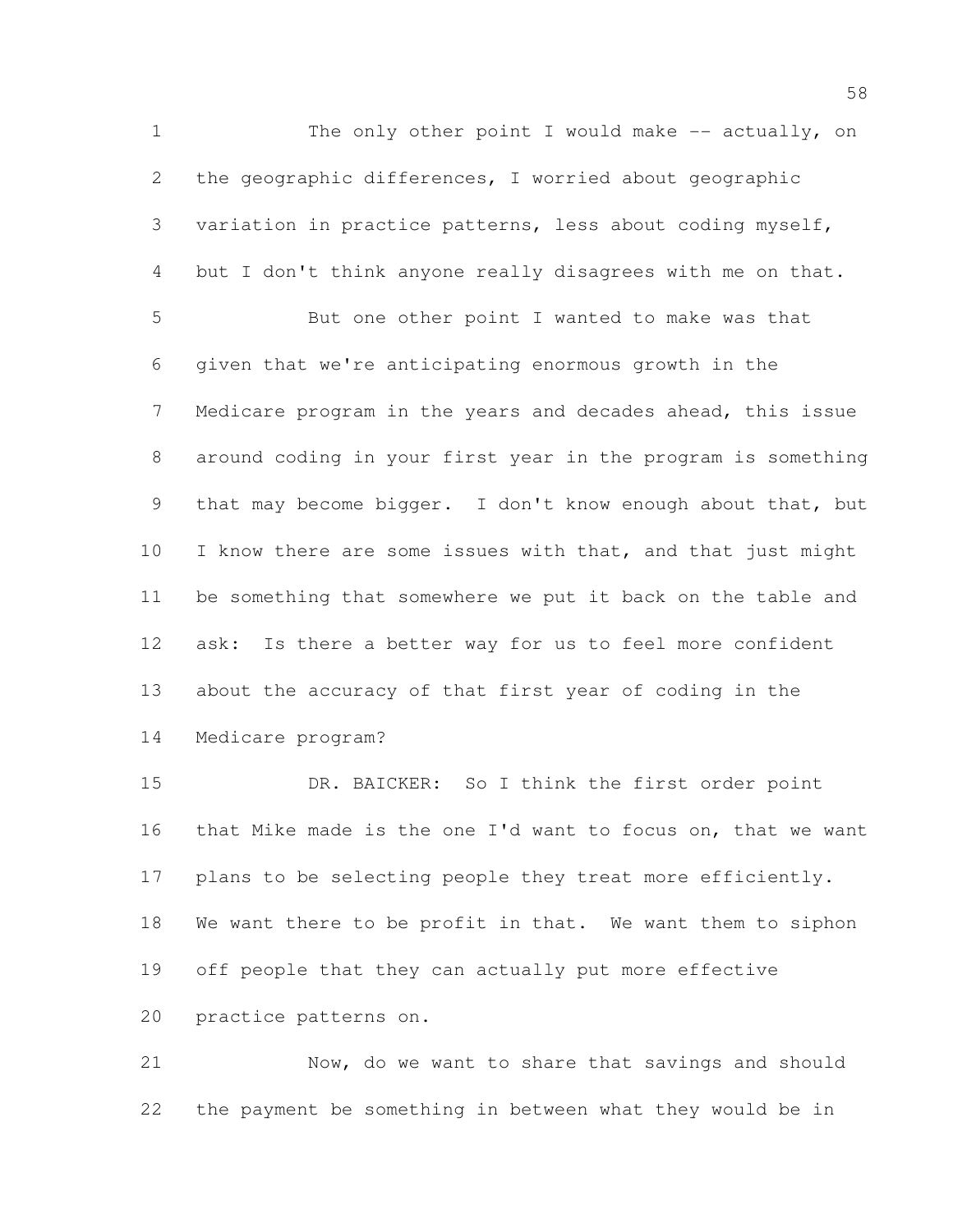fee-for-service and what they actually cost the plan? Maybe. But we don't want it to be just what they cost the plan because those are the people we want moving over.

 Now, what we are trying to avoid is a different kind of selection where they're selecting not based on their ability to provide effective care but, rather, on the underlying characteristics of the patient that they are 8 better at observing than we are at observing. So we want to have our risk adjustment match their risk adjustment in terms of the ability to predict. It doesn't have to predict 100 percent. It's fine if it only predicts 20 percent as long as the plans can only predict 20 percent and we can match that up.

 So should we do more sophisticated use of the diagnoses, add years, add additional interactions? Of course. If they can do that, we should do that too. In the long run it seems like we would also want to have something that was not subject to coding manipulation, which is easier said than done. But maybe if we had lab values or things like that that were less subject to regional variation, we'd do an even better job. And this seems of first order importance not just for the Medicare Advantage program but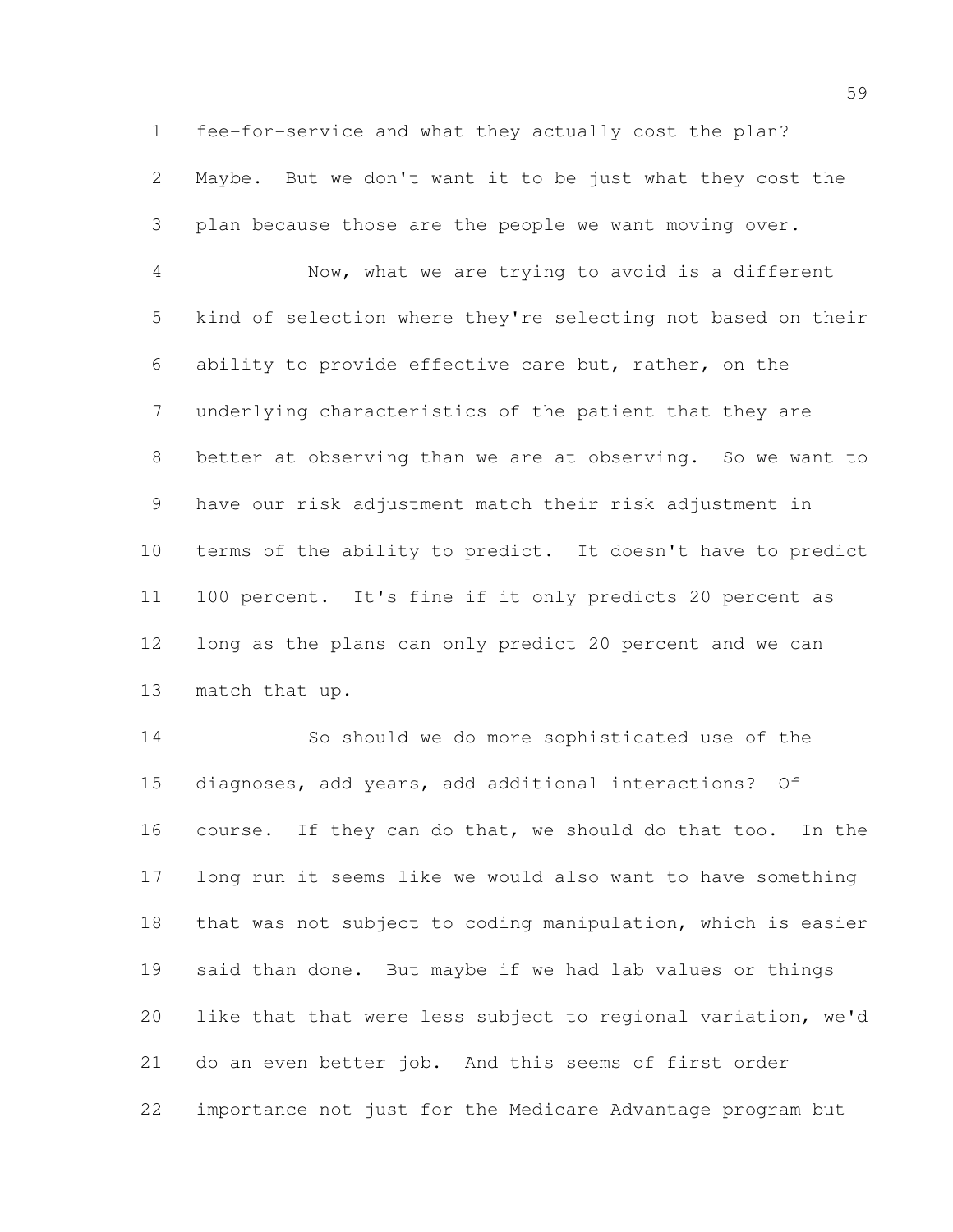for all of the other things we think that piggyback on risk adjustment. ACOs are only going to work if we do good risk adjustment. The PACE program, all the other things we've mentioned in the last years.

 So this seems worth sinking a fair amount of effort into, but let's not try to wipe out selection based on efficiency of care.

8 DR. BERENSON: Very quickly, I endorse the conversation that Mike and you had about going for multiple years. The example I remember is congestive heart failure apparently persists -- that's the term or art -- persists on a claim less than 50 percent of the time from one year to the next. So if we can get better accuracy by simply going out two years, I think that would be a real thing to look at.

 And then I want to pick up the implication of Mary's question from the first round. There's dementia and then there's cognitive impairment. About half of seniors at the age of 85 have cognitive impairments, and we need some hard definition. I mean, I'm very -- I think it could be a very important factor that affects cost, is real dementia, but we would need some pretty clear guidance as to that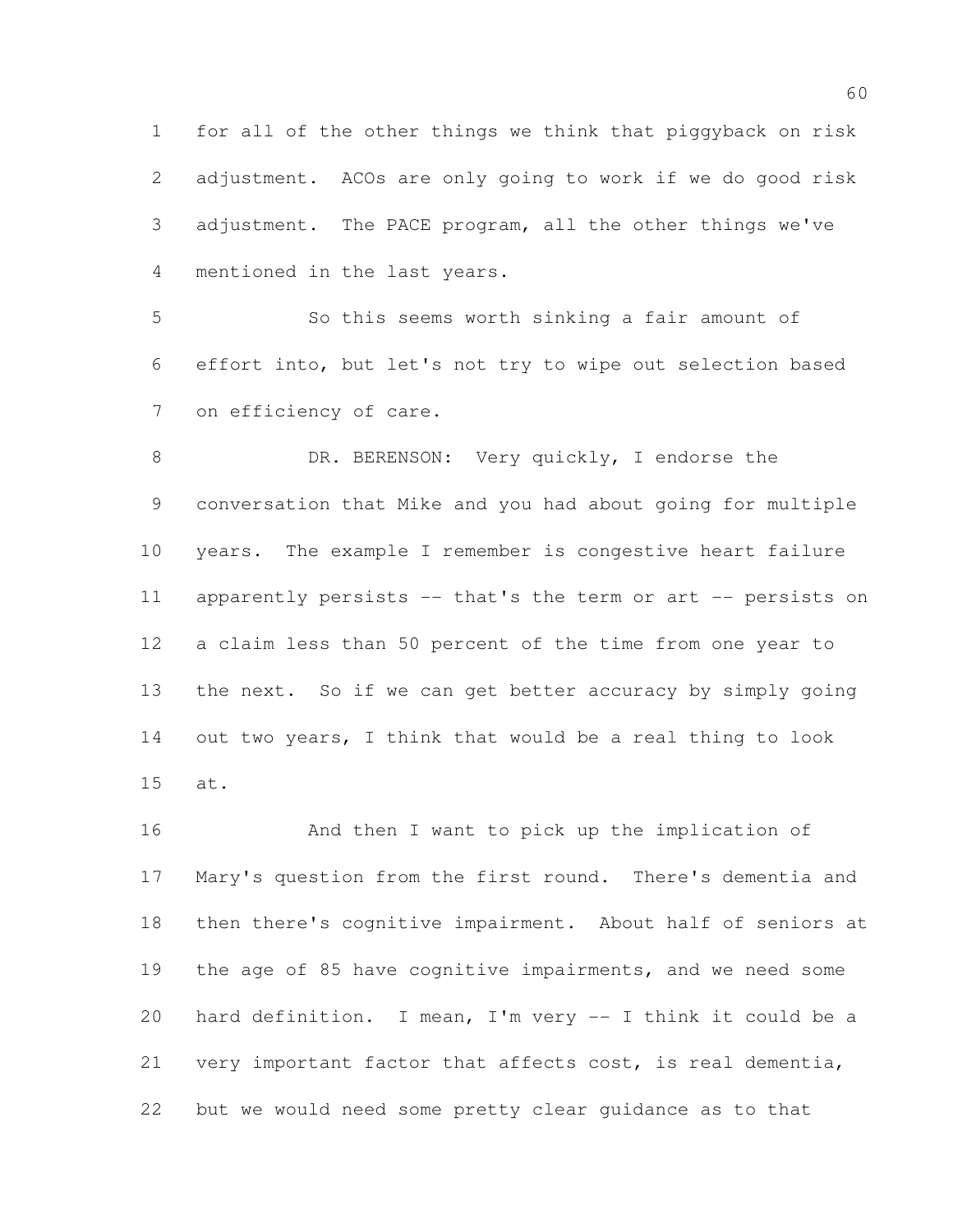we're getting dementia and not just anybody who has cognitive impairment.

 MR. KUHN: One just quick kind of question or an observation a little bit on this slide that's up here, and the issue dealing with socioeconomic variables -- race, income. I've been doing a lot of reading lately about, you know, not only those issues but, you know, housing, education, family structure. And I guess I'm taking a little bit of a bank shot here, Glenn, so if you don't mind, indulge me for a minute. But looking more at the issue of how that might be impactful in terms of the area of hospital readmissions. And so I guess I'm wondering if there is a chance here that there might be some portability in the work that we're doing here could ultimately help influence or advance the thinking in some of these other areas where looking for more refinements, particularly in the area of the readmission activity and some of these other socioeconomic variables that could impact that. So just a thought as we continue this work, if there's that opportunity to kind of get a two-fer out of this would be kind of nice.

DR. STUART: Very quickly, on Slide 6. We've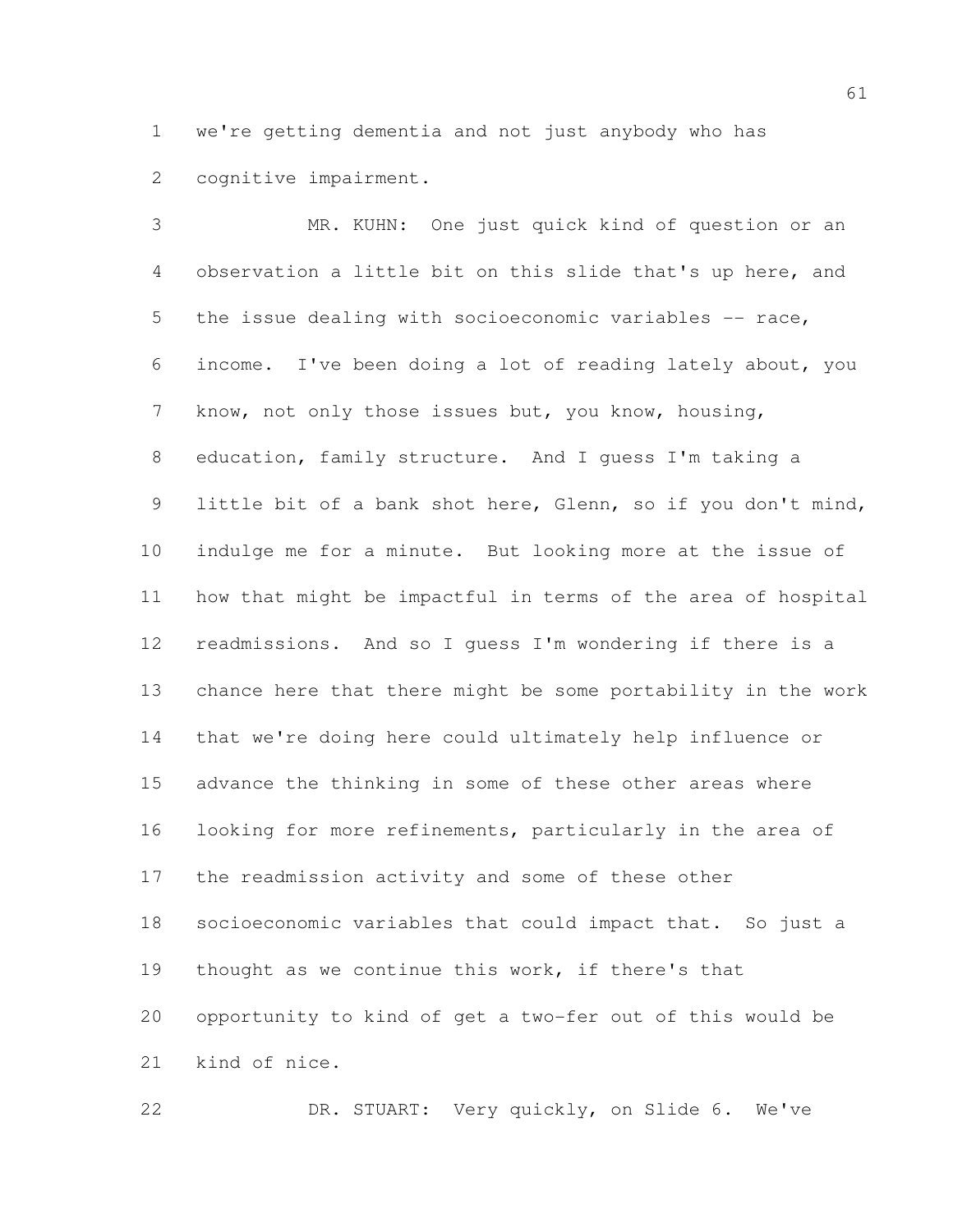touched upon the maximum cost that you can predict ahead of time based upon -- this actually goes back to the late 1980s, a study that Newhouse directed using data from the RAND health insurance experiment. They had lab values. They had extensive socio-demographic information, a lot of stuff that you would never have even if you have ICD-10. That study, that initial study, indicated that the maximum prediction was around 20 to 25 percent, not at least. And I think that's important.

 The only way you're going to get this thing higher is by taking actual data, cost data from individuals closer to the time in which you want to predict. And you can become perfectly predictive if you take the cost at the time 14 that you predict, which is retrospective cost reimbursement. You don't want to be there. And so Kate's point is a really important one. You need to have -- you don't want to have a perfect prediction. And down around 20 percent or 15 percent is fine if you've got a broad-based population. 19 That's the real key. Every one of these predictors, no matter how good they are, whatever the R-square is, unless it gets up to 80 or more, underpredict for costly patients and overpredict for less costly patients.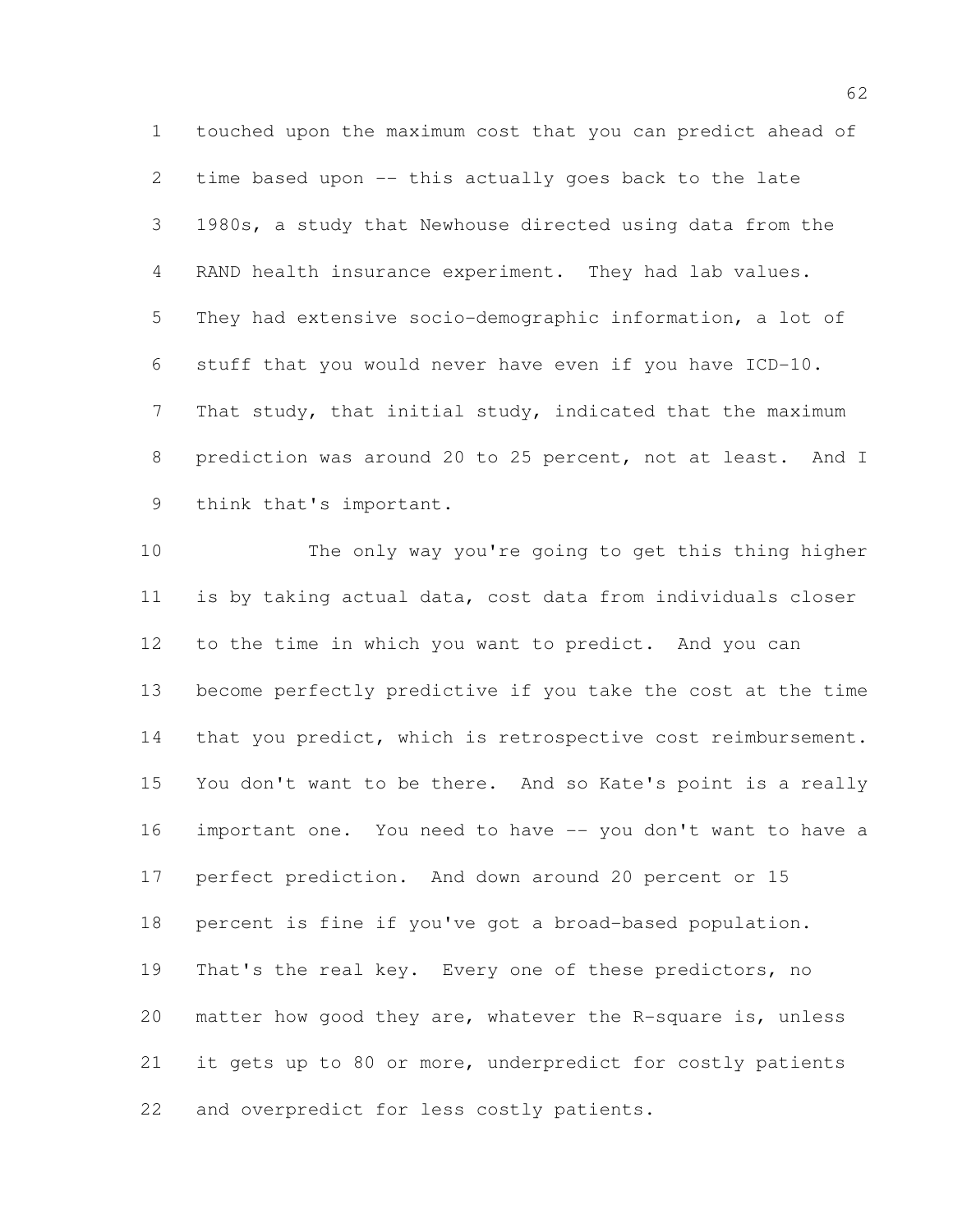And so what you really need to do is to focus on that systematic part on the upper end, and as Mike said, get away from this notion of just trying to maximize the prediction. You just want to make sure that you're able to cover the costs for patients that are at a point where these predictors just don't work well.

7 MR. HACKBARTH: So let me pick up on that, Bruce. When Joe Newhouse used to be on MedPAC, he would often say that the pursuit of improved predictive power is ultimately going to be a frustrating one, and he, at least at that point -- I don't know if he still does, but at least at that point he advocated for a blended payment system that combined prospective payment with some cost-based payment. 14 And part of his argument, as I recall it -- and, Joe, forgive me if I'm not accurately representing. But he said, you know, if you really want to benefit from selection, what you focus on in the disenrollment process, not the enrollment process, because the highly skewed distribution of costs, all you have to do is discourage -- encourage a few very high cost people to disenroll, and that's much more powerful than trying to screen at the front end. And there's ultimately no way a policy can beat that. The best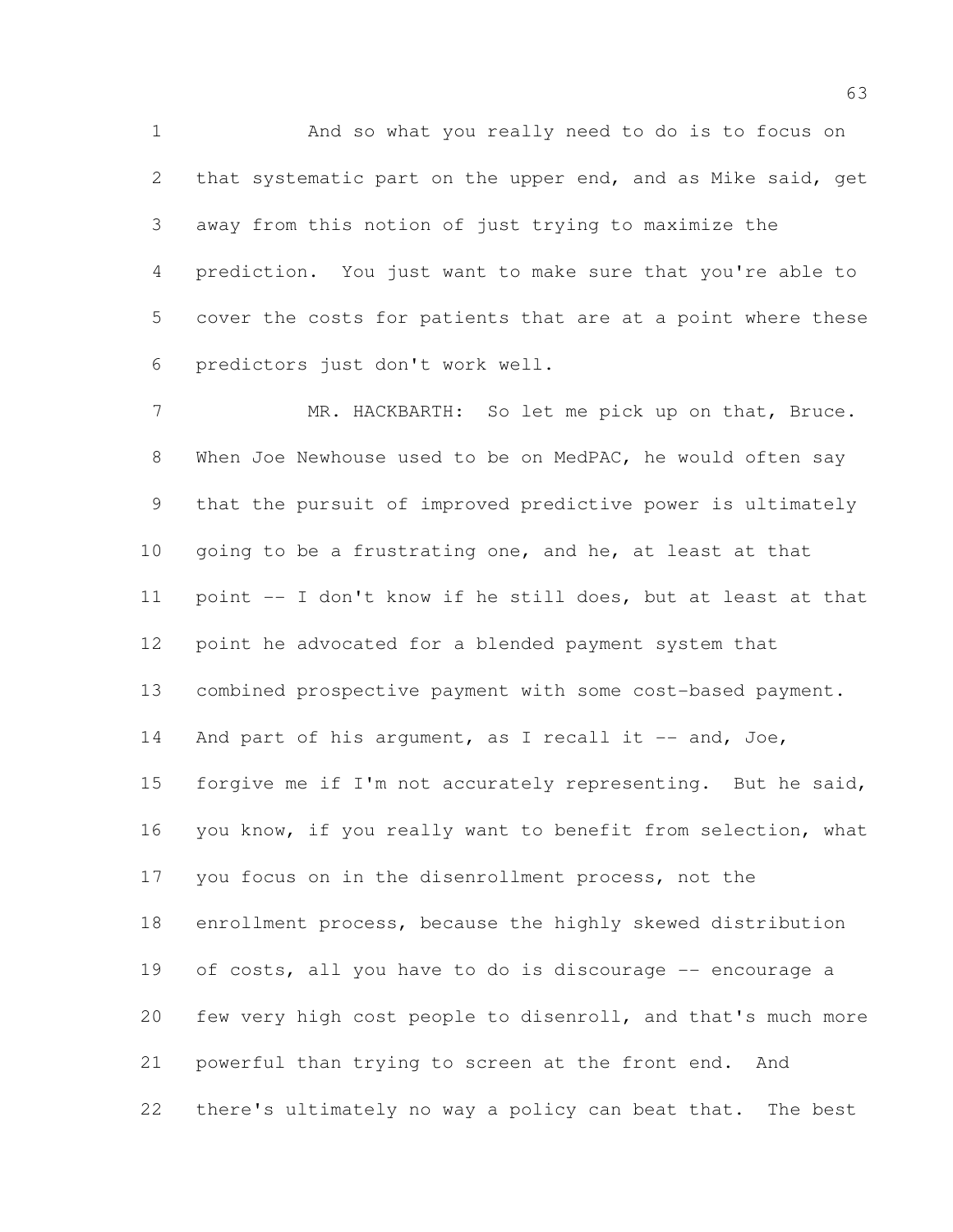defense that you've got is a mixed payment system that mixes some combination of cost and prospective.

 We don't need to go into that now, but I would like to hear in our future discussions some consideration of that perspective. And, again, let me just emphasize Joe may have very different ideas now, but that's what he used to say on MedPAC.

8 MR. GEORGE MILLER: Just briefly, I just would like to be clear, at least in my own mind, what the ultimate goal here is from the standpoint, as Kate mentioned, we want the ability to have patients receive more efficient care 12 and, thus, are we going to save money for the system through the MA plans, or is the goal something different for better care and better delivery of care systems for the patients who select? So for me, I just want that clarity.

16 DR. MARK MILLER: The goals may be different longer -- the further out we go. I think this conversation and the immediate concern is probably most captured by what Bruce said. Inside the system there's probably some systematic -- you know, if you have a perfect mix across all patients, then the risk system is working fine. But if you happen to be focused on the tail of the distribution, I'm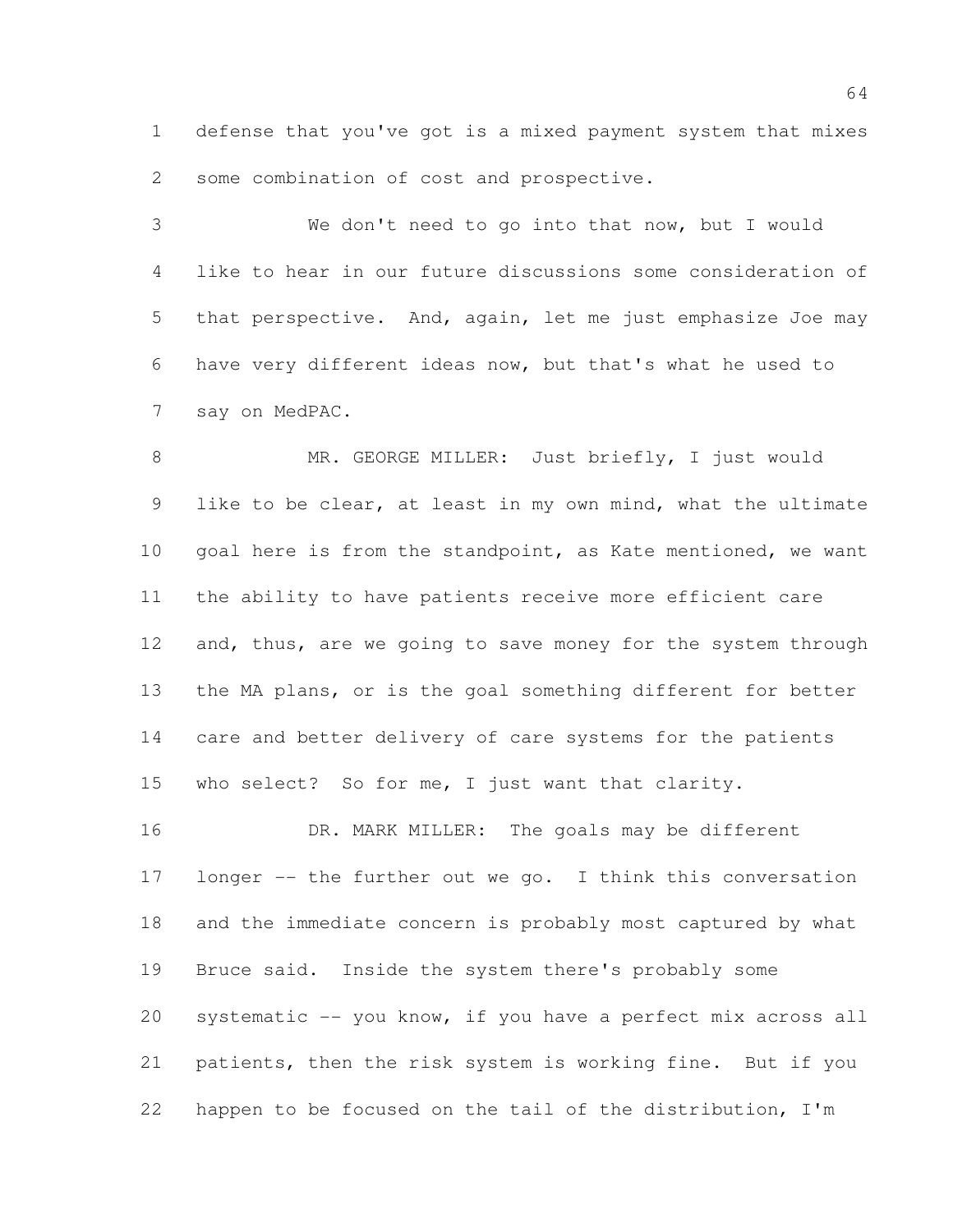going to go to people who are nursing home certifiable, multiple chronic conditions, disabled, whatever the case may be, the system is probably falling short. And so the immediate attempt -- and there are many longer-run goals that have been raised here or issues have been raised. The immediate attempt is, Can you get that system to shift and get a little more equities to avoid the systematic underpaying for the complex care patients? That is the immediate thing for PACE and, you know, the spring discussion on other plans who do that. But these other goals and issues are also in play, but it's probably just a little further down the road.

13 DR. NAYLOR: I think this represents a huge opportunity to best match finite resources and services to people's needs as they change over time. So I really applaud the effort to focus on something very complex.

 I also think that it could and should be used as a way to drive to effectiveness and efficiency. We had to rely on multiple years to get reliable data on multiple chronic conditions. So it's not at all easy, and I appreciate that.

Just a couple things just to highlight in terms of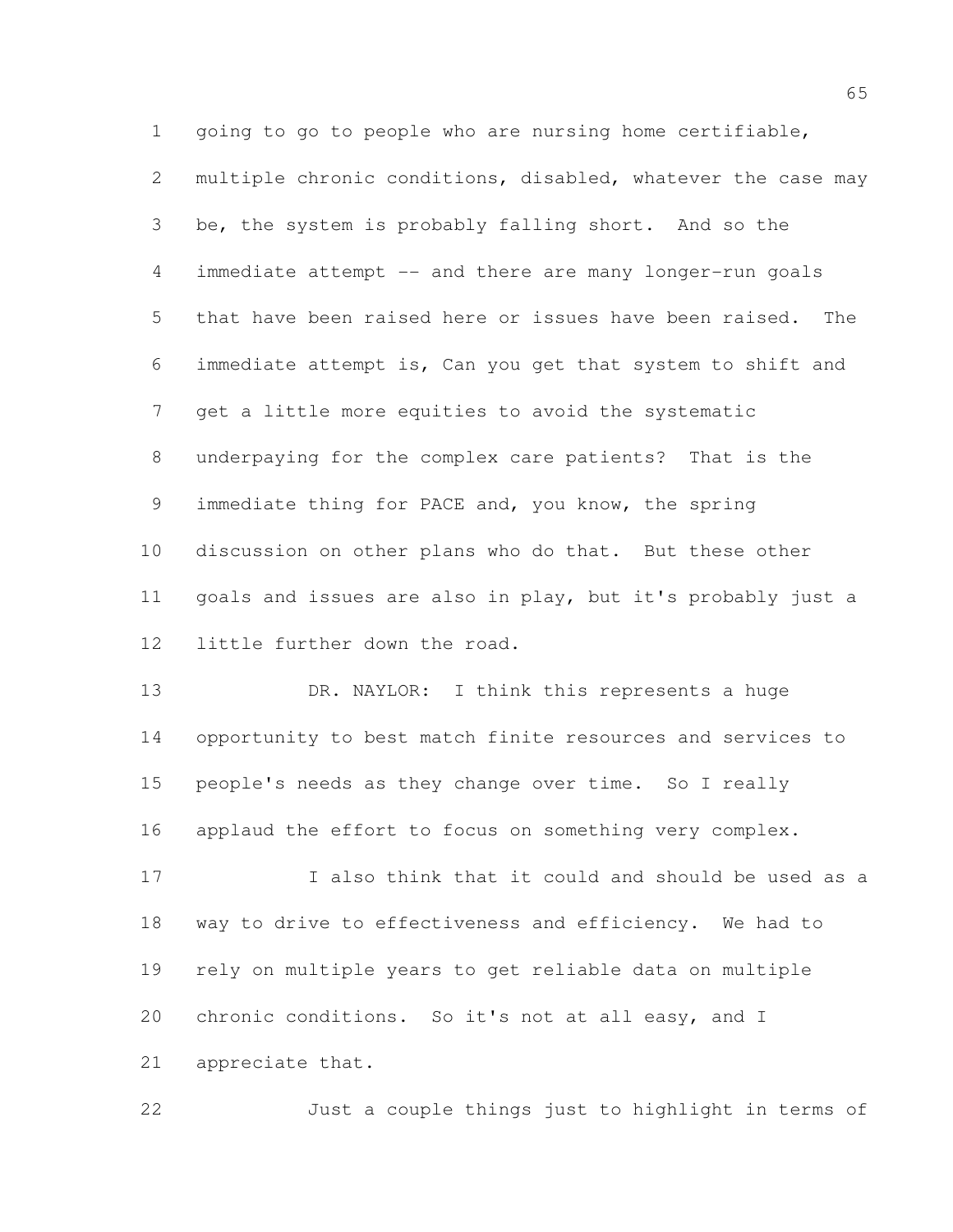what might be areas of risk that we need. We know, for example, people with one condition and it's very severe is a set of problems. People who have combinations of conditions, like Stage IV heart failure and depression, cognition more broadly defined is a really big issue. And sometimes the nature of the problems, like not diabetes but falls and delirium, when you pick them out, they become really important opportunities to focus on predictions of costs going forward.

10 So I also believe that, you know, people may cost 11 more over time because they have progressive problems, and so the need for risk adjustment to be looking at and monitoring and periodically being reassessed is important. 14 DR. CASTELLANOS: Just very briefly, Scott, you said you were going to talk on your level. I'm going to talk where I come from. I'm a practitioner. When I see the word R-square and stuff like that, I understand it, but that's not my real world.

 I think the discussion we had today is very important, and it's a continued conversation that we have not just in the MA plans, but we had it a little bit yesterday in the rural plan about the cost differences, more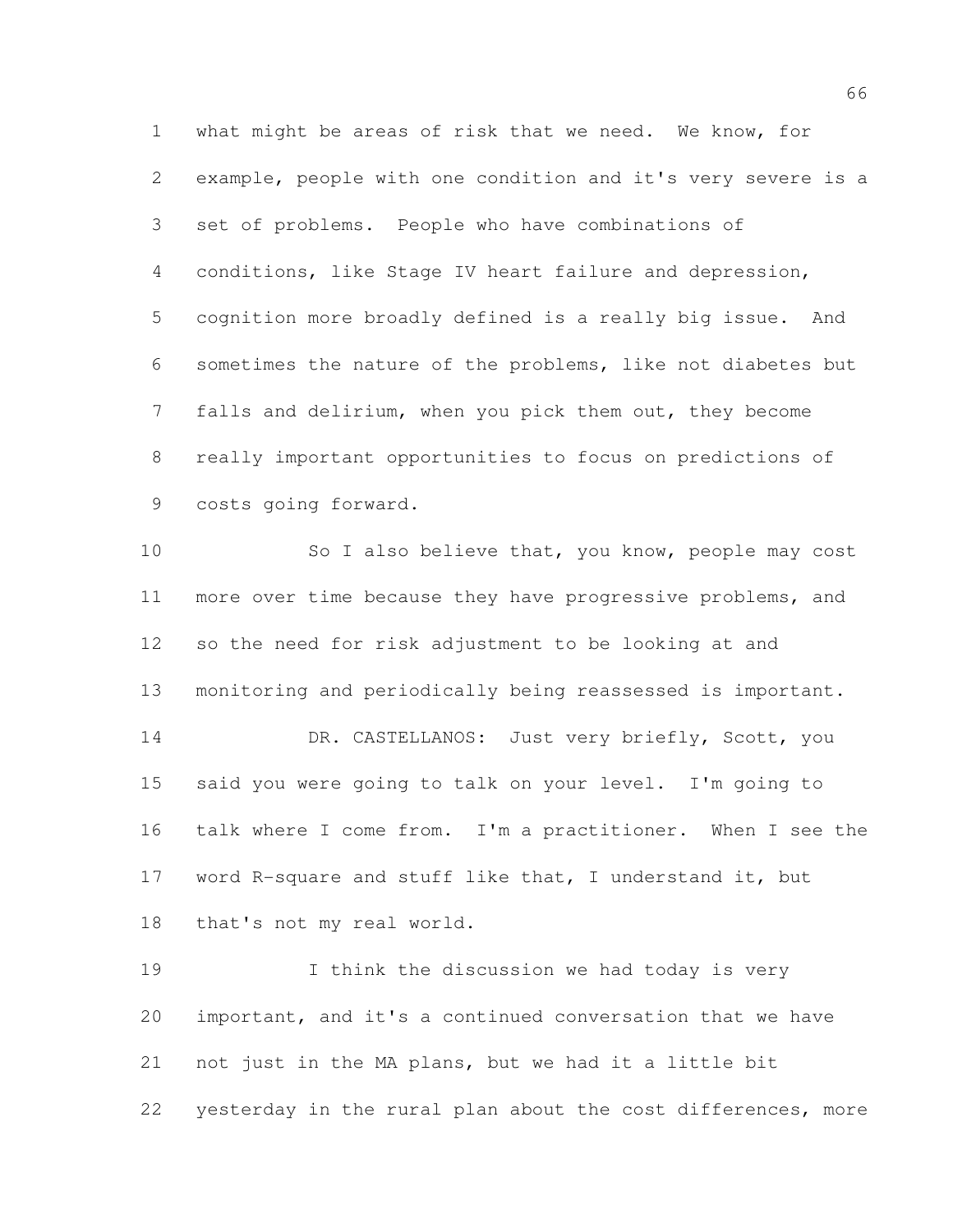important getting payment accuracy. And I think that's what we really want to try to do here.

 What disturbs me is the conversation of the pattern of care, the variations, the regional differentiation. You mentioned the diabetic may get one kind of care if he's in this plan and another kind of care if he's in that plan. When a patient comes in to see me, I'm a urologist so I get them to take their clothes off and I can't see what kind of insurance they have. I don't know if they have any insurance. And I think it's appropriate 11 that this patient get the appropriate care at -- the right treatment at that time in my office irrespective of their insurance.

 So how do we get patterns of care and how do we get regional variations under some way of putting it together all over? And something I've brought up for the last three or four years is appropriateness. We don't have appropriate criteria for the practitioner. And, Bob, you 19 hit into that last year with me. I think if we did that, I think it would solve the significant variation that we have in patterns of care and some regional variation.

DR. BORMAN: A question would be -- and we may not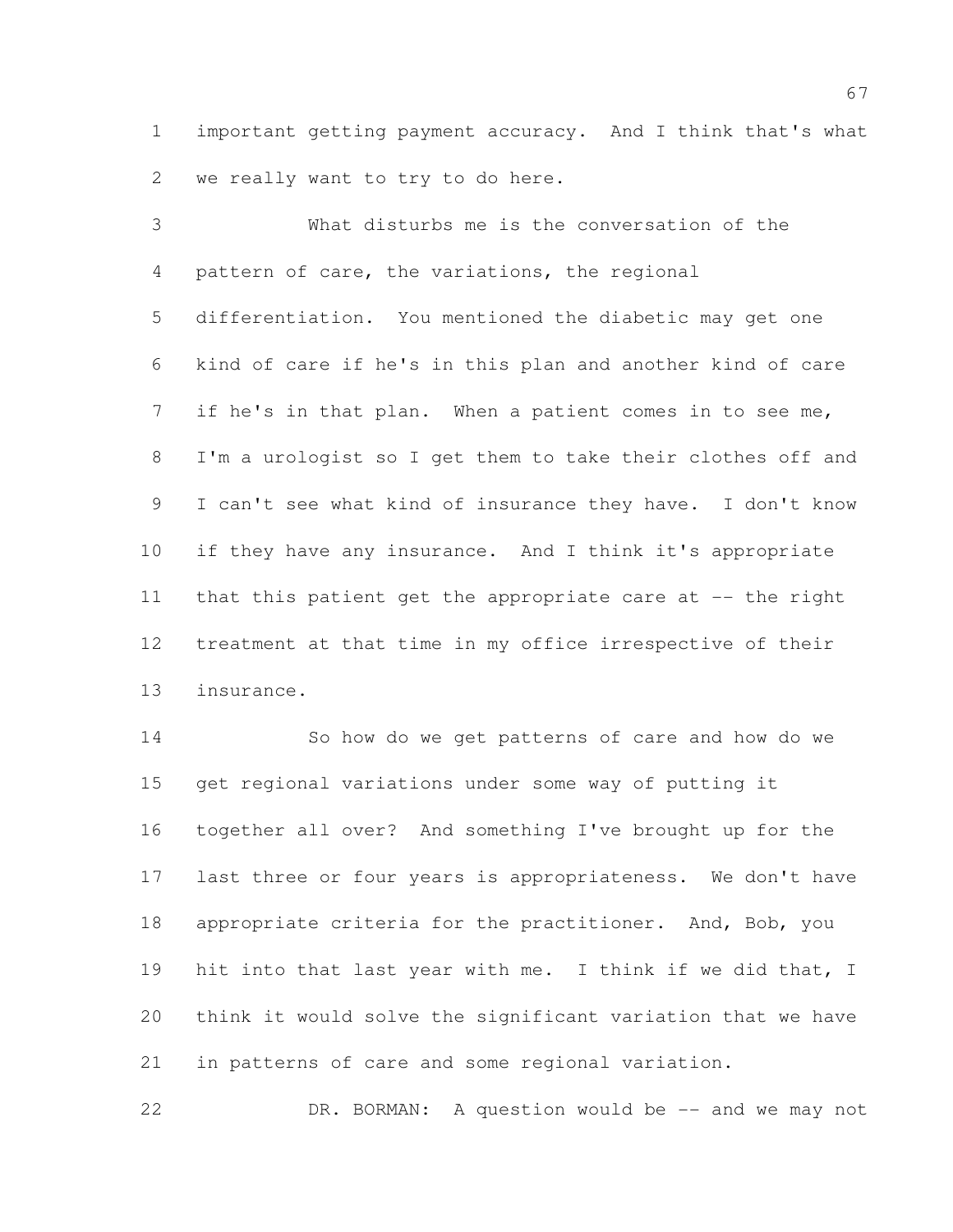know the answer today. If I understand things correctly, many of the MA plans span a number of regions, or at least a number of geographic areas or parts of geographic areas. And does this coding variation in any way match up to a plan's sponsor? Because that may reflect their corporate ability to manage health care information in terms of coding. And so it would just be a question. That might be an alternative explanation.

 I would echo Tom Dean in the sense that I do think ICD-10 will change this a lot. And almost predictably, anytime you change one of the reporting systems, there's a transient drop-off, and then there's almost like a rebound overshoot as everybody learned to code better. And we certainly went into that some with the hospital discussion last year about correcting for coding intensity, and I think that's probably predictable.

 I'll reiterate something that Bruce brought up in terms of remember in MA plans they're looking at Part A and 19 Part B, and in Part A this is hugely important. These entities will probably tend to have better information transfer, and so what's in the Part A record will likely move forward.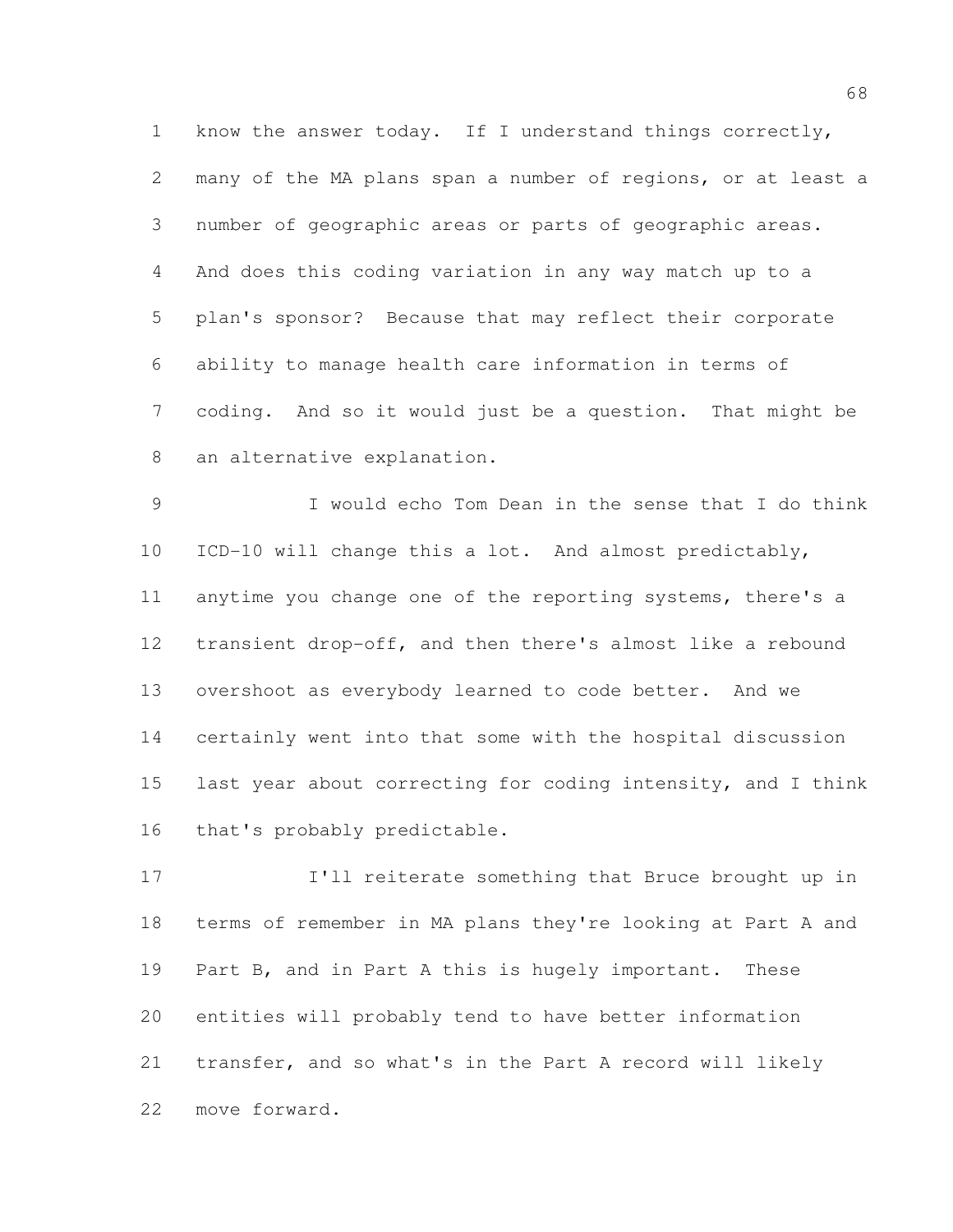The other caution I would make is that as many things as we think are wonderful about the electronic health record, it enables wholesale bringing forward of information without necessarily reviewing it. And I think there's incredible danger here that patients will end up with 20 codes, many of which are no longer extant. And so the notion, you know, that in Bob's and my area code to the reason of this visit starts to have some merit again, because you've got this background that's being brought forward. You know, the problem list moves forward without ever being entirely reconciled. Look at the effort that it takes to do medication reconciliation, the notion of everybody doing diagnostic reconciliation. There would be 14 no time left to talk to the patient or to the family. So I think that that's something we should just be cautious about as we go forward.

17 MR. HACKBARTH: Thank you, Dan and Carlos. Next up is beneficiaries with high drug spending under Part D.

20 [Pause.]

 MS. SUZUKI: Good morning. The Part D program is in its sixth year and enrollees continue to be highly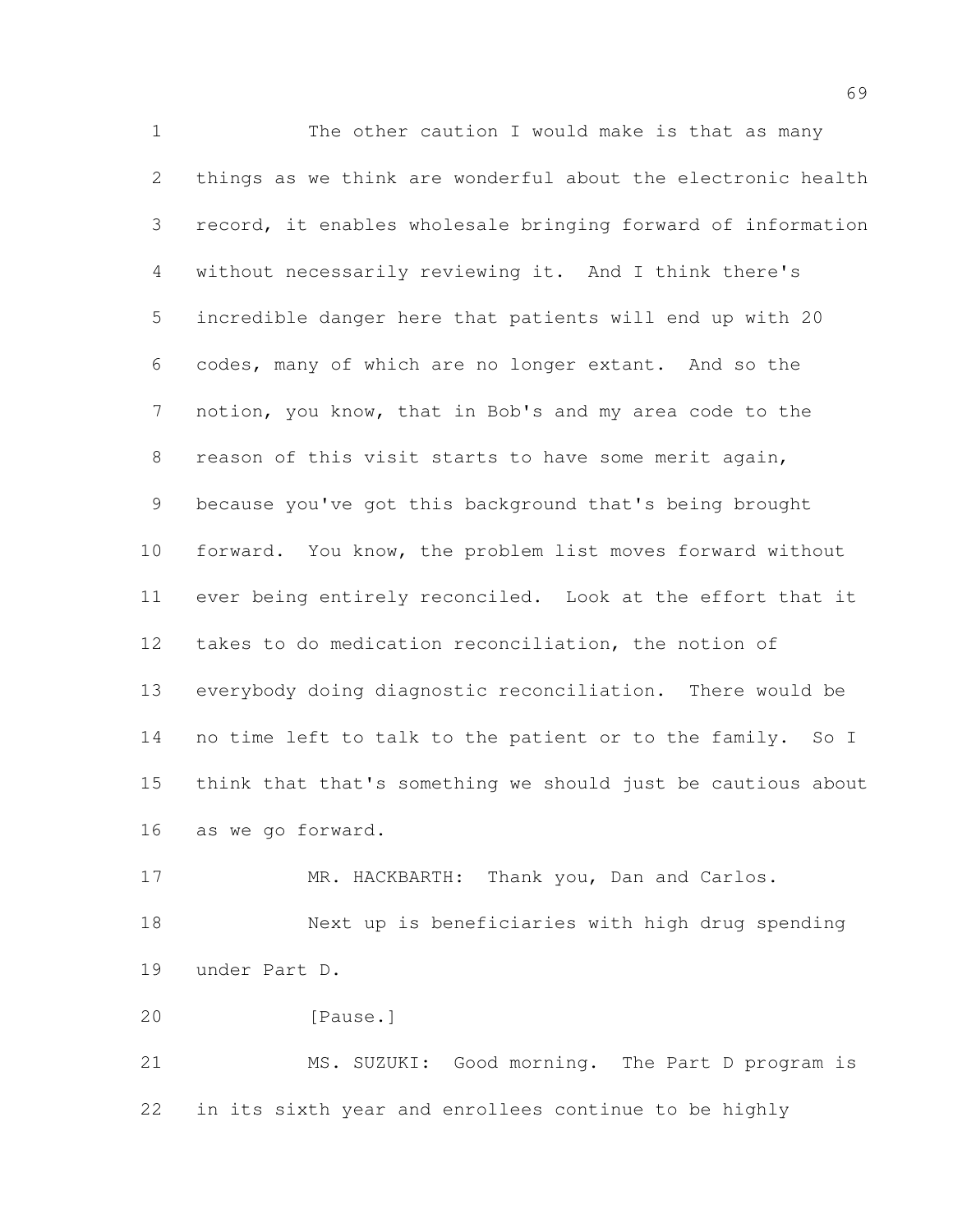satisfied with the benefit, but Federal costs have grown much faster than the economy. The growth has been particularly high for payments Medicare makes of subsidized spending for beneficiaries with high drug spending. If high spending is driven by the need for expensive medications that have no therapeutic substitutes, current Part D structure that relies on price negotiations between plan sponsors and pharmaceutical manufacturers may not be well suited to control drug spending.

10 But if that is not the case, there may be ways to change the pattern of drug use to better control program spending without limiting access to needed medications. In this presentation, we report on our findings from looking at drug spending for beneficiaries with high drug spend.

 So we just wanted to quickly review the Part D benefit structure. The standard Part D benefit includes a deductible, 25 percent coinsurance up to the initial coverage limit, and some limited coverage until the 19 beneficiary has met the annual out-of-pocket spending limit, which in 2011 is \$4,550.

 In the catastrophic phase of the benefit, beneficiaries pay about five percent coinsurance and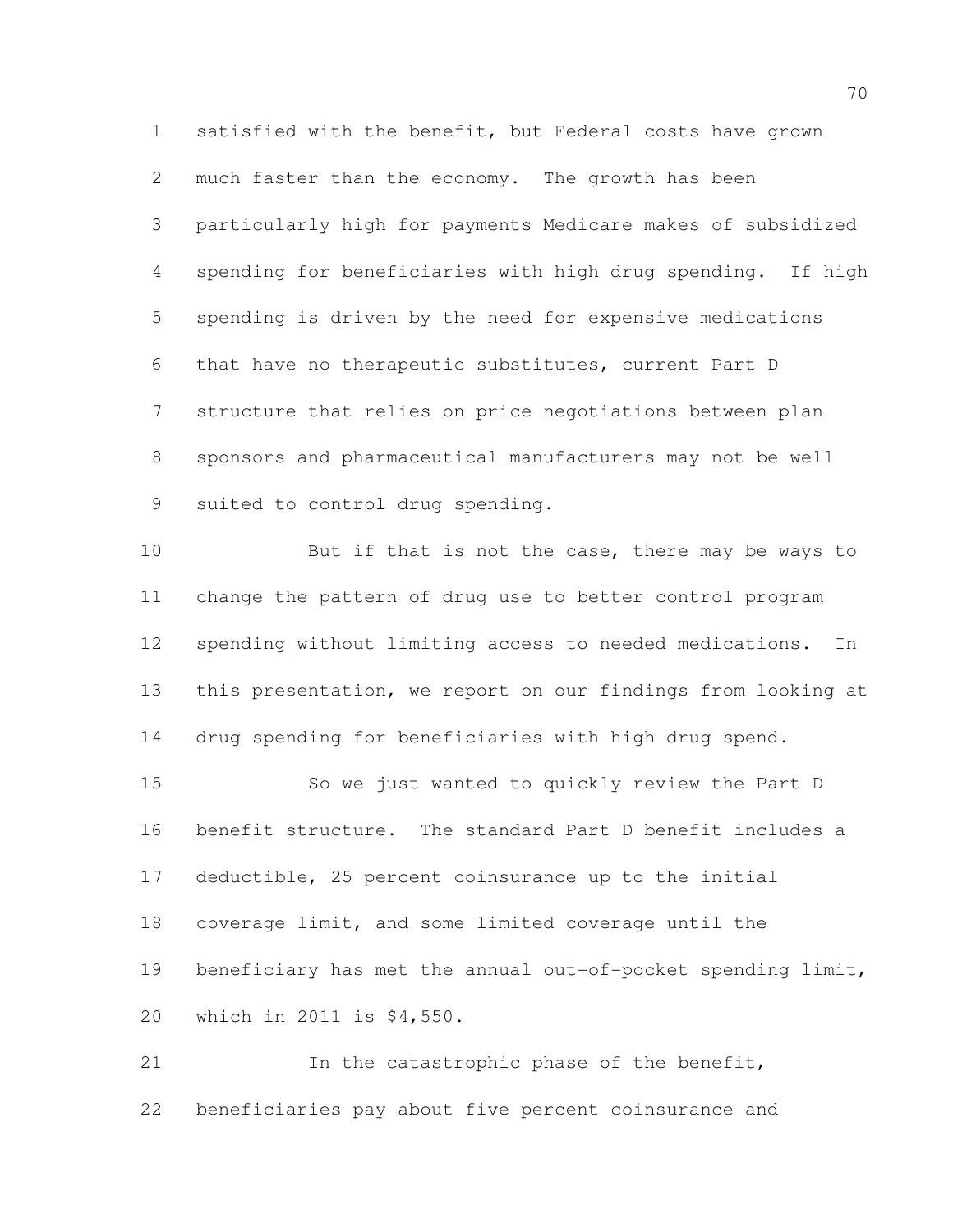Medicare's subsidy covers 80 percent of the cost. That is the piece that is shaded in red.

 And as you will see in a minute, the subsidy has been growing rapidly over the last few years, and you will look at patterns of drug use for people who have spending in the catastrophic phase of the benefit, and the goal here is to understand whether expensive biologics or some other factor is driving the growth in spending.

 The key feature of the Part D program is that it uses competing private plans to deliver drug benefits. Each year, plan sponsors submit their bids to CMS and payments are based on plan bids. Payments to plans consist of three types of subsidies. The direct subsidy covers the cost of Part D's basic benefit. This is based on the national average of plan bids adjusted for the actual health status of plan enrollees. Reinsurance covers 80 percent of the spending above enrollees' annual out-of-pocket threshold, and this is the piece that was shaded in red in the previous slide. Finally, the low-income subsidy covers the cost sharing and premiums for enrollees who have low income and assets.

The first two subsidies combined cover, on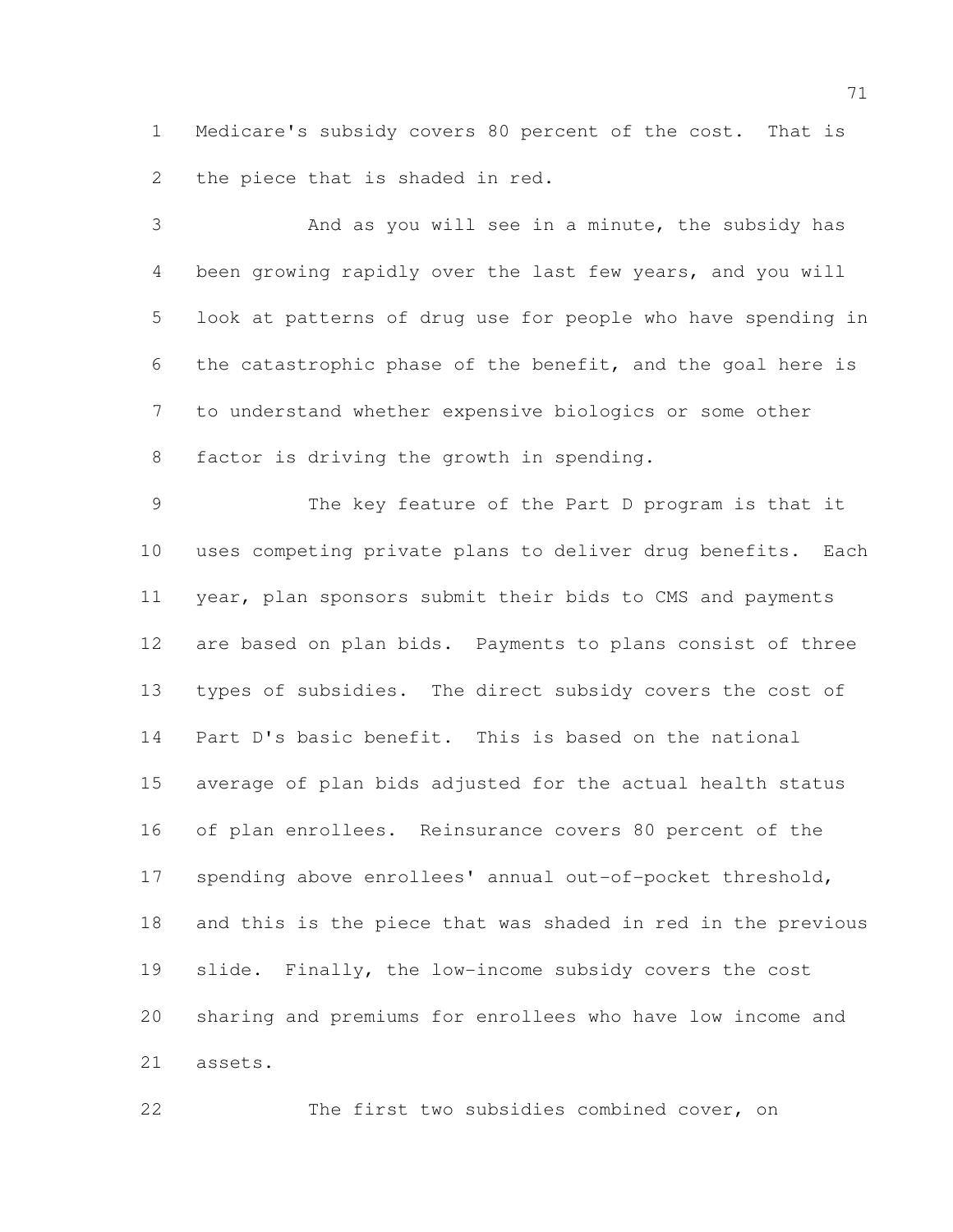average, 75 percent of the cost of basic Part D benefits. Plan sponsors bear the most insurance risk for spending below the initial coverage limit, while Medicare bears the majority of the risk of spending in the catastrophic phase of the benefit.

 The three subsidies that I just mentioned are shown here. The LIS is in white, reinsurance in red, and the direct subsidy in gray. The black bar at the bottom is the payment Medicare makes to employers who offer retiree drug subsidy -- drug coverage.

 Two things to focus on here are payments for reinsurance and the low-income subsidy, which are two of the fastest growing components of Part D spending. Reinsurance, which is the red piece, has grown from \$8 billion in 2007 to \$11 billion in 2010 and is projected to reach \$13 bill in 2011. That is a cumulative growth of 60 percent over this period. The subsidy covers most of the catastrophic costs for beneficiaries who have very high drug spending.

 Another area of concern is the low-income subsidy, which has become the single largest component of Part D spending. Spending for the subsidy totaled \$17 billion in 2007 and \$21 billion in 2010 and is projected to total \$22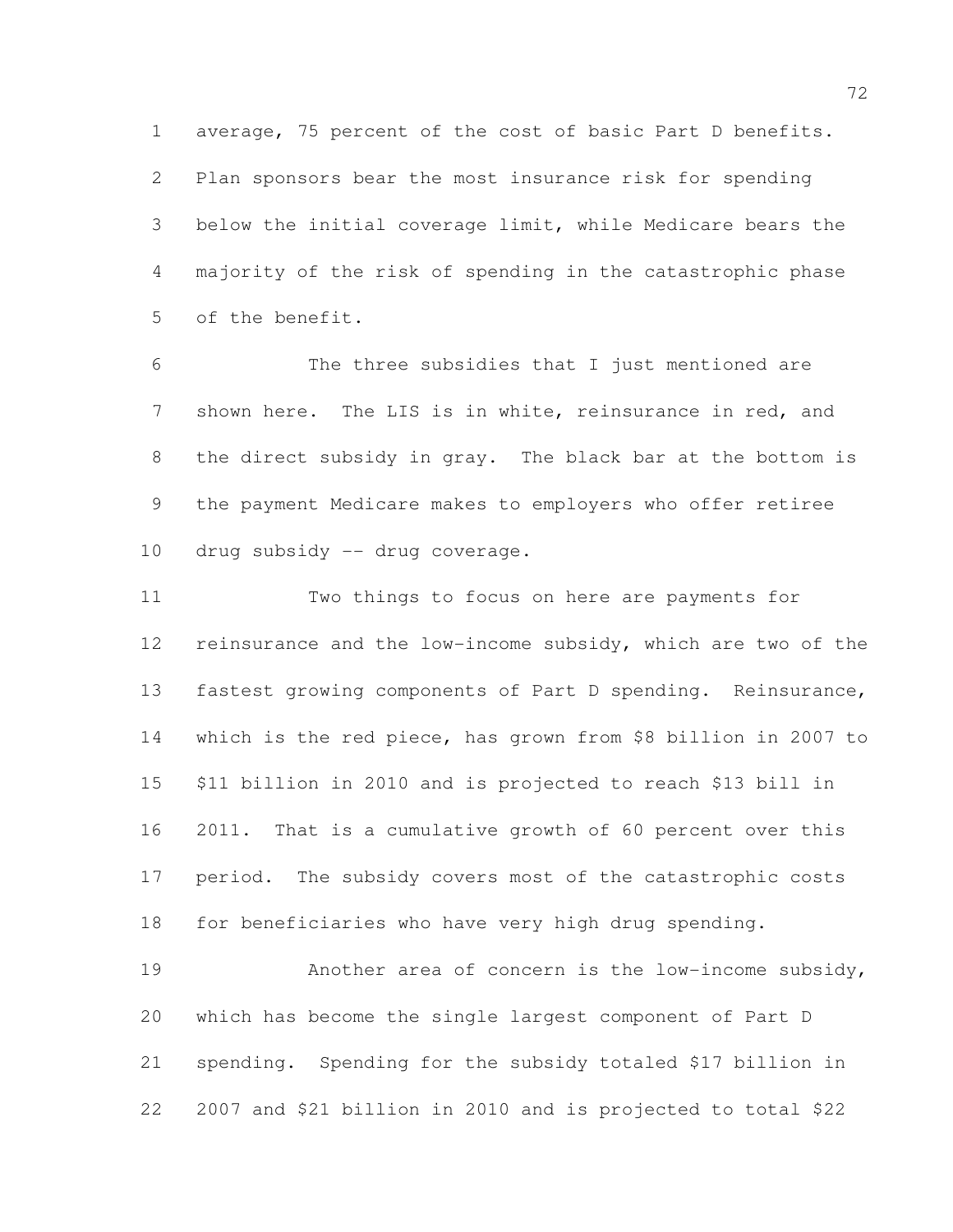billion in 2011. That is a cumulative growth of 34 percent over this period. Understanding the drivers of this cost growth will help us think about whether this is something that can be addressed through changes in policy.

 Each year, only a small share of Part D enrollees have spending high enough to reach the catastrophic phase of the benefit. In 2009, 2.4 million, or about eight percent of Part D enrollees, reached the catastrophic phase of the benefit. Those high-cost beneficiaries accounted for 40 percent of total spending.

 Over 80 percent receive Part D's low-income subsidy. Compared to other Part D enrollees, a higher share of high-cost enrollees are enrolled in stand-alone PDPs. They are also more likely to reside in institutions and be disabled beneficiaries under 65.

 In the next few slides, I will go through some of the key findings from our analysis of the Part D data. This table compares the high-cost beneficiaries to non-high-cost beneficiaries. In 2009, eight percent of Part D enrollees with the highest spending accounted for 40 percent of the spending and 20 percent of the prescriptions, while the remaining 92 percent accounted for 60 percent of spending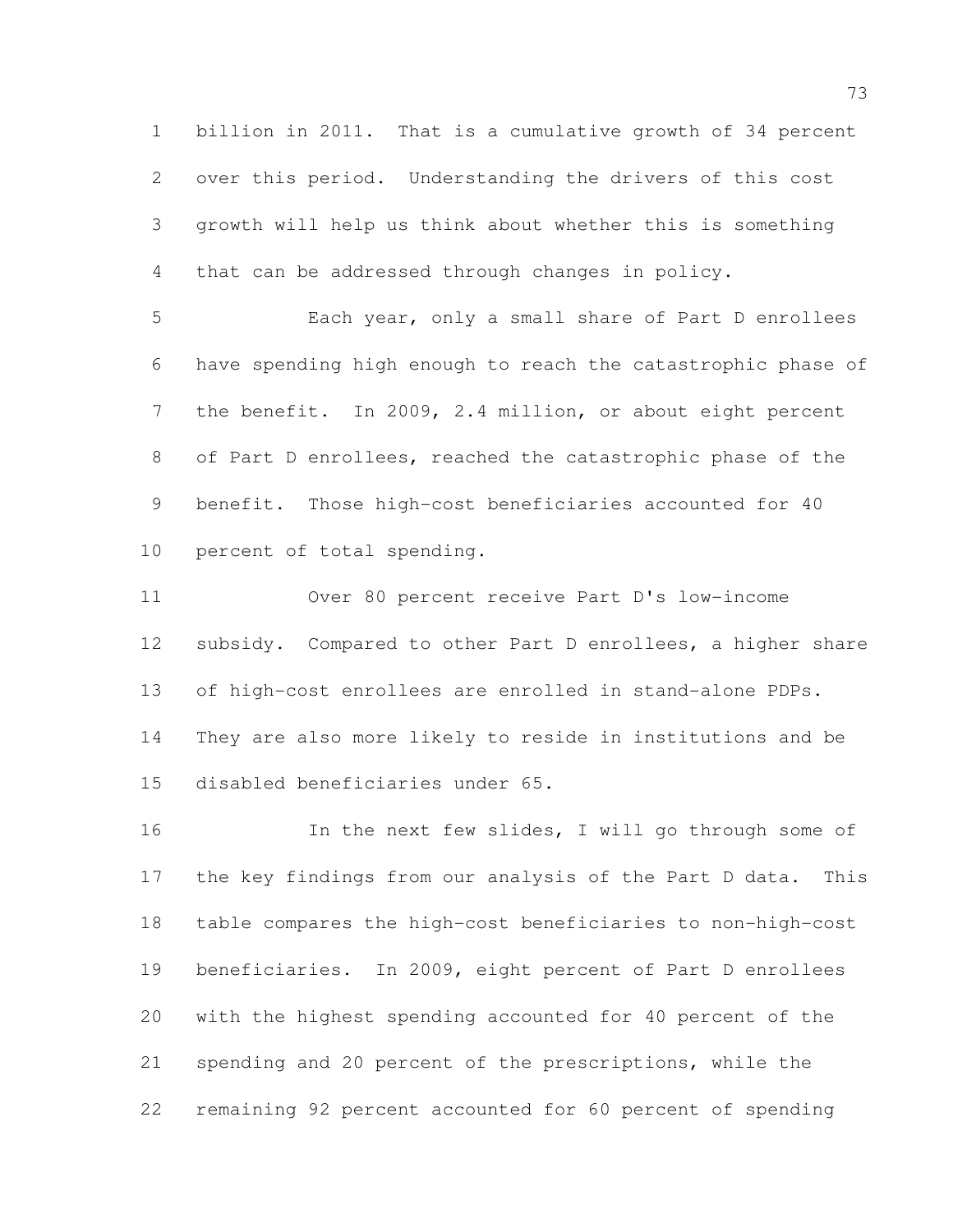and 80 percent of prescriptions. So what we are finding here is that high-cost beneficiaries are filling more prescriptions on average and the cost of each prescription is higher.

 They filled, on average, 111 prescriptions compared with 41 for non-high-cost beneficiaries. That is over nine prescriptions per month, on average, compared with less than four per month for non-high-cost beneficiaries. The average cost per prescription was more than twice as expensive as non-high-cost beneficiaries, costing \$110 per prescription compared with \$42 for non-high-cost enrollees.

13 Biologics are among the most expensive products. Treatments for conditions such as multiple sclerosis and rheumatoid arthritis can cost tens of thousands of dollars per year. Beneficiaries taking one of those products are likely to reach the catastrophic phase of the benefit. So one of the things we looked at first is to see if the use of biologics explained the difference in the cost

 enrollees. Surprisingly, however, in 2009, less than ten percent of the high-cost beneficiaries used biologics, and

per prescription between high-cost and non-high-cost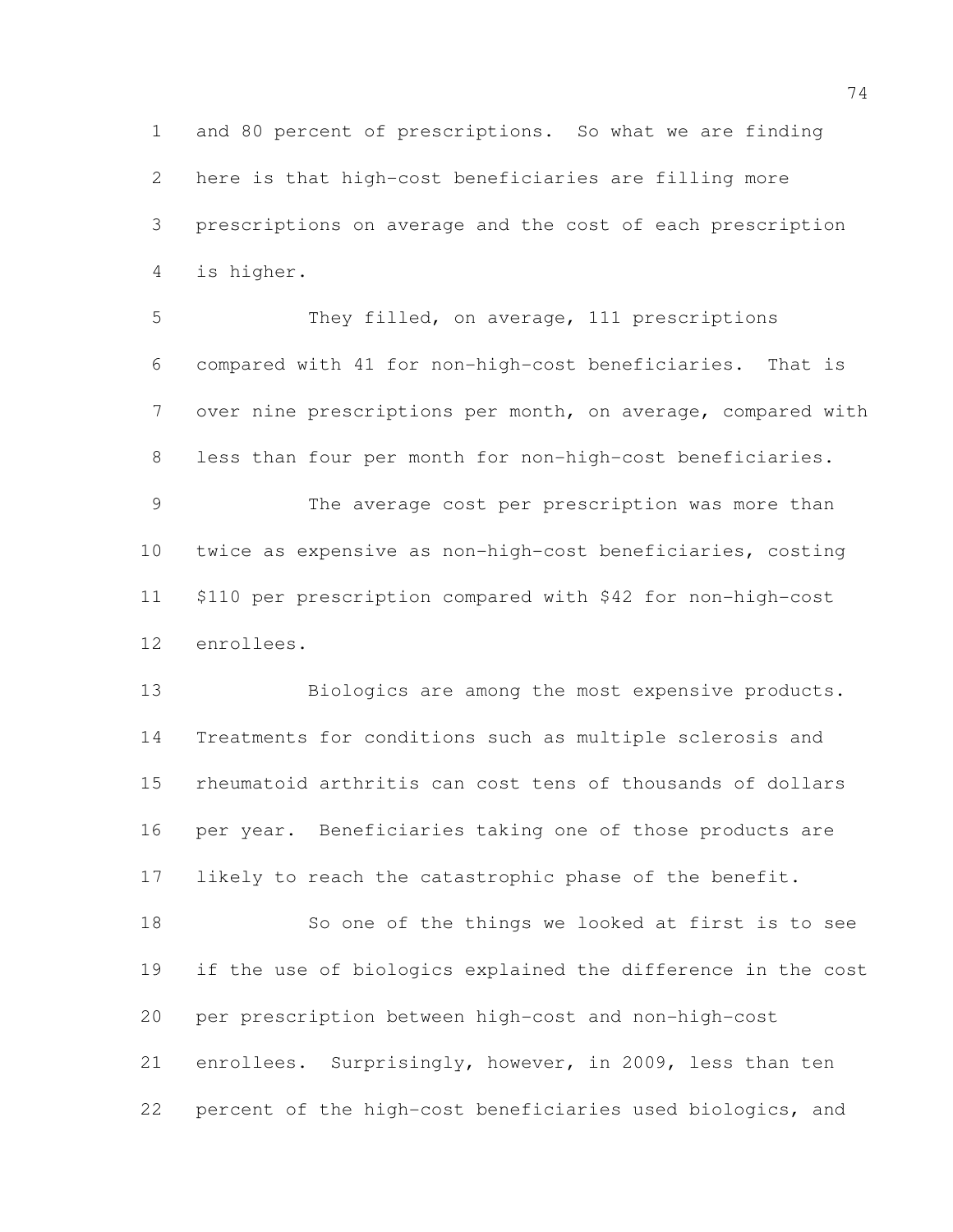biologics accounted for a small share of drug use by this population, less than one percent of prescriptions filled and about six percent of the spending. So much of the difference in the cost for prescriptions is not explained by the use of biologics.

 Another somewhat surprising finding is that many of the drugs used by the beneficiaries are in classes commonly used by other non-high-cost beneficiaries. The six classes shown here are examples of the classes heavily used by both high-cost and non-high-cost beneficiaries. These classes account for roughly 40 percent of spending for both groups.

 Although high-cost beneficiaries use many of the 14 drugs commonly used by other Part D enrollees, they tended to use more brand name drugs compared to other enrollees. In 2009, 42 percent of prescriptions filled by high-cost beneficiaries were for brand name drugs compared with 26 percent for other beneficiaries.

 Some of the difference likely reflects differences in health status and in the mix of drugs taken by high-cost beneficiaries, but we also have found significant difference within a given therapeutic class. For example, 75 percent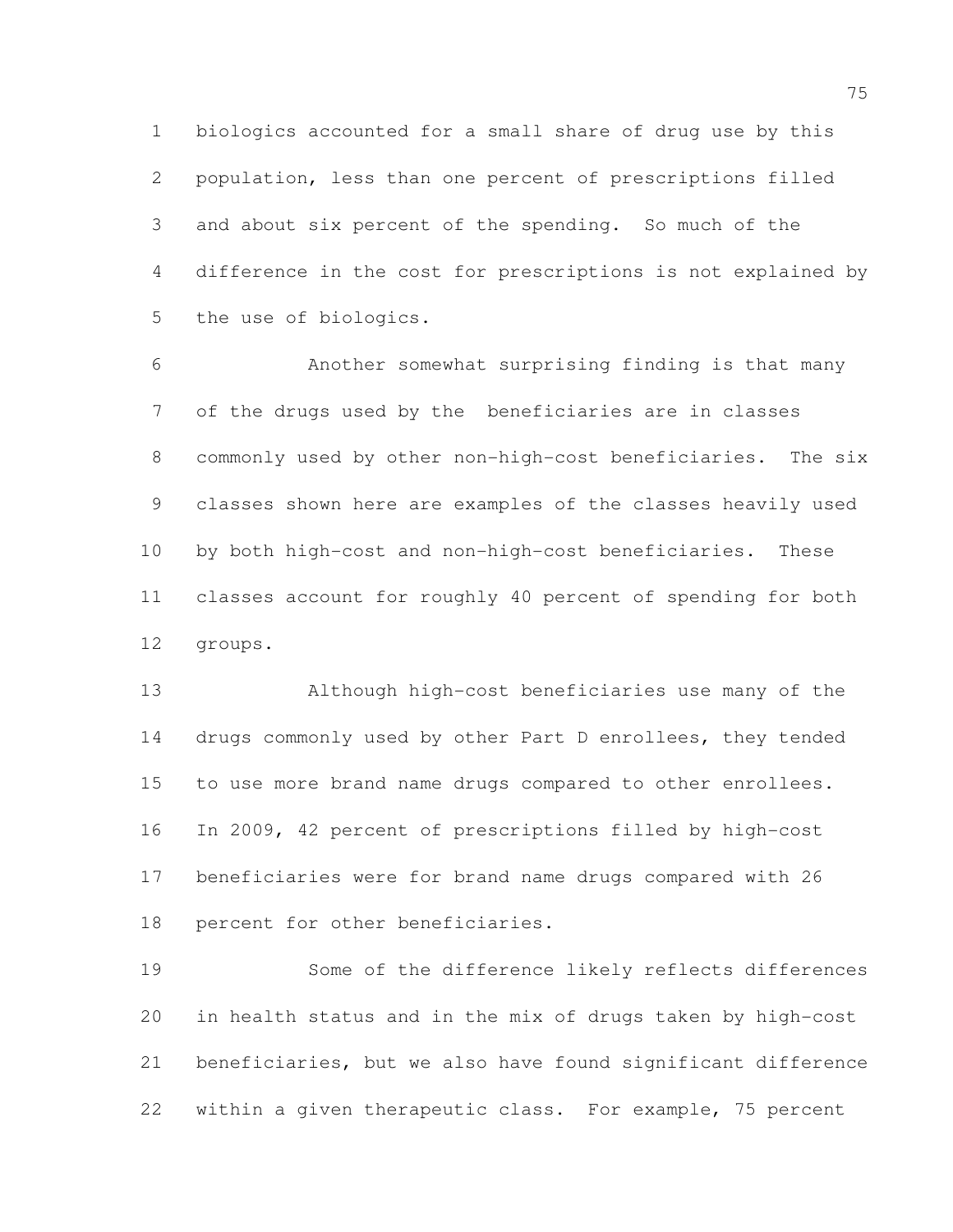of prescriptions for antipsychotics filled by high-cost beneficiaries were for brand name drugs compared with 47 percent for non-high-cost beneficiaries. Among diabetic therapies, brand name drugs accounted for 62 percent of prescriptions filled by high-cost beneficiaries compared to 33 percent for other beneficiaries. And as you go down the list, you can see that there is a significant difference between high-cost and non-high-cost beneficiaries for other classes, as well.

 So given that generic drugs cost significantly less in most cases, some of the difference in the average cost per prescription we saw between high-cost and non-high- cost beneficiaries are likely driven by the choice of brand name drugs over generic drugs.

 So to summarize, the majority of the beneficiaries who have high spending, spending high enough to reach the catastrophic phase of the benefit receive Part D's low- income subsidy. They have high drug spending because they fill many prescriptions and the average cost of prescriptions filled are more than twice as expensive as those filled by non-high-cost enrollees. To date, biologics have accounted for a small share of spending for high-cost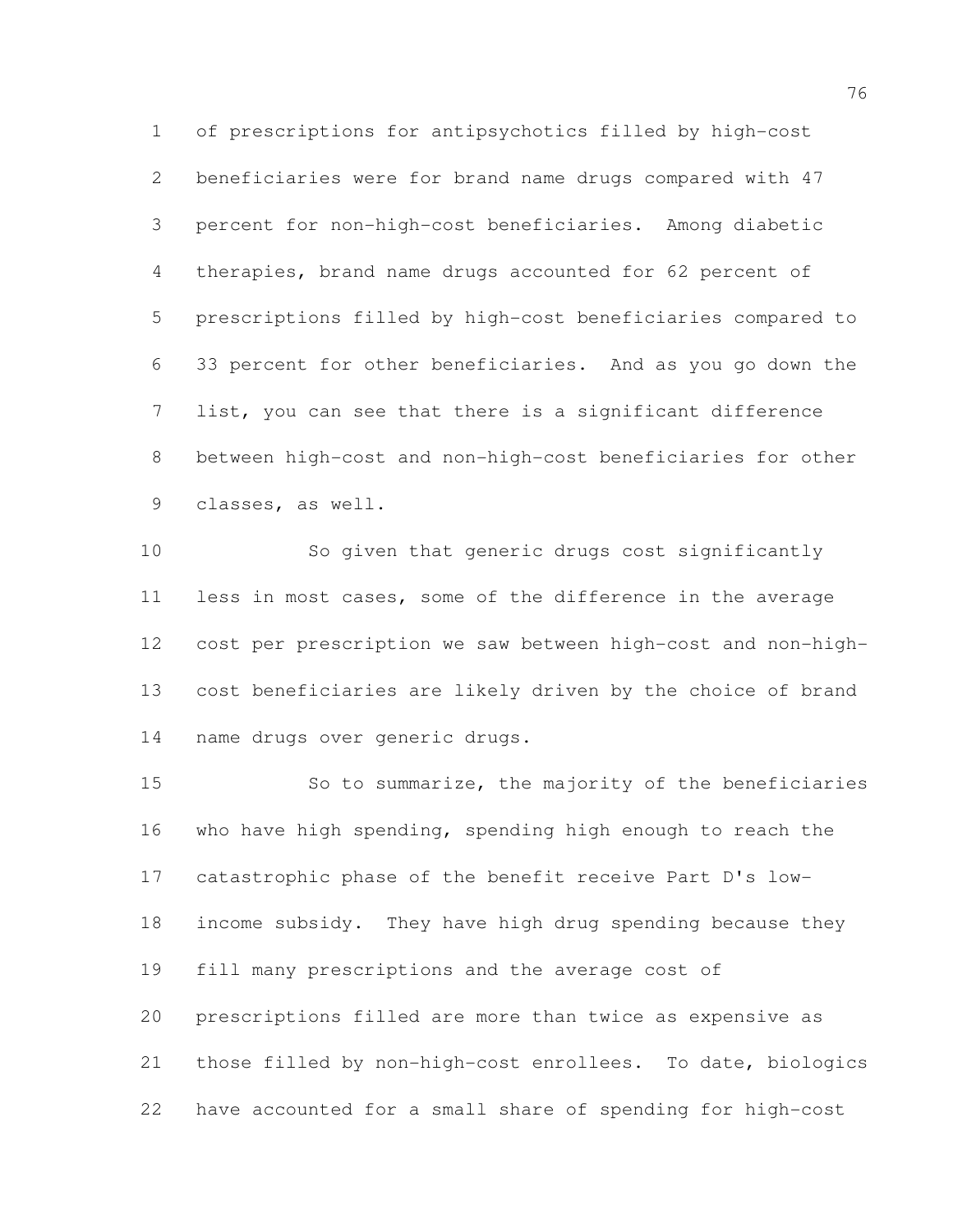beneficiaries. Many of the therapies used are in classes commonly used by other Part D enrollees. And although high- cost beneficiaries are using many drugs in classes with generic alternatives, they tended to use more brand name medications compared to other Part D enrollees.

 These findings raise some important issues. First, high-cost beneficiaries filled more than twice as many prescriptions as other beneficiaries. They filled over nine prescriptions per month, on average, compared to less than four prescriptions per month for non-high-cost beneficiaries and that is a lot of medications.

 Second, high-cost beneficiaries are filling more brand name prescriptions compared with non-high-cost beneficiaries even for drug classes where generic versions are available.

 There are several reasons for concern about some high-cost beneficiaries potentially taking too many medications. A patient prescribed multiple medications are at an increased risk for adverse drug events, such as drug- drug interactions that can cause or exacerbate medical problems. Many of the ADEs are similar to problems frequently experienced by the elderly, like falling and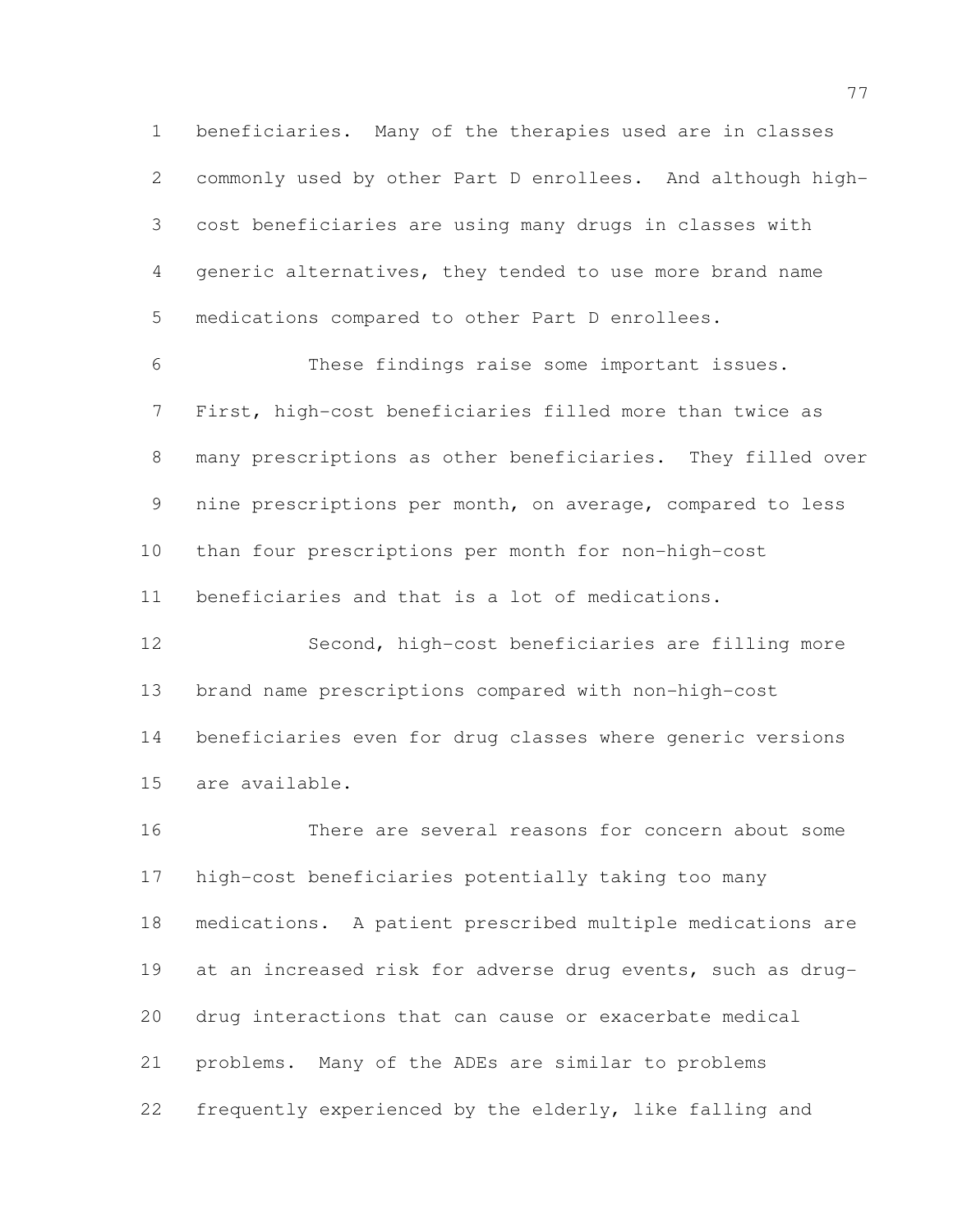confusion. And as a result, an adverse event may be mistaken for a new medical condition and be treated with additional medications, further increasing the risk of ADEs.

 Taking a large number of medications can also put them at risk for inappropriate medications. For example, as measured by spending, antipsychotics are at the top of the therapeutic class for high-cost beneficiaries. While much of the use is by the disabled under age 65, a considerable amount of antipsychotics are used by the elderly with dementia. Studies have shown that use of atypical antipsychotics is associated with an increased risk of death for this population and FDA has issued a black box warning for these products.

 Finally, heavy use of medication can also result in non-adherence of drug regimes as patients try to balance increased cost, side effects, and the inconvenience of taking multiple medications at different times of the day. Although plans are required to have medication therapy management programs that improve the quality of medication therapies and reduce adverse events, so far, we have not seen any data or evaluation to determine how well these programs are working.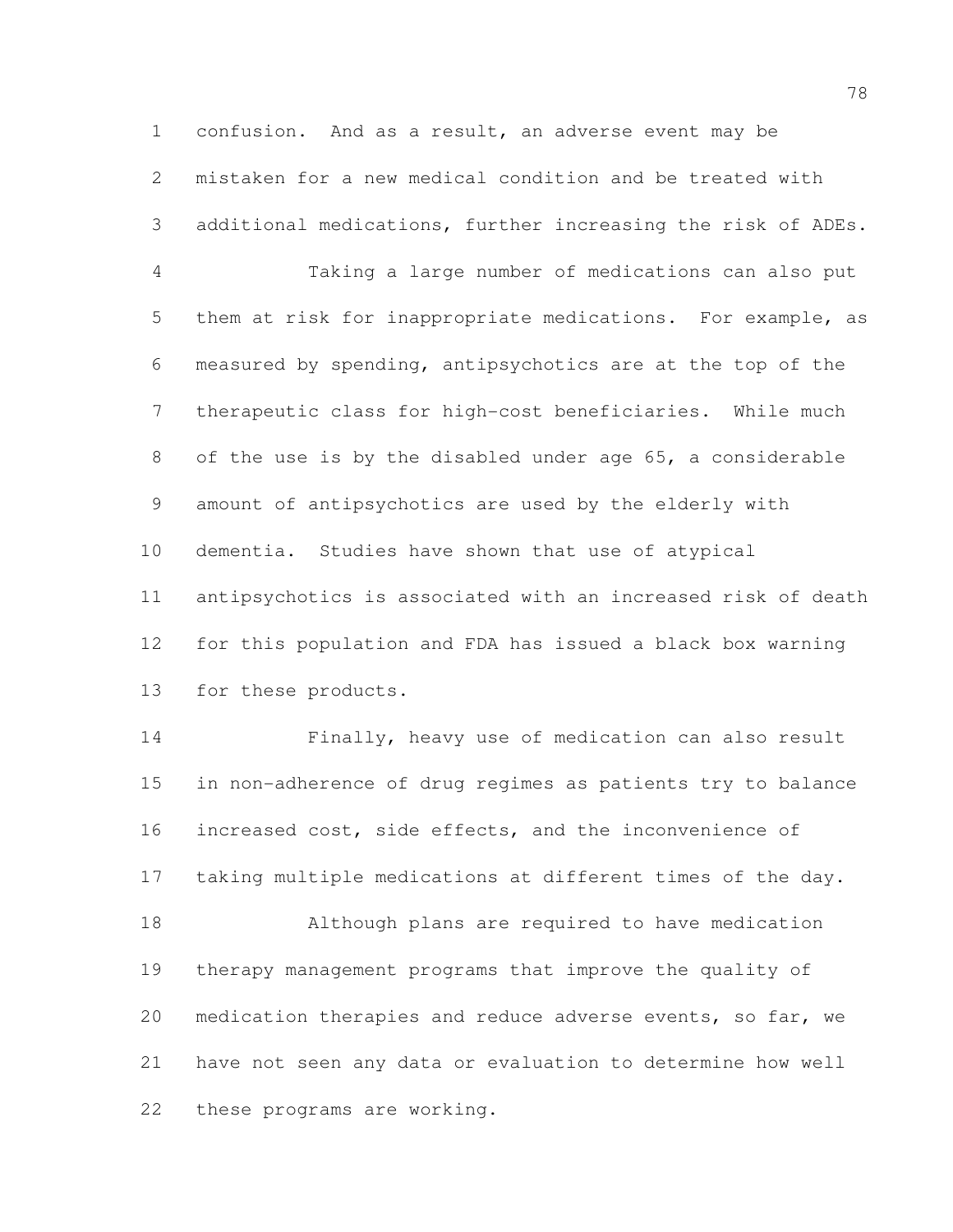Plan sponsors have been very successful in encouraging generic use by their enrollees. They do so primarily through the use of tiered cost sharing. For example, this year, median cost sharing for generic drugs is \$7, while the median cost sharing for brand name drugs are much higher, \$42 for drugs on preferred tiers and \$80 for drugs on non-preferred tiers. These differences in cost sharing amounts encourages their enrollees to use the lower- cost drugs when such alternatives are available. But these cost sharing do not apply to the majority of high-cost beneficiaries since they receive Part D's low-income subsidy.

 Copays for dual eligibles with income less than 100 percent of poverty is about \$1 for generics and preferred multiple-source drugs and about \$3 for all other brand name drugs. Duals with incomes above 100 percent of poverty pay \$2.50 for generics and preferred multiple-source drugs and about \$6 for all other brand name drugs. Duals in institutions do not pay any cost sharing.

 On the one hand, the subsidy allows this population to access needed medications. But on the other hand, the copay amounts which are set in the statute may be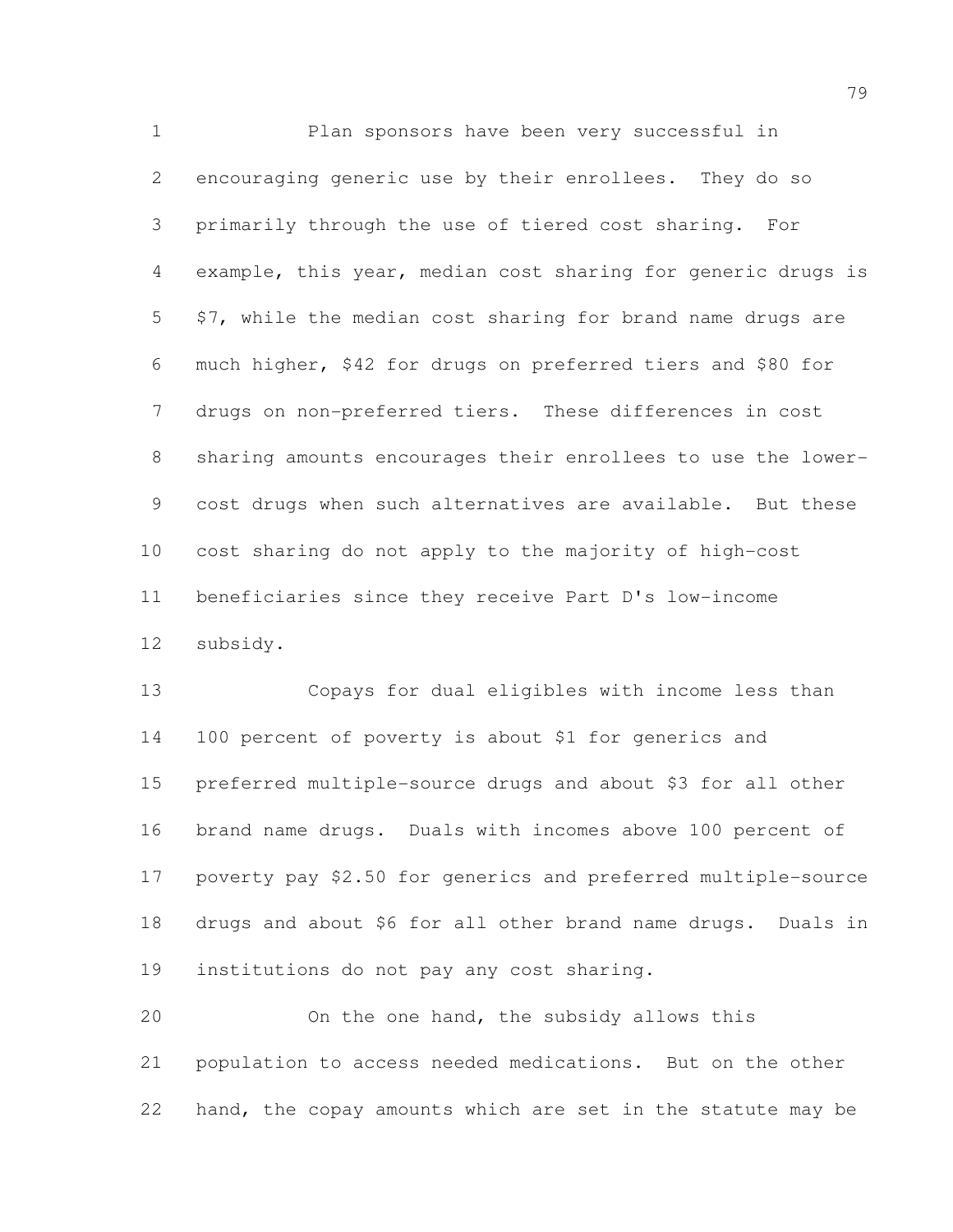limiting how well plan sponsors can manage drug spending for this population. Since many of the drugs taken by high-cost beneficiaries are in classes where generics are available, this provides an opportunity to consider a policy that would encourage more generic use by this population. Policy makers must balance the need to provide financial incentives to choose the lower-cost medications with the need to also ensure access to the medications without imposing financial burden. In addition, the current exceptions process will ensure that beneficiaries have access to therapies and lower cost sharing amounts when medically necessary.

 As for next steps, we will continue to monitor issues caused by heavy use of medications by high-cost beneficiaries and in the future explore how measures of polypharmacy may be incorporated to rate the quality of pharmaceutical care provided by plans.

17 17 In November, we will discuss incentives faced by beneficiaries receiving the LIS and suggest policy options to encourage the use of lower-cost drugs.

That concludes my presentation.

MR. HACKBARTH: Thanks, Shinobu.

Karen, clarifying questions. Ron.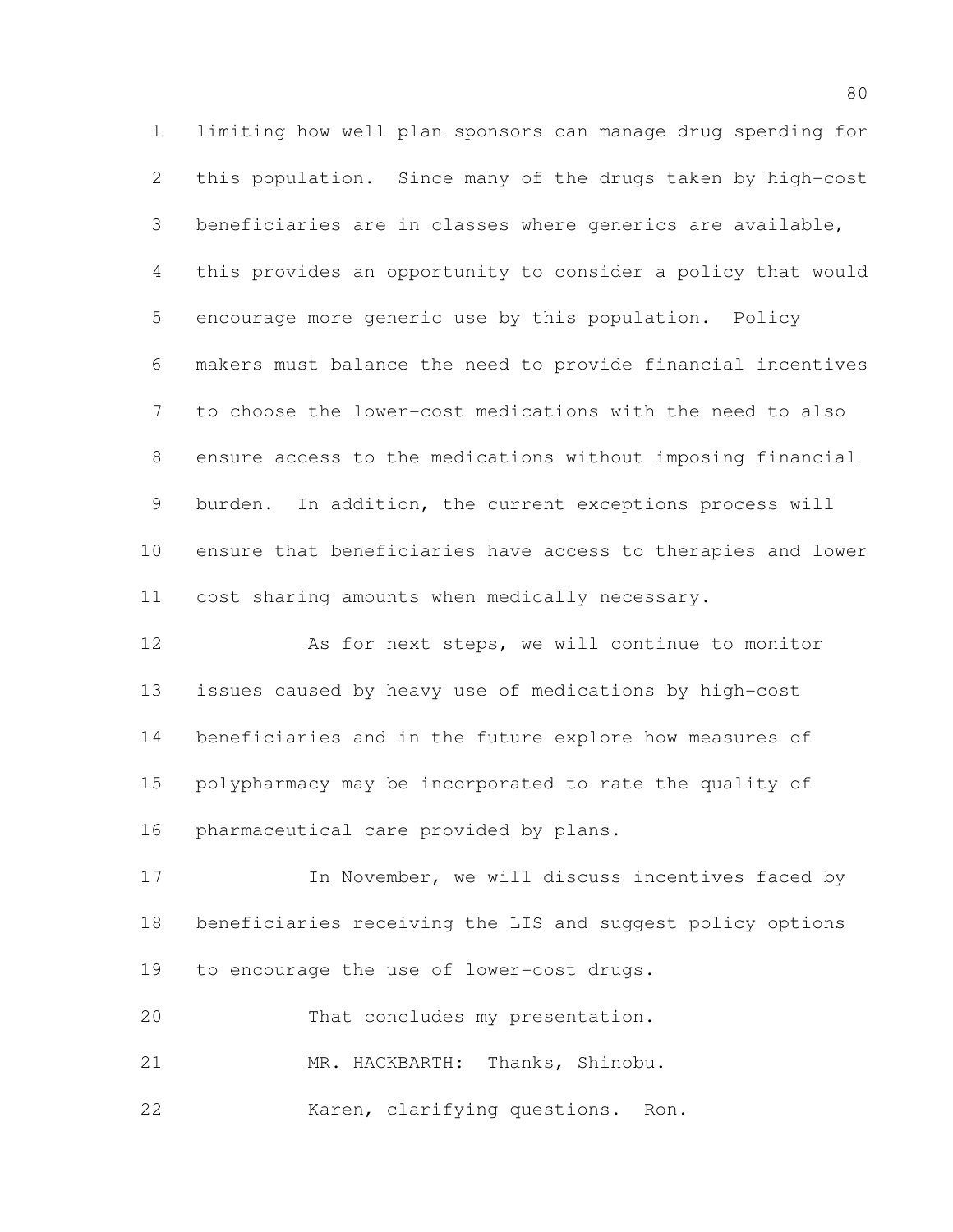DR. CASTELLANOS: In some of the other programs we look at outliers, who ordered too many x-rays, too many lab studies. I am not saying the person on Slide 6, if you look at that, I am not saying the physician is inappropriate in the number of prescriptions he is writing, but it is an education process if it is brought back to him and saying, hey, you are ordering a lot of prescriptions, is it appropriate, as an education process. Is there anything like that in this program, looking at outliers by physician writing the order?

 DR. SOKOLOVSKY: The Medication Therapy Management Program is mainly a relationship between the plan and the beneficiary, but in the past year or so, CMS has included a requirement that the prescriber be provided information on the number of drugs and potential problems with drugs that beneficiaries are receiving. But as Shinobu said, we have no information on what impact that is having, where it fits in terms of all the other information that prescribers are receiving.

 DR. CASTELLANOS: [Off microphone.] Thank you. MR. HACKBARTH: George, Round 2 question? MR. GEORGE MILLER: Yes, and I don't know if this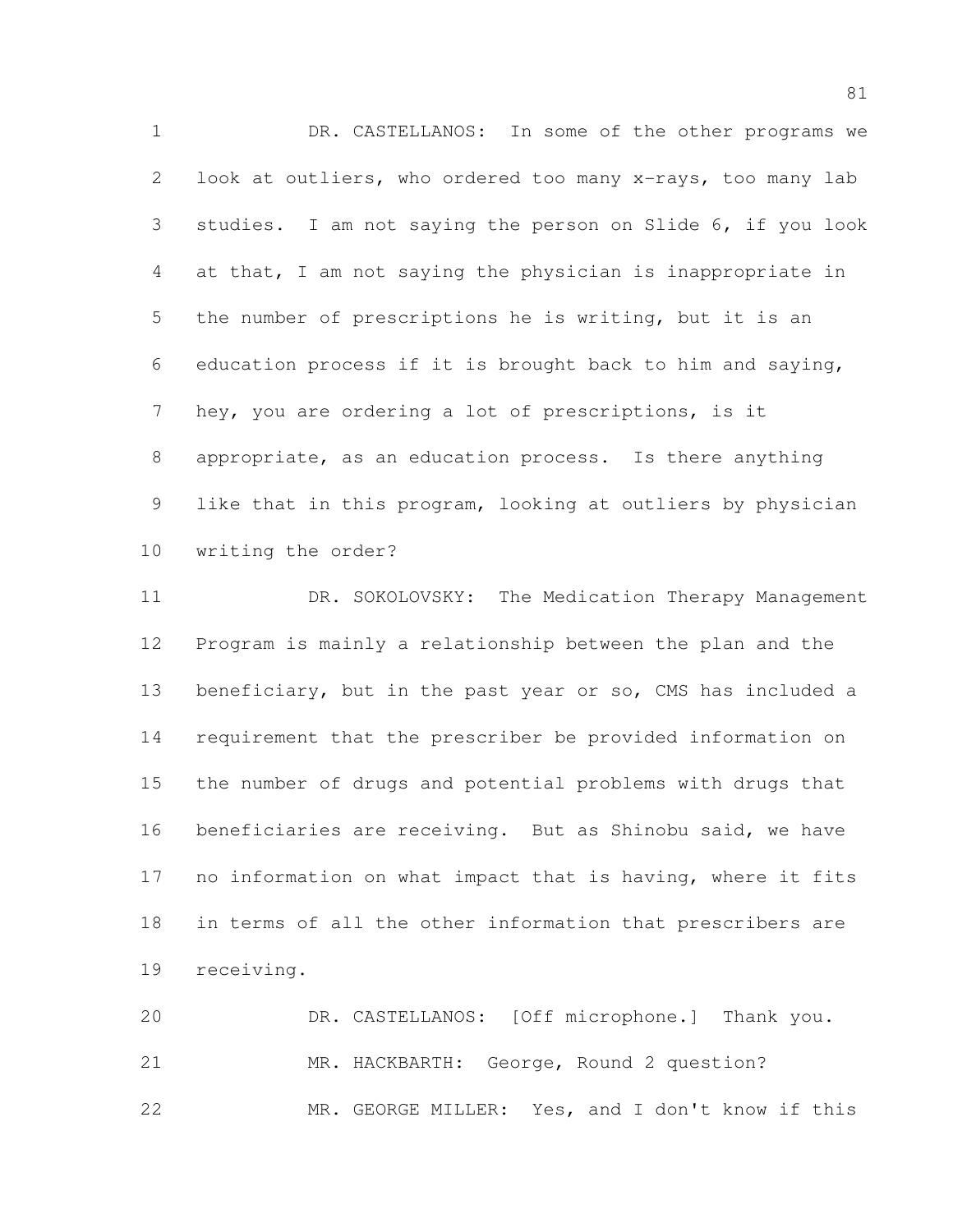is a Round 2 question, but is there any prohibition by making the financial incentive for the beneficiary to pay more if they use a brand name versus a generic, to use that as the lever? If you get the generic, you pay nothing, but if you use the brand name, you pay \$5 per prescription. Is that a lever that can be used in this program?

7 MS. SUZUKI: Well, currently, the statute defines the cost sharing amounts. So there is the \$1 cost sharing for generics and multiple-source drugs for people who have less than 100 percent of poverty and \$3 if they take brand name drugs. But, as I said, for other enrollees who are not LIS, they do see significant cost sharing differences depending on which drugs they use, so \$7 for generics, much higher amounts for brands, and the higher amount if it is on a non-preferred tier.

16 MR. GEORGE MILLER: Okay.

 DR. STUART: I am going to ask a question that originates from the fact that there is no good drug therapy for hearing loss, and you may have already answered this. [Laughter.]

 DR. STUART: CMS does have a system of collecting information from the Part D plans regarding both the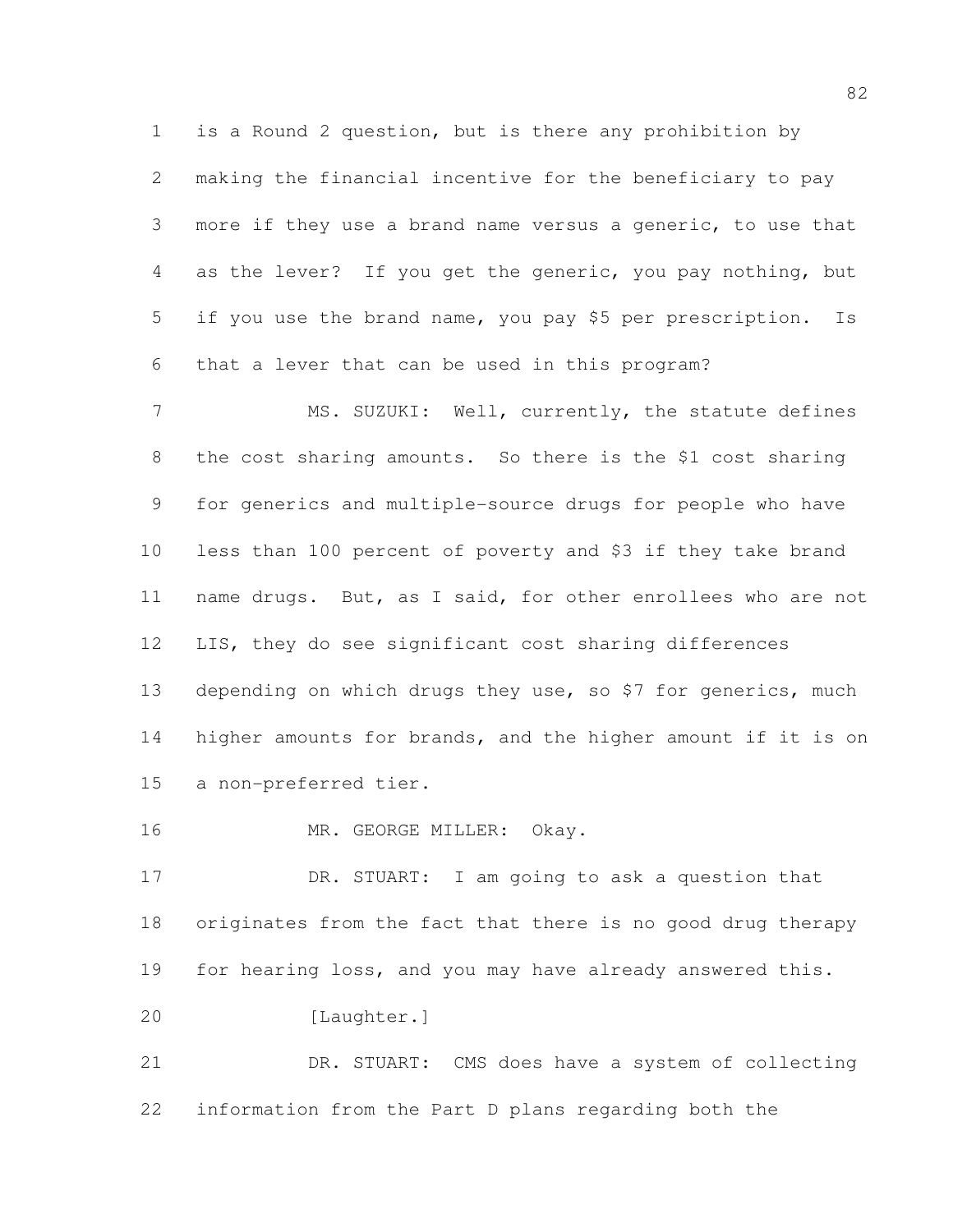criteria that they use to target people for MTM reviews as well as the activities that actually went on during those MTM reviews. Do you have access to those data, or will you have access to those data? These are beneficiary-specific data.

 DR. SOKOLOVSKY: The short answer is, no, we do not have access to it, but CMS in the next few months is apparently going to begin to roll out some of the research 9 that they have done using the data. But so far -- and that is as of yesterday afternoon. I do not have anything beyond that.

 DR. STUART: I think that there should be a real effort on behalf of MedPAC to get those data, because if you look at some of the implications that were in the chapter that you didn't have a chance to go through in your remarks today, it gives the impression that there's a potentially 17 very high rate of inappropriate prescribing going on here, and yet every one of the people who were high-cost 19 beneficiaries should have been targeted for MTM review. So, I mean, it leaves the impression that MTM either is not doing what it's supposed to do or somehow these people are just not getting it when they were supposed to be getting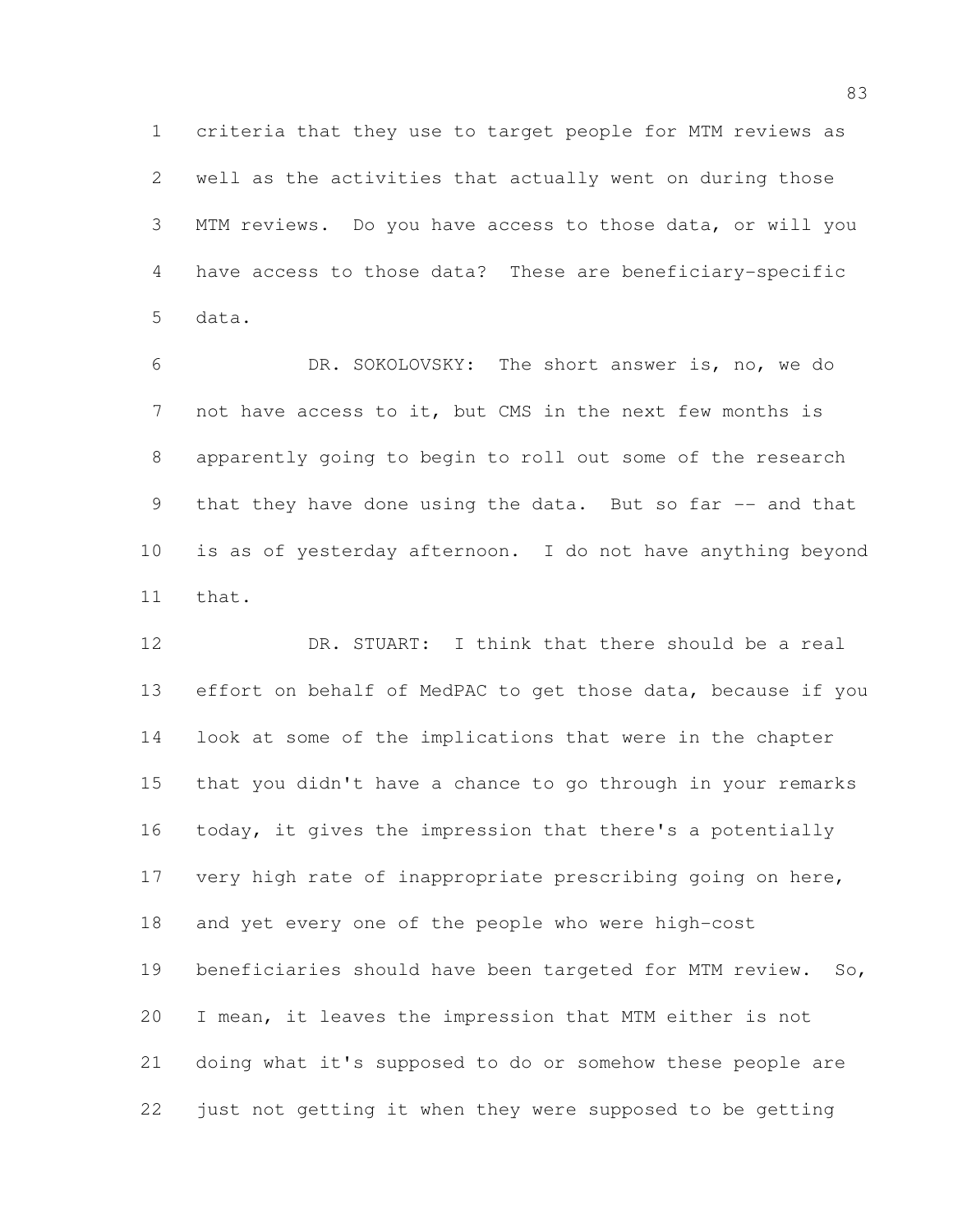it.

| $\mathbf{2}$   | DR. SOKOLOVSKY: What I do have is numbers of                 |
|----------------|--------------------------------------------------------------|
| 3              | people both targeted and receiving MTM and those numbers     |
| $\overline{4}$ | line up fairly closely. For example, in 2010, three million  |
| 5              | people were eligible by the plan's definition for MTM        |
| 6              | services and about 2.6 million actually received it. But     |
| 7              | what they received and whether it had an impact, that, we do |
| $8\,$          | not know.                                                    |
| $\mathcal{G}$  | DR. MARK MILLER: [Off microphone.] I think that              |
| 10             | is the point, is that in conversations, I feel like I have   |
| 11             | heard things like you can execute your responsibility by     |
| 12             | writing a letter and saying, you are taking a lot of drugs.  |
| 13             | You should have some consultation with your physician, or    |
| 14             | you should comply with the directions very carefully, as     |
| 15             | opposed to really how much intervention. So it may be that   |
| 16             | MTM touched them, but effectively and on a continuous basis, |
| 17             | I think that is the thing that we need to delve into.<br>Ιs  |
| 18             | that okay, Joan?                                             |
| 19             | DR. SOKOLOVSKY: Okay, except one thing different             |
| 20             | is in the past year or so, CMS has required all the plans to |
|                |                                                              |

of the program. But again, what the results are of that, I

do an annual medication review for everyone who is a member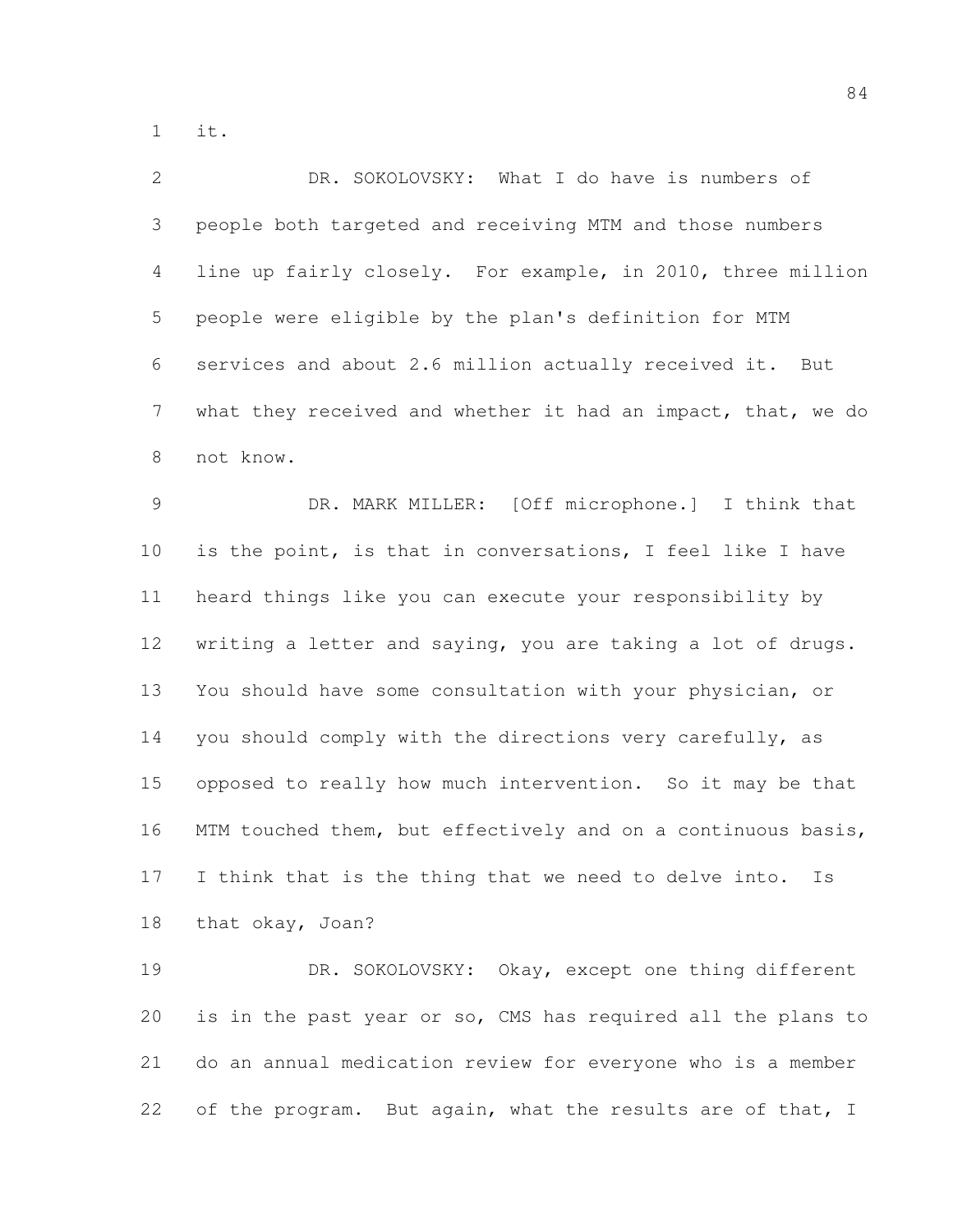don't know.

| $\mathbf{2}$   | DR. STUART: It starts in 2010 --                            |
|----------------|-------------------------------------------------------------|
| 3              | DR. SOKOLOVSKY: Yes.                                        |
| $\overline{4}$ | DR. STUART: -- so it's going to be a little while           |
| 5              | until you get that.                                         |
| 6              | MR. HALL: Shinobu, can we put up Number 8, Slide            |
| 7              | 8 again, the nice technicolor one you had? No, Slide 8.     |
| 8              | Okay. So just a question of compounding variables. So you   |
| 9              | have controlled for drug class, so these are comparisons    |
| 10             | within class of drugs. That is number one. Was there any    |
| 11             | age stratification here?                                    |
| 12             | MS. SUZUKI: I am sorry?                                     |
| 13             | MR. HALL: Age stratification, or was this lumping           |
| 14             | everybody over age 65 in who is Medicare eligible?          |
| 15             | MS. SUZUKI: For this analysis, all the age groups           |
| 16             | are lumped into one.                                        |
| 17             | MR. HALL: I think at least you ought to do a spot           |
| 18             | check to make sure that all those people in the high-cost   |
| 19             | aren't in the 85 to 90 age range, which is about the        |
| 20             | percentage of the population of Medicare that would be in   |
| 21             | that, because that could start to explain at least which    |
| 22             | group of people, people who are much less likely to take an |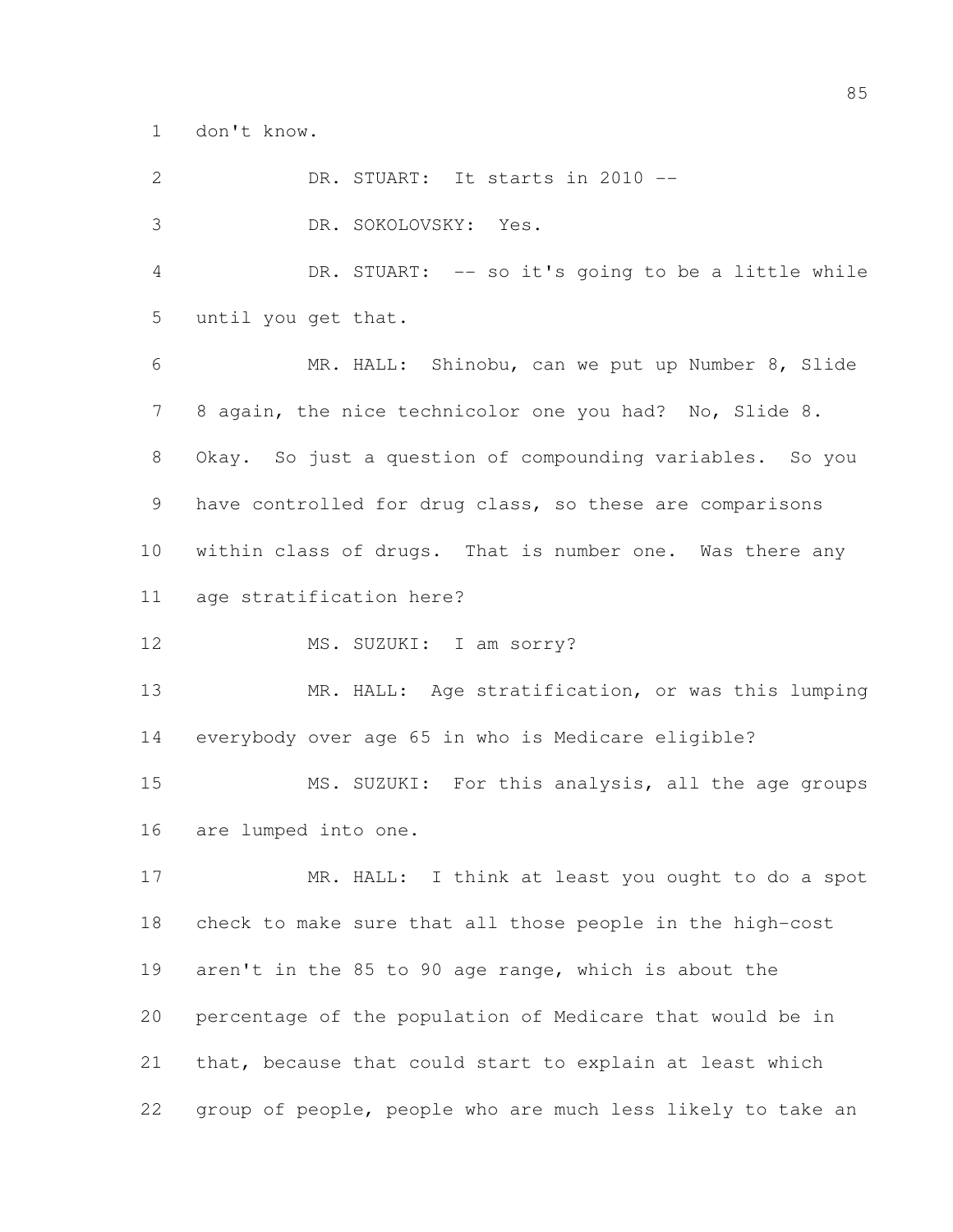active role in managing their own medications and,

 therefore, are more prone to not reading or throwing away that letter that tells them that they are not supposed to do that. Thanks.

 MS. SUZUKI: One thing that we did look at, not specific to each of the classes shown here, but overall, high-cost beneficiaries tended to be younger, less than 65, compared to the overall Part D population.

 DR. BERENSON: On Slide 6, you have got the average number of prescriptions per beneficiary. Are we able to use this database to identify different medications prescribed within any given period of time by these two categories?

14 MS. SUZUKI: Yes.

15 DR. BERENSON: And are you looking at that issue in particular? In other words --

17 MR. HACKBARTH: Be more specific.

18 DR. BERENSON: Polypharmacy. I mean, there are 111 number of prescriptions, but I would like to know whether that represents five medications written over and over during a year or 20 medications and getting some sense as to the issue around polypharmacy and suggesting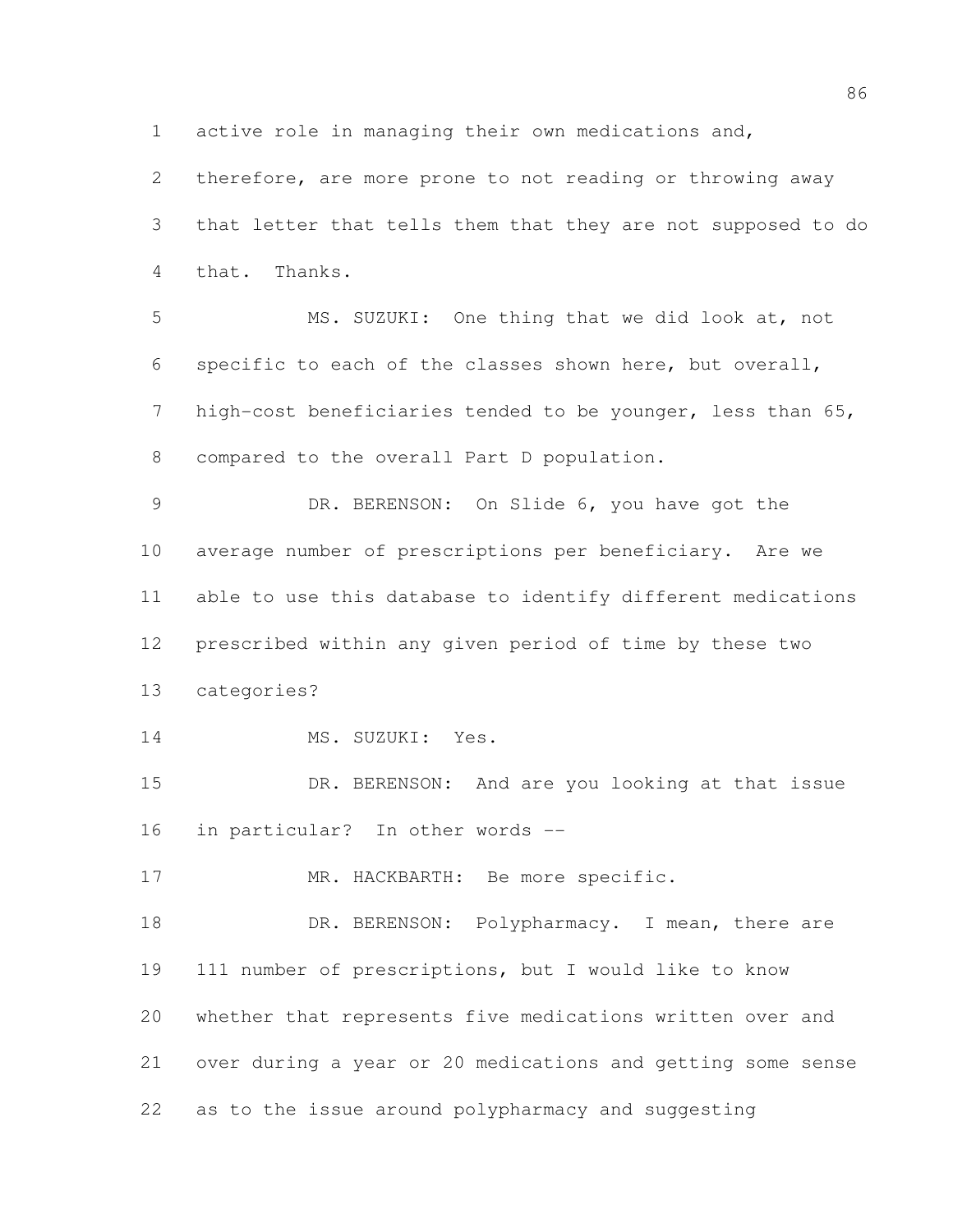approaches to managing multiple conditions.

| $\overline{2}$ | MS. SUZUKI: We can certainly look into that. We              |
|----------------|--------------------------------------------------------------|
| 3              | have spot checked some of the records where there were an    |
| 4              | extremely high number of medications prescribed in the given |
| 5              | year and some -- I think it varies by person. It could be    |
| 6              | repeated medications of the same class. It could be from     |
| 7              | many classes. And it seemed to vary a lot by person to       |
| $8\,$          | person.                                                      |
| $\mathcal{G}$  | DR. MARK MILLER: Maybe the idea is to -- and I               |
| 10             | don't want to say anything that you can't do, but develop a  |
| 11             | measure of unique medications or something like that.        |
| 12             | DR. BERENSON: Yes, that's fine. I am not exactly             |
| 13             | sure where I want to go. I just wanted to know that there    |
| 14             | is the ability to use this data. I mean, I think it would    |
| 15             | go in a different direction around things like Beers Lists   |
| 16             | and things like that, medications that seniors should or     |
| 17             | should not be receiving. But I'm mostly interested in the    |
| 18             | number of unique medications that somebody who is a high     |
| 19             | user, or a high-cost user has and looking for variations to  |
| 20             | see if some places, some PDPs or MA-PDs are managing that    |
| 21             | differently systematically. So it is not just the number of  |
| 22             | prescriptions, but the number of unique medications I am     |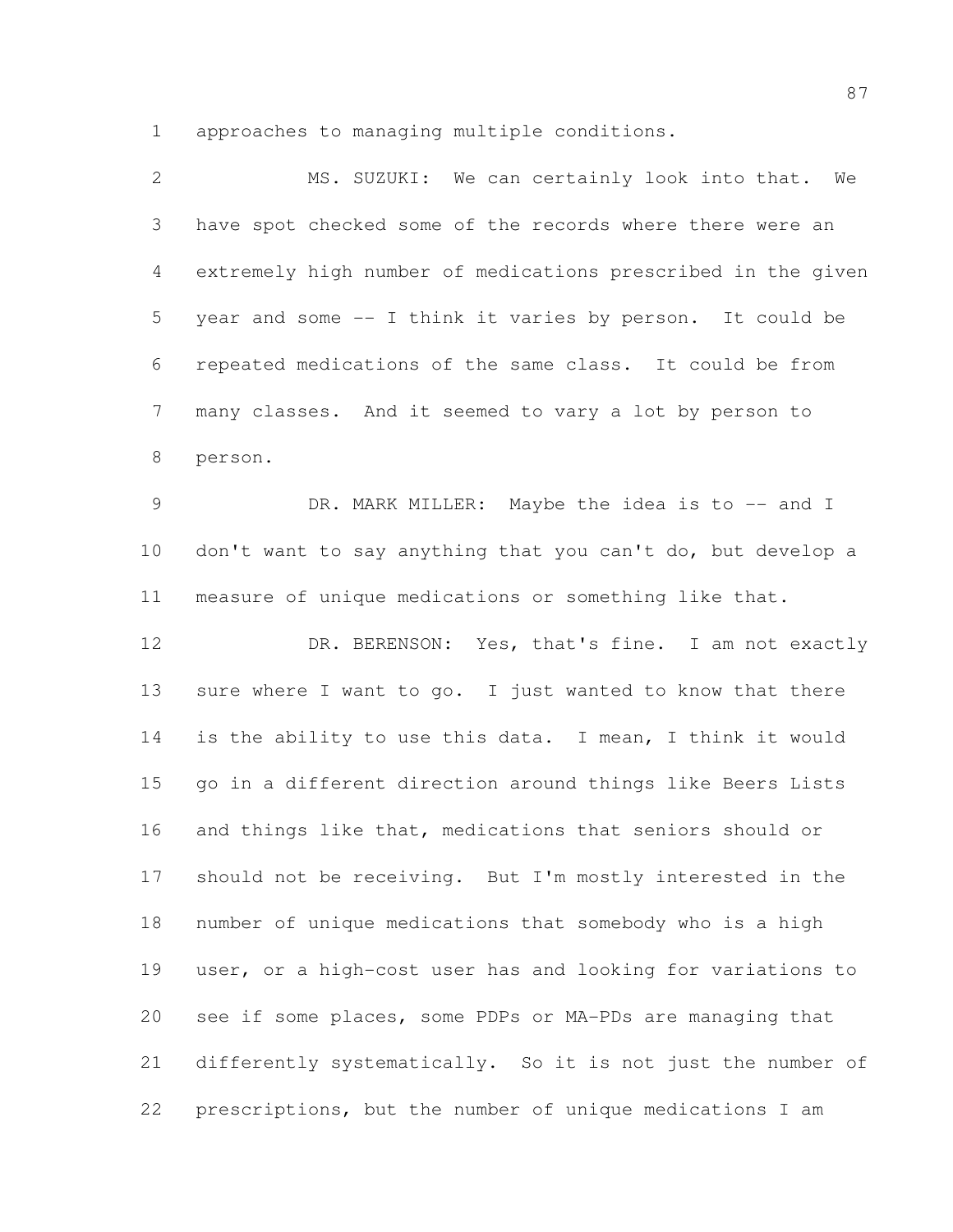interested in.

| $\overline{2}$  | MR. ARMSTRONG: I think I know the answer to this,           |
|-----------------|-------------------------------------------------------------|
| 3               | but I tend to think of pharmaceutical costs and worry about |
| 4               | them in a couple of different contexts. One is the cost     |
| 5               | itself and are we prescribing the right amount, are we      |
| 6               | prescribing the right medications, and is it really being   |
| $7\phantom{.0}$ | managed.                                                    |
| $8\,$           | But I also think of it as a cost of an input into           |
| 9               | the overall health of populations, and sometimes more       |
| 10 <sub>o</sub> | expenses on pharmaceuticals actually lowers overall costs.  |
| 11              | And I am just wondering if there is any information we have |
| 12              | about whether we could draw any conclusion from these       |
| 13              | populations like that.                                      |
| 14              | MS. SUZUKI: We are starting to look into that,              |
| 15              | linking A/B claims to D data to see if there is any         |
| 16              | relationship, but we are just starting on that.             |
| 17              | DR. DEAN: Is there -- we just had the discussion            |
| 18              | about regional variations. Do you know if there are         |
| 19              | regional variations in these data? I mean, I suspect there  |
| 20              | may be, but I wonder to what extent if you have that data.  |
| 21              | MS. SUZUKI: I actually did not look into the                |
| 22              | regional variation for this population but it is certainly  |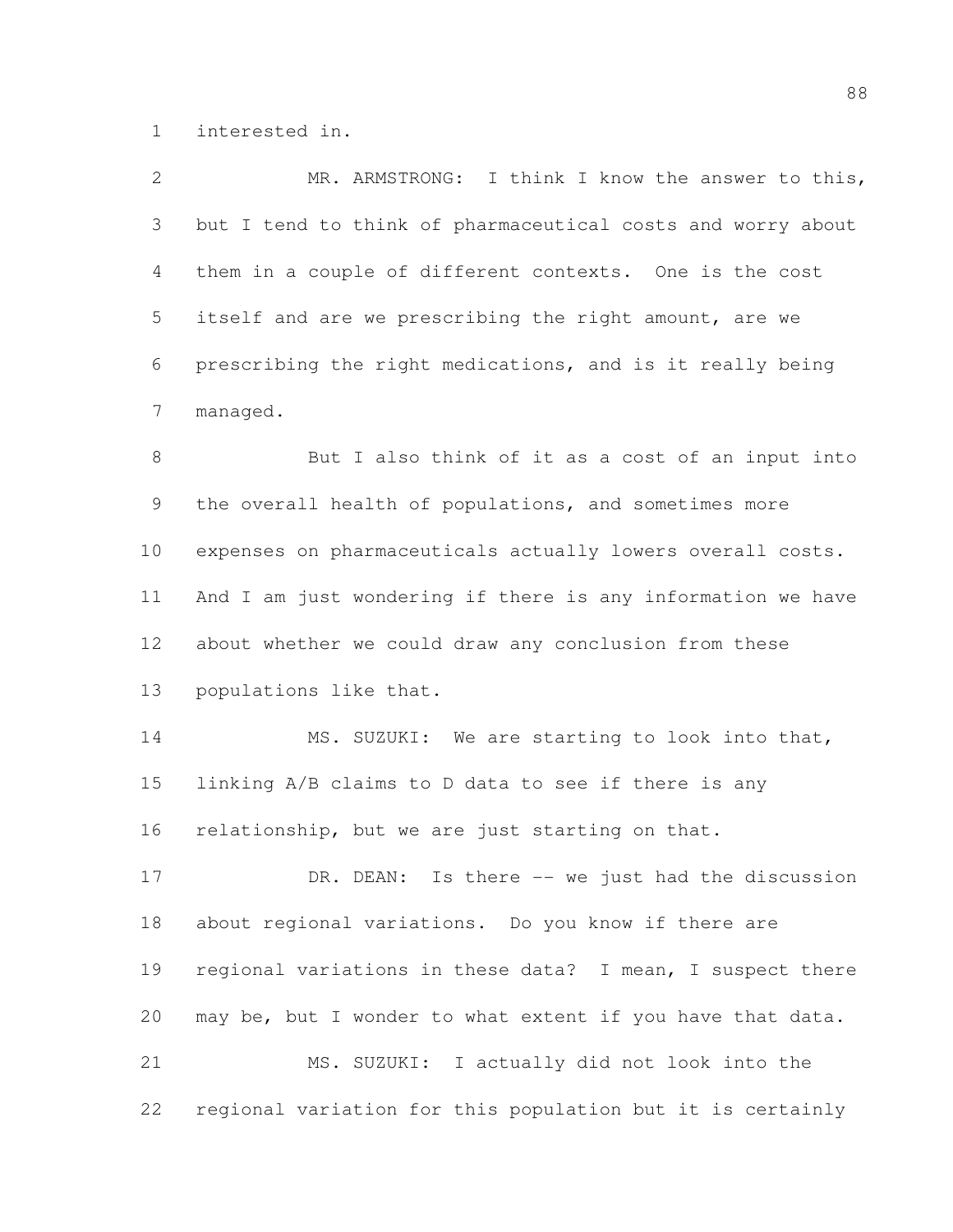something that we could look at.

 MR. HACKBARTH: If there is information on regional variation in drug use overall, Kate has written on that.

 DR. BAICKER: Yes. We looked at variation in Part D utilization overall, geographic variation, and saw there were the usual spread and that it did not seem to offset 8 Part A and B. So it wasn't that the parts -- not looking at the individual level but looking at the risk-adjusted area level. The parts of the country where there was most intensive use of Part D were not then systematically offsetting, reducing usage in A and B. And we also saw similar variations. We didn't look at high users per se, but we looked at use of contraindicated things, high-risk drugs. Among patients with dementia, certain drugs are at much higher risk of creating falls, et cetera, and we saw there were similar regional variations in the quality of prescribing along those metrics.

 DR. MARK MILLER: We also have some aggregate geographic variation in the last geographic variation that we did, which I am forgetting when we published that. DR. MATHEWS: [Off microphone.] Last fall.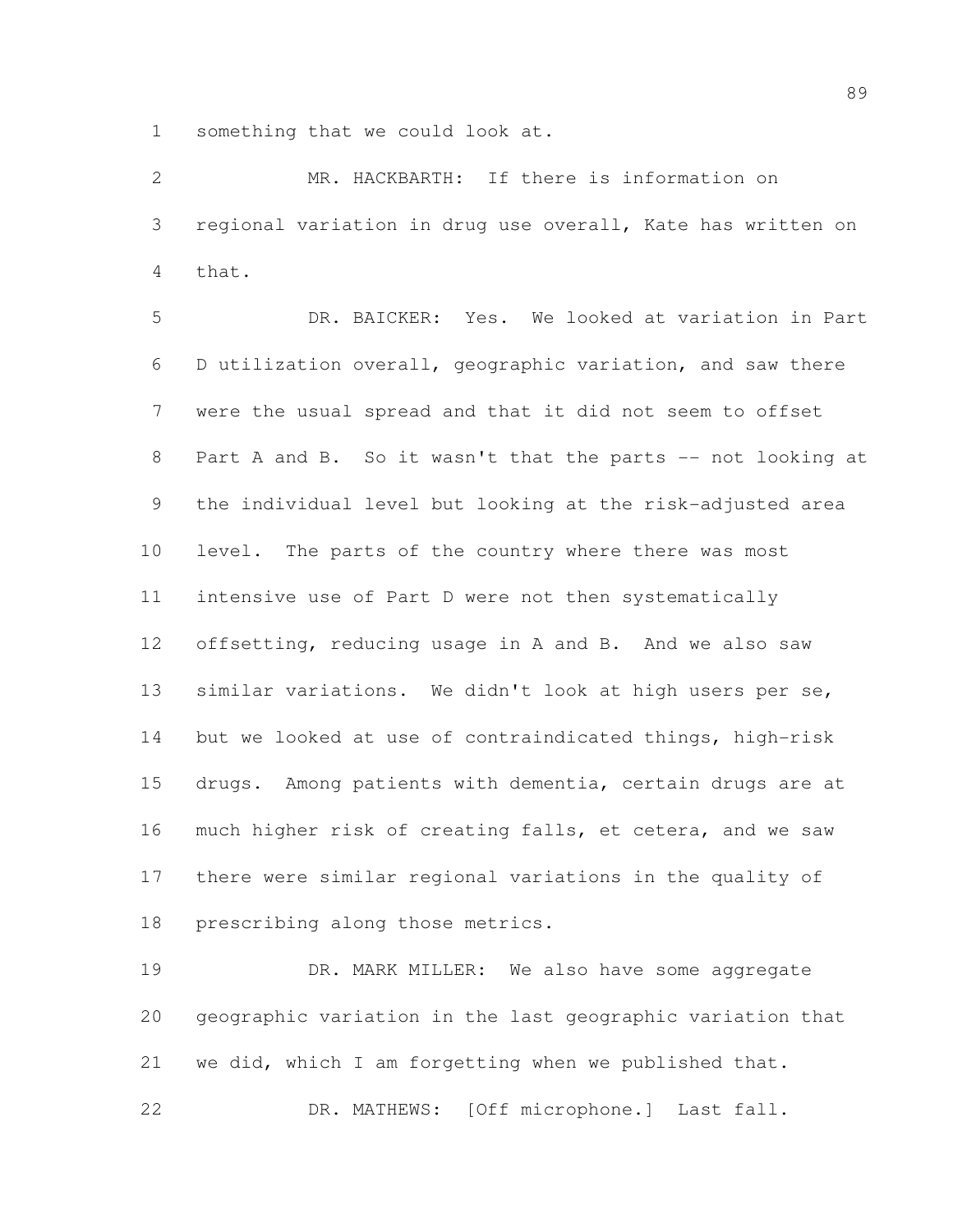DR. MARK MILLER: Last fall. So there is some in there. But to this exchange, the project that we are trying to get off the ground -- we have just recently gotten off the ground is to take that question about the A/B-D link and try and test the proposition more narrowly, diagnosis and specific patient condition, to see whether having drugs has 7 an effect on the A/B spend.

8 DR. DEAN: And on your list of the categories, you didn't include the Alzheimer's drugs. I would think that they would be a fairly big contributor, but maybe I'm wrong. Do you know where they fall?

 MS. SUZUKI: I can definitely look into that and get back to you.

14 MR. HACKBARTH: Clarifying questions?

 MR. BUTLER: Okay. A fair question and an unfair question. The fair question is: The per capita spending for the non-Medicare versus Medicare, which is growing -- are they growing at similar rates of increase, do you know? Or would they be different? I'm just getting at the fact that we have some unusual co-insurance, co-pays structurally in Medicare that suggest to me maybe that's a cause of the increase, but I would -- is the non-Medicare per capita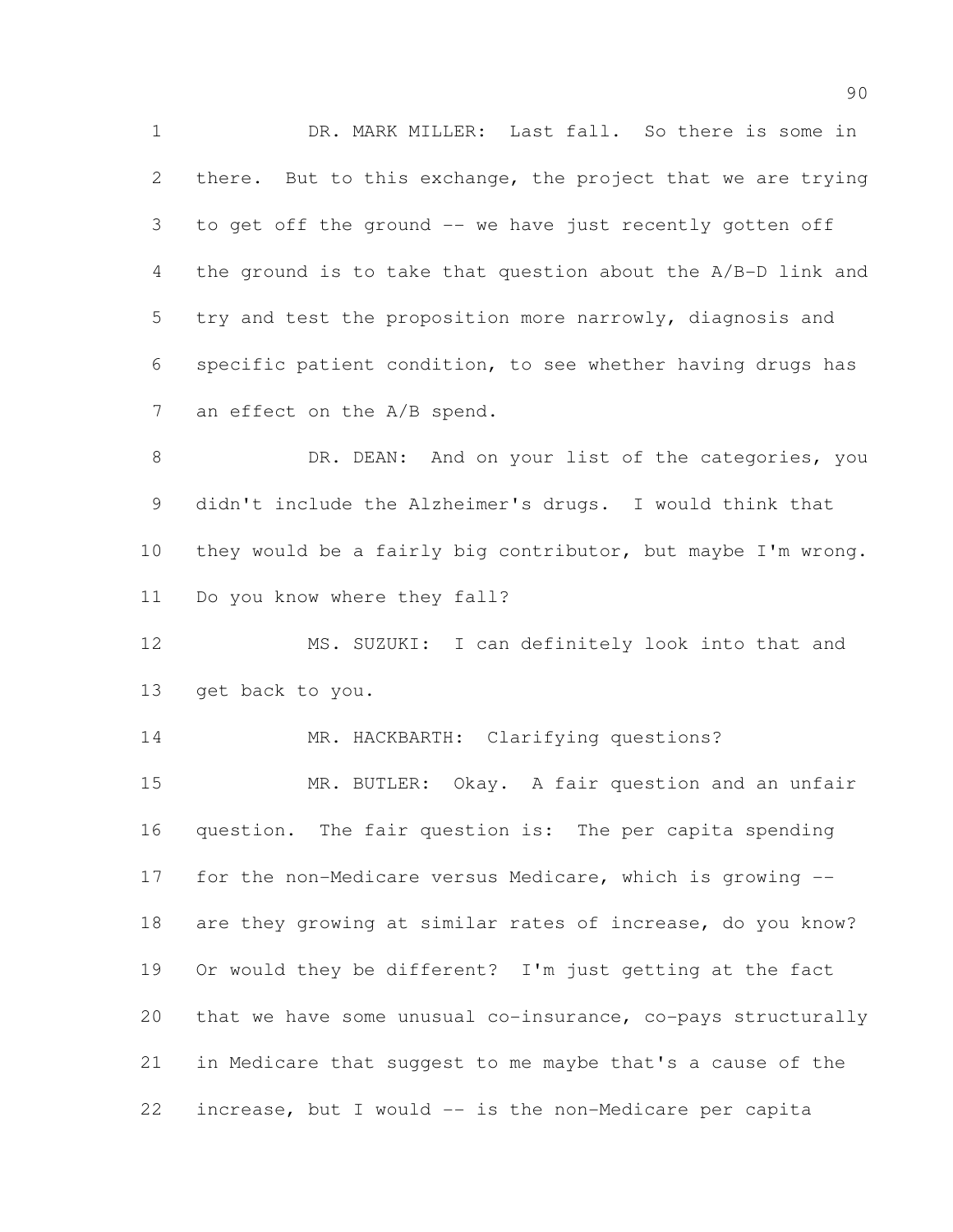spending for drugs going up at a less or greater rate than in Medicare?

 DR. SOKOLOVSKY: Are you talking about non- Medicare versus Medicare or non-LIS versus -- MR. BUTLER: Non-Medicare versus Medicare. MS. SUZUKI: We can definitely look into that and 7 get back to you. For Part D, spending for the program has increased by over 7 percent per year, and we can see what the private sector is doing. 10 MR. BUTLER: I'm just trying to see how perverse or messed up are the incentives within the Medicare program,

 because they seem to be a little clearer and a little bit more consumer sensitive, price sensitive, when you're non-Medicare.

 So the unfair question is -- and this will trip into round two, but then I won't comment in two. How would you go about determining the number or percentage of Medicare beneficiaries that actually are in a position to 19 respond to the incentives themselves? They may be, as Bob says, slightly cognitively impaired versus extremely cognitively impaired. Others may just say this is very complicated, I can't navigate it. Others may be in end-of-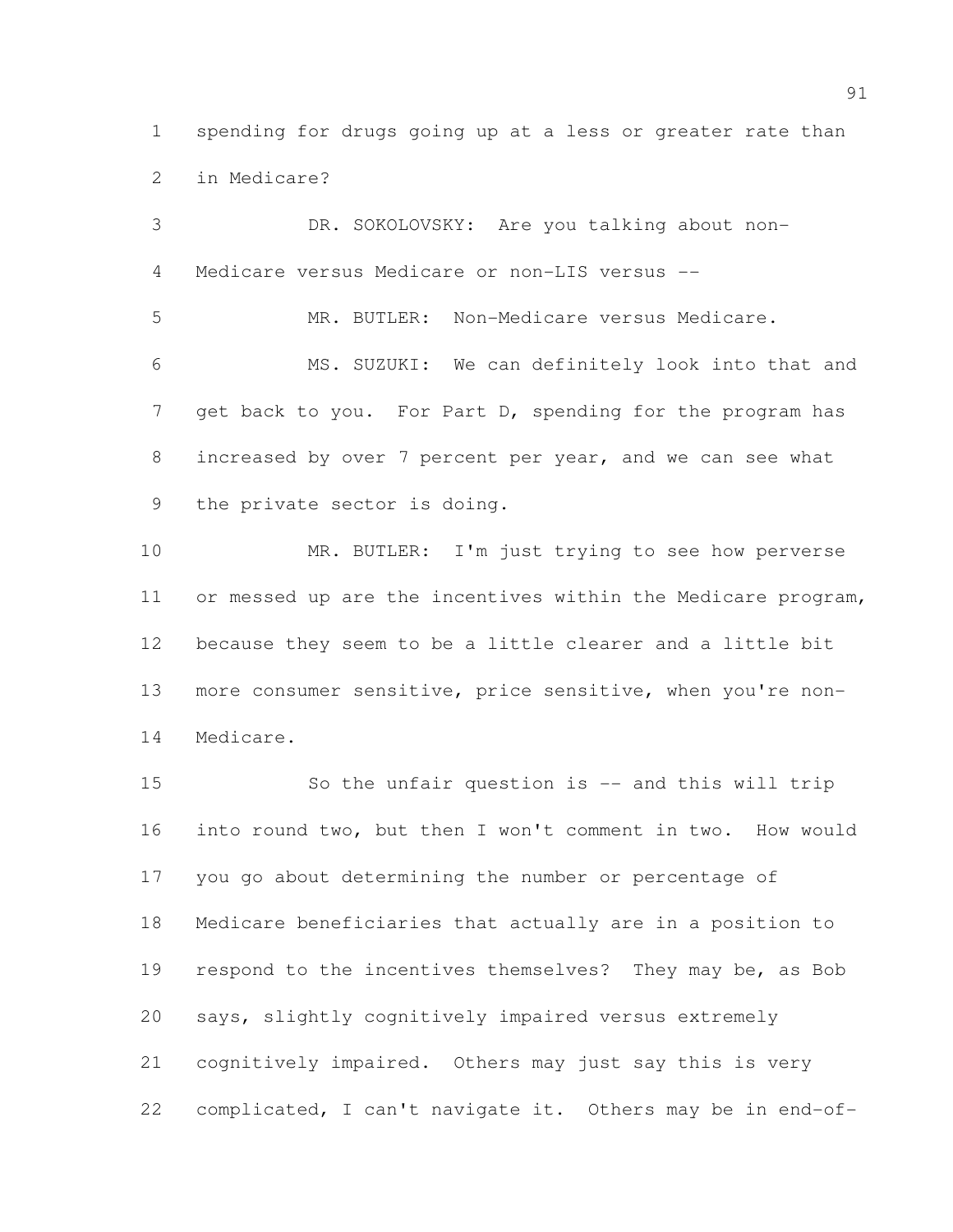life situations and so forth. How do you get at those that really are not direct participants in making the decisions?

 DR. SOKOLOVSKY: I don't know that we can really quantify this, although in some of Shinobu's analysis, she didn't count -- these were only community based. But to go beyond that, we have been doing this round of focus groups every year since about 2004, and at the beginning we would talk to all beneficiaries about generic drugs versus non-9 generic drugs, and everybody thought that -- not everybody. I don't want to exaggerate. But there was a general feeling that generic drugs were fine for other people but that they were too sensitive and it wouldn't work for them. And when we've done it most recently talking about drugs, the non-LIS people are saying -- when they tell us the drugs they're taking, they will apologize for taking a drug that's not 16 generic. You know, "I couldn't" -- "There was no drug in my class for this condition, so I had to take a brand name drug." Whereas, the LIS people are still telling us that generic drugs don't work for them.

 MR. HACKBARTH: So, Joan, you're saying that over a relatively short period of time, there seems to have been, in your focus groups at least, a significant shift in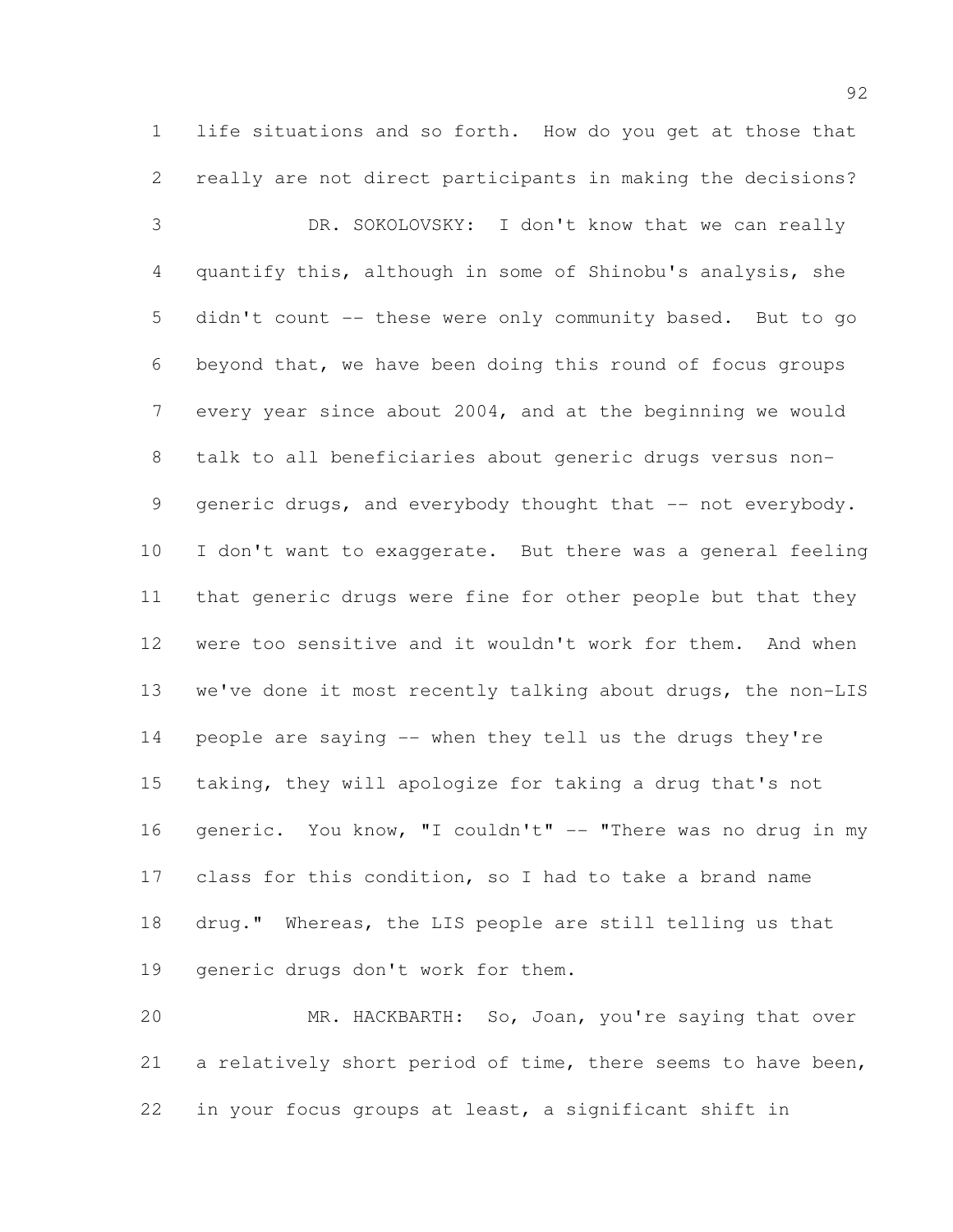attitude about generics?

 DR. SOKOLOVSKY: Among the non-LIS population, yes.

MR. HACKBARTH: Non-LIS.

 DR. MARK MILLER: And I guess the other thing, just to capture from that, in some gross ways we can take populations that we think are probably not participatory in these decisions like the institutionalized. But getting the refinements into where people are on their cognitive continuum, that I think, for example, is going to be very difficult. It was an unfair question, is what I'm saying. 12 MR. BUTLER: I said, but it gets, I think -- you know, an awful lot of the spending in these high-cost areas are related to where they're in no position to make a decision around their drugs.

16 MR. HACKBARTH: On the first issue, the rate of growth, I think I read just in the popular press that the rate of growth in drug spending for non-Medicare people has turned down, it slowed, and just as it's lower in Medicare than was predicted at the time of Part D enactment, but, you know, whether it's turned down more or less, I don't know.

Round two?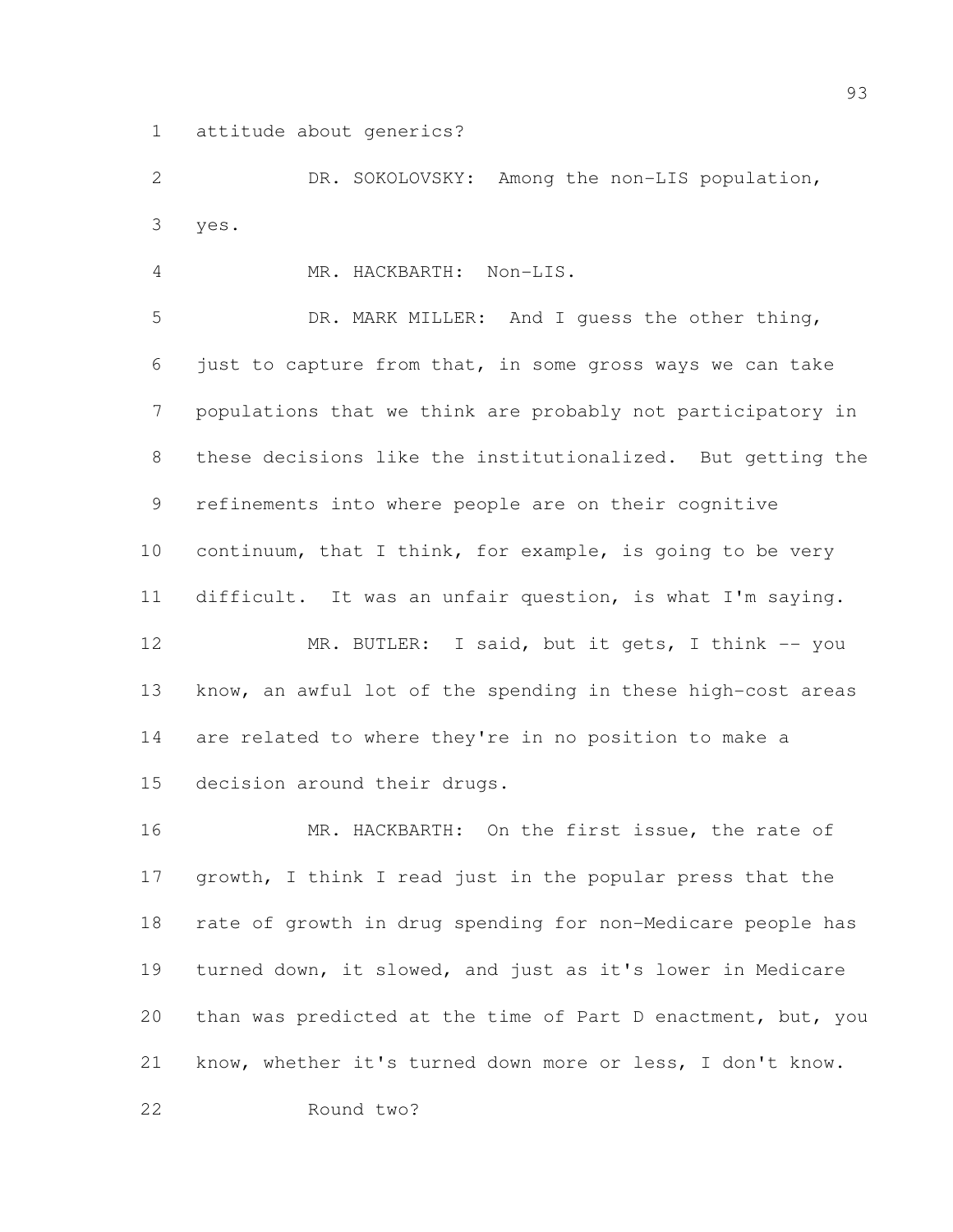DR. BORMAN: Just briefly, I think maybe it's important to sort of say what are some of our goals here, and I think that you've -- this is a really good drill into an opportunity potentially to get payments more accurate or more appropriate because it's not clear from what we can tease out of this that there should be a higher brand name drug use. What you're showing us is that evidence that there should be similar generic use, I think, and that certainly is an opportunity for us to say here's something that could be an improvement in this particular program, balancing against that the vulnerabilities of the LIS population, which I think we typically go to great lengths to do. That doesn't relieve us of the responsibility to try and make it as cost-effective a program as we can while being one that is appropriately supporting a frail and vulnerable population.

 And then I think the other thing, it's a little more so in the chapter materials. I would be a little bit cautious about emphasizing a particular class of drugs and FDA warnings. That particular class of drugs, I think -- the example you cite, yes, indeed, there's an FDA black box warning. I think if you talk to a lot of very skilled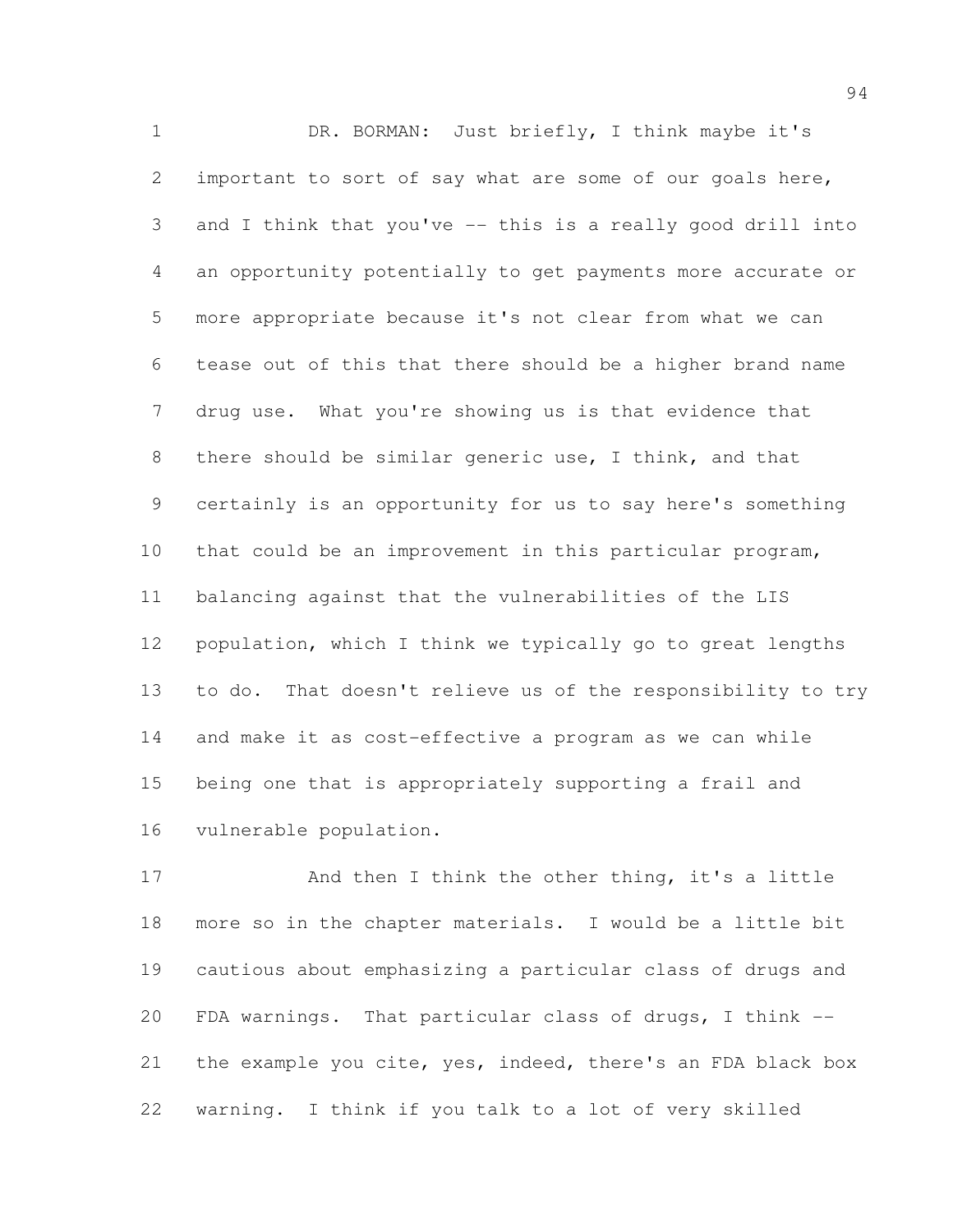practitioners in this area, they will share with you that the difference, while statistically significant, is relatively clinically insignificant for the patients that are being treated. So I think if you're going to continue to use that particular drug class example, an addition of a sentence that there may be some controversy about that implication or perhaps there's a less controversial example. I just worry a little bit that when it comes out in a report with MedPAC, all of a sudden there's going to be a whole bunch of, you know, look, MedPAC says these patients should not get this drug. And I think we would do a great disservice to the population we've studied, plus geriatric patients generally, if we wander into that particular area, 14 and at least in the written materials in the chapter, I was struck that it did come up a number of times, and I'm a little concerned about that. In today's world I think the FDA might not approve aspirin. So we just have to be a little bit careful there. You know, they're trying to do 19 their best for us, but I think the way we look at and screen drugs sometimes has some issues.

 DR. NAYLOR: A really excellent report, peeling away at multiple layers of a really complex problem. And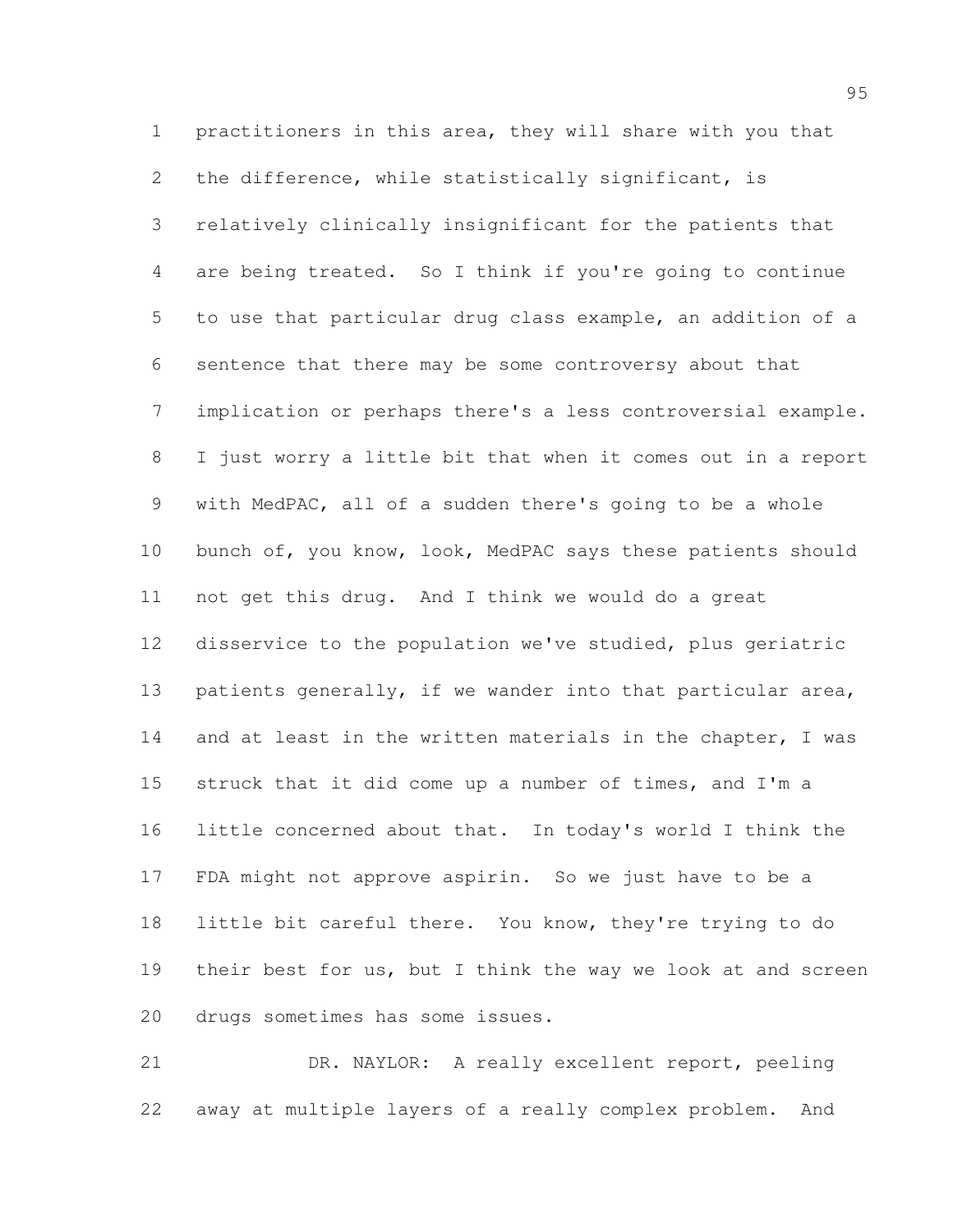what struck me was looking at the table in the report about total number of prescriptions and how it differs between low-income and the differences between the institutionalized long term and not. So I think it's a really -- for the health of the public and the people that we're trying to serve, a really important area that we continue to pursue. So I just want to thank you for this great work.

 MR. GEORGE MILLER: Yes, while we're all struck by the high-cost beneficiaries and the percentage, I believe, 10 in the category on page 8, the category of the percentages go down. Have you been able to determine and find what are the characteristics of those, say the 25 percent in the first category, why they did not use as high-cost drugs or 14 any of those parallel numbers, the converse of those high numbers, what was it that they did or why didn't they use the high-cost drugs? Any characteristics about them within the group that could lead you to determine how to get the other folks to not use high-cost drugs?

 MS. SUZUKI: I think it generally depends on the availability of generic alternatives for each class.

21 MR. GEORGE MILLER: Okay.

DR. STUART: I'd like to comment on this page as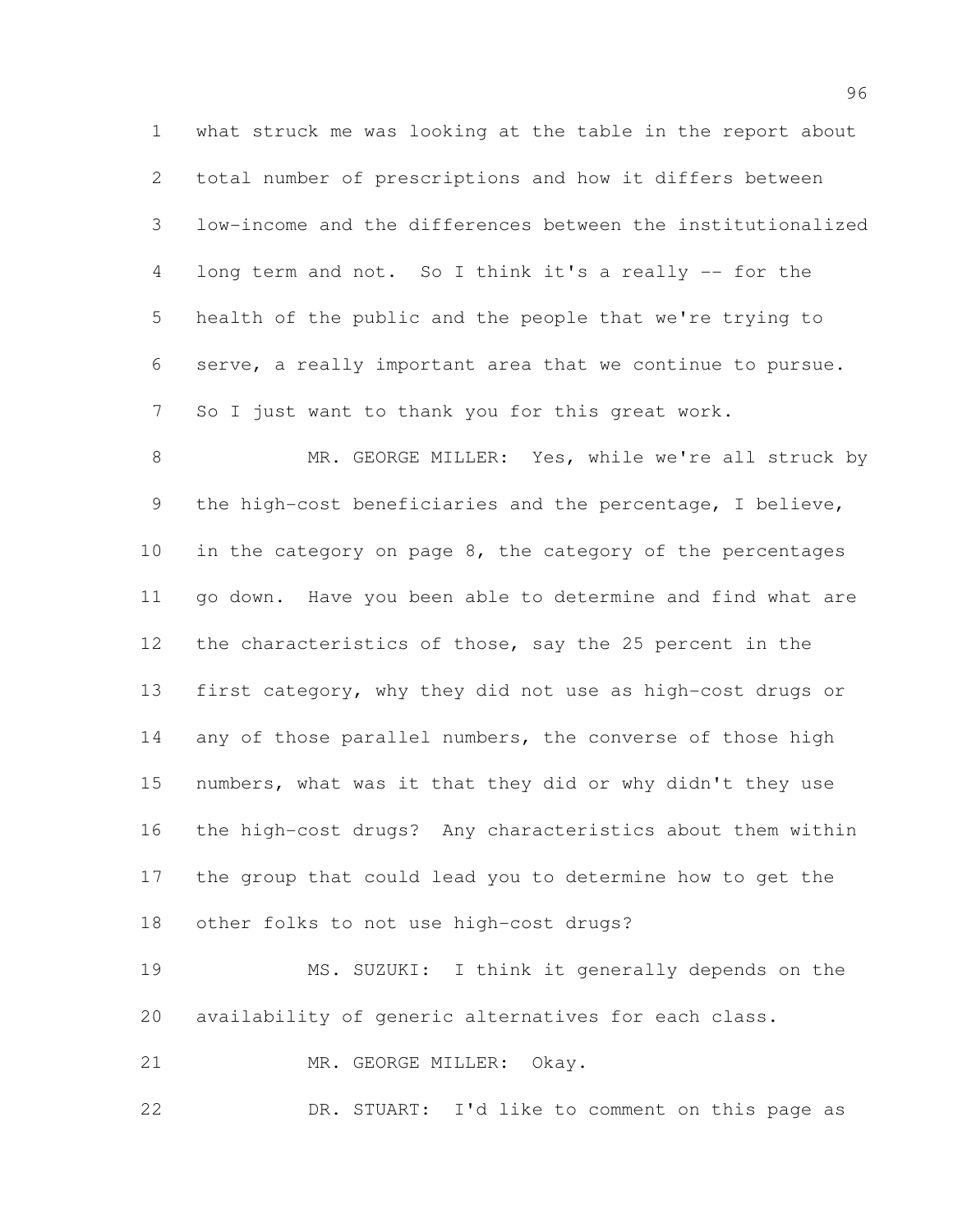well, and Bill was asking the question about whether the high-cost beneficiaries were stratified, whether there was some kind of control for other characteristics that would distinguish them from non-high-cost beneficiaries. I'm assuming this is just -- there's no other variables that are included here. Is that correct? Because we've done some work on high-cost beneficiaries, and we find actually that if you are LIS or non-LIS and are high cost, you tend to 9 have similar -- more similar patterns. Not that there 10 aren't any differences at all, so I think that's something that you want to look at, particularly because what you're focused on from a policy standpoint seems to focus on the LIS. And if the LIS high-cost look like non-LIS high-cost, then you might go in a slightly different direction in terms of that.

 I'd also like to respond to a point that Kate referred to in one of her publications about geographic variation in utilization rates for Part D medications, and your group looked at all medications. We've done some work that has looked at people that have specific diseases -- in 21 our case, it was diabetes and heart failure -- and we do find evidence of geographic differences, and that people who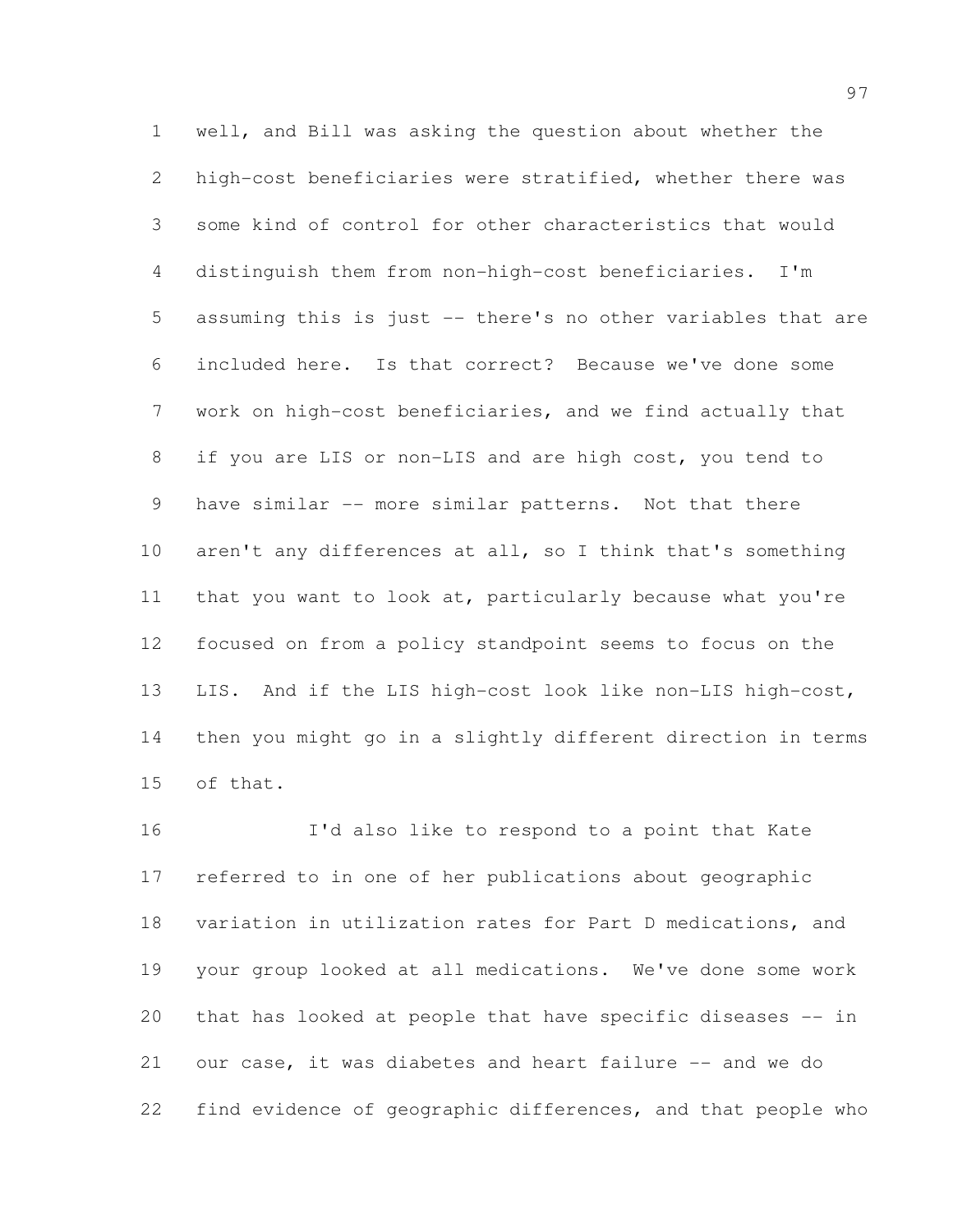are in high -- or diabetics or heart failure patients who are in high drug cost regions tend to have better measures of drug adherence and exposure to evidence-based medication. So it's an area that is still open, I think, to new work. DR. HALL: Pending looking at some of these stratification questions, is this another category of opportunities of paying for the SGR fix if we could make improvement here? The numbers are astonishingly large, I 9 think, if, in fact, there are some corrective measures that could be taken. DR. MARK MILLER: I think the answer to that question works like this: First of all, I want to just re- emphasize something that Karen said. The objective here 14 would always be to be sure that the beneficiary has, current law, like under current law, a low-cost option, you know, for choosing a drug. So a beneficiary wouldn't have to experience an increase in cost sharing if they chose a

 generic or they chose a preferred name brand -- a name brand with a discount. Because, remember, what happens, a way to think about it is there's a set of beneficiaries that whichever drug they choose, the federal subsidy can be much larger or smaller, their cost sharing stays constant. And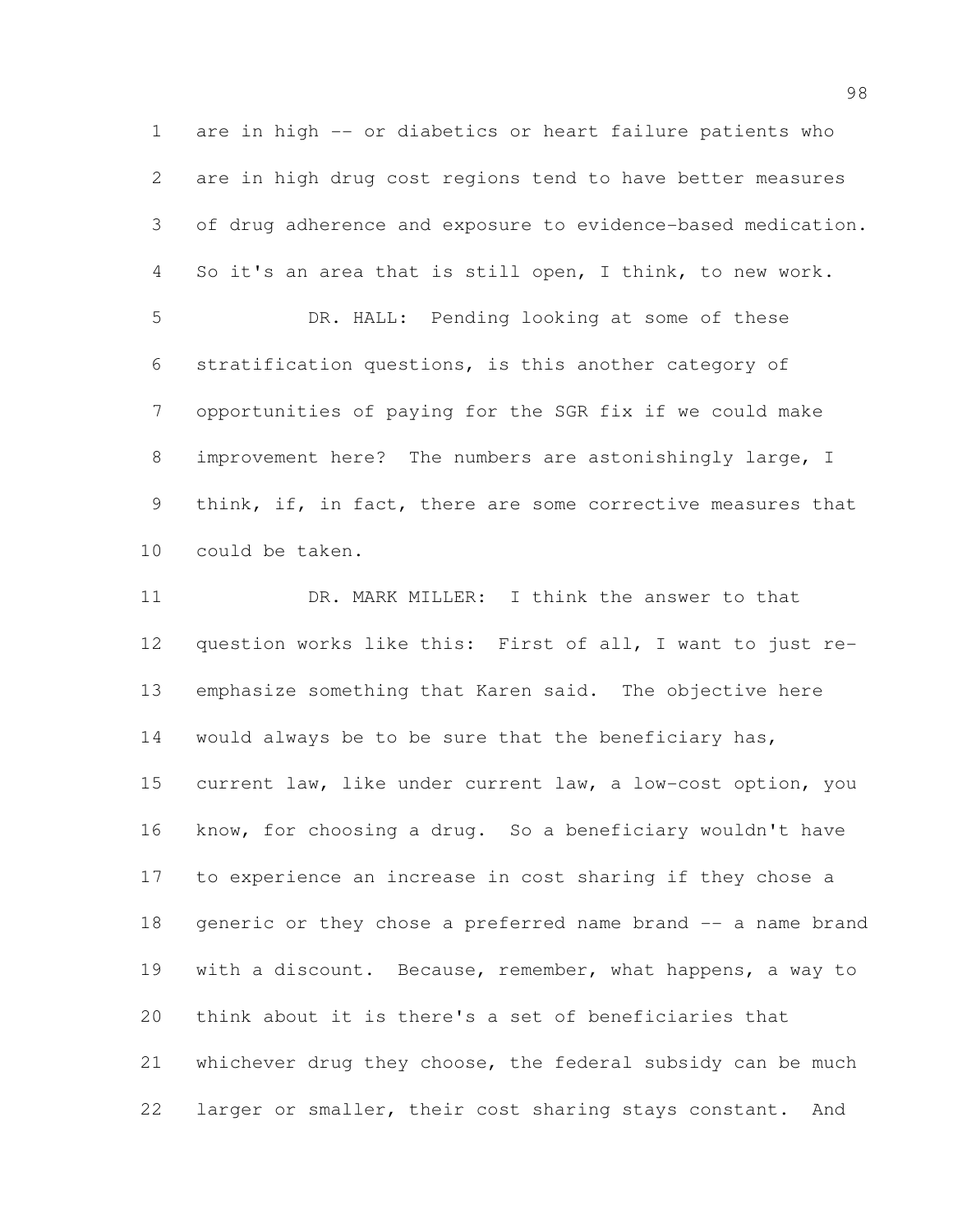if you allowed a little distance in that cost sharing,

 instead of \$1, \$5 and so the beneficiary chooses the generic instead of the name brand or the discounted name brand versus no discount, you may get a shift to the lower-cost drug and the federal subsidy would fall. And that would result in a savings.

7 The reason I did this in a little long-winded way is I want to be clear. The objective of the policy would not be to raise cost sharing overall. The beneficiary would still have the opportunity of a current law low-cost-sharing option and the exceptions process to appeal. But if they chose the higher-cost drug, then that would be the discouraging -- the price would be more discouraging.

 So, yes, it would result in savings, and one of the contemplated offsets in the discussion in SGR yesterday was this kind of a policy.

17 DR. BERENSON: Just briefly, I think this is very interesting data, and as you delve deeper into it, I guess one of the policy issues that I'd be interested in pursuing -- it comes out of a conversation I had with Bruce yesterday -- is where there's systematic differences between stand-alone PDP plans and MA-PD plans with the view that the MA-PD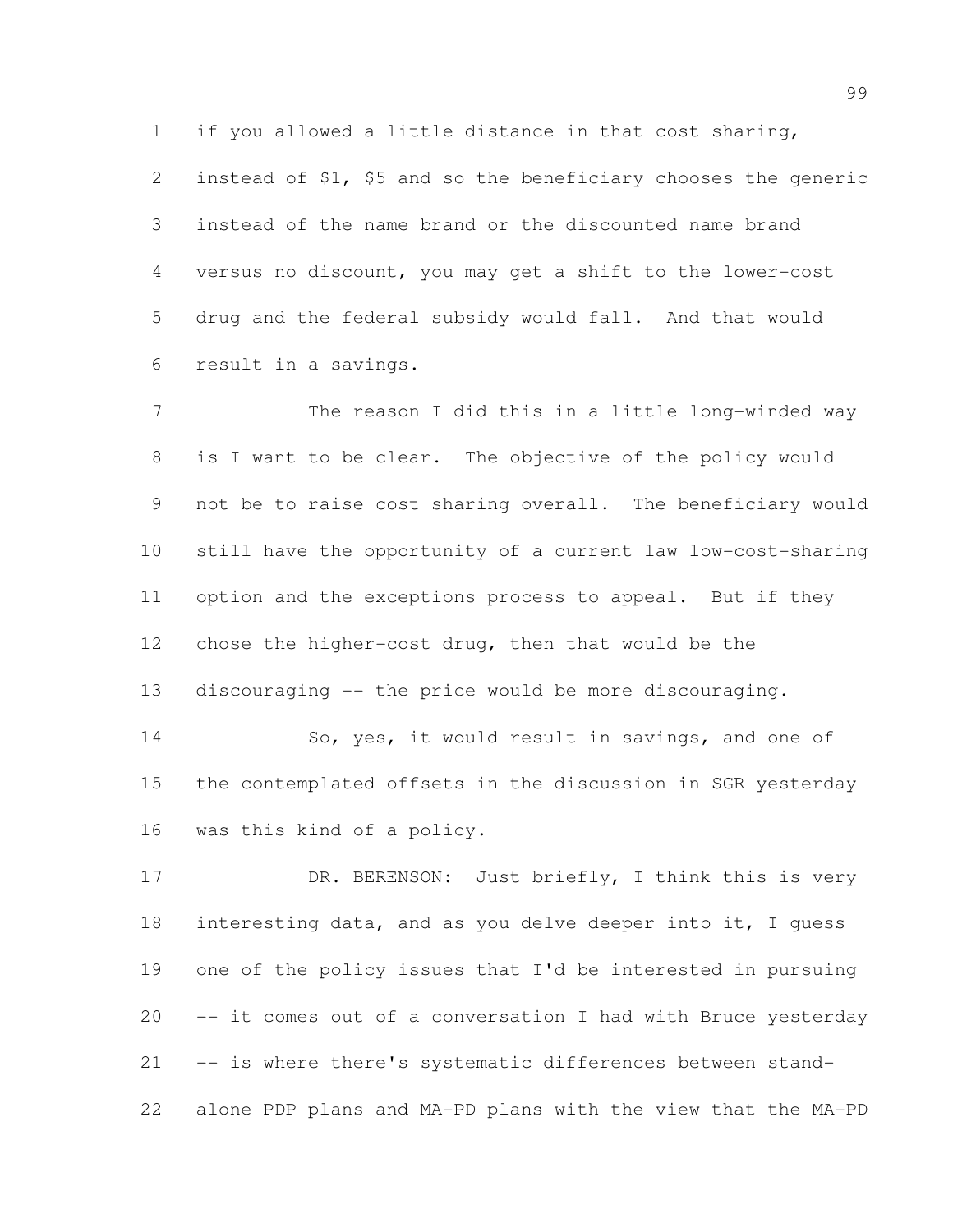plans have a better ability to integrate with clinical care, 2 and do we see, you know, fewer multiple -- less problems 3 with polypharmacy, I quess is what I would say, or  $-$  as a general question. But I think we could look through that lens to learn about that difference.

 MR. ARMSTRONG: I just wanted to acknowledge that while I don't necessarily have more specific suggestions beyond what the staff has recommended as future work, I do think that this is a great example where payment policy can 10 be changed to reduce the costs, unnecessary costs that we're currently incurring in the Medicare program, and that we have within Medicare, but within systems all around the country, medication therapy management programs, financial incentives, and systems that allow us to run medical expense trends that are far better than you are showing here. And so I enthusiastically support going forward with the kind of work that you laid out.

 MS. UCCELLO: I think looking at things from the 19 payment side is appropriate, but in addition to that, one of the news articles included in our packets talked about some providers who were very reluctant to prescribe generics. And I think we need to pursue policies that would help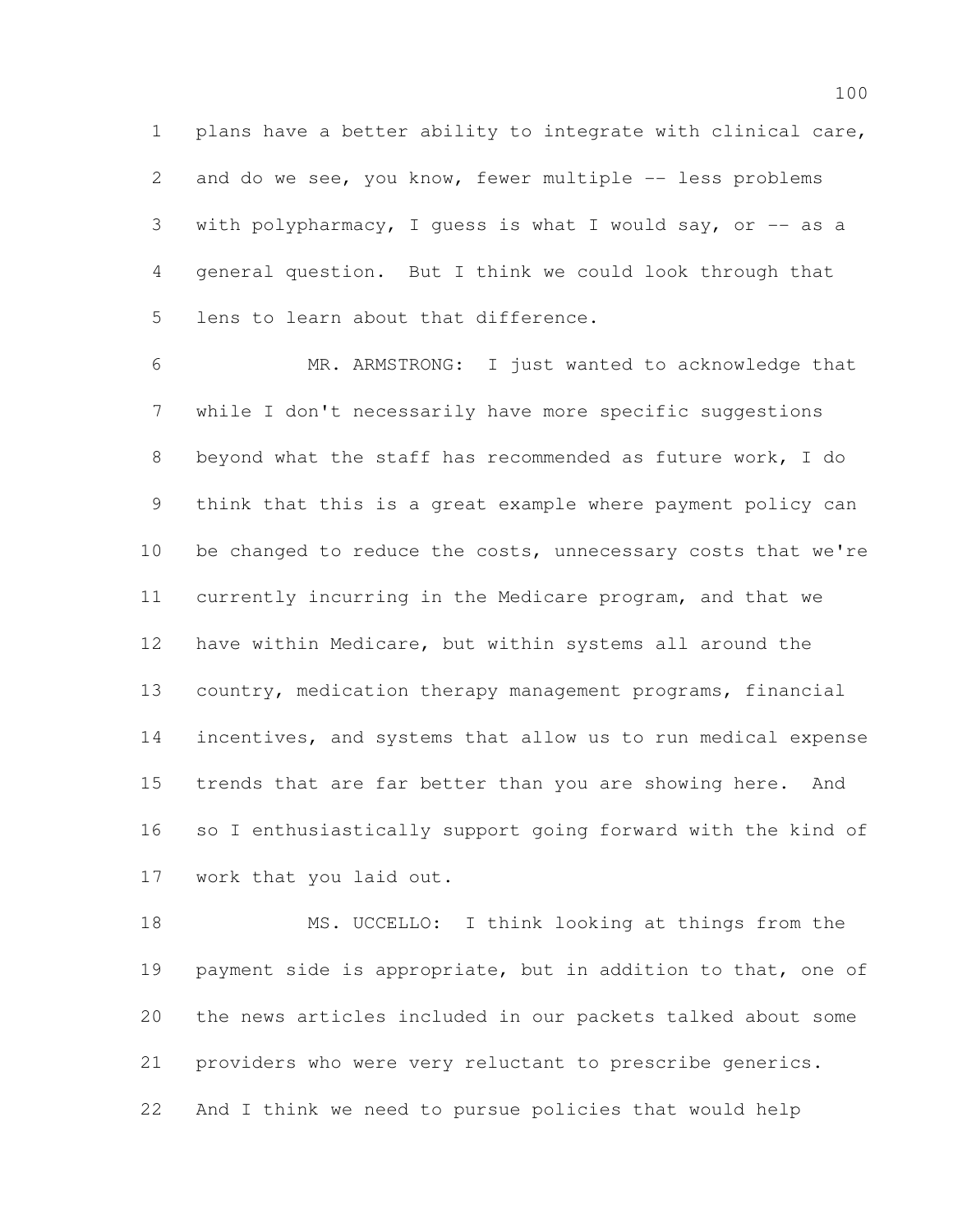change that.

 DR. DEAN: A couple comments. First of all, I raised the issue of the Alzheimer's drugs because that is one that is just very difficult from a clinician's point of view to know what to do with. These are expensive drugs. They are almost impossible to evaluate the effect because at least the way they're promoted is they slow the decline, and how do we know? And even that, the science is pretty skeptical, if even that is really true. And yet there's a lot of pressure, once people get started on these, do we dare stop them? I mean, they're just really tough drugs to handle.

 My experience, to move on, with -- well, I guess to finish that, I don't know what the policy should be, but whether it should be, you know, drug holidays or something 16 like that, I'm not quite sure. And maybe that's beyond the scope of what this program can do. It's a more clinical issue.

 My experience with medication management -- and I understand that it's generally directed between the program and the beneficiary. You know, we do get things from insurance companies, probably not so much for these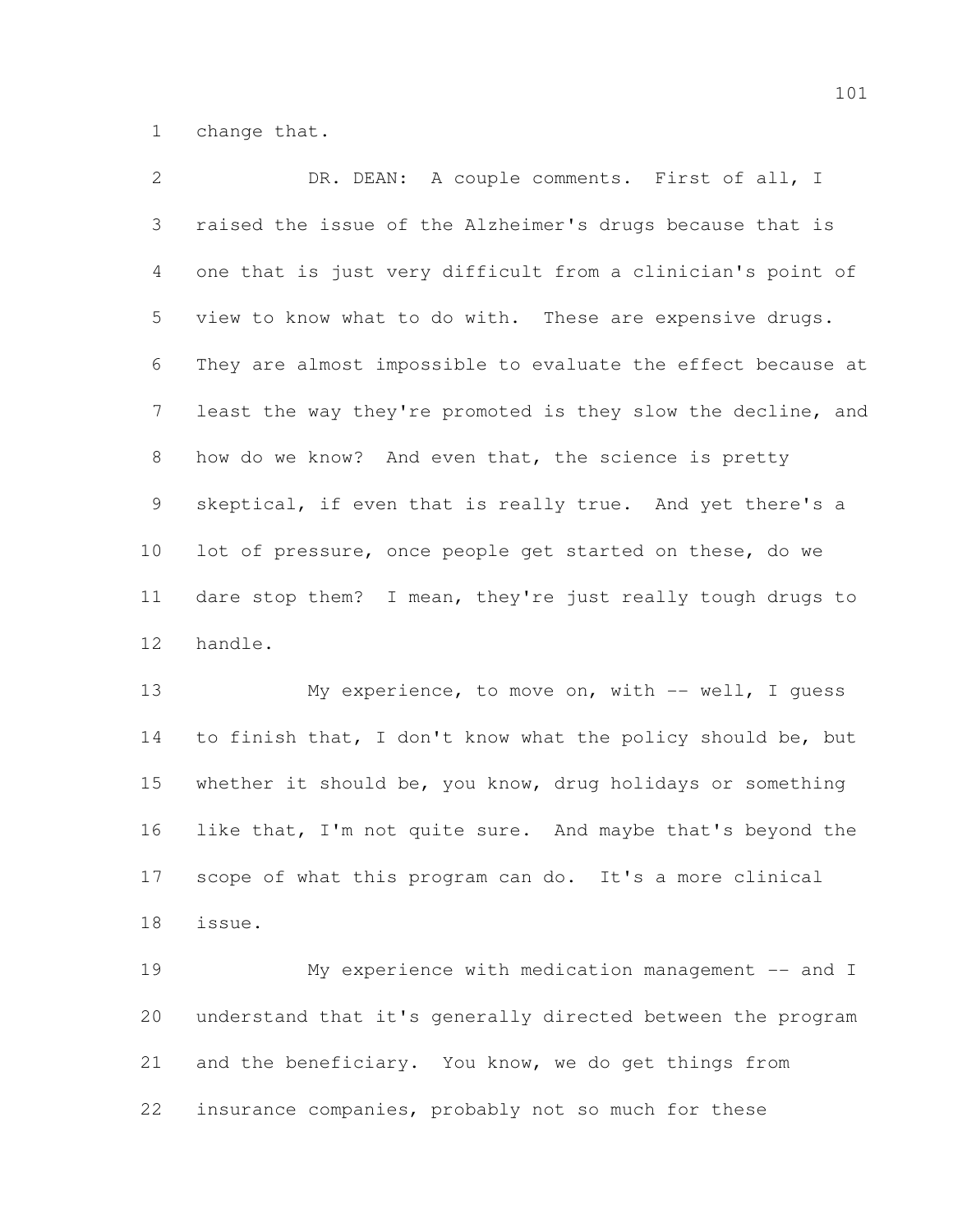particular patients, but I have been struck with how inaccurate they are. It seems like about half the time I get things for patients that aren't my patients or they're drugs that I didn't prescribed or it's just -- or else they're just clinically inappropriate. I got one the other day because a patient was on two different kinds of insulin, and they thought they were getting duplication prescriptions. Well, it's standard therapy to give people two different kinds of insulin. So it's a process that makes sense, but it's got a ways to go in terms of its becoming clinically useful.

12 I was really struck by the comment that 58 percent of high-cost beneficiaries were getting brand name 14 cholesterol drugs. You know, that is one that just really there is -- in my view, I would guess in our practice we might have 5, maybe 10 percent of people on brand name lipid-lowering drugs, and it would seem to me that it would be relatively easy to introduce a fairly simple preauthorization plan that just says, "Has this patient been tried on a generic? And has it been shown not to be effective?" And then you can go -- there are a couple of brand name ones that are more potent, but it's a very small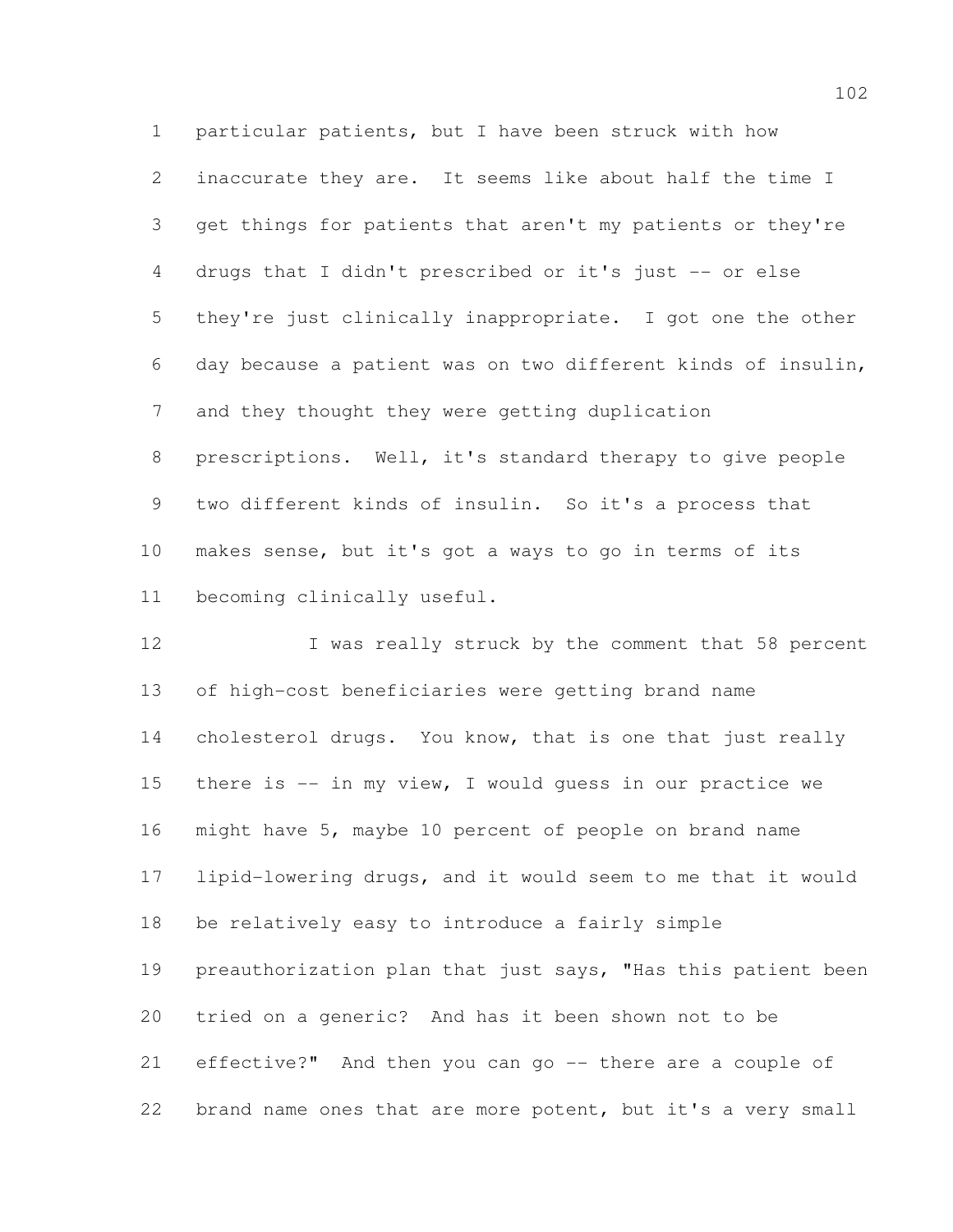population that those are relevant for.

| 2              | MR. HACKBARTH: Keep in mind, in this context the            |
|----------------|-------------------------------------------------------------|
| 3              | insurer is a Part D plan, and so they're the ones deciding  |
| 4              | what the best tools are to encourage appropriate use.       |
| 5              | DR. DEAN: Okay.                                             |
| 6              | MR. HACKBARTH: The step therapy approach is a               |
| $\overline{7}$ | commonly used tool for some drugs.                          |
| $8\,$          | DR. STUART: The data set that you had actually              |
| 9              | does have information on whether the plan at the drug level |
| 10             | imposes either prior authorization or step therapy. And so  |
| 11             | that might be interesting to look at plans that are         |
| 12             | different in terms of whether Lipitor requires prior        |
| 13             | authorization and Zocor doesn't.                            |
| 14             | DR. DEAN: It would like that clearly has not been           |
| 15             | applied for whatever reason, and I don't understand all the |
| 16             | payment issues. And, finally, I would just echo what Karen  |
| 17             | said about the -- she was being very diplomatic -- comment  |
| 18             | about antipsychotics in the written material. That is just  |
| 19             | a very difficult clinical situation, and everything that's  |
| 20             | in there is true. On the other hand, as clinicians we get   |
| 21             | put in a situation where these are not great drugs and they |
| 22             | do have risks. But we're faced with situations where we     |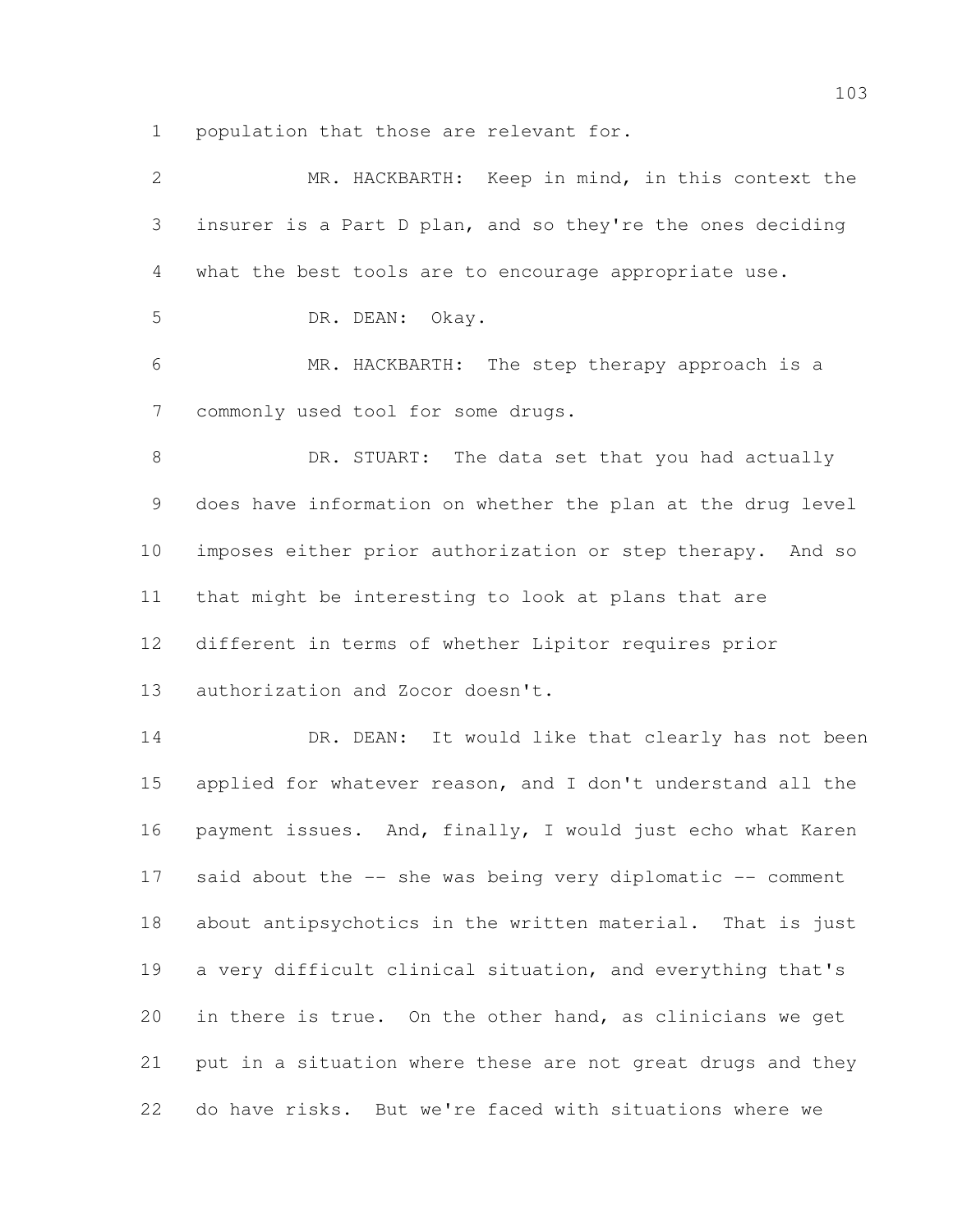1 don't have any other options. And it's true -- that's been my gripe about the Beers list for a long time. Everything that's on the Beers list is true. Those things are all toxic drugs. But there are a few situations where we just simply don't have other alternatives, and if you've got nursing home residents that are abusive and disruptive and injuring staff members, you know, we have to intervene, and these drugs work.

9 So, I mean, there are other -- there's non- pharmacological interventions that should be tried and that do sometimes work. But I think we have to be careful just because these drugs are dangerous drugs and they do have -- they were promoted initially as the solution to all our problems. They were supposed to be risk free, and they were supposed to be the solution. And it's clear that they're no 16 safer than the older drugs. They're much more expensive, 17 and -- well, enough.

 MS. BEHROOZI: Well, here's no surprise. I loved this. I thought the paper was really thorough and complete and clear. It was really great. And no surprise because this is so -- the recommendation to structure cost sharing to encourage beneficiaries to use generics is very -- that's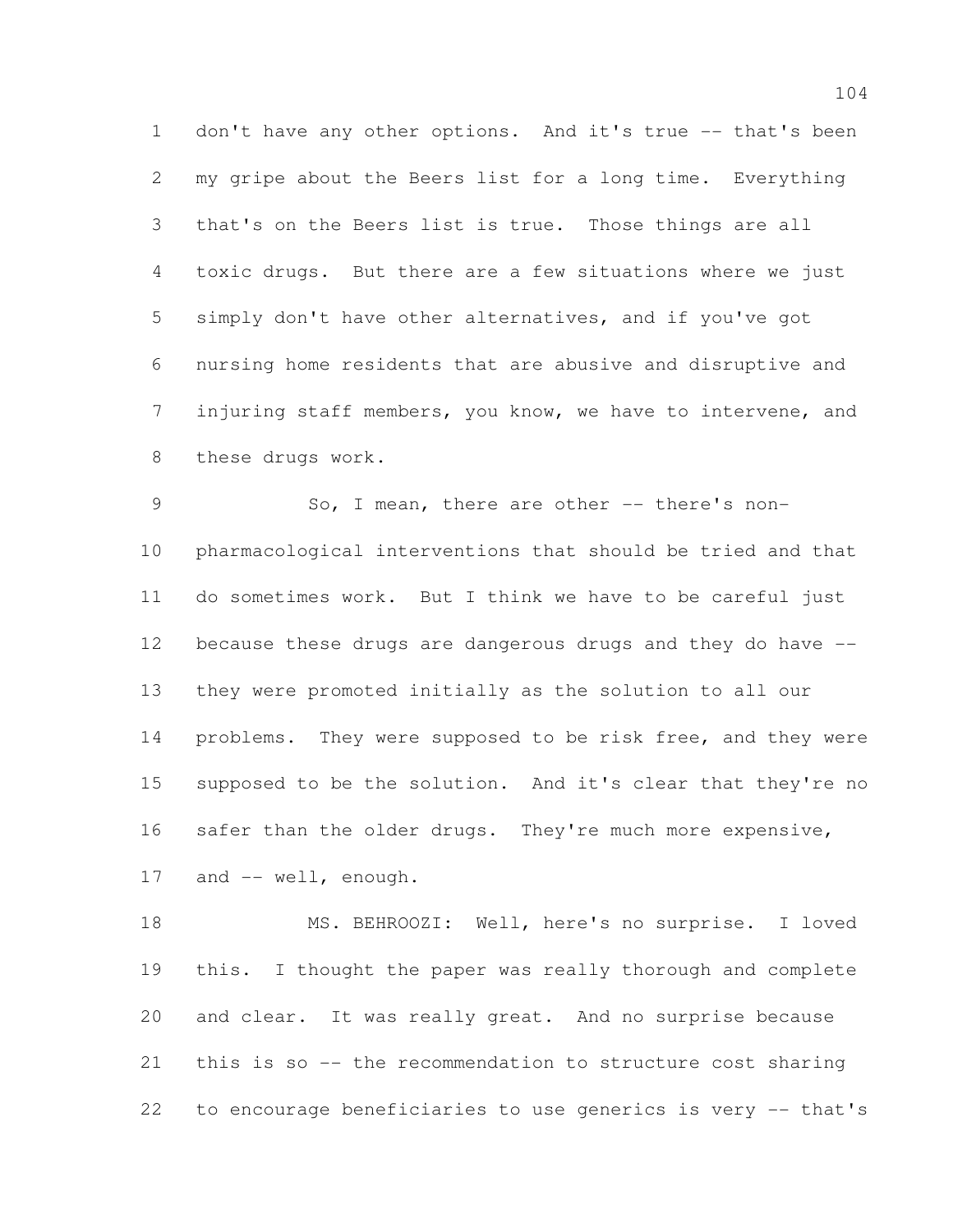what we do in our plan.

2 One thing that I want to emphasize -- and you highlighted it in your presentation -- is that you want to structure it that way, where generics are available. So the flip side of that is where there are no generics available, you don't want to say, you know, generics are cheap and brand names are expensive, period. You want to say generics are cheap and brand names are expensive where generics are available. Brand names where no generic is available should not be expensive. I just want to make sure that that's stated, because you don't want to deter people from using drugs when there's no generic available. You know, you 13 don't want to have a threshold that gets in the way of that. On the topic of how to get people -- what's the best motivator, what's the strongest encouragement, whether it's for the beneficiaries or, as Cori raised, for the prescribers, clearly, you know, education is a huge component of it. We've just done sort of an analysis and write-up of our program where mandatory, as we call it, generics are a major component, and from 2009 to '10, I think it was, or 2008 to '09, I'm sorry, we actually had a negative drug trend. You know, the costs of our drug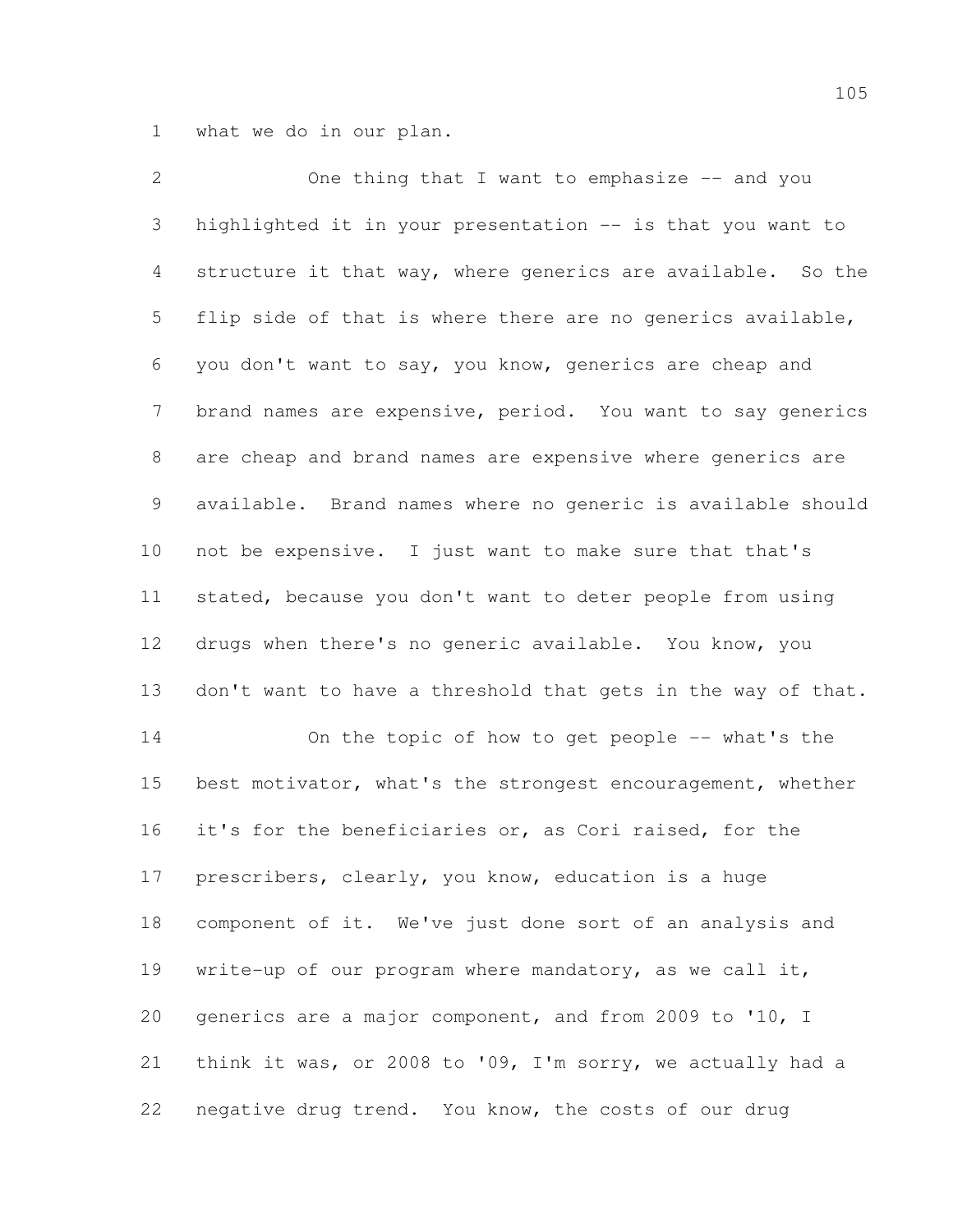program declined. And education is really highlighted. You know, it has something to do with the fact that our union was founded by pharmacists so people pay a lot of attention to that. So we have to be very clear in our communications. But we also have a lot of low-income members who, as you have noted from your focus groups, carry some attitudes about generics that reflect low health literacy or, you know, they haven't been exposed to the concepts a lot. So I know this sounds like, you know, whatever, way out there, but a really good marketing tool is to say 11 generics are free because a dollar -- the difference between a dollar and free to the payer really doesn't make that much difference. To be able to use the word "free," generics are free when they're available, overcomes as whole lot of resistance. So I would just suggest you consider that as a potential policy option. We have not found that the fact that they are free means utilization in general ramps up. People aren't going to just start taking drugs because they're free, but they will take the generic because it's free as opposed to the brand name drug.

 So that's my two cents. Thank you. DR. CHERNEW: I've very sympathetic to what Mitra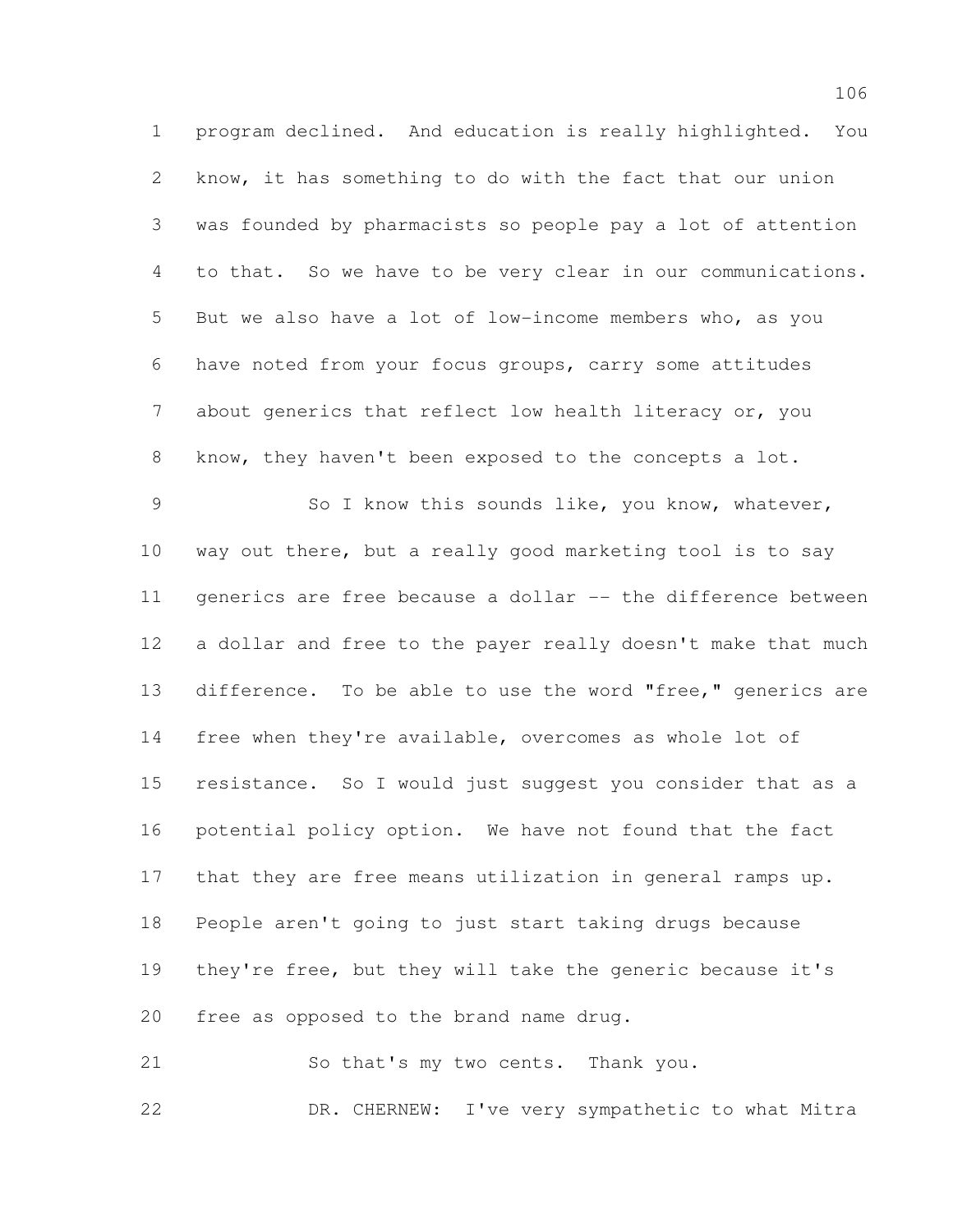just said, so let me just start by saying I believe there's 2 a lot of inefficiency in the way the drugs are purchased, and that's something that we should focus on. I think it's important to think about what's meant by "when available" because not all generics are the same as all branded, even within class, and in some more than others. The cholesterol 7 one, as much as I understand that, that's going to go away in a -- before we do anything, that's going to be less of an issue.

10 DR. DEAN: Well, not necessarily. Crestor is still around and they're pushing hard.

12 DR. CHERNEW: I understand. But in any case, there are differences across the drugs in different ways, and so we shouldn't think that just because there is -- we shouldn't write as if just because there's a generic in class that means they're perfect substitutes, because they're not, although I do think the rates of use of branded are probably higher than they need to be for many of the reasons that Tom said.

 But the thing I think is most complicated is it turns out that I think the evidence suggests that when you raise co-pays for individuals, you get many more people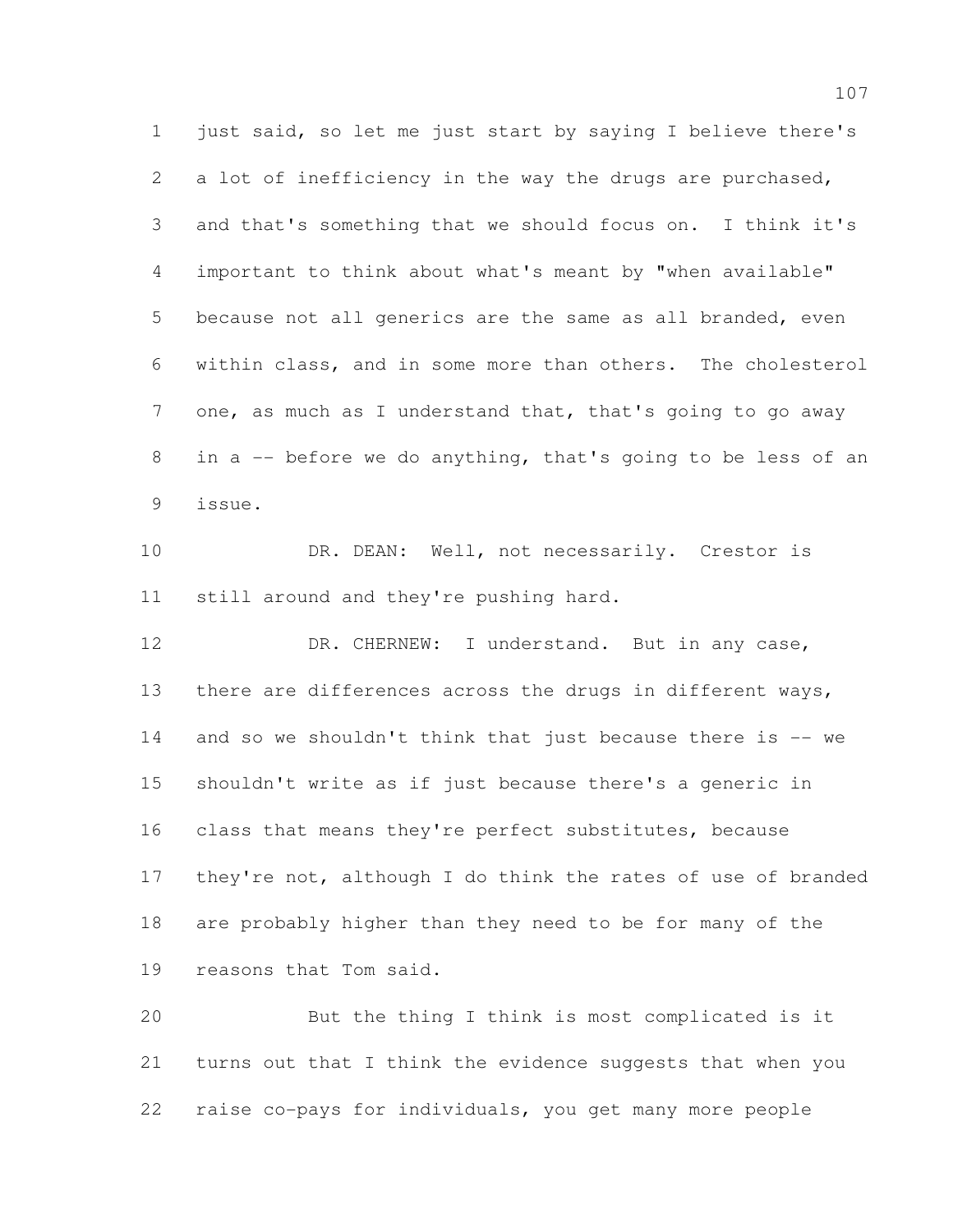dropping taking any medication at all as opposed to switching even though you would think they would switch when they're available. And so this incentive to switch comes with a cost of people dropping out of taking the use of appropriate drugs, and I think the problem is, particularly in this population, that the population doesn't always 7 behave, as much as it pains me to say, the way economists 8 would predict. And so even if you have -- you know, you're taking this drug that's branded, we have this co-pay differential, but there's a generic you can go get or you want an exception, you can go get an exception, you would like to think that people would sort of thoughtfully think through that and they would have that option. I think the 14 challenge is too often they don't and too often they won't. And that shouldn't be used as sort of a blank check, therefore, we can't do anything. We've identified this problem but now we can't do anything. I think that's not the message I'm trying to say. The message is really we 19 just have to be careful, particularly about what we mean by what's available, particularly about what safeguards we use, particularly when we focus on the plans and interventions like have you done this as opposed to patient incentives.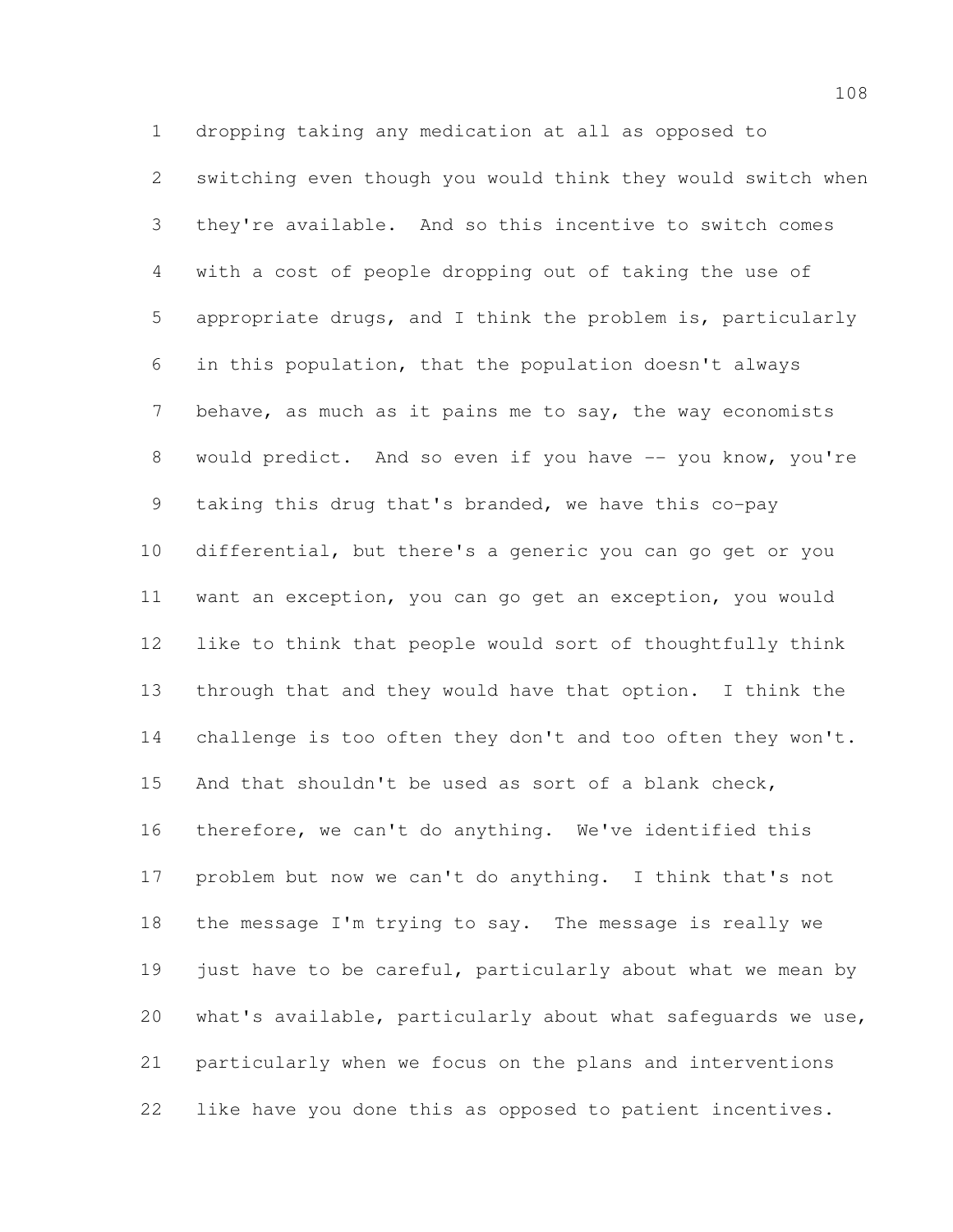So I think we need to think about what the costs are, particularly recognizing that in many cases for some of these classes there's a potential back end cost of not managing the thing well. And while I understand the offset literature geographically, it turns out that there's a growing literature about Part D in general and the fact that Part D increased used of prescription drugs and there was a reduction in spending. This is the Joe Newhouse morning. Joe has a paper on that. Mike McWilliams recently had a paper on that. We have a paper on the use of hospitalizations.

 So there is a lot of good that's being done by a lot of the drugs, and so we have to worry not only for health reasons but also for other reasons about treating them broadly as the whole pattern of care and be careful with the interventions that we adopt. But that is not meant to say we shouldn't adopt any.

 MR. HACKBARTH: Thank you. Good job, Shinobu [off microphone].

 Our final topic is Medicare coverage of and payment for home infusion.

So this is the first presentation we're going to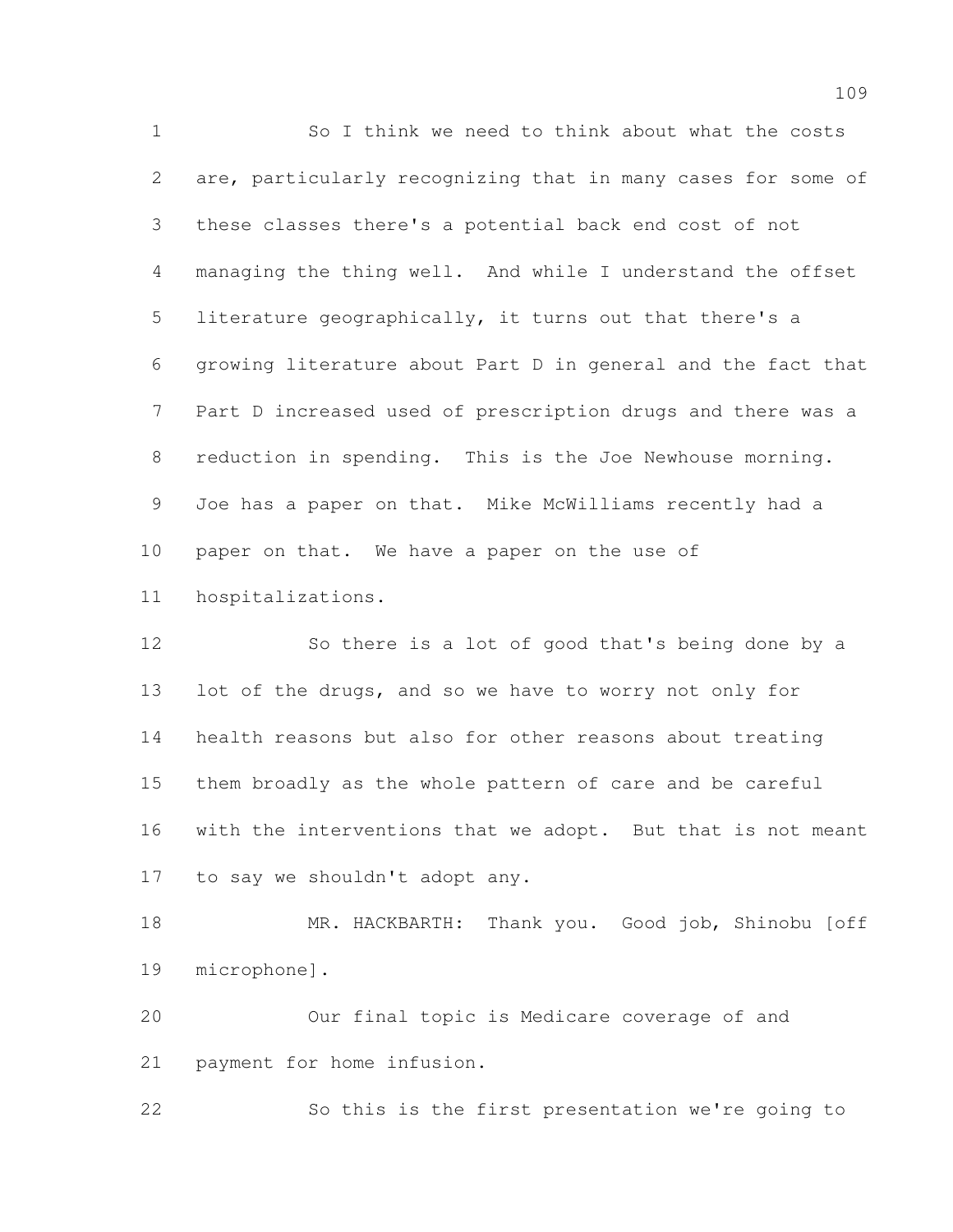have on this topic, as I recall, and this is a mandated report to Congress. Since it's the first time we're hearing about this, what I propose we do is limit the questions to one round of clarifying questions so we can finish reasonably close to on time. Thank you, Kim.

 MS. NEUMAN: Good morning. I'll try to move quickly through the presentation so you'll have time for questions. So we're going to talk about home infusion, and we're going to look at a couple of things. We're going to talk about what is home infusion, what issues Congress has asked us to look at, and what work we have in progress.

 We'll talk about what's currently happening in Medicare on home infusion, what's covered, how much are we spending, on what products, and for which beneficiaries. 15 And then we'll conclude with next steps. Before we start, we'd like to thank Kelly Miller and Sinobu Suzuki for their help on this work.

 So what is home infusion? Home infusion typically involves the infusion of an intravenous drug in a patient's own home. It's most commonly used for IV drugs that require frequent administration, daily or multiple times per day such as IV antibiotics or drugs that have very long infusion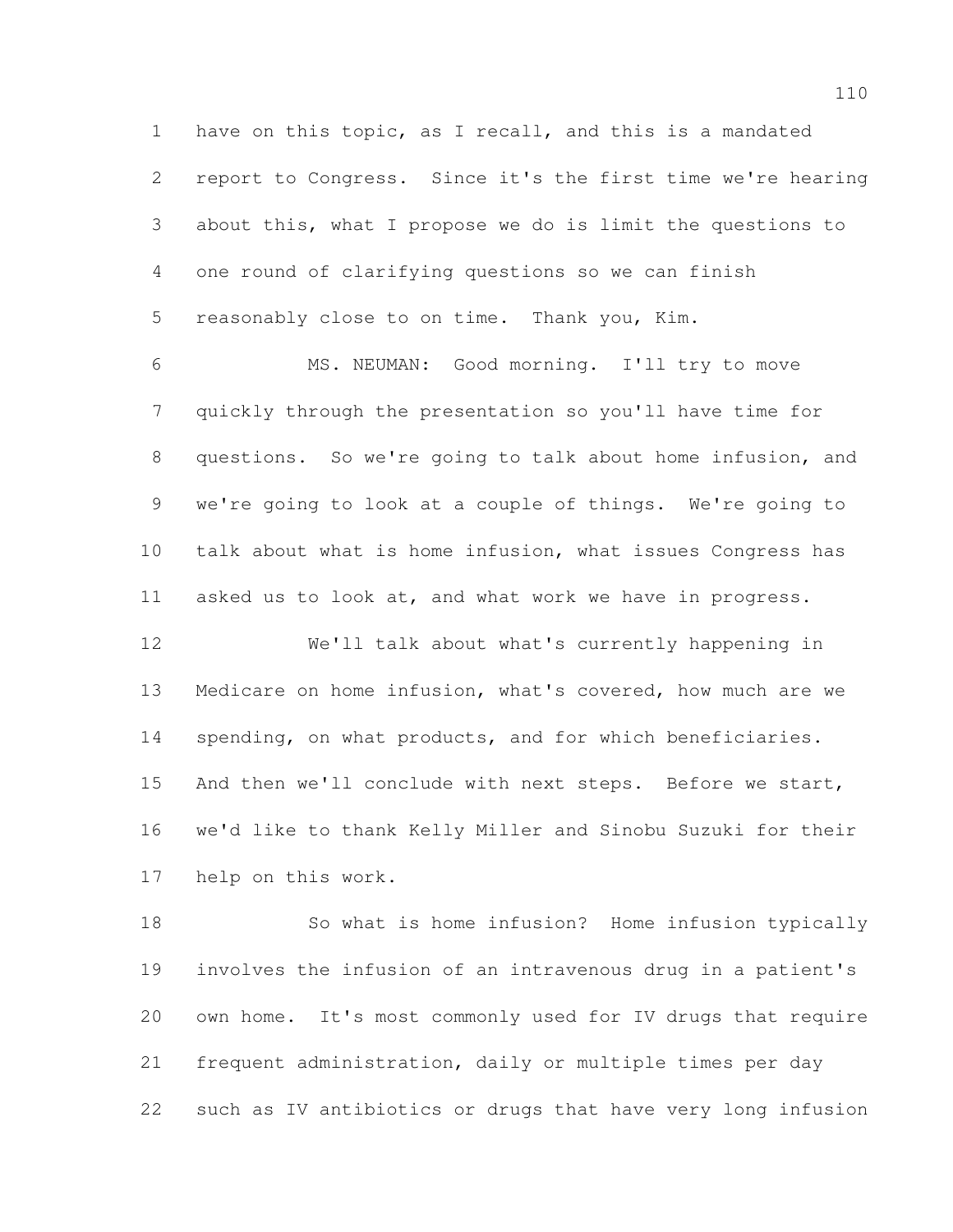times.

| 2               | There are several components of home infusion.               |
|-----------------|--------------------------------------------------------------|
| 3               | There's the drug. There's supplies like tubing and           |
| 4               | catheters. There's equipment like pumps or poles. And then   |
| 5               | there's oftentimes nursing involved. Typically, a nurse      |
| 6               | visits for the first infusion or first several infusions to  |
| 7               | train the patient or family in how to administer the drug    |
| 8               | independently. And thereafter, the nurse just visits         |
| 9               | periodically to check the infusion site, to do catheter      |
| 10 <sub>o</sub> | care, that kind of thing.                                    |
| 11              | As we'll discuss again later, in some situations,            |
| 12              | Medicare covers all components of home infusion; in other    |
| 13              | situations, Medicare covers some components.                 |
| 14              | So this slide shows the issues that Congress has             |
| 15              | asked us to look at. First we've been asked to look at the   |
| 16              | literature on the relative costs associated with providing   |
| 17              | infusions in the home compared with other settings with a    |
| 18              | specific request that we assess whether or not broader home  |
| 19              | infusion coverage under Medicare would yield savings through |

shortened or avoided hospital stays or skilled nursing

facility stays.

We've also been asked to look at sources of data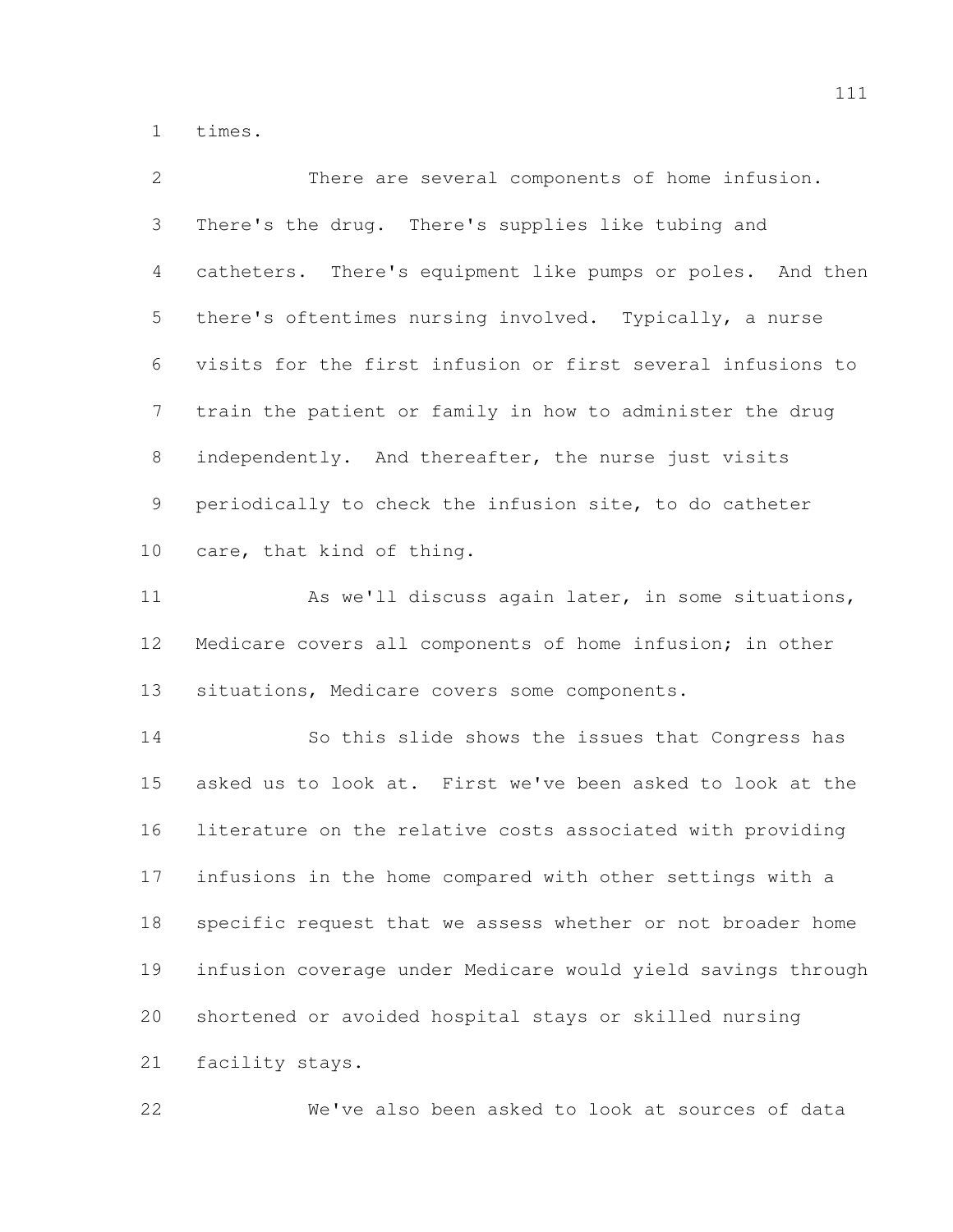on the cost of providing home infusion, how private plans and Medicare Advantage plans cover and pay for home infusion, and any potential issues related to fraud and abuse. And recommendations are requested if the Commission determines any changes to coverage or payment for home infusion under Medicare are warranted.

 So we've got a few efforts underway to look at these issues. First we've contracted with NORC to interview health plans, home infusion providers, and discharge planners. We're also interviewing physicians and other experts on home infusion.

 We're in the process of doing a review of the literature on the relative costs of providing infusions in the home versus other settings. And finally, we've contracted with Acumen to analyze Medicare data on current expenditures on home infusion. And we'll talk about that last part shortly.

 First, though, this slide shows how Medicare covers home infusion currently. Medicare's coverage of home infusion is spread across several payment silos. Drugs are covered under Part B or Part D. Under Part B, a small number of drugs are covered. There's a small set of drugs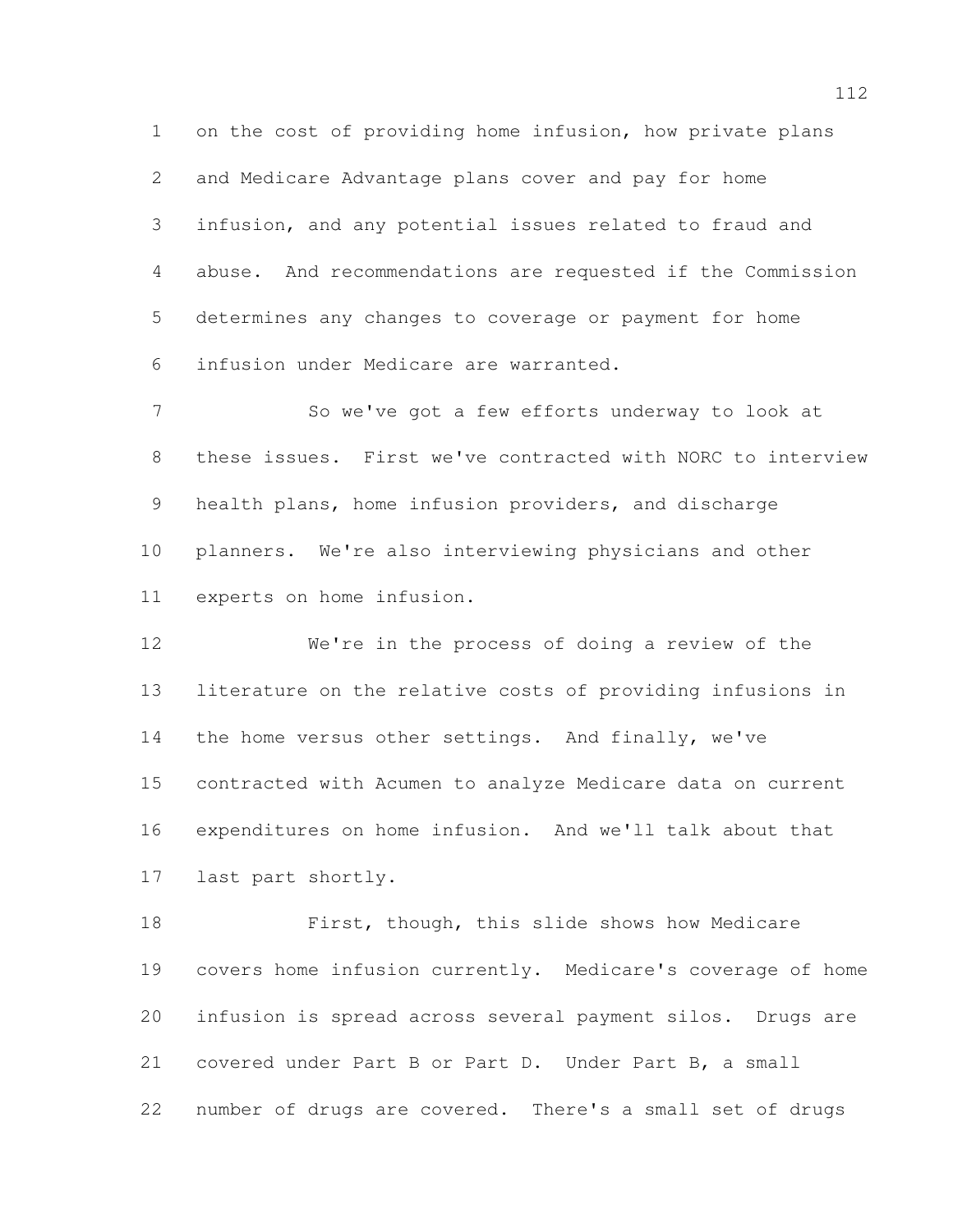that CMS has determined require a durable medical equipment pump. Those are covered under B.

 There's also parental nutrition, IV nutrition, for people with a non-functioning gastrointestinal tract. That's covered under the B prosthetic benefit. And then finally, B covers intravenous immunoglobulin, IVIG, for people with a specific diagnosis.

 And then Part D covers anything that Part B doesn't cover that is on the plan's formulary and that meets any medical necessity criteria that the plan may have. So coverage of other aspects of home infusion, supplies, 12 equipment, and nursing, depend on two things generally. One is whether the drug is covered under B or D. And the second 14 thing is, is the beneficiary homebound.

 So this slide kind of summarizes the various scenarios that can occur with coverage. With one exception, 17 if Part B covers the drug, then the supplies and equipment are also covered. If the beneficiary is also homebound, then nursing would be covered through the home health benefit; otherwise, it's not.

 If it's a Part D drug, then Part D will only cover the drug, unless the beneficiary is homebound. If the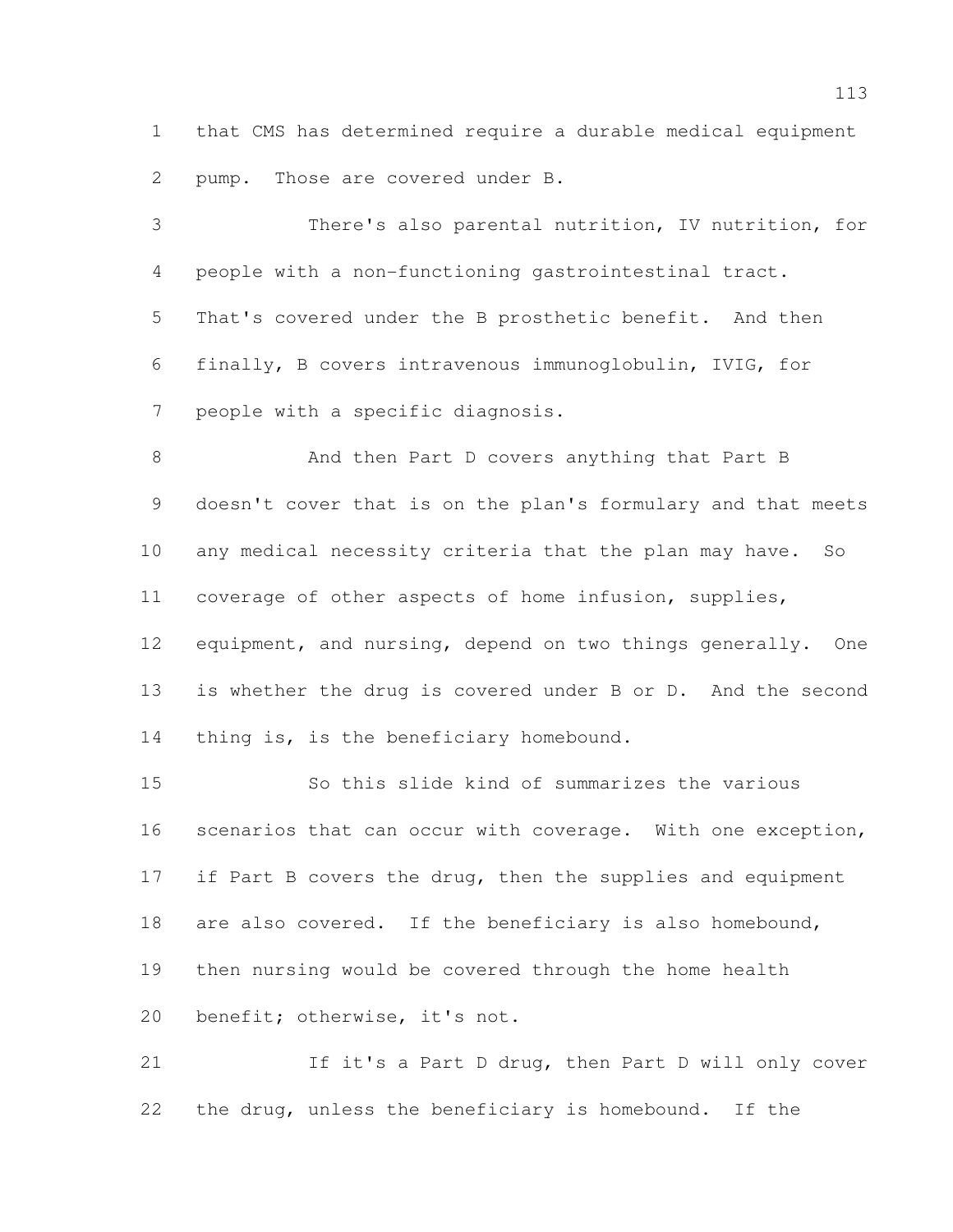beneficiary is homebound, certain supplies and nursing are covered through the home health benefit.

 So what happens when a physician believes the patient would benefit from home infusion, but only some components of home infusion are covered through Medicare? There's a couple of different scenarios. Some beneficiaries receive coverage through other sources such as employer- sponsored supplemental policies or Medicaid. Medigap, though, does not cover this. Some beneficiaries pay out of pocket and then some choose to receive care in other settings like hospital outpatient departments, skilled nursing facilities, physician offices. In terms of Medicare Advantage, Medicare Advantage plans have the flexibility to provide home infusion coverage that's broader than Medicare fee-for-service. And some plans do offer broader coverage. MA plans have the option of bundling Part D home infusion drugs with supplies, equipment, and nursing as a Part C supplemental benefit with no cost-sharing. And as of 2009, about 219 MA plans, accounting for 15 percent of MA enrollment, did bundle home infusion under Part C.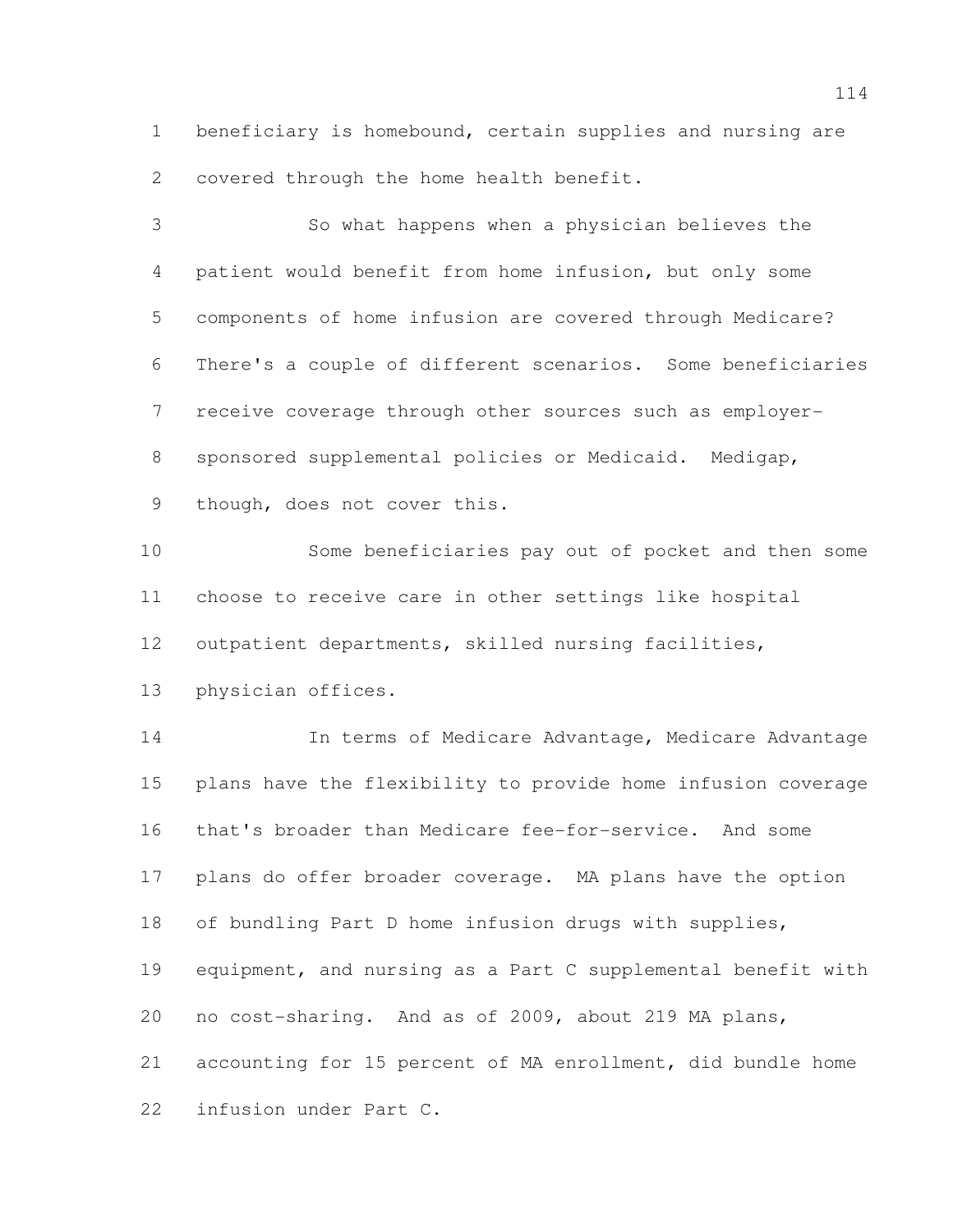We know less about extent of home infusion coverage among other MA plans. We've got data on their drug use, but we don't have data on anything else.

 So now, for a look at the data, this slide shows some of the key statistics on current use of home infusion under Medicare. So we've got 36,000 fee-for-service beneficiaries using a Part B-covered home infusion drug as of 2009, and a little over 100,000 Part D enrollees using a Part D-covered infusion drug.

10 10 In terms of expenditures, Part B expenditures were a little over \$600 million for Part B-covered drugs, supplies, and equipment, and for Part D-covered drugs,

expenditures were about \$422 million.

 So this next slide shows the top Part B and Part D covered home infusion drugs. And it shows that spending is generally concentrated on a small number of products. So if you look at that second column, you can see that the top three home infusion drugs, in terms of expenditures, accounted for between two-thirds and three-quarters of spending on all home infusion drugs in Part B and Part D. And now if you look at these other highlighted columns, what you see is that these products tend to have a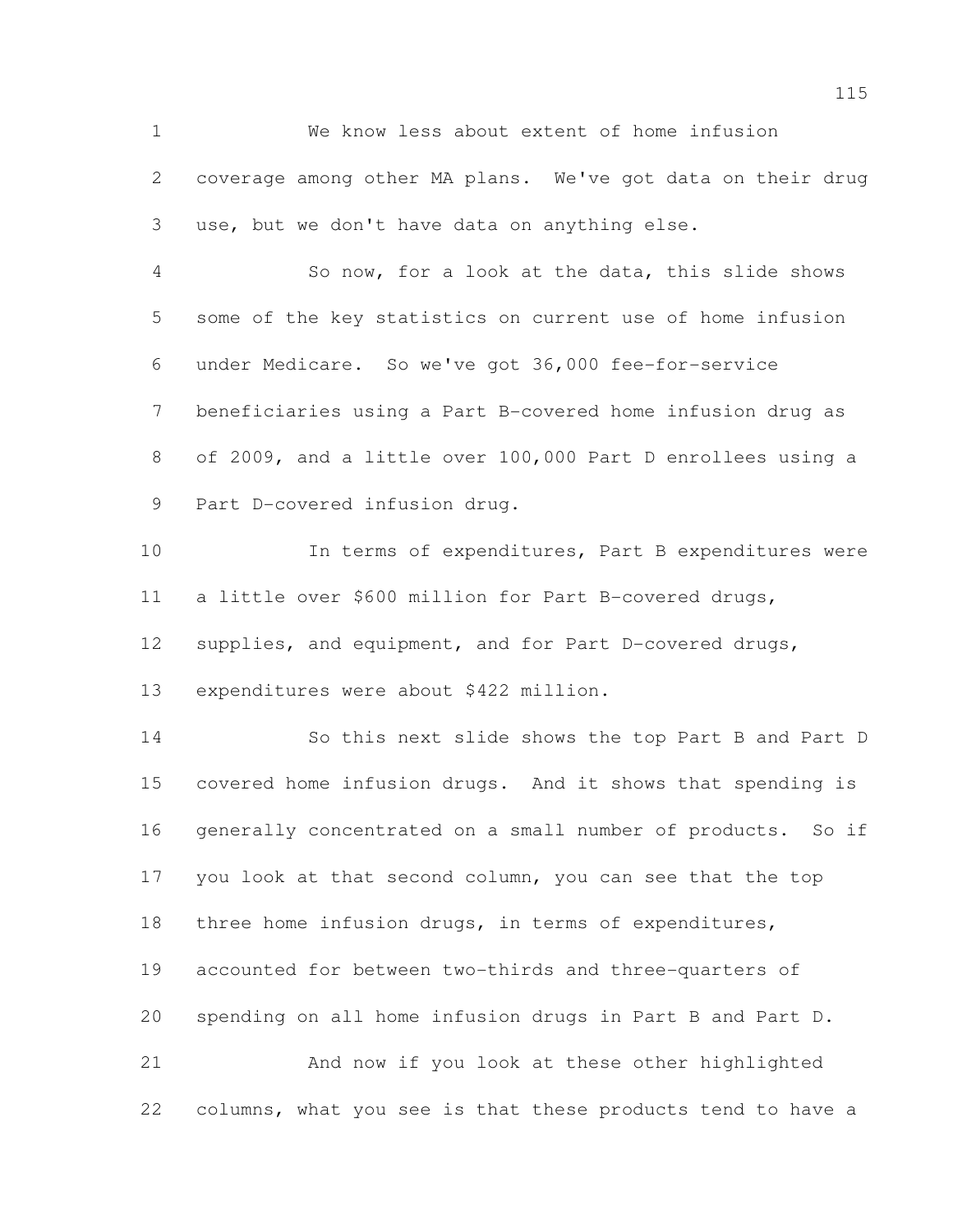very small number of users and tend to have a very high cost per user. And the one exception to that is the second line from the bottom, antibiotics. There you can see that there were over 50,000 Part D enrollees that got an IV antibiotic under Part D, and the average cost was just a little over \$1,000.

 And we'll revisit numbers like these in future presentations when we think about cost implications of home infusion coverage.

 So we also looked at home infusion use by beneficiary in Part D plan characteristics. And what we saw is that Part D home infusion use was higher among LIS beneficiaries, similar to what Shinobu was talking about earlier.

 We also see higher use among PDP enrollees compared for MA-PD enrollees, and certain beneficiary groups such as minorities, beneficiaries age 85 and older, the disabled, and those with ESRD. In terms of Part B home infusion use, use was higher among the disabled and beneficiaries with ESRD.

 We also took a look at home health use among beneficiaries receiving Part D-covered home infusion drugs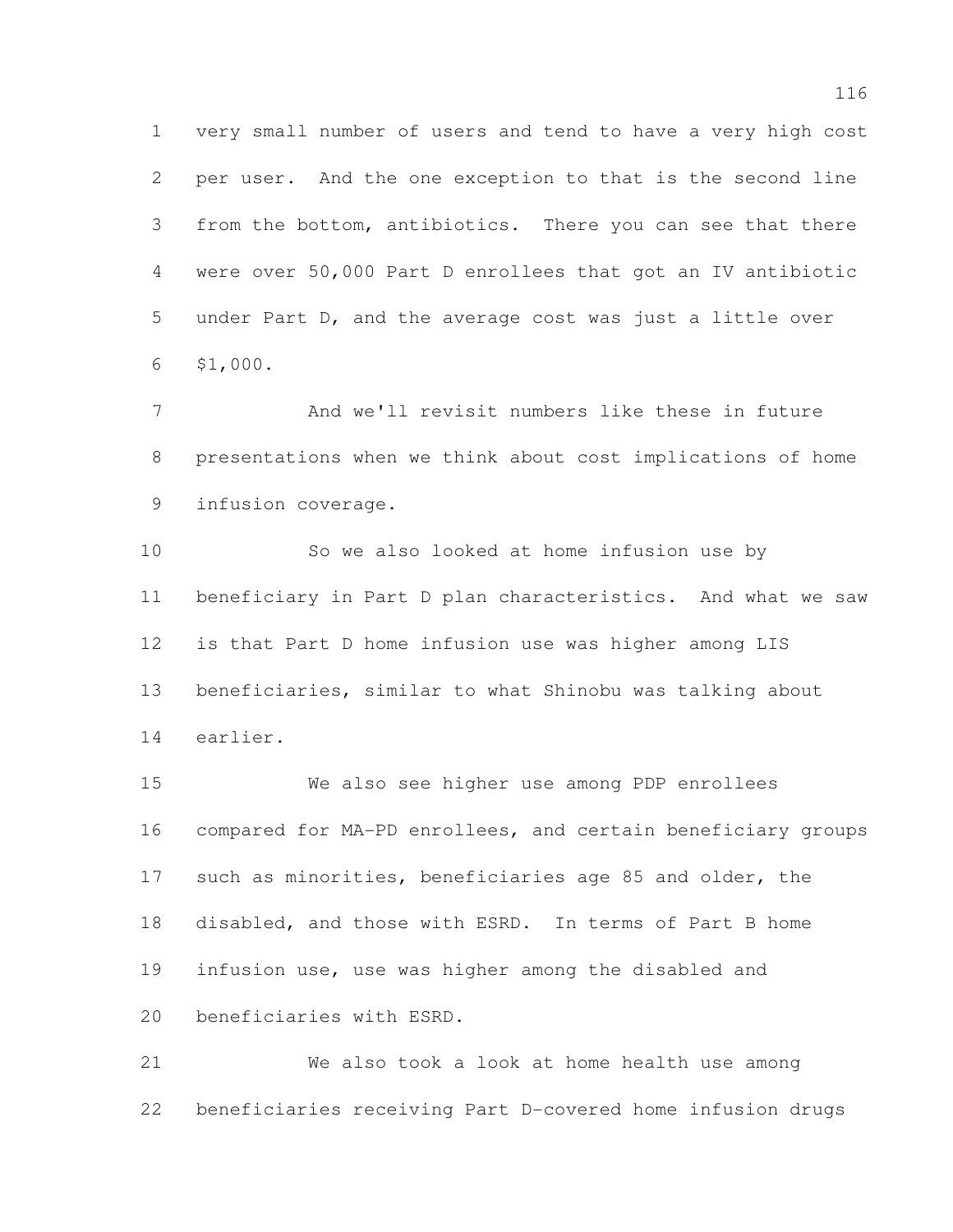to get a sense of the extent to which Medicare is currently providing nursing services. And what we found is that there was a high rate of home health use among beneficiaries receiving IV antibiotics.

 Looking at the top two IV antibiotics, in terms of expenditures, over 60 to 70 percent of the time there was a home health visit within six days of the prescription being filled. We saw much lower rates of home health use among beneficiaries receiving other Part D-covered drugs.

 So that brings us to our plan for upcoming meetings and the report. In the future, Joan will be presenting findings from our interviews of plans, providers, and stakeholders, including how private plans and MA cover and pay for home infusion, prior authorization and other 15 management tools they use, factors that providers and plans consider in determining if a patient is a candidate for home infusion, and what we've heard from discharge planners and others about Medicare beneficiaries' access to home infusion services.

 We'll also talk about the cost implications of home infusion versus infusion in other settings. We'll discuss findings from our literature review on that topic,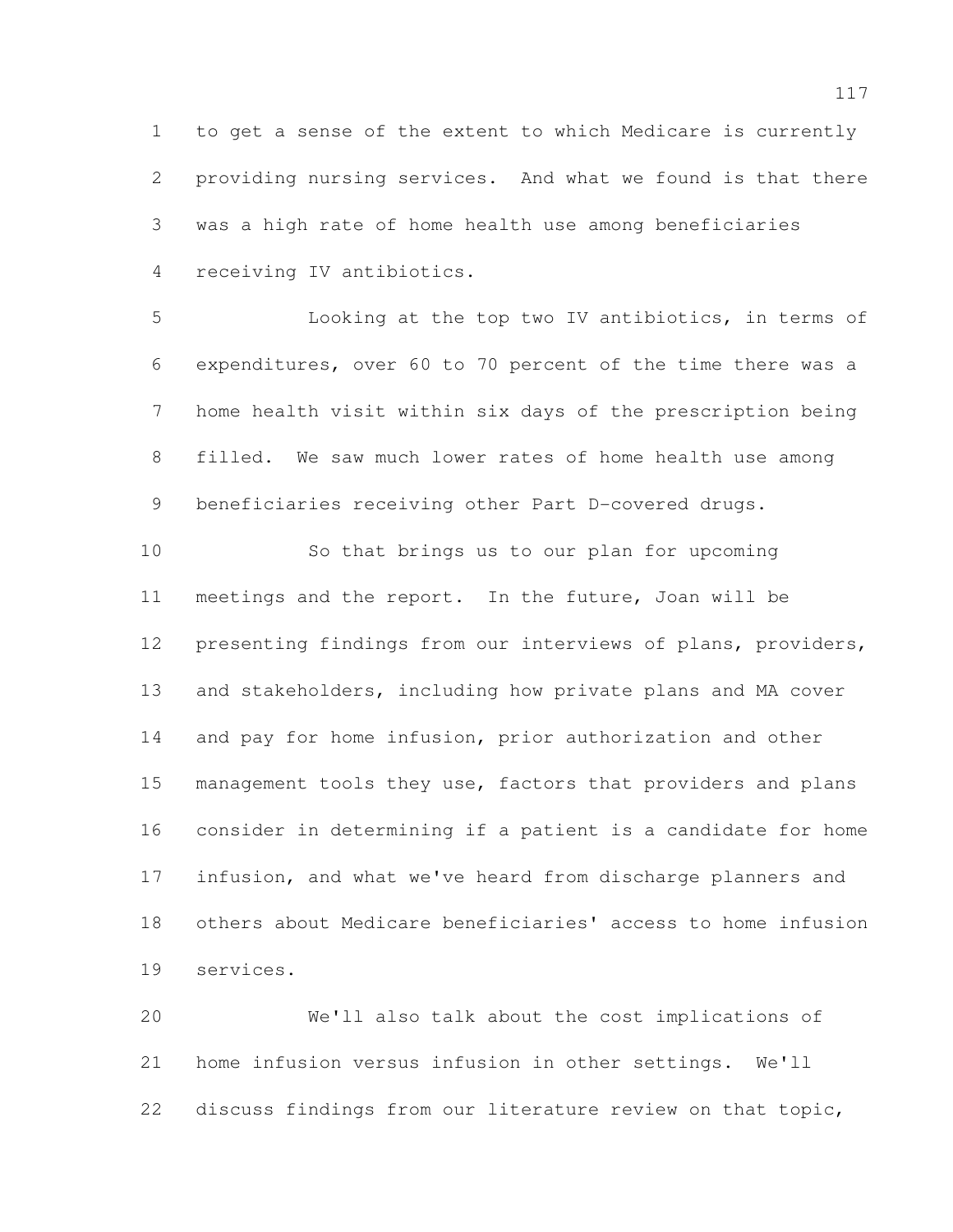and we've been asked to examine whether there are possible savings when we reduce use of SNFs and hospitals if Medicare broadened home infusion coverage. And we'll do our best to consider that issue. But a lack of specific data on infusions in inpatient hospitals and SNF settings will limit our abilities there.

 Then we'll also discuss fraud and abuse. We'll consider potential vulnerabilities that Medicare might face and what strategies might exist to combat them. And finally, we could discuss policy options if the Commission wishes to pursue them. So that concludes our presentation and we look forward to your questions and discussion.

 MR. HACKBARTH: Thanks. Well presented and efficiently presented. Karen?

 DR. BORMAN: You've indicated you're going to look at bundled practices within MA, whether or not there might be some bundled practices outside the Medicare system. I mean, this just cries out for a bundle, I think, in a lot of ways, particularly when we see how it's fragmented. So if we can cast a wide net about how to provide this as a bundled service, I think that would be very helpful. I think appropriately used, home infusion is a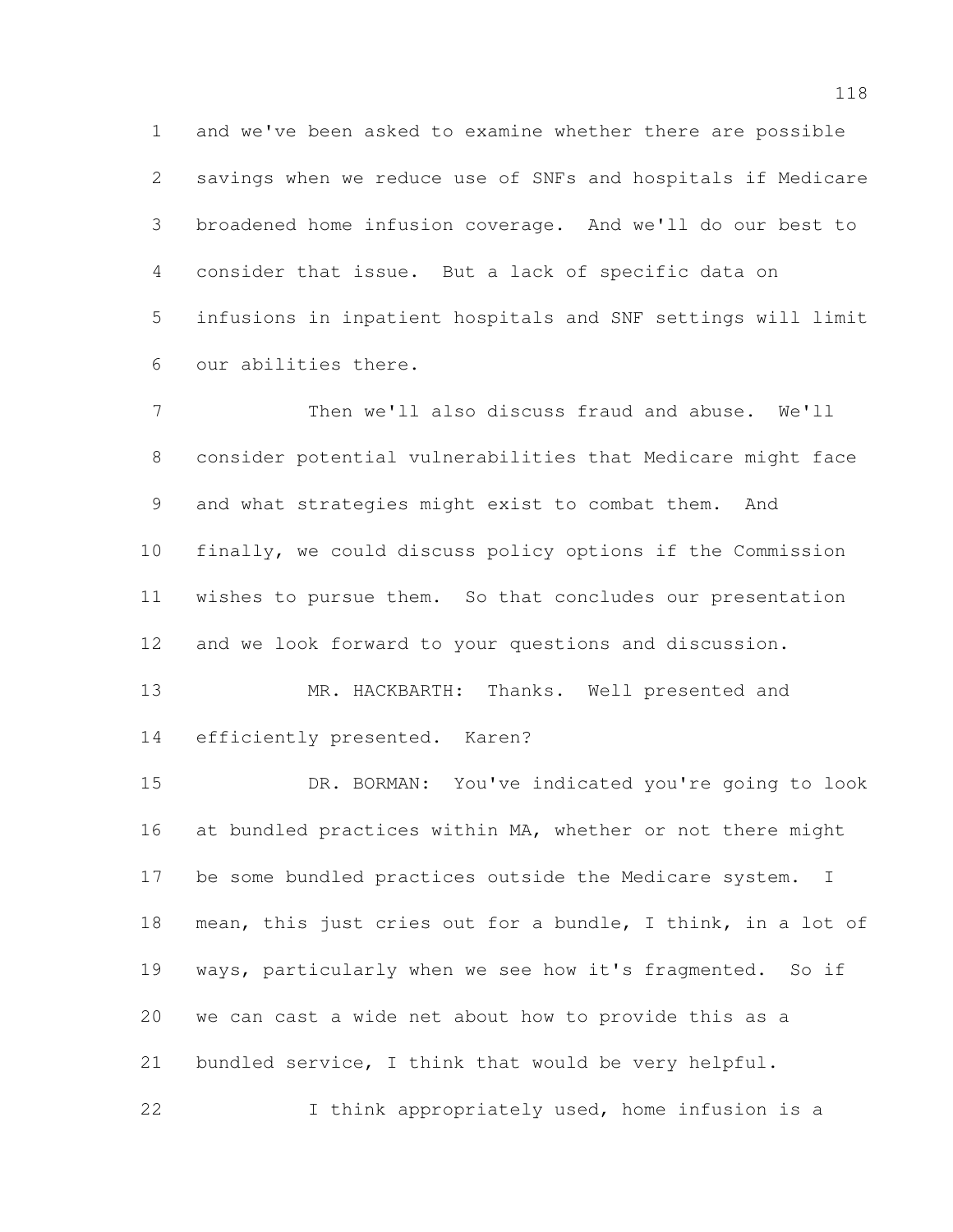great thing for the right patient, for the right reasons. And then my one other question would be, is the hospice aspect of home infusion captured in one of these other -- does it come under one of these other categories of Medicare coverage or would there be home infusion in hospice that's covered separately only in the hospice benefit?

 MS. NEUMAN: Home infusion and hospice is separate from the home infusion in B and D. We actually did look at data looking at crossover to see if there was sort of crossover billing going on, and we did not see a lot of that.

 DR. CASTELLANOS: I agree with Karen. The silo 13 effect here is tremendous. In my practice, we do a lot of antibiotics, but the silo effect really makes it a very difficult walk through a lot of complicated paths.

16 The only other comment I have, and it's not a negative comment, but I looked at your references and you didn't reference the GAO report of June 2010. I'm sure you're aware of it. I just wanted to make sure that you were.

 MS. NEUMAN: Yeah. One of the things that we need to do in this study is to incorporate the GAO report in our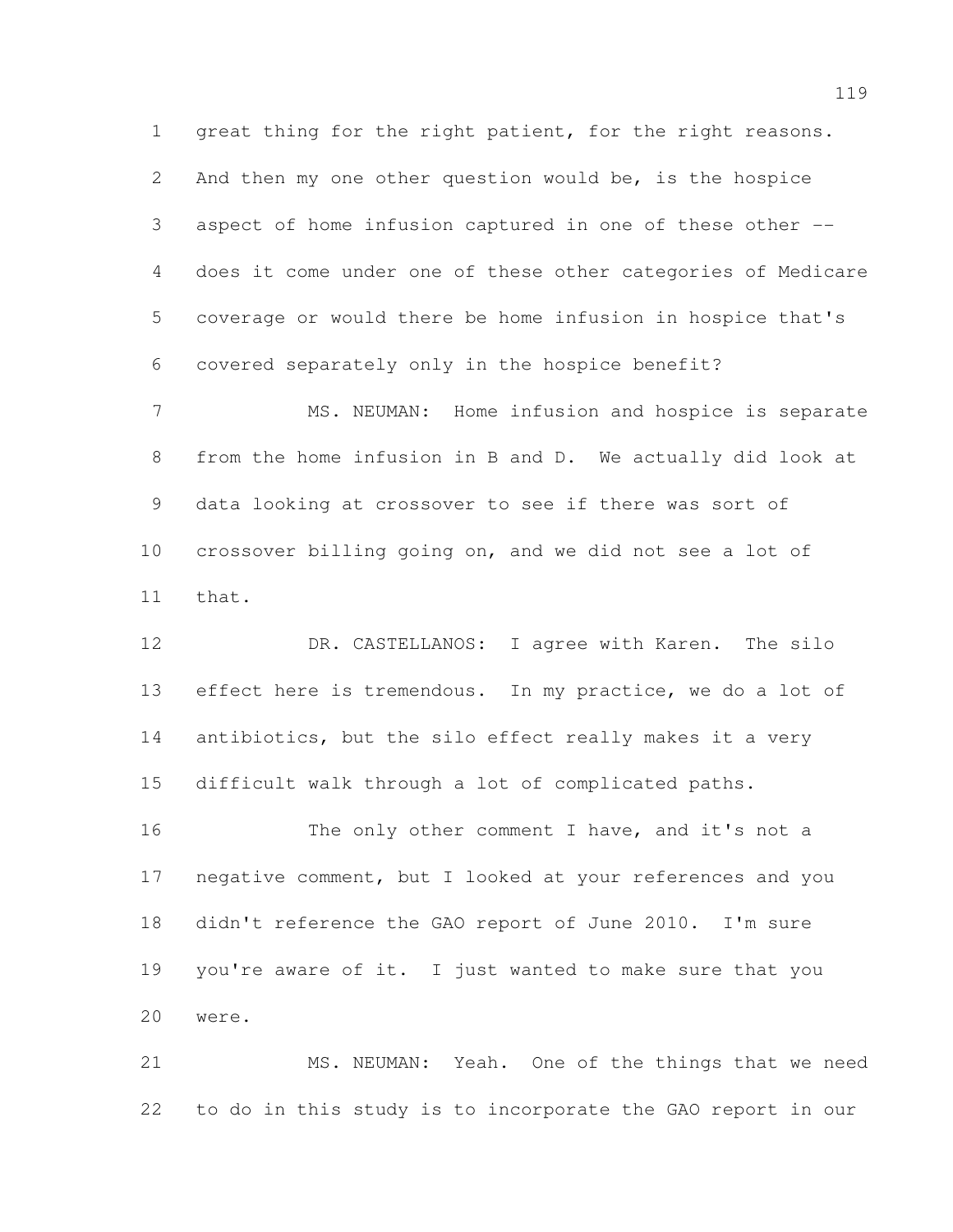assessment. And so, we'll have a text box and discussion and all of that. It just didn't get into the paper in this round.

DR. CASTELLANOS: No problem.

 DR. NAYLOR: Great work and two questions. Will your study include actual interviews with beneficiaries and family caregivers – I wasn't clear -- since it seems that's an important perspective.

 DR. SOKOLOVSKY: You're right and we feel like we've interviewed the whole world, but we have not been able to have the resources to find -- because the population is so small  $-$ 

DR. NAYLOR: Right.

14 DR. SOKOLOVSKY: -- being able to find them has been beyond our ability in this.

 DR. NAYLOR: Okay, okay. And the second is, in your work going, can you explain a little bit about why home health and its connection with Vancomycin and antibiotics is 19 -- there was much more home health use or nursing visits, I should say, is that right, within six days relative to other drugs? I think that would be helpful to know.

MS. NEUMAN: We'll be able to bring some more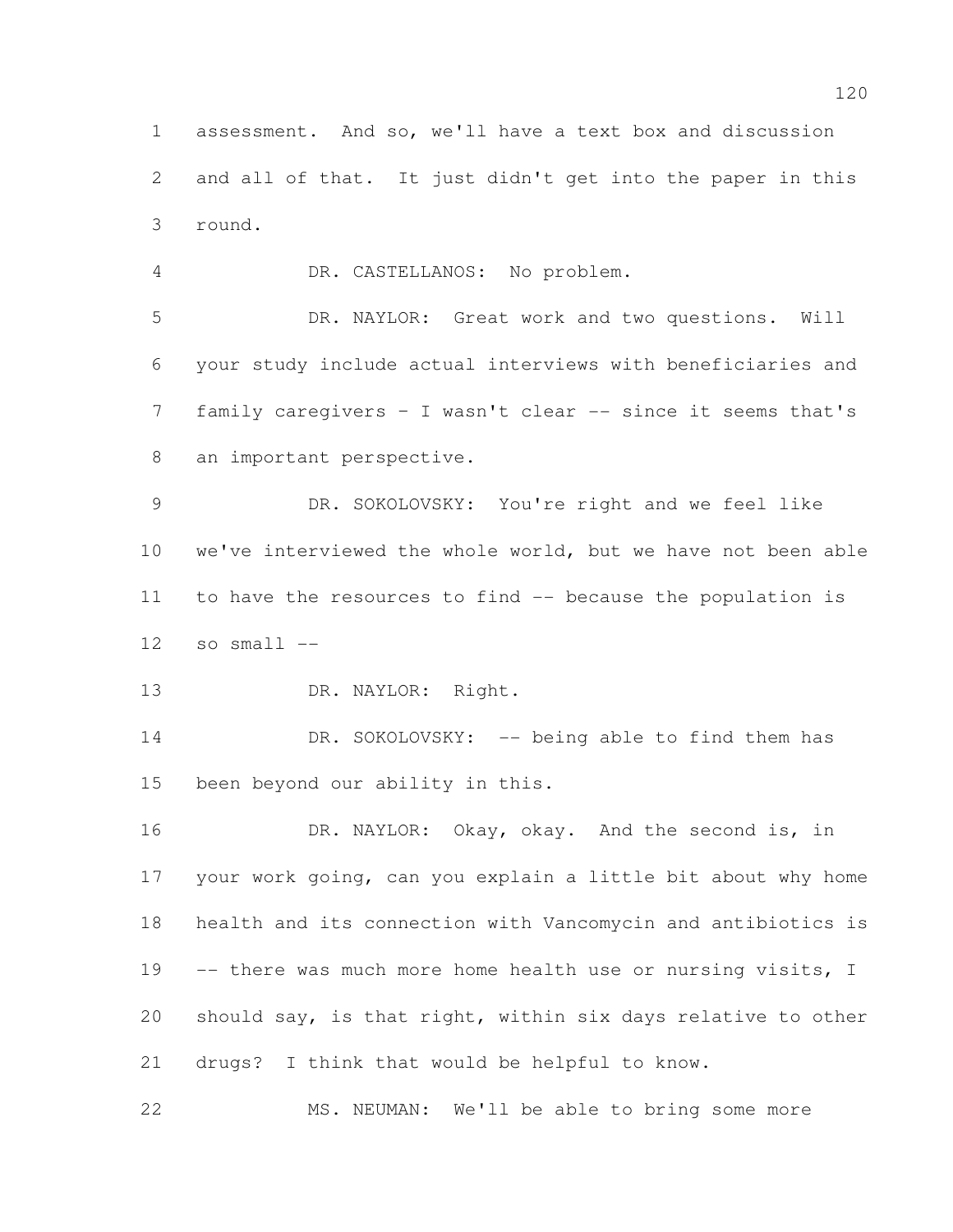information to that when we talk about what we've learned from our discharge planner interviews. A lot of the folks who are getting IV antibiotics are getting them after an acute episode, and so the homebound criteria is likely to be more relevant to them than to say another product that might be a life-long condition that you're getting it for and not sort of an acute situation. 8 DR. NAYLOR: I think that would be great to kind of do a case on that. MR. HACKBARTH: George? 11 MR. GEORGE MILLER: Very quickly, on Slide 7, what's the definition of homebound? Is that definition similar or the same as the definition for home care? 14 MS. NEUMAN: Yeah. We are meaning the homebound definition under the Medicare home health benefit. That is the mechanism by which they're getting the nursing services. 17 MR. GEORGE MILLER: Okay, very good. And then the last part of that slide, do you know -- it says received care in another setting. Do you know the cost for that other setting versus them having it at home? Is there a comparison? Do we have statistics to show what the savings would be?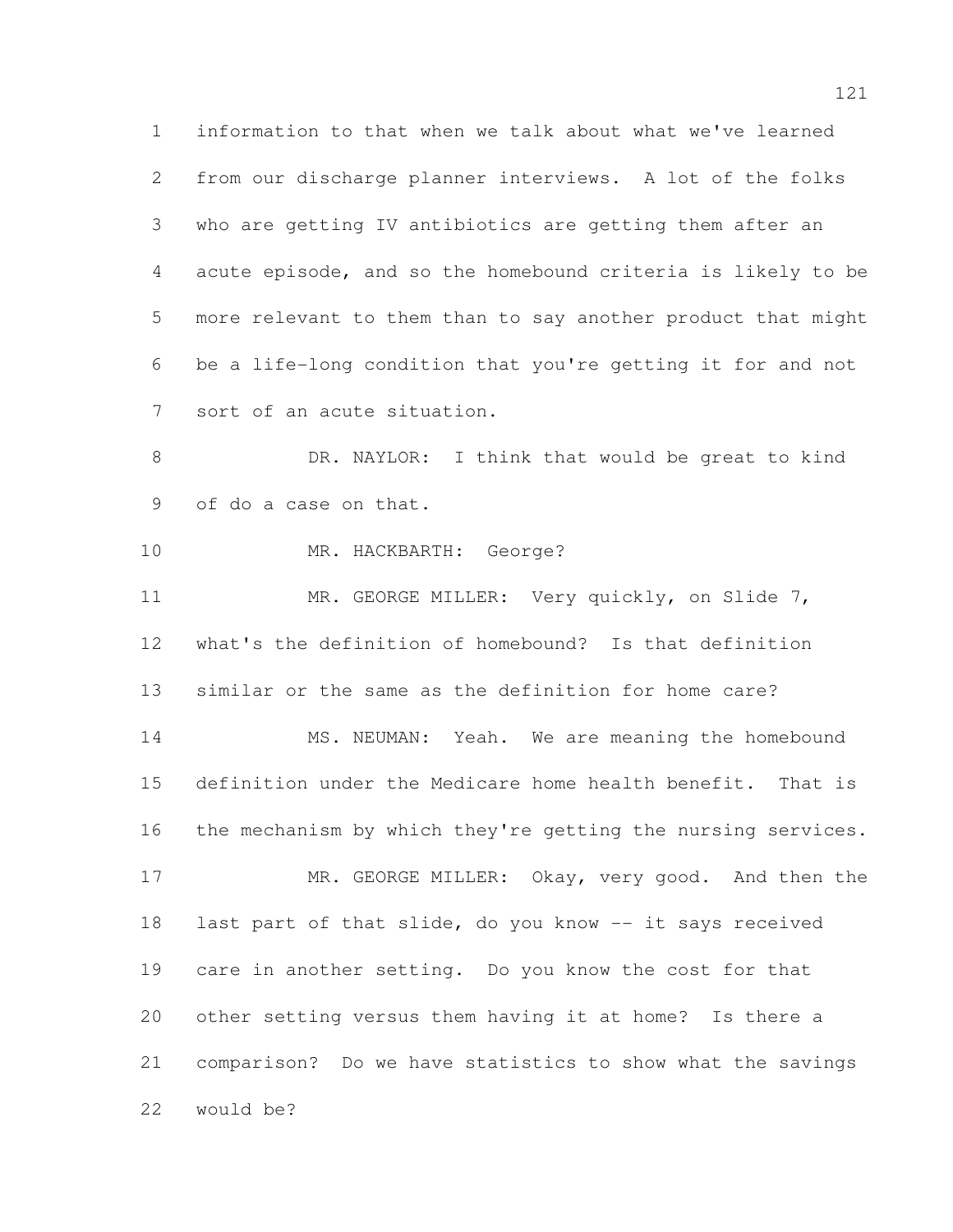MS. NEUMAN: We are going to be able to do some sort of conceptual work in that area. I'm looking at, say, how much Medicare would pay in certain settings. MR. GEORGE MILLER: Right. MS. NEUMAN: You know, one of the gaps will be, well, how much would Medicare pay for home infusion. So you're going to sort of have to look at what the current payment systems look like and then imagine what it might look like for Medicare. MR. GEORGE MILLER: Okay, thank you. MR. KUHN: Kim, quick question. On Page 10, you 12 look at the top three Part B and top three Part D drugs. I want to think maybe it's been three or four years now, but there's been some reports that have come out talking about migrating drugs that are in the Part B space over to Part D. Would any of these drugs be in some of those reports? Are you familiar with some of those reports and would any of these drugs fall into that category of that possible migration? MS. NEUMAN: So the things where there's B/D crossover issues? MR. KUHN: Yeah, yeah.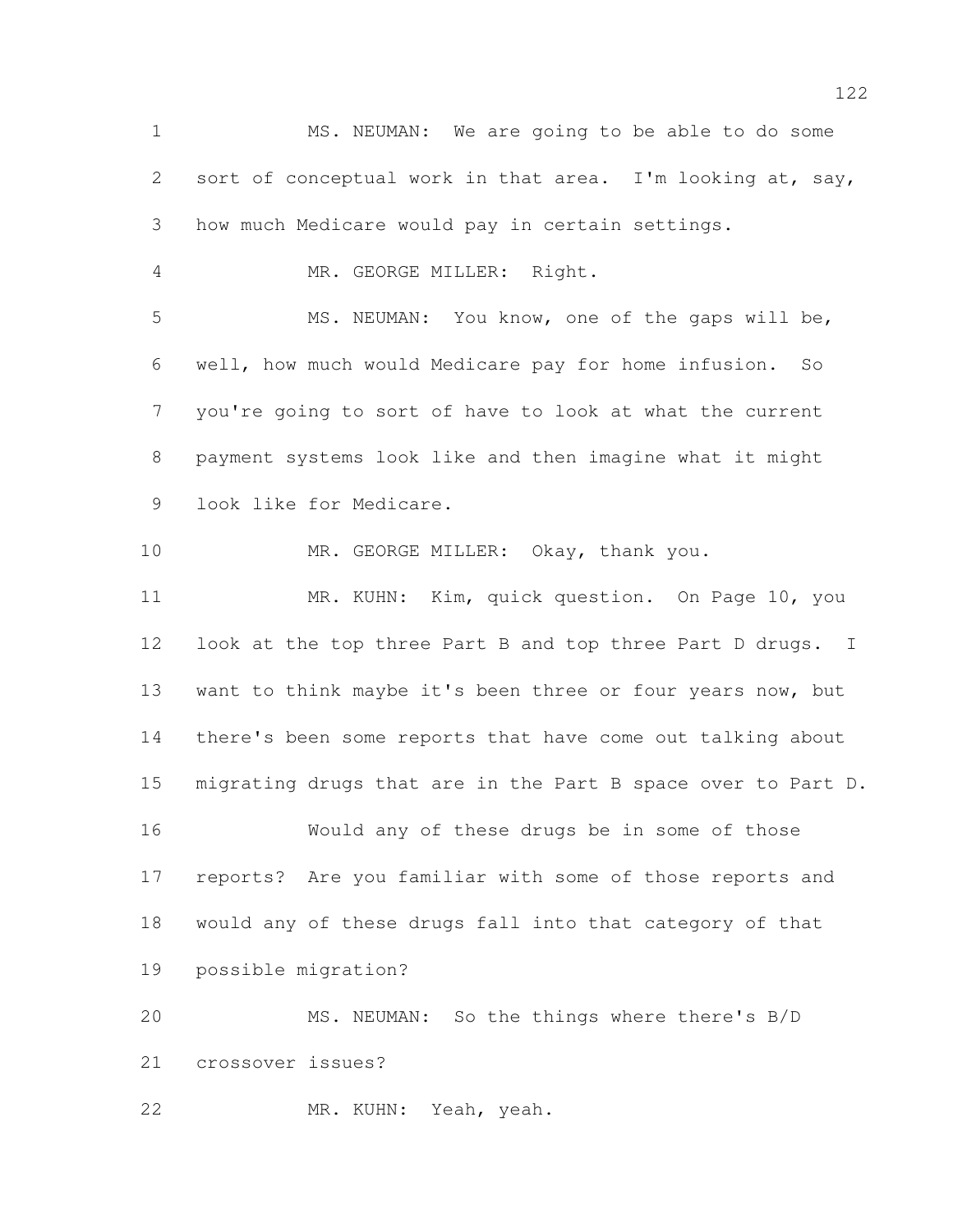1 MS. NEUMAN: I would say --

DR. SOKOLOVSKY: That's the one.

 MS. NEUMAN: I mean, immunoglobulin is one where there's a lot of crossover issues and sometimes it's under B and sometimes it's under D. The other ones, I know there's a little bit of B use of Alpha-1, but I haven't heard that kind of discussion. So I think it's a mix. DR. BERENSON: Yeah, I want to follow up to George's question, the homebound definition, but operationally, how does that happen? Is that part of the physician's certification of an episode of home health or is that how that determination is made? DR. SOKOLOVSKY: I don't think we'll be fully able to answer this, but what we're hearing from hospital discharge planners is that if somebody is being discharged from the hospital with need for an infused IV, they tend to consider them homebound, and the physician who's writing the order tends to consider them homebound. The main exception they talk about is if the person is also getting outpatient therapy, in which case they couldn't be homebound.

 DR. BERENSON: But, I mean, if the patient is homebound and qualifies for skilled nursing, then I'm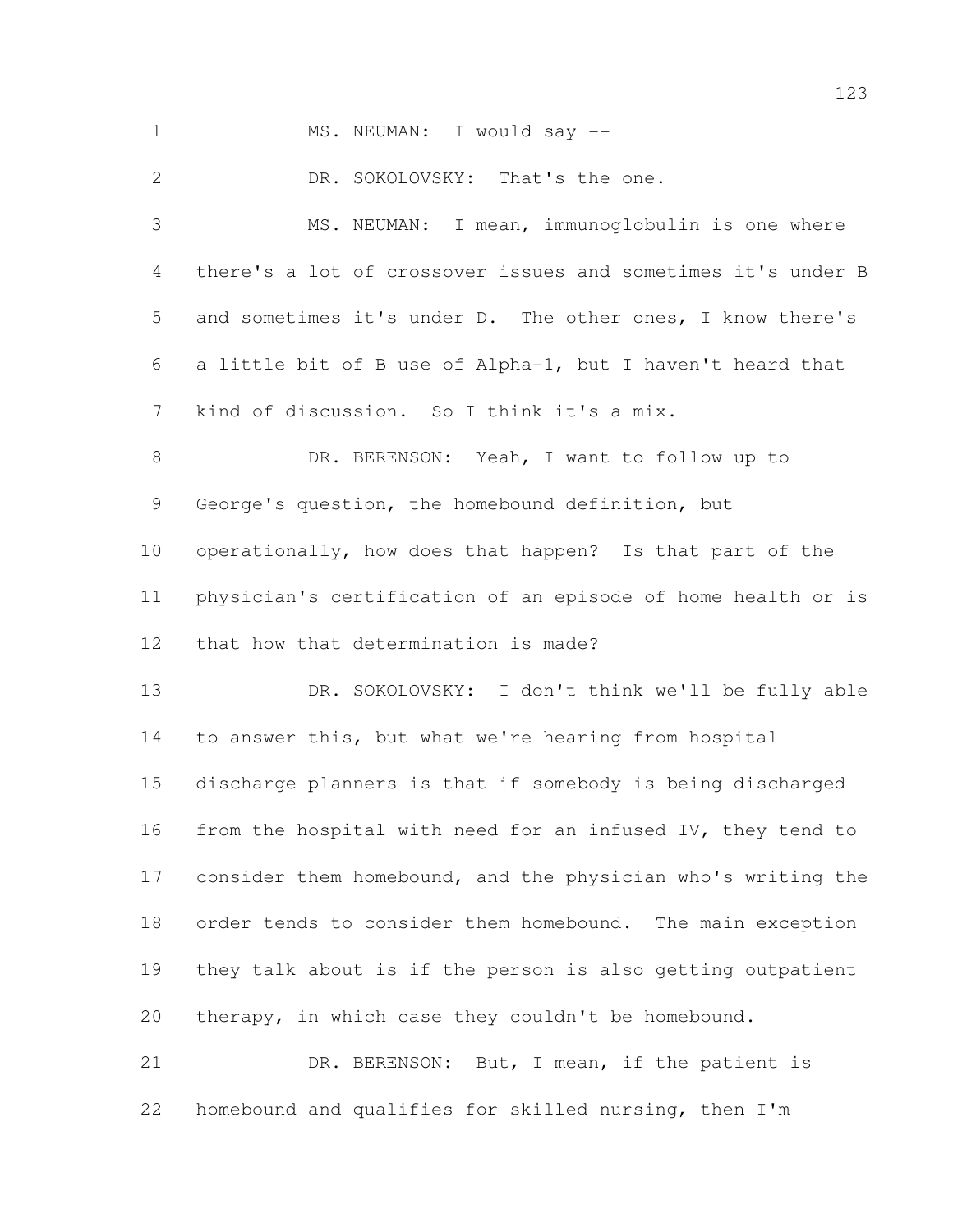assuming there's a payment category in the home health payment system that is for this specific activity, essentially skilled nursing for supervising infusion therapy, is that right? DR. SOKOLOVSKY: I think Evan -- MS. NEUMAN: I don't think there's a -- 7 DR. BERENSON: So it's a separate payment system, you think. It just needs to be a certification of homebound, but we don't pay for it as a home health service? MS. NEUMAN: It's just part of the services that are covered under the home health bundle. DR. BERENSON: I see. So it is part of the home health bundle? 14 MS. NEUMAN: Yes. 15 DR. BERENSON: So there's a case -- there is a part of the whole case-mix adjuster? 17 MS. NEUMAN: Exactly. 18 DR. BERENSON: Yeah, that's what I'm assuming. DR. MARK MILLER: I mean, I think -- I don't know why this microphone won't go on. I mean, I think the concern here is, is that if somebody's classified as homebound, then basically they just roll into the episode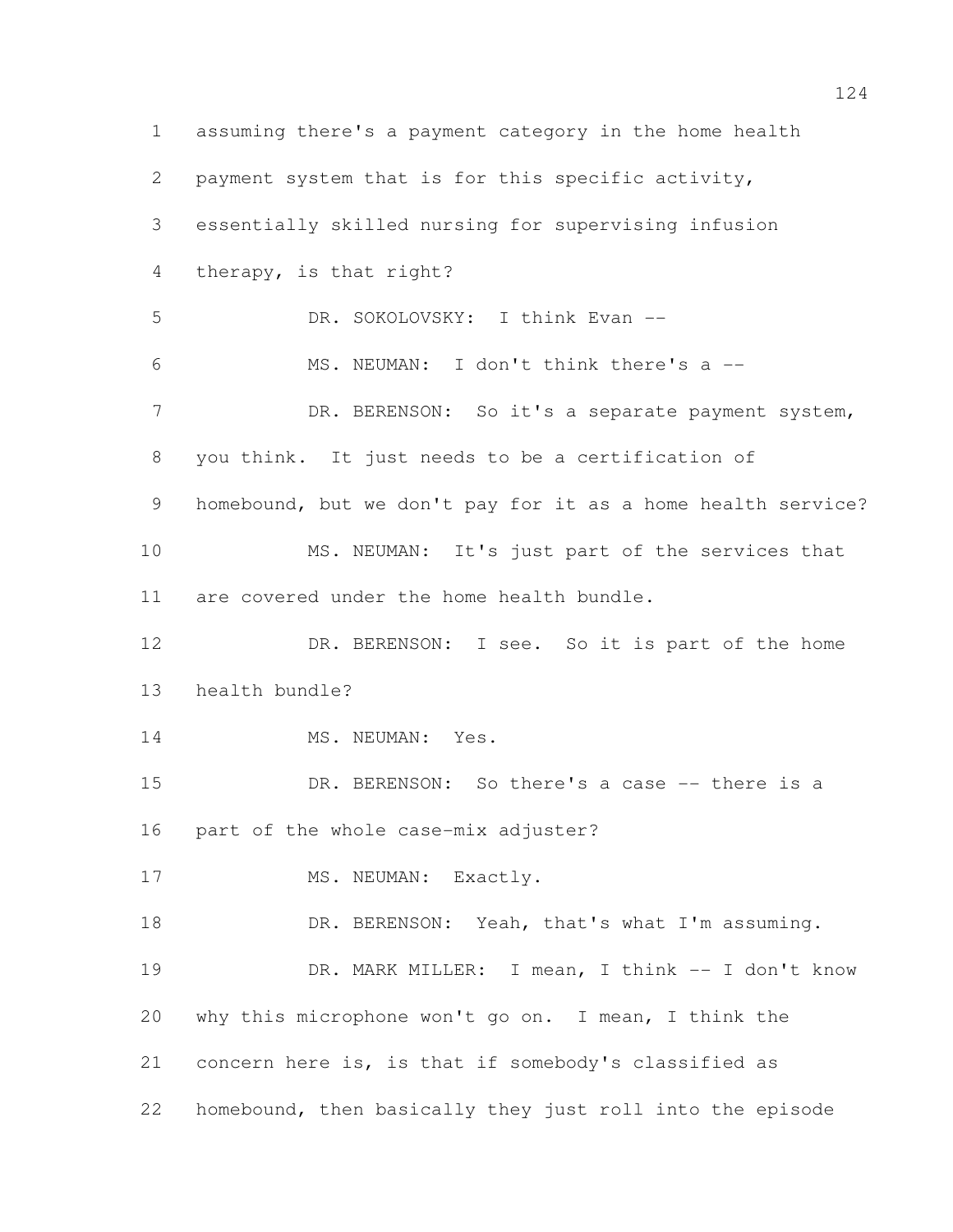payment and that's -- that's how home health begins to pay for this.

 MR. GEORGE MILLER: There has to be a certification. DR. MARK MILLER: Oh, no, absolutely. If they get

 the certification, but the reason I'm saying this, Bob, is it sounded like, Well, they must go to a special category and a special payment in home health, and I don't think that's the case.

10 DR. BERENSON: I don't mean that. I mean, there's 11 -- I mean, we have an elaborate case-mix payment episode, case-mix adjuster where we were concerned that it over- emphasizes therapy and not -- and I'm just assuming that somewhere in that scheme there is payment for home infusion and that it has an appropriately lower payment level than a complex patient would be or a therapy patient would be.

 DR. MARK MILLER: And we'll get with Evan. We'll answer this question for you. I suspect it's not as precise 19 as that. You'll have, you know, some sets of categories. A patient will end up in one of those categories, but it will not be peculiar to this infusion payment.

DR. BERENSON: Okay. I'd be interested in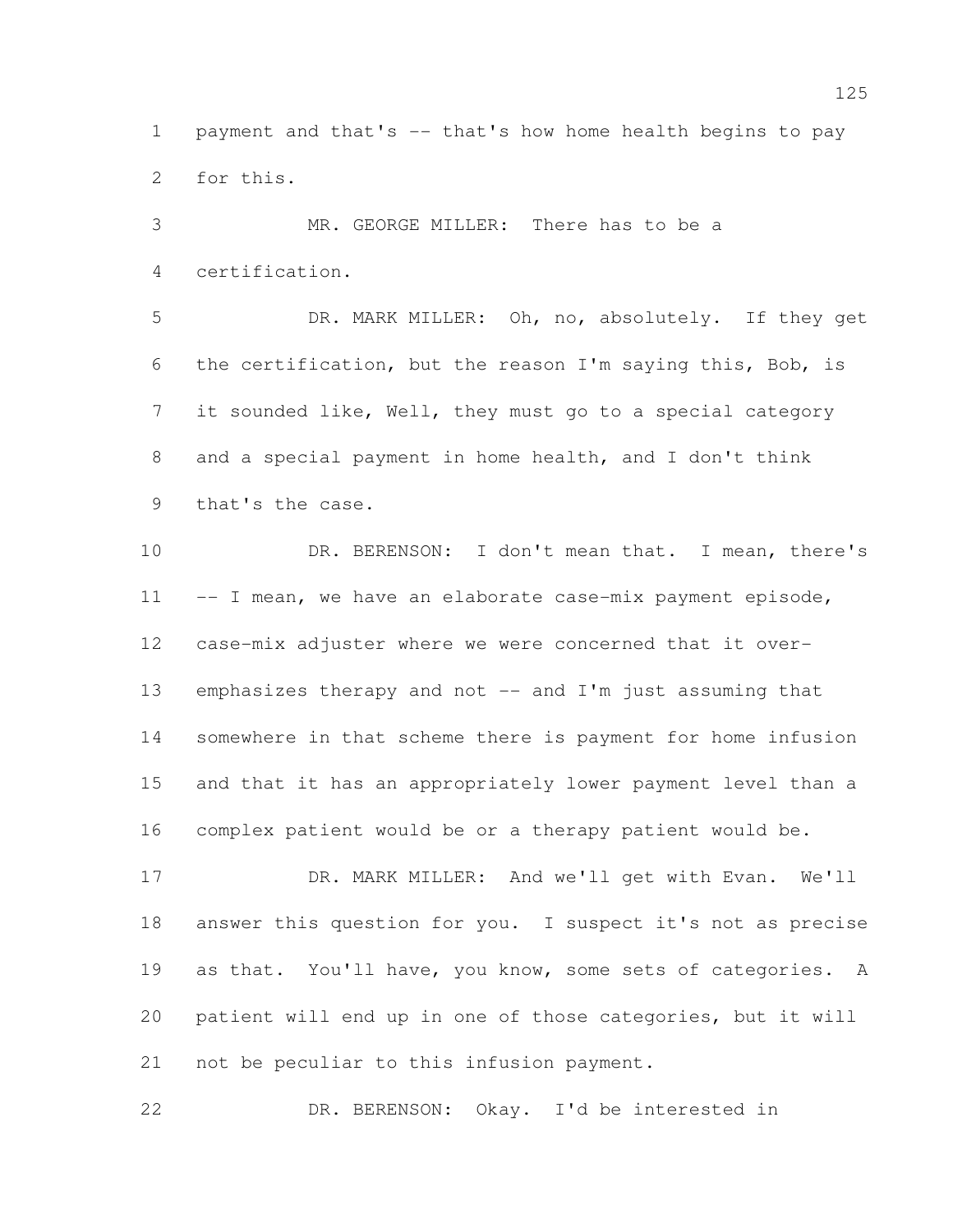following up.

| $\overline{2}$ | MR. ARMSTRONG: Okay. Just, I think the comment I             |
|----------------|--------------------------------------------------------------|
| 3              | wanted to make builds off of Bob's, but first, I just wanted |
| 4              | to ask, so why has Congress asked us to review this?         |
| 5              | DR. MARK MILLER: Okay. All I wanted to say is                |
| 6              | Kim will answer this question.                               |
| 7              | MR. ARMSTRONG: Okay.                                         |
| $\,8\,$        | DR. MARK MILLER: I think some of the issue works             |
| $\mathcal{G}$  | like this, and this is kind of inferring from things we      |
| 10             | heard. We get a letter and, you know, exactly the dynamics   |
| 11             | behind it we're not always privy to. I think there is some   |
| 12             | sensation on the part of Congress that this goes on in MA,   |
| 13             | this goes on in the private sector.                          |
| 14             | As Kim showed you, there are gaps in the way it's            |
| 15             | paid in Medicare, and so would this be a good change in      |
| 16             | benefit design or expansion that we should pursue? But I     |
| 17             | think you can also tell from some of the other questions     |
| 18             | that they've asked us is, What are the cost implications of  |
| 19             | this? Does this, in fact, have trade-offs that make it       |
| 20             | worthwhile? What are the fraud and abuse opportunities       |
| 21             | here?                                                        |
| 22             | So my sense, and Kim, feel free to modify any of             |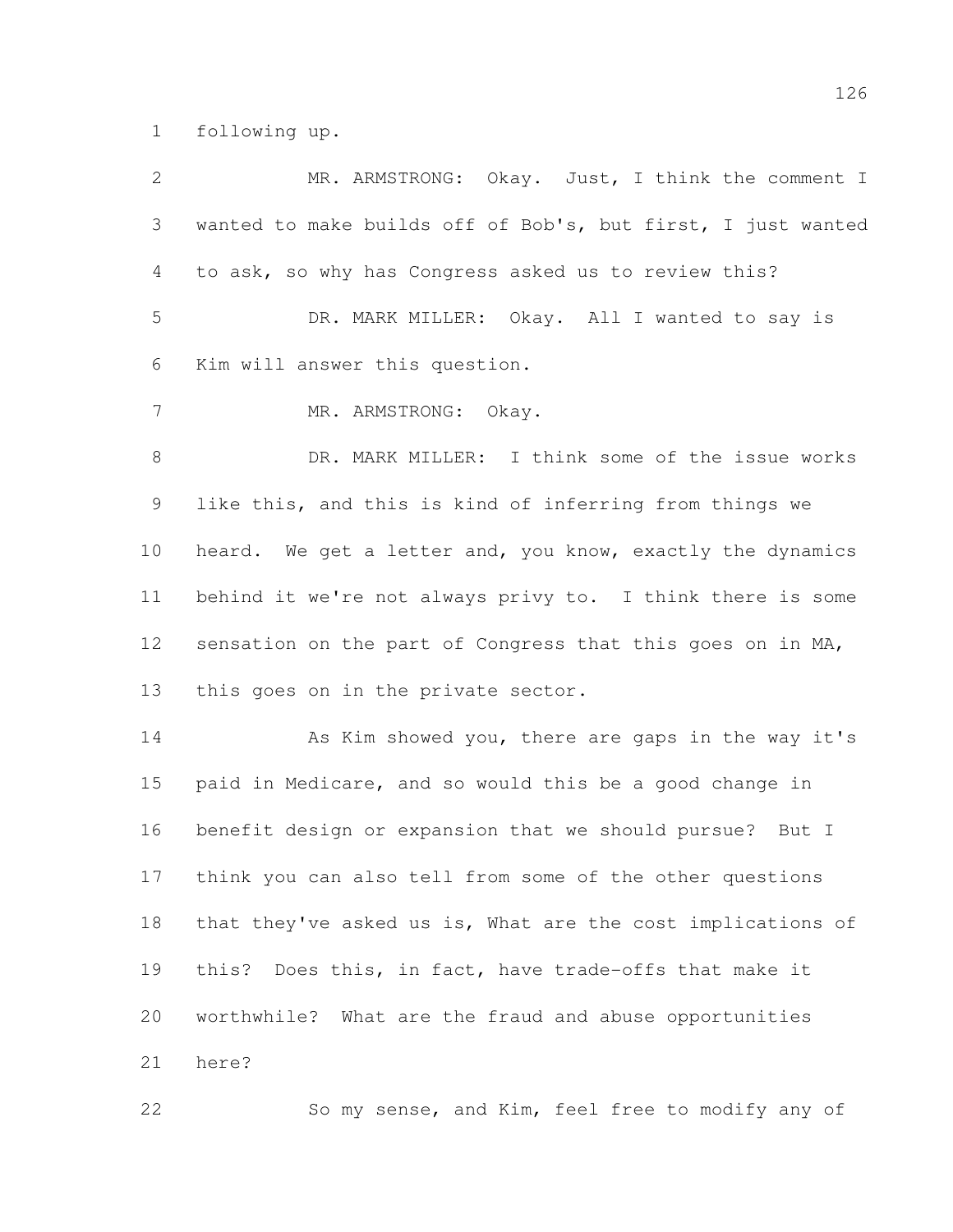this is, is they were looking at this. They hear people saying, This can be an efficient and good way of doing certain types of therapies, but could see some of the -- MR. ARMSTRONG: Problems. DR. MARK MILLER: -- problems that it might represent. Yes? MR. ARMSTRONG: So the reason why I asked that question was just from my point of view, this exemplifies a trend that we need to anticipate of more and more care being provided in our patients' homes, and that the kind of sophistication around the coding or payment structure, I think, is going to become more and more of an issue for us on down the road. 14 In fact, I think what we're doing in the home today is only a small percentage of what we will be doing in patients' homes as technologies change and so forth not long down the road. And so, my hope would be that we're doing this not just because Congress told us to, but that we have the opportunity to sort of think about how this starts to add to the development of an agenda in the next couple of years around, you know, What do we really think about how hard we want to push through payment policy the expansion of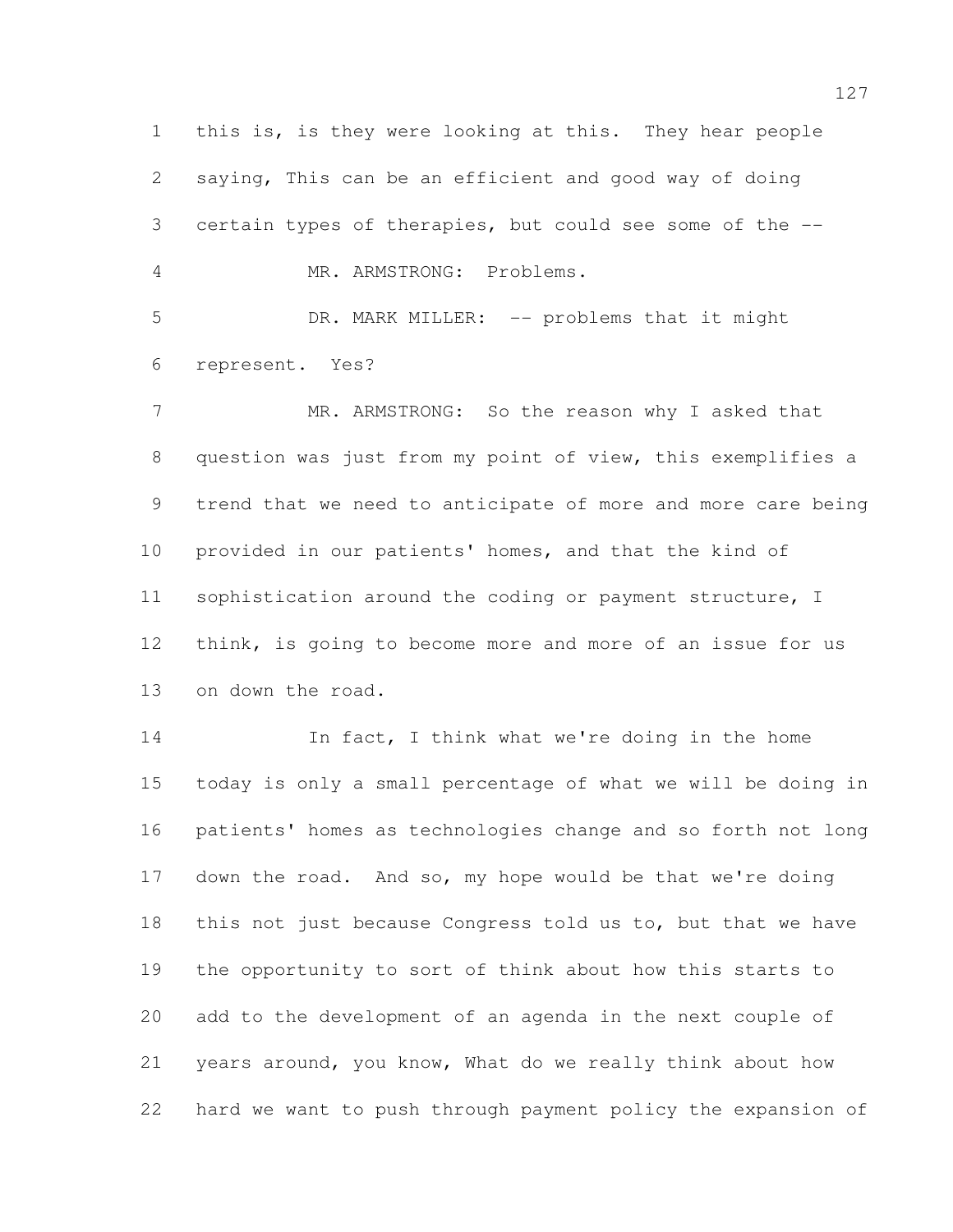these kind of home care programs.

| $\mathbf{2}$   | DR. DEAN: I was just curious. One place in the               |
|----------------|--------------------------------------------------------------|
| 3              | written material they mention insulin. When would insulin    |
| 4              | be used in this kind of a setting?                           |
| 5              | MS. NEUMAN: So the insulin is continuous insulin             |
| 6              | infusion through a subcutaneous method and there's a strict  |
| $\overline{7}$ | policy that they have about the clinical criteria that you   |
| 8              | would meet to get this continuous insulin infusion.          |
| $\mathcal{G}$  | DR. CASTELLANOS: But there are insulin pumps that            |
| 10             | we use quite a bit today.                                    |
| 11             | DR. DEAN: I know. I mean, I understand that, but             |
| 12             | they wouldn't be managed under this kind of a program, would |
| 13             | they? I mean, I don't know. I was just curious. It's not     |
| 14             | a big thing.                                                 |
| 15             | MS. BEHROOZI: So it seems implicit that there's a            |
| 16             | question about whether this is a better or most cost-        |
| 17             | effective way of delivering services, you know, that Scott   |
| 18             | was talking about. So what do we -- so a billion dollars,    |
| 19             | approximately, is spent on home infusion by Medicare under B |
| 20             | and D. Do we know out of a total of what that's spent on     |
| 21             | infusion and do we know how we would even attribute costs to |
| 22             | infusion not dealt with in the home?                         |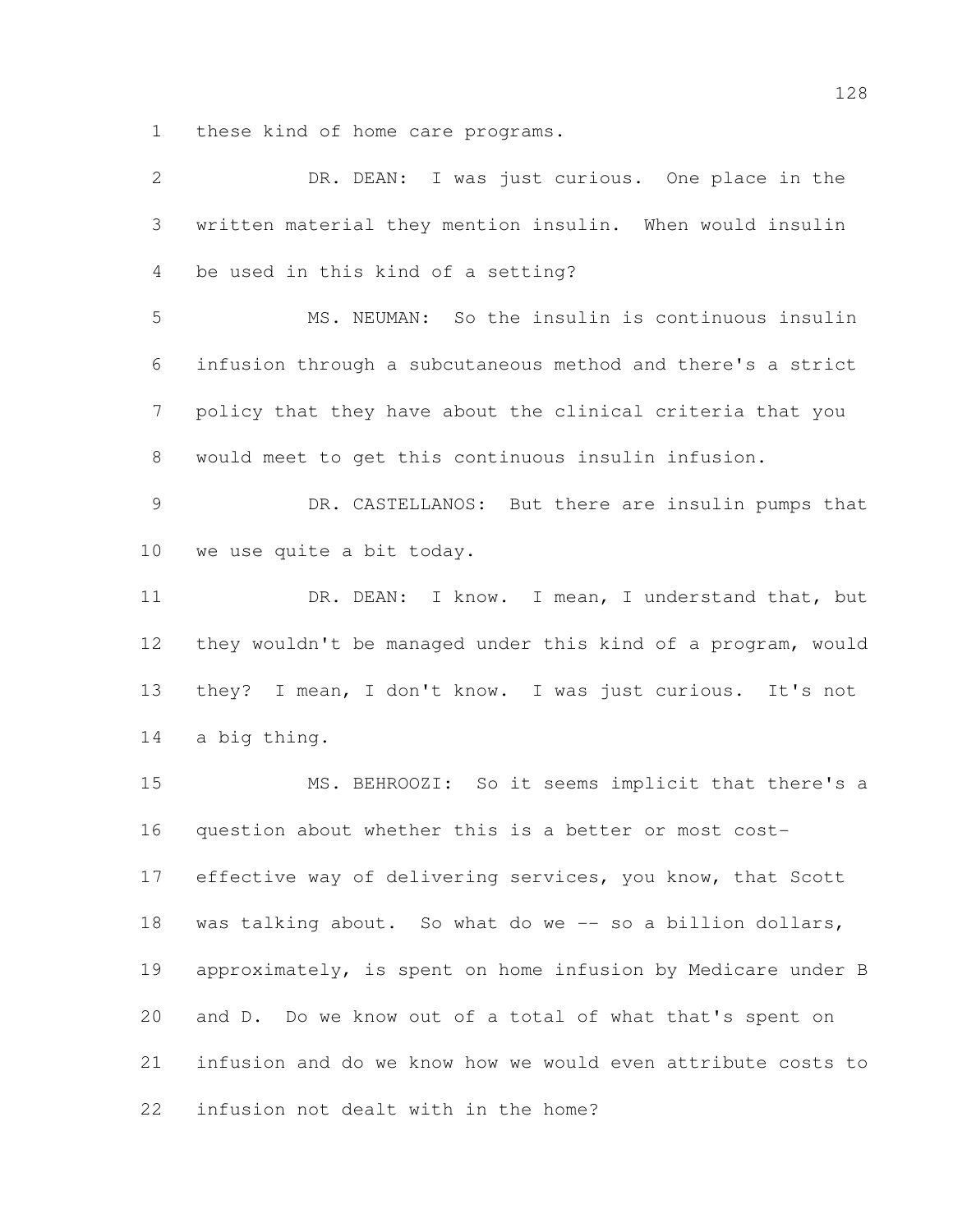1 Like do we attribute the whole cost of a SNF stay that maybe somebody is staying there just because of the infusion and they, for whatever reason, are not getting it at home? You know, what's the bigger picture within which that billion dollars fits?

 MS. NEUMAN: Yeah, you've hit on sort of the crux of the issue. We don't, first of all, know what the universe is of all people who would be getting infusions in the home if Medicare had broader coverage. And if we tried to assess, you know, what SNF stays might not exist if, you know, home infusion was more broadly covered, we wouldn't be able to tell which beneficiaries are in the SNF for home infusion versus they're in there because they also need wound care and they have a whole bunch of needs.

 So the best we're going to be able to do is to sort of develop a conceptual framework of scenarios where we think it might be more -- might be cost-effective versus might cost more. And then it's really a judgment about how many people you think fall in the various scenarios to make a sort of assessment of what you think in that this would do.

So we'll do our best to bring that to you, but at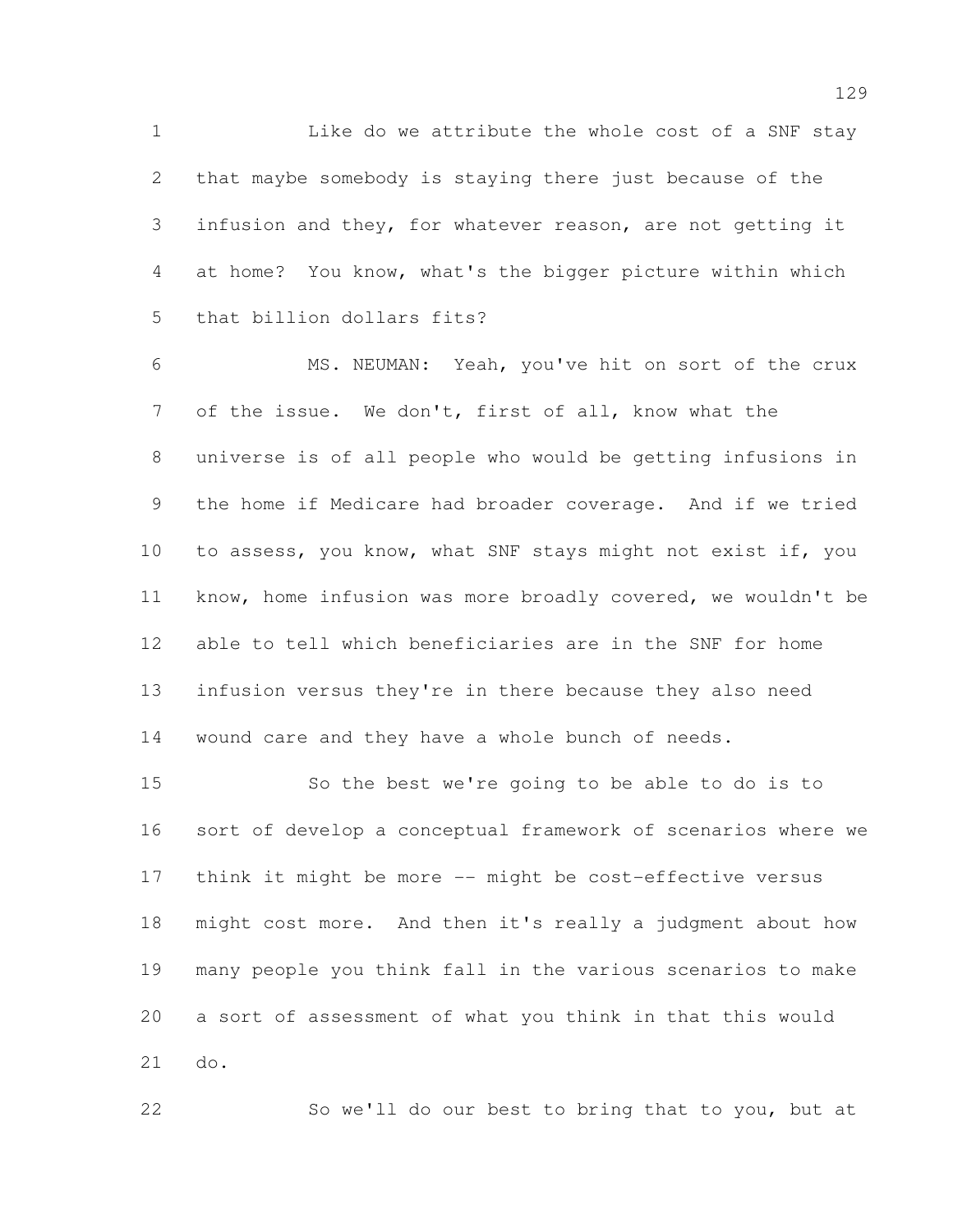the end of the day, I don't think you're going to have a satisfying, rigorous, it saves or it costs this amount. We won't be able to tell you that, unfortunately.

 MR. HACKBARTH: Coverage policy, deciding which services to cover, abstracted from specific patient situations and needs is a very weak tool for assuring appropriate use, most effective use, most efficient use of services. You really need clinical management of the care of the sort that's not provided through a fee-for-service benefit structure or coverage sort of change.

 That's one of the things that an organization like Scott's can do. They've got total financial responsibility. Their clinicians are actively involved in the care of the patients. It's their home health people going out to the patient's home. They've got all of the facts that you need to know whether this is right clinically, let alone more cost-effective. Doing it from Baltimore or Washington, it's a real hard thing to do. Mike? Peter

 MR. BUTLER: So I would echo Scott's question and also it relates back to our Medicare risk discussion, that is, what problem are we trying to solve? I'm still not exactly clear despite Mark's excellent answer. But let me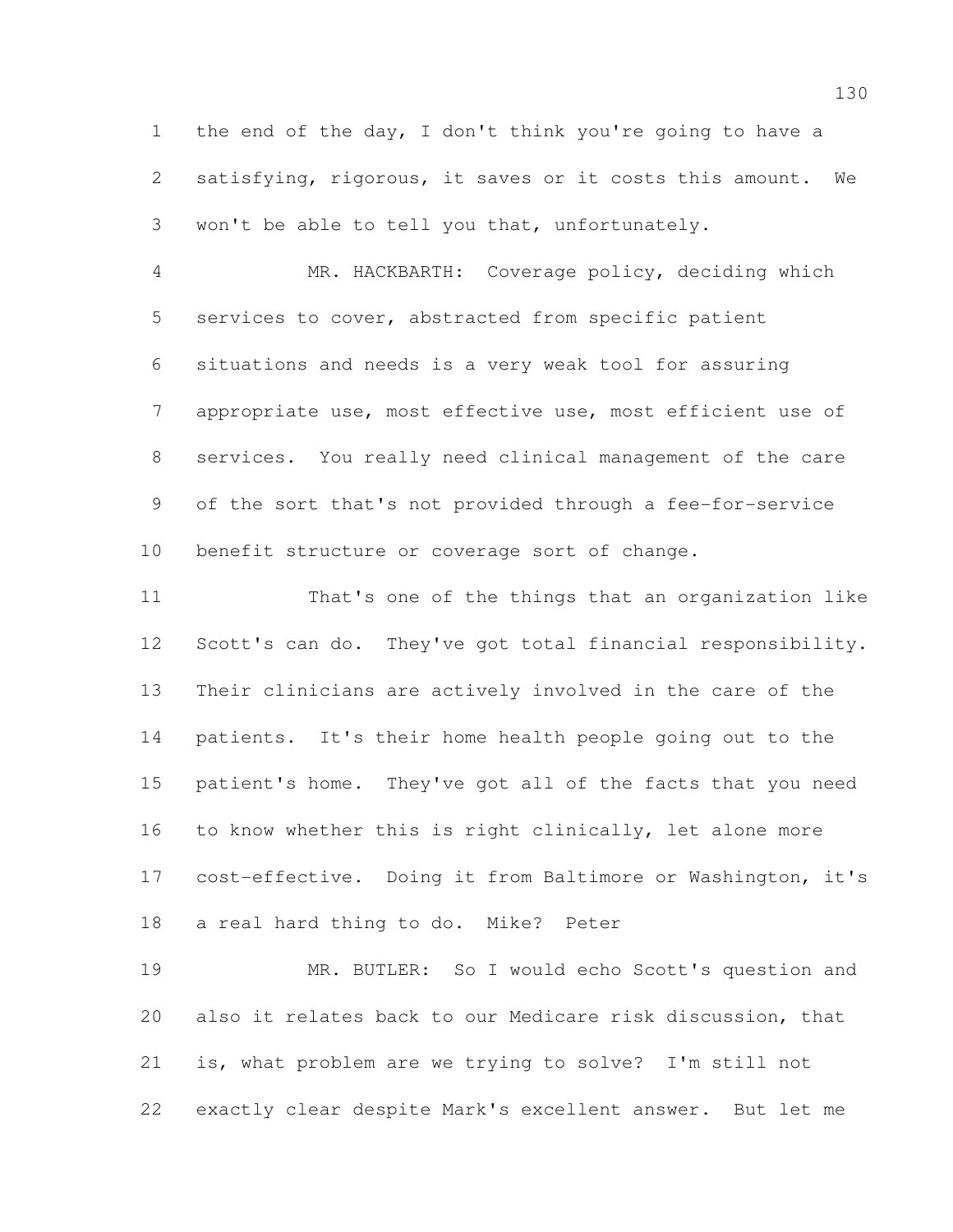zero in on one --

 DR. MARK MILLER: [Off microphone.] 3 [Laughter. MR. BUTLER: Careful. My red light is still on. Now you've distracted me. Getting back to, the chapter says fraud and abuse

 as one of the issues. So these are big money up here for these kinds of drugs. So who in the chain is the potential guilty party here that we're looking at in terms of fraud and abuse?

 MS. NEUMAN: I don't know if guilty party is sort 12 of the focus of what we're trying to look at. We're trying to think about where there might be possibilities for inappropriate use or use where there might be alternatives 15 that might be more cost-effective, and sort of if there are, approaches that others use that sort of try to zero this in 17 on patients that it is most -- you know, sort of medically 18 appropriate for and, you know, makes sense.

 So that's kind of what -- we're not sort of pointing at actors, more at processes, what kind of processes could exist to sort of, if you were to do this, to do it as appropriately and effectively as possible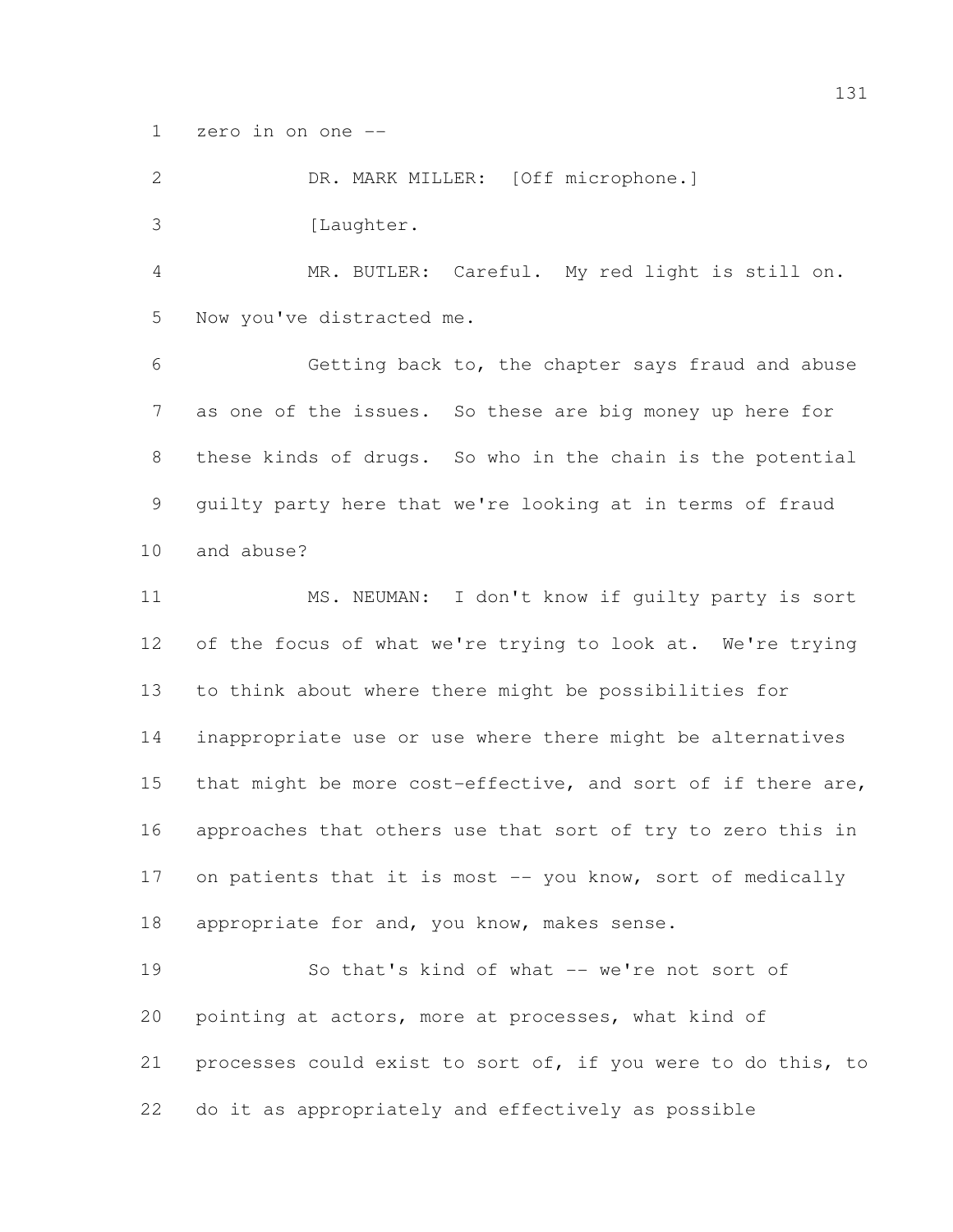MR. BUTLER: Okay. But perverse incentives that encourage to do too much or too little is one thing. Fraud and abuse is a different kind of category, to me. It means you're doing something --

 MR. HACKBARTH: The two often go hand in hand. So if you have a payment system that encourages more of whatever it is, and there's an opportunity for people in an unsupervised setting to say, Oh, I'm providing a lot of this, when, in fact, they're not actually doing it, that's a right fraud and abuse opportunity, to get lots of payment for lots of things that they didn't do

 MR. BUTLER: But fraud feels like you're going to 13 jail. Abuse is maybe a little bit -- you know what I mean?

MR. HACKBARTH: Yes

MR. BUTLER: There's something illegal,

fundamentally illegal about the activity is very different

from, I think, just kind of being incentivized to do

something because of the payment system.

MR. HACKBARTH: Well-

 MR. BUTLER: I was just trying to wonder if there's something there that I was missing.

MR. HACKBARTH: Yeah, and I think that's an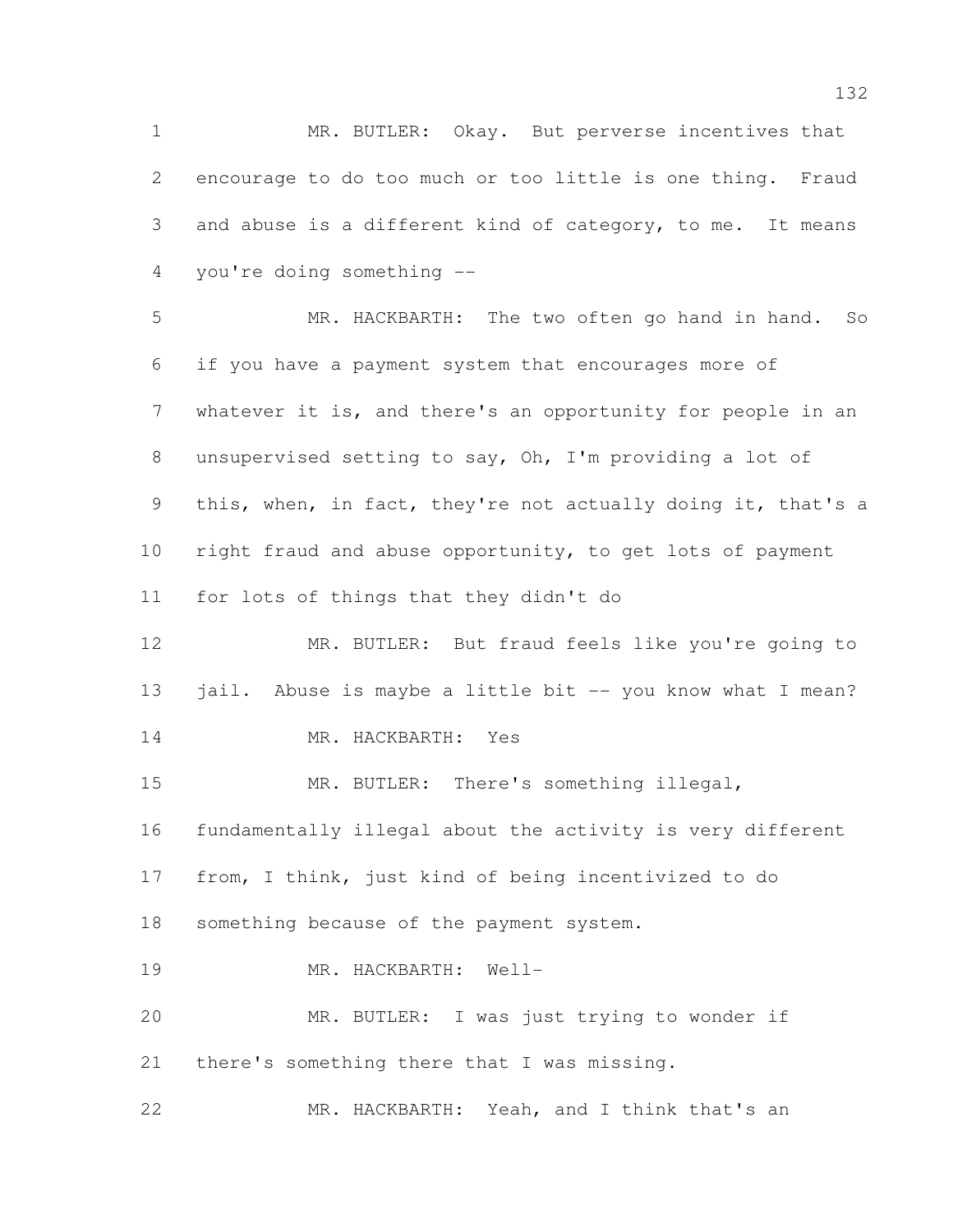important point. Fraud and abuse, the two words are fused 2 together, but, in fact, they can be very different things. Obviously there's a lot of concern in Medicare about overt fraud, you know, just billing for things that never were delivered.

 MR. BUTLER: I just had one other. We don't suspect there are crooked deals, whether they're kickbacks or whatever, things like they looked at in southern Florida in terms of home health and some of those? That's not what we're talking about here, to the best we know about it? Is that true? Or there are contractual arrangements that may exist, but, in fact, if it's scrutinized by the OIG or somebody would say, Oh, this is a real problem? That's what 14 I'm trying to understand.

 DR. SOKOLOVSKY: I can't say exactly what was in Congress's head, but when you think of what's been in the news from the IG and the Justice Department, the sectors where fraud has been easiest to develop, you would think about DME and you would think about home health and you would think about infusion centers. That's what in the news.

So the fact that these are things that tend to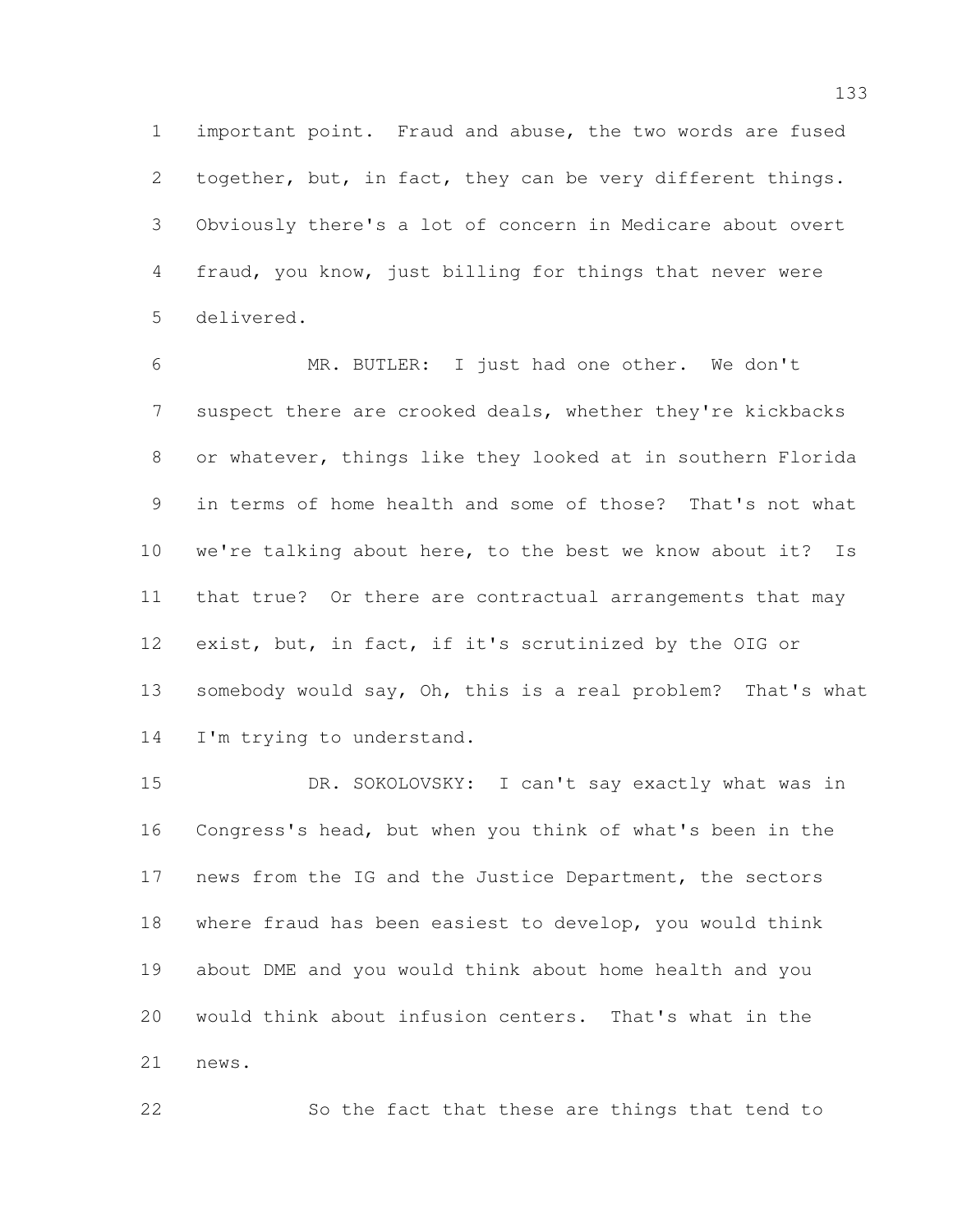need low capital start-up costs, so it's kind of easier to get in. So if you expand something, there's more potential there. That may be part of why they want us to think about this.

 DR. MARK MILLER: The other thing I would say, to be really quick here, I mean, some places that you could 7 take your mind to where -- first of all, I think you're right. There's payment, there's abuse, and then there's outright fraud. And in payment, it's trying to get the payment right.

11 In the abuse, it's, I think, what Kim was trying to say, it's processes. So imagine in home health -- remember, in home health, we were saying things like, Well, we were looking at home health agencies and looking at people in the distribution with very high rates of live discharges or extremely long lengths of stay. And that 17 could reflect abuse or, you know, kind of bending the rules on the benefit.

 So you could imagine things like that and how involved the provider is in ordering something and extending something, as opposed to just one order and then the provider who has the financial interest just keeps it going.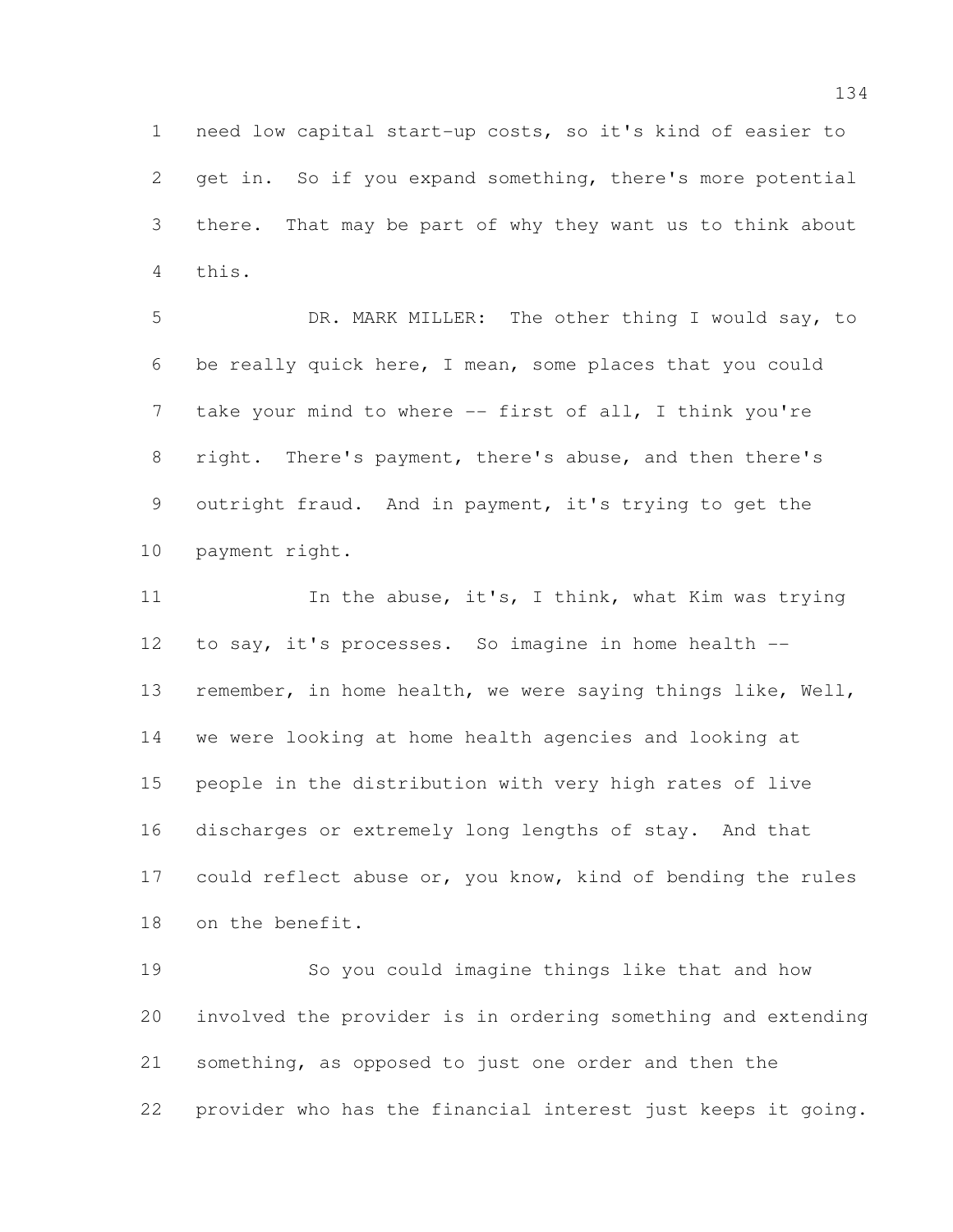It's the processes that sort of focus in on abuse.

| $\overline{2}$ | Then you cross the line into, I stole a bunch of             |
|----------------|--------------------------------------------------------------|
| 3              | IDs, I'm running them through the system, and I'm not really |
| $\overline{4}$ | doing anything. And that's where -- or perhaps some of your  |
| 5              | kickback arrangements. We can point out potential, but, you  |
| 6              | know, the notion of identifying and saying, This much fraud, |
| $\overline{7}$ | that's where I think we kind of step off the cliff and I'm   |
| 8              | not sure we're going to be able to identify those things,    |
| 9              | but only identify the potential for something occurring.     |
| 10             | Does that help at all?                                       |
| 11             | So it's really more the remittal abuse issue that            |
| 12             | I could imagine us speaking to processes that might help     |
| 13             | focus CMS in on areas where abuse may be occurring.          |
| 14             | MR. HACKBARTH: Thanks, Kim. Thanks, Joan.                    |
| 15             | That's it for home infusion. We'll now have our public       |
| 16             | comment period.                                              |
| 17             | Seeing nobody stepping to the microphone, we are             |
| 18             | adjourned.                                                   |
| 19             | MR. MAGNUSON: Excuse me.                                     |
| 20             | MR. HACKBARTH: Oh, I'm sorry.                                |
| 21             | MR. MAGNUSON: My name is John Magnuson with the              |
| 22             | National Home Infusion Association, and I just wanted to say |